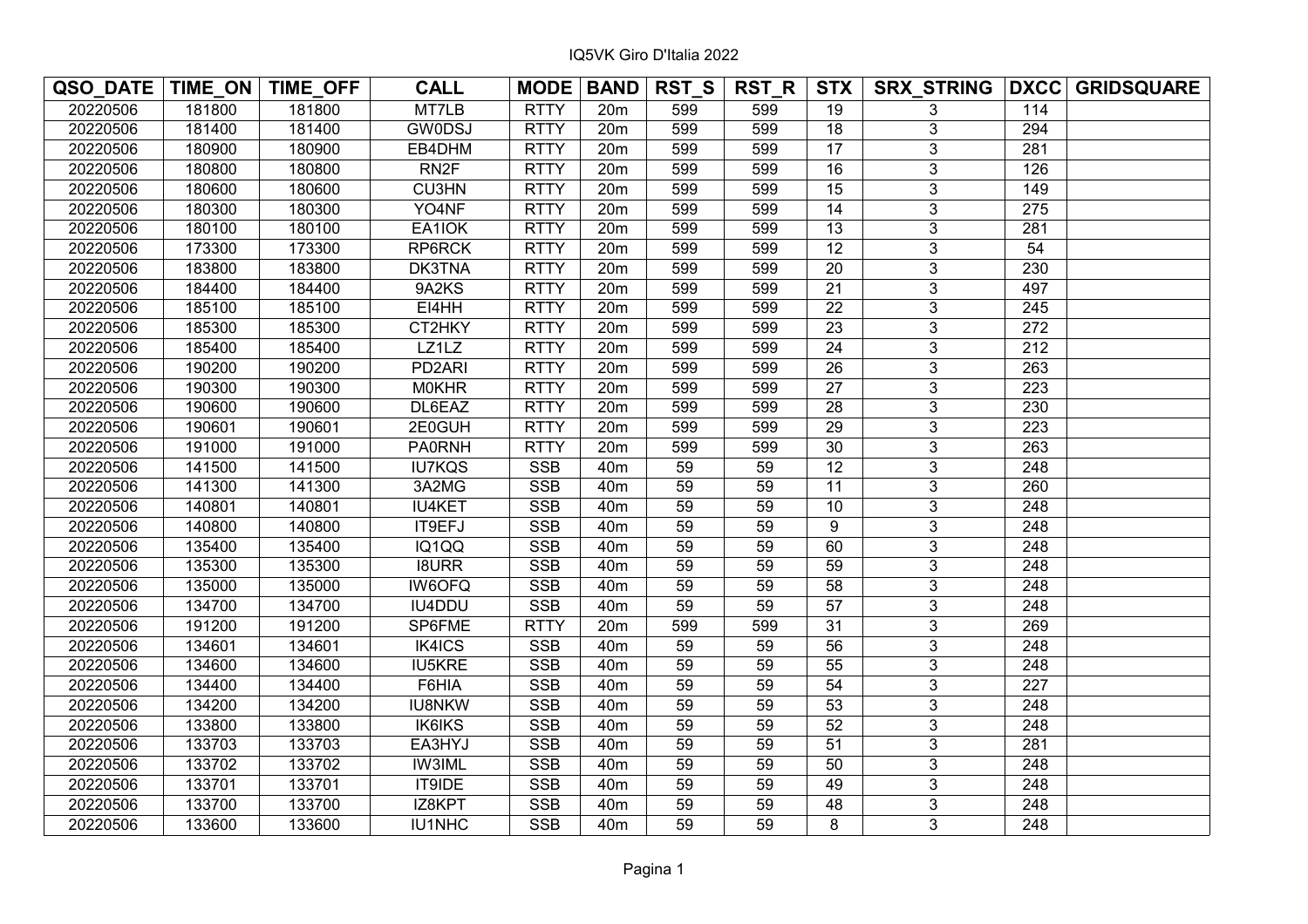| 20220506 | 133600 | 133600 | <b>IOCQ</b>   | <b>SSB</b>              | 40 <sub>m</sub> | 59              | 59 | 47               | 3              | 248              |  |
|----------|--------|--------|---------------|-------------------------|-----------------|-----------------|----|------------------|----------------|------------------|--|
| 20220506 | 133402 | 133402 | IZ1TNA        | <b>SSB</b>              | 40 <sub>m</sub> | 59              | 59 | 46               | 3              | 248              |  |
| 20220506 | 133401 | 133401 | I2KKD         | SSB                     | 40 <sub>m</sub> | $\overline{59}$ | 59 | $\overline{45}$  | $\overline{3}$ | 248              |  |
| 20220506 | 133400 | 133400 | IU5MPR        | <b>SSB</b>              | 40 <sub>m</sub> | 59              | 59 | 44               | $\overline{3}$ | $\overline{248}$ |  |
| 20220506 | 133302 | 133302 | IZ3BGL        | <b>SSB</b>              | 40 <sub>m</sub> | 59              | 59 | 43               | 3              | 248              |  |
| 20220506 | 133301 | 133301 | IZ6UWA        | <b>SSB</b>              | 40 <sub>m</sub> | 59              | 59 | 42               | $\overline{3}$ | 248              |  |
| 20220506 | 133300 | 133300 | <b>I5LRW</b>  | <b>SSB</b>              | 40 <sub>m</sub> | 59              | 59 | 41               | $\overline{3}$ | 248              |  |
| 20220506 | 133201 | 133201 | IZ5MJO        | <b>SSB</b>              | 40 <sub>m</sub> | 59              | 59 | 40               | 3              | 248              |  |
| 20220506 | 63800  | 63800  | IQ9QV         | <b>SSB</b>              | 40 <sub>m</sub> | 59              | 59 | $\mathbf{1}$     | $\overline{3}$ | $\overline{248}$ |  |
| 20220506 | 64200  | 64200  | IK1GPG        | <b>SSB</b>              | 40 <sub>m</sub> | 59              | 59 | $\overline{2}$   | $\overline{3}$ | 248              |  |
| 20220506 | 64700  | 64700  | <b>IK2JTS</b> | <b>SSB</b>              | 40 <sub>m</sub> | 59              | 59 | 3                | 3              | 248              |  |
| 20220506 | 64800  | 64800  | <b>IK6VNU</b> | <b>SSB</b>              | 40 <sub>m</sub> | 59              | 59 | $\overline{4}$   | $\overline{3}$ | 248              |  |
| 20220506 | 131500 | 131500 | <b>IW8RPQ</b> | <b>SSB</b>              | 40 <sub>m</sub> | 59              | 59 | 35               | 3              | 248              |  |
| 20220506 | 125700 | 125700 | I3RXJ         | <b>SSB</b>              | 40 <sub>m</sub> | 59              | 59 | $\overline{34}$  | $\overline{3}$ | 248              |  |
| 20220506 | 124600 | 124600 | IW7DQQ        | <b>SSB</b>              | 40 <sub>m</sub> | 59              | 59 | 33               | 3              | 248              |  |
| 20220506 | 124500 | 124500 | I3PVE         | <b>SSB</b>              | 40 <sub>m</sub> | 59              | 59 | 32               | 3              | 248              |  |
| 20220506 | 124300 | 124300 | IK22XXP       | <b>SSB</b>              | 40 <sub>m</sub> | 59              | 59 | 31               | 3              | 248              |  |
| 20220506 | 124200 | 124200 | <b>IN3ECW</b> | <b>SSB</b>              | 40 <sub>m</sub> | 59              | 59 | 30               | 3              | 248              |  |
| 20220506 | 123700 | 123700 | IZ0CVT        | <b>SSB</b>              | 40 <sub>m</sub> | 59              | 59 | 29               | 3              | 248              |  |
| 20220506 | 123402 | 123402 | <b>IU0MWC</b> | <b>SSB</b>              | 40 <sub>m</sub> | 59              | 59 | 28               | $\overline{3}$ | 248              |  |
| 20220506 | 123401 | 123401 | IZ1UJM        | <b>SSB</b>              | 40 <sub>m</sub> | 59              | 59 | 27               | $\overline{3}$ | 248              |  |
| 20220506 | 123400 | 123400 | <b>IK0FFU</b> | <b>SSB</b>              | 40 <sub>m</sub> | 59              | 59 | 26               | 3              | 248              |  |
| 20220506 | 122902 | 122902 | <b>IOKWX</b>  | SSB                     | 40 <sub>m</sub> | 59              | 59 | 25               | $\overline{3}$ | 248              |  |
| 20220506 | 65300  | 65300  | F1UMO         | <b>SSB</b>              | 40 <sub>m</sub> | 59              | 59 | 5                | 3              | 227              |  |
| 20220506 | 65301  | 65301  | IU6KDE        | <b>SSB</b>              | 40 <sub>m</sub> | 59              | 59 | $6\phantom{1}$   | 3              | 248              |  |
| 20220506 | 122801 | 122801 | <b>IU4DAI</b> | <b>SSB</b>              | 40 <sub>m</sub> | 59              | 59 | $\overline{22}$  | $\overline{3}$ | $\overline{248}$ |  |
| 20220506 | 122800 | 122800 | IU2LUH        | <b>SSB</b>              | 40 <sub>m</sub> | 59              | 59 | $\overline{21}$  | $\overline{3}$ | $\overline{248}$ |  |
| 20220506 | 122402 | 122402 | F4VQM         | <b>SSB</b>              | 40 <sub>m</sub> | 59              | 59 | $\overline{20}$  | $\overline{3}$ | $\overline{227}$ |  |
| 20220506 | 122401 | 122401 | <b>IOLRA</b>  | <b>SSB</b>              | 40 <sub>m</sub> | 59              | 59 | $\overline{19}$  | $\overline{3}$ | 248              |  |
| 20220506 | 122400 | 122400 | IZ4RCF        | <b>SSB</b>              | 40 <sub>m</sub> | 59              | 59 | $\overline{18}$  | $\overline{3}$ | 248              |  |
| 20220506 | 122301 | 122301 | <b>IU1JQM</b> | <b>SSB</b>              | 40 <sub>m</sub> | $\overline{59}$ | 59 | $\overline{17}$  | $\overline{3}$ | $\overline{248}$ |  |
| 20220506 | 122300 | 122300 | IZ2LUM        | <b>SSB</b>              | 40 <sub>m</sub> | 59              | 59 | 16               | $\overline{3}$ | 248              |  |
| 20220506 | 65700  | 65700  | <b>IU0PXM</b> | <b>SSB</b>              | 40 <sub>m</sub> | 59              | 59 | $\overline{7}$   | 3              | 248              |  |
| 20220506 | 122200 | 122200 | <b>IK2ULS</b> | <b>SSB</b>              | 40 <sub>m</sub> | 59              | 59 | 14               | $\overline{3}$ | 248              |  |
| 20220506 | 65800  | 65800  | IK1JMP        | <b>SSB</b>              | 40 <sub>m</sub> | 59              | 59 | 8                | 3              | 248              |  |
| 20220506 | 112500 | 112500 | EA4AZZ        | <b>SSB</b>              | 20 <sub>m</sub> | 59              | 59 | 10               | 3              | 281              |  |
| 20220506 | 111400 | 111400 | IT9ELM        | $\overline{\text{SSB}}$ | 20m             | 59              | 59 | $\boldsymbol{9}$ | $\overline{3}$ | 248              |  |
| 20220506 | 111000 | 111000 | IQ1QQ         | <b>SSB</b>              | 20m             | 59              | 59 | 8                | $\overline{3}$ | 248              |  |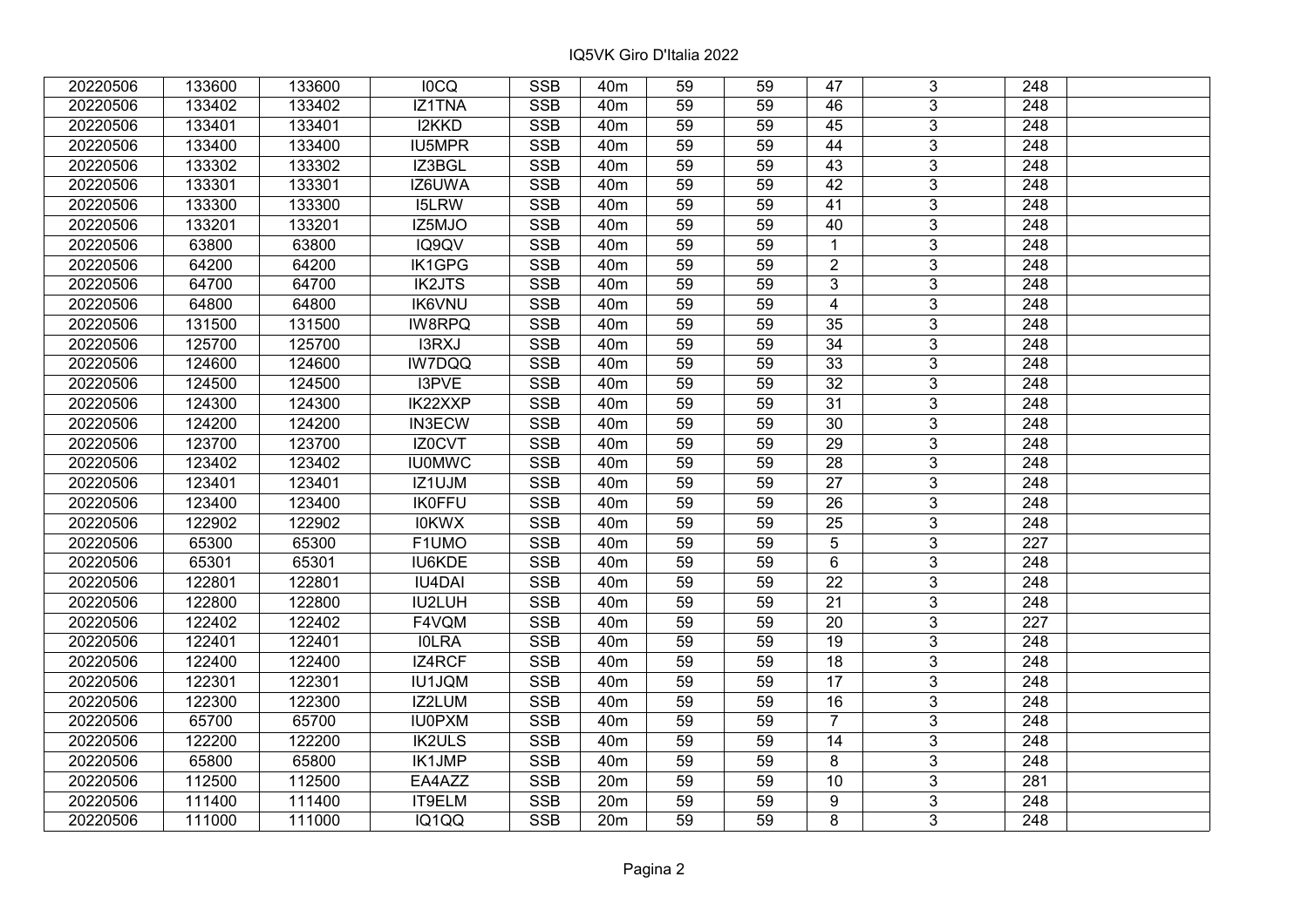| 20220506 | 65900  | 65900  | <b>IK1RIM</b>     | <b>SSB</b>              | 40 <sub>m</sub> | 59              | 59  | 9               | 3              | 248              |  |
|----------|--------|--------|-------------------|-------------------------|-----------------|-----------------|-----|-----------------|----------------|------------------|--|
| 20220506 | 65901  | 65901  | IK4FJE            | <b>SSB</b>              | 40 <sub>m</sub> | 59              | 59  | 10              | $\overline{3}$ | 248              |  |
| 20220506 | 110500 | 110500 | G6LXC             | $\overline{\text{SSB}}$ | 20m             | 59              | 59  | 5               | $\overline{3}$ | $\overline{223}$ |  |
| 20220506 | 65902  | 65902  | <b>IU6OLM</b>     | <b>SSB</b>              | 40 <sub>m</sub> | 59              | 59  | 11              | $\overline{3}$ | $\overline{248}$ |  |
| 20220506 | 70000  | 70000  | OE6BID            | <b>SSB</b>              | 40 <sub>m</sub> | 59              | 59  | $\overline{12}$ | 3              | 206              |  |
| 20220506 | 105600 | 105600 | <b>E770</b>       | <b>SSB</b>              | 20m             | 59              | 59  | $\overline{2}$  | $\overline{3}$ | 501              |  |
| 20220506 | 105500 | 105500 | HB9GZT            | <b>SSB</b>              | 20m             | 59              | 59  | $\mathbf{1}$    | $\overline{3}$ | 287              |  |
| 20220506 | 191500 | 191500 | SP6ECQ            | <b>RTTY</b>             | 20m             | 599             | 599 | 32              | 3              | 269              |  |
| 20220506 | 95200  | 95200  | <b>IW5ABB</b>     | <b>SSB</b>              | 40 <sub>m</sub> | 59              | 59  | $\overline{7}$  | $\overline{3}$ | $\overline{248}$ |  |
| 20220506 | 94900  | 94900  | IZ1GJH            | <b>SSB</b>              | 40 <sub>m</sub> | 59              | 59  | 6               | $\overline{3}$ | 248              |  |
| 20220506 | 92900  | 92900  | IW7VQQ/6          | <b>SSB</b>              | 40 <sub>m</sub> | 59              | 59  | 5               | 3              | 248              |  |
| 20220506 | 92800  | 92800  | IZ3LES            | <b>SSB</b>              | 40 <sub>m</sub> | 59              | 59  | $\overline{4}$  | $\overline{3}$ | 248              |  |
| 20220506 | 191800 | 191800 | SP6EFY            | <b>RTTY</b>             | 20 <sub>m</sub> | 599             | 599 | 33              | 3              | 269              |  |
| 20220506 | 191900 | 191900 | PD <sub>2VE</sub> | <b>RTTY</b>             | 20 <sub>m</sub> | 599             | 599 | $\overline{34}$ | $\overline{3}$ | 263              |  |
| 20220506 | 90500  | 90500  | IZ0GKO            | <b>SSB</b>              | 40 <sub>m</sub> | 59              | 59  | $\mathfrak{S}$  | 3              | 248              |  |
| 20220506 | 192100 | 192100 | PA3GAE            | <b>RTTY</b>             | 20m             | 599             | 599 | 35              | 3              | 263              |  |
| 20220506 | 192300 | 192300 | LZ2VQ             | <b>RTTY</b>             | 20m             | 599             | 599 | $\overline{36}$ | $\overline{3}$ | 212              |  |
| 20220506 | 192700 | 192700 | <b>IK3JLT</b>     | <b>RTTY</b>             | 20m             | 599             | 599 | 37              | 3              | 248              |  |
| 20220506 | 83200  | 83200  | IU1HGO            | <b>SSB</b>              | 40 <sub>m</sub> | 59              | 59  | 13              | 3              | 248              |  |
| 20220506 | 193000 | 193000 | HF7X              | <b>RTTY</b>             | 20m             | 599             | 599 | $\overline{38}$ | $\overline{3}$ | 269              |  |
| 20220506 | 193200 | 193200 | 2E0KBX            | <b>RTTY</b>             | 20m             | 599             | 599 | 39              | $\overline{3}$ | 223              |  |
| 20220506 | 75700  | 75700  | IK3PQH            | <b>SSB</b>              | 40 <sub>m</sub> | 59              | 59  | $\overline{2}$  | 3              | 248              |  |
| 20220506 | 75300  | 75300  | <b>IK0FJN</b>     | SSB                     | 40 <sub>m</sub> | 59              | 59  | $\overline{1}$  | $\overline{3}$ | 248              |  |
| 20220506 | 193600 | 193600 | R <sub>2</sub> AL | <b>RTTY</b>             | 20m             | 599             | 599 | 40              | $\overline{3}$ | 54               |  |
| 20220506 | 105800 | 105800 | EA1IVX            | <b>SSB</b>              | 20m             | 59              | 59  | 3               | 3              | 281              |  |
| 20220506 | 105900 | 105900 | SV3SFJ            | <b>SSB</b>              | 20m             | 59              | 59  | $\overline{4}$  | $\overline{3}$ | 236              |  |
| 20220506 | 122900 | 122900 | IZ2CDR            | <b>SSB</b>              | 40 <sub>m</sub> | 59              | 59  | 23              | $\overline{3}$ | $\overline{248}$ |  |
| 20220506 | 122901 | 122901 | <b>IU3IMI</b>     | <b>SSB</b>              | 40 <sub>m</sub> | 59              | 59  | $\overline{24}$ | $\overline{3}$ | $\overline{248}$ |  |
| 20220506 | 122201 | 122201 | IZ0ARL            | <b>SSB</b>              | 40 <sub>m</sub> | 59              | 59  | $\overline{15}$ | $\overline{3}$ | $\overline{248}$ |  |
| 20220506 | 131600 | 131600 | IZ5FSO            | <b>SSB</b>              | 40 <sub>m</sub> | 59              | 59  | 36              | $\overline{3}$ | 248              |  |
| 20220506 | 112700 | 112700 | IT9GND            | <b>SSB</b>              | 20m             | $\overline{59}$ | 59  | $\overline{11}$ | $\overline{3}$ | $\overline{248}$ |  |
| 20220506 | 131800 | 131800 | <b>HB9HKL</b>     | <b>SSB</b>              | 40 <sub>m</sub> | 59              | 59  | 37              | $\overline{3}$ | 287              |  |
| 20220506 | 132000 | 132000 | IZ5CMC            | <b>SSB</b>              | 40 <sub>m</sub> | 59              | 59  | 38              | 3              | 248              |  |
| 20220506 | 133200 | 133200 | <b>IK7XNF</b>     | <b>SSB</b>              | 40 <sub>m</sub> | 59              | 59  | $\overline{39}$ | $\overline{3}$ | $\overline{248}$ |  |
| 20220506 | 110800 | 110800 | EA7/YL3GS         | <b>SSB</b>              | 20m             | 59              | 59  | $\overline{7}$  | $\overline{3}$ | 281              |  |
| 20220506 | 110600 | 110600 | IW1BNZ            | <b>SSB</b>              | 20 <sub>m</sub> | 59              | 59  | 6               | 3              | 248              |  |
| 20220507 | 71200  | 71200  | IK1GPG            | SSB                     | 40 <sub>m</sub> | 59              | 59  | 63              | $\overline{3}$ | 248              |  |
| 20220507 | 71201  | 71201  | <b>IU3OXX</b>     | <b>SSB</b>              | 40 <sub>m</sub> | 59              | 59  | 64              | $\overline{3}$ | 248              |  |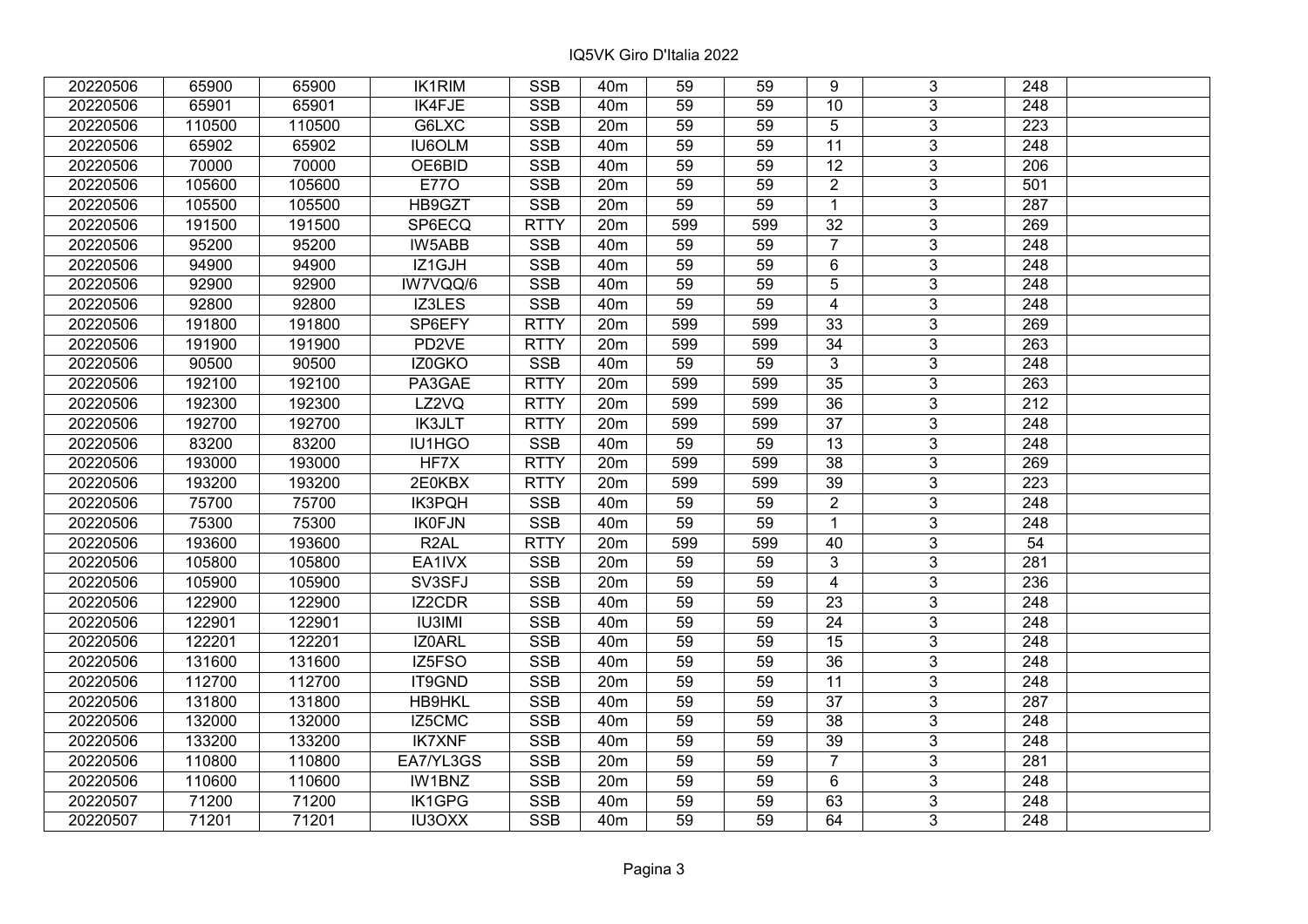| 20220507 | 152100 | 152100 | IZ6WRI        | <b>SSB</b> | 40 <sub>m</sub> | 59              | 59 | 141              | 3                       | 248              |  |
|----------|--------|--------|---------------|------------|-----------------|-----------------|----|------------------|-------------------------|------------------|--|
| 20220507 | 141101 | 141101 | <b>IN3AFD</b> | <b>SSB</b> | 40 <sub>m</sub> | 59              | 59 | 115              | $\overline{3}$          | 248              |  |
| 20220507 | 94702  | 94702  | IZ3LEV        | <b>SSB</b> | 40 <sub>m</sub> | 59              | 59 | $\overline{73}$  | $\overline{3}$          | 248              |  |
| 20220507 | 94701  | 94701  | IQ1QQ         | <b>SSB</b> | 40m             | 59              | 59 | $\overline{72}$  | $\overline{3}$          | $\overline{248}$ |  |
| 20220507 | 94700  | 94700  | <b>IU0DUM</b> | <b>SSB</b> | 40 <sub>m</sub> | 59              | 59 | $\overline{71}$  | $\overline{3}$          | 248              |  |
| 20220507 | 152300 | 152300 | <b>IU0HLD</b> | <b>SSB</b> | 40m             | 59              | 59 | 146              | $\overline{3}$          | $\overline{248}$ |  |
| 20220507 | 141102 | 141102 | S52MZ         | <b>SSB</b> | 40m             | 59              | 59 | 116              | $\overline{3}$          | 499              |  |
| 20220507 | 141103 | 141103 | F6HIA         | <b>SSB</b> | 40m             | 59              | 59 | 117              | $\overline{3}$          | 227              |  |
| 20220507 | 152000 | 152000 | IZ2IZE        | SSB        | 40 <sub>m</sub> | 59              | 59 | 140              | $\overline{\mathbf{3}}$ | 248              |  |
| 20220507 | 141200 | 141200 | <b>IK4FJE</b> | <b>SSB</b> | 40m             | 59              | 59 | 118              | $\overline{3}$          | 248              |  |
| 20220507 | 94600  | 94600  | <b>IN3ZWF</b> | <b>SSB</b> | 40m             | 59              | 59 | 70               | $\overline{3}$          | 248              |  |
| 20220507 | 141201 | 141201 | IT9PPX        | <b>SSB</b> | 40m             | $\overline{59}$ | 59 | 119              | $\overline{3}$          | 248              |  |
| 20220507 | 141202 | 141202 | <b>IK1MOP</b> | <b>SSB</b> | 40m             | 59              | 59 | 120              | $\overline{3}$          | 248              |  |
| 20220507 | 132800 | 132800 | <b>IV3IML</b> | <b>SSB</b> | 40m             | 59              | 59 | 95               | $\mathbf{3}$            | 248              |  |
| 20220507 | 94800  | 94800  | IW9HHF        | <b>SSB</b> | 40m             | 59              | 59 | $\overline{74}$  | $\overline{3}$          | $\overline{248}$ |  |
| 20220507 | 94900  | 94900  | IK1DTO        | <b>SSB</b> | 40 <sub>m</sub> | 59              | 59 | 78               | $\overline{3}$          | 248              |  |
| 20220507 | 84700  | 84700  | YO3HBJ        | <b>SSB</b> | 20m             | 59              | 59 | 55               | $\mathbf{3}$            | 275              |  |
| 20220507 | 141100 | 141100 | <b>IW3HKW</b> | <b>SSB</b> | 40m             | 59              | 59 | 114              | $\overline{3}$          | 248              |  |
| 20220507 | 141002 | 141002 | <b>IK6NNU</b> | <b>SSB</b> | 40 <sub>m</sub> | 59              | 59 | 112              | $\overline{3}$          | 248              |  |
| 20220507 | 152300 | 152300 | N7SRC         | <b>SSB</b> | 20m             | 59              | 59 | 15               | $\overline{3}$          | 291              |  |
| 20220507 | 154500 | 154500 | <b>IU5NXG</b> | SSB        | 40m             | 59              | 59 | 159              | $\overline{3}$          | 248              |  |
| 20220507 | 152203 | 152203 | IQ6EZ         | <b>SSB</b> | 40 <sub>m</sub> | 59              | 59 | 145              | $\overline{3}$          | 248              |  |
| 20220507 | 94902  | 94902  | IU4DDU        | <b>SSB</b> | 40 <sub>m</sub> | 59              | 59 | 80               | $\overline{3}$          | 248              |  |
| 20220507 | 94903  | 94903  | IZ4RCF        | <b>SSB</b> | 40m             | 59              | 59 | 81               | $\overline{3}$          | 248              |  |
| 20220507 | 150700 | 150700 | IZ1GJH        | <b>SSB</b> | 40 <sub>m</sub> | 59              | 59 | $\overline{136}$ | $\overline{3}$          | 248              |  |
| 20220507 | 95000  | 95000  | IZ1TNA        | <b>SSB</b> | 40 <sub>m</sub> | 59              | 59 | 57               | $\overline{3}$          | $\overline{248}$ |  |
| 20220507 | 95000  | 95000  | IZ0PAP        | <b>SSB</b> | 40 <sub>m</sub> | 59              | 59 | $\overline{82}$  | $\overline{3}$          | $\overline{248}$ |  |
| 20220507 | 141001 | 141001 | <b>I8LMC</b>  | <b>SSB</b> | 40 <sub>m</sub> | 59              | 59 | 111              | $\overline{3}$          | 248              |  |
| 20220507 | 141000 | 141000 | IZ2CDR        | <b>SSB</b> | 40 <sub>m</sub> | 59              | 59 | 110              | $\overline{3}$          | $\overline{248}$ |  |
| 20220507 | 95001  | 95001  | <b>IZ0JSE</b> | SSB        | 40 <sub>m</sub> | 59              | 59 | $\overline{83}$  | $\overline{3}$          | $\overline{248}$ |  |
| 20220507 | 95002  | 95002  | <b>IK7ONF</b> | <b>SSB</b> | 40 <sub>m</sub> | 59              | 59 | 84               | $\overline{3}$          | 248              |  |
| 20220507 | 142500 | 142500 | IU6PYP        | <b>SSB</b> | 40 <sub>m</sub> | 59              | 59 | 121              | $\overline{3}$          | 248              |  |
| 20220507 | 95003  | 95003  | IU6IBX        | <b>SSB</b> | 40 <sub>m</sub> | 59              | 59 | 85               | $\mathbf{3}$            | 248              |  |
| 20220507 | 140904 | 140904 | IZ6UWA        | <b>SSB</b> | 40 <sub>m</sub> | 59              | 59 | 109              | $\overline{3}$          | 248              |  |
| 20220507 | 152302 | 152302 | IZ5EKK        | <b>SSB</b> | 40 <sub>m</sub> | 59              | 59 | 148              | $\overline{3}$          | 248              |  |
| 20220507 | 142800 | 142800 | IZ0COJ        | <b>SSB</b> | 40m             | 59              | 59 | 122              | 3                       | 248              |  |
| 20220507 | 152200 | 152200 | HB9HOZ        | <b>SSB</b> | 40m             | 59              | 59 | 142              | $\overline{3}$          | 287              |  |
| 20220507 | 133000 | 133000 | <b>IOIJ</b>   | <b>SSB</b> | 40m             | 59              | 59 | 96               | 3                       | 248              |  |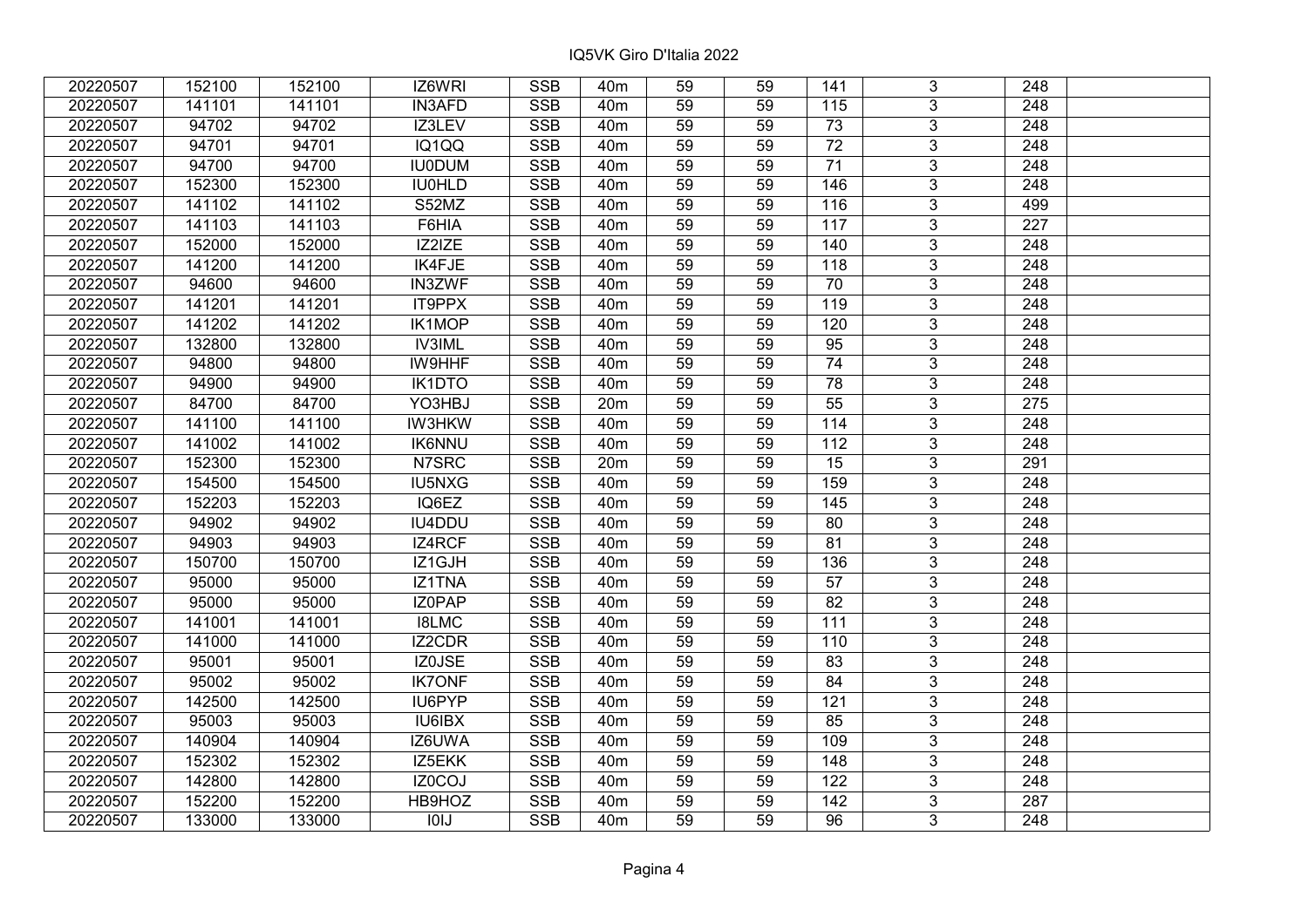| 20220507 | 95100  | 95100  | IQ1CQ         | <b>SSB</b> | 40 <sub>m</sub> | 59              | 59 | 58  | 3                         | 248              |  |
|----------|--------|--------|---------------|------------|-----------------|-----------------|----|-----|---------------------------|------------------|--|
| 20220507 | 95101  | 95101  | IU5GKO        | <b>SSB</b> | 40 <sub>m</sub> | 59              | 59 | 59  | $\overline{3}$            | 248              |  |
| 20220507 | 143100 | 143100 | <b>IU0ICQ</b> | <b>SSB</b> | 40 <sub>m</sub> | 59              | 59 | 123 | $\overline{3}$            | 248              |  |
| 20220507 | 152303 | 152303 | IT9ZQO        | <b>SSB</b> | 40 <sub>m</sub> | 59              | 59 | 149 | $\overline{3}$            | $\overline{248}$ |  |
| 20220507 | 94801  | 94801  | IT9HRL        | <b>SSB</b> | 40 <sub>m</sub> | 59              | 59 | 75  | 3                         | 248              |  |
| 20220507 | 143200 | 143200 | <b>IK1NPE</b> | <b>SSB</b> | 40 <sub>m</sub> | 59              | 59 | 124 | $\overline{3}$            | 248              |  |
| 20220507 | 152400 | 152400 | <b>I8AHE</b>  | <b>SSB</b> | 40 <sub>m</sub> | 59              | 59 | 150 | $\overline{3}$            | 248              |  |
| 20220507 | 140903 | 140903 | <b>IW2FVN</b> | <b>SSB</b> | 40m             | 59              | 59 | 108 | $\overline{3}$            | 248              |  |
| 20220507 | 140902 | 140902 | IZ3ALU        | SSB        | 40 <sub>m</sub> | 59              | 59 | 107 | $\overline{\mathbf{3}}$   | $\overline{248}$ |  |
| 20220507 | 140901 | 140901 | IZ0IJE        | <b>SSB</b> | 40m             | 59              | 59 | 106 | $\overline{3}$            | 248              |  |
| 20220507 | 154200 | 154200 | <b>IK0QBI</b> | <b>SSB</b> | 40m             | 59              | 59 | 158 | 3                         | 248              |  |
| 20220507 | 81500  | 81500  | OK2PDE        | <b>SSB</b> | 20m             | 59              | 59 | 43  | $\overline{3}$            | 503              |  |
| 20220507 | 140900 | 140900 | IW5ECW        | <b>SSB</b> | 40 <sub>m</sub> | 59              | 59 | 105 | $\mathbf{3}$              | 248              |  |
| 20220507 | 81400  | 81400  | SM4GBA        | <b>SSB</b> | 20m             | 59              | 59 | 42  | $\overline{3}$            | 284              |  |
| 20220507 | 165400 | 165400 | DL1ASF        | <b>SSB</b> | 40 <sub>m</sub> | 59              | 59 | 191 | $\overline{3}$            | 230              |  |
| 20220507 | 132200 | 132200 | <b>IK6IKJ</b> | <b>SSB</b> | 40m             | 59              | 59 | 94  | $\mathfrak{S}$            | 248              |  |
| 20220507 | 162500 | 162500 | <b>IN3PDI</b> | <b>SSB</b> | 40m             | 59              | 59 | 181 | $\overline{3}$            | 248              |  |
| 20220507 | 161700 | 161700 | IZ0ARL        | <b>SSB</b> | 40 <sub>m</sub> | 59              | 59 | 171 | 3                         | 248              |  |
| 20220507 | 152800 | 152800 | IX1BJC        | <b>SSB</b> | 40m             | 59              | 59 | 155 | $\mathbf{3}$              | 248              |  |
| 20220507 | 95800  | 95800  | <b>IW3HWC</b> | <b>SSB</b> | 40 <sub>m</sub> | 59              | 59 | 86  | $\overline{3}$            | 248              |  |
| 20220507 | 161800 | 161800 | <b>IU8JMB</b> | <b>SSB</b> | 40 <sub>m</sub> | 59              | 59 | 172 | $\overline{3}$            | 248              |  |
| 20220507 | 154900 | 154900 | IZ1XGD        | <b>SSB</b> | 40m             | 59              | 59 | 163 | $\overline{3}$            | 248              |  |
| 20220507 | 152301 | 152301 | <b>IU1MSY</b> | <b>SSB</b> | 40 <sub>m</sub> | 59              | 59 | 147 | $\overline{3}$            | 248              |  |
| 20220507 | 95900  | 95900  | <b>II1RIM</b> | <b>SSB</b> | 40 <sub>m</sub> | 59              | 59 | 87  | $\overline{3}$            | 248              |  |
| 20220507 | 80600  | 80600  | PA5WK         | <b>SSB</b> | 20m             | 59              | 59 | 41  | $\overline{3}$            | 263              |  |
| 20220507 | 154801 | 154801 | NA1CC         | <b>SSB</b> | 40 <sub>m</sub> | 59              | 59 | 162 | $\overline{3}$            | 291              |  |
| 20220507 | 94901  | 94901  | IZ5IOS        | <b>SSB</b> | 40 <sub>m</sub> | 59              | 59 | 79  | $\overline{3}$            | 248              |  |
| 20220507 | 162400 | 162400 | IU5FBV        | <b>SSB</b> | 40 <sub>m</sub> | 59              | 59 | 180 | $\overline{3}$            | $\overline{248}$ |  |
| 20220507 | 100000 | 100000 | <b>IK7XNF</b> | <b>SSB</b> | 40 <sub>m</sub> | 59              | 59 | 88  | $\overline{3}$            | $\overline{248}$ |  |
| 20220507 | 141003 | 141003 | <b>IU3GMF</b> | <b>SSB</b> | 40 <sub>m</sub> | 59              | 59 | 113 | $\overline{3}$            | 248              |  |
| 20220507 | 100001 | 100001 | IZ3BGL        | SSB        | 40 <sub>m</sub> | $\overline{59}$ | 59 | 89  | $\overline{\overline{3}}$ | $\overline{248}$ |  |
| 20220507 | 92000  | 92000  | IU4OSX        | <b>SSB</b> | 40 <sub>m</sub> | 59              | 59 | 69  | $\overline{3}$            | 248              |  |
| 20220507 | 152201 | 152201 | <b>IV3JAK</b> | <b>SSB</b> | 40 <sub>m</sub> | 59              | 59 | 143 | 3                         | 248              |  |
| 20220507 | 70800  | 70800  | <b>IU6MHV</b> | <b>SSB</b> | 40m             | 59              | 59 | 62  | $\overline{3}$            | $\overline{248}$ |  |
| 20220507 | 100100 | 100100 | <b>IU0PXM</b> | <b>SSB</b> | 40 <sub>m</sub> | 59              | 59 | 90  | $\overline{3}$            | 248              |  |
| 20220507 | 161900 | 161900 | <b>IU0LGK</b> | <b>SSB</b> | 40m             | 59              | 59 | 174 | 3                         | 248              |  |
| 20220507 | 162201 | 162201 | <b>IN3HVL</b> | SSB        | 40 <sub>m</sub> | 59              | 59 | 178 | $\overline{3}$            | 248              |  |
| 20220507 | 91800  | 91800  | <b>IK1JNP</b> | <b>SSB</b> | 40 <sub>m</sub> | 59              | 59 | 67  | $\overline{3}$            | 248              |  |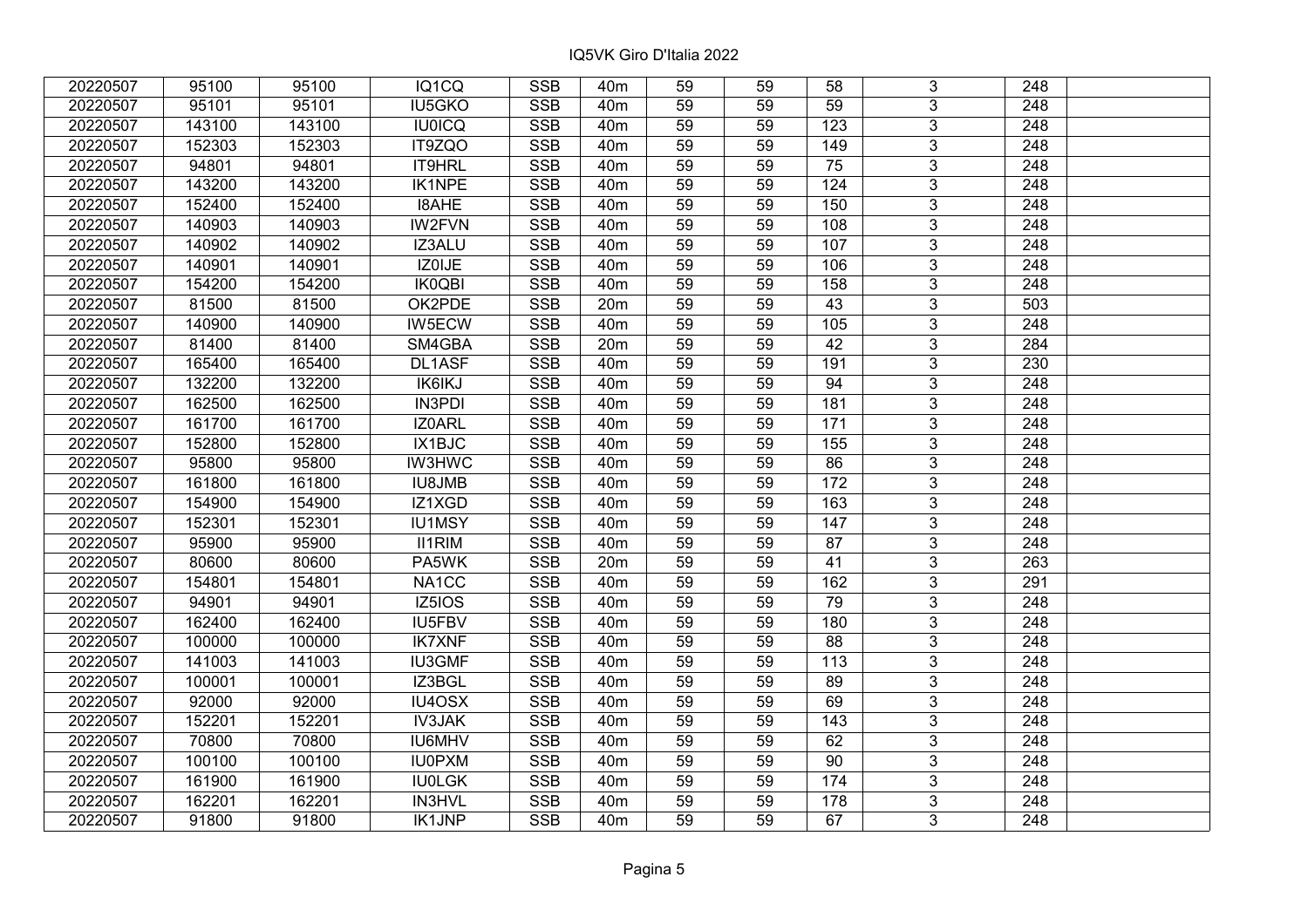| 20220507 | 154700 | 154700 | IW2DQE        | <b>SSB</b>              | 40 <sub>m</sub> | 59              | 59 | 160             | 3                         | 248              |  |
|----------|--------|--------|---------------|-------------------------|-----------------|-----------------|----|-----------------|---------------------------|------------------|--|
| 20220507 | 140700 | 140700 | IZ3LES        | <b>SSB</b>              | 40 <sub>m</sub> | 59              | 59 | 104             | $\overline{3}$            | 248              |  |
| 20220507 | 151700 | 151700 | PA5WK         | <b>SSB</b>              | 20m             | 59              | 59 | 14              | $\overline{3}$            | 263              |  |
| 20220507 | 165800 | 165800 | IZ8DUP        | <b>SSB</b>              | 40 <sub>m</sub> | 59              | 59 | 194             | $\overline{3}$            | $\overline{248}$ |  |
| 20220507 | 91600  | 91600  | IZ6FHZ        | <b>SSB</b>              | 40 <sub>m</sub> | 59              | 59 | 66              | 3                         | 248              |  |
| 20220507 | 91400  | 91400  | I4IFJ         | <b>SSB</b>              | 40 <sub>m</sub> | 59              | 59 | 65              | $\overline{3}$            | $\overline{248}$ |  |
| 20220507 | 100101 | 100101 | <b>IK1YLK</b> | <b>SSB</b>              | 40 <sub>m</sub> | 59              | 59 | 91              | $\overline{3}$            | 248              |  |
| 20220507 | 100102 | 100102 | IW2DFS        | <b>SSB</b>              | 40 <sub>m</sub> | 59              | 59 | 92              | $\overline{3}$            | 248              |  |
| 20220507 | 100400 | 100400 | IT9ECY        | SSB                     | 40 <sub>m</sub> | 59              | 59 | $\overline{93}$ | $\overline{3}$            | $\overline{248}$ |  |
| 20220507 | 152501 | 152501 | IZ1EOM        | <b>SSB</b>              | 40m             | 59              | 59 | 153             | $\overline{3}$            | 248              |  |
| 20220507 | 152401 | 152401 | <b>IN3ECW</b> | <b>SSB</b>              | 40 <sub>m</sub> | 59              | 59 | 151             | 3                         | 248              |  |
| 20220507 | 152500 | 152500 | <b>IW0RTW</b> | <b>SSB</b>              | 40 <sub>m</sub> | 59              | 59 | 152             | $\overline{3}$            | 248              |  |
| 20220507 | 163800 | 163800 | IZ1RFK        | <b>SSB</b>              | 40 <sub>m</sub> | 59              | 59 | 185             | $\mathbf{3}$              | 248              |  |
| 20220507 | 152202 | 152202 | <b>IW6NSG</b> | <b>SSB</b>              | 40m             | 59              | 59 | 144             | $\overline{3}$            | 248              |  |
| 20220507 | 94803  | 94803  | IZ0BNS        | <b>SSB</b>              | 40 <sub>m</sub> | 59              | 59 | 77              | $\overline{3}$            | 248              |  |
| 20220507 | 151600 | 151600 | RW1F          | <b>SSB</b>              | 20m             | 59              | 59 | 13              | 3                         | 54               |  |
| 20220507 | 133901 | 133901 | IZ5FSO        | <b>SSB</b>              | 40 <sub>m</sub> | 59              | 59 | 100             | $\overline{3}$            | 248              |  |
| 20220507 | 133300 | 133300 | <b>IU2JFG</b> | <b>SSB</b>              | 40 <sub>m</sub> | 59              | 59 | 98              | 3                         | 248              |  |
| 20220507 | 160400 | 160400 | IK5QQA        | <b>SSB</b>              | 40 <sub>m</sub> | 59              | 59 | 170             | $\mathbf{3}$              | 248              |  |
| 20220507 | 162000 | 162000 | IY7GMB        | <b>SSB</b>              | 40 <sub>m</sub> | 59              | 59 | 175             | $\overline{3}$            | 248              |  |
| 20220507 | 150200 | 150200 | <b>IU0PXR</b> | <b>SSB</b>              | 40 <sub>m</sub> | 59              | 59 | 134             | $\overline{3}$            | 248              |  |
| 20220507 | 65100  | 65100  | IK8HKX        | <b>SSB</b>              | 40 <sub>m</sub> | 59              | 59 | 61              | $\overline{3}$            | 248              |  |
| 20220507 | 152700 | 152700 | <b>IW4EAV</b> | <b>SSB</b>              | 40 <sub>m</sub> | 59              | 59 | 154             | $\overline{3}$            | 248              |  |
| 20220507 | 134400 | 134400 | <b>IK0FFU</b> | <b>SSB</b>              | 40 <sub>m</sub> | 59              | 59 | 102             | $\overline{3}$            | 248              |  |
| 20220507 | 90600  | 90600  | EA4FVC        | <b>SSB</b>              | 20m             | 59              | 59 | 56              | $\overline{3}$            | 281              |  |
| 20220507 | 145700 | 145700 | OE6BID        | <b>SSB</b>              | 40 <sub>m</sub> | 59              | 59 | 133             | $\overline{3}$            | 206              |  |
| 20220507 | 84101  | 84101  | IZ5MMH        | <b>SSB</b>              | 20m             | 59              | 59 | $\overline{53}$ | $\overline{3}$            | 248              |  |
| 20220507 | 163300 | 163300 | IZ2QZH        | <b>SSB</b>              | 40 <sub>m</sub> | 59              | 59 | 183             | $\overline{3}$            | $\overline{248}$ |  |
| 20220507 | 162100 | 162100 | <b>I5LRW</b>  | <b>SSB</b>              | 40 <sub>m</sub> | 59              | 59 | 176             | $\overline{3}$            | $\overline{248}$ |  |
| 20220507 | 84300  | 84300  | SP1AOL        | <b>SSB</b>              | 20m             | 59              | 59 | 54              | $\overline{3}$            | 269              |  |
| 20220507 | 155500 | 155500 | <b>IU5ICF</b> | $\overline{\text{SSB}}$ | 40 <sub>m</sub> | $\overline{59}$ | 59 | 166             | $\overline{\overline{3}}$ | $\overline{248}$ |  |
| 20220507 | 145601 | 145601 | <b>IW2KIC</b> | <b>SSB</b>              | 40 <sub>m</sub> | 59              | 59 | $131$           | $\overline{3}$            | 248              |  |
| 20220507 | 145600 | 145600 | <b>IU9JMA</b> | <b>SSB</b>              | 40m             | 59              | 59 | 130             | 3                         | 248              |  |
| 20220507 | 164400 | 164400 | <b>IU0MUN</b> | <b>SSB</b>              | 40 <sub>m</sub> | 59              | 59 | 186             | $\overline{3}$            | 248              |  |
| 20220507 | 162200 | 162200 | <b>Y05OSF</b> | <b>SSB</b>              | 40m             | 59              | 59 | 177             | $\overline{3}$            |                  |  |
| 20220507 | 82800  | 82800  | EA5IHG        | <b>SSB</b>              | 20m             | 59              | 59 | 51              | 3                         | 281              |  |
| 20220507 | 164500 | 164500 | IV3GVS        | SSB                     | 40m             | 59              | 59 | 187             | $\overline{3}$            | 248              |  |
| 20220507 | 162300 | 162300 | <b>IU0CTR</b> | <b>SSB</b>              | 40 <sub>m</sub> | 59              | 59 | 179             | $\overline{3}$            | 248              |  |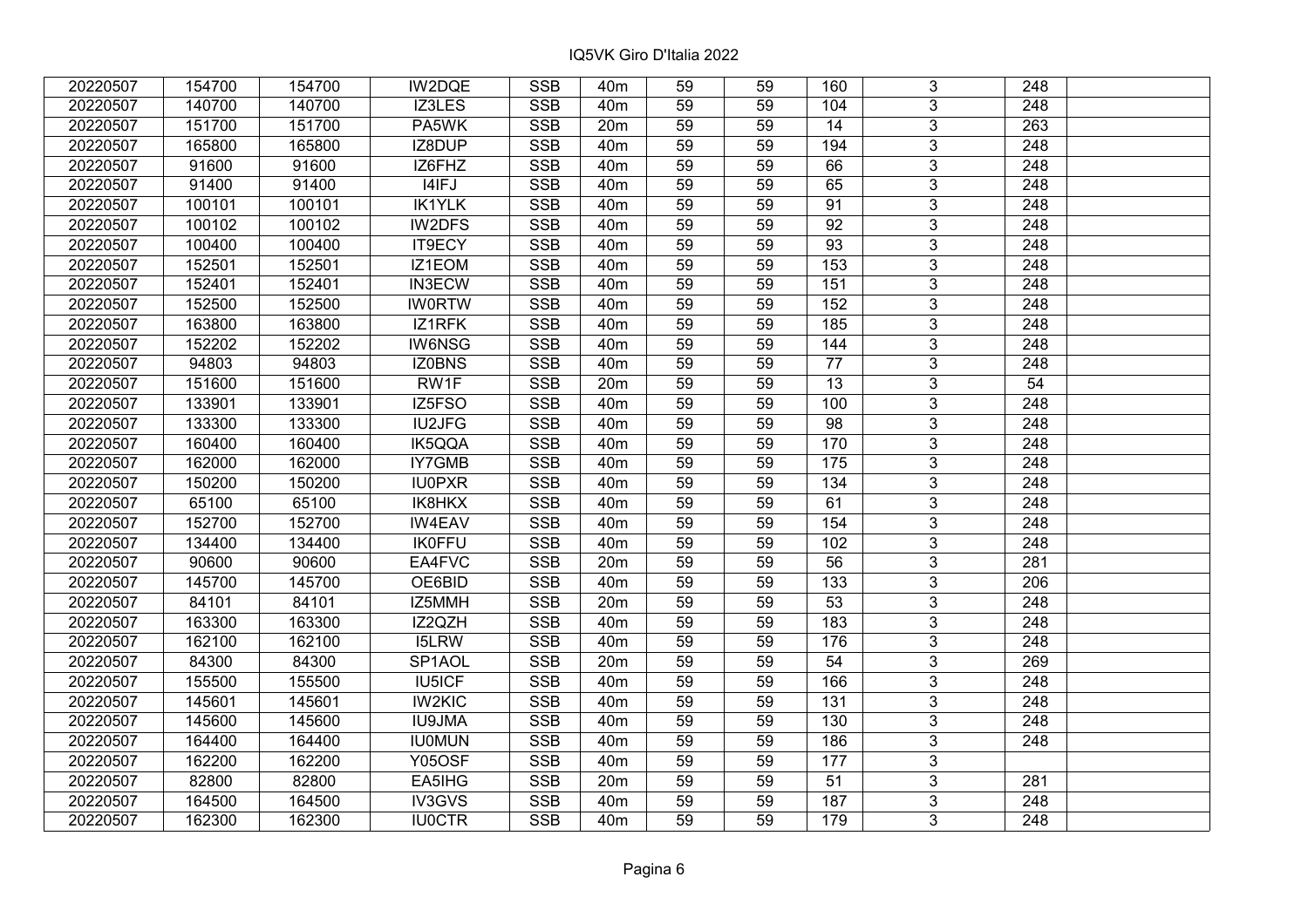| 20220507 | 151101 | 151101 | I4JHG             | <b>SSB</b> | 40 <sub>m</sub> | 59              | 59 | 139              | 3                         | 248              |  |
|----------|--------|--------|-------------------|------------|-----------------|-----------------|----|------------------|---------------------------|------------------|--|
| 20220507 | 164800 | 164800 | IQ8YT             | <b>SSB</b> | 40 <sub>m</sub> | 59              | 59 | 189              | $\overline{3}$            | 248              |  |
| 20220507 | 91900  | 91900  | <b>IZOUIL</b>     | <b>SSB</b> | 40 <sub>m</sub> | 59              | 59 | 68               | $\overline{3}$            | 248              |  |
| 20220507 | 114801 | 114801 | IZ5MMQ            | <b>SSB</b> | 40 <sub>m</sub> | 59              | 59 | $\overline{70}$  | $\overline{3}$            | $\overline{248}$ |  |
| 20220507 | 165600 | 165600 | IZ0UIJ            | <b>SSB</b> | 40 <sub>m</sub> | 59              | 59 | 193              | 3                         | 248              |  |
| 20220507 | 151100 | 151100 | HB9EFJ            | <b>SSB</b> | 40m             | 59              | 59 | 138              | $\overline{3}$            | $\overline{287}$ |  |
| 20220507 | 161801 | 161801 | IZ1TQJ            | <b>SSB</b> | 40m             | 59              | 59 | 173              | $\overline{3}$            | 248              |  |
| 20220507 | 154800 | 154800 | IK1NDD            | <b>SSB</b> | 40 <sub>m</sub> | 59              | 59 | 161              | $\overline{3}$            | 248              |  |
| 20220507 | 114700 | 114700 | <b>IU8JMB</b>     | SSB        | 40m             | 59              | 59 | 67               | $\overline{3}$            | $\overline{248}$ |  |
| 20220507 | 165100 | 165100 | <b>IU8JLX</b>     | <b>SSB</b> | 40m             | 59              | 59 | 190              | $\overline{3}$            | 248              |  |
| 20220507 | 145500 | 145500 | <b>IK7XNF</b>     | <b>SSB</b> | 40 <sub>m</sub> | 59              | 59 | 128              | 3                         | 248              |  |
| 20220507 | 150701 | 150701 | <b>IT9IJF</b>     | <b>SSB</b> | 40m             | 59              | 59 | 137              | $\overline{3}$            | 248              |  |
| 20220507 | 114602 | 114602 | I2YKR             | <b>SSB</b> | 40m             | 59              | 59 | 66               | $\mathbf{3}$              | 248              |  |
| 20220507 | 153000 | 153000 | <b>IU3EDK</b>     | <b>SSB</b> | 40 <sub>m</sub> | 59              | 59 | 156              | $\overline{3}$            | 248              |  |
| 20220507 | 145401 | 145401 | IT9ELM            | <b>SSB</b> | 40m             | 59              | 59 | 127              | $\overline{3}$            | 248              |  |
| 20220507 | 114601 | 114601 | I2KKD             | <b>SSB</b> | 40m             | 59              | 59 | 65               | 3                         | 248              |  |
| 20220507 | 155601 | 155601 | <b>IK7XNF</b>     | <b>SSB</b> | 40 <sub>m</sub> | 59              | 59 | 168              | $\overline{3}$            | 248              |  |
| 20220507 | 145400 | 145400 | <b>IU8AZS</b>     | <b>SSB</b> | 40 <sub>m</sub> | 59              | 59 | 126              | 3                         | 248              |  |
| 20220507 | 165500 | 165500 | EA3FP             | <b>SSB</b> | 40 <sub>m</sub> | 59              | 59 | 192              | $\mathbf{3}$              | 281              |  |
| 20220507 | 114501 | 114501 | IW1BNZ            | <b>SSB</b> | 40 <sub>m</sub> | 59              | 59 | 63               | $\overline{3}$            | 248              |  |
| 20220507 | 114500 | 114500 | <b>IWOHIQ</b>     | <b>SSB</b> | 40m             | 59              | 59 | 62               | $\overline{3}$            | 248              |  |
| 20220507 | 154900 | 154900 | RT <sub>1</sub> S | <b>SSB</b> | 20m             | 59              | 59 | 16               | $\overline{3}$            | 54               |  |
| 20220507 | 145300 | 145300 | IK00BLD           | <b>SSB</b> | 40 <sub>m</sub> | 59              | 59 | 125              | $\overline{3}$            | 248              |  |
| 20220507 | 114400 | 114400 | IW2OGW            | <b>SSB</b> | 40m             | 59              | 59 | 60               | $\overline{3}$            | 248              |  |
| 20220507 | 155600 | 155600 | <b>IK7BEF</b>     | <b>SSB</b> | 40 <sub>m</sub> | 59              | 59 | 167              | $\overline{3}$            | 248              |  |
| 20220507 | 133001 | 133001 | <b>IU5KRE</b>     | <b>SSB</b> | 40 <sub>m</sub> | 59              | 59 | 97               | $\overline{3}$            | $\overline{248}$ |  |
| 20220507 | 155001 | 155001 | <b>IW6MON</b>     | <b>SSB</b> | 40m             | 59              | 59 | 165              | $\overline{3}$            | 248              |  |
| 20220507 | 162501 | 162501 | IZ1GCQ            | <b>SSB</b> | 40 <sub>m</sub> | 59              | 59 | 182              | $\overline{3}$            | $\overline{248}$ |  |
| 20220507 | 155000 | 155000 | IZ1MRO            | <b>SSB</b> | 40m             | 59              | 59 | 164              | $\overline{3}$            | $\overline{248}$ |  |
| 20220507 | 81503  | 81503  | OK1KRJ            | <b>SSB</b> | 20m             | 59              | 59 | 46               | $\overline{3}$            | 503              |  |
| 20220507 | 81502  | 81502  | OK1ANN            | SSB        | 20m             | $\overline{59}$ | 59 | $\overline{45}$  | $\overline{\overline{3}}$ | $\overline{503}$ |  |
| 20220507 | 81501  | 81501  | OK2KFK            | <b>SSB</b> | 20m             | 59              | 59 | 44               | $\overline{3}$            | 503              |  |
| 20220507 | 82400  | 82400  | EA8AWQ            | <b>SSB</b> | 20m             | 59              | 59 | 49               | 3                         | 29               |  |
| 20220507 | 145602 | 145602 | HB9HOZ            | <b>SSB</b> | 40 <sub>m</sub> | 59              | 59 | $\overline{132}$ | $\overline{3}$            | $\overline{287}$ |  |
| 20220507 | 114701 | 114701 | <b>IS0IYV</b>     | <b>SSB</b> | 40 <sub>m</sub> | 59              | 59 | 68               | 3                         | 225              |  |
| 20220507 | 81600  | 81600  | DL3AG             | <b>SSB</b> | 20m             | 59              | 59 | 47               | 3                         | 230              |  |
| 20220507 | 163700 | 163700 | OK3ST             | SSB        | 40 <sub>m</sub> | 59              | 59 | 184              | $\overline{3}$            | 503              |  |
| 20220507 | 82600  | 82600  | EC5SP             | <b>SSB</b> | 20m             | 59              | 59 | 50               | $\overline{3}$            | 281              |  |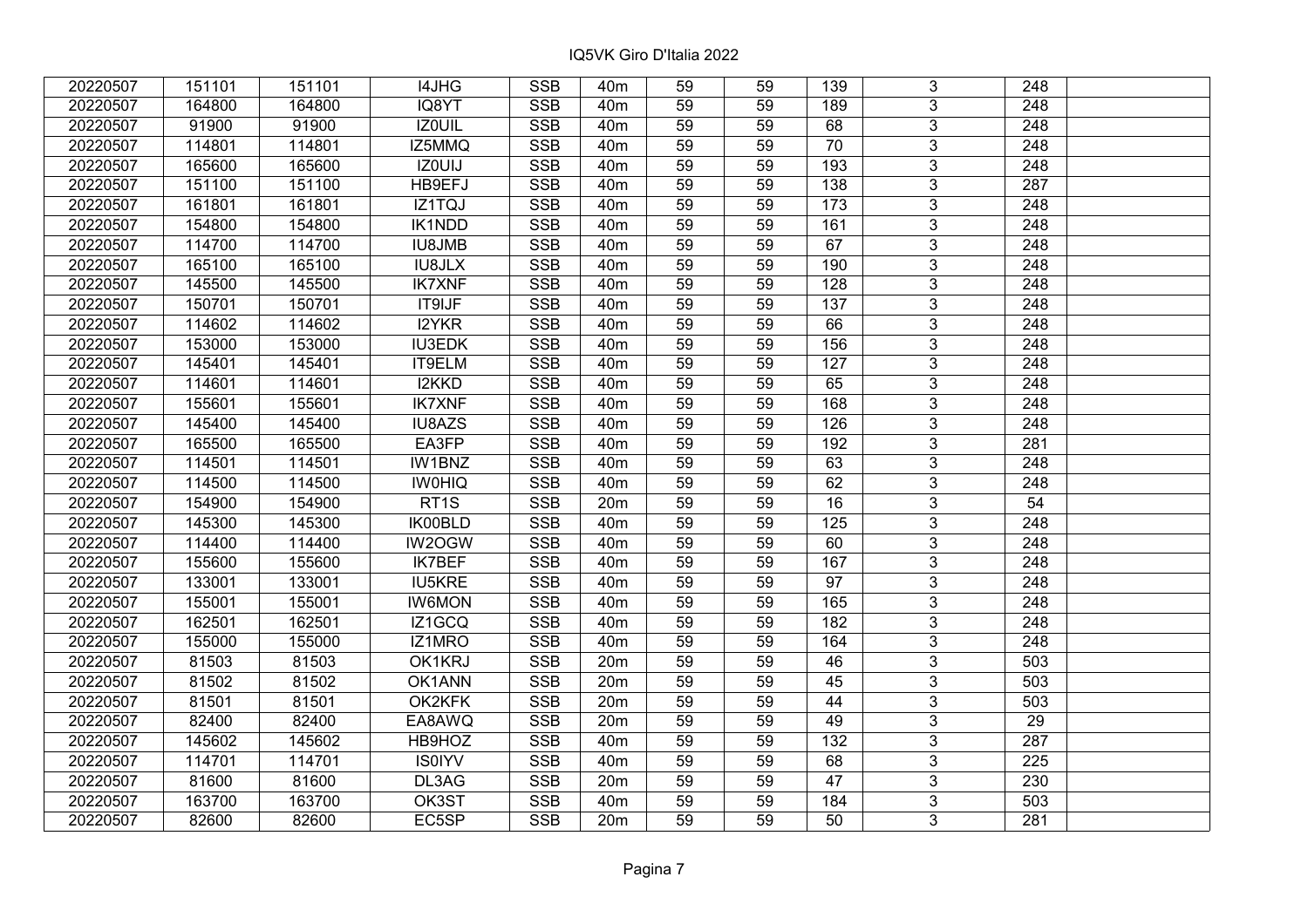| 20220507 | 153200 | 153200 | IU1OLJ        | <b>SSB</b>      | 40 <sub>m</sub> | 59           | 59    | 157              | 3                       | 248              |  |
|----------|--------|--------|---------------|-----------------|-----------------|--------------|-------|------------------|-------------------------|------------------|--|
| 20220507 | 160100 | 160100 | <b>IU4DAI</b> | <b>SSB</b>      | 40 <sub>m</sub> | 59           | 59    | 169              | $\overline{3}$          | 248              |  |
| 20220507 | 84100  | 84100  | IZ5HML        | <b>SSB</b>      | 20m             | 59           | 59    | $\overline{52}$  | $\overline{3}$          | 248              |  |
| 20220507 | 134700 | 134700 | <b>IK2JTS</b> | <b>SSB</b>      | 40 <sub>m</sub> | 59           | 59    | 103              | $\overline{3}$          | 248              |  |
| 20220507 | 150400 | 150400 | OE6PID        | <b>SSB</b>      | 40 <sub>m</sub> | 59           | 59    | 135              | $\overline{3}$          | 206              |  |
| 20220507 | 145501 | 145501 | IT9IFV        | SSB             | 40 <sub>m</sub> | 59           | 59    | 129              | $\overline{3}$          | 248              |  |
| 20220507 | 114401 | 114401 | HB9EZA        | <b>SSB</b>      | 40 <sub>m</sub> | 59           | 59    | 61               | $\overline{3}$          | $\overline{287}$ |  |
| 20220507 | 94802  | 94802  | IU2LUH        | <b>SSB</b>      | 40 <sub>m</sub> | 59           | 59    | 76               | $\overline{3}$          | 248              |  |
| 20220507 | 114800 | 114800 | <b>IZ2LUS</b> | <b>SSB</b>      | 40 <sub>m</sub> | 59           | 59    | 69               | $\overline{3}$          | 248              |  |
| 20220507 | 134300 | 134300 | <b>I8URR</b>  | <b>SSB</b>      | 40 <sub>m</sub> | 59           | 59    | 101              | $\overline{3}$          | 248              |  |
| 20220507 | 164600 | 164600 | <b>IK2UIG</b> | <b>SSB</b>      | 40 <sub>m</sub> | 59           | 59    | 188              | $\overline{3}$          | 248              |  |
| 20220507 | 82000  | 82000  | IT9EYA        | <b>SSB</b>      | 20m             | 59           | 59    | 48               | $\overline{3}$          | 248              |  |
| 20220507 | 114600 | 114600 | <b>IK2ULS</b> | <b>SSB</b>      | 40 <sub>m</sub> | 59           | 59    | 64               | $\mathbf{3}$            | 248              |  |
| 20220507 | 133900 | 133900 | I4IFJ         | <b>SSB</b>      | 40 <sub>m</sub> | 59           | 59    | 99               | $\overline{3}$          | 248              |  |
| 20220508 | 193100 | 193159 | <b>IV3IML</b> | FT8             | 40 <sub>m</sub> | $-3$         | $-9$  |                  |                         |                  |  |
| 20220508 | 73703  | 73703  | IQ1QQ         | <b>SSB</b>      | 40 <sub>m</sub> | 59           | 59    | 218              | $3\overline{3}$         | 248              |  |
| 20220508 | 73801  | 73801  | IQ1CQ         | <b>SSB</b>      | 40 <sub>m</sub> | 59           | 59    | 220              | $\overline{3}$          | 248              |  |
| 20220508 | 133100 | 133100 | IZ1UIA        | <b>SSB</b>      | 40 <sub>m</sub> | 59           | 59    | 341              | $\mathbf{3}$            | 248              |  |
| 20220508 | 131600 | 131600 | <b>S51ST</b>  | <b>SSB</b>      | 40 <sub>m</sub> | 59           | 59    | 336              | 3                       | 499              |  |
| 20220508 | 195215 | 195314 | DK7ZT         | FT <sub>8</sub> | 40 <sub>m</sub> | $\mathbf{1}$ | $-20$ |                  |                         |                  |  |
| 20220508 | 81601  | 81601  | <b>IU0KNS</b> | <b>SSB</b>      | 40 <sub>m</sub> | 59           | 59    | 260              | 3                       | 248              |  |
| 20220508 | 80600  | 80600  | IZ0ZEF        | <b>SSB</b>      | 40 <sub>m</sub> | 59           | 59    | 253              | 3                       | 248              |  |
| 20220508 | 73800  | 73800  | IZ1TNA        | <b>SSB</b>      | 40 <sub>m</sub> | 59           | 59    | 219              | $\overline{3}$          | 248              |  |
| 20220508 | 85500  | 85500  | LY3NX         | <b>SSB</b>      | 20m             | 59           | 59    | 19               | $\overline{3}$          | 146              |  |
| 20220508 | 73701  | 73701  | HB9HOZ        | <b>SSB</b>      | 40 <sub>m</sub> | 59           | 59    | $\overline{216}$ | $\overline{3}$          | 287              |  |
| 20220508 | 130200 | 130200 | OM3TNA        | <b>RTTY</b>     | 20m             | 599          | 599   | 80               | $\overline{3}$          | 504              |  |
| 20220508 | 73803  | 73803  | IZ6UWA        | <b>SSB</b>      | 40 <sub>m</sub> | 59           | 59    | 222              | $\overline{3}$          | 248              |  |
| 20220508 | 71603  | 71603  | <b>IK6VNU</b> | <b>SSB</b>      | 40m             | 59           | 59    | 210              | $\overline{3}$          | 248              |  |
| 20220508 | 73802  | 73802  | <b>IU3MAG</b> | <b>SSB</b>      | 40 <sub>m</sub> | 59           | 59    | $\overline{221}$ | $\overline{\mathbf{3}}$ | $\overline{248}$ |  |
| 20220508 | 192300 | 192300 | DL1BUG        | CW              | 40 <sub>m</sub> | 599          | 599   | $111$            | $\overline{3}$          | 230              |  |
| 20220508 | 73903  | 73903  | IZ8STJ        | <b>SSB</b>      | 40 <sub>m</sub> | 59           | 59    | $\overline{227}$ | $\overline{3}$          | $\overline{248}$ |  |
| 20220508 | 130600 | 130600 | SQ1BHP        | <b>RTTY</b>     | 20m             | 599          | 599   | 81               | $\overline{3}$          | 269              |  |
| 20220508 | 125700 | 125700 | <b>IK7IJR</b> | <b>SSB</b>      | 40 <sub>m</sub> | 59           | 59    | 323              | $\overline{3}$          | 248              |  |
| 20220508 | 71501  | 71501  | OE8MKQ        | <b>SSB</b>      | 40 <sub>m</sub> | 59           | 59    | 204              | $\overline{3}$          | 206              |  |
| 20220508 | 80000  | 80000  | <b>S51ST</b>  | <b>SSB</b>      | 40 <sub>m</sub> | 59           | 59    | 248              | $\overline{3}$          | 499              |  |
| 20220508 | 82700  | 82700  | <b>IU8ANF</b> | <b>SSB</b>      | 40 <sub>m</sub> | 59           | 59    | 271              | 3                       | 248              |  |
| 20220508 | 85100  | 85100  | <b>IK0EIA</b> | <b>SSB</b>      | 40 <sub>m</sub> | 59           | 59    | 299              | $\overline{3}$          | 248              |  |
| 20220508 | 80801  | 80801  | IZ1RFK        | <b>SSB</b>      | 40 <sub>m</sub> | 59           | 59    | 255              | 3                       | 248              |  |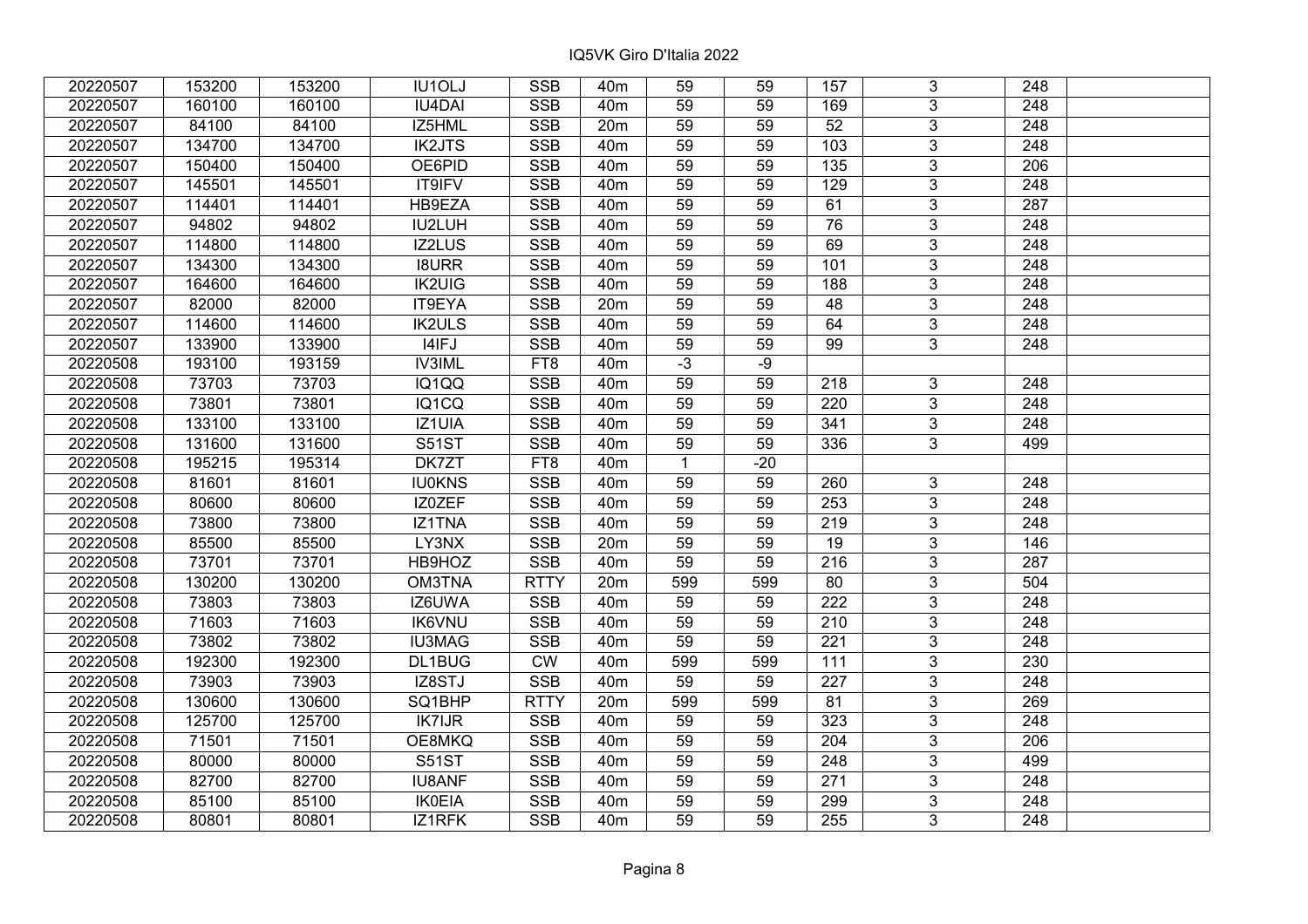| 20220508 | 74002  | 74002  | IT9BUW        | <b>SSB</b>  | 40 <sub>m</sub> | 59              | 59    | 230              | 3              | 248              |             |
|----------|--------|--------|---------------|-------------|-----------------|-----------------|-------|------------------|----------------|------------------|-------------|
| 20220508 | 75800  | 75800  | F6HIA         | <b>SSB</b>  | 40 <sub>m</sub> | 59              | 59    | 246              | 3              | 227              |             |
| 20220508 | 81100  | 81100  | IZ3SFP        | SSB         | 40 <sub>m</sub> | $\overline{59}$ | 59    | 256              | $\overline{3}$ | 248              |             |
| 20220508 | 81701  | 81701  | <b>IU0PXM</b> | <b>SSB</b>  | 40 <sub>m</sub> | 59              | 59    | 262              | $\overline{3}$ | $\overline{248}$ |             |
| 20220508 | 82800  | 82800  | IW2OGW        | <b>SSB</b>  | 40 <sub>m</sub> | 59              | 59    | 272              | 3              | 248              |             |
| 20220508 | 74100  | 74100  | <b>IU6IBX</b> | <b>SSB</b>  | 40 <sub>m</sub> | 59              | 59    | 232              | $\overline{3}$ | 248              |             |
| 20220508 | 82801  | 82801  | HB9EZA        | <b>SSB</b>  | 40 <sub>m</sub> | 59              | 59    | 273              | $\overline{3}$ | 287              |             |
| 20220508 | 184700 | 184700 | DG1OAE        | <b>RTTY</b> | 20m             | 599             | 599   | 110              | $\overline{3}$ | 230              |             |
| 20220508 | 175300 | 175300 | IZ3KLB        | <b>RTTY</b> | 40 <sub>m</sub> | 599             | 599   | $\overline{1}$   | $\overline{3}$ | $\overline{248}$ |             |
| 20220508 | 120200 | 120200 | <b>IS0IYV</b> | <b>SSB</b>  | 40 <sub>m</sub> | 59              | 59    | 72               | $\overline{3}$ | 225              |             |
| 20220508 | 155800 | 155800 | IT9IFV        | <b>SSB</b>  | 40 <sub>m</sub> | 59              | 59    | 353              | 3              | 248              |             |
| 20220508 | 131101 | 131101 | <b>IZOUIL</b> | <b>SSB</b>  | 40 <sub>m</sub> | 59              | 59    | 331              | $\overline{3}$ | 248              |             |
| 20220508 | 75601  | 75601  | IZ2GMU        | <b>SSB</b>  | 40 <sub>m</sub> | 59              | 59    | 245              | 3              | 248              |             |
| 20220508 | 75500  | 75500  | <b>IK2EBP</b> | <b>SSB</b>  | 40 <sub>m</sub> | 59              | 59    | 242              | 3              | 248              |             |
| 20220508 | 84101  | 84101  | EA3IM         | <b>SSB</b>  | 40 <sub>m</sub> | 59              | 59    | 294              | $\overline{3}$ | 281              |             |
| 20220508 | 75400  | 75400  | IZ4RCF        | <b>SSB</b>  | 40 <sub>m</sub> | 59              | 59    | 241              | 3              | 248              |             |
| 20220508 | 74101  | 74101  | <b>I8URR</b>  | <b>SSB</b>  | 40 <sub>m</sub> | 59              | 59    | 233              | 3              | 248              |             |
| 20220508 | 125600 | 125600 | <b>IW6NSG</b> | <b>SSB</b>  | 40 <sub>m</sub> | 59              | 59    | 322              | 3              | 248              |             |
| 20220508 | 183500 | 183500 | LY5J          | <b>RTTY</b> | 20m             | 599             | 599   | 104              | $\overline{3}$ | 146              |             |
| 20220508 | 75300  | 75300  | I2HGV         | <b>SSB</b>  | 40 <sub>m</sub> | 59              | 59    | 240              | $\overline{3}$ | 248              |             |
| 20220508 | 134400 | 134400 | <b>IU0PHD</b> | <b>SSB</b>  | 40 <sub>m</sub> | 59              | 59    | 345              | $\overline{3}$ | 248              |             |
| 20220508 | 83100  | 83100  | <b>IK3JLT</b> | <b>SSB</b>  | 40 <sub>m</sub> | 59              | 59    | 278              | $\overline{3}$ | 248              |             |
| 20220508 | 83101  | 83101  | <b>IU0DUM</b> | <b>SSB</b>  | 40 <sub>m</sub> | 59              | 59    | 279              | 3              | 248              |             |
| 20220508 | 155901 | 155901 | IT9HRL        | <b>SSB</b>  | 40 <sub>m</sub> | 59              | 59    | $\overline{355}$ | $\overline{3}$ | 248              |             |
| 20220508 | 83900  | 83900  | IZ2LUS        | <b>SSB</b>  | 40 <sub>m</sub> | 59              | 59    | 291              | $\overline{3}$ | 248              |             |
| 20220508 | 125801 | 125801 | <b>IWOHIQ</b> | <b>SSB</b>  | 40 <sub>m</sub> | 59              | 59    | 325              | $\overline{3}$ | 248              |             |
| 20220508 | 131200 | 131200 | <b>IK6IKJ</b> | <b>SSB</b>  | 40 <sub>m</sub> | $\overline{59}$ | 59    | $\frac{1}{332}$  | $\overline{3}$ | $\overline{248}$ |             |
| 20220508 | 131201 | 131201 | IU6DAZ        | <b>SSB</b>  | 40 <sub>m</sub> | 59              | 59    | 333              | $\overline{3}$ | 248              |             |
| 20220508 | 160000 | 160000 | <b>IK7BEF</b> | <b>SSB</b>  | 40 <sub>m</sub> | 59              | 59    | 356              | $\overline{3}$ | $\overline{248}$ |             |
| 20220508 | 80400  | 80400  | <b>I5LRW</b>  | SSB         | 40 <sub>m</sub> | $\overline{59}$ | 59    | $\overline{251}$ | $\overline{3}$ | $\overline{248}$ |             |
| 20220508 | 200200 | 200200 | LA2VRA        | <b>RTTY</b> | 40 <sub>m</sub> | 599             | 599   | 18               | $\overline{3}$ | 266              |             |
| 20220508 | 83200  | 83200  | S52MZ         | <b>SSB</b>  | 40 <sub>m</sub> | 59              | 59    | 280              | $\overline{3}$ | 499              |             |
| 20220508 | 74800  | 74800  | <b>IKOMHS</b> | <b>SSB</b>  | 40 <sub>m</sub> | 59              | 59    | 239              | 3              | 248              |             |
| 20220508 | 193100 | 193100 | <b>IV3IML</b> | <b>RTTY</b> | 40 <sub>m</sub> | 599             | 599   | 9                | $\overline{3}$ | 248              |             |
| 20220508 | 190645 | 190959 | IU2GZQ        | FT8         | 40 <sub>m</sub> | $-12$           | $-18$ |                  |                |                  | <b>JN55</b> |
| 20220508 | 83201  | 83201  | <b>IK4ANJ</b> | <b>SSB</b>  | 40 <sub>m</sub> | 59              | 59    | 281              | 3              | 248              |             |
| 20220508 | 183600 | 183600 | CT1FOE        | <b>RTTY</b> | 20m             | 599             | 599   | 105              | $\overline{3}$ | 272              |             |
| 20220508 | 83300  | 83300  | IU8AZS        | <b>SSB</b>  | 40 <sub>m</sub> | 59              | 59    | 282              | 3              | 248              |             |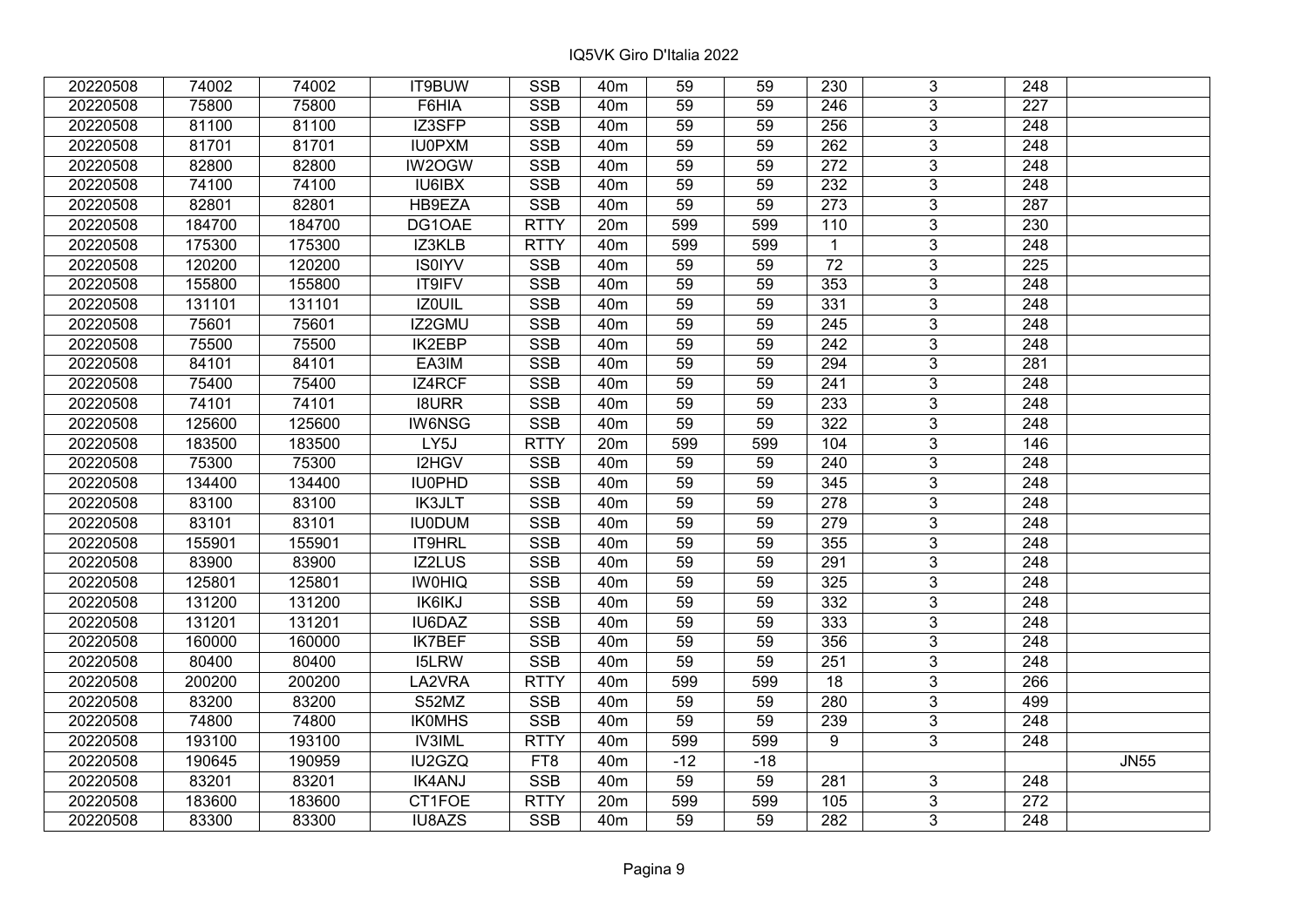| 20220508 | 133900 | 133900 | IZ6FHZ        | <b>SSB</b>  | 40 <sub>m</sub> | 59              | 59    | 342              | 3              | 248              |             |
|----------|--------|--------|---------------|-------------|-----------------|-----------------|-------|------------------|----------------|------------------|-------------|
| 20220508 | 83600  | 83600  | IW1GEU        | <b>SSB</b>  | 40 <sub>m</sub> | 59              | 59    | 288              | $\overline{3}$ | 248              |             |
| 20220508 | 131400 | 131400 | SP9DHY        | <b>RTTY</b> | 20m             | 599             | 599   | 85               | $\overline{3}$ | 269              |             |
| 20220508 | 130000 | 130000 | IZ8XTV        | <b>SSB</b>  | 40 <sub>m</sub> | 59              | 59    | 328              | $\overline{3}$ | 248              |             |
| 20220508 | 193500 | 193559 | IT9VCE        | FT8         | 40 <sub>m</sub> | $-4$            | $-10$ |                  |                |                  | <b>JM77</b> |
| 20220508 | 193500 | 193500 | IT9VCE        | <b>RTTY</b> | 40 <sub>m</sub> | 599             | 599   | 10               | 3              | 248              |             |
| 20220508 | 134000 | 134000 | IT9DGH        | <b>SSB</b>  | 40 <sub>m</sub> | 59              | 59    | 343              | $\overline{3}$ | 248              |             |
| 20220508 | 91300  | 91300  | IT9ELM        | <b>SSB</b>  | 40 <sub>m</sub> | 59              | 59    | 311              | $\overline{3}$ | 248              |             |
| 20220508 | 83400  | 83400  | IZ5MMQ        | <b>SSB</b>  | 40 <sub>m</sub> | $\overline{59}$ | 59    | $\overline{283}$ | $\overline{3}$ | $\overline{248}$ |             |
| 20220508 | 160200 | 160200 | I2KIA         | SSB         | 40 <sub>m</sub> | 59              | 59    | 357              | $\overline{3}$ | 248              |             |
| 20220508 | 73600  | 73600  | <b>IW2KIC</b> | <b>SSB</b>  | 40 <sub>m</sub> | 59              | 59    | 214              | 3              | 248              |             |
| 20220508 | 83401  | 83401  | <b>IW8RPQ</b> | <b>SSB</b>  | 40m             | $\overline{59}$ | 59    | 284              | $\overline{3}$ | 248              |             |
| 20220508 | 195845 | 195959 | IQ8XS         | FT8         | 40 <sub>m</sub> | $-6$            | $-8$  |                  |                |                  | <b>JN71</b> |
| 20220508 | 83402  | 83402  | IZ6GVT        | <b>SSB</b>  | 40m             | 59              | 59    | 285              | $\mathbf{3}$   | 248              |             |
| 20220508 | 195900 | 195900 | IQ8XS         | <b>RTTY</b> | 40 <sub>m</sub> | 599             | 599   | $\overline{17}$  | $\overline{3}$ | $\overline{248}$ |             |
| 20220508 | 182800 | 182800 | DK4RH         | <b>RTTY</b> | 20m             | 599             | 599   | 101              | $\overline{3}$ | 230              |             |
| 20220508 | 83500  | 83500  | <b>IK1MOP</b> | <b>SSB</b>  | 40 <sub>m</sub> | 59              | 59    | 286              | 3              | 248              |             |
| 20220508 | 182700 | 182700 | F4JGI         | <b>RTTY</b> | 20m             | 599             | 599   | 100              | 3              | $\overline{227}$ |             |
| 20220508 | 83500  | 83500  | <b>PD0ME</b>  | <b>SSB</b>  | 20m             | 59              | 59    | 18               | $\overline{3}$ | 263              |             |
| 20220508 | 132800 | 132800 | IQ8BV         | <b>RTTY</b> | 20m             | 599             | 599   | 88               | $\overline{3}$ | 248              |             |
| 20220508 | 83501  | 83501  | <b>IU4DAI</b> | SSB         | 40 <sub>m</sub> | 59              | 59    | 287              | $\overline{3}$ | 248              |             |
| 20220508 | 132100 | 132100 | IU5FBV        | <b>SSB</b>  | 40 <sub>m</sub> | 59              | 59    | 340              | $\overline{3}$ | 248              |             |
| 20220508 | 160201 | 160201 | IZ7MFJ        | <b>SSB</b>  | 40 <sub>m</sub> | 59              | 59    | 358              | $\overline{3}$ | 248              |             |
| 20220508 | 182300 | 182300 | DH9DR         | <b>RTTY</b> | 20 <sub>m</sub> | 599             | 599   | 99               | $\overline{3}$ | 230              |             |
| 20220508 | 132100 | 132100 | DJ2IO         | <b>RTTY</b> | 20m             | 599             | 599   | 87               | $\overline{3}$ | 230              |             |
| 20220508 | 65800  | 65800  | IZ1UIA        | <b>SSB</b>  | 40 <sub>m</sub> | 59              | 59    | 195              | $\overline{3}$ | $\overline{248}$ |             |
| 20220508 | 71300  | 71300  | IZ1UIA        | <b>SSB</b>  | 40 <sub>m</sub> | $\overline{59}$ | 59    | 196              | $\overline{3}$ | $\overline{248}$ |             |
| 20220508 | 71301  | 71301  | <b>IU5KRE</b> | <b>SSB</b>  | 40 <sub>m</sub> | 59              | 59    | 197              | $\overline{3}$ | 248              |             |
| 20220508 | 190700 | 190700 | <b>IK2MKM</b> | <b>RTTY</b> | 40 <sub>m</sub> | 599             | 599   | 6                | $\overline{3}$ | $\overline{248}$ |             |
| 20220508 | 83700  | 83700  | ON3ACD        | SSB         | 40 <sub>m</sub> | 59              | 59    | 289              | $\overline{3}$ | $\overline{209}$ |             |
| 20220508 | 121200 | 121200 | <b>IN3AFD</b> | <b>SSB</b>  | 40 <sub>m</sub> | 59              | 59    | 75               | $\overline{3}$ | 248              |             |
| 20220508 | 182900 | 182900 | PA3AIM        | <b>RTTY</b> | 20m             | 599             | 599   | 102              | $\overline{3}$ | 263              |             |
| 20220508 | 71400  | 71400  | IZ8KPT        | <b>SSB</b>  | 40 <sub>m</sub> | 59              | 59    | 198              | 3              | 248              |             |
| 20220508 | 121100 | 121100 | IZ1TQJ        | <b>SSB</b>  | 40 <sub>m</sub> | 59              | 59    | 74               | $\overline{3}$ | 248              |             |
| 20220508 | 200130 | 200229 | LA2VRA        | FT8         | 40 <sub>m</sub> | $-9$            | $-3$  |                  |                |                  | JO48        |
| 20220508 | 134200 | 134200 | IO5OSF        | <b>SSB</b>  | 40m             | 59              | 59    | 344              | 3              | 248              |             |
| 20220508 | 120800 | 120800 | IK1NAP        | SSB         | 40 <sub>m</sub> | 59              | 59    | 73               | $\overline{3}$ | 248              |             |
| 20220508 | 83800  | 83800  | IW2DQE        | <b>SSB</b>  | 40 <sub>m</sub> | 59              | 59    | 290              | 3              | 248              |             |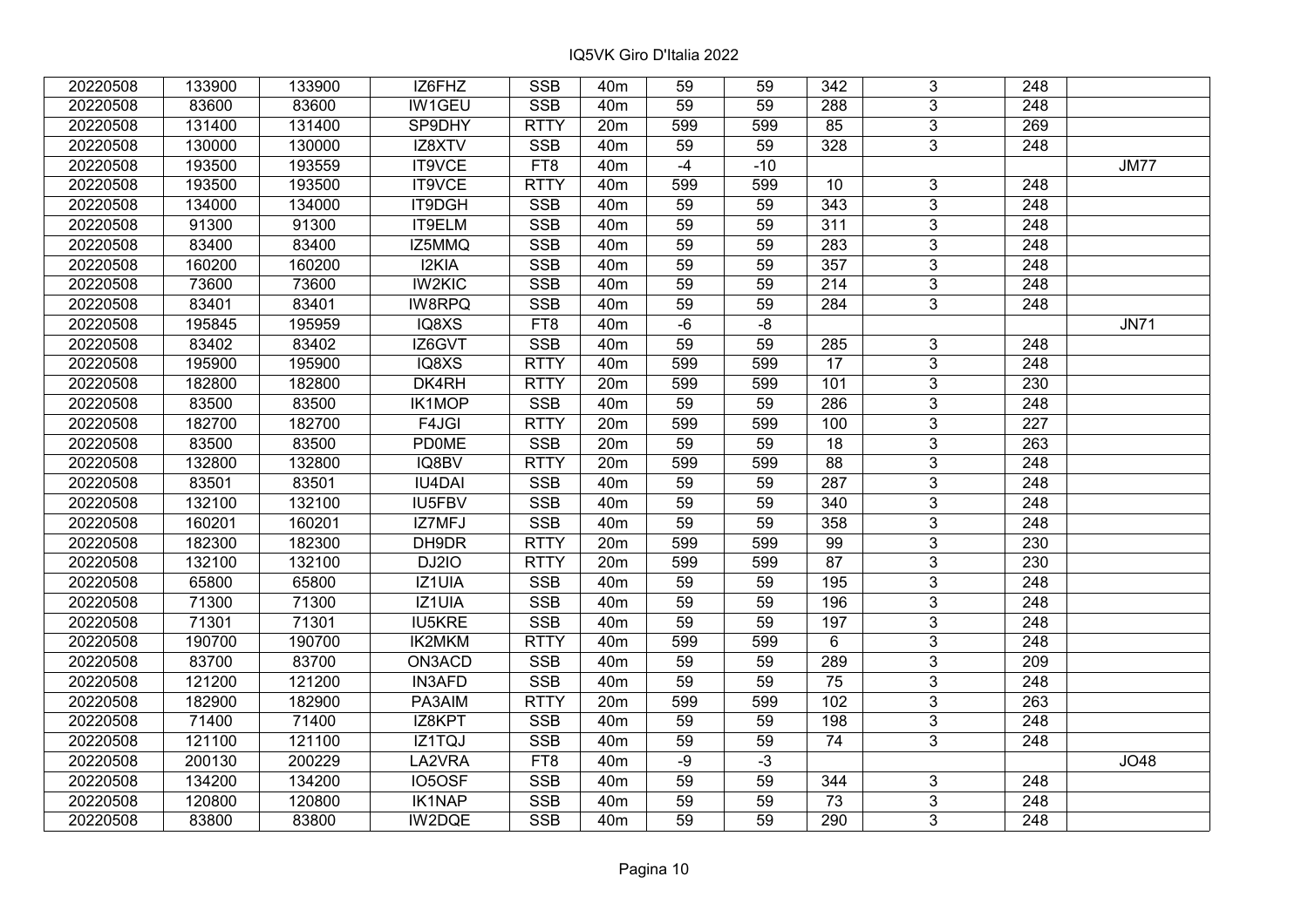| 20220508 | 155400 | 155400 | <b>IU8JMB</b> | <b>SSB</b>              | 40 <sub>m</sub> | 59              | 59  | 348              | 3              | 248              |             |
|----------|--------|--------|---------------|-------------------------|-----------------|-----------------|-----|------------------|----------------|------------------|-------------|
| 20220508 | 155701 | 155701 | IZ2IZE        | <b>SSB</b>              | 40 <sub>m</sub> | 59              | 59  | 352              | 3              | 248              |             |
| 20220508 | 190717 | 190829 | IK2MKM        | FT8                     | 40 <sub>m</sub> | $-9$            | -9  |                  |                |                  | <b>JN45</b> |
| 20220508 | 71401  | 71401  | 9A1AA         | <b>SSB</b>              | 40 <sub>m</sub> | 59              | 59  | 199              | 3              | 497              |             |
| 20220508 | 71402  | 71402  | <b>IK2JTS</b> | <b>SSB</b>              | 40 <sub>m</sub> | 59              | 59  | 200              | $\overline{3}$ | 248              |             |
| 20220508 | 183900 | 183900 | ON1ANZ        | <b>RTTY</b>             | 20m             | 599             | 599 | 106              | $\overline{3}$ | 209              |             |
| 20220508 | 84000  | 84000  | <b>IU0GDR</b> | <b>SSB</b>              | 40 <sub>m</sub> | 59              | 59  | 292              | $\overline{3}$ | 248              |             |
| 20220508 | 71403  | 71403  | IZ5CPK        | <b>SSB</b>              | 40m             | 59              | 59  | 201              | $\overline{3}$ | 248              |             |
| 20220508 | 71404  | 71404  | <b>IU6OMV</b> | SSB                     | 40 <sub>m</sub> | 59              | 59  | $\overline{202}$ | $\overline{3}$ | $\overline{248}$ |             |
| 20220508 | 84100  | 84100  | IZ6RIG        | <b>SSB</b>              | 40 <sub>m</sub> | 59              | 59  | 293              | $\overline{3}$ | 248              |             |
| 20220508 | 125000 | 125000 | PD2HAB        | <b>RTTY</b>             | 20m             | 599             | 599 | 76               | 3              | 263              |             |
| 20220508 | 83000  | 83000  | 9A1CC         | <b>SSB</b>              | 40 <sub>m</sub> | 59              | 59  | $\overline{277}$ | $\overline{3}$ | 497              |             |
| 20220508 | 125300 | 125300 | YO8AAZ        | <b>RTTY</b>             | 20m             | 599             | 599 | 77               | 3              | 275              |             |
| 20220508 | 71500  | 71500  | HB9EFJ        | <b>SSB</b>              | 40 <sub>m</sub> | 59              | 59  | 203              | 3              | 287              |             |
| 20220508 | 82901  | 82901  | IT9ELM        | <b>SSB</b>              | 40 <sub>m</sub> | 59              | 59  | 276              | $\overline{3}$ | 248              |             |
| 20220508 | 132900 | 132900 | SQ8AA         | <b>RTTY</b>             | 20m             | 599             | 599 | 89               | 3              | 269              |             |
| 20220508 | 195600 | 195600 | F6HIA         | <b>RTTY</b>             | 40 <sub>m</sub> | 599             | 599 | 16               | 3              | 227              |             |
| 20220508 | 82900  | 82900  | <b>IZ2CDR</b> | <b>SSB</b>              | 40 <sub>m</sub> | 59              | 59  | $\overline{275}$ | 3              | 248              |             |
| 20220508 | 71502  | 71502  | <b>E770</b>   | <b>SSB</b>              | 40 <sub>m</sub> | 59              | 59  | 205              | $\overline{3}$ | 501              |             |
| 20220508 | 82802  | 82802  | <b>IU0IBY</b> | <b>SSB</b>              | 40 <sub>m</sub> | 59              | 59  | 274              | $\overline{3}$ | 248              |             |
| 20220508 | 125600 | 125600 | OH7BDI        | <b>RTTY</b>             | 20m             | 599             | 599 | 78               | $\overline{3}$ | 224              |             |
| 20220508 | 134500 | 134500 | <b>IK2ZDV</b> | <b>SSB</b>              | 40 <sub>m</sub> | 59              | 59  | 346              | $\overline{3}$ | 248              |             |
| 20220508 | 84500  | 84500  | IK2HAB        | <b>SSB</b>              | 40 <sub>m</sub> | 59              | 59  | 295              | 3              | 248              |             |
| 20220508 | 71503  | 71503  | IT9IDE        | <b>SSB</b>              | 40 <sub>m</sub> | 59              | 59  | 206              | $\overline{3}$ | 248              |             |
| 20220508 | 115900 | 115900 | IZ7FLN        | <b>SSB</b>              | 40 <sub>m</sub> | 59              | 59  | 71               | $\overline{3}$ | 248              |             |
| 20220508 | 71600  | 71600  | IZ6ITZ        | <b>SSB</b>              | 40 <sub>m</sub> | 59              | 59  | 207              | $\overline{3}$ | $\overline{248}$ |             |
| 20220508 | 71601  | 71601  | <b>IU4KET</b> | <b>SSB</b>              | 40 <sub>m</sub> | $\overline{59}$ | 59  | $\overline{208}$ | $\overline{3}$ | $\overline{248}$ |             |
| 20220508 | 71602  | 71602  | OK2PDE        | <b>SSB</b>              | 40 <sub>m</sub> | 59              | 59  | 209              | $\overline{3}$ | 503              |             |
| 20220508 | 84700  | 84700  | <b>IW5ELA</b> | <b>SSB</b>              | 40 <sub>m</sub> | 59              | 59  | 296              | $\overline{3}$ | $\overline{248}$ |             |
| 20220508 | 161600 | 161600 | IU5AJP        | $\overline{\text{SSB}}$ | 40 <sub>m</sub> | $\overline{59}$ | 59  | 94               | $\overline{3}$ | $\overline{248}$ |             |
| 20220508 | 155900 | 155900 | IT9DWF        | <b>SSB</b>              | 40 <sub>m</sub> | 59              | 59  | $\frac{1}{354}$  | $\overline{3}$ | 248              |             |
| 20220508 | 71700  | 71700  | IZ0THX        | <b>SSB</b>              | 40 <sub>m</sub> | 59              | 59  | 211              | $\overline{3}$ | 248              |             |
| 20220508 | 84800  | 84800  | IK3GIB        | <b>SSB</b>              | 40 <sub>m</sub> | 59              | 59  | 297              | 3              | 248              |             |
| 20220508 | 125800 | 125800 | SP9MRP        | <b>RTTY</b>             | 20m             | 599             | 599 | 79               | $\overline{3}$ | 269              |             |
| 20220508 | 125800 | 125800 | IQ6EZ         | <b>SSB</b>              | 40 <sub>m</sub> | 59              | 59  | 324              | $\overline{3}$ | 248              |             |
| 20220508 | 82600  | 82600  | <b>IK8VRO</b> | <b>SSB</b>              | 40 <sub>m</sub> | 59              | 59  | 270              | 3              | 248              |             |
| 20220508 | 184100 | 184100 | CR7BDO        | <b>RTTY</b>             | 20 <sub>m</sub> | 599             | 599 | 107              | 3              | 272              |             |
| 20220508 | 125900 | 125900 | <b>IU8CEU</b> | <b>SSB</b>              | 40 <sub>m</sub> | 59              | 59  | 326              | 3              | 248              |             |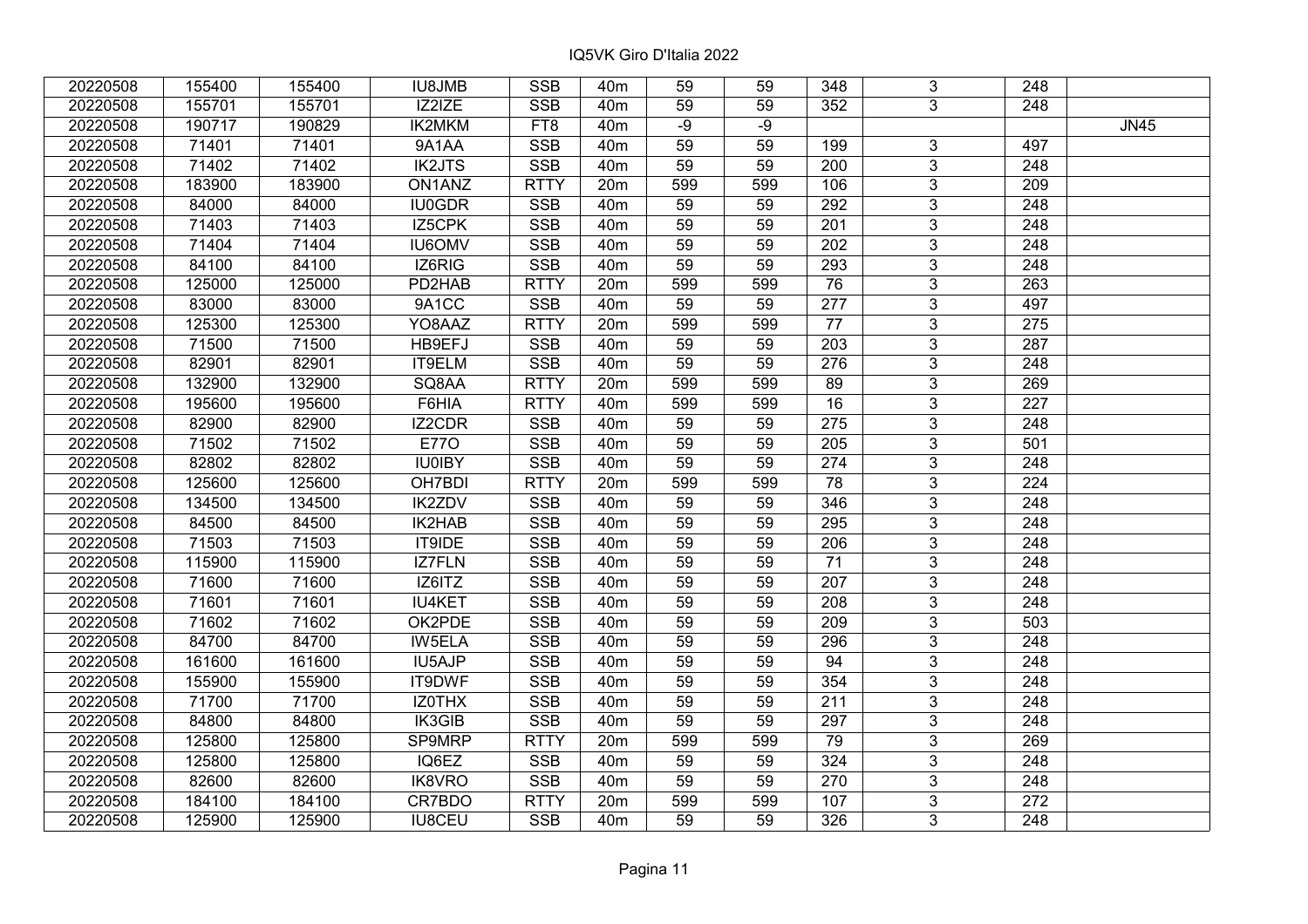| 20220508 | 183200 | 183200 | PA3WC          | <b>RTTY</b>             | 20 <sub>m</sub> | 599             | 599             | 103              | 3              | 263              |             |
|----------|--------|--------|----------------|-------------------------|-----------------|-----------------|-----------------|------------------|----------------|------------------|-------------|
| 20220508 | 71701  | 71701  | IU2LUH         | <b>SSB</b>              | 40 <sub>m</sub> | 59              | 59              | 212              | $\overline{3}$ | 248              |             |
| 20220508 | 84900  | 84900  | <b>IW2FVN</b>  | <b>SSB</b>              | 40 <sub>m</sub> | $\overline{59}$ | 59              | 298              | $\overline{3}$ | 248              |             |
| 20220508 | 82101  | 82101  | IZ2ESL         | <b>SSB</b>              | 40 <sub>m</sub> | 59              | 59              | 269              | $\overline{3}$ | 248              |             |
| 20220508 | 82100  | 82100  | <b>IK7VKC</b>  | SSB                     | 40 <sub>m</sub> | 59              | 59              | 268              | $\overline{3}$ | 248              |             |
| 20220508 | 82100  | 82100  | LZ1QN          | SSB                     | 20m             | 59              | 59              | $\overline{17}$  | $\overline{3}$ | 212              |             |
| 20220508 | 82002  | 82002  | <b>IK3JLT</b>  | <b>SSB</b>              | 40m             | 59              | 59              | $\overline{267}$ | $\overline{3}$ | 248              |             |
| 20220508 | 82001  | 82001  | IZ4AIF         | <b>SSB</b>              | 40 <sub>m</sub> | 59              | 59              | 266              | $\overline{3}$ | 248              |             |
| 20220508 | 71702  | 71702  | <b>OM0MR</b>   | <b>SSB</b>              | 40 <sub>m</sub> | 59              | 59              | 213              | $\overline{3}$ | 504              |             |
| 20220508 | 82000  | 82000  | <b>IK1DTO</b>  | <b>SSB</b>              | 40 <sub>m</sub> | 59              | 59              | 265              | $\overline{3}$ | 248              |             |
| 20220508 | 181900 | 181900 | G7TVI          | <b>RTTY</b>             | 20m             | 599             | 599             | 98               | $\overline{3}$ | 223              |             |
| 20220508 | 125901 | 125901 | IZ8STJ         | <b>SSB</b>              | 40 <sub>m</sub> | 59              | 59              | 327              | $\overline{3}$ | 248              |             |
| 20220508 | 85200  | 85200  | I3RXJ          | <b>SSB</b>              | 40 <sub>m</sub> | 59              | 59              | 300              | $\overline{3}$ | 248              |             |
| 20220508 | 155500 | 155500 | 11RIM          | <b>SSB</b>              | 40 <sub>m</sub> | 59              | 59              | 349              | $\overline{3}$ |                  |             |
| 20220508 | 81900  | 81900  | <b>IU7KQS</b>  | <b>SSB</b>              | 40 <sub>m</sub> | 59              | 59              | 264              | 3              | 248              |             |
| 20220508 | 155501 | 155501 | I3RXJ          | <b>SSB</b>              | 40 <sub>m</sub> | 59              | 59              | 350              | $\overline{3}$ | 248              |             |
| 20220508 | 194237 | 194307 | OZ7LC          | <b>MFSK</b>             | 40 <sub>m</sub> | $\mathbf 0$     | 8               |                  |                |                  | <b>JO55</b> |
| 20220508 | 81800  | 81800  | IZ4EFP         | <b>SSB</b>              | 40 <sub>m</sub> | 59              | 59              | 263              | 3              | 248              |             |
| 20220508 | 191145 | 191526 | <b>II4WRTC</b> | FT8                     | 40 <sub>m</sub> | $-4$            | $-11$           |                  |                |                  |             |
| 20220508 | 131900 | 131900 | <b>PD0WAG</b>  | <b>RTTY</b>             | 20m             | 599             | 599             | 86               | $\mathbf{3}$   | 263              |             |
| 20220508 | 81700  | 81700  | IZ1MRO         | SSB                     | 40 <sub>m</sub> | 59              | 59              | 261              | $\overline{3}$ | 248              |             |
| 20220508 | 194200 | 194200 | OZ7LC          | <b>RTTY</b>             | 40 <sub>m</sub> | 599             | 599             | 13               | $\overline{3}$ | 221              |             |
| 20220508 | 191000 | 191000 | IU2GZQ         | <b>RTTY</b>             | 40 <sub>m</sub> | 599             | 599             | $\overline{7}$   | $\overline{3}$ | 248              |             |
| 20220508 | 81600  | 81600  | IU1OYR         | <b>SSB</b>              | 40 <sub>m</sub> | 59              | 59              | 259              | $\overline{3}$ | 248              |             |
| 20220508 | 85500  | 85500  | <b>IN3EHQ</b>  | <b>SSB</b>              | 40 <sub>m</sub> | 59              | 59              | 301              | $\overline{3}$ | 248              |             |
| 20220508 | 131900 | 131900 | <b>IV3IML</b>  | SSB                     | 40 <sub>m</sub> | $\overline{59}$ | 59              | $\frac{1}{339}$  | $\overline{3}$ | $\overline{248}$ |             |
| 20220508 | 81400  | 81400  | IZ0PAP         | <b>SSB</b>              | 40 <sub>m</sub> | 59              | 59              | 258              | $\overline{3}$ | 248              |             |
| 20220508 | 194101 | 194137 | F5OVZ          | <b>MFSK</b>             | 40m             | $-3$            | 3               |                  |                |                  | <b>JN04</b> |
| 20220508 | 131800 | 131800 | <b>IU1PZN</b>  | <b>SSB</b>              | 40 <sub>m</sub> | 59              | $\overline{59}$ | 338              | $\overline{3}$ | 248              |             |
| 20220508 | 81200  | 81200  | <b>IU3OXX</b>  | <b>SSB</b>              | 40 <sub>m</sub> | 59              | 59              | 257              | $\overline{3}$ | $\overline{248}$ |             |
| 20220508 | 85600  | 85600  | <b>IK1YLK</b>  | <b>SSB</b>              | 40 <sub>m</sub> | 59              | 59              | 302              | $\overline{3}$ | 248              |             |
| 20220508 | 194100 | 194100 | F5OVZ          | <b>RTTY</b>             | 40 <sub>m</sub> | 599             | 599             | $\overline{12}$  | $\overline{3}$ | $\overline{227}$ |             |
| 20220508 | 181500 | 181500 | HA7TM          | <b>RTTY</b>             | 20m             | 599             | 599             | 97               | 3              | 239              |             |
| 20220508 | 135600 | 135600 | HB9GKM         | <b>SSB</b>              | 40 <sub>m</sub> | 59              | 59              | 347              | 3              | 287              |             |
| 20220508 | 85700  | 85700  | EA3GYT         | <b>SSB</b>              | 40 <sub>m</sub> | 59              | 59              | 303              | $\overline{3}$ | 281              |             |
| 20220508 | 80800  | 80800  | IU3OUZ         | <b>SSB</b>              | 40 <sub>m</sub> | 59              | 59              | 254              | 3              | 248              |             |
| 20220508 | 85800  | 85800  | IK1GPG         | $\overline{\text{SSB}}$ | 40 <sub>m</sub> | 59              | 59              | 304              | $\overline{3}$ | 248              |             |
| 20220508 | 80500  | 80500  | IZ7QEN         | <b>SSB</b>              | 40 <sub>m</sub> | 59              | 59              | 252              | $\overline{3}$ | 248              |             |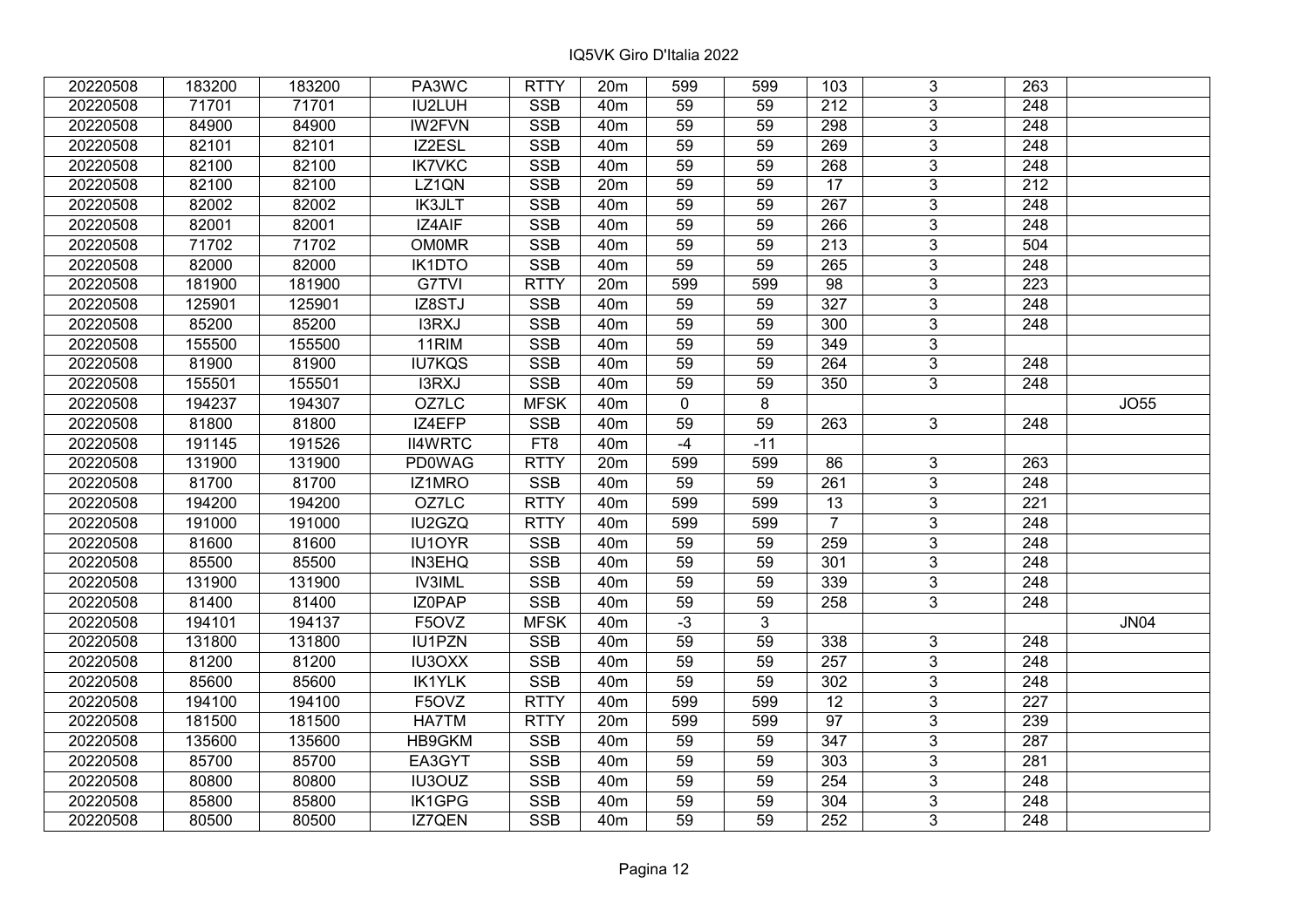| 20220508 | 184245 | 184359 | <b>IK7RVY</b>  | FT8         | 40 <sub>m</sub> | $-11$           | $-11$          |                  |                |                  | <b>JN80</b> |
|----------|--------|--------|----------------|-------------|-----------------|-----------------|----------------|------------------|----------------|------------------|-------------|
| 20220508 | 85801  | 85801  | <b>IW8RMJ</b>  | <b>SSB</b>  | 40 <sub>m</sub> | 59              | 59             | 305              | $\mathbf{3}$   | 248              |             |
| 20220508 | 85802  | 85802  | IW2DFS         | SSB         | 40 <sub>m</sub> | 59              | 59             | 306              | $\overline{3}$ | $\overline{248}$ |             |
| 20220508 | 80300  | 80300  | IZ3LES         | <b>SSB</b>  | 40 <sub>m</sub> | 59              | 59             | 250              | $\overline{3}$ | $\overline{248}$ |             |
| 20220508 | 130800 | 130800 | PE1NPS         | <b>RTTY</b> | 20 <sub>m</sub> | 599             | 599            | 82               | 3              | 263              |             |
| 20220508 | 80200  | 80200  | OE6PID         | <b>SSB</b>  | 40 <sub>m</sub> | 59              | 59             | $\overline{249}$ | $\overline{3}$ | 206              |             |
| 20220508 | 131700 | 131700 | IZ1CQY         | <b>SSB</b>  | 40 <sub>m</sub> | 59              | 59             | 337              | $\overline{3}$ | 248              |             |
| 20220508 | 133300 | 133300 | DL6CHF         | <b>RTTY</b> | 20 <sub>m</sub> | 599             | 599            | 90               | $\mathfrak{S}$ | 230              |             |
| 20220508 | 175700 | 175700 | <b>II3WRTC</b> | <b>RTTY</b> | 40 <sub>m</sub> | 599             | 599            | $\overline{3}$   | $\overline{3}$ | $\overline{248}$ |             |
| 20220508 | 155700 | 155700 | IK5BZH         | <b>SSB</b>  | 40 <sub>m</sub> | 59              | 59             | 351              | $\overline{3}$ | 248              |             |
| 20220508 | 130900 | 130900 | IQ8XS          | <b>SSB</b>  | 40 <sub>m</sub> | 59              | 59             | 329              | $\mathfrak{S}$ | 248              |             |
| 20220508 | 100400 | 100400 | <b>IU5LBQ</b>  | <b>SSB</b>  | 40 <sub>m</sub> | 59              | 59             | 320              | $\overline{3}$ | 248              |             |
| 20220508 | 175547 | 175659 | <b>II3WRTC</b> | FT8         | 40 <sub>m</sub> | $-1$            | $\mathbf 0$    |                  |                |                  |             |
| 20220508 | 160700 | 160700 | <b>IU1FQB</b>  | <b>SSB</b>  | 40 <sub>m</sub> | 59              | 59             | 91               | 3              | 248              |             |
| 20220508 | 131000 | 131000 | PA2AMJ         | <b>RTTY</b> | 20 <sub>m</sub> | 599             | 599            | $\overline{83}$  | $\overline{3}$ | 263              |             |
| 20220508 | 75801  | 75801  | I4JHG          | <b>SSB</b>  | 40 <sub>m</sub> | 59              | 59             | 247              | $\mathfrak{S}$ | 248              |             |
| 20220508 | 90200  | 90200  | <b>IW3RWJ</b>  | <b>SSB</b>  | 40 <sub>m</sub> | 59              | 59             | 307              | $\mathfrak{S}$ | 248              |             |
| 20220508 | 175500 | 175500 | IZ1CRA         | <b>RTTY</b> | 40 <sub>m</sub> | 599             | 599            | $\overline{2}$   | $\mathbf{3}$   | $\overline{248}$ |             |
| 20220508 | 131100 | 131100 | IU2JFG         | <b>SSB</b>  | 40 <sub>m</sub> | 59              | 59             | 330              | $\overline{3}$ | 248              |             |
| 20220508 | 175401 | 175514 | IZ1CRA         | FT8         | 40 <sub>m</sub> | $-2$            | 5              |                  |                |                  | <b>JN35</b> |
| 20220508 | 195200 | 195200 | DK7ZT          | <b>RTTY</b> | 40 <sub>m</sub> | 599             | 599            | 14               | $\overline{3}$ | 230              |             |
| 20220508 | 184515 | 184629 | <b>II5WRTC</b> | FT8         | 40 <sub>m</sub> | $-1$            | $-15$          |                  |                |                  |             |
| 20220508 | 184300 | 184300 | <b>IK7RVY</b>  | <b>RTTY</b> | 40 <sub>m</sub> | 599             | 599            | 4                | $\mathbf{3}$   | 248              |             |
| 20220508 | 175230 | 175344 | IZ3KLB         | FT8         | 40 <sub>m</sub> | $-1$            | $\mathfrak{S}$ |                  |                |                  | <b>JN55</b> |
| 20220508 | 195530 | 195629 | F6HIA          | FT8         | 40 <sub>m</sub> | $-6$            | $-6$           |                  |                |                  | <b>JN23</b> |
| 20220508 | 191500 | 191500 | <b>II4WRTC</b> | <b>RTTY</b> | 40 <sub>m</sub> | 599             | 599            | 8                | 3              | 248              |             |
| 20220508 | 75600  | 75600  | HB9EZD         | <b>SSB</b>  | 40 <sub>m</sub> | 59              | 59             | 244              | $\overline{3}$ | 287              |             |
| 20220508 | 195421 | 195529 | <b>IW9FRA</b>  | FT8         | 40 <sub>m</sub> | $\mathbf 0$     | $-9$           |                  |                |                  | <b>JM68</b> |
| 20220508 | 75501  | 75501  | IK2YXH         | <b>SSB</b>  | 40 <sub>m</sub> | 59              | 59             | 243              | 3              | 248              |             |
| 20220508 | 90500  | 90500  | IZ1ANK         | SSB         | 40 <sub>m</sub> | $\overline{59}$ | 59             | 308              | $\overline{3}$ | $\overline{248}$ |             |
| 20220508 | 73702  | 73702  | <b>IU4DDU</b>  | <b>SSB</b>  | 40 <sub>m</sub> | 59              | 59             | $\overline{217}$ | $\overline{3}$ | $\overline{248}$ |             |
| 20220508 | 161100 | 161100 | IT9LKX         | <b>SSB</b>  | 40 <sub>m</sub> | 59              | 59             | 92               | $\overline{3}$ | 248              |             |
| 20220508 | 131200 | 131200 | F1PSX          | <b>RTTY</b> | 20m             | 599             | 599            | 84               | 3              | 227              |             |
| 20220508 | 161800 | 161800 | IW8RDW         | <b>SSB</b>  | 40 <sub>m</sub> | 59              | 59             | $\overline{96}$  | 3              | 248              |             |
| 20220508 | 90600  | 90600  | EA3GLQ         | <b>SSB</b>  | 40 <sub>m</sub> | 59              | 59             | 309              | $\mathfrak{S}$ | 281              |             |
| 20220508 | 95600  | 95600  | <b>IU2LXG</b>  | <b>SSB</b>  | 40 <sub>m</sub> | 59              | 59             | 316              | 3              | 248              |             |
| 20220508 | 90700  | 90700  | IZ0UIL         | <b>SSB</b>  | 40 <sub>m</sub> | 59              | 59             | 310              | $\mathfrak{S}$ | 248              |             |
| 20220508 | 131400 | 131400 | IW8DGZ         | <b>SSB</b>  | 40 <sub>m</sub> | 59              | 59             | 334              | 3              | 248              |             |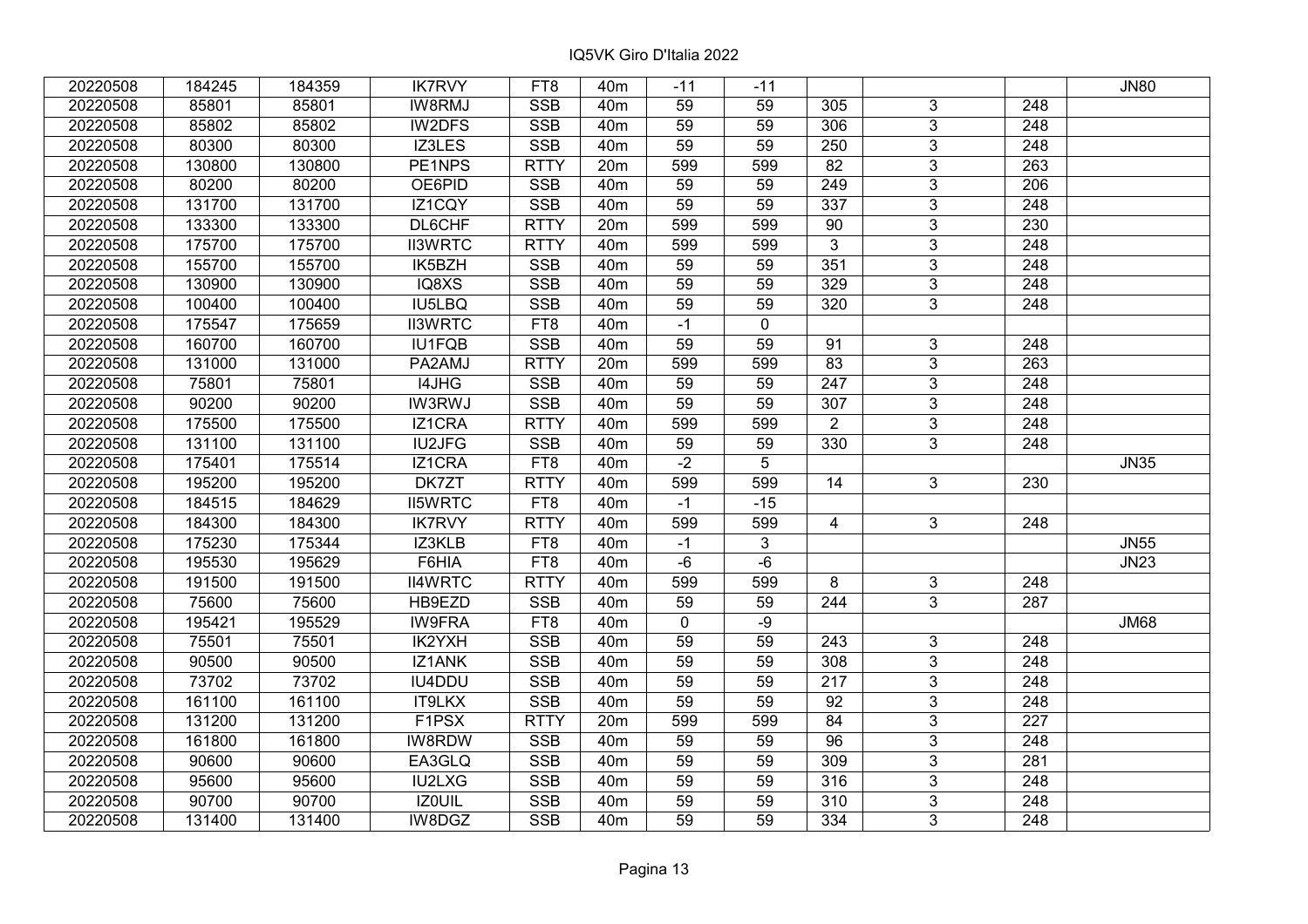| 20220508 | 184500 | 184500 | OZ6G           | <b>RTTY</b>             | 20 <sub>m</sub> | 599             | 599   | 109             | 3              | 221              |  |
|----------|--------|--------|----------------|-------------------------|-----------------|-----------------|-------|-----------------|----------------|------------------|--|
| 20220508 | 73901  | 73901  | <b>I667RM</b>  | <b>SSB</b>              | 40 <sub>m</sub> | 59              | 59    | 225             | 3              | 248              |  |
| 20220508 | 161300 | 161300 | IW1CJD         | <b>SSB</b>              | 40 <sub>m</sub> | 59              | 59    | $\overline{93}$ | $\overline{3}$ | 248              |  |
| 20220508 | 100600 | 100600 | IZ5RKZ         | <b>SSB</b>              | 40 <sub>m</sub> | 59              | 59    | 321             | $\overline{3}$ | 248              |  |
| 20220508 | 161700 | 161700 | I2MHR          | <b>SSB</b>              | 40 <sub>m</sub> | 59              | 59    | $\overline{95}$ | $\overline{3}$ | 248              |  |
| 20220508 | 73700  | 73700  | <b>IK1NDD</b>  | SSB                     | 40 <sub>m</sub> | 59              | 59    | 215             | $\overline{3}$ | 248              |  |
| 20220508 | 74001  | 74001  | I2YKR          | <b>SSB</b>              | 40m             | 59              | 59    | 229             | $\overline{3}$ | 248              |  |
| 20220508 | 74201  | 74201  | IZ5FSO         | <b>SSB</b>              | 40 <sub>m</sub> | 59              | 59    | 238             | $\overline{3}$ | $\overline{248}$ |  |
| 20220508 | 74200  | 74200  | IT9EZA         | <b>SSB</b>              | 40 <sub>m</sub> | 59              | 59    | 237             | $\overline{3}$ | 248              |  |
| 20220508 | 74104  | 74104  | IW2IGW         | <b>SSB</b>              | 40 <sub>m</sub> | 59              | 59    | 236             | $\overline{3}$ | 248              |  |
| 20220508 | 74103  | 74103  | IU2JYW         | <b>SSB</b>              | 40 <sub>m</sub> | 59              | 59    | 235             | $\overline{3}$ | 248              |  |
| 20220508 | 74102  | 74102  | IZ8XJY         | <b>SSB</b>              | 40 <sub>m</sub> | 59              | 59    | 234             | $\overline{3}$ | 248              |  |
| 20220508 | 91700  | 91700  | <b>IK2ULS</b>  | <b>SSB</b>              | 40 <sub>m</sub> | 59              | 59    | 312             | $\overline{3}$ | 248              |  |
| 20220508 | 195500 | 195500 | <b>IW9FRA</b>  | <b>RTTY</b>             | 40 <sub>m</sub> | 599             | 599   | 15              | 3              | 248              |  |
| 20220508 | 184500 | 184500 | <b>II5WRTC</b> | <b>RTTY</b>             | 40 <sub>m</sub> | 599             | 599   | 5               | 3              | 248              |  |
| 20220508 | 74003  | 74003  | <b>IW3HWC</b>  | <b>SSB</b>              | 40 <sub>m</sub> | 59              | 59    | 231             | 3              | 248              |  |
| 20220508 | 91900  | 91900  | IZ5MJO         | <b>SSB</b>              | 40 <sub>m</sub> | 59              | 59    | 313             | 3              | 248              |  |
| 20220508 | 95601  | 95601  | IT9BLO         | <b>SSB</b>              | 40 <sub>m</sub> | 59              | 59    | 317             | 3              | 248              |  |
| 20220508 | 74000  | 74000  | IT9ZQO         | <b>SSB</b>              | 40 <sub>m</sub> | 59              | 59    | 228             | $\overline{3}$ | 248              |  |
| 20220508 | 193600 | 193600 | IZ0PAP         | <b>RTTY</b>             | 40 <sub>m</sub> | 599             | 599   | 11              | $\overline{3}$ | 248              |  |
| 20220508 | 92000  | 92000  | <b>IK8GTS</b>  | <b>SSB</b>              | 40 <sub>m</sub> | 59              | 59    | 314             | $\overline{3}$ | 248              |  |
| 20220508 | 73902  | 73902  | IZ3ALU         | <b>SSB</b>              | 40 <sub>m</sub> | 59              | 59    | 226             | $\overline{3}$ | 248              |  |
| 20220508 | 131500 | 131500 | IK8TPB         | <b>SSB</b>              | 40 <sub>m</sub> | 59              | 59    | 335             | 3              | 248              |  |
| 20220508 | 73900  | 73900  | IZ0ARL         | <b>SSB</b>              | 40 <sub>m</sub> | 59              | 59    | 224             | $\overline{3}$ | 248              |  |
| 20220508 | 73804  | 73804  | <b>IV3IMI</b>  | <b>SSB</b>              | 40 <sub>m</sub> | 59              | 59    | 223             | $\overline{3}$ | 248              |  |
| 20220508 | 100000 | 100000 | IU1PZY         | <b>SSB</b>              | 40 <sub>m</sub> | $\overline{59}$ | 59    | 319             | $\overline{3}$ | $\overline{248}$ |  |
| 20220508 | 92200  | 92200  | <b>IU4PTA</b>  | <b>SSB</b>              | 40 <sub>m</sub> | 59              | 59    | 315             | $\overline{3}$ | $\overline{248}$ |  |
| 20220508 | 184300 | 184300 | SM6BWH         | <b>RTTY</b>             | 20m             | 599             | 599   | 108             | 3              | 284              |  |
| 20220508 | 95800  | 95800  | IZ5TJX         | <b>SSB</b>              | 40 <sub>m</sub> | 59              | 59    | 318             | $\overline{3}$ | 248              |  |
| 20220508 | 193600 | 193659 | <b>IZOPAP</b>  | FT8                     | 40 <sub>m</sub> | $-12$           | $-12$ |                 |                |                  |  |
| 20220510 | 90300  | 90300  | I2ZP           | <b>SSB</b>              | 40 <sub>m</sub> | 59              | 59    | 399             | 3              | 248              |  |
| 20220510 | 161000 | 161000 | IZ5MMH         | <b>RTTY</b>             | 20m             | 599             | 599   | 135             | $\overline{3}$ | 248              |  |
| 20220510 | 90900  | 90900  | <b>IU0LII</b>  | <b>SSB</b>              | 40 <sub>m</sub> | 59              | 59    | 405             | 3              | 248              |  |
| 20220510 | 162300 | 162300 | <b>IW1RIM</b>  | <b>SSB</b>              | 40 <sub>m</sub> | 59              | 59    | 460             | 3              | 248              |  |
| 20220510 | 161901 | 161901 | IZ3LES         | <b>SSB</b>              | 40 <sub>m</sub> | 59              | 59    | 458             | $\overline{3}$ | 248              |  |
| 20220510 | 63800  | 63800  | IQ8XS          | <b>SSB</b>              | 40 <sub>m</sub> | 59              | 59    | 359             | 3              | 248              |  |
| 20220510 | 161400 | 161400 | IZ0IJF         | $\overline{\text{SSB}}$ | 40 <sub>m</sub> | 59              | 59    | 455             | $\overline{3}$ | 248              |  |
| 20220510 | 90700  | 90700  | IT9PPX         | <b>SSB</b>              | 40 <sub>m</sub> | 59              | 59    | 404             | $\overline{3}$ | 248              |  |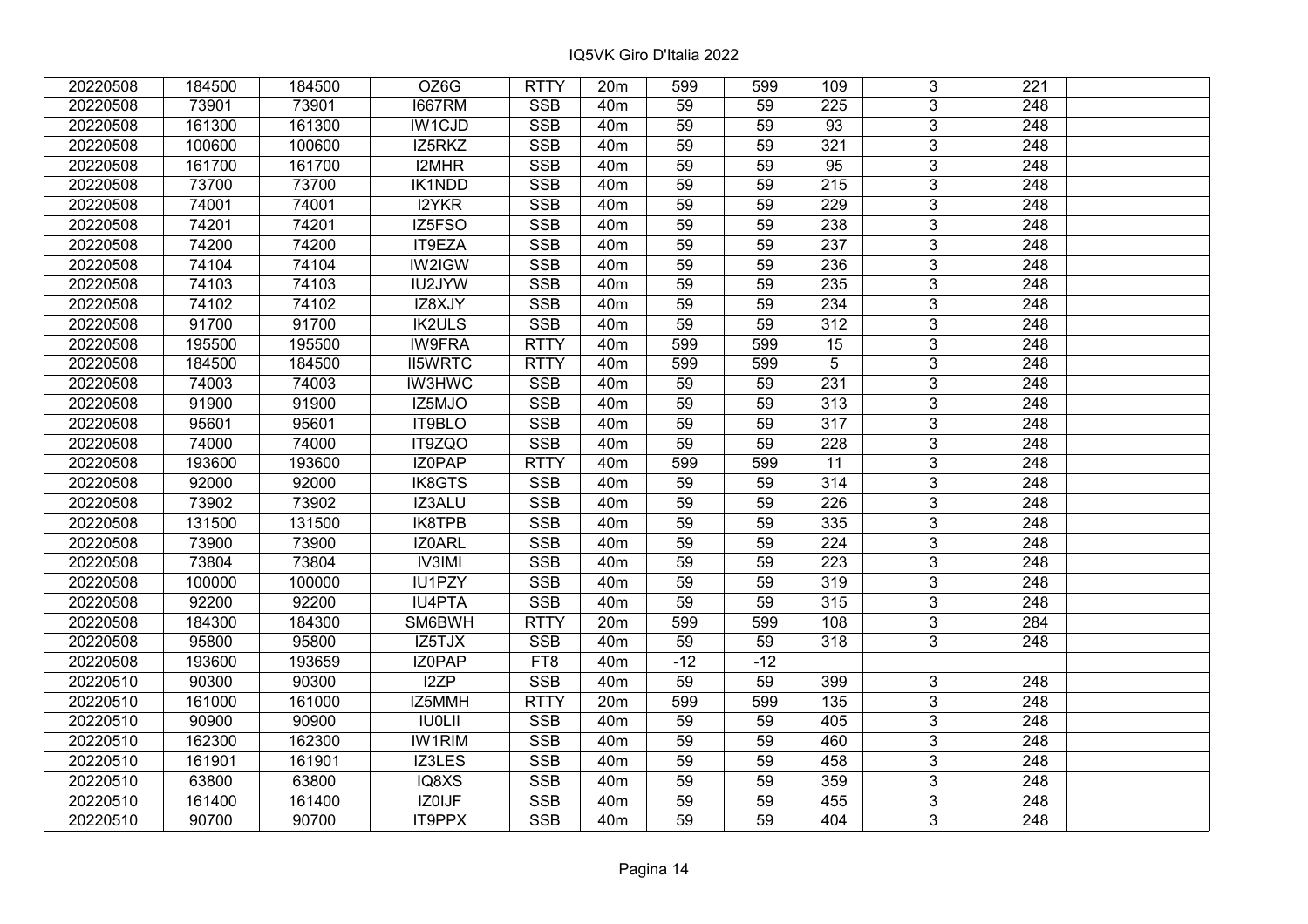| 20220510 | 162100 | 162100 | R <sub>2</sub> AL | <b>RTTY</b> | 20m             | 599  | 599  | 138              | 3              | 54               |             |
|----------|--------|--------|-------------------|-------------|-----------------|------|------|------------------|----------------|------------------|-------------|
| 20220510 | 154101 | 154101 | EA3HLZ            | <b>SSB</b>  | 40 <sub>m</sub> | 59   | 59   | 16               | 3              | 281              |             |
| 20220510 | 193245 | 193359 | LZ4VR             | FT8         | 40 <sub>m</sub> | $-4$ | 5    |                  |                |                  | <b>KN13</b> |
| 20220510 | 153901 | 153901 | IZ5TJX            | <b>SSB</b>  | 40 <sub>m</sub> | 59   | 59   | 12               | 3              | 248              |             |
| 20220510 | 155800 | 155800 | OK2KFK            | <b>SSB</b>  | 40 <sub>m</sub> | 59   | 59   | 439              | $\overline{3}$ | 503              |             |
| 20220510 | 90300  | 90300  | SP5ORI            | <b>RTTY</b> | 20m             | 599  | 599  | $\frac{1}{25}$   | $\overline{3}$ | 269              |             |
| 20220510 | 90200  | 90200  | <b>IW1GEU</b>     | <b>SSB</b>  | 40 <sub>m</sub> | 59   | 59   | 398              | $\overline{3}$ | 248              |             |
| 20220510 | 162300 | 162300 | 9A2NA             | <b>RTTY</b> | 20m             | 599  | 599  | 139              | 3              | 497              |             |
| 20220510 | 154201 | 154201 | <b>IU2LUM</b>     | <b>SSB</b>  | 40 <sub>m</sub> | 59   | 59   | $\overline{18}$  | $\overline{3}$ | 248              |             |
| 20220510 | 90000  | 90000  | IK2YXH            | SSB         | 40 <sub>m</sub> | 59   | 59   | 396              | $\overline{3}$ | 248              |             |
| 20220510 | 162400 | 162400 | <b>IK0FFU</b>     | <b>SSB</b>  | 40 <sub>m</sub> | 59   | 59   | 461              | 3              | 248              |             |
| 20220510 | 162500 | 162500 | EA3IM             | <b>SSB</b>  | 40 <sub>m</sub> | 59   | 59   | 462              | $\overline{3}$ | 281              |             |
| 20220510 | 193045 | 193144 | DB2WD             | FT8         | 40 <sub>m</sub> | $-5$ | 5    |                  |                |                  | <b>JN39</b> |
| 20220510 | 144500 | 144500 | SP5WZ             | <b>RTTY</b> | 20m             | 599  | 599  | 126              | $\mathbf{3}$   | 269              |             |
| 20220510 | 202100 | 202100 | <b>IV3IML</b>     | <b>SSB</b>  | 80m             | 59   | 59   | 477              | $\overline{3}$ | 248              |             |
| 20220510 | 81500  | 81500  | F5HNQ             | <b>RTTY</b> | 20m             | 599  | 599  | 113              | 3              | 227              |             |
| 20220510 | 81700  | 81700  | DL6BEN            | <b>RTTY</b> | 20m             | 599  | 599  | 114              | 3              | 230              |             |
| 20220510 | 85400  | 85400  | DG2YFZ            | <b>RTTY</b> | 20m             | 599  | 599  | 123              | $\overline{3}$ | 230              |             |
| 20220510 | 162700 | 162700 | <b>IK8JNV</b>     | <b>SSB</b>  | 40 <sub>m</sub> | 59   | 59   | 463              | 3              | 248              |             |
| 20220510 | 202000 | 202000 | <b>IS0IYV</b>     | <b>SSB</b>  | 80m             | 59   | 59   | 476              | $\overline{3}$ | 225              |             |
| 20220510 | 82000  | 82000  | IK4FJE            | <b>SSB</b>  | 40 <sub>m</sub> | 59   | 59   | 362              | $\overline{3}$ | 248              |             |
| 20220510 | 201800 | 201800 | <b>IU5KRE</b>     | <b>SSB</b>  | 80m             | 59   | 59   | 474              | 3              | 248              |             |
| 20220510 | 84701  | 84701  | IZ2LUS            | <b>SSB</b>  | 40 <sub>m</sub> | 59   | 59   | 385              | 3              | 248              |             |
| 20220510 | 163100 | 163100 | R5AV              | <b>RTTY</b> | 20m             | 599  | 599  | 141              | 3              | 54               |             |
| 20220510 | 84700  | 84700  | IU8ZMB            | <b>SSB</b>  | 40 <sub>m</sub> | 59   | 59   | 384              | $\overline{3}$ | 248              |             |
| 20220510 | 84601  | 84601  | IZ6FHZ            | <b>SSB</b>  | 40 <sub>m</sub> | 59   | 59   | 383              | $\overline{3}$ | 248              |             |
| 20220510 | 155900 | 155900 | IT9HRL            | <b>SSB</b>  | 40 <sub>m</sub> | 59   | 59   | 440              | $\overline{3}$ | 248              |             |
| 20220510 | 84500  | 84500  | IZ1UMN            | <b>SSB</b>  | 40 <sub>m</sub> | 59   | 59   | 381              | $\overline{3}$ | 248              |             |
| 20220510 | 185247 | 185359 | IW3HKP            | FT8         | 40 <sub>m</sub> | $-1$ | $-9$ |                  |                |                  | <b>JN55</b> |
| 20220510 | 153500 | 153500 | <b>IU8AMF</b>     | <b>SSB</b>  | 40 <sub>m</sub> | 59   | 59   | 3                | 3              | 248              |             |
| 20220510 | 84200  | 84200  | <b>IK6VNU</b>     | <b>SSB</b>  | 40 <sub>m</sub> | 59   | 59   | $\overline{378}$ | $\overline{3}$ | $\overline{248}$ |             |
| 20220510 | 155900 | 155900 | ES6DO             | <b>RTTY</b> | 20m             | 599  | 599  | 130              | $\overline{3}$ | 52               |             |
| 20220510 | 153600 | 153600 | IZ8KPT            | <b>SSB</b>  | 40 <sub>m</sub> | 59   | 59   | 415              | 3              | 248              |             |
| 20220510 | 83100  | 83100  | <b>IK2ULS</b>     | <b>SSB</b>  | 40 <sub>m</sub> | 59   | 59   | 363              | 3              | 248              |             |
| 20220510 | 163301 | 163301 | IZ1RFK            | <b>SSB</b>  | 40 <sub>m</sub> | 59   | 59   | 468              | 3              | 248              |             |
| 20220510 | 83900  | 83900  | IW2DFS            | <b>SSB</b>  | 40 <sub>m</sub> | 59   | 59   | 376              | 3              | 248              |             |
| 20220510 | 153601 | 153601 | IZ0IZX            | SSB         | 40 <sub>m</sub> | 59   | 59   | 416              | $\overline{3}$ | 248              |             |
| 20220510 | 83700  | 83700  | IW1DQS            | <b>SSB</b>  | 40 <sub>m</sub> | 59   | 59   | 372              | $\overline{3}$ | 248              |             |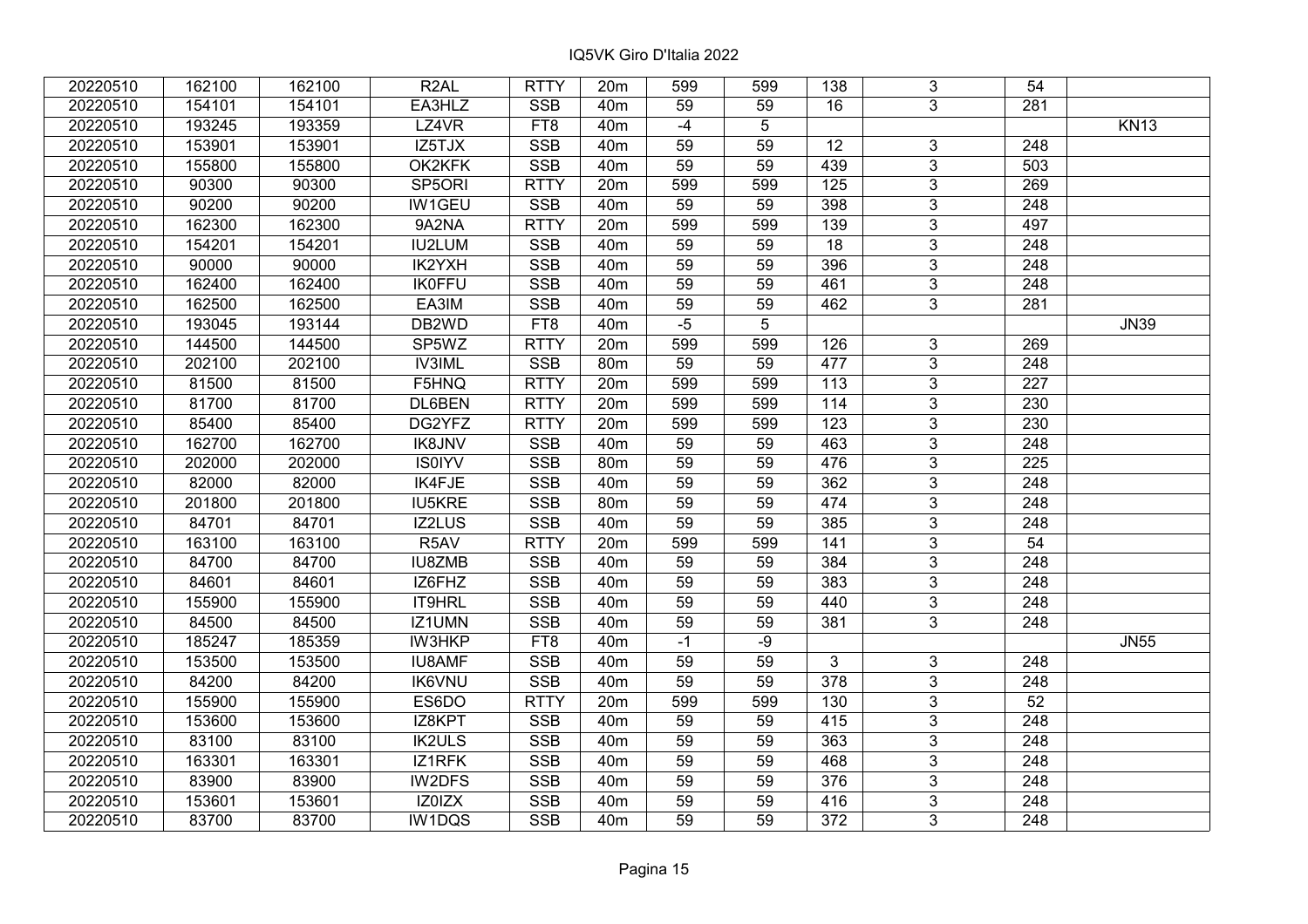| 20220510 | 153802 | 153802 | IZ3BGL         | <b>SSB</b>  | 40 <sub>m</sub> | 59              | 59             | 10              | 3              | 248              |             |
|----------|--------|--------|----------------|-------------|-----------------|-----------------|----------------|-----------------|----------------|------------------|-------------|
| 20220510 | 83600  | 83600  | 3A2MG          | <b>SSB</b>  | 40 <sub>m</sub> | 59              | 59             | 371             | $\overline{3}$ | 260              |             |
| 20220510 | 153801 | 153801 | <b>IV3LNQ</b>  | <b>SSB</b>  | 40 <sub>m</sub> | $\overline{59}$ | 59             | 418             | $\overline{3}$ | $\overline{248}$ |             |
| 20220510 | 163900 | 163900 | IU6IBX         | <b>SSB</b>  | 40 <sub>m</sub> | 59              | 59             | 470             | $\overline{3}$ | $\overline{248}$ |             |
| 20220510 | 83301  | 83301  | <b>IU7KQS</b>  | <b>SSB</b>  | 40 <sub>m</sub> | 59              | 59             | 367             | $\overline{3}$ | 248              |             |
| 20220510 | 153801 | 153801 | IT9IDE         | SSB         | 40 <sub>m</sub> | 59              | 59             | 9               | $\overline{3}$ | 248              |             |
| 20220510 | 160200 | 160200 | RU3GF          | <b>RTTY</b> | 20m             | 599             | 599            | $\frac{132}{ }$ | $\overline{3}$ | $\overline{54}$  |             |
| 20220510 | 83401  | 83401  | IZ4RCF         | <b>SSB</b>  | 40 <sub>m</sub> | 59              | 59             | 369             | 3              | 248              |             |
| 20220510 | 153800 | 153800 | IT9DGH         | SSB         | 40 <sub>m</sub> | $\overline{59}$ | 59             | 417             | $\overline{3}$ | $\overline{248}$ |             |
| 20220510 | 182648 | 182800 | <b>IW4ECF</b>  | FT8         | 40 <sub>m</sub> | $-17$           | $\mathbf{1}$   |                 |                |                  | <b>JN54</b> |
| 20220510 | 182430 | 182559 | PA3BMB         | FT8         | 40 <sub>m</sub> | $-2$            | $-6$           |                 |                |                  | JO22        |
| 20220510 | 182800 | 182929 | 9A4ZM          | FT8         | 40 <sub>m</sub> | $-15$           | $\overline{3}$ |                 |                |                  | <b>JN64</b> |
| 20220510 | 182130 | 182229 | <b>IK2ULS</b>  | FT8         | 40 <sub>m</sub> | $-11$           | $-6$           |                 |                |                  | <b>JN45</b> |
| 20220510 | 194515 | 194614 | SP7TF          | FT8         | 40 <sub>m</sub> | $-7$            | $-11$          |                 |                |                  |             |
| 20220510 | 181730 | 183229 | <b>IV3IML</b>  | FT8         | 40 <sub>m</sub> | $-7$            | $-10$          |                 |                |                  |             |
| 20220510 | 154500 | 154500 | <b>IWOHIQ</b>  | <b>SSB</b>  | 40 <sub>m</sub> | 59              | 59             | 425             | 3              | 248              |             |
| 20220510 | 154400 | 154400 | <b>I5LRW</b>   | <b>SSB</b>  | 40 <sub>m</sub> | 59              | 59             | 19              | $\overline{3}$ | 248              |             |
| 20220510 | 193931 | 194144 | IU5KZG         | FT8         | 40 <sub>m</sub> | $-3$            | $-1$           |                 |                |                  | <b>JN53</b> |
| 20220510 | 72800  | 72800  | IK1GPG         | <b>SSB</b>  | 40 <sub>m</sub> | 59              | 59             | 112             | 3              | 248              |             |
| 20220510 | 174900 | 174959 | DL7DJ          | FT8         | 40 <sub>m</sub> | $-4$            | $\overline{2}$ |                 |                |                  | JO41        |
| 20220510 | 154400 | 154400 | OE6BID         | <b>SSB</b>  | 40 <sub>m</sub> | $\overline{59}$ | 59             | 424             | $\overline{3}$ | 206              |             |
| 20220510 | 174400 | 174459 | DL1NRC         | FT8         | 40 <sub>m</sub> | $-9$            | $-13$          |                 |                |                  | <b>JN39</b> |
| 20220510 | 174221 | 174559 | <b>II1WRTC</b> | FT8         | 40 <sub>m</sub> | $\mathbf 0$     | $-1$           |                 |                |                  |             |
| 20220510 | 204300 | 204300 | F6HIA          | <b>SSB</b>  | 80 <sub>m</sub> | 59              | 59             | 23              | 3              | 227              |             |
| 20220510 | 184445 | 184544 | <b>DL7ACA</b>  | FT8         | 40 <sub>m</sub> | $-9$            | $-2$           |                 |                |                  | JO40        |
| 20220510 | 191400 | 191400 | ON4CLF         | <b>CW</b>   | 40 <sub>m</sub> | 599             | 599            | 143             | 3              | 209              |             |
| 20220510 | 161500 | 161500 | IT9FEG         | <b>SSB</b>  | 40 <sub>m</sub> | 59              | 59             | 456             | $\overline{3}$ | $\overline{248}$ |             |
| 20220510 | 203700 | 203700 | IZ6FHZ         | <b>SSB</b>  | 80m             | 59              | 59             | $\overline{22}$ | $\overline{3}$ | $\overline{248}$ |             |
| 20220510 | 154200 | 154200 | EA3HYJ         | <b>SSB</b>  | 40 <sub>m</sub> | 59              | 59             | 423             | $\overline{3}$ | 281              |             |
| 20220510 | 154200 | 154200 | <b>IKOMHS</b>  | SSB         | 40 <sub>m</sub> | $\overline{59}$ | 59             | $\overline{17}$ | $\overline{3}$ | $\overline{248}$ |             |
| 20220510 | 191700 | 191814 | <b>IU4FKH</b>  | FT8         | 40 <sub>m</sub> | $-4$            | 10             |                 |                |                  | <b>JN64</b> |
| 20220510 | 161400 | 161400 | UB3DQY         | <b>RTTY</b> | 20m             | 599             | 599            | 136             | $\overline{3}$ | 54               |             |
| 20220510 | 195519 | 195659 | <b>IK1OJR</b>  | FT8         | 40 <sub>m</sub> | $-5$            | $-7$           |                 |                |                  | <b>JN46</b> |
| 20220510 | 81900  | 81900  | IU1HGO         | <b>SSB</b>  | 40 <sub>m</sub> | 59              | 59             | 361             | 3              | 248              |             |
| 20220510 | 154100 | 154100 | IT9ZQO         | <b>SSB</b>  | 40 <sub>m</sub> | 59              | 59             | 422             | $\overline{3}$ | 248              |             |
| 20220510 | 154100 | 154100 | IZ5RKZ         | SSB         | 40 <sub>m</sub> | 59              | 59             | 15              | 3              | 248              |             |
| 20220510 | 161800 | 161800 | OH9SC          | <b>RTTY</b> | 20m             | 599             | 599            | 137             | 3              | 224              |             |
| 20220510 | 154001 | 154001 | I3RXJ          | <b>SSB</b>  | 40 <sub>m</sub> | 59              | 59             | 14              | 3              | 248              |             |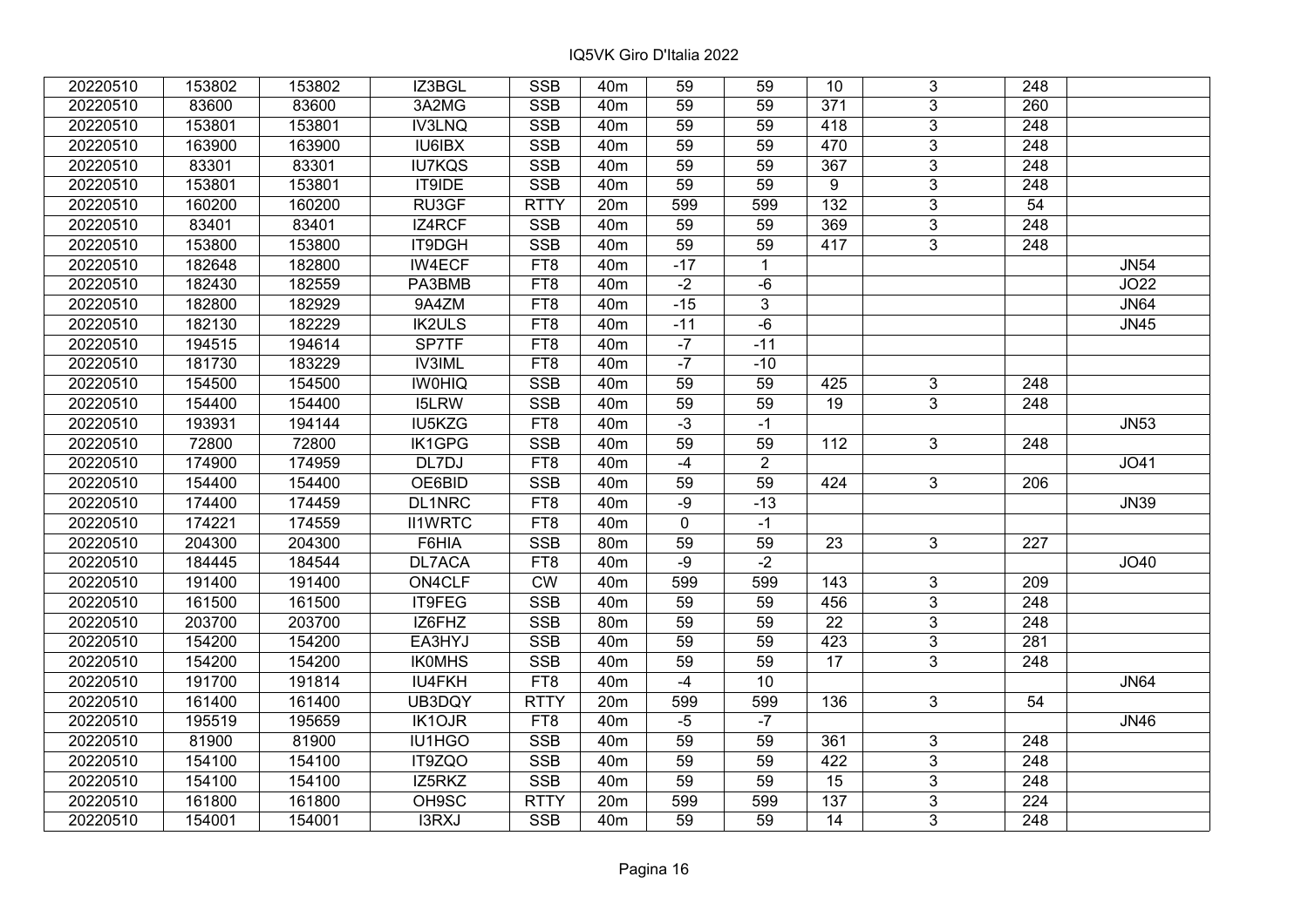| 20220510 | 92200  | 92200  | 9F1CC         | <b>SSB</b>  | 40 <sub>m</sub> | 59              | 59  | 412             | 3              | 53               |  |
|----------|--------|--------|---------------|-------------|-----------------|-----------------|-----|-----------------|----------------|------------------|--|
| 20220510 | 92100  | 92100  | IN3HDE        | <b>SSB</b>  | 40 <sub>m</sub> | 59              | 59  | 411             | 3              | 248              |  |
| 20220510 | 92000  | 92000  | IZ2CDR        | <b>SSB</b>  | 40 <sub>m</sub> | 59              | 59  | 410             | $\overline{3}$ | 248              |  |
| 20220510 | 155401 | 155401 | HB9EFJ        | <b>SSB</b>  | 40 <sub>m</sub> | 59              | 59  | 436             | $\overline{3}$ | 287              |  |
| 20220510 | 91800  | 91800  | <b>IU5MPR</b> | <b>SSB</b>  | 40 <sub>m</sub> | 59              | 59  | 409             | $\overline{3}$ | 248              |  |
| 20220510 | 91400  | 91400  | <b>IK1YLK</b> | SSB         | 40 <sub>m</sub> | 59              | 59  | 408             | $\overline{3}$ | 248              |  |
| 20220510 | 154001 | 154001 | ON3ACD        | <b>SSB</b>  | 40 <sub>m</sub> | 59              | 59  | 421             | $\overline{3}$ | 209              |  |
| 20220510 | 91300  | 91300  | IK8VHP        | <b>SSB</b>  | 40 <sub>m</sub> | 59              | 59  | 407             | $\overline{3}$ | 248              |  |
| 20220510 | 161900 | 161900 | IT9GND        | <b>SSB</b>  | 40 <sub>m</sub> | 59              | 59  | 457             | $\overline{3}$ | 248              |  |
| 20220510 | 161300 | 161300 | IZ1TQJ        | <b>SSB</b>  | 40 <sub>m</sub> | 59              | 59  | 454             | $\overline{3}$ | 248              |  |
| 20220510 | 91100  | 91100  | IW2DQE        | <b>SSB</b>  | 40 <sub>m</sub> | 59              | 59  | 406             | $\overline{3}$ | 248              |  |
| 20220510 | 162000 | 162000 | IU4NIZ        | <b>SSB</b>  | 40 <sub>m</sub> | 59              | 59  | 459             | $\overline{3}$ | 248              |  |
| 20220510 | 140900 | 140900 | <b>IQ0RU</b>  | <b>SSB</b>  | 40 <sub>m</sub> | 59              | 59  | 413             | $\overline{5}$ | 248              |  |
| 20220510 | 154000 | 154000 | <b>IOLRA</b>  | <b>SSB</b>  | 40 <sub>m</sub> | 59              | 59  | 13              | 3              | 248              |  |
| 20220510 | 202200 | 202200 | IW1BNZ        | <b>SSB</b>  | 80 <sub>m</sub> | 59              | 59  | 479             | 3              | 248              |  |
| 20220510 | 154000 | 154000 | DL1ASF        | <b>SSB</b>  | 40 <sub>m</sub> | 59              | 59  | 420             | $\overline{3}$ | 230              |  |
| 20220510 | 90600  | 90600  | IK8VHP        | <b>SSB</b>  | 40 <sub>m</sub> | 59              | 59  | 403             | 3              | 248              |  |
| 20220510 | 202101 | 202101 | <b>IK4RQF</b> | <b>SSB</b>  | 80 <sub>m</sub> | 59              | 59  | 478             | 3              | 248              |  |
| 20220510 | 90402  | 90402  | IZ1GCW        | <b>SSB</b>  | 40 <sub>m</sub> | 59              | 59  | 402             | 3              | 248              |  |
| 20220510 | 90401  | 90401  | HB9EZD        | <b>SSB</b>  | 40 <sub>m</sub> | 59              | 59  | 401             | $\overline{3}$ | 287              |  |
| 20220510 | 153800 | 153800 | <b>IV3DBT</b> | <b>SSB</b>  | 40 <sub>m</sub> | 59              | 59  | 8               | $\overline{3}$ | 248              |  |
| 20220510 | 90400  | 90400  | F6HIA         | <b>SSB</b>  | 40 <sub>m</sub> | 59              | 59  | 400             | $\overline{3}$ | 227              |  |
| 20220510 | 154600 | 154600 | EA3GLQ        | <b>SSB</b>  | 40 <sub>m</sub> | 59              | 59  | 426             | $\overline{3}$ | 281              |  |
| 20220510 | 160900 | 160900 | IN3IZO        | <b>SSB</b>  | 40 <sub>m</sub> | 59              | 59  | 453             | $\overline{3}$ | 248              |  |
| 20220510 | 153900 | 153900 | <b>IU0DUM</b> | <b>SSB</b>  | 40 <sub>m</sub> | 59              | 59  | 419             | $\overline{3}$ | 248              |  |
| 20220510 | 160702 | 160702 | IZ6RIG        | SSB         | 40 <sub>m</sub> | $\overline{59}$ | 59  | 452             | $\overline{3}$ | $\overline{248}$ |  |
| 20220510 | 160701 | 160701 | IU4NIZ        | <b>SSB</b>  | 40 <sub>m</sub> | $\overline{59}$ | 59  | 451             | $\overline{3}$ | $\overline{248}$ |  |
| 20220510 | 90100  | 90100  | DL1HQN        | <b>RTTY</b> | 20m             | 599             | 599 | 124             | 3              | 230              |  |
| 20220510 | 160700 | 160700 | R4FDD         | <b>RTTY</b> | 20m             | 599             | 599 | 134             | $\overline{3}$ | 54               |  |
| 20220510 | 160700 | 160700 | IK4ICS        | <b>SSB</b>  | 40 <sub>m</sub> | 59              | 59  | 450             | $\overline{3}$ | 248              |  |
| 20220510 | 90001  | 90001  | IZ2GMU        | <b>SSB</b>  | 40 <sub>m</sub> | 59              | 59  | 397             | $\overline{3}$ | 248              |  |
| 20220510 | 83700  | 83700  | <b>UA4FTA</b> | <b>RTTY</b> | 20m             | 599             | 599 | 121             | $\overline{3}$ | 54               |  |
| 20220510 | 154700 | 154700 | <b>HB9HKK</b> | <b>SSB</b>  | 40 <sub>m</sub> | 59              | 59  | 427             | 3              | 287              |  |
| 20220510 | 160400 | 160400 | I4JHG         | <b>SSB</b>  | 40 <sub>m</sub> | 59              | 59  | 446             | 3              | 248              |  |
| 20220510 | 85901  | 85901  | <b>IY7GMB</b> | <b>SSB</b>  | 40 <sub>m</sub> | 59              | 59  | 395             | 3              | 248              |  |
| 20220510 | 154800 | 154800 | <b>OM0MR</b>  | <b>SSB</b>  | 40 <sub>m</sub> | 59              | 59  | 428             | 3              | 504              |  |
| 20220510 | 83800  | 83800  | IK1DFH        | SSB         | 40 <sub>m</sub> | 59              | 59  | $\frac{1}{375}$ | $\overline{3}$ | 248              |  |
| 20220510 | 85900  | 85900  | <b>IK7XGH</b> | <b>SSB</b>  | 40 <sub>m</sub> | 59              | 59  | 394             | $\overline{3}$ | 248              |  |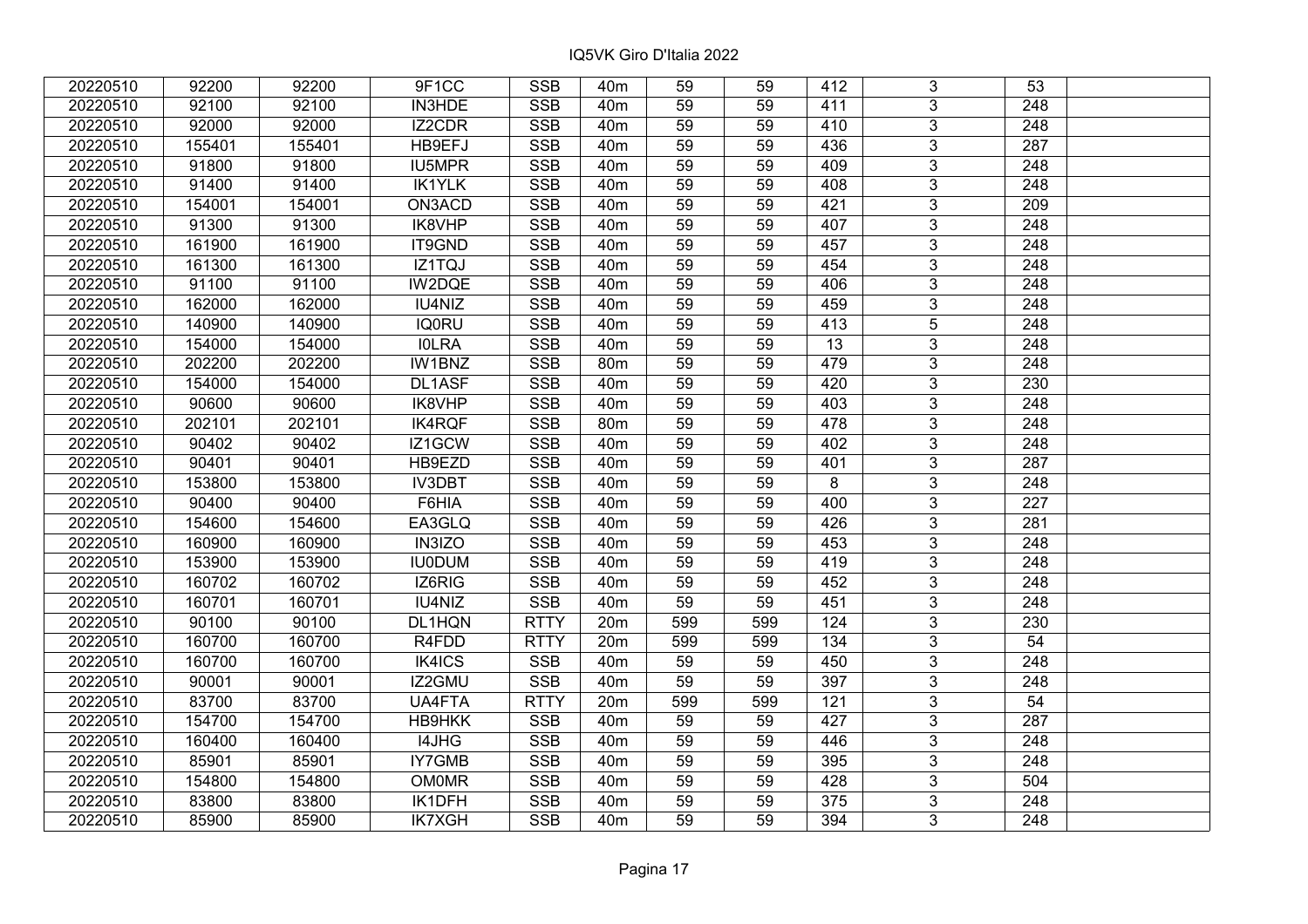| 20220510 | 185045 | 185230 | HB9HJU        | FT8                     | 40 <sub>m</sub> | $-18$           | -5    |              |                |                  | <b>JN47</b> |
|----------|--------|--------|---------------|-------------------------|-----------------|-----------------|-------|--------------|----------------|------------------|-------------|
| 20220510 | 85701  | 85701  | IZ6WRI        | <b>SSB</b>              | 40 <sub>m</sub> | 59              | 59    | 393          | 3              | 248              |             |
| 20220510 | 162500 | 162500 | SP3AMZ3       | <b>RTTY</b>             | 20m             | 599             | 599   | 140          |                | 269              |             |
| 20220510 | 154900 | 154900 | OE6PID        | <b>SSB</b>              | 40 <sub>m</sub> | 59              | 59    | 429          | 3              | $\overline{206}$ |             |
| 20220510 | 85700  | 85700  | IW5ECW        | <b>SSB</b>              | 40 <sub>m</sub> | 59              | 59    | 392          | $\overline{3}$ | 248              |             |
| 20220510 | 84400  | 84400  | <b>IW0QPH</b> | <b>SSB</b>              | 40 <sub>m</sub> | 59              | 59    | 380          | $\overline{3}$ | 248              |             |
| 20220510 | 155000 | 155000 | IZ0COK        | <b>SSB</b>              | 40 <sub>m</sub> | 59              | 59    | 20           | $\overline{3}$ | 248              |             |
| 20220510 | 84600  | 84600  | <b>IK1JNP</b> | <b>SSB</b>              | 40 <sub>m</sub> | 59              | 59    | 382          | 3              | 248              |             |
| 20220510 | 155200 | 155200 | <b>IU1JQM</b> | <b>SSB</b>              | 40 <sub>m</sub> | $\overline{59}$ | 59    | 431          | $\overline{3}$ | $\overline{248}$ |             |
| 20220510 | 85500  | 85500  | IU2JYW        | SSB                     | 40 <sub>m</sub> | 59              | 59    | 391          | $\overline{3}$ | 248              |             |
| 20220510 | 184846 | 184959 | IU6OSM        | FT8                     | 40 <sub>m</sub> | $\mathbf 0$     | $-7$  |              |                |                  | <b>JN63</b> |
| 20220510 | 144900 | 144900 | SY8DQX        | <b>RTTY</b>             | 20m             | 599             | 599   | 127          | $\overline{3}$ | 236              |             |
| 20220510 | 155100 | 155100 | IU5FPO        | <b>SSB</b>              | 40 <sub>m</sub> | 59              | 59    | 430          | 3              | 248              |             |
| 20220510 | 163000 | 163000 | <b>I4JUQ</b>  | <b>SSB</b>              | 40 <sub>m</sub> | 59              | 59    | 466          | $\overline{3}$ | 248              |             |
| 20220510 | 84800  | 84800  | <b>IU1JTH</b> | <b>SSB</b>              | 40 <sub>m</sub> | 59              | 59    | 386          | $\overline{3}$ | 248              |             |
| 20220510 | 184100 | 184314 | <b>IW1AZF</b> | FT8                     | 40 <sub>m</sub> | $-23$           | $-15$ |              |                |                  | <b>JN35</b> |
| 20220510 | 155200 | 155200 | <b>HB9HKK</b> | <b>SSB</b>              | 40 <sub>m</sub> | 59              | 59    | 21           | 3              | 287              |             |
| 20220510 | 153900 | 153900 | EA3HYJ        | <b>SSB</b>              | 40 <sub>m</sub> | 59              | 59    | 11           | 3              | 281              |             |
| 20220510 | 162900 | 162900 | OK8DM         | <b>SSB</b>              | 40 <sub>m</sub> | 59              | 59    | 464          | 3              | 503              |             |
| 20220510 | 85200  | 85200  | <b>IK1NPE</b> | <b>SSB</b>              | 40 <sub>m</sub> | 59              | 59    | 390          | $\overline{3}$ | 248              |             |
| 20220510 | 193200 | 193200 | U1APX         | <b>CW</b>               | 40 <sub>m</sub> | 599             | 599   | 145          | $\overline{3}$ | 54               |             |
| 20220510 | 85100  | 85100  | <b>IK1TGW</b> | <b>SSB</b>              | 40 <sub>m</sub> | 59              | 59    | 389          | 3              | 248              |             |
| 20220510 | 80000  | 80000  | IZ0ARL        | <b>SSB</b>              | 40 <sub>m</sub> | 59              | 59    | 360          | $\overline{3}$ | 248              |             |
| 20220510 | 85000  | 85000  | IZ5MMQ        | <b>SSB</b>              | 40 <sub>m</sub> | 59              | 59    | 388          | $\overline{3}$ | 248              |             |
| 20220510 | 162901 | 162901 | S52MZ         | <b>SSB</b>              | 40 <sub>m</sub> | 59              | 59    | 465          | 3              | 499              |             |
| 20220510 | 84801  | 84801  | IZ5CPK        | <b>SSB</b>              | 40 <sub>m</sub> | $\overline{59}$ | 59    | 387          | $\overline{3}$ | $\overline{248}$ |             |
| 20220510 | 81900  | 81900  | R2ASY         | <b>RTTY</b>             | 20m             | 599             | 599   | 115          | $\overline{3}$ | 54               |             |
| 20220510 | 152700 | 152700 | IZ4RCF        | <b>SSB</b>              | 40 <sub>m</sub> | 59              | 59    | $\mathbf{1}$ | $\overline{3}$ | 248              |             |
| 20220510 | 84800  | 84800  | RL3K          | <b>RTTY</b>             | 20m             | 599             | 599   | 122          | $\overline{3}$ | $\overline{54}$  |             |
| 20220510 | 160600 | 160600 | <b>IU3QFC</b> | <b>SSB</b>              | 40 <sub>m</sub> | 59              | 59    | 449          | $\overline{3}$ | 248              |             |
| 20220510 | 82700  | 82700  | OZ4AED        | <b>RTTY</b>             | 20m             | 599             | 599   | 117          | $\overline{3}$ | $\overline{221}$ |             |
| 20220510 | 160501 | 160501 | IW3HV         | <b>SSB</b>              | 40 <sub>m</sub> | 59              | 59    | 448          | $\overline{3}$ | 248              |             |
| 20220510 | 153500 | 153500 | <b>IK7BEF</b> | <b>SSB</b>              | 40 <sub>m</sub> | 59              | 59    | 414          | 3              | 248              |             |
| 20220510 | 155500 | 155500 | OK3PDE        | <b>SSB</b>              | 40 <sub>m</sub> | $\overline{59}$ | 59    | 437          | $\overline{3}$ | 503              |             |
| 20220510 | 155201 | 155201 | <b>IK2JTS</b> | <b>SSB</b>              | 40 <sub>m</sub> | 59              | 59    | 432          | $\overline{3}$ | 248              |             |
| 20220510 | 185630 | 185814 | IR1WRTC       | FT8                     | 40 <sub>m</sub> | $-1$            | 8     |              |                |                  |             |
| 20220510 | 84300  | 84300  | IZ0PAP        | $\overline{\text{SSB}}$ | 40 <sub>m</sub> | 59              | 59    | 379          | 3              | 248              |             |
| 20220510 | 160500 | 160500 | <b>IK7FQF</b> | <b>SSB</b>              | 40 <sub>m</sub> | 59              | 59    | 447          | $\overline{3}$ | 248              |             |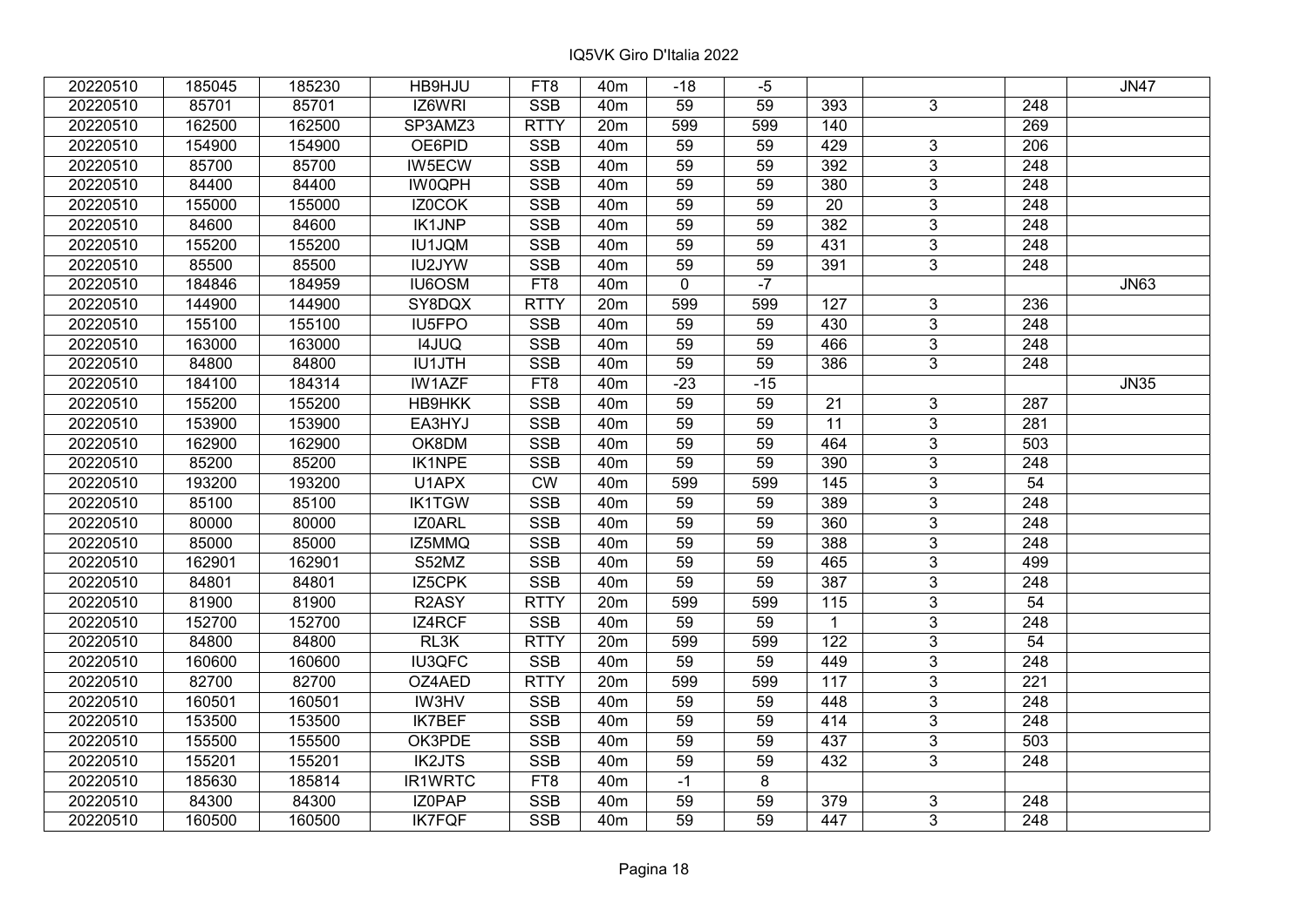| 20220510 | 201801 | 201801 | IZ0PAP         | <b>SSB</b>      | 80m             | 59              | 59              | 475              | 3              | 248              |             |
|----------|--------|--------|----------------|-----------------|-----------------|-----------------|-----------------|------------------|----------------|------------------|-------------|
| 20220510 | 163300 | 163300 | <b>IK1PMO</b>  | <b>SSB</b>      | 40 <sub>m</sub> | 59              | 59              | 467              | $\overline{3}$ | 248              |             |
| 20220510 | 84000  | 84000  | <b>IV3IML</b>  | <b>SSB</b>      | 40 <sub>m</sub> | $\overline{59}$ | 59              | $\overline{377}$ | $\overline{3}$ | 248              |             |
| 20220510 | 163901 | 163901 | IZ6GVT         | <b>SSB</b>      | 40m             | 59              | 59              | 471              | $\overline{3}$ | $\overline{248}$ |             |
| 20220510 | 155300 | 155300 | IW2OGW         | <b>SSB</b>      | 40 <sub>m</sub> | 59              | 59              | 433              | $\overline{3}$ | 248              |             |
| 20220510 | 83200  | 83200  | IU4OSX         | <b>SSB</b>      | 40m             | 59              | 59              | 364              | $\overline{3}$ | 248              |             |
| 20220510 | 183000 | 183129 | IZ0PAP         | FT8             | 40m             | $-16$           | $-10$           |                  |                |                  |             |
| 20220510 | 83702  | 83702  | <b>I8URR</b>   | <b>SSB</b>      | 40m             | 59              | 59              | 374              | 3              | 248              |             |
| 20220510 | 83300  | 83300  | IU4DDU         | SSB             | 40 <sub>m</sub> | 59              | 59              | 366              | $\overline{3}$ | $\overline{248}$ |             |
| 20220510 | 160100 | 160100 | <b>IK7VKC</b>  | SSB             | 40m             | 59              | 59              | 442              | $\overline{3}$ | 248              |             |
| 20220510 | 83701  | 83701  | <b>IV3DBT</b>  | <b>SSB</b>      | 40 <sub>m</sub> | 59              | 59              | 373              | 3              | 248              |             |
| 20220510 | 160100 | 160100 | LA6RJA         | <b>RTTY</b>     | 20m             | 599             | 599             | $131$            | $\overline{3}$ | 266              |             |
| 20220510 | 160301 | 160301 | IW2MZS         | <b>SSB</b>      | 40 <sub>m</sub> | 59              | 59              | 445              | $\overline{3}$ | 248              |             |
| 20220510 | 83400  | 83400  | IQ1QQ          | <b>SSB</b>      | 40 <sub>m</sub> | 59              | 59              | 368              | 3              | 248              |             |
| 20220510 | 160300 | 160300 | IT9IFV         | <b>SSB</b>      | 40 <sub>m</sub> | 59              | 59              | 444              | $\overline{3}$ | $\overline{248}$ |             |
| 20220510 | 160300 | 160300 | MV7AHM         | <b>RTTY</b>     | 20m             | 599             | 599             | 133              | $\overline{3}$ | $\overline{223}$ |             |
| 20220510 | 83600  | 83600  | GU5WZY         | <b>RTTY</b>     | 20m             | 599             | 599             | 120              | 3              | 106              |             |
| 20220510 | 181630 | 181729 | <b>IN3OWY</b>  | FT <sub>8</sub> | 40 <sub>m</sub> | $-4$            | $-1$            |                  |                |                  | <b>JN56</b> |
| 20220510 | 163700 | 163700 | DJ1AL          | <b>SSB</b>      | 40 <sub>m</sub> | 59              | 59              | 469              | $\mathbf{3}$   | 230              |             |
| 20220510 | 155301 | 155301 | HB9EZA         | <b>SSB</b>      | 40 <sub>m</sub> | 59              | 59              | 434              | $\overline{3}$ | 287              |             |
| 20220510 | 82600  | 82600  | OZ5AGY         | <b>RTTY</b>     | 20m             | 599             | 599             | 116              | $\overline{3}$ | 221              |             |
| 20220510 | 163700 | 163700 | EA7ICC         | <b>RTTY</b>     | 20m             | 599             | 599             | 142              | $\overline{3}$ | 281              |             |
| 20220510 | 83500  | 83500  | IT9IDE         | <b>SSB</b>      | 40 <sub>m</sub> | 59              | 59              | 370              | $\overline{3}$ | 248              |             |
| 20220510 | 160200 | 160200 | <b>IK8YFU</b>  | <b>SSB</b>      | 40 <sub>m</sub> | 59              | 59              | 443              | $\overline{3}$ | 248              |             |
| 20220510 | 155400 | 155400 | IW5ABB         | <b>SSB</b>      | 40 <sub>m</sub> | 59              | 59              | 435              | $\overline{3}$ | 248              |             |
| 20220510 | 183617 | 183729 | <b>IK2QIN</b>  | FT8             | 40 <sub>m</sub> | 3               | $5\phantom{.0}$ |                  |                |                  | <b>JN45</b> |
| 20220510 | 152800 | 152800 | I2MGV          | <b>SSB</b>      | 40 <sub>m</sub> | $\overline{59}$ | 59              | $\overline{2}$   | 3              | 248              |             |
| 20220510 | 153400 | 153400 | IZ0DDD         | <b>SSB</b>      | 40 <sub>m</sub> | 59              | 59              | 128              | $\overline{3}$ | 248              |             |
| 20220510 | 153701 | 153701 | IQ1QQ          | <b>SSB</b>      | 40 <sub>m</sub> | 59              | 59              | $\overline{7}$   | $\overline{3}$ | $\overline{248}$ |             |
| 20220510 | 155600 | 155600 | <b>IN3IZO</b>  | SSB             | 40 <sub>m</sub> | $\overline{59}$ | 59              | 438              | $\overline{3}$ | $\overline{248}$ |             |
| 20220510 | 83300  | 83300  | SP9MOC         | <b>RTTY</b>     | 20m             | 599             | 599             | 119              | $\overline{3}$ | 269              |             |
| 20220510 | 155600 | 155600 | SV3SPA         | <b>RTTY</b>     | 20m             | 599             | 599             | 129              | $\overline{3}$ | 236              |             |
| 20220510 | 174618 | 174729 | <b>IO0WRTC</b> | FT8             | 40 <sub>m</sub> | $-3$            | $-4$            |                  |                |                  |             |
| 20220510 | 83201  | 83201  | <b>IK7XNF</b>  | <b>SSB</b>      | 40 <sub>m</sub> | 59              | 59              | 365              | 3              | 248              |             |
| 20220510 | 153700 | 153700 | <b>IKOLKR</b>  | <b>SSB</b>      | 40 <sub>m</sub> | 59              | 59              | 6                | $\overline{3}$ | 248              |             |
| 20220510 | 153600 | 153600 | <b>IWOHIQ</b>  | SSB             | 40 <sub>m</sub> | 59              | 59              | $\overline{4}$   | 3              | 248              |             |
| 20220510 | 83200  | 83200  | G0FVT          | <b>RTTY</b>     | 20m             | 599             | 599             | 118              | $\overline{3}$ | $\overline{223}$ |             |
| 20220510 | 153601 | 153601 | IZ0WXS         | <b>SSB</b>      | 40 <sub>m</sub> | 59              | 59              | 5                | 3              | 248              |             |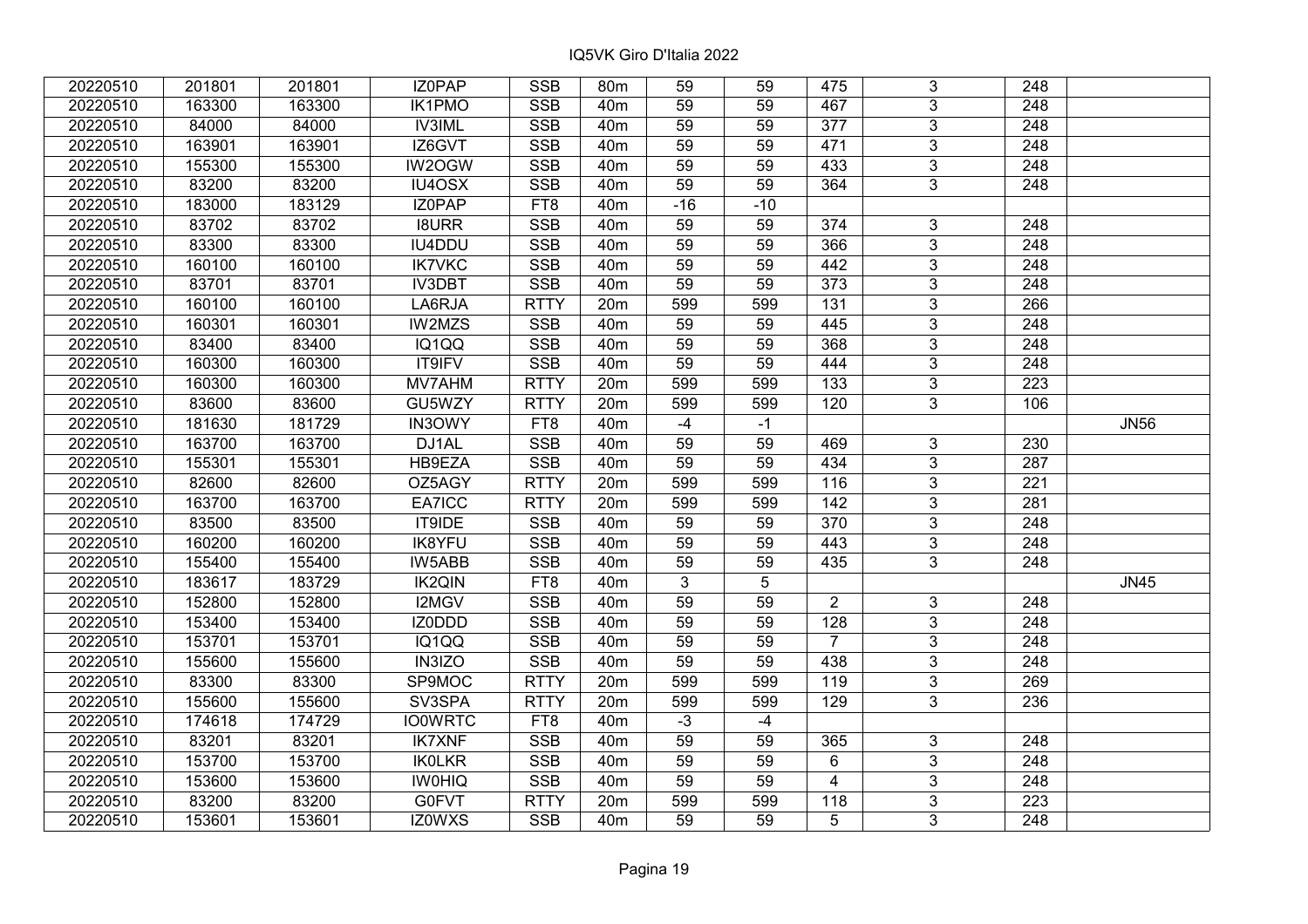| 20220510 | 192700 | 192700 | I1/YO9HH      | <b>CW</b>               | 40 <sub>m</sub> | 599             | 599 | 144             | 3              | 248              |  |
|----------|--------|--------|---------------|-------------------------|-----------------|-----------------|-----|-----------------|----------------|------------------|--|
| 20220510 | 201600 | 201600 | IZ3LES        | <b>SSB</b>              | 80 <sub>m</sub> | 59              | 59  | 472             | 3              | 248              |  |
| 20220510 | 201700 | 201700 | <b>IW1GEU</b> | <b>SSB</b>              | 80 <sub>m</sub> | $\overline{59}$ | 59  | 473             | $\overline{3}$ | 248              |  |
| 20220510 | 155901 | 155901 | IZ5RKZ        | <b>SSB</b>              | 40 <sub>m</sub> | 59              | 59  | 441             | $\overline{3}$ | $\overline{248}$ |  |
| 20220511 | 110500 | 110500 | LY2BBF        | <b>RTTY</b>             | 20m             | 599             | 599 | 146             | 3              | 146              |  |
| 20220511 | 162300 | 162300 | IU1HGO        | <b>SSB</b>              | 40 <sub>m</sub> | 59              | 59  | 74              | $\overline{3}$ | 248              |  |
| 20220511 | 111700 | 111700 | DL5NAV        | <b>RTTY</b>             | 20m             | 599             | 599 | 152             | $\overline{3}$ | 230              |  |
| 20220511 | 153500 | 153500 | EA6ANA        | <b>SSB</b>              | 40 <sub>m</sub> | 59              | 59  | 61              | $\overline{3}$ | 21               |  |
| 20220511 | 163600 | 163600 | <b>IW3HWC</b> | SSB                     | 40 <sub>m</sub> | 59              | 59  | 83              | $\overline{3}$ | 248              |  |
| 20220511 | 144500 | 144500 | <b>IK6VNU</b> | <b>SSB</b>              | 40 <sub>m</sub> | 59              | 59  | 25              | $\overline{3}$ | 248              |  |
| 20220511 | 164300 | 164300 | <b>IU0PXM</b> | <b>SSB</b>              | 40 <sub>m</sub> | 59              | 59  | 89              | 3              | 248              |  |
| 20220511 | 164400 | 164400 | <b>IW1BBQ</b> | <b>SSB</b>              | 40 <sub>m</sub> | 59              | 59  | 90              | $\overline{3}$ | 248              |  |
| 20220511 | 120200 | 120200 | <b>IK1YLK</b> | <b>SSB</b>              | 40 <sub>m</sub> | 59              | 59  | 26              | 3              | 248              |  |
| 20220511 | 162500 | 162500 | IW1GEU        | <b>SSB</b>              | 40 <sub>m</sub> | 59              | 59  | 76              | 3              | 248              |  |
| 20220511 | 153400 | 153400 | <b>IU8ANF</b> | <b>SSB</b>              | 40 <sub>m</sub> | 59              | 59  | 60              | $\overline{3}$ | $\overline{248}$ |  |
| 20220511 | 164800 | 164800 | DM1YS         | <b>RTTY</b>             | 20m             | 599             | 599 | 171             | 3              | 230              |  |
| 20220511 | 144800 | 144800 | I2XGD         | <b>SSB</b>              | 40 <sub>m</sub> | 59              | 59  | 27              | 3              | 248              |  |
| 20220511 | 163700 | 163700 | <b>IN3CEL</b> | <b>SSB</b>              | 40 <sub>m</sub> | 59              | 59  | 84              | 3              | 248              |  |
| 20220511 | 153101 | 153101 | IZ3BGL        | <b>SSB</b>              | 40 <sub>m</sub> | 59              | 59  | 552             | $\overline{3}$ | 248              |  |
| 20220511 | 192900 | 192900 | SP1AOL        | <b>RTTY</b>             | 20m             | 599             | 599 | 194             | $\overline{3}$ | 269              |  |
| 20220511 | 192900 | 192900 | IZ6FHZ        | <b>SSB</b>              | 80 <sub>m</sub> | 59              | 59  | 91              | $\overline{3}$ | 248              |  |
| 20220511 | 153000 | 153000 | IZ0JSE        | <b>SSB</b>              | 40 <sub>m</sub> | 59              | 59  | 549             | $\overline{3}$ | 248              |  |
| 20220511 | 144700 | 144700 | IU3EIE        | <b>SSB</b>              | 40 <sub>m</sub> | 59              | 59  | 26              | 3              | 248              |  |
| 20220511 | 143700 | 143700 | IU1JQM        | <b>SSB</b>              | 40 <sub>m</sub> | 59              | 59  | 19              | $\overline{3}$ | 248              |  |
| 20220511 | 165301 | 165301 | F5JAE         | <b>RTTY</b>             | 20m             | 599             | 599 | 174             | $\overline{3}$ | 227              |  |
| 20220511 | 113200 | 113200 | R3BB          | <b>RTTY</b>             | 20m             | 599             | 599 | 158             | $\overline{3}$ | 54               |  |
| 20220511 | 145000 | 145000 | OE6BID        | <b>SSB</b>              | 40 <sub>m</sub> | 59              | 59  | $\overline{28}$ | $\overline{3}$ | $\overline{206}$ |  |
| 20220511 | 193000 | 193000 | IZ2LUS        | <b>SSB</b>              | 80m             | 59              | 59  | 92              | $\overline{3}$ | 248              |  |
| 20220511 | 143900 | 143900 | <b>IW3RWZ</b> | <b>SSB</b>              | 40 <sub>m</sub> | 59              | 59  | $\overline{20}$ | $\overline{3}$ | 248              |  |
| 20220511 | 130200 | 130200 | <b>I8URR</b>  | $\overline{\text{SSB}}$ | 40 <sub>m</sub> | $\overline{59}$ | 59  | 516             | $\overline{3}$ | $\overline{248}$ |  |
| 20220511 | 152900 | 152900 | EA3EBJ        | <b>SSB</b>              | 40 <sub>m</sub> | 59              | 59  | 548             | $\overline{3}$ | 281              |  |
| 20220511 | 162400 | 162400 | IU5HLE        | <b>SSB</b>              | 40 <sub>m</sub> | 59              | 59  | 75              | $\overline{3}$ | 248              |  |
| 20220511 | 152800 | 152800 | ON3ACD        | <b>SSB</b>              | 40 <sub>m</sub> | 59              | 59  | 547             | 3              | 209              |  |
| 20220511 | 201900 | 201900 | <b>IK7BEF</b> | <b>SSB</b>              | 80m             | 59              | 59  | 108             | $\overline{3}$ | 248              |  |
| 20220511 | 192200 | 192200 | SV5SKD        | <b>RTTY</b>             | 20m             | 599             | 599 | 192             | 3              | 45               |  |
| 20220511 | 193100 | 193100 | PE1ARS        | <b>RTTY</b>             | 20m             | 599             | 599 | 195             | 3              | 263              |  |
| 20220511 | 191900 | 191900 | JA0JWQ        | <b>RTTY</b>             | 20m             | 599             | 599 | 191             | 3              | 339              |  |
| 20220511 | 162800 | 162800 | <b>IU0CTR</b> | <b>SSB</b>              | 40 <sub>m</sub> | 59              | 59  | 79              | 3              | 248              |  |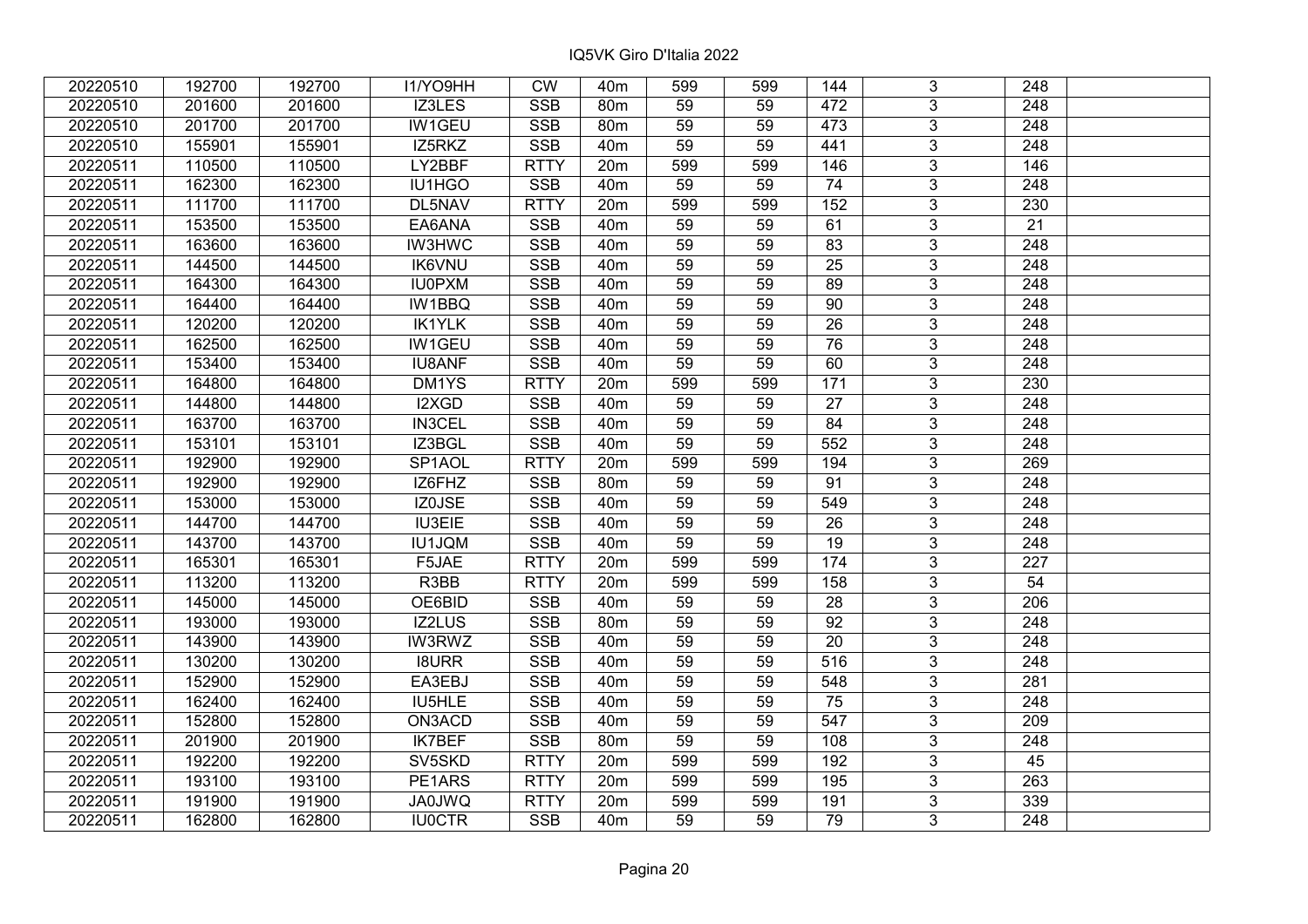| 20220511 | 193100 | 193100 | <b>IV3IML</b> | <b>SSB</b>  | 80m             | 59  | 59  | 93               | 3                         | 248              |  |
|----------|--------|--------|---------------|-------------|-----------------|-----|-----|------------------|---------------------------|------------------|--|
| 20220511 | 130700 | 130700 | <b>IU8JMB</b> | <b>SSB</b>  | 40 <sub>m</sub> | 59  | 59  | 522              | $\overline{3}$            | 248              |  |
| 20220511 | 151100 | 151100 | IT9GND        | <b>SSB</b>  | 40 <sub>m</sub> | 59  | 59  | $\overline{532}$ | $\overline{3}$            | 248              |  |
| 20220511 | 130401 | 130401 | <b>IT9AAI</b> | <b>SSB</b>  | 40 <sub>m</sub> | 59  | 59  | 520              | $\overline{3}$            | $\overline{248}$ |  |
| 20220511 | 152700 | 152700 | <b>IT9DGH</b> | <b>SSB</b>  | 40 <sub>m</sub> | 59  | 59  | 545              | 3                         | 248              |  |
| 20220511 | 165700 | 165700 | DH1NGL        | <b>RTTY</b> | 20m             | 599 | 599 | 176              | $\overline{3}$            | 230              |  |
| 20220511 | 93600  | 93600  | <b>IK2JTS</b> | <b>SSB</b>  | 40 <sub>m</sub> | 59  | 59  | 484              | $\overline{3}$            | 248              |  |
| 20220511 | 151300 | 151300 | OE6PID        | <b>SSB</b>  | 40m             | 59  | 59  | 534              | $\overline{3}$            | 206              |  |
| 20220511 | 130000 | 130000 | <b>IK2ULS</b> | SSB         | 40 <sub>m</sub> | 59  | 59  | 35               | $\overline{3}$            | $\overline{248}$ |  |
| 20220511 | 190500 | 190500 | <b>IW8AOF</b> | <b>RTTY</b> | 20m             | 599 | 599 | 186              | $\overline{3}$            | 248              |  |
| 20220511 | 193400 | 193400 | EA7DNE        | <b>RTTY</b> | 20m             | 599 | 599 | 196              | 3                         | 281              |  |
| 20220511 | 152600 | 152600 | <b>IW8EDA</b> | <b>SSB</b>  | 40m             | 59  | 59  | 543              | $\overline{3}$            | 248              |  |
| 20220511 | 193400 | 193400 | <b>IU3NPG</b> | <b>SSB</b>  | 80m             | 59  | 59  | 96               | $\mathbf{3}$              | 248              |  |
| 20220511 | 152501 | 152501 | <b>IKOLFL</b> | <b>SSB</b>  | 40m             | 59  | 59  | 542              | $\overline{3}$            | 248              |  |
| 20220511 | 171200 | 171200 | IW1EQZ        | <b>SSB</b>  | 40m             | 59  | 59  | 178              | $\overline{3}$            | 248              |  |
| 20220511 | 93701  | 93701  | <b>IU0DUM</b> | <b>SSB</b>  | 40m             | 59  | 59  | 486              | 3                         | 248              |  |
| 20220511 | 93702  | 93702  | IZ0PAP        | <b>SSB</b>  | 40 <sub>m</sub> | 59  | 59  | 487              | $\overline{3}$            | 248              |  |
| 20220511 | 93801  | 93801  | IZ5CPK        | <b>SSB</b>  | 40 <sub>m</sub> | 59  | 59  | 489              | 3                         | 248              |  |
| 20220511 | 193600 | 193600 | UA6YW         | <b>RTTY</b> | 20m             | 599 | 599 | 197              | 3                         | 54               |  |
| 20220511 | 164200 | 164200 | IU2LUH        | <b>SSB</b>  | 40 <sub>m</sub> | 59  | 59  | 88               | $\overline{3}$            | 248              |  |
| 20220511 | 94000  | 94000  | <b>IU6OMV</b> | <b>SSB</b>  | 40m             | 59  | 59  | 491              | $\overline{3}$            | 248              |  |
| 20220511 | 193700 | 193700 | <b>IWOHIQ</b> | <b>SSB</b>  | 80m             | 59  | 59  | 98               | $\overline{3}$            | 248              |  |
| 20220511 | 94001  | 94001  | IK1JNP        | <b>SSB</b>  | 40 <sub>m</sub> | 59  | 59  | 492              | $\overline{3}$            | 248              |  |
| 20220511 | 94002  | 94002  | IK1DFH        | <b>SSB</b>  | 40 <sub>m</sub> | 59  | 59  | 493              | $\overline{3}$            | 248              |  |
| 20220511 | 185600 | 185600 | EA1FK         | <b>RTTY</b> | 20m             | 599 | 599 | 183              | $\overline{3}$            | 281              |  |
| 20220511 | 155800 | 155800 | 3A2MG         | <b>SSB</b>  | 40 <sub>m</sub> | 59  | 59  | 555              | $\overline{3}$            | 260              |  |
| 20220511 | 131800 | 131800 | IT9QQO        | <b>SSB</b>  | 40 <sub>m</sub> | 59  | 59  | $\overline{38}$  | $\overline{3}$            | 248              |  |
| 20220511 | 194100 | 194100 | UA3IHJ        | <b>RTTY</b> | 20m             | 599 | 599 | 198              | $\overline{3}$            | 54               |  |
| 20220511 | 194100 | 194100 | <b>IOLRA</b>  | <b>SSB</b>  | 80m             | 59  | 59  | 100              | $\overline{3}$            | 248              |  |
| 20220511 | 145700 | 145700 | SP1AOL        | <b>SSB</b>  | 40 <sub>m</sub> | 59  | 59  | 29               | $\overline{3}$            | 269              |  |
| 20220511 | 94101  | 94101  | <b>IU0OPT</b> | <b>SSB</b>  | 40 <sub>m</sub> | 59  | 59  | 495              | $\overline{\overline{3}}$ | $\overline{248}$ |  |
| 20220511 | 94201  | 94201  | IZ6ASI        | <b>SSB</b>  | 40 <sub>m</sub> | 59  | 59  | 497              | $\overline{3}$            | 248              |  |
| 20220511 | 132000 | 132000 | IT9BID        | <b>SSB</b>  | 40 <sub>m</sub> | 59  | 59  | 39               | 3                         | 248              |  |
| 20220511 | 194600 | 194600 | IU1FQB        | <b>SSB</b>  | 80 <sub>m</sub> | 59  | 59  | 101              | $\overline{3}$            | $\overline{248}$ |  |
| 20220511 | 152300 | 152300 | IK2YXH        | <b>SSB</b>  | 40 <sub>m</sub> | 59  | 59  | 538              | 3                         | 248              |  |
| 20220511 | 141900 | 141900 | 9A1AA         | <b>SSB</b>  | 40m             | 59  | 59  | 51               | 3                         | 497              |  |
| 20220511 | 94300  | 94300  | IZ6WRI        | SSB         | 40 <sub>m</sub> | 59  | 59  | 498              | $\overline{3}$            | 248              |  |
| 20220511 | 94301  | 94301  | 9A1CC         | <b>SSB</b>  | 40m             | 59  | 59  | 499              | $\overline{3}$            | 497              |  |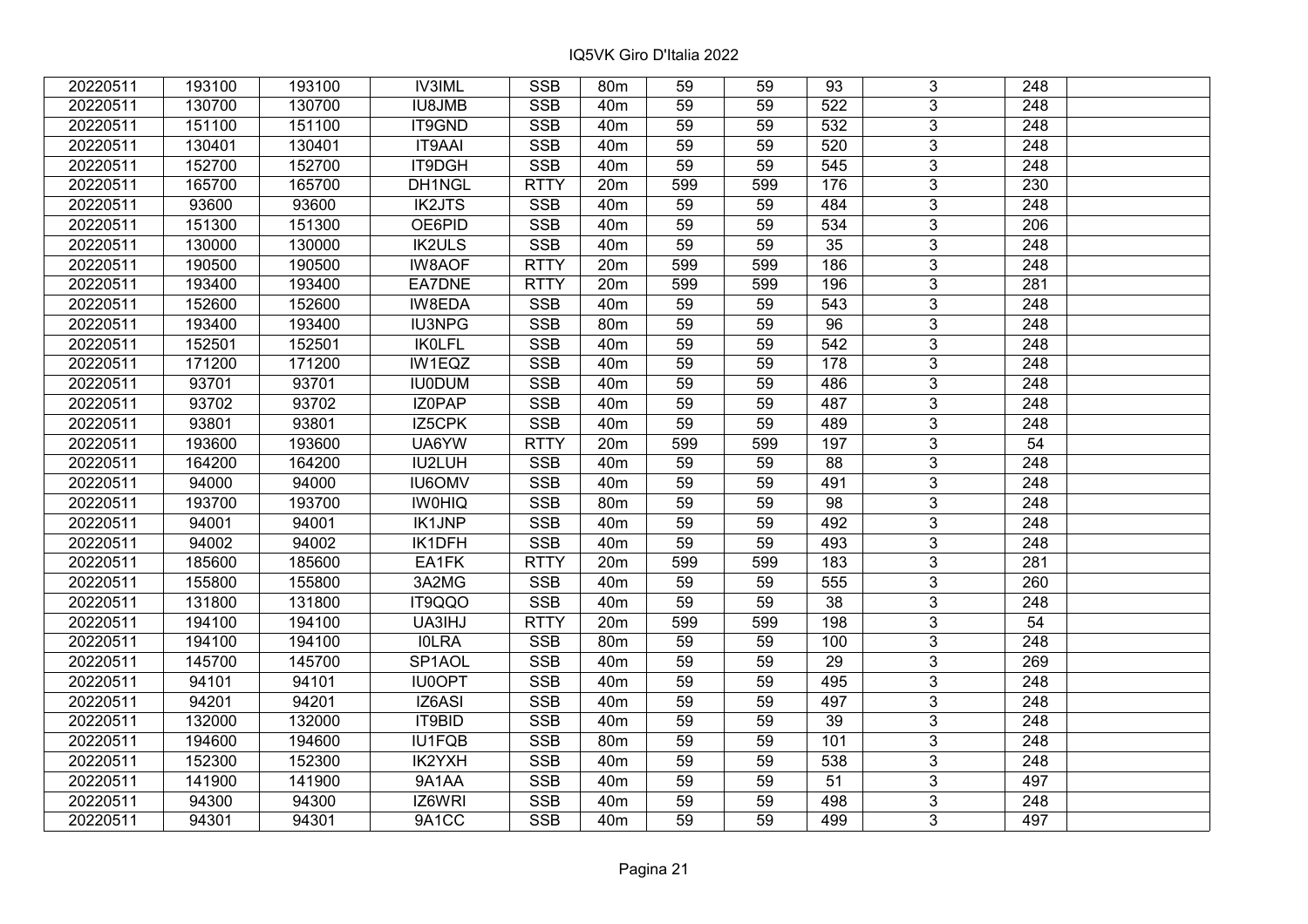| 20220511 | 152200 | 152200 | IK1GPG        | <b>SSB</b>  | 40 <sub>m</sub> | 59  | 59  | 537              | 3                       | 248              |  |
|----------|--------|--------|---------------|-------------|-----------------|-----|-----|------------------|-------------------------|------------------|--|
| 20220511 | 154500 | 154500 | <b>IK7XGH</b> | <b>SSB</b>  | 40 <sub>m</sub> | 59  | 59  | 62               | 3                       | 248              |  |
| 20220511 | 132400 | 132400 | EA3IM         | <b>SSB</b>  | 40 <sub>m</sub> | 59  | 59  | 42               | $\overline{3}$          | 281              |  |
| 20220511 | 132500 | 132500 | IK4FJE        | <b>SSB</b>  | 40 <sub>m</sub> | 59  | 59  | 43               | $\overline{3}$          | 248              |  |
| 20220511 | 132200 | 132200 | IU6JJE        | <b>SSB</b>  | 40 <sub>m</sub> | 59  | 59  | 41               | $\overline{3}$          | 248              |  |
| 20220511 | 132100 | 132100 | IZ1YTH        | <b>SSB</b>  | 40 <sub>m</sub> | 59  | 59  | 40               | 3                       | 248              |  |
| 20220511 | 191301 | 191301 | DG4BAD        | <b>RTTY</b> | 20m             | 599 | 599 | 189              | $\overline{3}$          | 230              |  |
| 20220511 | 191400 | 191400 | <b>G0KUC</b>  | <b>RTTY</b> | 20m             | 599 | 599 | 190              | $\overline{3}$          | 223              |  |
| 20220511 | 191300 | 191300 | DG8YHO        | <b>RTTY</b> | 20m             | 599 | 599 | 188              | $\overline{3}$          | 230              |  |
| 20220511 | 155700 | 155700 | IZ1MKP        | SSB         | 40 <sub>m</sub> | 59  | 59  | 554              | $\overline{3}$          | $\overline{248}$ |  |
| 20220511 | 131700 | 131700 | IT9BID        | <b>SSB</b>  | 40 <sub>m</sub> | 59  | 59  | 528              | $\mathbf{3}$            | 248              |  |
| 20220511 | 131600 | 131600 | IT9QQO        | <b>SSB</b>  | 40m             | 59  | 59  | 527              | $\overline{3}$          | 248              |  |
| 20220511 | 131500 | 131500 | <b>IU8JLX</b> | <b>SSB</b>  | 40m             | 59  | 59  | 526              | $\overline{3}$          | 248              |  |
| 20220511 | 200600 | 200600 | IZ0COK        | <b>SSB</b>  | 80m             | 59  | 59  | 201              | $\mathbf{3}$            | 248              |  |
| 20220511 | 195200 | 195200 | <b>IK5VLS</b> | <b>SSB</b>  | 80m             | 59  | 59  | 104              | 3                       | 248              |  |
| 20220511 | 131400 | 131400 | <b>IWOHIQ</b> | <b>SSB</b>  | 40m             | 59  | 59  | 525              | 3                       | 248              |  |
| 20220511 | 130900 | 130900 | I2HGV         | <b>SSB</b>  | 40 <sub>m</sub> | 59  | 59  | 524              | $\overline{3}$          | 248              |  |
| 20220511 | 130800 | 130800 | <b>IU8AZS</b> | <b>SSB</b>  | 40m             | 59  | 59  | 523              | $\mathbf{3}$            | 248              |  |
| 20220511 | 185300 | 185300 | G8DQP         | <b>RTTY</b> | 20m             | 599 | 599 | 182              | 3                       | 223              |  |
| 20220511 | 195100 | 195100 | F6HIA         | <b>SSB</b>  | 80 <sub>m</sub> | 59  | 59  | 103              | $\overline{3}$          | 227              |  |
| 20220511 | 130500 | 130500 | IZ5MMQ        | <b>SSB</b>  | 40m             | 59  | 59  | 521              | $\overline{3}$          | 248              |  |
| 20220511 | 155600 | 155600 | <b>IU6OLM</b> | <b>SSB</b>  | 40 <sub>m</sub> | 59  | 59  | 553              | 3                       | 248              |  |
| 20220511 | 130400 | 130400 | IQ6EZ         | <b>SSB</b>  | 40m             | 59  | 59  | 519              | $\overline{3}$          | 248              |  |
| 20220511 | 145701 | 145701 | <b>IU8ANF</b> | <b>SSB</b>  | 40 <sub>m</sub> | 59  | 59  | 30               | $\overline{3}$          | 248              |  |
| 20220511 | 130300 | 130300 | <b>IK6TUO</b> | <b>SSB</b>  | 40 <sub>m</sub> | 59  | 59  | 518              | $\overline{3}$          | 248              |  |
| 20220511 | 130201 | 130201 | <b>IT9IDE</b> | <b>SSB</b>  | 40 <sub>m</sub> | 59  | 59  | $\overline{517}$ | $\overline{3}$          | $\overline{248}$ |  |
| 20220511 | 133500 | 133500 | IU1HHZ        | <b>SSB</b>  | 40 <sub>m</sub> | 59  | 59  | 44               | $\overline{3}$          | 248              |  |
| 20220511 | 130200 | 130200 | <b>IK0TUM</b> | <b>SSB</b>  | 40 <sub>m</sub> | 59  | 59  | 37               | $\overline{3}$          | 248              |  |
| 20220511 | 130100 | 130100 | IU4DDU        | <b>SSB</b>  | 40 <sub>m</sub> | 59  | 59  | 515              | $\overline{\mathbf{3}}$ | 248              |  |
| 20220511 | 130100 | 130100 | IZ6GVT        | <b>SSB</b>  | 40 <sub>m</sub> | 59  | 59  | $\overline{36}$  | $\overline{3}$          | $\overline{248}$ |  |
| 20220511 | 133700 | 133700 | <b>IU6IBX</b> | <b>SSB</b>  | 40 <sub>m</sub> | 59  | 59  | 45               | $\overline{3}$          | 248              |  |
| 20220511 | 155801 | 155801 | IK8VHP        | <b>SSB</b>  | 40m             | 59  | 59  | 556              | $\overline{3}$          | 248              |  |
| 20220511 | 194900 | 194900 | IU6IBX        | <b>SSB</b>  | 80 <sub>m</sub> | 59  | 59  | 102              | $\overline{3}$          | 248              |  |
| 20220511 | 125500 | 125500 | <b>IV3IML</b> | <b>SSB</b>  | 40 <sub>m</sub> | 59  | 59  | 34               | $\overline{3}$          | 248              |  |
| 20220511 | 125400 | 125400 | <b>IK0FFU</b> | <b>SSB</b>  | 40m             | 59  | 59  | 33               | 3                       | 248              |  |
| 20220511 | 155900 | 155900 | <b>IW8AOF</b> | <b>SSB</b>  | 40m             | 59  | 59  | $\overline{557}$ | $\overline{3}$          | 248              |  |
| 20220511 | 151200 | 151200 | <b>OM0MR</b>  | <b>SSB</b>  | 40m             | 59  | 59  | 533              | 3                       | 504              |  |
| 20220511 | 195400 | 195400 | S51TA         | <b>RTTY</b> | 20m             | 599 | 599 | 200              | 3                       | 499              |  |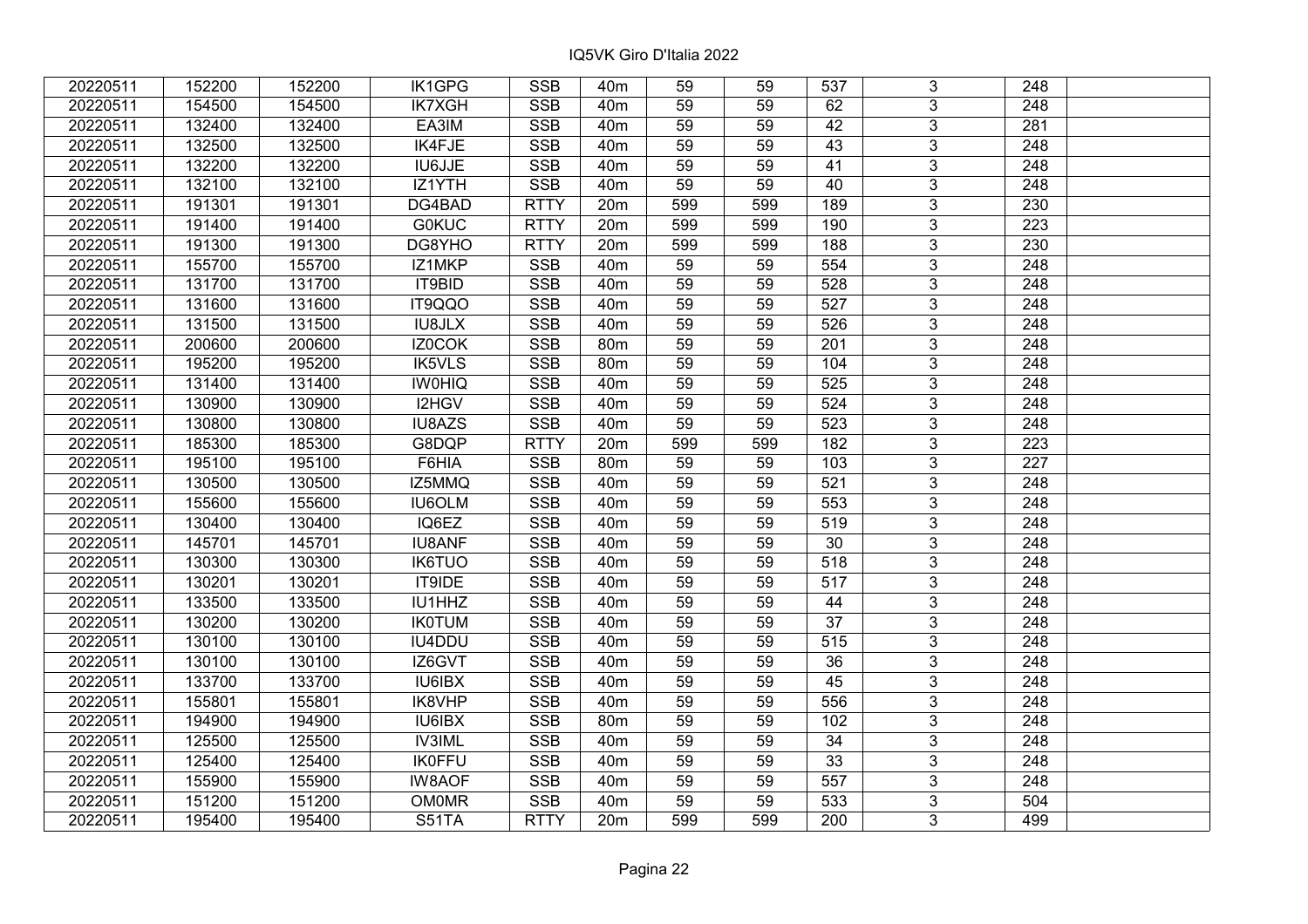| 20220511 | 160100 | 160100 | IZ5MJO        | <b>SSB</b>  | 40 <sub>m</sub> | 59              | 59  | 46               | 3              | 248              |  |
|----------|--------|--------|---------------|-------------|-----------------|-----------------|-----|------------------|----------------|------------------|--|
| 20220511 | 123300 | 123300 | IQ1QQ         | <b>SSB</b>  | 40 <sub>m</sub> | 59              | 59  | 32               | $\overline{3}$ | 248              |  |
| 20220511 | 185200 | 185200 | <b>M0BEW</b>  | <b>RTTY</b> | 20m             | 599             | 599 | 181              | $\overline{3}$ | $\overline{223}$ |  |
| 20220511 | 162200 | 162200 | <b>IK8RJS</b> | <b>SSB</b>  | 40 <sub>m</sub> | 59              | 59  | $\overline{73}$  | $\overline{3}$ | $\overline{248}$ |  |
| 20220511 | 195900 | 195900 | IU4MEP        | <b>SSB</b>  | 80 <sub>m</sub> | 59              | 59  | 558              | 3              | 248              |  |
| 20220511 | 195800 | 195800 | IU4MEP        | <b>SSB</b>  | 80m             | 59              | 59  | 107              | $\overline{3}$ | 248              |  |
| 20220511 | 162000 | 162000 | IT9IFV        | <b>SSB</b>  | 40 <sub>m</sub> | 59              | 59  | 71               | $\overline{3}$ | 248              |  |
| 20220511 | 120900 | 120900 | IU2LUH        | <b>SSB</b>  | 40 <sub>m</sub> | 59              | 59  | 31               | $\overline{3}$ | 248              |  |
| 20220511 | 120700 | 120700 | <b>IU5MPR</b> | <b>SSB</b>  | 40 <sub>m</sub> | 59              | 59  | 30               | $\overline{3}$ | $\overline{248}$ |  |
| 20220511 | 120600 | 120600 | IZ0PAP        | <b>SSB</b>  | 40 <sub>m</sub> | 59              | 59  | 29               | $\overline{3}$ | 248              |  |
| 20220511 | 120301 | 120301 | IZ0ARL        | <b>SSB</b>  | 40 <sub>m</sub> | 59              | 59  | 28               | 3              | 248              |  |
| 20220511 | 194600 | 194600 | SP6NIK        | <b>RTTY</b> | 20m             | 599             | 599 | 199              | $\overline{3}$ | 269              |  |
| 20220511 | 120300 | 120300 | IZ0ARLO       | <b>SSB</b>  | 40 <sub>m</sub> | 59              | 59  | 27               | 3              | 248              |  |
| 20220511 | 134500 | 134500 | HB9HKK        | <b>SSB</b>  | 40m             | 59              | 59  | 46               | 3              | 287              |  |
| 20220511 | 120100 | 120100 | IW1DQS        | <b>SSB</b>  | 40 <sub>m</sub> | 59              | 59  | 25               | $\overline{3}$ | 248              |  |
| 20220511 | 120000 | 120000 | IW2DFS        | <b>SSB</b>  | 40 <sub>m</sub> | 59              | 59  | 24               | $\overline{3}$ | 248              |  |
| 20220511 | 152000 | 152000 | <b>IW2FVN</b> | <b>SSB</b>  | 40 <sub>m</sub> | 59              | 59  | 536              | 3              | 248              |  |
| 20220511 | 114500 | 114500 | F6JBU         | <b>RTTY</b> | 20m             | 599             | 599 | 162              | 3              | 227              |  |
| 20220511 | 142700 | 142700 | IZ1TQJ        | <b>SSB</b>  | 40 <sub>m</sub> | 59              | 59  | $\overline{58}$  | $\overline{3}$ | 248              |  |
| 20220511 | 114300 | 114300 | G4KHX         | <b>RTTY</b> | 20m             | 599             | 599 | 161              | $\overline{3}$ | 223              |  |
| 20220511 | 113600 | 113600 | G4DCD         | <b>RTTY</b> | 20 <sub>m</sub> | 599             | 599 | 160              | $\overline{3}$ | 223              |  |
| 20220511 | 113300 | 113300 | DB2QM         | <b>RTTY</b> | 20m             | 599             | 599 | 159              | $\overline{3}$ | 230              |  |
| 20220511 | 134800 | 134800 | <b>IU5KRE</b> | <b>SSB</b>  | 40 <sub>m</sub> | 59              | 59  | 47               | 3              | 248              |  |
| 20220511 | 112900 | 112900 | G8KHF         | <b>RTTY</b> | 20m             | 599             | 599 | 157              | $\overline{3}$ | 223              |  |
| 20220511 | 112700 | 112700 | DB5FW         | <b>RTTY</b> | 20m             | 599             | 599 | 156              | $\overline{3}$ | 230              |  |
| 20220511 | 160600 | 160600 | IU6DAZ        | <b>SSB</b>  | 40 <sub>m</sub> | 59              | 59  | 64               | $\overline{3}$ | 248              |  |
| 20220511 | 112400 | 112400 | <b>PB0ACU</b> | <b>RTTY</b> | 20m             | 599             | 599 | $\overline{155}$ | $\overline{3}$ | $\overline{263}$ |  |
| 20220511 | 112100 | 112100 | RK4FAJ        | <b>RTTY</b> | 20m             | 599             | 599 | 154              | $\overline{3}$ | 54               |  |
| 20220511 | 142100 | 142100 | <b>IW2ETR</b> | <b>SSB</b>  | 40 <sub>m</sub> | 59              | 59  | $\overline{53}$  | $\overline{3}$ | 248              |  |
| 20220511 | 94200  | 94200  | IZ5TJX        | SSB         | 40 <sub>m</sub> | $\overline{59}$ | 59  | 496              | $\overline{3}$ | $\overline{248}$ |  |
| 20220511 | 111800 | 111800 | DB8EB         | <b>RTTY</b> | 20m             | 599             | 599 | 153              | $\overline{3}$ | 230              |  |
| 20220511 | 135400 | 135400 | I2ZP          | <b>SSB</b>  | 40 <sub>m</sub> | 59              | 59  | 48               | $\overline{3}$ | 248              |  |
| 20220511 | 111500 | 111500 | DK7ZT         | <b>RTTY</b> | 20m             | 599             | 599 | 151              | 3              | 230              |  |
| 20220511 | 190100 | 190100 | EA4CQV        | <b>RTTY</b> | 20m             | 599             | 599 | 185              | $\overline{3}$ | 281              |  |
| 20220511 | 111200 | 111200 | PD7RF         | <b>RTTY</b> | 20m             | 599             | 599 | 150              | $\overline{3}$ | 263              |  |
| 20220511 | 160700 | 160700 | <b>IK7FQF</b> | <b>SSB</b>  | 40 <sub>m</sub> | 59              | 59  | 65               | 3              | 248              |  |
| 20220511 | 151900 | 151900 | IK8FQQ        | SSB         | 40 <sub>m</sub> | 59              | 59  | 535              | 3              | 248              |  |
| 20220511 | 110900 | 110900 | DL5CD         | <b>RTTY</b> | 20m             | 599             | 599 | 149              | 3              | 230              |  |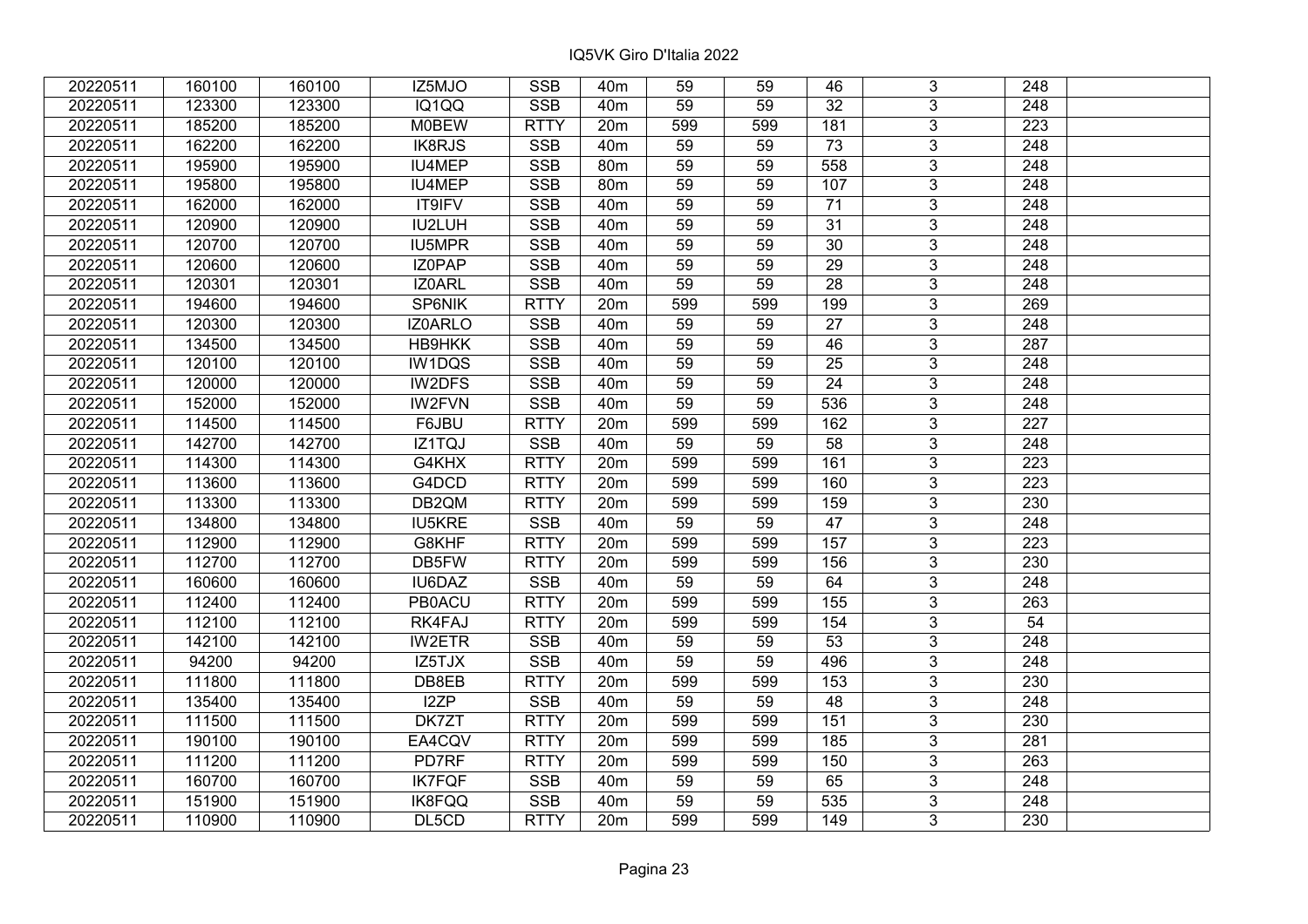| 20220511 | 110701 | 110701 | SQ9FVE        | <b>RTTY</b> | 20m             | 599 | 599 | 148              | 3              | 269              |  |
|----------|--------|--------|---------------|-------------|-----------------|-----|-----|------------------|----------------|------------------|--|
| 20220511 | 110700 | 110700 | DQ5R          | <b>RTTY</b> | 20m             | 599 | 599 | 147              | $\overline{3}$ | 230              |  |
| 20220511 | 154800 | 154800 | <b>ISOHXK</b> | <b>SSB</b>  | 40 <sub>m</sub> | 59  | 59  | 63               | $\overline{3}$ | 225              |  |
| 20220511 | 195700 | 195700 | IK8RJS        | <b>SSB</b>  | 80m             | 59  | 59  | 106              | $\overline{3}$ | 248              |  |
| 20220511 | 160800 | 160800 | <b>IW3HKW</b> | <b>SSB</b>  | 40 <sub>m</sub> | 59  | 59  | 66               | 3              | 248              |  |
| 20220511 | 94900  | 94900  | IU2JFG        | <b>SSB</b>  | 40 <sub>m</sub> | 59  | 59  | 507              | $\overline{3}$ | 248              |  |
| 20220511 | 160900 | 160900 | IW2DQE        | <b>SSB</b>  | 40 <sub>m</sub> | 59  | 59  | 67               | $\overline{3}$ | 248              |  |
| 20220511 | 193800 | 193800 | SP1AOL        | <b>SSB</b>  | 80 <sub>m</sub> | 59  | 59  | 99               | 3              | 269              |  |
| 20220511 | 161000 | 161000 | <b>IZOUIL</b> | <b>SSB</b>  | 40 <sub>m</sub> | 59  | 59  | 68               | $\overline{3}$ | $\overline{248}$ |  |
| 20220511 | 152400 | 152400 | HB9EZD        | <b>SSB</b>  | 40 <sub>m</sub> | 59  | 59  | 539              | $\overline{3}$ | 287              |  |
| 20220511 | 152401 | 152401 | IZ2GMU        | <b>SSB</b>  | 40 <sub>m</sub> | 59  | 59  | 540              | 3              | 248              |  |
| 20220511 | 95400  | 95400  | IT9GND        | <b>SSB</b>  | 40 <sub>m</sub> | 59  | 59  | 514              | $\overline{3}$ | 248              |  |
| 20220511 | 95201  | 95201  | IZ0IZX        | <b>SSB</b>  | 40 <sub>m</sub> | 59  | 59  | 513              | 3              | 248              |  |
| 20220511 | 95200  | 95200  | IZ4RCF        | <b>SSB</b>  | 40 <sub>m</sub> | 59  | 59  | $\overline{512}$ | $\overline{3}$ | 248              |  |
| 20220511 | 193500 | 193500 | <b>IU5KRE</b> | <b>SSB</b>  | 80 <sub>m</sub> | 59  | 59  | $\overline{97}$  | 3              | 248              |  |
| 20220511 | 95100  | 95100  | <b>IK7VKC</b> | <b>SSB</b>  | 40 <sub>m</sub> | 59  | 59  | 511              | 3              | 248              |  |
| 20220511 | 95001  | 95001  | IW2MZS        | <b>SSB</b>  | 40 <sub>m</sub> | 59  | 59  | 510              | $\overline{3}$ | 248              |  |
| 20220511 | 95000  | 95000  | <b>IU0LII</b> | <b>SSB</b>  | 40 <sub>m</sub> | 59  | 59  | 509              | 3              | 248              |  |
| 20220511 | 94901  | 94901  | IU2JYW        | <b>SSB</b>  | 40 <sub>m</sub> | 59  | 59  | 508              | 3              | 248              |  |
| 20220511 | 164100 | 164100 | <b>IN3EHQ</b> | <b>SSB</b>  | 40 <sub>m</sub> | 59  | 59  | 87               | $\overline{3}$ | 248              |  |
| 20220511 | 94801  | 94801  | IZ0IJF        | <b>SSB</b>  | 40 <sub>m</sub> | 59  | 59  | 506              | $\overline{3}$ | 248              |  |
| 20220511 | 94800  | 94800  | F6HIA         | <b>SSB</b>  | 40 <sub>m</sub> | 59  | 59  | 505              | 3              | 227              |  |
| 20220511 | 94700  | 94700  | IZ2CDR        | SSB         | 40 <sub>m</sub> | 59  | 59  | 504              | $\overline{3}$ | 248              |  |
| 20220511 | 94602  | 94602  | <b>IU4DAI</b> | <b>SSB</b>  | 40 <sub>m</sub> | 59  | 59  | 503              | $\overline{3}$ | 248              |  |
| 20220511 | 94601  | 94601  | <b>I5LRW</b>  | <b>SSB</b>  | 40 <sub>m</sub> | 59  | 59  | 502              | 3              | 248              |  |
| 20220511 | 94600  | 94600  | <b>IKOMHS</b> | <b>SSB</b>  | 40 <sub>m</sub> | 59  | 59  | 501              | $\overline{3}$ | $\overline{248}$ |  |
| 20220511 | 94400  | 94400  | <b>E770</b>   | <b>SSB</b>  | 40 <sub>m</sub> | 59  | 59  | 500              | $\overline{3}$ | 501              |  |
| 20220511 | 171500 | 171500 | IZ1FIQ        | <b>SSB</b>  | 40 <sub>m</sub> | 59  | 59  | 180              | $\overline{3}$ | $\overline{248}$ |  |
| 20220511 | 153800 | 153800 | EA3CW         | <b>CW</b>   | 40 <sub>m</sub> | 599 | 599 | 163              | $\overline{3}$ | 281              |  |
| 20220511 | 141700 | 141700 | IW2OGW        | <b>SSB</b>  | 40 <sub>m</sub> | 59  | 59  | 49               | $\overline{3}$ | 248              |  |
| 20220511 | 141800 | 141800 | HB9EZA        | SSB         | 40 <sub>m</sub> | 59  | 59  | $\overline{50}$  | $\overline{3}$ | $\overline{287}$ |  |
| 20220511 | 171300 | 171300 | <b>IU7LVR</b> | <b>SSB</b>  | 40 <sub>m</sub> | 59  | 59  | 179              | $\overline{3}$ | 248              |  |
| 20220511 | 152500 | 152500 | IZ0BYM        | <b>SSB</b>  | 40 <sub>m</sub> | 59  | 59  | 541              | 3              | 248              |  |
| 20220511 | 142000 | 142000 | IZ5FSO        | <b>SSB</b>  | 40 <sub>m</sub> | 59  | 59  | $\overline{52}$  | $\overline{3}$ | $\overline{248}$ |  |
| 20220511 | 151000 | 151000 | IK3JLT        | <b>SSB</b>  | 40 <sub>m</sub> | 59  | 59  | 531              | 3              | 248              |  |
| 20220511 | 163200 | 163200 | ON4CBZ        | <b>SSB</b>  | 40 <sub>m</sub> | 59  | 59  | 82               | 3              | 209              |  |
| 20220511 | 94100  | 94100  | IZ5RKZ        | SSB         | 40 <sub>m</sub> | 59  | 59  | 494              | $\overline{3}$ | 248              |  |
| 20220511 | 161600 | 161600 | IZ0COK        | <b>SSB</b>  | 40 <sub>m</sub> | 59  | 59  | 69               | $\overline{3}$ | 248              |  |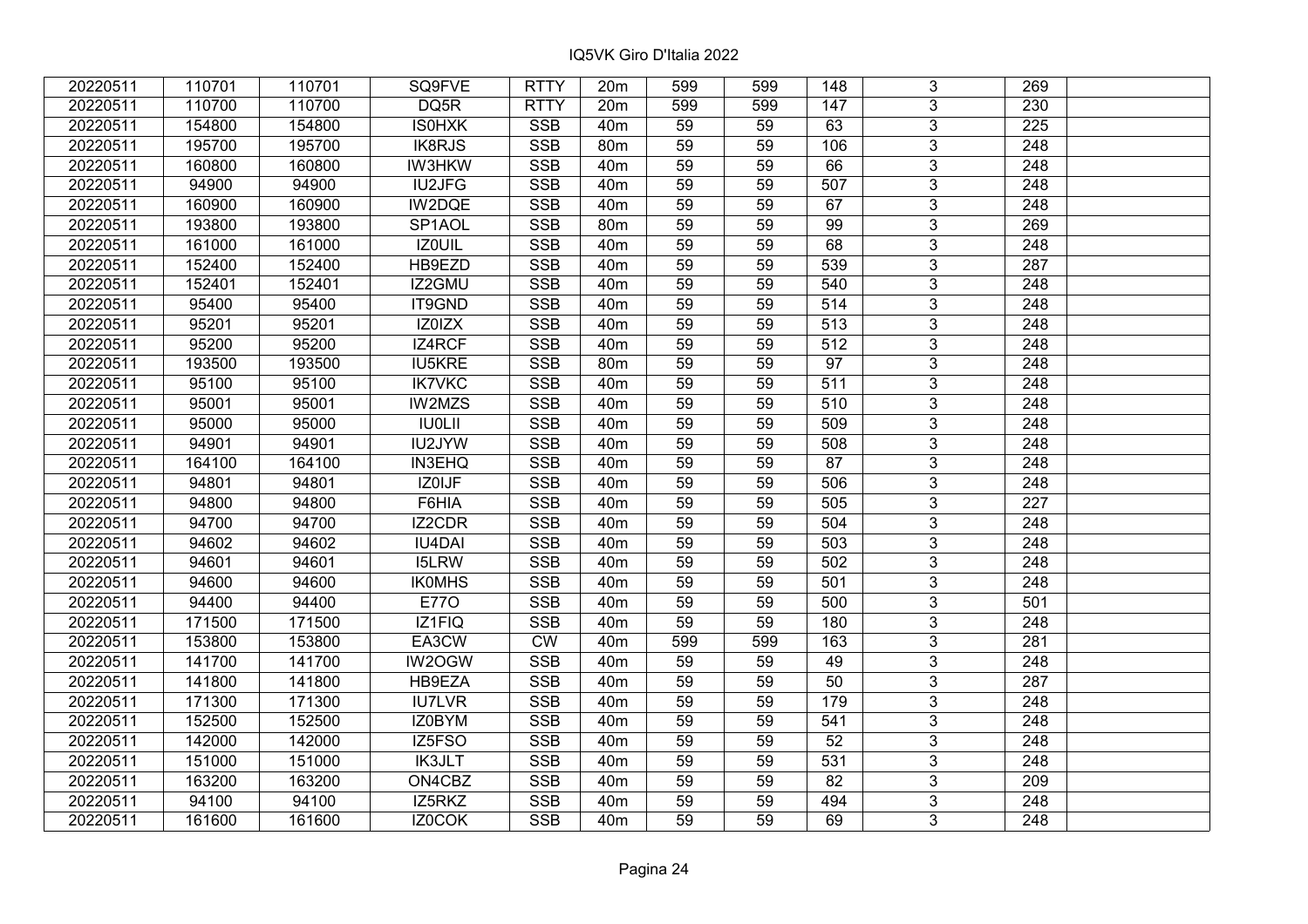| 20220511 | 154400 | 154400 | F6FTI         | <b>CW</b>   | 40 <sub>m</sub> | 599 | 599 | 165             | 3              | 227              |  |
|----------|--------|--------|---------------|-------------|-----------------|-----|-----|-----------------|----------------|------------------|--|
| 20220511 | 142300 | 142300 | IZ1TNA        | <b>SSB</b>  | 40 <sub>m</sub> | 59  | 59  | 54              | 3 <sup>1</sup> | 248              |  |
| 20220511 | 142400 | 142400 | EA3GLQ        | <b>SSB</b>  | 40 <sub>m</sub> | 59  | 59  | $\overline{55}$ | $\overline{3}$ | 281              |  |
| 20220511 | 93802  | 93802  | IZ0ZEF        | <b>SSB</b>  | 40 <sub>m</sub> | 59  | 59  | 490             | $\overline{3}$ | 248              |  |
| 20220511 | 142500 | 142500 | IU3OEV        | <b>SSB</b>  | 40 <sub>m</sub> | 59  | 59  | 56              | 3 <sup>1</sup> | 248              |  |
| 20220511 | 93800  | 93800  | I4JHG         | <b>SSB</b>  | 40 <sub>m</sub> | 59  | 59  | 488             | $\overline{3}$ | 248              |  |
| 20220511 | 142600 | 142600 | IW5ECW        | <b>SSB</b>  | 40 <sub>m</sub> | 59  | 59  | 57              | $\overline{3}$ | 248              |  |
| 20220511 | 144401 | 144401 | <b>IU8OPF</b> | <b>SSB</b>  | 40 <sub>m</sub> | 59  | 59  | 24              | $\overline{3}$ | 248              |  |
| 20220511 | 93700  | 93700  | <b>IZ0WXS</b> | <b>SSB</b>  | 40 <sub>m</sub> | 59  | 59  | 485             | $\overline{3}$ | 248              |  |
| 20220511 | 142900 | 142900 | IT9FEG        | <b>SSB</b>  | 40 <sub>m</sub> | 59  | 59  | 59              | $\overline{3}$ | 248              |  |
| 20220511 | 170800 | 170800 | IU1OLJ        | <b>SSB</b>  | 40 <sub>m</sub> | 59  | 59  | 177             | $\overline{3}$ | 248              |  |
| 20220511 | 93500  | 93500  | <b>IK2UIG</b> | <b>SSB</b>  | 40 <sub>m</sub> | 59  | 59  | 483             | $\overline{3}$ | 248              |  |
| 20220511 | 193300 | 193300 | I3RXJ         | <b>SSB</b>  | 80m             | 59  | 59  | 95              | 3              | 248              |  |
| 20220511 | 93400  | 93400  | <b>IU0KNS</b> | <b>SSB</b>  | 40 <sub>m</sub> | 59  | 59  | 482             | $\overline{3}$ | 248              |  |
| 20220511 | 93300  | 93300  | IW2DFS        | <b>SSB</b>  | 40 <sub>m</sub> | 59  | 59  | 481             | $\mathfrak{S}$ | 248              |  |
| 20220511 | 93200  | 93200  | IZ6FHZ        | <b>SSB</b>  | 40 <sub>m</sub> | 59  | 59  | 480             | 3              | 248              |  |
| 20220511 | 150400 | 150400 | EA3HYJ        | <b>SSB</b>  | 40 <sub>m</sub> | 59  | 59  | 34              | $\mathfrak{S}$ | 281              |  |
| 20220511 | 161700 | 161700 | <b>IW1RIM</b> | <b>SSB</b>  | 40 <sub>m</sub> | 59  | 59  | 70              | $\mathfrak{S}$ | 248              |  |
| 20220511 | 185900 | 185900 | PA3BGQ        | <b>RTTY</b> | 20m             | 599 | 599 | 184             | $\mathfrak{S}$ | 263              |  |
| 20220511 | 163701 | 163701 | <b>IU1DXO</b> | <b>SSB</b>  | 40 <sub>m</sub> | 59  | 59  | 85              | $\overline{3}$ | 248              |  |
| 20220511 | 192600 | 192600 | <b>JA0LFV</b> | <b>RTTY</b> | 20m             | 599 | 599 | 193             | $\overline{3}$ | 339              |  |
| 20220511 | 152601 | 152601 | IT9IDE        | <b>SSB</b>  | 40 <sub>m</sub> | 59  | 59  | 544             | $\mathfrak{S}$ | 248              |  |
| 20220511 | 163800 | 163800 | <b>IK7XNF</b> | <b>SSB</b>  | 40 <sub>m</sub> | 59  | 59  | 86              | $\overline{3}$ | 248              |  |
| 20220511 | 164400 | 164400 | <b>PD0ONP</b> | <b>RTTY</b> | 20m             | 599 | 599 | 170             | $\mathbf{3}$   | 263              |  |
| 20220511 | 150302 | 150302 | IZ2LUS        | <b>SSB</b>  | 40 <sub>m</sub> | 59  | 59  | $\overline{33}$ | $\overline{3}$ | 248              |  |
| 20220511 | 150301 | 150301 | IQ1DZ/P       | <b>SSB</b>  | 40 <sub>m</sub> | 59  | 59  | $\overline{32}$ | $\overline{3}$ | 248              |  |
| 20220511 | 144200 | 144200 | IZ3LES        | <b>SSB</b>  | 40 <sub>m</sub> | 59  | 59  | 21              | $\mathfrak{S}$ | 248              |  |
| 20220511 | 162100 | 162100 | <b>IS0AGY</b> | <b>SSB</b>  | 40 <sub>m</sub> | 59  | 59  | $\overline{72}$ | $\overline{3}$ | $\overline{225}$ |  |
| 20220511 | 152701 | 152701 | IU5KZF        | <b>SSB</b>  | 40 <sub>m</sub> | 59  | 59  | 546             | $\overline{3}$ | 248              |  |
| 20220511 | 144300 | 144300 | IZ2BKG        | <b>SSB</b>  | 40 <sub>m</sub> | 59  | 59  | $\overline{22}$ | $\overline{3}$ | 248              |  |
| 20220511 | 144400 | 144400 | <b>IK2IWD</b> | <b>SSB</b>  | 40 <sub>m</sub> | 59  | 59  | $\overline{23}$ | $\overline{3}$ | 248              |  |
| 20220511 | 150300 | 150300 | IK1NDD        | <b>SSB</b>  | 40 <sub>m</sub> | 59  | 59  | $\overline{31}$ | $\overline{3}$ | 248              |  |
| 20220511 | 153100 | 153100 | OK2KFK        | <b>SSB</b>  | 40 <sub>m</sub> | 59  | 59  | 551             | $\mathbf{3}$   | 503              |  |
| 20220511 | 164900 | 164900 | HG8LXL        | <b>RTTY</b> | 20m             | 599 | 599 | 172             | $\overline{3}$ | 239              |  |
| 20220511 | 162600 | 162600 | IZ1RFK        | <b>SSB</b>  | 40 <sub>m</sub> | 59  | 59  | 77              | $\overline{3}$ | 248              |  |
| 20220511 | 164100 | 164100 | DL5CX         | <b>RTTY</b> | 20m             | 599 | 599 | 169             | 3              | 230              |  |
| 20220511 | 153001 | 153001 | OK2PDE        | <b>SSB</b>  | 40 <sub>m</sub> | 59  | 59  | 550             | $\mathfrak{S}$ | 503              |  |
| 20220511 | 193200 | 193200 | IZ0PAP        | <b>SSB</b>  | 80 <sub>m</sub> | 59  | 59  | 94              | 3 <sup>1</sup> | 248              |  |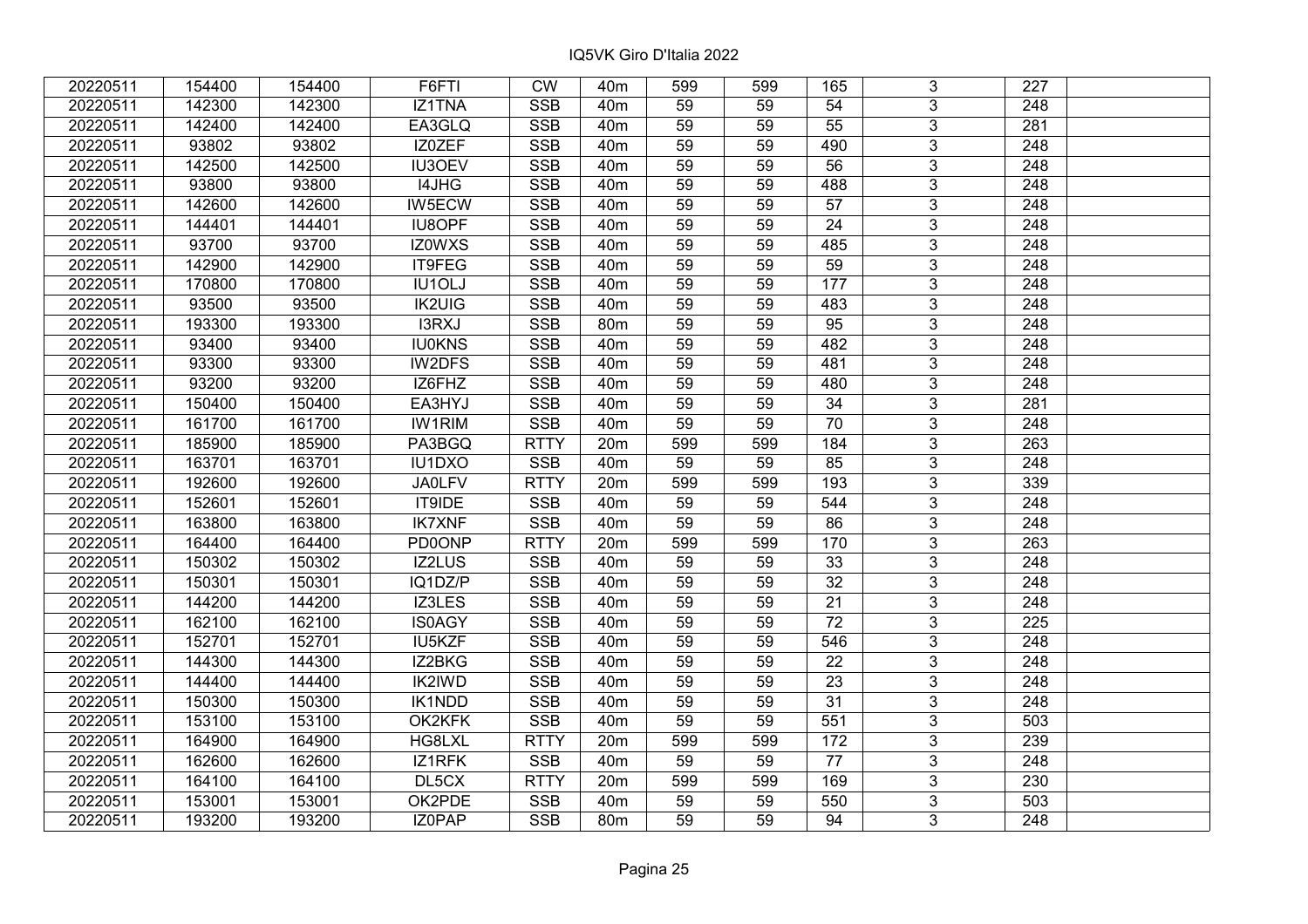| 20220511 | 150800 | 150800 | <b>IK8VRO</b>    | <b>SSB</b>  | 40 <sub>m</sub> | 59              | 59    | 529             | 3              | 248              |      |
|----------|--------|--------|------------------|-------------|-----------------|-----------------|-------|-----------------|----------------|------------------|------|
| 20220511 | 150801 | 150801 | <b>I4QGF</b>     | <b>SSB</b>  | 40 <sub>m</sub> | 59              | 59    | 530             | 3              | 248              |      |
| 20220511 | 162700 | 162700 | IZ3LEV           | <b>SSB</b>  | 40 <sub>m</sub> | 59              | 59    | $\overline{78}$ | $\overline{3}$ | 248              |      |
| 20220511 | 195201 | 195201 | IZ0BYM           | <b>SSB</b>  | 80m             | 59              | 59    | 105             | $\overline{3}$ | 248              |      |
| 20220511 | 153900 | 153900 | OE5NAL           | <b>CW</b>   | 40 <sub>m</sub> | 599             | 599   | 164             | $\overline{3}$ | 206              |      |
| 20220511 | 190800 | 190800 | RV6LN            | <b>RTTY</b> | 20m             | 599             | 599   | 187             | $\overline{3}$ | 54               |      |
| 20220511 | 163600 | 163600 | S57DD            | <b>RTTY</b> | 20m             | 599             | 599   | 166             | $\overline{3}$ | 499              |      |
| 20220511 | 162900 | 162900 | <b>IK1PMO</b>    | <b>SSB</b>  | 40 <sub>m</sub> | 59              | 59    | 80              | $\overline{3}$ | 248              |      |
| 20220511 | 163000 | 163000 | <b>IK2EBP</b>    | <b>SSB</b>  | 40 <sub>m</sub> | 59              | 59    | 81              | $\overline{3}$ | 248              |      |
| 20220511 | 164000 | 164000 | EA5WO            | <b>RTTY</b> | 20m             | 599             | 599   | 168             | $\overline{3}$ | 281              |      |
| 20220511 | 163800 | 163800 | IU2LXG           | <b>RTTY</b> | 20 <sub>m</sub> | 599             | 599   | 167             | $\overline{3}$ | 248              |      |
| 20220511 | 165300 | 165300 | RW4D             | <b>RTTY</b> | 20m             | 599             | 599   | 173             | $\overline{3}$ | 54               |      |
| 20220512 | 163200 | 163200 | IZ3BGL           | <b>SSB</b>  | 40 <sub>m</sub> | 59              | 59    | 581             | 3              | 248              |      |
| 20220512 | 135300 | 135300 | EA3EYJ           | <b>SSB</b>  | 40 <sub>m</sub> | 59              | 59    | 171             | $\overline{3}$ | 281              |      |
| 20220512 | 155000 | 155000 | IZ1KVQ           | <b>SSB</b>  | 40 <sub>m</sub> | 59              | 59    | 44              | 3              | 248              |      |
| 20220512 | 161702 | 161702 | <b>IK1YLK</b>    | <b>SSB</b>  | 40 <sub>m</sub> | 59              | 59    | 569             | 3              | 248              |      |
| 20220512 | 161701 | 161701 | <b>OM0MR</b>     | <b>SSB</b>  | 40 <sub>m</sub> | 59              | 59    | 568             | $\overline{3}$ | 504              |      |
| 20220512 | 160115 | 160214 | SP9UPH           | FT8         | 40 <sub>m</sub> | -8              | $-15$ |                 |                |                  | JO90 |
| 20220512 | 160000 | 160000 | DG2GD            | <b>RTTY</b> | 20m             | 599             | 599   | 251             | 3              | 230              |      |
| 20220512 | 85501  | 85501  | IZ5MMQ           | <b>SSB</b>  | 40 <sub>m</sub> | 59              | 59    | 132             | $\overline{3}$ | 248              |      |
| 20220512 | 94400  | 94400  | PF <sub>1B</sub> | <b>RTTY</b> | 20m             | 599             | 599   | 232             | $\overline{3}$ | 263              |      |
| 20220512 | 83601  | 83601  | <b>IUOLII</b>    | <b>SSB</b>  | 40 <sub>m</sub> | 59              | 59    | 121             | 3              | 248              |      |
| 20220512 | 155600 | 155600 | DL2AOM           | <b>RTTY</b> | 20m             | 599             | 599   | 249             | $\overline{3}$ | 230              |      |
| 20220512 | 83800  | 83800  | IZ5RKZ           | <b>SSB</b>  | 40 <sub>m</sub> | 59              | 59    | 122             | $\overline{3}$ | 248              |      |
| 20220512 | 83201  | 83201  | HB9EZD           | <b>SSB</b>  | 40 <sub>m</sub> | $\overline{59}$ | 59    | 116             | $\overline{3}$ | 287              |      |
| 20220512 | 163201 | 163201 | IV3DBT           | <b>SSB</b>  | 40 <sub>m</sub> | $\overline{59}$ | 59    | 582             | $\overline{3}$ | 248              |      |
| 20220512 | 83200  | 83200  | IK8VRO           | <b>SSB</b>  | 40 <sub>m</sub> | 59              | 59    | 214             | $\overline{3}$ | 248              |      |
| 20220512 | 153601 | 153601 | <b>IU2JFG</b>    | <b>SSB</b>  | 40 <sub>m</sub> | 59              | 59    | 40              | $\overline{3}$ | $\overline{248}$ |      |
| 20220512 | 84600  | 84600  | <b>IU5FBV</b>    | <b>SSB</b>  | 40 <sub>m</sub> | $\overline{59}$ | 59    | 126             | $\overline{3}$ | 248              |      |
| 20220512 | 85400  | 85400  | EA3IM            | <b>SSB</b>  | 40 <sub>m</sub> | 59              | 59    | 130             | $\overline{3}$ | 281              |      |
| 20220512 | 192100 | 192100 | <b>IZ4AIF</b>    | <b>SSB</b>  | 80 <sub>m</sub> | 59              | 59    | 195             | $\overline{3}$ | 248              |      |
| 20220512 | 200300 | 200300 | <b>IK7BEF</b>    | <b>SSB</b>  | 80m             | 59              | 59    | 205             | $\overline{3}$ | 248              |      |
| 20220512 | 154600 | 154600 | RV6F             | <b>RTTY</b> | 20m             | 599             | 599   | 246             | 3              | 54               |      |
| 20220512 | 153600 | 153600 | IZ5MJO           | <b>SSB</b>  | 40 <sub>m</sub> | 59              | 59    | 39              | $\overline{3}$ | 248              |      |
| 20220512 | 155200 | 155200 | IZ1RFK           | <b>SSB</b>  | 40 <sub>m</sub> | 59              | 59    | 45              | $\overline{3}$ | 248              |      |
| 20220512 | 153900 | 153900 | 4Z4DX            | <b>RTTY</b> | 20m             | 599             | 599   | 243             | 3              | 336              |      |
| 20220512 | 82900  | 82900  | IZ6UWA           | <b>SSB</b>  | 40 <sub>m</sub> | 59              | 59    | 209             | $\overline{3}$ | 248              |      |
| 20220512 | 162000 | 162000 | <b>IW8AOF</b>    | <b>SSB</b>  | 40 <sub>m</sub> | 59              | 59    | 573             | 3              | 248              |      |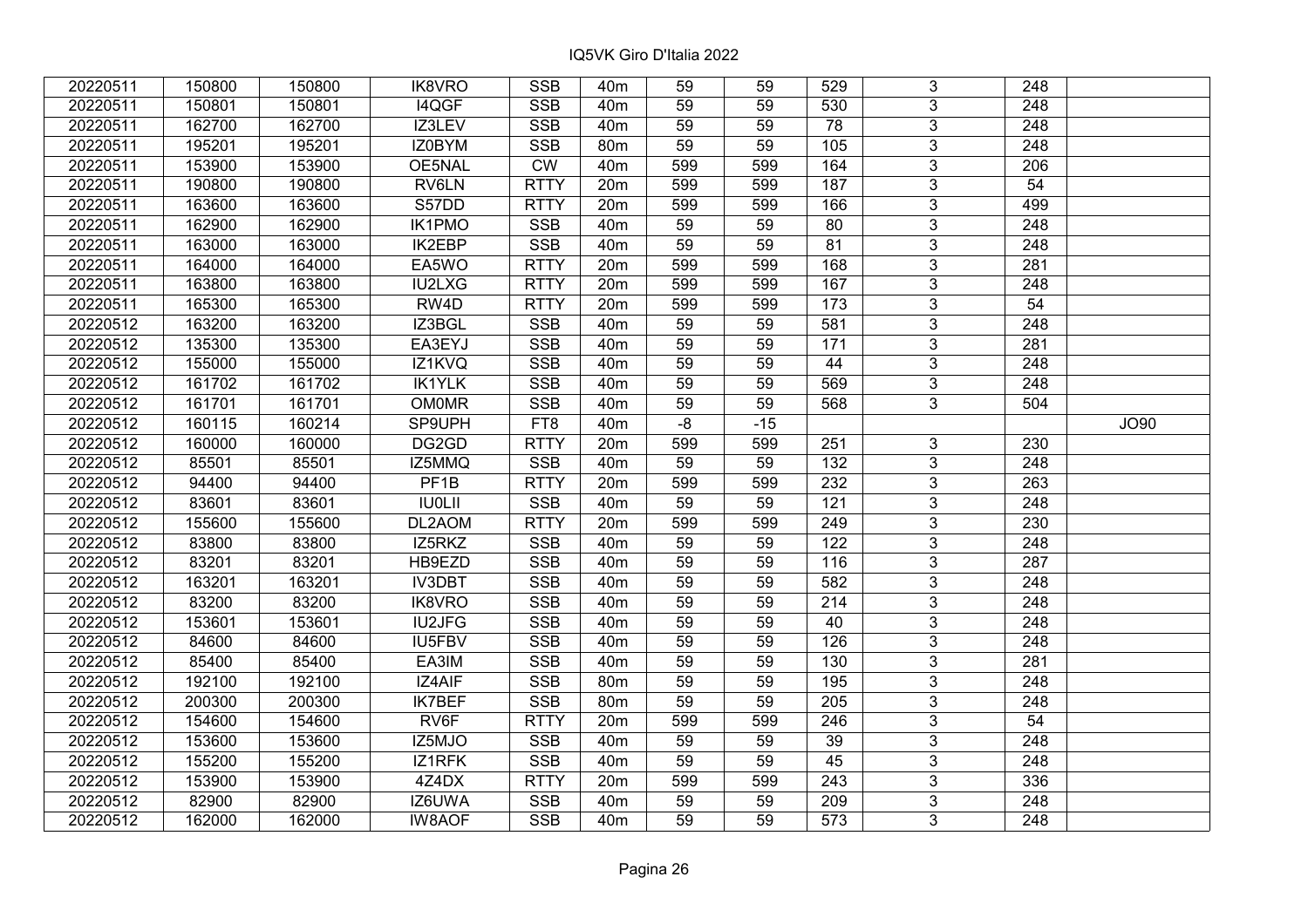| 20220512 | 121100 | 121100 | IZ0JSE        | <b>SSB</b>  | 40 <sub>m</sub> | 59  | 59  | 150              | 3              | 248              |  |
|----------|--------|--------|---------------|-------------|-----------------|-----|-----|------------------|----------------|------------------|--|
| 20220512 | 93500  | 93500  | PD1WNL        | <b>RTTY</b> | 20m             | 599 | 599 | 228              | 3              | 263              |  |
| 20220512 | 164400 | 164400 | <b>IK3JLT</b> | <b>SSB</b>  | 40 <sub>m</sub> | 59  | 59  | 595              | $\overline{3}$ | 248              |  |
| 20220512 | 82800  | 82800  | IW1CHJ        | <b>SSB</b>  | 40 <sub>m</sub> | 59  | 59  | $\overline{207}$ | $\overline{3}$ | $\overline{248}$ |  |
| 20220512 | 82701  | 82701  | IU4DDU        | <b>SSB</b>  | 40 <sub>m</sub> | 59  | 59  | 110              | 3              | 248              |  |
| 20220512 | 161601 | 161601 | <b>IU8NKW</b> | <b>SSB</b>  | 40 <sub>m</sub> | 59  | 59  | 566              | $\overline{3}$ | 248              |  |
| 20220512 | 153300 | 153300 | <b>IW2FVN</b> | <b>SSB</b>  | 40 <sub>m</sub> | 59  | 59  | 38               | $\overline{3}$ | 248              |  |
| 20220512 | 153201 | 153201 | IZ3XEM        | <b>SSB</b>  | 40 <sub>m</sub> | 59  | 59  | 37               | 3              | 248              |  |
| 20220512 | 82700  | 82700  | OK2PDH        | <b>SSB</b>  | 40 <sub>m</sub> | 59  | 59  | 205              | $\overline{3}$ | $\overline{503}$ |  |
| 20220512 | 153200 | 153200 | IZ1KVQ        | <b>SSB</b>  | 40 <sub>m</sub> | 59  | 59  | 36               | $\overline{3}$ | 248              |  |
| 20220512 | 164900 | 164900 | IZ8KPT        | <b>SSB</b>  | 40 <sub>m</sub> | 59  | 59  | 598              | 3              | 248              |  |
| 20220512 | 83000  | 83000  | 9A1CC         | <b>SSB</b>  | 40 <sub>m</sub> | 59  | 59  | 210              | $\overline{3}$ | 497              |  |
| 20220512 | 153100 | 153100 | IZ4BQV        | <b>SSB</b>  | 40 <sub>m</sub> | 59  | 59  | 35               | 3              | 248              |  |
| 20220512 | 83101  | 83101  | IZ1TNA        | <b>SSB</b>  | 40 <sub>m</sub> | 59  | 59  | 114              | $\overline{3}$ | 248              |  |
| 20220512 | 83101  | 83101  | <b>IK6VNU</b> | <b>SSB</b>  | 40 <sub>m</sub> | 59  | 59  | 212              | 3              | 248              |  |
| 20220512 | 82300  | 82300  | F6HIA         | <b>SSB</b>  | 40 <sub>m</sub> | 59  | 59  | 203              | 3              | 227              |  |
| 20220512 | 153000 | 153000 | DL9DBF        | <b>RTTY</b> | 20m             | 599 | 599 | 242              | 3              | 230              |  |
| 20220512 | 83200  | 83200  | IK2YXH        | <b>SSB</b>  | 40 <sub>m</sub> | 59  | 59  | 115              | 3              | 248              |  |
| 20220512 | 193000 | 193000 | <b>IS0IYV</b> | <b>SSB</b>  | 80 <sub>m</sub> | 59  | 59  | 201              | 3              | 225              |  |
| 20220512 | 163700 | 163700 | <b>IV3LNQ</b> | <b>SSB</b>  | 40 <sub>m</sub> | 59  | 59  | 588              | $\overline{3}$ | 248              |  |
| 20220512 | 163601 | 163601 | IZ7WEM        | <b>SSB</b>  | 40 <sub>m</sub> | 59  | 59  | 587              | $\overline{3}$ | 248              |  |
| 20220512 | 165400 | 165400 | IU2EBG        | <b>SSB</b>  | 40 <sub>m</sub> | 59  | 59  | 601              | 3              | 248              |  |
| 20220512 | 193001 | 193001 | <b>IK8RJS</b> | <b>SSB</b>  | 80 <sub>m</sub> | 59  | 59  | 202              | $\overline{3}$ | 248              |  |
| 20220512 | 83900  | 83900  | IT9ELM        | <b>SSB</b>  | 40 <sub>m</sub> | 59  | 59  | 123              | 3              | 248              |  |
| 20220512 | 84100  | 84100  | 3A2MG         | <b>SSB</b>  | 40 <sub>m</sub> | 59  | 59  | 124              | 3              | 260              |  |
| 20220512 | 152800 | 152800 | IU5KZF        | <b>SSB</b>  | 40 <sub>m</sub> | 59  | 59  | 191              | $\overline{3}$ | $\overline{248}$ |  |
| 20220512 | 152800 | 152800 | DB2WD         | <b>RTTY</b> | 20m             | 599 | 599 | 241              | $\overline{3}$ | 230              |  |
| 20220512 | 165501 | 165501 | <b>IU4KET</b> | <b>SSB</b>  | 40 <sub>m</sub> | 59  | 59  | 603              | $\overline{3}$ | $\overline{248}$ |  |
| 20220512 | 85100  | 85100  | IZ0IZX        | <b>SSB</b>  | 40 <sub>m</sub> | 59  | 59  | 127              | $\overline{3}$ | 248              |  |
| 20220512 | 85300  | 85300  | IZ3LES        | <b>SSB</b>  | 40 <sub>m</sub> | 59  | 59  | 129              | $\overline{3}$ | 248              |  |
| 20220512 | 165600 | 165600 | OK1JXU        | <b>SSB</b>  | 40 <sub>m</sub> | 59  | 59  | 604              | $\overline{3}$ | 503              |  |
| 20220512 | 85500  | 85500  | <b>IWOHIQ</b> | <b>SSB</b>  | 40 <sub>m</sub> | 59  | 59  | $\overline{131}$ | $\overline{3}$ | 248              |  |
| 20220512 | 165700 | 165700 | IZ8FQQ        | <b>SSB</b>  | 40 <sub>m</sub> | 59  | 59  | 605              | 3              | 248              |  |
| 20220512 | 144700 | 144700 | <b>IW3HKW</b> | <b>SSB</b>  | 40 <sub>m</sub> | 59  | 59  | 184              | $\overline{3}$ | 248              |  |
| 20220512 | 152700 | 152700 | <b>IK8TPB</b> | <b>RTTY</b> | 20m             | 599 | 599 | 240              | 3              | 248              |  |
| 20220512 | 165800 | 165800 | EA6PT         | <b>SSB</b>  | 40 <sub>m</sub> | 59  | 59  | 606              | 3              | 21               |  |
| 20220512 | 165801 | 165801 | DL3AG         | <b>SSB</b>  | 40 <sub>m</sub> | 59  | 59  | 607              | $\overline{3}$ | 230              |  |
| 20220512 | 161900 | 161900 | IN3IZO        | <b>SSB</b>  | 40 <sub>m</sub> | 59  | 59  | 572              | $\overline{3}$ | 248              |  |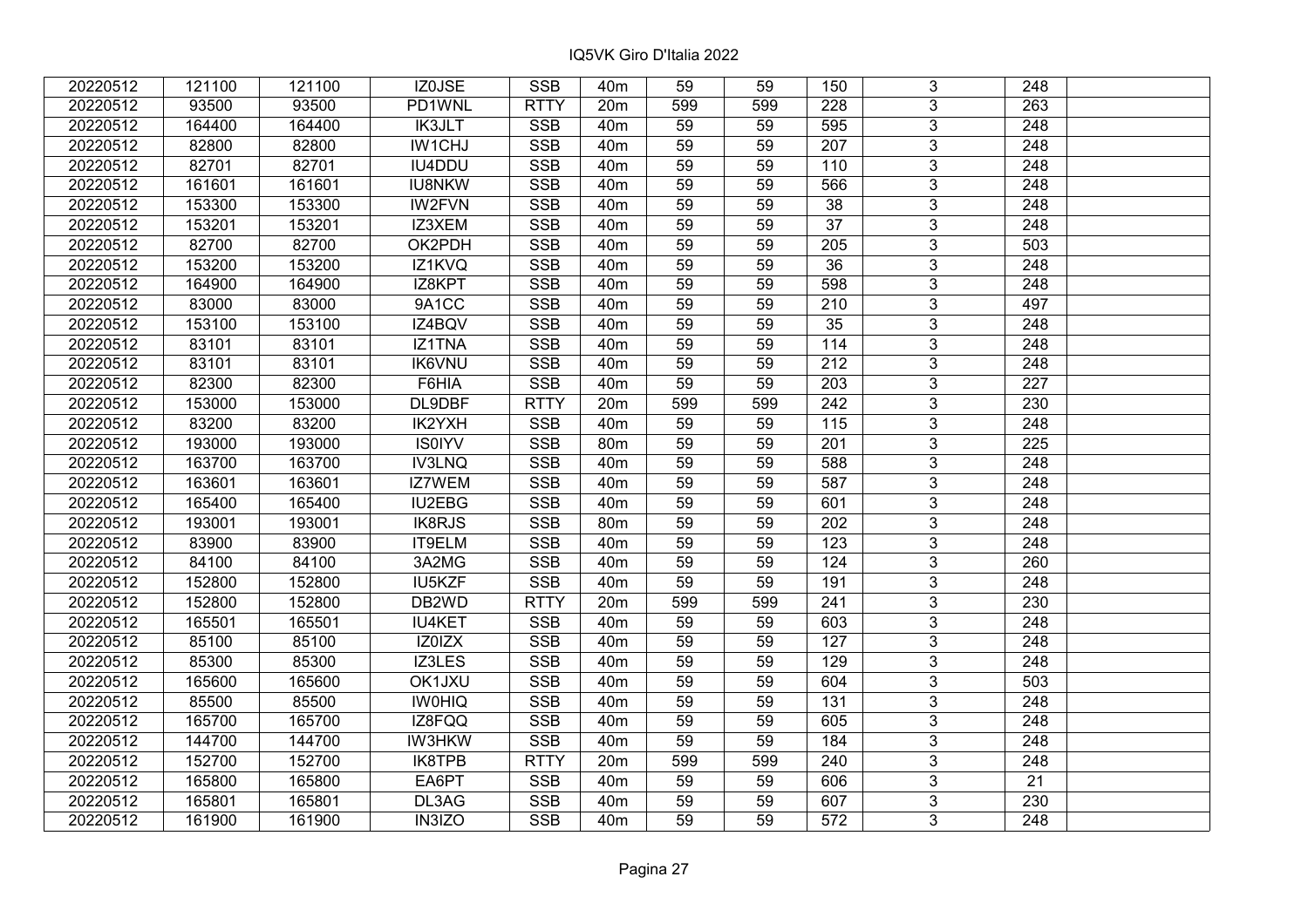| 20220512 | 165900 | 165900 | <b>IK1MOP</b>    | <b>SSB</b>      | 40 <sub>m</sub> | 59              | 59    | 608             | 3              | 248              |             |
|----------|--------|--------|------------------|-----------------|-----------------|-----------------|-------|-----------------|----------------|------------------|-------------|
| 20220512 | 92400  | 92400  | DL5DQZ           | <b>RTTY</b>     | 20m             | 599             | 599   | 223             | 3              | 230              |             |
| 20220512 | 170000 | 170000 | DL7AUO           | <b>SSB</b>      | 40 <sub>m</sub> | 59              | 59    | 609             | $\overline{3}$ | 230              |             |
| 20220512 | 152600 | 152600 | IW5ECW           | <b>SSB</b>      | 40 <sub>m</sub> | 59              | 59    | 190             | $\overline{3}$ | $\overline{248}$ |             |
| 20220512 | 161700 | 161700 | <b>IU8MOR</b>    | <b>SSB</b>      | 40 <sub>m</sub> | 59              | 59    | 567             | 3              | 248              |             |
| 20220512 | 170001 | 170001 | <b>IT9AET</b>    | <b>SSB</b>      | 40 <sub>m</sub> | 59              | 59    | 610             | 3              | 248              |             |
| 20220512 | 193445 | 193559 | IQ8XS            | FT8             | 40 <sub>m</sub> | $-7$            | $-7$  |                 |                |                  | <b>JN71</b> |
| 20220512 | 154300 | 154300 | IN3EHQ           | <b>SSB</b>      | 40 <sub>m</sub> | 59              | 59    | 42              | 3              | 248              |             |
| 20220512 | 142000 | 142000 | <b>IW2MZS</b>    | SSB             | 40 <sub>m</sub> | $\overline{59}$ | 59    | $\frac{172}{ }$ | $\overline{3}$ | 248              |             |
| 20220512 | 94300  | 94300  | R <sub>3FO</sub> | <b>RTTY</b>     | 20m             | 599             | 599   | 231             | $\overline{3}$ | 54               |             |
| 20220512 | 152500 | 152500 | <b>I8URR</b>     | <b>SSB</b>      | 40 <sub>m</sub> | 59              | 59    | 189             | $\mathfrak{S}$ | 248              |             |
| 20220512 | 154501 | 154501 | HA3FZ            | <b>RTTY</b>     | 20 <sub>m</sub> | 599             | 599   | 245             | $\overline{3}$ | 239              |             |
| 20220512 | 161400 | 161400 | IZ0COK           | <b>SSB</b>      | 40 <sub>m</sub> | 59              | 59    | 562             | $\overline{3}$ | 248              |             |
| 20220512 | 161201 | 161201 | <b>IU0DUM</b>    | <b>SSB</b>      | 40 <sub>m</sub> | 59              | 59    | 561             | 3              | 248              |             |
| 20220512 | 161200 | 161200 | <b>I5LRW</b>     | <b>SSB</b>      | 40 <sub>m</sub> | 59              | 59    | 560             | $\overline{3}$ | 248              |             |
| 20220512 | 161000 | 161000 | <b>I8VJK</b>     | <b>SSB</b>      | 40 <sub>m</sub> | 59              | 59    | 559             | $\mathfrak{S}$ | 248              |             |
| 20220512 | 192400 | 192400 | <b>IU6IBX</b>    | <b>SSB</b>      | 80M             | 59              | 59    |                 | $\mathfrak{S}$ | 248              |             |
| 20220512 | 154900 | 154900 | IU6OLM           | <b>SSB</b>      | 40 <sub>m</sub> | 59              | 59    | 43              | 3              | 248              |             |
| 20220512 | 160645 | 160744 | F4HRR            | FT8             | 40 <sub>m</sub> | $-9$            | $-14$ |                 |                |                  | JO10        |
| 20220512 | 181630 | 181729 | F4ITO            | FT8             | 40 <sub>m</sub> | $-5$            | 0     |                 |                |                  | <b>JN23</b> |
| 20220512 | 181930 | 182029 | DL3HBF           | FT <sub>8</sub> | 40 <sub>m</sub> | $-11$           | $-4$  |                 |                |                  | JO53        |
| 20220512 | 182100 | 182159 | IK8OAM           | FT8             | 40 <sub>m</sub> | $-1$            | $-12$ |                 |                |                  | <b>JM89</b> |
| 20220512 | 115600 | 115600 | I2ZP             | <b>SSB</b>      | 40 <sub>m</sub> | 59              | 59    | 147             | $\mathfrak{Z}$ | 248              |             |
| 20220512 | 134400 | 134400 | <b>IU7KQS</b>    | <b>SSB</b>      | 40 <sub>m</sub> | 59              | 59    | 170             | $\overline{3}$ | 248              |             |
| 20220512 | 182100 | 182100 | EA3IFR           | <b>SSB</b>      | 40 <sub>m</sub> | 59              | 59    | 253             | $\overline{3}$ | 281              |             |
| 20220512 | 182101 | 182101 | IZ2KWV           | <b>SSB</b>      | 40 <sub>m</sub> | 59              | 59    | 254             | $\mathfrak{S}$ | 248              |             |
| 20220512 | 182300 | 182300 | F5SJJ            | <b>SSB</b>      | 40 <sub>m</sub> | $\overline{59}$ | 59    | 255             | $\overline{3}$ | $\overline{227}$ |             |
| 20220512 | 182330 | 182429 | <b>PD0WAG</b>    | FT8             | 40 <sub>m</sub> | $-5$            | $-8$  |                 |                |                  | JO21        |
| 20220512 | 155845 | 155944 | DL1DCT           | FT8             | 40 <sub>m</sub> | $-7$            | $-10$ |                 |                |                  | JO31        |
| 20220512 | 182500 | 182559 | DL6ZOG           | FT8             | 40 <sub>m</sub> | $-11$           | $-12$ |                 |                |                  | JO52        |
| 20220512 | 200701 | 200701 | <b>IU6DAZ</b>    | <b>SSB</b>      | 80 <sub>m</sub> | 59              | 59    | 209             | $\overline{3}$ | 248              |             |
| 20220512 | 131400 | 131400 | <b>IU8ANF</b>    | <b>SSB</b>      | 40 <sub>m</sub> | 59              | 59    | 160             | $\overline{3}$ | 248              |             |
| 20220512 | 152200 | 152200 | IW2DQE           | <b>SSB</b>      | 40 <sub>m</sub> | 59              | 59    | 188             | 3              | 248              |             |
| 20220512 | 152200 | 152200 | DL1MGU           | <b>RTTY</b>     | 20m             | 599             | 599   | 239             | 3              | 230              |             |
| 20220512 | 163401 | 163401 | <b>IU3EDK</b>    | <b>SSB</b>      | 40 <sub>m</sub> | 59              | 59    | 585             | $\mathfrak{S}$ | 248              |             |
| 20220512 | 195000 | 195000 | <b>IN3AFD</b>    | <b>SSB</b>      | 80 <sub>m</sub> | 59              | 59    | 612             | 3              | 248              |             |
| 20220512 | 121101 | 121101 | <b>IU4DAI</b>    | SSB             | 40 <sub>m</sub> | 59              | 59    | 151             | $\mathfrak{S}$ | 248              |             |
| 20220512 | 163400 | 163400 | I3YSQ            | <b>SSB</b>      | 40 <sub>m</sub> | 59              | 59    | 584             | 3              | 248              |             |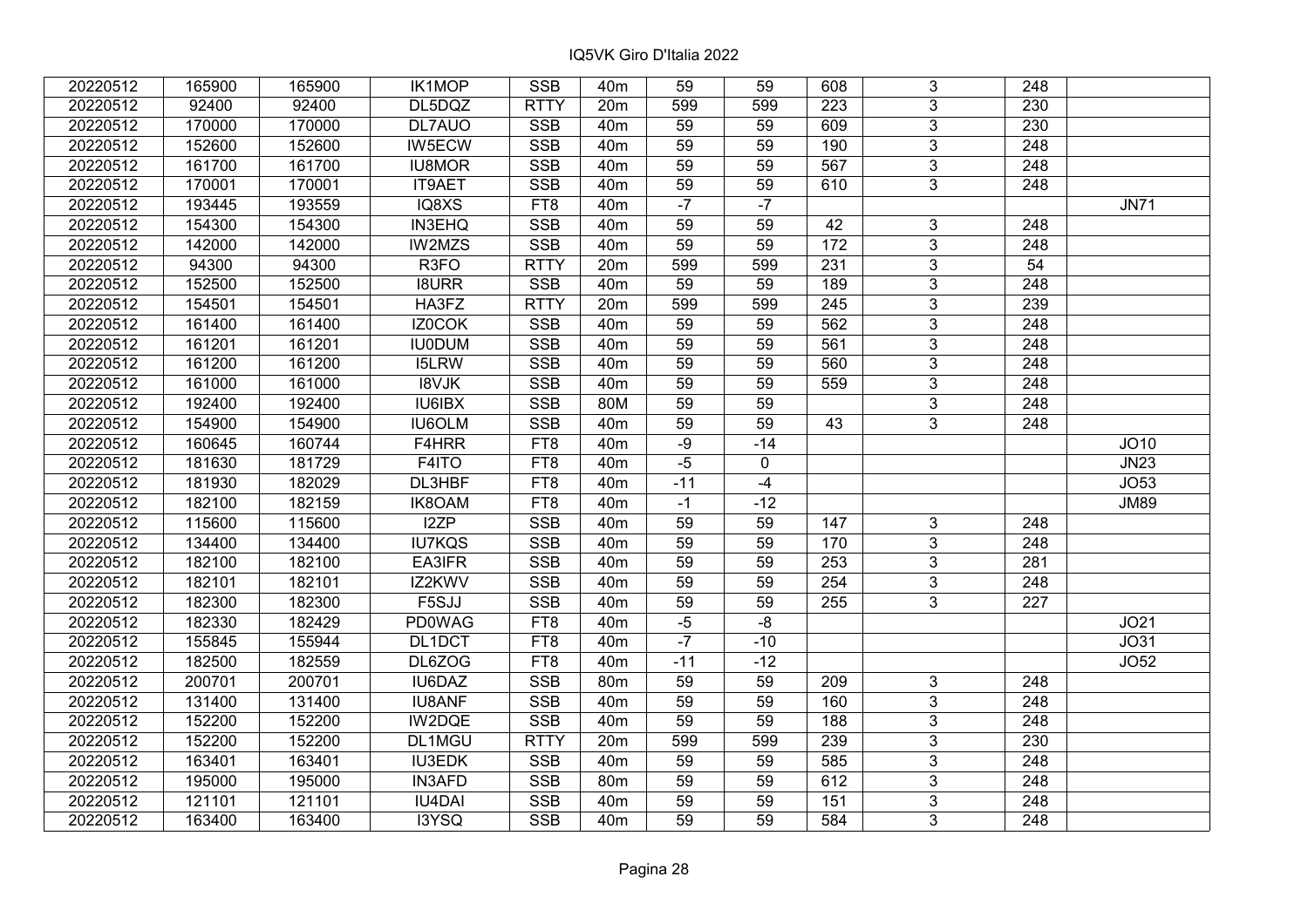| 20220512 | 115101 | 115101 | <b>IV3DBT</b> | <b>SSB</b>  | 40 <sub>m</sub> | 59              | 59             | 146              | 3              | 248              |             |
|----------|--------|--------|---------------|-------------|-----------------|-----------------|----------------|------------------|----------------|------------------|-------------|
| 20220512 | 151900 | 151900 | SP5UTI        | <b>RTTY</b> | 20m             | 599             | 599            | 238              | 3              | 269              |             |
| 20220512 | 115000 | 115000 | IZ6FHZ        | <b>SSB</b>  | 40 <sub>m</sub> | 59              | 59             | 144              | $\overline{3}$ | 248              |             |
| 20220512 | 122100 | 122100 | IZ8KPT        | <b>SSB</b>  | 40 <sub>m</sub> | 59              | 59             | 152              | $\overline{3}$ | 248              |             |
| 20220512 | 192600 | 192600 | IU6DAZ        | <b>SSB</b>  | 80m             | 59              | 59             | 199              | $\overline{3}$ | 248              |             |
| 20220512 | 195700 | 195700 | <b>IK6VNU</b> | SSB         | 80m             | 59              | 59             | 614              | $\overline{3}$ | 248              |             |
| 20220512 | 151800 | 151800 | DD9WG         | <b>RTTY</b> | 20m             | 599             | 599            | 237              | $\overline{3}$ | 230              |             |
| 20220512 | 163300 | 163300 | <b>IK0UGC</b> | <b>SSB</b>  | 40 <sub>m</sub> | 59              | 59             | 583              | $\overline{3}$ | 248              |             |
| 20220512 | 195900 | 195900 | IK4FJE        | <b>SSB</b>  | 80m             | 59              | 59             | 615              | $\overline{3}$ | 248              |             |
| 20220512 | 84200  | 84200  | IZ1MKP        | <b>SSB</b>  | 40 <sub>m</sub> | 59              | 59             | 125              | $\overline{3}$ | 248              |             |
| 20220512 | 200002 | 200114 | <b>IU2OMU</b> | FT8         | 40 <sub>m</sub> | $-10$           | $-4$           |                  |                |                  | <b>JN45</b> |
| 20220512 | 194800 | 195014 | <b>IQ0RU</b>  | FT8         | 40 <sub>m</sub> | $\mathbf 0$     | $-3$           |                  |                |                  | <b>JN63</b> |
| 20220512 | 82700  | 82700  | IZ6RIG        | <b>SSB</b>  | 40 <sub>m</sub> | 59              | 59             | 109              | 3              | 248              |             |
| 20220512 | 195700 | 195759 | <b>IS0KNG</b> | FT8         | 40 <sub>m</sub> | $\mathbf{1}$    | $\mathbf{1}$   |                  |                |                  | <b>JM49</b> |
| 20220512 | 163600 | 163600 | OE6BID        | <b>SSB</b>  | 40 <sub>m</sub> | 59              | 59             | 586              | 3              | 206              |             |
| 20220512 | 163100 | 163100 | IQ9ZI         | <b>SSB</b>  | 40 <sub>m</sub> | 59              | 59             | 580              | 3              | 248              |             |
| 20220512 | 192400 | 192400 | IZ0PAP        | <b>SSB</b>  | 80 <sub>m</sub> | 59              | 59             | 198              | $\overline{3}$ | 248              |             |
| 20220512 | 155915 | 160114 | IW8EDA        | FT8         | 40 <sub>m</sub> | $\overline{2}$  | 6              |                  |                |                  |             |
| 20220512 | 200301 | 200301 | IZ0CVT        | <b>SSB</b>  | 80 <sub>m</sub> | 59              | 59             | 206              | 3              | 248              |             |
| 20220512 | 200400 | 200400 | <b>IWOHIQ</b> | <b>SSB</b>  | 80m             | 59              | 59             | 207              | $\overline{3}$ | 248              |             |
| 20220512 | 194300 | 194300 | IF6HIA        | <b>SSB</b>  | 80m             | 59              | 59             | 204              | $\overline{3}$ | 248              |             |
| 20220512 | 151500 | 151500 | DK5AI         | <b>RTTY</b> | 20m             | 599             | 599            | 236              | 3              | 230              |             |
| 20220512 | 195600 | 195600 | SP1AOL        | <b>SSB</b>  | 80m             | 59              | 59             | 613              | $\overline{3}$ | 269              |             |
| 20220512 | 125700 | 125700 | <b>IUOLTJ</b> | <b>SSB</b>  | 40 <sub>m</sub> | 59              | 59             | 158              | $\overline{3}$ | 248              |             |
| 20220512 | 192300 | 192300 | <b>IU0DUM</b> | SSB         | 80 <sub>m</sub> | $\overline{59}$ | 59             | 197              | $\overline{3}$ | 248              |             |
| 20220512 | 125900 | 125900 | IZ1TQJ        | <b>SSB</b>  | 40 <sub>m</sub> | 59              | 59             | 159              | $\overline{3}$ | $\overline{248}$ |             |
| 20220512 | 83600  | 83600  | <b>IK7BEF</b> | <b>SSB</b>  | 40 <sub>m</sub> | 59              | 59             | 120              | $\overline{3}$ | 248              |             |
| 20220512 | 131600 | 131600 | <b>IU5KRE</b> | <b>SSB</b>  | 40 <sub>m</sub> | 59              | 59             | 162              | $\overline{3}$ | 248              |             |
| 20220512 | 162800 | 162800 | IT9JPW        | <b>SSB</b>  | 40 <sub>m</sub> | $\overline{59}$ | 59             | 579              | $\overline{3}$ | $\overline{248}$ |             |
| 20220512 | 85101  | 85101  | <b>IU0CTR</b> | <b>SSB</b>  | 40 <sub>m</sub> | 59              | 59             | 128              | $\overline{3}$ | 248              |             |
| 20220512 | 82800  | 82800  | IZ0ARL        | <b>SSB</b>  | 40 <sub>m</sub> | 59              | 59             | $\frac{111}{11}$ | $\overline{3}$ | $\overline{248}$ |             |
| 20220512 | 162701 | 162701 | <b>IKOMHS</b> | <b>SSB</b>  | 40 <sub>m</sub> | 59              | 59             | 578              | $\overline{3}$ | 248              |             |
| 20220512 | 200700 | 200700 | <b>IU5KRE</b> | <b>SSB</b>  | 80m             | 59              | 59             | 208              | 3              | 248              |             |
| 20220512 | 150900 | 150900 | DJ1AA         | <b>RTTY</b> | 20m             | 599             | 599            | 235              | $\overline{3}$ | 230              |             |
| 20220512 | 155634 | 155744 | <b>IU1GLI</b> | FT8         | 40 <sub>m</sub> | $-2$            | $\overline{4}$ |                  |                |                  | <b>JN34</b> |
| 20220512 | 183400 | 183400 | IW1BNZ        | <b>SSB</b>  | 40 <sub>m</sub> | 59              | 59             | 256              | 3              | 248              |             |
| 20220512 | 82801  | 82801  | OK2KFK        | SSB         | 40 <sub>m</sub> | 59              | 59             | 208              | $\overline{3}$ | 503              |             |
| 20220512 | 150700 | 150700 | DK9NP         | <b>RTTY</b> | 20m             | 599             | 599            | 234              | 3              | 230              |             |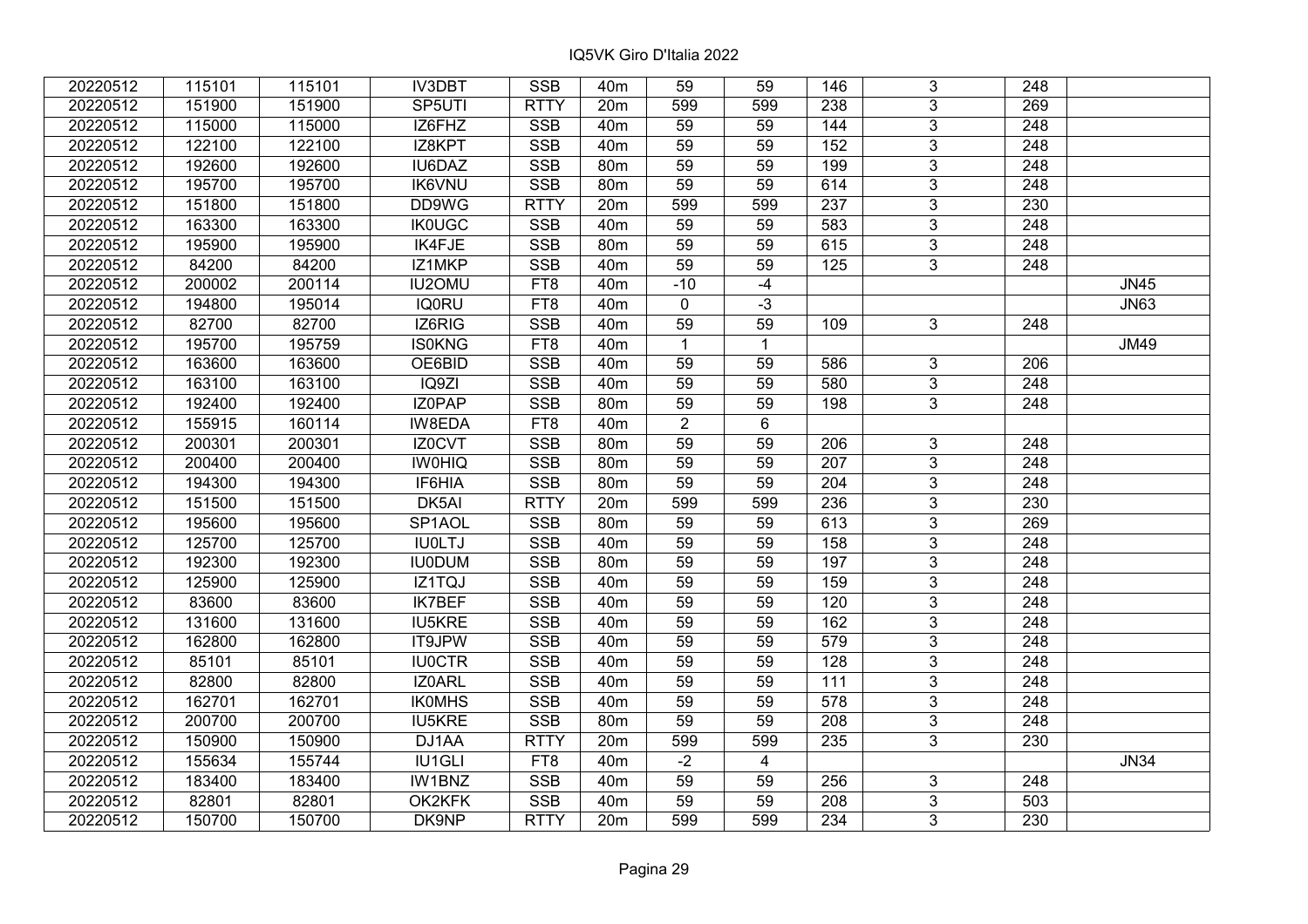| 20220512 | 200800 | 200800 | 9A1CC         | <b>SSB</b>  | 80m             | 59              | 59           | 210              | 3              | 497              |             |
|----------|--------|--------|---------------|-------------|-----------------|-----------------|--------------|------------------|----------------|------------------|-------------|
| 20220512 | 164300 | 164300 | IK1NDD        | <b>SSB</b>  | 40 <sub>m</sub> | 59              | 59           | 594              | 3              | 248              |             |
| 20220512 | 165500 | 165500 | EO6PID        | <b>SSB</b>  | 40 <sub>m</sub> | $\overline{59}$ | 59           | 602              | $\overline{3}$ | 288              |             |
| 20220512 | 162700 | 162700 | <b>IK0UGC</b> | <b>SSB</b>  | 40 <sub>m</sub> | 59              | 59           | 577              | $\overline{3}$ | 248              |             |
| 20220512 | 81100  | 81100  | 9A1AA         | <b>SSB</b>  | 40 <sub>m</sub> | 59              | 59           | 202              | $\overline{3}$ | 497              |             |
| 20220512 | 164200 | 164200 | <b>IU1FKZ</b> | SSB         | 40 <sub>m</sub> | 59              | 59           | 593              | $\overline{3}$ | 248              |             |
| 20220512 | 162600 | 162600 | IQ1QQ         | <b>SSB</b>  | 40 <sub>m</sub> | 59              | 59           | 576              | $\overline{3}$ | 248              |             |
| 20220512 | 133900 | 133900 | IZ6GVT        | <b>SSB</b>  | 40 <sub>m</sub> | 59              | 59           | 167              | $\overline{3}$ | 248              |             |
| 20220512 | 192101 | 192101 | <b>IV3IML</b> | <b>SSB</b>  | 80m             | 59              | 59           | 196              | $\overline{3}$ | 248              |             |
| 20220512 | 134200 | 134200 | <b>IKOTUM</b> | <b>SSB</b>  | 40 <sub>m</sub> | 59              | 59           | 169              | $\overline{3}$ | 248              |             |
| 20220512 | 162501 | 162501 | <b>IZOUIL</b> | <b>SSB</b>  | 40 <sub>m</sub> | 59              | 59           | 575              | $\overline{3}$ | 248              |             |
| 20220512 | 162500 | 162500 | IT9GND        | <b>SSB</b>  | 40 <sub>m</sub> | 59              | 59           | 574              | $\overline{3}$ | 248              |             |
| 20220512 | 155300 | 155300 | DL5NCN        | <b>RTTY</b> | 20 <sub>m</sub> | 599             | 599          | 248              | 3              | 230              |             |
| 20220512 | 195600 | 195659 | IK8YBE        | FT8         | 40 <sub>m</sub> | $-11$           | $-3$         |                  |                |                  | <b>JN70</b> |
| 20220512 | 85700  | 85700  | IU5MPR        | <b>SSB</b>  | 40 <sub>m</sub> | 59              | 59           | 133              | 3              | 248              |             |
| 20220512 | 183600 | 183600 | IZ6RCR        | <b>SSB</b>  | 40 <sub>m</sub> | 59              | 59           | 257              | 3              | 248              |             |
| 20220512 | 164001 | 164001 | IZ6RIG        | <b>SSB</b>  | 40 <sub>m</sub> | 59              | 59           | 592              | 3              | 248              |             |
| 20220512 | 85800  | 85800  | <b>S51ST</b>  | <b>SSB</b>  | 40 <sub>m</sub> | 59              | 59           | 134              | $\overline{3}$ | 499              |             |
| 20220512 | 192001 | 192001 | I3RXJ         | <b>SSB</b>  | 80 <sub>m</sub> | 59              | 59           | 194              | 3              | 248              |             |
| 20220512 | 83102  | 83102  | IZ3LEV        | SSB         | 40 <sub>m</sub> | 59              | 59           | 213              | $\overline{3}$ | 248              |             |
| 20220512 | 85900  | 85900  | IZ7DOH        | <b>SSB</b>  | 40 <sub>m</sub> | 59              | 59           | 135              | $\overline{3}$ | 248              |             |
| 20220512 | 150200 | 150200 | <b>MOTXK</b>  | <b>RTTY</b> | 20m             | 599             | 599          | 233              | $\overline{3}$ | 223              |             |
| 20220512 | 192000 | 192000 | IK1NDD        | <b>SSB</b>  | 80m             | 59              | 59           | 193              | $\overline{3}$ | 248              |             |
| 20220512 | 161600 | 161600 | HB9HKK        | <b>SSB</b>  | 40 <sub>m</sub> | 59              | 59           | 565              | $\overline{3}$ | 287              |             |
| 20220512 | 85901  | 85901  | IW2DFS        | SSB         | 40 <sub>m</sub> | $\overline{59}$ | 59           | $\frac{136}{ }$  | $\overline{3}$ | 248              |             |
| 20220512 | 90000  | 90000  | IK1GPG        | <b>SSB</b>  | 40 <sub>m</sub> | 59              | 59           | 137              | $\overline{3}$ | $\overline{248}$ |             |
| 20220512 | 83500  | 83500  | <b>IU6OMV</b> | <b>SSB</b>  | 40m             | 59              | 59           | 218              | $\overline{3}$ | 248              |             |
| 20220512 | 90100  | 90100  | IK1NPE        | <b>SSB</b>  | 40 <sub>m</sub> | 59              | 59           | 138              | $\overline{3}$ | 248              |             |
| 20220512 | 92900  | 92900  | EA1AEC        | <b>RTTY</b> | 20m             | 599             | 599          | $\overline{225}$ | $\overline{3}$ | $\overline{281}$ |             |
| 20220512 | 150100 | 150100 | <b>IK7XNF</b> | <b>SSB</b>  | 40 <sub>m</sub> | 59              | 59           | 187              | $\overline{3}$ | 248              |             |
| 20220512 | 90101  | 90101  | <b>IU6IBX</b> | <b>SSB</b>  | 40 <sub>m</sub> | 59              | 59           | 139              | $\overline{3}$ | 248              |             |
| 20220512 | 193645 | 193759 | IZ1GSO        | FT8         | 40 <sub>m</sub> | $-3$            | $\mathbf{1}$ |                  |                |                  | <b>JN45</b> |
| 20220512 | 83201  | 83201  | IZ0PAP3       | <b>SSB</b>  | 40 <sub>m</sub> | 59              | 59           | 215              | 3              | 248              |             |
| 20220512 | 90200  | 90200  | <b>IK7VKC</b> | <b>SSB</b>  | 40 <sub>m</sub> | 59              | 59           | 140              | $\overline{3}$ | 248              |             |
| 20220512 | 83300  | 83300  | <b>IU0KNS</b> | <b>SSB</b>  | 40 <sub>m</sub> | 59              | 59           | 216              | $\overline{3}$ | 248              |             |
| 20220512 | 145300 | 145300 | <b>IK6VNU</b> | <b>SSB</b>  | 40 <sub>m</sub> | 59              | 59           | 186              | 3              | 248              |             |
| 20220512 | 145200 | 145200 | IT9FEG        | <b>SSB</b>  | 40 <sub>m</sub> | 59              | 59           | 185              | $\overline{3}$ | 248              |             |
| 20220512 | 153900 | 153900 | IW2ISC        | <b>SSB</b>  | 40 <sub>m</sub> | 59              | 59           | 41               | 3              | 248              |             |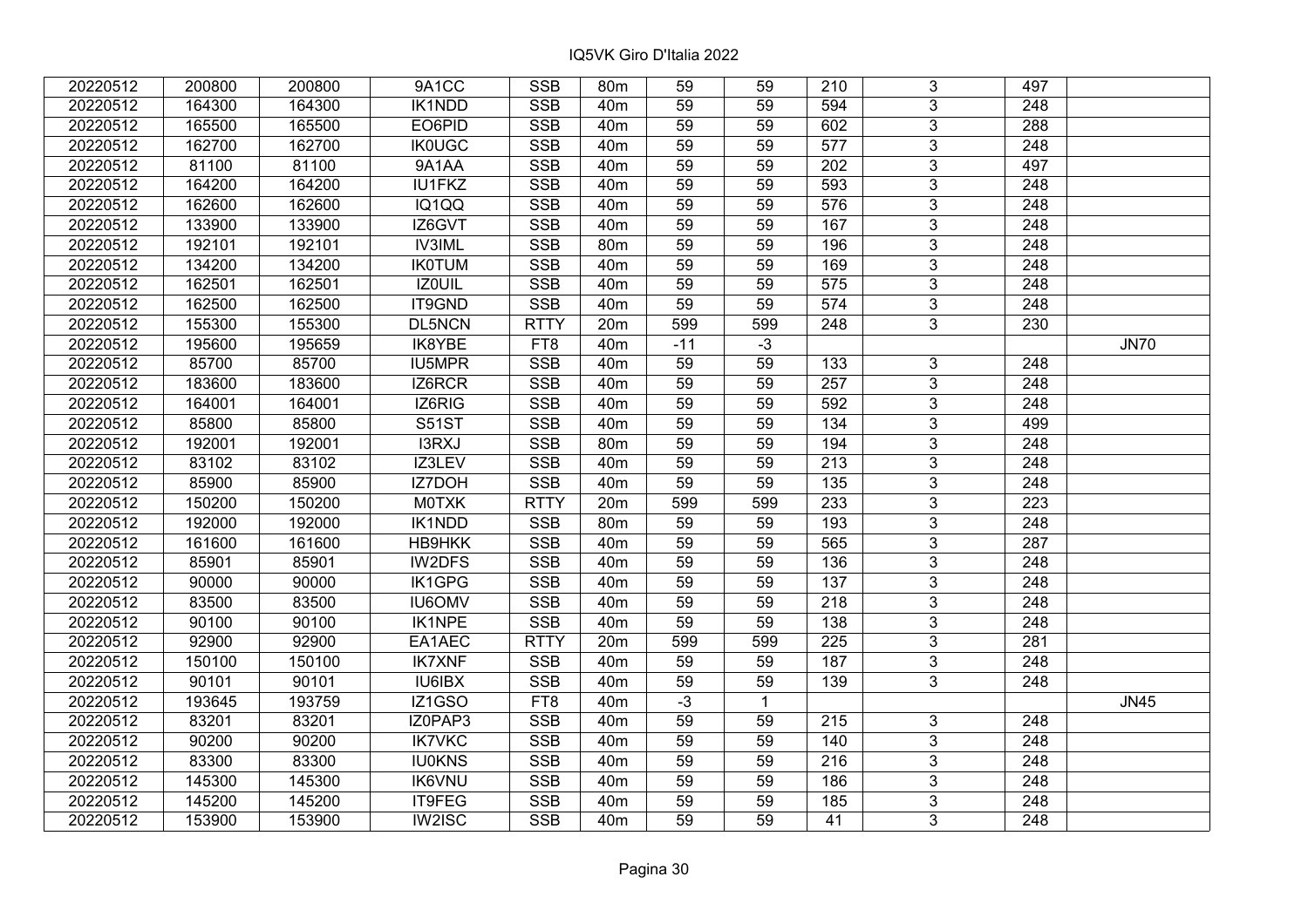| 20220512 | 92000  | 92000  | SP6VXO        | <b>RTTY</b> | 20 <sub>m</sub> | 599             | 599 | 221              | 3              | 269              |  |
|----------|--------|--------|---------------|-------------|-----------------|-----------------|-----|------------------|----------------|------------------|--|
| 20220512 | 144300 | 144300 | <b>IOLRA</b>  | <b>SSB</b>  | 40 <sub>m</sub> | 59              | 59  | 183              | 3              | 248              |  |
| 20220512 | 83500  | 83500  | IZ2GMU        | <b>SSB</b>  | 40 <sub>m</sub> | 59              | 59  | 119              | $\overline{3}$ | 248              |  |
| 20220512 | 144200 | 144200 | I2XGD         | <b>SSB</b>  | 40 <sub>m</sub> | 59              | 59  | 182              | $\overline{3}$ | 248              |  |
| 20220512 | 144001 | 144001 | <b>IN3AFD</b> | <b>SSB</b>  | 40 <sub>m</sub> | 59              | 59  | 181              | 3              | 248              |  |
| 20220512 | 142200 | 142200 | <b>IK0FFU</b> | SSB         | 40 <sub>m</sub> | 59              | 59  | 174              | $\overline{3}$ | 248              |  |
| 20220512 | 144000 | 144000 | IZ5TUX        | <b>SSB</b>  | 40 <sub>m</sub> | 59              | 59  | 180              | $\overline{3}$ | 248              |  |
| 20220512 | 143800 | 143800 | <b>E770</b>   | <b>SSB</b>  | 40 <sub>m</sub> | 59              | 59  | 179              | $\overline{3}$ | 501              |  |
| 20220512 | 90500  | 90500  | IZ0CVT        | <b>SSB</b>  | 40 <sub>m</sub> | 59              | 59  | 141              | $\overline{3}$ | 248              |  |
| 20220512 | 143700 | 143700 | <b>IU5FPO</b> | <b>SSB</b>  | 40 <sub>m</sub> | 59              | 59  | 178              | $\overline{3}$ | 248              |  |
| 20220512 | 90800  | 90800  | TK5CH         | <b>CW</b>   | 40 <sub>m</sub> | 599             | 599 | 219              | $\overline{3}$ | 214              |  |
| 20220512 | 143601 | 143601 | IW8EDA        | <b>SSB</b>  | 40 <sub>m</sub> | 59              | 59  | 177              | $\overline{3}$ | 248              |  |
| 20220512 | 143600 | 143600 | I4QGF         | <b>SSB</b>  | 40 <sub>m</sub> | 59              | 59  | 176              | 3              | 248              |  |
| 20220512 | 120400 | 120400 | IZ2LUS        | <b>SSB</b>  | 40 <sub>m</sub> | 59              | 59  | 148              | $\overline{3}$ | 248              |  |
| 20220512 | 83401  | 83401  | HB9HOZ        | <b>SSB</b>  | 40 <sub>m</sub> | 59              | 59  | 118              | 3              | 287              |  |
| 20220512 | 83400  | 83400  | <b>IW2KIC</b> | <b>SSB</b>  | 40 <sub>m</sub> | 59              | 59  | 117              | 3              | 248              |  |
| 20220512 | 160500 | 160500 | ON7XT         | <b>RTTY</b> | 20m             | 599             | 599 | 252              | 3              | 209              |  |
| 20220512 | 115100 | 115100 | IQ1QQ         | <b>SSB</b>  | 40 <sub>m</sub> | 59              | 59  | 145              | 3              | 248              |  |
| 20220512 | 122200 | 122200 | IZ0WXS        | <b>SSB</b>  | 40 <sub>m</sub> | 59              | 59  | 153              | 3              | 248              |  |
| 20220512 | 191900 | 191900 | IU1HHH        | <b>SSB</b>  | 80m             | 59              | 59  | 192              | $\overline{3}$ | 248              |  |
| 20220512 | 91300  | 91300  | IZ5HML        | <b>SSB</b>  | 40 <sub>m</sub> | 59              | 59  | 142              | $\overline{3}$ | 248              |  |
| 20220512 | 193500 | 193500 | IZ6OHZ        | <b>SSB</b>  | 80 <sub>m</sub> | 59              | 59  | 203              | 3              | 248              |  |
| 20220512 | 82301  | 82301  | IZ6WRI        | <b>SSB</b>  | 40 <sub>m</sub> | 59              | 59  | 204              | $\overline{3}$ | 248              |  |
| 20220512 | 142300 | 142300 | SP1AOL        | <b>SSB</b>  | 40 <sub>m</sub> | 59              | 59  | 175              | $\overline{3}$ | 269              |  |
| 20220512 | 165200 | 165200 | IQ6KX         | SSB         | 40 <sub>m</sub> | $\overline{59}$ | 59  | 599              | $\overline{3}$ | 248              |  |
| 20220512 | 82701  | 82701  | IK1DFH        | <b>SSB</b>  | 40 <sub>m</sub> | 59              | 59  | $\overline{206}$ | $\overline{3}$ | $\overline{248}$ |  |
| 20220512 | 125300 | 125300 | IZ4AIF        | <b>SSB</b>  | 40 <sub>m</sub> | 59              | 59  | 156              | 3              | 248              |  |
| 20220512 | 142100 | 142100 | <b>IU6OUQ</b> | <b>SSB</b>  | 40 <sub>m</sub> | 59              | 59  | $\frac{1}{173}$  | $\overline{3}$ | 248              |  |
| 20220512 | 154500 | 154500 | HA3HT         | <b>RTTY</b> | 20m             | 599             | 599 | $\overline{244}$ | $\overline{3}$ | 239              |  |
| 20220512 | 83400  | 83400  | <b>I8URR</b>  | <b>SSB</b>  | 40 <sub>m</sub> | 59              | 59  | 217              | $\overline{3}$ | 248              |  |
| 20220512 | 161801 | 161801 | EA3GLQ        | <b>SSB</b>  | 40 <sub>m</sub> | 59              | 59  | 571              | $\overline{3}$ | $\overline{281}$ |  |
| 20220512 | 131700 | 131700 | IK2IWD        | <b>SSB</b>  | 40 <sub>m</sub> | 59              | 59  | 163              | $\overline{3}$ | 248              |  |
| 20220512 | 92300  | 92300  | CT1BSD        | <b>RTTY</b> | 20m             | 599             | 599 | 222              | 3              | 272              |  |
| 20220512 | 133300 | 133300 | <b>IU8JMB</b> | <b>SSB</b>  | 40 <sub>m</sub> | 59              | 59  | 165              | $\overline{3}$ | 248              |  |
| 20220512 | 161800 | 161800 | IZ5ILE        | <b>SSB</b>  | 40 <sub>m</sub> | 59              | 59  | 570              | $\overline{3}$ | 248              |  |
| 20220512 | 92400  | 92400  | IW8DGZ        | <b>SSB</b>  | 40 <sub>m</sub> | 59              | 59  | 143              | 3              | 248              |  |
| 20220512 | 133800 | 133800 | IZ2CDR        | <b>SSB</b>  | 40 <sub>m</sub> | 59              | 59  | 166              | 3              | 248              |  |
| 20220512 | 134100 | 134100 | I2YKR         | <b>SSB</b>  | 40 <sub>m</sub> | 59              | 59  | 168              | 3              | 248              |  |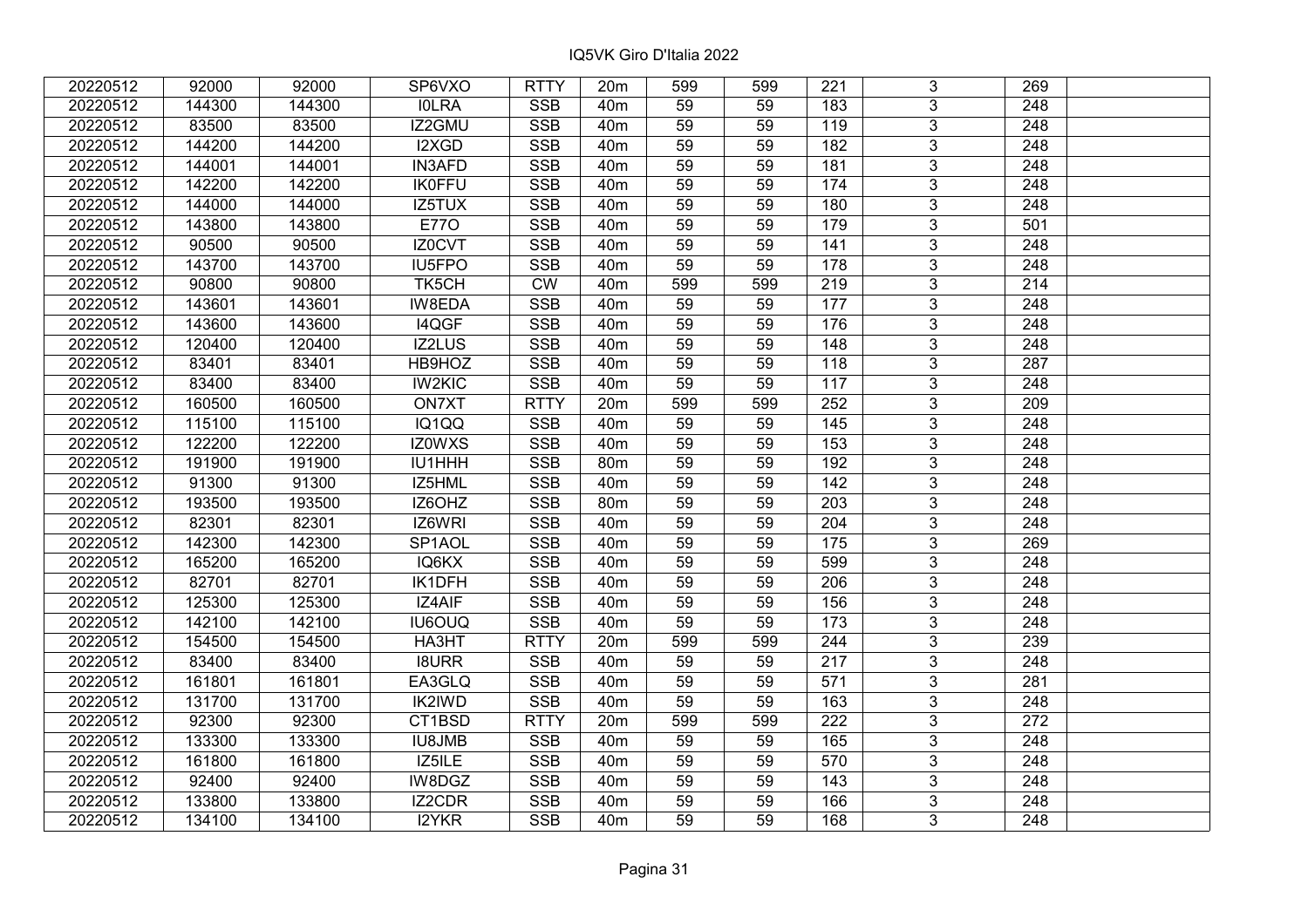| 20220512 | 170200 | 170200 | IW2DQE            | <b>SSB</b>  | 40 <sub>m</sub> | 59             | 59             | 611 | 3              | 248              |             |
|----------|--------|--------|-------------------|-------------|-----------------|----------------|----------------|-----|----------------|------------------|-------------|
| 20220512 | 83100  | 83100  | <b>IU3EIE</b>     | <b>SSB</b>  | 40 <sub>m</sub> | 59             | 59             | 113 | 3              | 248              |             |
| 20220512 | 163900 | 163900 | IT9ELM            | <b>SSB</b>  | 40 <sub>m</sub> | 59             | 59             | 589 | $\overline{3}$ | 248              |             |
| 20220512 | 163901 | 163901 | <b>IW6NSG</b>     | <b>SSB</b>  | 40 <sub>m</sub> | 59             | 59             | 590 | $\overline{3}$ | $\overline{248}$ |             |
| 20220512 | 92700  | 92700  | SQ6PZL            | <b>RTTY</b> | 20m             | 599            | 599            | 224 | 3              | 269              |             |
| 20220512 | 94100  | 94100  | PD7BDN            | <b>RTTY</b> | 20m             | 599            | 599            | 230 | 3              | 263              |             |
| 20220512 | 93700  | 93700  | DL4JR             | <b>RTTY</b> | 20m             | 599            | 599            | 229 | $\overline{3}$ | 230              |             |
| 20220512 | 93000  | 93000  | R <sub>1</sub> AV | <b>RTTY</b> | 20 <sub>m</sub> | 599            | 599            | 226 | $\mathbf{3}$   | 54               |             |
| 20220512 | 195300 | 195359 | <b>IV3IML</b>     | FT8         | 40 <sub>m</sub> | $-1$           | $-15$          |     |                |                  | <b>JN66</b> |
| 20220512 | 93400  | 93400  | F5PBG             | <b>RTTY</b> | 20 <sub>m</sub> | 599            | 599            | 227 | $\overline{3}$ | 227              |             |
| 20220512 | 164000 | 164000 | IK2EBP            | <b>SSB</b>  | 40 <sub>m</sub> | 59             | 59             | 591 | $\mathfrak{S}$ | 248              |             |
| 20220512 | 125500 | 125500 | IZ6GVT            | SSB         | 40 <sub>m</sub> | 59             | 59             | 157 | $\overline{3}$ | 248              |             |
| 20220512 | 155000 | 155000 | R7LY              | <b>RTTY</b> | 20 <sub>m</sub> | 599            | 599            | 247 | $\mathbf{3}$   | 54               |             |
| 20220512 | 121000 | 121000 | <b>IW1RIM</b>     | <b>SSB</b>  | 40 <sub>m</sub> | 59             | 59             | 149 | 3              | 248              |             |
| 20220512 | 160400 | 160514 | IZ0PAP/GIRO       | FT8         | 40 <sub>m</sub> | $-2$           | $\overline{2}$ |     |                |                  |             |
| 20220512 | 192800 | 192800 | <b>IU3QFC</b>     | <b>SSB</b>  | 80m             | 59             | 59             | 200 | $\mathbf{3}$   | 248              |             |
| 20220512 | 193245 | 193359 | <b>IK2SAR</b>     | FT8         | 40 <sub>m</sub> | $-2$           | 6              |     |                |                  | <b>JN55</b> |
| 20220512 | 83000  | 83000  | <b>IU2LUH</b>     | <b>SSB</b>  | 40 <sub>m</sub> | 59             | 59             | 112 | $\mathbf{3}$   | 248              |             |
| 20220512 | 164800 | 164800 | <b>IS0IYV</b>     | <b>SSB</b>  | 40 <sub>m</sub> | 59             | 59             | 597 | $\mathbf{3}$   | 225              |             |
| 20220512 | 161501 | 161501 | IK8RJS            | <b>SSB</b>  | 40 <sub>m</sub> | 59             | 59             | 564 | $\overline{3}$ | 248              |             |
| 20220512 | 122300 | 122300 | <b>IK1JNP</b>     | <b>SSB</b>  | 40 <sub>m</sub> | 59             | 59             | 154 | $\overline{3}$ | 248              |             |
| 20220512 | 83100  | 83100  | <b>IK2JTS</b>     | <b>SSB</b>  | 40 <sub>m</sub> | 59             | 59             | 211 | $\overline{3}$ | 248              |             |
| 20220512 | 161500 | 161500 | I4JHG             | <b>SSB</b>  | 40 <sub>m</sub> | 59             | 59             | 563 | $\mathfrak{S}$ | 248              |             |
| 20220512 | 123300 | 123300 | <b>IK4FJE</b>     | <b>SSB</b>  | 40 <sub>m</sub> | 59             | 59             | 155 | $\overline{3}$ | 248              |             |
| 20220512 | 164500 | 164500 | IW1BBQ            | <b>SSB</b>  | 40 <sub>m</sub> | 59             | 59             | 596 | $\overline{3}$ | 248              |             |
| 20220512 | 165300 | 165300 | CT7ACP            | <b>SSB</b>  | 40 <sub>m</sub> | 59             | 59             | 600 | $\mathbf{3}$   | 272              |             |
| 20220512 | 195830 | 195929 | 9A1CC             | FT8         | 40 <sub>m</sub> | $-7$           | $-12$          |     |                |                  | <b>JN75</b> |
| 20220512 | 131500 | 131500 | IT9IDE            | <b>SSB</b>  | 40 <sub>m</sub> | 59             | 59             | 161 | $\mathbf{3}$   | 248              |             |
| 20220512 | 133000 | 133000 | <b>IK2JTS</b>     | <b>SSB</b>  | 40 <sub>m</sub> | 59             | 59             | 164 | $\overline{3}$ | 248              |             |
| 20220513 | 44515  | 44614  | PD7RF             | FT8         | 40 <sub>m</sub> | $\overline{2}$ | $-1$           |     |                |                  | JO22        |
| 20220513 | 193200 | 193200 | IZ0PAP            | <b>SSB</b>  | 80m             | 59             | 59             | 279 | 3              | 248              |             |
| 20220513 | 195200 | 195200 | IW1BNZ            | <b>SSB</b>  | 80m             | 59             | 59             | 637 | $\overline{3}$ | 248              |             |
| 20220513 | 150500 | 150500 | IZ6WRI            | <b>SSB</b>  | 40 <sub>m</sub> | 59             | 59             | 228 | 3              | 248              |             |
| 20220513 | 165700 | 165700 | <b>IK2EBP</b>     | <b>SSB</b>  | 40 <sub>m</sub> | 59             | 59             | 626 | 3              | 248              |             |
| 20220513 | 150300 | 150300 | <b>IV3IML</b>     | <b>SSB</b>  | 40 <sub>m</sub> | 59             | 59             | 226 | $\mathfrak{S}$ | 248              |             |
| 20220513 | 164300 | 164300 | IZ8BRK            | <b>SSB</b>  | 40 <sub>m</sub> | 59             | 59             | 270 | 3              | 248              |             |
| 20220513 | 85400  | 85400  | <b>IU8ANF</b>     | SSB         | 40 <sub>m</sub> | 59             | 59             | 215 | $\mathfrak{S}$ | 248              |             |
| 20220513 | 165400 | 165400 | TA6CQ             | <b>RTTY</b> | 20 <sub>m</sub> | 599            | 599            | 266 | 3              | 390              |             |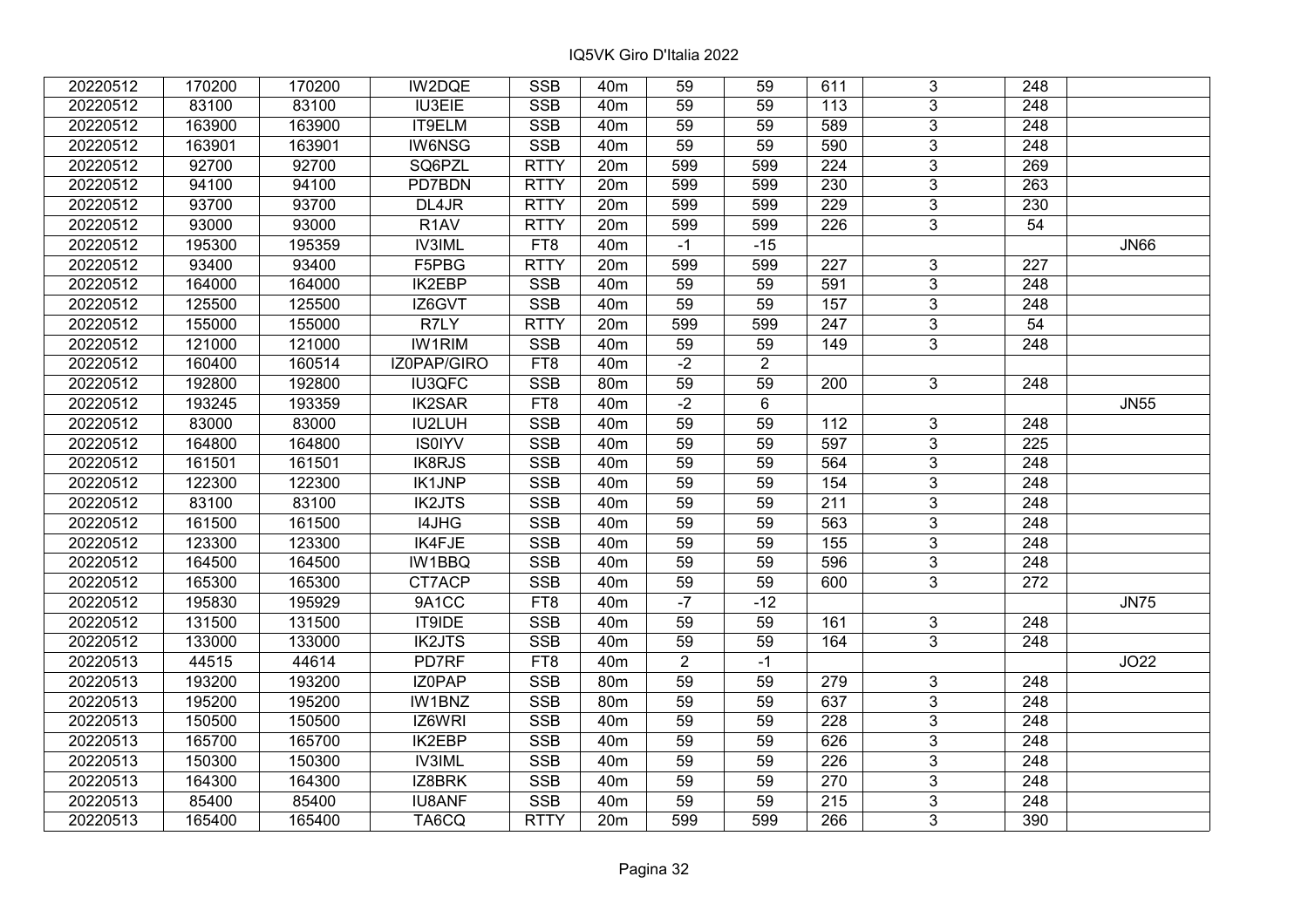| 20220513 | 193900 | 193959 | <b>BG0CAB</b> | FT <sub>8</sub> | 40 <sub>m</sub> | $-15$           | $-13$ |                  |                |                  | <b>NN33</b> |
|----------|--------|--------|---------------|-----------------|-----------------|-----------------|-------|------------------|----------------|------------------|-------------|
| 20220513 | 192600 | 192600 | <b>IU5KRE</b> | <b>SSB</b>      | 80m             | 59              | 59    | 273              | 3              | 248              |             |
| 20220513 | 162500 | 162500 | 3A2MG         | <b>SSB</b>      | 40 <sub>m</sub> | $\overline{59}$ | 59    | 253              | $\overline{3}$ | 260              |             |
| 20220513 | 150700 | 150700 | IQ1QQ         | <b>SSB</b>      | 40 <sub>m</sub> | 59              | 59    | $\overline{231}$ | 3              | $\overline{248}$ |             |
| 20220513 | 150800 | 150800 | I3RXJ         | <b>SSB</b>      | 40 <sub>m</sub> | 59              | 59    | 232              | $\mathbf{3}$   | 248              |             |
| 20220513 | 194100 | 194159 | PD1BER        | FT8             | 40 <sub>m</sub> | $-3$            | -9    |                  |                |                  | JO22        |
| 20220513 | 161800 | 161800 | IW2OGW        | <b>SSB</b>      | 40 <sub>m</sub> | 59              | 59    | 244              | 3              | 248              |             |
| 20220513 | 150900 | 150900 | <b>IV3DBT</b> | <b>SSB</b>      | 40 <sub>m</sub> | 59              | 59    | 233              | $\overline{3}$ | 248              |             |
| 20220513 | 150600 | 150600 | <b>IZOPAP</b> | SSB             | 40 <sub>m</sub> | 59              | 59    | $\overline{230}$ | $\overline{3}$ | $\overline{248}$ |             |
| 20220513 | 151000 | 151000 | <b>IU4DDU</b> | SSB             | 40 <sub>m</sub> | 59              | 59    | 235              | $\overline{3}$ | 248              |             |
| 20220513 | 162200 | 162200 | <b>IK8RJS</b> | <b>SSB</b>      | 40 <sub>m</sub> | 59              | 59    | 249              | 3              | 248              |             |
| 20220513 | 181400 | 181400 | LA2GCA        | <b>RTTY</b>     | 20 <sub>m</sub> | 599             | 599   | 270              | $\overline{3}$ | 266              |             |
| 20220513 | 151100 | 151100 | <b>IW2DFS</b> | <b>SSB</b>      | 40 <sub>m</sub> | 59              | 59    | 236              | $\overline{3}$ | 248              |             |
| 20220513 | 44815  | 44914  | DQ5R          | FT8             | 40 <sub>m</sub> | $-9$            | $-14$ |                  |                |                  | JO44        |
| 20220513 | 192030 | 192129 | <b>IK7BEF</b> | FT8             | 40 <sub>m</sub> | $-8$            | $-1$  |                  |                |                  | <b>JN80</b> |
| 20220513 | 151200 | 151200 | <b>IU4DAI</b> | <b>SSB</b>      | 40 <sub>m</sub> | 59              | 59    | 237              | 3              | 248              |             |
| 20220513 | 150200 | 150200 | <b>IK1JLK</b> | <b>SSB</b>      | 40 <sub>m</sub> | 59              | 59    | 224              | 3              | 248              |             |
| 20220513 | 85600  | 85600  | IT9EWL        | <b>SSB</b>      | 40 <sub>m</sub> | 59              | 59    | 217              | $\overline{3}$ | $\overline{248}$ |             |
| 20220513 | 151400 | 151400 | I4JHG         | <b>SSB</b>      | 40 <sub>m</sub> | 59              | 59    | 239              | 3              | 248              |             |
| 20220513 | 195345 | 195444 | G0OSK         | FT8             | 40 <sub>m</sub> | $-8$            | $-4$  |                  |                |                  | <b>IO91</b> |
| 20220513 | 151300 | 151300 | <b>IU7KQS</b> | <b>SSB</b>      | 40 <sub>m</sub> | 59              | 59    | 238              | 3              | 248              |             |
| 20220513 | 162101 | 162101 | IZ3BGL        | <b>SSB</b>      | 40 <sub>m</sub> | 59              | 59    | 248              | 3              | 248              |             |
| 20220513 | 165300 | 165300 | <b>IW2FVN</b> | <b>SSB</b>      | 40 <sub>m</sub> | 59              | 59    | 623              | 3              | 248              |             |
| 20220513 | 151500 | 151500 | <b>IU8JMB</b> | <b>SSB</b>      | 40 <sub>m</sub> | 59              | 59    | 240              | $\mathfrak{S}$ | 248              |             |
| 20220513 | 181900 | 181900 | G3ZRN         | <b>RTTY</b>     | 20m             | 599             | 599   | 272              | $\overline{3}$ | 223              |             |
| 20220513 | 194445 | 194544 | DF40BGK       | FT8             | 40m             | $-7$            | $-1$  |                  |                |                  |             |
| 20220513 | 195445 | 195544 | DL5DQZ        | FT8             | 40 <sub>m</sub> | $-6$            | -8    |                  |                |                  | JO61        |
| 20220513 | 165200 | 165200 | IZ0PAP        | <b>SSB</b>      | 40 <sub>m</sub> | 59              | 59    | 622              | 3              | 248              |             |
| 20220513 | 192700 | 192759 | GU5WZY        | FT8             | 40 <sub>m</sub> | $-4$            | $-2$  |                  |                |                  | <b>IN89</b> |
| 20220513 | 164700 | 164700 | IZ8EDI        | <b>RTTY</b>     | 20m             | 599             | 599   | 264              | 3              | 248              |             |
| 20220513 | 200200 | 200200 | <b>IU6DAZ</b> | <b>SSB</b>      | 80 <sub>m</sub> | 59              | 59    | 639              | $\overline{3}$ | $\overline{248}$ |             |
| 20220513 | 192900 | 192900 | IU6IBX        | <b>SSB</b>      | 80 <sub>m</sub> | 59              | 59    | 276              | $\overline{3}$ | 248              |             |
| 20220513 | 164300 | 164300 | F6BTP         | <b>RTTY</b>     | 20m             | 599             | 599   | 263              | 3              | 227              |             |
| 20220513 | 165100 | 165100 | A41ZZ         | <b>RTTY</b>     | 20m             | 599             | 599   | 265              | 3              | 370              |             |
| 20220513 | 165100 | 165100 | <b>IS0IYV</b> | <b>SSB</b>      | 40 <sub>m</sub> | 59              | 59    | 621              | 3              | 225              |             |
| 20220513 | 163600 | 163600 | <b>IU6OMV</b> | <b>SSB</b>      | 40m             | 59              | 59    | 264              | 3              | 248              |             |
| 20220513 | 194700 | 194700 | IK1DFH        | SSB             | 80m             | 59              | 59    | 632              | $\overline{3}$ | $\overline{248}$ |             |
| 20220513 | 193500 | 193500 | P1POL         | <b>SSB</b>      | 80m             | 59              | 59    | 281              | $\overline{3}$ |                  |             |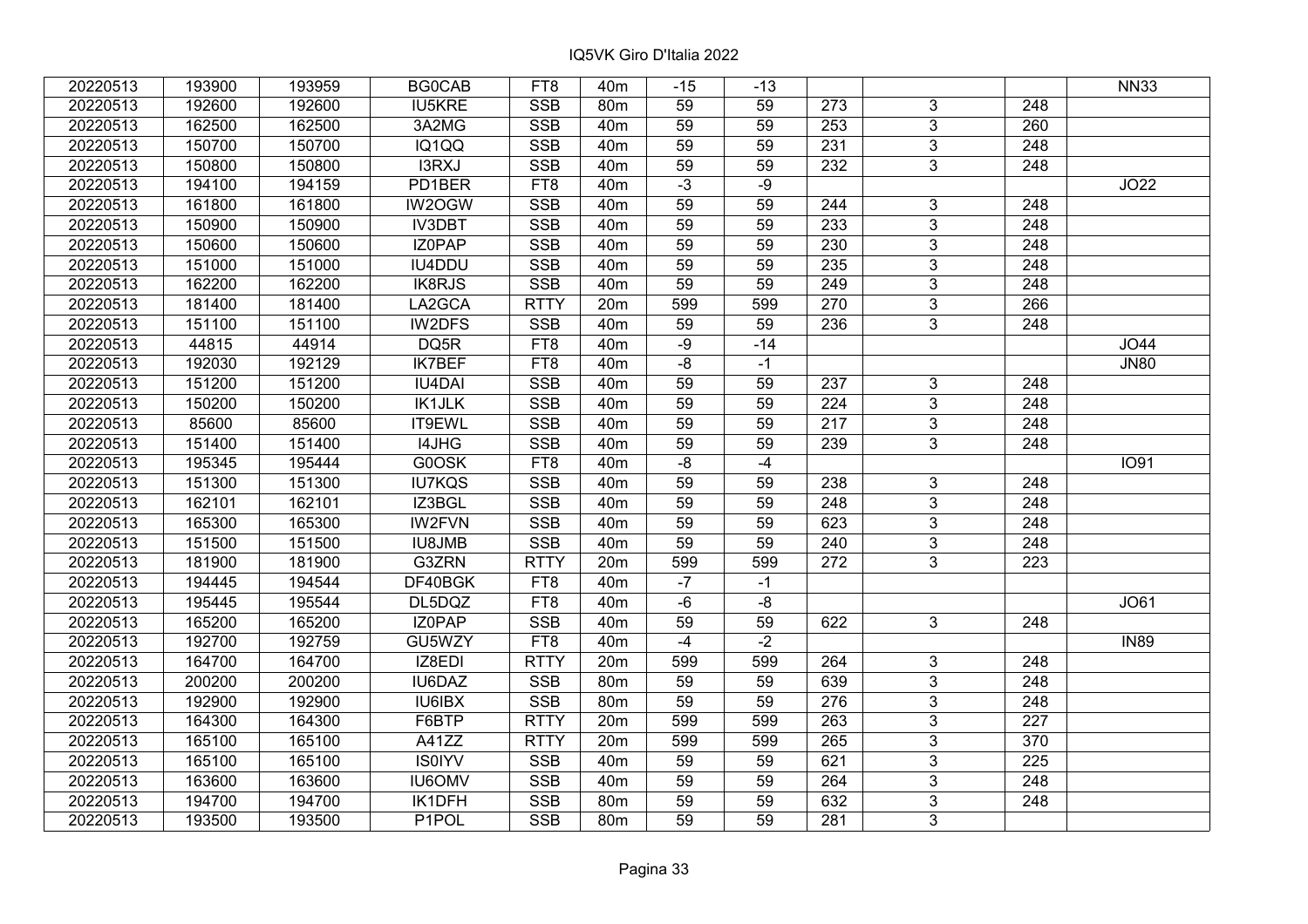| 20220513 | 45845  | 45944  | DL1BBO        | FT8             | 40 <sub>m</sub> | -9              | -2   |                  |                |                  | JO43        |
|----------|--------|--------|---------------|-----------------|-----------------|-----------------|------|------------------|----------------|------------------|-------------|
| 20220513 | 145800 | 145800 | I2XGD         | <b>SSB</b>      | 40 <sub>m</sub> | 59              | 59   | 222              | 3              | 248              |             |
| 20220513 | 182200 | 182200 | OH3BY         | <b>RTTY</b>     | 20m             | 599             | 599  | 273              | $\overline{3}$ | $\overline{224}$ |             |
| 20220513 | 163900 | 163900 | IW2MZS        | <b>SSB</b>      | 40 <sub>m</sub> | 59              | 59   | $\overline{267}$ | $\overline{3}$ | $\overline{248}$ |             |
| 20220513 | 162501 | 162501 | IZ1MKP        | <b>SSB</b>      | 40 <sub>m</sub> | 59              | 59   | 254              | 3              | 248              |             |
| 20220513 | 151800 | 151800 | IT9PPX        | <b>SSB</b>      | 40 <sub>m</sub> | 59              | 59   | 243              | $\overline{3}$ | 248              |             |
| 20220513 | 162000 | 162000 | <b>IK1NDD</b> | <b>SSB</b>      | 40 <sub>m</sub> | 59              | 59   | 246              | $\overline{3}$ | 248              |             |
| 20220513 | 84000  | 84000  | IZ3LES        | <b>SSB</b>      | 40 <sub>m</sub> | 59              | 59   | 211              | 3              | 248              |             |
| 20220513 | 194815 | 194944 | OE4MQW        | FT <sub>8</sub> | 40 <sub>m</sub> | $-11$           | $-8$ |                  |                |                  | <b>JN87</b> |
| 20220513 | 162100 | 162100 | <b>IU0PXM</b> | SSB             | 40 <sub>m</sub> | 59              | 59   | 247              | $\overline{3}$ | 248              |             |
| 20220513 | 194900 | 194900 | <b>IWOHLQ</b> | <b>SSB</b>      | 80m             | 59              | 59   | 634              | 3              | 248              |             |
| 20220513 | 90600  | 90600  | IK8VHP        | <b>SSB</b>      | 40 <sub>m</sub> | 59              | 59   | 219              | $\overline{3}$ | 248              |             |
| 20220513 | 194901 | 194901 | IZ1TQJ        | <b>SSB</b>      | 80m             | 59              | 59   | 635              | 3              | 248              |             |
| 20220513 | 170001 | 170001 | IZ1RFK        | <b>SSB</b>      | 40m             | 59              | 59   | 629              | $\overline{3}$ | 248              |             |
| 20220513 | 162300 | 162300 | IY7GMB        | <b>SSB</b>      | 40 <sub>m</sub> | 59              | 59   | 251              | $\overline{3}$ | 248              |             |
| 20220513 | 120200 | 120200 | F6HIA         | <b>SSB</b>      | 40 <sub>m</sub> | 59              | 59   | 220              | $\overline{3}$ | 227              |             |
| 20220513 | 195100 | 195100 | <b>IK7BEF</b> | <b>SSB</b>      | 80 <sub>m</sub> | 59              | 59   | 636              | $\overline{3}$ | 248              |             |
| 20220513 | 163400 | 163400 | IZ0COK        | <b>SSB</b>      | 40 <sub>m</sub> | 59              | 59   | 261              | 3              | 248              |             |
| 20220513 | 202300 | 202300 | 9A6CC         | <b>SSB</b>      | 80 <sub>m</sub> | 59              | 59   | 286              | 3              | 497              |             |
| 20220513 | 121200 | 121200 | IZ0CVT        | <b>SSB</b>      | 40 <sub>m</sub> | 59              | 59   | 221              | $\overline{3}$ | 248              |             |
| 20220513 | 164900 | 164900 | <b>IK1PMO</b> | <b>SSB</b>      | 40 <sub>m</sub> | 59              | 59   | 620              | $\overline{3}$ | 248              |             |
| 20220513 | 192601 | 192601 | <b>IV3IML</b> | <b>SSB</b>      | 80 <sub>m</sub> | 59              | 59   | 274              | 3              | 248              |             |
| 20220513 | 163500 | 163500 | <b>S51ST</b>  | SSB             | 40 <sub>m</sub> | 59              | 59   | 262              | $\overline{3}$ | 499              |             |
| 20220513 | 163400 | 163400 | UA1WA         | <b>RTTY</b>     | 20m             | 599             | 599  | 260              | $\overline{3}$ | 54               |             |
| 20220513 | 200100 | 200100 | IK1MOP        | <b>SSB</b>      | 80 <sub>m</sub> | 59              | 59   | 285              | $\mathbf{3}$   | 248              |             |
| 20220513 | 195700 | 195700 | <b>IK6VNU</b> | <b>SSB</b>      | 80 <sub>m</sub> | 59              | 59   | 638              | $\overline{3}$ | 248              |             |
| 20220513 | 195615 | 195714 | DL6WR         | FT8             | 40 <sub>m</sub> | $-10$           | $-2$ |                  |                |                  |             |
| 20220513 | 164800 | 164800 | OK2PDE        | <b>SSB</b>      | 40 <sub>m</sub> | 59              | 59   | 619              | 3 <sup>1</sup> | 503              |             |
| 20220513 | 192845 | 192959 | II1PA         | FT <sub>8</sub> | 40 <sub>m</sub> | $-10$           | $-8$ |                  |                |                  | <b>JN44</b> |
| 20220513 | 150501 | 150501 | IK1DFH        | <b>SSB</b>      | 40 <sub>m</sub> | 59              | 59   | 229              | 3              | 248              |             |
| 20220513 | 194800 | 194800 | <b>IK1PMO</b> | SSB             | 80 <sub>m</sub> | $\overline{59}$ | 59   | 633              | $\overline{3}$ | $\overline{248}$ |             |
| 20220513 | 164700 | 164700 | OE6PID        | <b>SSB</b>      | 40 <sub>m</sub> | 59              | 59   | 618              | $\overline{3}$ | 206              |             |
| 20220513 | 84100  | 84100  | 9A1AA         | <b>SSB</b>      | 40 <sub>m</sub> | 59              | 59   | 212              | 3              | 497              |             |
| 20220513 | 162700 | 162700 | <b>IV3JAK</b> | <b>SSB</b>      | 40 <sub>m</sub> | 59              | 59   | 255              | $\overline{3}$ | 248              |             |
| 20220513 | 163501 | 163501 | <b>IK1JNP</b> | <b>SSB</b>      | 40 <sub>m</sub> | 59              | 59   | 263              | $\overline{3}$ | 248              |             |
| 20220513 | 164501 | 164501 | IZ3CLE        | <b>SSB</b>      | 40 <sub>m</sub> | 59              | 59   | 617              | 3              | 248              |             |
| 20220513 | 151700 | 151700 | <b>IK0FFU</b> | SSB             | 40 <sub>m</sub> | 59              | 59   | 242              | $\overline{3}$ | 248              |             |
| 20220513 | 192500 | 192500 | IU6DAZ        | <b>SSB</b>      | 80m             | 59              | 59   | 272              | $\overline{3}$ | 248              |             |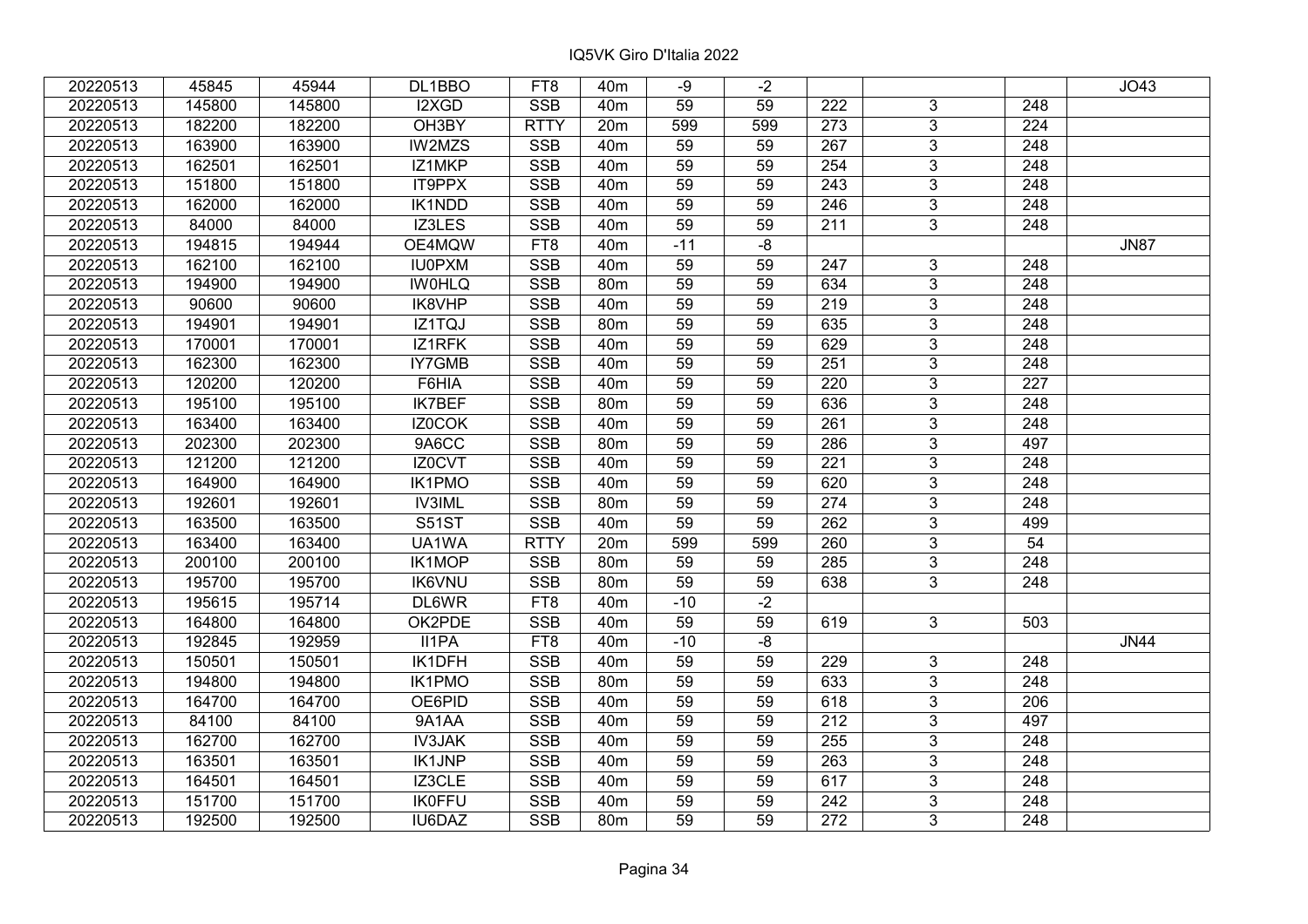| 20220513 | 164500 | 164500 | <b>IK3JLT</b> | <b>SSB</b>  | 40 <sub>m</sub> | 59              | 59         | 616              | 3              | 248              |             |
|----------|--------|--------|---------------|-------------|-----------------|-----------------|------------|------------------|----------------|------------------|-------------|
| 20220513 | 165301 | 165301 | OK2KFK        | <b>SSB</b>  | 40 <sub>m</sub> | 59              | 59         | 624              | 3              | 503              |             |
| 20220513 | 200800 | 200800 | IZ5HNI        | <b>SSB</b>  | 80 <sub>m</sub> | $\overline{59}$ | 59         | 640              | $\overline{3}$ | $\overline{248}$ |             |
| 20220513 | 192600 | 192659 | DH0GBC        | FT8         | 40 <sub>m</sub> | $-2$            | $-18$      |                  |                |                  | <b>JN69</b> |
| 20220513 | 170400 | 170400 | F5MLJ         | <b>RTTY</b> | 20m             | 599             | 599        | 269              | 3              | 227              |             |
| 20220513 | 193000 | 193000 | <b>IW2FUT</b> | <b>SSB</b>  | 80 <sub>m</sub> | 59              | 59         | $\overline{277}$ | $\overline{3}$ | $\overline{248}$ |             |
| 20220513 | 192200 | 192259 | <b>IS0SLM</b> | FT8         | 40 <sub>m</sub> | $-1$            | $-6$       |                  |                |                  | <b>JM49</b> |
| 20220513 | 181700 | 181700 | R1BGY         | <b>RTTY</b> | 20m             | 599             | 599        | 271              | 3              | 54               |             |
| 20220513 | 191630 | 191729 | EA2BHE        | FT8         | 40 <sub>m</sub> | $-10$           | $-1$       |                  |                |                  | <b>IN83</b> |
| 20220513 | 151600 | 151600 | IW3RWZ        | SSB         | 40 <sub>m</sub> | $\overline{59}$ | 59         | 241              | $\overline{3}$ | 248              |             |
| 20220513 | 201300 | 201300 | OM6TX         | <b>SSB</b>  | 80m             | 59              | 59         | 641              | 3              | 504              |             |
| 20220513 | 194515 | 194644 | SP1AOL        | FT8         | 40 <sub>m</sub> | $-13$           | $-2$       |                  |                |                  | JO84        |
| 20220513 | 165500 | 165500 | EA3IM         | <b>SSB</b>  | 40 <sub>m</sub> | 59              | 59         | 625              | $\overline{3}$ | 281              |             |
| 20220513 | 193100 | 193100 | <b>E770</b>   | <b>SSB</b>  | 80m             | 59              | 59         | 278              | $\overline{3}$ | 501              |             |
| 20220513 | 163100 | 163100 | <b>HB9HKK</b> | SSB         | 40 <sub>m</sub> | $\overline{59}$ | 59         | 260              | $\overline{3}$ | 287              |             |
| 20220513 | 165500 | 165500 | 4K6MAR        | <b>RTTY</b> | 20m             | 599             | 599        | 267              | 3              | 18               |             |
| 20220513 | 52845  | 52944  | DG8AAC        | FT8         | 40 <sub>m</sub> | $-8$            | 3          |                  |                |                  | JO52        |
| 20220513 | 193100 | 193159 | <b>HA7TM</b>  | FT8         | 40 <sub>m</sub> | 0               | $-4$       |                  |                |                  | <b>JN97</b> |
| 20220513 | 84800  | 84800  | IW8EDA        | <b>SSB</b>  | 40 <sub>m</sub> | 59              | 59         | 213              | 3              | 248              |             |
| 20220513 | 52715  | 52814  | ON7HM         | FT8         | 40 <sub>m</sub> | 0               | $\sqrt{5}$ |                  |                |                  | JO10        |
| 20220513 | 192400 | 192400 | IZ4AIF        | <b>SSB</b>  | 80 <sub>m</sub> | 59              | 59         | 271              | 3              | 248              |             |
| 20220513 | 52345  | 52514  | <b>IU8BPS</b> | FT8         | 40 <sub>m</sub> | $-18$           | $-7$       |                  |                |                  | <b>JN70</b> |
| 20220513 | 164000 | 164000 | <b>I3CRW</b>  | <b>SSB</b>  | 40 <sub>m</sub> | 59              | 59         | 269              | 3              | 248              |             |
| 20220513 | 164000 | 164000 | SP6AXW        | <b>RTTY</b> | 20 <sub>m</sub> | 599             | 599        | 262              | $\mathfrak{S}$ | 269              |             |
| 20220513 | 193300 | 193300 | F6HIA         | <b>SSB</b>  | 80m             | 59              | 59         | 280              | $\overline{3}$ | $\overline{227}$ |             |
| 20220513 | 52215  | 52314  | PE1NPS        | FT8         | 40 <sub>m</sub> | $\mathbf{1}$    | $-2$       |                  |                |                  | <b>JO22</b> |
| 20220513 | 150201 | 150201 | <b>IK2JTS</b> | <b>SSB</b>  | 40 <sub>m</sub> | 59              | 59         | 225              | 3              | 248              |             |
| 20220513 | 165900 | 165900 | OE6BID        | <b>SSB</b>  | 40 <sub>m</sub> | 59              | 59         | 627              | $\overline{3}$ | 206              |             |
| 20220513 | 163000 | 163000 | IZ4RCF        | <b>SSB</b>  | 40 <sub>m</sub> | 59              | 59         | 259              | $\overline{3}$ | 248              |             |
| 20220513 | 51615  | 51714  | PA0ABM        | FT8         | 40 <sub>m</sub> | $-5$            | $-7$       |                  |                |                  | JO21        |
| 20220513 | 170000 | 170000 | <b>I5LRW</b>  | <b>SSB</b>  | 40 <sub>m</sub> | 59              | 59         | 628              | $\overline{3}$ | 248              |             |
| 20220513 | 194230 | 194329 | <b>IV3IML</b> | FT8         | 40 <sub>m</sub> | $\overline{2}$  | $-6$       |                  |                |                  | <b>JN66</b> |
| 20220513 | 162900 | 162900 | <b>I8URR</b>  | <b>SSB</b>  | 40 <sub>m</sub> | 59              | 59         | 258              | 3              | 248              |             |
| 20220513 | 163901 | 163901 | <b>IW1RIM</b> | <b>SSB</b>  | 40 <sub>m</sub> | 59              | 59         | 268              | $\overline{3}$ | $\overline{248}$ |             |
| 20220513 | 162900 | 162900 | PA3GHJ        | <b>RTTY</b> | 20m             | 599             | 599        | 259              | 3              | 263              |             |
| 20220513 | 170100 | 170100 | <b>IU8NKW</b> | <b>SSB</b>  | 40 <sub>m</sub> | 59              | 59         | 630              | 3              | 248              |             |
| 20220513 | 170101 | 170101 | <b>IN3EHQ</b> | SSB         | 40m             | 59              | 59         | 631              | $\overline{3}$ | $\overline{248}$ |             |
| 20220513 | 193700 | 193759 | <b>IU0DUM</b> | FT8         | 40 <sub>m</sub> | $-1$            | $-5$       |                  |                |                  |             |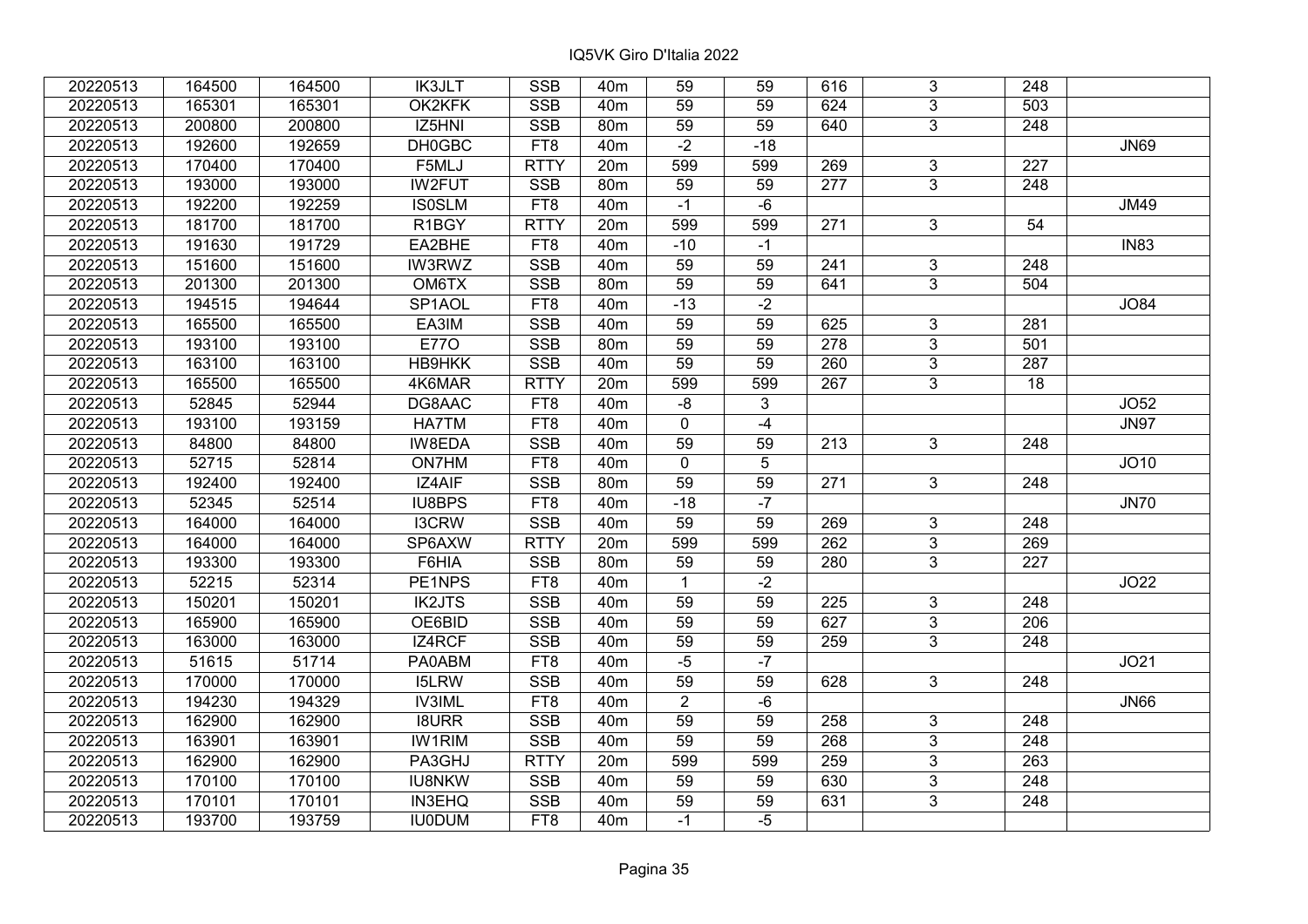| 20220513 | 162400 | 162400 | IZ5CPK         | <b>SSB</b>  | 40 <sub>m</sub> | 59              | 59             | 252             | 3              | 248              |                   |
|----------|--------|--------|----------------|-------------|-----------------|-----------------|----------------|-----------------|----------------|------------------|-------------------|
| 20220513 | 170300 | 170300 | EA8RA          | <b>RTTY</b> | 20m             | 599             | 599            | 268             | $\overline{3}$ | 29               |                   |
| 20220513 | 162800 | 162800 | IT9FEG         | <b>SSB</b>  | 40 <sub>m</sub> | $\overline{59}$ | 59             | 257             | $\overline{3}$ | 248              |                   |
| 20220513 | 194200 | 194200 | I3RXJ          | <b>SSB</b>  | 80 <sub>m</sub> | 59              | 59             | 284             | $\overline{3}$ | $\overline{248}$ |                   |
| 20220513 | 150400 | 150400 | IZ6FHZ         | <b>SSB</b>  | 40 <sub>m</sub> | 59              | 59             | 227             | $\overline{3}$ | 248              |                   |
| 20220513 | 163700 | 163700 | <b>IIU6IBX</b> | <b>SSB</b>  | 40 <sub>m</sub> | 59              | 59             | 266             | $\overline{3}$ | $\overline{248}$ |                   |
| 20220513 | 150901 | 150901 | <b>IU0KNS</b>  | <b>SSB</b>  | 40 <sub>m</sub> | 59              | 59             | 234             | $\overline{3}$ | 248              |                   |
| 20220513 | 193500 | 193559 | DG5NET         | FT8         | 40 <sub>m</sub> | $-12$           | $-10$          |                 |                |                  | <b>JN59</b>       |
| 20220513 | 51345  | 51444  | PA3CPS         | FT8         | 40 <sub>m</sub> | $\overline{2}$  | $-11$          |                 |                |                  | J <sub>O</sub> 32 |
| 20220513 | 162701 | 162701 | <b>IK6VNU</b>  | <b>SSB</b>  | 40 <sub>m</sub> | 59              | 59             | 256             | 3              | 248              |                   |
| 20220513 | 51145  | 51244  | DJ1AA          | FT8         | 40 <sub>m</sub> | $-2$            | 5              |                 |                |                  | JO41              |
| 20220513 | 85300  | 85300  | EA3GLQ         | <b>SSB</b>  | 40 <sub>m</sub> | 59              | 59             | 214             | $\overline{3}$ | 281              |                   |
| 20220513 | 193700 | 193700 | IZ0CVT         | <b>SSB</b>  | 80m             | 59              | 59             | 283             | 3              | 248              |                   |
| 20220513 | 161900 | 161900 | HB9EZA         | <b>SSB</b>  | 40 <sub>m</sub> | 59              | 59             | 245             | 3              | 287              |                   |
| 20220513 | 163601 | 163601 | IZ5FSO         | <b>SSB</b>  | 40 <sub>m</sub> | 59              | 59             | 265             | $\overline{3}$ | 248              |                   |
| 20220513 | 90300  | 90300  | 9A1CC          | <b>SSB</b>  | 40 <sub>m</sub> | 59              | 59             | 218             | 3              | 497              |                   |
| 20220513 | 192700 | 192700 | <b>IU0DUM</b>  | <b>SSB</b>  | 80m             | 59              | 59             | 275             | 3              | 248              |                   |
| 20220513 | 162700 | 162700 | F6BHK          | <b>RTTY</b> | 20m             | 599             | 599            | 258             | 3              | 227              |                   |
| 20220513 | 150000 | 150000 | IW8DGZ         | <b>SSB</b>  | 40 <sub>m</sub> | 59              | 59             | 223             | $\overline{3}$ | 248              |                   |
| 20220513 | 85401  | 85401  | S51ST          | <b>SSB</b>  | 40 <sub>m</sub> | 59              | 59             | 216             | $\overline{3}$ | 499              |                   |
| 20220513 | 193600 | 193600 | IK8RJS         | SSB         | 80 <sub>m</sub> | 59              | 59             | 282             | $\overline{3}$ | $\overline{248}$ |                   |
| 20220513 | 162201 | 162201 | <b>IK7XGH</b>  | <b>SSB</b>  | 40 <sub>m</sub> | 59              | 59             | 250             | $\overline{3}$ | 248              |                   |
| 20220514 | 155601 | 155601 | <b>IU1FQB</b>  | <b>SSB</b>  | 40 <sub>m</sub> | 59              | 59             | 57              | 3              | 248              |                   |
| 20220514 | 143600 | 143600 | IK8VHP         | <b>SSB</b>  | 40 <sub>m</sub> | 59              | 59             | 312             | $\overline{3}$ | 248              |                   |
| 20220514 | 102400 | 102400 | DL7XU          | <b>RTTY</b> | 20m             | 599             | 599            | 284             | $\overline{3}$ | 230              |                   |
| 20220514 | 154301 | 154301 | <b>IU8JMB</b>  | <b>SSB</b>  | 40 <sub>m</sub> | 59              | 59             | 54              | $\overline{3}$ | $\overline{248}$ |                   |
| 20220514 | 154000 | 154000 | IZ8LFI         | <b>SSB</b>  | 40 <sub>m</sub> | $\overline{59}$ | 59             | $\overline{52}$ | $\overline{3}$ | $\overline{248}$ |                   |
| 20220514 | 92300  | 92300  | IW8EDA         | <b>SSB</b>  | 40 <sub>m</sub> | 59              | 59             | 290             | $\overline{3}$ | $\overline{248}$ |                   |
| 20220514 | 190800 | 190800 | IT9IDE         | <b>SSB</b>  | 80m             | 59              | 59             | 338             | $\overline{3}$ | 248              |                   |
| 20220514 | 90330  | 90430  | DG1IU          | FT8         | 40 <sub>m</sub> | $-6$            | $\overline{2}$ |                 |                |                  |                   |
| 20220514 | 174015 | 174100 | F4HMP          | FT8         | 40 <sub>m</sub> | $-6$            | $-6$           |                 |                |                  | <b>JN29</b>       |
| 20220514 | 190901 | 190901 | IT9FIA         | <b>SSB</b>  | 80m             | 59              | 59             | 340             | 3              | 248              |                   |
| 20220514 | 160201 | 160201 | IZ5MMQ         | <b>SSB</b>  | 40 <sub>m</sub> | 59              | 59             | 64              | $\overline{3}$ | 248              |                   |
| 20220514 | 190700 | 190700 | IZ4AIF         | <b>SSB</b>  | 80m             | 59              | 59             | 337             | $\overline{3}$ | 248              |                   |
| 20220514 | 154300 | 154300 | IT9ZQO         | <b>SSB</b>  | 40 <sub>m</sub> | 59              | 59             | 642             | 3              | 248              |                   |
| 20220514 | 150102 | 150102 | IT9PPX         | <b>SSB</b>  | 40 <sub>m</sub> | 59              | 59             | 22              | 3              | 248              |                   |
| 20220514 | 102200 | 102200 | EA1C           | <b>RTTY</b> | 20m             | 599             | 599            | 282             | $\overline{3}$ | 281              |                   |
| 20220514 | 175400 | 175500 | LZ2VQ          | FT8         | 40 <sub>m</sub> | $-4$            | $-11$          |                 |                |                  |                   |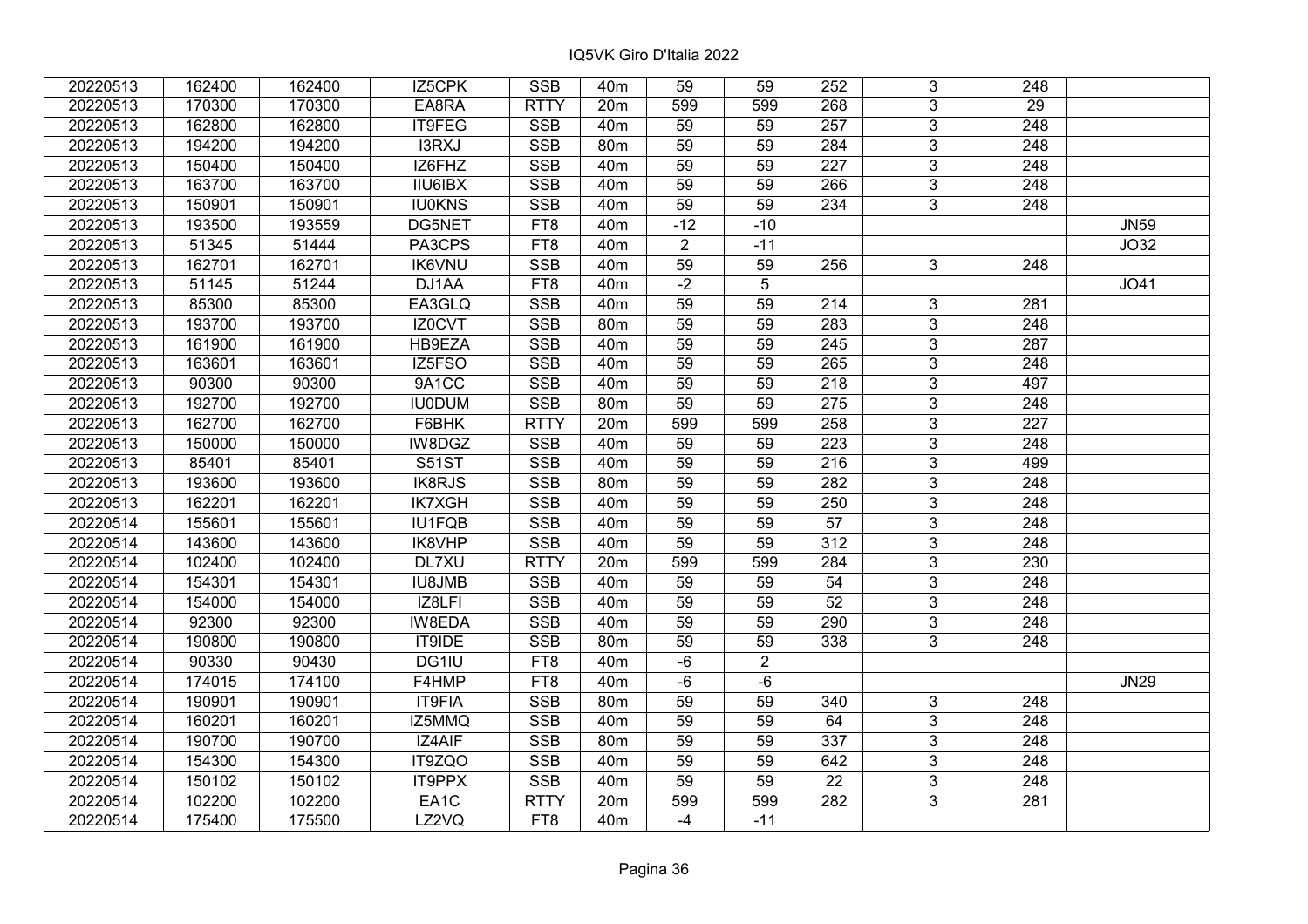| 20220514 | 162400 | 162400 | <b>IW1RIM</b>  | <b>SSB</b> | 40 <sub>m</sub> | 59              | 59          | 653             | 3              | 248              |             |
|----------|--------|--------|----------------|------------|-----------------|-----------------|-------------|-----------------|----------------|------------------|-------------|
| 20220514 | 161200 | 161200 | SP4OLP         | <b>SSB</b> | 40 <sub>m</sub> | 59              | 59          | 69              | $\overline{3}$ | 269              |             |
| 20220514 | 155600 | 155600 | IU5KWL         | <b>SSB</b> | 40 <sub>m</sub> | 59              | 59          | $\overline{56}$ | $\overline{3}$ | 248              |             |
| 20220514 | 135200 | 135200 | <b>IU7KEG</b>  | <b>SSB</b> | 40 <sub>m</sub> | 59              | 59          | 295             | $\overline{3}$ | $\overline{248}$ |             |
| 20220514 | 150201 | 150201 | <b>IK7BEF</b>  | <b>SSB</b> | 40 <sub>m</sub> | 59              | 59          | 24              | $\overline{3}$ | 248              |             |
| 20220514 | 150202 | 150202 | IT9FEG         | <b>SSB</b> | 40m             | 59              | 59          | $\overline{25}$ | $\overline{3}$ | 248              |             |
| 20220514 | 150300 | 150300 | IZ6KXI         | SSB        | 40 <sub>m</sub> | 59              | 59          | 314             | $\overline{3}$ | 248              |             |
| 20220514 | 150300 | 150300 | <b>IZ0CUT</b>  | <b>SSB</b> | 40 <sub>m</sub> | 59              | 59          | 26              | $\overline{3}$ | 248              |             |
| 20220514 | 150101 | 150101 | <b>IK2EBP</b>  | SSB        | 40 <sub>m</sub> | 59              | 59          | $\overline{21}$ | $\overline{3}$ | $\overline{248}$ |             |
| 20220514 | 150301 | 150301 | <b>IU6IBX</b>  | <b>SSB</b> | 40 <sub>m</sub> | 59              | 59          | 27              | $\overline{3}$ | 248              |             |
| 20220514 | 202215 | 202315 | <b>II3WRTC</b> | FT8        | 40m             | 8               | $\mathbf 0$ |                 |                |                  |             |
| 20220514 | 150400 | 150400 | <b>IK1JNP</b>  | <b>SSB</b> | 40m             | $\overline{59}$ | 59          | 315             | $\overline{3}$ | 248              |             |
| 20220514 | 190900 | 190900 | <b>IK1MOP</b>  | <b>SSB</b> | 80m             | 59              | 59          | 339             | $\mathbf{3}$   | 248              |             |
| 20220514 | 153400 | 153400 | <b>IU2NKC</b>  | <b>SSB</b> | 40m             | 59              | 59          | 50              | $\mathbf{3}$   | 248              |             |
| 20220514 | 150400 | 150400 | <b>IK6VNU</b>  | <b>SSB</b> | 40 <sub>m</sub> | 59              | 59          | 29              | $\overline{3}$ | $\overline{248}$ |             |
| 20220514 | 150401 | 150401 | <b>IU8KMH</b>  | <b>SSB</b> | 40 <sub>m</sub> | 59              | 59          | 30              | $\overline{3}$ | 248              |             |
| 20220514 | 150402 | 150402 | IZ1RFK         | <b>SSB</b> | 40m             | 59              | 59          | 31              | $\mathbf{3}$   | 248              |             |
| 20220514 | 150403 | 150403 | U1KN           | <b>SSB</b> | 40 <sub>m</sub> | 59              | 59          | $\overline{32}$ | $\mathbf{3}$   | 54               |             |
| 20220514 | 143500 | 143500 | IQ1CQ          | <b>SSB</b> | 40 <sub>m</sub> | 59              | 59          | 311             | $\overline{3}$ | 248              |             |
| 20220514 | 51000  | 51100  | F1MXE          | FT8        | 40m             | $-11$           | $-6$        |                 |                |                  |             |
| 20220514 | 154300 | 154300 | <b>IWOHIQ</b>  | <b>SSB</b> | 40 <sub>m</sub> | 59              | 59          | 53              | 3              | 248              |             |
| 20220514 | 163701 | 163701 | IW8RPQ         | <b>SSB</b> | 40 <sub>m</sub> | 59              | 59          | 662             | $\overline{3}$ | 248              |             |
| 20220514 | 153100 | 153100 | IT9GND         | <b>SSB</b> | 40 <sub>m</sub> | 59              | 59          | 48              | $\mathfrak{S}$ | 248              |             |
| 20220514 | 190601 | 190601 | <b>IWOHIQ</b>  | <b>SSB</b> | 80m             | 59              | 59          | 336             | $\overline{3}$ | 248              |             |
| 20220514 | 154302 | 154302 | IZ5RKZ         | <b>SSB</b> | 40 <sub>m</sub> | 59              | 59          | 55              | $\overline{3}$ | $\overline{248}$ |             |
| 20220514 | 142200 | 142200 | IK5ODY         | <b>SSB</b> | 40 <sub>m</sub> | 59              | 59          | 308             | $\overline{3}$ | 248              |             |
| 20220514 | 45100  | 45200  | HA7TM          | FT8        | 40 <sub>m</sub> | $\mathbf{1}$    | $-3$        |                 |                |                  | <b>JN97</b> |
| 20220514 | 191800 | 191800 | <b>IK2ZDV</b>  | <b>SSB</b> | 80m             | 59              | 59          | 352             | $\mathbf{3}$   | 248              |             |
| 20220514 | 154600 | 154600 | IZ5HNI         | <b>SSB</b> | 40 <sub>m</sub> | 59              | 59          | 644             | $\overline{3}$ | $\overline{248}$ |             |
| 20220514 | 140600 | 140600 | <b>IK6TUO</b>  | <b>SSB</b> | 40 <sub>m</sub> | 59              | 59          | 306             | $\overline{3}$ | $\overline{248}$ |             |
| 20220514 | 50930  | 50930  | YU2TA          | FT8        | 40 <sub>m</sub> | $-4$            | $-14$       |                 |                |                  |             |
| 20220514 | 140300 | 140300 | 3A2MG          | <b>SSB</b> | 40 <sub>m</sub> | 59              | 59          | 305             | $\overline{3}$ | 260              |             |
| 20220514 | 140001 | 140001 | <b>IV3IML</b>  | <b>SSB</b> | 40 <sub>m</sub> | 59              | 59          | 303             | $\overline{3}$ | 248              |             |
| 20220514 | 191000 | 191000 | IZ3LES         | <b>SSB</b> | 80m             | 59              | 59          | 341             | $\overline{3}$ | 248              |             |
| 20220514 | 154900 | 154900 | IU4OSX         | <b>SSB</b> | 40 <sub>m</sub> | 59              | 59          | 647             | 3              | 248              |             |
| 20220514 | 135700 | 135700 | IZ0PAP         | <b>SSB</b> | 40m             | 59              | 59          | 299             | 3              | 248              |             |
| 20220514 | 135500 | 135500 | OK2PDE         | <b>SSB</b> | 40m             | 59              | 59          | 298             | 3              | 503              |             |
| 20220514 | 155000 | 155000 | <b>IU5NXG</b>  | <b>SSB</b> | 40m             | 59              | 59          | 648             | 3              | 248              |             |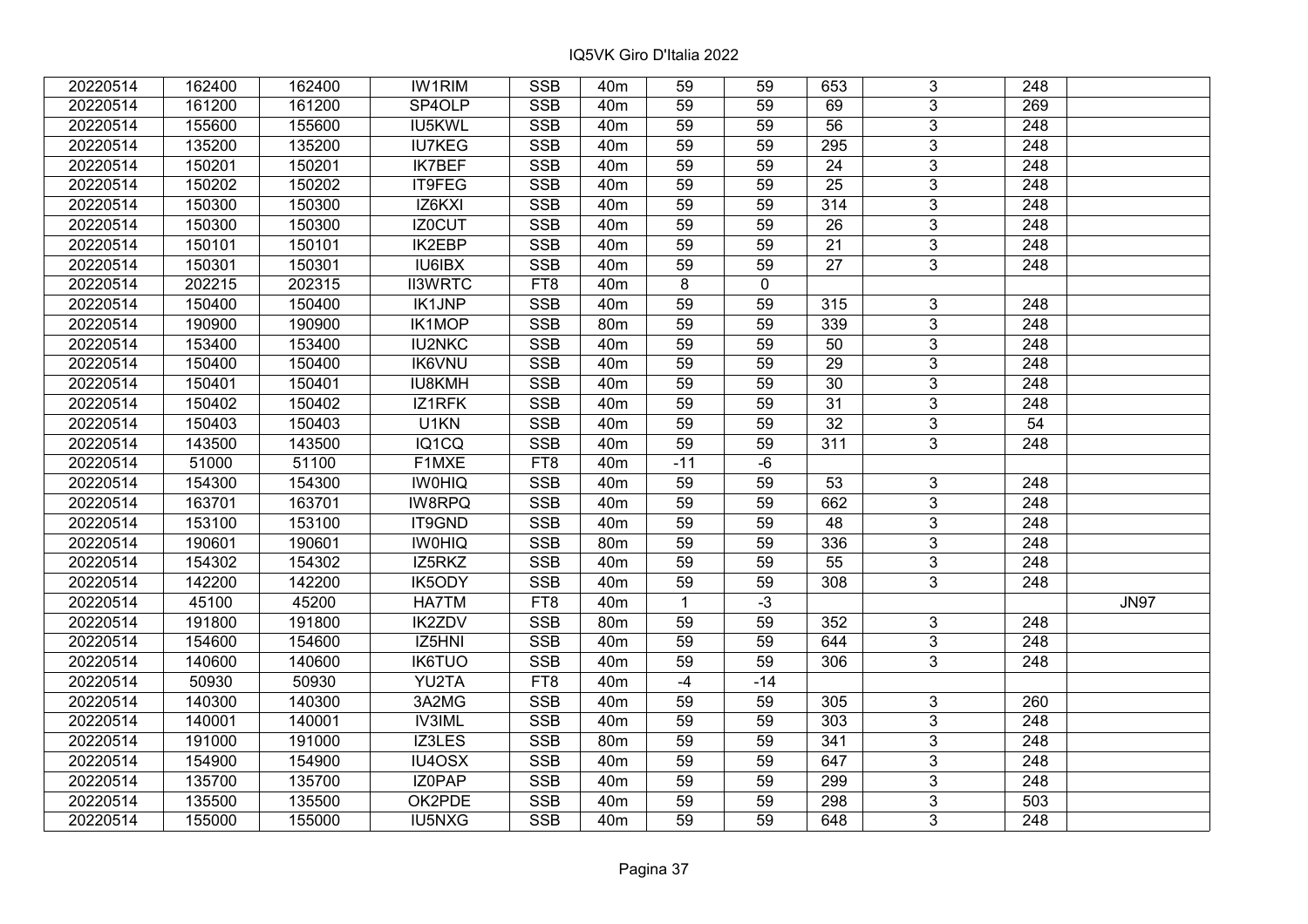| 20220514 | 152700 | 152700 | 9A1CC         | <b>SSB</b>      | 40 <sub>m</sub> | 59              | 59           | 47              | 3              | 497              |             |
|----------|--------|--------|---------------|-----------------|-----------------|-----------------|--------------|-----------------|----------------|------------------|-------------|
| 20220514 | 202030 | 202130 | II1PA         | FT8             | 40 <sub>m</sub> | $-4$            | $-10$        |                 |                |                  | <b>JN44</b> |
| 20220514 | 80015  | 80100  | M1BZN         | FT8             | 40 <sub>m</sub> | $-12$           | $-10$        |                 |                |                  | <b>IO82</b> |
| 20220514 | 161400 | 161400 | IW8RFH        | <b>SSB</b>      | 40 <sub>m</sub> | 59              | 59           | 72              | 3              | 248              |             |
| 20220514 | 191300 | 191300 | IZ1USO        | <b>SSB</b>      | 80 <sub>m</sub> | 59              | 59           | 344             | $\overline{3}$ | 248              |             |
| 20220514 | 100500 | 100500 | OK2DIK        | <b>RTTY</b>     | 20m             | 599             | 599          | 278             | $\overline{3}$ | 503              |             |
| 20220514 | 163600 | 163600 | <b>IK1YLK</b> | <b>SSB</b>      | 40 <sub>m</sub> | 59              | 59           | 660             | 3              | 248              |             |
| 20220514 | 194700 | 194700 | IW1BNZ        | SSB             | 80m             | 59              | 59           | 664             | 3              | 248              |             |
| 20220514 | 151601 | 151601 | <b>IK1NDD</b> | <b>SSB</b>      | 40 <sub>m</sub> | $\overline{59}$ | 59           | $\overline{35}$ | $\overline{3}$ | $\overline{248}$ |             |
| 20220514 | 192845 | 192930 | <b>IK7BEF</b> | FT8             | 40 <sub>m</sub> | $-10$           | $-15$        |                 |                |                  | <b>JN80</b> |
| 20220514 | 191400 | 191400 | IZ3BGL        | <b>SSB</b>      | 80m             | 59              | 59           | 346             | 3              | 248              |             |
| 20220514 | 200401 | 200401 | IZ1TQJ        | <b>SSB</b>      | 80m             | $\overline{59}$ | 59           | 666             | $\overline{3}$ | 248              |             |
| 20220514 | 191401 | 191401 | IK2YXH        | <b>SSB</b>      | 80m             | 59              | 59           | 347             | 3              | 248              |             |
| 20220514 | 152400 | 152400 | <b>IK7XNF</b> | <b>SSB</b>      | 40m             | 59              | 59           | 43              | $\overline{3}$ | 248              |             |
| 20220514 | 164601 | 164601 | <b>IU3MAG</b> | <b>SSB</b>      | 40 <sub>m</sub> | 59              | 59           | 317             | 3              | 248              |             |
| 20220514 | 160001 | 160001 | <b>IW2FVN</b> | <b>SSB</b>      | 40m             | 59              | 59           | 60              | 3              | 248              |             |
| 20220514 | 151800 | 151800 | I2XGD         | <b>SSB</b>      | 40 <sub>m</sub> | 59              | 59           | $\overline{37}$ | $\overline{3}$ | 248              |             |
| 20220514 | 160101 | 160101 | EA3IM         | <b>SSB</b>      | 40 <sub>m</sub> | 59              | 59           | 62              | 3              | 281              |             |
| 20220514 | 160200 | 160200 | S53EO         | <b>SSB</b>      | 40 <sub>m</sub> | 59              | 59           | 63              | 3              | 499              |             |
| 20220514 | 152000 | 152000 | <b>I5LRW</b>  | <b>SSB</b>      | 40 <sub>m</sub> | 59              | 59           | 40              | $\overline{3}$ | $\overline{248}$ |             |
| 20220514 | 160400 | 160400 | <b>IK1GPG</b> | <b>SSB</b>      | 40m             | 59              | 59           | 65              | $\overline{3}$ | 248              |             |
| 20220514 | 160500 | 160500 | <b>I8URR</b>  | <b>SSB</b>      | 40 <sub>m</sub> | 59              | 59           | 66              | 3              | 248              |             |
| 20220514 | 163500 | 163500 | IU4HOD        | <b>SSB</b>      | 40 <sub>m</sub> | 59              | 59           | 659             | $\overline{3}$ | 248              |             |
| 20220514 | 152200 | 152200 | IK3GIB        | <b>SSB</b>      | 40m             | 59              | 59           | 42              | $\mathfrak{S}$ | 248              |             |
| 20220514 | 163300 | 163300 | IZ2KWV        | <b>SSB</b>      | 40 <sub>m</sub> | 59              | 59           | 658             | 3              | 248              |             |
| 20220514 | 84315  | 84430  | F4IFE/P       | FT8             | 40 <sub>m</sub> | $-18$           | 15           |                 |                |                  | <b>JN38</b> |
| 20220514 | 163200 | 163200 | IZ3LES        | <b>SSB</b>      | 40 <sub>m</sub> | 59              | 59           | 657             | $\mathbf{3}$   | 248              |             |
| 20220514 | 192400 | 192400 | <b>IK6VNU</b> | <b>SSB</b>      | 80m             | 59              | 59           | 357             | $\overline{3}$ | 248              |             |
| 20220514 | 71115  | 71200  | IW2OGW        | FT <sub>8</sub> | 40 <sub>m</sub> | $\overline{3}$  | $\mathbf{1}$ |                 |                |                  | <b>JN45</b> |
| 20220514 | 71245  | 71330  | HB9EZA        | FT8             | 40 <sub>m</sub> | $-3$            | $-6$         |                 |                |                  | <b>JN45</b> |
| 20220514 | 162700 | 162700 | SP5OLP        | <b>SSB</b>      | 40 <sub>m</sub> | $\overline{59}$ | 59           | 656             | $\overline{3}$ | 269              |             |
| 20220514 | 192200 | 192200 | <b>IU6DAZ</b> | <b>SSB</b>      | 80m             | 59              | 59           | 356             | $\overline{3}$ | 248              |             |
| 20220514 | 151602 | 151602 | <b>IU4DAI</b> | <b>SSB</b>      | 40 <sub>m</sub> | 59              | 59           | 36              | 3              | 248              |             |
| 20220514 | 162600 | 162600 | IZ2CDR        | SSB             | 40 <sub>m</sub> | 59              | 59           | 655             | $\overline{3}$ | $\overline{248}$ |             |
| 20220514 | 162500 | 162500 | <b>IU8MLC</b> | <b>SSB</b>      | 40 <sub>m</sub> | 59              | 59           | 654             | 3              | 248              |             |
| 20220514 | 162500 | 162500 | IZ0UIJ        | <b>SSB</b>      | 40 <sub>m</sub> | 59              | 59           | 82              | 3              | 248              |             |
| 20220514 | 70545  | 70630  | PD4WIM        | FT8             | 40 <sub>m</sub> | $-15$           | $-12$        |                 |                |                  | JO22        |
| 20220514 | 192000 | 192000 | <b>IU0DUM</b> | <b>SSB</b>      | 80m             | 59              | 59           | 355             | 3              | 248              |             |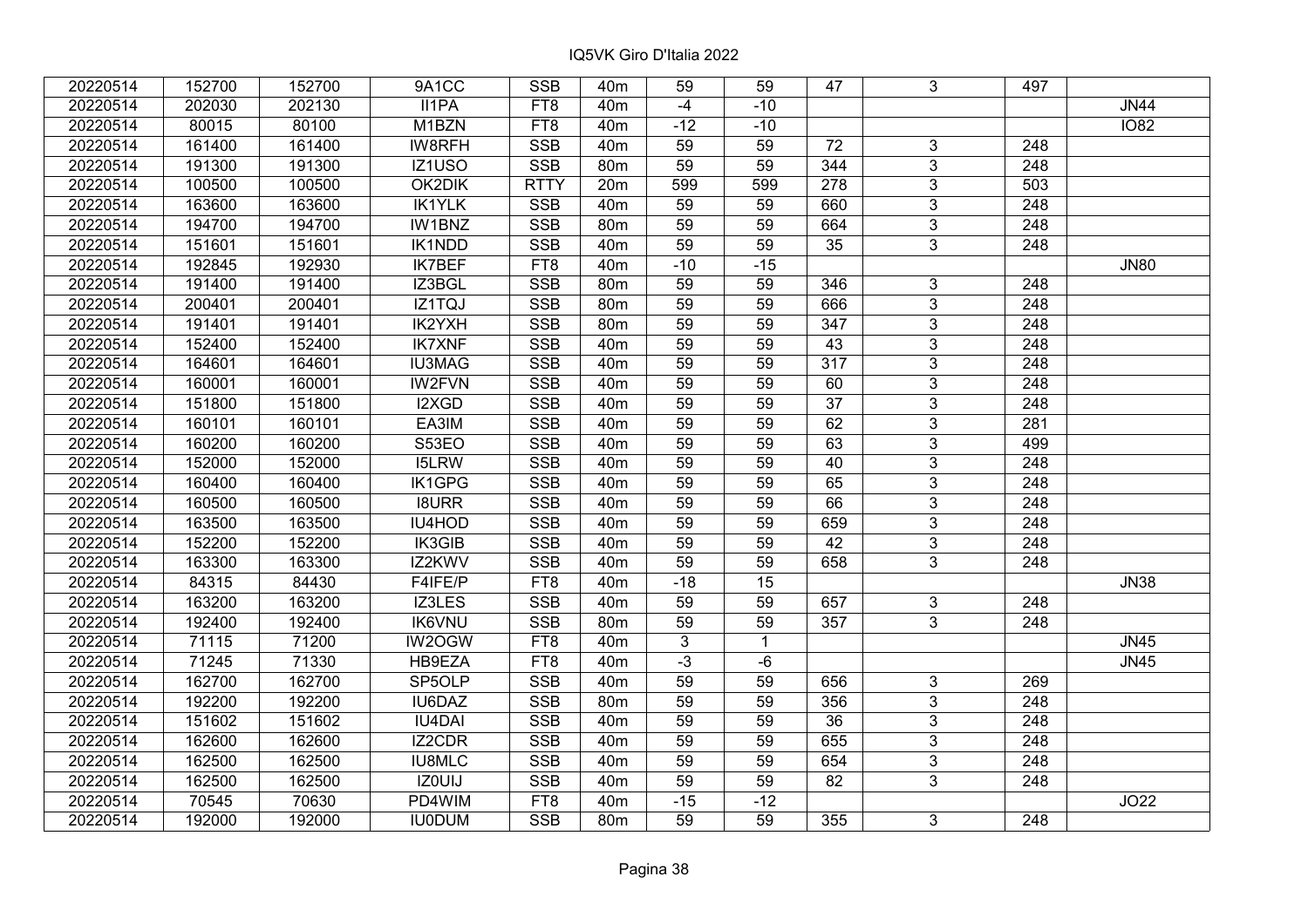| 20220514 | 191915 | 192000 | F8MRQ               | FT8             | 40 <sub>m</sub> | $-3$            | -4    |                  |                |                  | <b>JN17</b>       |
|----------|--------|--------|---------------------|-----------------|-----------------|-----------------|-------|------------------|----------------|------------------|-------------------|
| 20220514 | 163700 | 163700 | EA3HYJ              | <b>SSB</b>      | 40 <sub>m</sub> | 59              | 59    | 661              | 3              | 281              |                   |
| 20220514 | 191900 | 191900 | SP <sub>1</sub> AOL | <b>SSB</b>      | 80m             | $\overline{59}$ | 59    | $\frac{1}{354}$  | $\overline{3}$ | 269              |                   |
| 20220514 | 162100 | 162100 | IQ9GD               | <b>SSB</b>      | 40 <sub>m</sub> | 59              | 59    | 81               | $\overline{3}$ | $\overline{248}$ |                   |
| 20220514 | 162000 | 162000 | <b>IU4KET</b>       | <b>SSB</b>      | 40 <sub>m</sub> | 59              | 59    | 80               | $\mathbf{3}$   | 248              |                   |
| 20220514 | 35300  | 35359  | SP6DVP              | FT8             | 40 <sub>m</sub> | $-10$           | $-5$  |                  |                |                  | <b>JO80</b>       |
| 20220514 | 161900 | 161900 | EA2CE               | <b>SSB</b>      | 40 <sub>m</sub> | $\overline{59}$ | 59    | 79               | 3              | 281              |                   |
| 20220514 | 191801 | 191801 | <b>IU6IBX</b>       | <b>SSB</b>      | 80m             | 59              | 59    | 353              | $\mathbf{3}$   | 248              |                   |
| 20220514 | 163800 | 163800 | DL3YL               | SSB             | 40 <sub>m</sub> | 59              | 59    | 663              | $\overline{3}$ | 230              |                   |
| 20220514 | 83315  | 83400  | EA4CPM              | FT8             | 40 <sub>m</sub> | $-20$           | $-15$ |                  |                |                  | <b>IN80</b>       |
| 20220514 | 92400  | 92400  | <b>IK2JTS</b>       | <b>SSB</b>      | 40 <sub>m</sub> | 59              | 59    | 291              | 3              | 248              |                   |
| 20220514 | 43100  | 43145  | DF <sub>5</sub> KA  | FT8             | 40 <sub>m</sub> | $-10$           | $-11$ |                  |                |                  | J <sub>O</sub> 33 |
| 20220514 | 92700  | 92700  | <b>IU8ANF</b>       | <b>SSB</b>      | 40 <sub>m</sub> | 59              | 59    | 292              | $\overline{3}$ | 248              |                   |
| 20220514 | 150302 | 150302 | IZ5TJX              | <b>SSB</b>      | 40 <sub>m</sub> | 59              | 59    | $\overline{28}$  | $\overline{3}$ | 248              |                   |
| 20220514 | 161700 | 161700 | <b>IT9JGX</b>       | <b>SSB</b>      | 40 <sub>m</sub> | $\overline{59}$ | 59    | $\overline{78}$  | $\overline{3}$ | $\overline{248}$ |                   |
| 20220514 | 191700 | 191700 | I2ZP                | <b>SSB</b>      | 80m             | 59              | 59    | 351              | 3 <sup>1</sup> | 248              |                   |
| 20220514 | 175615 | 175700 | IZ0PAP              | FT8             | 40 <sub>m</sub> | $-7$            | $-9$  |                  |                |                  | <b>JN61</b>       |
| 20220514 | 161601 | 161601 | <b>IK4FJE</b>       | <b>SSB</b>      | 40 <sub>m</sub> | $\overline{59}$ | 59    | 77               | 3              | 248              |                   |
| 20220514 | 191645 | 191730 | <b>IW0HIQ</b>       | FT8             | 40 <sub>m</sub> | 10              | $-3$  |                  |                |                  | <b>JN62</b>       |
| 20220514 | 161600 | 161600 | IZ5CPK              | <b>SSB</b>      | 40 <sub>m</sub> | 59              | 59    | 76               | $\overline{3}$ | 248              |                   |
| 20220514 | 153700 | 153700 | I2YKR               | <b>SSB</b>      | 40 <sub>m</sub> | 59              | 59    | $\overline{51}$  | $\overline{3}$ | 248              |                   |
| 20220514 | 161502 | 161502 | IZ2XDK              | <b>SSB</b>      | 40 <sub>m</sub> | 59              | 59    | $\overline{75}$  | $\overline{3}$ | 248              |                   |
| 20220514 | 161501 | 161501 | <b>IU4EYH</b>       | <b>SSB</b>      | 40m             | 59              | 59    | 74               | $\overline{3}$ | 248              |                   |
| 20220514 | 161500 | 161500 | IU4EYD              | <b>SSB</b>      | 40 <sub>m</sub> | 59              | 59    | 73               | $\mathfrak{S}$ | 248              |                   |
| 20220514 | 95200  | 95200  | EA1CWR              | <b>RTTY</b>     | 20m             | 599             | 599   | 274              | $\overline{3}$ | 281              |                   |
| 20220514 | 95400  | 95400  | EA5DQW              | <b>RTTY</b>     | 20m             | 599             | 599   | 275              | $\overline{3}$ | 281              |                   |
| 20220514 | 83045  | 83130  | <b>DD0TM</b>        | FT8             | 40 <sub>m</sub> | $-5$            | $-1$  |                  |                |                  | <b>JN48</b>       |
| 20220514 | 95600  | 95600  | SQ7AYL              | <b>RTTY</b>     | 20m             | 599             | 599   | 276              | $\mathbf{3}$   | 269              |                   |
| 20220514 | 161301 | 161301 | IZ2CDR              | <b>SSB</b>      | 40 <sub>m</sub> | 59              | 59    | $\overline{71}$  | $\overline{3}$ | 248              |                   |
| 20220514 | 100100 | 100100 | DC8KU               | <b>RTTY</b>     | 20m             | 599             | 599   | $\overline{277}$ | $\overline{3}$ | 230              |                   |
| 20220514 | 161300 | 161300 | <b>IV3NDV</b>       | <b>SSB</b>      | 40 <sub>m</sub> | 59              | 59    | 70               | $\overline{3}$ | $\overline{248}$ |                   |
| 20220514 | 192715 | 192800 | RX3DCZ              | FT8             | 40 <sub>m</sub> | $-8$            | $-17$ |                  |                |                  | <b>KO94</b>       |
| 20220514 | 100800 | 100800 | SP6DVP              | <b>RTTY</b>     | 20m             | 599             | 599   | 279              | 3              | 269              |                   |
| 20220514 | 82830  | 82930  | OK1HEH              | FT8             | 40 <sub>m</sub> | $-17$           | $-9$  |                  |                |                  |                   |
| 20220514 | 173215 | 173300 | IW8RPQ              | FT8             | 40 <sub>m</sub> | $-4$            | $-13$ |                  |                |                  | <b>JM89</b>       |
| 20220514 | 173000 | 173100 | DK9NP               | FT <sub>8</sub> | 40 <sub>m</sub> | 18              | $-3$  |                  |                |                  |                   |
| 20220514 | 172815 | 172900 | EA3IBK              | FT8             | 40 <sub>m</sub> | $-2$            | $-15$ |                  |                |                  | <b>JN11</b>       |
| 20220514 | 172615 | 172700 | F5PBG               | FT8             | 40 <sub>m</sub> | $-16$           | $-5$  |                  |                |                  | <b>IN78</b>       |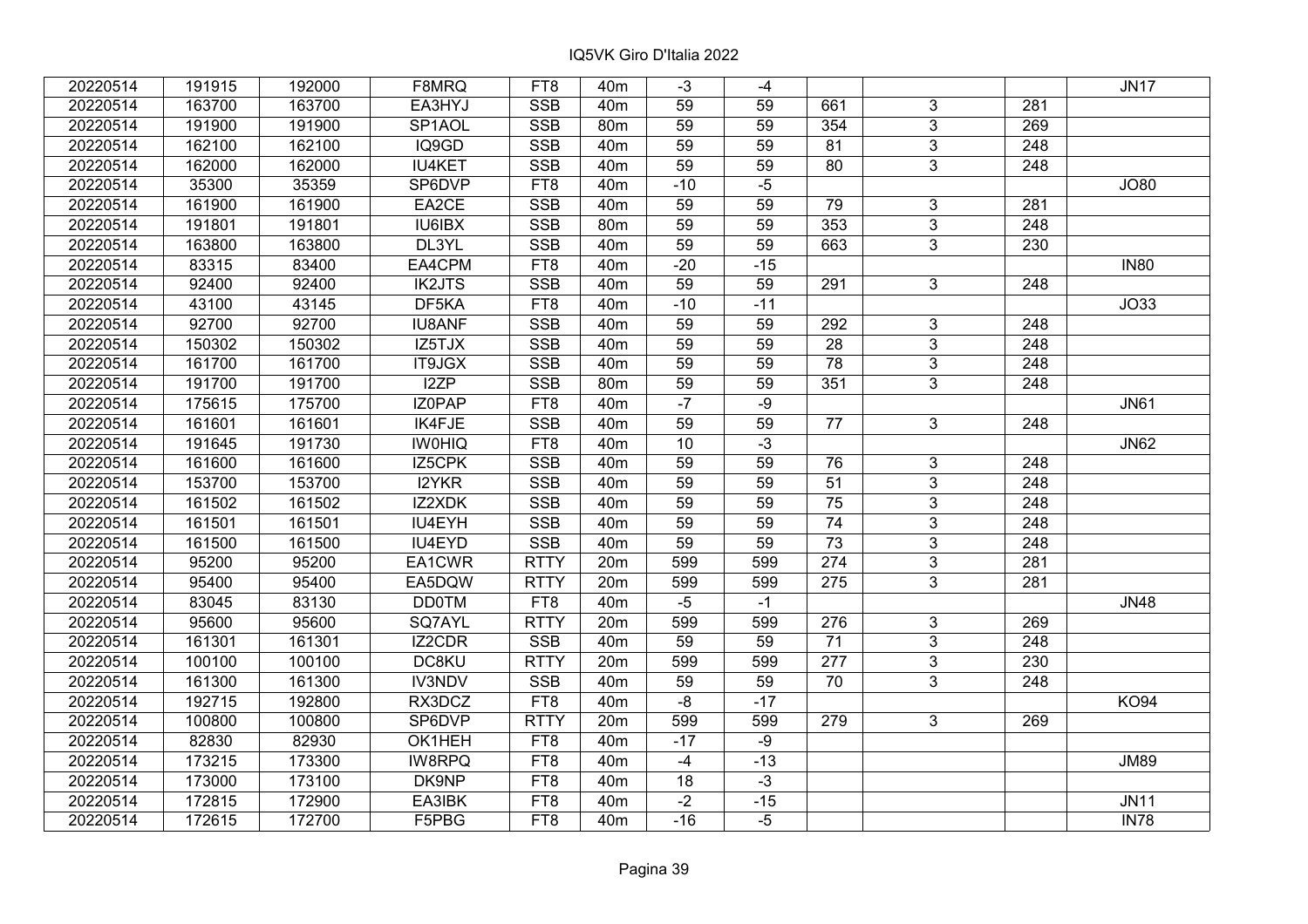| 20220514 | 101300 | 101300 | DL1XHA             | <b>RTTY</b> | 20 <sub>m</sub> | 599             | 599   | 280             | 3              | 230              |             |
|----------|--------|--------|--------------------|-------------|-----------------|-----------------|-------|-----------------|----------------|------------------|-------------|
| 20220514 | 142400 | 142400 | I4QGF              | <b>SSB</b>  | 40 <sub>m</sub> | 59              | 59    | 309             | 3              | 248              |             |
| 20220514 | 191600 | 191600 | F6HIA              | <b>SSB</b>  | 80 <sub>m</sub> | 59              | 59    | 350             | $\overline{3}$ | 227              |             |
| 20220514 | 191501 | 191501 | IZ2GMU             | <b>SSB</b>  | 80m             | 59              | 59    | 349             | $\overline{3}$ | 248              |             |
| 20220514 | 171000 | 171000 | OE6BID             | <b>SSB</b>  | 40 <sub>m</sub> | 59              | 59    | 333             | $\overline{3}$ | 206              |             |
| 20220514 | 101900 | 101900 | OH <sub>3</sub> OJ | <b>RTTY</b> | 20m             | 599             | 599   | 281             | $\overline{3}$ | 224              |             |
| 20220514 | 164600 | 164600 | IW2DFS             | <b>SSB</b>  | 40 <sub>m</sub> | 59              | 59    | 316             | $\overline{3}$ | 248              |             |
| 20220514 | 170600 | 170600 | 3IZ6RIG            | <b>SSB</b>  | 40 <sub>m</sub> | 59              | 59    | 331             | $\overline{3}$ | 318              |             |
| 20220514 | 102300 | 102300 | PC <sub>2</sub> J  | <b>RTTY</b> | 20m             | 599             | 599   | 283             | $\overline{3}$ | 263              |             |
| 20220514 | 160800 | 160800 | <b>IU3OXX</b>      | <b>SSB</b>  | 40 <sub>m</sub> | 59              | 59    | 68              | $\overline{3}$ | 248              |             |
| 20220514 | 164700 | 164700 | <b>S51ST</b>       | <b>SSB</b>  | 40 <sub>m</sub> | 59              | 59    | 318             | $\overline{3}$ | 499              |             |
| 20220514 | 170201 | 170201 | IZ5HML             | <b>SSB</b>  | 40 <sub>m</sub> | 59              | 59    | 329             | $\overline{3}$ | 248              |             |
| 20220514 | 103000 | 103000 | PA3DXL             | <b>RTTY</b> | 20 <sub>m</sub> | 599             | 599   | 285             | $\overline{3}$ | 263              |             |
| 20220514 | 103115 | 103200 | DF7IH              | FT8         | 40 <sub>m</sub> | $-8$            | $-7$  |                 |                |                  | <b>JN49</b> |
| 20220514 | 195700 | 195700 | R <sub>2</sub> BBX | <b>RTTY</b> | 20m             | 599             | 599   | 288             | 3              | 54               |             |
| 20220514 | 160600 | 160600 | <b>I2MHR</b>       | <b>SSB</b>  | 40 <sub>m</sub> | 59              | 59    | 67              | 3              | 248              |             |
| 20220514 | 82600  | 82600  | EA3GLQ             | <b>SSB</b>  | 40 <sub>m</sub> | 59              | 59    | 289             | 3              | 281              |             |
| 20220514 | 82400  | 82400  | F6HIA              | <b>SSB</b>  | 40 <sub>m</sub> | 59              | 59    | 288             | 3              | 227              |             |
| 20220514 | 74645  | 74730  | <b>IK2WRV</b>      | FT8         | 40 <sub>m</sub> | 6               | 19    |                 |                |                  | <b>JN45</b> |
| 20220514 | 75015  | 75100  | <b>PD0JMH</b>      | FT8         | 40m             | $-14$           | $-5$  |                 |                |                  | JO32        |
| 20220514 | 165000 | 165000 | IU2LUH             | SSB         | 40 <sub>m</sub> | 59              | 59    | 319             | 3              | 248              |             |
| 20220514 | 165001 | 165001 | EA3HLZ             | <b>SSB</b>  | 40 <sub>m</sub> | 59              | 59    | 320             | 3              | 281              |             |
| 20220514 | 191500 | 191500 | HB9EZD             | <b>SSB</b>  | 80 <sub>m</sub> | 59              | 59    | 348             | 3              | 287              |             |
| 20220514 | 165100 | 165100 | IZ3BGL             | <b>SSB</b>  | 40 <sub>m</sub> | 59              | 59    | 321             | $\overline{3}$ | 248              |             |
| 20220514 | 160100 | 160100 | I3RXJ              | <b>SSB</b>  | 40 <sub>m</sub> | 59              | 59    | 61              | $\overline{3}$ | 248              |             |
| 20220514 | 155100 | 155100 | <b>IK7XGH</b>      | SSB         | 40 <sub>m</sub> | 59              | 59    | 649             | $\overline{3}$ | $\overline{248}$ |             |
| 20220514 | 123400 | 123400 | IZ0ARL             | <b>SSB</b>  | 40 <sub>m</sub> | $\overline{59}$ | 59    | 293             | $\overline{3}$ | $\overline{248}$ |             |
| 20220514 | 165200 | 165200 | <b>IV3JAK</b>      | <b>SSB</b>  | 40 <sub>m</sub> | 59              | 59    | 322             | $\overline{3}$ | 248              |             |
| 20220514 | 123500 | 123500 | IZ6WRI             | <b>SSB</b>  | 40 <sub>m</sub> | 59              | 59    | 294             | $\overline{3}$ | $\overline{248}$ |             |
| 20220514 | 160000 | 160000 | IZ1TQJ             | <b>SSB</b>  | 40 <sub>m</sub> | 59              | 59    | 59              | $\overline{3}$ | 248              |             |
| 20220514 | 165201 | 165201 | IZ8KPT             | <b>SSB</b>  | 40 <sub>m</sub> | 59              | 59    | 323             | $\overline{3}$ | 248              |             |
| 20220514 | 200400 | 200400 | DO2NK              | <b>SSB</b>  | 80 <sub>m</sub> | 59              | 59    | 665             | $\overline{3}$ | 230              |             |
| 20220514 | 191200 | 191200 | <b>IV3IML</b>      | <b>SSB</b>  | 80m             | 59              | 59    | 343             | 3              | 248              |             |
| 20220514 | 82300  | 82300  | <b>IK8VRO</b>      | <b>SSB</b>  | 40 <sub>m</sub> | 59              | 59    | 287             | 3              | 248              |             |
| 20220514 | 165300 | 165300 | P1AOL              | <b>SSB</b>  | 40 <sub>m</sub> | 59              | 59    | 324             | 3              |                  |             |
| 20220514 | 155800 | 155800 | <b>IN3AFD</b>      | <b>SSB</b>  | 40 <sub>m</sub> | 59              | 59    | 58              | 3              | 248              |             |
| 20220514 | 191301 | 191301 | 9A1AA              | SSB         | 80 <sub>m</sub> | 59              | 59    | $\frac{1}{345}$ | $\overline{3}$ | 497              |             |
| 20220514 | 81900  | 81945  | <b>PD0ONP</b>      | FT8         | 40 <sub>m</sub> | $-19$           | $-25$ |                 |                |                  | JO21        |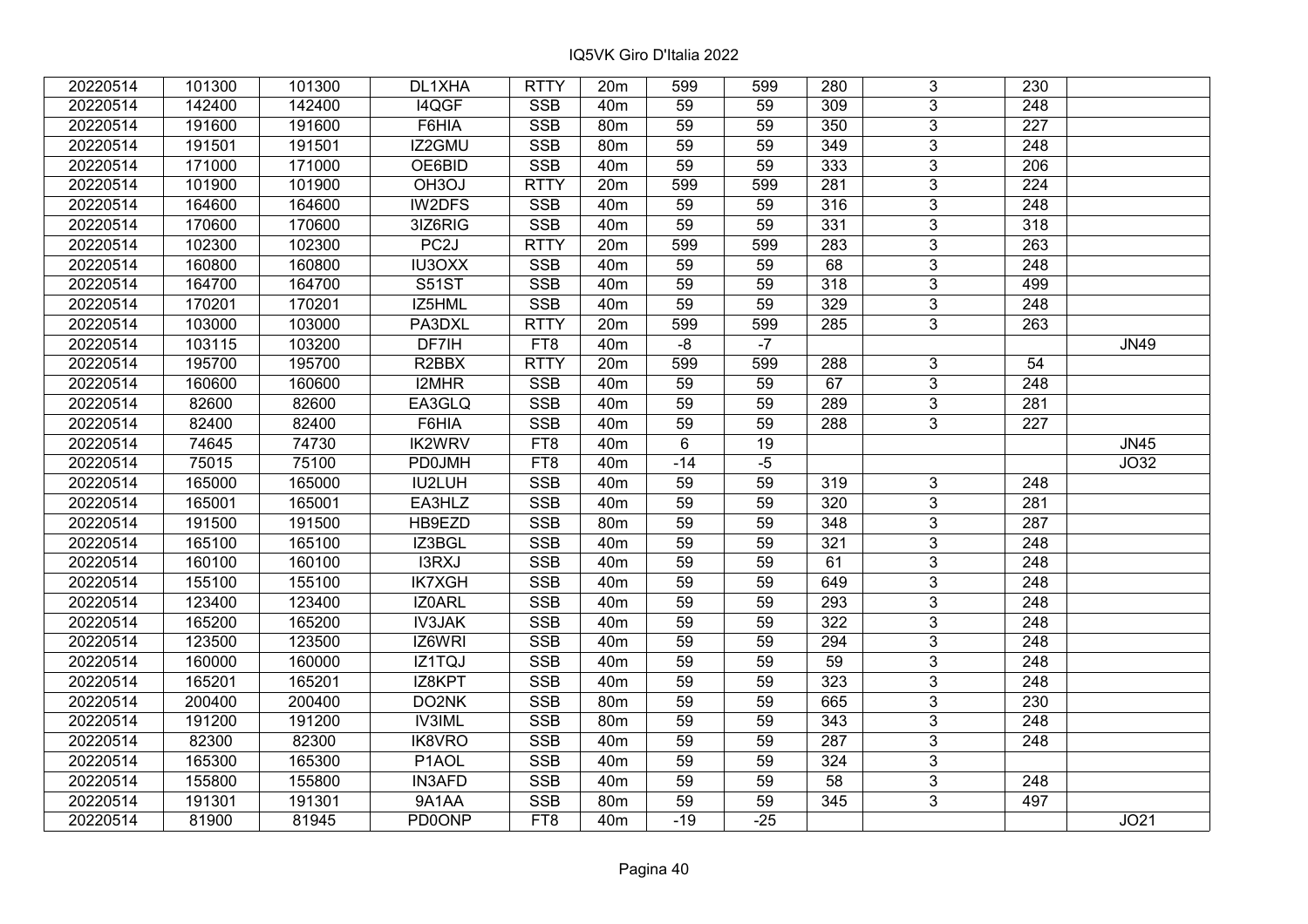| 20220514 | 152100 | 152100 | <b>IU8JLX</b>       | <b>SSB</b>      | 40 <sub>m</sub> | 59              | 59             | 41              | 3              | 248              |             |
|----------|--------|--------|---------------------|-----------------|-----------------|-----------------|----------------|-----------------|----------------|------------------|-------------|
| 20220514 | 70915  | 71000  | F6BHK               | FT8             | 40 <sub>m</sub> | $-5$            | 3              |                 |                |                  | <b>JN24</b> |
| 20220514 | 81300  | 81345  | DD2MON              | FT8             | 40 <sub>m</sub> | $-6$            | $-1$           |                 |                |                  | JO41        |
| 20220514 | 201100 | 201100 | IZ5HIN              | <b>SSB</b>      | 80m             | $\overline{59}$ | 59             | 667             | 3              | 248              |             |
| 20220514 | 165400 | 165400 | <b>IU8JLX</b>       | <b>SSB</b>      | 40 <sub>m</sub> | 59              | 59             | 325             | $\overline{3}$ | 248              |             |
| 20220514 | 201700 | 201700 | <b>IW0HIQ</b>       | <b>SSB</b>      | 80 <sub>m</sub> | 59              | 59             | 668             | $\mathfrak{S}$ | 248              |             |
| 20220514 | 201800 | 201800 | <b>IZOPAP</b>       | <b>SSB</b>      | 80m             | $\overline{59}$ | 59             | 669             | $\overline{3}$ | 248              |             |
| 20220514 | 201800 | 201900 | <b>IU3GOR</b>       | FT8             | 40 <sub>m</sub> | $\mathbf{1}$    | $-5$           |                 |                |                  | <b>JN55</b> |
| 20220514 | 155301 | 155301 | <b>IU2JFG</b>       | <b>SSB</b>      | 40 <sub>m</sub> | 59              | 59             | 652             | 3              | 248              |             |
| 20220514 | 155300 | 155300 | YO <sub>5</sub> OSF | SSB             | 40 <sub>m</sub> | $\overline{59}$ | 59             | 651             | $\overline{3}$ | 275              |             |
| 20220514 | 35030  | 35129  | DG3KBQ              | FT8             | 40 <sub>m</sub> | $-11$           | $-2$           |                 |                |                  | JO33        |
| 20220514 | 50015  | 50130  | <b>S51TA</b>        | FT <sub>8</sub> | 40 <sub>m</sub> | $-16$           | $-7$           |                 |                |                  | <b>JN75</b> |
| 20220514 | 165600 | 165600 | <b>IW3HWC</b>       | <b>SSB</b>      | 40m             | 59              | 59             | 326             | 3              | 248              |             |
| 20220514 | 155101 | 155101 | IY7GMB              | <b>SSB</b>      | 40 <sub>m</sub> | 59              | 59             | 650             | $\overline{3}$ | 248              |             |
| 20220514 | 72615  | 72700  | DL2ART              | FT8             | 40 <sub>m</sub> | $-10$           | $-14$          |                 |                |                  | JO30        |
| 20220514 | 153200 | 153200 | IZ8BRK              | <b>SSB</b>      | 40 <sub>m</sub> | 59              | 59             | 49              | 3              | 248              |             |
| 20220514 | 181145 | 181245 | <b>II3WRTC</b>      | FT8             | 40 <sub>m</sub> | $\overline{7}$  | $\overline{4}$ |                 |                |                  |             |
| 20220514 | 191100 | 191100 | S53EO               | <b>SSB</b>      | 80m             | 59              | 59             | 342             | $\mathbf{3}$   | 499              |             |
| 20220514 | 70745  | 70830  | F5MXH               | FT8             | 40 <sub>m</sub> | $-9$            | $-16$          |                 |                |                  | <b>JN07</b> |
| 20220514 | 135300 | 135300 | IU1HHZ              | <b>SSB</b>      | 40 <sub>m</sub> | $\overline{59}$ | 59             | 296             | $\overline{3}$ | 248              |             |
| 20220514 | 75215  | 75300  | DJ1ST               | FT8             | 40m             | $-16$           | $-22$          |                 |                |                  | <b>JN49</b> |
| 20220514 | 135400 | 135400 | IQ1QQ               | <b>SSB</b>      | 40m             | 59              | 59             | 297             | $\mathbf{3}$   | 248              |             |
| 20220514 | 73015  | 73100  | ON4JPV              | FT8             | 40 <sub>m</sub> | $-10$           | $-16$          |                 |                |                  | JO20        |
| 20220514 | 73145  | 73230  | DB9MM               | FT8             | 40 <sub>m</sub> | $-9$            | $-12$          |                 |                |                  | <b>JN49</b> |
| 20220514 | 135701 | 135701 | <b>IK7VKC</b>       | <b>SSB</b>      | 40 <sub>m</sub> | 59              | 59             | 300             | 3              | 248              |             |
| 20220514 | 170100 | 170100 | IZ8FQQ              | <b>SSB</b>      | 40 <sub>m</sub> | $\overline{59}$ | 59             | 327             | $\overline{3}$ | $\overline{248}$ |             |
| 20220514 | 135900 | 135900 | OK2KFK              | <b>SSB</b>      | 40 <sub>m</sub> | $\overline{59}$ | 59             | 301             | $\overline{3}$ | 503              |             |
| 20220514 | 154800 | 154800 | IK1NDD              | <b>SSB</b>      | 40 <sub>m</sub> | 59              | 59             | 646             | $\mathfrak{S}$ | 248              |             |
| 20220514 | 170200 | 170200 | IU5DAH              | <b>SSB</b>      | 40 <sub>m</sub> | 59              | 59             | 328             | $\overline{3}$ | 248              |             |
| 20220514 | 140000 | 140000 | <b>IW2FUT</b>       | <b>SSB</b>      | 40 <sub>m</sub> | $\overline{59}$ | 59             | 302             | $\overline{3}$ | $\overline{248}$ |             |
| 20220514 | 150100 | 150100 | HB9EFJ              | <b>SSB</b>      | 40 <sub>m</sub> | 59              | 59             | $\overline{20}$ | $\overline{3}$ | $\overline{287}$ |             |
| 20220514 | 140100 | 140100 | <b>IW6AWL</b>       | <b>SSB</b>      | 40 <sub>m</sub> | 59              | 59             | 304             | $\overline{3}$ | 248              |             |
| 20220514 | 154700 | 154700 | 39A6CC              | <b>SSB</b>      | 40 <sub>m</sub> | 59              | 59             | 645             | $\overline{3}$ |                  |             |
| 20220514 | 170400 | 170400 | IW6NSG              | <b>SSB</b>      | 40 <sub>m</sub> | 59              | 59             | 330             | $\overline{3}$ | 248              |             |
| 20220514 | 73715  | 73800  | DJ2PW               | FT8             | 40 <sub>m</sub> | $-10$           | $-4$           |                 |                |                  | <b>JN39</b> |
| 20220514 | 170700 | 170700 | IK2UVU/1            | <b>SSB</b>      | 40 <sub>m</sub> | $\overline{59}$ | 59             | 332             | 3              | 248              |             |
| 20220514 | 140700 | 140700 | IQ6EZ               | <b>SSB</b>      | 40 <sub>m</sub> | 59              | 59             | 307             | $\overline{3}$ | 248              |             |
| 20220514 | 173430 | 173530 | IZ0ZIP              | FT8             | 40 <sub>m</sub> | 6               | $-5$           |                 |                |                  |             |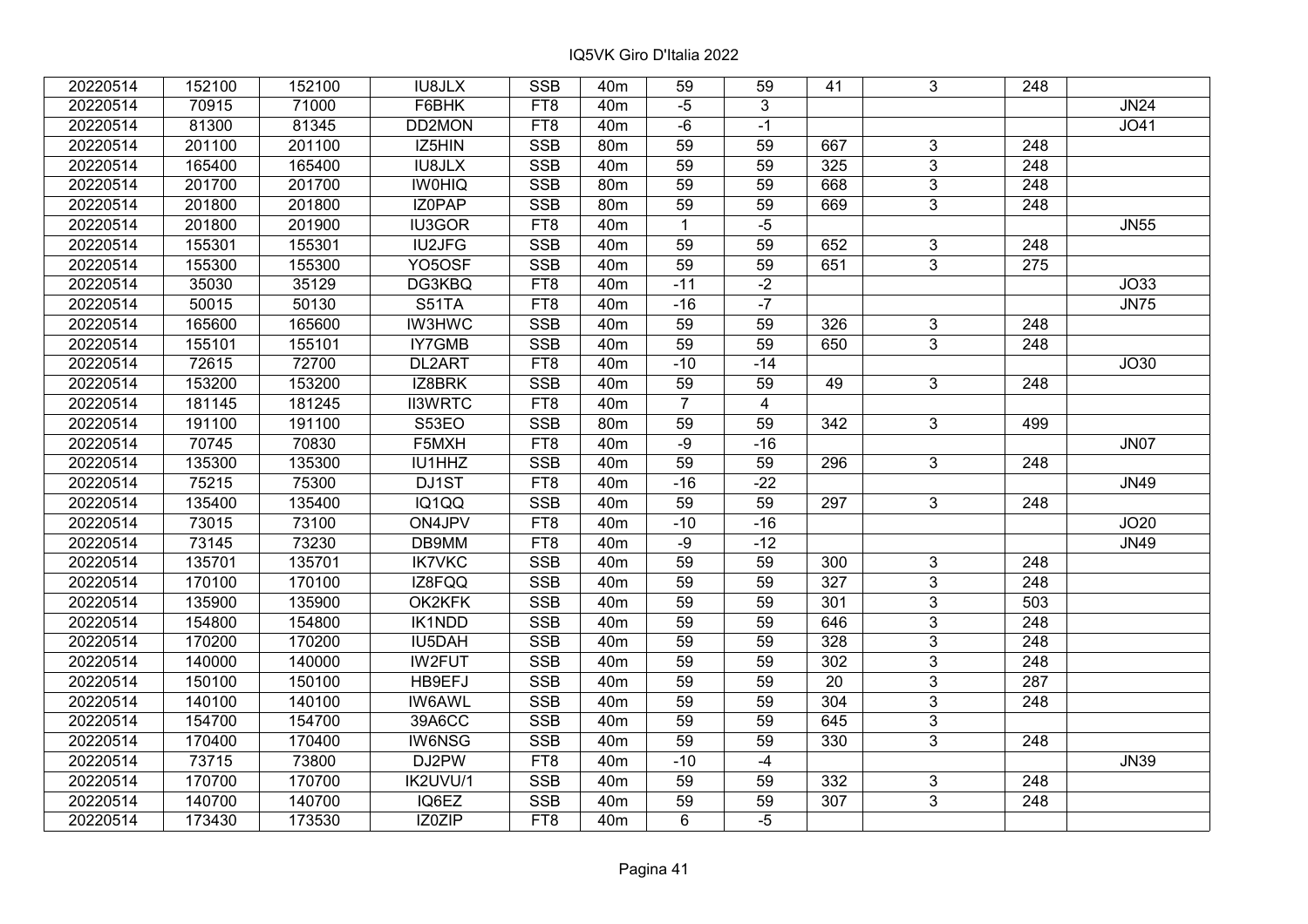| 20220514 | 171001 | 171001 | IZ0DRB                         | <b>SSB</b>      | 40 <sub>m</sub> | 59                      | 59           | 334             | 3              | 248              |                  |
|----------|--------|--------|--------------------------------|-----------------|-----------------|-------------------------|--------------|-----------------|----------------|------------------|------------------|
| 20220514 | 154400 | 154400 | IV3JAL                         | <b>SSB</b>      | 40 <sub>m</sub> | 59                      | 59           | 643             | 3              | 248              |                  |
| 20220514 | 151901 | 151901 | <b>IZ2LUS</b>                  | <b>SSB</b>      | 40 <sub>m</sub> | $\overline{59}$         | 59           | $\overline{39}$ | $\overline{3}$ | $\overline{248}$ |                  |
| 20220514 | 74345  | 74500  | S51TA                          | FT8             | 40 <sub>m</sub> | $-8$                    | $\mathbf 0$  |                 |                |                  | <b>JN75</b>      |
| 20220514 | 45715  | 45800  | F4WBR                          | FT8             | 40 <sub>m</sub> | $-16$                   | $-4$         |                 |                |                  | <b>JN07</b>      |
| 20220514 | 152500 | 152500 | IT9IVM                         | <b>SSB</b>      | 40 <sub>m</sub> | 59                      | 59           | 44              | 3              | 248              |                  |
| 20220514 | 151600 | 151600 | IZ4RCF                         | <b>SSB</b>      | 40 <sub>m</sub> | 59                      | 59           | $\overline{34}$ | $\overline{3}$ | 248              |                  |
| 20220514 | 151500 | 151500 | <b>IU0KNS</b>                  | <b>SSB</b>      | 40 <sub>m</sub> | 59                      | 59           | 33              | 3              | 248              |                  |
| 20220514 | 143400 | 143400 | IZ1TNA                         | SSB             | 40 <sub>m</sub> | 59                      | 59           | 310             | $\overline{3}$ | $\overline{248}$ |                  |
| 20220514 | 152601 | 152601 | I2ZP                           | SSB             | 40 <sub>m</sub> | 59                      | 59           | 46              | $\overline{3}$ | 248              |                  |
| 20220514 | 173615 | 173700 | IZ3LES                         | FT8             | 40 <sub>m</sub> | $\overline{7}$          | $\mathbf{3}$ |                 |                |                  | <b>JN65</b>      |
| 20220514 | 173745 | 173830 | <b>DL7VTW</b>                  | FT8             | 40 <sub>m</sub> | $-3$                    | $-11$        |                 |                |                  | J <sub>062</sub> |
| 20220514 | 181015 | 181115 | HB9IIH                         | FT <sub>8</sub> | 40 <sub>m</sub> | 6                       | $-7$         |                 |                |                  | <b>JN36</b>      |
| 20220514 | 35500  | 35559  | <b>G0KPH</b>                   | FT8             | 40 <sub>m</sub> | $-5$                    | $\mathbf{1}$ |                 |                |                  | <b>IO92</b>      |
| 20220514 | 174245 | 174330 | OK1JXU                         | FT8             | 40 <sub>m</sub> | 3                       | $-11$        |                 |                |                  | JO80             |
| 20220514 | 174400 | 174530 | SV1BEE                         | FT8             | 40 <sub>m</sub> | $\overline{\mathbf{4}}$ | $-20$        |                 |                |                  | <b>KM17</b>      |
| 20220514 | 150100 | 150100 | S52MZ                          | <b>SSB</b>      | 40 <sub>m</sub> | 59                      | 59           | 313             | 3              | 499              |                  |
| 20220514 | 73315  | 73400  | F6GDM                          | FT8             | 40 <sub>m</sub> | $\mathbf{1}$            | $-14$        |                 |                |                  | <b>JN19</b>      |
| 20220514 | 193700 | 193700 | RU7D                           | <b>RTTY</b>     | 20m             | 599                     | 599          | 286             | 3              | 54               |                  |
| 20220514 | 175115 | 175200 | <b>IU3MAG</b>                  | FT8             | 40 <sub>m</sub> | $-3$                    | $-2$         |                 |                |                  | <b>JN65</b>      |
| 20220514 | 175230 | 175330 | <b>IV3IML</b>                  | FT8             | 40 <sub>m</sub> | 8                       | -6           |                 |                |                  |                  |
| 20220514 | 73515  | 73600  | F6HIA                          | FT8             | 40 <sub>m</sub> | $-16$                   | $-9$         |                 |                |                  | <b>JN23</b>      |
| 20220514 | 152600 | 152600 | IT9QQO                         | <b>SSB</b>      | 40 <sub>m</sub> | 59                      | 59           | 45              | 3              | 248              |                  |
| 20220514 | 190600 | 190600 | <b>IK8RJS</b>                  | <b>SSB</b>      | 80 <sub>m</sub> | 59                      | 59           | 335             | 3              | 248              |                  |
| 20220514 | 150200 | 150200 | IZ1JTH                         | <b>SSB</b>      | 40 <sub>m</sub> | 59                      | 59           | 23              | $\overline{3}$ | 248              |                  |
| 20220514 | 35700  | 35759  | PA3GHJ                         | FT8             | 40m             | -8                      | $-1$         |                 |                |                  | JO22             |
| 20220514 | 43230  | 43315  | YL2EA                          | FT8             | 40 <sub>m</sub> | $-16$                   | $-12$        |                 |                |                  | <b>KO26</b>      |
| 20220514 | 175830 | 175930 | R <sub>2</sub> A <sub>SV</sub> | FT8             | 40 <sub>m</sub> | $-12$                   | $-10$        |                 |                |                  |                  |
| 20220514 | 151900 | 151900 | IU5MPR                         | <b>SSB</b>      | 40 <sub>m</sub> | 59                      | 59           | 38              | $\overline{3}$ | 248              |                  |
| 20220514 | 72115  | 72200  | DL7AOJ                         | FT8             | 40 <sub>m</sub> | $-6$                    | -6           |                 |                |                  | JO40             |
| 20220515 | 92700  | 92700  | <b>IW3RWZ</b>                  | <b>SSB</b>      | 40 <sub>m</sub> | 59                      | 59           | 377             | $\overline{3}$ | 248              |                  |
| 20220515 | 164900 | 164900 | IT9IFV                         | <b>SSB</b>      | 40 <sub>m</sub> | 59                      | 59           | 404             | $\overline{3}$ | 248              |                  |
| 20220515 | 93000  | 93000  | <b>IU1MRG</b>                  | <b>SSB</b>      | 40 <sub>m</sub> | 59                      | 59           | 380             | 3              | 248              |                  |
| 20220515 | 160300 | 160300 | IZ5GHJ                         | <b>SSB</b>      | 40 <sub>m</sub> | 59                      | 59           | 74              | 3              | 248              |                  |
| 20220515 | 160900 | 160900 | <b>IU0QJK</b>                  | <b>SSB</b>      | 40 <sub>m</sub> | 59                      | 59           | $\overline{78}$ | 3              | 248              |                  |
| 20220515 | 154100 | 154100 | <b>IK7DXI</b>                  | <b>SSB</b>      | 40 <sub>m</sub> | 59                      | 59           | 70              | 3              | 248              |                  |
| 20220515 | 75600  | 75600  | IZ0UIJ                         | SSB             | 40m             | 59                      | 59           | 733             | 3              | $\overline{248}$ |                  |
| 20220515 | 155100 | 155100 | <b>IK5USW</b>                  | <b>SSB</b>      | 40 <sub>m</sub> | 59                      | 59           | 72              | 3              | 248              |                  |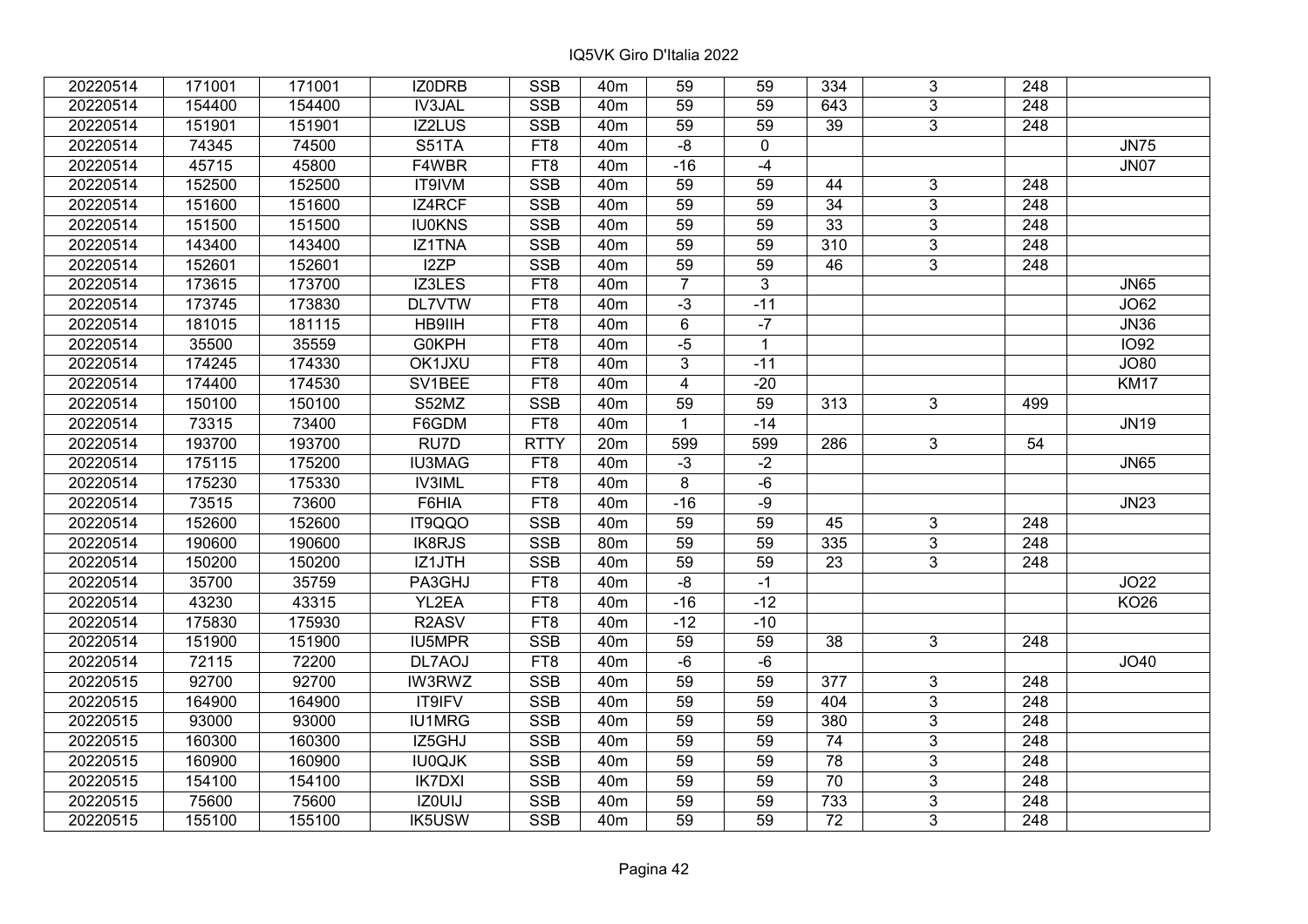| 20220515 | 90900  | 90900  | I2ZP          | <b>SSB</b>      | 40 <sub>m</sub> | 59              | 59              | 55  | 3               | 248              |             |
|----------|--------|--------|---------------|-----------------|-----------------|-----------------|-----------------|-----|-----------------|------------------|-------------|
| 20220515 | 123000 | 123000 | IZ1YTH        | <b>SSB</b>      | 40 <sub>m</sub> | 59              | 59              | 383 | 3               | 248              |             |
| 20220515 | 181530 | 181615 | IZ3LES        | FT8             | 40 <sub>m</sub> | 10              | 6               |     |                 |                  | <b>JN65</b> |
| 20220515 | 152900 | 152900 | OE6BID        | <b>SSB</b>      | 40 <sub>m</sub> | 59              | 59              | 65  | 3               | 206              |             |
| 20220515 | 92600  | 92600  | IW2MZS        | <b>SSB</b>      | 40 <sub>m</sub> | 59              | 59              | 376 | $\overline{3}$  | 248              |             |
| 20220515 | 153700 | 153700 | I3RXJ         | SSB             | 40 <sub>m</sub> | 59              | 59              | 67  | $\overline{3}$  | 248              |             |
| 20220515 | 152700 | 152700 | <b>IKOMHS</b> | <b>SSB</b>      | 40 <sub>m</sub> | 59              | 59              | 64  | 3               | 248              |             |
| 20220515 | 80001  | 80001  | <b>XL01</b>   | <b>SSB</b>      | 40 <sub>m</sub> | $\overline{59}$ | 59              | 738 | $\overline{3}$  | $\overline{248}$ |             |
| 20220515 | 134515 | 134600 | <b>IK1BOW</b> | FT <sub>8</sub> | 40 <sub>m</sub> | $\overline{2}$  | $\overline{7}$  |     |                 |                  | <b>JN35</b> |
| 20220515 | 101900 | 101900 | <b>IOLRA</b>  | <b>SSB</b>      | 40 <sub>m</sub> | 59              | 59              | 757 | $\overline{3}$  | 248              |             |
| 20220515 | 181900 | 181945 | DL3JHK        | FT8             | 40 <sub>m</sub> | $-11$           | $-10$           |     |                 |                  | JO62        |
| 20220515 | 164000 | 164000 | IQ6KX         | <b>SSB</b>      | 40 <sub>m</sub> | 59              | 59              | 98  | $\overline{3}$  | 248              |             |
| 20220515 | 164400 | 164400 | IT9PPX        | <b>SSB</b>      | 40 <sub>m</sub> | 59              | 59              | 401 | $\overline{3}$  | 248              |             |
| 20220515 | 101100 | 101100 | IU1JQM        | <b>SSB</b>      | 40 <sub>m</sub> | 59              | 59              | 750 | 3               | 248              |             |
| 20220515 | 151600 | 151600 | IQ1QQ         | <b>SSB</b>      | 40 <sub>m</sub> | 59              | 59              | 57  | 3               | 248              |             |
| 20220515 | 165300 | 165300 | IU5DAH        | <b>SSB</b>      | 40 <sub>m</sub> | 59              | 59              | 406 | $\overline{3}$  | 248              |             |
| 20220515 | 162600 | 162600 | IU4EYH        | <b>SSB</b>      | 40 <sub>m</sub> | 59              | 59              | 89  | 3               | 248              |             |
| 20220515 | 101200 | 101200 | <b>IK2EBP</b> | <b>SSB</b>      | 40 <sub>m</sub> | 59              | 59              | 751 | 3               | 248              |             |
| 20220515 | 101300 | 101300 | <b>IW3HKW</b> | <b>SSB</b>      | 40 <sub>m</sub> | 59              | 59              | 752 | 3               | 248              |             |
| 20220515 | 85000  | 85000  | <b>IS0IYV</b> | <b>SSB</b>      | 40 <sub>m</sub> | 59              | 59              | 41  | $\overline{3}$  | 225              |             |
| 20220515 | 152400 | 152400 | <b>IW0QPH</b> | <b>SSB</b>      | 40 <sub>m</sub> | 59              | 59              | 62  | $\overline{3}$  | 248              |             |
| 20220515 | 163200 | 163200 | IW2DQE        | <b>SSB</b>      | 40 <sub>m</sub> | 59              | 59              | 92  | $\overline{3}$  | 248              |             |
| 20220515 | 164800 | 164800 | <b>IU0PIO</b> | <b>SSB</b>      | 40 <sub>m</sub> | 59              | 59              | 403 | 3               | 248              |             |
| 20220515 | 161000 | 161000 | IU8CNQ        | <b>SSB</b>      | 40 <sub>m</sub> | 59              | 59              | 80  | $\overline{3}$  | 248              |             |
| 20220515 | 133400 | 133400 | F5MGS         | <b>SSB</b>      | 40 <sub>m</sub> | 59              | 59              | 762 | $\overline{3}$  | 227              |             |
| 20220515 | 152000 | 152000 | <b>IK2JTS</b> | <b>SSB</b>      | 40 <sub>m</sub> | 59              | 59              | 61  | $\overline{3}$  | 248              |             |
| 20220515 | 165400 | 165400 | 3IK1MOP       | <b>SSB</b>      | 40 <sub>m</sub> | 59              | 59              | 407 | $\overline{3}$  | 318              |             |
| 20220515 | 163400 | 163400 | IW2JPB        | <b>SSB</b>      | 40 <sub>m</sub> | 59              | 59              | 94  | $\overline{3}$  | 248              |             |
| 20220515 | 182330 | 182415 | F5RRS         | FT <sub>8</sub> | 40 <sub>m</sub> | $\overline{14}$ | $\sqrt{6}$      |     |                 |                  | <b>JN36</b> |
| 20220515 | 182130 | 182215 | <b>IK2XDF</b> | FT <sub>8</sub> | 40 <sub>m</sub> | 10              | $6\overline{6}$ |     |                 |                  | <b>JN45</b> |
| 20220515 | 182900 | 182900 | <b>IWOHIQ</b> | <b>SSB</b>      | 80m             | 59              | 59              | 408 | $3\overline{3}$ | 248              |             |
| 20220515 | 181700 | 181745 | IZ0PAP/ITGI   | FT <sub>8</sub> | 40 <sub>m</sub> | $-9$            | $-5$            |     |                 |                  |             |
| 20220515 | 183000 | 183000 | IZ3LES        | <b>SSB</b>      | 80m             | 59              | 59              | 409 | 3               | 248              |             |
| 20220515 | 183100 | 183100 | 9A1CC         | <b>SSB</b>      | 80 <sub>m</sub> | 59              | 59              | 410 | 3               | 497              |             |
| 20220515 | 183101 | 183101 | <b>IU0DUM</b> | <b>SSB</b>      | 80m             | 59              | 59              | 411 | 3               | 248              |             |
| 20220515 | 165200 | 165200 | IZ5HML        | <b>SSB</b>      | 40 <sub>m</sub> | 59              | 59              | 405 | 3               | 248              |             |
| 20220515 | 183300 | 183300 | IZ0PAP        | SSB             | 80m             | 59              | 59              | 412 | $\overline{3}$  | $\overline{248}$ |             |
| 20220515 | 183301 | 183301 | <b>IV3IML</b> | <b>SSB</b>      | 80m             | 59              | 59              | 413 | 3               | 248              |             |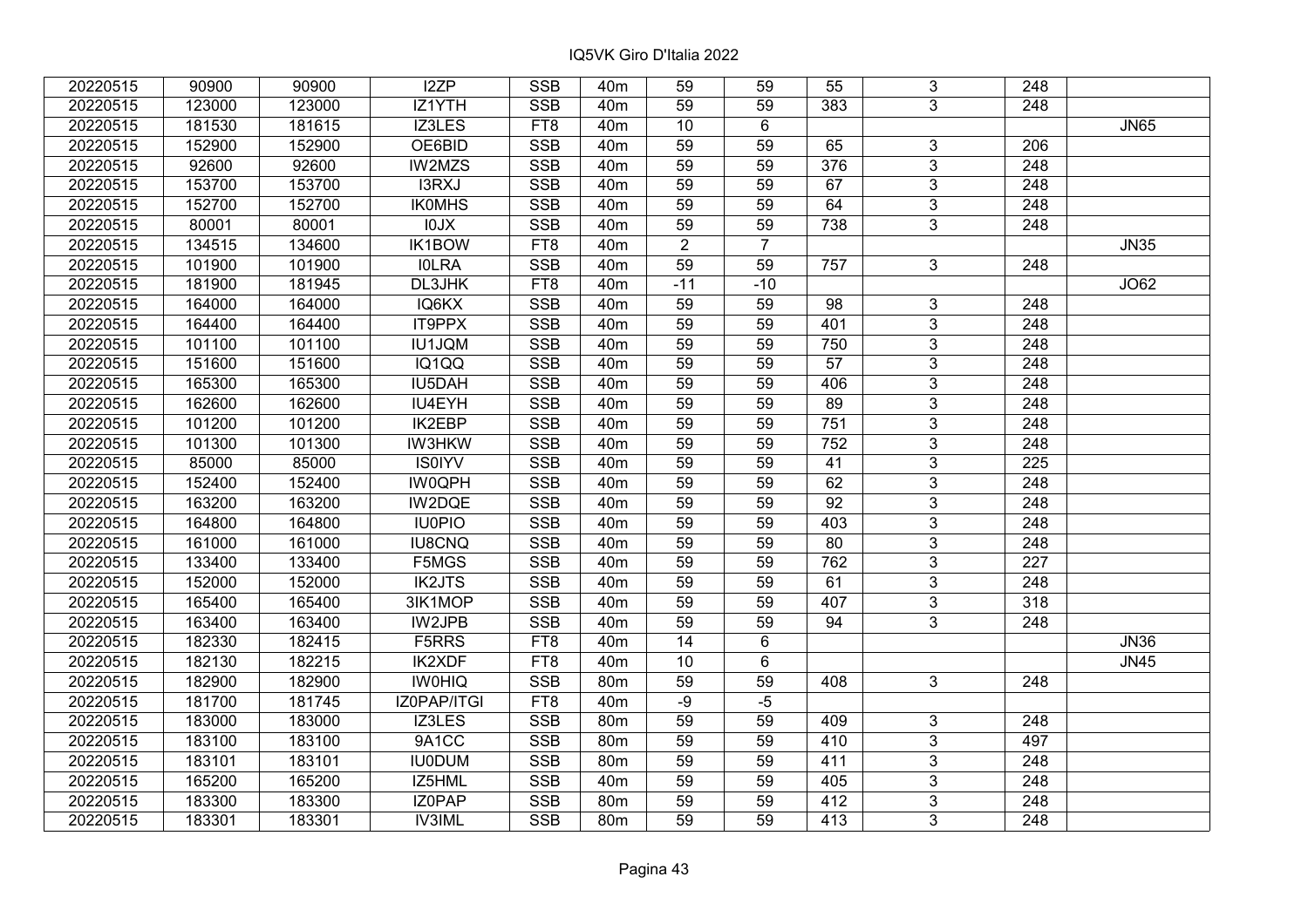| 20220515 | 164401 | 164401 | IZ1RES        | <b>SSB</b> | 40 <sub>m</sub> | 59              | 59             | 402             | 3              | 248              |             |
|----------|--------|--------|---------------|------------|-----------------|-----------------|----------------|-----------------|----------------|------------------|-------------|
| 20220515 | 183400 | 183400 | IZ0CVT        | <b>SSB</b> | 80 <sub>m</sub> | 59              | 59             | 414             | 3              | 248              |             |
| 20220515 | 164100 | 164100 | <b>IW3HWC</b> | <b>SSB</b> | 40 <sub>m</sub> | $\overline{59}$ | 59             | 100             | $\overline{3}$ | $\overline{248}$ |             |
| 20220515 | 164001 | 164001 | IZ1JMV        | <b>SSB</b> | 40 <sub>m</sub> | 59              | 59             | $\overline{99}$ | $\overline{3}$ | $\overline{248}$ |             |
| 20220515 | 183600 | 183600 | F6HIA         | <b>SSB</b> | 80m             | 59              | 59             | 415             | $\overline{3}$ | 227              |             |
| 20220515 | 163900 | 163900 | SQ7CGN        | SSB        | 40 <sub>m</sub> | 59              | 59             | $\overline{97}$ | $\overline{3}$ | 269              |             |
| 20220515 | 163701 | 163701 | <b>IU0PIO</b> | <b>SSB</b> | 40 <sub>m</sub> | 59              | 59             | 96              | $\overline{3}$ | $\overline{248}$ |             |
| 20220515 | 163700 | 163700 | IZ6WOJ        | <b>SSB</b> | 40m             | 59              | 59             | 95              | 3              | 248              |             |
| 20220515 | 183815 | 183900 | <b>IU2LXG</b> | FT8        | 40 <sub>m</sub> | $\mathbf 1$     | $\overline{8}$ |                 |                |                  | <b>JN55</b> |
| 20220515 | 163300 | 163300 | <b>IU6JMK</b> | SSB        | 40 <sub>m</sub> | 59              | 59             | 93              | $\overline{3}$ | 248              |             |
| 20220515 | 183945 | 184100 | DK1PU         | FT8        | 40 <sub>m</sub> | $-2$            | $-15$          |                 |                |                  | JO30        |
| 20220515 | 163000 | 163000 | <b>IK0FFU</b> | <b>SSB</b> | 40 <sub>m</sub> | $\overline{59}$ | 59             | 91              | $\overline{3}$ | $\overline{248}$ |             |
| 20220515 | 162700 | 162700 | IZ6UWA        | <b>SSB</b> | 40 <sub>m</sub> | 59              | 59             | 90              | $\overline{3}$ | 248              |             |
| 20220515 | 184145 | 184330 | <b>IW0HIQ</b> | FT8        | 40 <sub>m</sub> | $-3$            | $-12$          |                 |                |                  | <b>JN62</b> |
| 20220515 | 162500 | 162500 | <b>IU0DUM</b> | <b>SSB</b> | 40 <sub>m</sub> | $\overline{59}$ | 59             | 88              | 3              | 248              |             |
| 20220515 | 161800 | 161800 | HB9GKM        | <b>SSB</b> | 40 <sub>m</sub> | 59              | 59             | 87              | $\overline{3}$ | $\overline{287}$ |             |
| 20220515 | 161700 | 161700 | IU6PYP        | <b>SSB</b> | 40 <sub>m</sub> | 59              | 59             | 86              | $\overline{3}$ | 248              |             |
| 20220515 | 161601 | 161601 | <b>IU1EKX</b> | <b>SSB</b> | 40 <sub>m</sub> | 59              | 59             | 85              | $\overline{3}$ | $\overline{248}$ |             |
| 20220515 | 161600 | 161600 | I3TXQ         | <b>SSB</b> | 40 <sub>m</sub> | 59              | 59             | 84              | $\overline{3}$ | 248              |             |
| 20220515 | 161300 | 161300 | <b>IK0UGC</b> | <b>SSB</b> | 40 <sub>m</sub> | 59              | 59             | 83              | $\overline{3}$ | 248              |             |
| 20220515 | 161200 | 161200 | IZ0LGD        | <b>SSB</b> | 40 <sub>m</sub> | $\overline{59}$ | 59             | $\overline{82}$ | $\overline{3}$ | 248              |             |
| 20220515 | 161100 | 161100 | <b>IK7FQF</b> | <b>SSB</b> | 40m             | 59              | 59             | 81              | $\overline{3}$ | 248              |             |
| 20220515 | 184545 | 184630 | <b>DG0WOL</b> | FT8        | 40m             | $-14$           | -8             |                 |                |                  | <b>JN58</b> |
| 20220515 | 160901 | 160901 | IU1OOL        | <b>SSB</b> | 40 <sub>m</sub> | 59              | 59             | 79              | 3              | 248              |             |
| 20220515 | 184715 | 184800 | OE6TNO        | FT8        | 40m             | $-9$            | $\mathbf{1}$   |                 |                |                  | <b>JN77</b> |
| 20220515 | 160501 | 160501 | <b>I8URR</b>  | <b>SSB</b> | 40m             | 59              | 59             | 77              | 3              | 248              |             |
| 20220515 | 160500 | 160500 | <b>IU0KNS</b> | <b>SSB</b> | 40 <sub>m</sub> | $\overline{59}$ | 59             | $\overline{76}$ | $\overline{3}$ | $\overline{248}$ |             |
| 20220515 | 160400 | 160400 | IZ8XTV/QRP    | <b>SSB</b> | 40 <sub>m</sub> | 59              | 59             | 75              | $\overline{3}$ | $\overline{248}$ |             |
| 20220515 | 185145 | 185230 | SQ9NFC        | FT8        | 40 <sub>m</sub> | $-11$           | $-14$          |                 |                |                  | <b>JO90</b> |
| 20220515 | 160100 | 160100 | <b>IU7KQS</b> | SSB        | 40 <sub>m</sub> | 59              | 59             | $\overline{73}$ | 3              | 248              |             |
| 20220515 | 155900 | 155900 | <b>IU0QJK</b> | <b>SSB</b> | 40 <sub>m</sub> | 59              | 59             | 767             | $\overline{3}$ | $\overline{248}$ |             |
| 20220515 | 155800 | 155800 | HB9HHN        | <b>SSB</b> | 40 <sub>m</sub> | 59              | 59             | 766             | $\overline{3}$ | 287              |             |
| 20220515 | 155700 | 155700 | <b>IK0CWD</b> | <b>SSB</b> | 40 <sub>m</sub> | 59              | 59             | 765             | 3              | 248              |             |
| 20220515 | 185315 | 185400 | PD5HZ         | FT8        | 40 <sub>m</sub> | $-13$           | $-16$          |                 |                |                  | JO31        |
| 20220515 | 154500 | 154500 | IZ1TQJ        | <b>SSB</b> | 40 <sub>m</sub> | 59              | 59             | 71              | 3              | 248              |             |
| 20220515 | 185500 | 185600 | OK1VK         | FT8        | 40 <sub>m</sub> | 11              | $-12$          |                 |                |                  |             |
| 20220515 | 153801 | 153801 | <b>IU8NKW</b> | SSB        | 40 <sub>m</sub> | 59              | 59             | 69              | 3              | 248              |             |
| 20220515 | 153800 | 153800 | IT9GND        | <b>SSB</b> | 40 <sub>m</sub> | 59              | 59             | 68              | 3              | 248              |             |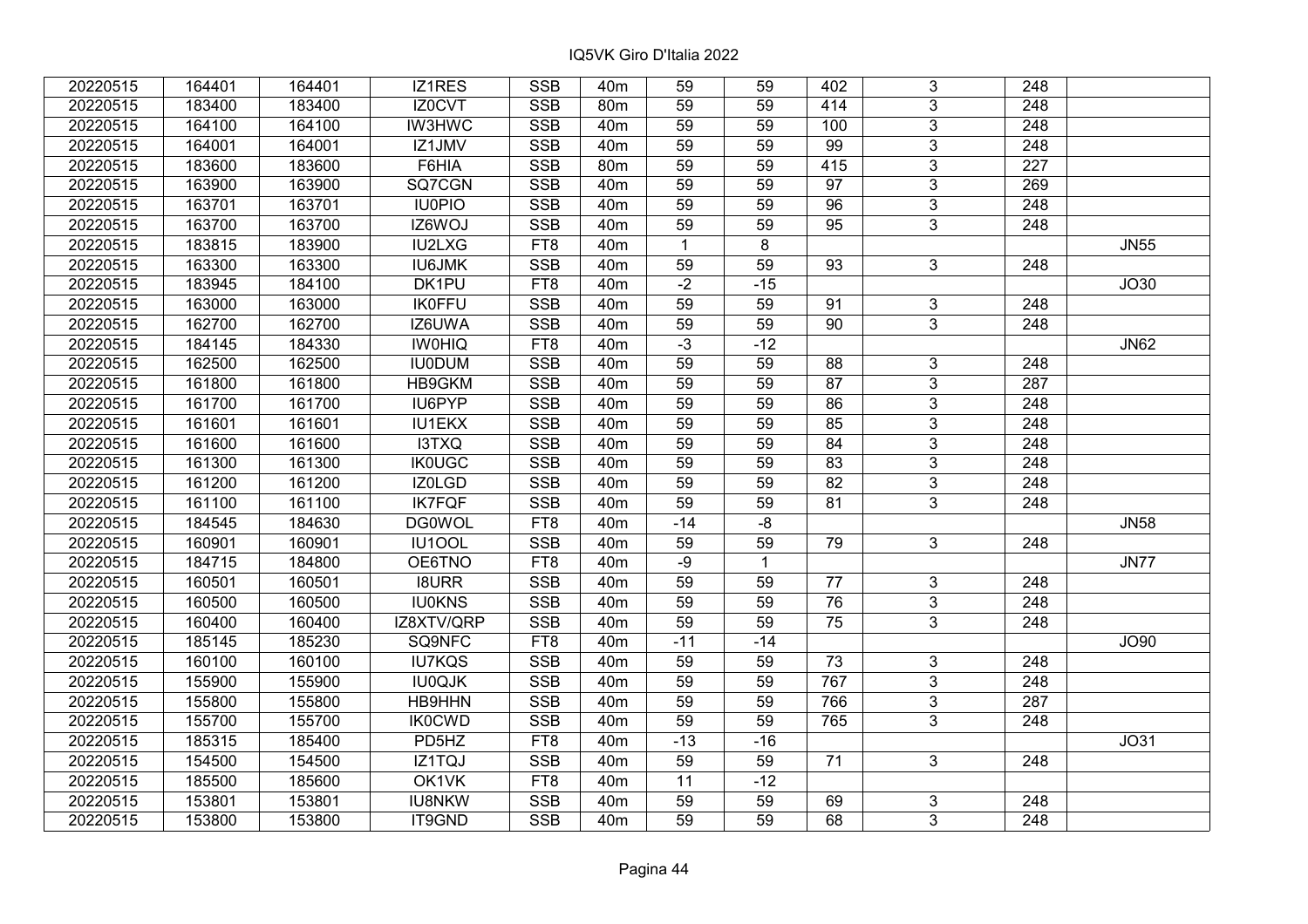| 20220515 | 185600 | 185600 | IZ8KPT              | <b>SSB</b>              | 80 <sub>m</sub> | 59              | 59          | 416             | 3              | 248              |             |
|----------|--------|--------|---------------------|-------------------------|-----------------|-----------------|-------------|-----------------|----------------|------------------|-------------|
| 20220515 | 153600 | 153600 | <b>IK1NDD</b>       | <b>SSB</b>              | 40 <sub>m</sub> | 59              | 59          | 66              | 3              | 248              |             |
| 20220515 | 185800 | 185800 | I3RXJ               | <b>SSB</b>              | 80 <sub>m</sub> | $\overline{59}$ | 59          | 417             | $\overline{3}$ | $\overline{248}$ |             |
| 20220515 | 185815 | 185900 | DG2PX               | FT8                     | 40 <sub>m</sub> | -8              | -8          |                 |                |                  | JO30        |
| 20220515 | 152600 | 152600 | OE6PID              | <b>SSB</b>              | 40 <sub>m</sub> | 59              | 59          | 63              | 3              | 206              |             |
| 20220515 | 190000 | 190000 | SP <sub>1</sub> AOL | <b>SSB</b>              | 80m             | 59              | 59          | 418             | $\overline{3}$ | 269              |             |
| 20220515 | 190045 | 190130 | IK1NDD              | FT8                     | 40 <sub>m</sub> | 5               | $-10$       |                 |                |                  | <b>JN33</b> |
| 20220515 | 151900 | 151900 | IZ2IZE              | <b>SSB</b>              | 40 <sub>m</sub> | 59              | 59          | 60              | 3              | 248              |             |
| 20220515 | 151800 | 151800 | EA3HYJ              | <b>SSB</b>              | 40 <sub>m</sub> | $\overline{59}$ | 59          | $\overline{59}$ | $\overline{3}$ | $\overline{281}$ |             |
| 20220515 | 151700 | 151700 | <b>IV3DBT</b>       | SSB                     | 40 <sub>m</sub> | 59              | 59          | 58              | $\overline{3}$ | 248              |             |
| 20220515 | 190300 | 190300 | UA0ZK               | <b>RTTY</b>             | 20m             | 599             | 599         | 289             | 3              | 15               |             |
| 20220515 | 151500 | 151500 | <b>IU5ICF</b>       | <b>SSB</b>              | 40 <sub>m</sub> | 59              | 59          | 400             | $\overline{3}$ | 248              |             |
| 20220515 | 151400 | 151400 | <b>IU6JKI</b>       | <b>SSB</b>              | 40 <sub>m</sub> | 59              | 59          | 399             | 3              | 248              |             |
| 20220515 | 151001 | 151001 | IU6DAZ              | <b>SSB</b>              | 40 <sub>m</sub> | 59              | 59          | 398             | $\overline{3}$ | 248              |             |
| 20220515 | 151000 | 151000 | <b>IS0AGY</b>       | <b>SSB</b>              | 40 <sub>m</sub> | 59              | 59          | 397             | 3              | 225              |             |
| 20220515 | 150600 | 150600 | <b>IU1FQB</b>       | <b>SSB</b>              | 40 <sub>m</sub> | 59              | 59          | 396             | 3              | 248              |             |
| 20220515 | 150200 | 150200 | IU5FPO              | <b>SSB</b>              | 40 <sub>m</sub> | 59              | 59          | 395             | 3              | 248              |             |
| 20220515 | 150100 | 150100 | I2XGD               | <b>SSB</b>              | 40 <sub>m</sub> | 59              | 59          | 394             | 3              | 248              |             |
| 20220515 | 150000 | 150000 | IZ4VTZ              | <b>SSB</b>              | 40 <sub>m</sub> | 59              | 59          | 393             | 3              | 248              |             |
| 20220515 | 145700 | 145700 | IZ0COK              | <b>SSB</b>              | 40 <sub>m</sub> | 59              | 59          | 392             | $\overline{3}$ | 248              |             |
| 20220515 | 145400 | 145400 | IZ5TJX              | <b>SSB</b>              | 40 <sub>m</sub> | 59              | 59          | 391             | $\overline{3}$ | 248              |             |
| 20220515 | 144400 | 144400 | IT9FEG              | <b>SSB</b>              | 40 <sub>m</sub> | 59              | 59          | 390             | 3              | 248              |             |
| 20220515 | 144300 | 144300 | <b>IK2ULS</b>       | <b>SSB</b>              | 40 <sub>m</sub> | 59              | 59          | 389             | $\overline{3}$ | 248              |             |
| 20220515 | 143700 | 143700 | <b>IU0QJK</b>       | <b>SSB</b>              | 40 <sub>m</sub> | 59              | 59          | 388             | 3              | 248              |             |
| 20220515 | 143000 | 143000 | <b>IV3IML</b>       | <b>SSB</b>              | 40 <sub>m</sub> | 59              | 59          | 387             | 3              | 248              |             |
| 20220515 | 135915 | 140015 | IW2NEF              | FT8                     | 40 <sub>m</sub> | $-14$           | $-6$        |                 |                |                  | <b>JN46</b> |
| 20220515 | 135130 | 135230 | <b>IK2ULS</b>       | FT8                     | 40 <sub>m</sub> | $-8$            | $\mathbf 0$ |                 |                |                  | <b>JN45</b> |
| 20220515 | 134915 | 135130 | PA1BOB              | FT8                     | 40 <sub>m</sub> | $-15$           | $-16$       |                 |                |                  | JO21        |
| 20220515 | 134740 | 134740 | IZ5MJO              | FT8                     | 40 <sub>m</sub> | $-9$            |             |                 |                |                  | <b>JN53</b> |
| 20220515 | 134645 | 134730 | DL5NDD              | FT <sub>8</sub>         | 40 <sub>m</sub> | $-9$            | $-4$        |                 |                |                  | <b>JN58</b> |
| 20220515 | 191200 | 191200 | <b>IU6OMV</b>       | <b>SSB</b>              | 80 <sub>m</sub> | $\overline{59}$ | 59          | 419             | $\overline{3}$ | 248              |             |
| 20220515 | 133600 | 133600 | I7WL                | <b>SSB</b>              | 40 <sub>m</sub> | 59              | 59          | 764             | $\overline{3}$ | 248              |             |
| 20220515 | 133500 | 133500 | <b>IK3ITV</b>       | <b>SSB</b>              | 40 <sub>m</sub> | 59              | 59          | 763             | 3              | 248              |             |
| 20220515 | 191300 | 191300 | IK1NDD              | <b>SSB</b>              | 80 <sub>m</sub> | 59              | 59          | 420             | $\overline{3}$ | $\overline{248}$ |             |
| 20220515 | 133000 | 133000 | IZ1PKT              | <b>SSB</b>              | 40 <sub>m</sub> | 59              | 59          | 761             | 3              | 248              |             |
| 20220515 | 132800 | 132800 | IZ1MKE              | <b>SSB</b>              | 40 <sub>m</sub> | 59              | 59          | 760             | 3              | 248              |             |
| 20220515 | 132001 | 132001 | <b>IK2ULS</b>       | $\overline{\text{SSB}}$ | 40 <sub>m</sub> | 59              | 59          | 759             | $\overline{3}$ | 248              |             |
| 20220515 | 132000 | 132000 | IZ5EBL              | <b>SSB</b>              | 40 <sub>m</sub> | 59              | 59          | 758             | $\overline{3}$ | 248              |             |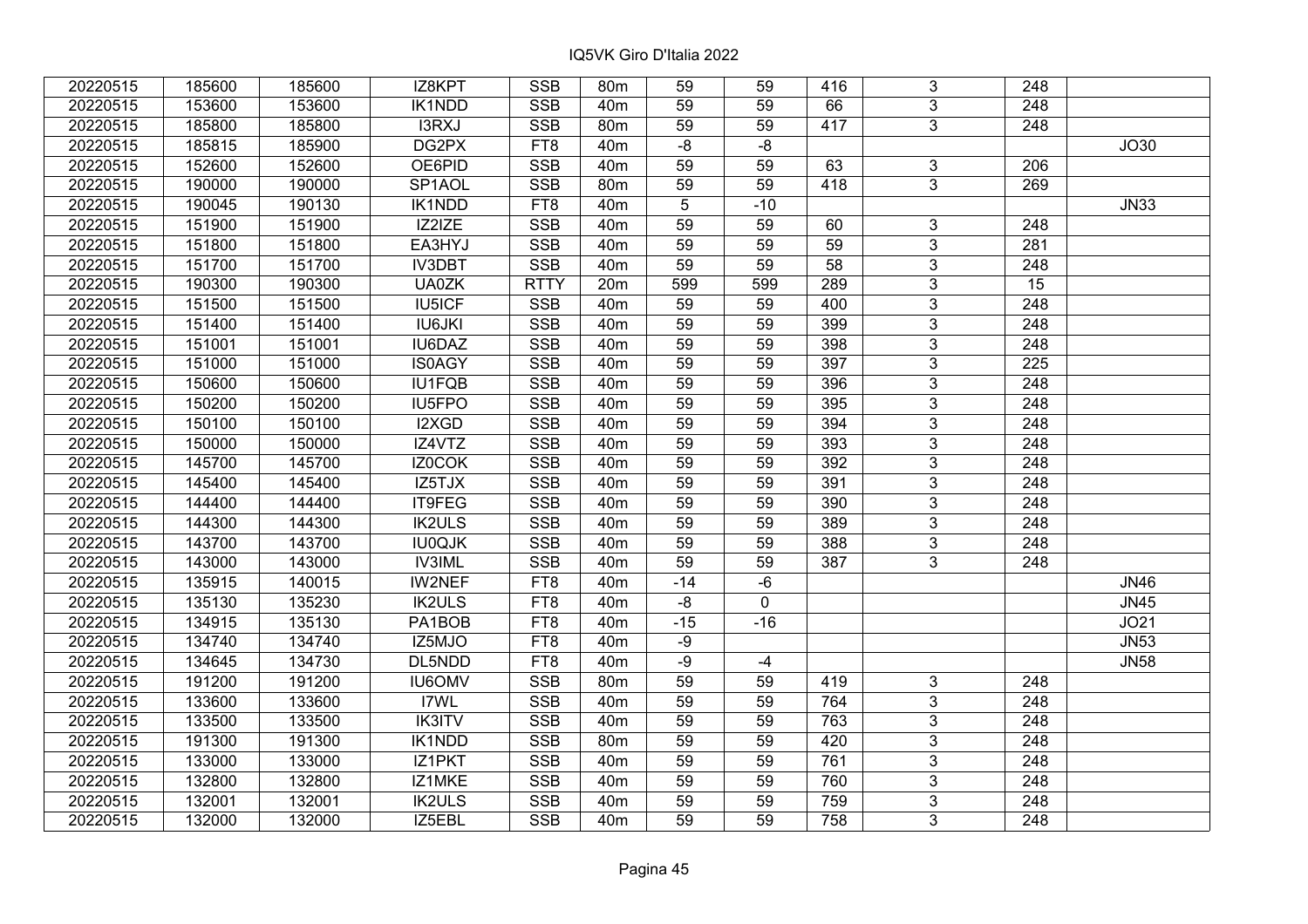| 20220515 | 131100 | 131100 | <b>IU7KQS</b> | <b>SSB</b>              | 40 <sub>m</sub> | 59    | 59    | 386             | 3              | 248              |  |
|----------|--------|--------|---------------|-------------------------|-----------------|-------|-------|-----------------|----------------|------------------|--|
| 20220515 | 125900 | 125900 | <b>IU2JFG</b> | <b>SSB</b>              | 40 <sub>m</sub> | 59    | 59    | 385             | $\overline{3}$ | 248              |  |
| 20220515 | 123900 | 123900 | <b>IU8ANF</b> | $\overline{\text{SSB}}$ | 40 <sub>m</sub> | 59    | 59    | $\frac{1}{384}$ | $\overline{3}$ | $\overline{248}$ |  |
| 20220515 | 191430 | 191530 | 4Z4DX         | FT8                     | 40 <sub>m</sub> | $-17$ | $-12$ |                 |                |                  |  |
| 20220515 | 122900 | 122900 | IZ4AIF        | <b>SSB</b>              | 40 <sub>m</sub> | 59    | 59    | 382             | 3              | 248              |  |
| 20220515 | 191500 | 191500 | <b>IK6VNU</b> | <b>SSB</b>              | 80m             | 59    | 59    | 421             | $\overline{3}$ | 248              |  |
| 20220515 | 101500 | 101500 | I4QGF         | <b>SSB</b>              | 40 <sub>m</sub> | 59    | 59    | 756             | $\overline{3}$ | 248              |  |
| 20220515 | 101401 | 101401 | IZ7QEN        | <b>SSB</b>              | 40 <sub>m</sub> | 59    | 59    | 755             | 3              | 248              |  |
| 20220515 | 101400 | 101400 | OE7AJT        | <b>SSB</b>              | 40 <sub>m</sub> | 59    | 59    | 754             | $\overline{3}$ | $\overline{206}$ |  |
| 20220515 | 101301 | 101301 | <b>IK2UIG</b> | <b>SSB</b>              | 40 <sub>m</sub> | 59    | 59    | 753             | $\overline{3}$ | 248              |  |
| 20220515 | 191600 | 191700 | <b>IV3IML</b> | FT8                     | 40 <sub>m</sub> | $-4$  | $-9$  |                 |                |                  |  |
| 20220515 | 191600 | 191600 | IK8RJS        | <b>SSB</b>              | 80m             | 59    | 59    | 422             | $\overline{3}$ | 248              |  |
| 20220515 | 191601 | 191601 | <b>IN3AFD</b> | <b>SSB</b>              | 80 <sub>m</sub> | 59    | 59    | 423             | 3              | 248              |  |
| 20220515 | 100800 | 100800 | IZ1EOP        | <b>SSB</b>              | 40 <sub>m</sub> | 59    | 59    | 749             | $\overline{3}$ | 248              |  |
| 20220515 | 94100  | 94100  | IZ3GOO        | <b>SSB</b>              | 40 <sub>m</sub> | 59    | 59    | 381             | 3              | 248              |  |
| 20220515 | 191700 | 191700 | S52MZ         | <b>SSB</b>              | 80 <sub>m</sub> | 59    | 59    | 424             | 3              | 499              |  |
| 20220515 | 92900  | 92900  | IZ3LES        | <b>SSB</b>              | 40 <sub>m</sub> | 59    | 59    | 379             | 3              | 248              |  |
| 20220515 | 92800  | 92800  | <b>IK7XNF</b> | <b>SSB</b>              | 40 <sub>m</sub> | 59    | 59    | 378             | 3              | 248              |  |
| 20220515 | 191701 | 191701 | IZ6WRI        | <b>SSB</b>              | 80 <sub>m</sub> | 59    | 59    | 425             | 3              | 248              |  |
| 20220515 | 191800 | 191800 | I2YKR         | <b>SSB</b>              | 80m             | 59    | 59    | 426             | $\overline{3}$ | 248              |  |
| 20220515 | 91900  | 91900  | IZ1RFK        | <b>SSB</b>              | 40 <sub>m</sub> | 59    | 59    | 375             | $\overline{3}$ | 248              |  |
| 20220515 | 91800  | 91800  | IZ3LES        | <b>SSB</b>              | 40 <sub>m</sub> | 59    | 59    | 374             | 3              | 248              |  |
| 20220515 | 91400  | 91400  | IK1DFH        | SSB                     | 40 <sub>m</sub> | 59    | 59    | 373             | $\overline{3}$ | 248              |  |
| 20220515 | 91300  | 91300  | I9A1CC        | <b>SSB</b>              | 40 <sub>m</sub> | 59    | 59    | 372             | 3              | 248              |  |
| 20220515 | 90901  | 90901  | <b>IK2EKQ</b> | <b>SSB</b>              | 40 <sub>m</sub> | 59    | 59    | 56              | 3              | 248              |  |
| 20220515 | 191900 | 191900 | I2ZP          | <b>SSB</b>              | 80m             | 59    | 59    | 427             | $\overline{3}$ | $\overline{248}$ |  |
| 20220515 | 90500  | 90500  | IU5KWL        | <b>SSB</b>              | 40 <sub>m</sub> | 59    | 59    | 54              | $\overline{3}$ | $\overline{248}$ |  |
| 20220515 | 90400  | 90400  | <b>IU3OXX</b> | <b>SSB</b>              | 40 <sub>m</sub> | 59    | 59    | $\overline{53}$ | $\overline{3}$ | $\overline{248}$ |  |
| 20220515 | 90300  | 90300  | <b>I8URR</b>  | <b>SSB</b>              | 40 <sub>m</sub> | 59    | 59    | 52              | $\overline{3}$ | $\overline{248}$ |  |
| 20220515 | 90100  | 90100  | I3XLJ         | <b>SSB</b>              | 40 <sub>m</sub> | 59    | 59    | $\overline{51}$ | $\overline{3}$ | 248              |  |
| 20220515 | 85900  | 85900  | <b>IZ1RDK</b> | SSB                     | 40 <sub>m</sub> | 59    | 59    | $\overline{50}$ | $\overline{3}$ | $\overline{248}$ |  |
| 20220515 | 85800  | 85800  | ON4LBI        | <b>SSB</b>              | 40 <sub>m</sub> | 59    | 59    | 49              | $\overline{3}$ | 209              |  |
| 20220515 | 85700  | 85700  | <b>IU7KEG</b> | <b>SSB</b>              | 40 <sub>m</sub> | 59    | 59    | 48              | 3              | 248              |  |
| 20220515 | 85600  | 85600  | <b>IU4DAI</b> | <b>SSB</b>              | 40 <sub>m</sub> | 59    | 59    | 47              | $\overline{3}$ | 248              |  |
| 20220515 | 85501  | 85501  | <b>IU4KET</b> | <b>SSB</b>              | 40 <sub>m</sub> | 59    | 59    | 46              | 3              | 248              |  |
| 20220515 | 85500  | 85500  | IU1HHZ        | <b>SSB</b>              | 40 <sub>m</sub> | 59    | 59    | 45              | 3              | 248              |  |
| 20220515 | 85400  | 85400  | IT9ELM/P      | SSB                     | 40 <sub>m</sub> | 59    | 59    | 44              | $\overline{3}$ | 248              |  |
| 20220515 | 85200  | 85200  | IW8EDA        | <b>SSB</b>              | 40 <sub>m</sub> | 59    | 59    | 43              | $\overline{3}$ | 248              |  |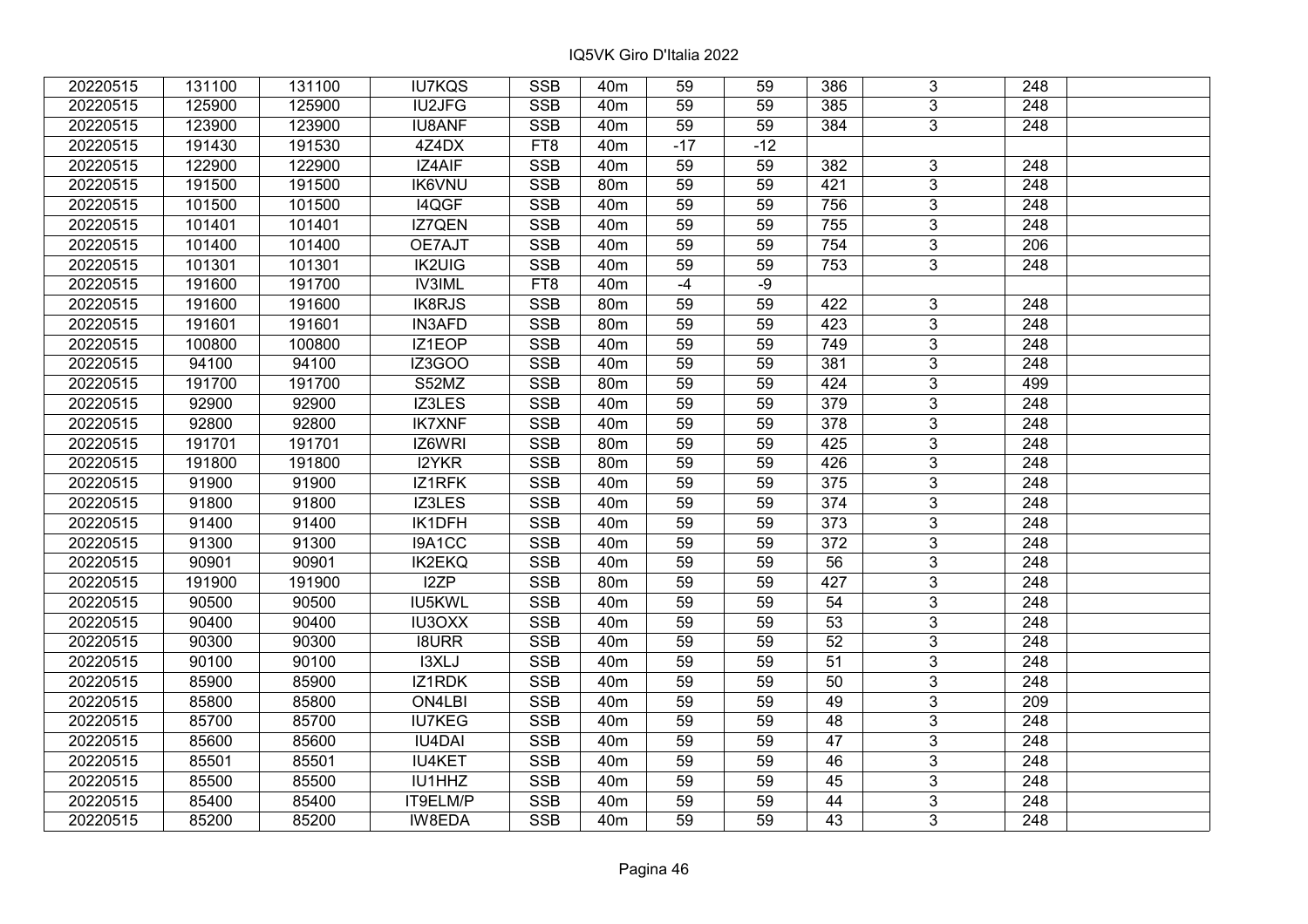| 20220515 | 85100  | 85100  | <b>IW5ECW</b> | <b>SSB</b>              | 40 <sub>m</sub> | 59              | 59 | 42              | 3              | 248              |  |
|----------|--------|--------|---------------|-------------------------|-----------------|-----------------|----|-----------------|----------------|------------------|--|
| 20220515 | 192200 | 192200 | IZ6FHZ        | <b>SSB</b>              | 80 <sub>m</sub> | 59              | 59 | 428             | 3              | 248              |  |
| 20220515 | 84901  | 84901  | IZ0CRQ        | SSB                     | 40 <sub>m</sub> | $\overline{59}$ | 59 | 40              | $\overline{3}$ | 248              |  |
| 20220515 | 84900  | 84900  | IU5BLE        | <b>SSB</b>              | 40 <sub>m</sub> | 59              | 59 | $\overline{39}$ | $\overline{3}$ | $\overline{248}$ |  |
| 20220515 | 84801  | 84801  | IT9HRL        | <b>SSB</b>              | 40 <sub>m</sub> | 59              | 59 | $\overline{38}$ | 3              | 248              |  |
| 20220515 | 84800  | 84800  | <b>IU0NEJ</b> | <b>SSB</b>              | 40 <sub>m</sub> | 59              | 59 | $\overline{37}$ | $\overline{3}$ | 248              |  |
| 20220515 | 84700  | 84700  | IK8VHP        | <b>SSB</b>              | 40 <sub>m</sub> | 59              | 59 | 36              | $\overline{3}$ | 248              |  |
| 20220515 | 84400  | 84400  | <b>IU8NKW</b> | <b>SSB</b>              | 40 <sub>m</sub> | 59              | 59 | 35              | 3              | 248              |  |
| 20220515 | 84200  | 84200  | IZ6KXI        | <b>SSB</b>              | 40 <sub>m</sub> | 59              | 59 | $\overline{34}$ | $\overline{3}$ | $\overline{248}$ |  |
| 20220515 | 84000  | 84000  | <b>IT9ECY</b> | <b>SSB</b>              | 40 <sub>m</sub> | 59              | 59 | 748             | $\overline{3}$ | 248              |  |
| 20220515 | 83701  | 83701  | IU2HEE        | <b>SSB</b>              | 40 <sub>m</sub> | 59              | 59 | 33              | 3              | 248              |  |
| 20220515 | 83700  | 83700  | <b>IU0LII</b> | <b>SSB</b>              | 40 <sub>m</sub> | 59              | 59 | 32              | $\overline{3}$ | 248              |  |
| 20220515 | 83600  | 83600  | <b>IU3QFC</b> | <b>SSB</b>              | 40 <sub>m</sub> | 59              | 59 | 31              | 3              | 248              |  |
| 20220515 | 83502  | 83502  | IZ2GMU3       | <b>SSB</b>              | 40 <sub>m</sub> | 59              | 59 | 30              | $\overline{3}$ | 248              |  |
| 20220515 | 83501  | 83501  | HB9EZD        | <b>SSB</b>              | 40 <sub>m</sub> | 59              | 59 | 29              | 3              | 287              |  |
| 20220515 | 83500  | 83500  | IK2YXH        | <b>SSB</b>              | 40 <sub>m</sub> | 59              | 59 | 28              | 3              | 248              |  |
| 20220515 | 83400  | 83400  | <b>IU2IKE</b> | <b>SSB</b>              | 40 <sub>m</sub> | 59              | 59 | 371             | 3              | 248              |  |
| 20220515 | 83200  | 83200  | <b>IV3FPS</b> | <b>SSB</b>              | 40 <sub>m</sub> | 59              | 59 | 370             | 3              | 248              |  |
| 20220515 | 82900  | 82900  | IZ3CLE        | <b>SSB</b>              | 40 <sub>m</sub> | 59              | 59 | 369             | 3              | 248              |  |
| 20220515 | 82801  | 82801  | <b>I8URR</b>  | <b>SSB</b>              | 40 <sub>m</sub> | 59              | 59 | 368             | $\overline{3}$ | 248              |  |
| 20220515 | 82800  | 82800  | IZ0PAP        | <b>SSB</b>              | 40 <sub>m</sub> | 59              | 59 | 367             | $\overline{3}$ | 248              |  |
| 20220515 | 82700  | 82700  | S52MZ         | <b>SSB</b>              | 40 <sub>m</sub> | 59              | 59 | 366             | 3              | 499              |  |
| 20220515 | 82500  | 82500  | IZ1YUJ        | <b>SSB</b>              | 40 <sub>m</sub> | 59              | 59 | 365             | $\overline{3}$ | 248              |  |
| 20220515 | 82400  | 82400  | IK4BEI        | <b>SSB</b>              | 40 <sub>m</sub> | 59              | 59 | 364             | 3              | 248              |  |
| 20220515 | 82301  | 82301  | <b>IU5KRE</b> | <b>SSB</b>              | 40 <sub>m</sub> | 59              | 59 | 363             | 3              | 248              |  |
| 20220515 | 82300  | 82300  | I3RXJ         | <b>SSB</b>              | 40 <sub>m</sub> | 59              | 59 | 362             | $\overline{3}$ | $\overline{248}$ |  |
| 20220515 | 82100  | 82100  | <b>IK3PQH</b> | <b>SSB</b>              | 40 <sub>m</sub> | 59              | 59 | 361             | $\overline{3}$ | $\overline{248}$ |  |
| 20220515 | 81900  | 81900  | IZ1MRO        | <b>SSB</b>              | 40 <sub>m</sub> | 59              | 59 | 360             | $\overline{3}$ | $\overline{248}$ |  |
| 20220515 | 81500  | 81500  | IN3HVL        | <b>SSB</b>              | 40 <sub>m</sub> | 59              | 59 | 359             | $\overline{3}$ | 248              |  |
| 20220515 | 81200  | 81200  | <b>IU8PLP</b> | <b>SSB</b>              | 40 <sub>m</sub> | 59              | 59 | 358             | $\overline{3}$ | 248              |  |
| 20220515 | 81001  | 81001  | I2HGV         | <b>SSB</b>              | 40 <sub>m</sub> | $\overline{59}$ | 59 | 747             | $\overline{3}$ | $\overline{248}$ |  |
| 20220515 | 81000  | 81000  | IZ6FHZ        | <b>SSB</b>              | 40 <sub>m</sub> | 59              | 59 | 746             | $\overline{3}$ | 248              |  |
| 20220515 | 80800  | 80800  | IU4DDU        | <b>SSB</b>              | 40 <sub>m</sub> | 59              | 59 | 745             | 3              | 248              |  |
| 20220515 | 80600  | 80600  | IU5MPR        | <b>SSB</b>              | 40 <sub>m</sub> | 59              | 59 | 744             | $\overline{3}$ | 248              |  |
| 20220515 | 80500  | 80500  | OK2KFK        | <b>SSB</b>              | 40 <sub>m</sub> | 59              | 59 | 743             | 3              | 503              |  |
| 20220515 | 80400  | 80400  | OK2PDE        | <b>SSB</b>              | 40 <sub>m</sub> | 59              | 59 | 742             | 3              | 503              |  |
| 20220515 | 80201  | 80201  | <b>IW5CTE</b> | $\overline{\text{SSB}}$ | 40 <sub>m</sub> | 59              | 59 | 741             | $\overline{3}$ | 248              |  |
| 20220515 | 80200  | 80200  | <b>IU0PXM</b> | <b>SSB</b>              | 40 <sub>m</sub> | 59              | 59 | 740             | $\overline{3}$ | 248              |  |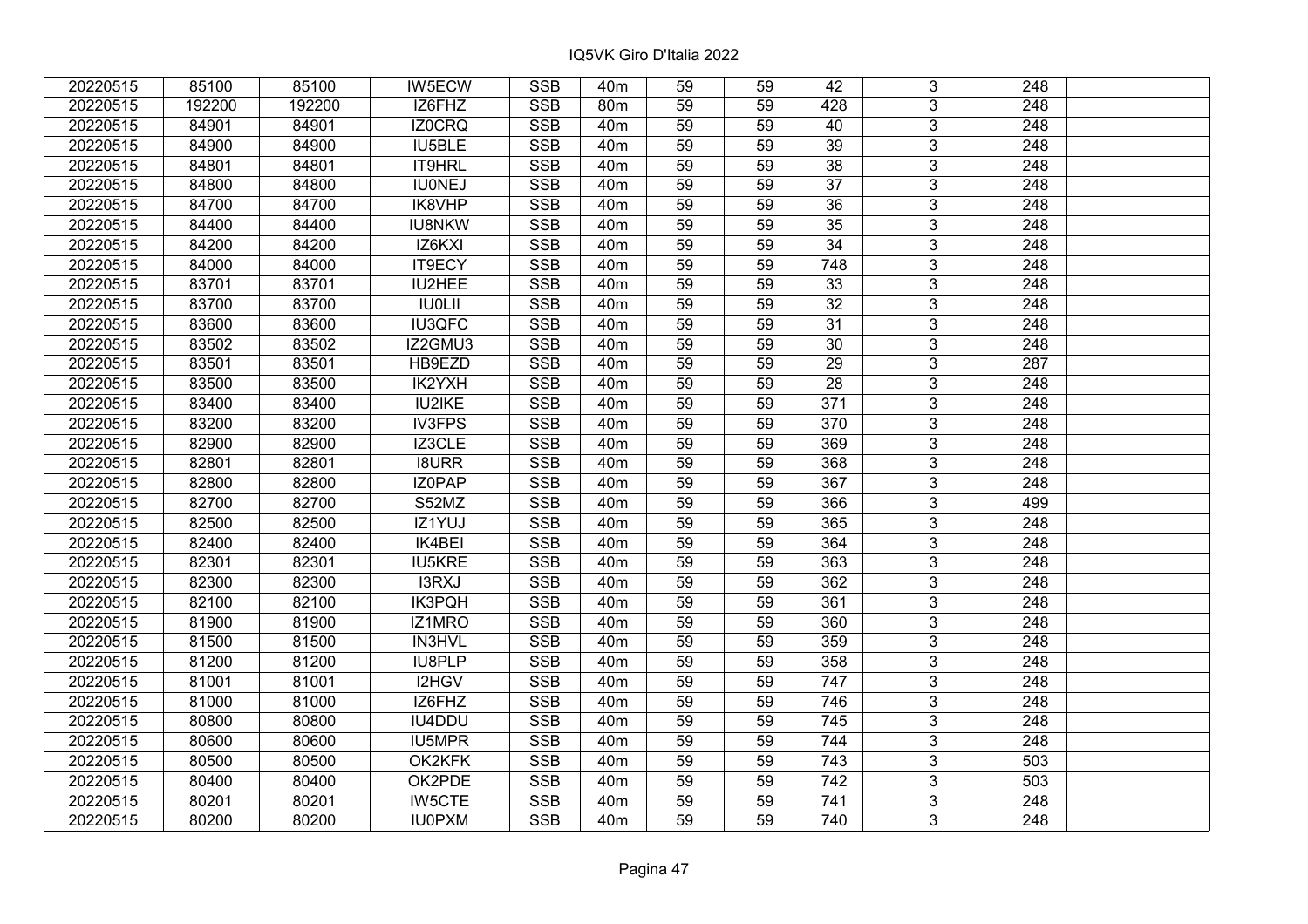| 20220515 | 80100  | 80100  | EA3IM         | <b>SSB</b>              | 40 <sub>m</sub> | 59              | 59 | 739             | 3              | 281              |  |
|----------|--------|--------|---------------|-------------------------|-----------------|-----------------|----|-----------------|----------------|------------------|--|
| 20220515 | 193200 | 193200 | IK1MOP        | <b>SSB</b>              | 80 <sub>m</sub> | 59              | 59 | 429             | $\overline{3}$ | 248              |  |
| 20220515 | 80000  | 80000  | <b>IU2AIY</b> | <b>SSB</b>              | 40 <sub>m</sub> | 59              | 59 | 737             | $\overline{3}$ | 248              |  |
| 20220515 | 75900  | 75900  | DL1AVK        | <b>SSB</b>              | 40 <sub>m</sub> | 59              | 59 | 736             | $\overline{3}$ | 230              |  |
| 20220515 | 75700  | 75700  | DL1BFR        | <b>SSB</b>              | 40 <sub>m</sub> | 59              | 59 | 735             | $\overline{3}$ | 230              |  |
| 20220515 | 75601  | 75601  | IW2DFS        | SSB                     | 40 <sub>m</sub> | 59              | 59 | 734             | $\overline{3}$ | 248              |  |
| 20220515 | 193300 | 193300 | <b>IK7BEF</b> | <b>SSB</b>              | 80 <sub>m</sub> | 59              | 59 | 430             | $\overline{3}$ | 248              |  |
| 20220515 | 75400  | 75400  | IK5ZPZ        | <b>SSB</b>              | 40 <sub>m</sub> | 59              | 59 | $\overline{27}$ | $\overline{3}$ | 248              |  |
| 20220515 | 75300  | 75300  | <b>IU5FBV</b> | <b>SSB</b>              | 40 <sub>m</sub> | 59              | 59 | 732             | $\overline{3}$ | 248              |  |
| 20220515 | 75100  | 75100  | <b>IK3JLT</b> | <b>SSB</b>              | 40 <sub>m</sub> | 59              | 59 | 26              | $\overline{3}$ | 248              |  |
| 20220515 | 74700  | 74700  | IZ1MKP        | <b>SSB</b>              | 40 <sub>m</sub> | 59              | 59 | 25              | $\overline{3}$ | 248              |  |
| 20220515 | 74600  | 74600  | IZ0ARL        | <b>SSB</b>              | 40m             | 59              | 59 | 24              | $\overline{3}$ | 248              |  |
| 20220515 | 74500  | 74500  | IN3JBW        | <b>SSB</b>              | 40 <sub>m</sub> | 59              | 59 | 23              | $\overline{3}$ | 248              |  |
| 20220515 | 74402  | 74402  | IW1CHJ        | <b>SSB</b>              | 40 <sub>m</sub> | 59              | 59 | $\overline{22}$ | $\overline{3}$ | 248              |  |
| 20220515 | 74401  | 74401  | IZ0MIY        | <b>SSB</b>              | 40 <sub>m</sub> | 59              | 59 | 21              | 3              | 248              |  |
| 20220515 | 74400  | 74400  | <b>IW2FVN</b> | <b>SSB</b>              | 40 <sub>m</sub> | 59              | 59 | 20              | $\overline{3}$ | 248              |  |
| 20220515 | 74300  | 74300  | <b>HB9HKK</b> | <b>SSB</b>              | 40 <sub>m</sub> | 59              | 59 | 19              | 3              | 287              |  |
| 20220515 | 74101  | 74101  | IZ6RIG        | <b>SSB</b>              | 40 <sub>m</sub> | 59              | 59 | 18              | 3              | 248              |  |
| 20220515 | 74100  | 74100  | <b>IK4ANJ</b> | <b>SSB</b>              | 40 <sub>m</sub> | 59              | 59 | $\overline{17}$ | $\overline{3}$ | 248              |  |
| 20220515 | 74000  | 74000  | SP1AOL        | <b>SSB</b>              | 40 <sub>m</sub> | 59              | 59 | 16              | $\overline{3}$ | 269              |  |
| 20220515 | 73800  | 73800  | IZ1WXF        | <b>SSB</b>              | 40 <sub>m</sub> | 59              | 59 | 15              | $\overline{3}$ | 248              |  |
| 20220515 | 73701  | 73701  | <b>S51ST</b>  | <b>SSB</b>              | 40 <sub>m</sub> | 59              | 59 | 14              | $\overline{3}$ | 499              |  |
| 20220515 | 73700  | 73700  | <b>I5LRW</b>  | <b>SSB</b>              | 40 <sub>m</sub> | 59              | 59 | 13              | $\overline{3}$ | 248              |  |
| 20220515 | 73601  | 73601  | IW8DGZ        | <b>SSB</b>              | 40 <sub>m</sub> | 59              | 59 | 12              | $\overline{3}$ | 248              |  |
| 20220515 | 73600  | 73600  | IZ7XWO        | <b>SSB</b>              | 40 <sub>m</sub> | 59              | 59 | 11              | $\overline{3}$ | 248              |  |
| 20220515 | 73501  | 73501  | IZ5RKZ        | SSB                     | 40 <sub>m</sub> | $\overline{59}$ | 59 | 10              | $\overline{3}$ | $\overline{248}$ |  |
| 20220515 | 73500  | 73500  | <b>IWOHIQ</b> | <b>SSB</b>              | 40 <sub>m</sub> | 59              | 59 | 9               | $\overline{3}$ | $\overline{248}$ |  |
| 20220515 | 73400  | 73400  | <b>IU3MAG</b> | <b>SSB</b>              | 40 <sub>m</sub> | 59              | 59 | 8               | 3              | 248              |  |
| 20220515 | 73100  | 73100  | <b>ISOLYN</b> | <b>SSB</b>              | 40 <sub>m</sub> | 59              | 59 | $\overline{7}$  | $\overline{3}$ | $\overline{225}$ |  |
| 20220515 | 72800  | 72800  | <b>IU5NXG</b> | <b>SSB</b>              | 40 <sub>m</sub> | 59              | 59 | $6\phantom{1}$  | $\overline{3}$ | $\overline{248}$ |  |
| 20220515 | 72700  | 72700  | <b>S51ST</b>  | <b>SSB</b>              | 40 <sub>m</sub> | 59              | 59 | 5               | $\overline{3}$ | 499              |  |
| 20220515 | 72400  | 72400  | F5SJJ         | <b>SSB</b>              | 40 <sub>m</sub> | 59              | 59 | $\overline{4}$  | $\overline{3}$ | $\overline{227}$ |  |
| 20220515 | 72300  | 72300  | EA4YT         | <b>SSB</b>              | 40 <sub>m</sub> | 59              | 59 | $\mathfrak{S}$  | 3              | 281              |  |
| 20220515 | 72201  | 72201  | IQ1CQ         | <b>SSB</b>              | 40 <sub>m</sub> | 59              | 59 | $\overline{2}$  | 3              | 248              |  |
| 20220515 | 72200  | 72200  | <b>HMOMR</b>  | <b>SSB</b>              | 40 <sub>m</sub> | 59              | 59 | $\mathbf{1}$    | $\overline{3}$ |                  |  |
| 20220515 | 72101  | 72101  | IZ1TNA        | <b>SSB</b>              | 40 <sub>m</sub> | 59              | 59 | 731             | 3              | 248              |  |
| 20220515 | 72100  | 72100  | IU6IBX        | $\overline{\text{SSB}}$ | 40 <sub>m</sub> | 59              | 59 | 730             | $\overline{3}$ | $\overline{248}$ |  |
| 20220515 | 72000  | 72000  | EA3GLQ        | <b>SSB</b>              | 40 <sub>m</sub> | 59              | 59 | 729             | $\overline{3}$ | 281              |  |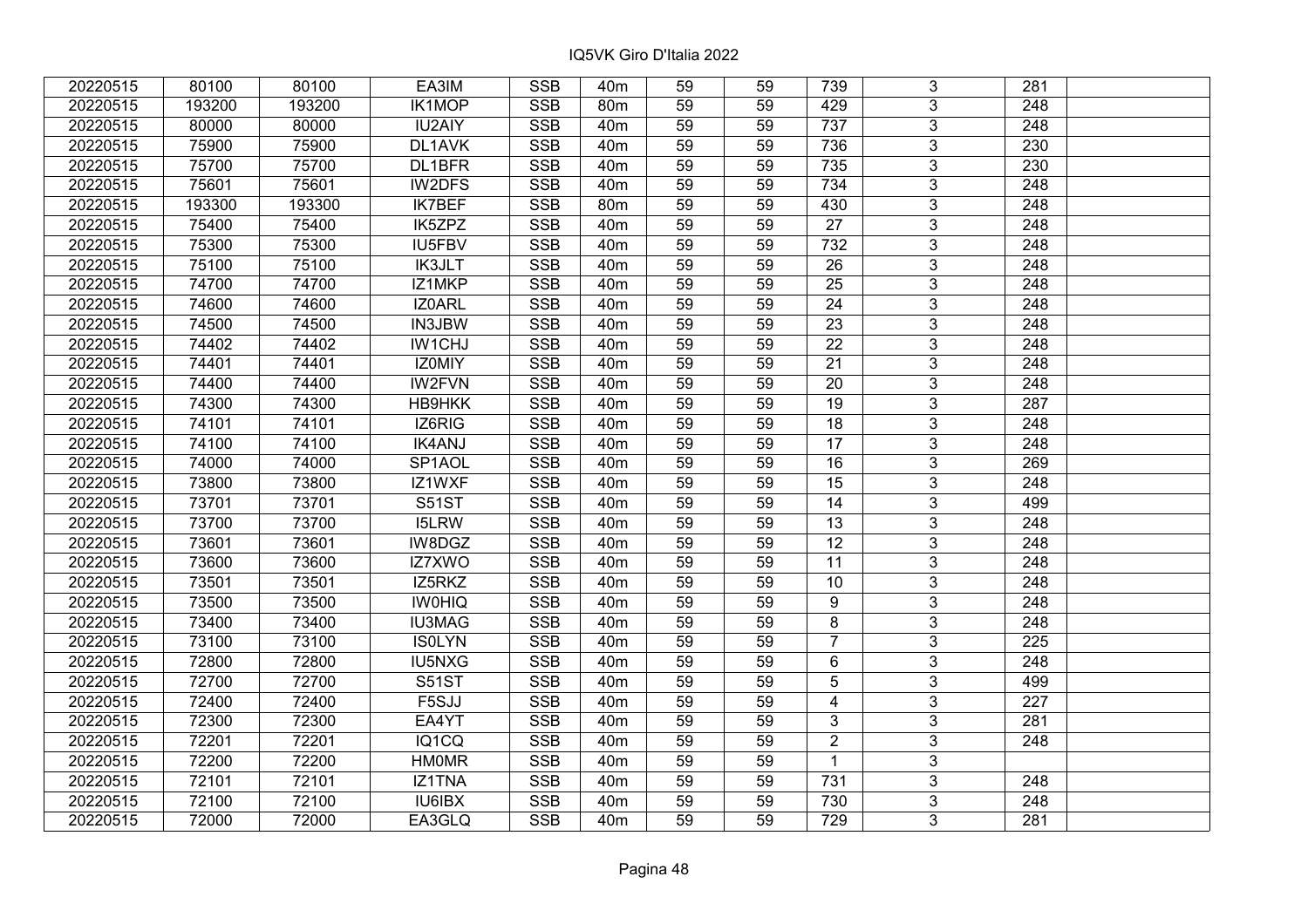| 20220515 | 71900 | 71900 | <b>IN3EHQ</b> | <b>SSB</b> | 40 <sub>m</sub> | 59              | 59 | 728              | 3              | 248              |  |
|----------|-------|-------|---------------|------------|-----------------|-----------------|----|------------------|----------------|------------------|--|
| 20220515 | 71801 | 71801 | IK8RJS        | <b>SSB</b> | 40 <sub>m</sub> | 59              | 59 | 727              | $\overline{3}$ | 248              |  |
| 20220515 | 71800 | 71800 | EA2CE         | <b>SSB</b> | 40 <sub>m</sub> | 59              | 59 | 726              | $\overline{3}$ | 281              |  |
| 20220515 | 71601 | 71601 | IT9ELM        | <b>SSB</b> | 40 <sub>m</sub> | 59              | 59 | 725              | $\overline{3}$ | 248              |  |
| 20220515 | 71600 | 71600 | IT9ZQO        | <b>SSB</b> | 40 <sub>m</sub> | 59              | 59 | 724              | $\overline{3}$ | 248              |  |
| 20220515 | 71501 | 71501 | IU2LUH        | <b>SSB</b> | 40 <sub>m</sub> | 59              | 59 | 723              | $\overline{3}$ | 248              |  |
| 20220515 | 71500 | 71500 | IZ5MKA        | <b>SSB</b> | 40 <sub>m</sub> | 59              | 59 | $\overline{722}$ | $\overline{3}$ | 248              |  |
| 20220515 | 71401 | 71401 | <b>IZ2LUS</b> | <b>SSB</b> | 40 <sub>m</sub> | 59              | 59 | 721              | $\overline{3}$ | 248              |  |
| 20220515 | 71400 | 71400 | <b>IU8CNQ</b> | <b>SSB</b> | 40 <sub>m</sub> | 59              | 59 | 720              | $\overline{3}$ | 248              |  |
| 20220515 | 71302 | 71302 | <b>IW3HWC</b> | <b>SSB</b> | 40 <sub>m</sub> | 59              | 59 | 719              | $\overline{3}$ | 248              |  |
| 20220515 | 71301 | 71301 | <b>IU8JMB</b> | <b>SSB</b> | 40 <sub>m</sub> | 59              | 59 | 718              | $\overline{3}$ | 248              |  |
| 20220515 | 71300 | 71300 | F6HIA         | <b>SSB</b> | 40 <sub>m</sub> | 59              | 59 | 717              | $\overline{3}$ | 227              |  |
| 20220515 | 71200 | 71200 | IZ6VZU        | <b>SSB</b> | 40 <sub>m</sub> | 59              | 59 | 716              | $\overline{3}$ | 248              |  |
| 20220515 | 71101 | 71101 | <b>IK0UGC</b> | <b>SSB</b> | 40 <sub>m</sub> | 59              | 59 | 715              | $\overline{3}$ | 248              |  |
| 20220515 | 71100 | 71100 | <b>IK0EIA</b> | <b>SSB</b> | 40 <sub>m</sub> | 59              | 59 | 714              | 3              | 248              |  |
| 20220515 | 71000 | 71000 | IT9BUW        | <b>SSB</b> | 40 <sub>m</sub> | 59              | 59 | $\overline{713}$ | $\overline{3}$ | 248              |  |
| 20220515 | 70901 | 70901 | IN3HDE        | <b>SSB</b> | 40 <sub>m</sub> | 59              | 59 | 712              | 3              | 248              |  |
| 20220515 | 70900 | 70900 | IZ0CVT        | <b>SSB</b> | 40 <sub>m</sub> | 59              | 59 | 711              | 3              | 248              |  |
| 20220515 | 70803 | 70803 | IZ3LEV        | <b>SSB</b> | 40 <sub>m</sub> | 59              | 59 | 710              | $\overline{3}$ | 248              |  |
| 20220515 | 70802 | 70802 | IZ0IZX        | <b>SSB</b> | 40 <sub>m</sub> | 59              | 59 | 709              | $\overline{3}$ | 248              |  |
| 20220515 | 70801 | 70801 | <b>IT9IDE</b> | SSB        | 40 <sub>m</sub> | 59              | 59 | 708              | $\overline{3}$ | 248              |  |
| 20220515 | 70800 | 70800 | <b>IN3AFD</b> | <b>SSB</b> | 40 <sub>m</sub> | 59              | 59 | 707              | $\overline{3}$ | 248              |  |
| 20220515 | 70702 | 70702 | IK1GPG        | <b>SSB</b> | 40 <sub>m</sub> | 59              | 59 | 706              | $\overline{3}$ | 248              |  |
| 20220515 | 70701 | 70701 | IK4FJE        | <b>SSB</b> | 40 <sub>m</sub> | 59              | 59 | 705              | $\overline{3}$ | 248              |  |
| 20220515 | 70700 | 70700 | <b>IK8FIQ</b> | <b>SSB</b> | 40 <sub>m</sub> | 59              | 59 | 704              | $\overline{3}$ | 248              |  |
| 20220515 | 70600 | 70600 | IZ8CZR        | SSB        | 40 <sub>m</sub> | $\overline{59}$ | 59 | 703              | $\overline{3}$ | $\overline{248}$ |  |
| 20220515 | 70502 | 70502 | <b>IU3NPG</b> | <b>SSB</b> | 40 <sub>m</sub> | 59              | 59 | 702              | $\overline{3}$ | $\overline{248}$ |  |
| 20220515 | 70501 | 70501 | <b>IK2ZDV</b> | <b>SSB</b> | 40 <sub>m</sub> | 59              | 59 | 701              | 3              | 248              |  |
| 20220515 | 70500 | 70500 | HB9EFJ        | <b>SSB</b> | 40 <sub>m</sub> | $\overline{59}$ | 59 | 700              | $\overline{3}$ | $\overline{287}$ |  |
| 20220515 | 70401 | 70401 | IZ8STJ        | <b>SSB</b> | 40 <sub>m</sub> | 59              | 59 | 699              | $\overline{3}$ | 248              |  |
| 20220515 | 70400 | 70400 | IZ5MMQ        | <b>SSB</b> | 40 <sub>m</sub> | 59              | 59 | 698              | $\overline{3}$ | 248              |  |
| 20220515 | 70301 | 70301 | <b>IK7VKC</b> | <b>SSB</b> | 40 <sub>m</sub> | 59              | 59 | 697              | $\overline{3}$ | 248              |  |
| 20220515 | 70300 | 70300 | IN3IZO        | <b>SSB</b> | 40 <sub>m</sub> | 59              | 59 | 696              | 3              | 248              |  |
| 20220515 | 70200 | 70200 | <b>IV3JAK</b> | <b>SSB</b> | 40 <sub>m</sub> | 59              | 59 | 695              | 3              | 248              |  |
| 20220515 | 70100 | 70100 | IZ4RCF        | <b>SSB</b> | 40 <sub>m</sub> | 59              | 59 | 694              | $\overline{3}$ | 248              |  |
| 20220515 | 70002 | 70002 | IU8AZS        | <b>SSB</b> | 40 <sub>m</sub> | 59              | 59 | 693              | $\overline{3}$ | 248              |  |
| 20220515 | 70001 | 70001 | <b>E770</b>   | SSB        | 40 <sub>m</sub> | 59              | 59 | 692              | $\overline{3}$ | 501              |  |
| 20220515 | 70000 | 70000 | H9EZA         | <b>SSB</b> | 40 <sub>m</sub> | 59              | 59 | 691              | $\overline{3}$ | 88               |  |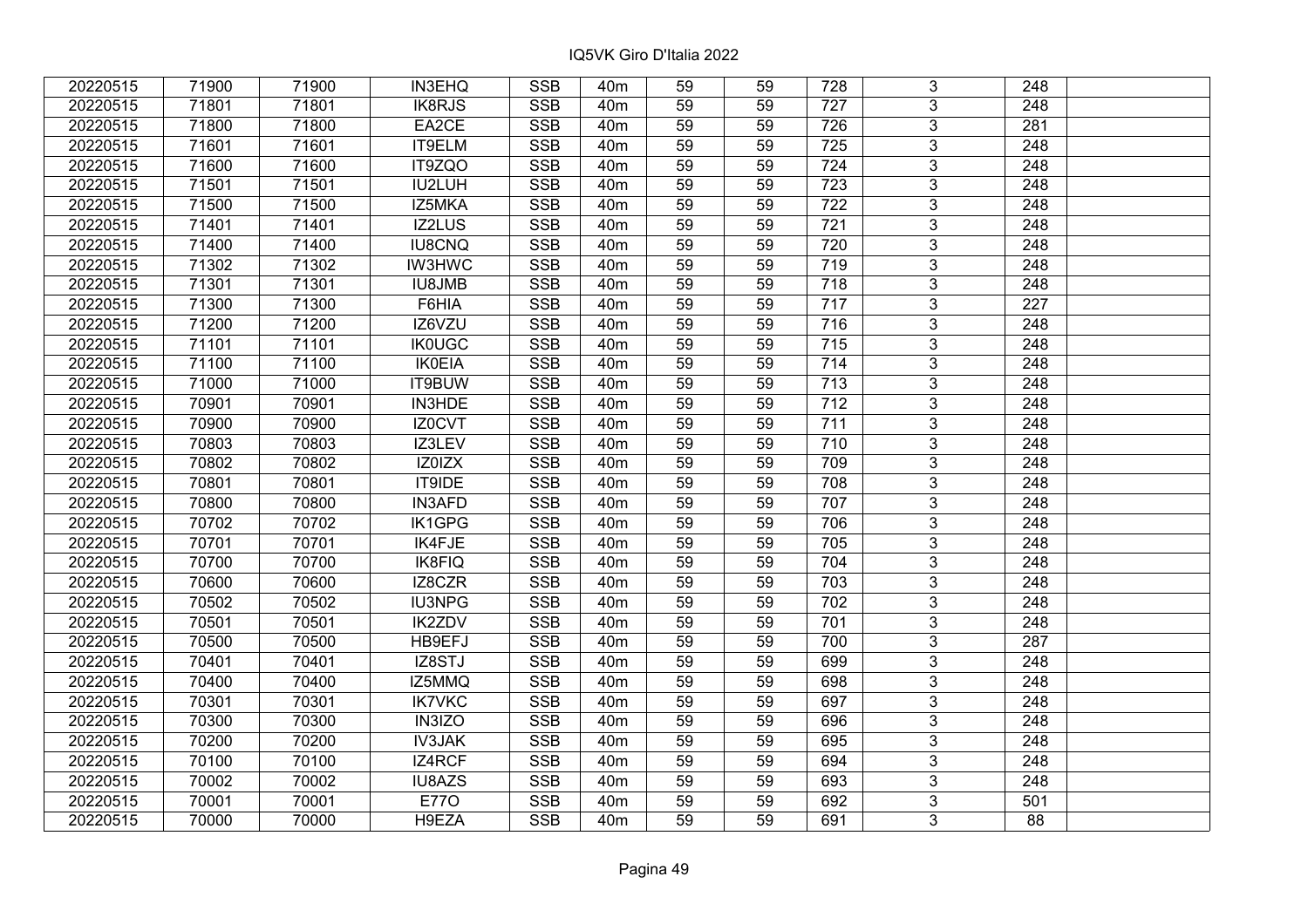| 20220515 | 65901 | 65901 | IW2OGW            | <b>SSB</b>      | 40 <sub>m</sub> | 59              | 59          | 690 | 3              | 248              |             |
|----------|-------|-------|-------------------|-----------------|-----------------|-----------------|-------------|-----|----------------|------------------|-------------|
| 20220515 | 65900 | 65900 | IK8VRO            | <b>SSB</b>      | 40 <sub>m</sub> | 59              | 59          | 689 | 3              | 248              |             |
| 20220515 | 65801 | 65801 | <b>IU4KET</b>     | <b>SSB</b>      | 40 <sub>m</sub> | 59              | 59          | 688 | $\overline{3}$ | $\overline{248}$ |             |
| 20220515 | 65800 | 65800 | <b>IU6OMV</b>     | <b>SSB</b>      | 40 <sub>m</sub> | 59              | 59          | 687 | 3              | $\overline{248}$ |             |
| 20220515 | 65700 | 65700 | IZ5MJO            | <b>SSB</b>      | 40 <sub>m</sub> | 59              | 59          | 686 | 3              | 248              |             |
| 20220515 | 65601 | 65601 | <b>IK1JNP</b>     | SSB             | 40 <sub>m</sub> | 59              | 59          | 685 | $\overline{3}$ | $\overline{248}$ |             |
| 20220515 | 65600 | 65600 | <b>IK6VNU</b>     | SSB             | 40 <sub>m</sub> | 59              | 59          | 684 | 3              | 248              |             |
| 20220515 | 65500 | 65500 | <b>I2YKR</b>      | <b>SSB</b>      | 40 <sub>m</sub> | $\overline{59}$ | 59          | 683 | $\overline{3}$ | $\overline{248}$ |             |
| 20220515 | 65401 | 65401 | <b>IK1NDD</b>     | SSB             | 40 <sub>m</sub> | 59              | 59          | 682 | $\overline{3}$ | 248              |             |
| 20220515 | 65400 | 65400 | 3A2MG             | <b>SSB</b>      | 40 <sub>m</sub> | 59              | 59          | 681 | $\overline{3}$ | 260              |             |
| 20220515 | 65301 | 65301 | <b>IK7BEF</b>     | <b>SSB</b>      | 40 <sub>m</sub> | 59              | 59          | 680 | $\overline{3}$ | 248              |             |
| 20220515 | 65300 | 65300 | IZ5FSO            | <b>SSB</b>      | 40 <sub>m</sub> | 59              | 59          | 679 | $\overline{3}$ | 248              |             |
| 20220515 | 65201 | 65201 | IZ8KPT            | <b>SSB</b>      | 40 <sub>m</sub> | 59              | 59          | 678 | 3              | 248              |             |
| 20220515 | 65200 | 65200 | <b>IK1YLK</b>     | <b>SSB</b>      | 40 <sub>m</sub> | 59              | 59          | 677 | 3              | 248              |             |
| 20220515 | 65100 | 65100 | <b>I8URR</b>      | <b>SSB</b>      | 40 <sub>m</sub> | 59              | 59          | 676 | 3              | 248              |             |
| 20220515 | 65002 | 65002 | <b>IW1RIM</b>     | <b>SSB</b>      | 40 <sub>m</sub> | 59              | 59          | 675 | 3              | 248              |             |
| 20220515 | 65001 | 65001 | IZ5CPK            | <b>SSB</b>      | 40 <sub>m</sub> | 59              | 59          | 674 | $\overline{3}$ | 248              |             |
| 20220515 | 65000 | 65000 | <b>IK2JTS</b>     | <b>SSB</b>      | 40 <sub>m</sub> | 59              | 59          | 673 | 3              | 248              |             |
| 20220515 | 64901 | 64901 | I4JHG             | <b>SSB</b>      | 40 <sub>m</sub> | 59              | 59          | 672 | 3              | 248              |             |
| 20220515 | 64900 | 64900 | 9A1AA             | <b>SSB</b>      | 40 <sub>m</sub> | 59              | 59          | 671 | $\overline{3}$ | 497              |             |
| 20220515 | 64800 | 64800 | IU4OSX            | <b>SSB</b>      | 40 <sub>m</sub> | 59              | 59          | 670 | $\overline{3}$ | 248              |             |
| 20220515 | 60430 | 60515 | <b>IU0AFP</b>     | FT8             | 40 <sub>m</sub> | 6               | $\mathbf 0$ |     |                |                  | <b>JN61</b> |
| 20220515 | 60300 | 60345 | DL8RB             | FT8             | 40 <sub>m</sub> | $\overline{4}$  | $-3$        |     |                |                  | <b>JN39</b> |
| 20220515 | 60100 | 60145 | DF3NK             | FT8             | 40 <sub>m</sub> | $-14$           | $-14$       |     |                |                  | <b>JO60</b> |
| 20220515 | 55700 | 55745 | F4ILM             | FT8             | 40 <sub>m</sub> | $-2$            | $-16$       |     |                |                  | <b>JN18</b> |
| 20220515 | 55045 | 55130 | I3PVE             | FT8             | 40 <sub>m</sub> | $-7$            | $-2$        |     |                |                  | <b>JN55</b> |
| 20220515 | 54915 | 55000 | IW2OGW            | FT8             | 40 <sub>m</sub> | $\mathbf 0$     | $-6$        |     |                |                  | <b>JN45</b> |
| 20220515 | 54745 | 54830 | HB9EZA            | FT8             | 40 <sub>m</sub> | 3               | $-6$        |     |                |                  | <b>JN45</b> |
| 20220515 | 54615 | 54700 | <b>IK3JLT</b>     | FT <sub>8</sub> | 40 <sub>m</sub> | $-8$            | -8          |     |                |                  | <b>JN65</b> |
| 20220515 | 54230 | 54530 | <b>OM0MR</b>      | FT8             | 40 <sub>m</sub> | $-16$           | $-19$       |     |                |                  |             |
| 20220515 | 54115 | 54200 | <b>IT9AAI</b>     | FT <sub>8</sub> | 40 <sub>m</sub> | $-5$            | $-4$        |     |                |                  | <b>JM67</b> |
| 20220515 | 53915 | 54000 | <b>IU4KET</b>     | FT <sub>8</sub> | 40 <sub>m</sub> | $-9$            | $-6$        |     |                |                  | <b>JN64</b> |
| 20220515 | 53615 | 53700 | IT9ELM            | FT8             | 40 <sub>m</sub> | $-5$            | $-5$        |     |                |                  | <b>JM67</b> |
| 20220515 | 53045 | 53200 | F6HIA             | FT8             | 40 <sub>m</sub> | $-16$           | $-11$       |     |                |                  | <b>JN23</b> |
| 20220515 | 52845 | 52930 | ON5HE             | FT8             | 40 <sub>m</sub> | $\overline{2}$  | 10          |     |                |                  | JO20        |
| 20220515 | 52715 | 52800 | DD <sub>2PI</sub> | FT8             | 40 <sub>m</sub> | $-7$            | $-20$       |     |                |                  | JO30        |
| 20220515 | 52415 | 52500 | IZ3LES            | FT8             | 40 <sub>m</sub> | 5               | $-7$        |     |                |                  | <b>JN65</b> |
| 20220515 | 51730 | 51830 | <b>IN3ADG</b>     | FT8             | 40 <sub>m</sub> | $\overline{2}$  | $-10$       |     |                |                  |             |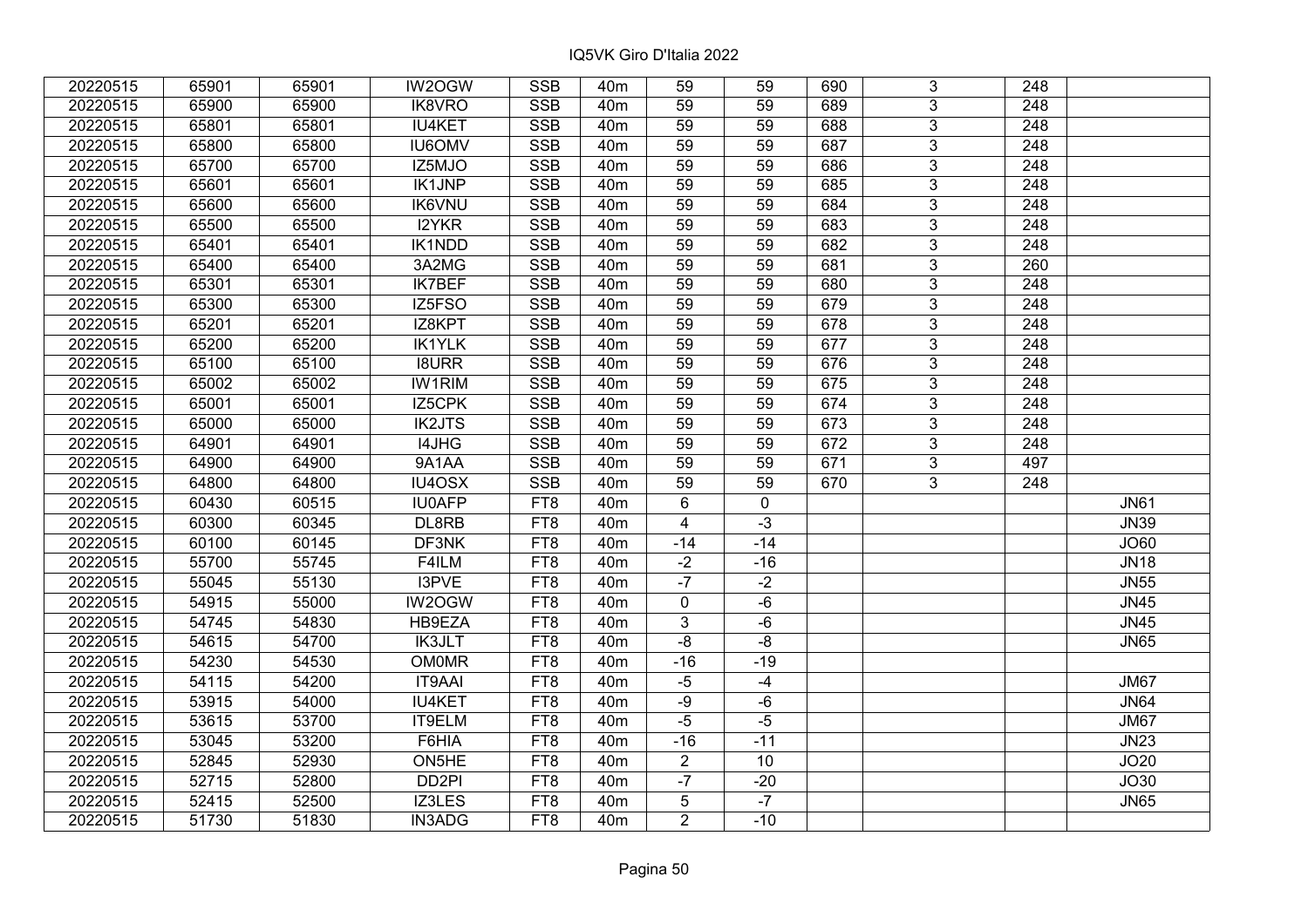| 20220515 | 51615  | 51700  | PD2GJS            | FT8             | 40 <sub>m</sub> | 4           | -1           |     |                |                  | JO21        |
|----------|--------|--------|-------------------|-----------------|-----------------|-------------|--------------|-----|----------------|------------------|-------------|
| 20220515 | 51445  | 51530  | DK9CG             | FT8             | 40 <sub>m</sub> | 8           | -8           |     |                |                  | <b>JN58</b> |
| 20220515 | 45345  | 45430  | HA1DJF            | FT8             | 40 <sub>m</sub> | $-8$        | $-6$         |     |                |                  | <b>JN86</b> |
| 20220515 | 44800  | 44900  | EC <sub>3</sub> A | FT8             | 40 <sub>m</sub> | 5           | $-3$         |     |                |                  |             |
| 20220515 | 44515  | 44600  | ON2IC             | FT8             | 40 <sub>m</sub> | $-8$        | $-12$        |     |                |                  | JO11        |
| 20220515 | 44215  | 44300  | DL1ASF            | FT <sub>8</sub> | 40 <sub>m</sub> | $\mathbf 0$ | $\mathbf{1}$ |     |                |                  | JO50        |
| 20220515 | 43515  | 43600  | EA1IOK            | FT8             | 40 <sub>m</sub> | $-8$        | $-15$        |     |                |                  | <b>IN62</b> |
| 20220517 | 184800 | 184800 | DF1OY             | <b>RTTY</b>     | 20m             | 599         | 599          | 290 | 3              | 230              |             |
| 20220517 | 185100 | 185100 | SV3BLX            | <b>RTTY</b>     | 20 <sub>m</sub> | 599         | 599          | 291 | $\overline{3}$ | 236              |             |
| 20220517 | 185200 | 185200 | SV9CAF            | <b>RTTY</b>     | 20m             | 599         | 599          | 292 | $\overline{3}$ | 40               |             |
| 20220517 | 185400 | 185400 | EA5ET             | <b>RTTY</b>     | 20m             | 599         | 599          | 293 | $\overline{3}$ | 281              |             |
| 20220517 | 185500 | 185500 | ON2BCB            | <b>RTTY</b>     | 20m             | 599         | 599          | 294 | $\overline{3}$ | 209              |             |
| 20220517 | 190200 | 190200 | F <sub>2</sub> VX | <b>RTTY</b>     | 20 <sub>m</sub> | 599         | 599          | 295 | $\overline{3}$ | 227              |             |
| 20220517 | 190600 | 190600 | EA1BJE            | <b>RTTY</b>     | 20 <sub>m</sub> | 599         | 599          | 296 | 3              | 281              |             |
| 20220517 | 190700 | 190700 | BD4FTG            | <b>RTTY</b>     | 20 <sub>m</sub> | 599         | 599          | 297 | 3              | 318              |             |
| 20220517 | 190900 | 190900 | SA1LOR            | <b>RTTY</b>     | 20 <sub>m</sub> | 599         | 599          | 298 | 3              | 284              |             |
| 20220517 | 192100 | 192100 | LA8FTA            | <b>RTTY</b>     | 20m             | 599         | 599          | 299 |                | 266              |             |
| 20220517 | 192400 | 192400 | M5WNS             | <b>RTTY</b>     | 20 <sub>m</sub> | 599         | 599          | 300 | $\mathbf{3}$   | 223              |             |
| 20220517 | 192800 | 192800 | EA4ZI             | <b>RTTY</b>     | 20m             | 599         | 599          | 301 | 3              | 281              |             |
| 20220517 | 193700 | 193700 | JH7DDH            | <b>RTTY</b>     | 20 <sub>m</sub> | 599         | 599          | 302 | $\overline{3}$ | 339              |             |
| 20220517 | 130000 | 130000 | IK8FIQ            | <b>SSB</b>      | 40 <sub>m</sub> | 59          | 59           | 768 | $\overline{3}$ | 248              |             |
| 20220517 | 153400 | 153400 | <b>IU7KEG</b>     | <b>SSB</b>      | 40 <sub>m</sub> | 59          | 59           | 769 | 3              | 248              |             |
| 20220517 | 153600 | 153600 | <b>IU2KAD</b>     | <b>SSB</b>      | 40 <sub>m</sub> | 59          | 59           | 770 | $\overline{3}$ | 248              |             |
| 20220517 | 154100 | 154100 | ON3ACD            | <b>SSB</b>      | 40 <sub>m</sub> | 59          | 59           | 771 | $\overline{3}$ | 209              |             |
| 20220517 | 154200 | 154200 | IK2YXH            | <b>SSB</b>      | 40 <sub>m</sub> | 59          | 59           | 772 | $\mathbf{3}$   | 248              |             |
| 20220517 | 154201 | 154201 | HB9EZD            | <b>SSB</b>      | 40 <sub>m</sub> | 59          | 59           | 773 | $\overline{3}$ | $\overline{287}$ |             |
| 20220517 | 154202 | 154202 | IZ2GMU            | <b>SSB</b>      | 40 <sub>m</sub> | 59          | 59           | 774 | $\overline{3}$ | $\overline{248}$ |             |
| 20220517 | 165600 | 165600 | HB9EFJ            | <b>SSB</b>      | 40 <sub>m</sub> | 59          | 59           | 775 | 3              | 287              |             |
| 20220517 | 165700 | 165700 | IQ1QQ             | <b>SSB</b>      | 40 <sub>m</sub> | 59          | 59           | 776 | $\overline{3}$ | 248              |             |
| 20220517 | 165701 | 165701 | <b>IV3DBT</b>     | <b>SSB</b>      | 40 <sub>m</sub> | 59          | 59           | 777 | $\overline{3}$ | $\overline{248}$ |             |
| 20220517 | 170300 | 170300 | IU5JJW            | <b>SSB</b>      | 40 <sub>m</sub> | 59          | 59           | 778 | $\overline{3}$ | 248              |             |
| 20220517 | 170800 | 170800 | EA3IFR            | <b>SSB</b>      | 40 <sub>m</sub> | 59          | 59           | 779 | $\overline{3}$ | 281              |             |
| 20220517 | 171600 | 171600 | <b>IKOMHS</b>     | <b>SSB</b>      | 40 <sub>m</sub> | 59          | 59           | 780 | $\overline{3}$ | 248              |             |
| 20220517 | 171900 | 171900 | IW6PGA            | <b>SSB</b>      | 40 <sub>m</sub> | 59          | 59           | 781 | 3              | 248              |             |
| 20220517 | 172000 | 172000 | IT9ZBW            | <b>SSB</b>      | 40 <sub>m</sub> | 59          | 59           | 782 | 3              | 248              |             |
| 20220517 | 172500 | 172500 | IZ5ZCS            | <b>SSB</b>      | 40 <sub>m</sub> | 59          | 59           | 783 | 3              | $\overline{248}$ |             |
| 20220517 | 90400  | 90400  | <b>IW1RIM</b>     | <b>SSB</b>      | 40 <sub>m</sub> | 59          | 59           | 438 | 3              | 248              |             |
| 20220517 | 170200 | 170200 | <b>IU5NHM</b>     | <b>SSB</b>      | 40 <sub>m</sub> | 59          | 59           | 259 | 3              | 248              |             |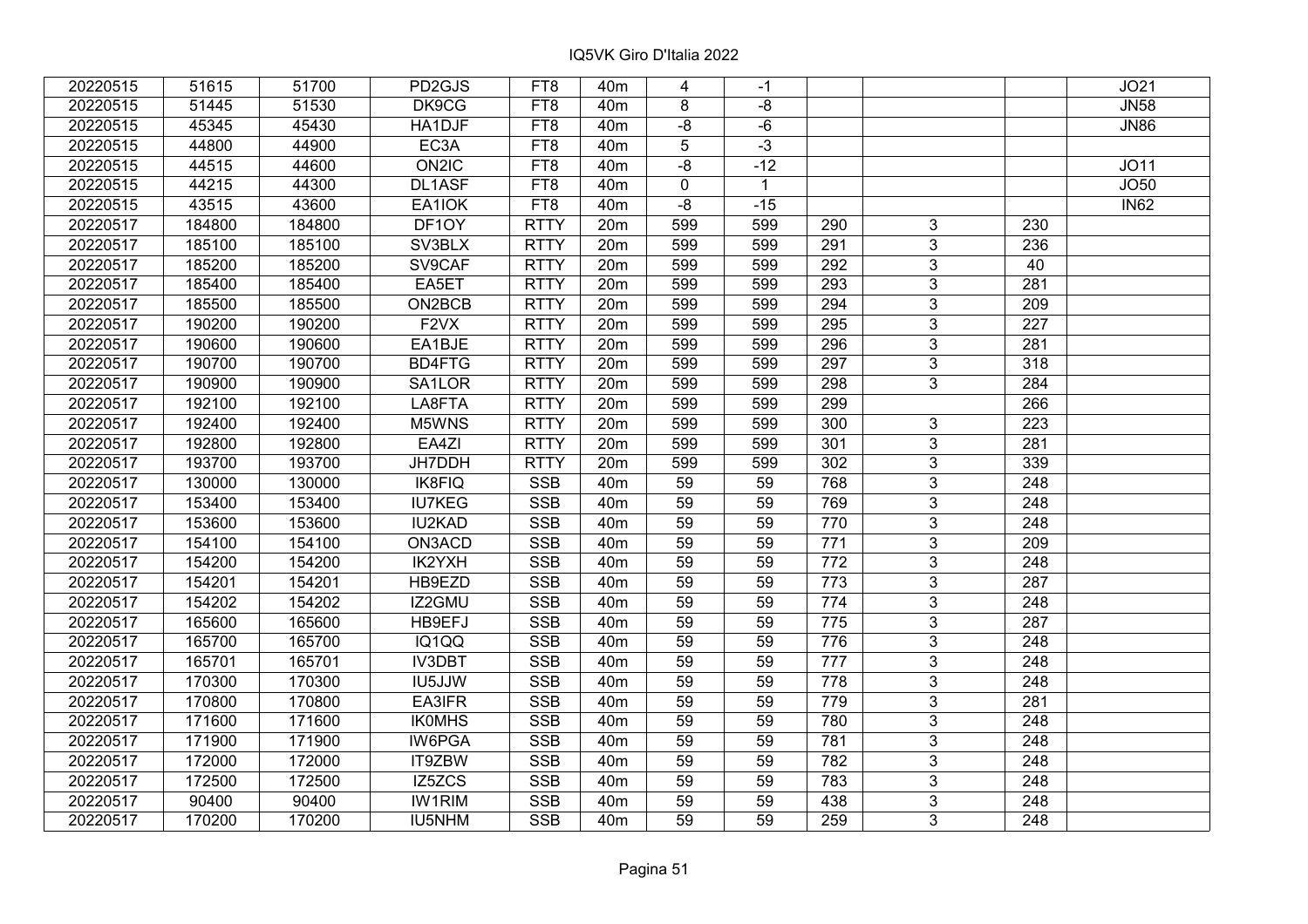| 20220517 | 170000 | 170000 | IZ5VUQ        | <b>SSB</b> | 40 <sub>m</sub> | 59              | 59 | 258              | 3              | 248              |  |
|----------|--------|--------|---------------|------------|-----------------|-----------------|----|------------------|----------------|------------------|--|
| 20220517 | 165801 | 165801 | IT9JEE        | <b>SSB</b> | 40 <sub>m</sub> | 59              | 59 | 257              | 3              | 248              |  |
| 20220517 | 165800 | 165800 | IZ5DVV        | <b>SSB</b> | 40 <sub>m</sub> | 59              | 59 | 256              | $\overline{3}$ | 248              |  |
| 20220517 | 165602 | 165602 | <b>IU4KET</b> | <b>SSB</b> | 40 <sub>m</sub> | 59              | 59 | 255              | $\overline{3}$ | 248              |  |
| 20220517 | 165601 | 165601 | <b>DL7UKA</b> | <b>SSB</b> | 40 <sub>m</sub> | 59              | 59 | 254              | $\overline{3}$ | 230              |  |
| 20220517 | 165600 | 165600 | IZ0WXS        | <b>SSB</b> | 40 <sub>m</sub> | 59              | 59 | 253              | $\overline{3}$ | 248              |  |
| 20220517 | 165300 | 165300 | IK1ZOV        | <b>SSB</b> | 40 <sub>m</sub> | 59              | 59 | 252              | $\overline{3}$ | 248              |  |
| 20220517 | 165200 | 165200 | <b>S51ST</b>  | <b>SSB</b> | 40 <sub>m</sub> | 59              | 59 | 251              | $\overline{3}$ | 499              |  |
| 20220517 | 165000 | 165000 | <b>IW3HWC</b> | <b>SSB</b> | 40 <sub>m</sub> | 59              | 59 | 250              | $\overline{3}$ | 248              |  |
| 20220517 | 164900 | 164900 | IT9GBF        | <b>SSB</b> | 40 <sub>m</sub> | 59              | 59 | 249              | $\overline{3}$ | 248              |  |
| 20220517 | 164500 | 164500 | IU2EBG        | <b>SSB</b> | 40 <sub>m</sub> | 59              | 59 | 248              | $\overline{3}$ | 248              |  |
| 20220517 | 164200 | 164200 | <b>IW6AWL</b> | <b>SSB</b> | 40 <sub>m</sub> | 59              | 59 | 247              | $\overline{3}$ | 248              |  |
| 20220517 | 164100 | 164100 | <b>IW2FVN</b> | <b>SSB</b> | 40 <sub>m</sub> | 59              | 59 | 246              | $\overline{3}$ | 248              |  |
| 20220517 | 164000 | 164000 | SQ7CGN        | <b>SSB</b> | 40 <sub>m</sub> | 59              | 59 | 245              | $\overline{3}$ | 269              |  |
| 20220517 | 163700 | 163700 | IZ5JJW        | <b>SSB</b> | 40 <sub>m</sub> | 59              | 59 | 244              | 3              | 248              |  |
| 20220517 | 163600 | 163600 | IU1DYD        | <b>SSB</b> | 40 <sub>m</sub> | 59              | 59 | 243              | $\overline{3}$ | 248              |  |
| 20220517 | 163500 | 163500 | <b>IU3OXX</b> | <b>SSB</b> | 40 <sub>m</sub> | 59              | 59 | 242              | 3              | 248              |  |
| 20220517 | 163100 | 163100 | <b>IN3EHQ</b> | <b>SSB</b> | 40 <sub>m</sub> | 59              | 59 | 241              | 3              | 248              |  |
| 20220517 | 162900 | 162900 | IZ1YUX        | <b>SSB</b> | 40 <sub>m</sub> | 59              | 59 | 240              | $\overline{3}$ | 248              |  |
| 20220517 | 162100 | 162100 | OE6PID        | <b>SSB</b> | 40 <sub>m</sub> | 59              | 59 | 239              | $\overline{3}$ | 206              |  |
| 20220517 | 162000 | 162000 | OE6BID        | <b>SSB</b> | 40 <sub>m</sub> | 59              | 59 | 238              | $\overline{3}$ | 206              |  |
| 20220517 | 152900 | 152900 | IZ6GVT        | <b>SSB</b> | 40 <sub>m</sub> | 59              | 59 | 237              | $\overline{3}$ | 248              |  |
| 20220517 | 152602 | 152602 | <b>IK8RJS</b> | <b>SSB</b> | 40 <sub>m</sub> | 59              | 59 | 236              | $\overline{3}$ | 248              |  |
| 20220517 | 152601 | 152601 | IT9GND        | <b>SSB</b> | 40 <sub>m</sub> | 59              | 59 | 235              | $\overline{3}$ | 248              |  |
| 20220517 | 152600 | 152600 | <b>IK2XDF</b> | <b>SSB</b> | 40 <sub>m</sub> | 59              | 59 | 234              | $\overline{3}$ | 248              |  |
| 20220517 | 152200 | 152200 | IZ0COK        | <b>SSB</b> | 40 <sub>m</sub> | $\overline{59}$ | 59 | 233              | $\overline{3}$ | $\overline{248}$ |  |
| 20220517 | 151500 | 151500 | <b>IK7CBN</b> | <b>SSB</b> | 40 <sub>m</sub> | $\overline{59}$ | 59 | 232              | $\overline{3}$ | $\overline{248}$ |  |
| 20220517 | 151300 | 151300 | I3LTT         | <b>SSB</b> | 40 <sub>m</sub> | 59              | 59 | 231              | $\overline{3}$ | 248              |  |
| 20220517 | 151000 | 151000 | IU5FGZ        | <b>SSB</b> | 40 <sub>m</sub> | $\overline{59}$ | 59 | 230              | $\overline{3}$ | $\overline{248}$ |  |
| 20220517 | 150900 | 150900 | IZ5EKX        | <b>SSB</b> | 40 <sub>m</sub> | 59              | 59 | 229              | $\overline{3}$ | 248              |  |
| 20220517 | 150800 | 150800 | <b>OM0MR</b>  | <b>SSB</b> | 40 <sub>m</sub> | 59              | 59 | 228              | $\overline{3}$ | 504              |  |
| 20220517 | 150700 | 150700 | <b>HB9HKK</b> | <b>SSB</b> | 40 <sub>m</sub> | 59              | 59 | 227              | $\overline{3}$ | 287              |  |
| 20220517 | 150501 | 150501 | IU2QBA        | <b>SSB</b> | 40 <sub>m</sub> | 59              | 59 | 226              | 3              | 248              |  |
| 20220517 | 150500 | 150500 | IQ9ZI         | <b>SSB</b> | 40 <sub>m</sub> | 59              | 59 | 225              | 3              | 248              |  |
| 20220517 | 150401 | 150401 | IT9JPW        | <b>SSB</b> | 40 <sub>m</sub> | 59              | 59 | 224              | 3              | 248              |  |
| 20220517 | 150400 | 150400 | IZ6RIG        | <b>SSB</b> | 40m             | 59              | 59 | 223              | 3              | 248              |  |
| 20220517 | 150300 | 150300 | <b>IW0EHS</b> | SSB        | 40 <sub>m</sub> | 59              | 59 | $\overline{222}$ | $\overline{3}$ | 248              |  |
| 20220517 | 150201 | 150201 | F5MRH         | <b>SSB</b> | 40 <sub>m</sub> | 59              | 59 | 221              | $\overline{3}$ | 227              |  |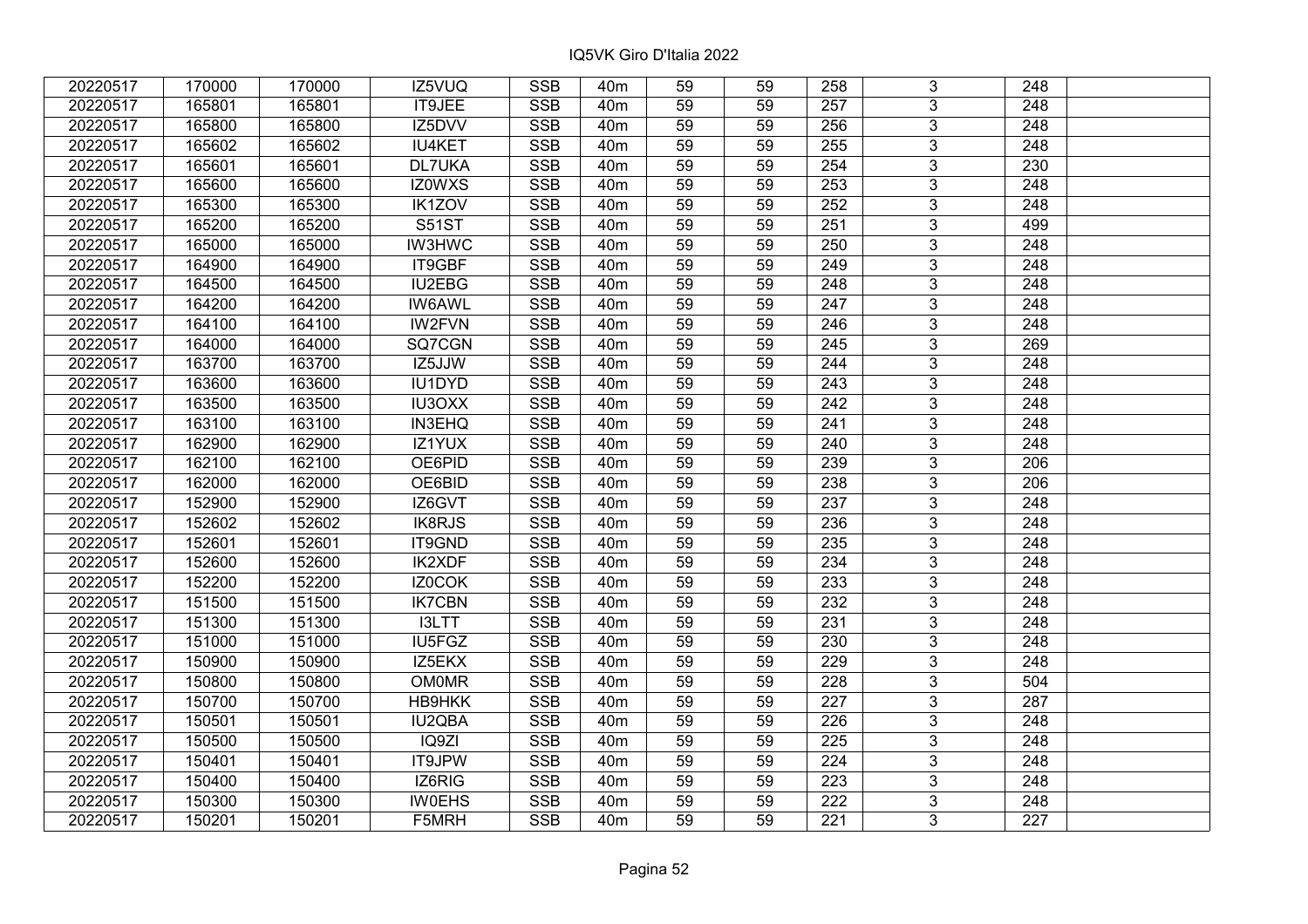| 20220517 | 150200 | 150200 | IZ5MMH        | <b>SSB</b> | 40 <sub>m</sub> | 59              | 59 | 220              | 3                       | 248              |  |
|----------|--------|--------|---------------|------------|-----------------|-----------------|----|------------------|-------------------------|------------------|--|
| 20220517 | 150000 | 150000 | <b>IK2UIG</b> | <b>SSB</b> | 40 <sub>m</sub> | 59              | 59 | 219              | $\overline{3}$          | 248              |  |
| 20220517 | 145901 | 145901 | IT9ZQO        | <b>SSB</b> | 40 <sub>m</sub> | 59              | 59 | 218              | $\overline{3}$          | 248              |  |
| 20220517 | 145900 | 145900 | IW3RWZ        | <b>SSB</b> | 40 <sub>m</sub> | 59              | 59 | $\overline{217}$ | $\overline{3}$          | $\overline{248}$ |  |
| 20220517 | 145801 | 145801 | IZ1PKT        | <b>SSB</b> | 40 <sub>m</sub> | 59              | 59 | 216              | $\overline{3}$          | 248              |  |
| 20220517 | 145800 | 145800 | IZ1MKE        | <b>SSB</b> | 40m             | 59              | 59 | 215              | $\overline{3}$          | 248              |  |
| 20220517 | 145000 | 145000 | <b>IW1ANM</b> | <b>SSB</b> | 40m             | 59              | 59 | 214              | $\overline{3}$          | 248              |  |
| 20220517 | 144401 | 144401 | IZ6WOJ        | <b>SSB</b> | 40m             | 59              | 59 | 213              | $\overline{3}$          | 248              |  |
| 20220517 | 144400 | 144400 | DL2IAJ        | SSB        | 40 <sub>m</sub> | 59              | 59 | $\overline{212}$ | $\overline{\mathbf{3}}$ | $\overline{230}$ |  |
| 20220517 | 144201 | 144201 | <b>IU5FBV</b> | <b>SSB</b> | 40m             | 59              | 59 | 211              | $\overline{3}$          | 248              |  |
| 20220517 | 144200 | 144200 | I4IFJ         | <b>SSB</b> | 40m             | 59              | 59 | 210              | 3                       | 248              |  |
| 20220517 | 144100 | 144100 | IW8DGZ        | <b>SSB</b> | 40m             | $\overline{59}$ | 59 | $\overline{209}$ | $\overline{3}$          | 248              |  |
| 20220517 | 144000 | 144000 | <b>IN3JBW</b> | <b>SSB</b> | 40m             | 59              | 59 | 208              | $\mathbf{3}$            | 248              |  |
| 20220517 | 143800 | 143800 | <b>IK0XBS</b> | <b>SSB</b> | 40m             | 59              | 59 | 207              | 3                       | 248              |  |
| 20220517 | 143200 | 143200 | IZ8KPT        | <b>SSB</b> | 40 <sub>m</sub> | 59              | 59 | 206              | $\overline{3}$          | $\overline{248}$ |  |
| 20220517 | 95701  | 95701  | I2ZP          | <b>SSB</b> | 40 <sub>m</sub> | 59              | 59 | 205              | $\overline{3}$          | 248              |  |
| 20220517 | 95700  | 95700  | IZ5RKZ        | <b>SSB</b> | 40m             | 59              | 59 | 204              | $\mathbf{3}$            | 248              |  |
| 20220517 | 95500  | 95500  | IZ5TQW        | <b>SSB</b> | 40m             | 59              | 59 | 203              | $\overline{3}$          | 248              |  |
| 20220517 | 94900  | 94900  | <b>I1APQ</b>  | <b>SSB</b> | 40 <sub>m</sub> | 59              | 59 | 202              | $\overline{3}$          | 248              |  |
| 20220517 | 94700  | 94700  | <b>IU8ANF</b> | <b>SSB</b> | 40m             | 59              | 59 | 201              | $\overline{3}$          | 248              |  |
| 20220517 | 94600  | 94600  | IU5KZF        | <b>SSB</b> | 40m             | 59              | 59 | 200              | $\overline{3}$          | 248              |  |
| 20220517 | 94400  | 94400  | <b>IW5CTE</b> | <b>SSB</b> | 40 <sub>m</sub> | 59              | 59 | 199              | $\overline{3}$          | 248              |  |
| 20220517 | 94300  | 94300  | IZ5HML        | <b>SSB</b> | 40 <sub>m</sub> | 59              | 59 | 198              | 3                       | 248              |  |
| 20220517 | 93801  | 93801  | <b>E770</b>   | <b>SSB</b> | 40m             | 59              | 59 | 197              | $\overline{3}$          | 501              |  |
| 20220517 | 93800  | 93800  | IU1DOF/QRP    | <b>SSB</b> | 40 <sub>m</sub> | 59              | 59 | 196              | $\overline{3}$          | 248              |  |
| 20220517 | 93700  | 93700  | ON4LBI        | <b>SSB</b> | 40 <sub>m</sub> | 59              | 59 | 195              | $\overline{3}$          | $\overline{209}$ |  |
| 20220517 | 84300  | 84300  | <b>S51ST</b>  | <b>SSB</b> | 40 <sub>m</sub> | 59              | 59 | 194              | $\overline{3}$          | 499              |  |
| 20220517 | 84200  | 84200  | <b>IW6AWL</b> | <b>SSB</b> | 40 <sub>m</sub> | 59              | 59 | 193              | $\overline{3}$          | 248              |  |
| 20220517 | 83600  | 83600  | <b>IU0CTR</b> | <b>SSB</b> | 40 <sub>m</sub> | 59              | 59 | 192              | $\overline{3}$          | $\overline{248}$ |  |
| 20220517 | 83000  | 83000  | IW8EDA        | <b>SSB</b> | 40 <sub>m</sub> | 59              | 59 | 191              | $\overline{3}$          | $\overline{248}$ |  |
| 20220517 | 82900  | 82900  | I2HGV         | <b>SSB</b> | 40 <sub>m</sub> | 59              | 59 | 190              | $\overline{3}$          | 248              |  |
| 20220517 | 82600  | 82600  | ON3ACD        | <b>SSB</b> | 40 <sub>m</sub> | 59              | 59 | 189              | $\overline{3}$          | 209              |  |
| 20220517 | 82500  | 82500  | IW2DQE        | <b>SSB</b> | 40 <sub>m</sub> | 59              | 59 | 188              | $\mathbf{3}$            | 248              |  |
| 20220517 | 81900  | 81900  | EA3HLZ        | <b>SSB</b> | 40 <sub>m</sub> | 59              | 59 | 187              |                         | 281              |  |
| 20220517 | 81800  | 81800  | DL1ASF        | <b>SSB</b> | 40 <sub>m</sub> | 59              | 59 | 186              | 3                       | 230              |  |
| 20220517 | 81700  | 81700  | IU4EYH        | <b>SSB</b> | 40m             | 59              | 59 | 185              | 3                       | 248              |  |
| 20220517 | 80801  | 80801  | IZ5MMQ        | <b>SSB</b> | 40m             | 59              | 59 | 184              | 3                       | 248              |  |
| 20220517 | 80800  | 80800  | F6HIA         | <b>SSB</b> | 40m             | 59              | 59 | 183              | 3                       | 227              |  |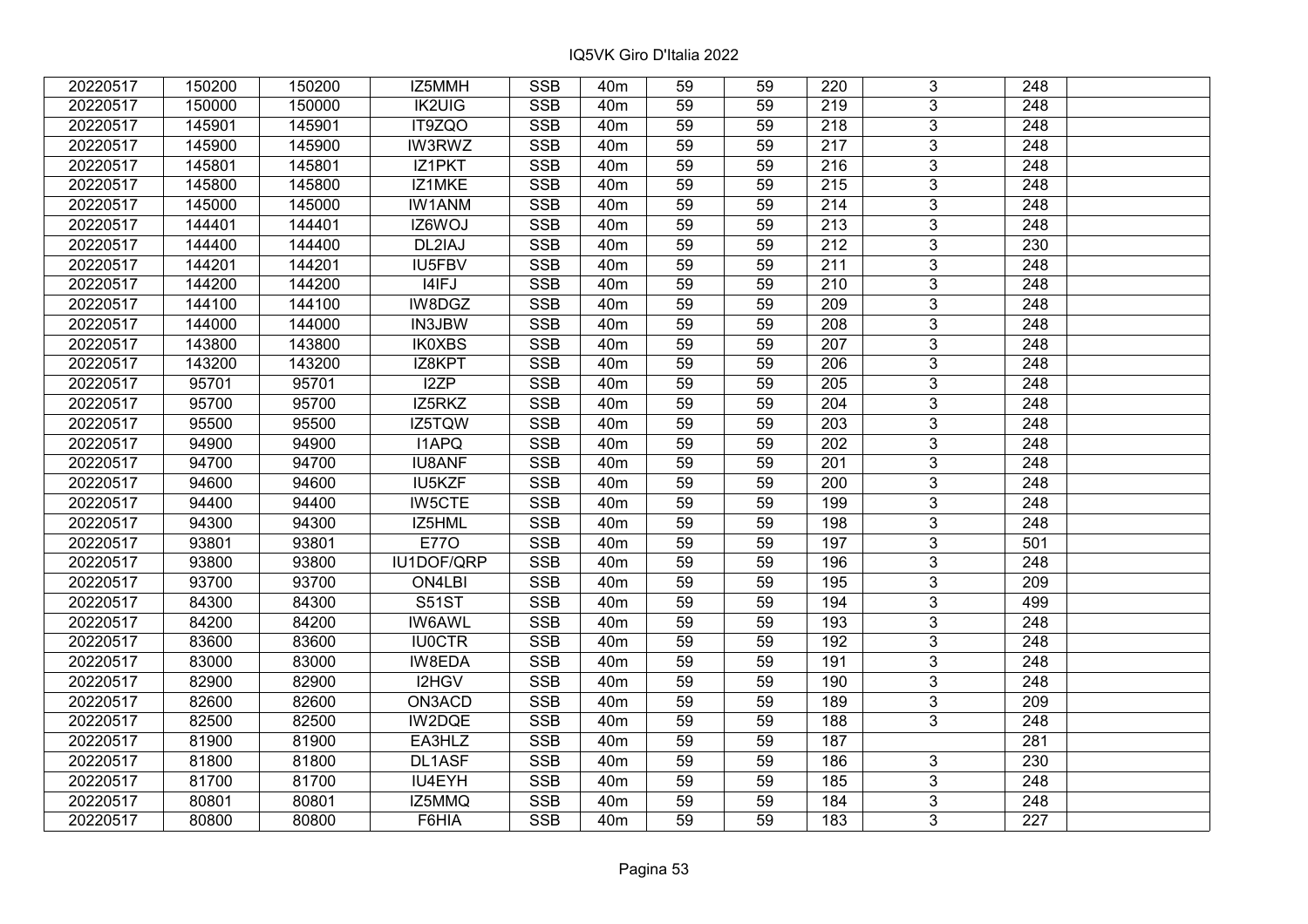| 20220517 | 80500  | 80500  | IZ1YTH        | <b>SSB</b> | 40 <sub>m</sub> | 59              | 59 | 182              | 3              | 248              |  |
|----------|--------|--------|---------------|------------|-----------------|-----------------|----|------------------|----------------|------------------|--|
| 20220517 | 80301  | 80301  | EA3IM         | <b>SSB</b> | 40 <sub>m</sub> | 59              | 59 | 181              | 3              | 281              |  |
| 20220517 | 204100 | 204100 | IW8EDA        | <b>SSB</b> | 80 <sub>m</sub> | 59              | 59 | $\overline{512}$ | $\overline{3}$ | 248              |  |
| 20220517 | 203600 | 203600 | ON6IX         | <b>SSB</b> | 80m             | 59              | 59 | 511              | $\overline{3}$ | 209              |  |
| 20220517 | 201800 | 201800 | <b>IK7BEF</b> | <b>SSB</b> | 80m             | 59              | 59 | 510              | $\overline{3}$ | 248              |  |
| 20220517 | 200300 | 200300 | <b>IW2FUT</b> | <b>SSB</b> | 80m             | 59              | 59 | 509              | $\overline{3}$ | 248              |  |
| 20220517 | 195800 | 195800 | IT9IDE        | <b>SSB</b> | 80 <sub>m</sub> | 59              | 59 | 508              | $\overline{3}$ | 248              |  |
| 20220517 | 194300 | 194300 | IZ2LU         | <b>SSB</b> | 80m             | 59              | 59 | 507              | $\overline{3}$ | 248              |  |
| 20220517 | 194200 | 194200 | <b>E770</b>   | <b>SSB</b> | 80m             | 59              | 59 | 506              | $\overline{3}$ | 501              |  |
| 20220517 | 194000 | 194000 | <b>IS0IYV</b> | <b>SSB</b> | 80 <sub>m</sub> | 59              | 59 | 505              | $\overline{3}$ | 225              |  |
| 20220517 | 192900 | 192900 | IZ0CVT        | <b>SSB</b> | 80m             | 59              | 59 | 504              | $\overline{3}$ | 248              |  |
| 20220517 | 192800 | 192800 | <b>IU3NPG</b> | <b>SSB</b> | 80m             | 59              | 59 | 503              | $\overline{3}$ | 248              |  |
| 20220517 | 192700 | 192700 | <b>IK6VNU</b> | <b>SSB</b> | 80m             | 59              | 59 | 502              | $\overline{3}$ | 248              |  |
| 20220517 | 192500 | 192500 | IU6DAZ        | <b>SSB</b> | 80m             | 59              | 59 | 501              | $\overline{3}$ | 248              |  |
| 20220517 | 192300 | 192300 | IZ1TQJ        | <b>SSB</b> | 80 <sub>m</sub> | 59              | 59 | 500              | 3              | 248              |  |
| 20220517 | 192201 | 192201 | IU6IBX        | <b>SSB</b> | 80 <sub>m</sub> | 59              | 59 | 499              | $\overline{3}$ | 248              |  |
| 20220517 | 192200 | 192200 | S52MZ         | <b>SSB</b> | 80m             | 59              | 59 | 498              | 3              | 499              |  |
| 20220517 | 192000 | 192000 | <b>IOLRA</b>  | <b>SSB</b> | 80 <sub>m</sub> | 59              | 59 | 497              | 3              | 248              |  |
| 20220517 | 191900 | 191900 | IZ4AIF        | <b>SSB</b> | 80m             | 59              | 59 | 496              | $\overline{3}$ | 248              |  |
| 20220517 | 191801 | 191801 | <b>IU6OMV</b> | <b>SSB</b> | 80m             | 59              | 59 | 495              | $\overline{3}$ | 248              |  |
| 20220517 | 191800 | 191800 | IZ6WRI        | <b>SSB</b> | 80 <sub>m</sub> | 59              | 59 | 494              | $\overline{3}$ | 248              |  |
| 20220517 | 191700 | 191700 | IZ6FHZ        | <b>SSB</b> | 80m             | 59              | 59 | 493              | $\overline{3}$ | 248              |  |
| 20220517 | 191500 | 191500 | F6HIA         | <b>SSB</b> | 80m             | 59              | 59 | 492              | $\overline{3}$ | 227              |  |
| 20220517 | 191400 | 191400 | <b>IWOHIQ</b> | <b>SSB</b> | 80 <sub>m</sub> | 59              | 59 | 491              | $\overline{3}$ | 248              |  |
| 20220517 | 191301 | 191301 | <b>IK3JLT</b> | <b>SSB</b> | 80m             | 59              | 59 | 490              | $\overline{3}$ | 248              |  |
| 20220517 | 191300 | 191300 | <b>IN3AFD</b> | <b>SSB</b> | 80 <sub>m</sub> | $\overline{59}$ | 59 | 489              | $\overline{3}$ | $\overline{248}$ |  |
| 20220517 | 191200 | 191200 | IZ0PAP        | <b>SSB</b> | 80m             | $\overline{59}$ | 59 | 488              | $\overline{3}$ | $\overline{248}$ |  |
| 20220517 | 191101 | 191101 | IW1BNZ        | <b>SSB</b> | 80m             | 59              | 59 | 487              | $\overline{3}$ | 248              |  |
| 20220517 | 191100 | 191100 | <b>IK8RJS</b> | <b>SSB</b> | 80 <sub>m</sub> | $\overline{59}$ | 59 | 486              | $\overline{3}$ | $\overline{248}$ |  |
| 20220517 | 191000 | 191000 | HB9EFY        | <b>SSB</b> | 80 <sub>m</sub> | $\overline{59}$ | 59 | 485              | $\overline{3}$ | 287              |  |
| 20220517 | 161300 | 161300 | <b>IU3OJA</b> | <b>SSB</b> | 40 <sub>m</sub> | 59              | 59 | 484              |                | 248              |  |
| 20220517 | 161100 | 161100 | IQ1CQ         | <b>SSB</b> | 40 <sub>m</sub> | 59              | 59 | 483              | $\overline{3}$ | 248              |  |
| 20220517 | 161000 | 161000 | IZ1TNA        | <b>SSB</b> | 40 <sub>m</sub> | 59              | 59 | 482              | 3              | 248              |  |
| 20220517 | 160400 | 160400 | <b>I6WUR</b>  | <b>SSB</b> | 40 <sub>m</sub> | 59              | 59 | 481              | 3              | 248              |  |
| 20220517 | 160300 | 160300 | IZ8FQQ        | <b>SSB</b> | 40 <sub>m</sub> | 59              | 59 | 480              | 3              | 248              |  |
| 20220517 | 155100 | 155100 | <b>IK5USW</b> | <b>SSB</b> | 40 <sub>m</sub> | 59              | 59 | 479              | 3              | 248              |  |
| 20220517 | 151900 | 151900 | <b>IU8NKW</b> | SSB        | 40 <sub>m</sub> | 59              | 59 | 478              | $\overline{3}$ | 248              |  |
| 20220517 | 142400 | 142400 | <b>I8URR</b>  | <b>SSB</b> | 40 <sub>m</sub> | 59              | 59 | 477              | $\overline{3}$ | 248              |  |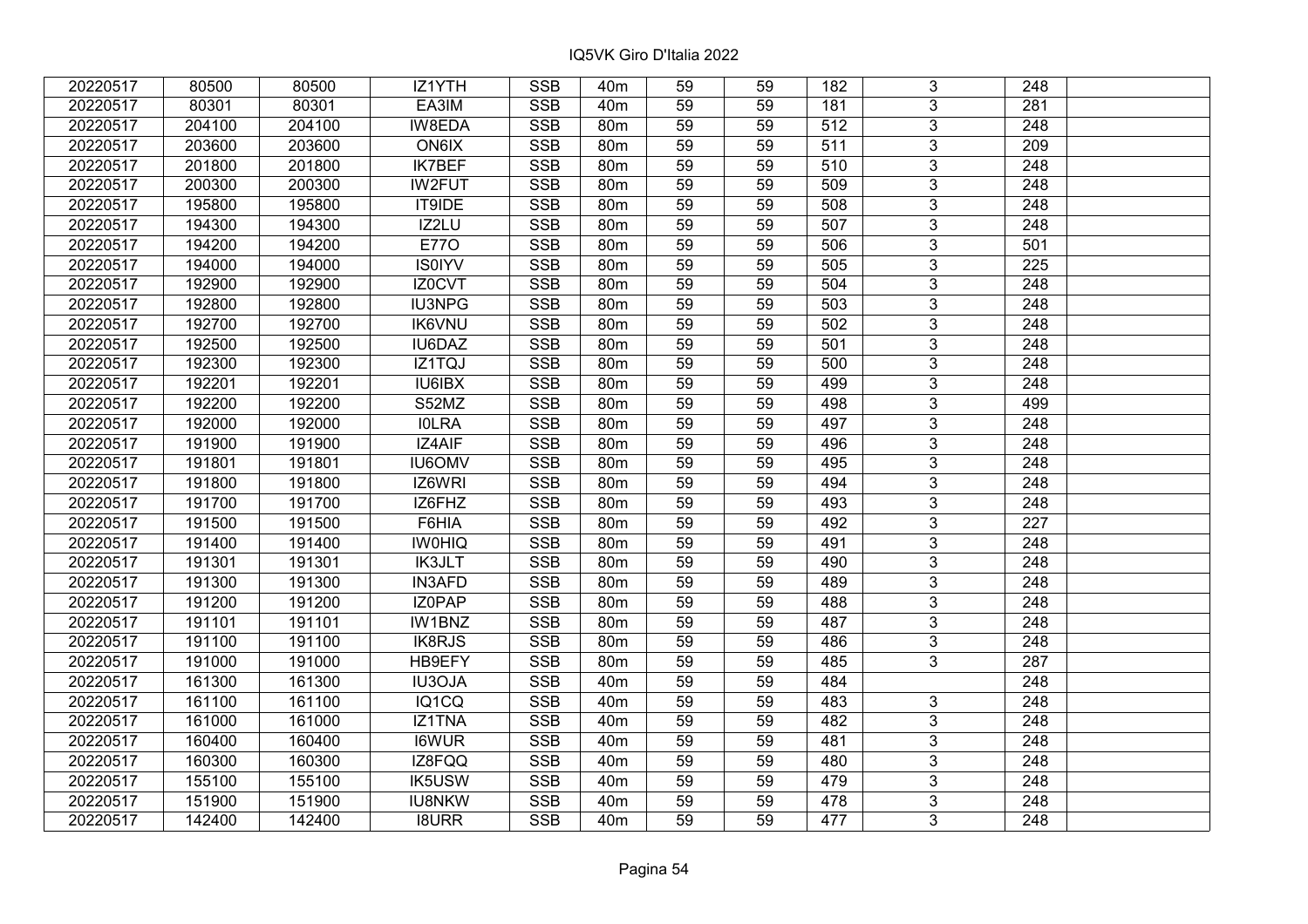| 20220517 | 142300 | 142300 | IZ7BHB        | <b>SSB</b>              | 40 <sub>m</sub> | 59              | 59 | 476 | 3              | 248              |  |
|----------|--------|--------|---------------|-------------------------|-----------------|-----------------|----|-----|----------------|------------------|--|
| 20220517 | 142200 | 142200 | IW2MZS        | <b>SSB</b>              | 40 <sub>m</sub> | 59              | 59 | 475 | $\overline{3}$ | 248              |  |
| 20220517 | 142100 | 142100 | IZ5TJX        | <b>SSB</b>              | 40 <sub>m</sub> | 59              | 59 | 474 | $\overline{3}$ | 248              |  |
| 20220517 | 140600 | 140600 | <b>IK7BEF</b> | <b>SSB</b>              | 40 <sub>m</sub> | 59              | 59 | 473 | $\overline{3}$ | $\overline{248}$ |  |
| 20220517 | 140500 | 140500 | <b>IU7KQS</b> | <b>SSB</b>              | 40 <sub>m</sub> | 59              | 59 | 472 | 3              | 248              |  |
| 20220517 | 140200 | 140200 | <b>IW3IDX</b> | <b>SSB</b>              | 40 <sub>m</sub> | 59              | 59 | 471 | $\overline{3}$ | 248              |  |
| 20220517 | 134400 | 134400 | IZ0IJE        | <b>SSB</b>              | 40 <sub>m</sub> | 59              | 59 | 470 | $\overline{3}$ | 248              |  |
| 20220517 | 131300 | 131300 | IU3QFC        | <b>SSB</b>              | 40 <sub>m</sub> | 59              | 59 | 469 | $\overline{3}$ | 248              |  |
| 20220517 | 131100 | 131100 | IZ5FSO        | <b>SSB</b>              | 40 <sub>m</sub> | 59              | 59 | 468 | $\overline{3}$ | $\overline{248}$ |  |
| 20220517 | 130400 | 130400 | IT9GND        | <b>SSB</b>              | 40 <sub>m</sub> | 59              | 59 | 467 | $\overline{3}$ | 248              |  |
| 20220517 | 125600 | 125600 | EA3HYJ        | <b>SSB</b>              | 40 <sub>m</sub> | 59              | 59 | 466 | 3              | 281              |  |
| 20220517 | 125000 | 125000 | IZ5HNI        | <b>SSB</b>              | 40 <sub>m</sub> | $\overline{59}$ | 59 | 465 | $\overline{3}$ | 248              |  |
| 20220517 | 124500 | 124500 | IK8VRO        | <b>SSB</b>              | 40 <sub>m</sub> | 59              | 59 | 464 | 3              | 248              |  |
| 20220517 | 124400 | 124400 | IW1BNZ        | <b>SSB</b>              | 40 <sub>m</sub> | 59              | 59 | 463 | 3              | 248              |  |
| 20220517 | 124300 | 124300 | <b>IU5KRE</b> | <b>SSB</b>              | 40 <sub>m</sub> | 59              | 59 | 462 | $\overline{3}$ | $\overline{248}$ |  |
| 20220517 | 123900 | 123900 | <b>IW3RKJ</b> | <b>SSB</b>              | 40 <sub>m</sub> | 59              | 59 | 461 | 3              | 248              |  |
| 20220517 | 122900 | 122900 | IZ3BGL        | <b>SSB</b>              | 40 <sub>m</sub> | 59              | 59 | 460 | 3              | 248              |  |
| 20220517 | 122201 | 122201 | IZ4AIF        | <b>SSB</b>              | 40 <sub>m</sub> | 59              | 59 | 459 | 3              | 248              |  |
| 20220517 | 122200 | 122200 | <b>IK7XNF</b> | <b>SSB</b>              | 40 <sub>m</sub> | 59              | 59 | 458 | $\overline{3}$ | 248              |  |
| 20220517 | 121900 | 121900 | <b>IOLRA</b>  | <b>SSB</b>              | 40 <sub>m</sub> | 59              | 59 | 457 | $\overline{3}$ | 248              |  |
| 20220517 | 121700 | 121700 | IZ5DKI        | SSB                     | 40 <sub>m</sub> | 59              | 59 | 456 | $\overline{3}$ | 248              |  |
| 20220517 | 121200 | 121200 | I2XGD         | <b>SSB</b>              | 40 <sub>m</sub> | 59              | 59 | 455 | $\overline{3}$ | 248              |  |
| 20220517 | 121100 | 121100 | <b>IV3DBT</b> | <b>SSB</b>              | 40 <sub>m</sub> | 59              | 59 | 454 | 3              | 248              |  |
| 20220517 | 121000 | 121000 | IQ1QQ         | <b>SSB</b>              | 40 <sub>m</sub> | 59              | 59 | 453 | $\overline{3}$ | 248              |  |
| 20220517 | 93300  | 93300  | <b>IU3EIE</b> | <b>SSB</b>              | 40 <sub>m</sub> | 59              | 59 | 452 | $\overline{3}$ | 248              |  |
| 20220517 | 93200  | 93200  | <b>IU0LII</b> | <b>SSB</b>              | 40 <sub>m</sub> | 59              | 59 | 451 | $\overline{3}$ | $\overline{248}$ |  |
| 20220517 | 93100  | 93100  | <b>IU4DAI</b> | <b>SSB</b>              | 40 <sub>m</sub> | 59              | 59 | 450 | $\overline{3}$ | $\overline{248}$ |  |
| 20220517 | 93001  | 93001  | HB9EZA        | <b>SSB</b>              | 40 <sub>m</sub> | 59              | 59 | 449 | $\overline{3}$ | 287              |  |
| 20220517 | 93000  | 93000  | IW2OGW        | <b>SSB</b>              | 40 <sub>m</sub> | 59              | 59 | 448 | $\overline{3}$ | 248              |  |
| 20220517 | 92900  | 92900  | IZ2LUS        | $\overline{\text{SSB}}$ | 40 <sub>m</sub> | 59              | 59 | 447 | $\overline{3}$ | $\overline{248}$ |  |
| 20220517 | 92800  | 92800  | <b>IU6JKI</b> | <b>SSB</b>              | 40 <sub>m</sub> | 59              | 59 | 446 | $\overline{3}$ | 248              |  |
| 20220517 | 92701  | 92701  | <b>IZOPAP</b> | <b>SSB</b>              | 40 <sub>m</sub> | 59              | 59 | 445 | $\overline{3}$ | 248              |  |
| 20220517 | 92700  | 92700  | I4QGF         | <b>SSB</b>              | 40 <sub>m</sub> | 59              | 59 | 444 | 3              | 248              |  |
| 20220517 | 92000  | 92000  | <b>IK2AUK</b> | <b>SSB</b>              | 40 <sub>m</sub> | 59              | 59 | 443 | $\overline{3}$ | 248              |  |
| 20220517 | 91500  | 91500  | <b>IU6OMV</b> | <b>SSB</b>              | 40 <sub>m</sub> | 59              | 59 | 442 | $\overline{3}$ | 248              |  |
| 20220517 | 91400  | 91400  | HB9UVW        | <b>SSB</b>              | 40 <sub>m</sub> | 59              | 59 | 441 | 3              | 287              |  |
| 20220517 | 90800  | 90800  | IU5KWL        | <b>SSB</b>              | 40 <sub>m</sub> | 59              | 59 | 440 | 3              | 248              |  |
| 20220517 | 90600  | 90600  | IZ2NBD        | <b>SSB</b>              | 40 <sub>m</sub> | 59              | 59 | 439 | 3              | 248              |  |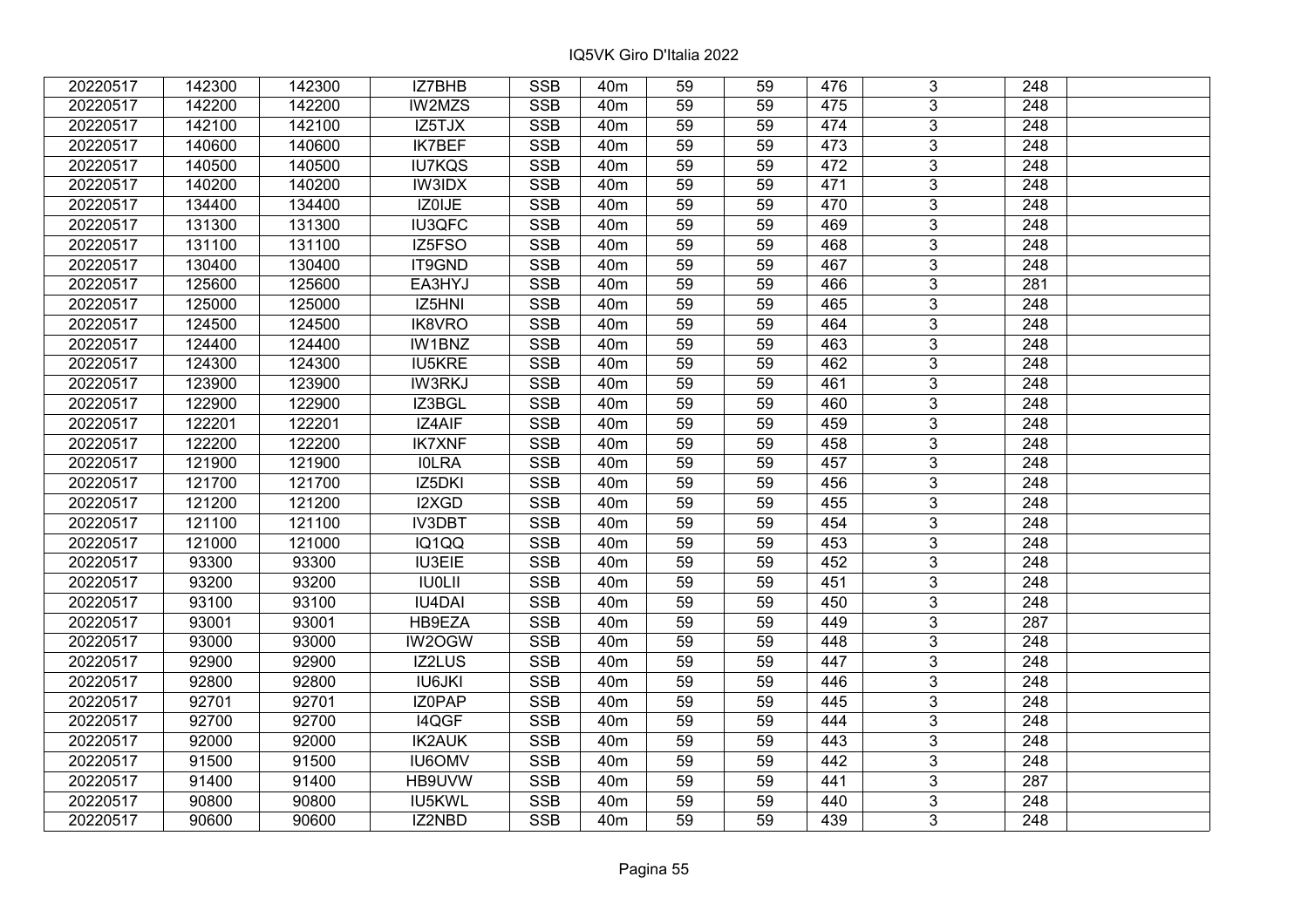| 20220517 | 63500 | 63500 | <b>IK1JNP</b> | <b>SSB</b>              | 40 <sub>m</sub> | 59              | 59 | 101              | 3              | 248              |  |
|----------|-------|-------|---------------|-------------------------|-----------------|-----------------|----|------------------|----------------|------------------|--|
| 20220517 | 63800 | 63800 | IZ6RIG        | <b>SSB</b>              | 40 <sub>m</sub> | 59              | 59 | 102              | 3              | 248              |  |
| 20220517 | 63801 | 63801 | IW8RDW        | <b>SSB</b>              | 40 <sub>m</sub> | 59              | 59 | 103              | $\overline{3}$ | 248              |  |
| 20220517 | 64000 | 64000 | IZ0CVT        | <b>SSB</b>              | 40 <sub>m</sub> | 59              | 59 | 104              | $\overline{3}$ | 248              |  |
| 20220517 | 64001 | 64001 | <b>IK1GPG</b> | <b>SSB</b>              | 40 <sub>m</sub> | 59              | 59 | 105              | $\overline{3}$ | 248              |  |
| 20220517 | 64200 | 64200 | <b>IV3IML</b> | SSB                     | 40 <sub>m</sub> | 59              | 59 | 106              | $\overline{3}$ | 248              |  |
| 20220517 | 64300 | 64300 | IZ0CHC        | <b>SSB</b>              | 40m             | 59              | 59 | 107              | $\overline{3}$ | 248              |  |
| 20220517 | 64301 | 64301 | <b>IK1NDD</b> | <b>SSB</b>              | 40 <sub>m</sub> | 59              | 59 | 108              | $\overline{3}$ | 248              |  |
| 20220517 | 64400 | 64400 | <b>IK2JTS</b> | <b>SSB</b>              | 40 <sub>m</sub> | 59              | 59 | 109              | $\overline{3}$ | 248              |  |
| 20220517 | 64401 | 64401 | <b>IWOHIQ</b> | <b>SSB</b>              | 40 <sub>m</sub> | 59              | 59 | 110              | $\overline{3}$ | 248              |  |
| 20220517 | 64500 | 64500 | <b>IU0PXM</b> | <b>SSB</b>              | 40 <sub>m</sub> | 59              | 59 | 111              | $\overline{3}$ | 248              |  |
| 20220517 | 64501 | 64501 | <b>IU0KNS</b> | <b>SSB</b>              | 40 <sub>m</sub> | 59              | 59 | 112              | $\overline{3}$ | 248              |  |
| 20220517 | 64600 | 64600 | IZ6UWA        | <b>SSB</b>              | 40 <sub>m</sub> | 59              | 59 | 113              | $\overline{3}$ | 248              |  |
| 20220517 | 64700 | 64700 | <b>IK2ULS</b> | <b>SSB</b>              | 40 <sub>m</sub> | 59              | 59 | 114              | $\overline{3}$ | 248              |  |
| 20220517 | 64701 | 64701 | I2YKR         | <b>SSB</b>              | 40 <sub>m</sub> | 59              | 59 | 115              | 3              | 248              |  |
| 20220517 | 64800 | 64800 | IZ2CDR        | <b>SSB</b>              | 40 <sub>m</sub> | 59              | 59 | 116              | 3              | 248              |  |
| 20220517 | 64801 | 64801 | <b>IN3HDE</b> | <b>SSB</b>              | 40 <sub>m</sub> | 59              | 59 | 117              | 3              | 248              |  |
| 20220517 | 64900 | 64900 | OK2PDE        | <b>SSB</b>              | 40 <sub>m</sub> | 59              | 59 | 118              | 3              | 503              |  |
| 20220517 | 65000 | 65000 | IW2NLJ        | <b>SSB</b>              | 40 <sub>m</sub> | 59              | 59 | 119              | $\overline{3}$ | 248              |  |
| 20220517 | 65001 | 65001 | <b>IU0DUM</b> | <b>SSB</b>              | 40 <sub>m</sub> | 59              | 59 | 120              | $\overline{3}$ | 248              |  |
| 20220517 | 65002 | 65002 | <b>IK7VKC</b> | <b>SSB</b>              | 40 <sub>m</sub> | 59              | 59 | 121              |                | 248              |  |
| 20220517 | 65100 | 65100 | <b>IK3JLT</b> | <b>SSB</b>              | 40 <sub>m</sub> | 59              | 59 | 122              | 3              | 248              |  |
| 20220517 | 65300 | 65300 | OK2OKK        | <b>SSB</b>              | 40 <sub>m</sub> | 59              | 59 | 123              | 3              | 503              |  |
| 20220517 | 65301 | 65301 | IT9IDE        | <b>SSB</b>              | 40 <sub>m</sub> | 59              | 59 | 124              | $\overline{3}$ | 248              |  |
| 20220517 | 65400 | 65400 | IT9ELM        | <b>SSB</b>              | 40 <sub>m</sub> | 59              | 59 | 125              | $\overline{3}$ | 248              |  |
| 20220517 | 65401 | 65401 | <b>IK0EIA</b> | SSB                     | 40 <sub>m</sub> | $\overline{59}$ | 59 | 126              | $\overline{3}$ | $\overline{248}$ |  |
| 20220517 | 65500 | 65500 | <b>IK6VNU</b> | <b>SSB</b>              | 40 <sub>m</sub> | 59              | 59 | $\overline{127}$ | $\overline{3}$ | $\overline{248}$ |  |
| 20220517 | 65501 | 65501 | IW2DFS        | <b>SSB</b>              | 40 <sub>m</sub> | 59              | 59 | 128              | 3              | 248              |  |
| 20220517 | 65502 | 65502 | <b>IK4FJE</b> | <b>SSB</b>              | 40 <sub>m</sub> | 59              | 59 | 129              | $\overline{3}$ | $\overline{248}$ |  |
| 20220517 | 65600 | 65600 | <b>ISOLYN</b> | <b>SSB</b>              | 40 <sub>m</sub> | 59              | 59 | 130              | $\overline{3}$ | $\overline{225}$ |  |
| 20220517 | 65601 | 65601 | IU8AZS        | <b>SSB</b>              | 40 <sub>m</sub> | 59              | 59 | 131              | $\overline{3}$ | 248              |  |
| 20220517 | 65700 | 65700 | IT9ESV        | <b>SSB</b>              | 40 <sub>m</sub> | 59              | 59 | 132              | $\overline{3}$ | $\overline{248}$ |  |
| 20220517 | 65800 | 65800 | F4IYB         | <b>SSB</b>              | 40 <sub>m</sub> | 59              | 59 | $\overline{133}$ | 3              | 227              |  |
| 20220517 | 70000 | 70000 | IZ1RFK        | <b>SSB</b>              | 40 <sub>m</sub> | 59              | 59 | 134              | 3              | 248              |  |
| 20220517 | 70001 | 70001 | IZ5CPK        | <b>SSB</b>              | 40 <sub>m</sub> | 59              | 59 | 135              | $\overline{3}$ | 248              |  |
| 20220517 | 70002 | 70002 | <b>IK1YLK</b> | <b>SSB</b>              | 40m             | 59              | 59 | 136              | 3              | 248              |  |
| 20220517 | 70100 | 70100 | IK1DFH        | $\overline{\text{SSB}}$ | 40 <sub>m</sub> | 59              | 59 | 137              | $\overline{3}$ | 248              |  |
| 20220517 | 70400 | 70400 | IU2LUH        | <b>SSB</b>              | 40 <sub>m</sub> | 59              | 59 | 138              | $\overline{3}$ | 248              |  |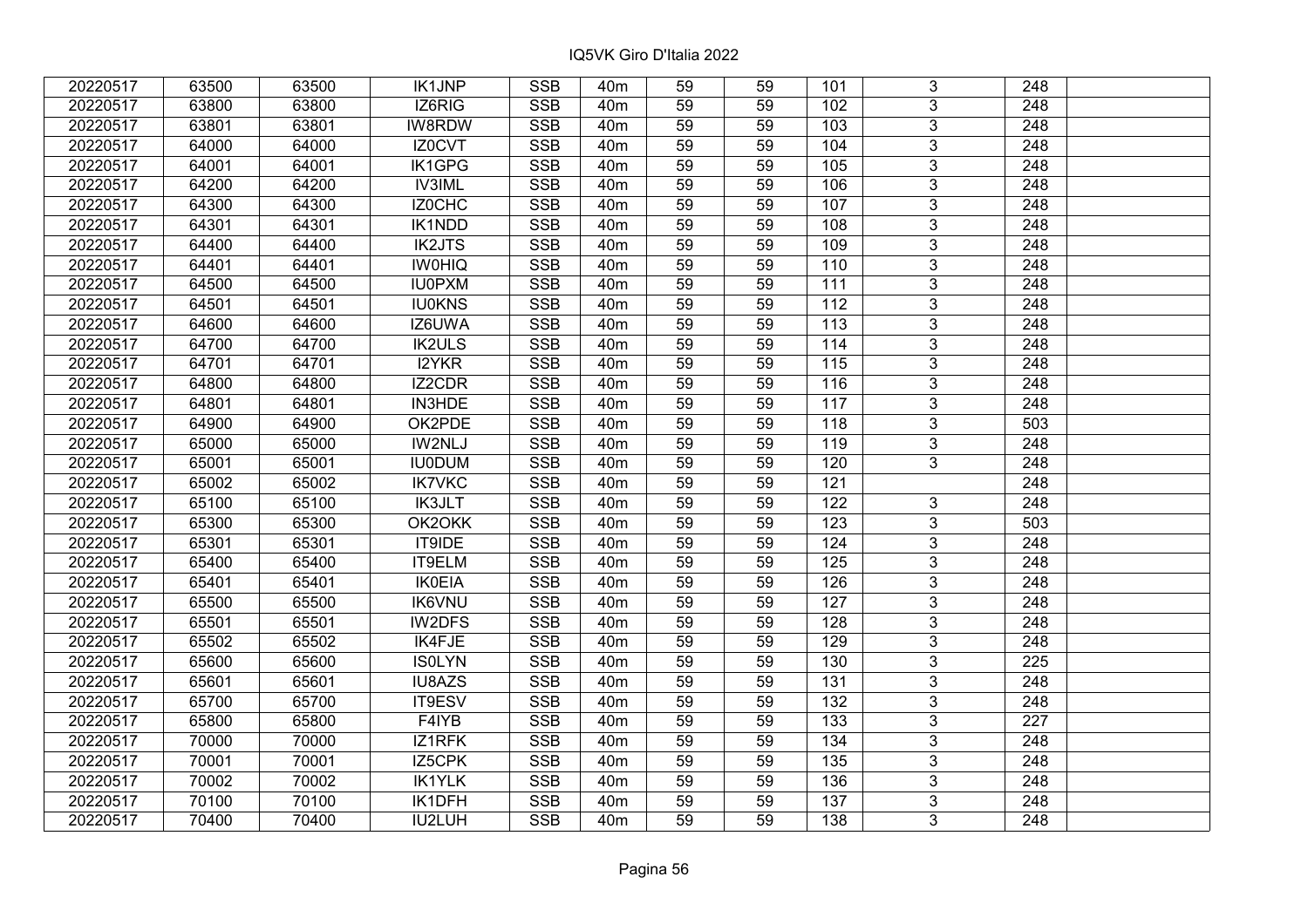| 20220517 | 70401 | 70401 | IU1FQB            | <b>SSB</b>              | 40 <sub>m</sub> | 59              | 59 | 139               | 3              | 248              |  |
|----------|-------|-------|-------------------|-------------------------|-----------------|-----------------|----|-------------------|----------------|------------------|--|
| 20220517 | 70500 | 70500 | IQ1CQ             | <b>SSB</b>              | 40 <sub>m</sub> | 59              | 59 | 140               | $\overline{3}$ | 248              |  |
| 20220517 | 70600 | 70600 | IU6IBX            | SSB                     | 40 <sub>m</sub> | $\overline{59}$ | 59 | 141               | $\overline{3}$ | 248              |  |
| 20220517 | 70601 | 70601 | IZ7DOK            | <b>SSB</b>              | 40 <sub>m</sub> | 59              | 59 | $\frac{142}{ }$   | $\overline{3}$ | $\overline{248}$ |  |
| 20220517 | 70700 | 70700 | F4GLR             | SSB                     | 40 <sub>m</sub> | 59              | 59 | $\overline{143}$  | $\overline{3}$ | 227              |  |
| 20220517 | 70701 | 70701 | I3RXJ             | <b>SSB</b>              | 40 <sub>m</sub> | 59              | 59 | 144               | $\overline{3}$ | 248              |  |
| 20220517 | 70800 | 70800 | IW1CHJ            | <b>SSB</b>              | 40m             | 59              | 59 | 145               | $\overline{3}$ | 248              |  |
| 20220517 | 70801 | 70801 | EA2CE             | <b>SSB</b>              | 40 <sub>m</sub> | 59              | 59 | 146               | $\overline{3}$ | 281              |  |
| 20220517 | 70802 | 70802 | IZ3LEV            | <b>SSB</b>              | 40 <sub>m</sub> | 59              | 59 | 147               | $\overline{3}$ | 248              |  |
| 20220517 | 70900 | 70900 | <b>IK0UGC</b>     | <b>SSB</b>              | 40 <sub>m</sub> | 59              | 59 | 148               | $\overline{3}$ | 248              |  |
| 20220517 | 71100 | 71100 | <b>I8URR</b>      | <b>SSB</b>              | 40 <sub>m</sub> | 59              | 59 | 149               | $\overline{3}$ | 248              |  |
| 20220517 | 71800 | 71800 | 3A2MG             | <b>SSB</b>              | 40m             | 59              | 59 | 150               | $\overline{3}$ | 260              |  |
| 20220517 | 71900 | 71900 | IK8VHP            | <b>SSB</b>              | 40 <sub>m</sub> | 59              | 59 | 151               | $\overline{3}$ | 248              |  |
| 20220517 | 72000 | 72000 | IZ4RCF            | <b>SSB</b>              | 40 <sub>m</sub> | 59              | 59 | 152               | $\overline{3}$ | 248              |  |
| 20220517 | 72100 | 72100 | I3RXJ             | <b>SSB</b>              | 40 <sub>m</sub> | 59              | 59 | 153               | 3              | 248              |  |
| 20220517 | 72200 | 72200 | S52MZ             | <b>SSB</b>              | 40 <sub>m</sub> | 59              | 59 | 154               | $\overline{3}$ | 499              |  |
| 20220517 | 72500 | 72500 | IU4OSX            | <b>SSB</b>              | 40 <sub>m</sub> | 59              | 59 | 155               | 3              | 248              |  |
| 20220517 | 72501 | 72501 | <b>IU6OMV</b>     | <b>SSB</b>              | 40 <sub>m</sub> | 59              | 59 | 156               | 3              | 248              |  |
| 20220517 | 72600 | 72600 | IZ6FHZ            | <b>SSB</b>              | 40 <sub>m</sub> | 59              | 59 | 157               | $\overline{3}$ | 248              |  |
| 20220517 | 72601 | 72601 | IK3ITV            | <b>SSB</b>              | 40 <sub>m</sub> | 59              | 59 | 158               | $\overline{3}$ | 248              |  |
| 20220517 | 72700 | 72700 | <b>IW2CZE/QRP</b> | <b>SSB</b>              | 40 <sub>m</sub> | 59              | 59 | 159               | $\overline{3}$ | 248              |  |
| 20220517 | 72900 | 72900 | <b>IU8ALB</b>     | <b>SSB</b>              | 40 <sub>m</sub> | 59              | 59 | 160               | $\overline{3}$ | 248              |  |
| 20220517 | 72901 | 72901 | <b>IU0IBY</b>     | <b>SSB</b>              | 40 <sub>m</sub> | 59              | 59 | 161               | $\overline{3}$ | 248              |  |
| 20220517 | 73600 | 73600 | <b>IW0QPH</b>     | <b>SSB</b>              | 40 <sub>m</sub> | 59              | 59 | 162               | $\overline{3}$ | 248              |  |
| 20220517 | 73700 | 73700 | <b>IU8JMB</b>     | <b>SSB</b>              | 40 <sub>m</sub> | 59              | 59 | 163               | $\overline{3}$ | 248              |  |
| 20220517 | 74500 | 74500 | IU4DDU            | SSB                     | 40 <sub>m</sub> | $\overline{59}$ | 59 | 164               | $\overline{3}$ | $\overline{248}$ |  |
| 20220517 | 74600 | 74600 | ON3EI             | <b>SSB</b>              | 40 <sub>m</sub> | 59              | 59 | 165               | $\overline{3}$ | 209              |  |
| 20220517 | 74700 | 74700 | IZ1MKP            | <b>SSB</b>              | 40m             | 59              | 59 | 166               | $\overline{3}$ | 248              |  |
| 20220517 | 74701 | 74701 | F5MGS             | <b>SSB</b>              | 40 <sub>m</sub> | 59              | 59 | 167               | $\overline{3}$ | $\overline{227}$ |  |
| 20220517 | 74800 | 74800 | IK8VHP            | <b>SSB</b>              | 40 <sub>m</sub> | 59              | 59 | 168               | $\overline{3}$ | 248              |  |
| 20220517 | 74900 | 74900 | <b>IK6IKJ</b>     | <b>SSB</b>              | 40 <sub>m</sub> | 59              | 59 | 169               | $\overline{3}$ | 248              |  |
| 20220517 | 74901 | 74901 | <b>IU5MPR</b>     | <b>SSB</b>              | 40 <sub>m</sub> | 59              | 59 | 170               | $\overline{3}$ | $\overline{248}$ |  |
| 20220517 | 75000 | 75000 | IZ6WRI            | <b>SSB</b>              | 40 <sub>m</sub> | 59              | 59 | $171$             | $\overline{3}$ | 248              |  |
| 20220517 | 75200 | 75200 | IZ0ARL            | <b>SSB</b>              | 40 <sub>m</sub> | 59              | 59 | 172               | 3              | 248              |  |
| 20220517 | 75300 | 75300 | <b>IK6TUO</b>     | <b>SSB</b>              | 40 <sub>m</sub> | 59              | 59 | $\frac{173}{ }$   | $\overline{3}$ | 248              |  |
| 20220517 | 75400 | 75400 | IQ6EZ             | <b>SSB</b>              | 40 <sub>m</sub> | 59              | 59 | 174               | $\overline{3}$ | 248              |  |
| 20220517 | 75401 | 75401 | IZ3LES            | $\overline{\text{SSB}}$ | 40 <sub>m</sub> | $\overline{59}$ | 59 | $\frac{175}{175}$ | $\overline{3}$ | 248              |  |
| 20220517 | 75500 | 75500 | F5SJJ             | <b>SSB</b>              | 40 <sub>m</sub> | 59              | 59 | 176               | $\overline{3}$ | 227              |  |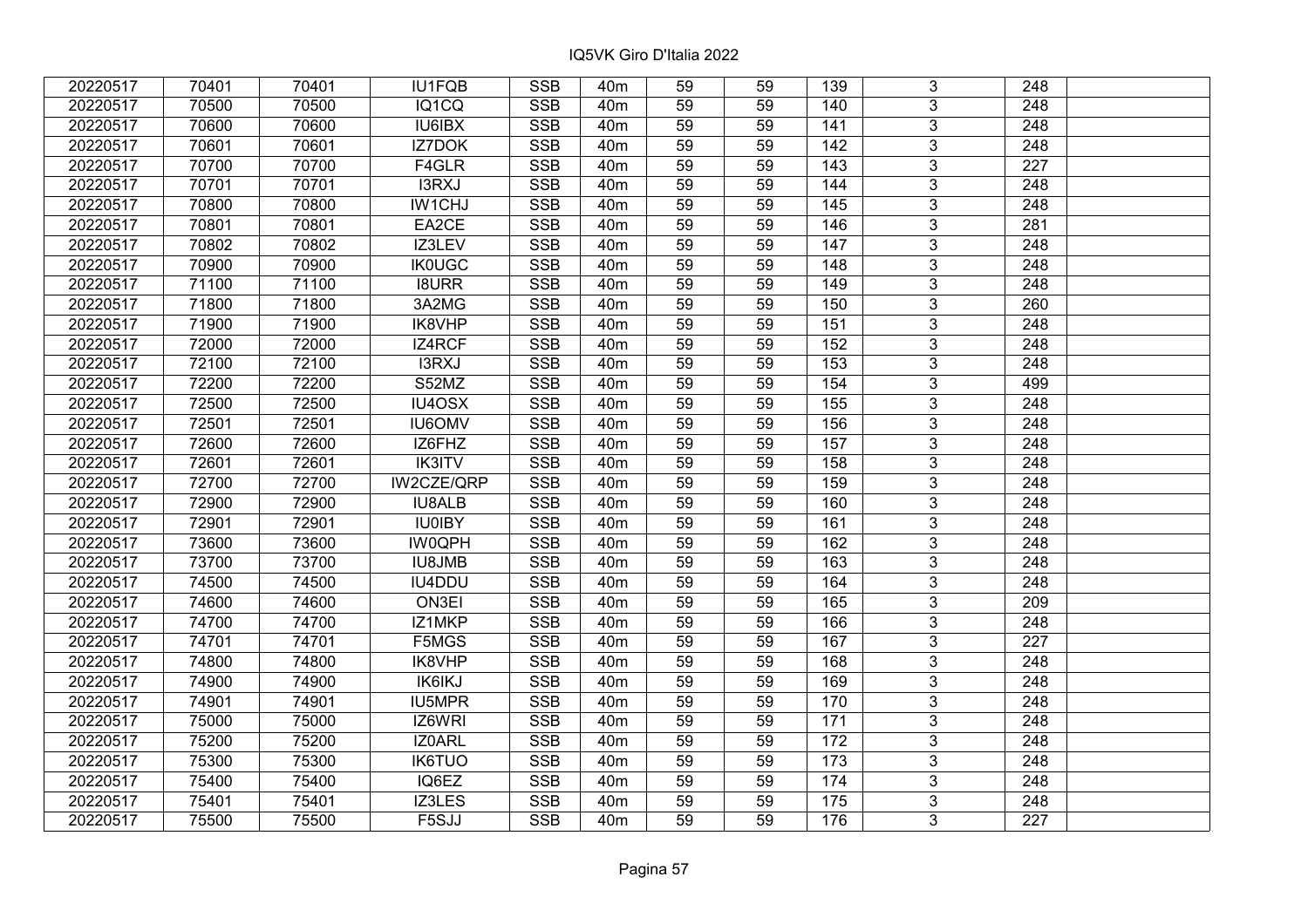| 20220517 | 75501  | 75501  | EA3GLQ        | <b>SSB</b> | 40 <sub>m</sub> | 59              | 59             | 177 | 3              | 281              |             |
|----------|--------|--------|---------------|------------|-----------------|-----------------|----------------|-----|----------------|------------------|-------------|
| 20220517 | 75600  | 75600  | <b>IU0DUM</b> | <b>SSB</b> | 40 <sub>m</sub> | 59              | 59             | 178 | 3              | 248              |             |
| 20220517 | 75800  | 75800  | I5RLW         | <b>SSB</b> | 40 <sub>m</sub> | 59              | 59             | 179 | 3              | 248              |             |
| 20220517 | 80300  | 80300  | IT9PPX        | <b>SSB</b> | 40 <sub>m</sub> | 59              | 59             | 180 | $\overline{3}$ | $\overline{248}$ |             |
| 20220517 | 85100  | 85100  | I4JHG         | <b>SSB</b> | 40 <sub>m</sub> | 59              | 59             | 434 | $\overline{3}$ | 248              |             |
| 20220517 | 84501  | 84501  | <b>IK0FFU</b> | <b>SSB</b> | 40 <sub>m</sub> | 59              | 59             | 433 | 3              | 248              |             |
| 20220517 | 84500  | 84500  | 9A1CC         | <b>SSB</b> | 40 <sub>m</sub> | 59              | 59             | 432 | $\overline{3}$ | 497              |             |
| 20220517 | 84400  | 84400  | IW5BNC        | <b>SSB</b> | 40 <sub>m</sub> | 59              | 59             | 431 | 3              | 248              |             |
| 20220517 | 173200 | 173200 | <b>IK5CYT</b> | <b>SSB</b> | 40 <sub>m</sub> | 59              | 59             | 784 | $\overline{3}$ | 248              |             |
| 20220517 | 53730  | 53815  | IZ3LES        | FT8        | 40 <sub>m</sub> | $-5$            | $\overline{7}$ |     |                |                  | <b>JN65</b> |
| 20220517 | 53845  | 53945  | <b>IK2ULS</b> | FT8        | 40 <sub>m</sub> | $-7$            | $-5$           |     |                |                  | <b>JN45</b> |
| 20220517 | 54100  | 54145  | F5AOP         | FT8        | 40 <sub>m</sub> | $-1$            | $-9$           |     |                |                  | <b>JN07</b> |
| 20220517 | 54215  | 54345  | <b>OM0MR</b>  | FT8        | 40 <sub>m</sub> | $-17$           | $-20$          |     |                |                  |             |
| 20220517 | 54430  | 54515  | IZ0PAP/ITGI   | FT8        | 40 <sub>m</sub> | 3               | $-3$           |     |                |                  |             |
| 20220517 | 54600  | 54645  | EA7UW         | FT8        | 40 <sub>m</sub> | $-8$            | $-14$          |     |                |                  | <b>IM76</b> |
| 20220517 | 54830  | 54915  | F6HIA         | FT8        | 40 <sub>m</sub> | $-6$            | $-7$           |     |                |                  | <b>JN23</b> |
| 20220517 | 142815 | 142900 | DF4XX         | FT8        | 40 <sub>m</sub> | $-10$           | $\overline{4}$ |     |                |                  | JO53        |
| 20220517 | 142945 | 143030 | DK6CS         | FT8        | 40 <sub>m</sub> | $-16$           | $-4$           |     |                |                  | JO31        |
| 20220517 | 143415 | 143630 | DM8MH         | FT8        | 40 <sub>m</sub> | $-18$           | $-20$          |     |                |                  | JO51        |
| 20220517 | 181815 | 181900 | S54ZGA        | FT8        | 40 <sub>m</sub> | $\overline{2}$  | $-4$           |     |                |                  | <b>JN76</b> |
| 20220517 | 181945 | 182030 | PA3BMB        | FT8        | 40 <sub>m</sub> | $\mathbf 0$     | $-7$           |     |                |                  | JO22        |
| 20220517 | 182100 | 182200 | YO4DG         | FT8        | 40 <sub>m</sub> | $-7$            | $-19$          |     |                |                  |             |
| 20220517 | 182300 | 182330 | DL6UM         | FT8        | 40 <sub>m</sub> | $-12$           | $-6$           |     |                |                  | JO60        |
| 20220517 | 182415 | 182600 | OK2TRN        | FT8        | 40 <sub>m</sub> | $-8$            | $-5$           |     |                |                  | <b>JN88</b> |
| 20220517 | 184730 | 184815 | DL5JMN        | FT8        | 40 <sub>m</sub> | $-9$            | $-1$           |     |                |                  | JO60        |
| 20220517 | 85500  | 85500  | IW5ECW        | <b>SSB</b> | 40 <sub>m</sub> | $\overline{59}$ | 59             | 435 | 3              | 248              |             |
| 20220517 | 90200  | 90200  | IW2NLJ        | <b>SSB</b> | 40 <sub>m</sub> | $\overline{59}$ | 59             | 436 | $\overline{3}$ | $\overline{248}$ |             |
| 20220517 | 90201  | 90201  | 9A1AA         | <b>SSB</b> | 40 <sub>m</sub> | 59              | 59             | 437 | 3              | 497              |             |
| 20220517 | 190700 | 190915 | <b>ON6VDS</b> | FT8        | 40 <sub>m</sub> | $-21$           | $-13$          |     |                |                  | <b>JO11</b> |
| 20220517 | 185530 | 185615 | 9A1CCB        | FT8        | 40 <sub>m</sub> | 11              | $\overline{8}$ |     |                |                  | <b>JN85</b> |
| 20220517 | 185415 | 185445 | SV8DCW        | FT8        | 40 <sub>m</sub> | $-15$           | $-11$          |     |                |                  | <b>KM39</b> |
| 20220517 | 185215 | 185315 | <b>IW8EDA</b> | FT8        | 40 <sub>m</sub> | $-7$            | $-5$           |     |                |                  |             |
| 20220517 | 185000 | 185045 | SQ3LMR        | FT8        | 40 <sub>m</sub> | $-13$           | $-4$           |     |                |                  | <b>JO81</b> |
| 20220518 | 82700  | 82700  | IW2OGW        | <b>SSB</b> | 40 <sub>m</sub> | 59              | 59             | 513 | 3              | 248              |             |
| 20220518 | 82701  | 82701  | HB9EZA        | <b>SSB</b> | 40 <sub>m</sub> | 59              | 59             | 514 | 3              | 287              |             |
| 20220518 | 82800  | 82800  | I2HGV         | <b>SSB</b> | 40 <sub>m</sub> | 59              | 59             | 515 | 3              | $\overline{248}$ |             |
| 20220518 | 83000  | 83000  | EA3GLQ        | <b>SSB</b> | 40 <sub>m</sub> | 59              | 59             | 516 | 3              | 281              |             |
| 20220518 | 83100  | 83100  | I4IFJ         | <b>SSB</b> | 40 <sub>m</sub> | 59              | 59             | 517 | 3              | 248              |             |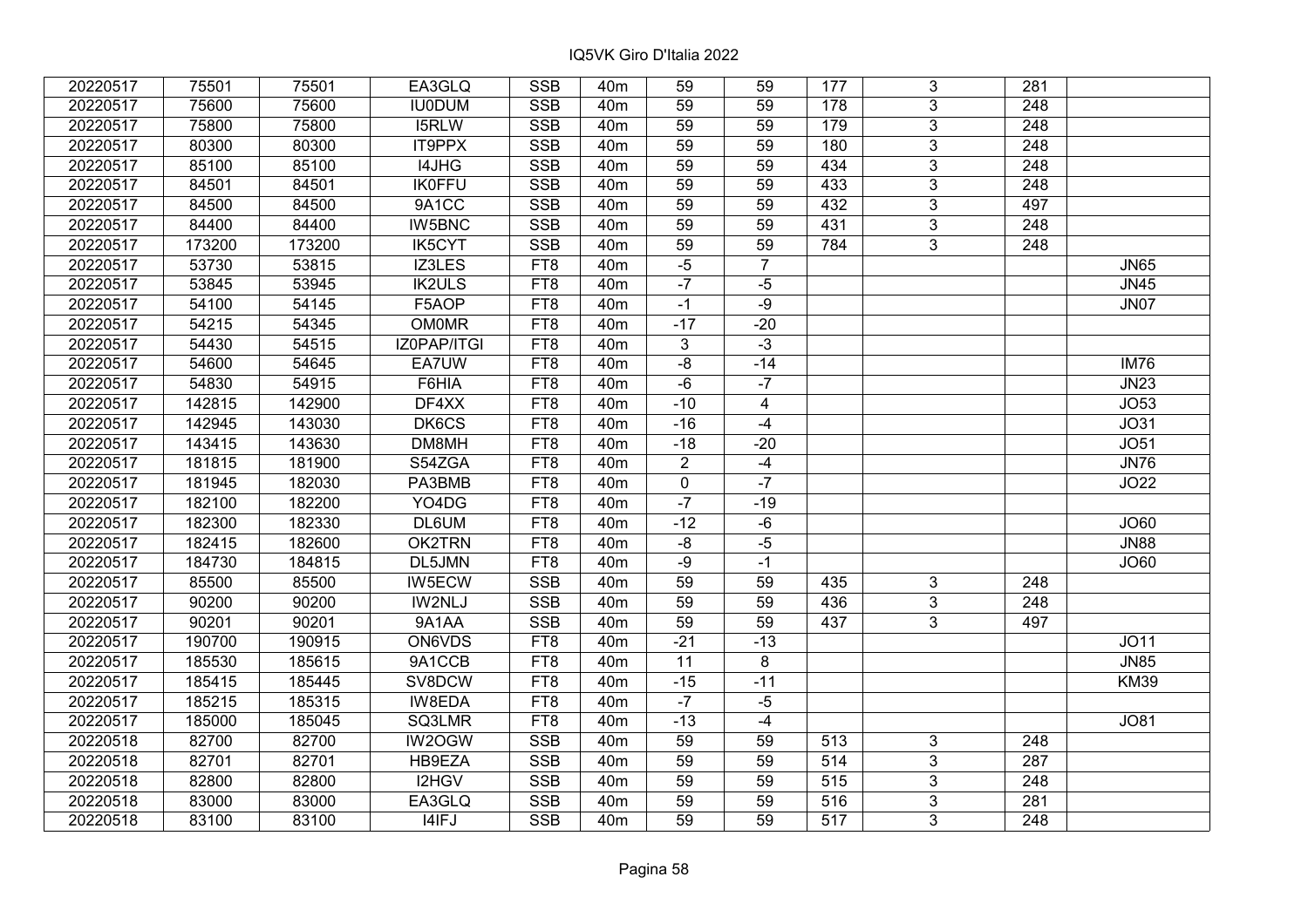| 20220518 | 92200  | 92200  | <b>IW3RWZ</b> | <b>SSB</b> | 40m             | 59              | 59 | 528              | 3              | 248              |  |
|----------|--------|--------|---------------|------------|-----------------|-----------------|----|------------------|----------------|------------------|--|
| 20220518 | 90900  | 90900  | IU5DAH        | <b>SSB</b> | 40 <sub>m</sub> | 59              | 59 | 527              | 3              | 248              |  |
| 20220518 | 85100  | 85100  | IU1HHZ        | <b>SSB</b> | 40 <sub>m</sub> | 59              | 59 | 526              | $\overline{3}$ | 248              |  |
| 20220518 | 84600  | 84600  | I4HJHG        | <b>SSB</b> | 40 <sub>m</sub> | 59              | 59 | 525              | $\overline{3}$ | 248              |  |
| 20220518 | 84401  | 84401  | IZ1TCM        | <b>SSB</b> | 40 <sub>m</sub> | 59              | 59 | 524              | 3              | 248              |  |
| 20220518 | 84400  | 84400  | IW1BBQ        | SSB        | 40 <sub>m</sub> | 59              | 59 | 523              | $\overline{3}$ | 248              |  |
| 20220518 | 84300  | 84300  | IW5BOI        | <b>SSB</b> | 40 <sub>m</sub> | 59              | 59 | 522              | $\overline{3}$ | 248              |  |
| 20220518 | 84101  | 84101  | <b>IU6JKI</b> | <b>SSB</b> | 40 <sub>m</sub> | 59              | 59 | 521              | $\overline{3}$ | 248              |  |
| 20220518 | 84100  | 84100  | <b>IU2DJK</b> | <b>SSB</b> | 40 <sub>m</sub> | 59              | 59 | 520              | $\overline{3}$ | 248              |  |
| 20220518 | 83600  | 83600  | <b>IU1FQB</b> | <b>SSB</b> | 40 <sub>m</sub> | 59              | 59 | 519              | $\overline{3}$ | 248              |  |
| 20220518 | 83200  | 83200  | IZ5RKH        | <b>SSB</b> | 40 <sub>m</sub> | 59              | 59 | 518              | $\overline{3}$ | 248              |  |
| 20220518 | 143000 | 143000 | IU5FBV        | <b>SSB</b> | 40 <sub>m</sub> | 59              | 59 | 558              | $\overline{3}$ | 248              |  |
| 20220518 | 143800 | 143800 | <b>IU7KQS</b> | <b>SSB</b> | 40 <sub>m</sub> | 59              | 59 | 559              | 3              | 248              |  |
| 20220518 | 143900 | 143900 | IU2QBL        | <b>SSB</b> | 40 <sub>m</sub> | 59              | 59 | 560              | $\overline{3}$ | 248              |  |
| 20220518 | 144000 | 144000 | IZ5TJX        | <b>SSB</b> | 40 <sub>m</sub> | 59              | 59 | 561              | 3              | 248              |  |
| 20220518 | 144100 | 144100 | <b>IK3ITV</b> | <b>SSB</b> | 40 <sub>m</sub> | 59              | 59 | 562              | 3              | 248              |  |
| 20220518 | 144700 | 144700 | IZ1YTH        | <b>SSB</b> | 40 <sub>m</sub> | 59              | 59 | 563              | 3              | 248              |  |
| 20220518 | 161300 | 161300 | IZ3BGL        | <b>SSB</b> | 40 <sub>m</sub> | 59              | 59 | 564              | 3              | 248              |  |
| 20220518 | 161400 | 161400 | IZ0ZEF        | <b>SSB</b> | 40 <sub>m</sub> | 59              | 59 | 565              | 3              | 248              |  |
| 20220518 | 161401 | 161401 | IZ6RIG        | <b>SSB</b> | 40 <sub>m</sub> | 59              | 59 | 566              | $\overline{3}$ | 248              |  |
| 20220518 | 161500 | 161500 | IK4MFQ        | <b>SSB</b> | 40 <sub>m</sub> | 59              | 59 | 567              | $\overline{3}$ | 248              |  |
| 20220518 | 191100 | 191100 | IZ6FHZ        | <b>SSB</b> | 80 <sub>m</sub> | 59              | 59 | 568              | 3              | 248              |  |
| 20220518 | 191101 | 191101 | IZ0PAP        | <b>SSB</b> | 80m             | 59              | 59 | 569              | $\overline{3}$ | 248              |  |
| 20220518 | 191200 | 191200 | IK1NDD        | <b>SSB</b> | 80m             | 59              | 59 | 570              | $\overline{3}$ | 248              |  |
| 20220518 | 191300 | 191300 | IZ3BGL        | SSB        | 80 <sub>m</sub> | $\overline{59}$ | 59 | 571              | $\overline{3}$ | 248              |  |
| 20220518 | 191400 | 191400 | <b>IU0DUM</b> | <b>SSB</b> | 80m             | 59              | 59 | 572              | $\overline{3}$ | 248              |  |
| 20220518 | 191500 | 191500 | <b>IK2JTS</b> | <b>SSB</b> | <b>80m</b>      | 59              | 59 | 573              | 3              | 248              |  |
| 20220518 | 191600 | 191600 | <b>I3RXJ</b>  | <b>SSB</b> | 80m             | 59              | 59 | 574              | $\overline{3}$ | 248              |  |
| 20220518 | 191601 | 191601 | IZ5TJX        | <b>SSB</b> | 80 <sub>m</sub> | 59              | 59 | $\overline{575}$ | $\overline{3}$ | $\overline{248}$ |  |
| 20220518 | 191700 | 191700 | IZ6WRI        | <b>SSB</b> | 80m             | 59              | 59 | 576              | $\overline{3}$ | 248              |  |
| 20220518 | 191800 | 191800 | I2ZP          | <b>SSB</b> | 80 <sub>m</sub> | 59              | 59 | 577              | $\overline{3}$ | $\overline{248}$ |  |
| 20220518 | 191900 | 191900 | <b>IW2FUT</b> | <b>SSB</b> | 80m             | 59              | 59 | 578              | $\overline{3}$ | 248              |  |
| 20220518 | 191901 | 191901 | IZ0CVT        | <b>SSB</b> | 80m             | 59              | 59 | 579              | 3              | 248              |  |
| 20220518 | 192000 | 192000 | IW8EDA        | <b>SSB</b> | 80m             | 59              | 59 | 580              | $\overline{3}$ | 248              |  |
| 20220518 | 192100 | 192100 | IZ3LES        | <b>SSB</b> | 80m             | 59              | 59 | 581              | 3              | 248              |  |
| 20220518 | 192300 | 192300 | IU6IBX        | <b>SSB</b> | 80 <sub>m</sub> | 59              | 59 | 582              | 3              | 248              |  |
| 20220518 | 192500 | 192500 | F6HIA         | <b>SSB</b> | 80 <sub>m</sub> | 59              | 59 | 583              | 3              | 227              |  |
| 20220518 | 193000 | 193000 | IW1BNZ        | <b>SSB</b> | 80m             | 59              | 59 | 584              | 3              | 248              |  |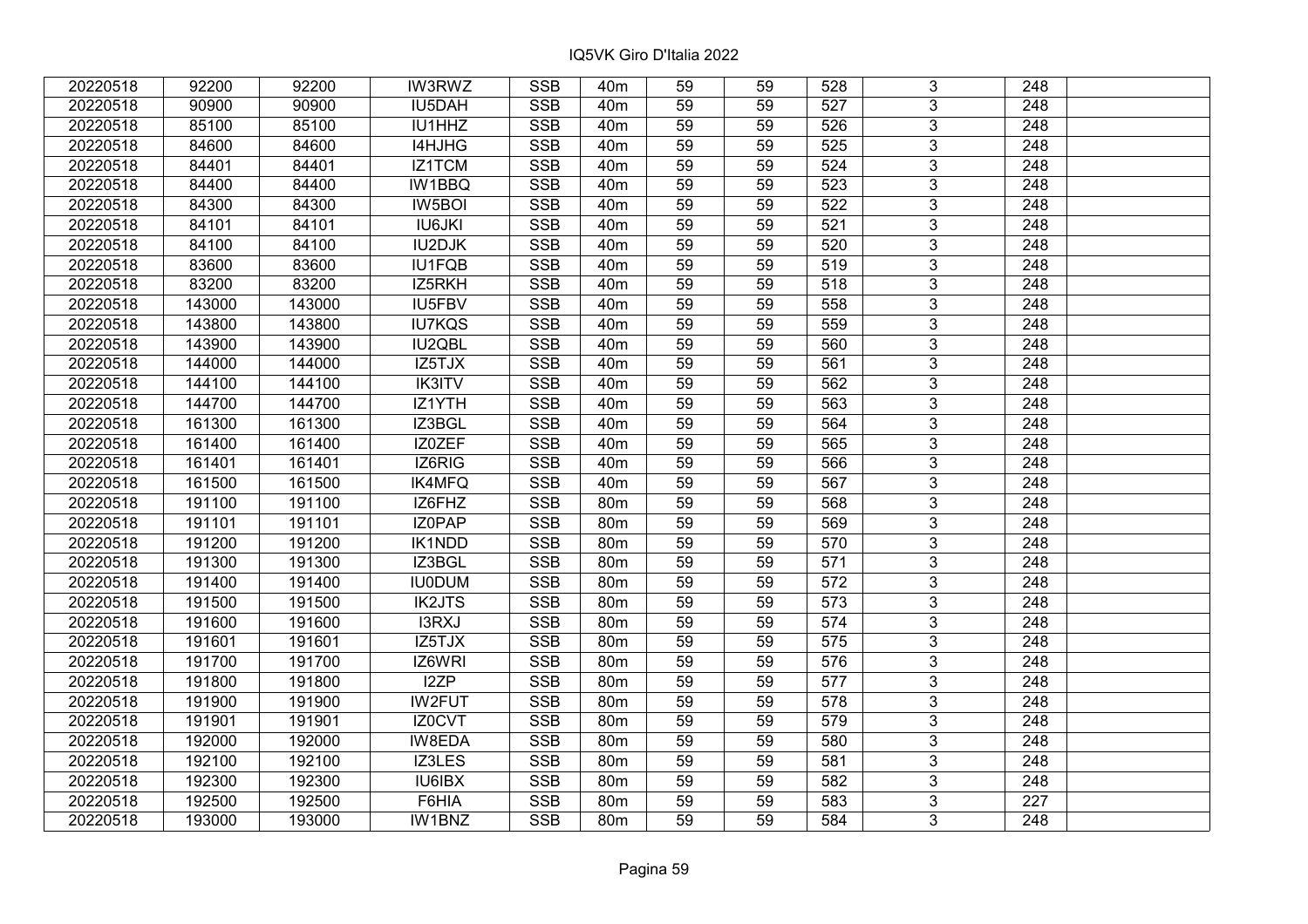| 20220518 | 193100 | 193100 | <b>IWOHIQ</b> | <b>SSB</b>              | 80 <sub>m</sub> | 59              | 59 | 585 | 3              | 248              |  |
|----------|--------|--------|---------------|-------------------------|-----------------|-----------------|----|-----|----------------|------------------|--|
| 20220518 | 193200 | 193200 | IU6DAZ        | <b>SSB</b>              | 80 <sub>m</sub> | 59              | 59 | 586 | 3              | 248              |  |
| 20220518 | 193800 | 193800 | <b>IU0KNS</b> | <b>SSB</b>              | 80 <sub>m</sub> | 59              | 59 | 587 | $\overline{3}$ | 248              |  |
| 20220518 | 193900 | 193900 | <b>IU5KRE</b> | <b>SSB</b>              | 80m             | 59              | 59 | 588 | 3              | 248              |  |
| 20220518 | 194300 | 194300 | <b>IK8RJS</b> | <b>SSB</b>              | 80m             | 59              | 59 | 589 | $\overline{3}$ | 248              |  |
| 20220518 | 194600 | 194600 | IW5BZF        | <b>SSB</b>              | 80m             | 59              | 59 | 590 | $\overline{3}$ | 248              |  |
| 20220518 | 194601 | 194601 | IZ5HML        | <b>SSB</b>              | 80 <sub>m</sub> | 59              | 59 | 591 | $\overline{3}$ | 248              |  |
| 20220518 | 194700 | 194700 | <b>I5BKU</b>  | <b>SSB</b>              | 80m             | 59              | 59 | 592 | $\overline{3}$ | $\overline{248}$ |  |
| 20220518 | 122000 | 122000 | IW7DQQ/6      | <b>SSB</b>              | 40 <sub>m</sub> | 59              | 59 | 536 | $\overline{3}$ | 248              |  |
| 20220518 | 121900 | 121900 | IZ6FHZ        | <b>SSB</b>              | 40 <sub>m</sub> | 59              | 59 | 535 | $\overline{3}$ | 248              |  |
| 20220518 | 121800 | 121800 | <b>S51ST</b>  | <b>SSB</b>              | 40 <sub>m</sub> | 59              | 59 | 534 | $\overline{3}$ | 499              |  |
| 20220518 | 93600  | 93600  | IZ2LUS        | <b>SSB</b>              | 40 <sub>m</sub> | 59              | 59 | 533 | $\overline{3}$ | 248              |  |
| 20220518 | 93500  | 93500  | IZ0FVD        | <b>SSB</b>              | 40 <sub>m</sub> | 59              | 59 | 532 | $\overline{3}$ | 248              |  |
| 20220518 | 93200  | 93200  | <b>IOOTT</b>  | <b>SSB</b>              | 40 <sub>m</sub> | 59              | 59 | 531 | 3              | 248              |  |
| 20220518 | 92700  | 92700  | IZ0HSR        | <b>SSB</b>              | 40 <sub>m</sub> | 59              | 59 | 530 | 3              | 248              |  |
| 20220518 | 92600  | 92600  | IW2DQE        | <b>SSB</b>              | 40 <sub>m</sub> | 59              | 59 | 529 | 3              | 248              |  |
| 20220518 | 63601  | 63601  | IZ2CDR        | <b>SSB</b>              | 40 <sub>m</sub> | 59              | 59 | 269 | 3              | 248              |  |
| 20220518 | 63700  | 63700  | <b>IW6AWL</b> | <b>SSB</b>              | 40 <sub>m</sub> | 59              | 59 | 270 | 3              | 248              |  |
| 20220518 | 63701  | 63701  | <b>IK7BEF</b> | <b>SSB</b>              | 40 <sub>m</sub> | 59              | 59 | 271 | $\overline{3}$ | 248              |  |
| 20220518 | 63800  | 63800  | SQ2MRH        | <b>SSB</b>              | 40 <sub>m</sub> | 59              | 59 | 273 | $\overline{3}$ | 269              |  |
| 20220518 | 63801  | 63801  | IZ6WRI        | <b>SSB</b>              | 40 <sub>m</sub> | 59              | 59 | 274 | $\overline{3}$ | 248              |  |
| 20220518 | 64000  | 64000  | F1AKX         | <b>SSB</b>              | 40 <sub>m</sub> | 59              | 59 | 275 | $\overline{3}$ | 227              |  |
| 20220518 | 64001  | 64001  | IK4FJE        | <b>SSB</b>              | 40 <sub>m</sub> | 59              | 59 | 276 | 3              | 248              |  |
| 20220518 | 64100  | 64100  | IK1DFH        | <b>SSB</b>              | 40 <sub>m</sub> | 59              | 59 | 277 | $\overline{3}$ | 248              |  |
| 20220518 | 64101  | 64101  | IZ6UWA        | <b>SSB</b>              | 40 <sub>m</sub> | 59              | 59 | 278 | $\overline{3}$ | 248              |  |
| 20220518 | 64200  | 64200  | DL2IAJ        | SSB                     | 40 <sub>m</sub> | $\overline{59}$ | 59 | 279 | $\overline{3}$ | 230              |  |
| 20220518 | 64300  | 64300  | <b>I5LRW</b>  | <b>SSB</b>              | 40 <sub>m</sub> | 59              | 59 | 280 | $\overline{3}$ | $\overline{248}$ |  |
| 20220518 | 64301  | 64301  | <b>IK0UGC</b> | <b>SSB</b>              | 40 <sub>m</sub> | 59              | 59 | 281 | 3              | 248              |  |
| 20220518 | 64400  | 64400  | IZ5MMQ        | <b>SSB</b>              | 40 <sub>m</sub> | 59              | 59 | 282 | $\overline{3}$ | $\overline{248}$ |  |
| 20220518 | 64401  | 64401  | <b>IK7YZB</b> | <b>SSB</b>              | 40 <sub>m</sub> | 59              | 59 | 283 | $\overline{3}$ | $\overline{248}$ |  |
| 20220518 | 64500  | 64500  | IZ4RCF        | <b>SSB</b>              | 40 <sub>m</sub> | 59              | 59 | 284 | $\overline{3}$ | 248              |  |
| 20220518 | 64600  | 64600  | <b>IU2KAD</b> | <b>SSB</b>              | 40 <sub>m</sub> | 59              | 59 | 285 | $\overline{3}$ | 248              |  |
| 20220518 | 64800  | 64800  | IW1CHJ        | <b>SSB</b>              | 40 <sub>m</sub> | 59              | 59 | 286 | 3              | 248              |  |
| 20220518 | 64900  | 64900  | IT9ELM        | <b>SSB</b>              | 40 <sub>m</sub> | 59              | 59 | 287 | 3              | 248              |  |
| 20220518 | 65000  | 65000  | <b>ISOLYN</b> | <b>SSB</b>              | 40 <sub>m</sub> | 59              | 59 | 288 | 3              | 225              |  |
| 20220518 | 65200  | 65200  | EA3IM         | <b>SSB</b>              | 40 <sub>m</sub> | 59              | 59 | 289 | 3              | 281              |  |
| 20220518 | 65201  | 65201  | <b>IU6OLM</b> | $\overline{\text{SSB}}$ | 40 <sub>m</sub> | 59              | 59 | 290 | $\overline{3}$ | 248              |  |
| 20220518 | 65202  | 65202  | <b>IU0PXM</b> | <b>SSB</b>              | 40 <sub>m</sub> | 59              | 59 | 291 | $\overline{3}$ | 248              |  |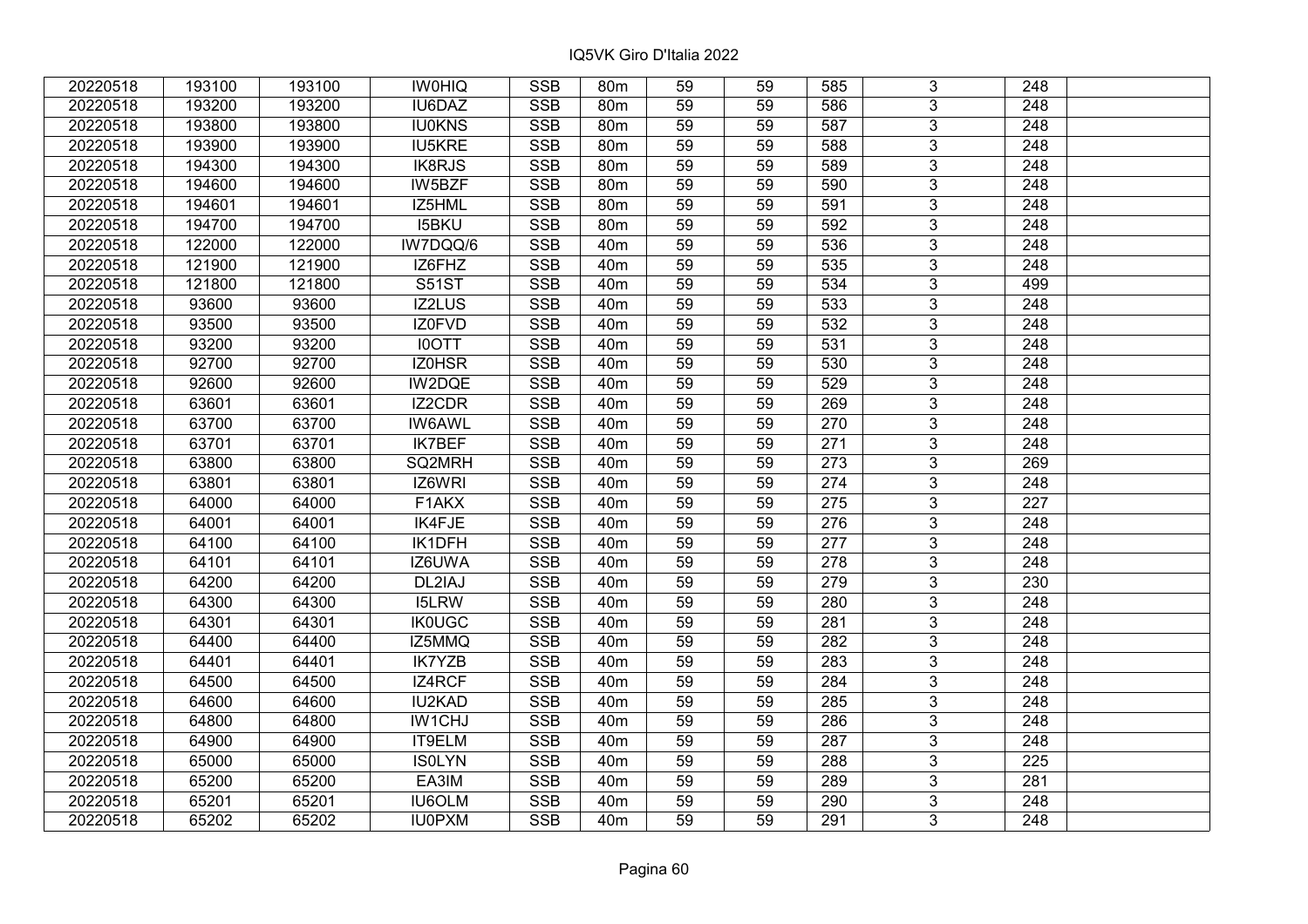| 20220518 | 65300 | 65300 | IT9UDE        | <b>SSB</b> | 40 <sub>m</sub> | 59              | 59 | 292              | 3              | 248              |  |
|----------|-------|-------|---------------|------------|-----------------|-----------------|----|------------------|----------------|------------------|--|
| 20220518 | 65400 | 65400 | <b>IU0IBY</b> | <b>SSB</b> | 40 <sub>m</sub> | 59              | 59 | 293              | $\overline{3}$ | 248              |  |
| 20220518 | 65401 | 65401 | <b>DL7UKA</b> | <b>SSB</b> | 40 <sub>m</sub> | 59              | 59 | 294              | $\overline{3}$ | 230              |  |
| 20220518 | 65500 | 65500 | IW2DFS        | <b>SSB</b> | 40 <sub>m</sub> | 59              | 59 | 295              | $\overline{3}$ | 248              |  |
| 20220518 | 65600 | 65600 | OK2PDE        | <b>SSB</b> | 40 <sub>m</sub> | 59              | 59 | 296              | $\overline{3}$ | 503              |  |
| 20220518 | 65700 | 65700 | OK2KFK        | <b>SSB</b> | 40 <sub>m</sub> | 59              | 59 | 297              | $\overline{3}$ | 503              |  |
| 20220518 | 65701 | 65701 | IT9ZQO        | <b>SSB</b> | 40 <sub>m</sub> | 59              | 59 | 298              | $\overline{3}$ | 248              |  |
| 20220518 | 65800 | 65800 | EA6WU         | <b>SSB</b> | 40 <sub>m</sub> | 59              | 59 | 299              | $\overline{3}$ | $\overline{21}$  |  |
| 20220518 | 65801 | 65801 | EA2MQ         | <b>SSB</b> | 40 <sub>m</sub> | 59              | 59 | 300              | $\overline{3}$ | 281              |  |
| 20220518 | 70400 | 70400 | IZ3LEV        | <b>SSB</b> | 40 <sub>m</sub> | 59              | 59 | 301              | $\overline{3}$ | 248              |  |
| 20220518 | 70401 | 70401 | <b>IK0FFU</b> | <b>SSB</b> | 40 <sub>m</sub> | 59              | 59 | 302              | $\overline{3}$ | 248              |  |
| 20220518 | 70500 | 70500 | <b>IK3SVT</b> | <b>SSB</b> | 40 <sub>m</sub> | 59              | 59 | 303              | $\overline{3}$ | 248              |  |
| 20220518 | 70600 | 70600 | IU5MPR        | <b>SSB</b> | 40 <sub>m</sub> | 59              | 59 | 304              | $\overline{3}$ | 248              |  |
| 20220518 | 70800 | 70800 | EA2CE         | <b>SSB</b> | 40 <sub>m</sub> | 59              | 59 | 305              | $\overline{3}$ | 281              |  |
| 20220518 | 71000 | 71000 | <b>I2YKR</b>  | <b>SSB</b> | 40 <sub>m</sub> | 59              | 59 | 306              | 3              | 248              |  |
| 20220518 | 71300 | 71300 | <b>IW1QIH</b> | <b>SSB</b> | 40 <sub>m</sub> | 59              | 59 | 307              | $\overline{3}$ | 248              |  |
| 20220518 | 71400 | 71400 | <b>IU6IBX</b> | <b>SSB</b> | 40 <sub>m</sub> | 59              | 59 | 308              | 3              | 248              |  |
| 20220518 | 71401 | 71401 | IZ8KPT        | <b>SSB</b> | 40 <sub>m</sub> | 59              | 59 | 309              | 3              | 248              |  |
| 20220518 | 71402 | 71402 | <b>IU6OMV</b> | <b>SSB</b> | 40 <sub>m</sub> | 59              | 59 | 310              | $\overline{3}$ | 248              |  |
| 20220518 | 71500 | 71500 | <b>HB9HKL</b> | <b>SSB</b> | 40 <sub>m</sub> | 59              | 59 | 311              | $\overline{3}$ | 287              |  |
| 20220518 | 71501 | 71501 | EA3HLZ        | <b>SSB</b> | 40 <sub>m</sub> | 59              | 59 | 312              | $\overline{3}$ | 281              |  |
| 20220518 | 71600 | 71600 | 3A2MG         | <b>SSB</b> | 40 <sub>m</sub> | 59              | 59 | 313              | $\overline{3}$ | 260              |  |
| 20220518 | 71601 | 71601 | I4JHG         | <b>SSB</b> | 40 <sub>m</sub> | 59              | 59 | 314              | $\overline{3}$ | 248              |  |
| 20220518 | 71700 | 71700 | I2XGD         | <b>SSB</b> | 40 <sub>m</sub> | 59              | 59 | 315              | $\overline{3}$ | 248              |  |
| 20220518 | 71800 | 71800 | IK8VHP        | <b>SSB</b> | 40 <sub>m</sub> | 59              | 59 | 316              | $\overline{3}$ | 248              |  |
| 20220518 | 72100 | 72100 | IT9GND        | SSB        | 40 <sub>m</sub> | $\overline{59}$ | 59 | $\overline{317}$ | $\overline{3}$ | $\overline{248}$ |  |
| 20220518 | 72101 | 72101 | IT9JPW        | <b>SSB</b> | 40 <sub>m</sub> | 59              | 59 | 318              | $\overline{3}$ | $\overline{248}$ |  |
| 20220518 | 72200 | 72200 | IQ9ZI         | <b>SSB</b> | 40 <sub>m</sub> | 59              | 59 | 319              | 3              | 248              |  |
| 20220518 | 72201 | 72201 | <b>IU8JMB</b> | <b>SSB</b> | 40 <sub>m</sub> | $\overline{59}$ | 59 | 320              | $\overline{3}$ | $\overline{248}$ |  |
| 20220518 | 72300 | 72300 | ON3EI         | <b>SSB</b> | 40 <sub>m</sub> | 59              | 59 | 321              | $\overline{3}$ | 209              |  |
| 20220518 | 72301 | 72301 | <b>IU0DUM</b> | <b>SSB</b> | 40 <sub>m</sub> | 59              | 59 | 322              | $\overline{3}$ | 248              |  |
| 20220518 | 72400 | 72400 | <b>IZ7DOK</b> | <b>SSB</b> | 40 <sub>m</sub> | 59              | 59 | 323              | $\overline{3}$ | 248              |  |
| 20220518 | 73100 | 73100 | IZ1YUX        | <b>SSB</b> | 40 <sub>m</sub> | 59              | 59 | 324              | 3              | 248              |  |
| 20220518 | 73200 | 73200 | IT9FTD        | <b>SSB</b> | 40 <sub>m</sub> | 59              | 59 | 325              | 3              | 248              |  |
| 20220518 | 73400 | 73400 | IT9GND        | <b>SSB</b> | 40 <sub>m</sub> | 59              | 59 | 326              | $\overline{3}$ | 248              |  |
| 20220518 | 73500 | 73500 | IK8FIQ        | <b>SSB</b> | 40 <sub>m</sub> | 59              | 59 | 327              | 3              | 248              |  |
| 20220518 | 73700 | 73700 | <b>IW0EHS</b> | SSB        | 40 <sub>m</sub> | 59              | 59 | 328              | $\overline{3}$ | 248              |  |
| 20220518 | 73701 | 73701 | <b>IKOMHS</b> | <b>SSB</b> | 40 <sub>m</sub> | 59              | 59 | 329              | $\overline{3}$ | 248              |  |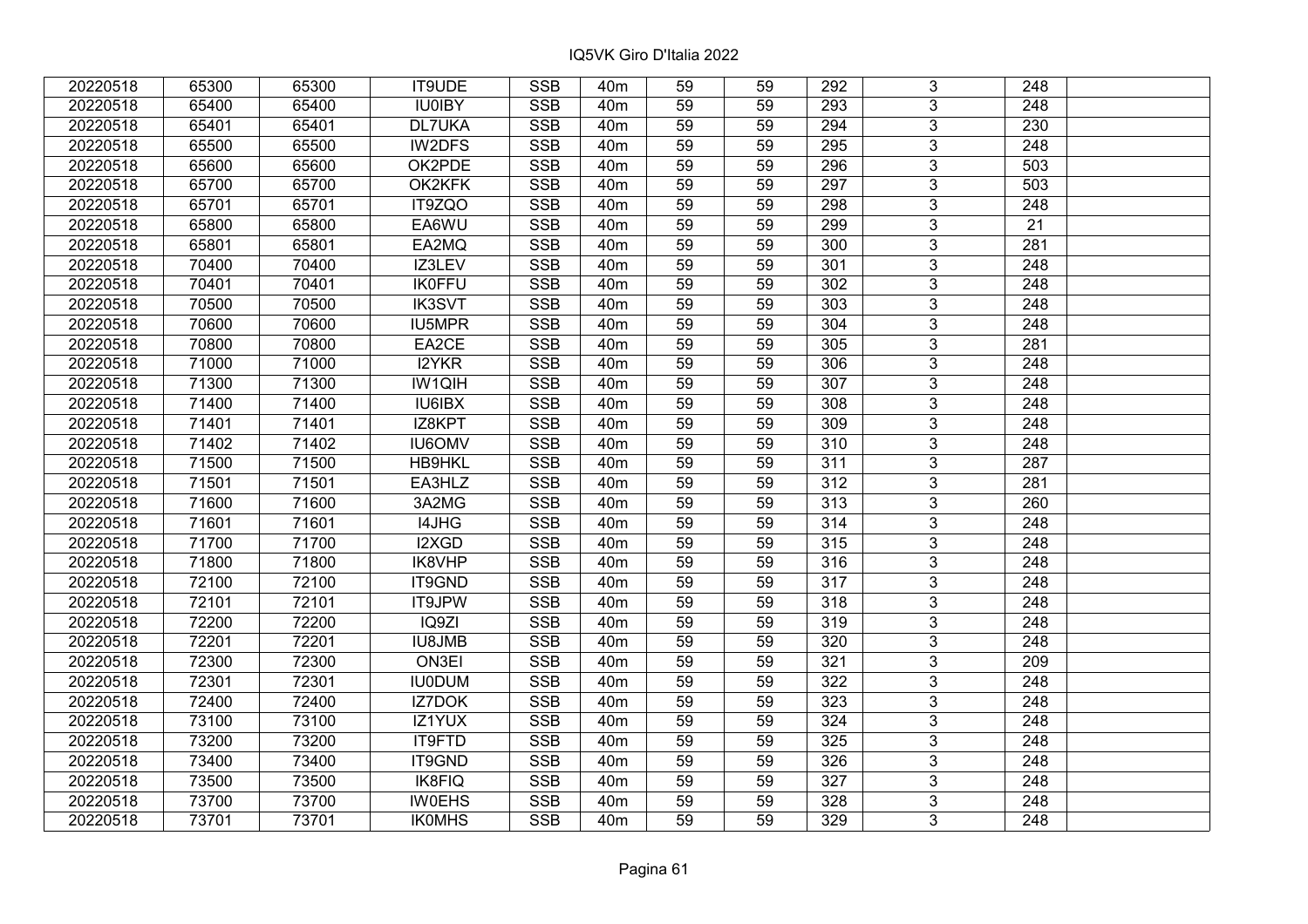| 20220518 | 73800  | 73800  | IZ0ARL        | <b>SSB</b> | 40 <sub>m</sub> | 59              | 59 | 330             | 3              | 248              |  |
|----------|--------|--------|---------------|------------|-----------------|-----------------|----|-----------------|----------------|------------------|--|
| 20220518 | 74500  | 74500  | IW1DQS        | <b>SSB</b> | 40 <sub>m</sub> | 59              | 59 | 331             | 3              | 248              |  |
| 20220518 | 74501  | 74501  | IZ0COL        | <b>SSB</b> | 40 <sub>m</sub> | 59              | 59 | $\frac{1}{332}$ | $\overline{3}$ | 248              |  |
| 20220518 | 74600  | 74600  | EA3GLQ        | <b>SSB</b> | 40 <sub>m</sub> | 59              | 59 | 333             | $\overline{3}$ | 281              |  |
| 20220518 | 74601  | 74601  | DH6KG         | <b>SSB</b> | 40 <sub>m</sub> | 59              | 59 | $\frac{1}{334}$ | $\overline{3}$ | 230              |  |
| 20220518 | 74800  | 74800  | IZ0EVA        | <b>SSB</b> | 40 <sub>m</sub> | 59              | 59 | 335             | $\overline{3}$ | 248              |  |
| 20220518 | 74801  | 74801  | <b>E770</b>   | <b>SSB</b> | 40 <sub>m</sub> | 59              | 59 | 336             | $\overline{3}$ | 501              |  |
| 20220518 | 142700 | 142700 | <b>IV3TNP</b> | <b>SSB</b> | 40 <sub>m</sub> | 59              | 59 | 557             | $\overline{3}$ | 248              |  |
| 20220518 | 142401 | 142401 | <b>IU5KZF</b> | <b>SSB</b> | 40 <sub>m</sub> | 59              | 59 | 556             | $\overline{3}$ | 248              |  |
| 20220518 | 142400 | 142400 | IU4DDU        | <b>SSB</b> | 40 <sub>m</sub> | 59              | 59 | 555             | $\overline{3}$ | 248              |  |
| 20220518 | 133000 | 133000 | <b>IU5KRE</b> | <b>SSB</b> | 40 <sub>m</sub> | 59              | 59 | 554             | $\overline{3}$ | 248              |  |
| 20220518 | 132700 | 132700 | <b>IU0LGK</b> | <b>SSB</b> | 40 <sub>m</sub> | 59              | 59 | 553             | $\overline{3}$ | 248              |  |
| 20220518 | 130801 | 130801 | I2ZP          | <b>SSB</b> | 40 <sub>m</sub> | 59              | 59 | 552             | $\overline{3}$ | 248              |  |
| 20220518 | 130800 | 130800 | <b>IW2MZS</b> | <b>SSB</b> | 40 <sub>m</sub> | 59              | 59 | 551             | $\overline{3}$ | 248              |  |
| 20220518 | 130701 | 130701 | IQ6EZ         | <b>SSB</b> | 40 <sub>m</sub> | 59              | 59 | 550             | 3              | 248              |  |
| 20220518 | 130700 | 130700 | <b>IK6TUO</b> | <b>SSB</b> | 40 <sub>m</sub> | 59              | 59 | 549             | 3              | 248              |  |
| 20220518 | 130401 | 130401 | <b>I5BKU</b>  | <b>SSB</b> | 40 <sub>m</sub> | 59              | 59 | 548             | 3              | 248              |  |
| 20220518 | 130400 | 130400 | IW5BZF        | <b>SSB</b> | 40 <sub>m</sub> | 59              | 59 | 547             | 3              | 248              |  |
| 20220518 | 130100 | 130100 | IZ5FSO        | <b>SSB</b> | 40 <sub>m</sub> | 59              | 59 | 546             | $\overline{3}$ | 248              |  |
| 20220518 | 124100 | 124100 | IZ2ZRN        | <b>SSB</b> | 40 <sub>m</sub> | 59              | 59 | 545             | $\overline{3}$ | 248              |  |
| 20220518 | 124000 | 124000 | IU4EYH        | <b>SSB</b> | 40 <sub>m</sub> | 59              | 59 | 544             | $\overline{3}$ | 248              |  |
| 20220518 | 123400 | 123400 | HB9AFI        | <b>SSB</b> | 40 <sub>m</sub> | 59              | 59 | 543             | $\overline{3}$ | 287              |  |
| 20220518 | 122900 | 122900 | IZ4AIF        | <b>SSB</b> | 40 <sub>m</sub> | 59              | 59 | 542             | 3              | 248              |  |
| 20220518 | 122400 | 122400 | IU2LUH        | <b>SSB</b> | 40 <sub>m</sub> | 59              | 59 | 541             | $\overline{3}$ | 248              |  |
| 20220518 | 122200 | 122200 | <b>IN3HVL</b> | <b>SSB</b> | 40 <sub>m</sub> | 59              | 59 | 540             | $\overline{3}$ | 248              |  |
| 20220518 | 122101 | 122101 | IV3DBT        | <b>SSB</b> | 40 <sub>m</sub> | $\overline{59}$ | 59 | 539             | $\overline{3}$ | $\overline{248}$ |  |
| 20220518 | 122100 | 122100 | IQ1QQ         | <b>SSB</b> | 40 <sub>m</sub> | 59              | 59 | 538             | $\overline{3}$ | $\overline{248}$ |  |
| 20220518 | 122001 | 122001 | IZ3LES        | <b>SSB</b> | 40 <sub>m</sub> | 59              | 59 | 537             | 3              | 248              |  |
| 20220518 | 82300  | 82300  | <b>IU8ANF</b> | <b>SSB</b> | 40 <sub>m</sub> | $\overline{59}$ | 59 | 358             | $\overline{3}$ | $\overline{248}$ |  |
| 20220518 | 82301  | 82301  | <b>IK1NDD</b> | <b>SSB</b> | 40 <sub>m</sub> | 59              | 59 | 359             | $\overline{3}$ | 248              |  |
| 20220518 | 82400  | 82400  | IU4DDU        | <b>SSB</b> | 40 <sub>m</sub> | 59              | 59 | 360             | $\overline{3}$ | 248              |  |
| 20220518 | 82500  | 82500  | OK2PDE        | <b>SSB</b> | 40 <sub>m</sub> | 59              | 59 | 361             | $\overline{3}$ | 503              |  |
| 20220518 | 90200  | 90200  | 9A1CC         | <b>SSB</b> | 40 <sub>m</sub> | 59              | 59 | 362             | 3              | 497              |  |
| 20220518 | 90300  | 90300  | <b>IU2QKC</b> | <b>SSB</b> | 40 <sub>m</sub> | 59              | 59 | 363             | 3              | 248              |  |
| 20220518 | 90400  | 90400  | IZ5CPK        | <b>SSB</b> | 40 <sub>m</sub> | 59              | 59 | 364             | $\overline{3}$ | 248              |  |
| 20220518 | 90600  | 90600  | EA3HYJ        | <b>SSB</b> | 40 <sub>m</sub> | 59              | 59 | 365             | 3              | 281              |  |
| 20220518 | 90700  | 90700  | <b>IW5CTE</b> | <b>SSB</b> | 40 <sub>m</sub> | 59              | 59 | 366             | $\overline{3}$ | 248              |  |
| 20220518 | 90900  | 90900  | IZ5HML        | <b>SSB</b> | 40 <sub>m</sub> | 59              | 59 | 367             | $\overline{3}$ | 248              |  |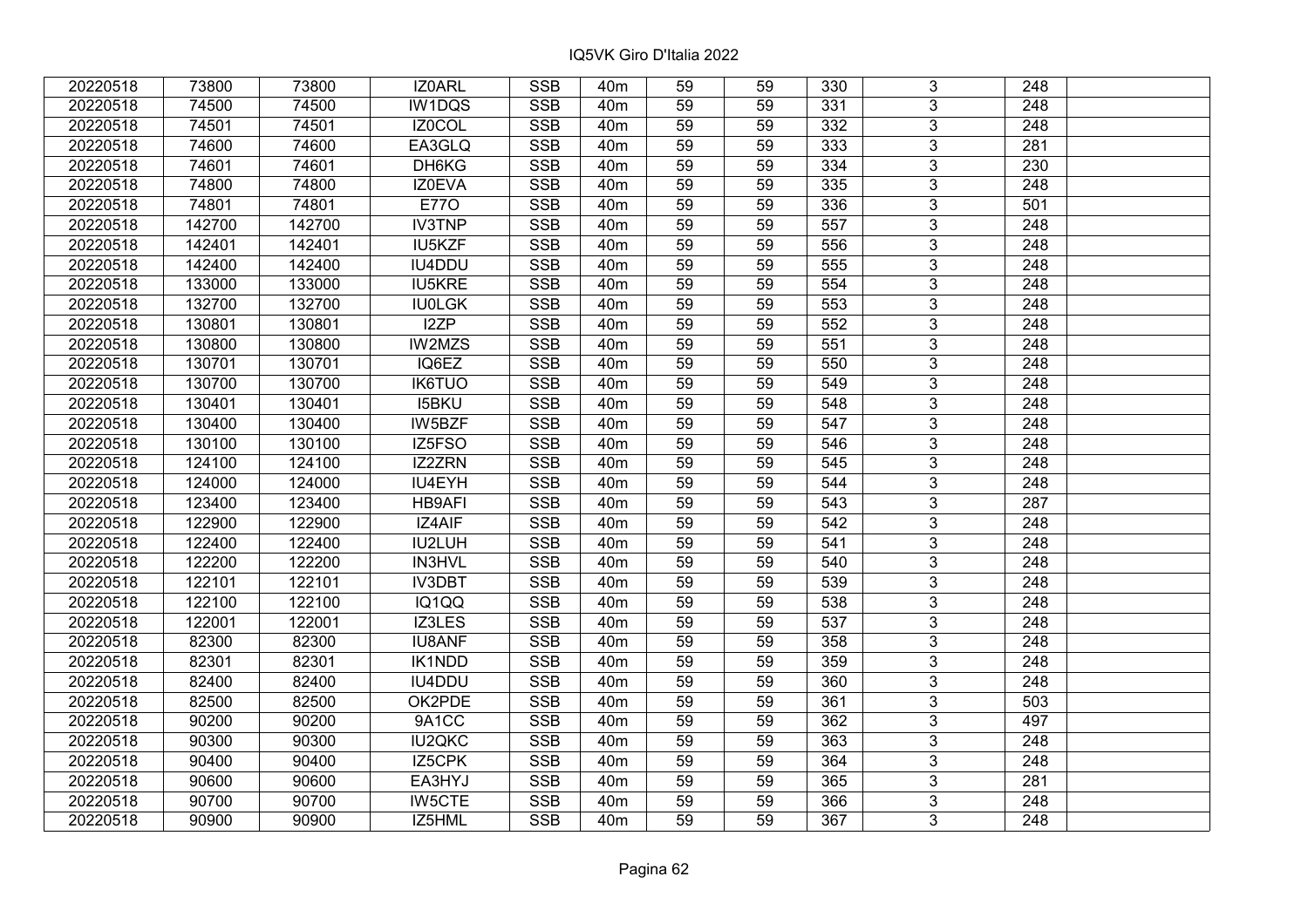| 20220518 | 91300  | 91300  | <b>IK2TDR</b> | <b>SSB</b>  | 40m             | 59              | 59  | 368              | 3              | 248              |  |
|----------|--------|--------|---------------|-------------|-----------------|-----------------|-----|------------------|----------------|------------------|--|
| 20220518 | 91500  | 91500  | IZ5JON        | <b>SSB</b>  | 40 <sub>m</sub> | 59              | 59  | 369              | 3              | 248              |  |
| 20220518 | 91501  | 91501  | I3RXJ         | <b>SSB</b>  | 40 <sub>m</sub> | 59              | 59  | $\overline{370}$ | $\overline{3}$ | 248              |  |
| 20220518 | 144900 | 144900 | IW2DQE        | <b>SSB</b>  | 40 <sub>m</sub> | 59              | 59  | 371              | $\overline{3}$ | 248              |  |
| 20220518 | 145200 | 145200 | <b>IU8NKW</b> | <b>SSB</b>  | 40 <sub>m</sub> | 59              | 59  | 372              | 3              | 248              |  |
| 20220518 | 145300 | 145300 | <b>IU0PXO</b> | SSB         | 40 <sub>m</sub> | 59              | 59  | 373              | $\overline{3}$ | 248              |  |
| 20220518 | 145600 | 145600 | I2RGV         | <b>SSB</b>  | 40 <sub>m</sub> | 59              | 59  | 374              | $\overline{3}$ | 248              |  |
| 20220518 | 150200 | 150200 | <b>IK8RJS</b> | <b>SSB</b>  | 40 <sub>m</sub> | 59              | 59  | $\frac{1}{375}$  | $\overline{3}$ | 248              |  |
| 20220518 | 150400 | 150400 | <b>IW8EDA</b> | <b>SSB</b>  | 40 <sub>m</sub> | 59              | 59  | 376              | $\overline{3}$ | 248              |  |
| 20220518 | 150700 | 150700 | <b>IW9HHT</b> | <b>SSB</b>  | 40 <sub>m</sub> | 59              | 59  | 377              | $\overline{3}$ | 248              |  |
| 20220518 | 150800 | 150800 | I4QGF         | <b>SSB</b>  | 40 <sub>m</sub> | 59              | 59  | 378              | $\overline{3}$ | 248              |  |
| 20220518 | 151000 | 151000 | <b>IW0QPH</b> | <b>SSB</b>  | 40 <sub>m</sub> | 59              | 59  | 379              | $\overline{3}$ | 248              |  |
| 20220518 | 151200 | 151200 | OE6PID        | <b>SSB</b>  | 40 <sub>m</sub> | 59              | 59  | 380              | 3              | 206              |  |
| 20220518 | 151201 | 151201 | IW5ECW        | <b>SSB</b>  | 40 <sub>m</sub> | 59              | 59  | 381              | $\overline{3}$ | 248              |  |
| 20220518 | 151500 | 151500 | OE6BID        | <b>SSB</b>  | 40 <sub>m</sub> | 59              | 59  | 382              | 3              | 206              |  |
| 20220518 | 152900 | 152900 | IW5ABB        | <b>SSB</b>  | 40 <sub>m</sub> | 59              | 59  | 383              | 3              | 248              |  |
| 20220518 | 153100 | 153100 | <b>IK2UIG</b> | <b>SSB</b>  | 40 <sub>m</sub> | 59              | 59  | 384              | 3              | 248              |  |
| 20220518 | 153200 | 153200 | <b>IU1ONV</b> | <b>SSB</b>  | 40 <sub>m</sub> | 59              | 59  | 385              | 3              | 248              |  |
| 20220518 | 153700 | 153700 | IT9ESV        | <b>SSB</b>  | 40 <sub>m</sub> | 59              | 59  | 386              | 3              | 248              |  |
| 20220518 | 153800 | 153800 | IZ6WOJ        | <b>SSB</b>  | 40 <sub>m</sub> | 59              | 59  | 387              | $\overline{3}$ | 248              |  |
| 20220518 | 153900 | 153900 | IZ4BQV        | <b>SSB</b>  | 40 <sub>m</sub> | 59              | 59  | 388              | $\overline{3}$ | 248              |  |
| 20220518 | 154300 | 154300 | IZ8FQQ        | <b>SSB</b>  | 40 <sub>m</sub> | 59              | 59  | 389              | 3              | 248              |  |
| 20220518 | 154301 | 154301 | <b>IU6JKI</b> | <b>SSB</b>  | 40 <sub>m</sub> | 59              | 59  | 390              | $\overline{3}$ | 248              |  |
| 20220518 | 154900 | 154900 | IZ1TQJ        | <b>SSB</b>  | 40 <sub>m</sub> | 59              | 59  | 391              | $\overline{3}$ | 248              |  |
| 20220518 | 155300 | 155300 | SQ7CGN        | <b>SSB</b>  | 40 <sub>m</sub> | $\overline{59}$ | 59  | 392              | $\overline{3}$ | 269              |  |
| 20220518 | 155700 | 155700 | IN3EHQ        | <b>SSB</b>  | 40 <sub>m</sub> | 59              | 59  | 393              | $\overline{3}$ | 248              |  |
| 20220518 | 155701 | 155701 | <b>IU0KNS</b> | <b>SSB</b>  | 40 <sub>m</sub> | 59              | 59  | 394              | 3              | 248              |  |
| 20220518 | 155800 | 155800 | IZ7DTJ        | <b>SSB</b>  | 40 <sub>m</sub> | 59              | 59  | 395              | $\overline{3}$ | 248              |  |
| 20220518 | 160000 | 160000 | <b>IT9ESV</b> | <b>SSB</b>  | 40 <sub>m</sub> | 59              | 59  | 396              | $\overline{3}$ | $\overline{248}$ |  |
| 20220518 | 160300 | 160300 | <b>IWOHIQ</b> | <b>SSB</b>  | 40 <sub>m</sub> | 59              | 59  | 397              | $\overline{3}$ | 248              |  |
| 20220518 | 160600 | 160600 | <b>OM0MR</b>  | <b>SSB</b>  | 40 <sub>m</sub> | 59              | 59  | 398              | $\overline{3}$ | 504              |  |
| 20220518 | 160700 | 160700 | <b>IU3OKR</b> | <b>SSB</b>  | 40 <sub>m</sub> | 59              | 59  | 399              | $\overline{3}$ | $\overline{248}$ |  |
| 20220518 | 161000 | 161000 | IU5NHM        | <b>SSB</b>  | 40 <sub>m</sub> | 59              | 59  | 400              | 3              | 248              |  |
| 20220518 | 113700 | 113700 | YO6FNF        | <b>RTTY</b> | 20m             | 599             | 599 | 303              | $\overline{3}$ | 275              |  |
| 20220518 | 113800 | 113800 | EB3DIM        | <b>RTTY</b> | 20m             | 599             | 599 | 304              | 3              | 281              |  |
| 20220518 | 114200 | 114200 | LX1RFJ        | <b>RTTY</b> | 20m             | 599             | 599 | 305              | 3              | 254              |  |
| 20220518 | 114800 | 114800 | IQ8BV         | <b>RTTY</b> | 20 <sub>m</sub> | 599             | 599 | 306              | 3              | 248              |  |
| 20220518 | 180500 | 180500 | DL1DHM        | <b>CW</b>   | 40 <sub>m</sub> | 599             | 599 | 307              | 3              | 230              |  |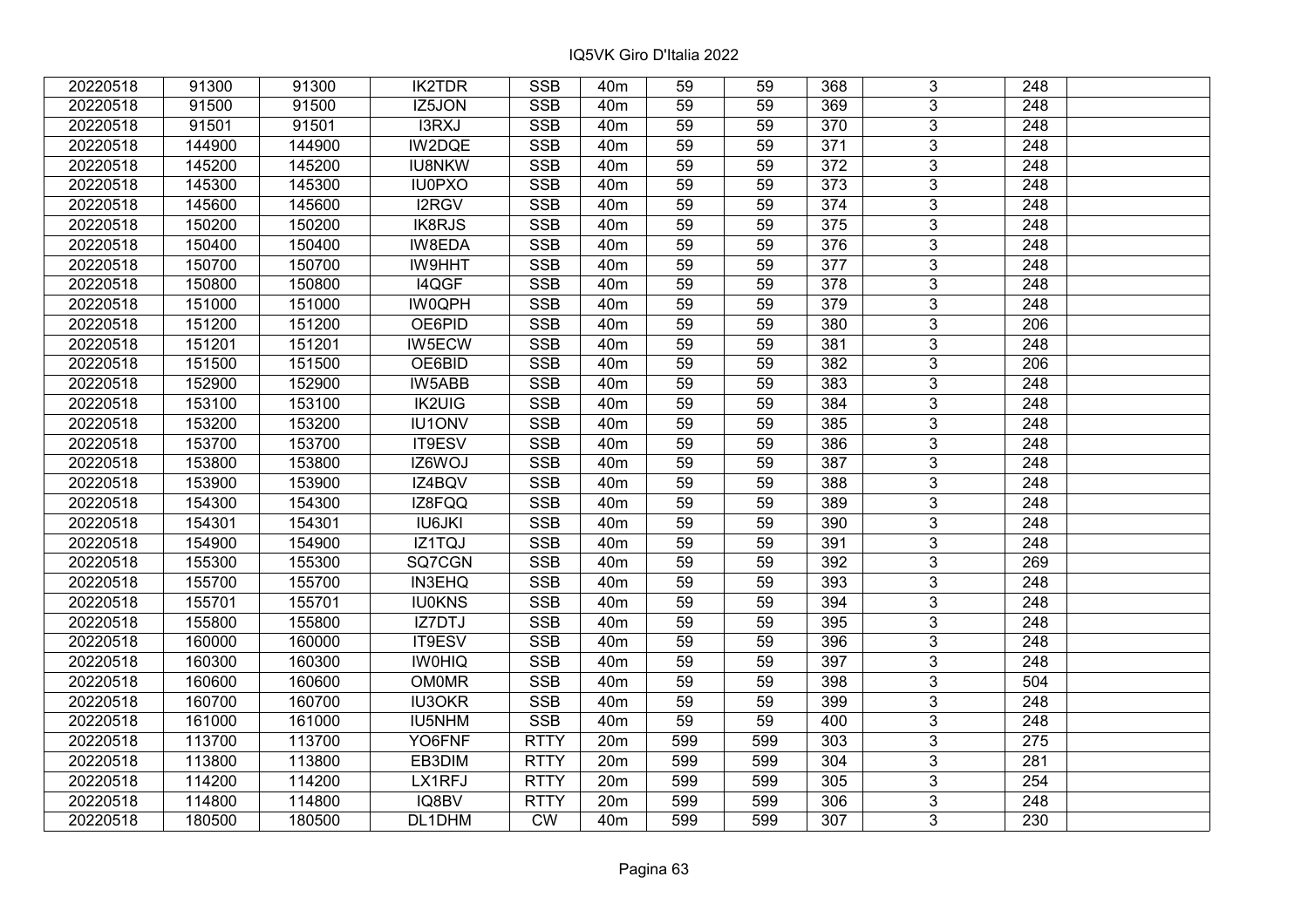| 20220518 | 184300 | 184300 | SP6EIY              | <b>RTTY</b>     | 20 <sub>m</sub> | 599             | 599   | 308 | 3              | 269              |             |
|----------|--------|--------|---------------------|-----------------|-----------------|-----------------|-------|-----|----------------|------------------|-------------|
| 20220518 | 184700 | 184700 | SP4OLP              | <b>RTTY</b>     | 20m             | 599             | 599   | 309 | 3              | 269              |             |
| 20220518 | 185000 | 185000 | <b>IK8WEI</b>       | <b>RTTY</b>     | 20m             | 599             | 599   | 310 | $\overline{3}$ | 248              |             |
| 20220518 | 185500 | 185500 | DL2HBJ              | <b>RTTY</b>     | 20m             | 599             | 599   | 311 | $\overline{3}$ | 230              |             |
| 20220518 | 185800 | 185800 | SP7WJ               | <b>RTTY</b>     | 20m             | 599             | 599   | 312 | 3              | 269              |             |
| 20220518 | 190100 | 190100 | G4UCU               | <b>RTTY</b>     | 20m             | 599             | 599   | 313 | $\overline{3}$ | 223              |             |
| 20220518 | 190300 | 190300 | I8EJC               | <b>RTTY</b>     | 20m             | 599             | 599   | 314 | $\overline{3}$ | 248              |             |
| 20220518 | 190700 | 190700 | HF70RO              | <b>RTTY</b>     | 20m             | 599             | 599   | 315 | $\overline{3}$ | 269              |             |
| 20220518 | 191600 | 191600 | OK2OM               | <b>RTTY</b>     | 20m             | 599             | 599   | 316 | $\overline{3}$ | 503              |             |
| 20220518 | 194600 | 194600 | CT1BFP              | <b>RTTY</b>     | 20m             | 599             | 599   | 317 | $\overline{3}$ | 272              |             |
| 20220518 | 174730 | 174815 | SP <sub>1</sub> AOL | FT8             | 40 <sub>m</sub> | $-5$            | $-13$ |     |                |                  | <b>JO84</b> |
| 20220518 | 174530 | 174615 | DJ2KF               | FT <sub>8</sub> | 40 <sub>m</sub> | $-12$           | $-8$  |     |                |                  | JO30        |
| 20220518 | 174330 | 174415 | DL4NHP              | FT8             | 40 <sub>m</sub> | 3               | $-7$  |     |                |                  | <b>JN59</b> |
| 20220518 | 173500 | 173530 | DK1IO               | FT8             | 40 <sub>m</sub> | $-19$           | $-7$  |     |                |                  | JO42        |
| 20220518 | 173245 | 173330 | <b>IU6OMV</b>       | FT8             | 40 <sub>m</sub> | 3               | 19    |     |                |                  | <b>JN72</b> |
| 20220518 | 74900  | 74900  | <b>IU0ICQ</b>       | <b>SSB</b>      | 40 <sub>m</sub> | 59              | 59    | 337 | $\mathbf{3}$   | 248              |             |
| 20220518 | 75200  | 75200  | DM4EZ               | <b>SSB</b>      | 40 <sub>m</sub> | 59              | 59    | 338 | 3              | 230              |             |
| 20220518 | 75300  | 75300  | IZ6RIG              | <b>SSB</b>      | 40 <sub>m</sub> | 59              | 59    | 339 | 3              | 248              |             |
| 20220518 | 75500  | 75500  | IZ5MMH              | <b>SSB</b>      | 40 <sub>m</sub> | 59              | 59    | 340 | 3              | 248              |             |
| 20220518 | 75600  | 75600  | IN3RYE/QRP          | <b>SSB</b>      | 40 <sub>m</sub> | 59              | 59    | 341 | $\overline{3}$ | 248              |             |
| 20220518 | 75700  | 75700  | <b>IK2SDN</b>       | <b>SSB</b>      | 40 <sub>m</sub> | 59              | 59    | 342 | $\overline{3}$ | 248              |             |
| 20220518 | 80100  | 80100  | IW1APE              | <b>SSB</b>      | 40 <sub>m</sub> | 59              | 59    | 343 | 3              | 248              |             |
| 20220518 | 80101  | 80101  | F1SNB               | <b>SSB</b>      | 40 <sub>m</sub> | 59              | 59    | 344 | $\overline{3}$ | 227              |             |
| 20220518 | 80300  | 80300  | IZ1PDN              | <b>SSB</b>      | 40 <sub>m</sub> | 59              | 59    | 345 | $\overline{3}$ | 248              |             |
| 20220518 | 200700 | 200700 | IW5EJM              | SSB             | 80 <sub>m</sub> | $\overline{59}$ | 59    | 851 | $\overline{3}$ | 248              |             |
| 20220518 | 200600 | 200600 | IZ5VOQ              | <b>SSB</b>      | 80m             | 59              | 59    | 850 | $\overline{3}$ | $\overline{248}$ |             |
| 20220518 | 200500 | 200500 | <b>IN3AFD</b>       | <b>SSB</b>      | 80m             | 59              | 59    | 849 | 3              | 248              |             |
| 20220518 | 195500 | 195500 | IZ4AIF              | <b>SSB</b>      | 80m             | 59              | 59    | 848 | $\overline{3}$ | 248              |             |
| 20220518 | 195400 | 195400 | <b>IN3IVC</b>       | <b>SSB</b>      | 80 <sub>m</sub> | 59              | 59    | 847 | $\overline{3}$ | $\overline{248}$ |             |
| 20220518 | 195100 | 195100 | IZ1TQJ              | <b>SSB</b>      | 80m             | 59              | 59    | 846 | $\overline{3}$ | 248              |             |
| 20220518 | 195000 | 195000 | IZ0COK              | <b>SSB</b>      | 80m             | 59              | 59    | 845 | $\overline{3}$ | $\overline{248}$ |             |
| 20220518 | 173000 | 173000 | S56HPW              | <b>SSB</b>      | 40 <sub>m</sub> | 59              | 59    | 844 | $\overline{3}$ | 499              |             |
| 20220518 | 172801 | 172801 | <b>IU0ESE</b>       | <b>SSB</b>      | 40 <sub>m</sub> | 59              | 59    | 843 | 3              | 248              |             |
| 20220518 | 172800 | 172800 | EA7KKA              | <b>SSB</b>      | 40 <sub>m</sub> | 59              | 59    | 842 | $\overline{3}$ | 281              |             |
| 20220518 | 172500 | 172500 | <b>I5EKX</b>        | <b>SSB</b>      | 40 <sub>m</sub> | 59              | 59    | 841 | 3              | 248              |             |
| 20220518 | 171900 | 171900 | ON3ACD              | <b>SSB</b>      | 40 <sub>m</sub> | 59              | 59    | 840 | 3              | 209              |             |
| 20220518 | 171700 | 171700 | <b>IT9IFV</b>       | <b>SSB</b>      | 40 <sub>m</sub> | 59              | 59    | 839 | 3              | 248              |             |
| 20220518 | 171600 | 171600 | <b>IW2FUT</b>       | <b>SSB</b>      | 40 <sub>m</sub> | 59              | 59    | 838 | 3              | 248              |             |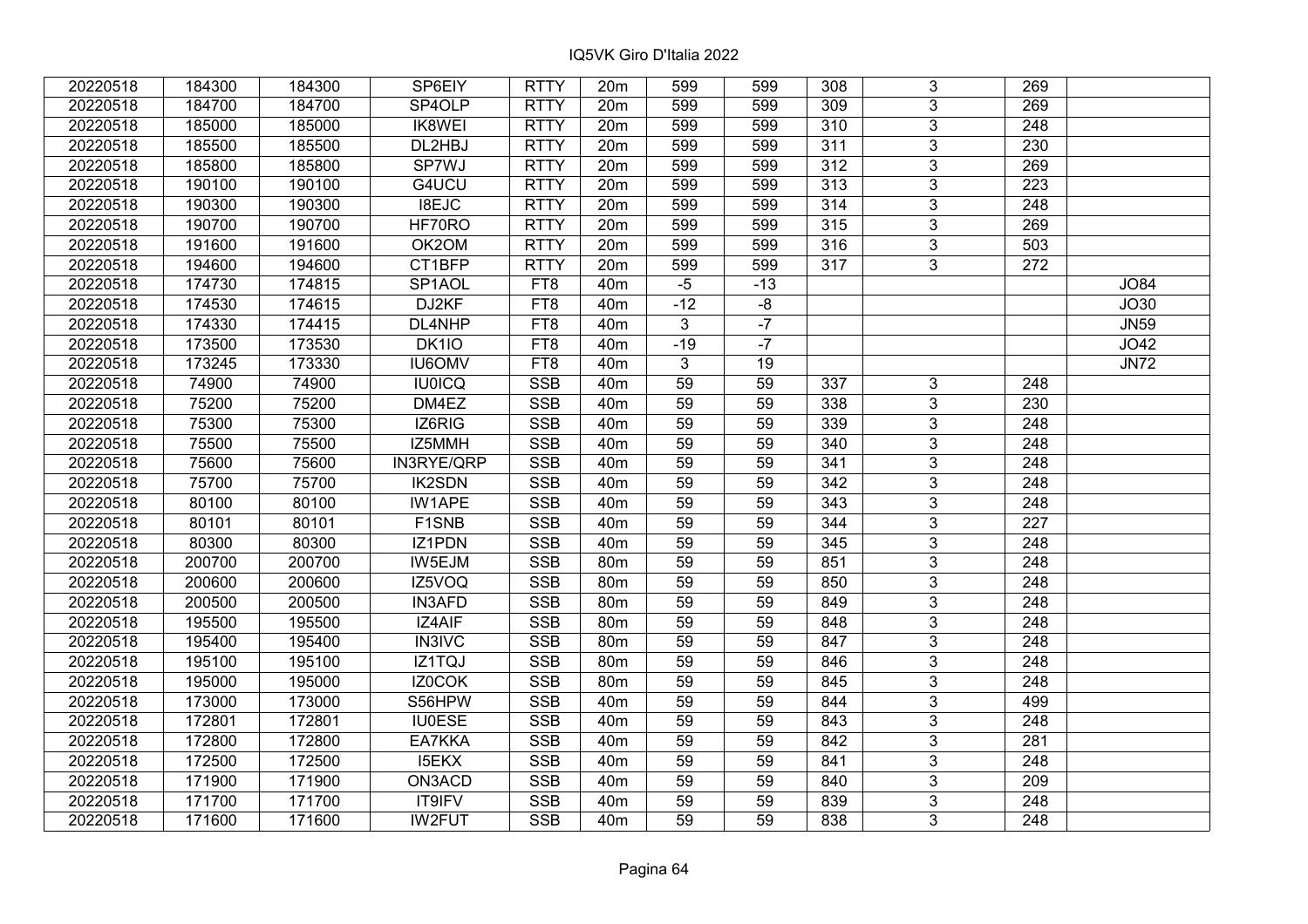| 20220518 | 171200 | 171200 | IQ1ZS         | <b>SSB</b>              | 40m             | 59              | 59 | 837 | 3              | 248              |  |
|----------|--------|--------|---------------|-------------------------|-----------------|-----------------|----|-----|----------------|------------------|--|
| 20220518 | 171100 | 171100 | IU1HGO        | <b>SSB</b>              | 40 <sub>m</sub> | 59              | 59 | 836 | 3              | 248              |  |
| 20220518 | 171001 | 171001 | IQ1TG         | <b>SSB</b>              | 40 <sub>m</sub> | 59              | 59 | 835 | $\overline{3}$ | 248              |  |
| 20220518 | 171000 | 171000 | EA2EVM        | <b>SSB</b>              | 40 <sub>m</sub> | 59              | 59 | 834 | $\overline{3}$ | 281              |  |
| 20220518 | 170400 | 170400 | IU4OSX        | <b>SSB</b>              | 40 <sub>m</sub> | 59              | 59 | 833 | $\overline{3}$ | 248              |  |
| 20220518 | 170300 | 170300 | IZ0MIY        | <b>SSB</b>              | 40 <sub>m</sub> | 59              | 59 | 832 | $\overline{3}$ | 248              |  |
| 20220518 | 165200 | 165200 | IZ5HNI        | <b>SSB</b>              | 40m             | 59              | 59 | 831 | $\overline{3}$ | 248              |  |
| 20220518 | 164901 | 164901 | IU2JOZ        | <b>SSB</b>              | 40 <sub>m</sub> | 59              | 59 | 830 | $\overline{3}$ | 248              |  |
| 20220518 | 164900 | 164900 | IZ5CMC        | <b>SSB</b>              | 40 <sub>m</sub> | 59              | 59 | 829 | $\overline{3}$ | 248              |  |
| 20220518 | 164800 | 164800 | SP1AOL        | <b>SSB</b>              | 40 <sub>m</sub> | 59              | 59 | 828 | $\overline{3}$ | 269              |  |
| 20220518 | 164700 | 164700 | DL2IAJ        | <b>SSB</b>              | 40 <sub>m</sub> | 59              | 59 | 827 | $\overline{3}$ | 230              |  |
| 20220518 | 164600 | 164600 | IZ1UKB        | <b>SSB</b>              | 40 <sub>m</sub> | 59              | 59 | 826 | $\overline{3}$ | 248              |  |
| 20220518 | 164400 | 164400 | IZ5RKZ        | <b>SSB</b>              | 40 <sub>m</sub> | 59              | 59 | 825 | $\overline{3}$ | 248              |  |
| 20220518 | 163800 | 163800 | <b>IW6MON</b> | <b>SSB</b>              | 40 <sub>m</sub> | 59              | 59 | 824 | 3              | 248              |  |
| 20220518 | 163600 | 163600 | <b>IU4KET</b> | <b>SSB</b>              | 40 <sub>m</sub> | 59              | 59 | 823 | 3              | 248              |  |
| 20220518 | 163500 | 163500 | <b>IS0IYV</b> | <b>SSB</b>              | 40 <sub>m</sub> | 59              | 59 | 822 | 3              | 225              |  |
| 20220518 | 162700 | 162700 | <b>IW3HWC</b> | <b>SSB</b>              | 40 <sub>m</sub> | 59              | 59 | 821 | 3              | 248              |  |
| 20220518 | 162500 | 162500 | <b>IU3NPG</b> | <b>SSB</b>              | 40 <sub>m</sub> | 59              | 59 | 820 | 3              | 248              |  |
| 20220518 | 133200 | 133200 | <b>IU4KET</b> | <b>SSB</b>              | 40 <sub>m</sub> | 59              | 59 | 819 | $\overline{3}$ | 248              |  |
| 20220518 | 133001 | 133001 | IZ5CPK        | <b>SSB</b>              | 40 <sub>m</sub> | 59              | 59 | 818 | $\overline{3}$ | 248              |  |
| 20220518 | 133000 | 133000 | <b>IU5KRE</b> | <b>SSB</b>              | 40 <sub>m</sub> | 59              | 59 | 817 | $\overline{3}$ | 248              |  |
| 20220518 | 132800 | 132800 | IW8DGZ        | <b>SSB</b>              | 40 <sub>m</sub> | 59              | 59 | 816 | $\overline{3}$ | 248              |  |
| 20220518 | 132700 | 132700 | I3RXJ         | <b>SSB</b>              | 40 <sub>m</sub> | 59              | 59 | 815 | 3              | 248              |  |
| 20220518 | 92800  | 92800  | <b>IOLRA</b>  | <b>SSB</b>              | 40 <sub>m</sub> | 59              | 59 | 814 | $\overline{3}$ | 248              |  |
| 20220518 | 63001  | 63001  | <b>IK6VNU</b> | <b>SSB</b>              | 40 <sub>m</sub> | 59              | 59 | 813 | $\overline{3}$ | 248              |  |
| 20220518 | 63000  | 63000  | IZ0PAP        | SSB                     | 40 <sub>m</sub> | $\overline{59}$ | 59 | 812 | $\overline{3}$ | $\overline{248}$ |  |
| 20220518 | 62902  | 62902  | IU8AZS        | <b>SSB</b>              | 40 <sub>m</sub> | 59              | 59 | 811 | $\overline{3}$ | $\overline{248}$ |  |
| 20220518 | 62901  | 62901  | IZ0CVT        | <b>SSB</b>              | 40 <sub>m</sub> | 59              | 59 | 810 | 3              | 248              |  |
| 20220518 | 62900  | 62900  | <b>IK1YLK</b> | <b>SSB</b>              | 40 <sub>m</sub> | 59              | 59 | 809 | $\overline{3}$ | $\overline{248}$ |  |
| 20220518 | 62802  | 62802  | IZ2GMU        | <b>SSB</b>              | 40 <sub>m</sub> | 59              | 59 | 808 | $\overline{3}$ | $\overline{248}$ |  |
| 20220518 | 62801  | 62801  | HB9EZD        | <b>SSB</b>              | 40 <sub>m</sub> | 59              | 59 | 807 | $\overline{3}$ | 287              |  |
| 20220518 | 62800  | 62800  | IK2YXH        | <b>SSB</b>              | 40 <sub>m</sub> | 59              | 59 | 806 | $\overline{3}$ | 248              |  |
| 20220518 | 62701  | 62701  | <b>IK1NPE</b> | <b>SSB</b>              | 40 <sub>m</sub> | 59              | 59 | 805 | 3              | 248              |  |
| 20220518 | 62700  | 62700  | F8GAF         | <b>SSB</b>              | 40 <sub>m</sub> | 59              | 59 | 804 | 3              | 227              |  |
| 20220518 | 62600  | 62600  | <b>IW1RIM</b> | <b>SSB</b>              | 40 <sub>m</sub> | 59              | 59 | 803 | 3              | 248              |  |
| 20220518 | 62501  | 62501  | <b>IW8RDW</b> | <b>SSB</b>              | 40m             | 59              | 59 | 802 | 3              | 248              |  |
| 20220518 | 62500  | 62500  | F5MGS         | $\overline{\text{SSB}}$ | 40 <sub>m</sub> | 59              | 59 | 801 | $\overline{3}$ | 227              |  |
| 20220518 | 62301  | 62301  | IZ1MKP        | <b>SSB</b>              | 40 <sub>m</sub> | 59              | 59 | 800 | $\overline{3}$ | 248              |  |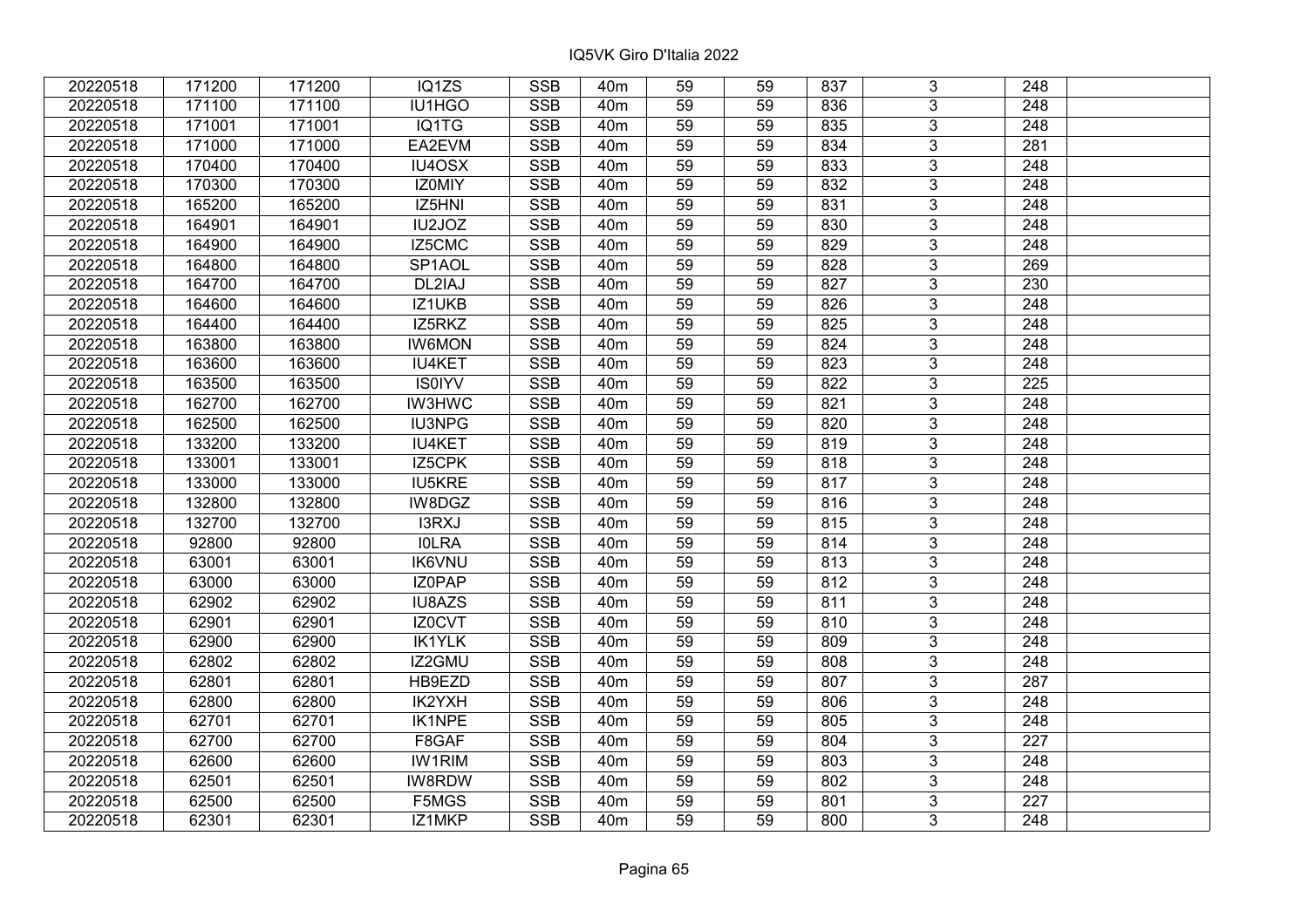| 20220518 | 62300  | 62300  | IK1GPG        | <b>SSB</b>      | 40 <sub>m</sub> | 59    | 59             | 799 | 3              | 248              |             |
|----------|--------|--------|---------------|-----------------|-----------------|-------|----------------|-----|----------------|------------------|-------------|
| 20220518 | 62201  | 62201  | <b>IU8ANF</b> | <b>SSB</b>      | 40 <sub>m</sub> | 59    | 59             | 798 | 3              | 248              |             |
| 20220518 | 62200  | 62200  | IK8VRO        | <b>SSB</b>      | 40 <sub>m</sub> | 59    | 59             | 797 | $\overline{3}$ | 248              |             |
| 20220518 | 62102  | 62102  | <b>IK7VKC</b> | <b>SSB</b>      | 40 <sub>m</sub> | 59    | 59             | 796 | 3              | 248              |             |
| 20220518 | 62101  | 62101  | IQ1CQ         | <b>SSB</b>      | 40 <sub>m</sub> | 59    | 59             | 795 | 3              | 248              |             |
| 20220518 | 62100  | 62100  | <b>IZ1TNA</b> | SSB             | 40 <sub>m</sub> | 59    | 59             | 794 | $\overline{3}$ | 248              |             |
| 20220518 | 62001  | 62001  | <b>IU0ESE</b> | <b>SSB</b>      | 40 <sub>m</sub> | 59    | 59             | 793 | $\overline{3}$ | 248              |             |
| 20220518 | 62000  | 62000  | IZ6GVT        | <b>SSB</b>      | 40 <sub>m</sub> | 59    | 59             | 792 | $\overline{3}$ | $\overline{248}$ |             |
| 20220518 | 61901  | 61901  | <b>IK2ULS</b> | <b>SSB</b>      | 40 <sub>m</sub> | 59    | 59             | 791 | $\overline{3}$ | 248              |             |
| 20220518 | 61900  | 61900  | <b>IK3JLT</b> | <b>SSB</b>      | 40m             | 59    | 59             | 790 | $\overline{3}$ | 248              |             |
| 20220518 | 61802  | 61802  | <b>IK2JTS</b> | <b>SSB</b>      | 40 <sub>m</sub> | 59    | 59             | 789 | $\overline{3}$ | 248              |             |
| 20220518 | 61801  | 61801  | F6HIA         | <b>SSB</b>      | 40m             | 59    | 59             | 788 | $\overline{3}$ | 227              |             |
| 20220518 | 61800  | 61800  | <b>I8URR</b>  | <b>SSB</b>      | 40m             | 59    | 59             | 787 | 3              | 248              |             |
| 20220518 | 61701  | 61701  | <b>IK1NDD</b> | <b>SSB</b>      | 40 <sub>m</sub> | 59    | 59             | 786 | $\overline{3}$ | 248              |             |
| 20220518 | 61700  | 61700  | 9A1AA         | <b>SSB</b>      | 40 <sub>m</sub> | 59    | 59             | 785 | 3              | 497              |             |
| 20220518 | 63600  | 63600  | F5SJJ         | <b>SSB</b>      | 40 <sub>m</sub> | 59    | 59             | 268 | 3              | 227              |             |
| 20220518 | 63501  | 63501  | <b>I2RTF</b>  | <b>SSB</b>      | 40 <sub>m</sub> | 59    | 59             | 267 | 3              | 248              |             |
| 20220518 | 63500  | 63500  | IZ0DIB        | <b>SSB</b>      | 40 <sub>m</sub> | 59    | 59             | 266 | $\mathbf{3}$   | 248              |             |
| 20220518 | 63401  | 63401  | IZ1RFK        | <b>SSB</b>      | 40 <sub>m</sub> | 59    | 59             | 265 | 3              | 248              |             |
| 20220518 | 63400  | 63400  | <b>I8URR</b>  | <b>SSB</b>      | 40 <sub>m</sub> | 59    | 59             | 264 | $\overline{3}$ | 248              |             |
| 20220518 | 63301  | 63301  | DL3AG         | <b>SSB</b>      | 40 <sub>m</sub> | 59    | 59             | 263 | $\overline{3}$ | 230              |             |
| 20220518 | 63300  | 63300  | <b>IK1JNP</b> | <b>SSB</b>      | 40 <sub>m</sub> | 59    | 59             | 262 | 3              | 248              |             |
| 20220518 | 63201  | 63201  | <b>IU4DAI</b> | <b>SSB</b>      | 40 <sub>m</sub> | 59    | 59             | 261 | $\overline{3}$ | 248              |             |
| 20220518 | 63200  | 63200  | IT9FEG        | <b>SSB</b>      | 40m             | 59    | 59             | 260 | $\mathbf{3}$   | 248              |             |
| 20220518 | 141900 | 142000 | IQ3ZL/GIRO    | FT8             | 40 <sub>m</sub> | $-2$  | $\mathbf 0$    |     |                |                  |             |
| 20220518 | 142045 | 142130 | F6HIA         | FT8             | 40 <sub>m</sub> | $-19$ | $-1$           |     |                |                  | <b>JN23</b> |
| 20220518 | 142215 | 142300 | OE3FVU        | FT8             | 40m             | $-15$ | $-12$          |     |                |                  | <b>JN78</b> |
| 20220518 | 142345 | 142430 | DG9NDT        | FT8             | 40 <sub>m</sub> | $-11$ | -8             |     |                |                  | <b>JN59</b> |
| 20220518 | 142515 | 142600 | <b>IW2MZS</b> | FT8             | 40 <sub>m</sub> | $-4$  | $\overline{4}$ |     |                |                  | <b>JN45</b> |
| 20220518 | 142645 | 142730 | IW2HFU        | FT8             | 40 <sub>m</sub> | $-9$  | $-9$           |     |                |                  | <b>JN45</b> |
| 20220518 | 171445 | 171530 | PD2HAB        | FT <sub>8</sub> | 40 <sub>m</sub> | $-12$ | $-9$           |     |                |                  | <b>JO22</b> |
| 20220518 | 171715 | 171800 | DL3IAK        | FT8             | 40m             | $-10$ | $-5$           |     |                |                  | <b>JN49</b> |
| 20220518 | 171900 | 171930 | F8VNU         | FT8             | 40 <sub>m</sub> | $-1$  | $\overline{7}$ |     |                |                  | <b>JN13</b> |
| 20220518 | 172015 | 172100 | <b>IU0CTR</b> | FT8             | 40m             | $-6$  | $-7$           |     |                |                  | <b>JN62</b> |
| 20220518 | 172200 | 172230 | DL4YCD        | FT8             | 40m             | $-21$ | $-5$           |     |                |                  | JO40        |
| 20220518 | 172400 | 172430 | <b>IT9PPX</b> | FT8             | 40 <sub>m</sub> | $-13$ | -8             |     |                |                  | <b>JM77</b> |
| 20220518 | 172715 | 172800 | PA3GUV/P      | FT8             | 40 <sub>m</sub> | $-16$ | $-14$          |     |                |                  | JO22        |
| 20220518 | 172845 | 173000 | F4ESO         | FT8             | 40 <sub>m</sub> | $-12$ | $-9$           |     |                |                  | <b>JN39</b> |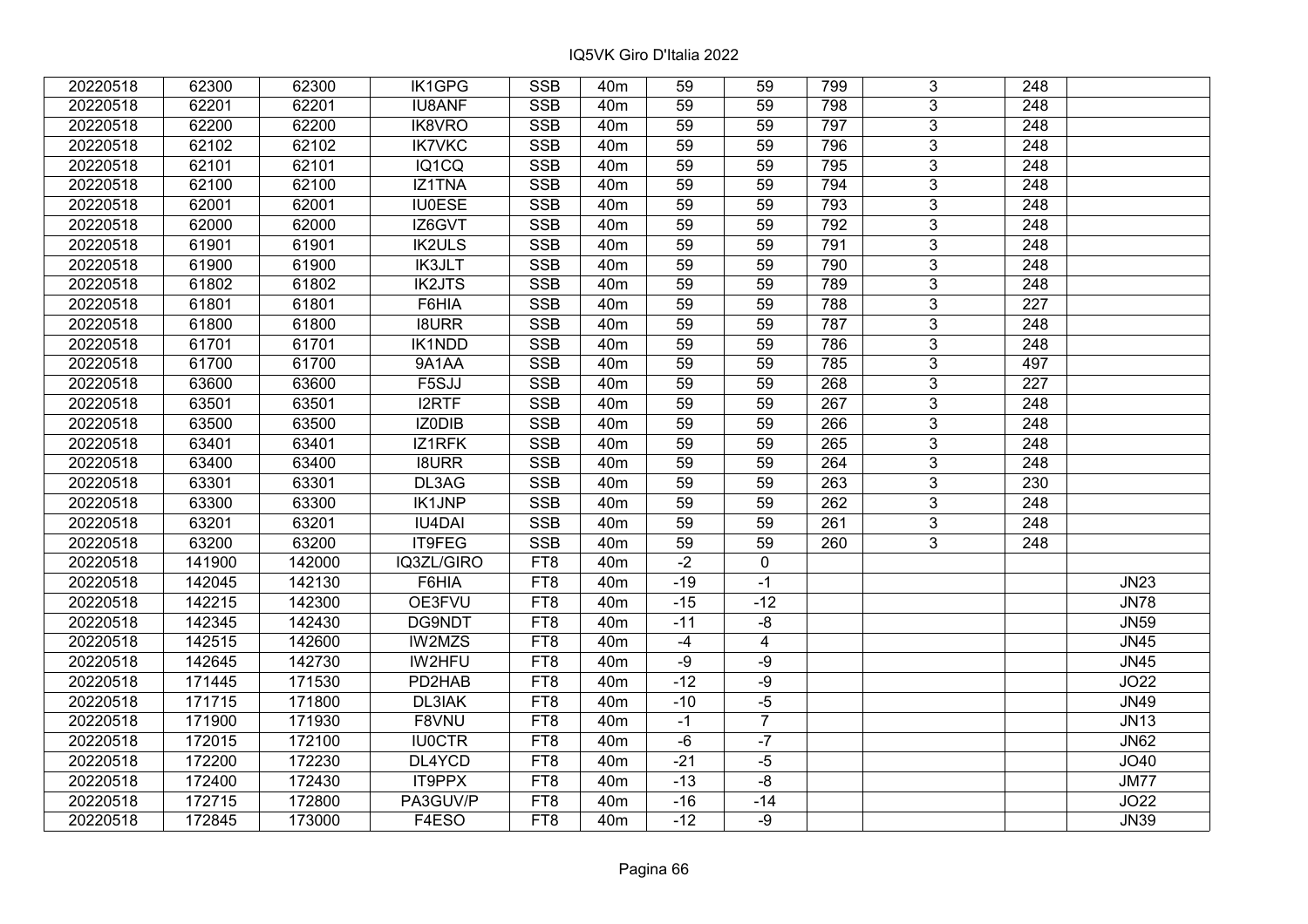| 20220518 | 173045 | 173130 | SV <sub>2</sub> AOB | FT8             | 40 <sub>m</sub> | -14             | -1    |                 |                |                  | <b>KN10</b> |
|----------|--------|--------|---------------------|-----------------|-----------------|-----------------|-------|-----------------|----------------|------------------|-------------|
| 20220518 | 113615 | 113715 | IQ8XS               | FT8             | 40 <sub>m</sub> | $-18$           | $-3$  |                 |                |                  | <b>JN71</b> |
| 20220518 | 55245  | 55400  | <b>IZ7DOK</b>       | FT8             | 40 <sub>m</sub> | $-8$            | $-21$ |                 |                |                  | <b>JN90</b> |
| 20220518 | 55115  | 55200  | DF4WA               | FT8             | 40 <sub>m</sub> | $-5$            | $-10$ |                 |                |                  |             |
| 20220518 | 54815  | 54900  | F1TRF               | FT8             | 40 <sub>m</sub> | $-1$            | 5     |                 |                |                  | <b>JN39</b> |
| 20220518 | 54645  | 54730  | IZ3LES              | FT8             | 40 <sub>m</sub> | 3               | 9     |                 |                |                  | <b>JN65</b> |
| 20220518 | 82201  | 82201  | <b>IN3VHA</b>       | <b>SSB</b>      | 40 <sub>m</sub> | $\overline{59}$ | 59    | 357             | 3              | 248              |             |
| 20220518 | 82200  | 82200  | IZ3LES              | <b>SSB</b>      | 40 <sub>m</sub> | 59              | 59    | 356             | $\overline{3}$ | 248              |             |
| 20220518 | 81800  | 81800  | <b>IZOUIL</b>       | SSB             | 40 <sub>m</sub> | 59              | 59    | $\frac{1}{355}$ | $\overline{3}$ | 248              |             |
| 20220518 | 81700  | 81700  | <b>I1GEX</b>        | SSB             | 40 <sub>m</sub> | 59              | 59    | 354             | $\overline{3}$ | 248              |             |
| 20220518 | 81601  | 81601  | <b>IU5PTS</b>       | <b>SSB</b>      | 40 <sub>m</sub> | 59              | 59    | 353             | 3              | 248              |             |
| 20220518 | 81600  | 81600  | <b>IK0EIA</b>       | SSB             | 40 <sub>m</sub> | 59              | 59    | 352             | $\overline{3}$ | 248              |             |
| 20220518 | 81500  | 81500  | IZ5MMH              | <b>SSB</b>      | 40 <sub>m</sub> | 59              | 59    | 351             | $\overline{3}$ | 248              |             |
| 20220518 | 81300  | 81300  | <b>IU0ICQ</b>       | <b>SSB</b>      | 40m             | 59              | 59    | 350             |                | 248              |             |
| 20220518 | 81000  | 81000  | <b>IS0AGY</b>       | <b>SSB</b>      | 40m             | $\overline{59}$ | 59    | 349             | $\overline{3}$ | $\overline{225}$ |             |
| 20220518 | 80700  | 80700  | IU2JYW              | <b>SSB</b>      | 40 <sub>m</sub> | 59              | 59    | 348             | $\overline{3}$ | 248              |             |
| 20220518 | 80500  | 80500  | IT9PPX              | <b>SSB</b>      | 40m             | 59              | 59    | 347             | 3              | 248              |             |
| 20220518 | 80400  | 80400  | <b>IU3QFC</b>       | <b>SSB</b>      | 40 <sub>m</sub> | 59              | 59    | 346             | 3              | 248              |             |
| 20220518 | 191615 | 191700 | IK1NDD              | FT8             | 40 <sub>m</sub> | 0               | $-4$  |                 |                |                  | <b>JN33</b> |
| 20220518 | 191345 | 191430 | PA3AGN              | FT8             | 40m             | $-8$            | $-10$ |                 |                |                  | JO22        |
| 20220518 | 190945 | 191100 | OZ3MDJ              | FT8             | 40 <sub>m</sub> | $-11$           | $-12$ |                 |                |                  | JO45        |
| 20220518 | 190645 | 190730 | <b>IU6IBX</b>       | FT8             | 40 <sub>m</sub> | $\mathbf{3}$    | $-9$  |                 |                |                  | <b>JN62</b> |
| 20220518 | 190430 | 190530 | <b>II0TOUR</b>      | FT8             | 40m             | $\overline{5}$  | $-2$  |                 |                |                  |             |
| 20220518 | 190100 | 190200 | IQ1TG               | FT8             | 40 <sub>m</sub> | 6               | $-1$  |                 |                |                  | <b>JN44</b> |
| 20220518 | 185500 | 185600 | IW8EDA              | FT8             | 40 <sub>m</sub> | $-4$            | 12    |                 |                |                  |             |
| 20220518 | 184545 | 184630 | <b>OE3OOG</b>       | FT8             | 40 <sub>m</sub> | 6               | $-5$  |                 |                |                  | <b>JN87</b> |
| 20220518 | 184345 | 184430 | <b>IW8AOF</b>       | FT8             | 40 <sub>m</sub> | $-1$            | $-10$ |                 |                |                  | <b>JN70</b> |
| 20220518 | 184215 | 184300 | IW1ENZ              | FT8             | 40 <sub>m</sub> | $\overline{11}$ | $-1$  |                 |                |                  | <b>JN44</b> |
| 20220518 | 201400 | 201500 | PE1NPS              | FT8             | 30 <sub>m</sub> | $-6$            | $-7$  |                 |                |                  |             |
| 20220518 | 201245 | 201330 | OZ6G                | FT8             | 30m             | $-9$            | $-2$  |                 |                |                  | <b>JO65</b> |
| 20220518 | 201100 | 201200 | DK7ZT               | FT <sub>8</sub> | 30 <sub>m</sub> | $6\overline{6}$ | 13    |                 |                |                  |             |
| 20220518 | 195245 | 195345 | <b>IT9FTP</b>       | FT8             | 40 <sub>m</sub> | $-11$           | $-8$  |                 |                |                  |             |
| 20220518 | 175015 | 175115 | <b>DK0ND</b>        | FT8             | 40 <sub>m</sub> | $-3$            | 6     |                 |                |                  |             |
| 20220518 | 175745 | 175830 | R7BI                | FT8             | 40 <sub>m</sub> | $-9$            | $-15$ |                 |                |                  | <b>KN96</b> |
| 20220518 | 180030 | 180130 | YU4BAH              | FT8             | 40 <sub>m</sub> | $-5$            | $-14$ |                 |                |                  |             |
| 20220518 | 180815 | 180900 | IZ0PAP/ITGI         | FT <sub>8</sub> | 40 <sub>m</sub> | 5               | 6     |                 |                |                  |             |
| 20220518 | 181345 | 181430 | EA3HLM              | FT8             | 40 <sub>m</sub> | $-2$            | $-4$  |                 |                |                  | <b>JN11</b> |
| 20220518 | 181515 | 181600 | EA3HKY              | FT8             | 40 <sub>m</sub> | $\mathbf{1}$    | 0     |                 |                |                  | <b>JN11</b> |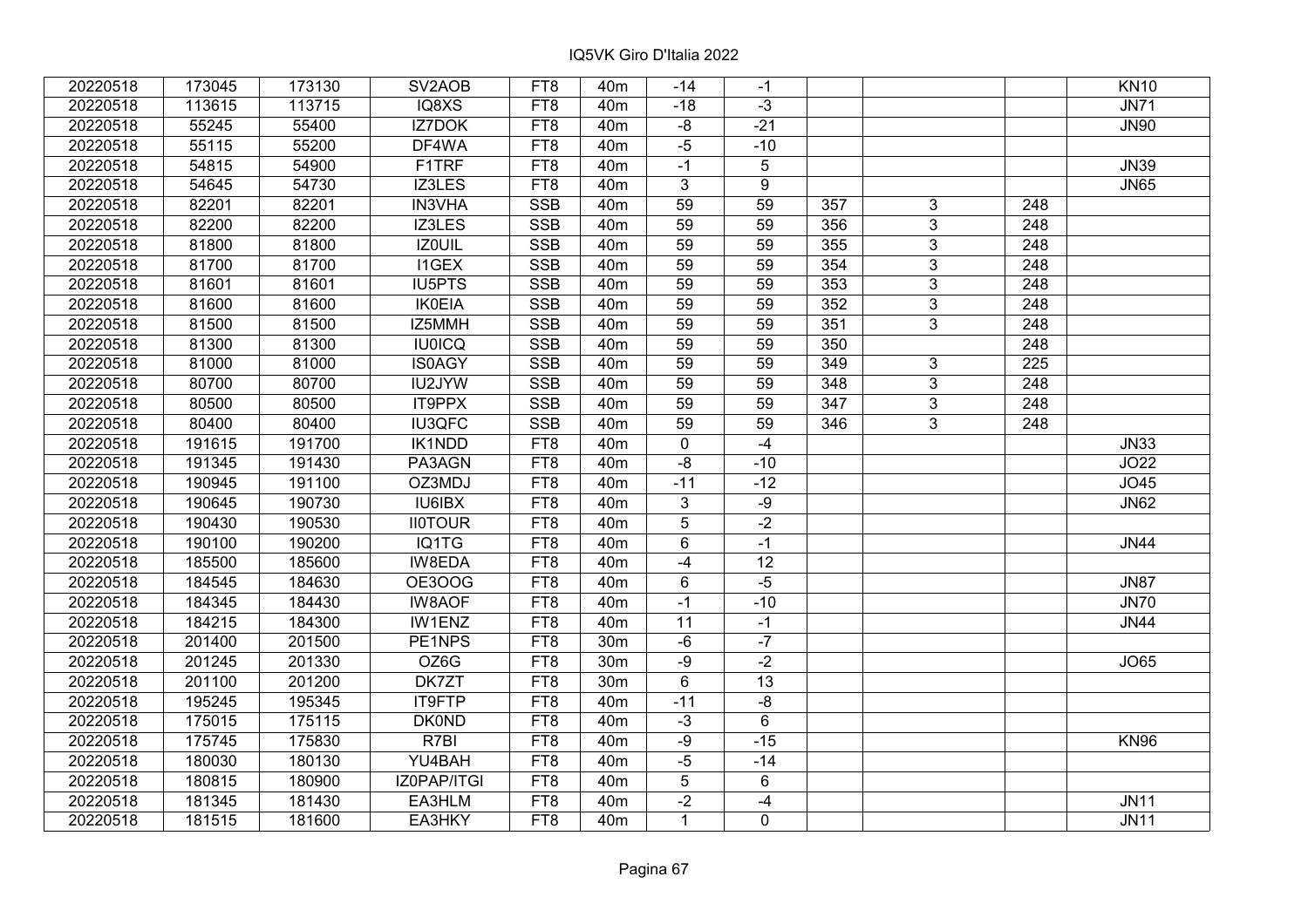| 20220518 | 181645 | 181730 | EA3RKM        | FT <sub>8</sub> | 40 <sub>m</sub> | $-4$            | $-5$                    |     |                |                  | <b>JN11</b> |
|----------|--------|--------|---------------|-----------------|-----------------|-----------------|-------------------------|-----|----------------|------------------|-------------|
| 20220518 | 181815 | 181900 | IZ3BGL        | FT8             | 40 <sub>m</sub> | $-2$            | $\overline{\mathbf{4}}$ |     |                |                  | <b>JN65</b> |
| 20220518 | 183115 | 183200 | IQ1QQ         | FT8             | 40 <sub>m</sub> | $\overline{4}$  | $-3$                    |     |                |                  | <b>JN66</b> |
| 20220518 | 183945 | 184030 | <b>DOISU</b>  | FT8             | 40 <sub>m</sub> | $-8$            | $-14$                   |     |                |                  | <b>KN88</b> |
| 20220518 | 194730 | 194830 | IR1WRTC       | FT8             | 40 <sub>m</sub> | 11              | $\overline{2}$          |     |                |                  |             |
| 20220518 | 194145 | 194300 | IW8RPQ        | FT <sub>8</sub> | 40 <sub>m</sub> | $-\sqrt{8}$     | $-20$                   |     |                |                  | <b>JM89</b> |
| 20220518 | 193930 | 194030 | IZ0PAP/ITGI   | FT8             | 40 <sub>m</sub> | $-2$            | $-6$                    |     |                |                  |             |
| 20220518 | 193745 | 193830 | <b>IK2EAG</b> | FT8             | 40 <sub>m</sub> | $-2$            | $\overline{2}$          |     |                |                  | <b>JN46</b> |
| 20220518 | 193345 | 193430 | IQ8BV         | FT <sub>8</sub> | 40 <sub>m</sub> | $-9$            | $-12$                   |     |                |                  | <b>JM88</b> |
| 20220518 | 192915 | 193000 | <b>IWOHIQ</b> | FT8             | 40 <sub>m</sub> | $-4$            | $\overline{1}$          |     |                |                  | <b>JN62</b> |
| 20220518 | 192745 | 192830 | IZ2GMU        | FT8             | 40 <sub>m</sub> | $\mathbf{1}$    | 8                       |     |                |                  | <b>JN45</b> |
| 20220518 | 192615 | 192700 | HB9EZD        | FT <sub>8</sub> | 40 <sub>m</sub> | $\overline{3}$  | $\overline{7}$          |     |                |                  | <b>JN45</b> |
| 20220518 | 192445 | 192530 | IK2YXH        | FT <sub>8</sub> | 40 <sub>m</sub> | 4               | 13                      |     |                |                  | <b>JN45</b> |
| 20220518 | 192315 | 192400 | OK2TRN        | FT8             | 40 <sub>m</sub> | $-7$            | $-5$                    |     |                |                  | <b>JN88</b> |
| 20220519 | 70300  | 70300  | IZ1RDK        | <b>SSB</b>      | 40 <sub>m</sub> | 59              | 59                      | 429 | 3              | 248              |             |
| 20220519 | 70201  | 70201  | IZ5MMQ        | <b>SSB</b>      | 40 <sub>m</sub> | 59              | 59                      | 428 | 3              | 248              |             |
| 20220519 | 70200  | 70200  | <b>IU8ALB</b> | <b>SSB</b>      | 40 <sub>m</sub> | 59              | 59                      | 427 | 3              | 248              |             |
| 20220519 | 70000  | 70000  | <b>IK0XUM</b> | <b>SSB</b>      | 40 <sub>m</sub> | 59              | 59                      | 426 | 3              | 248              |             |
| 20220519 | 65800  | 65800  | <b>IU0ODL</b> | <b>SSB</b>      | 40 <sub>m</sub> | 59              | 59                      | 425 | 3              | 248              |             |
| 20220519 | 65600  | 65600  | <b>IK0UGC</b> | <b>SSB</b>      | 40 <sub>m</sub> | 59              | 59                      | 424 | $\overline{3}$ | 248              |             |
| 20220519 | 65401  | 65401  | IZ0JSE        | <b>SSB</b>      | 40 <sub>m</sub> | 59              | 59                      | 423 | $\overline{3}$ | 248              |             |
| 20220519 | 65400  | 65400  | OK3KFK        | <b>SSB</b>      | 40 <sub>m</sub> | 59              | 59                      | 422 | 3              | 503              |             |
| 20220519 | 65300  | 65300  | OK3PDE        | <b>SSB</b>      | 40 <sub>m</sub> | 59              | 59                      | 421 | $\overline{3}$ | $\overline{503}$ |             |
| 20220519 | 65201  | 65201  | <b>IK8RJS</b> | <b>SSB</b>      | 40 <sub>m</sub> | 59              | 59                      | 420 | 3              | 248              |             |
| 20220519 | 63301  | 63301  | IZ7DOK        | <b>SSB</b>      | 40 <sub>m</sub> | 59              | 59                      | 416 | 3              | 248              |             |
| 20220519 | 64500  | 64500  | <b>IU0ICQ</b> | <b>SSB</b>      | 40 <sub>m</sub> | $\overline{59}$ | 59                      | 417 | $\overline{3}$ | $\overline{248}$ |             |
| 20220519 | 65100  | 65100  | IZ5MMQ        | <b>SSB</b>      | 40 <sub>m</sub> | $\overline{59}$ | 59                      | 418 | $\overline{3}$ | $\overline{248}$ |             |
| 20220519 | 65200  | 65200  | IK4FJE        | <b>SSB</b>      | 40 <sub>m</sub> | 59              | 59                      | 419 | 3              | 248              |             |
| 20220519 | 173315 | 173400 | <b>IK1XPE</b> | FT8             | 40 <sub>m</sub> | $-5$            | $-7$                    |     |                |                  | <b>JN45</b> |
| 20220519 | 150630 | 150730 | IQ3ZL/GIRO    | FT <sub>8</sub> | 40 <sub>m</sub> | $-8$            | $\overline{5}$          |     |                |                  |             |
| 20220519 | 150330 | 150430 | IZ8FGH/AWD    | FT8             | 40 <sub>m</sub> | $-11$           | $-5$                    |     |                |                  |             |
| 20220519 | 145815 | 145900 | IZ2GMU        | FT8             | 40 <sub>m</sub> | $-1$            | $-6$                    |     |                |                  | <b>JN45</b> |
| 20220519 | 145645 | 145730 | HB9EZD        | FT8             | 40 <sub>m</sub> | 3               | $-7$                    |     |                |                  | <b>JN45</b> |
| 20220519 | 145515 | 145600 | IK2YXH        | FT8             | 40 <sub>m</sub> | $\mathbf 0$     | $-6$                    |     |                |                  | <b>JN45</b> |
| 20220519 | 144745 | 144830 | <b>IWOHIQ</b> | FT8             | 40 <sub>m</sub> | $-2$            | 6                       |     |                |                  | <b>JN62</b> |
| 20220519 | 144615 | 144700 | IQ3ZL/GIRO    | FT8             | 40 <sub>m</sub> | $-10$           | $-7$                    |     |                |                  |             |
| 20220519 | 144530 | 144600 | <b>IK7VKC</b> | FT8             | 40 <sub>m</sub> | $-12$           | $-11$                   |     |                |                  | <b>JN81</b> |
| 20220519 | 54515  | 54615  | DL5LB         | FT8             | 40 <sub>m</sub> | $-7$            | -9                      |     |                |                  | <b>JO30</b> |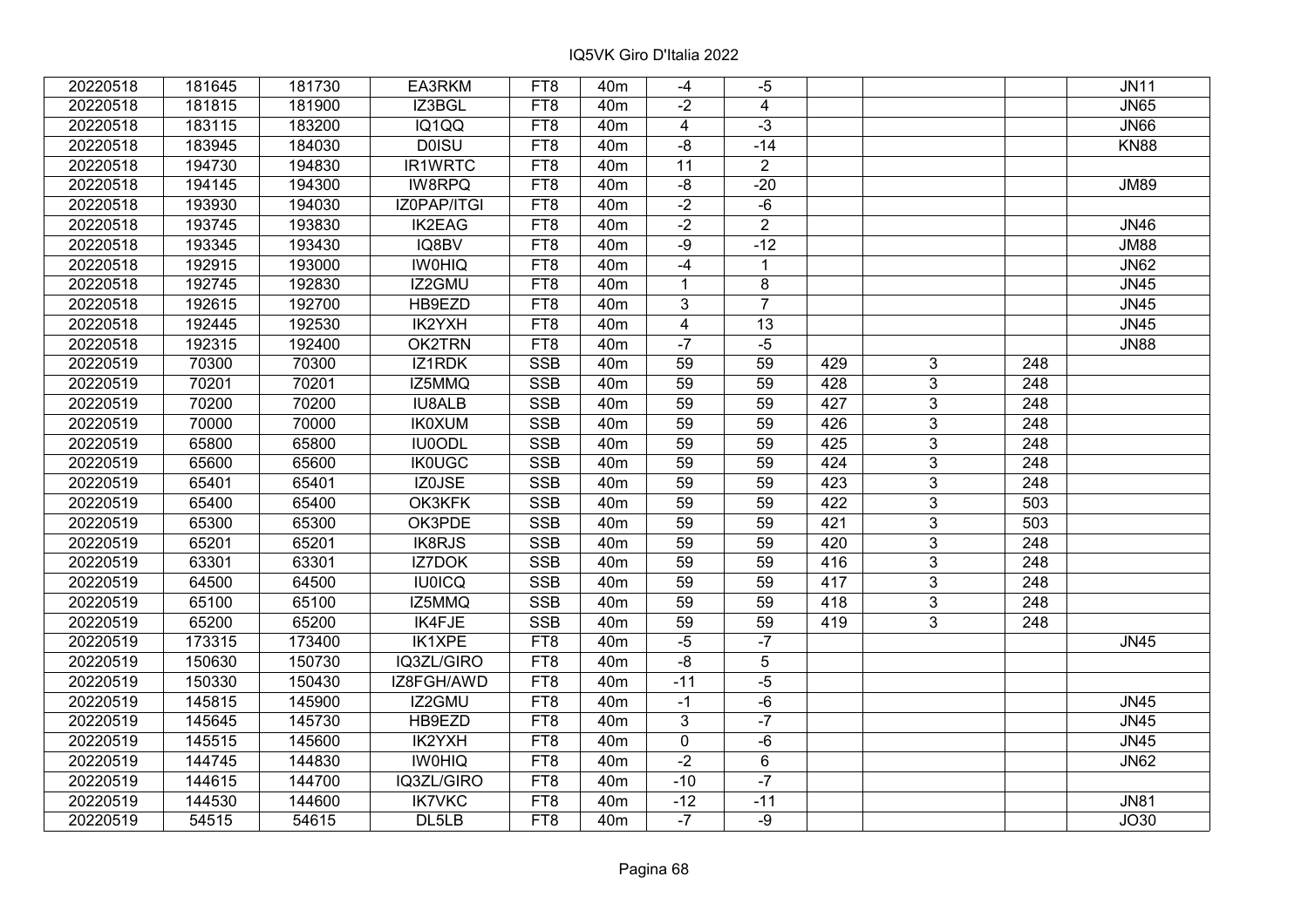| 20220519 | 53630  | 53730  | SQ9EJ               | FT8             | 40 <sub>m</sub> | $-12$                   | $-15$          |     |   |     |             |
|----------|--------|--------|---------------------|-----------------|-----------------|-------------------------|----------------|-----|---|-----|-------------|
| 20220519 | 53315  | 53400  | <b>IK2SYK</b>       | FT8             | 40 <sub>m</sub> | 9                       | $\overline{7}$ |     |   |     | <b>JN45</b> |
| 20220519 | 52530  | 52630  | <b>MI0OBC</b>       | FT8             | 40 <sub>m</sub> | $-10$                   | $-17$          |     |   |     |             |
| 20220519 | 52315  | 52400  | <b>DL0ROS</b>       | FT8             | 40 <sub>m</sub> | $-14$                   | $-2$           |     |   |     | <b>JN67</b> |
| 20220519 | 52100  | 52200  | F5URG               | FT8             | 40 <sub>m</sub> | $\mathbf 0$             | $-3$           |     |   |     |             |
| 20220519 | 51830  | 52000  | <b>OM0MR</b>        | FT8             | 40 <sub>m</sub> | $-15$                   | $-19$          |     |   |     |             |
| 20220519 | 51715  | 51800  | <b>DL7UKA</b>       | FT8             | 40 <sub>m</sub> | 3                       | 0              |     |   |     | JO50        |
| 20220519 | 51445  | 51530  | F6FOH               | FT8             | 40 <sub>m</sub> | $-6$                    | $-10$          |     |   |     | <b>IN96</b> |
| 20220519 | 51145  | 51230  | IZ3LES              | FT <sub>8</sub> | 40m             | 14                      | 6              |     |   |     | <b>JN65</b> |
| 20220519 | 51015  | 51100  | <b>IK2ULS</b>       | FT8             | 40 <sub>m</sub> | $6\overline{6}$         | $\overline{0}$ |     |   |     | JN45        |
| 20220519 | 173915 | 174000 | F4FPO               | FT8             | 40 <sub>m</sub> | 6                       | 16             |     |   |     | <b>JN35</b> |
| 20220519 | 174045 | 174130 | <b>IK2EBP</b>       | FT <sub>8</sub> | 40m             | $-10$                   | 5              |     |   |     | <b>JN45</b> |
| 20220519 | 175415 | 175530 | IZ7DOK              | FT8             | 40 <sub>m</sub> | $-1$                    | $-3$           |     |   |     | <b>JN90</b> |
| 20220519 | 175645 | 175730 | F6HIA               | FT8             | 40 <sub>m</sub> | $-3$                    | $-4$           |     |   |     | <b>JN23</b> |
| 20220519 | 175845 | 175930 | F4FPO               | FT8             | 40m             | 3                       | 8              |     |   |     | <b>JN35</b> |
| 20220519 | 180215 | 180300 | DH8WC               | FT8             | 40 <sub>m</sub> | $-9$                    | $-10$          |     |   |     | JO50        |
| 20220519 | 180445 | 180530 | IZ0PAP/ITGI         | FT8             | 40 <sub>m</sub> | $-5$                    | $-5$           |     |   |     |             |
| 20220519 | 181215 | 181500 | OK2IH               | FT8             | 40 <sub>m</sub> | $-15$                   | $-7$           |     |   |     | <b>JN89</b> |
| 20220519 | 181700 | 181830 | <b>IN3FSR</b>       | FT8             | 40 <sub>m</sub> | $\overline{2}$          | $-1$           |     |   |     |             |
| 20220519 | 181915 | 182000 | I4KYO               | FT8             | 40 <sub>m</sub> | $\overline{0}$          | $-15$          |     |   |     | <b>JN54</b> |
| 20220519 | 182145 | 182230 | G4PDF               | FT8             | 40m             | $-16$                   | $-12$          |     |   |     | <b>IO93</b> |
| 20220519 | 182515 | 182600 | F4GTB               | FT8             | 40m             | $-5$                    | $\overline{7}$ |     |   |     | <b>JN18</b> |
| 20220519 | 182745 | 182900 | G4CPA               | FT8             | 40 <sub>m</sub> | $-13$                   | $-15$          |     |   |     | <b>IO93</b> |
| 20220519 | 183400 | 183600 | <b>IW8AOF</b>       | FT8             | 40 <sub>m</sub> | $-3$                    | $-7$           |     |   |     | <b>JN70</b> |
| 20220519 | 183715 | 183800 | <b>DL7VTW</b>       | FT8             | 40m             | $-7$                    | $-6$           |     |   |     | JO62        |
| 20220519 | 183845 | 183930 | HG8LXL              | FT8             | 40 <sub>m</sub> | $-14$                   | $-10$          |     |   |     | <b>KN06</b> |
| 20220519 | 184345 | 184430 | SP <sub>1</sub> AOL | FT8             | 40 <sub>m</sub> | $-11$                   | $-18$          |     |   |     | <b>JO84</b> |
| 20220519 | 185300 | 185330 | IK1BOW              | FT8             | 40 <sub>m</sub> | 8                       | 12             |     |   |     | <b>JN35</b> |
| 20220519 | 185515 | 185615 | <b>IK7RVY</b>       | FT8             | 40 <sub>m</sub> | -8                      | $-8$           |     |   |     | <b>JN80</b> |
| 20220519 | 190845 | 190930 | <b>DL6NAN</b>       | FT <sub>8</sub> | 40 <sub>m</sub> | $-6$                    | $-1$           |     |   |     | JN58        |
| 20220519 | 191515 | 191615 | <b>IK2GPT</b>       | FT <sub>8</sub> | 40 <sub>m</sub> | $\overline{\mathbf{4}}$ | $-8$           |     |   |     | <b>JN45</b> |
| 20220519 | 191945 | 192030 | OK1FKY              | FT <sub>8</sub> | 40 <sub>m</sub> | $\overline{2}$          | $-10$          |     |   |     | <b>JO70</b> |
| 20220519 | 192400 | 192430 | <b>IK8WEI</b>       | FT8             | 40 <sub>m</sub> | $-11$                   | $-4$           |     |   |     | <b>JM88</b> |
| 20220519 | 192515 | 192630 | SP2SV               | FT8             | 40 <sub>m</sub> | $-11$                   | $-13$          |     |   |     | <b>JO93</b> |
| 20220519 | 193000 | 193030 | IW8RPQ              | FT8             | 40 <sub>m</sub> | $-7$                    | $-6$           |     |   |     | <b>JM89</b> |
| 20220519 | 193245 | 193330 | YO5RXM              | FT8             | 40 <sub>m</sub> | $-7$                    | $-4$           |     |   |     | <b>KN16</b> |
| 20220519 | 193415 | 193500 | G3IGU               | FT8             | 40 <sub>m</sub> | $-5$                    | $-7$           |     |   |     | <b>IO93</b> |
| 20220519 | 194501 | 194501 | <b>IK3JLT</b>       | <b>RTTY</b>     | 20 <sub>m</sub> | 599                     | 599            | 351 | 3 | 248 |             |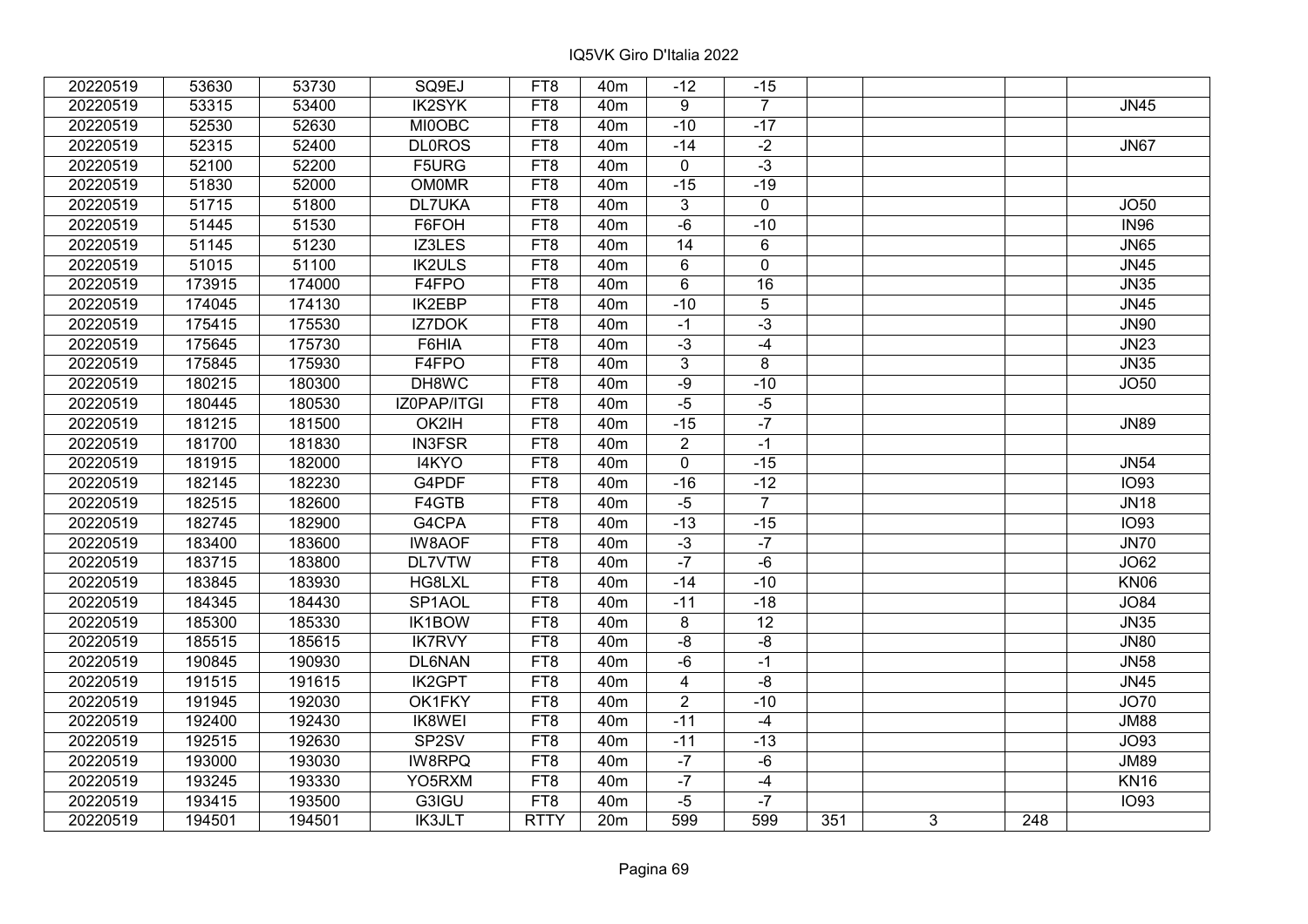| 20220519 | 194500 | 194500 | SQ8AA               | <b>RTTY</b> | 20 <sub>m</sub> | 599             | 599 | 350 | 3              | 269              |  |
|----------|--------|--------|---------------------|-------------|-----------------|-----------------|-----|-----|----------------|------------------|--|
| 20220519 | 193400 | 193400 | PA1AA               | <b>RTTY</b> | 20m             | 599             | 599 | 349 | 3              | 263              |  |
| 20220519 | 192600 | 192600 | <b>MOWSZ</b>        | <b>RTTY</b> | 20m             | 599             | 599 | 348 | $\overline{3}$ | 223              |  |
| 20220519 | 191600 | 191600 | SP9UPH              | <b>RTTY</b> | 20m             | 599             | 599 | 347 | $\overline{3}$ | 269              |  |
| 20220519 | 191100 | 191100 | <b>DL7VTW</b>       | <b>RTTY</b> | 20m             | 599             | 599 | 346 | $\overline{3}$ | 230              |  |
| 20220519 | 190800 | 190800 | ZS6AF               | <b>RTTY</b> | 20m             | 599             | 599 | 345 | $\overline{3}$ | 462              |  |
| 20220519 | 190500 | 190500 | DF5KA               | <b>RTTY</b> | 20m             | 599             | 599 | 344 | $\overline{3}$ | 230              |  |
| 20220519 | 190200 | 190200 | RD1T                | <b>RTTY</b> | 20m             | 599             | 599 | 343 | $\overline{3}$ | 54               |  |
| 20220519 | 185900 | 185900 | SP <sub>1</sub> AOL | <b>RTTY</b> | 20m             | 599             | 599 | 342 | $\overline{3}$ | 269              |  |
| 20220519 | 185700 | 185700 | <b>IT9AAI</b>       | <b>RTTY</b> | 20m             | 599             | 599 | 341 | $\overline{3}$ | 248              |  |
| 20220519 | 185400 | 185400 | F5LMJ               | <b>RTTY</b> | 20m             | 599             | 599 | 340 | 3              | 227              |  |
| 20220519 | 93301  | 93301  | <b>IU5JJW</b>       | <b>SSB</b>  | 40 <sub>m</sub> | $\overline{59}$ | 59  | 520 | $\overline{3}$ | 248              |  |
| 20220519 | 93300  | 93300  | <b>IW5CTE</b>       | <b>SSB</b>  | 40 <sub>m</sub> | 59              | 59  | 519 | 3              | 248              |  |
| 20220519 | 93100  | 93100  | IZ5VUQ              | <b>SSB</b>  | 40 <sub>m</sub> | 59              | 59  | 518 | 3              | 248              |  |
| 20220519 | 92900  | 92900  | IZ3BGL              | <b>SSB</b>  | 40 <sub>m</sub> | 59              | 59  | 517 | $\overline{3}$ | $\overline{248}$ |  |
| 20220519 | 92400  | 92400  | IZ5YHD              | <b>SSB</b>  | 40 <sub>m</sub> | 59              | 59  | 516 | 3              | 248              |  |
| 20220519 | 92300  | 92300  | <b>ISOFKP</b>       | <b>SSB</b>  | 40 <sub>m</sub> | 59              | 59  | 515 | 3              | 225              |  |
| 20220519 | 92201  | 92201  | IT9FTD              | <b>SSB</b>  | 40 <sub>m</sub> | 59              | 59  | 514 | 3              | 248              |  |
| 20220519 | 92200  | 92200  | IZ1KGH              | <b>SSB</b>  | 40 <sub>m</sub> | 59              | 59  | 513 | $\overline{3}$ | 248              |  |
| 20220519 | 92100  | 92100  | <b>IU1FQB</b>       | <b>SSB</b>  | 40 <sub>m</sub> | 59              | 59  | 512 | $\overline{3}$ | 248              |  |
| 20220519 | 91900  | 91900  | IU7QBU/QRP          | <b>SSB</b>  | 40 <sub>m</sub> | 59              | 59  | 511 | $\overline{3}$ | 248              |  |
| 20220519 | 91700  | 91700  | <b>IK8GCY</b>       | <b>SSB</b>  | 40 <sub>m</sub> | 59              | 59  | 510 | $\overline{3}$ | 248              |  |
| 20220519 | 91401  | 91401  | IZ5MMH              | <b>SSB</b>  | 40 <sub>m</sub> | 59              | 59  | 509 | 3              | 248              |  |
| 20220519 | 91400  | 91400  | IK6TIN              | <b>SSB</b>  | 40 <sub>m</sub> | 59              | 59  | 508 | $\overline{3}$ | 248              |  |
| 20220519 | 91300  | 91300  | <b>IW0HOS</b>       | <b>SSB</b>  | 40 <sub>m</sub> | 59              | 59  | 507 | $\overline{3}$ | 248              |  |
| 20220519 | 91101  | 91101  | IU5KWL              | <b>SSB</b>  | 40 <sub>m</sub> | 59              | 59  | 506 | $\overline{3}$ | 248              |  |
| 20220519 | 91100  | 91100  | IU5PTV              | <b>SSB</b>  | 40 <sub>m</sub> | $\overline{59}$ | 59  | 505 | $\overline{3}$ | $\overline{248}$ |  |
| 20220519 | 91002  | 91002  | <b>I1GEX</b>        | <b>SSB</b>  | 40 <sub>m</sub> | 59              | 59  | 504 | $\overline{3}$ | 248              |  |
| 20220519 | 91001  | 91001  | IT9IDE              | <b>SSB</b>  | 40 <sub>m</sub> | 59              | 59  | 503 | $\overline{3}$ | 248              |  |
| 20220519 | 91000  | 91000  | <b>IS0AGY</b>       | SSB         | 40 <sub>m</sub> | $\overline{59}$ | 59  | 502 | $\overline{3}$ | 225              |  |
| 20220519 | 90900  | 90900  | <b>IK3EDQ</b>       | <b>SSB</b>  | 40 <sub>m</sub> | 59              | 59  | 501 | $\overline{3}$ | 248              |  |
| 20220519 | 90800  | 90800  | IZ0VRT              | <b>SSB</b>  | 40 <sub>m</sub> | 59              | 59  | 500 | $\overline{3}$ | 248              |  |
| 20220519 | 90700  | 90700  | <b>IU2CAT</b>       | <b>SSB</b>  | 40 <sub>m</sub> | 59              | 59  | 499 | 3              | 248              |  |
| 20220519 | 90600  | 90600  | IZ5RKZ              | <b>SSB</b>  | 40 <sub>m</sub> | 59              | 59  | 498 | $\overline{3}$ | 248              |  |
| 20220519 | 90400  | 90400  | IZ0PAP              | <b>SSB</b>  | 40 <sub>m</sub> | 59              | 59  | 497 | $\overline{3}$ | 248              |  |
| 20220519 | 85801  | 85801  | IQ6EZ               | <b>SSB</b>  | 40 <sub>m</sub> | 59              | 59  | 496 | 3              | 248              |  |
| 20220519 | 85800  | 85800  | <b>IK6TUO</b>       | <b>SSB</b>  | 40 <sub>m</sub> | 59              | 59  | 495 | 3              | 248              |  |
| 20220519 | 81800  | 81800  | <b>E770</b>         | <b>SSB</b>  | 40 <sub>m</sub> | 59              | 59  | 494 | 3              | 501              |  |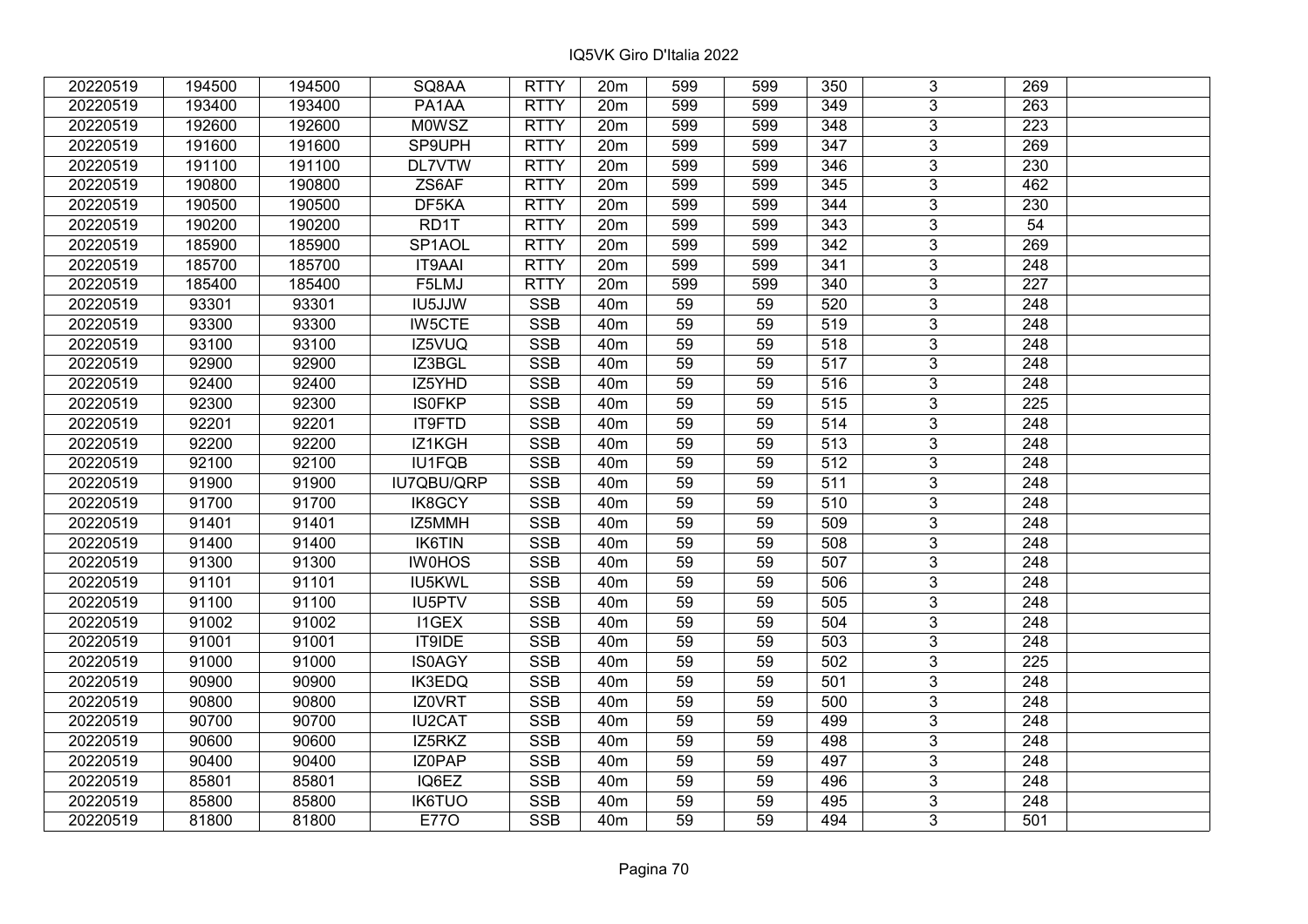| 20220519 | 81700 | 81700 | <b>IK0EIA</b> | <b>SSB</b>              | 40 <sub>m</sub> | 59              | 59 | 493 | 3              | 248              |  |
|----------|-------|-------|---------------|-------------------------|-----------------|-----------------|----|-----|----------------|------------------|--|
| 20220519 | 81600 | 81600 | EA3GLQ        | <b>SSB</b>              | 40 <sub>m</sub> | 59              | 59 | 492 | 3              | 281              |  |
| 20220519 | 81300 | 81300 | IW8DGZ        | <b>SSB</b>              | 40 <sub>m</sub> | 59              | 59 | 491 | $\overline{3}$ | 248              |  |
| 20220519 | 81200 | 81200 | <b>IV3JAP</b> | <b>SSB</b>              | 40 <sub>m</sub> | 59              | 59 | 490 | $\overline{3}$ | 248              |  |
| 20220519 | 80500 | 80500 | <b>IW8EON</b> | <b>SSB</b>              | 40 <sub>m</sub> | 59              | 59 | 489 | $\overline{3}$ | 248              |  |
| 20220519 | 80101 | 80101 | IZ1YUX        | <b>SSB</b>              | 40 <sub>m</sub> | 59              | 59 | 488 | $\overline{3}$ | 248              |  |
| 20220519 | 80100 | 80100 | IZ1ELP        | <b>SSB</b>              | 40m             | 59              | 59 | 487 | $\overline{3}$ | 248              |  |
| 20220519 | 80000 | 80000 | 9A1CC         | <b>SSB</b>              | 40 <sub>m</sub> | 59              | 59 | 486 | $\overline{3}$ | 497              |  |
| 20220519 | 75901 | 75901 | <b>I3RXJ</b>  | <b>SSB</b>              | 40 <sub>m</sub> | 59              | 59 | 485 | $\overline{3}$ | 248              |  |
| 20220519 | 75900 | 75900 | <b>IU0DUM</b> | <b>SSB</b>              | 40 <sub>m</sub> | 59              | 59 | 484 | $\overline{3}$ | 248              |  |
| 20220519 | 75801 | 75801 | IU8GVP        | <b>SSB</b>              | 40 <sub>m</sub> | 59              | 59 | 483 | $\overline{3}$ | 248              |  |
| 20220519 | 75800 | 75800 | I4JHG         | <b>SSB</b>              | 40 <sub>m</sub> | 59              | 59 | 482 | $\overline{3}$ | 248              |  |
| 20220519 | 75600 | 75600 | IU5KXO        | <b>SSB</b>              | 40 <sub>m</sub> | 59              | 59 | 481 | $\overline{3}$ | 248              |  |
| 20220519 | 75500 | 75500 | <b>IW3HKW</b> | <b>SSB</b>              | 40 <sub>m</sub> | 59              | 59 | 480 | $\overline{3}$ | 248              |  |
| 20220519 | 75400 | 75400 | <b>IU0LGK</b> | <b>SSB</b>              | 40 <sub>m</sub> | 59              | 59 | 479 | 3              | 248              |  |
| 20220519 | 75301 | 75301 | IT9PPX        | <b>SSB</b>              | 40 <sub>m</sub> | 59              | 59 | 478 | 3              | 248              |  |
| 20220519 | 75300 | 75300 | IT9GND        | <b>SSB</b>              | 40 <sub>m</sub> | 59              | 59 | 477 | 3              | 248              |  |
| 20220519 | 75100 | 75100 | IU1HGO        | <b>SSB</b>              | 40 <sub>m</sub> | 59              | 59 | 476 | 3              | 248              |  |
| 20220519 | 74900 | 74900 | IT9BUW        | <b>SSB</b>              | 40 <sub>m</sub> | 59              | 59 | 475 | $\overline{3}$ | 248              |  |
| 20220519 | 74800 | 74800 | IU6JKI/QRP    | <b>SSB</b>              | 40 <sub>m</sub> | 59              | 59 | 474 | $\overline{3}$ | 248              |  |
| 20220519 | 74700 | 74700 | F5MGS         | SSB                     | 40 <sub>m</sub> | 59              | 59 | 473 | $\overline{3}$ | 227              |  |
| 20220519 | 74600 | 74600 | I2IJW         | <b>SSB</b>              | 40 <sub>m</sub> | 59              | 59 | 472 | $\overline{3}$ | 248              |  |
| 20220519 | 74500 | 74500 | <b>I8OQK</b>  | <b>SSB</b>              | 40 <sub>m</sub> | 59              | 59 | 471 | $\overline{3}$ | 248              |  |
| 20220519 | 74302 | 74302 | <b>IQ0FM</b>  | <b>SSB</b>              | 40 <sub>m</sub> | 59              | 59 | 470 | $\overline{3}$ | 248              |  |
| 20220519 | 74301 | 74301 | HB9EZA        | <b>SSB</b>              | 40 <sub>m</sub> | 59              | 59 | 469 | $\overline{3}$ | 287              |  |
| 20220519 | 74300 | 74300 | IW2OGW        | SSB                     | 40 <sub>m</sub> | $\overline{59}$ | 59 | 468 | $\overline{3}$ | $\overline{248}$ |  |
| 20220519 | 74200 | 74200 | IK8DYE        | <b>SSB</b>              | 40 <sub>m</sub> | 59              | 59 | 467 | $\overline{3}$ | $\overline{248}$ |  |
| 20220519 | 74101 | 74101 | <b>IU8JMB</b> | <b>SSB</b>              | 40 <sub>m</sub> | 59              | 59 | 466 | 3              | 248              |  |
| 20220519 | 74100 | 74100 | <b>IU0ICQ</b> | <b>SSB</b>              | 40 <sub>m</sub> | 59              | 59 | 465 | $\overline{3}$ | $\overline{248}$ |  |
| 20220519 | 74000 | 74000 | <b>IWOHIQ</b> | <b>SSB</b>              | 40 <sub>m</sub> | 59              | 59 | 464 | $\overline{3}$ | $\overline{248}$ |  |
| 20220519 | 73900 | 73900 | <b>IK0MOS</b> | <b>SSB</b>              | 40 <sub>m</sub> | 59              | 59 | 463 | $\overline{3}$ | 248              |  |
| 20220519 | 73801 | 73801 | <b>IK3JLT</b> | <b>SSB</b>              | 40 <sub>m</sub> | 59              | 59 | 462 | $\overline{3}$ | 248              |  |
| 20220519 | 73800 | 73800 | IK8VHP        | <b>SSB</b>              | 40 <sub>m</sub> | 59              | 59 | 461 | 3              | 248              |  |
| 20220519 | 73700 | 73700 | <b>I0FOV</b>  | <b>SSB</b>              | 40 <sub>m</sub> | 59              | 59 | 460 | 3              | 248              |  |
| 20220519 | 73500 | 73500 | <b>IU5NHM</b> | <b>SSB</b>              | 40 <sub>m</sub> | 59              | 59 | 459 | $\overline{3}$ | 248              |  |
| 20220519 | 73300 | 73300 | <b>IU8JMB</b> | <b>SSB</b>              | 40 <sub>m</sub> | 59              | 59 | 458 | 3              | 248              |  |
| 20220519 | 73200 | 73200 | IZ7ZHX        | $\overline{\text{SSB}}$ | 40 <sub>m</sub> | 59              | 59 | 457 | $\overline{3}$ | 248              |  |
| 20220519 | 73100 | 73100 | <b>IW6AWL</b> | <b>SSB</b>              | 40 <sub>m</sub> | 59              | 59 | 456 | $\overline{3}$ | 248              |  |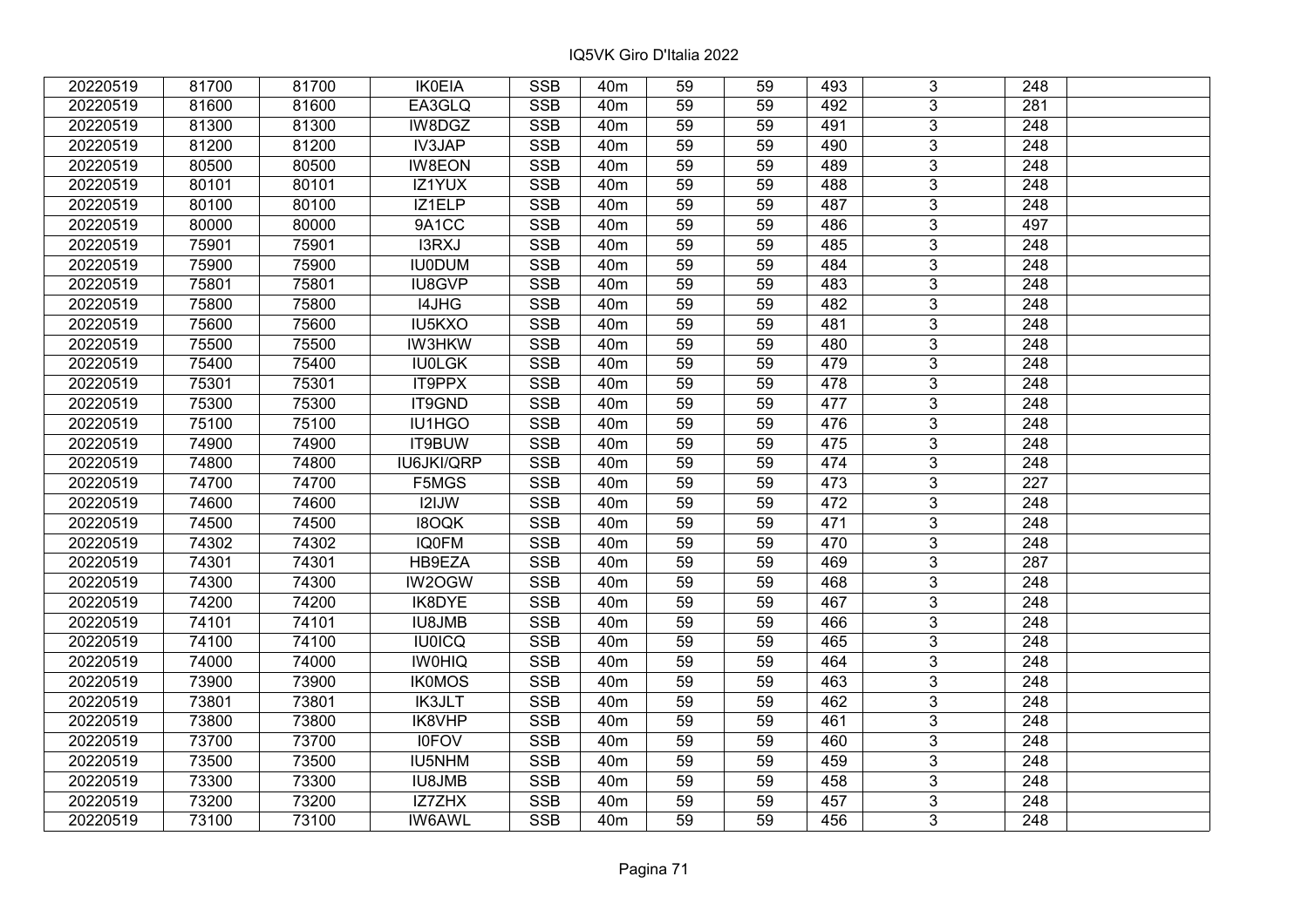| 20220519 | 73001 | 73001 | <b>IV3DBT</b>       | <b>SSB</b> | 40 <sub>m</sub> | 59              | 59 | 455 | 3              | 248              |  |
|----------|-------|-------|---------------------|------------|-----------------|-----------------|----|-----|----------------|------------------|--|
| 20220519 | 73000 | 73000 | IQ1QQ               | <b>SSB</b> | 40 <sub>m</sub> | 59              | 59 | 454 | 3              | 248              |  |
| 20220519 | 72900 | 72900 | <b>IK3MAR</b>       | <b>SSB</b> | 40 <sub>m</sub> | 59              | 59 | 453 | $\overline{3}$ | 248              |  |
| 20220519 | 72800 | 72800 | 3A2MG               | <b>SSB</b> | 40 <sub>m</sub> | 59              | 59 | 452 | $\overline{3}$ | 260              |  |
| 20220519 | 72600 | 72600 | <b>IU0ESE</b>       | <b>SSB</b> | 40 <sub>m</sub> | 59              | 59 | 451 | $\overline{3}$ | 248              |  |
| 20220519 | 72500 | 72500 | IK <sub>2</sub> CIO | SSB        | 40 <sub>m</sub> | 59              | 59 | 450 | $\overline{3}$ | 248              |  |
| 20220519 | 72400 | 72400 | IZ0ARL              | <b>SSB</b> | 40 <sub>m</sub> | 59              | 59 | 449 | $\overline{3}$ | 248              |  |
| 20220519 | 71600 | 71600 | <b>IW1CHJ</b>       | <b>SSB</b> | 40 <sub>m</sub> | 59              | 59 | 448 | $\overline{3}$ | 248              |  |
| 20220519 | 71500 | 71500 | <b>IU0PXM</b>       | <b>SSB</b> | 40 <sub>m</sub> | 59              | 59 | 447 | $\overline{3}$ | 248              |  |
| 20220519 | 71401 | 71401 | I2YKR               | <b>SSB</b> | 40 <sub>m</sub> | 59              | 59 | 446 | $\overline{3}$ | 248              |  |
| 20220519 | 71400 | 71400 | IT9ELM              | <b>SSB</b> | 40 <sub>m</sub> | 59              | 59 | 445 | $\overline{3}$ | 248              |  |
| 20220519 | 71301 | 71301 | IN3HVL              | <b>SSB</b> | 40 <sub>m</sub> | 59              | 59 | 444 | $\overline{3}$ | 248              |  |
| 20220519 | 71300 | 71300 | EA3GLQ              | <b>SSB</b> | 40 <sub>m</sub> | 59              | 59 | 443 | 3              | 281              |  |
| 20220519 | 71200 | 71200 | ON3DI               | <b>SSB</b> | 40 <sub>m</sub> | 59              | 59 | 442 | $\overline{3}$ | $\overline{209}$ |  |
| 20220519 | 71101 | 71101 | IT9GND              | <b>SSB</b> | 40 <sub>m</sub> | 59              | 59 | 441 | 3              | 248              |  |
| 20220519 | 71100 | 71100 | <b>IN3AFD</b>       | <b>SSB</b> | 40 <sub>m</sub> | 59              | 59 | 440 | 3              | 248              |  |
| 20220519 | 71001 | 71001 | IT9IDE              | <b>SSB</b> | 40 <sub>m</sub> | 59              | 59 | 439 | $\overline{3}$ | 248              |  |
| 20220519 | 71000 | 71000 | <b>I5LRW</b>        | <b>SSB</b> | 40 <sub>m</sub> | 59              | 59 | 438 | $\overline{3}$ | 248              |  |
| 20220519 | 70900 | 70900 | <b>IZ0BNS</b>       | <b>SSB</b> | 40 <sub>m</sub> | 59              | 59 | 437 | 3              | 248              |  |
| 20220519 | 70802 | 70802 | <b>IT9IJF</b>       | <b>SSB</b> | 40 <sub>m</sub> | 59              | 59 | 436 | $\overline{3}$ | 248              |  |
| 20220519 | 70801 | 70801 | <b>IK7XNF</b>       | <b>SSB</b> | 40 <sub>m</sub> | 59              | 59 | 435 | $\overline{3}$ | 248              |  |
| 20220519 | 70800 | 70800 | <b>IK8VRO</b>       | <b>SSB</b> | 40 <sub>m</sub> | 59              | 59 | 434 | $\overline{3}$ | 248              |  |
| 20220519 | 70701 | 70701 | HB9HKL              | <b>SSB</b> | 40 <sub>m</sub> | 59              | 59 | 433 | $\overline{3}$ | 287              |  |
| 20220519 | 70700 | 70700 | <b>IU6IBX</b>       | <b>SSB</b> | 40 <sub>m</sub> | 59              | 59 | 432 | $\overline{3}$ | 248              |  |
| 20220519 | 70601 | 70601 | <b>IU6OLM</b>       | SSB        | 40 <sub>m</sub> | $\overline{59}$ | 59 | 431 | $\overline{3}$ | 248              |  |
| 20220519 | 70600 | 70600 | IU4OSX              | <b>SSB</b> | 40 <sub>m</sub> | 59              | 59 | 430 | $\overline{3}$ | $\overline{248}$ |  |
| 20220519 | 61100 | 61100 | <b>ISOLYN</b>       | <b>SSB</b> | 40m             | 59              | 59 | 879 | $\overline{3}$ | 225              |  |
| 20220519 | 60900 | 60900 | IK1JNP              | <b>SSB</b> | 40 <sub>m</sub> | 59              | 59 | 878 | $\overline{3}$ | 248              |  |
| 20220519 | 60801 | 60801 | IQ1CQ               | <b>SSB</b> | 40 <sub>m</sub> | $\overline{59}$ | 59 | 877 | $\overline{3}$ | $\overline{248}$ |  |
| 20220519 | 60800 | 60800 | IZ1TNA              | <b>SSB</b> | 40 <sub>m</sub> | 59              | 59 | 876 | $\overline{3}$ | 248              |  |
| 20220519 | 60701 | 60701 | <b>DL1ASF</b>       | <b>SSB</b> | 40 <sub>m</sub> | 59              | 59 | 875 | $\overline{3}$ | 230              |  |
| 20220519 | 60700 | 60700 | IZ6UWA              | <b>SSB</b> | 40 <sub>m</sub> | 59              | 59 | 874 | $\overline{3}$ | 248              |  |
| 20220519 | 60601 | 60601 | IZ0COK              | <b>SSB</b> | 40 <sub>m</sub> | 59              | 59 | 873 | 3              | 248              |  |
| 20220519 | 60600 | 60600 | <b>IU4DAI</b>       | <b>SSB</b> | 40 <sub>m</sub> | 59              | 59 | 872 | $\overline{3}$ | 248              |  |
| 20220519 | 60500 | 60500 | <b>IZ0WXS</b>       | <b>SSB</b> | 40 <sub>m</sub> | 59              | 59 | 871 | $\overline{3}$ | 248              |  |
| 20220519 | 60402 | 60402 | <b>IU0ESE</b>       | <b>SSB</b> | 40 <sub>m</sub> | 59              | 59 | 870 | 3              | 248              |  |
| 20220519 | 60401 | 60401 | <b>IU0KNS</b>       | <b>SSB</b> | 40 <sub>m</sub> | 59              | 59 | 869 | $\overline{3}$ | 248              |  |
| 20220519 | 60400 | 60400 | IZ3LEV              | <b>SSB</b> | 40 <sub>m</sub> | 59              | 59 | 868 | 3              | 248              |  |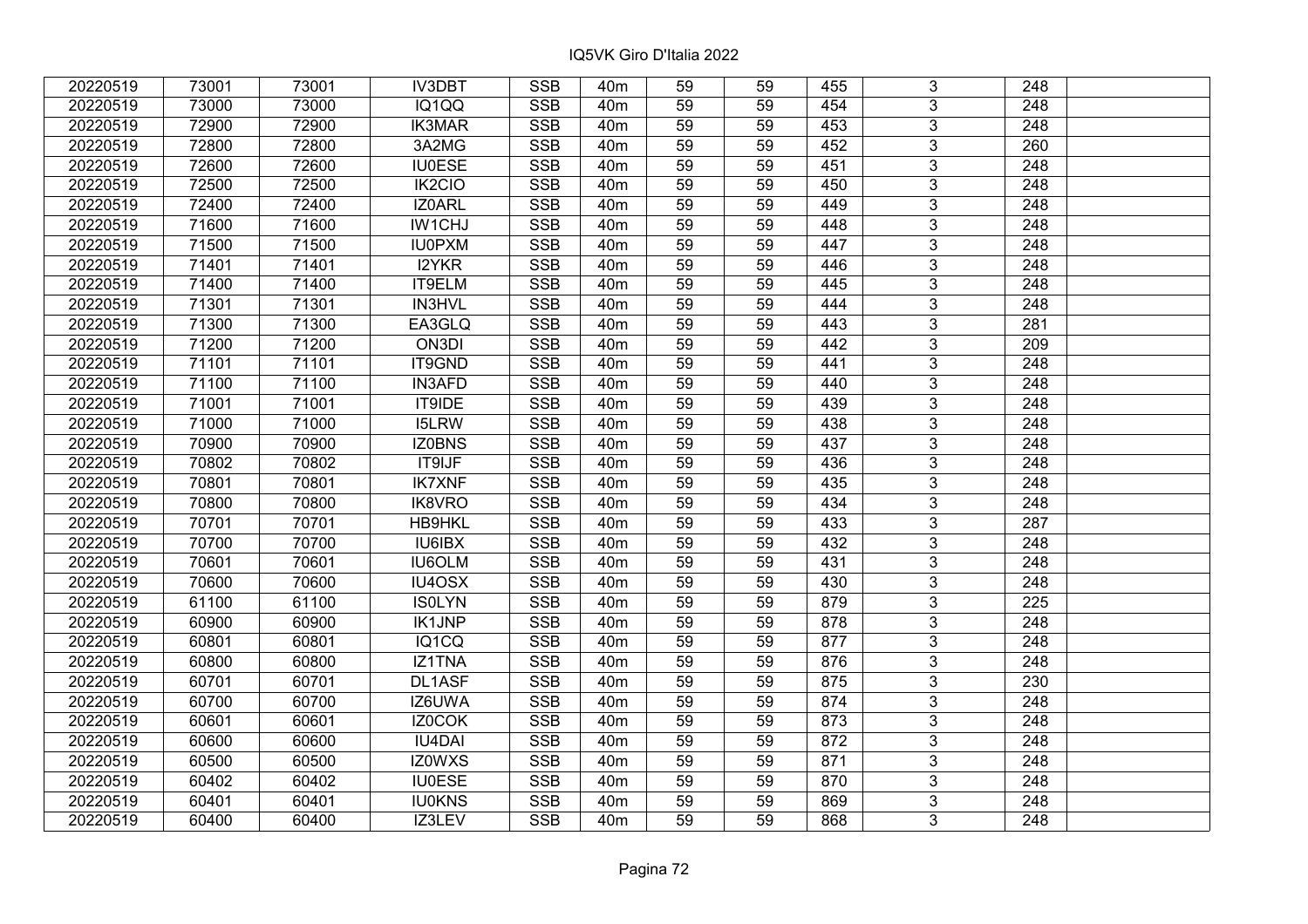| 20220519 | 60300  | 60300  | <b>IW1RIM</b> | <b>SSB</b> | 40m             | 59              | 59 | 867 | 3              | 248              |  |
|----------|--------|--------|---------------|------------|-----------------|-----------------|----|-----|----------------|------------------|--|
| 20220519 | 60100  | 60100  | <b>IK3JLT</b> | <b>SSB</b> | 40 <sub>m</sub> | 59              | 59 | 866 | 3              | 248              |  |
| 20220519 | 60002  | 60002  | IZ2GMU        | <b>SSB</b> | 40 <sub>m</sub> | 59              | 59 | 865 | $\overline{3}$ | 248              |  |
| 20220519 | 60001  | 60001  | HB9EZD        | <b>SSB</b> | 40 <sub>m</sub> | 59              | 59 | 864 | $\overline{3}$ | 287              |  |
| 20220519 | 60000  | 60000  | IK2YXH        | <b>SSB</b> | 40 <sub>m</sub> | 59              | 59 | 863 | 3              | 248              |  |
| 20220519 | 55901  | 55901  | <b>IZ0CVT</b> | SSB        | 40 <sub>m</sub> | 59              | 59 | 862 | $\overline{3}$ | 248              |  |
| 20220519 | 55900  | 55900  | IW2DFS        | <b>SSB</b> | 40 <sub>m</sub> | 59              | 59 | 861 | $\overline{3}$ | 248              |  |
| 20220519 | 55701  | 55701  | IU8AZS        | <b>SSB</b> | 40 <sub>m</sub> | 59              | 59 | 860 | $\overline{3}$ | $\overline{248}$ |  |
| 20220519 | 55700  | 55700  | IK1GPG        | <b>SSB</b> | 40 <sub>m</sub> | 59              | 59 | 859 | $\overline{3}$ | 248              |  |
| 20220519 | 55600  | 55600  | IZ6GVT        | <b>SSB</b> | 40 <sub>m</sub> | 59              | 59 | 858 | $\overline{3}$ | 248              |  |
| 20220519 | 55501  | 55501  | IZ3LES        | <b>SSB</b> | 40 <sub>m</sub> | 59              | 59 | 857 | $\overline{3}$ | 248              |  |
| 20220519 | 55500  | 55500  | 9A1AA         | <b>SSB</b> | 40 <sub>m</sub> | 59              | 59 | 856 | $\overline{3}$ | 497              |  |
| 20220519 | 55400  | 55400  | <b>IK2JTS</b> | <b>SSB</b> | 40 <sub>m</sub> | 59              | 59 | 855 | 3              | 248              |  |
| 20220519 | 55200  | 55200  | <b>IK6VNU</b> | <b>SSB</b> | 40 <sub>m</sub> | 59              | 59 | 854 | $\overline{3}$ | 248              |  |
| 20220519 | 55100  | 55100  | IU2JYW        | <b>SSB</b> | 40 <sub>m</sub> | 59              | 59 | 853 | 3              | 248              |  |
| 20220519 | 54900  | 54900  | <b>I8URR</b>  | <b>SSB</b> | 40 <sub>m</sub> | 59              | 59 | 852 | 3              | 248              |  |
| 20220519 | 61300  | 61300  | <b>IK1NPE</b> | <b>SSB</b> | 40 <sub>m</sub> | 59              | 59 | 880 | 3              | 248              |  |
| 20220519 | 61500  | 61500  | <b>IK7BEF</b> | <b>SSB</b> | 40 <sub>m</sub> | 59              | 59 | 881 | 3              | 248              |  |
| 20220519 | 61600  | 61600  | IU4LHK        | <b>SSB</b> | 40 <sub>m</sub> | 59              | 59 | 882 | 3              | 248              |  |
| 20220519 | 61700  | 61700  | IZ4RCF        | <b>SSB</b> | 40 <sub>m</sub> | 59              | 59 | 883 | $\overline{3}$ | 248              |  |
| 20220519 | 61701  | 61701  | <b>IU8JLX</b> | <b>SSB</b> | 40 <sub>m</sub> | 59              | 59 | 884 | $\overline{3}$ | 248              |  |
| 20220519 | 62200  | 62200  | IT9ZQO        | <b>SSB</b> | 40 <sub>m</sub> | 59              | 59 | 885 | 3              | 248              |  |
| 20220519 | 62300  | 62300  | <b>IU6OMV</b> | <b>SSB</b> | 40 <sub>m</sub> | 59              | 59 | 886 | $\overline{3}$ | 248              |  |
| 20220519 | 62301  | 62301  | <b>IU4KET</b> | <b>SSB</b> | 40 <sub>m</sub> | 59              | 59 | 887 | $\overline{3}$ | 248              |  |
| 20220519 | 64700  | 64700  | IZ2LUS        | <b>SSB</b> | 40 <sub>m</sub> | $\overline{59}$ | 59 | 888 | $\overline{3}$ | 248              |  |
| 20220519 | 64701  | 64701  | IZ5CPK        | <b>SSB</b> | 40 <sub>m</sub> | 59              | 59 | 889 | $\overline{3}$ | 248              |  |
| 20220519 | 64900  | 64900  | F6HIA         | <b>SSB</b> | 40 <sub>m</sub> | 59              | 59 | 890 | 3              | 227              |  |
| 20220519 | 133300 | 133300 | IZ1TQJ        | <b>SSB</b> | 40 <sub>m</sub> | 59              | 59 | 891 | $\overline{3}$ | 248              |  |
| 20220519 | 145100 | 145100 | <b>IU5PTV</b> | <b>SSB</b> | 40 <sub>m</sub> | 59              | 59 | 892 | $\overline{3}$ | $\overline{248}$ |  |
| 20220519 | 145200 | 145200 | IU8AZS        | <b>SSB</b> | 40 <sub>m</sub> | 59              | 59 | 893 | $\overline{3}$ | 248              |  |
| 20220519 | 145300 | 145300 | <b>IU5KZF</b> | <b>SSB</b> | 40 <sub>m</sub> | 59              | 59 | 894 | $\overline{3}$ | $\overline{248}$ |  |
| 20220519 | 145400 | 145400 | <b>IT9FEG</b> | <b>SSB</b> | 40 <sub>m</sub> | 59              | 59 | 895 | $\overline{3}$ | 248              |  |
| 20220519 | 145700 | 145700 | IZ0MIY        | <b>SSB</b> | 40 <sub>m</sub> | 59              | 59 | 896 | 3              | 248              |  |
| 20220519 | 145800 | 145800 | IZ0EVA        | <b>SSB</b> | 40 <sub>m</sub> | 59              | 59 | 897 | $\overline{3}$ | 248              |  |
| 20220519 | 145900 | 145900 | IW2DQE        | <b>SSB</b> | 40 <sub>m</sub> | 59              | 59 | 898 | 3              | 248              |  |
| 20220519 | 145901 | 145901 | IZ7QEN        | <b>SSB</b> | 40 <sub>m</sub> | 59              | 59 | 899 | 3              | 248              |  |
| 20220519 | 150000 | 150000 | IZ1AEL        | <b>SSB</b> | 40 <sub>m</sub> | 59              | 59 | 900 | 3              | 248              |  |
| 20220519 | 150100 | 150100 | IK4ICS        | <b>SSB</b> | 40 <sub>m</sub> | 59              | 59 | 901 | 3              | 248              |  |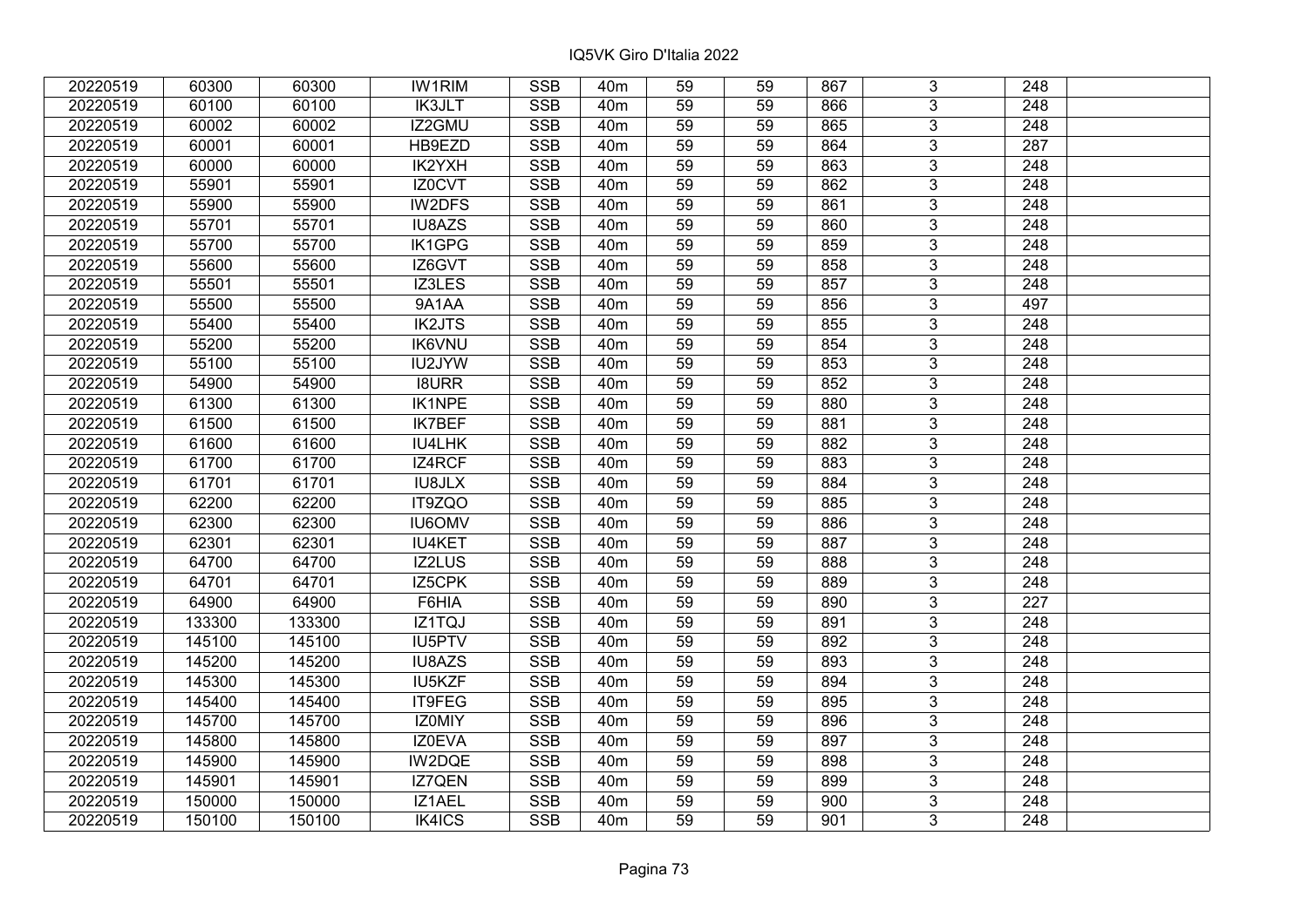| 20220519 | 150101 | 150101 | <b>IV3TNP</b> | <b>SSB</b> | 40 <sub>m</sub> | 59 | 59 | 902 | 3                         | 248              |  |
|----------|--------|--------|---------------|------------|-----------------|----|----|-----|---------------------------|------------------|--|
| 20220519 | 150200 | 150200 | IT9IVM        | <b>SSB</b> | 40 <sub>m</sub> | 59 | 59 | 903 | $\overline{3}$            | 248              |  |
| 20220519 | 150300 | 150300 | <b>IK5USW</b> | <b>SSB</b> | 40 <sub>m</sub> | 59 | 59 | 904 | $\overline{3}$            | 248              |  |
| 20220519 | 150400 | 150400 | <b>IW6AWL</b> | <b>SSB</b> | 40 <sub>m</sub> | 59 | 59 | 905 | $\overline{3}$            | $\overline{248}$ |  |
| 20220519 | 150600 | 150600 | OE6BID        | <b>SSB</b> | 40 <sub>m</sub> | 59 | 59 | 906 | 3                         | 206              |  |
| 20220519 | 150700 | 150700 | I4QGF         | <b>SSB</b> | 40 <sub>m</sub> | 59 | 59 | 907 | $\overline{3}$            | 248              |  |
| 20220519 | 150800 | 150800 | IU1PSL        | <b>SSB</b> | 40 <sub>m</sub> | 59 | 59 | 908 | $\overline{3}$            | 248              |  |
| 20220519 | 151000 | 151000 | IZ8FQQ        | <b>SSB</b> | 40m             | 59 | 59 | 909 | $\overline{3}$            | 248              |  |
| 20220519 | 151100 | 151100 | IZ5RKZ        | SSB        | 40 <sub>m</sub> | 59 | 59 | 910 | $\overline{\mathbf{3}}$   | $\overline{248}$ |  |
| 20220519 | 151200 | 151200 | IW1DQS        | <b>SSB</b> | 40m             | 59 | 59 | 911 | $\overline{3}$            | 248              |  |
| 20220519 | 154800 | 154800 | IU4OSX        | <b>SSB</b> | 40 <sub>m</sub> | 59 | 59 | 912 | 3                         | 248              |  |
| 20220519 | 154900 | 154900 | <b>IK8FIQ</b> | <b>SSB</b> | 40m             | 59 | 59 | 913 | $\overline{3}$            | 248              |  |
| 20220519 | 154901 | 154901 | <b>IU8NKW</b> | <b>SSB</b> | 40m             | 59 | 59 | 914 | $\mathbf{3}$              | 248              |  |
| 20220519 | 155000 | 155000 | IZ8BRK        | <b>SSB</b> | 40 <sub>m</sub> | 59 | 59 | 915 | $\overline{3}$            | 248              |  |
| 20220519 | 155300 | 155300 | IU5FBV        | <b>SSB</b> | 40m             | 59 | 59 | 916 | $\overline{3}$            | 248              |  |
| 20220519 | 155400 | 155400 | IW2OGY        | <b>SSB</b> | 40m             | 59 | 59 | 917 | 3                         | 248              |  |
| 20220519 | 155600 | 155600 | <b>IU3QFC</b> | <b>SSB</b> | 40 <sub>m</sub> | 59 | 59 | 918 | $\overline{3}$            | 248              |  |
| 20220519 | 160000 | 160000 | IW1BBQ        | <b>SSB</b> | 40 <sub>m</sub> | 59 | 59 | 919 | 3                         | 248              |  |
| 20220519 | 160200 | 160200 | IK6FJN        | <b>SSB</b> | 40 <sub>m</sub> | 59 | 59 | 920 | 3                         | 248              |  |
| 20220519 | 160400 | 160400 | IU5KWL        | <b>SSB</b> | 40 <sub>m</sub> | 59 | 59 | 921 | $\overline{3}$            | 248              |  |
| 20220519 | 160600 | 160600 | IU8PLP        | <b>SSB</b> | 40m             | 59 | 59 | 922 | $\overline{3}$            | 248              |  |
| 20220519 | 160700 | 160700 | <b>IU7QCE</b> | <b>SSB</b> | 40 <sub>m</sub> | 59 | 59 | 923 | $\overline{3}$            | 248              |  |
| 20220519 | 161200 | 161200 | <b>IU0NEJ</b> | <b>SSB</b> | 40 <sub>m</sub> | 59 | 59 | 924 | $\overline{3}$            | 248              |  |
| 20220519 | 161300 | 161300 | IV3VFP        | <b>SSB</b> | 40 <sub>m</sub> | 59 | 59 | 925 | $\overline{3}$            | 248              |  |
| 20220519 | 161500 | 161500 | <b>IK7XGH</b> | <b>SSB</b> | 40m             | 59 | 59 | 926 | $\overline{3}$            | 248              |  |
| 20220519 | 161600 | 161600 | IY7GMB        | <b>SSB</b> | 40 <sub>m</sub> | 59 | 59 | 927 | $\overline{3}$            | $\overline{248}$ |  |
| 20220519 | 162100 | 162100 | IZ5FSO        | <b>SSB</b> | 40 <sub>m</sub> | 59 | 59 | 928 | $\overline{3}$            | $\overline{248}$ |  |
| 20220519 | 164000 | 164000 | <b>IK6FJN</b> | <b>SSB</b> | 40 <sub>m</sub> | 59 | 59 | 929 | $\overline{3}$            | $\overline{248}$ |  |
| 20220519 | 170300 | 170300 | IW5EJM        | <b>SSB</b> | 40 <sub>m</sub> | 59 | 59 | 930 | $\overline{3}$            | 248              |  |
| 20220519 | 172200 | 172200 | IZ5VUQ        | <b>SSB</b> | 40 <sub>m</sub> | 59 | 59 | 931 | $\overline{3}$            | 248              |  |
| 20220519 | 191000 | 191000 | IT9IK1NDD     | <b>SSB</b> | 80m             | 59 | 59 | 638 | $\overline{\overline{3}}$ | $\overline{248}$ |  |
| 20220519 | 191100 | 191100 | <b>IU0DUM</b> | <b>SSB</b> | 80m             | 59 | 59 | 639 | $\overline{3}$            | 248              |  |
| 20220519 | 191200 | 191200 | <b>IK8RJS</b> | <b>SSB</b> | 80m             | 59 | 59 | 640 | 3                         | 248              |  |
| 20220519 | 191201 | 191201 | <b>IU6IBX</b> | <b>SSB</b> | 80 <sub>m</sub> | 59 | 59 | 641 | $\overline{3}$            | 248              |  |
| 20220519 | 191300 | 191300 | IZ6FHZ        | <b>SSB</b> | 80m             | 59 | 59 | 642 | 3                         | 248              |  |
| 20220519 | 191400 | 191400 | <b>IK3JLT</b> | <b>SSB</b> | 80m             | 59 | 59 | 643 | 3                         | 248              |  |
| 20220519 | 191500 | 191500 | <b>IWOHIQ</b> | SSB        | 80m             | 59 | 59 | 644 | $\overline{3}$            | 248              |  |
| 20220519 | 191501 | 191501 | I2ZP          | <b>SSB</b> | 80m             | 59 | 59 | 645 | $\overline{3}$            | 248              |  |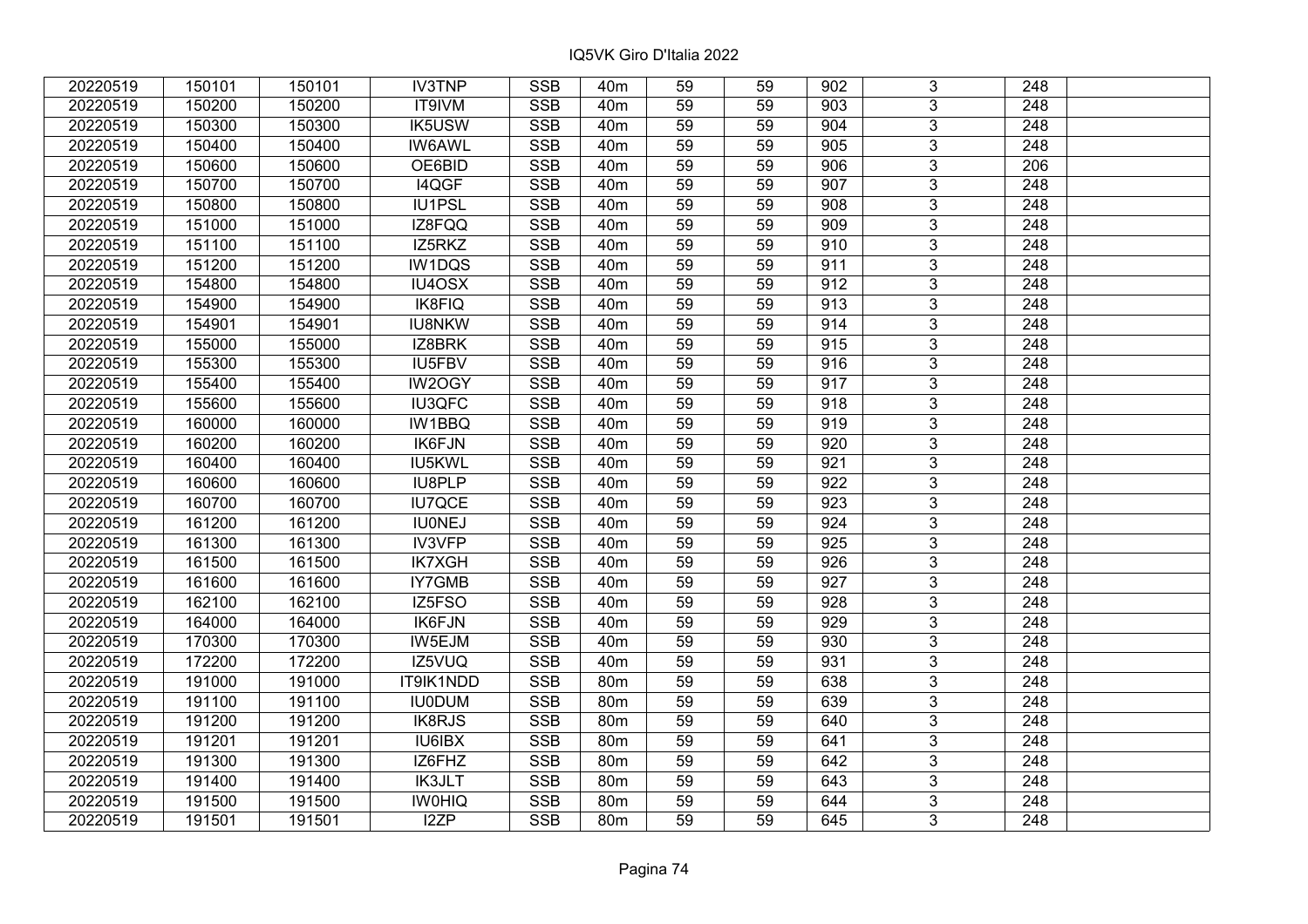| 20220519 | 191700 | 191700 | <b>IS0IYV</b>       | <b>SSB</b> | 80 <sub>m</sub> | 59              | 59 | 646 | 3              | 225              |  |
|----------|--------|--------|---------------------|------------|-----------------|-----------------|----|-----|----------------|------------------|--|
| 20220519 | 191900 | 191900 | IZ0CVT              | <b>SSB</b> | 80 <sub>m</sub> | 59              | 59 | 647 | 3              | 248              |  |
| 20220519 | 193200 | 193200 | <b>IN3ZWF</b>       | <b>SSB</b> | 80 <sub>m</sub> | 59              | 59 | 648 | $\overline{3}$ | 248              |  |
| 20220519 | 193300 | 193300 | IK2YXH              | <b>SSB</b> | 80m             | 59              | 59 | 649 | 3              | 248              |  |
| 20220519 | 193301 | 193301 | HB9EZD              | <b>SSB</b> | 80m             | 59              | 59 | 650 | $\overline{3}$ | 287              |  |
| 20220519 | 193500 | 193500 | 9A1CC               | <b>SSB</b> | 80m             | 59              | 59 | 651 | $\overline{3}$ | 497              |  |
| 20220519 | 193600 | 193600 | IZ2GMU              | <b>SSB</b> | 80 <sub>m</sub> | 59              | 59 | 652 | $\overline{3}$ | 248              |  |
| 20220519 | 193601 | 193601 | <b>IZOPAP</b>       | <b>SSB</b> | 80m             | 59              | 59 | 653 | $\overline{3}$ | 248              |  |
| 20220519 | 193900 | 193900 | F6HIA               | <b>SSB</b> | 80m             | 59              | 59 | 654 | $\overline{3}$ | 227              |  |
| 20220519 | 193901 | 193901 | I3RXJ               | <b>SSB</b> | 80 <sub>m</sub> | 59              | 59 | 655 | $\overline{3}$ | 248              |  |
| 20220519 | 194000 | 194000 | IZ3ALU              | <b>SSB</b> | 80m             | 59              | 59 | 656 | $\overline{3}$ | 248              |  |
| 20220519 | 194300 | 194300 | <b>IU3NPG</b>       | <b>SSB</b> | 80m             | 59              | 59 | 657 | $\overline{3}$ | 248              |  |
| 20220519 | 194400 | 194400 | S52MZ               | <b>SSB</b> | 80m             | 59              | 59 | 658 | $\overline{3}$ | 499              |  |
| 20220519 | 194500 | 194500 | <b>IK7BEF</b>       | <b>SSB</b> | 80m             | 59              | 59 | 659 | $\overline{3}$ | 248              |  |
| 20220519 | 194600 | 194600 | OE6BID              | <b>SSB</b> | 80 <sub>m</sub> | 59              | 59 | 660 | 3              | 206              |  |
| 20220519 | 195200 | 195200 | <b>IU5KRE</b>       | <b>SSB</b> | 80 <sub>m</sub> | 59              | 59 | 661 | 3              | 248              |  |
| 20220519 | 195400 | 195400 | <b>IW2FUT</b>       | <b>SSB</b> | 80m             | 59              | 59 | 662 | 3              | 248              |  |
| 20220519 | 195500 | 195500 | <b>E770</b>         | <b>SSB</b> | 80 <sub>m</sub> | 59              | 59 | 663 | 3              | 501              |  |
| 20220519 | 195700 | 195700 | OE6PID              | <b>SSB</b> | 80m             | 59              | 59 | 664 | 3              | 206              |  |
| 20220519 | 195800 | 195800 | IZ4AIF              | <b>SSB</b> | 80m             | 59              | 59 | 665 | $\overline{3}$ | 248              |  |
| 20220519 | 195900 | 195900 | SP <sub>1</sub> AOL | SSB        | 80 <sub>m</sub> | 59              | 59 | 666 | $\overline{3}$ | 269              |  |
| 20220519 | 200100 | 200100 | <b>IU0PHD</b>       | <b>SSB</b> | 80m             | 59              | 59 | 667 | $\overline{3}$ | 248              |  |
| 20220519 | 200700 | 200700 | IT9IDE              | <b>SSB</b> | 80m             | 59              | 59 | 668 | $\overline{3}$ | 248              |  |
| 20220519 | 200900 | 200900 | IZ1TQJ              | <b>SSB</b> | 80 <sub>m</sub> | 59              | 59 | 669 | $\overline{3}$ | 248              |  |
| 20220519 | 202400 | 202400 | <b>IU2IWO</b>       | <b>SSB</b> | 80m             | 59              | 59 | 670 | $\overline{3}$ | 248              |  |
| 20220519 | 202700 | 202700 | IZ8FQQ              | <b>SSB</b> | 80 <sub>m</sub> | $\overline{59}$ | 59 | 671 | $\overline{3}$ | $\overline{248}$ |  |
| 20220519 | 202800 | 202800 | <b>IU0LII</b>       | <b>SSB</b> | 80m             | 59              | 59 | 672 | $\overline{3}$ | $\overline{248}$ |  |
| 20220519 | 203700 | 203700 | IZ6ITZ              | <b>SSB</b> | 80m             | 59              | 59 | 673 | 3              | 248              |  |
| 20220519 | 204600 | 204600 | IZ5HML              | <b>SSB</b> | 80 <sub>m</sub> | 59              | 59 | 674 | $\overline{3}$ | 248              |  |
| 20220519 | 204601 | 204601 | <b>IW5BZF</b>       | <b>SSB</b> | 80 <sub>m</sub> | 59              | 59 | 675 | $\overline{3}$ | 248              |  |
| 20220519 | 62400  | 62400  | IZ6FHZ              | <b>SSB</b> | 40 <sub>m</sub> | 59              | 59 | 401 | $\overline{3}$ | 248              |  |
| 20220519 | 62500  | 62500  | <b>IZ1RFK</b>       | <b>SSB</b> | 40 <sub>m</sub> | 59              | 59 | 402 | $\overline{3}$ | 248              |  |
| 20220519 | 62600  | 62600  | DL2IAJ              | <b>SSB</b> | 40 <sub>m</sub> | 59              | 59 | 403 | 3              | 230              |  |
| 20220519 | 62700  | 62700  | <b>IK7VKC</b>       | <b>SSB</b> | 40 <sub>m</sub> | 59              | 59 | 404 | 3              | 248              |  |
| 20220519 | 62701  | 62701  | <b>IK7DXI</b>       | <b>SSB</b> | 40 <sub>m</sub> | 59              | 59 | 405 | 3              | 248              |  |
| 20220519 | 62800  | 62800  | IW8RDW              | <b>SSB</b> | 40 <sub>m</sub> | 59              | 59 | 406 | 3              | 248              |  |
| 20220519 | 62900  | 62900  | IZ2CDR              | SSB        | 40 <sub>m</sub> | 59              | 59 | 407 | $\overline{3}$ | 248              |  |
| 20220519 | 62901  | 62901  | EA3IM               | <b>SSB</b> | 40 <sub>m</sub> | 59              | 59 | 408 | $\overline{3}$ | 281              |  |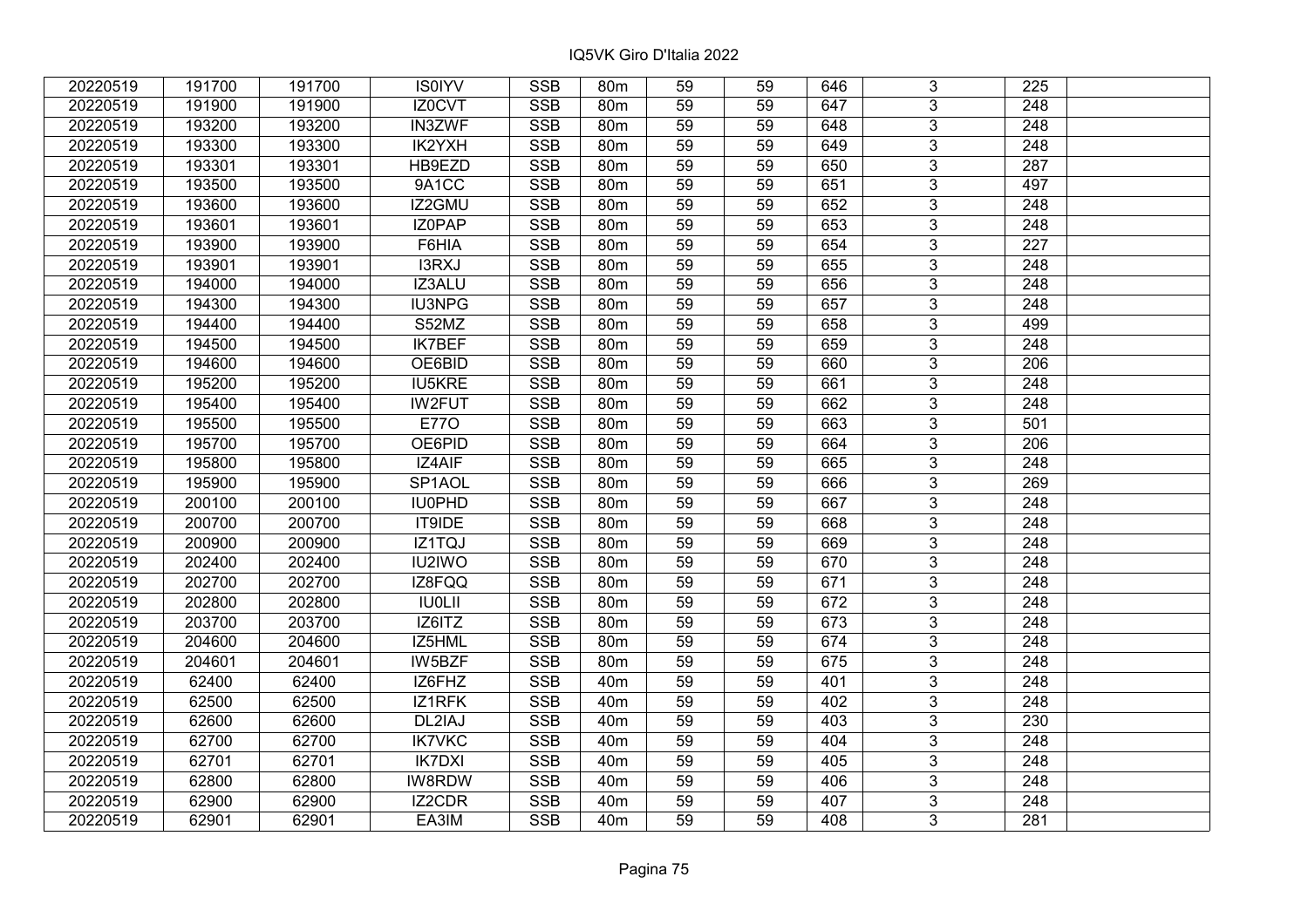| 20220519 | 62902  | 62902  | IK1NDD        | <b>SSB</b>  | 40 <sub>m</sub> | 59              | 59  | 409 | 3              | 248              |  |
|----------|--------|--------|---------------|-------------|-----------------|-----------------|-----|-----|----------------|------------------|--|
| 20220519 | 63000  | 63000  | IZ6RIG        | <b>SSB</b>  | 40 <sub>m</sub> | 59              | 59  | 410 | 3              | 248              |  |
| 20220519 | 63100  | 63100  | <b>IT9JPW</b> | <b>SSB</b>  | 40 <sub>m</sub> | 59              | 59  | 411 | $\overline{3}$ | 248              |  |
| 20220519 | 63101  | 63101  | IQ9ZI         | <b>SSB</b>  | 40 <sub>m</sub> | 59              | 59  | 412 | $\overline{3}$ | 248              |  |
| 20220519 | 63200  | 63200  | IK1DFH        | <b>SSB</b>  | 40 <sub>m</sub> | 59              | 59  | 413 | 3              | 248              |  |
| 20220519 | 63201  | 63201  | <b>IK2ULS</b> | SSB         | 40 <sub>m</sub> | 59              | 59  | 414 | $\overline{3}$ | 248              |  |
| 20220519 | 63300  | 63300  | IZ1MKP        | <b>SSB</b>  | 40 <sub>m</sub> | 59              | 59  | 415 | $\overline{3}$ | 248              |  |
| 20220519 | 141800 | 141800 | PE1KDY        | <b>RTTY</b> | 20m             | 599             | 599 | 318 | $\overline{3}$ | 263              |  |
| 20220519 | 175600 | 175600 | DN2ED         | <b>RTTY</b> | 20m             | 599             | 599 | 331 | $\overline{3}$ | 230              |  |
| 20220519 | 151000 | 151000 | UA3ZMQ        | <b>RTTY</b> | 20m             | 599             | 599 | 330 | $\overline{3}$ | 54               |  |
| 20220519 | 150400 | 150400 | <b>MM0DGR</b> | <b>RTTY</b> | 20m             | 599             | 599 | 329 | $\overline{3}$ | 279              |  |
| 20220519 | 150000 | 150000 | UA3NFG        | <b>RTTY</b> | 20m             | 599             | 599 | 328 | $\overline{3}$ | 54               |  |
| 20220519 | 145200 | 145200 | HF7ST         | <b>RTTY</b> | 20m             | 599             | 599 | 327 | 3              | 269              |  |
| 20220519 | 144600 | 144600 | LZ3DC         | <b>RTTY</b> | 20 <sub>m</sub> | 599             | 599 | 326 | $\overline{3}$ | 212              |  |
| 20220519 | 144300 | 144300 | G4EKJ         | <b>RTTY</b> | 20m             | 599             | 599 | 325 | 3              | 223              |  |
| 20220519 | 144000 | 144000 | <b>PD0RDD</b> | <b>RTTY</b> | 20m             | 599             | 599 | 324 | 3              | 263              |  |
| 20220519 | 143600 | 143600 | 2E0HJI        | <b>RTTY</b> | 20m             | 599             | 599 | 323 | $\overline{3}$ | 223              |  |
| 20220519 | 143000 | 143000 | EA2EPB        | <b>RTTY</b> | 20m             | 599             | 599 | 322 | $\overline{3}$ | 281              |  |
| 20220519 | 142700 | 142700 | 2M0DWC        | <b>RTTY</b> | 20m             | 599             | 599 | 321 | 3              | 279              |  |
| 20220519 | 142500 | 142500 | R8OAE         | <b>RTTY</b> | 20m             | 599             | 599 | 320 | $\overline{3}$ | 15               |  |
| 20220519 | 142200 | 142200 | IZ3LES        | <b>RTTY</b> | 20 <sub>m</sub> | 599             | 599 | 319 | $\overline{3}$ | 248              |  |
| 20220519 | 85100  | 85100  | EA3HYJ        | <b>SSB</b>  | 40 <sub>m</sub> | 59              | 59  | 593 | 3              | 281              |  |
| 20220519 | 85300  | 85300  | IW8EDA        | <b>SSB</b>  | 40 <sub>m</sub> | 59              | 59  | 594 | $\overline{3}$ | 248              |  |
| 20220519 | 93400  | 93400  | <b>IU5DAK</b> | <b>SSB</b>  | 40 <sub>m</sub> | 59              | 59  | 595 | $\overline{3}$ | 248              |  |
| 20220519 | 93700  | 93700  | <b>I5EKX</b>  | SSB         | 40 <sub>m</sub> | $\overline{59}$ | 59  | 596 | $\overline{3}$ | 248              |  |
| 20220519 | 94200  | 94200  | <b>IK1YLK</b> | <b>SSB</b>  | 40 <sub>m</sub> | 59              | 59  | 597 | $\overline{3}$ | $\overline{248}$ |  |
| 20220519 | 94600  | 94600  | IZ5MMH        | <b>SSB</b>  | 40 <sub>m</sub> | 59              | 59  | 598 | 3              | 248              |  |
| 20220519 | 95200  | 95200  | IU5KZF        | <b>SSB</b>  | 40 <sub>m</sub> | 59              | 59  | 599 | $\overline{3}$ | 248              |  |
| 20220519 | 95700  | 95700  | <b>IK2EKQ</b> | <b>SSB</b>  | 40 <sub>m</sub> | 59              | 59  | 600 | $\overline{3}$ | $\overline{248}$ |  |
| 20220519 | 95900  | 95900  | IU2LUH        | <b>SSB</b>  | 40 <sub>m</sub> | 59              | 59  | 601 | $\overline{3}$ | 248              |  |
| 20220519 | 100100 | 100100 | IW5BZF        | <b>SSB</b>  | 40 <sub>m</sub> | 59              | 59  | 602 | $\overline{3}$ | $\overline{248}$ |  |
| 20220519 | 100600 | 100600 | IZ0ZEF        | <b>SSB</b>  | 40 <sub>m</sub> | 59              | 59  | 603 | $\overline{3}$ | 248              |  |
| 20220519 | 100700 | 100700 | <b>IK5USW</b> | <b>SSB</b>  | 40 <sub>m</sub> | 59              | 59  | 604 | 3              | 248              |  |
| 20220519 | 100900 | 100900 | <b>I5BKU</b>  | <b>SSB</b>  | 40 <sub>m</sub> | 59              | 59  | 605 | $\overline{3}$ | 248              |  |
| 20220519 | 122400 | 122400 | IZ1UMN        | <b>SSB</b>  | 40 <sub>m</sub> | 59              | 59  | 606 | $\overline{3}$ | 248              |  |
| 20220519 | 122700 | 122700 | I2ZP          | <b>SSB</b>  | 40 <sub>m</sub> | 59              | 59  | 607 | 3              | 248              |  |
| 20220519 | 124000 | 124000 | IW5ABB        | <b>SSB</b>  | 40 <sub>m</sub> | 59              | 59  | 608 | 3              | 248              |  |
| 20220519 | 125200 | 125200 | <b>S51ST</b>  | <b>SSB</b>  | 40 <sub>m</sub> | 59              | 59  | 609 | 3              | 499              |  |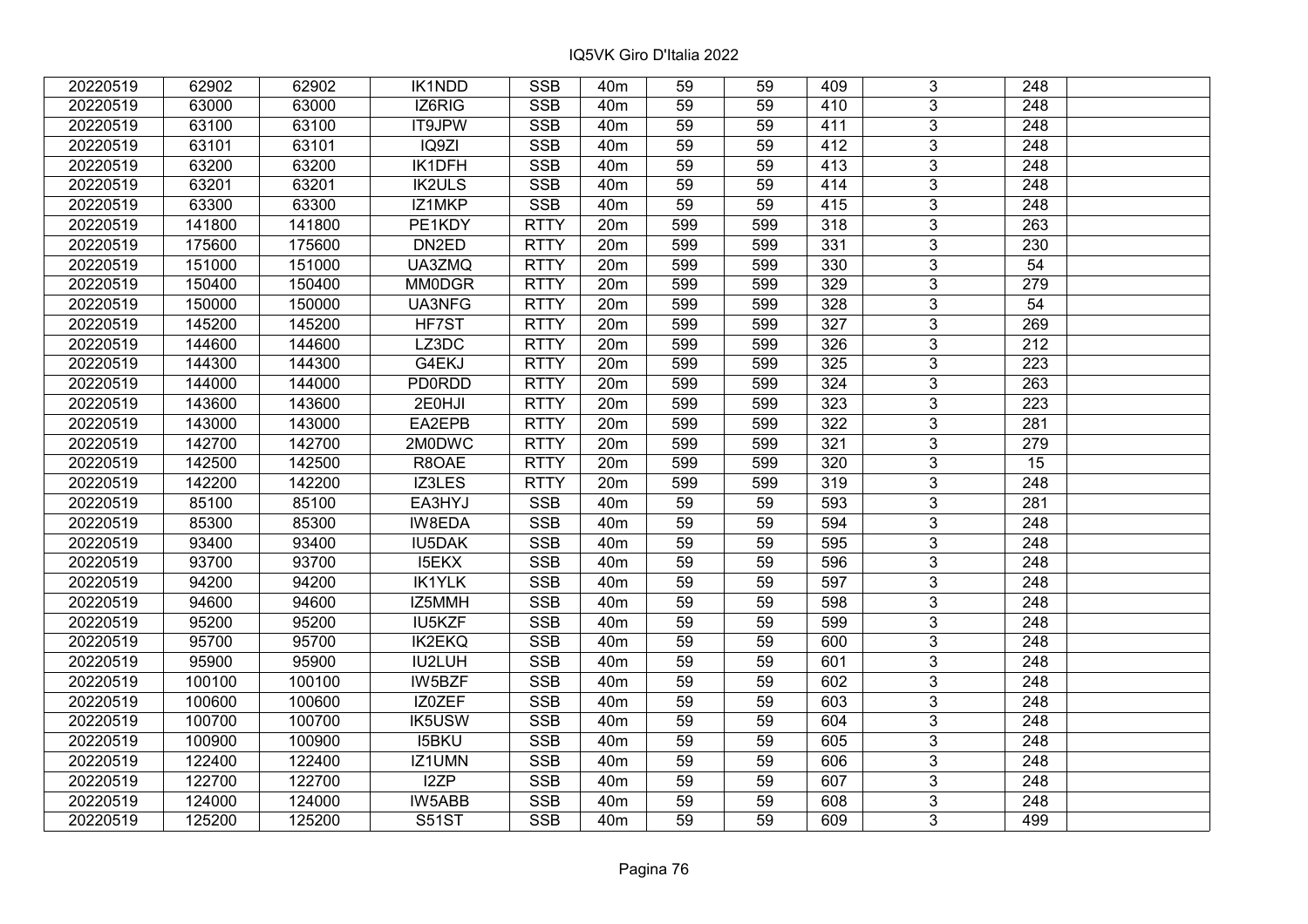| 20220519 | 125400 | 125400 | <b>IW3RKJ</b> | <b>SSB</b>  | 40 <sub>m</sub> | 59              | 59  | 610 | 3              | 248              |  |
|----------|--------|--------|---------------|-------------|-----------------|-----------------|-----|-----|----------------|------------------|--|
| 20220519 | 125600 | 125600 | <b>IU5KRE</b> | <b>SSB</b>  | 40 <sub>m</sub> | 59              | 59  | 611 | 3              | 248              |  |
| 20220519 | 130200 | 130200 | IU4DDU        | <b>SSB</b>  | 40 <sub>m</sub> | 59              | 59  | 612 | $\overline{3}$ | 248              |  |
| 20220519 | 131000 | 131000 | <b>IK0FFU</b> | <b>SSB</b>  | 40 <sub>m</sub> | 59              | 59  | 613 | $\overline{3}$ | $\overline{248}$ |  |
| 20220519 | 131100 | 131100 | S52MZ         | <b>SSB</b>  | 40 <sub>m</sub> | 59              | 59  | 614 | 3              | 499              |  |
| 20220519 | 131200 | 131200 | <b>IU8ANF</b> | <b>SSB</b>  | 40 <sub>m</sub> | 59              | 59  | 615 | $\overline{3}$ | 248              |  |
| 20220519 | 133000 | 133000 | I2XGD         | <b>SSB</b>  | 40 <sub>m</sub> | 59              | 59  | 616 | $\overline{3}$ | 248              |  |
| 20220519 | 134200 | 134200 | I2HGV         | <b>SSB</b>  | 40 <sub>m</sub> | 59              | 59  | 617 | $\overline{3}$ | 248              |  |
| 20220519 | 154500 | 154500 | <b>IU2KBP</b> | <b>SSB</b>  | 40 <sub>m</sub> | 59              | 59  | 637 | $\overline{3}$ | $\overline{248}$ |  |
| 20220519 | 153600 | 153600 | <b>IK3JLT</b> | <b>SSB</b>  | 40 <sub>m</sub> | 59              | 59  | 636 | $\overline{3}$ | 248              |  |
| 20220519 | 152501 | 152501 | I4VDZ         | <b>SSB</b>  | 40 <sub>m</sub> | 59              | 59  | 635 | 3              | 248              |  |
| 20220519 | 152500 | 152500 | <b>IU5PTS</b> | <b>SSB</b>  | 40m             | $\overline{59}$ | 59  | 634 | $\overline{3}$ | 248              |  |
| 20220519 | 144800 | 144800 | <b>IW8AOF</b> | <b>SSB</b>  | 40 <sub>m</sub> | 59              | 59  | 633 | 3              | 248              |  |
| 20220519 | 144600 | 144600 | IU5MPR        | <b>SSB</b>  | 40m             | 59              | 59  | 632 | 3              | 248              |  |
| 20220519 | 144400 | 144400 | <b>IWODCY</b> | <b>SSB</b>  | 40 <sub>m</sub> | 59              | 59  | 631 | $\overline{3}$ | 248              |  |
| 20220519 | 144200 | 144200 | IZ6RIG        | <b>SSB</b>  | 40 <sub>m</sub> | 59              | 59  | 630 | 3              | 248              |  |
| 20220519 | 144100 | 144100 | <b>IW3RWZ</b> | <b>SSB</b>  | 40 <sub>m</sub> | 59              | 59  | 629 | 3              | 248              |  |
| 20220519 | 144000 | 144000 | IT9FIQ        | <b>SSB</b>  | 40 <sub>m</sub> | 59              | 59  | 628 | 3              | 248              |  |
| 20220519 | 143000 | 143000 | IW5ECW        | <b>SSB</b>  | 40 <sub>m</sub> | 59              | 59  | 627 | $\overline{3}$ | 248              |  |
| 20220519 | 142900 | 142900 | IZ5MJO        | <b>SSB</b>  | 40m             | 59              | 59  | 626 | $\overline{3}$ | 248              |  |
| 20220519 | 142800 | 142800 | IZ1YTH        | SSB         | 40 <sub>m</sub> | 59              | 59  | 625 | $\overline{3}$ | 248              |  |
| 20220519 | 142700 | 142700 | IZ5TJX        | <b>SSB</b>  | 40 <sub>m</sub> | 59              | 59  | 624 | $\overline{3}$ | 248              |  |
| 20220519 | 142400 | 142400 | IZ3ALU        | <b>SSB</b>  | 40 <sub>m</sub> | 59              | 59  | 623 | 3              | 248              |  |
| 20220519 | 141400 | 141400 | IW8DGZ        | <b>SSB</b>  | 40 <sub>m</sub> | 59              | 59  | 622 | $\overline{3}$ | 248              |  |
| 20220519 | 140800 | 140800 | IZ4AIF        | <b>SSB</b>  | 40 <sub>m</sub> | 59              | 59  | 621 | $\overline{3}$ | 248              |  |
| 20220519 | 140000 | 140000 | IU4EYH        | <b>SSB</b>  | 40 <sub>m</sub> | 59              | 59  | 620 | $\overline{3}$ | $\overline{248}$ |  |
| 20220519 | 134600 | 134600 | IW2MZS        | <b>SSB</b>  | 40 <sub>m</sub> | 59              | 59  | 619 | $\overline{3}$ | $\overline{248}$ |  |
| 20220519 | 134300 | 134300 | <b>IU7KQS</b> | <b>SSB</b>  | 40 <sub>m</sub> | 59              | 59  | 618 | $\overline{3}$ | $\overline{248}$ |  |
| 20220519 | 185100 | 185100 | DL1LU         | <b>RTTY</b> | 20m             | 599             | 599 | 339 | $\overline{3}$ | 230              |  |
| 20220519 | 184700 | 184700 | OZ9FF         | <b>RTTY</b> | 20m             | 599             | 599 | 338 | $\overline{3}$ | $\overline{221}$ |  |
| 20220519 | 184600 | 184600 | ON8PIE        | <b>RTTY</b> | 20m             | 599             | 599 | 337 | $\overline{3}$ | 209              |  |
| 20220519 | 184500 | 184500 | G6PWS         | <b>RTTY</b> | 20m             | 599             | 599 | 336 | $\overline{3}$ | 223              |  |
| 20220519 | 184000 | 184000 | <b>A65IN</b>  | <b>RTTY</b> | 20m             | 599             | 599 | 335 | 3              | 391              |  |
| 20220519 | 180300 | 180300 | IW6MXV        | <b>RTTY</b> | 20m             | 599             | 599 | 334 | $\overline{3}$ | 248              |  |
| 20220519 | 180000 | 180000 | UN7IT         | <b>RTTY</b> | 20m             | 599             | 599 | 333 | 3              | 130              |  |
| 20220519 | 175700 | 175700 | <b>PA0RNH</b> | <b>RTTY</b> | 20m             | 599             | 599 | 332 | 3              | 263              |  |
| 20220520 | 54200  | 54200  | DL5LB         | <b>SSB</b>  | 40 <sub>m</sub> | 59              | 59  | 940 | 3              | 230              |  |
| 20220520 | 54201  | 54201  | IZ2CDR        | <b>SSB</b>  | 40 <sub>m</sub> | 59              | 59  | 941 | 3              | 248              |  |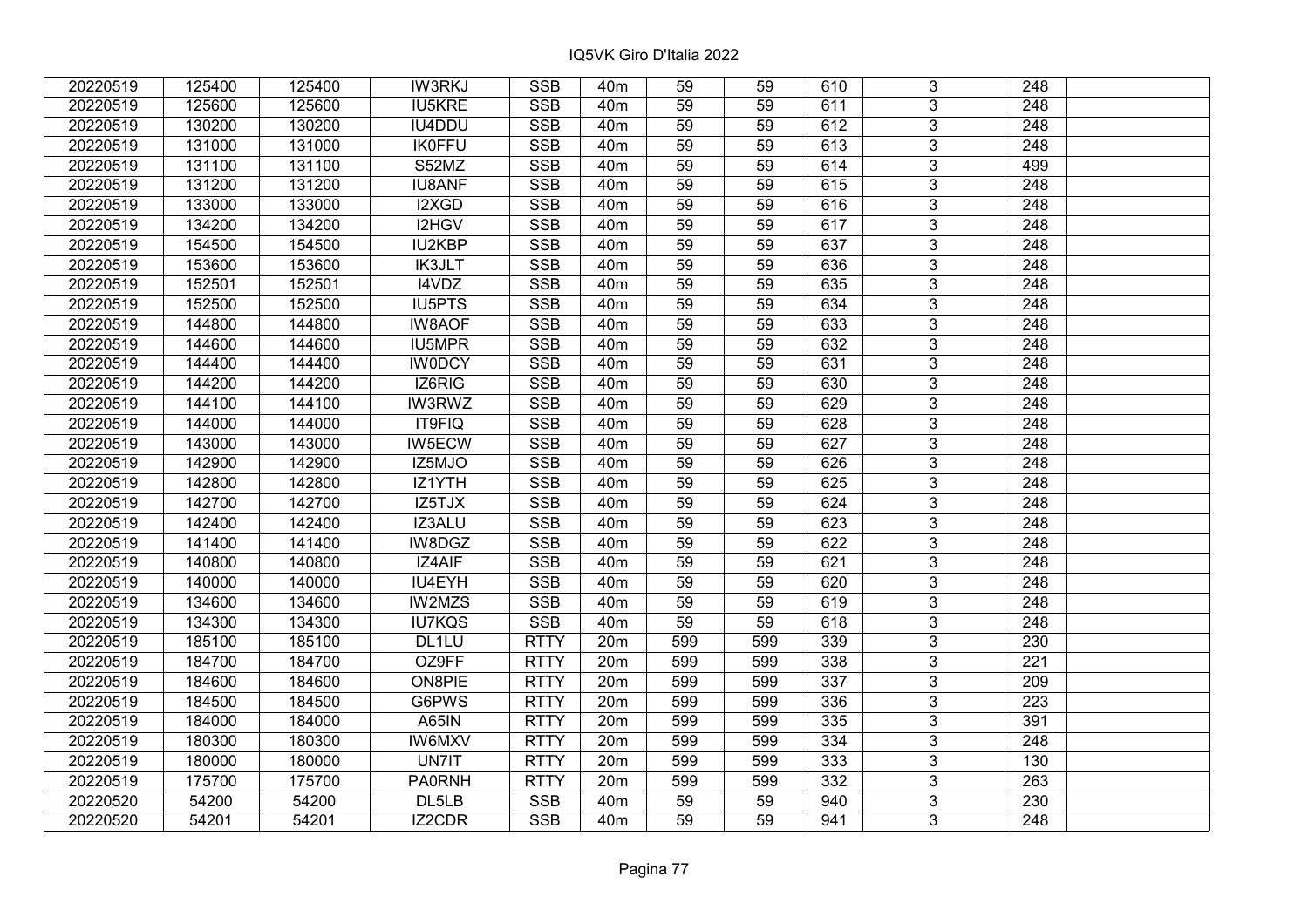| 20220520 | 54202 | 54202 | <b>IU4DAI</b> | <b>SSB</b> | 40 <sub>m</sub> | 59              | 59 | 942 | 3              | 248              |  |
|----------|-------|-------|---------------|------------|-----------------|-----------------|----|-----|----------------|------------------|--|
| 20220520 | 54300 | 54300 | 11RIM         | <b>SSB</b> | 40 <sub>m</sub> | 59              | 59 | 943 | 3              |                  |  |
| 20220520 | 54500 | 54500 | <b>IKOLFL</b> | <b>SSB</b> | 40 <sub>m</sub> | $\overline{59}$ | 59 | 944 | $\overline{3}$ | 248              |  |
| 20220520 | 54501 | 54501 | IZ8KPT        | <b>SSB</b> | 40 <sub>m</sub> | 59              | 59 | 945 | $\overline{3}$ | 248              |  |
| 20220520 | 54502 | 54502 | <b>IU4DDU</b> | <b>SSB</b> | 40 <sub>m</sub> | 59              | 59 | 946 | 3              | 248              |  |
| 20220520 | 54600 | 54600 | IU8AZS        | <b>SSB</b> | 40 <sub>m</sub> | 59              | 59 | 947 | $\overline{3}$ | 248              |  |
| 20220520 | 54900 | 54900 | EA8AP         | <b>SSB</b> | 40 <sub>m</sub> | 59              | 59 | 948 | $\overline{3}$ | 29               |  |
| 20220520 | 55000 | 55000 | <b>IU0KNS</b> | <b>SSB</b> | 40 <sub>m</sub> | 59              | 59 | 949 | 3              | 248              |  |
| 20220520 | 55001 | 55001 | DL6UKA        | <b>SSB</b> | 40 <sub>m</sub> | 59              | 59 | 950 | $\overline{3}$ | $\overline{230}$ |  |
| 20220520 | 55100 | 55100 | <b>IW2DFS</b> | <b>SSB</b> | 40 <sub>m</sub> | 59              | 59 | 951 | $\overline{3}$ | 248              |  |
| 20220520 | 55300 | 55300 | DL2IAJ        | <b>SSB</b> | 40 <sub>m</sub> | 59              | 59 | 952 | 3              | 230              |  |
| 20220520 | 55400 | 55400 | SP6EO         | <b>SSB</b> | 40 <sub>m</sub> | 59              | 59 | 953 | $\overline{3}$ | 269              |  |
| 20220520 | 55500 | 55500 | EA3HLZ        | <b>SSB</b> | 40 <sub>m</sub> | 59              | 59 | 954 | 3              | 281              |  |
| 20220520 | 55600 | 55600 | <b>IWOHIQ</b> | <b>SSB</b> | 40 <sub>m</sub> | 59              | 59 | 955 | $\overline{3}$ | 248              |  |
| 20220520 | 55700 | 55700 | IU3OUY        | <b>SSB</b> | 40 <sub>m</sub> | 59              | 59 | 956 | $\overline{3}$ | 248              |  |
| 20220520 | 55701 | 55701 | IZ6FHZ        | <b>SSB</b> | 40 <sub>m</sub> | 59              | 59 | 957 | 3              | 248              |  |
| 20220520 | 55800 | 55800 | IZ5CPK        | <b>SSB</b> | 40 <sub>m</sub> | 59              | 59 | 958 | $\overline{3}$ | 248              |  |
| 20220520 | 55801 | 55801 | IZ6UWA        | <b>SSB</b> | 40 <sub>m</sub> | 59              | 59 | 959 | 3              | 248              |  |
| 20220520 | 55802 | 55802 | IZ7KGB        | <b>SSB</b> | 40 <sub>m</sub> | 59              | 59 | 960 | 3              | 248              |  |
| 20220520 | 55900 | 55900 | <b>IW6AWL</b> | <b>SSB</b> | 40 <sub>m</sub> | 59              | 59 | 961 | $\overline{3}$ | 248              |  |
| 20220520 | 55901 | 55901 | <b>IU4KET</b> | <b>SSB</b> | 40 <sub>m</sub> | 59              | 59 | 962 | $\overline{3}$ | 248              |  |
| 20220520 | 60000 | 60000 | IU5MPR        | <b>SSB</b> | 40 <sub>m</sub> | 59              | 59 | 963 | $\overline{3}$ | 248              |  |
| 20220520 | 60100 | 60100 | <b>IK6WNU</b> | <b>SSB</b> | 40 <sub>m</sub> | 59              | 59 | 964 | $\overline{3}$ | 248              |  |
| 20220520 | 60101 | 60101 | <b>OM0MR</b>  | <b>SSB</b> | 40 <sub>m</sub> | 59              | 59 | 965 | $\overline{3}$ | 504              |  |
| 20220520 | 60400 | 60400 | NA1AA         | <b>SSB</b> | 40 <sub>m</sub> | 59              | 59 | 966 | 3              | 291              |  |
| 20220520 | 60500 | 60500 | <b>ISOLYN</b> | <b>SSB</b> | 40 <sub>m</sub> | 59              | 59 | 967 | $\overline{3}$ | 225              |  |
| 20220520 | 60501 | 60501 | <b>IK3JLT</b> | <b>SSB</b> | 40 <sub>m</sub> | 59              | 59 | 968 | $\overline{3}$ | 248              |  |
| 20220520 | 60600 | 60600 | <b>IK1JNP</b> | <b>SSB</b> | 40 <sub>m</sub> | 59              | 59 | 969 | $\overline{3}$ | $\overline{248}$ |  |
| 20220520 | 54101 | 54101 | DL3YL         | <b>SSB</b> | 40 <sub>m</sub> | 59              | 59 | 939 | $\overline{3}$ | 230              |  |
| 20220520 | 54100 | 54100 | IZ1RFK        | <b>SSB</b> | 40 <sub>m</sub> | 59              | 59 | 938 | $\overline{3}$ | 248              |  |
| 20220520 | 54002 | 54002 | IZ4RCF        | <b>SSB</b> | 40 <sub>m</sub> | 59              | 59 | 937 | $\overline{3}$ | $\overline{248}$ |  |
| 20220520 | 54001 | 54001 | <b>IK1GPG</b> | <b>SSB</b> | 40 <sub>m</sub> | 59              | 59 | 936 | $\overline{3}$ | 248              |  |
| 20220520 | 54000 | 54000 | <b>IU0ESE</b> | <b>SSB</b> | 40 <sub>m</sub> | 59              | 59 | 935 | 3              | 248              |  |
| 20220520 | 53901 | 53901 | <b>IK2JTS</b> | <b>SSB</b> | 40 <sub>m</sub> | 59              | 59 | 934 | $\overline{3}$ | $\overline{248}$ |  |
| 20220520 | 53900 | 53900 | DL1ASF        | <b>SSB</b> | 40 <sub>m</sub> | 59              | 59 | 933 | 3              | 230              |  |
| 20220520 | 53800 | 53800 | IZ3LES        | <b>SSB</b> | 40 <sub>m</sub> | 59              | 59 | 932 | 3              | 248              |  |
| 20220520 | 71000 | 71000 | YO5QDI        | <b>SSB</b> | 40 <sub>m</sub> | 59              | 59 | 547 | $\overline{3}$ | $\overline{275}$ |  |
| 20220520 | 71100 | 71100 | OE6PID        | <b>SSB</b> | 40 <sub>m</sub> | 59              | 59 | 548 | $\overline{3}$ | 206              |  |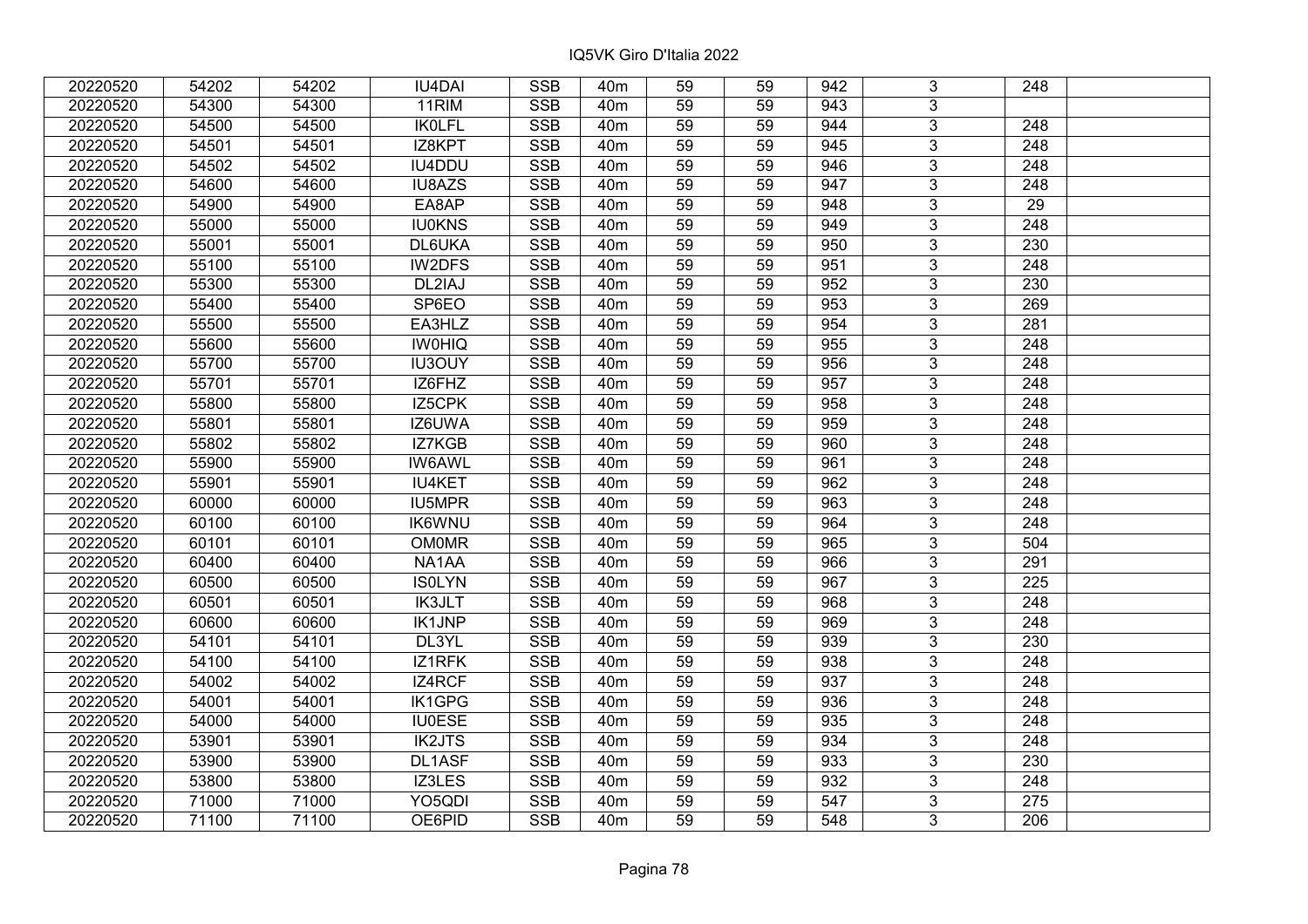| 20220520 | 71700  | 71700  | IZ0ARL             | <b>SSB</b>  | 40 <sub>m</sub> | 59  | 59  | 549              | 3              | 248              |  |
|----------|--------|--------|--------------------|-------------|-----------------|-----|-----|------------------|----------------|------------------|--|
| 20220520 | 71701  | 71701  | EA3GLQ             | <b>SSB</b>  | 40 <sub>m</sub> | 59  | 59  | 550              | 3              | 281              |  |
| 20220520 | 71800  | 71800  | <b>IT9SSI</b>      | <b>SSB</b>  | 40 <sub>m</sub> | 59  | 59  | 551              | $\overline{3}$ | $\overline{248}$ |  |
| 20220520 | 71801  | 71801  | IK8VRO             | <b>SSB</b>  | 40 <sub>m</sub> | 59  | 59  | 552              | $\overline{3}$ | 248              |  |
| 20220520 | 71802  | 71802  | EA1OT              | <b>SSB</b>  | 40 <sub>m</sub> | 59  | 59  | 553              | $\overline{3}$ | 281              |  |
| 20220520 | 71900  | 71900  | HB9HKL             | <b>SSB</b>  | 40 <sub>m</sub> | 59  | 59  | 554              | $\overline{3}$ | 287              |  |
| 20220520 | 72000  | 72000  | IT9FTD             | <b>SSB</b>  | 40 <sub>m</sub> | 59  | 59  | 555              | $\overline{3}$ | 248              |  |
| 20220520 | 72100  | 72100  | 3A2MG              | <b>SSB</b>  | 40 <sub>m</sub> | 59  | 59  | 556              | $\overline{3}$ | 260              |  |
| 20220520 | 72101  | 72101  | <b>I8URR</b>       | <b>SSB</b>  | 40 <sub>m</sub> | 59  | 59  | 557              | $\overline{3}$ | 248              |  |
| 20220520 | 72102  | 72102  | <b>IU0PXM</b>      | <b>SSB</b>  | 40 <sub>m</sub> | 59  | 59  | 558              | $\overline{3}$ | 248              |  |
| 20220520 | 104500 | 104500 | <b>GW3TYI</b>      | <b>RTTY</b> | 20m             | 599 | 599 | 352              | $\overline{3}$ | 294              |  |
| 20220520 | 104600 | 104600 | IQ8BV              | <b>RTTY</b> | 20m             | 599 | 599 | 353              | $\overline{3}$ | 248              |  |
| 20220520 | 104800 | 104800 | RQ3D               | <b>RTTY</b> | 20m             | 599 | 599 | 354              | 3              | 54               |  |
| 20220520 | 105000 | 105000 | R <sub>2</sub> AEP | <b>RTTY</b> | 20m             | 599 | 599 | 355              | $\overline{3}$ | $\overline{54}$  |  |
| 20220520 | 105200 | 105200 | IZ0PAP             | <b>RTTY</b> | 20m             | 599 | 599 | 356              | $\overline{3}$ | 248              |  |
| 20220520 | 105400 | 105400 | IZ0PAP/ITGI        | <b>RTTY</b> | 20m             | 599 | 599 | 357              | 3              | 248              |  |
| 20220520 | 105500 | 105500 | F1TRF              | <b>RTTY</b> | 20m             | 599 | 599 | 358              | $\overline{3}$ | 227              |  |
| 20220520 | 105800 | 105800 | IW8EDA             | <b>RTTY</b> | 20m             | 599 | 599 | 359              | $\overline{3}$ | 248              |  |
| 20220520 | 110100 | 110100 | SP8NFO             | <b>RTTY</b> | 20m             | 599 | 599 | 360              | $\overline{3}$ | 269              |  |
| 20220520 | 110300 | 110300 | RA4FMH             | <b>RTTY</b> | 20m             | 599 | 599 | 361              | $\overline{3}$ | 54               |  |
| 20220520 | 110400 | 110400 | DL7DJ              | <b>RTTY</b> | 20m             | 599 | 599 | 362              | $\overline{3}$ | 230              |  |
| 20220520 | 191800 | 191800 | PD1RAT             | <b>RTTY</b> | 20m             | 599 | 599 | 363              | 3              | 263              |  |
| 20220520 | 192100 | 192100 | R9XAC              | <b>RTTY</b> | 20m             | 599 | 599 | 364              | $\overline{3}$ | 54               |  |
| 20220520 | 193000 | 193000 | <b>PD0JOY</b>      | <b>RTTY</b> | 20m             | 599 | 599 | 365              | $\overline{3}$ | 263              |  |
| 20220520 | 193400 | 193400 | RY7G               | <b>RTTY</b> | 20m             | 599 | 599 | 366              | $\overline{3}$ | $\overline{54}$  |  |
| 20220520 | 193800 | 193800 | JM1LMB             | <b>RTTY</b> | 20m             | 599 | 599 | 367              | $\overline{3}$ | 339              |  |
| 20220520 | 194600 | 194600 | W4IOE              | <b>RTTY</b> | 20m             | 599 | 599 | 368              | 3              | 291              |  |
| 20220520 | 194900 | 194900 | <b>RW0IM</b>       | <b>RTTY</b> | 20m             | 599 | 599 | 369              | $\overline{3}$ | 15               |  |
| 20220520 | 195000 | 195000 | JH1FNU             | <b>RTTY</b> | 20m             | 599 | 599 | $\overline{370}$ | $\overline{3}$ | 339              |  |
| 20220520 | 195700 | 195700 | <b>MW0IAE</b>      | <b>RTTY</b> | 20m             | 599 | 599 | 371              | $\overline{3}$ | 294              |  |
| 20220520 | 72200  | 72200  | <b>IU0PIO</b>      | <b>SSB</b>  | 40 <sub>m</sub> | 59  | 59  | 559              | $\overline{3}$ | $\overline{248}$ |  |
| 20220520 | 72300  | 72300  | I3RXJ              | <b>SSB</b>  | 40 <sub>m</sub> | 59  | 59  | 560              | $\overline{3}$ | 248              |  |
| 20220520 | 72301  | 72301  | IW5ABB             | <b>SSB</b>  | 40 <sub>m</sub> | 59  | 59  | 561              | 3              | 248              |  |
| 20220520 | 72400  | 72400  | <b>IU3EIE</b>      | <b>SSB</b>  | 40 <sub>m</sub> | 59  | 59  | 562              | $\overline{3}$ | 248              |  |
| 20220520 | 72500  | 72500  | IZ6RIG             | <b>SSB</b>  | 40 <sub>m</sub> | 59  | 59  | 563              | $\overline{3}$ | 248              |  |
| 20220520 | 72600  | 72600  | IZ3LES             | <b>SSB</b>  | 40 <sub>m</sub> | 59  | 59  | 564              | 3              | 248              |  |
| 20220520 | 72601  | 72601  | IQ1QQ              | <b>SSB</b>  | 40 <sub>m</sub> | 59  | 59  | 565              | $\overline{3}$ | 248              |  |
| 20220520 | 72602  | 72602  | IV3DBT             | <b>SSB</b>  | 40 <sub>m</sub> | 59  | 59  | 566              | 3              | 248              |  |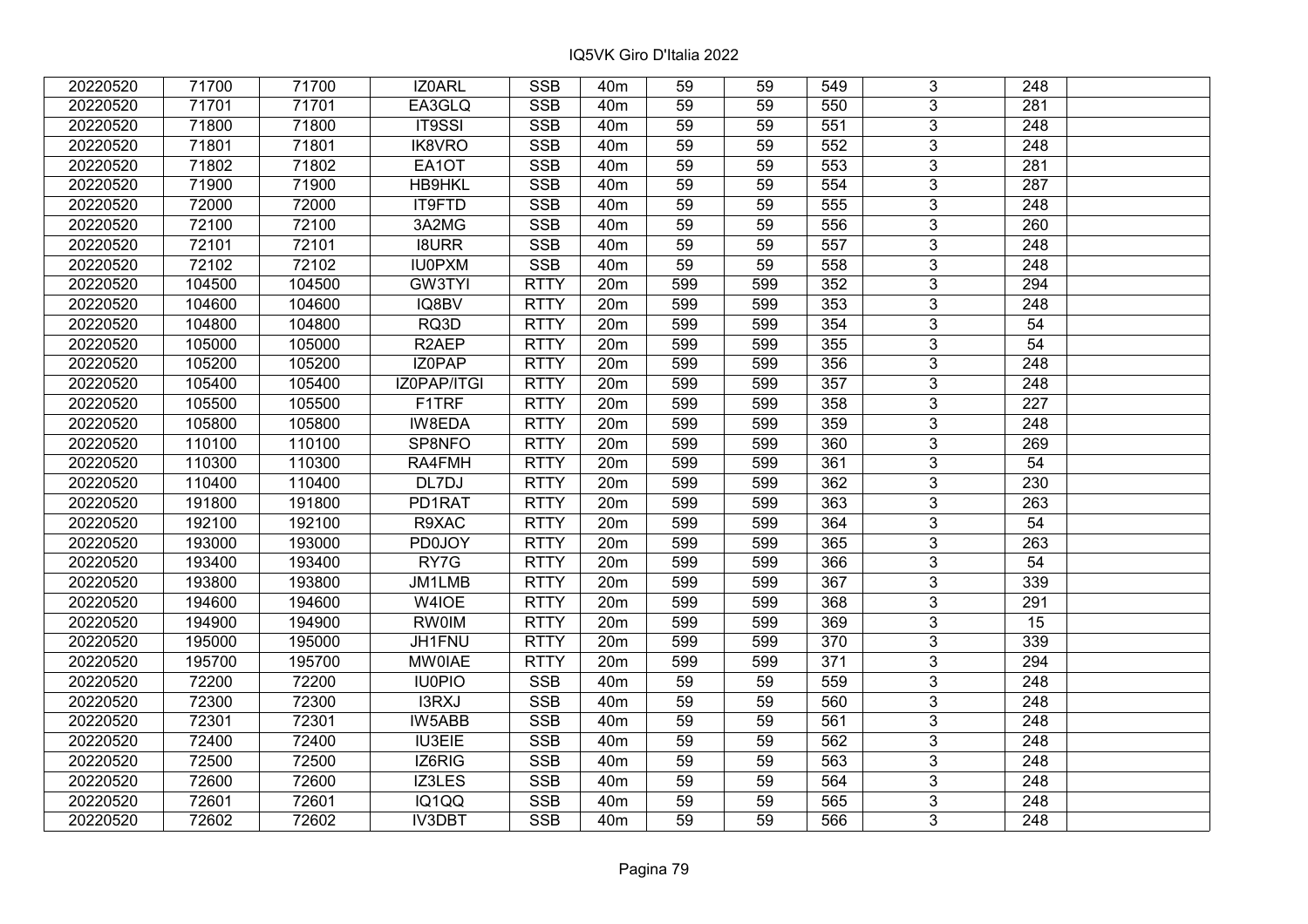| 20220520 | 72700  | 72700  | <b>IU0LGK</b> | <b>SSB</b>              | 40 <sub>m</sub> | 59              | 59 | 567              | 3              | 248              |  |
|----------|--------|--------|---------------|-------------------------|-----------------|-----------------|----|------------------|----------------|------------------|--|
| 20220520 | 73100  | 73100  | <b>IU6JKI</b> | <b>SSB</b>              | 40 <sub>m</sub> | 59              | 59 | 568              | 3              | 248              |  |
| 20220520 | 73300  | 73300  | IZ7DOK        | <b>SSB</b>              | 40 <sub>m</sub> | 59              | 59 | 569              | $\overline{3}$ | 248              |  |
| 20220520 | 73500  | 73500  | IZ0COK        | <b>SSB</b>              | 40 <sub>m</sub> | 59              | 59 | 570              | $\overline{3}$ | 248              |  |
| 20220520 | 73600  | 73600  | IK8VHP        | <b>SSB</b>              | 40 <sub>m</sub> | 59              | 59 | $\overline{571}$ | $\overline{3}$ | 248              |  |
| 20220520 | 74000  | 74000  | <b>DL1NKS</b> | <b>SSB</b>              | 40 <sub>m</sub> | 59              | 59 | 572              | $\overline{3}$ | 230              |  |
| 20220520 | 74100  | 74100  | IZ8MEL        | <b>SSB</b>              | 40m             | 59              | 59 | 573              | $\overline{3}$ | 248              |  |
| 20220520 | 74101  | 74101  | <b>IK6IKJ</b> | <b>SSB</b>              | 40 <sub>m</sub> | 59              | 59 | 574              | $\overline{3}$ | 248              |  |
| 20220520 | 74200  | 74200  | IT9LUP        | <b>SSB</b>              | 40 <sub>m</sub> | 59              | 59 | 575              | $\overline{3}$ | 248              |  |
| 20220520 | 74300  | 74300  | IW8RRB        | <b>SSB</b>              | 40 <sub>m</sub> | 59              | 59 | 576              | $\overline{3}$ | 248              |  |
| 20220520 | 74400  | 74400  | IZ2GMU        | <b>SSB</b>              | 40 <sub>m</sub> | 59              | 59 | 577              | $\overline{3}$ | 248              |  |
| 20220520 | 74401  | 74401  | IK2YXH        | <b>SSB</b>              | 40 <sub>m</sub> | 59              | 59 | 578              | $\overline{3}$ | 248              |  |
| 20220520 | 74402  | 74402  | HB9EZD        | <b>SSB</b>              | 40 <sub>m</sub> | 59              | 59 | 579              | $\overline{3}$ | 287              |  |
| 20220520 | 74700  | 74700  | IK5USW        | <b>SSB</b>              | 40 <sub>m</sub> | 59              | 59 | 580              | $\overline{3}$ | 248              |  |
| 20220520 | 74701  | 74701  | <b>IK3JOR</b> | <b>SSB</b>              | 40 <sub>m</sub> | 59              | 59 | 581              | 3              | 248              |  |
| 20220520 | 75400  | 75400  | <b>IU0LII</b> | <b>SSB</b>              | 40 <sub>m</sub> | 59              | 59 | 582              | $\overline{3}$ | 248              |  |
| 20220520 | 75600  | 75600  | <b>IW6NSG</b> | <b>SSB</b>              | 40 <sub>m</sub> | 59              | 59 | 583              | 3              | 248              |  |
| 20220520 | 75800  | 75800  | <b>IW3HKW</b> | <b>SSB</b>              | 40 <sub>m</sub> | 59              | 59 | 584              | 3              | 248              |  |
| 20220520 | 80100  | 80100  | <b>IU3QFC</b> | <b>SSB</b>              | 40 <sub>m</sub> | 59              | 59 | 585              | $\overline{3}$ | 248              |  |
| 20220520 | 80500  | 80500  | IZ6BRN        | <b>SSB</b>              | 40 <sub>m</sub> | 59              | 59 | 586              | $\overline{3}$ | 248              |  |
| 20220520 | 80501  | 80501  | <b>IK6TIN</b> | <b>SSB</b>              | 40 <sub>m</sub> | 59              | 59 | 587              | $\overline{3}$ | 248              |  |
| 20220520 | 80600  | 80600  | <b>IK8MFA</b> | <b>SSB</b>              | 40 <sub>m</sub> | 59              | 59 | 588              | $\overline{3}$ | 248              |  |
| 20220520 | 81000  | 81000  | <b>IU6JKI</b> | <b>SSB</b>              | 40 <sub>m</sub> | 59              | 59 | 589              | $\overline{3}$ | 248              |  |
| 20220520 | 81100  | 81100  | IT9QQO        | <b>SSB</b>              | 40 <sub>m</sub> | 59              | 59 | 590              | $\overline{3}$ | 248              |  |
| 20220520 | 81200  | 81200  | IT9BID        | <b>SSB</b>              | 40 <sub>m</sub> | 59              | 59 | 591              | $\overline{3}$ | 248              |  |
| 20220520 | 81201  | 81201  | IZ0ZEF        | SSB                     | 40 <sub>m</sub> | $\overline{59}$ | 59 | 592              | $\overline{3}$ | $\overline{248}$ |  |
| 20220520 | 81400  | 81400  | 9A1CC         | <b>SSB</b>              | 40 <sub>m</sub> | 59              | 59 | 593              | $\overline{3}$ | 497              |  |
| 20220520 | 81800  | 81800  | <b>IK6TUO</b> | <b>SSB</b>              | 40 <sub>m</sub> | 59              | 59 | 594              | 3              | 248              |  |
| 20220520 | 81801  | 81801  | IQ6EZ         | <b>SSB</b>              | 40 <sub>m</sub> | 59              | 59 | 595              | $\overline{3}$ | $\overline{248}$ |  |
| 20220520 | 82100  | 82100  | I2HGV         | <b>SSB</b>              | 40 <sub>m</sub> | 59              | 59 | 596              | $\overline{3}$ | $\overline{248}$ |  |
| 20220520 | 82200  | 82200  | IZ8NK         | <b>SSB</b>              | 40 <sub>m</sub> | 59              | 59 | 597              | $\overline{3}$ | 248              |  |
| 20220520 | 82300  | 82300  | <b>IU1PLM</b> | <b>SSB</b>              | 40 <sub>m</sub> | 59              | 59 | 598              | $\overline{3}$ | $\overline{248}$ |  |
| 20220520 | 82301  | 82301  | IZ5YHD        | <b>SSB</b>              | 40 <sub>m</sub> | 59              | 59 | 599              | 3              | 248              |  |
| 20220520 | 131500 | 131500 | <b>IK3JLT</b> | <b>SSB</b>              | 40 <sub>m</sub> | 59              | 59 | 1015             | 3              | 248              |  |
| 20220520 | 131401 | 131401 | IZ1TQJ        | <b>SSB</b>              | 40 <sub>m</sub> | 59              | 59 | 1014             | $\overline{3}$ | 248              |  |
| 20220520 | 131400 | 131400 | IZ1CQY        | <b>SSB</b>              | 40 <sub>m</sub> | 59              | 59 | 1013             | 3              | 248              |  |
| 20220520 | 131300 | 131300 | IU5FBV        | $\overline{\text{SSB}}$ | 40 <sub>m</sub> | 59              | 59 | 1012             | $\overline{3}$ | 248              |  |
| 20220520 | 131202 | 131202 | IU5KWL        | <b>SSB</b>              | 40 <sub>m</sub> | 59              | 59 | 1011             | $\overline{3}$ | 248              |  |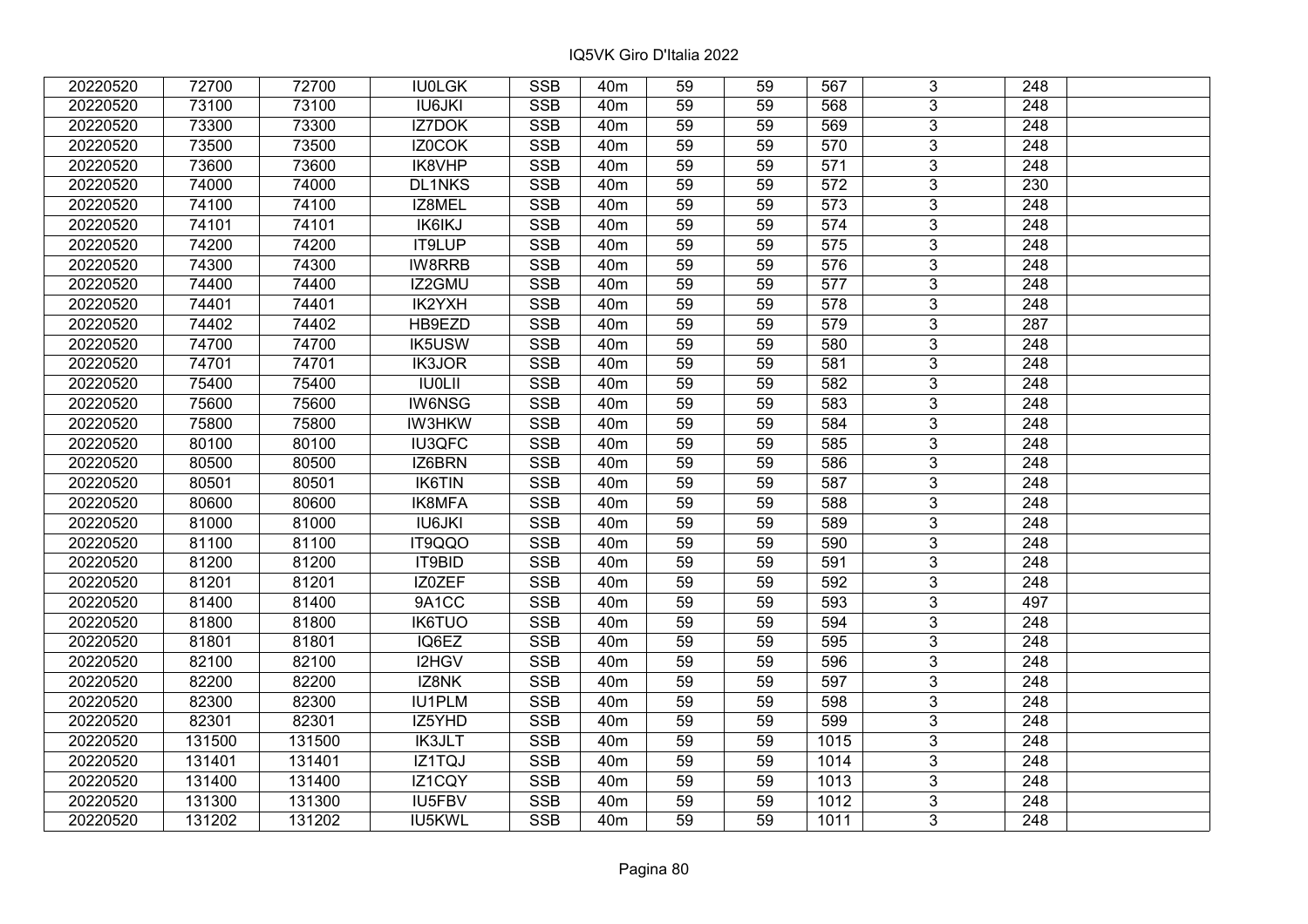| 20220520 | 131201 | 131201 | IQ6EZ         | <b>SSB</b> | 40 <sub>m</sub> | 59              | 59 | 1010 | 3              | 248              |  |
|----------|--------|--------|---------------|------------|-----------------|-----------------|----|------|----------------|------------------|--|
| 20220520 | 131200 | 131200 | <b>IK6TUO</b> | <b>SSB</b> | 40 <sub>m</sub> | 59              | 59 | 1009 | $\overline{3}$ | 248              |  |
| 20220520 | 131000 | 131000 | IZ4AIF        | <b>SSB</b> | 40 <sub>m</sub> | 59              | 59 | 1008 | $\overline{3}$ | 248              |  |
| 20220520 | 130800 | 130800 | IZ5FSO        | <b>SSB</b> | 40 <sub>m</sub> | 59              | 59 | 1007 | $\overline{3}$ | $\overline{248}$ |  |
| 20220520 | 130700 | 130700 | IU4EYH        | <b>SSB</b> | 40 <sub>m</sub> | 59              | 59 | 1006 | 3              | 248              |  |
| 20220520 | 130600 | 130600 | IZ8BRK        | <b>SSB</b> | 40 <sub>m</sub> | 59              | 59 | 1005 | $\overline{3}$ | 248              |  |
| 20220520 | 130500 | 130500 | <b>IK7XNF</b> | <b>SSB</b> | 40 <sub>m</sub> | 59              | 59 | 1004 | $\overline{3}$ | 248              |  |
| 20220520 | 130201 | 130201 | IW1BNZ        | <b>SSB</b> | 40 <sub>m</sub> | 59              | 59 | 1003 | 3              | 248              |  |
| 20220520 | 130200 | 130200 | IW8DGZ        | <b>SSB</b> | 40 <sub>m</sub> | 59              | 59 | 1002 | $\overline{3}$ | $\overline{248}$ |  |
| 20220520 | 95500  | 95500  | <b>IU7KQS</b> | <b>SSB</b> | 40 <sub>m</sub> | 59              | 59 | 1001 | $\overline{3}$ | 248              |  |
| 20220520 | 95000  | 95000  | I8AZC         | <b>SSB</b> | 40 <sub>m</sub> | 59              | 59 | 1000 | 3              | 248              |  |
| 20220520 | 94500  | 94500  | <b>IU2LUH</b> | <b>SSB</b> | 40 <sub>m</sub> | 59              | 59 | 999  | $\overline{3}$ | 248              |  |
| 20220520 | 94200  | 94200  | IZ5RKH        | <b>SSB</b> | 40 <sub>m</sub> | 59              | 59 | 998  | 3              | 248              |  |
| 20220520 | 94100  | 94100  | IW8EDA        | <b>SSB</b> | 40m             | 59              | 59 | 997  | $\overline{3}$ | 248              |  |
| 20220520 | 93700  | 93700  | <b>I8VJK</b>  | <b>SSB</b> | 40 <sub>m</sub> | 59              | 59 | 996  | $\overline{3}$ | 248              |  |
| 20220520 | 93500  | 93500  | IT9ISA        | <b>SSB</b> | 40 <sub>m</sub> | 59              | 59 | 995  | 3              | 248              |  |
| 20220520 | 70201  | 70201  | EA2CE         | <b>SSB</b> | 40 <sub>m</sub> | 59              | 59 | 994  | $\overline{3}$ | 281              |  |
| 20220520 | 70200  | 70200  | F5PVX         | <b>SSB</b> | 40 <sub>m</sub> | 59              | 59 | 993  | 3              | 227              |  |
| 20220520 | 70100  | 70100  | IU6IBX        | <b>SSB</b> | 40 <sub>m</sub> | 59              | 59 | 992  | 3              | 248              |  |
| 20220520 | 65700  | 65700  | IT9IVM        | <b>SSB</b> | 40 <sub>m</sub> | 59              | 59 | 991  | $\overline{3}$ | 248              |  |
| 20220520 | 65601  | 65601  | <b>IW1CHJ</b> | <b>SSB</b> | 40 <sub>m</sub> | 59              | 59 | 990  | $\overline{3}$ | 248              |  |
| 20220520 | 65600  | 65600  | IW1QIH        | <b>SSB</b> | 40 <sub>m</sub> | 59              | 59 | 989  | 3              | 248              |  |
| 20220520 | 63800  | 63800  | IZ5JON        | SSB        | 40 <sub>m</sub> | 59              | 59 | 988  | $\overline{3}$ | 248              |  |
| 20220520 | 63700  | 63700  | IW5EFM        | <b>SSB</b> | 40 <sub>m</sub> | 59              | 59 | 987  | $\overline{3}$ | 248              |  |
| 20220520 | 62600  | 62600  | IU5DHA        | <b>SSB</b> | 40 <sub>m</sub> | 59              | 59 | 986  | 3              | 248              |  |
| 20220520 | 62500  | 62500  | IQ9ZI         | <b>SSB</b> | 40 <sub>m</sub> | 59              | 59 | 985  | $\overline{3}$ | $\overline{248}$ |  |
| 20220520 | 62402  | 62402  | IT9JPW        | <b>SSB</b> | 40 <sub>m</sub> | 59              | 59 | 984  | $\overline{3}$ | $\overline{248}$ |  |
| 20220520 | 62401  | 62401  | <b>IK1NPE</b> | <b>SSB</b> | 40 <sub>m</sub> | 59              | 59 | 983  | $\overline{3}$ | $\overline{248}$ |  |
| 20220520 | 62400  | 62400  | IK1NDD        | <b>SSB</b> | 40 <sub>m</sub> | 59              | 59 | 982  | $\overline{3}$ | $\overline{248}$ |  |
| 20220520 | 62301  | 62301  | IQ1CQ         | <b>SSB</b> | 40 <sub>m</sub> | 59              | 59 | 981  | $\overline{3}$ | 248              |  |
| 20220520 | 62300  | 62300  | <b>IZ1TNA</b> | SSB        | 40 <sub>m</sub> | $\overline{59}$ | 59 | 980  | $\overline{3}$ | $\overline{248}$ |  |
| 20220520 | 62000  | 62000  | F5MGS         | <b>SSB</b> | 40 <sub>m</sub> | 59              | 59 | 979  | $\overline{3}$ | 227              |  |
| 20220520 | 61901  | 61901  | I2YKR         | <b>SSB</b> | 40 <sub>m</sub> | 59              | 59 | 978  | 3              | 248              |  |
| 20220520 | 61900  | 61900  | IZ0PAP        | <b>SSB</b> | 40 <sub>m</sub> | 59              | 59 | 977  | $\overline{3}$ | $\overline{248}$ |  |
| 20220520 | 61800  | 61800  | IZ1MKE        | <b>SSB</b> | 40 <sub>m</sub> | 59              | 59 | 976  | $\overline{3}$ | 248              |  |
| 20220520 | 61202  | 61202  | IZ1MKP        | <b>SSB</b> | 40 <sub>m</sub> | 59              | 59 | 975  | 3              | 248              |  |
| 20220520 | 61201  | 61201  | <b>IU0ODL</b> | SSB        | 40 <sub>m</sub> | 59              | 59 | 974  | $\overline{3}$ | 248              |  |
| 20220520 | 61200  | 61200  | IW8DGZ        | <b>SSB</b> | 40 <sub>m</sub> | 59              | 59 | 973  | $\overline{3}$ | 248              |  |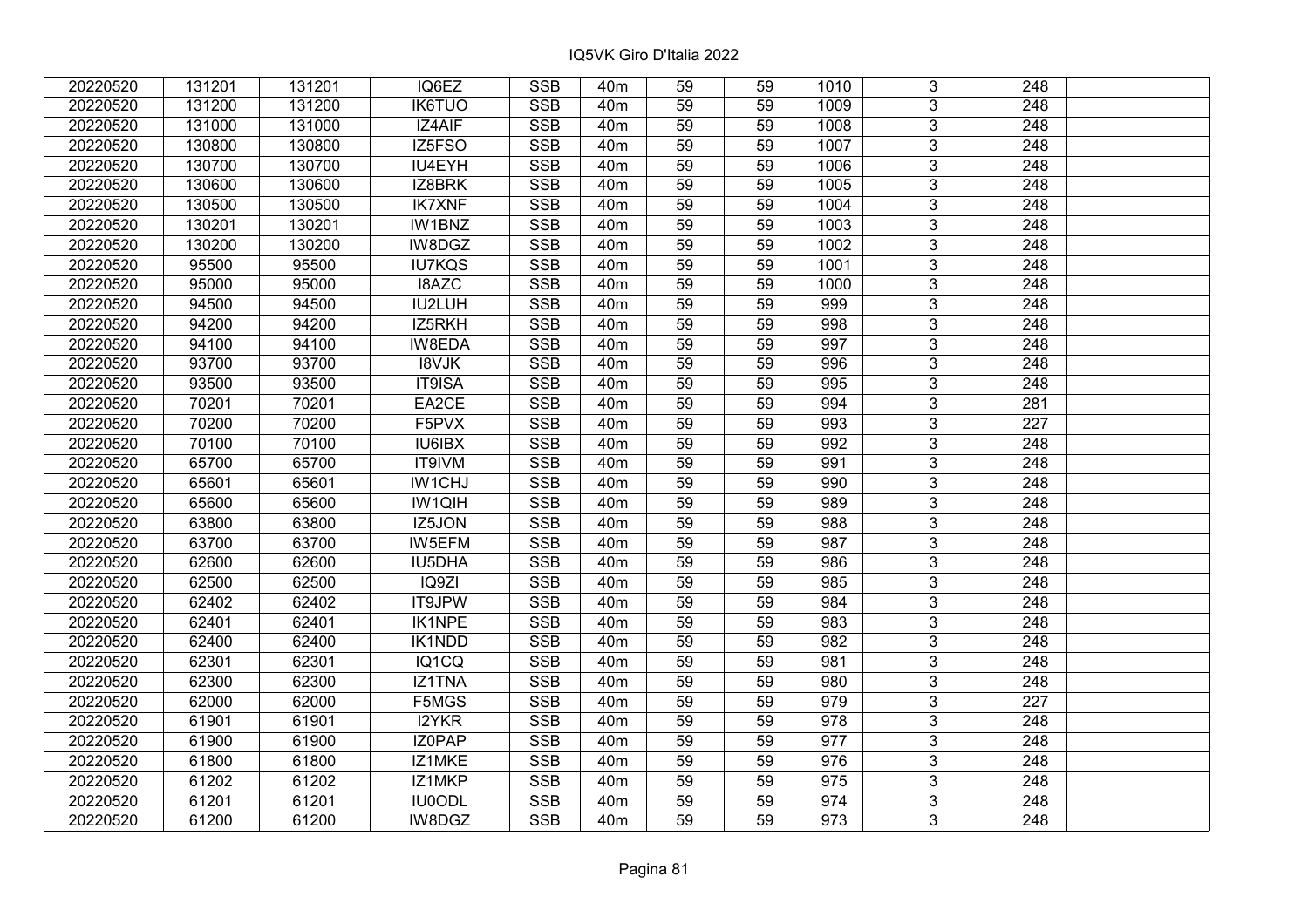| 20220520 | 61100  | 61100  | <b>IK7VKC</b> | <b>SSB</b>              | 40m             | 59              | 59 | 972 | 3              | 248              |  |
|----------|--------|--------|---------------|-------------------------|-----------------|-----------------|----|-----|----------------|------------------|--|
| 20220520 | 61000  | 61000  | F6HIA         | <b>SSB</b>              | 40 <sub>m</sub> | 59              | 59 | 971 | 3              | 227              |  |
| 20220520 | 60800  | 60800  | <b>IW1GEU</b> | <b>SSB</b>              | 40 <sub>m</sub> | 59              | 59 | 970 | $\overline{3}$ | 248              |  |
| 20220520 | 92300  | 92300  | IZ5MJO        | <b>SSB</b>              | 40 <sub>m</sub> | 59              | 59 | 692 | $\overline{3}$ | 248              |  |
| 20220520 | 92600  | 92600  | IT9ISA        | <b>SSB</b>              | 40 <sub>m</sub> | 59              | 59 | 693 | $\overline{3}$ | 248              |  |
| 20220520 | 140500 | 140500 | IZ0MIY        | SSB                     | 40 <sub>m</sub> | 59              | 59 | 694 | $\overline{3}$ | 248              |  |
| 20220520 | 140900 | 140900 | <b>IU2JFG</b> | <b>SSB</b>              | 40m             | 59              | 59 | 695 | $\overline{3}$ | 248              |  |
| 20220520 | 141000 | 141000 | <b>IU6OMV</b> | <b>SSB</b>              | 40 <sub>m</sub> | 59              | 59 | 696 | $\overline{3}$ | 248              |  |
| 20220520 | 143000 | 143000 | IZ8KPT        | <b>SSB</b>              | 40 <sub>m</sub> | 59              | 59 | 697 | $\overline{3}$ | 248              |  |
| 20220520 | 143001 | 143001 | I2XGD         | <b>SSB</b>              | 40 <sub>m</sub> | 59              | 59 | 698 | $\overline{3}$ | 248              |  |
| 20220520 | 143300 | 143300 | <b>IK0YUU</b> | <b>SSB</b>              | 40 <sub>m</sub> | 59              | 59 | 699 | $\overline{3}$ | 248              |  |
| 20220520 | 143400 | 143400 | I4QGF         | <b>SSB</b>              | 40 <sub>m</sub> | 59              | 59 | 700 | $\overline{3}$ | 248              |  |
| 20220520 | 143800 | 143800 | HB9MOZ        | <b>SSB</b>              | 40 <sub>m</sub> | 59              | 59 | 701 | $\overline{3}$ | 287              |  |
| 20220520 | 143900 | 143900 | <b>IU6OLM</b> | <b>SSB</b>              | 40 <sub>m</sub> | 59              | 59 | 702 | 3              | 248              |  |
| 20220520 | 145100 | 145100 | <b>IW8AOF</b> | <b>SSB</b>              | 40 <sub>m</sub> | 59              | 59 | 703 | 3              | 248              |  |
| 20220520 | 150600 | 150600 | IZ5RKZ        | <b>SSB</b>              | 40 <sub>m</sub> | 59              | 59 | 704 | 3              | 248              |  |
| 20220520 | 150900 | 150900 | <b>I8URR</b>  | <b>SSB</b>              | 40 <sub>m</sub> | 59              | 59 | 705 | 3              | 248              |  |
| 20220520 | 150901 | 150901 | I2ZP          | <b>SSB</b>              | 40 <sub>m</sub> | 59              | 59 | 706 | 3              | 248              |  |
| 20220520 | 151000 | 151000 | 3IZ3BGL       | <b>SSB</b>              | 40 <sub>m</sub> | 59              | 59 | 707 | $\overline{3}$ | 318              |  |
| 20220520 | 151100 | 151100 | IT9GND        | <b>SSB</b>              | 40 <sub>m</sub> | 59              | 59 | 708 | $\overline{3}$ | 248              |  |
| 20220520 | 151300 | 151300 | <b>IW2FVN</b> | <b>SSB</b>              | 40 <sub>m</sub> | 59              | 59 | 709 | $\overline{3}$ | 248              |  |
| 20220520 | 151500 | 151500 | IT9ZMV        | <b>SSB</b>              | 40 <sub>m</sub> | 59              | 59 | 710 | $\overline{3}$ | 248              |  |
| 20220520 | 160800 | 160800 | <b>IK8RJS</b> | <b>SSB</b>              | 40 <sub>m</sub> | 59              | 59 | 711 | $\overline{3}$ | 248              |  |
| 20220520 | 160900 | 160900 | IZ3QRP        | <b>SSB</b>              | 40 <sub>m</sub> | 59              | 59 | 712 | $\overline{3}$ | 248              |  |
| 20220520 | 161300 | 161300 | IZ0CVT        | <b>SSB</b>              | 40 <sub>m</sub> | 59              | 59 | 713 | $\overline{3}$ | 248              |  |
| 20220520 | 161400 | 161400 | <b>IS0IYV</b> | SSB                     | 40 <sub>m</sub> | $\overline{59}$ | 59 | 714 | $\overline{3}$ | 225              |  |
| 20220520 | 161700 | 161700 | <b>IT9ILY</b> | <b>SSB</b>              | 40 <sub>m</sub> | 59              | 59 | 715 | $\overline{3}$ | $\overline{248}$ |  |
| 20220520 | 161800 | 161800 | <b>IU3NPG</b> | <b>SSB</b>              | 40 <sub>m</sub> | 59              | 59 | 716 | 3              | 248              |  |
| 20220520 | 162100 | 162100 | <b>IK7XGH</b> | <b>SSB</b>              | 40 <sub>m</sub> | 59              | 59 | 717 | $\overline{3}$ | $\overline{248}$ |  |
| 20220520 | 162200 | 162200 | <b>IY7GMB</b> | <b>SSB</b>              | 40 <sub>m</sub> | 59              | 59 | 718 | $\overline{3}$ | $\overline{248}$ |  |
| 20220520 | 162201 | 162201 | IK4ICS        | <b>SSB</b>              | 40 <sub>m</sub> | 59              | 59 | 719 | $\overline{3}$ | 248              |  |
| 20220520 | 162300 | 162300 | <b>IW8CBB</b> | <b>SSB</b>              | 40 <sub>m</sub> | 59              | 59 | 720 | $\overline{3}$ | 248              |  |
| 20220520 | 163400 | 163400 | <b>IW3HWC</b> | <b>SSB</b>              | 40 <sub>m</sub> | 59              | 59 | 721 | 3              | 248              |  |
| 20220520 | 163401 | 163401 | <b>IU0ESE</b> | <b>SSB</b>              | 40 <sub>m</sub> | 59              | 59 | 722 | 3              | 248              |  |
| 20220520 | 163800 | 163800 | <b>IK2EBP</b> | <b>SSB</b>              | 40 <sub>m</sub> | 59              | 59 | 723 | $\overline{3}$ | 248              |  |
| 20220520 | 164000 | 164000 | S52MZ         | <b>SSB</b>              | 40 <sub>m</sub> | 59              | 59 | 724 | 3              | 499              |  |
| 20220520 | 164100 | 164100 | IZ6GVT        | $\overline{\text{SSB}}$ | 40 <sub>m</sub> | 59              | 59 | 725 | $\overline{3}$ | 248              |  |
| 20220520 | 190800 | 190800 | <b>IWOHIQ</b> | <b>SSB</b>              | 80 <sub>m</sub> | 59              | 59 | 726 | $\overline{3}$ | 248              |  |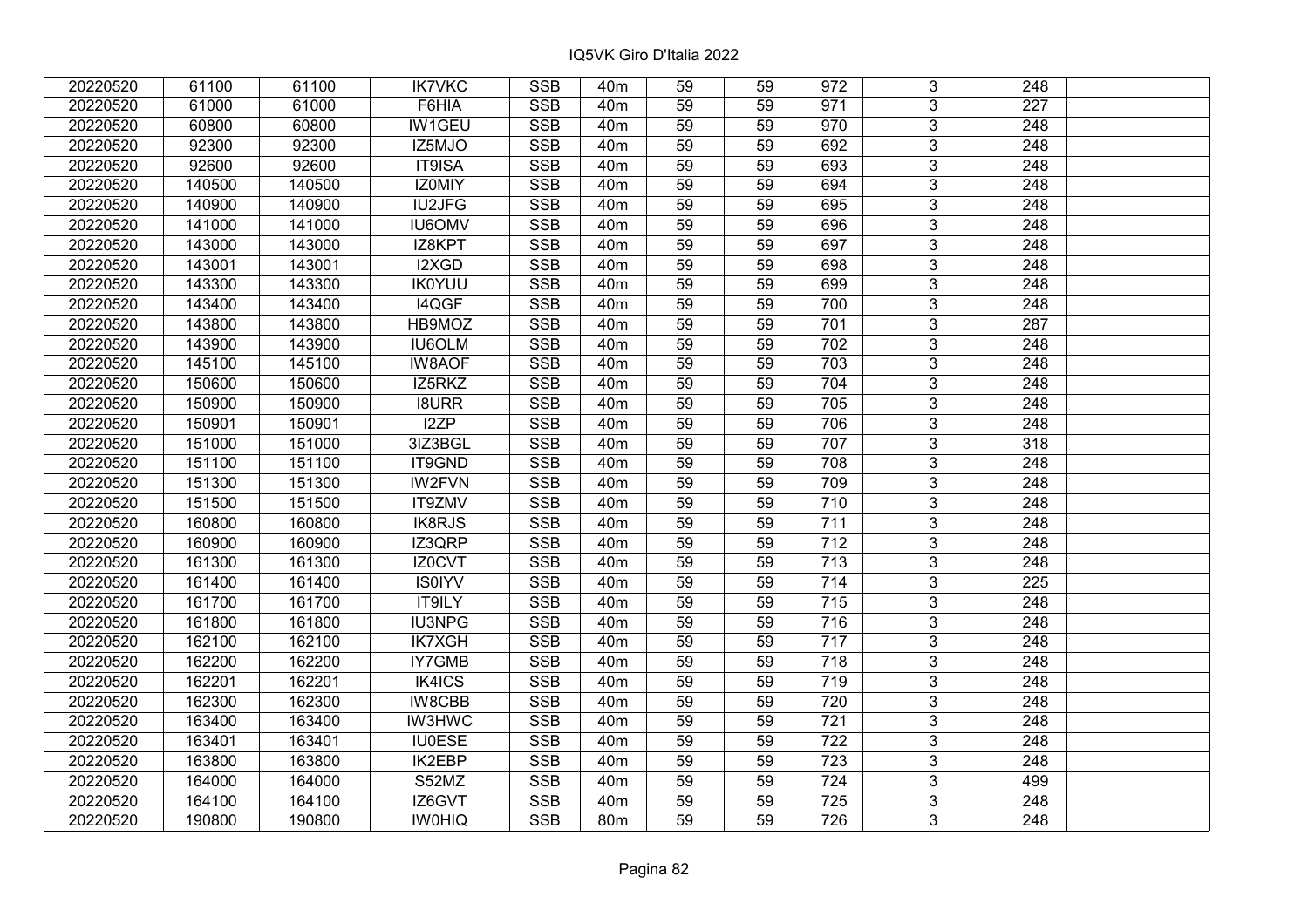| 20220520 | 190801 | 190801 | IK1NDD        | <b>SSB</b>              | 80 <sub>m</sub> | 59              | 59 | 727 | 3              | 248              |  |
|----------|--------|--------|---------------|-------------------------|-----------------|-----------------|----|-----|----------------|------------------|--|
| 20220520 | 190900 | 190900 | <b>IK2JTS</b> | <b>SSB</b>              | 80 <sub>m</sub> | 59              | 59 | 728 | 3              | 248              |  |
| 20220520 | 190901 | 190901 | IZ0PAP        | <b>SSB</b>              | 80m             | 59              | 59 | 729 | $\overline{3}$ | 248              |  |
| 20220520 | 191000 | 191000 | IZ3BGL        | <b>SSB</b>              | 80m             | 59              | 59 | 730 | $\overline{3}$ | 248              |  |
| 20220520 | 191001 | 191001 | IZ6FHZ        | <b>SSB</b>              | 80m             | 59              | 59 | 731 | $\overline{3}$ | 248              |  |
| 20220520 | 191100 | 191100 | IU3NPG        | SSB                     | 80m             | 59              | 59 | 732 | $\overline{3}$ | 248              |  |
| 20220520 | 191101 | 191101 | <b>IU0DUM</b> | <b>SSB</b>              | 80 <sub>m</sub> | 59              | 59 | 733 | $\overline{3}$ | 248              |  |
| 20220520 | 191200 | 191200 | <b>IU5KRE</b> | <b>SSB</b>              | 80m             | 59              | 59 | 734 | $\overline{3}$ | 248              |  |
| 20220520 | 191201 | 191201 | <b>IK8RJS</b> | <b>SSB</b>              | 80m             | 59              | 59 | 735 | $\overline{3}$ | 248              |  |
| 20220520 | 191300 | 191300 | <b>IK3JLT</b> | <b>SSB</b>              | 80m             | 59              | 59 | 736 | $\overline{3}$ | 248              |  |
| 20220520 | 191400 | 191400 | IZ5TJX        | <b>SSB</b>              | 80m             | 59              | 59 | 737 | $\overline{3}$ | 248              |  |
| 20220520 | 191500 | 191500 | I2ZP          | <b>SSB</b>              | 80m             | 59              | 59 | 738 | $\overline{3}$ | 248              |  |
| 20220520 | 191600 | 191600 | IZ8KPT        | <b>SSB</b>              | 80m             | 59              | 59 | 739 | $\overline{3}$ | 248              |  |
| 20220520 | 191700 | 191700 | <b>IN3AFD</b> | <b>SSB</b>              | 80m             | 59              | 59 | 740 | 3              | 248              |  |
| 20220520 | 191800 | 191800 | F6HIA         | <b>SSB</b>              | 80 <sub>m</sub> | 59              | 59 | 741 | 3              | 227              |  |
| 20220520 | 191801 | 191801 | IZ4AIF        | <b>SSB</b>              | 80 <sub>m</sub> | 59              | 59 | 742 | 3              | 248              |  |
| 20220520 | 191900 | 191900 | <b>IW2FUT</b> | <b>SSB</b>              | 80m             | 59              | 59 | 743 | 3              | 248              |  |
| 20220520 | 192200 | 192200 | <b>IK3JLT</b> | <b>SSB</b>              | 80 <sub>m</sub> | 59              | 59 | 744 | 3              | 248              |  |
| 20220520 | 192400 | 192400 | IT9IDE        | <b>SSB</b>              | 80m             | 59              | 59 | 745 | $\overline{3}$ | 248              |  |
| 20220520 | 192401 | 192401 | 9A1CC         | <b>SSB</b>              | 80m             | 59              | 59 | 746 | $\overline{3}$ | 497              |  |
| 20220520 | 192600 | 192600 | <b>IU6IBX</b> | <b>SSB</b>              | 80m             | 59              | 59 | 747 | $\overline{3}$ | 248              |  |
| 20220520 | 192800 | 192800 | SP1AOL        | <b>SSB</b>              | 80m             | 59              | 59 | 748 | $\overline{3}$ | 269              |  |
| 20220520 | 192900 | 192900 | 9A1AA         | <b>SSB</b>              | 80m             | 59              | 59 | 749 | 3              | 497              |  |
| 20220520 | 193000 | 193000 | IK4FJE        | <b>SSB</b>              | 80m             | 59              | 59 | 750 | $\overline{3}$ | 248              |  |
| 20220520 | 193200 | 193200 | IZ1TQJ        | <b>SSB</b>              | 80m             | 59              | 59 | 751 | $\overline{3}$ | 248              |  |
| 20220520 | 194900 | 194900 | <b>IK6VNU</b> | <b>SSB</b>              | 80 <sub>m</sub> | $\overline{59}$ | 59 | 752 | $\overline{3}$ | $\overline{248}$ |  |
| 20220520 | 195000 | 195000 | OE6PID        | <b>SSB</b>              | 80m             | 59              | 59 | 753 | $\overline{3}$ | $\overline{206}$ |  |
| 20220520 | 195300 | 195300 | <b>IU0KNS</b> | <b>SSB</b>              | <b>80m</b>      | 59              | 59 | 754 | 3              | 248              |  |
| 20220520 | 195500 | 195500 | OE6BID        | <b>SSB</b>              | 80m             | 59              | 59 | 755 | $\overline{3}$ | $\overline{206}$ |  |
| 20220520 | 195501 | 195501 | <b>IK7BEF</b> | <b>SSB</b>              | 80 <sub>m</sub> | 59              | 59 | 756 | $\overline{3}$ | $\overline{248}$ |  |
| 20220520 | 195600 | 195600 | EA3IM         | <b>SSB</b>              | 80 <sub>m</sub> | 59              | 59 | 757 | $\overline{3}$ | 281              |  |
| 20220520 | 195800 | 195800 | <b>IW1BNZ</b> | <b>SSB</b>              | 80 <sub>m</sub> | 59              | 59 | 758 | $\overline{3}$ | 248              |  |
| 20220520 | 195900 | 195900 | <b>IS0IYV</b> | <b>SSB</b>              | 80m             | 59              | 59 | 759 | 3              | 225              |  |
| 20220520 | 200200 | 200200 | IZ5VSX        | <b>SSB</b>              | 80 <sub>m</sub> | 59              | 59 | 760 | 3              | 248              |  |
| 20220520 | 201600 | 201600 | <b>IS0IYV</b> | <b>SSB</b>              | 80m             | 59              | 59 | 761 | $\overline{3}$ | 225              |  |
| 20220520 | 201800 | 201800 | <b>IU3NPG</b> | <b>SSB</b>              | 80m             | 59              | 59 | 762 | 3              | 248              |  |
| 20220520 | 202200 | 202200 | IZ3ALU        | $\overline{\text{SSB}}$ | 80 <sub>m</sub> | 59              | 59 | 763 | $\overline{3}$ | 248              |  |
| 20220520 | 202201 | 202201 | IZ6ITZ        | <b>SSB</b>              | 80 <sub>m</sub> | 59              | 59 | 764 | $\overline{3}$ | 248              |  |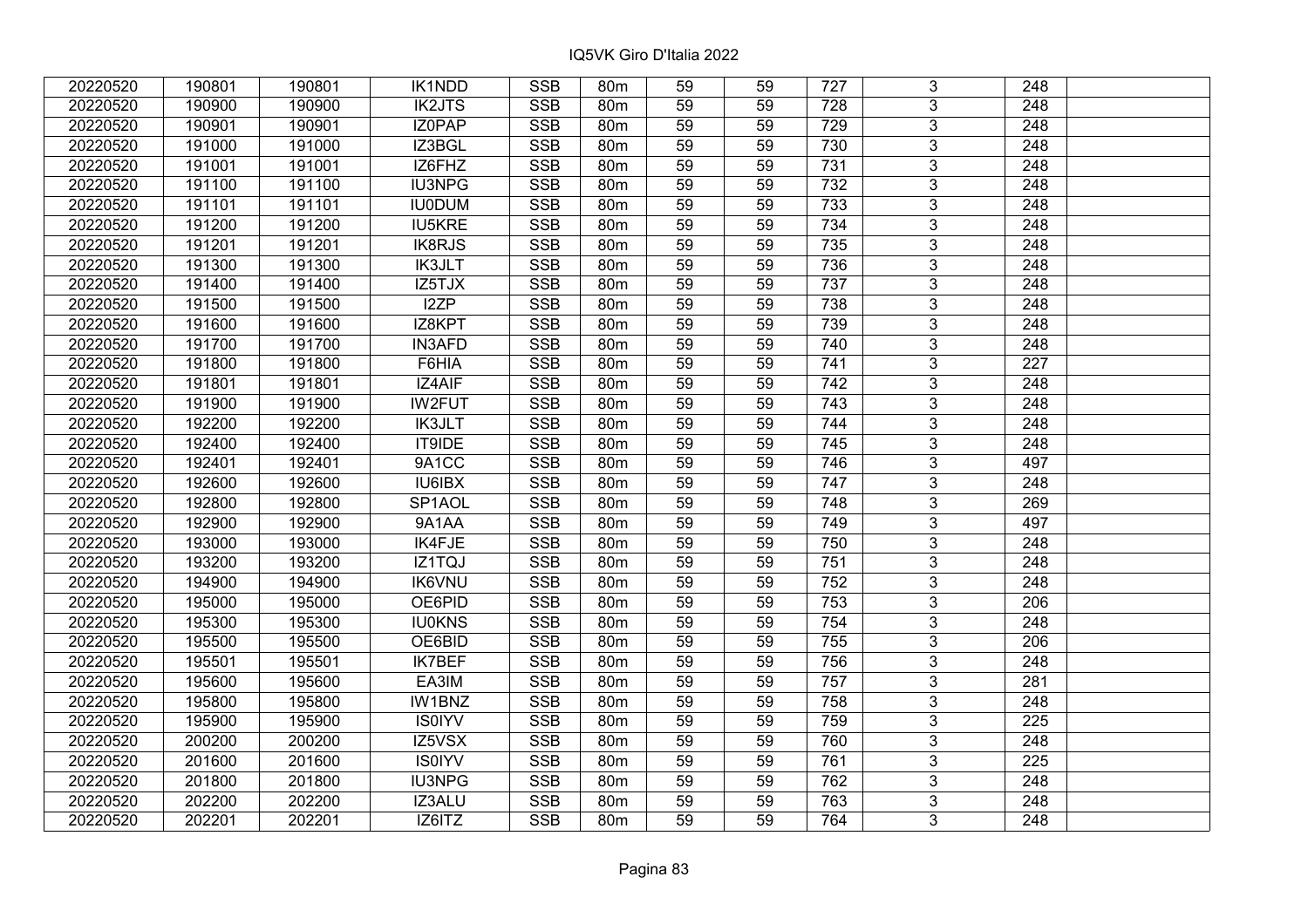| 20220520 | 202800 | 202800 | IZ2CDR              | <b>SSB</b> | 80 <sub>m</sub> | 59 | 59 | 765  | 3              | 248              |  |
|----------|--------|--------|---------------------|------------|-----------------|----|----|------|----------------|------------------|--|
| 20220520 | 202801 | 202801 | <b>IN3HVL</b>       | <b>SSB</b> | 80 <sub>m</sub> | 59 | 59 | 766  | 3 <sup>1</sup> | 248              |  |
| 20220520 | 203200 | 203200 | IZ2LUS              | <b>SSB</b> | 80m             | 59 | 59 | 767  | $\overline{3}$ | 248              |  |
| 20220520 | 204200 | 204200 | IU6DAZ              | <b>SSB</b> | 80m             | 59 | 59 | 768  | $\overline{3}$ | 248              |  |
| 20220520 | 160000 | 160000 | <b>IU0DUM</b>       | <b>SSB</b> | 40 <sub>m</sub> | 59 | 59 | 1054 | $\overline{3}$ | 248              |  |
| 20220520 | 160001 | 160001 | IT9GND              | <b>SSB</b> | 40 <sub>m</sub> | 59 | 59 | 1055 | $\overline{3}$ | 248              |  |
| 20220520 | 160200 | 160200 | <b>IU0ICQ</b>       | <b>SSB</b> | 40 <sub>m</sub> | 59 | 59 | 1056 | $\overline{3}$ | 248              |  |
| 20220520 | 160400 | 160400 | <b>IU8GVN</b>       | <b>SSB</b> | 40 <sub>m</sub> | 59 | 59 | 1057 | $\overline{3}$ | 248              |  |
| 20220520 | 160500 | 160500 | SP <sub>1</sub> AOL | <b>SSB</b> | 40 <sub>m</sub> | 59 | 59 | 1058 | $\overline{3}$ | 269              |  |
| 20220520 | 161000 | 161000 | IZ5GBO              | <b>SSB</b> | 40 <sub>m</sub> | 59 | 59 | 1059 | $\overline{3}$ | 248              |  |
| 20220520 | 164800 | 164800 | IK5EKM              | <b>SSB</b> | 40 <sub>m</sub> | 59 | 59 | 1060 | $\overline{3}$ | 248              |  |
| 20220520 | 165200 | 165200 | <b>I1QQC</b>        | <b>SSB</b> | 40 <sub>m</sub> | 59 | 59 | 1061 | $\overline{3}$ | 248              |  |
| 20220520 | 165400 | 165400 | IT9ELM              | <b>SSB</b> | 40 <sub>m</sub> | 59 | 59 | 1062 | 3              | 248              |  |
| 20220520 | 165401 | 165401 | IW5EJM              | <b>SSB</b> | 40 <sub>m</sub> | 59 | 59 | 1063 | $\overline{3}$ | 248              |  |
| 20220520 | 165500 | 165500 | <b>S51ST</b>        | <b>SSB</b> | 40 <sub>m</sub> | 59 | 59 | 1064 | $\mathbf{3}$   | 499              |  |
| 20220520 | 165900 | 165900 | IK3XJL              | <b>SSB</b> | 40 <sub>m</sub> | 59 | 59 | 1065 | $\mathbf{3}$   | 248              |  |
| 20220520 | 170200 | 170200 | <b>IU2LUH</b>       | <b>SSB</b> | 40 <sub>m</sub> | 59 | 59 | 1066 | $\mathbf{3}$   | 248              |  |
| 20220520 | 171400 | 171400 | IZ5HNI              | <b>SSB</b> | 40 <sub>m</sub> | 59 | 59 | 1067 | $\mathbf{3}$   | 248              |  |
| 20220520 | 173300 | 173300 | IW5EFM              | <b>SSB</b> | 40 <sub>m</sub> | 59 | 59 | 1068 | $\mathbf{3}$   | 248              |  |
| 20220520 | 70900  | 70900  | OE6BID              | <b>SSB</b> | 40 <sub>m</sub> | 59 | 59 | 546  | $\overline{3}$ | 206              |  |
| 20220520 | 70800  | 70800  | ON3EI               | <b>SSB</b> | 40 <sub>m</sub> | 59 | 59 | 545  | $\overline{3}$ | 209              |  |
| 20220520 | 70600  | 70600  | IK4FJE              | <b>SSB</b> | 40 <sub>m</sub> | 59 | 59 | 544  | $\mathbf{3}$   | 248              |  |
| 20220520 | 70500  | 70500  | I4JHG               | <b>SSB</b> | 40 <sub>m</sub> | 59 | 59 | 543  | $\overline{3}$ | 248              |  |
| 20220520 | 70400  | 70400  | IN3JBW              | <b>SSB</b> | 40 <sub>m</sub> | 59 | 59 | 542  | $\overline{3}$ | 248              |  |
| 20220520 | 70301  | 70301  | <b>E770</b>         | <b>SSB</b> | 40 <sub>m</sub> | 59 | 59 | 541  | $\overline{3}$ | 501              |  |
| 20220520 | 70300  | 70300  | EA3IM               | <b>SSB</b> | 40 <sub>m</sub> | 59 | 59 | 540  | $\overline{3}$ | 281              |  |
| 20220520 | 65500  | 65500  | <b>I5LRW</b>        | <b>SSB</b> | 40 <sub>m</sub> | 59 | 59 | 539  | $\mathbf{3}$   | 248              |  |
| 20220520 | 65401  | 65401  | <b>IK0UGC</b>       | <b>SSB</b> | 40 <sub>m</sub> | 59 | 59 | 538  | $\overline{3}$ | $\overline{248}$ |  |
| 20220520 | 65400  | 65400  | <b>IU4KET</b>       | <b>SSB</b> | 40 <sub>m</sub> | 59 | 59 | 537  | $\overline{3}$ | $\overline{248}$ |  |
| 20220520 | 65302  | 65302  | IT9IDE              | <b>SSB</b> | 40 <sub>m</sub> | 59 | 59 | 536  | $\overline{3}$ | 248              |  |
| 20220520 | 65301  | 65301  | OK2KFK              | <b>SSB</b> | 40 <sub>m</sub> | 59 | 59 | 535  | $\overline{3}$ | 503              |  |
| 20220520 | 65300  | 65300  | OK2PDE              | <b>SSB</b> | 40 <sub>m</sub> | 59 | 59 | 534  | $\overline{3}$ | 503              |  |
| 20220520 | 65200  | 65200  | IK1DFH              | <b>SSB</b> | 40 <sub>m</sub> | 59 | 59 | 533  | $\mathbf{3}$   | 248              |  |
| 20220520 | 65100  | 65100  | <b>IK0EIA</b>       | <b>SSB</b> | 40 <sub>m</sub> | 59 | 59 | 532  | $\overline{3}$ | 248              |  |
| 20220520 | 64800  | 64800  | IZ5MMQ              | <b>SSB</b> | 40 <sub>m</sub> | 59 | 59 | 531  | $\overline{3}$ | 248              |  |
| 20220520 | 64700  | 64700  | IZ3LEV              | <b>SSB</b> | 40 <sub>m</sub> | 59 | 59 | 530  | 3              | 248              |  |
| 20220520 | 64100  | 64100  | <b>IK7BEF</b>       | <b>SSB</b> | 40 <sub>m</sub> | 59 | 59 | 529  | $\overline{3}$ | 248              |  |
| 20220520 | 63900  | 63900  | <b>IK3PQH</b>       | <b>SSB</b> | 40 <sub>m</sub> | 59 | 59 | 528  | 3              | 248              |  |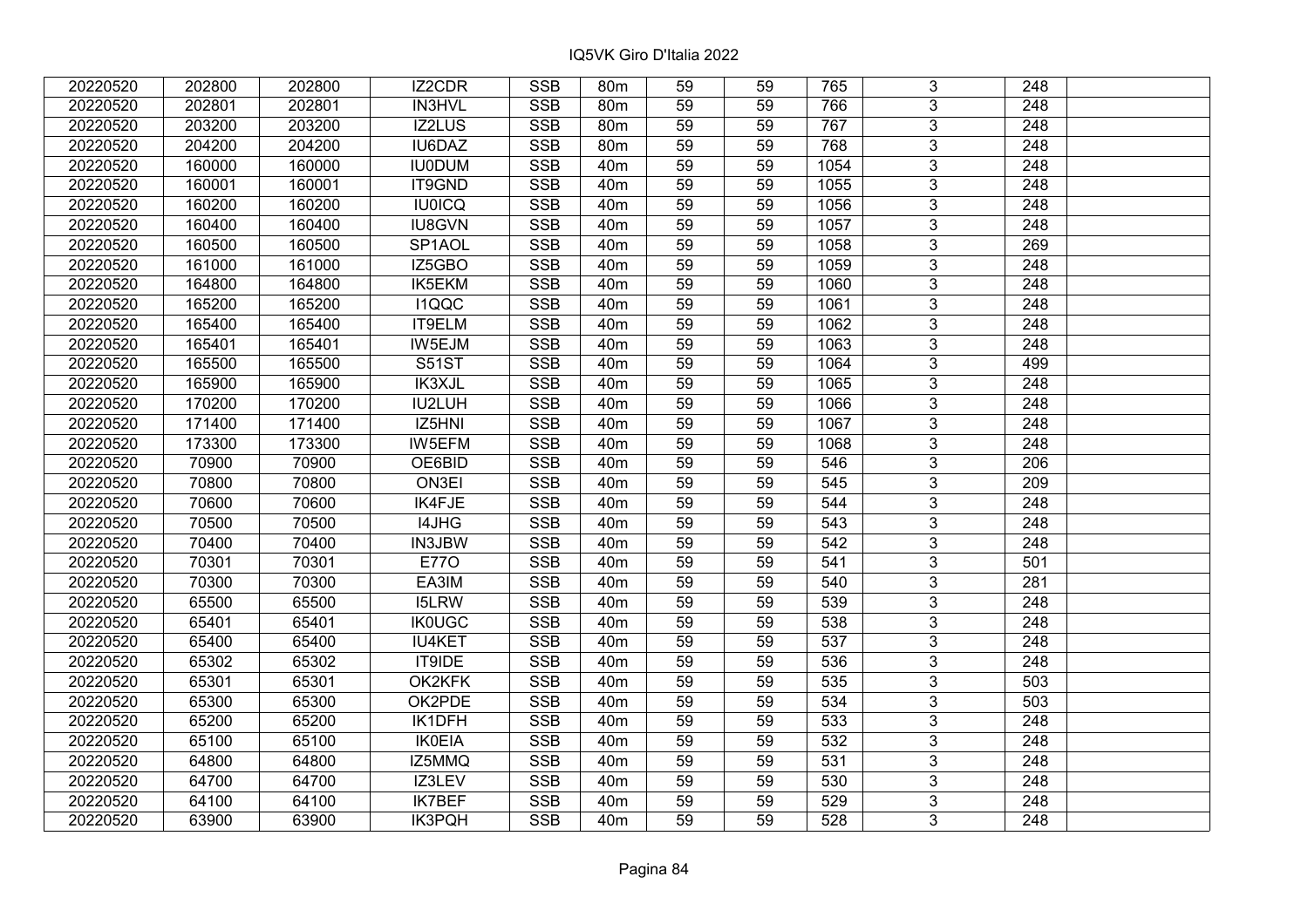| 20220520 | 63401  | 63401  | <b>IS0AGJ</b>  | <b>SSB</b>      | 40 <sub>m</sub> | 59              | 59             | 527 | 3              | 225              |             |
|----------|--------|--------|----------------|-----------------|-----------------|-----------------|----------------|-----|----------------|------------------|-------------|
| 20220520 | 63400  | 63400  | O1AKX          | <b>SSB</b>      | 40 <sub>m</sub> | 59              | 59             | 526 | 3              |                  |             |
| 20220520 | 63201  | 63201  | F5LWF          | <b>SSB</b>      | 40 <sub>m</sub> | 59              | 59             | 525 | $\overline{3}$ | 227              |             |
| 20220520 | 63200  | 63200  | IT9ZQO         | <b>SSB</b>      | 40 <sub>m</sub> | 59              | 59             | 524 | 3              | 248              |             |
| 20220520 | 63100  | 63100  | <b>IN3ZWF</b>  | <b>SSB</b>      | 40 <sub>m</sub> | 59              | 59             | 523 | 3              | 248              |             |
| 20220520 | 62801  | 62801  | SP9WZJ         | SSB             | 40 <sub>m</sub> | 59              | 59             | 522 | $\overline{3}$ | 269              |             |
| 20220520 | 82700  | 82700  | <b>IK2ULS</b>  | <b>SSB</b>      | 40 <sub>m</sub> | 59              | 59             | 676 | 3              | 248              |             |
| 20220520 | 82800  | 82800  | <b>IZ0CRQ</b>  | <b>SSB</b>      | 40 <sub>m</sub> | 59              | 59             | 677 | $\overline{3}$ | $\overline{248}$ |             |
| 20220520 | 82900  | 82900  | IZ5GHG         | <b>SSB</b>      | 40 <sub>m</sub> | 59              | 59             | 678 | $\overline{3}$ | 248              |             |
| 20220520 | 84400  | 84400  | <b>IU0CTR</b>  | <b>SSB</b>      | 40 <sub>m</sub> | 59              | 59             | 679 | $\overline{3}$ | 248              |             |
| 20220520 | 84500  | 84500  | IZ5MOQ         | <b>SSB</b>      | 40 <sub>m</sub> | 59              | 59             | 680 | $\overline{3}$ | 248              |             |
| 20220520 | 84600  | 84600  | <b>IZ2LUS</b>  | <b>SSB</b>      | 40 <sub>m</sub> | 59              | 59             | 681 | $\overline{3}$ | 248              |             |
| 20220520 | 84700  | 84700  | <b>IU6JKI</b>  | <b>SSB</b>      | 40 <sub>m</sub> | 59              | 59             | 682 | 3              | 248              |             |
| 20220520 | 85300  | 85300  | <b>IK1YLK</b>  | <b>SSB</b>      | 40 <sub>m</sub> | 59              | 59             | 683 | $\overline{3}$ | 248              |             |
| 20220520 | 85500  | 85500  | <b>IK4ANJ</b>  | <b>SSB</b>      | 40 <sub>m</sub> | 59              | 59             | 684 | 3              | 248              |             |
| 20220520 | 85501  | 85501  | <b>IK0FFU</b>  | <b>SSB</b>      | 40 <sub>m</sub> | 59              | 59             | 685 | 3              | 248              |             |
| 20220520 | 85600  | 85600  | IZ1CYF         | <b>SSB</b>      | 40 <sub>m</sub> | 59              | 59             | 686 | 3              | 248              |             |
| 20220520 | 90400  | 90400  | IU1HHZ         | <b>SSB</b>      | 40 <sub>m</sub> | 59              | 59             | 687 | 3              | 248              |             |
| 20220520 | 201447 | 201447 | IZ5MJO         | FT8             | 40 <sub>m</sub> | 3               | -6             |     |                |                  | <b>JN53</b> |
| 20220520 | 201300 | 201345 | F5PZT          | FT <sub>8</sub> | 40 <sub>m</sub> | $\overline{3}$  | $-7$           |     |                |                  | <b>JN38</b> |
| 20220520 | 200615 | 200800 | LB9N           | FT8             | 40 <sub>m</sub> | $-18$           | $-13$          |     |                |                  | <b>JP20</b> |
| 20220520 | 200315 | 200400 | <b>IK2ULS</b>  | FT8             | 40 <sub>m</sub> | 11              | $-4$           |     |                |                  | <b>JN45</b> |
| 20220520 | 195345 | 195430 | <b>IU2KNG</b>  | FT8             | 40 <sub>m</sub> | $-4$            | $-12$          |     |                |                  | <b>JN45</b> |
| 20220520 | 194245 | 194330 | <b>IWOHIQ</b>  | FT8             | 40 <sub>m</sub> | $-1$            | -6             |     |                |                  | <b>JN62</b> |
| 20220520 | 194115 | 194200 | DL1ZAX         | FT <sub>8</sub> | 40 <sub>m</sub> | $\overline{12}$ | $-4$           |     |                |                  | JO41        |
| 20220520 | 193815 | 193900 | IZ5OQA         | FT8             | 40 <sub>m</sub> | $\overline{7}$  | $-2$           |     |                |                  | <b>JN53</b> |
| 20220520 | 193415 | 193500 | DG9SDN         | FT8             | 40 <sub>m</sub> | $-7$            | $-10$          |     |                |                  | JO52        |
| 20220520 | 171015 | 171100 | EA3ABK         | FT8             | 40 <sub>m</sub> | $-13$           | $\overline{2}$ |     |                |                  | <b>JN01</b> |
| 20220520 | 170615 | 170700 | F6BTP          | FT8             | 40 <sub>m</sub> | $-7$            | $-10$          |     |                |                  | <b>JN09</b> |
| 20220520 | 170445 | 170530 | DM1RG          | FT8             | 40 <sub>m</sub> | $-14$           | $-18$          |     |                |                  | <b>JO62</b> |
| 20220520 | 52815  | 52915  | <b>IW3HKP</b>  | FT <sub>8</sub> | 40 <sub>m</sub> | $-11$           | $-13$          |     |                |                  | <b>JN55</b> |
| 20220520 | 51415  | 51515  | PE2JMR         | FT <sub>8</sub> | 40 <sub>m</sub> | $-12$           | $-15$          |     |                |                  |             |
| 20220520 | 50430  | 50700  | <b>II0TOUR</b> | FT8             | 40 <sub>m</sub> | $-11$           | $-12$          |     |                |                  |             |
| 20220520 | 45845  | 45930  | <b>DL7UKA</b>  | FT8             | 40 <sub>m</sub> | $-5$            | $\overline{5}$ |     |                |                  | JO50        |
| 20220520 | 45700  | 45800  | F5LOW          | FT8             | 40 <sub>m</sub> | 8               | $-7$           |     |                |                  |             |
| 20220520 | 45315  | 45630  | 2E0LOD         | FT8             | 40 <sub>m</sub> | $-18$           | $-12$          |     |                |                  | JO01        |
| 20220520 | 44615  | 44700  | IZ3LES         | FT8             | 40 <sub>m</sub> | $\overline{2}$  | $-7$           |     |                |                  | <b>JN65</b> |
| 20220520 | 44445  | 44530  | F4IIX          | FT8             | 40 <sub>m</sub> | 5               | $-6$           |     |                |                  | <b>IN95</b> |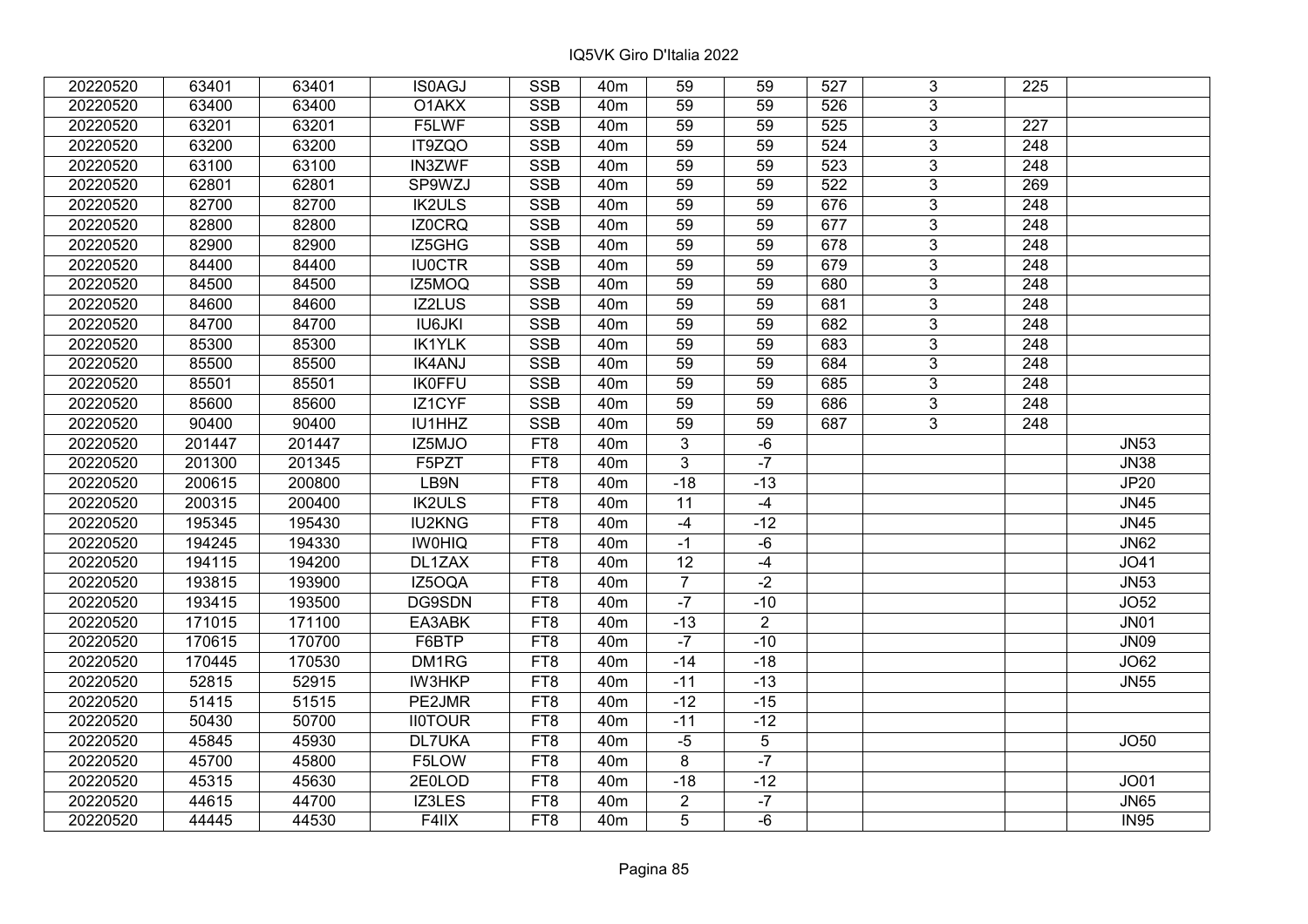| 20220520 | 200000 | 200000 | SP1AOL        | <b>RTTY</b> | 20 <sub>m</sub> | 599             | 599 | 372              | 3              | 269              |  |
|----------|--------|--------|---------------|-------------|-----------------|-----------------|-----|------------------|----------------|------------------|--|
| 20220520 | 200700 | 200700 | DJ3KJ         | <b>RTTY</b> | 20m             | 599             | 599 | 373              | 3              | 230              |  |
| 20220520 | 202000 | 202000 | SV1BEE        | <b>RTTY</b> | 20m             | 599             | 599 | $\overline{374}$ | $\overline{3}$ | 236              |  |
| 20220520 | 202200 | 202200 | JI3MJK        | <b>RTTY</b> | 20m             | 599             | 599 | $\frac{1}{375}$  | $\overline{3}$ | 339              |  |
| 20220520 | 202500 | 202500 | JH4BYZ        | <b>RTTY</b> | 20m             | 599             | 599 | 376              | 3              | 339              |  |
| 20220520 | 203300 | 203300 | DH1FA         | <b>RTTY</b> | 20m             | 599             | 599 | $\overline{377}$ | $\overline{3}$ | 230              |  |
| 20220520 | 203800 | 203800 | DL5NCC        | <b>RTTY</b> | 20m             | 599             | 599 | 378              | $\overline{3}$ | 230              |  |
| 20220520 | 204300 | 204300 | YO9HP         | <b>RTTY</b> | 20m             | 599             | 599 | 379              | $\overline{3}$ | 275              |  |
| 20220520 | 204800 | 204800 | LA2VRA        | <b>RTTY</b> | 20m             | 599             | 599 | 380              | $\overline{3}$ | 266              |  |
| 20220520 | 205700 | 205700 | DH0GBC        | <b>RTTY</b> | 20m             | 599             | 599 | 381              | $\overline{3}$ | 230              |  |
| 20220520 | 205900 | 205900 | M1BZN         | <b>RTTY</b> | 20m             | 599             | 599 | 382              | 3              | 223              |  |
| 20220520 | 210100 | 210100 | PE9JAN        | <b>RTTY</b> | 20m             | 599             | 599 | 383              | $\overline{3}$ | 263              |  |
| 20220520 | 210300 | 210300 | M7CFW         | <b>RTTY</b> | 20 <sub>m</sub> | 599             | 599 | 384              | 3              | 223              |  |
| 20220520 | 210500 | 210500 | DL3EBJ        | <b>RTTY</b> | 20 <sub>m</sub> | 599             | 599 | 385              | $\overline{3}$ | 230              |  |
| 20220520 | 211300 | 211300 | R6DBA         | <b>RTTY</b> | 20m             | 599             | 599 | 386              | $\overline{3}$ | 54               |  |
| 20220520 | 90500  | 90500  | S51ST         | <b>SSB</b>  | 40 <sub>m</sub> | 59              | 59  | 688              | 3              | 499              |  |
| 20220520 | 90600  | 90600  | IZ1JLK        | <b>SSB</b>  | 40 <sub>m</sub> | 59              | 59  | 689              | $\overline{3}$ | 248              |  |
| 20220520 | 91300  | 91300  | IU4OSX        | <b>SSB</b>  | 40 <sub>m</sub> | 59              | 59  | 690              | 3              | 248              |  |
| 20220520 | 91700  | 91700  | IZ1RDK        | <b>SSB</b>  | 40 <sub>m</sub> | 59              | 59  | 691              | 3              | 248              |  |
| 20220520 | 62800  | 62800  | IZ3TWB        | <b>SSB</b>  | 40 <sub>m</sub> | 59              | 59  | 521              | $\overline{3}$ | 248              |  |
| 20220520 | 150300 | 150300 | IW3IDX        | <b>SSB</b>  | 40 <sub>m</sub> | 59              | 59  | 1038             | $\overline{3}$ | 248              |  |
| 20220520 | 150101 | 150101 | IT9GND        | <b>SSB</b>  | 40 <sub>m</sub> | 59              | 59  | 1037             | $\overline{3}$ | 248              |  |
| 20220520 | 150100 | 150100 | IT9FEG        | <b>SSB</b>  | 40 <sub>m</sub> | 59              | 59  | 1036             | $\overline{3}$ | 248              |  |
| 20220520 | 142600 | 142600 | <b>IW0QPH</b> | <b>SSB</b>  | 40 <sub>m</sub> | 59              | 59  | 1035             | $\overline{3}$ | 248              |  |
| 20220520 | 142400 | 142400 | <b>IN3AFD</b> | <b>SSB</b>  | 40 <sub>m</sub> | 59              | 59  | 1034             | 3              | 248              |  |
| 20220520 | 142101 | 142101 | HB9RL         | <b>SSB</b>  | 40 <sub>m</sub> | 59              | 59  | 1033             | $\overline{3}$ | 287              |  |
| 20220520 | 142100 | 142100 | HB9EFJ        | <b>SSB</b>  | 40 <sub>m</sub> | $\overline{59}$ | 59  | 1032             | $\overline{3}$ | 287              |  |
| 20220520 | 135000 | 135000 | <b>IU8ANF</b> | <b>SSB</b>  | 40 <sub>m</sub> | 59              | 59  | 1031             | $\overline{3}$ | 248              |  |
| 20220520 | 134801 | 134801 | <b>I8URR</b>  | <b>SSB</b>  | 40 <sub>m</sub> | 59              | 59  | 1030             | $\overline{3}$ | 248              |  |
| 20220520 | 134800 | 134800 | OA3HYJ        | <b>SSB</b>  | 40 <sub>m</sub> | 59              | 59  | 1029             | $\overline{3}$ | 136              |  |
| 20220520 | 134700 | 134700 | TK5CH         | SSB         | 40 <sub>m</sub> | $\overline{59}$ | 59  | $\frac{1028}{ }$ | $\overline{3}$ | 214              |  |
| 20220520 | 134200 | 134200 | IT9ZQO        | <b>SSB</b>  | 40 <sub>m</sub> | 59              | 59  | 1027             | $\overline{3}$ | 248              |  |
| 20220520 | 134100 | 134100 | IZ5TJX        | <b>SSB</b>  | 40 <sub>m</sub> | 59              | 59  | 1026             | 3              | 248              |  |
| 20220520 | 134000 | 134000 | IZ1YTH        | <b>SSB</b>  | 40 <sub>m</sub> | 59              | 59  | 1025             | $\overline{3}$ | $\overline{248}$ |  |
| 20220520 | 133900 | 133900 | <b>IW3RWZ</b> | <b>SSB</b>  | 40 <sub>m</sub> | 59              | 59  | 1024             | 3              | 248              |  |
| 20220520 | 133800 | 133800 | <b>IV3IMI</b> | <b>SSB</b>  | 40 <sub>m</sub> | 59              | 59  | 1023             | 3              | 248              |  |
| 20220520 | 133200 | 133200 | IT9PPX        | SSB         | 40 <sub>m</sub> | 59              | 59  | 1022             | $\overline{3}$ | 248              |  |
| 20220520 | 133100 | 133100 | IW2MZS        | <b>SSB</b>  | 40 <sub>m</sub> | 59              | 59  | 1021             | $\overline{3}$ | 248              |  |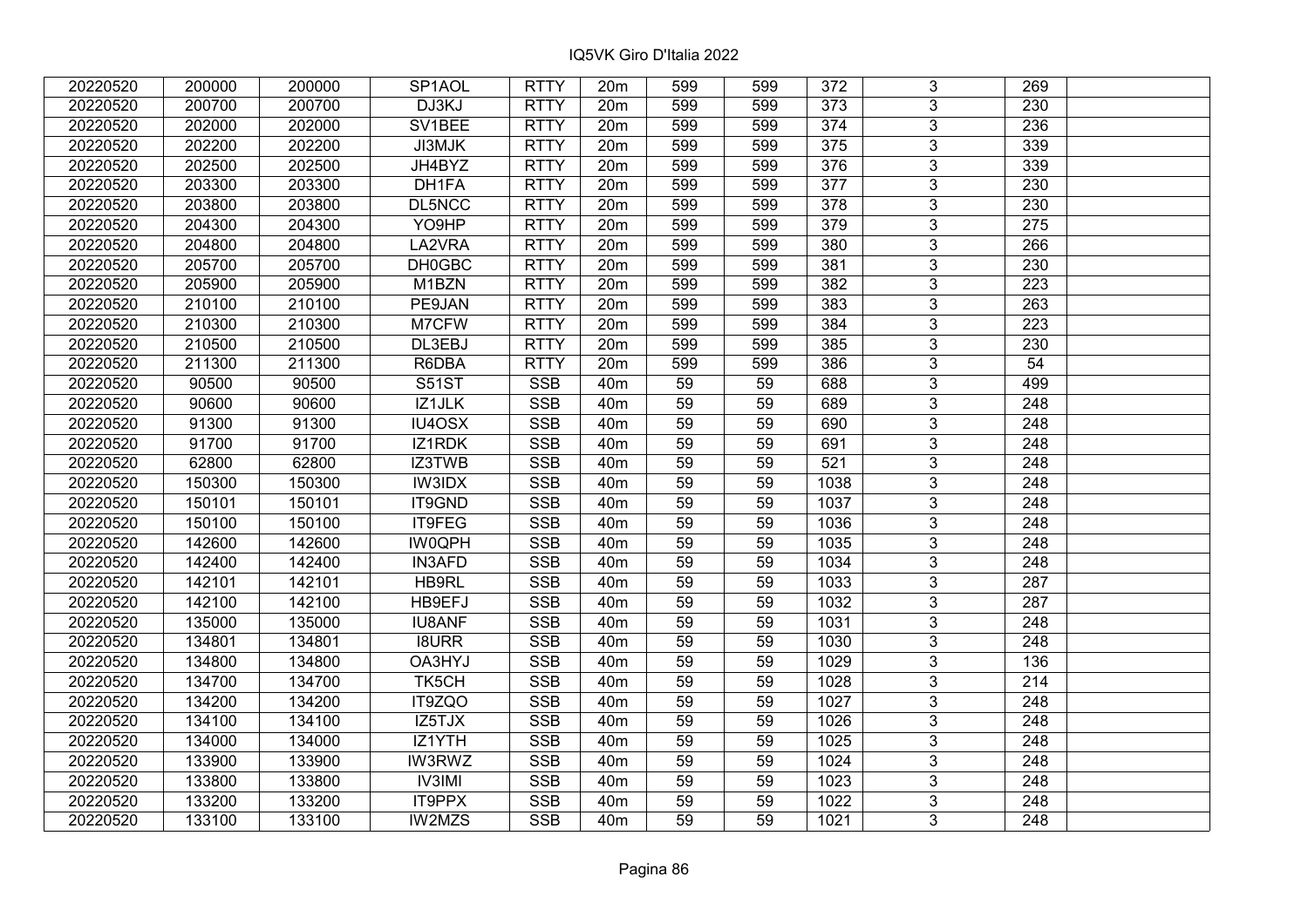| 20220520 | 132900 | 132900 | IU1DOF        | <b>SSB</b>  | 40 <sub>m</sub> | 59              | 59  | 1020 | 3              | 248              |  |
|----------|--------|--------|---------------|-------------|-----------------|-----------------|-----|------|----------------|------------------|--|
| 20220520 | 132100 | 132100 | <b>IK8TPB</b> | <b>SSB</b>  | 40 <sub>m</sub> | 59              | 59  | 1019 | $\overline{3}$ | 248              |  |
| 20220520 | 132000 | 132000 | <b>IT9IFV</b> | <b>SSB</b>  | 40 <sub>m</sub> | 59              | 59  | 1018 | $\overline{3}$ | 248              |  |
| 20220520 | 131900 | 131900 | IZ0IJE        | <b>SSB</b>  | 40 <sub>m</sub> | 59              | 59  | 1017 | $\overline{3}$ | $\overline{248}$ |  |
| 20220520 | 131700 | 131700 | IZ6WOJ        | <b>SSB</b>  | 40 <sub>m</sub> | 59              | 59  | 1016 | 3              | 248              |  |
| 20220520 | 151800 | 151800 | IW2DQE        | <b>SSB</b>  | 40 <sub>m</sub> | 59              | 59  | 1039 | $\overline{3}$ | $\overline{248}$ |  |
| 20220520 | 152100 | 152100 | DL6UKA        | <b>SSB</b>  | 40 <sub>m</sub> | 59              | 59  | 1040 | $\overline{3}$ | 230              |  |
| 20220520 | 152400 | 152400 | ON3ACD        | <b>SSB</b>  | 40 <sub>m</sub> | 59              | 59  | 1041 | $\overline{3}$ | 209              |  |
| 20220520 | 152500 | 152500 | <b>I3CRW</b>  | <b>SSB</b>  | 40 <sub>m</sub> | $\overline{59}$ | 59  | 1042 | $\overline{3}$ | $\overline{248}$ |  |
| 20220520 | 152600 | 152600 | EA3RS         | <b>SSB</b>  | 40 <sub>m</sub> | 59              | 59  | 1043 | $\overline{3}$ | 281              |  |
| 20220520 | 153000 | 153000 | EA5RC         | <b>SSB</b>  | 40 <sub>m</sub> | 59              | 59  | 1044 | 3              | 281              |  |
| 20220520 | 153200 | 153200 | IZ8FQQ        | <b>SSB</b>  | 40m             | $\overline{59}$ | 59  | 1045 | $\overline{3}$ | 248              |  |
| 20220520 | 153700 | 153700 | EA3ARP        | <b>SSB</b>  | 40 <sub>m</sub> | 59              | 59  | 1046 | 3              | 281              |  |
| 20220520 | 154000 | 154000 | <b>IK2XDF</b> | <b>SSB</b>  | 40m             | 59              | 59  | 1047 | 3              | 248              |  |
| 20220520 | 154100 | 154100 | IZ8DUP        | <b>SSB</b>  | 40 <sub>m</sub> | 59              | 59  | 1048 | $\overline{3}$ | $\overline{248}$ |  |
| 20220520 | 154500 | 154500 | IZ0EVA        | <b>SSB</b>  | 40 <sub>m</sub> | 59              | 59  | 1049 | $\overline{3}$ | 248              |  |
| 20220520 | 154800 | 154800 | IZ0LRA        | <b>SSB</b>  | 40 <sub>m</sub> | 59              | 59  | 1050 | 3              | 248              |  |
| 20220520 | 154801 | 154801 | IZ6BXP        | <b>SSB</b>  | 40 <sub>m</sub> | 59              | 59  | 1051 | $\overline{3}$ | 248              |  |
| 20220520 | 154900 | 154900 | <b>IU8JMB</b> | <b>SSB</b>  | 40 <sub>m</sub> | 59              | 59  | 1052 | $\overline{3}$ | 248              |  |
| 20220520 | 155200 | 155200 | IU6PEG        | <b>SSB</b>  | 40 <sub>m</sub> | 59              | 59  | 1053 | $\overline{3}$ | 248              |  |
| 20220521 | 155400 | 155400 | YO2DNO        | <b>RTTY</b> | 20 <sub>m</sub> | 599             | 599 | 406  | $\overline{3}$ | 275              |  |
| 20220521 | 155900 | 155900 | CT1EGX        | <b>RTTY</b> | 20m             | 599             | 599 | 407  | $\overline{3}$ | 272              |  |
| 20220521 | 160200 | 160200 | UA9LL         | <b>RTTY</b> | 20 <sub>m</sub> | 599             | 599 | 408  | 3              | 15               |  |
| 20220521 | 160400 | 160400 | HA7SC         | <b>RTTY</b> | 20m             | 599             | 599 | 409  | $\overline{3}$ | 239              |  |
| 20220521 | 160800 | 160800 | DC5LN         | <b>RTTY</b> | 20m             | 599             | 599 | 410  | $\overline{3}$ | 230              |  |
| 20220521 | 162900 | 162900 | JR1NHD        | <b>RTTY</b> | 20m             | 599             | 599 | 411  | $\overline{3}$ | 339              |  |
| 20220521 | 163000 | 163000 | <b>GOLUH</b>  | <b>RTTY</b> | 20m             | 599             | 599 | 412  | $\overline{3}$ | $\overline{223}$ |  |
| 20220521 | 164000 | 164000 | OK1VKX        | <b>RTTY</b> | 20m             | 599             | 599 | 413  | $\overline{3}$ | 503              |  |
| 20220521 | 164400 | 164400 | F6BKT         | <b>RTTY</b> | 20m             | 599             | 599 | 414  | $\overline{3}$ | $\overline{227}$ |  |
| 20220521 | 170900 | 170900 | YL2QV         | <b>RTTY</b> | 20m             | 599             | 599 | 419  | $\overline{3}$ | 145              |  |
| 20220521 | 170700 | 170700 | DL3HBF        | <b>RTTY</b> | 20m             | 599             | 599 | 418  | $\overline{3}$ | 230              |  |
| 20220521 | 170300 | 170300 | DC6JA         | <b>RTTY</b> | 20m             | 599             | 599 | 417  | $\overline{3}$ | 230              |  |
| 20220521 | 165700 | 165700 | DB4BJ         | <b>RTTY</b> | 20m             | 599             | 599 | 416  | 3              | 230              |  |
| 20220521 | 165400 | 165400 | DJ7LT         | <b>RTTY</b> | 20m             | 599             | 599 | 415  | $\overline{3}$ | 230              |  |
| 20220521 | 140400 | 140400 | IT9FEG        | <b>SSB</b>  | 20m             | 59              | 59  | 390  | $\overline{3}$ | 248              |  |
| 20220521 | 140200 | 140200 | EA3GLQ        | <b>SSB</b>  | 20m             | 59              | 59  | 389  | 3              | 281              |  |
| 20220521 | 135700 | 135700 | IT9JGX        | <b>SSB</b>  | 20m             | 59              | 59  | 388  | 3              | 248              |  |
| 20220521 | 135600 | 135600 | IT9PPX        | <b>SSB</b>  | 20m             | 59              | 59  | 387  | 3              | 248              |  |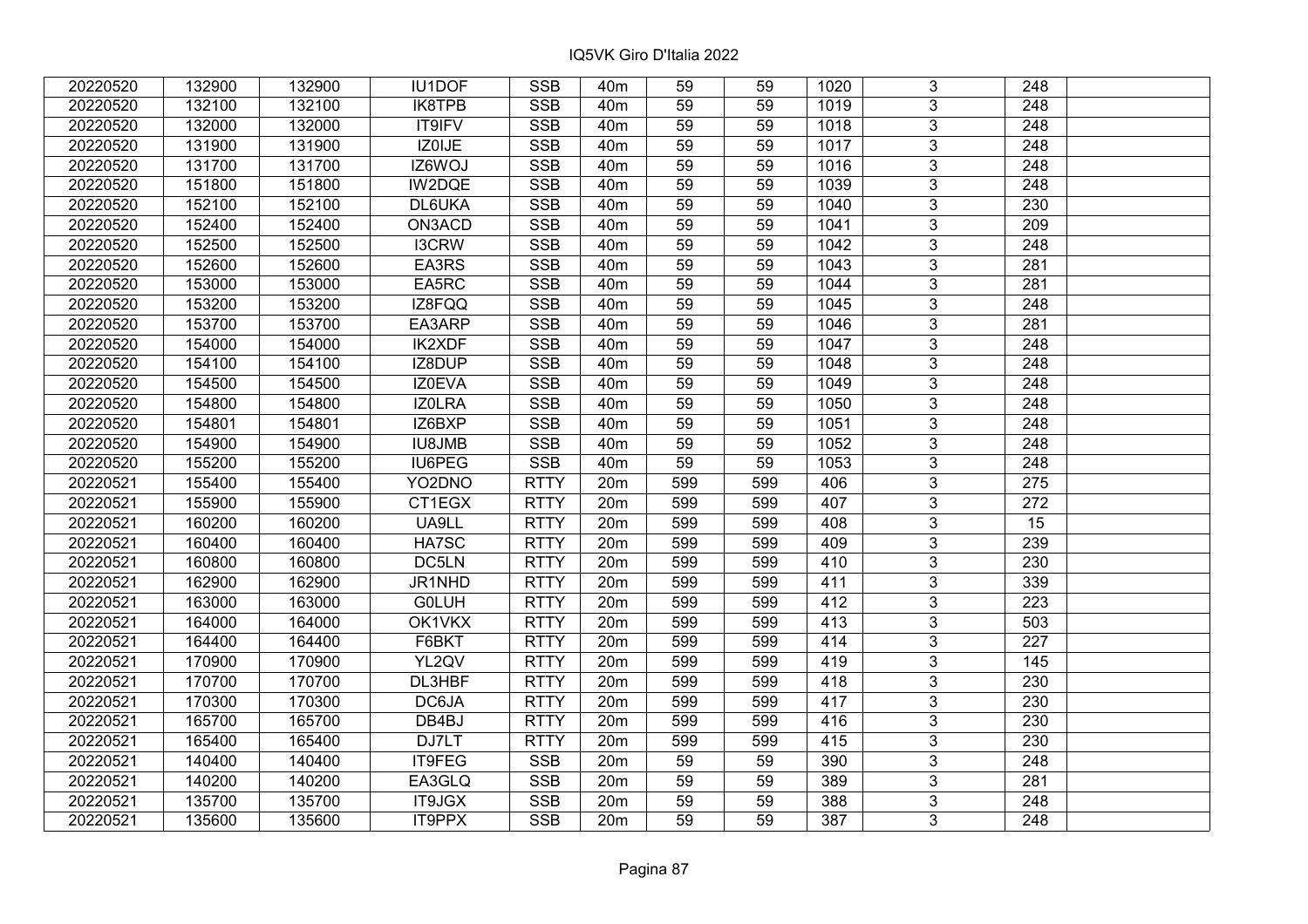| 20220521 | 142100 | 142100 | DM1MAX            | <b>RTTY</b> | 20 <sub>m</sub> | 599             | 599 | 391  | 3              | 230              |  |
|----------|--------|--------|-------------------|-------------|-----------------|-----------------|-----|------|----------------|------------------|--|
| 20220521 | 142600 | 142600 | <b>OM0MR</b>      | <b>RTTY</b> | 20m             | 599             | 599 | 392  | 3              | 504              |  |
| 20220521 | 142601 | 142601 | <b>SA7PGN</b>     | <b>RTTY</b> | 20m             | 599             | 599 | 393  | $\overline{3}$ | 284              |  |
| 20220521 | 142900 | 142900 | PD3RFR            | <b>RTTY</b> | 20m             | 599             | 599 | 394  | 3              | 263              |  |
| 20220521 | 143800 | 143800 | EA3CH             | <b>RTTY</b> | 20 <sub>m</sub> | 599             | 599 | 395  | $\overline{3}$ | 281              |  |
| 20220521 | 144100 | 144100 | RU <sub>4</sub> D | <b>RTTY</b> | 20m             | 599             | 599 | 396  | $\overline{3}$ | 54               |  |
| 20220521 | 145600 | 145600 | IQ8XS             | <b>RTTY</b> | 40 <sub>m</sub> | 599             | 599 | 397  | $\overline{3}$ | 248              |  |
| 20220521 | 150400 | 150400 | <b>IT9PPX</b>     | <b>RTTY</b> | 40 <sub>m</sub> | 599             | 599 | 398  | $\overline{3}$ | 248              |  |
| 20220521 | 150700 | 150700 | <b>IK2EBP</b>     | <b>RTTY</b> | 40 <sub>m</sub> | 599             | 599 | 399  | $\overline{3}$ | 248              |  |
| 20220521 | 152100 | 152100 | ER2AW             | <b>RTTY</b> | 20 <sub>m</sub> | 599             | 599 | 400  | $\overline{3}$ | 179              |  |
| 20220521 | 152600 | 152600 | SV1MO             | <b>RTTY</b> | 20m             | 599             | 599 | 401  | $\overline{3}$ | 236              |  |
| 20220521 | 153100 | 153100 | YO5RXM            | <b>RTTY</b> | 20m             | 599             | 599 | 402  | $\overline{3}$ | 275              |  |
| 20220521 | 153800 | 153800 | IK5WER            | <b>RTTY</b> | 20 <sub>m</sub> | 599             | 599 | 403  | $\overline{3}$ | 248              |  |
| 20220521 | 154200 | 154200 | R6DV              | <b>RTTY</b> | 20m             | 599             | 599 | 404  | 3              | 54               |  |
| 20220521 | 155000 | 155000 | LB4MH             | <b>RTTY</b> | 20m             | 599             | 599 | 405  | 3              | 266              |  |
| 20220521 | 191500 | 191500 | IZ8KPT            | <b>SSB</b>  | 80 <sub>m</sub> | 59              | 59  | 805  | 3              | 248              |  |
| 20220521 | 191000 | 191000 | IU5MPH            | <b>SSB</b>  | 80m             | 59              | 59  | 804  | 3              | 248              |  |
| 20220521 | 190900 | 190900 | OK2KFK            | <b>SSB</b>  | 80 <sub>m</sub> | 59              | 59  | 803  | 3              | 503              |  |
| 20220521 | 190500 | 190500 | <b>IOLRA</b>      | <b>SSB</b>  | 80m             | 59              | 59  | 802  | 3              | 248              |  |
| 20220521 | 190400 | 190400 | OE6BID            | <b>SSB</b>  | 80m             | 59              | 59  | 801  | $\overline{3}$ | 206              |  |
| 20220521 | 185600 | 185600 | I2ZP              | SSB         | 80 <sub>m</sub> | 59              | 59  | 800  | $\overline{3}$ | 248              |  |
| 20220521 | 185300 | 185300 | IU4EYH            | <b>SSB</b>  | 80m             | 59              | 59  | 799  | $\overline{3}$ | 248              |  |
| 20220521 | 185200 | 185200 | IW8EDA            | <b>SSB</b>  | 80m             | 59              | 59  | 798  | $\overline{3}$ | 248              |  |
| 20220521 | 185101 | 185101 | <b>IK0FFU</b>     | <b>SSB</b>  | 80 <sub>m</sub> | 59              | 59  | 797  | $\overline{3}$ | 248              |  |
| 20220521 | 185100 | 185100 | <b>I1QQC</b>      | <b>SSB</b>  | 80m             | 59              | 59  | 796  | $\overline{3}$ | 248              |  |
| 20220521 | 185000 | 185000 | F6HIA             | <b>SSB</b>  | 80 <sub>m</sub> | $\overline{59}$ | 59  | 795  | $\overline{3}$ | $\overline{227}$ |  |
| 20220521 | 184801 | 184801 | IZ0PAP            | <b>SSB</b>  | 80m             | $\overline{59}$ | 59  | 794  | $\overline{3}$ | 248              |  |
| 20220521 | 184800 | 184800 | IZ6FHZ            | <b>SSB</b>  | 80m             | 59              | 59  | 793  | 3              | 248              |  |
| 20220521 | 184700 | 184700 | IZ0COK            | <b>SSB</b>  | 80 <sub>m</sub> | 59              | 59  | 792  | $\overline{3}$ | $\overline{248}$ |  |
| 20220521 | 184601 | 184601 | <b>IU0DUM</b>     | <b>SSB</b>  | 80 <sub>m</sub> | 59              | 59  | 791  | $\overline{3}$ | 248              |  |
| 20220521 | 184600 | 184600 | IZ4AIF            | <b>SSB</b>  | 80 <sub>m</sub> | 59              | 59  | 790  | $\overline{3}$ | 248              |  |
| 20220521 | 184501 | 184501 | <b>IK1NDD</b>     | <b>SSB</b>  | 80m             | 59              | 59  | 789  | $\overline{3}$ | 248              |  |
| 20220521 | 184500 | 184500 | <b>IU5KRE</b>     | <b>SSB</b>  | 80m             | 59              | 59  | 788  | 3              | 248              |  |
| 20220521 | 140400 | 140400 | <b>IU5KRE</b>     | <b>SSB</b>  | 40 <sub>m</sub> | 59              | 59  | 787  | 3              | 248              |  |
| 20220521 | 135401 | 135401 | IU4EYH            | <b>SSB</b>  | 40 <sub>m</sub> | 59              | 59  | 786  | 3              | 248              |  |
| 20220521 | 135400 | 135400 | <b>IU0LGK</b>     | <b>SSB</b>  | 40m             | 59              | 59  | 785  | 3              | 248              |  |
| 20220521 | 134900 | 134900 | IZ5TJX            | SSB         | 40 <sub>m</sub> | 59              | 59  | 784  | $\overline{3}$ | 248              |  |
| 20220521 | 164900 | 164900 | <b>IK1SGR</b>     | <b>SSB</b>  | 40 <sub>m</sub> | 59              | 59  | 1155 | $\overline{3}$ | 248              |  |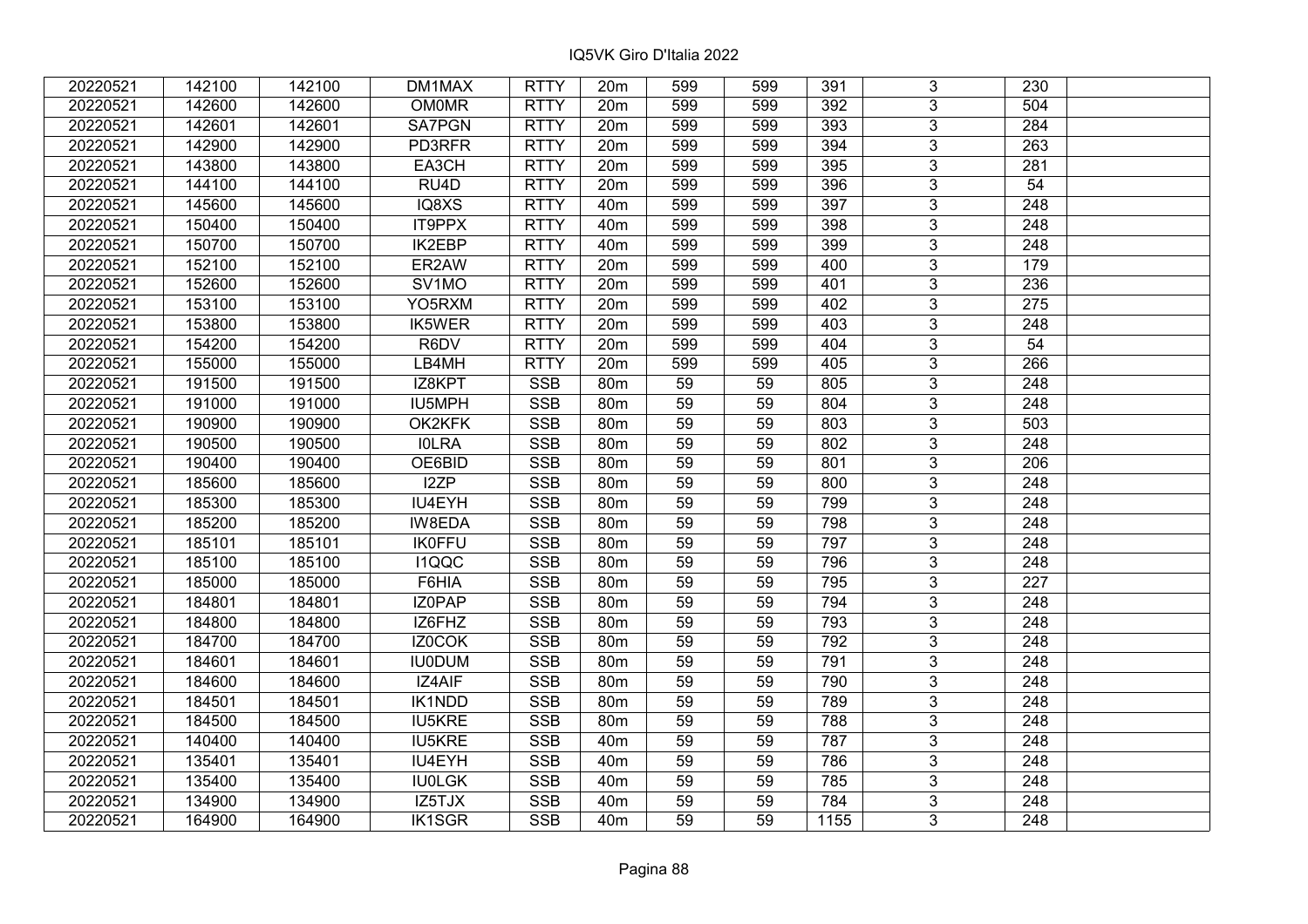| 20220521 | 164200 | 164200 | IZ2QZH        | <b>SSB</b> | 40 <sub>m</sub> | 59              | 59 | 1154             | 3              | 248              |  |
|----------|--------|--------|---------------|------------|-----------------|-----------------|----|------------------|----------------|------------------|--|
| 20220521 | 164100 | 164100 | IW2DQE        | <b>SSB</b> | 40 <sub>m</sub> | 59              | 59 | 1153             | $\overline{3}$ | 248              |  |
| 20220521 | 163600 | 163600 | <b>IK7FQF</b> | SSB        | 40 <sub>m</sub> | 59              | 59 | 1152             | $\overline{3}$ | 248              |  |
| 20220521 | 163500 | 163500 | <b>IW0QPH</b> | <b>SSB</b> | 40 <sub>m</sub> | 59              | 59 | 1151             | $\overline{3}$ | $\overline{248}$ |  |
| 20220521 | 163400 | 163400 | <b>IU8JMB</b> | <b>SSB</b> | 40 <sub>m</sub> | 59              | 59 | 1150             | 3              | 248              |  |
| 20220521 | 163300 | 163300 | <b>IW2FVN</b> | <b>SSB</b> | 40 <sub>m</sub> | 59              | 59 | 1149             | $\overline{3}$ | 248              |  |
| 20220521 | 163200 | 163200 | IW0QDG        | <b>SSB</b> | 40 <sub>m</sub> | 59              | 59 | 1148             | $\overline{3}$ | 248              |  |
| 20220521 | 163100 | 163100 | <b>IW9HHT</b> | <b>SSB</b> | 40 <sub>m</sub> | 59              | 59 | 1147             | 3              | 248              |  |
| 20220521 | 162800 | 162800 | IZ7KGB        | <b>SSB</b> | 40 <sub>m</sub> | 59              | 59 | 1146             | $\overline{3}$ | $\overline{248}$ |  |
| 20220521 | 162702 | 162702 | <b>IU5FBV</b> | <b>SSB</b> | 40 <sub>m</sub> | 59              | 59 | 1145             | $\overline{3}$ | 248              |  |
| 20220521 | 162701 | 162701 | <b>IN3XSK</b> | <b>SSB</b> | 40 <sub>m</sub> | 59              | 59 | 1144             | 3              | 248              |  |
| 20220521 | 162700 | 162700 | <b>DL1NKS</b> | <b>SSB</b> | 40 <sub>m</sub> | 59              | 59 | 1143             | $\overline{3}$ | 230              |  |
| 20220521 | 162600 | 162600 | IW2GCX        | <b>SSB</b> | 40 <sub>m</sub> | 59              | 59 | 1142             | 3              | 248              |  |
| 20220521 | 162500 | 162500 | IZ2QKU        | <b>SSB</b> | 40m             | 59              | 59 | 1141             | $\overline{3}$ | 248              |  |
| 20220521 | 162201 | 162201 | I4QGF         | <b>SSB</b> | 40 <sub>m</sub> | 59              | 59 | 1140             | $\overline{3}$ | 248              |  |
| 20220521 | 162200 | 162200 | IN3HIZ        | <b>SSB</b> | 40 <sub>m</sub> | 59              | 59 | 1139             | 3              | 248              |  |
| 20220521 | 162000 | 162000 | <b>IU8AUO</b> | <b>SSB</b> | 40 <sub>m</sub> | 59              | 59 | 1138             | $\overline{3}$ | 248              |  |
| 20220521 | 161900 | 161900 | <b>IK1MOP</b> | <b>SSB</b> | 40 <sub>m</sub> | 59              | 59 | 1137             | 3              | 248              |  |
| 20220521 | 161600 | 161600 | IK8MNV        | <b>SSB</b> | 40 <sub>m</sub> | 59              | 59 | 1136             | 3              | 248              |  |
| 20220521 | 161400 | 161400 | IZ6CHU        | <b>SSB</b> | 40 <sub>m</sub> | 59              | 59 | 1135             | $\overline{3}$ | 248              |  |
| 20220521 | 160800 | 160800 | IT9IVM        | <b>SSB</b> | 40 <sub>m</sub> | 59              | 59 | 1134             | $\overline{3}$ | 248              |  |
| 20220521 | 160600 | 160600 | EA5VL         | <b>SSB</b> | 40 <sub>m</sub> | 59              | 59 | 1133             | 3              | 281              |  |
| 20220521 | 160400 | 160400 | IU5KZF        | SSB        | 40 <sub>m</sub> | 59              | 59 | 1132             | $\overline{3}$ | 248              |  |
| 20220521 | 160300 | 160300 | <b>IK0YUU</b> | <b>SSB</b> | 40 <sub>m</sub> | 59              | 59 | 1131             | $\overline{3}$ | 248              |  |
| 20220521 | 160100 | 160100 | IQ4FJ         | <b>SSB</b> | 40 <sub>m</sub> | 59              | 59 | 1130             | 3              | 248              |  |
| 20220521 | 160000 | 160000 | IV3JBA        | <b>SSB</b> | 40 <sub>m</sub> | 59              | 59 | 1129             | $\overline{3}$ | $\overline{248}$ |  |
| 20220521 | 155800 | 155800 | IZ6GVT        | <b>SSB</b> | 40 <sub>m</sub> | 59              | 59 | 1128             | $\overline{3}$ | $\overline{248}$ |  |
| 20220521 | 155500 | 155500 | IW8EDA        | <b>SSB</b> | 40 <sub>m</sub> | 59              | 59 | 1127             | $\overline{3}$ | $\overline{248}$ |  |
| 20220521 | 155100 | 155100 | OE1DWD        | <b>SSB</b> | 40 <sub>m</sub> | 59              | 59 | 1126             | $\overline{3}$ | $\overline{206}$ |  |
| 20220521 | 154901 | 154901 | <b>IN3AFD</b> | <b>SSB</b> | 40 <sub>m</sub> | 59              | 59 | 1125             | $\overline{3}$ | 248              |  |
| 20220521 | 154900 | 154900 | <b>IZOMIY</b> | SSB        | 40 <sub>m</sub> | $\overline{59}$ | 59 | $\frac{1124}{ }$ | $\overline{3}$ | $\overline{248}$ |  |
| 20220521 | 154100 | 154100 | IZ0COK        | <b>SSB</b> | 40 <sub>m</sub> | 59              | 59 | 1123             | $\overline{3}$ | 248              |  |
| 20220521 | 154000 | 154000 | IZ1TQJ        | <b>SSB</b> | 40 <sub>m</sub> | 59              | 59 | 1122             | 3              | 248              |  |
| 20220521 | 153700 | 153700 | <b>IS0IYV</b> | <b>SSB</b> | 40 <sub>m</sub> | 59              | 59 | 1121             | $\overline{3}$ | 225              |  |
| 20220521 | 153600 | 153600 | EA3IFR        | <b>SSB</b> | 40 <sub>m</sub> | 59              | 59 | 1120             | $\overline{3}$ | 281              |  |
| 20220521 | 153001 | 153001 | IK8VHP        | <b>SSB</b> | 40 <sub>m</sub> | 59              | 59 | 1119             | 3              | 248              |  |
| 20220521 | 153000 | 153000 | IZ7DTJ        | SSB        | 40 <sub>m</sub> | 59              | 59 | 1118             | $\overline{3}$ | 248              |  |
| 20220521 | 152700 | 152700 | IK8IOZ        | <b>SSB</b> | 40 <sub>m</sub> | 59              | 59 | 1117             | $\overline{3}$ | 248              |  |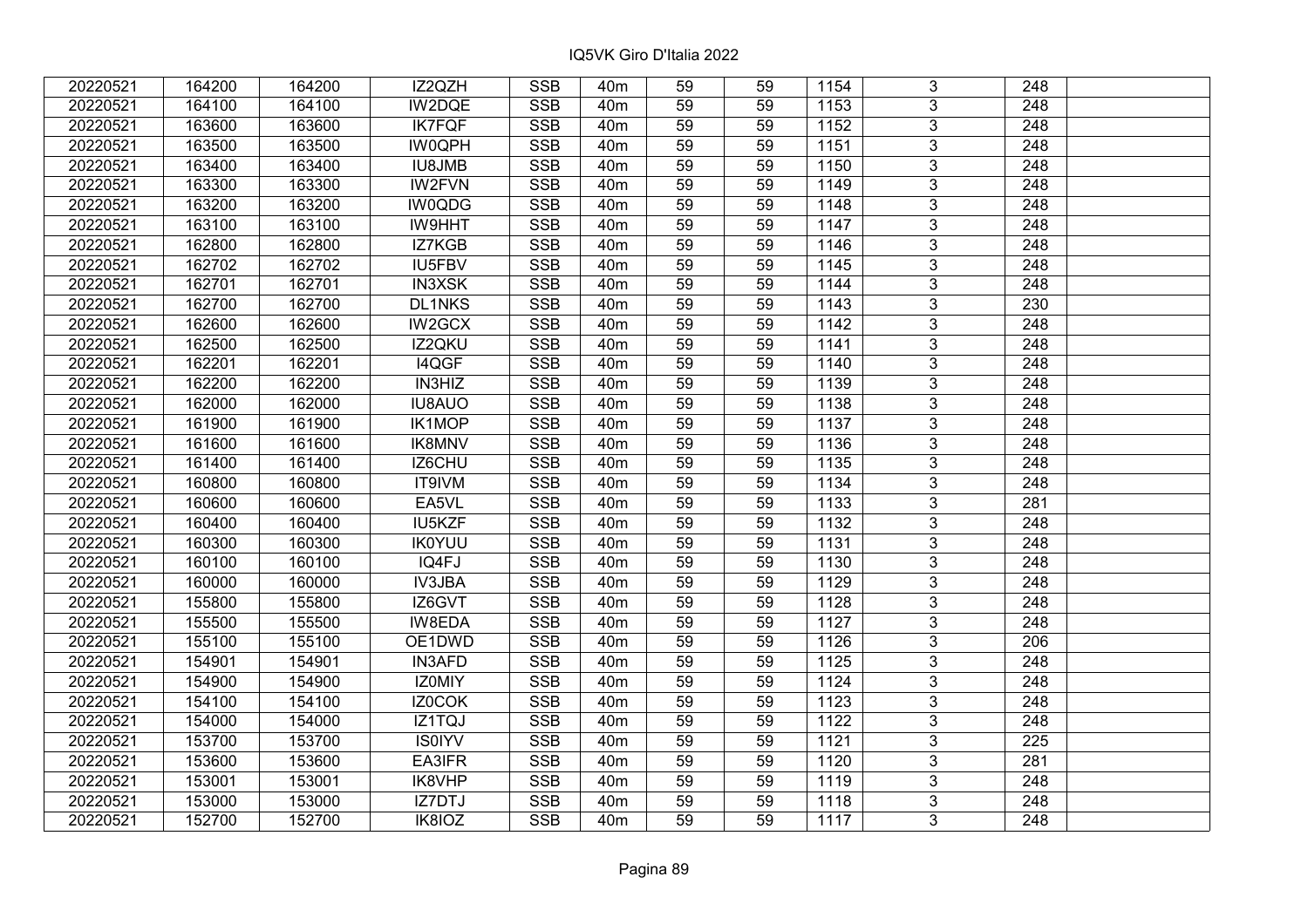| 20220521 | 152500 | 152500 | IZ0EVA        | <b>SSB</b> | 40 <sub>m</sub> | 59              | 59 | 1116 | 3              | 248              |  |
|----------|--------|--------|---------------|------------|-----------------|-----------------|----|------|----------------|------------------|--|
| 20220521 | 152400 | 152400 | IZ6RIG        | <b>SSB</b> | 40 <sub>m</sub> | 59              | 59 | 1115 | $\overline{3}$ | 248              |  |
| 20220521 | 152300 | 152300 | IW9FI         | <b>SSB</b> | 40 <sub>m</sub> | 59              | 59 | 1114 | $\overline{3}$ | 248              |  |
| 20220521 | 152200 | 152200 | IZ4AIF        | <b>SSB</b> | 40 <sub>m</sub> | 59              | 59 | 1113 | $\overline{3}$ | $\overline{248}$ |  |
| 20220521 | 152100 | 152100 | IZ8FQQ        | <b>SSB</b> | 40 <sub>m</sub> | 59              | 59 | 1112 | 3              | 248              |  |
| 20220521 | 152000 | 152000 | <b>IW8AOF</b> | <b>SSB</b> | 40 <sub>m</sub> | 59              | 59 | 1111 | $\overline{3}$ | 248              |  |
| 20220521 | 151901 | 151901 | IW2MZS        | <b>SSB</b> | 40 <sub>m</sub> | 59              | 59 | 1110 | $\overline{3}$ | 248              |  |
| 20220521 | 151900 | 151900 | <b>IK2EBP</b> | <b>SSB</b> | 40 <sub>m</sub> | 59              | 59 | 1109 | $\overline{3}$ | 248              |  |
| 20220521 | 151701 | 151701 | <b>IK1NDD</b> | <b>SSB</b> | 40 <sub>m</sub> | $\overline{59}$ | 59 | 1108 | $\overline{3}$ | $\overline{248}$ |  |
| 20220521 | 151700 | 151700 | <b>IT9FTD</b> | <b>SSB</b> | 40 <sub>m</sub> | 59              | 59 | 1107 | $\overline{3}$ | 248              |  |
| 20220521 | 151600 | 151600 | OE6BID        | <b>SSB</b> | 40 <sub>m</sub> | 59              | 59 | 1106 | 3              | 206              |  |
| 20220521 | 151502 | 151502 | IT9GND        | <b>SSB</b> | 40m             | $\overline{59}$ | 59 | 1105 | $\overline{3}$ | 248              |  |
| 20220521 | 151501 | 151501 | IU2LUH        | <b>SSB</b> | 40 <sub>m</sub> | 59              | 59 | 1104 | 3              | 248              |  |
| 20220521 | 151500 | 151500 | OE6PID        | <b>SSB</b> | 40m             | 59              | 59 | 1103 | 3              | 206              |  |
| 20220521 | 151300 | 151300 | I2XGD         | <b>SSB</b> | 40 <sub>m</sub> | 59              | 59 | 1102 | $\overline{3}$ | $\overline{248}$ |  |
| 20220521 | 151200 | 151200 | I2ZP          | <b>SSB</b> | 40 <sub>m</sub> | 59              | 59 | 1101 | $\overline{3}$ | 248              |  |
| 20220521 | 130700 | 130700 | <b>IK2ULS</b> | <b>SSB</b> | 40 <sub>m</sub> | 59              | 59 | 1100 | 3              | 248              |  |
| 20220521 | 130401 | 130401 | IW5ABB        | <b>SSB</b> | 40 <sub>m</sub> | 59              | 59 | 1099 | $\overline{3}$ | 248              |  |
| 20220521 | 130400 | 130400 | <b>IU4FIT</b> | <b>SSB</b> | 40 <sub>m</sub> | 59              | 59 | 1098 | $\overline{3}$ | 248              |  |
| 20220521 | 130300 | 130300 | <b>IK7XNF</b> | <b>SSB</b> | 40 <sub>m</sub> | 59              | 59 | 1097 | $\overline{3}$ | 248              |  |
| 20220521 | 130101 | 130101 | IZ5FSO        | SSB        | 40 <sub>m</sub> | 59              | 59 | 1096 | $\overline{3}$ | 248              |  |
| 20220521 | 130100 | 130100 | <b>IU7KQS</b> | <b>SSB</b> | 40 <sub>m</sub> | 59              | 59 | 1095 | $\overline{3}$ | 248              |  |
| 20220521 | 125800 | 125800 | IN3HDE        | <b>SSB</b> | 40 <sub>m</sub> | 59              | 59 | 1094 | 3              | 248              |  |
| 20220521 | 125700 | 125700 | IZ6FHZ        | <b>SSB</b> | 40 <sub>m</sub> | 59              | 59 | 1093 | $\overline{3}$ | 248              |  |
| 20220521 | 101100 | 101100 | I4IFJ         | <b>SSB</b> | 40 <sub>m</sub> | 59              | 59 | 1092 | $\overline{3}$ | 248              |  |
| 20220521 | 100900 | 100900 | <b>IU0PHD</b> | <b>SSB</b> | 40 <sub>m</sub> | 59              | 59 | 1091 | $\overline{3}$ | $\overline{248}$ |  |
| 20220521 | 100600 | 100600 | <b>IN3ECW</b> | <b>SSB</b> | 40 <sub>m</sub> | $\overline{59}$ | 59 | 1090 | $\overline{3}$ | $\overline{248}$ |  |
| 20220521 | 100400 | 100400 | IK2AHD        | <b>SSB</b> | 40 <sub>m</sub> | 59              | 59 | 1089 | $\overline{3}$ | 248              |  |
| 20220521 | 100100 | 100100 | IZ5RKZ        | <b>SSB</b> | 40 <sub>m</sub> | 59              | 59 | 1088 | $\overline{3}$ | $\overline{248}$ |  |
| 20220521 | 95901  | 95901  | <b>IU5JJW</b> | SSB        | 40 <sub>m</sub> | $\overline{59}$ | 59 | 1087 | $\overline{3}$ | $\overline{248}$ |  |
| 20220521 | 95900  | 95900  | IW5EJM        | <b>SSB</b> | 40 <sub>m</sub> | 59              | 59 | 1086 | $\overline{3}$ | 248              |  |
| 20220521 | 95600  | 95600  | IW2DFS        | <b>SSB</b> | 40 <sub>m</sub> | 59              | 59 | 1085 | $\overline{3}$ | 248              |  |
| 20220521 | 95400  | 95400  | IZ2LUS        | <b>SSB</b> | 40 <sub>m</sub> | 59              | 59 | 1084 | 3              | 248              |  |
| 20220521 | 60200  | 60200  | DL2IAJ        | <b>SSB</b> | 40 <sub>m</sub> | 59              | 59 | 1083 | $\overline{3}$ | 230              |  |
| 20220521 | 60100  | 60100  | IK1GPG        | <b>SSB</b> | 40 <sub>m</sub> | 59              | 59 | 1082 | $\overline{3}$ | 248              |  |
| 20220521 | 60000  | 60000  | IZ7KGB        | <b>SSB</b> | 40 <sub>m</sub> | 59              | 59 | 1081 | 3              | 248              |  |
| 20220521 | 55900  | 55900  | IZ3LES        | <b>SSB</b> | 40 <sub>m</sub> | 59              | 59 | 1080 | 3              | 248              |  |
| 20220521 | 95000  | 95000  | I4IFJ         | <b>SSB</b> | 40 <sub>m</sub> | 59              | 59 | 730  | 3              | 248              |  |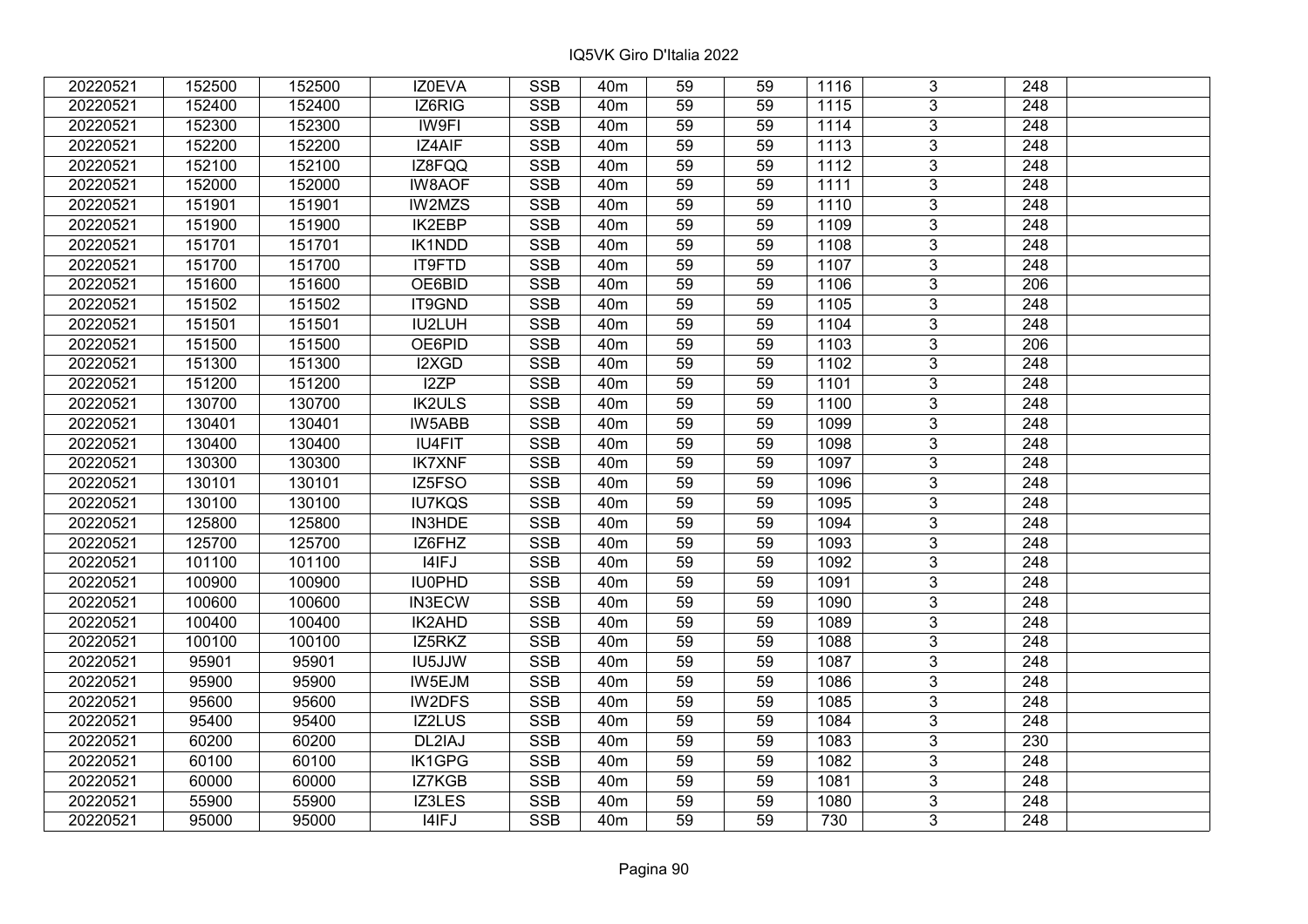| 20220521 | 94700  | 94700  | IZ5MMH        | <b>SSB</b>              | 40m             | 59              | 59 | 729              | 3              | 248              |  |
|----------|--------|--------|---------------|-------------------------|-----------------|-----------------|----|------------------|----------------|------------------|--|
| 20220521 | 94601  | 94601  | IU5NHM        | <b>SSB</b>              | 40 <sub>m</sub> | 59              | 59 | 728              | 3              | 248              |  |
| 20220521 | 94600  | 94600  | <b>IW5CTE</b> | <b>SSB</b>              | 40 <sub>m</sub> | 59              | 59 | 727              | $\overline{3}$ | 248              |  |
| 20220521 | 94500  | 94500  | IZ5HML        | <b>SSB</b>              | 40 <sub>m</sub> | 59              | 59 | 726              | 3              | 248              |  |
| 20220521 | 94200  | 94200  | IN3HVL        | <b>SSB</b>              | 40 <sub>m</sub> | 59              | 59 | 725              | $\overline{3}$ | 248              |  |
| 20220521 | 93600  | 93600  | EA3GLQ        | SSB                     | 40 <sub>m</sub> | 59              | 59 | 724              | $\overline{3}$ | 281              |  |
| 20220521 | 93501  | 93501  | <b>I3CRW</b>  | <b>SSB</b>              | 40m             | 59              | 59 | 723              | 3              | 248              |  |
| 20220521 | 93500  | 93500  | <b>I8AZC</b>  | <b>SSB</b>              | 40 <sub>m</sub> | 59              | 59 | $\overline{722}$ | $\overline{3}$ | 248              |  |
| 20220521 | 93400  | 93400  | <b>I100U</b>  | <b>SSB</b>              | 40 <sub>m</sub> | 59              | 59 | 721              | $\overline{3}$ | 248              |  |
| 20220521 | 93300  | 93300  | IZ1MKD        | <b>SSB</b>              | 40 <sub>m</sub> | 59              | 59 | 720              | $\overline{3}$ | 248              |  |
| 20220521 | 133600 | 133600 | <b>IK0FFU</b> | <b>SSB</b>              | 40 <sub>m</sub> | 59              | 59 | 783              | $\overline{3}$ | 248              |  |
| 20220521 | 132100 | 132100 | IZ1YTH        | <b>SSB</b>              | 40 <sub>m</sub> | 59              | 59 | 782              | $\overline{3}$ | 248              |  |
| 20220521 | 131400 | 131400 | O5SJJ         | <b>SSB</b>              | 40 <sub>m</sub> | 59              | 59 | 781              | $\overline{3}$ |                  |  |
| 20220521 | 131200 | 131200 | <b>IU1FQB</b> | <b>SSB</b>              | 40 <sub>m</sub> | 59              | 59 | 780              | 3              | 248              |  |
| 20220521 | 91300  | 91300  | EA3HYJ        | <b>SSB</b>              | 40 <sub>m</sub> | 59              | 59 | 779              | 3              | 281              |  |
| 20220521 | 90900  | 90900  | IZ3BGL        | <b>SSB</b>              | 40 <sub>m</sub> | 59              | 59 | 778              | 3              | 248              |  |
| 20220521 | 90300  | 90300  | <b>IW3RWZ</b> | <b>SSB</b>              | 40 <sub>m</sub> | 59              | 59 | 777              | 3              | 248              |  |
| 20220521 | 90200  | 90200  | <b>IW6AWL</b> | <b>SSB</b>              | 40 <sub>m</sub> | 59              | 59 | 776              | 3              | 248              |  |
| 20220521 | 90000  | 90000  | <b>IK2ULS</b> | <b>SSB</b>              | 40 <sub>m</sub> | 59              | 59 | 775              | $\overline{3}$ | 248              |  |
| 20220521 | 85800  | 85800  | <b>IU8ANF</b> | <b>SSB</b>              | 40 <sub>m</sub> | 59              | 59 | 774              | $\overline{3}$ | 248              |  |
| 20220521 | 84900  | 84900  | <b>I1QQC</b>  | <b>SSB</b>              | 40 <sub>m</sub> | 59              | 59 | 773              | $\overline{3}$ | 248              |  |
| 20220521 | 84701  | 84701  | IZ1RFK        | <b>SSB</b>              | 40 <sub>m</sub> | 59              | 59 | 772              | $\overline{3}$ | 248              |  |
| 20220521 | 84700  | 84700  | 9A1CC         | <b>SSB</b>              | 40 <sub>m</sub> | 59              | 59 | 771              | 3              | 497              |  |
| 20220521 | 84600  | 84600  | IZ0ARL        | <b>SSB</b>              | 40 <sub>m</sub> | 59              | 59 | 770              | $\overline{3}$ | 248              |  |
| 20220521 | 84500  | 84500  | IU5MPR        | <b>SSB</b>              | 40 <sub>m</sub> | 59              | 59 | 769              | $\overline{3}$ | 248              |  |
| 20220521 | 191700 | 191700 | I3RXJ         | SSB                     | 80 <sub>m</sub> | $\overline{59}$ | 59 | 806              | $\overline{3}$ | $\overline{248}$ |  |
| 20220521 | 191800 | 191800 | IK2YXH        | <b>SSB</b>              | 80m             | 59              | 59 | 807              | $\overline{3}$ | $\overline{248}$ |  |
| 20220521 | 191801 | 191801 | <b>IU6OMV</b> | <b>SSB</b>              | <b>80m</b>      | 59              | 59 | 808              | 3              | 248              |  |
| 20220521 | 191900 | 191900 | IZ0CVT        | <b>SSB</b>              | 80m             | 59              | 59 | 809              | $\overline{3}$ | $\overline{248}$ |  |
| 20220521 | 192000 | 192000 | IZ2GMU        | <b>SSB</b>              | 80 <sub>m</sub> | 59              | 59 | 810              | $\overline{3}$ | $\overline{248}$ |  |
| 20220521 | 192100 | 192100 | HB9EZD        | <b>SSB</b>              | 80 <sub>m</sub> | 59              | 59 | 811              | $\overline{3}$ | 287              |  |
| 20220521 | 192200 | 192200 | S52MZ         | <b>SSB</b>              | 80m             | 59              | 59 | 812              | $\overline{3}$ | 499              |  |
| 20220521 | 192600 | 192600 | <b>IK6VNU</b> | <b>SSB</b>              | 80m             | 59              | 59 | 813              | 3              | 248              |  |
| 20220521 | 192601 | 192601 | <b>IU3OVK</b> | <b>SSB</b>              | 80 <sub>m</sub> | 59              | 59 | 814              | 3              | 248              |  |
| 20220521 | 192700 | 192700 | <b>IK6TUO</b> | <b>SSB</b>              | 80m             | 59              | 59 | 815              | 3              | 248              |  |
| 20220521 | 192800 | 192800 | IQ6EZ         | <b>SSB</b>              | 80m             | 59              | 59 | 816              | 3              | 248              |  |
| 20220521 | 193100 | 193100 | <b>IK7BEF</b> | $\overline{\text{SSB}}$ | 80 <sub>m</sub> | 59              | 59 | 817              | $\overline{3}$ | 248              |  |
| 20220521 | 193200 | 193200 | <b>IK8RJS</b> | <b>SSB</b>              | 80 <sub>m</sub> | 59              | 59 | 818              | $\overline{3}$ | 248              |  |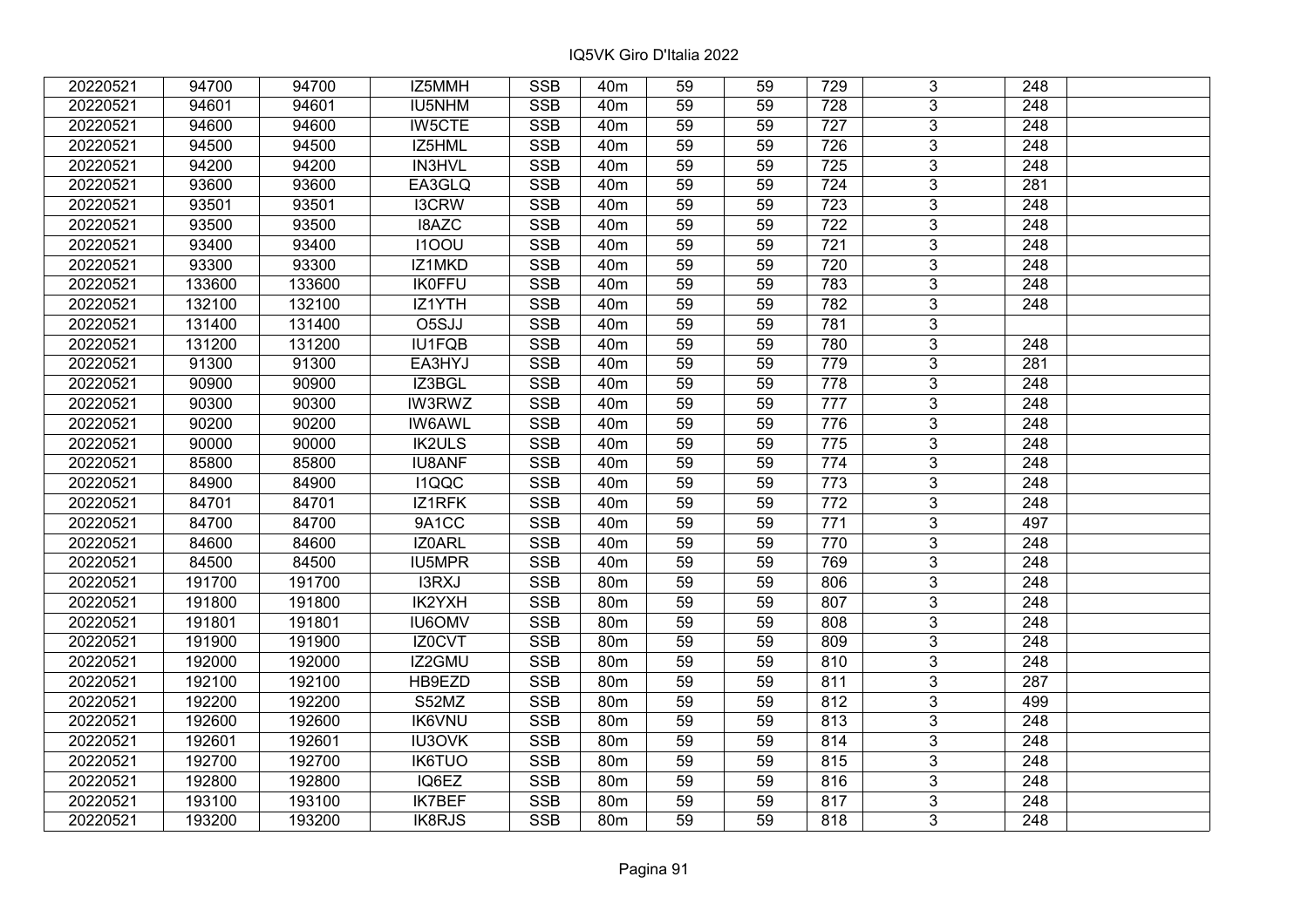| 20220521 | 194500 | 194500 | 9A1CC         | <b>SSB</b>  | 80 <sub>m</sub> | 59  | 59  | 819 | 3              | 497              |  |
|----------|--------|--------|---------------|-------------|-----------------|-----|-----|-----|----------------|------------------|--|
| 20220521 | 194600 | 194600 | IZ2LUS        | <b>SSB</b>  | 80 <sub>m</sub> | 59  | 59  | 820 | 3 <sup>1</sup> | 248              |  |
| 20220521 | 185500 | 185500 | IU0PHD        | <b>SSB</b>  | 40 <sub>m</sub> | 59  | 59  | 442 | $\overline{3}$ | 248              |  |
| 20220521 | 184800 | 184800 | IU6DAZ        | <b>SSB</b>  | 40 <sub>m</sub> | 59  | 59  | 441 | $\overline{3}$ | 248              |  |
| 20220521 | 184400 | 184400 | IN3EGC        | <b>SSB</b>  | 40 <sub>m</sub> | 59  | 59  | 440 | $\overline{3}$ | 248              |  |
| 20220521 | 184300 | 184300 | EB5GBE        | <b>SSB</b>  | 40 <sub>m</sub> | 59  | 59  | 439 | $\overline{3}$ | 281              |  |
| 20220521 | 183300 | 183300 | IU5NHM        | <b>SSB</b>  | 40 <sub>m</sub> | 59  | 59  | 438 | $\overline{3}$ | 248              |  |
| 20220521 | 181200 | 181200 | IU3OVK        | <b>SSB</b>  | 40 <sub>m</sub> | 59  | 59  | 437 | $\overline{3}$ | 248              |  |
| 20220521 | 181100 | 181100 | IT9FEG        | <b>SSB</b>  | 40 <sub>m</sub> | 59  | 59  | 436 | $\overline{3}$ | 248              |  |
| 20220521 | 181000 | 181000 | I2YKR         | <b>SSB</b>  | 40 <sub>m</sub> | 59  | 59  | 435 | $\overline{3}$ | 248              |  |
| 20220521 | 180800 | 180800 | IZ1EOP        | <b>SSB</b>  | 40 <sub>m</sub> | 59  | 59  | 434 | $\overline{3}$ | 248              |  |
| 20220521 | 180300 | 180300 | IU4OSX        | <b>SSB</b>  | 40 <sub>m</sub> | 59  | 59  | 433 | $\overline{3}$ | 248              |  |
| 20220521 | 175400 | 175400 | IW8FBP        | <b>SSB</b>  | 40 <sub>m</sub> | 59  | 59  | 432 | $\overline{3}$ | 248              |  |
| 20220521 | 175100 | 175100 | <b>IU3ITY</b> | <b>SSB</b>  | 40 <sub>m</sub> | 59  | 59  | 431 | $\overline{3}$ | 248              |  |
| 20220521 | 174900 | 174900 | F1UMO         | <b>SSB</b>  | 40 <sub>m</sub> | 59  | 59  | 430 | $\mathfrak{S}$ | 227              |  |
| 20220521 | 174600 | 174600 | IZ0UIJ        | <b>SSB</b>  | 40 <sub>m</sub> | 59  | 59  | 429 | $\overline{3}$ | 248              |  |
| 20220521 | 174401 | 174401 | IZ7KGB        | <b>SSB</b>  | 40 <sub>m</sub> | 59  | 59  | 428 | $\mathfrak{S}$ | 248              |  |
| 20220521 | 174400 | 174400 | <b>IWOHIQ</b> | <b>SSB</b>  | 40 <sub>m</sub> | 59  | 59  | 427 | $\mathfrak{S}$ | 248              |  |
| 20220521 | 173700 | 173700 | DF3NK         | <b>RTTY</b> | 20m             | 599 | 599 | 426 | $\overline{3}$ | 230              |  |
| 20220521 | 173200 | 173200 | 9A4ZM         | <b>RTTY</b> | 20m             | 599 | 599 | 425 | $\overline{3}$ | 497              |  |
| 20220521 | 173000 | 173000 | EA3IBK        | <b>RTTY</b> | 20m             | 599 | 599 | 424 | $\overline{3}$ | 281              |  |
| 20220521 | 172400 | 172400 | <b>G0HRX</b>  | <b>RTTY</b> | 20m             | 599 | 599 | 423 | $\overline{3}$ | 223              |  |
| 20220521 | 171900 | 171900 | EA3FRG        | <b>RTTY</b> | 20m             | 599 | 599 | 422 | $\overline{3}$ | 281              |  |
| 20220521 | 171700 | 171700 | DL6ZBD        | <b>RTTY</b> | 20m             | 599 | 599 | 421 | $\overline{3}$ | 230              |  |
| 20220521 | 171600 | 171600 | EB5AFK        | <b>RTTY</b> | 20m             | 599 | 599 | 420 | $\overline{3}$ | 281              |  |
| 20220521 | 74803  | 74803  | HB9EFJ        | <b>SSB</b>  | 40 <sub>m</sub> | 59  | 59  | 666 | $\overline{3}$ | 287              |  |
| 20220521 | 74802  | 74802  | <b>IU0DUM</b> | <b>SSB</b>  | 40 <sub>m</sub> | 59  | 59  | 665 | $\overline{3}$ | $\overline{248}$ |  |
| 20220521 | 74801  | 74801  | <b>IK1YLK</b> | <b>SSB</b>  | 40 <sub>m</sub> | 59  | 59  | 664 | $\overline{3}$ | 248              |  |
| 20220521 | 74800  | 74800  | <b>IWOHIQ</b> | <b>SSB</b>  | 40 <sub>m</sub> | 59  | 59  | 663 | $\overline{3}$ | $\overline{248}$ |  |
| 20220521 | 74700  | 74700  | <b>IW3HWC</b> | <b>SSB</b>  | 40 <sub>m</sub> | 59  | 59  | 662 | $\overline{3}$ | 248              |  |
| 20220521 | 74501  | 74501  | IU2LUH        | <b>SSB</b>  | 40 <sub>m</sub> | 59  | 59  | 661 | $\overline{3}$ | 248              |  |
| 20220521 | 74500  | 74500  | <b>IU8HAO</b> | <b>SSB</b>  | 40 <sub>m</sub> | 59  | 59  | 660 | $\overline{3}$ | 248              |  |
| 20220521 | 74100  | 74100  | IZ8KPT        | <b>SSB</b>  | 40 <sub>m</sub> | 59  | 59  | 659 | $\mathbf{3}$   | 248              |  |
| 20220521 | 73900  | 73900  | <b>IV3DBT</b> | <b>SSB</b>  | 40 <sub>m</sub> | 59  | 59  | 658 | 3 <sup>1</sup> | 248              |  |
| 20220521 | 73800  | 73800  | IQ1QQ         | <b>SSB</b>  | 40 <sub>m</sub> | 59  | 59  | 657 | $\mathbf{3}$   | 248              |  |
| 20220521 | 73600  | 73600  | F4VRK         | <b>SSB</b>  | 40 <sub>m</sub> | 59  | 59  | 656 | 3              | 227              |  |
| 20220521 | 73401  | 73401  | 3A2MG         | <b>SSB</b>  | 40 <sub>m</sub> | 59  | 59  | 655 | $\overline{3}$ | 260              |  |
| 20220521 | 73400  | 73400  | IT9GND        | <b>SSB</b>  | 40 <sub>m</sub> | 59  | 59  | 654 | $\overline{3}$ | 248              |  |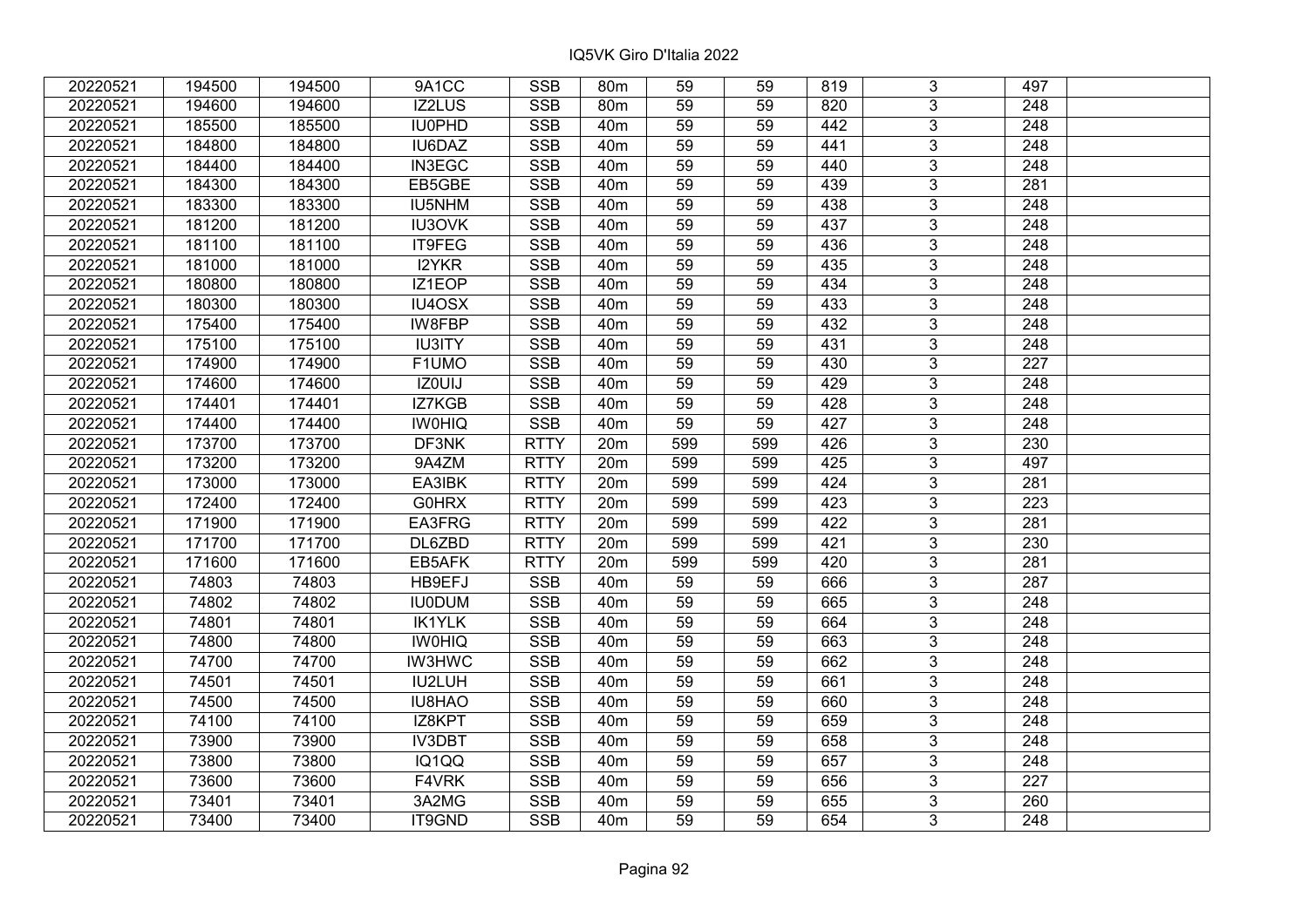| 20220521 | 73300 | 73300 | IQ3DQ/P       | <b>SSB</b>              | 40 <sub>m</sub> | 59              | 59 | 653 | 3              | 248              |  |
|----------|-------|-------|---------------|-------------------------|-----------------|-----------------|----|-----|----------------|------------------|--|
| 20220521 | 73100 | 73100 | HA1ZH         | <b>SSB</b>              | 40 <sub>m</sub> | 59              | 59 | 652 | $\overline{3}$ | 239              |  |
| 20220521 | 72900 | 72900 | <b>IK1JNP</b> | SSB                     | 40 <sub>m</sub> | $\overline{59}$ | 59 | 651 | $\overline{3}$ | 248              |  |
| 20220521 | 72800 | 72800 | ON3EI         | <b>SSB</b>              | 40 <sub>m</sub> | 59              | 59 | 650 | $\overline{3}$ | $\overline{209}$ |  |
| 20220521 | 72500 | 72500 | DL1HRN        | <b>SSB</b>              | 40 <sub>m</sub> | 59              | 59 | 649 | $\overline{3}$ | 230              |  |
| 20220521 | 72400 | 72400 | F5MGS         | <b>SSB</b>              | 40 <sub>m</sub> | 59              | 59 | 648 | $\overline{3}$ | $\overline{227}$ |  |
| 20220521 | 71900 | 71900 | IZ0CVT        | <b>SSB</b>              | 40 <sub>m</sub> | 59              | 59 | 647 | $\overline{3}$ | 248              |  |
| 20220521 | 71800 | 71800 | IZ8EQF        | <b>SSB</b>              | 40m             | 59              | 59 | 646 | $\overline{3}$ | 248              |  |
| 20220521 | 71701 | 71701 | F6HIA         | SSB                     | 40 <sub>m</sub> | $\overline{59}$ | 59 | 645 | $\overline{3}$ | $\overline{227}$ |  |
| 20220521 | 71700 | 71700 | <b>IK6VNU</b> | <b>SSB</b>              | 40 <sub>m</sub> | 59              | 59 | 644 | $\overline{3}$ | 248              |  |
| 20220521 | 71501 | 71501 | IZ1MKP        | <b>SSB</b>              | 40 <sub>m</sub> | 59              | 59 | 643 | 3              | 248              |  |
| 20220521 | 71500 | 71500 | IZ3LEV        | <b>SSB</b>              | 40 <sub>m</sub> | 59              | 59 | 642 | $\overline{3}$ | $\overline{248}$ |  |
| 20220521 | 71400 | 71400 | <b>IU3NPG</b> | <b>SSB</b>              | 40 <sub>m</sub> | 59              | 59 | 641 | $\overline{3}$ | 248              |  |
| 20220521 | 71301 | 71301 | <b>IK7BEF</b> | <b>SSB</b>              | 40 <sub>m</sub> | 59              | 59 | 640 | 3              | 248              |  |
| 20220521 | 71300 | 71300 | I3RXJ         | <b>SSB</b>              | 40 <sub>m</sub> | 59              | 59 | 639 | $\overline{3}$ | $\overline{248}$ |  |
| 20220521 | 71201 | 71201 | IT9ZQO        | <b>SSB</b>              | 40 <sub>m</sub> | 59              | 59 | 638 | $\overline{3}$ | 248              |  |
| 20220521 | 71200 | 71200 | IK1NDD        | <b>SSB</b>              | 40 <sub>m</sub> | 59              | 59 | 637 | 3              | 248              |  |
| 20220521 | 71100 | 71100 | <b>IW8EON</b> | <b>SSB</b>              | 40 <sub>m</sub> | 59              | 59 | 636 | 3              | 248              |  |
| 20220521 | 70700 | 70700 | <b>IU8JLX</b> | <b>SSB</b>              | 40 <sub>m</sub> | 59              | 59 | 635 | $\overline{3}$ | 248              |  |
| 20220521 | 70600 | 70600 | <b>IU6IBX</b> | <b>SSB</b>              | 40 <sub>m</sub> | 59              | 59 | 634 | $\overline{3}$ | 248              |  |
| 20220521 | 70400 | 70400 | IK8RJS        | <b>SSB</b>              | 40 <sub>m</sub> | 59              | 59 | 633 | $\overline{3}$ | 248              |  |
| 20220521 | 70300 | 70300 | S52MZ         | <b>SSB</b>              | 40 <sub>m</sub> | 59              | 59 | 632 | $\overline{3}$ | 499              |  |
| 20220521 | 70100 | 70100 | F4VQM         | <b>SSB</b>              | 40 <sub>m</sub> | 59              | 59 | 631 | 3              | 227              |  |
| 20220521 | 65900 | 65900 | PE1GEW        | <b>SSB</b>              | 40 <sub>m</sub> | 59              | 59 | 630 | $\overline{3}$ | 263              |  |
| 20220521 | 65701 | 65701 | EA3IM         | <b>SSB</b>              | 40 <sub>m</sub> | 59              | 59 | 629 | $\overline{3}$ | 281              |  |
| 20220521 | 65700 | 65700 | F1AKX         | <b>SSB</b>              | 40 <sub>m</sub> | 59              | 59 | 628 | $\overline{3}$ | 227              |  |
| 20220521 | 65001 | 65001 | IK8VRO        | <b>SSB</b>              | 40 <sub>m</sub> | $\overline{59}$ | 59 | 627 | $\overline{3}$ | $\overline{248}$ |  |
| 20220521 | 65000 | 65000 | <b>IK8FIQ</b> | <b>SSB</b>              | 40 <sub>m</sub> | 59              | 59 | 626 | $\overline{3}$ | 248              |  |
| 20220521 | 64700 | 64700 | IZ8GLB        | <b>SSB</b>              | 40 <sub>m</sub> | 59              | 59 | 625 | $\overline{3}$ | $\overline{248}$ |  |
| 20220521 | 64400 | 64400 | EA2E          | $\overline{\text{SSB}}$ | 40 <sub>m</sub> | $\overline{59}$ | 59 | 624 | $\overline{3}$ | 281              |  |
| 20220521 | 64100 | 64100 | <b>IK7VKC</b> | <b>SSB</b>              | 40 <sub>m</sub> | 59              | 59 | 623 | $\overline{3}$ | 248              |  |
| 20220521 | 64000 | 64000 | IT9FTD        | <b>SSB</b>              | 40 <sub>m</sub> | 59              | 59 | 622 | $\overline{3}$ | 248              |  |
| 20220521 | 63300 | 63300 | IT9DID        | <b>SSB</b>              | 40 <sub>m</sub> | 59              | 59 | 621 | 3              | 248              |  |
| 20220521 | 63200 | 63200 | <b>DL7UKA</b> | <b>SSB</b>              | 40 <sub>m</sub> | 59              | 59 | 620 | $\overline{3}$ | 230              |  |
| 20220521 | 62901 | 62901 | EA4YT         | <b>SSB</b>              | 40 <sub>m</sub> | 59              | 59 | 619 | $\overline{3}$ | 281              |  |
| 20220521 | 62900 | 62900 | IZ8KPT        | <b>SSB</b>              | 40 <sub>m</sub> | 59              | 59 | 618 | 3              | 248              |  |
| 20220521 | 62400 | 62400 | IZ7DOK        | <b>SSB</b>              | 40 <sub>m</sub> | 59              | 59 | 617 | $\overline{3}$ | 248              |  |
| 20220521 | 62301 | 62301 | IQ9ZI         | <b>SSB</b>              | 40 <sub>m</sub> | 59              | 59 | 616 | 3              | 248              |  |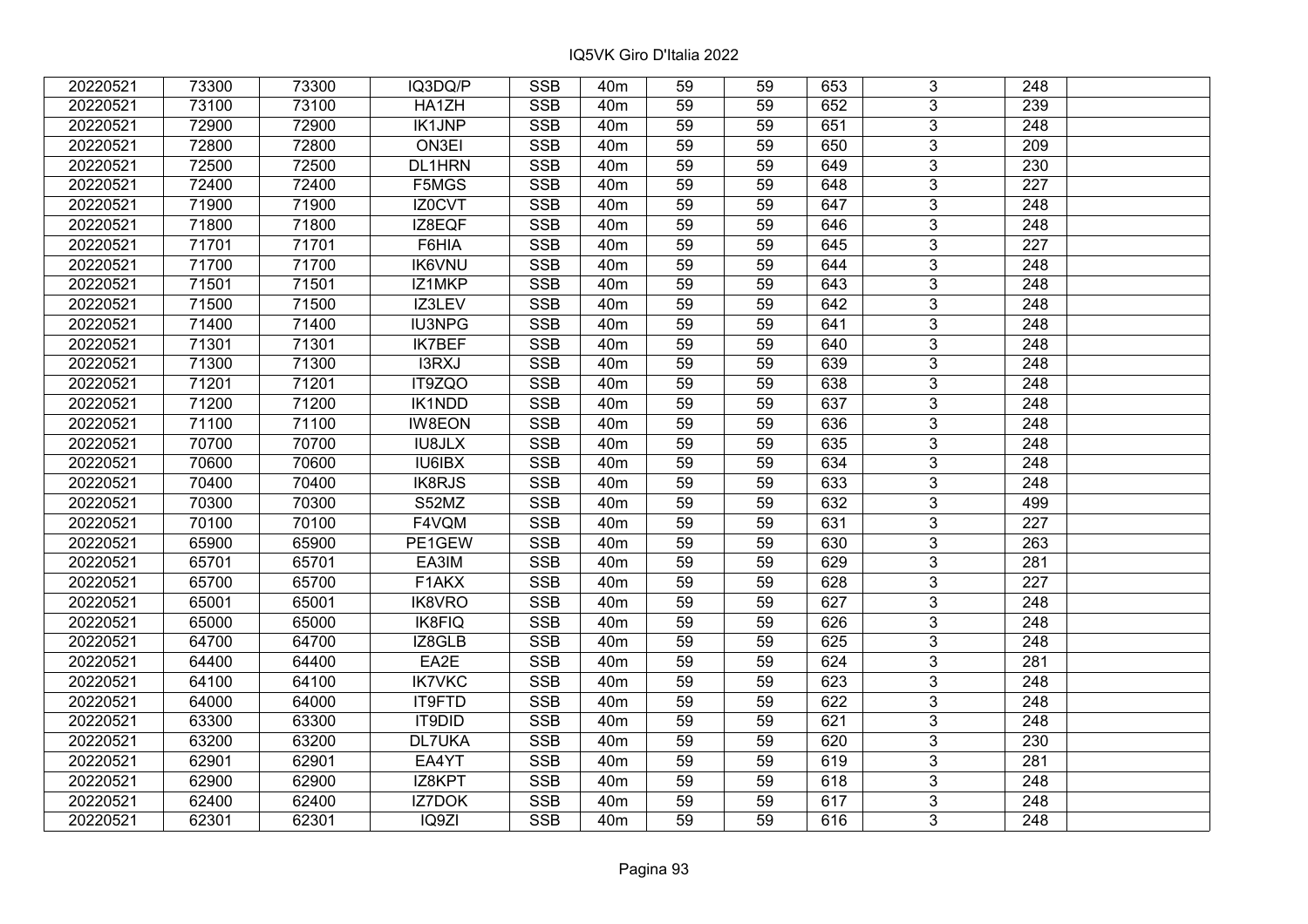| 20220521 | 62300 | 62300 | <b>IIT9JPW</b> | <b>SSB</b>              | 40 <sub>m</sub> | 59              | 59 | 615 | 3              | 248              |  |
|----------|-------|-------|----------------|-------------------------|-----------------|-----------------|----|-----|----------------|------------------|--|
| 20220521 | 62200 | 62200 | IZ0PAP         | <b>SSB</b>              | 40 <sub>m</sub> | 59              | 59 | 614 | 3              | 248              |  |
| 20220521 | 62100 | 62100 | IZ5CPK         | SSB                     | 40 <sub>m</sub> | $\overline{59}$ | 59 | 613 | $\overline{3}$ | 248              |  |
| 20220521 | 62000 | 62000 | DL1ASF         | <b>SSB</b>              | 40 <sub>m</sub> | 59              | 59 | 612 | $\overline{3}$ | 230              |  |
| 20220521 | 61900 | 61900 | ON3ACD         | <b>SSB</b>              | 40 <sub>m</sub> | 59              | 59 | 611 | 3              | 209              |  |
| 20220521 | 61700 | 61700 | IW8DGZ         | <b>SSB</b>              | 40 <sub>m</sub> | 59              | 59 | 610 | $\overline{3}$ | 248              |  |
| 20220521 | 61300 | 61300 | OK1KRJ         | <b>SSB</b>              | 40 <sub>m</sub> | 59              | 59 | 609 | $\overline{3}$ | 503              |  |
| 20220521 | 61200 | 61200 | OK1ANN         | <b>SSB</b>              | 40 <sub>m</sub> | 59              | 59 | 608 | 3              | 503              |  |
| 20220521 | 61100 | 61100 | EA8AP          | <b>SSB</b>              | 40 <sub>m</sub> | 59              | 59 | 607 | $\overline{3}$ | $\overline{29}$  |  |
| 20220521 | 61000 | 61000 | IZ8PPJ         | <b>SSB</b>              | 40 <sub>m</sub> | 59              | 59 | 606 | $\overline{3}$ | 248              |  |
| 20220521 | 60901 | 60901 | OK2KFK         | <b>SSB</b>              | 40 <sub>m</sub> | 59              | 59 | 605 | 3              | 503              |  |
| 20220521 | 60900 | 60900 | OK2PDE         | <b>SSB</b>              | 40 <sub>m</sub> | 59              | 59 | 604 | $\overline{3}$ | 503              |  |
| 20220521 | 60700 | 60700 | IK8IWZ         | <b>SSB</b>              | 40 <sub>m</sub> | 59              | 59 | 603 | 3              | 248              |  |
| 20220521 | 60600 | 60600 | IK1DFH         | <b>SSB</b>              | 40 <sub>m</sub> | 59              | 59 | 602 | $\overline{3}$ | 248              |  |
| 20220521 | 60500 | 60500 | DH5WB          | <b>SSB</b>              | 40 <sub>m</sub> | 59              | 59 | 601 | $\overline{3}$ | 230              |  |
| 20220521 | 60300 | 60300 | <b>IK2JTS</b>  | <b>SSB</b>              | 40 <sub>m</sub> | 59              | 59 | 600 | 3              | 248              |  |
| 20220521 | 74900 | 74900 | HB9RL          | <b>SSB</b>              | 40 <sub>m</sub> | 59              | 59 | 667 | $\overline{3}$ | 287              |  |
| 20220521 | 74901 | 74901 | <b>IK6TUO</b>  | <b>SSB</b>              | 40 <sub>m</sub> | 59              | 59 | 668 | 3              | 248              |  |
| 20220521 | 74902 | 74902 | IQ6EZ          | <b>SSB</b>              | 40 <sub>m</sub> | 59              | 59 | 669 | 3              | 248              |  |
| 20220521 | 75100 | 75100 | <b>IZ1TNA</b>  | <b>SSB</b>              | 40 <sub>m</sub> | 59              | 59 | 670 | $\overline{3}$ | 248              |  |
| 20220521 | 75200 | 75200 | OE5MZL         | <b>SSB</b>              | 40 <sub>m</sub> | 59              | 59 | 671 | $\overline{3}$ | 206              |  |
| 20220521 | 75300 | 75300 | IQ1CQ          | <b>SSB</b>              | 40 <sub>m</sub> | 59              | 59 | 672 | 3              | 248              |  |
| 20220521 | 75400 | 75400 | IK8DYE         | <b>SSB</b>              | 40 <sub>m</sub> | 59              | 59 | 673 | $\overline{3}$ | 248              |  |
| 20220521 | 75401 | 75401 | <b>IU8JMB</b>  | <b>SSB</b>              | 40 <sub>m</sub> | 59              | 59 | 674 | $\overline{3}$ | 248              |  |
| 20220521 | 75500 | 75500 | <b>IW1RIM</b>  | <b>SSB</b>              | 40 <sub>m</sub> | 59              | 59 | 675 | 3              | 248              |  |
| 20220521 | 75501 | 75501 | IT9IDE         | <b>SSB</b>              | 40 <sub>m</sub> | 59              | 59 | 676 | $\overline{3}$ | $\overline{248}$ |  |
| 20220521 | 75700 | 75700 | IZ5MMQ         | <b>SSB</b>              | 40 <sub>m</sub> | 59              | 59 | 677 | $\overline{3}$ | 248              |  |
| 20220521 | 75701 | 75701 | <b>IU6OMV</b>  | <b>SSB</b>              | 40 <sub>m</sub> | 59              | 59 | 678 | $\overline{3}$ | $\overline{248}$ |  |
| 20220521 | 75800 | 75800 | <b>IU2JFG</b>  | <b>SSB</b>              | 40 <sub>m</sub> | 59              | 59 | 679 | $\overline{3}$ | $\overline{248}$ |  |
| 20220521 | 80000 | 80000 | DC9AL/M        | <b>SSB</b>              | 40 <sub>m</sub> | 59              | 59 | 680 | $\overline{3}$ | 230              |  |
| 20220521 | 80100 | 80100 | <b>IWOHIQ</b>  | <b>SSB</b>              | 40 <sub>m</sub> | $\overline{59}$ | 59 | 681 | $\overline{3}$ | $\overline{248}$ |  |
| 20220521 | 80101 | 80101 | <b>IK0EIA</b>  | <b>SSB</b>              | 40 <sub>m</sub> | 59              | 59 | 682 | $\overline{3}$ | 248              |  |
| 20220521 | 80200 | 80200 | <b>IU0KNS</b>  | <b>SSB</b>              | 40 <sub>m</sub> | 59              | 59 | 683 | 3              | 248              |  |
| 20220521 | 80400 | 80400 | DH7KG          | <b>SSB</b>              | 40 <sub>m</sub> | 59              | 59 | 684 | $\overline{3}$ | 230              |  |
| 20220521 | 80800 | 80800 | IU4DDU         | <b>SSB</b>              | 40 <sub>m</sub> | 59              | 59 | 685 | 3              | 248              |  |
| 20220521 | 81000 | 81000 | <b>I5LRW</b>   | <b>SSB</b>              | 40m             | 59              | 59 | 686 | 3              | 248              |  |
| 20220521 | 81200 | 81200 | <b>IU4KET</b>  | $\overline{\text{SSB}}$ | 40 <sub>m</sub> | 59              | 59 | 687 | $\overline{3}$ | 248              |  |
| 20220521 | 81700 | 81700 | IW8DGZ         | <b>SSB</b>              | 40 <sub>m</sub> | 59              | 59 | 688 | $\overline{3}$ | 248              |  |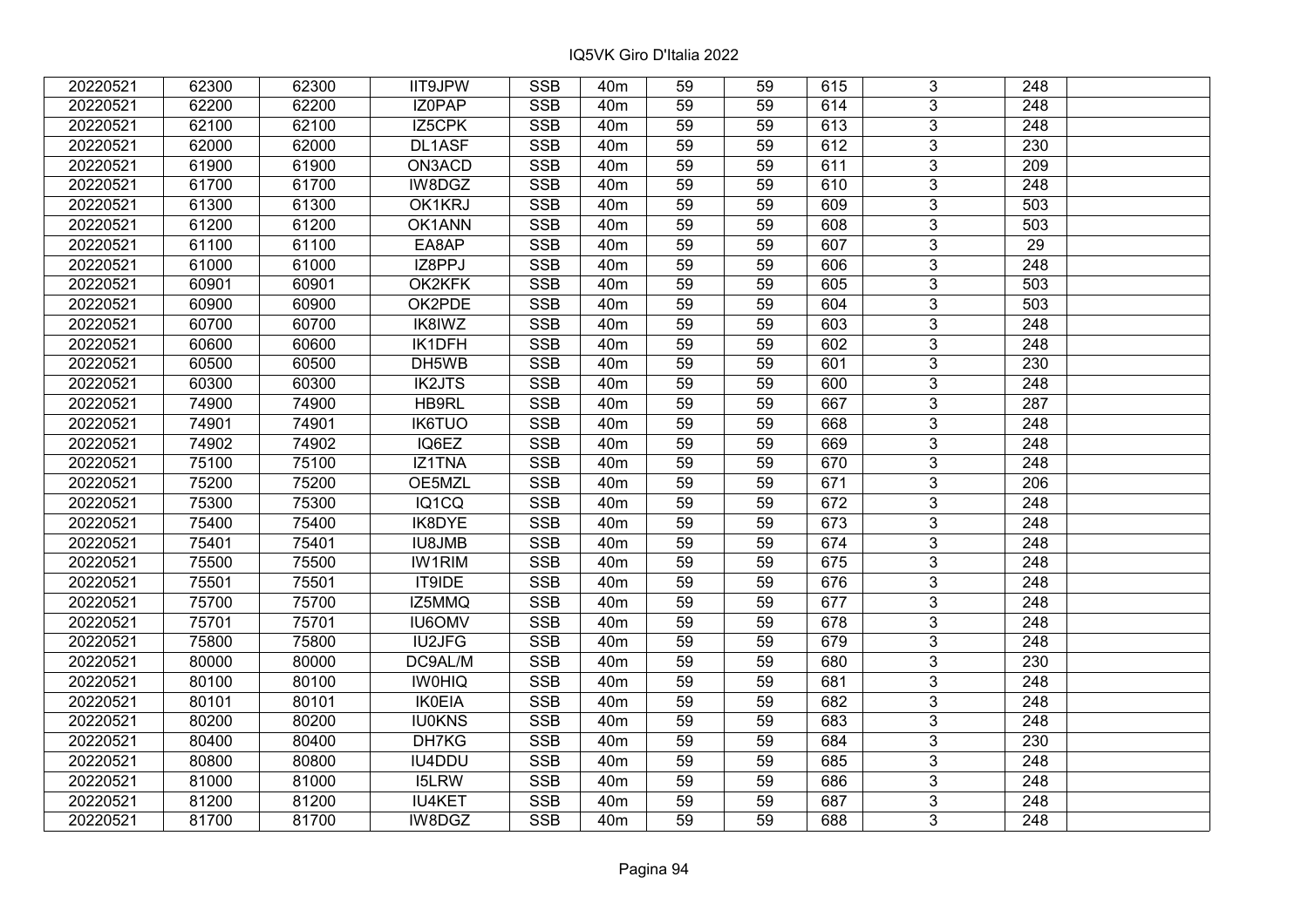| 20220521 | 81800 | 81800 | I2DKJ         | <b>SSB</b> | 40 <sub>m</sub> | 59              | 59 | 689              | 3              | 248              |  |
|----------|-------|-------|---------------|------------|-----------------|-----------------|----|------------------|----------------|------------------|--|
| 20220521 | 81900 | 81900 | <b>IU8NKW</b> | <b>SSB</b> | 40 <sub>m</sub> | 59              | 59 | 690              | 3              | 248              |  |
| 20220521 | 81901 | 81901 | IZ2CDR        | <b>SSB</b> | 40 <sub>m</sub> | 59              | 59 | 691              | $\overline{3}$ | 248              |  |
| 20220521 | 82000 | 82000 | F5JY          | <b>SSB</b> | 40 <sub>m</sub> | 59              | 59 | 692              | $\overline{3}$ | 227              |  |
| 20220521 | 82100 | 82100 | <b>IU4DAI</b> | <b>SSB</b> | 40 <sub>m</sub> | 59              | 59 | 693              | $\overline{3}$ | 248              |  |
| 20220521 | 82200 | 82200 | IZ0TKC/8      | <b>SSB</b> | 40 <sub>m</sub> | 59              | 59 | 694              | $\overline{3}$ | 248              |  |
| 20220521 | 82201 | 82201 | IU8PLP        | <b>SSB</b> | 40 <sub>m</sub> | 59              | 59 | 695              | $\overline{3}$ | 248              |  |
| 20220521 | 82300 | 82300 | <b>IK4FJE</b> | <b>SSB</b> | 40 <sub>m</sub> | 59              | 59 | 696              | $\overline{3}$ | 248              |  |
| 20220521 | 82500 | 82500 | <b>IK7XGH</b> | <b>SSB</b> | 40 <sub>m</sub> | 59              | 59 | 697              | $\overline{3}$ | 248              |  |
| 20220521 | 82700 | 82700 | <b>IY7GMB</b> | <b>SSB</b> | 40 <sub>m</sub> | 59              | 59 | 698              | $\overline{3}$ | 248              |  |
| 20220521 | 82800 | 82800 | IT9BLO        | <b>SSB</b> | 40 <sub>m</sub> | 59              | 59 | 699              | $\overline{3}$ | 248              |  |
| 20220521 | 82900 | 82900 | <b>IU0LII</b> | <b>SSB</b> | 40 <sub>m</sub> | 59              | 59 | 700              | $\overline{3}$ | 248              |  |
| 20220521 | 83000 | 83000 | <b>IK5USW</b> | <b>SSB</b> | 40 <sub>m</sub> | 59              | 59 | 701              | $\overline{3}$ | 248              |  |
| 20220521 | 83100 | 83100 | <b>IU8DON</b> | <b>SSB</b> | 40 <sub>m</sub> | 59              | 59 | 702              | $\overline{3}$ | 248              |  |
| 20220521 | 83800 | 83800 | IZ0ZEF        | <b>SSB</b> | 40 <sub>m</sub> | 59              | 59 | 703              | 3              | 248              |  |
| 20220521 | 91400 | 91400 | IZ6ITZ        | <b>SSB</b> | 40 <sub>m</sub> | 59              | 59 | 704              | $\overline{3}$ | 248              |  |
| 20220521 | 91500 | 91500 | IW2FVN        | <b>SSB</b> | 40 <sub>m</sub> | 59              | 59 | 705              | 3              | 248              |  |
| 20220521 | 91501 | 91501 | <b>IW3HKW</b> | <b>SSB</b> | 40 <sub>m</sub> | 59              | 59 | 706              | 3              | 248              |  |
| 20220521 | 91600 | 91600 | <b>IW0BMC</b> | <b>SSB</b> | 40 <sub>m</sub> | 59              | 59 | 707              | $\overline{3}$ | 248              |  |
| 20220521 | 91601 | 91601 | IZ6UWA        | <b>SSB</b> | 40 <sub>m</sub> | 59              | 59 | 708              | $\overline{3}$ | 248              |  |
| 20220521 | 91602 | 91602 | <b>IU8AZS</b> | <b>SSB</b> | 40 <sub>m</sub> | 59              | 59 | 709              | $\overline{3}$ | 248              |  |
| 20220521 | 91700 | 91700 | IU8AZS        | <b>SSB</b> | 40 <sub>m</sub> | 59              | 59 | 710              | $\overline{3}$ | 248              |  |
| 20220521 | 91701 | 91701 | <b>IKOMHS</b> | <b>SSB</b> | 40 <sub>m</sub> | 59              | 59 | 711              | $\overline{3}$ | 248              |  |
| 20220521 | 91800 | 91800 | IV3HDC        | <b>SSB</b> | 40 <sub>m</sub> | 59              | 59 | 712              | $\overline{3}$ | 248              |  |
| 20220521 | 91900 | 91900 | IW2DQE        | <b>SSB</b> | 40 <sub>m</sub> | 59              | 59 | 713              | $\overline{3}$ | 248              |  |
| 20220521 | 92100 | 92100 | <b>IZ2CDR</b> | SSB        | 40 <sub>m</sub> | $\overline{59}$ | 59 | 714              | $\overline{3}$ | $\overline{248}$ |  |
| 20220521 | 92200 | 92200 | IW2DQE        | <b>SSB</b> | 40 <sub>m</sub> | 59              | 59 | $\overline{715}$ | $\overline{3}$ | $\overline{248}$ |  |
| 20220521 | 92300 | 92300 | F1RGX         | <b>SSB</b> | 40 <sub>m</sub> | 59              | 59 | 716              | 3              | 227              |  |
| 20220521 | 92400 | 92400 | IZ4RCF        | <b>SSB</b> | 40 <sub>m</sub> | $\overline{59}$ | 59 | 717              | $\overline{3}$ | $\overline{248}$ |  |
| 20220521 | 93000 | 93000 | IK4BEI        | <b>SSB</b> | 40 <sub>m</sub> | 59              | 59 | 718              | $\overline{3}$ | $\overline{248}$ |  |
| 20220521 | 93200 | 93200 | <b>IU0PXM</b> | <b>SSB</b> | 40 <sub>m</sub> | 59              | 59 | 719              | $\overline{3}$ | 248              |  |
| 20220521 | 54500 | 54500 | <b>E770</b>   | <b>SSB</b> | 40 <sub>m</sub> | 59              | 59 | 1069             | $\overline{3}$ | 501              |  |
| 20220521 | 54501 | 54501 | SP1AOL        | <b>SSB</b> | 40 <sub>m</sub> | 59              | 59 | 1070             | 3              | 269              |  |
| 20220521 | 54600 | 54600 | DL3YL         | <b>SSB</b> | 40 <sub>m</sub> | 59              | 59 | 1071             | 3              | 230              |  |
| 20220521 | 54700 | 54700 | <b>IT9IFV</b> | <b>SSB</b> | 40 <sub>m</sub> | 59              | 59 | 1072             | $\overline{3}$ | 248              |  |
| 20220521 | 54800 | 54800 | <b>OM0MR</b>  | <b>SSB</b> | 40 <sub>m</sub> | 59              | 59 | 1073             | $\overline{3}$ | 504              |  |
| 20220521 | 55000 | 55000 | ON4MKS        | SSB        | 40 <sub>m</sub> | 59              | 59 | 1074             | $\overline{3}$ | $\overline{209}$ |  |
| 20220521 | 55001 | 55001 | <b>I8URR</b>  | <b>SSB</b> | 40 <sub>m</sub> | 59              | 59 | 1075             | $\overline{3}$ | 248              |  |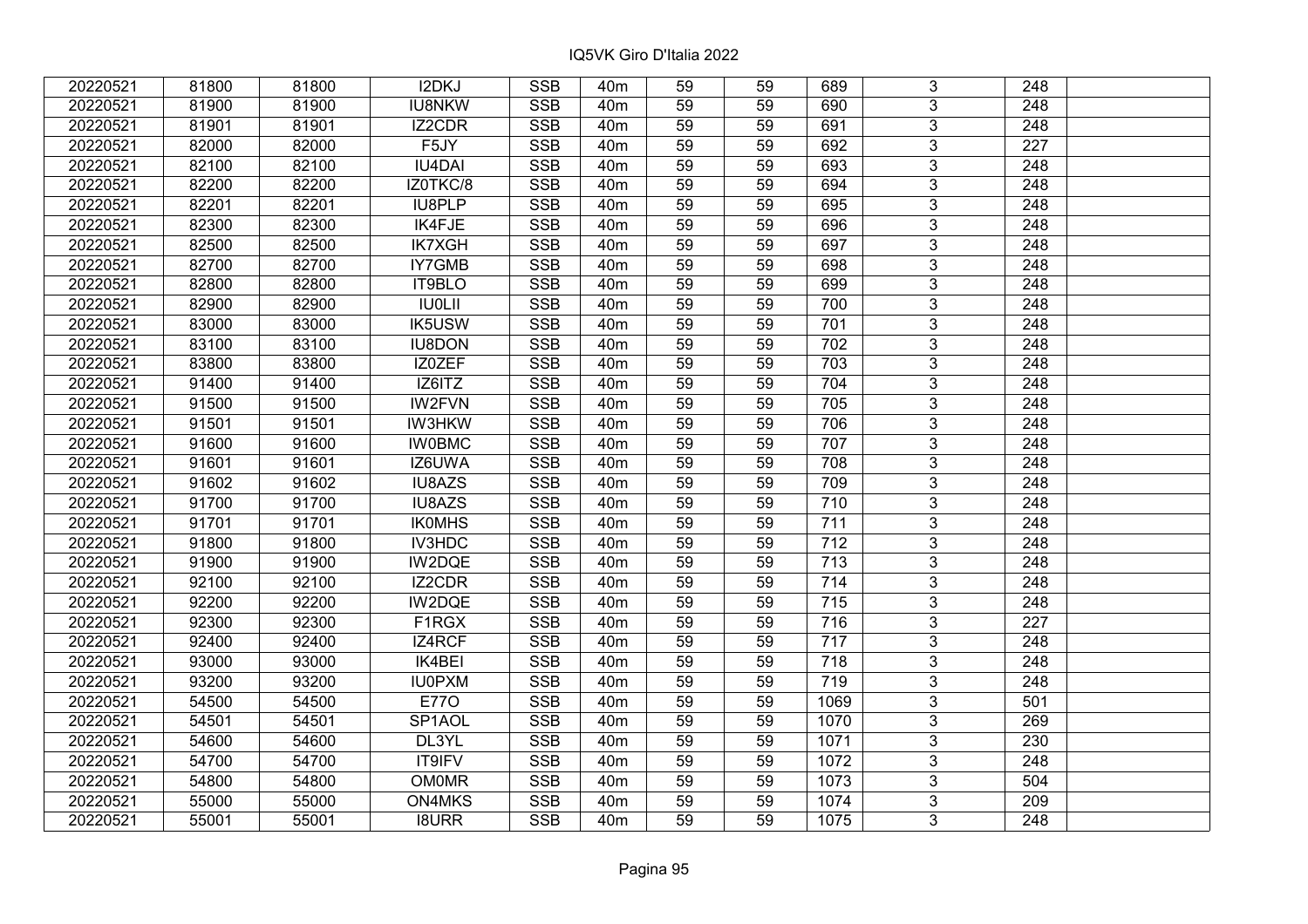| 20220521 | 55200  | 55200  | IZ8BRK            | <b>SSB</b>      | 40 <sub>m</sub> | 59              | 59             | 1076 | 3              | 248              |                  |
|----------|--------|--------|-------------------|-----------------|-----------------|-----------------|----------------|------|----------------|------------------|------------------|
| 20220521 | 55400  | 55400  | IK5EKM            | <b>SSB</b>      | 40 <sub>m</sub> | 59              | 59             | 1077 | 3              | 248              |                  |
| 20220521 | 55700  | 55700  | F1UMO             | <b>SSB</b>      | 40 <sub>m</sub> | $\overline{59}$ | 59             | 1078 | $\overline{3}$ | $\overline{227}$ |                  |
| 20220521 | 55800  | 55800  | 9A1AA             | SSB             | 40 <sub>m</sub> | 59              | 59             | 1079 | 3              | 497              |                  |
| 20220521 | 63630  | 63715  | DJ8RS             | FT8             | 40 <sub>m</sub> | $-11$           | $-5$           |      |                |                  | <b>JO54</b>      |
| 20220521 | 64400  | 64445  | DH5WB             | FT <sub>8</sub> | 40 <sub>m</sub> | $-6$            | $\mathbf 0$    |      |                |                  | JO50             |
| 20220521 | 64830  | 65015  | OK1JXU            | FT8             | 40 <sub>m</sub> | $-16$           | $-15$          |      |                |                  | JO80             |
| 20220521 | 65930  | 70115  | PA8KM             | FT8             | 40 <sub>m</sub> | $\overline{3}$  | $-13$          |      |                |                  | JO32             |
| 20220521 | 70300  | 70345  | DG70Y             | FT8             | 40 <sub>m</sub> | $-7$            | $-13$          |      |                |                  | J <sub>O31</sub> |
| 20220521 | 70700  | 70745  | DG5EM             | FT8             | 40 <sub>m</sub> | $-11$           | $-4$           |      |                |                  | J <sub>O31</sub> |
| 20220521 | 71530  | 71615  | <b>PB0AKY</b>     | FT8             | 40 <sub>m</sub> | $-16$           | $-5$           |      |                |                  | JO22             |
| 20220521 | 72000  | 72045  | DJ1PI             | FT8             | 40 <sub>m</sub> | $-2$            | $\mathbf 0$    |      |                |                  | JN49             |
| 20220521 | 72315  | 72415  | DL9SCL            | FT8             | 40 <sub>m</sub> | $-6$            | $-2$           |      |                |                  |                  |
| 20220521 | 74445  | 74530  | IW2MYH            | FT8             | 40 <sub>m</sub> | $-18$           | $-8$           |      |                |                  | <b>JN45</b>      |
| 20220521 | 174545 | 174645 | IQ8XS             | FT8             | 40 <sub>m</sub> | $-4$            | $\mathbf 0$    |      |                |                  | <b>JN71</b>      |
| 20220521 | 174400 | 174500 | IQ2XZ             | FT8             | 40 <sub>m</sub> | 6               | 5              |      |                |                  | <b>JN46</b>      |
| 20220521 | 174000 | 174045 | RT <sub>2</sub> S | FT8             | 40 <sub>m</sub> | $-12$           | $-14$          |      |                |                  | <b>KO94</b>      |
| 20220521 | 173800 | 173845 | <b>DL6FCB</b>     | FT8             | 40 <sub>m</sub> | $-7$            | $-17$          |      |                |                  | JO40             |
| 20220521 | 173330 | 173415 | DL6ZBD            | FT8             | 40 <sub>m</sub> | $\mathbf{1}$    | $-3$           |      |                |                  | JO40             |
| 20220521 | 172530 | 172715 | DL3YDN            | FT8             | 40 <sub>m</sub> | $-10$           | $-16$          |      |                |                  | JO41             |
| 20220521 | 171645 | 171715 | IW2MZS            | FT8             | 40 <sub>m</sub> | $\mathbf{1}$    | $-2$           |      |                |                  | <b>JN45</b>      |
| 20220521 | 171530 | 171615 | IK1BOW            | FT8             | 40 <sub>m</sub> | $\overline{7}$  | $\pmb{0}$      |      |                |                  | <b>JN35</b>      |
| 20220521 | 170945 | 171030 | G7AEY             | FT8             | 40 <sub>m</sub> | $-13$           | $-9$           |      |                |                  | <b>JO01</b>      |
| 20220521 | 170800 | 170900 | DL5UR             | FT8             | 40 <sub>m</sub> | $\overline{2}$  | $\mathfrak{S}$ |      |                |                  |                  |
| 20220521 | 170545 | 170630 | IZ5OQA            | FT8             | 40 <sub>m</sub> | $\overline{2}$  | $-4$           |      |                |                  | <b>JN53</b>      |
| 20220521 | 170415 | 170500 | F6FSO             | FT8             | 40 <sub>m</sub> | $-13$           | $-5$           |      |                |                  | <b>JN23</b>      |
| 20220521 | 105415 | 105500 | <b>IK2ULS</b>     | FT8             | 40 <sub>m</sub> | $\overline{2}$  | $-4$           |      |                |                  | <b>JN45</b>      |
| 20220521 | 91530  | 91615  | IZ5YHD            | FT8             | 40 <sub>m</sub> | $-6$            | $-12$          |      |                |                  | <b>JN52</b>      |
| 20220521 | 90530  | 90630  | 9A3KRC            | FT8             | 40 <sub>m</sub> | $-12$           | $-2$           |      |                |                  |                  |
| 20220521 | 84545  | 84630  | DL9NCG/P          | FT8             | 40 <sub>m</sub> | $-15$           | $-5$           |      |                |                  | <b>JN49</b>      |
| 20220521 | 84115  | 84230  | IQ2XZ             | FT8             | 40 <sub>m</sub> | $\mathbf{1}$    | $-4$           |      |                |                  | <b>JN46</b>      |
| 20220521 | 83415  | 83500  | HA1ZH             | FT8             | 40 <sub>m</sub> | $-12$           | -8             |      |                |                  | <b>JN86</b>      |
| 20220521 | 83015  | 83230  | DM8MH             | FT8             | 40 <sub>m</sub> | $-16$           | $-15$          |      |                |                  | <b>JO51</b>      |
| 20220521 | 82215  | 82300  | IZ3LES            | FT8             | 40 <sub>m</sub> | 5               | 6              |      |                |                  | <b>JN65</b>      |
| 20220521 | 82045  | 82130  | DL5MAM            | FT8             | 40 <sub>m</sub> | $-13$           | $-5$           |      |                |                  | <b>JN58</b>      |
| 20220521 | 81745  | 81830  | IZ2GMU            | FT8             | 40 <sub>m</sub> | -8              | $-15$          |      |                |                  | <b>JN45</b>      |
| 20220521 | 81515  | 81700  | HB9EZD            | FT8             | 40 <sub>m</sub> | $-4$            | $-16$          |      |                |                  | <b>JN45</b>      |
| 20220521 | 81345  | 81430  | IK2YXH            | FT8             | 40 <sub>m</sub> | $-6$            | $-13$          |      |                |                  | <b>JN45</b>      |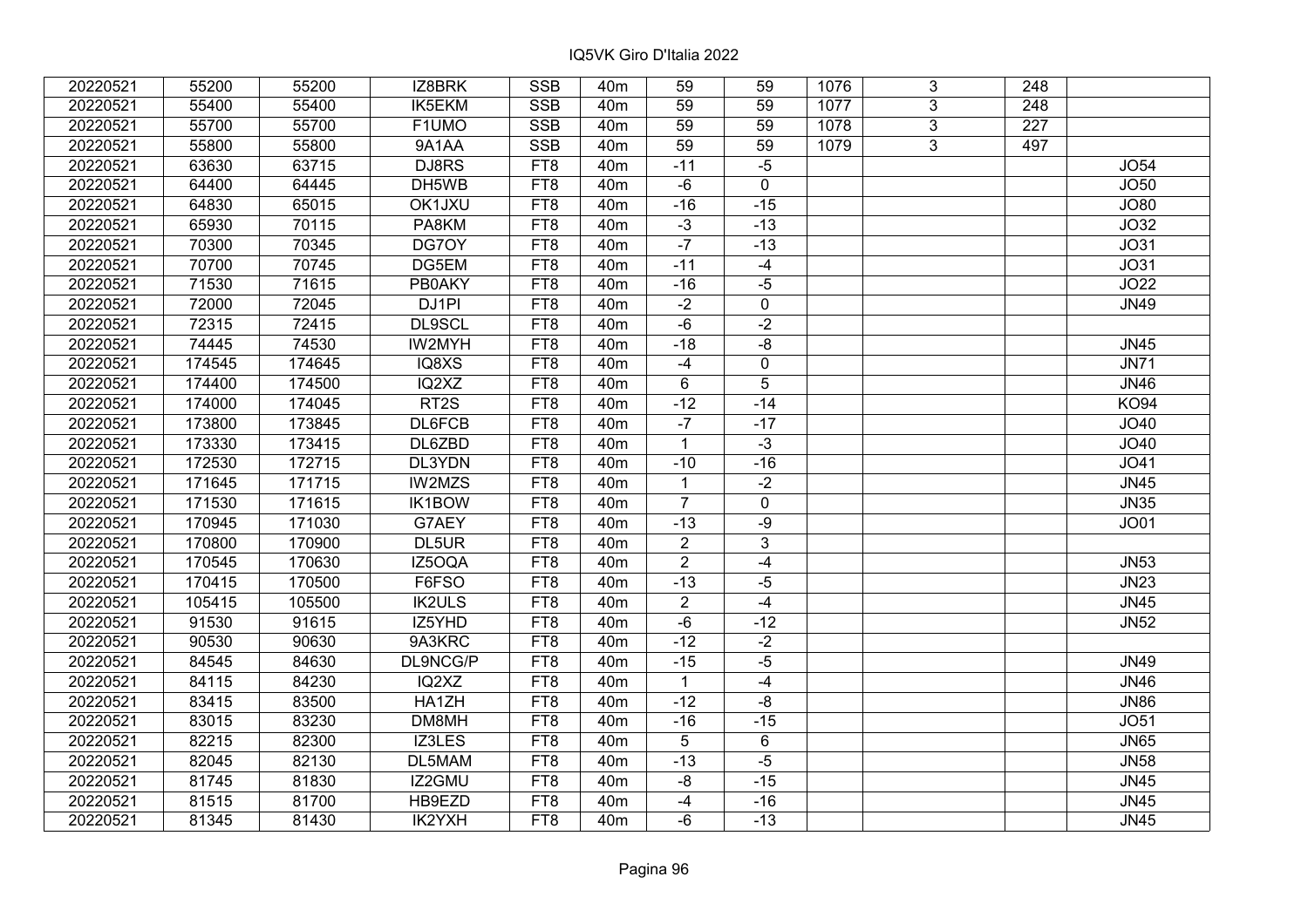| 20220521 | 80615  | 80700  | <b>IK3JLT</b> | FT8        | 40 <sub>m</sub> | -9              | $-11$          |                  |                |                  | <b>JN65</b> |
|----------|--------|--------|---------------|------------|-----------------|-----------------|----------------|------------------|----------------|------------------|-------------|
| 20220521 | 80415  | 80530  | 9A1CC         | FT8        | 40 <sub>m</sub> | $-15$           | $-10$          |                  |                |                  | <b>JN75</b> |
| 20220521 | 61345  | 61430  | DH1DH         | FT8        | 40 <sub>m</sub> | $-9$            | -8             |                  |                |                  | <b>JN58</b> |
| 20220521 | 62030  | 62115  | DK3WN         | FT8        | 40 <sub>m</sub> | $-1$            | $\mathbf{1}$   |                  |                |                  | <b>JN49</b> |
| 20220521 | 62145  | 62245  | SP6TL         | FT8        | 40 <sub>m</sub> | $-14$           | $-9$           |                  |                |                  |             |
| 20220521 | 62345  | 62445  | F1UFX         | FT8        | 40 <sub>m</sub> | $-5$            | $-15$          |                  |                |                  |             |
| 20220521 | 62600  | 62645  | OK2TRN        | FT8        | 40 <sub>m</sub> | $-12$           | $-14$          |                  |                |                  | <b>JN88</b> |
| 20220521 | 63000  | 63045  | ON7DE         | FT8        | 40 <sub>m</sub> | $-11$           | $-14$          |                  |                |                  | JO20        |
| 20220521 | 63400  | 63515  | <b>DL7UKA</b> | FT8        | 40 <sub>m</sub> | $-4$            | $\overline{3}$ |                  |                |                  | <b>JO50</b> |
| 20220521 | 201400 | 201400 | IZ3ALU        | <b>SSB</b> | 80m             | 59              | 59             | 824              | 3              | 248              |             |
| 20220521 | 200900 | 200900 | SA1POL        | <b>SSB</b> | 80m             | 59              | 59             | 823              | $\overline{3}$ | 284              |             |
| 20220521 | 200700 | 200700 | <b>IU1OLJ</b> | <b>SSB</b> | 80m             | $\overline{59}$ | 59             | 822              | $\overline{3}$ | $\overline{248}$ |             |
| 20220521 | 194700 | 194700 | IU6IBX        | <b>SSB</b> | 80m             | 59              | 59             | 821              | 3              | 248              |             |
| 20220521 | 53400  | 53500  | DB2ZW         | FT8        | 40 <sub>m</sub> | $-18$           | -6             |                  |                |                  |             |
| 20220521 | 53545  | 53630  | G8OO          | FT8        | 40 <sub>m</sub> | $-7$            | $-18$          |                  |                |                  | JO02        |
| 20220521 | 53730  | 53830  | <b>OM0MR</b>  | FT8        | 40 <sub>m</sub> | $-21$           | $-12$          |                  |                |                  |             |
| 20220521 | 54115  | 54200  | SP1AOL        | FT8        | 40 <sub>m</sub> | $-12$           | $-1$           |                  |                |                  | <b>JO84</b> |
| 20220521 | 55015  | 55100  | DJ3KJ         | FT8        | 40 <sub>m</sub> | $-2$            | $-4$           |                  |                |                  | JO30        |
| 20220521 | 55215  | 55300  | DL1LRI        | FT8        | 40 <sub>m</sub> | $-11$           | $-1$           |                  |                |                  | JO61        |
| 20220521 | 60630  | 60830  | CT1EDK        | FT8        | 40 <sub>m</sub> | $-17$           | $-18$          |                  |                |                  |             |
| 20220521 | 60400  | 60500  | 2E0FHM        | FT8        | 40 <sub>m</sub> | $-18$           | $-7$           |                  |                |                  |             |
| 20220521 | 60015  | 60100  | F1NQP         | FT8        | 40 <sub>m</sub> | $-7$            | $-3$           |                  |                |                  | <b>JN19</b> |
| 20220522 | 62901  | 62901  | EA2MQ         | <b>SSB</b> | 40 <sub>m</sub> | 59              | 59             | 740              | 3              | 281              |             |
| 20220522 | 62900  | 62900  | EA2CE         | <b>SSB</b> | 40 <sub>m</sub> | 59              | 59             | 739              | $\overline{3}$ | 281              |             |
| 20220522 | 62802  | 62802  | IU4DDU        | <b>SSB</b> | 40 <sub>m</sub> | 59              | 59             | 738              | $\overline{3}$ | 248              |             |
| 20220522 | 62801  | 62801  | <b>IU4DAI</b> | <b>SSB</b> | 40 <sub>m</sub> | 59              | 59             | 737              | $\overline{3}$ | $\overline{248}$ |             |
| 20220522 | 62800  | 62800  | <b>I5LRW</b>  | <b>SSB</b> | 40 <sub>m</sub> | 59              | 59             | 736              | $\overline{3}$ | $\overline{248}$ |             |
| 20220522 | 62701  | 62701  | IW8DGZ        | <b>SSB</b> | 40 <sub>m</sub> | 59              | 59             | 735              | $\overline{3}$ | $\overline{248}$ |             |
| 20220522 | 62700  | 62700  | <b>IWOHLZ</b> | <b>SSB</b> | 40 <sub>m</sub> | 59              | 59             | $\overline{734}$ | $\overline{3}$ | 248              |             |
| 20220522 | 62400  | 62400  | F5MGS         | SSB        | 40 <sub>m</sub> | $\overline{59}$ | 59             | 731              | $\overline{3}$ | $\overline{227}$ |             |
| 20220522 | 62600  | 62600  | IT9ZQO        | <b>SSB</b> | 40 <sub>m</sub> | 59              | 59             | $\overline{732}$ | $\overline{3}$ | 248              |             |
| 20220522 | 62601  | 62601  | IU6IBX        | <b>SSB</b> | 40 <sub>m</sub> | 59              | 59             | 733              | $\overline{3}$ | 248              |             |
| 20220522 | 72900  | 72900  | IZ5FSO        | <b>SSB</b> | 40 <sub>m</sub> | 59              | 59             | 797              | 3              | 248              |             |
| 20220522 | 73000  | 73000  | 3A2MG         | <b>SSB</b> | 40 <sub>m</sub> | 59              | 59             | 798              | 3              | 260              |             |
| 20220522 | 73100  | 73100  | EA8AP         | <b>SSB</b> | 40 <sub>m</sub> | 59              | 59             | 799              | 3              | 29               |             |
| 20220522 | 73400  | 73400  | IZ1YTH        | <b>SSB</b> | 40 <sub>m</sub> | 59              | 59             | 800              | 3              | 248              |             |
| 20220522 | 73800  | 73800  | <b>IU8ANF</b> | <b>SSB</b> | 40 <sub>m</sub> | 59              | 59             | 801              | 3              | 248              |             |
| 20220522 | 73801  | 73801  | IU5MPR        | <b>SSB</b> | 40 <sub>m</sub> | 59              | 59             | 802              | 3              | 248              |             |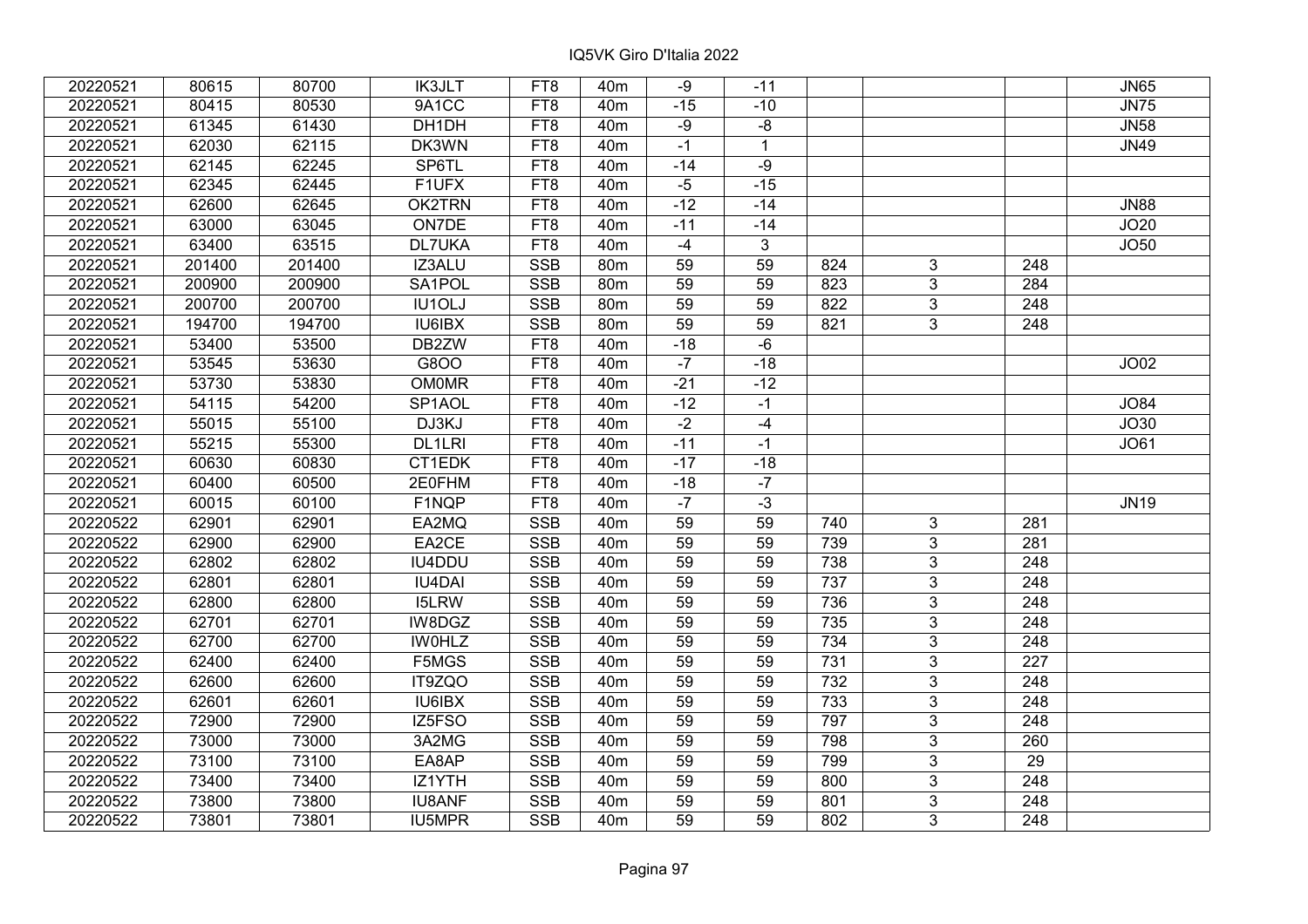| 20220522 | 73802 | 73802 | IU1OYR        | <b>SSB</b> | 40 <sub>m</sub> | 59              | 59 | 803  | 3              | 248              |  |
|----------|-------|-------|---------------|------------|-----------------|-----------------|----|------|----------------|------------------|--|
| 20220522 | 73900 | 73900 | <b>IK1YLK</b> | <b>SSB</b> | 40 <sub>m</sub> | 59              | 59 | 804  | 3              | 248              |  |
| 20220522 | 74200 | 74200 | <b>I8VJK</b>  | <b>SSB</b> | 40 <sub>m</sub> | 59              | 59 | 805  | $\overline{3}$ | 248              |  |
| 20220522 | 75000 | 75000 | IZ6FHZ        | <b>SSB</b> | 40 <sub>m</sub> | 59              | 59 | 806  | $\overline{3}$ | 248              |  |
| 20220522 | 53700 | 53700 | IZ3LES        | <b>SSB</b> | 40 <sub>m</sub> | 59              | 59 | 1156 | $\overline{3}$ | 248              |  |
| 20220522 | 53701 | 53701 | IK3JLT        | <b>SSB</b> | 40 <sub>m</sub> | 59              | 59 | 1157 | $\overline{3}$ | 248              |  |
| 20220522 | 53800 | 53800 | DL6UKA        | <b>SSB</b> | 40m             | 59              | 59 | 1158 | $\overline{3}$ | 230              |  |
| 20220522 | 53900 | 53900 | <b>IK2JTS</b> | <b>SSB</b> | 40 <sub>m</sub> | 59              | 59 | 1159 | $\overline{3}$ | 248              |  |
| 20220522 | 54000 | 54000 | <b>IW6AWL</b> | <b>SSB</b> | 40 <sub>m</sub> | 59              | 59 | 1160 | $\overline{3}$ | 248              |  |
| 20220522 | 54100 | 54100 | IZ8STJ        | <b>SSB</b> | 40 <sub>m</sub> | 59              | 59 | 1161 | $\overline{3}$ | 248              |  |
| 20220522 | 54200 | 54200 | DL1ASF        | <b>SSB</b> | 40 <sub>m</sub> | 59              | 59 | 1162 | $\overline{3}$ | 230              |  |
| 20220522 | 54201 | 54201 | IU8AZS        | <b>SSB</b> | 40 <sub>m</sub> | 59              | 59 | 1163 | $\overline{3}$ | 248              |  |
| 20220522 | 54300 | 54300 | IT9IFV        | <b>SSB</b> | 40 <sub>m</sub> | 59              | 59 | 1164 | $\overline{3}$ | 248              |  |
| 20220522 | 54301 | 54301 | OK2KFK        | <b>SSB</b> | 40 <sub>m</sub> | 59              | 59 | 1165 | $\overline{3}$ | 503              |  |
| 20220522 | 54500 | 54500 | IZ6UWA        | <b>SSB</b> | 40 <sub>m</sub> | 59              | 59 | 1166 | 3              | 248              |  |
| 20220522 | 54501 | 54501 | I2XGD         | <b>SSB</b> | 40 <sub>m</sub> | 59              | 59 | 1167 | 3              | 248              |  |
| 20220522 | 54600 | 54600 | IZ0CVT        | <b>SSB</b> | 40 <sub>m</sub> | 59              | 59 | 1168 | 3              | 248              |  |
| 20220522 | 54601 | 54601 | IU2LUH        | <b>SSB</b> | 40 <sub>m</sub> | 59              | 59 | 1169 | 3              | 248              |  |
| 20220522 | 54700 | 54700 | IZ8CZR        | <b>SSB</b> | 40 <sub>m</sub> | 59              | 59 | 1170 | $\overline{3}$ | 248              |  |
| 20220522 | 54701 | 54701 | IZ7KGB        | <b>SSB</b> | 40 <sub>m</sub> | 59              | 59 | 1171 | $\overline{3}$ | 248              |  |
| 20220522 | 54800 | 54800 | <b>IZ2CDR</b> | SSB        | 40 <sub>m</sub> | 59              | 59 | 1172 | $\overline{3}$ | 248              |  |
| 20220522 | 54900 | 54900 | F5MGS         | <b>SSB</b> | 40 <sub>m</sub> | 59              | 59 | 1173 | $\overline{3}$ | 227              |  |
| 20220522 | 55000 | 55000 | IK8IWZ        | <b>SSB</b> | 40 <sub>m</sub> | 59              | 59 | 1174 | $\overline{3}$ | 248              |  |
| 20220522 | 55100 | 55100 | DL3NL         | <b>SSB</b> | 40 <sub>m</sub> | 59              | 59 | 1175 | $\overline{3}$ | 230              |  |
| 20220522 | 55101 | 55101 | IQ1QQ         | <b>SSB</b> | 40 <sub>m</sub> | 59              | 59 | 1176 | $\overline{3}$ | 248              |  |
| 20220522 | 55200 | 55200 | <b>IV3DBT</b> | SSB        | 40 <sub>m</sub> | $\overline{59}$ | 59 | 1177 | $\overline{3}$ | $\overline{248}$ |  |
| 20220522 | 55201 | 55201 | <b>I8URR</b>  | <b>SSB</b> | 40 <sub>m</sub> | 59              | 59 | 1178 | $\overline{3}$ | $\overline{248}$ |  |
| 20220522 | 55300 | 55300 | <b>OM0MR</b>  | <b>SSB</b> | 40 <sub>m</sub> | 59              | 59 | 1179 | 3              | 504              |  |
| 20220522 | 55400 | 55400 | F4HHL         | <b>SSB</b> | 40 <sub>m</sub> | 59              | 59 | 1180 | $\overline{3}$ | $\overline{227}$ |  |
| 20220522 | 55500 | 55500 | 9A1AA         | <b>SSB</b> | 40 <sub>m</sub> | 59              | 59 | 1181 | $\overline{3}$ | 497              |  |
| 20220522 | 55600 | 55600 | DL2IAJ        | <b>SSB</b> | 40m             | 59              | 59 | 1182 | $\overline{3}$ | 230              |  |
| 20220522 | 55700 | 55700 | EA1ISP        | <b>SSB</b> | 40 <sub>m</sub> | 59              | 59 | 1183 | $\overline{3}$ | 281              |  |
| 20220522 | 55800 | 55800 | IK1GPG        | <b>SSB</b> | 40 <sub>m</sub> | 59              | 59 | 1184 | 3              | 248              |  |
| 20220522 | 60400 | 60400 | ON3ACD        | <b>SSB</b> | 40 <sub>m</sub> | 59              | 59 | 1185 | 3              | 209              |  |
| 20220522 | 60700 | 60700 | IK2YXH        | <b>SSB</b> | 40 <sub>m</sub> | 59              | 59 | 1186 | $\overline{3}$ | 248              |  |
| 20220522 | 60701 | 60701 | HB9EZD        | <b>SSB</b> | 40 <sub>m</sub> | 59              | 59 | 1187 | 3              | 287              |  |
| 20220522 | 60702 | 60702 | IZ2GMU        | SSB        | 40 <sub>m</sub> | 59              | 59 | 1188 | $\overline{3}$ | 248              |  |
| 20220522 | 60703 | 60703 | IZ5CPK        | <b>SSB</b> | 40 <sub>m</sub> | 59              | 59 | 1189 | $\overline{3}$ | 248              |  |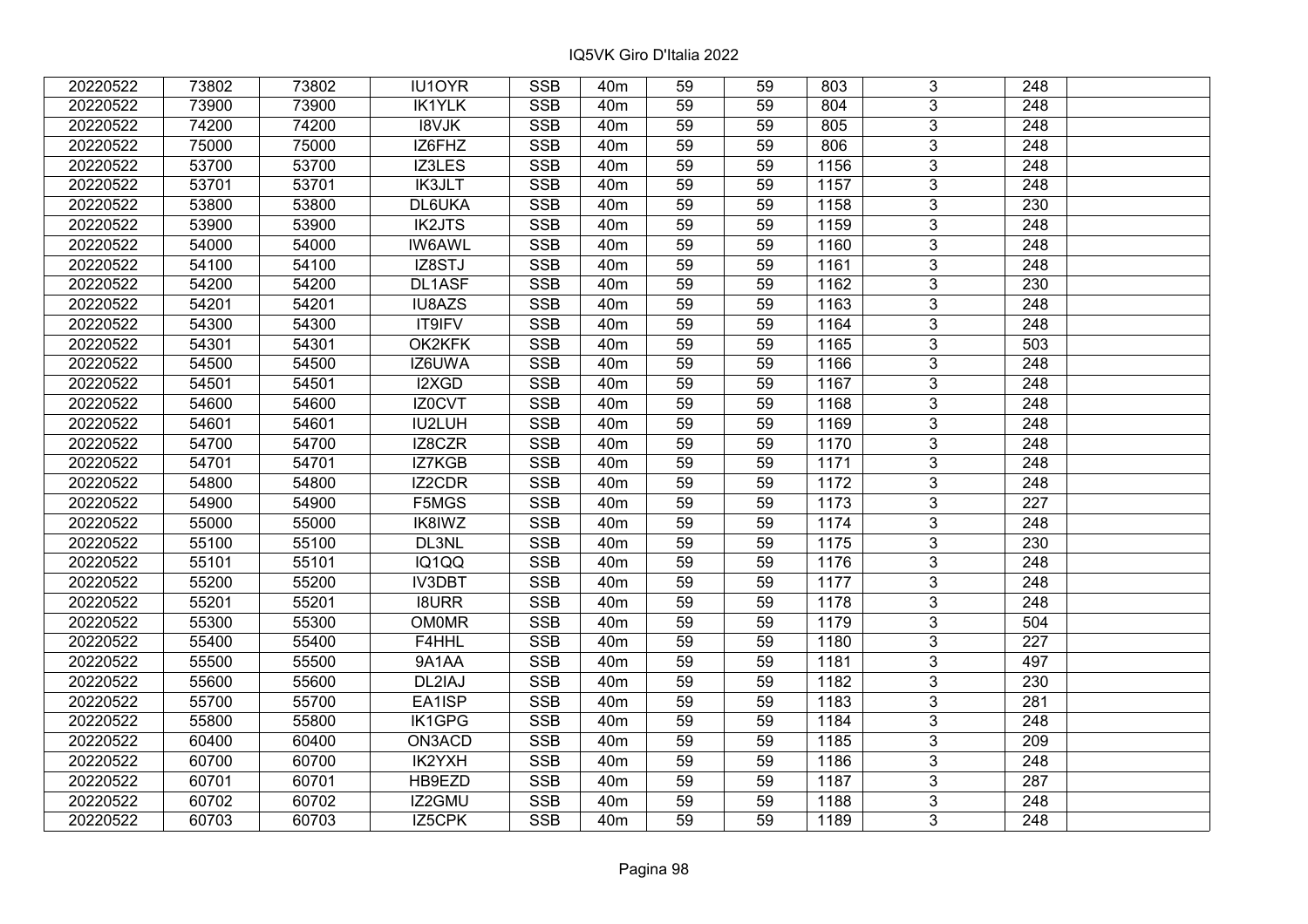| 20220522 | 60800  | 60800  | <b>IW1RIM</b>      | <b>SSB</b>  | 40 <sub>m</sub> | 59              | 59  | 1190 | 3              | 248              |  |
|----------|--------|--------|--------------------|-------------|-----------------|-----------------|-----|------|----------------|------------------|--|
| 20220522 | 60801  | 60801  | IZ0PAP             | <b>SSB</b>  | 40 <sub>m</sub> | 59              | 59  | 1191 | $\overline{3}$ | 248              |  |
| 20220522 | 60802  | 60802  | <b>IK1NDD</b>      | <b>SSB</b>  | 40 <sub>m</sub> | $\overline{59}$ | 59  | 1192 | $\overline{3}$ | 248              |  |
| 20220522 | 60900  | 60900  | IK5EKM             | <b>SSB</b>  | 40 <sub>m</sub> | 59              | 59  | 1193 | $\overline{3}$ | $\overline{248}$ |  |
| 20220522 | 60901  | 60901  | IZ5TJX             | <b>SSB</b>  | 40 <sub>m</sub> | 59              | 59  | 1194 | $\overline{3}$ | 248              |  |
| 20220522 | 60902  | 60902  | IW5EJM             | <b>SSB</b>  | 40 <sub>m</sub> | 59              | 59  | 1195 | $\overline{3}$ | 248              |  |
| 20220522 | 61100  | 61100  | SP6EO              | <b>SSB</b>  | 40 <sub>m</sub> | 59              | 59  | 1196 | $\overline{3}$ | 269              |  |
| 20220522 | 61200  | 61200  | <b>IU4KET</b>      | <b>SSB</b>  | 40 <sub>m</sub> | 59              | 59  | 1197 | $\overline{3}$ | 248              |  |
| 20220522 | 61400  | 61400  | IZ5MJO             | <b>SSB</b>  | 40 <sub>m</sub> | 59              | 59  | 1198 | $\overline{3}$ | $\overline{248}$ |  |
| 20220522 | 75200  | 75200  | <b>IK5USW</b>      | <b>SSB</b>  | 40 <sub>m</sub> | 59              | 59  | 807  | $\overline{3}$ | 248              |  |
| 20220522 | 75300  | 75300  | F6HIA              | <b>SSB</b>  | 40 <sub>m</sub> | 59              | 59  | 808  | 3              | 227              |  |
| 20220522 | 75400  | 75400  | <b>IK7BEF</b>      | <b>SSB</b>  | 40 <sub>m</sub> | 59              | 59  | 809  | $\overline{3}$ | 248              |  |
| 20220522 | 75500  | 75500  | IW1DQS             | <b>SSB</b>  | 40 <sub>m</sub> | 59              | 59  | 810  | $\overline{3}$ | 248              |  |
| 20220522 | 75501  | 75501  | IZ6RIG             | <b>SSB</b>  | 40 <sub>m</sub> | 59              | 59  | 811  | 3              | 248              |  |
| 20220522 | 75600  | 75600  | IZ7CFE             | <b>SSB</b>  | 40 <sub>m</sub> | 59              | 59  | 812  | $\overline{3}$ | 248              |  |
| 20220522 | 75601  | 75601  | IZ6FHZ             | <b>SSB</b>  | 40 <sub>m</sub> | 59              | 59  | 813  | $\overline{3}$ | 248              |  |
| 20220522 | 75700  | 75700  | IU4EYH             | <b>SSB</b>  | 40 <sub>m</sub> | 59              | 59  | 814  | 3              | 248              |  |
| 20220522 | 75800  | 75800  | IZ0JSE             | <b>SSB</b>  | 40 <sub>m</sub> | 59              | 59  | 815  | $\overline{3}$ | 248              |  |
| 20220522 | 83500  | 83500  | I3RXJ              | <b>SSB</b>  | 40 <sub>m</sub> | 59              | 59  | 816  | $\overline{3}$ | 248              |  |
| 20220522 | 83501  | 83501  | IK1DTO             | <b>SSB</b>  | 40 <sub>m</sub> | 59              | 59  | 817  | $\overline{3}$ | 248              |  |
| 20220522 | 83502  | 83502  | <b>HB9HKL</b>      | SSB         | 40 <sub>m</sub> | $\overline{59}$ | 59  | 818  | $\overline{3}$ | 287              |  |
| 20220522 | 83800  | 83800  | IZ1TQJ             | <b>SSB</b>  | 40 <sub>m</sub> | 59              | 59  | 819  | $\overline{3}$ | 248              |  |
| 20220522 | 84000  | 84000  | I2BZN              | <b>SSB</b>  | 40 <sub>m</sub> | 59              | 59  | 820  | $\overline{3}$ | 248              |  |
| 20220522 | 84001  | 84001  | <b>IK7XNF</b>      | <b>SSB</b>  | 40 <sub>m</sub> | 59              | 59  | 821  | $\overline{3}$ | 248              |  |
| 20220522 | 84100  | 84100  | <b>IK7XGH</b>      | <b>SSB</b>  | 40 <sub>m</sub> | 59              | 59  | 822  | $\overline{3}$ | 248              |  |
| 20220522 | 84900  | 84900  | IZ4AIF             | <b>SSB</b>  | 40 <sub>m</sub> | 59              | 59  | 823  | $\overline{3}$ | 248              |  |
| 20220522 | 85000  | 85000  | IT9FIQ             | <b>SSB</b>  | 40 <sub>m</sub> | 59              | 59  | 824  | $\overline{3}$ | $\overline{248}$ |  |
| 20220522 | 85001  | 85001  | IU1HHZ             | <b>SSB</b>  | 40 <sub>m</sub> | 59              | 59  | 825  | $\overline{3}$ | 248              |  |
| 20220522 | 85100  | 85100  | <b>IW0QPH</b>      | <b>SSB</b>  | 40 <sub>m</sub> | 59              | 59  | 826  | $\overline{3}$ | 248              |  |
| 20220522 | 85400  | 85400  | IZ1AEL             | <b>SSB</b>  | 40 <sub>m</sub> | $\overline{59}$ | 59  | 827  | $\overline{3}$ | $\overline{248}$ |  |
| 20220522 | 90200  | 90200  | <b>IW3RWZ</b>      | <b>SSB</b>  | 40 <sub>m</sub> | 59              | 59  | 828  | $\overline{3}$ | $\overline{248}$ |  |
| 20220522 | 90500  | 90500  | <b>IU3EIE</b>      | <b>SSB</b>  | 40 <sub>m</sub> | 59              | 59  | 829  | $\overline{3}$ | 248              |  |
| 20220522 | 92500  | 92500  | EA3HYJ             | <b>SSB</b>  | 40 <sub>m</sub> | 59              | 59  | 830  | 3              | 281              |  |
| 20220522 | 92600  | 92600  | <b>IWOHIQ</b>      | <b>SSB</b>  | 40 <sub>m</sub> | 59              | 59  | 831  | $\overline{3}$ | 248              |  |
| 20220522 | 195900 | 195900 | IT9IDE             | <b>SSB</b>  | 80m             | 59              | 59  | 912  | $\overline{3}$ | 248              |  |
| 20220522 | 200100 | 200100 | M7REV              | <b>RTTY</b> | 20 <sub>m</sub> | 599             | 599 | 472  | 3              | 223              |  |
| 20220522 | 195600 | 195600 | R <sub>1</sub> BEO | <b>RTTY</b> | 20 <sub>m</sub> | 599             | 599 | 471  | 3              | 54               |  |
| 20220522 | 195500 | 195500 | OZ3FON             | <b>RTTY</b> | 20 <sub>m</sub> | 599             | 599 | 470  | 3              | 221              |  |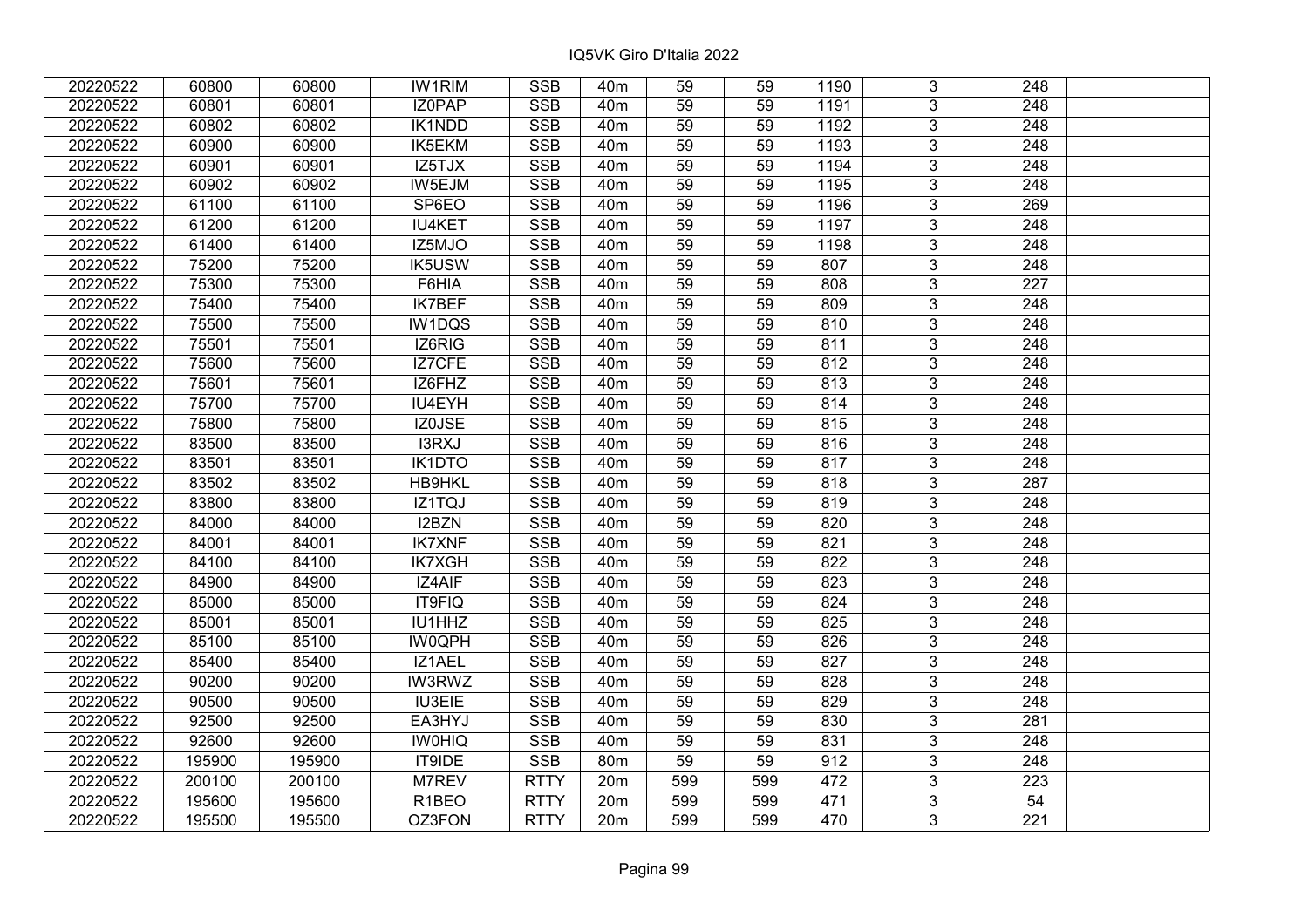| 20220522 | 195200 | 195200 | YO4DG             | <b>RTTY</b> | 20 <sub>m</sub> | 599 | 599 | 469 | 3              | 275              |  |
|----------|--------|--------|-------------------|-------------|-----------------|-----|-----|-----|----------------|------------------|--|
| 20220522 | 194900 | 194900 | OZ1BJF            | <b>RTTY</b> | 20m             | 599 | 599 | 468 | 3              | 221              |  |
| 20220522 | 194700 | 194700 | GW4RDW            | <b>RTTY</b> | 20m             | 599 | 599 | 467 | $\overline{3}$ | 294              |  |
| 20220522 | 194500 | 194500 | OZ2MO             | <b>RTTY</b> | 20m             | 599 | 599 | 466 | $\overline{3}$ | 221              |  |
| 20220522 | 172100 | 172100 | DL3KLM            | <b>RTTY</b> | 20m             | 599 | 599 | 465 | $\mathfrak{S}$ | 230              |  |
| 20220522 | 171200 | 171200 | IZ5OQA            | <b>RTTY</b> | 20m             | 599 | 599 | 464 | $\overline{3}$ | 248              |  |
| 20220522 | 171100 | 171100 | RD <sub>1</sub> A | <b>RTTY</b> | 20m             | 599 | 599 | 463 | $\overline{3}$ | 54               |  |
| 20220522 | 170800 | 170800 | <b>DL7UKA</b>     | <b>RTTY</b> | 20m             | 599 | 599 | 462 | $\overline{3}$ | 230              |  |
| 20220522 | 170600 | 170600 | DG2MCM            | <b>RTTY</b> | 20m             | 599 | 599 | 461 | $\overline{3}$ | 230              |  |
| 20220522 | 164800 | 164800 | F1FFS             | <b>RTTY</b> | 20 <sub>m</sub> | 599 | 599 | 460 | $\overline{3}$ | 227              |  |
| 20220522 | 164400 | 164400 | DK1VJ             | <b>RTTY</b> | 20m             | 599 | 599 | 459 | $\overline{3}$ | 230              |  |
| 20220522 | 163900 | 163900 | DF3SIS            | <b>RTTY</b> | 20 <sub>m</sub> | 599 | 599 | 458 | $\overline{3}$ | 230              |  |
| 20220522 | 162700 | 162700 | HB9ZHK            | <b>RTTY</b> | 20 <sub>m</sub> | 599 | 599 | 457 | 3              | 287              |  |
| 20220522 | 162000 | 162000 | DH5DAN            | <b>RTTY</b> | 20m             | 599 | 599 | 456 | $\overline{3}$ | 230              |  |
| 20220522 | 161300 | 161300 | DG1BOR            | <b>RTTY</b> | 20m             | 599 | 599 | 455 | $\overline{3}$ | 230              |  |
| 20220522 | 161100 | 161100 | IZ3LES            | <b>RTTY</b> | 20m             | 599 | 599 | 454 | 3              | 248              |  |
| 20220522 | 160700 | 160700 | F6EAO             | <b>RTTY</b> | 20m             | 599 | 599 | 453 | 3              | 227              |  |
| 20220522 | 160500 | 160500 | F6AAP             | <b>RTTY</b> | 20m             | 599 | 599 | 452 | 3              | 227              |  |
| 20220522 | 154700 | 154700 | DL1AXB            | <b>RTTY</b> | 20m             | 599 | 599 | 451 | 3              | 230              |  |
| 20220522 | 154400 | 154400 | UA3QNA            | <b>RTTY</b> | 20m             | 599 | 599 | 450 | $\overline{3}$ | 54               |  |
| 20220522 | 154000 | 154000 | DL6YDR            | <b>RTTY</b> | 20 <sub>m</sub> | 599 | 599 | 449 | $\overline{3}$ | 230              |  |
| 20220522 | 151900 | 151900 | DG3KBQ            | <b>RTTY</b> | 20 <sub>m</sub> | 599 | 599 | 448 | 3              | 230              |  |
| 20220522 | 151700 | 151700 | DK5FN             | <b>RTTY</b> | 20m             | 599 | 599 | 447 | $\overline{3}$ | 230              |  |
| 20220522 | 151200 | 151200 | PA3CPS            | <b>RTTY</b> | 20m             | 599 | 599 | 446 | $\mathfrak{S}$ | 263              |  |
| 20220522 | 150901 | 150901 | DJ1TU             | <b>RTTY</b> | 20m             | 599 | 599 | 445 | $\overline{3}$ | 230              |  |
| 20220522 | 150900 | 150900 | <b>OM0MR</b>      | <b>RTTY</b> | 20m             | 599 | 599 | 444 | $\mathfrak{S}$ | 504              |  |
| 20220522 | 150400 | 150400 | HA3PT             | <b>RTTY</b> | 20m             | 599 | 599 | 443 | 3              | 239              |  |
| 20220522 | 195600 | 195600 | <b>IOLRA</b>      | <b>SSB</b>  | 80m             | 59  | 59  | 911 | $\overline{3}$ | 248              |  |
| 20220522 | 195300 | 195300 | <b>IU6OMV</b>     | <b>SSB</b>  | 80m             | 59  | 59  | 910 | $\overline{3}$ | $\overline{248}$ |  |
| 20220522 | 195000 | 195000 | OE6PID            | <b>SSB</b>  | 80m             | 59  | 59  | 909 | $\overline{3}$ | 206              |  |
| 20220522 | 194900 | 194900 | F6BID             | <b>SSB</b>  | 80m             | 59  | 59  | 908 | $\overline{3}$ | $\overline{227}$ |  |
| 20220522 | 194200 | 194200 | <b>IU0PHD</b>     | <b>SSB</b>  | 80m             | 59  | 59  | 907 | $\overline{3}$ | 248              |  |
| 20220522 | 194100 | 194100 | <b>E770</b>       | <b>SSB</b>  | 80m             | 59  | 59  | 906 | 3              | 501              |  |
| 20220522 | 194000 | 194000 | IU6DAZ            | <b>SSB</b>  | 80m             | 59  | 59  | 905 | $\overline{3}$ | 248              |  |
| 20220522 | 191900 | 191900 | IW8EDA            | <b>SSB</b>  | 80m             | 59  | 59  | 904 | $\overline{3}$ | 248              |  |
| 20220522 | 191800 | 191800 | <b>IK6VNU</b>     | <b>SSB</b>  | 80 <sub>m</sub> | 59  | 59  | 903 | 3              | 248              |  |
| 20220522 | 191700 | 191700 | IZ1TQJ            | <b>SSB</b>  | 80 <sub>m</sub> | 59  | 59  | 902 | $\mathfrak{S}$ | 248              |  |
| 20220522 | 191300 | 191300 | <b>IN3AFD</b>     | <b>SSB</b>  | 80 <sub>m</sub> | 59  | 59  | 901 | 3              | 248              |  |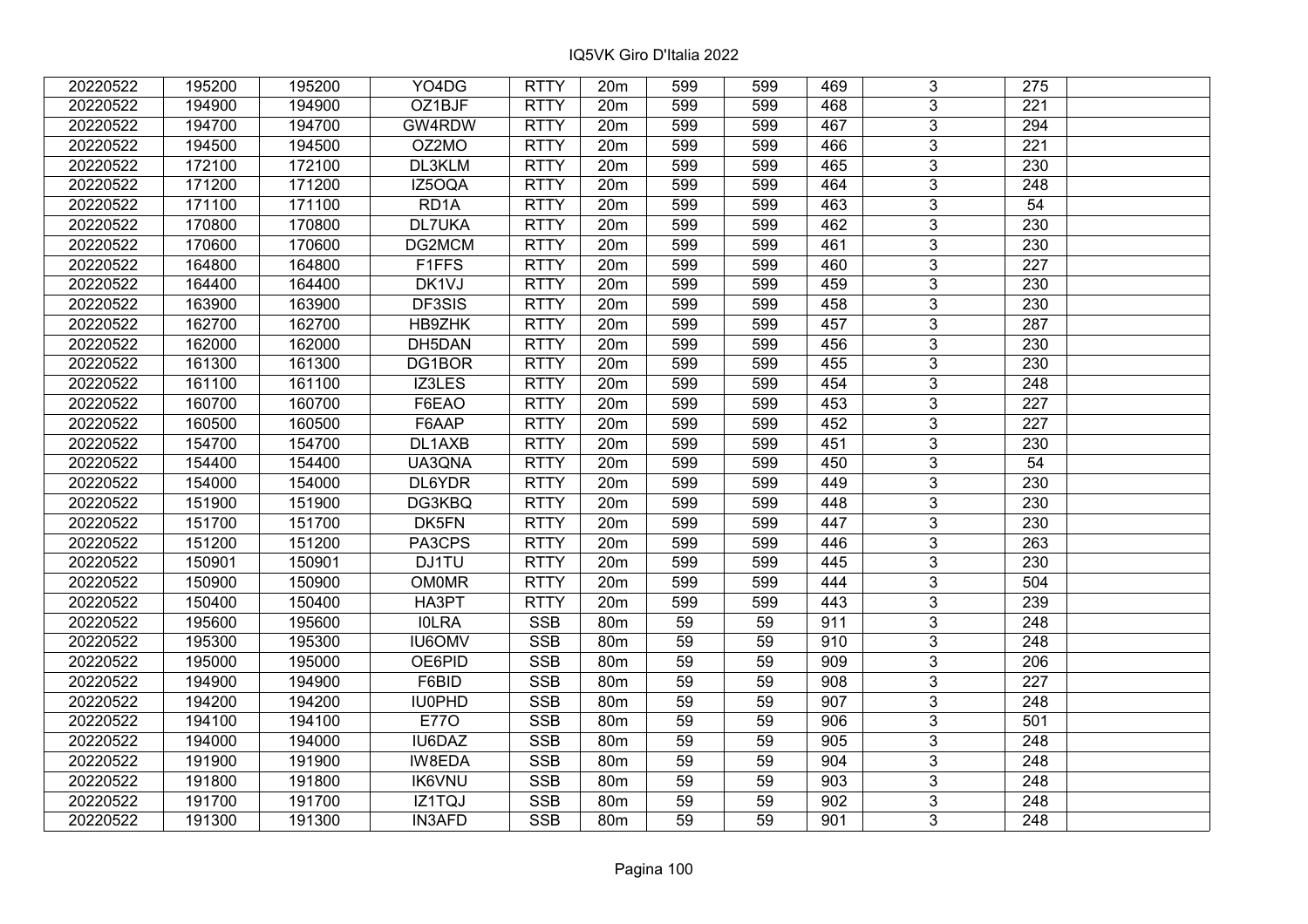| 20220522 | 190700 | 190700 | IZ8KPT        | <b>SSB</b> | 80 <sub>m</sub> | 59 | 59 | 900 | 3              | 248              |  |
|----------|--------|--------|---------------|------------|-----------------|----|----|-----|----------------|------------------|--|
| 20220522 | 190500 | 190500 | <b>IU0DUM</b> | <b>SSB</b> | 80 <sub>m</sub> | 59 | 59 | 899 | 3              | 248              |  |
| 20220522 | 185600 | 185600 | IU4EYH        | <b>SSB</b> | 80 <sub>m</sub> | 59 | 59 | 898 | $\overline{3}$ | 248              |  |
| 20220522 | 185400 | 185400 | <b>IK8RJS</b> | <b>SSB</b> | 80m             | 59 | 59 | 897 | $\overline{3}$ | 248              |  |
| 20220522 | 185301 | 185301 | <b>IU6IBX</b> | <b>SSB</b> | 80m             | 59 | 59 | 896 | $\overline{3}$ | 248              |  |
| 20220522 | 185300 | 185300 | IZ6AAW        | <b>SSB</b> | 80m             | 59 | 59 | 895 | $\overline{3}$ | 248              |  |
| 20220522 | 185100 | 185100 | <b>IK0FFU</b> | <b>SSB</b> | 80m             | 59 | 59 | 894 | $\overline{3}$ | 248              |  |
| 20220522 | 185000 | 185000 | <b>IWOHIQ</b> | <b>SSB</b> | 80 <sub>m</sub> | 59 | 59 | 893 | $\overline{3}$ | 248              |  |
| 20220522 | 184900 | 184900 | IZ6FHZ        | <b>SSB</b> | 80m             | 59 | 59 | 892 | $\overline{3}$ | 248              |  |
| 20220522 | 184800 | 184800 | IK1NDD        | <b>SSB</b> | 80m             | 59 | 59 | 891 | $\overline{3}$ | 248              |  |
| 20220522 | 184700 | 184700 | I3RXJ         | <b>SSB</b> | 80 <sub>m</sub> | 59 | 59 | 890 | $\overline{3}$ | 248              |  |
| 20220522 | 184300 | 184300 | <b>IK3JLT</b> | <b>SSB</b> | 80m             | 59 | 59 | 889 | $\overline{3}$ | 248              |  |
| 20220522 | 184001 | 184001 | IK1MOP        | <b>SSB</b> | 80m             | 59 | 59 | 888 | 3              | 248              |  |
| 20220522 | 184000 | 184000 | IZ4AIF        | <b>SSB</b> | 80 <sub>m</sub> | 59 | 59 | 887 | $\overline{3}$ | 248              |  |
| 20220522 | 183900 | 183900 | <b>IS0IYV</b> | <b>SSB</b> | 80m             | 59 | 59 | 886 | 3              | 225              |  |
| 20220522 | 183800 | 183800 | IZ0CVT        | <b>SSB</b> | 80 <sub>m</sub> | 59 | 59 | 885 | 3              | 248              |  |
| 20220522 | 183700 | 183700 | <b>IW0BMC</b> | <b>SSB</b> | 80 <sub>m</sub> | 59 | 59 | 884 | $\overline{3}$ | 248              |  |
| 20220522 | 183600 | 183600 | F6HIA         | <b>SSB</b> | 80m             | 59 | 59 | 883 | $\overline{3}$ | 227              |  |
| 20220522 | 183500 | 183500 | IU1HHH        | <b>SSB</b> | 80 <sub>m</sub> | 59 | 59 | 882 | 3              | 248              |  |
| 20220522 | 183400 | 183400 | <b>IU0PIO</b> | <b>SSB</b> | 80m             | 59 | 59 | 881 | $\overline{3}$ | 248              |  |
| 20220522 | 183300 | 183300 | IZ3LES        | <b>SSB</b> | 80m             | 59 | 59 | 880 | $\overline{3}$ | 248              |  |
| 20220522 | 183200 | 183200 | 9A1CC         | <b>SSB</b> | 80 <sub>m</sub> | 59 | 59 | 879 | 3              | 497              |  |
| 20220522 | 182900 | 182900 | IZ0PAP        | <b>SSB</b> | 80m             | 59 | 59 | 878 | $\overline{3}$ | 248              |  |
| 20220522 | 163800 | 163800 | IW7DQQ/6      | <b>SSB</b> | 40 <sub>m</sub> | 59 | 59 | 877 | $\overline{3}$ | 248              |  |
| 20220522 | 163700 | 163700 | IZ2IZE        | <b>SSB</b> | 40 <sub>m</sub> | 59 | 59 | 876 | $\overline{3}$ | 248              |  |
| 20220522 | 163200 | 163200 | IW2DQE        | <b>SSB</b> | 40 <sub>m</sub> | 59 | 59 | 875 | $\overline{3}$ | $\overline{248}$ |  |
| 20220522 | 162900 | 162900 | <b>IU6OMV</b> | <b>SSB</b> | 40 <sub>m</sub> | 59 | 59 | 874 | 3              | 248              |  |
| 20220522 | 162801 | 162801 | IZ1GJH        | <b>SSB</b> | 40 <sub>m</sub> | 59 | 59 | 873 | $\overline{3}$ | 248              |  |
| 20220522 | 162800 | 162800 | IQ1TG         | <b>SSB</b> | 40 <sub>m</sub> | 59 | 59 | 872 | $\overline{3}$ | $\overline{248}$ |  |
| 20220522 | 162700 | 162700 | IW5ECW        | <b>SSB</b> | 40 <sub>m</sub> | 59 | 59 | 871 | $\overline{3}$ | 248              |  |
| 20220522 | 160900 | 160900 | I4QGF         | <b>SSB</b> | 40 <sub>m</sub> | 59 | 59 | 870 | $\overline{3}$ | $\overline{248}$ |  |
| 20220522 | 155300 | 155300 | EA3HYG        | <b>SSB</b> | 40 <sub>m</sub> | 59 | 59 | 869 | $\overline{3}$ | 281              |  |
| 20220522 | 155200 | 155200 | <b>IU3NOG</b> | <b>SSB</b> | 40 <sub>m</sub> | 59 | 59 | 868 | 3              | 248              |  |
| 20220522 | 155000 | 155000 | IZ1MRO        | <b>SSB</b> | 40 <sub>m</sub> | 59 | 59 | 867 | $\overline{3}$ | 248              |  |
| 20220522 | 154500 | 154500 | I2XGD         | <b>SSB</b> | 40 <sub>m</sub> | 59 | 59 | 866 | $\overline{3}$ | 248              |  |
| 20220522 | 154400 | 154400 | OE6PID        | <b>SSB</b> | 40 <sub>m</sub> | 59 | 59 | 865 | 3              | 206              |  |
| 20220522 | 154300 | 154300 | IU3OVK        | <b>SSB</b> | 40 <sub>m</sub> | 59 | 59 | 864 | $\overline{3}$ | 248              |  |
| 20220522 | 154200 | 154200 | OE6BID        | <b>SSB</b> | 40 <sub>m</sub> | 59 | 59 | 863 | 3              | 206              |  |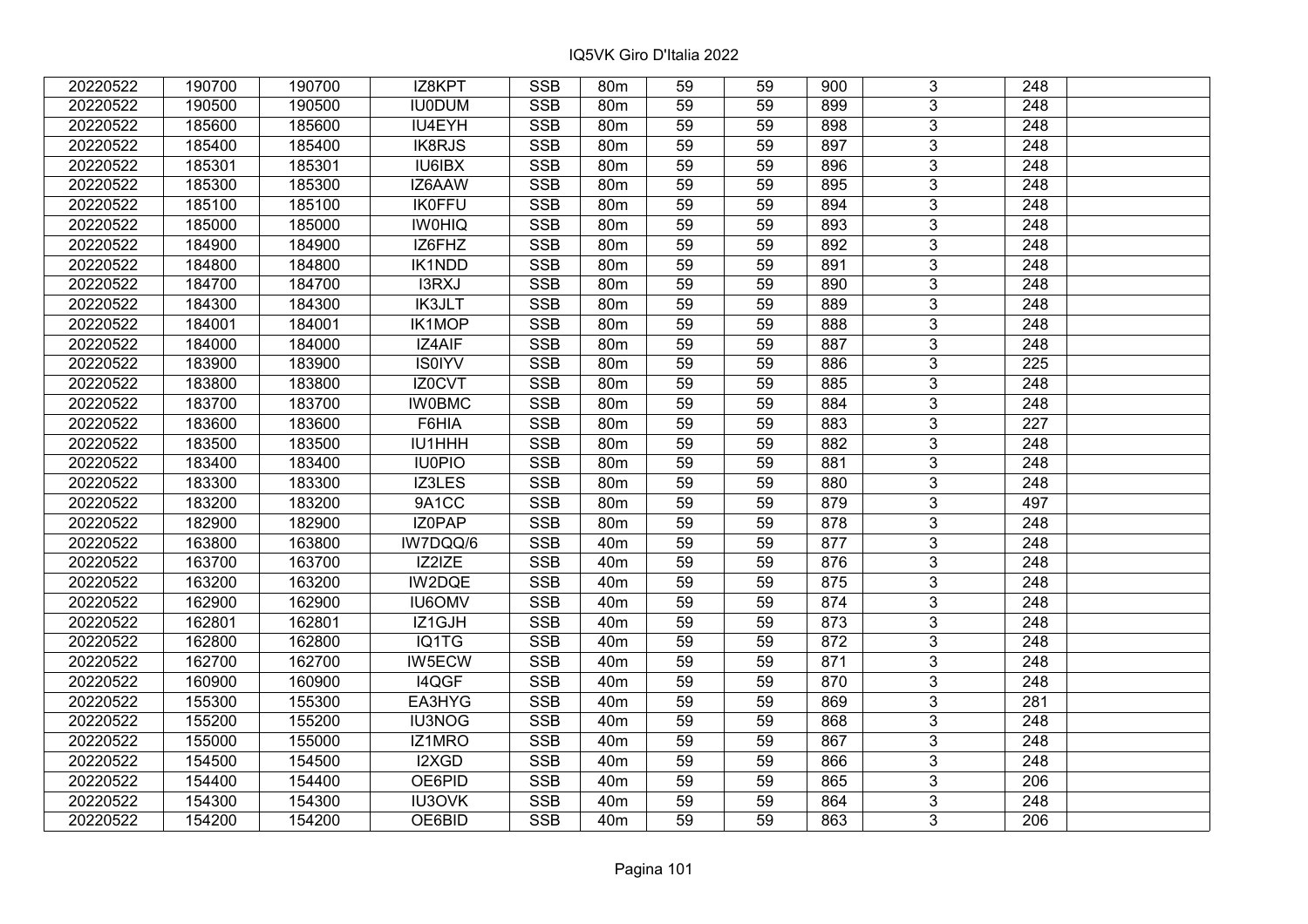| 20220522 | 153900 | 153900 | IN3HVL        | <b>SSB</b> | 40 <sub>m</sub> | 59 | 59 | 862 | 3              | 248              |  |
|----------|--------|--------|---------------|------------|-----------------|----|----|-----|----------------|------------------|--|
| 20220522 | 153800 | 153800 | <b>IS0AGY</b> | <b>SSB</b> | 40 <sub>m</sub> | 59 | 59 | 861 | 3              | 225              |  |
| 20220522 | 153300 | 153300 | <b>IU7KQS</b> | <b>SSB</b> | 40 <sub>m</sub> | 59 | 59 | 860 | $\overline{3}$ | 248              |  |
| 20220522 | 153200 | 153200 | IZ1TQJ        | <b>SSB</b> | 40 <sub>m</sub> | 59 | 59 | 859 | $\overline{3}$ | $\overline{248}$ |  |
| 20220522 | 153100 | 153100 | EA3HLZ        | <b>SSB</b> | 40 <sub>m</sub> | 59 | 59 | 858 | $\overline{3}$ | 281              |  |
| 20220522 | 153000 | 153000 | <b>IU0PXM</b> | <b>SSB</b> | 40 <sub>m</sub> | 59 | 59 | 857 | $\overline{3}$ | 248              |  |
| 20220522 | 152801 | 152801 | IZ1GJH        | <b>SSB</b> | 40 <sub>m</sub> | 59 | 59 | 856 | $\overline{3}$ | 248              |  |
| 20220522 | 152800 | 152800 | <b>IN3RYE</b> | <b>SSB</b> | 40 <sub>m</sub> | 59 | 59 | 855 | $\overline{3}$ | 248              |  |
| 20220522 | 152700 | 152700 | <b>IU3MAG</b> | <b>SSB</b> | 40 <sub>m</sub> | 59 | 59 | 854 | $\overline{3}$ | 248              |  |
| 20220522 | 152600 | 152600 | IW8DGZ        | <b>SSB</b> | 40 <sub>m</sub> | 59 | 59 | 853 | $\overline{3}$ | 248              |  |
| 20220522 | 152500 | 152500 | YO5OSF        | <b>SSB</b> | 40 <sub>m</sub> | 59 | 59 | 852 | $\overline{3}$ | 275              |  |
| 20220522 | 152000 | 152000 | <b>S51ST</b>  | <b>SSB</b> | 40 <sub>m</sub> | 59 | 59 | 851 | $\overline{3}$ | 499              |  |
| 20220522 | 150500 | 150500 | IW2MZS        | <b>SSB</b> | 40 <sub>m</sub> | 59 | 59 | 850 | 3              | 248              |  |
| 20220522 | 150401 | 150401 | IT9FEG        | <b>SSB</b> | 40 <sub>m</sub> | 59 | 59 | 849 | $\overline{3}$ | 248              |  |
| 20220522 | 150400 | 150400 | I2ZP          | <b>SSB</b> | 40 <sub>m</sub> | 59 | 59 | 848 | 3              | 248              |  |
| 20220522 | 133900 | 133900 | IZ0PAP        | <b>SSB</b> | 40 <sub>m</sub> | 59 | 59 | 847 | 3              | 248              |  |
| 20220522 | 122800 | 122800 | <b>IU8JMB</b> | <b>SSB</b> | 40 <sub>m</sub> | 59 | 59 | 846 | $\overline{3}$ | 248              |  |
| 20220522 | 122700 | 122700 | <b>IU7KQS</b> | <b>SSB</b> | 40 <sub>m</sub> | 59 | 59 | 845 | $\overline{3}$ | 248              |  |
| 20220522 | 121400 | 121400 | <b>IK2ULS</b> | <b>SSB</b> | 40 <sub>m</sub> | 59 | 59 | 844 | 3              | 248              |  |
| 20220522 | 100800 | 100800 | <b>IU0PIO</b> | <b>SSB</b> | 40 <sub>m</sub> | 59 | 59 | 843 | $\overline{3}$ | 248              |  |
| 20220522 | 91200  | 91200  | <b>IU8PLP</b> | <b>SSB</b> | 40 <sub>m</sub> | 59 | 59 | 842 | $\overline{3}$ | 248              |  |
| 20220522 | 83400  | 83400  | <b>IU7QBU</b> | <b>SSB</b> | 40 <sub>m</sub> | 59 | 59 | 841 | 3              | 248              |  |
| 20220522 | 82600  | 82600  | <b>I4KMN</b>  | <b>SSB</b> | 40 <sub>m</sub> | 59 | 59 | 840 | $\overline{3}$ | 248              |  |
| 20220522 | 82500  | 82500  | S52MZ         | <b>SSB</b> | 40 <sub>m</sub> | 59 | 59 | 839 | $\overline{3}$ | 499              |  |
| 20220522 | 82401  | 82401  | IZ5RKZ        | <b>SSB</b> | 40 <sub>m</sub> | 59 | 59 | 838 | $\overline{3}$ | $\overline{248}$ |  |
| 20220522 | 82400  | 82400  | 9A1CC         | <b>SSB</b> | 40 <sub>m</sub> | 59 | 59 | 837 | $\overline{3}$ | 497              |  |
| 20220522 | 82200  | 82200  | IK2EBP        | <b>SSB</b> | 40 <sub>m</sub> | 59 | 59 | 836 | $\overline{3}$ | 248              |  |
| 20220522 | 82100  | 82100  | I4JHG         | <b>SSB</b> | 40 <sub>m</sub> | 59 | 59 | 835 | $\overline{3}$ | 248              |  |
| 20220522 | 82000  | 82000  | IZ0ARL        | <b>SSB</b> | 40 <sub>m</sub> | 59 | 59 | 834 | $\overline{3}$ | $\overline{248}$ |  |
| 20220522 | 81300  | 81300  | IU2ABV        | <b>SSB</b> | 40 <sub>m</sub> | 59 | 59 | 833 | $\overline{3}$ | 248              |  |
| 20220522 | 80900  | 80900  | IZ1MKP        | <b>SSB</b> | 40 <sub>m</sub> | 59 | 59 | 832 | $\overline{3}$ | $\overline{248}$ |  |
| 20220522 | 80800  | 80800  | IZ1MKP        | <b>SSB</b> | 40 <sub>m</sub> | 59 | 59 | 831 | $\overline{3}$ | 248              |  |
| 20220522 | 80700  | 80700  | <b>IU0DUM</b> | <b>SSB</b> | 40 <sub>m</sub> | 59 | 59 | 830 | 3              | 248              |  |
| 20220522 | 80601  | 80601  | IQ6EZ         | <b>SSB</b> | 40 <sub>m</sub> | 59 | 59 | 829 | $\overline{3}$ | 248              |  |
| 20220522 | 80600  | 80600  | <b>IK6TUO</b> | <b>SSB</b> | 40 <sub>m</sub> | 59 | 59 | 828 | $\overline{3}$ | 248              |  |
| 20220522 | 80501  | 80501  | IU8MJB        | <b>SSB</b> | 40 <sub>m</sub> | 59 | 59 | 827 | 3              | 248              |  |
| 20220522 | 80500  | 80500  | IW8EDA        | <b>SSB</b> | 40 <sub>m</sub> | 59 | 59 | 826 | $\overline{3}$ | 248              |  |
| 20220522 | 80400  | 80400  | <b>I2YKR</b>  | <b>SSB</b> | 40 <sub>m</sub> | 59 | 59 | 825 | 3              | 248              |  |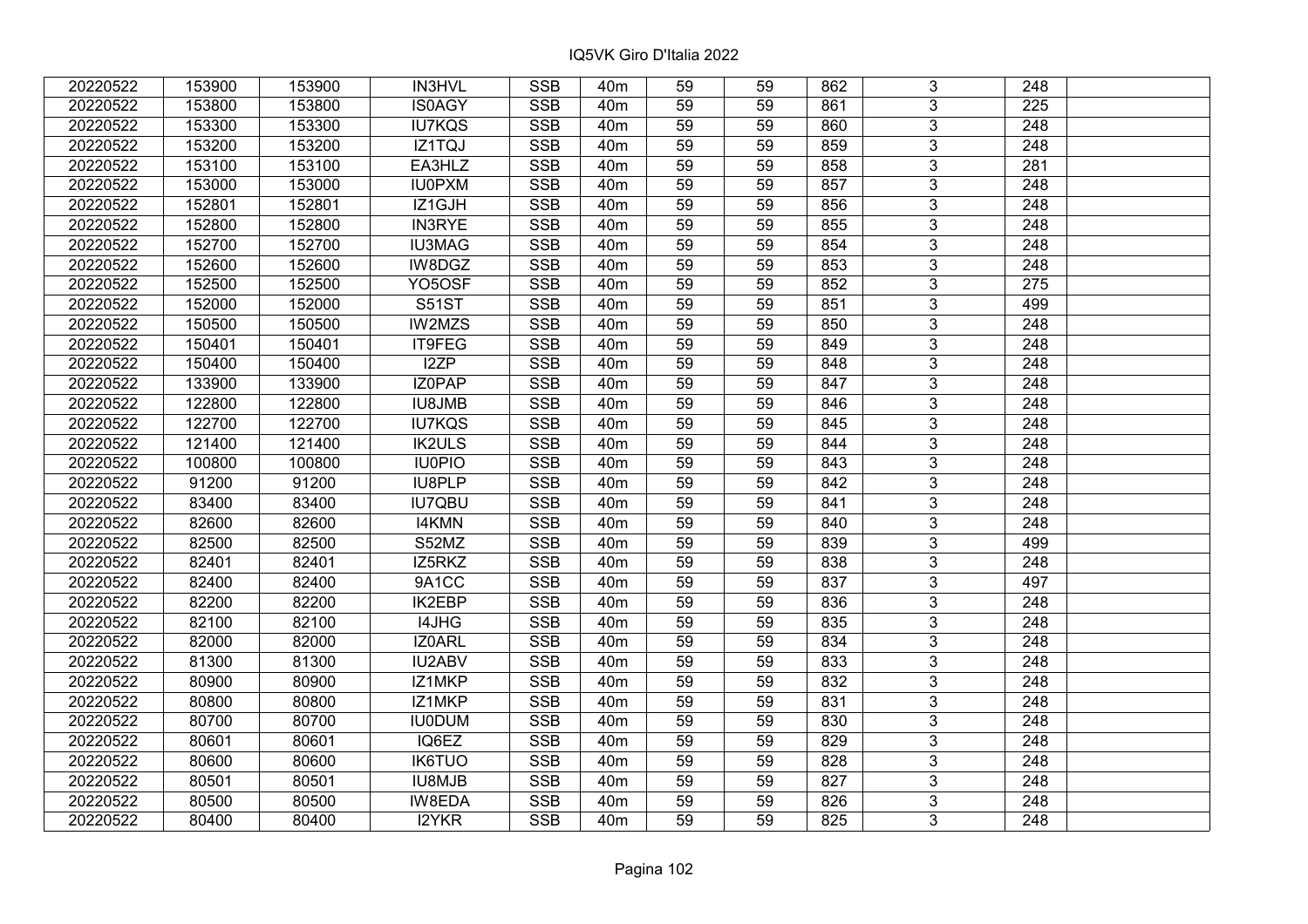| 20220522 | 72600 | 72600 | IT9ELM        | <b>SSB</b>              | 40 <sub>m</sub> | 59              | 59 | 796              | 3              | 248              |  |
|----------|-------|-------|---------------|-------------------------|-----------------|-----------------|----|------------------|----------------|------------------|--|
| 20220522 | 72500 | 72500 | IZ5MMH        | <b>SSB</b>              | 40 <sub>m</sub> | 59              | 59 | 795              | 3              | 248              |  |
| 20220522 | 72400 | 72400 | SP1AOL        | <b>SSB</b>              | 40 <sub>m</sub> | 59              | 59 | 794              | $\overline{3}$ | 269              |  |
| 20220522 | 72301 | 72301 | <b>IU5KRE</b> | <b>SSB</b>              | 40 <sub>m</sub> | 59              | 59 | 793              | $\overline{3}$ | 248              |  |
| 20220522 | 72300 | 72300 | IZ8DWN        | <b>SSB</b>              | 40 <sub>m</sub> | 59              | 59 | 792              | $\overline{3}$ | 248              |  |
| 20220522 | 72200 | 72200 | IZ0COK        | <b>SSB</b>              | 40 <sub>m</sub> | 59              | 59 | 791              | $\overline{3}$ | 248              |  |
| 20220522 | 71900 | 71900 | <b>IN3AFD</b> | <b>SSB</b>              | 40m             | 59              | 59 | 790              | $\overline{3}$ | 248              |  |
| 20220522 | 71800 | 71800 | F4DLR         | <b>SSB</b>              | 40 <sub>m</sub> | 59              | 59 | 789              | $\overline{3}$ | $\overline{227}$ |  |
| 20220522 | 71602 | 71602 | IT9BUW        | <b>SSB</b>              | 40 <sub>m</sub> | 59              | 59 | 788              | $\overline{3}$ | 248              |  |
| 20220522 | 71601 | 71601 | <b>IK0FFU</b> | <b>SSB</b>              | 40 <sub>m</sub> | 59              | 59 | 787              | $\overline{3}$ | 248              |  |
| 20220522 | 71600 | 71600 | <b>IKOMHS</b> | <b>SSB</b>              | 40 <sub>m</sub> | 59              | 59 | 786              | $\overline{3}$ | 248              |  |
| 20220522 | 71501 | 71501 | IW2DFS        | <b>SSB</b>              | 40m             | 59              | 59 | 785              | $\overline{3}$ | 248              |  |
| 20220522 | 71500 | 71500 | <b>IW3HWC</b> | <b>SSB</b>              | 40 <sub>m</sub> | 59              | 59 | 784              | $\overline{3}$ | 248              |  |
| 20220522 | 71401 | 71401 | IZ0HSR        | <b>SSB</b>              | 40 <sub>m</sub> | 59              | 59 | 783              | $\overline{3}$ | 248              |  |
| 20220522 | 71400 | 71400 | IT9IDE        | <b>SSB</b>              | 40 <sub>m</sub> | 59              | 59 | 782              | 3              | 248              |  |
| 20220522 | 71300 | 71300 | <b>IU0LGK</b> | <b>SSB</b>              | 40 <sub>m</sub> | 59              | 59 | 781              | $\overline{3}$ | 248              |  |
| 20220522 | 71202 | 71202 | IZ6ITZ        | <b>SSB</b>              | 40 <sub>m</sub> | 59              | 59 | 780              | 3              | 248              |  |
| 20220522 | 71201 | 71201 | IT9FTD        | <b>SSB</b>              | 40 <sub>m</sub> | 59              | 59 | 779              | 3              | 248              |  |
| 20220522 | 71200 | 71200 | IN3EHQ        | <b>SSB</b>              | 40 <sub>m</sub> | 59              | 59 | 778              | $\overline{3}$ | 248              |  |
| 20220522 | 71100 | 71100 | IZ8KPT        | <b>SSB</b>              | 40 <sub>m</sub> | 59              | 59 | 777              | $\overline{3}$ | 248              |  |
| 20220522 | 71000 | 71000 | <b>IZ7DOK</b> | SSB                     | 40 <sub>m</sub> | 59              | 59 | 776              | $\overline{3}$ | 248              |  |
| 20220522 | 70800 | 70800 | F5SJJ         | <b>SSB</b>              | 40 <sub>m</sub> | 59              | 59 | 775              | $\overline{3}$ | 227              |  |
| 20220522 | 70600 | 70600 | IZ4RCF        | <b>SSB</b>              | 40 <sub>m</sub> | 59              | 59 | 774              | $\overline{3}$ | 248              |  |
| 20220522 | 70400 | 70400 | IK4FJE        | <b>SSB</b>              | 40 <sub>m</sub> | 59              | 59 | 773              | $\overline{3}$ | 248              |  |
| 20220522 | 70300 | 70300 | IZ7QEN        | <b>SSB</b>              | 40 <sub>m</sub> | 59              | 59 | 772              | $\overline{3}$ | 248              |  |
| 20220522 | 70201 | 70201 | <b>I1QQC</b>  | $\overline{\text{SSB}}$ | 40 <sub>m</sub> | $\overline{59}$ | 59 | $\overline{771}$ | $\overline{3}$ | $\overline{248}$ |  |
| 20220522 | 70200 | 70200 | IW8RRB        | <b>SSB</b>              | 40 <sub>m</sub> | 59              | 59 | 770              | $\overline{3}$ | $\overline{248}$ |  |
| 20220522 | 70100 | 70100 | HB9HHN        | <b>SSB</b>              | 40m             | 59              | 59 | 769              | 3              | 287              |  |
| 20220522 | 70000 | 70000 | IZ8GLB        | <b>SSB</b>              | 40 <sub>m</sub> | $\overline{59}$ | 59 | 768              | $\overline{3}$ | $\overline{248}$ |  |
| 20220522 | 65901 | 65901 | IK8RJS        | <b>SSB</b>              | 40 <sub>m</sub> | 59              | 59 | 767              | $\overline{3}$ | $\overline{248}$ |  |
| 20220522 | 65900 | 65900 | IZ3LEV        | <b>SSB</b>              | 40m             | 59              | 59 | 766              | $\overline{3}$ | 248              |  |
| 20220522 | 65800 | 65800 | IZ0WPF        | <b>SSB</b>              | 40 <sub>m</sub> | 59              | 59 | 765              | $\overline{3}$ | 248              |  |
| 20220522 | 65700 | 65700 | DL1BFR        | <b>SSB</b>              | 40 <sub>m</sub> | 59              | 59 | 764              | 3              | 230              |  |
| 20220522 | 65601 | 65601 | HB9RL         | <b>SSB</b>              | 40 <sub>m</sub> | 59              | 59 | 763              | 3              | 287              |  |
| 20220522 | 65600 | 65600 | HB9EFJ        | <b>SSB</b>              | 40 <sub>m</sub> | 59              | 59 | 762              | $\overline{3}$ | 287              |  |
| 20220522 | 65500 | 65500 | <b>IU0PXM</b> | <b>SSB</b>              | 40m             | 59              | 59 | 761              | $\overline{3}$ | 248              |  |
| 20220522 | 65400 | 65400 | <b>IT9DID</b> | SSB                     | 40 <sub>m</sub> | 59              | 59 | 760              | $\overline{3}$ | $\overline{248}$ |  |
| 20220522 | 65300 | 65300 | EA1FB         | <b>SSB</b>              | 40 <sub>m</sub> | 59              | 59 | 759              | $\overline{3}$ | 281              |  |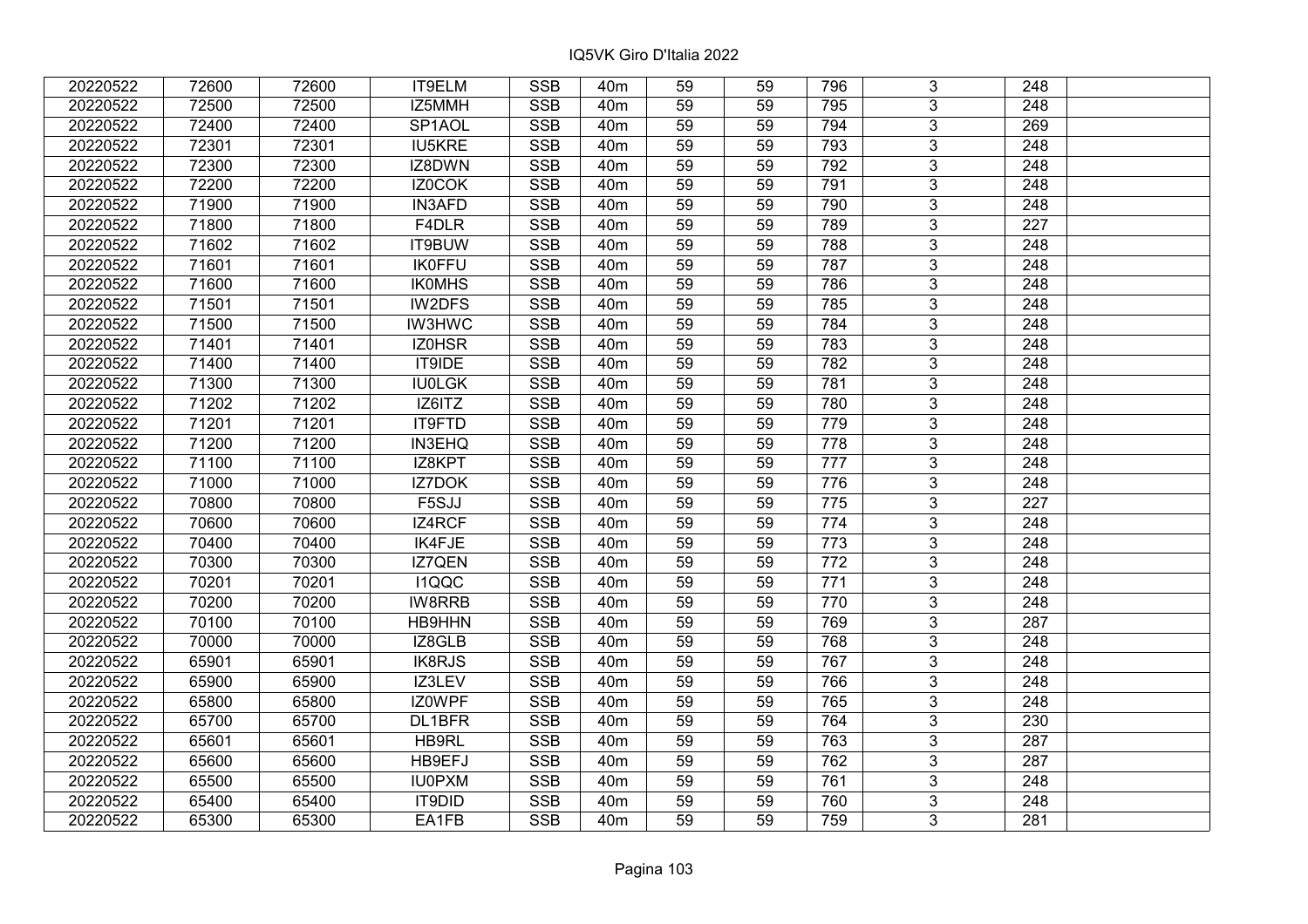| 20220522 | 65201  | 65201  | EA3IM               | <b>SSB</b>  | 40 <sub>m</sub> | 59                      | 59    | 758 | 3              | 281              |             |
|----------|--------|--------|---------------------|-------------|-----------------|-------------------------|-------|-----|----------------|------------------|-------------|
| 20220522 | 65200  | 65200  | <b>ISOLYN</b>       | <b>SSB</b>  | 40 <sub>m</sub> | 59                      | 59    | 757 | 3              | 225              |             |
| 20220522 | 64901  | 64901  | <b>IU0KNS</b>       | <b>SSB</b>  | 40 <sub>m</sub> | 59                      | 59    | 756 | $\overline{3}$ | $\overline{248}$ |             |
| 20220522 | 64900  | 64900  | <b>IK8RJS</b>       | <b>SSB</b>  | 40 <sub>m</sub> | 59                      | 59    | 755 | $\overline{3}$ | $\overline{248}$ |             |
| 20220522 | 64802  | 64802  | IZ5MMQ              | <b>SSB</b>  | 40 <sub>m</sub> | 59                      | 59    | 754 | 3              | 248              |             |
| 20220522 | 64801  | 64801  | IK8VRO              | <b>SSB</b>  | 40 <sub>m</sub> | 59                      | 59    | 753 | $\overline{3}$ | 248              |             |
| 20220522 | 64800  | 64800  | IW1CHJ              | <b>SSB</b>  | 40m             | 59                      | 59    | 752 | $\overline{3}$ | 248              |             |
| 20220522 | 64600  | 64600  | IZ8FQQ              | <b>SSB</b>  | 40 <sub>m</sub> | 59                      | 59    | 751 | $\overline{3}$ | 248              |             |
| 20220522 | 64501  | 64501  | <b>IK7VKC</b>       | <b>SSB</b>  | 40 <sub>m</sub> | 59                      | 59    | 750 | $\overline{3}$ | 248              |             |
| 20220522 | 64500  | 64500  | ON3CAP              | <b>SSB</b>  | 40 <sub>m</sub> | 59                      | 59    | 749 | $\overline{3}$ | 209              |             |
| 20220522 | 64401  | 64401  | IZ2LUS              | <b>SSB</b>  | 40 <sub>m</sub> | 59                      | 59    | 748 | $\overline{3}$ | 248              |             |
| 20220522 | 64400  | 64400  | IK1DFH              | <b>SSB</b>  | 40 <sub>m</sub> | 59                      | 59    | 747 | $\overline{3}$ | 248              |             |
| 20220522 | 64202  | 64202  | IQ1CQ               | <b>SSB</b>  | 40 <sub>m</sub> | 59                      | 59    | 746 | 3              | 248              |             |
| 20220522 | 64201  | 64201  | IZ1TNA              | <b>SSB</b>  | 40 <sub>m</sub> | 59                      | 59    | 745 | 3              | 248              |             |
| 20220522 | 64200  | 64200  | <b>IZOMIY</b>       | <b>SSB</b>  | 40 <sub>m</sub> | 59                      | 59    | 744 | 3              | 248              |             |
| 20220522 | 64100  | 64100  | IZ1RFK              | <b>SSB</b>  | 40 <sub>m</sub> | 59                      | 59    | 743 | 3              | 248              |             |
| 20220522 | 63900  | 63900  | <b>IK6VNU</b>       | <b>SSB</b>  | 40 <sub>m</sub> | 59                      | 59    | 742 | 3              | 248              |             |
| 20220522 | 63500  | 63500  | IZ6VZU              | <b>SSB</b>  | 40 <sub>m</sub> | 59                      | 59    | 741 | 3              | 248              |             |
| 20220522 | 52415  | 52500  | SV2SKD              | FT8         | 40 <sub>m</sub> | $-2$                    | $-5$  |     |                |                  | <b>KN10</b> |
| 20220522 | 52545  | 52630  | IZ3LES              | FT8         | 40 <sub>m</sub> | $\mathbf{1}$            | $-16$ |     |                |                  | <b>JN65</b> |
| 20220522 | 52745  | 52830  | SP2EWQ              | FT8         | 40 <sub>m</sub> | $-8$                    | $-7$  |     |                |                  | <b>JO93</b> |
| 20220522 | 53015  | 53100  | SP <sub>1</sub> AOL | FT8         | 40 <sub>m</sub> | $\mathbf{1}$            | $-11$ |     |                |                  | <b>JO84</b> |
| 20220522 | 53400  | 53500  | PD5MVH              | FT8         | 40 <sub>m</sub> | $\mathbf{1}$            | $-7$  |     |                |                  |             |
| 20220522 | 53615  | 53700  | <b>DL7UKA</b>       | FT8         | 40 <sub>m</sub> | $\overline{\mathbf{4}}$ | $-4$  |     |                |                  | JO50        |
| 20220522 | 53815  | 53900  | DM6OG               | FT8         | 40 <sub>m</sub> | $-8$                    | $-7$  |     |                |                  | <b>JN49</b> |
| 20220522 | 60215  | 60300  | IK1BOW              | FT8         | 40 <sub>m</sub> | $\overline{11}$         | 9     |     |                |                  | <b>JN35</b> |
| 20220522 | 60545  | 60700  | F6HIA               | FT8         | 40 <sub>m</sub> | $\mathbf{1}$            | $-7$  |     |                |                  | <b>JN23</b> |
| 20220522 | 61100  | 61200  | OE5PEN              | FT8         | 40 <sub>m</sub> | $-1$                    | $-5$  |     |                |                  | <b>JN78</b> |
| 20220524 | 150000 | 150000 | OK1JXU              | <b>RTTY</b> | 20m             | 599                     | 599   | 473 | 3              | 503              |             |
| 20220524 | 150300 | 150300 | DH2BB               | <b>RTTY</b> | 20m             | 599                     | 599   | 474 | $\overline{3}$ | 230              |             |
| 20220524 | 150900 | 150900 | DF7HSA              | <b>RTTY</b> | 20m             | 599                     | 599   | 475 | $\overline{3}$ | 230              |             |
| 20220524 | 151200 | 151200 | DM5WGL              | <b>RTTY</b> | 20m             | 599                     | 599   | 476 | $\overline{3}$ | 230              |             |
| 20220524 | 151500 | 151500 | IZ3LES              | <b>RTTY</b> | 20m             | 599                     | 599   | 477 | 3              | 248              |             |
| 20220524 | 151700 | 151700 | OK2FKU              | <b>RTTY</b> | 20m             | 599                     | 599   | 478 | $\overline{3}$ | 503              |             |
| 20220524 | 152200 | 152200 | M7DFM               | <b>RTTY</b> | 20m             | 599                     | 599   | 479 | $\overline{3}$ | 223              |             |
| 20220524 | 152500 | 152500 | ON4PE               | <b>RTTY</b> | 20m             | 599                     | 599   | 480 | 3              | 209              |             |
| 20220524 | 152900 | 152900 | G1LQT               | <b>RTTY</b> | 20m             | 599                     | 599   | 481 | 3              | 223              |             |
| 20220524 | 153100 | 153100 | HA1ZH               | <b>RTTY</b> | 20 <sub>m</sub> | 599                     | 599   | 482 | 3              | 239              |             |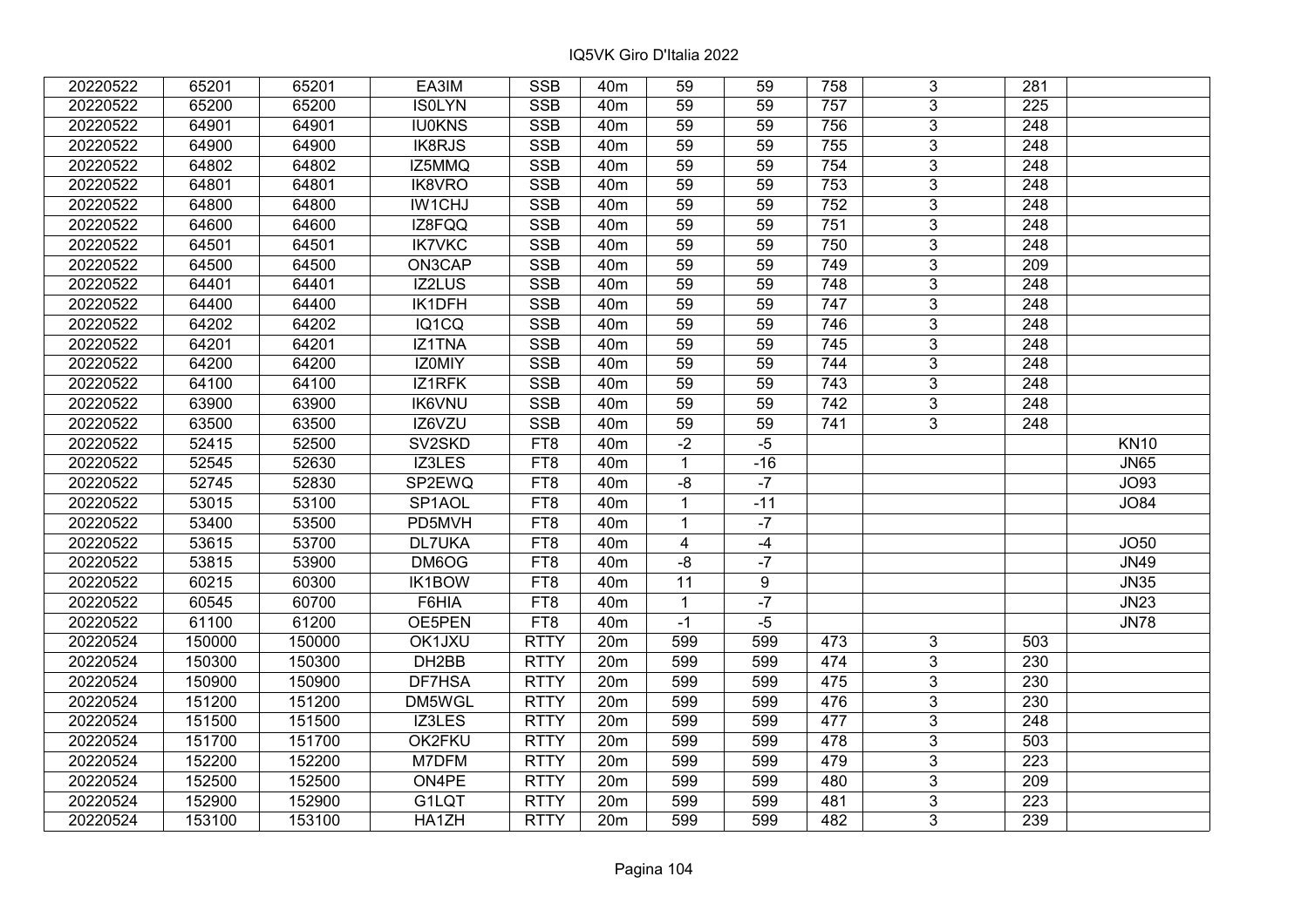| 20220524 | 153300 | 153300 | OZ/DH7VK           | <b>RTTY</b> | 20m             | 599 | 599 | 483              | 3              | 221              |  |
|----------|--------|--------|--------------------|-------------|-----------------|-----|-----|------------------|----------------|------------------|--|
| 20220524 | 153500 | 153500 | UR5MN              | <b>RTTY</b> | 20m             | 599 | 599 | 484              | 3              | 288              |  |
| 20220524 | 153800 | 153800 | EA4HKK             | <b>RTTY</b> | 20m             | 599 | 599 | 485              | 3              | 281              |  |
| 20220524 | 154600 | 154600 | OZ1PAR             | <b>RTTY</b> | 20m             | 599 | 599 | 486              | $\overline{3}$ | 221              |  |
| 20220524 | 155000 | 155000 | RV7C               | <b>RTTY</b> | 20m             | 599 | 599 | 487              | 3              | 54               |  |
| 20220524 | 160000 | 160000 | SP4JZ              | <b>RTTY</b> | 20m             | 599 | 599 | 488              | 3              | 269              |  |
| 20220524 | 160400 | 160400 | DB8BT              | <b>RTTY</b> | 20m             | 599 | 599 | 489              | $\overline{3}$ | 230              |  |
| 20220524 | 160600 | 160600 | SQ8RMX             | <b>RTTY</b> | 20m             | 599 | 599 | 490              | $\overline{3}$ | 269              |  |
| 20220524 | 160700 | 160700 | HA1DFF             | <b>RTTY</b> | 20m             | 599 | 599 | 491              | $\overline{3}$ | 239              |  |
| 20220524 | 161100 | 161100 | <b>PA7FB</b>       | <b>RTTY</b> | 20m             | 599 | 599 | 492              | $\overline{3}$ | 263              |  |
| 20220524 | 161800 | 161800 | RX3AJM             | <b>RTTY</b> | 20m             | 599 | 599 | 493              | 3              | 54               |  |
| 20220524 | 161900 | 161900 | SM6OES             | <b>RTTY</b> | 20 <sub>m</sub> | 599 | 599 | 494              | $\overline{3}$ | 284              |  |
| 20220524 | 162300 | 162300 | <b>DL7UKA</b>      | <b>RTTY</b> | 20m             | 599 | 599 | 495              | $\overline{3}$ | 230              |  |
| 20220524 | 163400 | 163400 | OZ3AAF             | <b>RTTY</b> | 20m             | 599 | 599 | 496              | 3              | 221              |  |
| 20220524 | 163500 | 163500 | ON3CL              | <b>RTTY</b> | 20 <sub>m</sub> | 599 | 599 | 497              | 3              | 209              |  |
| 20220524 | 163800 | 163800 | OM8CD              | <b>RTTY</b> | 20m             | 599 | 599 | 498              | 3              | 504              |  |
| 20220524 | 164000 | 164000 | RA2PD              | <b>RTTY</b> | 20m             | 599 | 599 | 499              | 3              | 126              |  |
| 20220524 | 164200 | 164200 | OK2TRN             | <b>RTTY</b> | 20m             | 599 | 599 | 500              | 3              | 503              |  |
| 20220524 | 192300 | 192300 | OZ2HJO             | <b>RTTY</b> | 20m             | 599 | 599 | 501              | 3              | 221              |  |
| 20220524 | 192900 | 192900 | EA7Z               | <b>RTTY</b> | 20m             | 599 | 599 | 502              | $\overline{3}$ | 281              |  |
| 20220524 | 193400 | 193400 | <b>IW3RPW</b>      | <b>RTTY</b> | 20m             | 599 | 599 | 503              | $\overline{3}$ | 248              |  |
| 20220524 | 193500 | 193500 | IZ5OQA             | <b>RTTY</b> | 20m             | 599 | 599 | 504              | 3              | 248              |  |
| 20220524 | 193700 | 193700 | GW4RDW             | <b>RTTY</b> | 20 <sub>m</sub> | 599 | 599 | 505              | $\overline{3}$ | 294              |  |
| 20220524 | 194200 | 194200 | DL1LAI             | <b>RTTY</b> | 20 <sub>m</sub> | 599 | 599 | 506              | $\overline{3}$ | 230              |  |
| 20220524 | 194400 | 194400 | RV <sub>1</sub> A  | <b>RTTY</b> | 20m             | 599 | 599 | 507              | 3              | 54               |  |
| 20220524 | 194700 | 194700 | DL9PN              | <b>RTTY</b> | 20m             | 599 | 599 | 508              | $\overline{3}$ | 230              |  |
| 20220524 | 195500 | 195500 | RQ3D               | <b>RTTY</b> | 20m             | 599 | 599 | 509              | $\overline{3}$ | $\overline{54}$  |  |
| 20220524 | 195700 | 195700 | DL3EBB             | <b>RTTY</b> | 20m             | 599 | 599 | 510              | 3              | 230              |  |
| 20220524 | 200500 | 200500 | YO8RCD             | <b>RTTY</b> | 20m             | 599 | 599 | 511              | $\overline{3}$ | 275              |  |
| 20220524 | 200600 | 200600 | PE1RBF             | <b>RTTY</b> | 20m             | 599 | 599 | $\overline{512}$ | $\overline{3}$ | $\overline{263}$ |  |
| 20220525 | 183800 | 183800 | DG2PX              | <b>RTTY</b> | 20m             | 599 | 599 | 513              | $\overline{3}$ | 230              |  |
| 20220525 | 184200 | 184200 | IZ0MIT             | <b>RTTY</b> | 20m             | 599 | 599 | 514              | $\overline{3}$ | 248              |  |
| 20220525 | 193100 | 193100 | DL1BFR             | <b>RTTY</b> | 20m             | 599 | 599 | 515              | $\overline{3}$ | 230              |  |
| 20220525 | 193500 | 193500 | R <sub>2</sub> BGT | <b>RTTY</b> | 20m             | 599 | 599 | 516              | 3              | 54               |  |
| 20220525 | 194200 | 194200 | PH3GB              | <b>RTTY</b> | 20 <sub>m</sub> | 599 | 599 | 517              | $\overline{3}$ | 263              |  |
| 20220525 | 194700 | 194700 | M7CDF              | <b>RTTY</b> | 20m             | 599 | 599 | 518              | $\overline{3}$ | $\overline{223}$ |  |
| 20220525 | 194900 | 194900 | OK1PX              | <b>RTTY</b> | 20 <sub>m</sub> | 599 | 599 | 519              | 3              | 503              |  |
| 20220525 | 195900 | 195900 | <b>MIOFBI</b>      | <b>RTTY</b> | 20m             | 599 |     | 520              | 3              | 265              |  |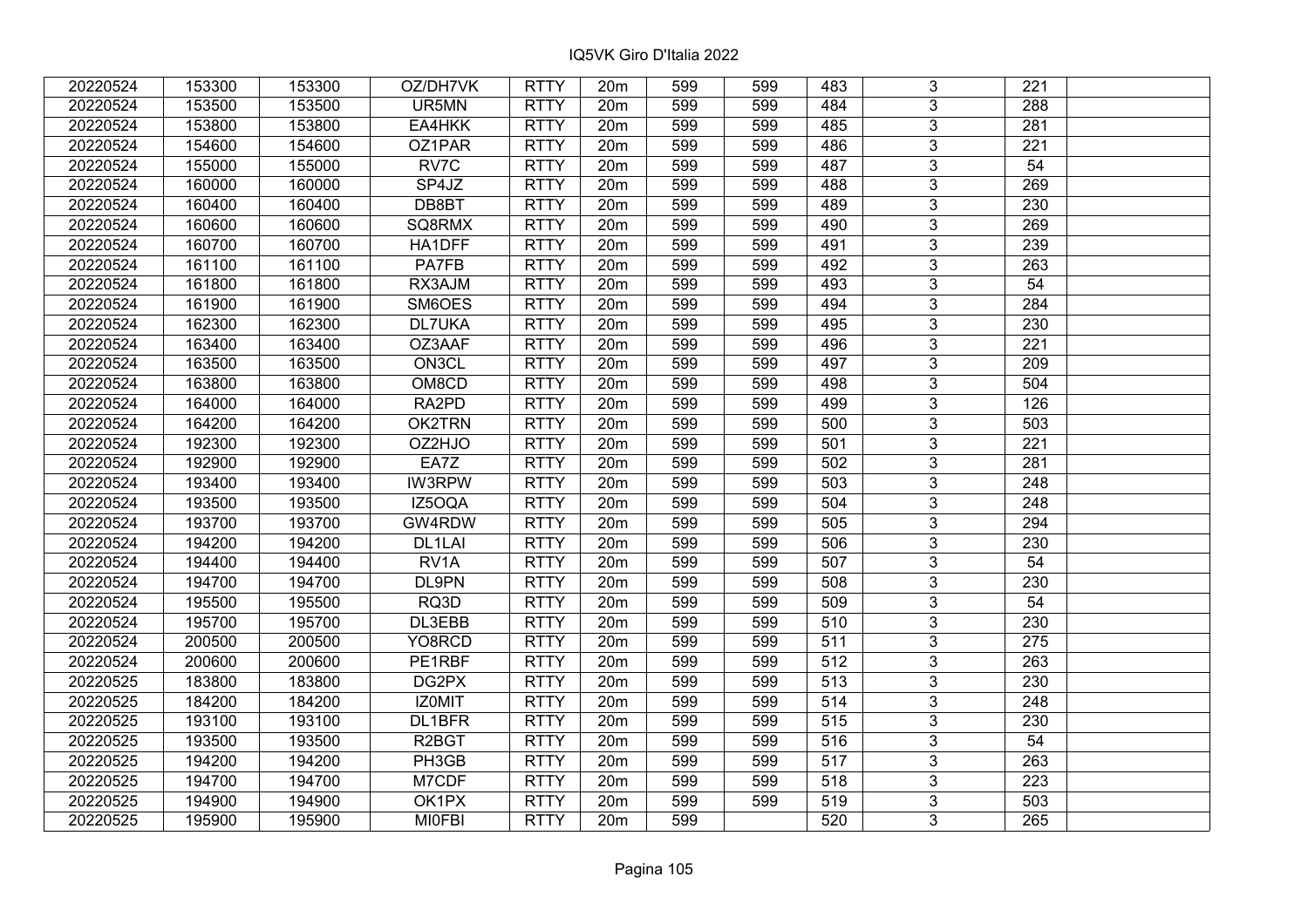| 20220525 | 200300 | 200300 | DL6YCE              | <b>RTTY</b> | 20m             | 599 | 599 | 521 | 3              | 230              |  |
|----------|--------|--------|---------------------|-------------|-----------------|-----|-----|-----|----------------|------------------|--|
| 20220525 | 200400 | 200400 | SP6CJE              | <b>RTTY</b> | 20m             | 599 | 599 | 522 | 3              | 269              |  |
| 20220525 | 201000 | 201000 | K9DN                | <b>RTTY</b> | 20 <sub>m</sub> | 599 | 599 | 523 | $\overline{3}$ | 291              |  |
| 20220525 | 202000 | 202000 | IT9RZR              | <b>RTTY</b> | 20m             | 599 | 599 | 524 | $\overline{3}$ | 248              |  |
| 20220525 | 202300 | 202300 | G4WJJ               | <b>RTTY</b> | 20m             | 599 | 599 | 525 | $\overline{3}$ | 223              |  |
| 20220525 | 202400 | 202400 | M7REV               | <b>RTTY</b> | 20m             | 599 | 599 | 526 | $\overline{3}$ | 223              |  |
| 20220525 | 203100 | 203100 | DF2ET               | <b>RTTY</b> | 20m             | 599 | 599 | 527 | $\overline{3}$ | 230              |  |
| 20220525 | 203400 | 203400 | DB <sub>2LP</sub>   | <b>RTTY</b> | 20m             | 599 | 599 | 528 | $\overline{3}$ | 230              |  |
| 20220525 | 203600 | 203600 | DH8BAR              | <b>RTTY</b> | 20m             | 599 | 599 | 529 | $\overline{3}$ | 230              |  |
| 20220525 | 203900 | 203900 | EW4R                | <b>RTTY</b> | 20m             | 599 | 599 | 530 | $\overline{3}$ | 27               |  |
| 20220525 | 204100 | 204100 | EA2BHE              | <b>RTTY</b> | 20m             | 599 | 599 | 531 | $\overline{3}$ | 281              |  |
| 20220525 | 204500 | 204500 | M6JVJ               | <b>RTTY</b> | 20m             | 599 | 599 | 532 | $\overline{3}$ | 223              |  |
| 20220525 | 205500 | 205500 | DK1PU               | <b>RTTY</b> | 20m             | 599 | 599 | 533 | 3              | 230              |  |
| 20220526 | 190100 | 190100 | YO7ARZ              | <b>RTTY</b> | 20m             | 599 | 599 | 534 | $\overline{3}$ | 275              |  |
| 20220526 | 191200 | 191200 | DC1YL               | <b>RTTY</b> | 20m             | 599 | 599 | 535 | 3              | 230              |  |
| 20220526 | 191600 | 191600 | <b>MI0WHX</b>       | <b>RTTY</b> | 20m             | 599 | 599 | 536 | $\overline{3}$ | 265              |  |
| 20220526 | 191900 | 191900 | IZ5OQA              | <b>RTTY</b> | 20m             | 599 | 599 | 537 | $\overline{3}$ | 248              |  |
| 20220526 | 192200 | 192200 | R <sub>1</sub> AI   | <b>RTTY</b> | 20m             | 599 | 599 | 538 | $\mathfrak{S}$ | 54               |  |
| 20220526 | 192500 | 192500 | PD7JLP              | <b>RTTY</b> | 20m             | 599 | 599 | 539 | 3              | 263              |  |
| 20220526 | 192800 | 192800 | F4FED               | <b>RTTY</b> | 20m             | 599 | 599 | 540 | $\overline{3}$ | 227              |  |
| 20220526 | 192900 | 192900 | <b>JR3KLS</b>       | <b>RTTY</b> | 20m             | 599 | 599 | 541 | $\overline{3}$ | 339              |  |
| 20220526 | 193100 | 193100 | UD6AMI              | <b>RTTY</b> | 20 <sub>m</sub> | 599 | 599 | 542 | 3              | 54               |  |
| 20220526 | 193700 | 193700 | IN3IJJ              | <b>RTTY</b> | 20m             | 599 | 599 | 543 | $\overline{3}$ | 248              |  |
| 20220526 | 193900 | 193900 | EA3CY               | <b>RTTY</b> | 20m             | 599 | 599 | 544 | 3              | 281              |  |
| 20220526 | 194100 | 194100 | SP9RA               | <b>RTTY</b> | 20m             | 599 | 599 | 545 | $\overline{3}$ | 269              |  |
| 20220526 | 194700 | 194700 | IZ3LES              | <b>RTTY</b> | 20m             | 599 | 599 | 546 | $\overline{3}$ | 248              |  |
| 20220526 | 195000 | 195000 | SP1AOL              | <b>RTTY</b> | 20m             | 599 | 599 | 547 | 3              | 269              |  |
| 20220526 | 195300 | 195300 | PD2DVB              | <b>RTTY</b> | 20m             | 599 | 599 | 548 | $\overline{3}$ | 263              |  |
| 20220526 | 195900 | 195900 | SM6BWD              | <b>RTTY</b> | 20m             | 599 | 599 | 549 | $\overline{3}$ | $\overline{284}$ |  |
| 20220526 | 200100 | 200100 | <b>S57R</b>         | <b>RTTY</b> | 20m             | 599 | 599 | 550 | $\overline{3}$ | 499              |  |
| 20220526 | 200900 | 200900 | <b>SP9TP</b>        | <b>RTTY</b> | 20m             | 599 | 599 | 551 | $\overline{3}$ | 269              |  |
| 20220526 | 201600 | 201600 | F6HIA               | <b>RTTY</b> | 20m             | 599 | 599 | 552 | $\overline{3}$ | 227              |  |
| 20220526 | 202800 | 202800 | IK4LZH              | <b>RTTY</b> | 20m             | 599 | 599 | 553 | 3              | 248              |  |
| 20220527 | 190700 | 190700 | SP5NOF              | <b>RTTY</b> | 20m             | 599 | 599 | 554 | $\overline{3}$ | 269              |  |
| 20220527 | 191000 | 191000 | R6DJR               | <b>RTTY</b> | 20m             | 599 | 599 | 555 | $\overline{3}$ | 54               |  |
| 20220527 | 191200 | 191200 | OK2TRN              | <b>RTTY</b> | 20m             | 599 | 599 | 556 | 3              | 503              |  |
| 20220527 | 191600 | 191600 | PA3FYG              | <b>RTTY</b> | 20m             | 599 | 599 | 557 | 3              | 263              |  |
| 20220527 | 191800 | 191800 | SP <sub>1</sub> AOL | <b>RTTY</b> | 20m             | 599 | 599 | 558 | 3              | 269              |  |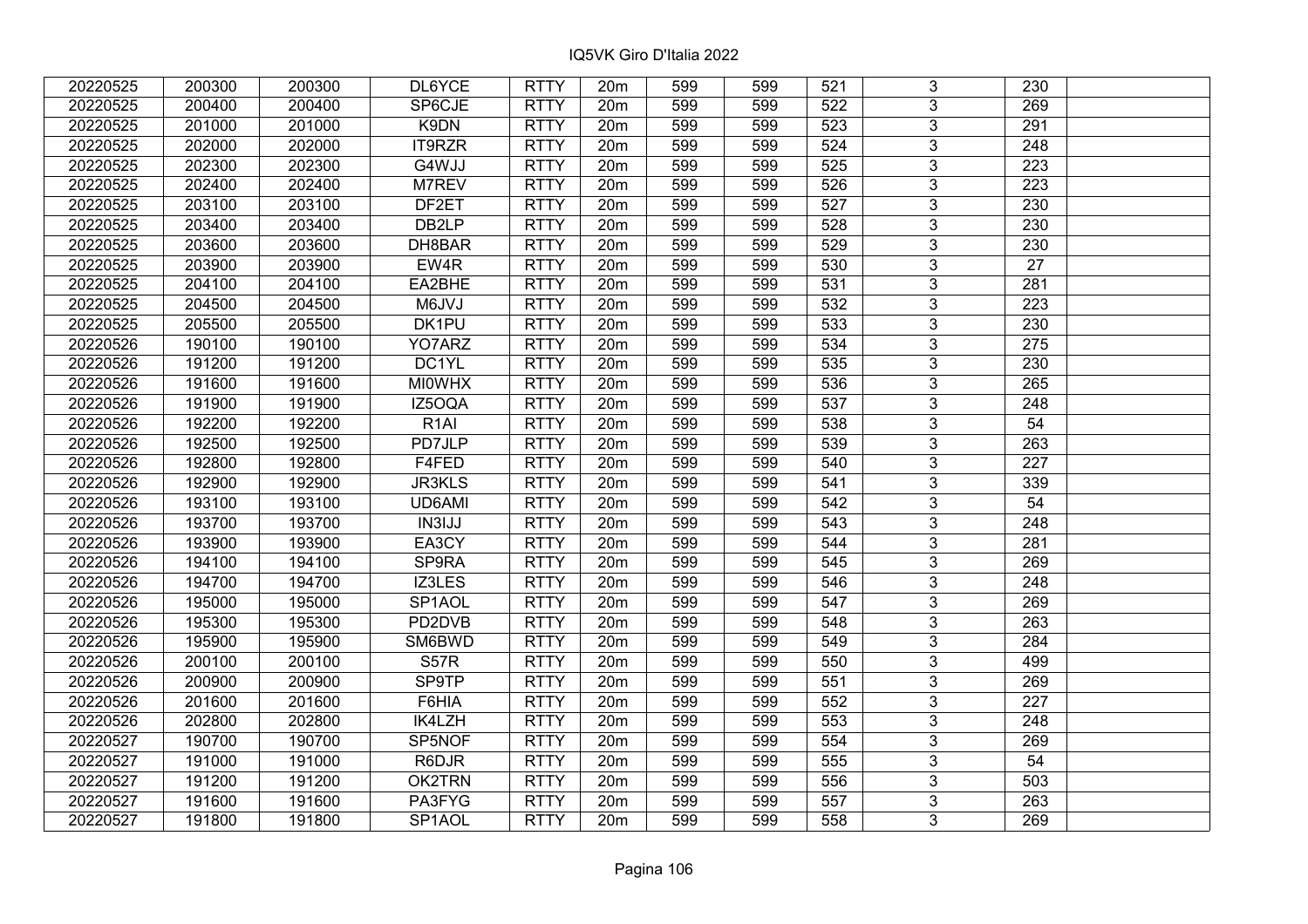| 20220527 | 192700 | 192700 | F6HIA             | <b>RTTY</b> | 20m             | 599 | 599 | 559 | 3              | 227             |  |
|----------|--------|--------|-------------------|-------------|-----------------|-----|-----|-----|----------------|-----------------|--|
| 20220527 | 193200 | 193200 | <b>IK1NDD</b>     | <b>RTTY</b> | 20m             | 599 | 599 | 560 | 3              | 248             |  |
| 20220527 | 193500 | 193500 | RA6ADQ            | <b>RTTY</b> | 20m             | 599 | 599 | 561 | $\overline{3}$ | 54              |  |
| 20220527 | 193800 | 193800 | <b>JR3IIR</b>     | <b>RTTY</b> | 20m             | 599 | 599 | 562 | $\overline{3}$ | 339             |  |
| 20220527 | 194700 | 194700 | <b>GM0WUR</b>     | <b>RTTY</b> | 20m             | 599 | 599 | 563 | $\overline{3}$ | 279             |  |
| 20220527 | 194900 | 194900 | PD <sub>8F</sub>  | <b>RTTY</b> | 20m             | 599 | 599 | 564 | $\overline{3}$ | 263             |  |
| 20220527 | 195000 | 195000 | DL7UKA            | <b>RTTY</b> | 20m             | 599 | 599 | 565 | $\overline{3}$ | 230             |  |
| 20220527 | 195200 | 195200 | <b>MM0DGR</b>     | <b>RTTY</b> | 20m             | 599 | 599 | 566 | $\overline{3}$ | 279             |  |
| 20220527 | 195600 | 195600 | DL2VN             | <b>RTTY</b> | 20m             | 599 | 599 | 567 | $\overline{3}$ | 230             |  |
| 20220527 | 195800 | 195800 | M7PYA             | <b>RTTY</b> | 20m             | 599 | 599 | 568 | $\overline{3}$ | 223             |  |
| 20220527 | 200100 | 200100 | SP4MPH            | <b>RTTY</b> | 20m             | 599 | 599 | 569 | $\overline{3}$ | 269             |  |
| 20220527 | 200800 | 200800 | SP3JPC            | <b>RTTY</b> | 20m             | 599 | 599 | 570 | $\overline{3}$ | 269             |  |
| 20220527 | 201200 | 201200 | EA5W              | <b>RTTY</b> | 20m             | 599 | 599 | 571 | 3              | 281             |  |
| 20220527 | 201600 | 201600 | <b>MORNH</b>      | <b>RTTY</b> | 20m             | 599 | 599 | 572 | $\overline{3}$ | 223             |  |
| 20220527 | 201700 | 201700 | <b>IN3HVL</b>     | <b>RTTY</b> | 20m             | 599 | 599 | 573 | 3              | 248             |  |
| 20220528 | 144400 | 144400 | HA0BR             | <b>RTTY</b> | 20m             | 599 | 599 | 574 | $\overline{3}$ | 239             |  |
| 20220528 | 144500 | 144500 | RK4FF             | <b>RTTY</b> | 20m             | 599 | 599 | 575 | $\overline{3}$ | 54              |  |
| 20220528 | 145100 | 145100 | DH8AMG            | <b>RTTY</b> | 20m             | 599 | 599 | 576 | 3              | 230             |  |
| 20220528 | 145200 | 145200 | UA3DHR            | <b>RTTY</b> | 20m             | 599 | 599 | 577 | 3              | 54              |  |
| 20220528 | 145800 | 145800 | OM8LM             | <b>RTTY</b> | 20m             | 599 | 599 | 578 | $\overline{3}$ | 504             |  |
| 20220528 | 150100 | 150100 | DL4HF             | <b>RTTY</b> | 20m             | 599 | 599 | 579 | $\overline{3}$ | 230             |  |
| 20220528 | 150500 | 150500 | PA3GQY            | <b>RTTY</b> | 20 <sub>m</sub> | 599 | 599 | 580 | 3              | 263             |  |
| 20220528 | 150900 | 150900 | RU3QR             | <b>RTTY</b> | 20m             | 599 | 599 | 581 | $\overline{3}$ | 54              |  |
| 20220528 | 151000 | 151000 | W7MY              | <b>RTTY</b> | 20m             | 599 | 599 | 582 | 3              | 291             |  |
| 20220528 | 151400 | 151400 | PD9T              | <b>RTTY</b> | 20m             | 599 | 599 | 583 | $\overline{3}$ | 263             |  |
| 20220528 | 151800 | 151800 | RY3RWA            | <b>RTTY</b> | 20m             | 599 | 599 | 584 | $\overline{3}$ | $\overline{54}$ |  |
| 20220528 | 152000 | 152000 | DM8MH             | <b>RTTY</b> | 20m             | 599 | 599 | 585 | $\overline{3}$ | 230             |  |
| 20220528 | 152300 | 152300 | RQ <sub>2</sub> Q | <b>RTTY</b> | 20m             | 599 | 599 | 586 | $\overline{3}$ | 54              |  |
| 20220528 | 152800 | 152800 | EA8CZ             | <b>RTTY</b> | 20m             | 599 | 599 | 587 | $\overline{3}$ | $\overline{29}$ |  |
| 20220528 | 153000 | 153000 | PA7ZZ             | <b>RTTY</b> | 20m             | 599 | 599 | 588 | $\overline{3}$ | 263             |  |
| 20220528 | 153300 | 153300 | OO7F              | <b>RTTY</b> | 20m             | 599 | 599 | 589 | $\overline{3}$ | 209             |  |
| 20220528 | 153700 | 153700 | RV3F              | <b>RTTY</b> | 20m             | 599 | 599 | 590 | $\overline{3}$ | 54              |  |
| 20220528 | 153800 | 153800 | G8PGO             | <b>RTTY</b> | 20m             | 599 | 599 | 591 | 3              | 223             |  |
| 20220528 | 154500 | 154500 | UA3RCX            | <b>RTTY</b> | 20m             | 599 | 599 | 592 | $\overline{3}$ | 54              |  |
| 20220528 | 154800 | 154800 | K7CMI             | <b>RTTY</b> | 20m             | 599 | 599 | 593 | $\overline{3}$ | 291             |  |
| 20220528 | 155200 | 155200 | <b>G0RVY</b>      | <b>RTTY</b> | 20m             | 599 | 599 | 594 | 3              | 223             |  |
| 20220528 | 160100 | 160100 | HA8QJ             | <b>RTTY</b> | 20m             | 599 | 599 | 595 | 3              | 239             |  |
| 20220528 | 160600 | 160600 | R <sub>5</sub> RR | <b>RTTY</b> | 20m             | 599 | 599 | 596 | 3              | 54              |  |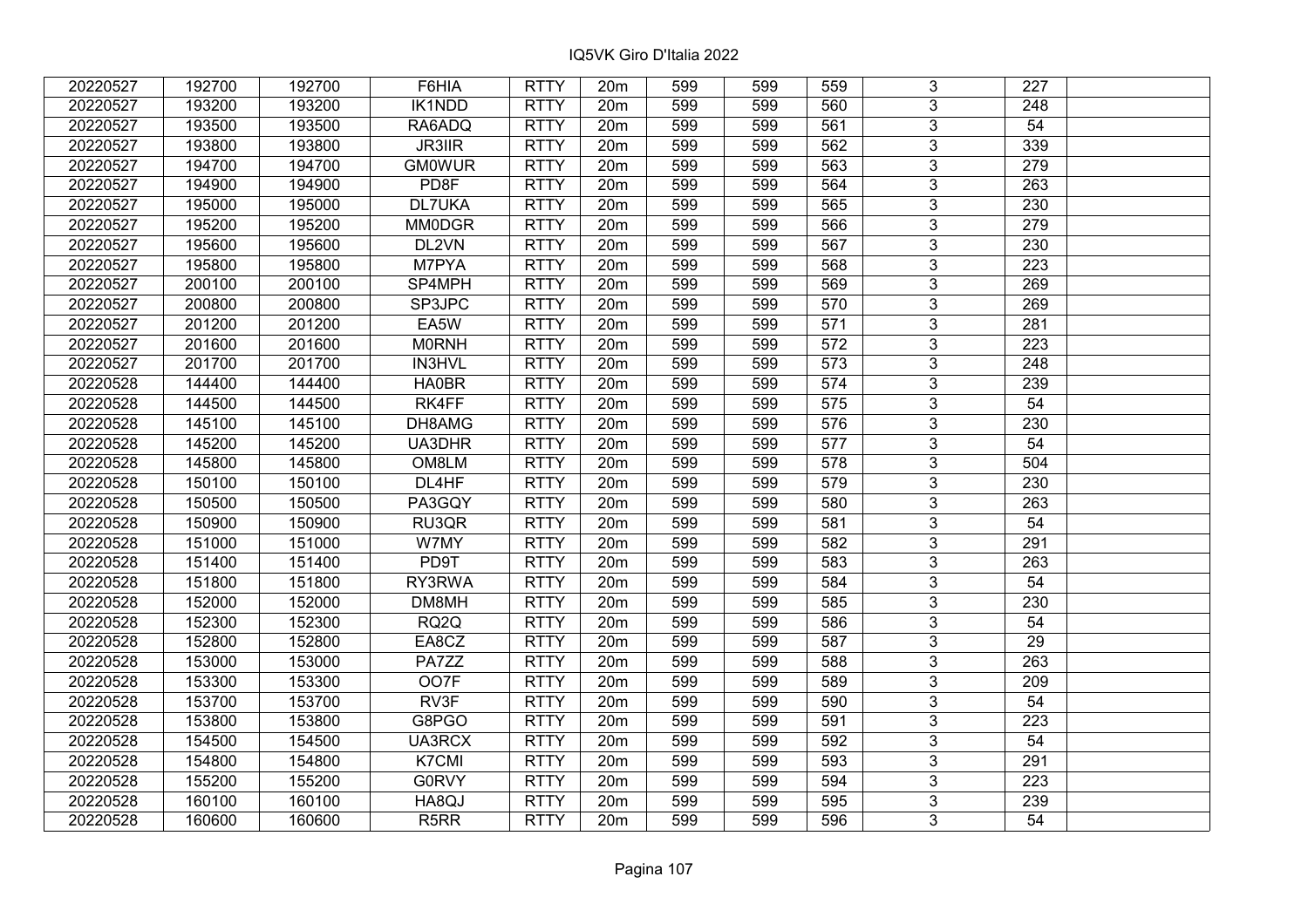| 20220528 | 161300 | 161300 | IZ7DOK             | <b>RTTY</b> | 20m             | 599 | 599 | 597 | 3              | 248              |  |
|----------|--------|--------|--------------------|-------------|-----------------|-----|-----|-----|----------------|------------------|--|
| 20220528 | 161500 | 161500 | M0TPT/P            | <b>RTTY</b> | 20m             | 599 | 599 | 598 | 3              | 223              |  |
| 20220528 | 162000 | 162000 | RN5AA              | <b>RTTY</b> | 20m             | 599 | 599 | 599 | $\overline{3}$ | 54               |  |
| 20220528 | 163600 | 163600 | PD4RD              | <b>RTTY</b> | 20m             | 599 | 599 | 600 | $\overline{3}$ | 263              |  |
| 20220528 | 165400 | 165400 | R <sub>2</sub> ZC  | <b>RTTY</b> | 20m             | 599 | 599 | 601 | $\overline{3}$ | 54               |  |
| 20220528 | 170300 | 170300 | PA3CAU             | <b>RTTY</b> | 20m             | 599 | 599 | 602 | 3              | 263              |  |
| 20220528 | 170900 | 170900 | <b>PD0JOI</b>      | <b>RTTY</b> | 20m             | 599 | 599 | 603 | $\overline{3}$ | 263              |  |
| 20220528 | 171000 | 171000 | IZ5MMH             | <b>RTTY</b> | 20m             | 599 | 599 | 604 | $\overline{3}$ | 248              |  |
| 20220528 | 173800 | 173800 | G4MHJ              | <b>RTTY</b> | 20m             | 599 | 599 | 605 | $\overline{3}$ | 223              |  |
| 20220528 | 174000 | 174000 | R3DOM              | <b>RTTY</b> | 20m             | 599 | 599 | 606 | $\overline{3}$ | $\overline{54}$  |  |
| 20220528 | 182400 | 182400 | PA3BMB             | <b>RTTY</b> | 20m             | 599 | 599 | 607 | 3              | 263              |  |
| 20220528 | 191400 | 191400 | R3PLN              | <b>RTTY</b> | 20m             | 599 | 599 | 608 | $\overline{3}$ | 54               |  |
| 20220528 | 191700 | 191700 | <b>ON7YC</b>       | <b>RTTY</b> | 20m             | 599 | 599 | 609 | $\overline{3}$ | 209              |  |
| 20220528 | 192300 | 192300 | <b>MOJSX</b>       | <b>RTTY</b> | 20m             | 599 | 599 | 610 | 3              | 223              |  |
| 20220528 | 192800 | 192800 | G7RMG              | <b>RTTY</b> | 20m             | 599 | 599 | 611 | 3              | 223              |  |
| 20220528 | 193300 | 193300 | UB1ARD             | <b>RTTY</b> | 20m             | 599 | 599 | 612 | 3              | 54               |  |
| 20220528 | 194300 | 194300 | KA1RUE             | <b>RTTY</b> | 20m             | 599 | 599 | 613 | 3              | 291              |  |
| 20220528 | 194400 | 194400 | JA3RSJ             | <b>RTTY</b> | 20m             | 599 | 599 | 614 | 3              | 339              |  |
| 20220528 | 195500 | 195500 | R <sub>2</sub> RBV | <b>RTTY</b> | 20m             | 599 | 599 | 615 | 3              | 54               |  |
| 20220528 | 200500 | 200500 | F8VNU              | <b>RTTY</b> | 20m             | 599 | 599 | 616 | $\overline{3}$ | 227              |  |
| 20220529 | 151100 | 151100 | HA5KN              | <b>RTTY</b> | 20m             | 599 | 599 | 617 | $\overline{3}$ | 239              |  |
| 20220529 | 151600 | 151600 | YL3NU              | <b>RTTY</b> | 20m             | 599 | 599 | 618 | 3              | 145              |  |
| 20220529 | 152000 | 152000 | <b>MIONUM</b>      | <b>RTTY</b> | 20m             | 599 | 599 | 619 | $\overline{3}$ | 265              |  |
| 20220529 | 152300 | 152300 | EA1IFI             | <b>RTTY</b> | 20m             | 599 | 599 | 620 | $\overline{3}$ | 281              |  |
| 20220529 | 152800 | 152800 | DL6LAG             | <b>RTTY</b> | 20m             | 599 | 599 | 621 | $\overline{3}$ | 230              |  |
| 20220529 | 153400 | 153400 | EA7KNW             | <b>RTTY</b> | 20m             | 599 | 599 | 622 | $\overline{3}$ | 281              |  |
| 20220529 | 153500 | 153500 | YO9FKI             | <b>RTTY</b> | 20m             | 599 | 599 | 623 | $\overline{3}$ | $\overline{275}$ |  |
| 20220529 | 154100 | 154100 | SP5GLK             | <b>RTTY</b> | 20m             | 599 | 599 | 624 | $\overline{3}$ | 269              |  |
| 20220529 | 154200 | 154200 | SP1AOL             | <b>RTTY</b> | 20m             | 599 | 599 | 625 | $\overline{3}$ | 269              |  |
| 20220529 | 154600 | 154600 | M7ANJ              | <b>RTTY</b> | 20m             | 599 | 599 | 626 | $\overline{3}$ | 223              |  |
| 20220524 | 60400  | 60400  | 9A1AA              | <b>SSB</b>  | 40 <sub>m</sub> | 59  | 59  | 832 | $\overline{3}$ | 497              |  |
| 20220524 | 60401  | 60401  | IK6IKJ             | <b>SSB</b>  | 40 <sub>m</sub> | 59  | 59  | 833 | $\overline{3}$ | 248              |  |
| 20220524 | 60500  | 60500  | F5MGS              | <b>SSB</b>  | 40 <sub>m</sub> | 59  | 59  | 834 | $\overline{3}$ | 227              |  |
| 20220524 | 60501  | 60501  | IZ5TJX             | <b>SSB</b>  | 40 <sub>m</sub> | 59  | 59  | 835 | $\overline{3}$ | 248              |  |
| 20220524 | 60600  | 60600  | 3A2MG              | <b>SSB</b>  | 40 <sub>m</sub> | 59  | 59  | 836 | 3              | 260              |  |
| 20220524 | 60700  | 60700  | <b>IT9ELM</b>      | <b>SSB</b>  | 40 <sub>m</sub> | 59  | 59  | 837 | $\overline{3}$ | $\overline{248}$ |  |
| 20220524 | 60800  | 60800  | IZ6UWA             | <b>SSB</b>  | 40 <sub>m</sub> | 59  | 59  | 838 | 3              | 248              |  |
| 20220524 | 60900  | 60900  | IW8DGZ             | <b>SSB</b>  | 40 <sub>m</sub> | 59  | 59  | 839 | 3              | 248              |  |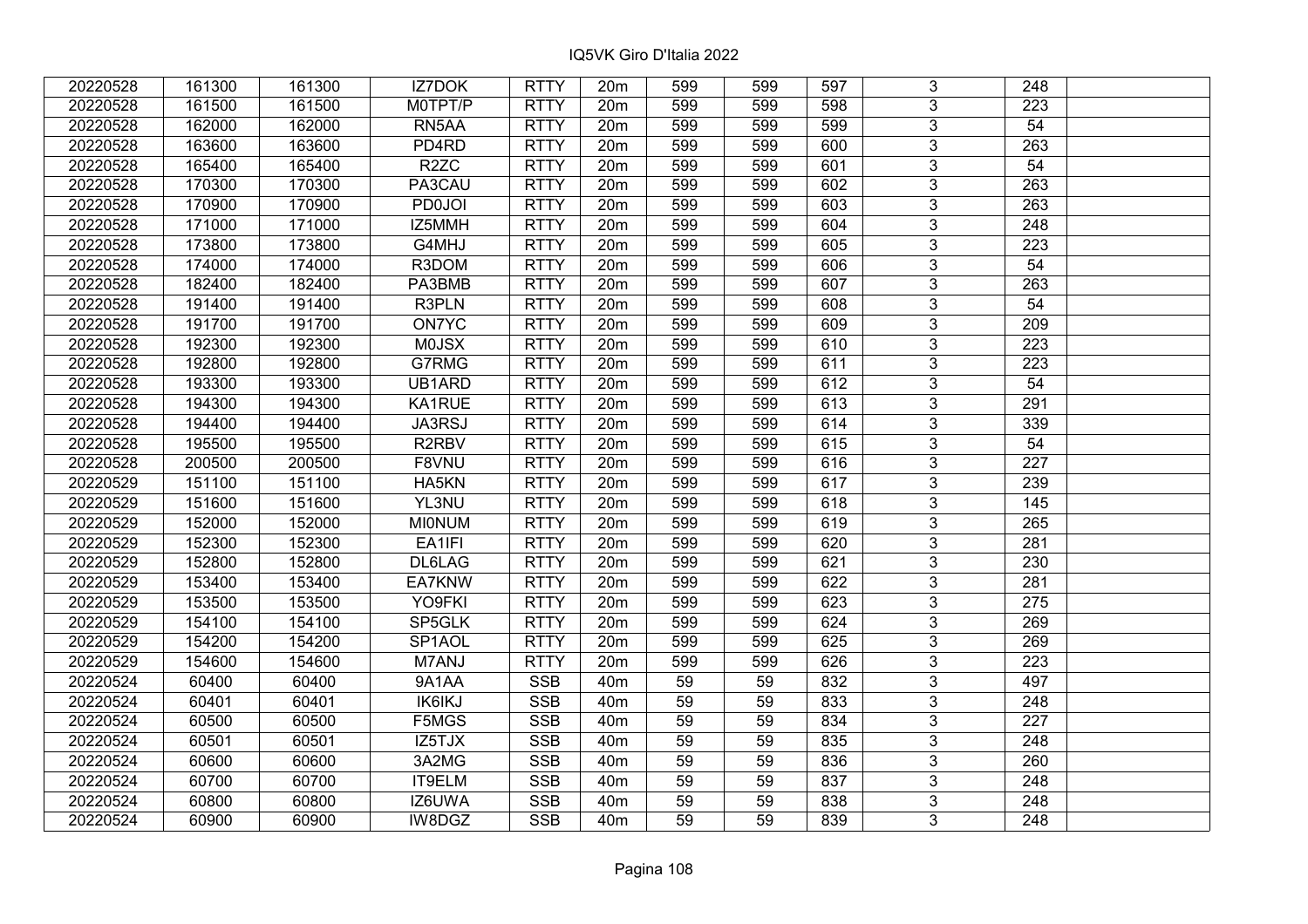| 20220524 | 60901 | 60901 | IZ3LEV        | <b>SSB</b> | 40 <sub>m</sub> | 59              | 59 | 840 | 3              | 248              |  |
|----------|-------|-------|---------------|------------|-----------------|-----------------|----|-----|----------------|------------------|--|
| 20220524 | 61000 | 61000 | <b>IU8ANF</b> | <b>SSB</b> | 40 <sub>m</sub> | 59              | 59 | 841 | 3              | 248              |  |
| 20220524 | 61001 | 61001 | <b>IK1YLK</b> | <b>SSB</b> | 40 <sub>m</sub> | 59              | 59 | 842 | $\overline{3}$ | $\overline{248}$ |  |
| 20220524 | 61100 | 61100 | IT9QQO        | <b>SSB</b> | 40 <sub>m</sub> | 59              | 59 | 843 | $\overline{3}$ | 248              |  |
| 20220524 | 61101 | 61101 | IT9BID        | <b>SSB</b> | 40 <sub>m</sub> | 59              | 59 | 844 | $\overline{3}$ | 248              |  |
| 20220524 | 61102 | 61102 | <b>OM0MR</b>  | <b>SSB</b> | 40 <sub>m</sub> | 59              | 59 | 845 | $\overline{3}$ | 504              |  |
| 20220524 | 61200 | 61200 | IU6IBX        | <b>SSB</b> | 40 <sub>m</sub> | 59              | 59 | 846 | $\overline{3}$ | 248              |  |
| 20220524 | 61201 | 61201 | <b>IK7VKC</b> | <b>SSB</b> | 40 <sub>m</sub> | 59              | 59 | 847 | $\overline{3}$ | 248              |  |
| 20220524 | 61500 | 61500 | IIZ1WXF       | <b>SSB</b> | 40 <sub>m</sub> | 59              | 59 | 848 | $\overline{3}$ | 248              |  |
| 20220524 | 61501 | 61501 | IT9FTD        | <b>SSB</b> | 40 <sub>m</sub> | 59              | 59 | 849 | $\overline{3}$ | 248              |  |
| 20220524 | 61800 | 61800 | EA8AP         | <b>SSB</b> | 40 <sub>m</sub> | 59              | 59 | 850 | $\overline{3}$ | 29               |  |
| 20220524 | 61900 | 61900 | IZ1RFK        | <b>SSB</b> | 40 <sub>m</sub> | 59              | 59 | 851 | $\overline{3}$ | 248              |  |
| 20220524 | 62000 | 62000 | <b>IW1RIM</b> | <b>SSB</b> | 40 <sub>m</sub> | 59              | 59 | 852 | $\overline{3}$ | 248              |  |
| 20220524 | 62001 | 62001 | <b>IK6VNU</b> | <b>SSB</b> | 40 <sub>m</sub> | 59              | 59 | 853 | $\overline{3}$ | 248              |  |
| 20220524 | 62100 | 62100 | IT9FEG        | <b>SSB</b> | 40 <sub>m</sub> | 59              | 59 | 854 | 3              | 248              |  |
| 20220524 | 62101 | 62101 | <b>IK3JLT</b> | <b>SSB</b> | 40 <sub>m</sub> | 59              | 59 | 855 | 3              | 248              |  |
| 20220524 | 62200 | 62200 | IT9IDE        | <b>SSB</b> | 40 <sub>m</sub> | 59              | 59 | 856 | 3              | 248              |  |
| 20220524 | 62201 | 62201 | F6HIA         | <b>SSB</b> | 40 <sub>m</sub> | 59              | 59 | 857 | 3              | 227              |  |
| 20220524 | 62300 | 62300 | IU4KCZ        | <b>SSB</b> | 40 <sub>m</sub> | 59              | 59 | 858 | $\overline{3}$ | 248              |  |
| 20220524 | 62400 | 62400 | YT2MMP        | <b>SSB</b> | 40 <sub>m</sub> | 59              | 59 | 859 | $\overline{3}$ | 296              |  |
| 20220524 | 62500 | 62500 | F4WDF         | <b>SSB</b> | 40 <sub>m</sub> | 59              | 59 | 860 | $\overline{3}$ | 227              |  |
| 20220524 | 62700 | 62700 | <b>IK6FNQ</b> | <b>SSB</b> | 40 <sub>m</sub> | 59              | 59 | 861 | $\overline{3}$ | 248              |  |
| 20220524 | 62701 | 62701 | IZ1GJH        | <b>SSB</b> | 40 <sub>m</sub> | 59              | 59 | 862 | 3              | 248              |  |
| 20220524 | 63000 | 63000 | IZ5MMQ        | <b>SSB</b> | 40 <sub>m</sub> | 59              | 59 | 863 | $\overline{3}$ | 248              |  |
| 20220524 | 63300 | 63300 | IU4OSX        | <b>SSB</b> | 40 <sub>m</sub> | 59              | 59 | 864 | $\overline{3}$ | 248              |  |
| 20220524 | 63301 | 63301 | <b>IK1JNP</b> | <b>SSB</b> | 40 <sub>m</sub> | $\overline{59}$ | 59 | 865 | $\overline{3}$ | $\overline{248}$ |  |
| 20220524 | 63500 | 63500 | <b>IK3PQH</b> | <b>SSB</b> | 40 <sub>m</sub> | 59              | 59 | 866 | $\overline{3}$ | $\overline{248}$ |  |
| 20220524 | 63501 | 63501 | <b>IK7BEF</b> | <b>SSB</b> | 40 <sub>m</sub> | 59              | 59 | 867 | 3              | 248              |  |
| 20220524 | 63700 | 63700 | IK1DFH        | <b>SSB</b> | 40 <sub>m</sub> | $\overline{59}$ | 59 | 868 | $\overline{3}$ | $\overline{248}$ |  |
| 20220524 | 63900 | 63900 | IZ1MKP        | <b>SSB</b> | 40 <sub>m</sub> | 59              | 59 | 869 | $\overline{3}$ | $\overline{248}$ |  |
| 20220524 | 64000 | 64000 | <b>ISOLYN</b> | <b>SSB</b> | 40 <sub>m</sub> | 59              | 59 | 870 | $\overline{3}$ | 225              |  |
| 20220524 | 64100 | 64100 | I5YFJ         | <b>SSB</b> | 40 <sub>m</sub> | 59              | 59 | 871 | $\overline{3}$ | 248              |  |
| 20220524 | 64200 | 64200 | IZ6FHZ        | <b>SSB</b> | 40 <sub>m</sub> | 59              | 59 | 872 | 3              | 248              |  |
| 20220524 | 64400 | 64400 | <b>IU0DUM</b> | <b>SSB</b> | 40 <sub>m</sub> | 59              | 59 | 873 | 3              | 248              |  |
| 20220524 | 64800 | 64800 | ON3EI         | <b>SSB</b> | 40 <sub>m</sub> | 59              | 59 | 874 | $\overline{3}$ | 209              |  |
| 20220524 | 64900 | 64900 | IU2LUH        | <b>SSB</b> | 40 <sub>m</sub> | 59              | 59 | 875 | 3              | 248              |  |
| 20220524 | 65000 | 65000 | IZ4RCF        | <b>SSB</b> | 40 <sub>m</sub> | 59              | 59 | 876 | $\overline{3}$ | 248              |  |
| 20220524 | 65001 | 65001 | F5LWF         | <b>SSB</b> | 40 <sub>m</sub> | 59              | 59 | 877 | $\overline{3}$ | 227              |  |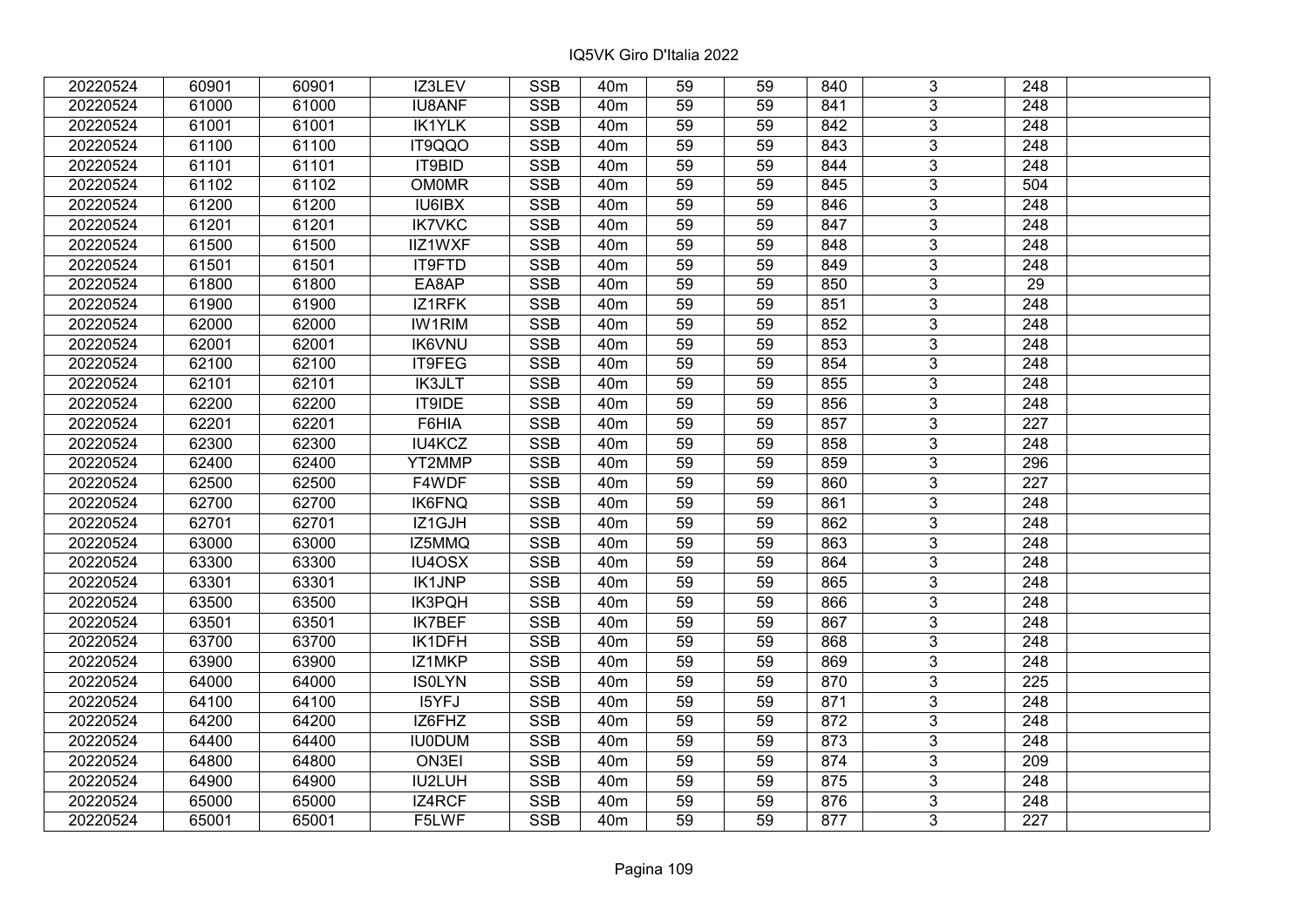| 20220524 | 65100 | 65100 | EA3IM         | <b>SSB</b>              | 40 <sub>m</sub> | 59              | 59 | 878 | 3              | 281              |  |
|----------|-------|-------|---------------|-------------------------|-----------------|-----------------|----|-----|----------------|------------------|--|
| 20220524 | 65101 | 65101 | EA2CE         | <b>SSB</b>              | 40 <sub>m</sub> | 59              | 59 | 879 | $\overline{3}$ | 281              |  |
| 20220524 | 65200 | 65200 | <b>IU0PXM</b> | SSB                     | 40 <sub>m</sub> | $\overline{59}$ | 59 | 880 | $\overline{3}$ | 248              |  |
| 20220524 | 65201 | 65201 | IT9GND        | <b>SSB</b>              | 40 <sub>m</sub> | 59              | 59 | 881 | $\overline{3}$ | $\overline{248}$ |  |
| 20220524 | 65500 | 65500 | HA1ZH         | <b>SSB</b>              | 40 <sub>m</sub> | 59              | 59 | 882 | 3              | 239              |  |
| 20220524 | 65600 | 65600 | IZ0COK        | <b>SSB</b>              | 40 <sub>m</sub> | 59              | 59 | 883 | $\overline{3}$ | 248              |  |
| 20220524 | 65700 | 65700 | I2YKR         | <b>SSB</b>              | 40m             | 59              | 59 | 884 | $\overline{3}$ | 248              |  |
| 20220524 | 65800 | 65800 | IZ4AIF        | <b>SSB</b>              | 40 <sub>m</sub> | 59              | 59 | 885 | 3              | 248              |  |
| 20220524 | 65801 | 65801 | <b>IK8YFU</b> | <b>SSB</b>              | 40 <sub>m</sub> | 59              | 59 | 886 | $\overline{3}$ | $\overline{248}$ |  |
| 20220524 | 65802 | 65802 | <b>I5LRW</b>  | <b>SSB</b>              | 40 <sub>m</sub> | 59              | 59 | 887 | $\overline{3}$ | 248              |  |
| 20220524 | 70100 | 70100 | IU5MPR        | <b>SSB</b>              | 40 <sub>m</sub> | 59              | 59 | 888 | 3              | 248              |  |
| 20220524 | 70101 | 70101 | IN3HVL        | <b>SSB</b>              | 40 <sub>m</sub> | 59              | 59 | 889 | $\overline{3}$ | 248              |  |
| 20220524 | 70200 | 70200 | <b>I1QQC</b>  | <b>SSB</b>              | 40 <sub>m</sub> | 59              | 59 | 890 | 3              | 248              |  |
| 20220524 | 70400 | 70400 | <b>IU0IBY</b> | <b>SSB</b>              | 40 <sub>m</sub> | 59              | 59 | 891 | $\overline{3}$ | 248              |  |
| 20220524 | 70500 | 70500 | IW5ABB        | <b>SSB</b>              | 40 <sub>m</sub> | 59              | 59 | 892 | $\overline{3}$ | 248              |  |
| 20220524 | 70600 | 70600 | <b>IS0AGY</b> | <b>SSB</b>              | 40 <sub>m</sub> | 59              | 59 | 893 | 3              | 225              |  |
| 20220524 | 70800 | 70800 | <b>I5OTA</b>  | <b>SSB</b>              | 40 <sub>m</sub> | 59              | 59 | 894 | $\overline{3}$ | 248              |  |
| 20220524 | 70801 | 70801 | IT9ZQO        | <b>SSB</b>              | 40 <sub>m</sub> | 59              | 59 | 895 | 3              | 248              |  |
| 20220524 | 70900 | 70900 | IT9QQO        | <b>SSB</b>              | 40 <sub>m</sub> | 59              | 59 | 896 | 3              | 248              |  |
| 20220524 | 70901 | 70901 | IT9ISA        | <b>SSB</b>              | 40 <sub>m</sub> | 59              | 59 | 897 | $\overline{3}$ | 248              |  |
| 20220524 | 71000 | 71000 | IT9BID        | <b>SSB</b>              | 40 <sub>m</sub> | 59              | 59 | 898 | $\overline{3}$ | 248              |  |
| 20220524 | 71001 | 71001 | <b>IK1NDD</b> | <b>SSB</b>              | 40 <sub>m</sub> | 59              | 59 | 899 | 3              | 248              |  |
| 20220524 | 71100 | 71100 | IZ1TQJ        | SSB                     | 40 <sub>m</sub> | 59              | 59 | 900 | $\overline{3}$ | 248              |  |
| 20220524 | 71400 | 71400 | F5NJ          | <b>SSB</b>              | 40 <sub>m</sub> | 59              | 59 | 901 | $\overline{3}$ | 227              |  |
| 20220524 | 71600 | 71600 | IZ7DOK        | <b>SSB</b>              | 40 <sub>m</sub> | 59              | 59 | 902 | 3              | 248              |  |
| 20220524 | 71700 | 71700 | IU1NHC        | <b>SSB</b>              | 40 <sub>m</sub> | 59              | 59 | 903 | $\overline{3}$ | $\overline{248}$ |  |
| 20220524 | 71800 | 71800 | IK4FJE        | <b>SSB</b>              | 40 <sub>m</sub> | 59              | 59 | 904 | $\overline{3}$ | $\overline{248}$ |  |
| 20220524 | 71801 | 71801 | IZ0ARL        | <b>SSB</b>              | 40 <sub>m</sub> | 59              | 59 | 905 | $\overline{3}$ | $\overline{248}$ |  |
| 20220524 | 71900 | 71900 | IZ1TNA        | <b>SSB</b>              | 40 <sub>m</sub> | 59              | 59 | 906 | $\overline{3}$ | $\overline{248}$ |  |
| 20220524 | 71901 | 71901 | IQ1CQ         | <b>SSB</b>              | 40m             | 59              | 59 | 907 | $\overline{3}$ | 248              |  |
| 20220524 | 72200 | 72200 | EA3EBJ        | SSB                     | 40 <sub>m</sub> | $\overline{59}$ | 59 | 908 | $\overline{3}$ | $\overline{281}$ |  |
| 20220524 | 72300 | 72300 | IZ7HWK        | <b>SSB</b>              | 40 <sub>m</sub> | 59              | 59 | 909 | $\overline{3}$ | 248              |  |
| 20220524 | 72700 | 72700 | I4JHG         | <b>SSB</b>              | 40 <sub>m</sub> | 59              | 59 | 910 | 3              | 248              |  |
| 20220524 | 72800 | 72800 | IT9BUW        | <b>SSB</b>              | 40 <sub>m</sub> | 59              | 59 | 911 | $\overline{3}$ | $\overline{248}$ |  |
| 20220524 | 72900 | 72900 | EA1ARB        | <b>SSB</b>              | 40 <sub>m</sub> | 59              | 59 | 912 | 3              | 281              |  |
| 20220524 | 73100 | 73100 | F5SJJ         | <b>SSB</b>              | 40 <sub>m</sub> | 59              | 59 | 913 | 3              | 227              |  |
| 20220524 | 73200 | 73200 | IZ8STJ        | $\overline{\text{SSB}}$ | 40 <sub>m</sub> | 59              | 59 | 914 | $\overline{3}$ | 248              |  |
| 20220524 | 73400 | 73400 | <b>I1GEX</b>  | <b>SSB</b>              | 40 <sub>m</sub> | 59              | 59 | 915 | $\overline{3}$ | 248              |  |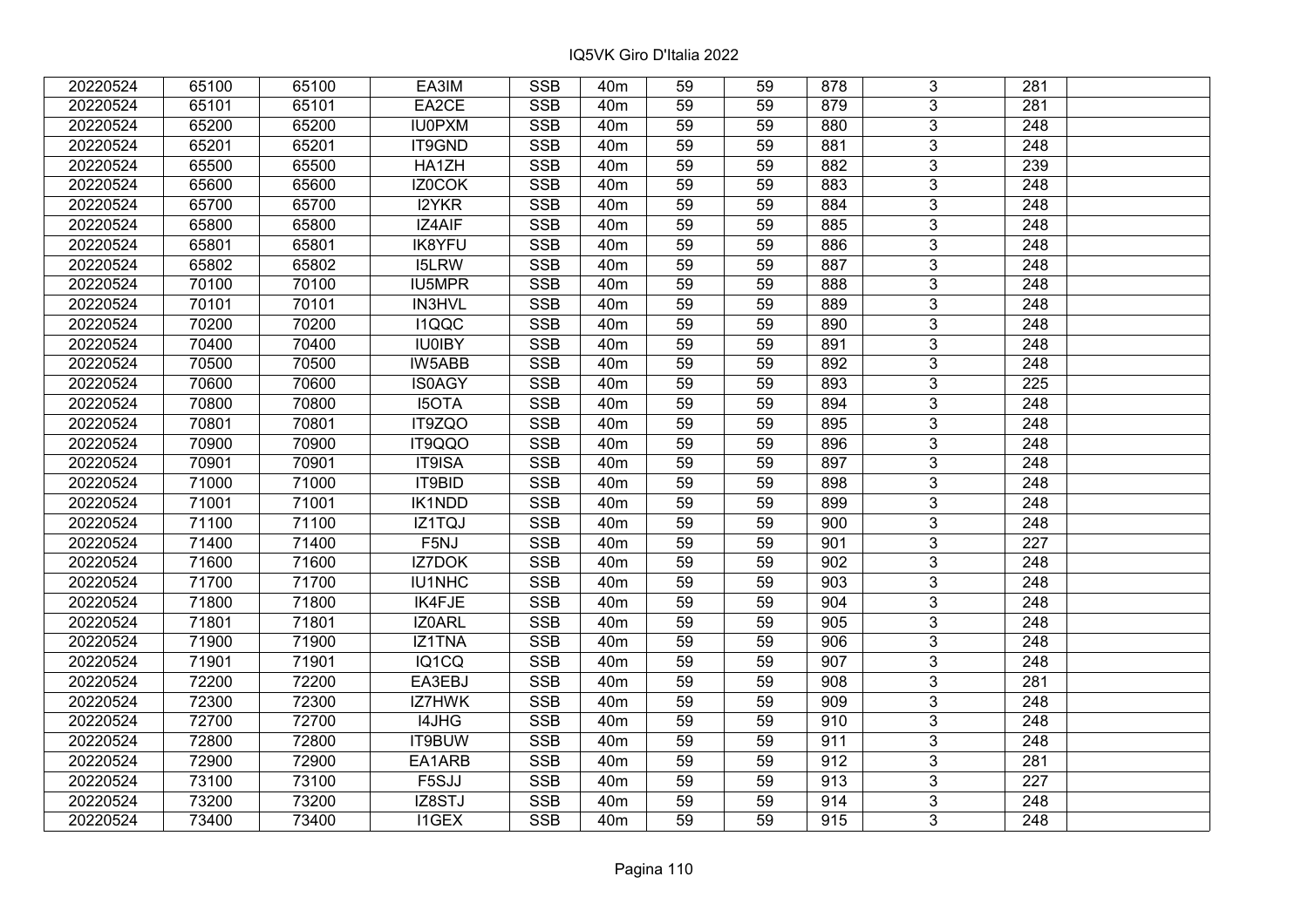| 20220524 | 73600 | 73600 | 9A1CC         | <b>SSB</b> | 40 <sub>m</sub> | 59              | 59 | 916 | 3              | 497              |  |
|----------|-------|-------|---------------|------------|-----------------|-----------------|----|-----|----------------|------------------|--|
| 20220524 | 73700 | 73700 | <b>ISOFUH</b> | <b>SSB</b> | 40 <sub>m</sub> | 59              | 59 | 917 | 3              | 225              |  |
| 20220524 | 73800 | 73800 | <b>IU5KRE</b> | <b>SSB</b> | 40 <sub>m</sub> | 59              | 59 | 918 | $\overline{3}$ | $\overline{248}$ |  |
| 20220524 | 73801 | 73801 | IZ6HDY        | <b>SSB</b> | 40 <sub>m</sub> | 59              | 59 | 919 | $\overline{3}$ | $\overline{248}$ |  |
| 20220524 | 74000 | 74000 | IU4DDU        | <b>SSB</b> | 40 <sub>m</sub> | 59              | 59 | 920 | $\overline{3}$ | 248              |  |
| 20220524 | 74001 | 74001 | IZ8BRK        | <b>SSB</b> | 40 <sub>m</sub> | 59              | 59 | 921 | $\overline{3}$ | 248              |  |
| 20220524 | 74200 | 74200 | <b>IKOMHS</b> | <b>SSB</b> | 40 <sub>m</sub> | 59              | 59 | 922 | $\overline{3}$ | 248              |  |
| 20220524 | 75000 | 75000 | IZ5YHD        | <b>SSB</b> | 40 <sub>m</sub> | 59              | 59 | 923 | $\overline{3}$ | $\overline{248}$ |  |
| 20220524 | 75300 | 75300 | IU1HHZ        | <b>SSB</b> | 40 <sub>m</sub> | 59              | 59 | 924 | $\overline{3}$ | 248              |  |
| 20220524 | 75301 | 75301 | <b>I6CCI</b>  | <b>SSB</b> | 40 <sub>m</sub> | 59              | 59 | 925 | $\overline{3}$ | 248              |  |
| 20220524 | 75400 | 75400 | IW8EDA        | <b>SSB</b> | 40 <sub>m</sub> | 59              | 59 | 926 | $\overline{3}$ | 248              |  |
| 20220524 | 75500 | 75500 | IK8VHP        | <b>SSB</b> | 40 <sub>m</sub> | 59              | 59 | 927 | $\overline{3}$ | 248              |  |
| 20220524 | 75700 | 75700 | <b>IU0PIO</b> | <b>SSB</b> | 40 <sub>m</sub> | 59              | 59 | 928 | $\overline{3}$ | 248              |  |
| 20220524 | 75701 | 75701 | <b>IU7KQS</b> | <b>SSB</b> | 40 <sub>m</sub> | 59              | 59 | 929 | $\overline{3}$ | 248              |  |
| 20220524 | 75900 | 75900 | <b>IU4DAI</b> | <b>SSB</b> | 40 <sub>m</sub> | 59              | 59 | 930 | 3              | 248              |  |
| 20220524 | 80200 | 80200 | <b>IU8JMB</b> | <b>SSB</b> | 40 <sub>m</sub> | 59              | 59 | 931 | $\overline{3}$ | 248              |  |
| 20220524 | 80201 | 80201 | IW2OEV        | <b>SSB</b> | 40 <sub>m</sub> | 59              | 59 | 932 | 3              | 248              |  |
| 20220524 | 80400 | 80400 | IZ1YTH        | <b>SSB</b> | 40 <sub>m</sub> | 59              | 59 | 933 | 3              | 248              |  |
| 20220524 | 82100 | 82100 | IU3QFC        | <b>SSB</b> | 40 <sub>m</sub> | 59              | 59 | 934 | $\overline{3}$ | 248              |  |
| 20220524 | 82200 | 82200 | <b>IK6TUO</b> | <b>SSB</b> | 40 <sub>m</sub> | 59              | 59 | 935 | $\overline{3}$ | 248              |  |
| 20220524 | 82300 | 82300 | IQ6EZ         | <b>SSB</b> | 40 <sub>m</sub> | 59              | 59 | 936 | $\overline{3}$ | 248              |  |
| 20220524 | 82301 | 82301 | IZ2QCV        | <b>SSB</b> | 40 <sub>m</sub> | 59              | 59 | 937 | $\overline{3}$ | 248              |  |
| 20220524 | 82800 | 82800 | IT9PPX        | <b>SSB</b> | 40 <sub>m</sub> | 59              | 59 | 938 | $\overline{3}$ | 248              |  |
| 20220524 | 83300 | 83300 | I2HGV         | <b>SSB</b> | 40 <sub>m</sub> | 59              | 59 | 939 | $\overline{3}$ | 248              |  |
| 20220524 | 90600 | 90600 | I3RXJ         | <b>SSB</b> | 40 <sub>m</sub> | 59              | 59 | 940 | $\overline{3}$ | 248              |  |
| 20220524 | 90700 | 90700 | IT9JPW        | SSB        | 40 <sub>m</sub> | $\overline{59}$ | 59 | 941 | $\overline{3}$ | $\overline{248}$ |  |
| 20220524 | 90701 | 90701 | IQ9ZI         | <b>SSB</b> | 40 <sub>m</sub> | 59              | 59 | 942 | $\overline{3}$ | $\overline{248}$ |  |
| 20220524 | 91000 | 91000 | I4VDZ/4       | <b>SSB</b> | 40 <sub>m</sub> | 59              | 59 | 943 | 3              | 248              |  |
| 20220524 | 91200 | 91200 | IZ5RKZ        | <b>SSB</b> | 40 <sub>m</sub> | $\overline{59}$ | 59 | 944 | $\overline{3}$ | $\overline{248}$ |  |
| 20220524 | 91300 | 91300 | <b>IW2MZS</b> | <b>SSB</b> | 40 <sub>m</sub> | 59              | 59 | 945 | $\overline{3}$ | 248              |  |
| 20220524 | 91800 | 91800 | IZ5MMH        | <b>SSB</b> | 40 <sub>m</sub> | 59              | 59 | 946 | $\overline{3}$ | 248              |  |
| 20220524 | 92800 | 92800 | <b>IW2DQE</b> | <b>SSB</b> | 40 <sub>m</sub> | 59              | 59 | 947 | $\overline{3}$ | $\overline{248}$ |  |
| 20220524 | 92900 | 92900 | <b>IK2UIG</b> | <b>SSB</b> | 40 <sub>m</sub> | 59              | 59 | 948 | 3              | 248              |  |
| 20220524 | 94800 | 94800 | IZ1RDK        | <b>SSB</b> | 40 <sub>m</sub> | 59              | 59 | 949 | 3              | 248              |  |
| 20220524 | 95000 | 95000 | IZ5IOH/QRP    | <b>SSB</b> | 40 <sub>m</sub> | 59              | 59 | 950 | $\overline{3}$ | 248              |  |
| 20220524 | 95001 | 95001 | IW5ABB        | <b>SSB</b> | 40 <sub>m</sub> | 59              | 59 | 951 | 3              | 248              |  |
| 20220524 | 95100 | 95100 | S52MZ         | <b>SSB</b> | 40 <sub>m</sub> | 59              | 59 | 952 | $\overline{3}$ | 499              |  |
| 20220524 | 95200 | 95200 | <b>IW6AWL</b> | <b>SSB</b> | 40 <sub>m</sub> | 59              | 59 | 953 | $\overline{3}$ | 248              |  |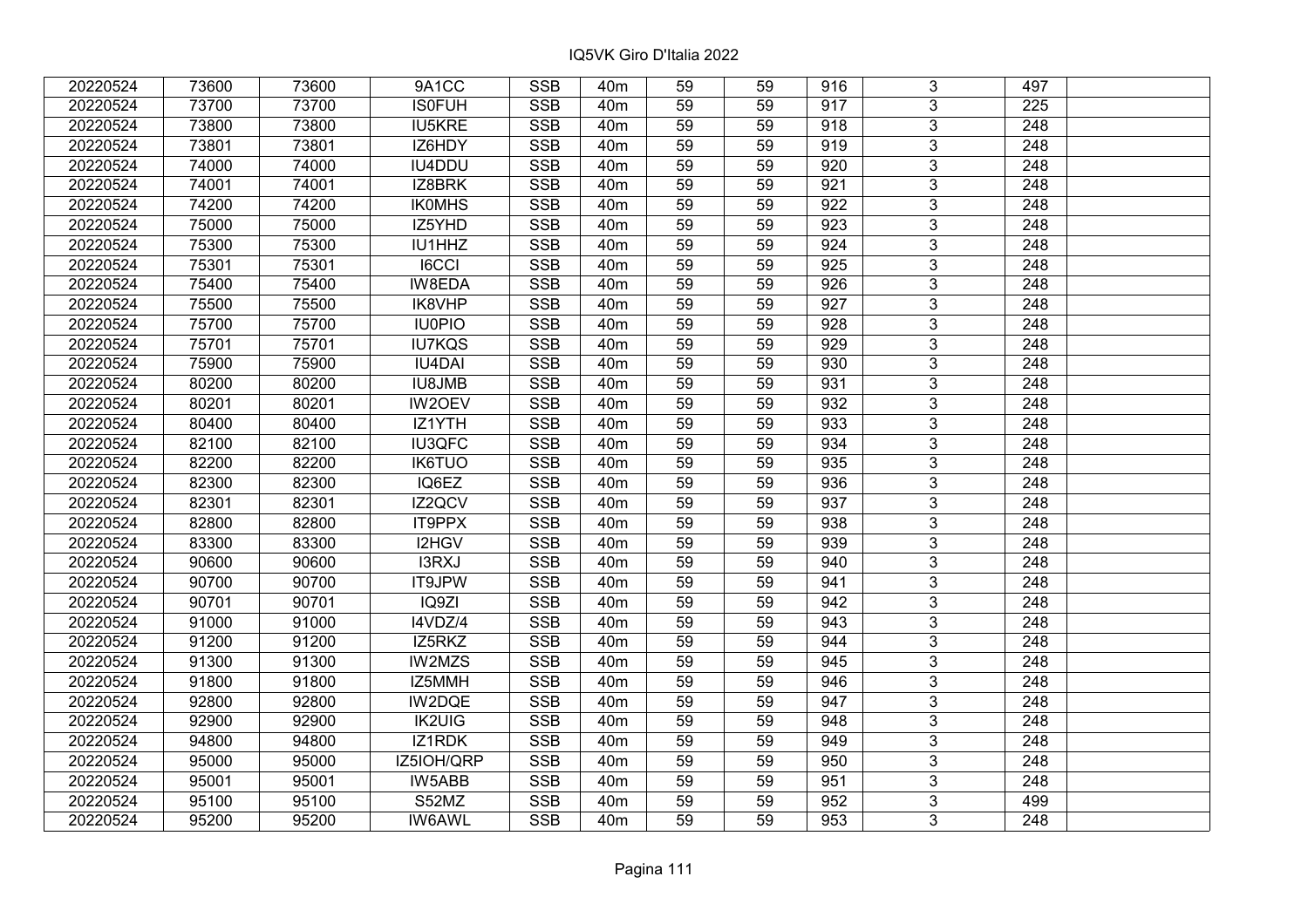| 20220524 | 95300  | 95300  | IZ5MJO        | <b>SSB</b>              | 40 <sub>m</sub> | 59 | 59 | 954 | 3              | 248              |  |
|----------|--------|--------|---------------|-------------------------|-----------------|----|----|-----|----------------|------------------|--|
| 20220524 | 95301  | 95301  | IZ4HBC        | <b>SSB</b>              | 40 <sub>m</sub> | 59 | 59 | 955 | 3              | 248              |  |
| 20220524 | 100100 | 100100 | <b>IU3OUY</b> | <b>SSB</b>              | 40 <sub>m</sub> | 59 | 59 | 956 | 3              | 248              |  |
| 20220524 | 101000 | 101000 | <b>IV3HBW</b> | <b>SSB</b>              | 40 <sub>m</sub> | 59 | 59 | 957 | $\overline{3}$ | $\overline{248}$ |  |
| 20220524 | 101100 | 101100 | IZ7KGB        | <b>SSB</b>              | 40 <sub>m</sub> | 59 | 59 | 958 | 3              | 248              |  |
| 20220524 | 101500 | 101500 | IZ2LTN        | <b>SSB</b>              | 40 <sub>m</sub> | 59 | 59 | 959 | 3              | 248              |  |
| 20220524 | 101501 | 101501 | <b>IK0EIA</b> | <b>SSB</b>              | 40 <sub>m</sub> | 59 | 59 | 960 | $\overline{3}$ | 248              |  |
| 20220524 | 101502 | 101502 | <b>IU6OMV</b> | <b>SSB</b>              | 40 <sub>m</sub> | 59 | 59 | 961 | $\overline{3}$ | 248              |  |
| 20220524 | 102600 | 102600 | IK8VRO        | <b>SSB</b>              | 40 <sub>m</sub> | 59 | 59 | 962 | $\overline{3}$ | 248              |  |
| 20220524 | 102700 | 102700 | IZ0PTJ        | $\overline{\text{SSB}}$ | 40 <sub>m</sub> | 59 | 59 | 963 | $\overline{3}$ | $\overline{248}$ |  |
| 20220524 | 103500 | 103500 | HB9EFJ        | <b>SSB</b>              | 40 <sub>m</sub> | 59 | 59 | 964 | 3              | 287              |  |
| 20220524 | 103501 | 103501 | HB9RL         | <b>SSB</b>              | 40 <sub>m</sub> | 59 | 59 | 965 | $\overline{3}$ | 287              |  |
| 20220524 | 103700 | 103700 | IZ5HML        | <b>SSB</b>              | 40 <sub>m</sub> | 59 | 59 | 966 | $\overline{3}$ | 248              |  |
| 20220524 | 104000 | 104000 | <b>IK2UEC</b> | <b>SSB</b>              | 40 <sub>m</sub> | 59 | 59 | 967 | $\overline{3}$ | 248              |  |
| 20220524 | 104200 | 104200 | <b>IOLRA</b>  | <b>SSB</b>              | 40 <sub>m</sub> | 59 | 59 | 968 | 3              | 248              |  |
| 20220524 | 104400 | 104400 | IZ6WOJ        | <b>SSB</b>              | 40 <sub>m</sub> | 59 | 59 | 969 | 3              | 248              |  |
| 20220524 | 104500 | 104500 | <b>IW5CTE</b> | <b>SSB</b>              | 40 <sub>m</sub> | 59 | 59 | 970 | $\overline{3}$ | 248              |  |
| 20220525 | 53800  | 53800  | <b>IK2ULS</b> | <b>SSB</b>              | 40 <sub>m</sub> | 59 | 59 | 971 | 3              | 248              |  |
| 20220525 | 53900  | 53900  | IZ2CDR        | <b>SSB</b>              | 40 <sub>m</sub> | 59 | 59 | 972 | 3              | 248              |  |
| 20220525 | 54000  | 54000  | <b>IW1RIM</b> | <b>SSB</b>              | 40 <sub>m</sub> | 59 | 59 | 973 | $\overline{3}$ | 248              |  |
| 20220525 | 54001  | 54001  | I1QQC         | <b>SSB</b>              | 40 <sub>m</sub> | 59 | 59 | 974 | $\overline{3}$ | 248              |  |
| 20220525 | 54200  | 54200  | IZ5CPK        | <b>SSB</b>              | 40 <sub>m</sub> | 59 | 59 | 975 | $\overline{3}$ | 248              |  |
| 20220525 | 54300  | 54300  | ON3ACD        | <b>SSB</b>              | 40 <sub>m</sub> | 59 | 59 | 976 | $\overline{3}$ | 209              |  |
| 20220525 | 54301  | 54301  | IN3ZWF        | <b>SSB</b>              | 40 <sub>m</sub> | 59 | 59 | 977 | 3              | 248              |  |
| 20220525 | 54302  | 54302  | IW8DGZ        | <b>SSB</b>              | 40 <sub>m</sub> | 59 | 59 | 978 | $\overline{3}$ | 248              |  |
| 20220525 | 54400  | 54400  | <b>I8URR</b>  | $\overline{\text{SSB}}$ | 40 <sub>m</sub> | 59 | 59 | 979 | $\overline{3}$ | $\overline{248}$ |  |
| 20220525 | 54401  | 54401  | IZ6FHZ        | <b>SSB</b>              | 40 <sub>m</sub> | 59 | 59 | 980 | $\overline{3}$ | $\overline{248}$ |  |
| 20220525 | 54500  | 54500  | IZ0CWW        | <b>SSB</b>              | 40 <sub>m</sub> | 59 | 59 | 981 | $\overline{3}$ | 248              |  |
| 20220525 | 54600  | 54600  | SP6EO         | <b>SSB</b>              | 40 <sub>m</sub> | 59 | 59 | 982 | $\overline{3}$ | 269              |  |
| 20220525 | 54601  | 54601  | IW2OGW        | <b>SSB</b>              | 40 <sub>m</sub> | 59 | 59 | 983 | $\overline{3}$ | $\overline{248}$ |  |
| 20220525 | 54602  | 54602  | HB9EZA        | <b>SSB</b>              | 40 <sub>m</sub> | 59 | 59 | 984 | $\overline{3}$ | 287              |  |
| 20220525 | 54700  | 54700  | OK1ANN        | <b>SSB</b>              | 40 <sub>m</sub> | 59 | 59 | 985 | $\overline{3}$ | 503              |  |
| 20220525 | 54701  | 54701  | OK1KRJ        | <b>SSB</b>              | 40 <sub>m</sub> | 59 | 59 | 986 | $\overline{3}$ | 503              |  |
| 20220525 | 54800  | 54800  | <b>IK1GPG</b> | <b>SSB</b>              | 40 <sub>m</sub> | 59 | 59 | 987 | $\overline{3}$ | $\overline{248}$ |  |
| 20220525 | 54801  | 54801  | <b>IK1JNP</b> | <b>SSB</b>              | 40 <sub>m</sub> | 59 | 59 | 988 | 3              | 248              |  |
| 20220525 | 55000  | 55000  | <b>IU4DAI</b> | <b>SSB</b>              | 40 <sub>m</sub> | 59 | 59 | 989 | $\overline{3}$ | 248              |  |
| 20220525 | 55001  | 55001  | IQ1QQ         | <b>SSB</b>              | 40 <sub>m</sub> | 59 | 59 | 990 | 3              | 248              |  |
| 20220525 | 55100  | 55100  | <b>IV3DBT</b> | <b>SSB</b>              | 40 <sub>m</sub> | 59 | 59 | 991 | 3              | 248              |  |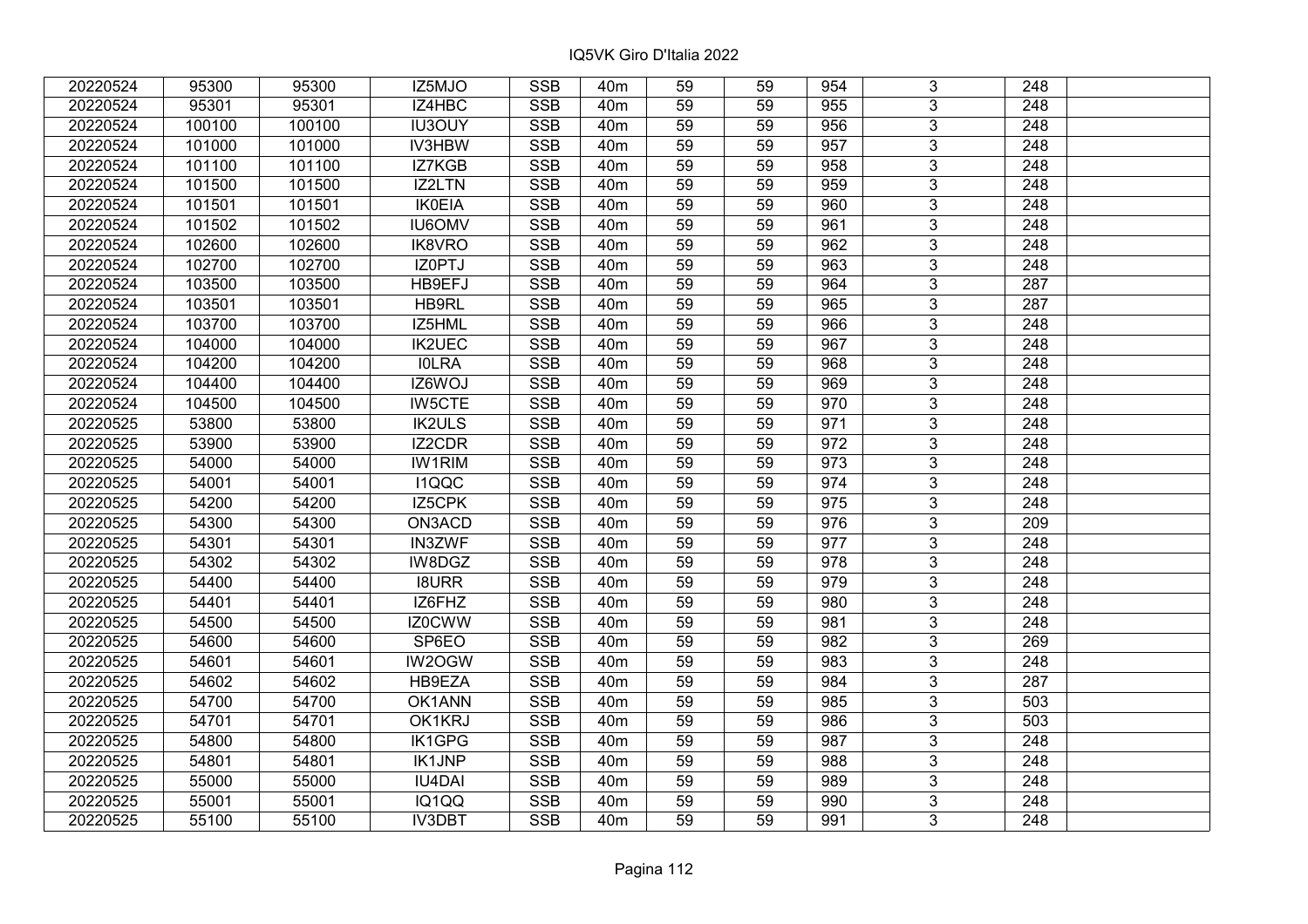| 20220525 | 55101 | 55101 | IZ4RCF        | <b>SSB</b>              | 40 <sub>m</sub> | 59              | 59 | 992  | 3              | 248              |  |
|----------|-------|-------|---------------|-------------------------|-----------------|-----------------|----|------|----------------|------------------|--|
| 20220525 | 55102 | 55102 | <b>IK2JTS</b> | <b>SSB</b>              | 40 <sub>m</sub> | 59              | 59 | 993  | 3              | 248              |  |
| 20220525 | 55200 | 55200 | IZ3LEV        | <b>SSB</b>              | 40 <sub>m</sub> | 59              | 59 | 994  | $\overline{3}$ | 248              |  |
| 20220525 | 55400 | 55400 | IZ0PAP        | <b>SSB</b>              | 40 <sub>m</sub> | 59              | 59 | 995  | $\overline{3}$ | $\overline{248}$ |  |
| 20220525 | 55500 | 55500 | DL2IAJ        | <b>SSB</b>              | 40 <sub>m</sub> | 59              | 59 | 996  | $\overline{3}$ | 230              |  |
| 20220525 | 55501 | 55501 | <b>IK3JLT</b> | <b>SSB</b>              | 40 <sub>m</sub> | 59              | 59 | 997  | $\overline{3}$ | 248              |  |
| 20220525 | 55700 | 55700 | <b>IU0ESE</b> | <b>SSB</b>              | 40m             | 59              | 59 | 998  | $\overline{3}$ | 248              |  |
| 20220525 | 55900 | 55900 | F6HIA         | <b>SSB</b>              | 40 <sub>m</sub> | 59              | 59 | 999  | $\overline{3}$ | $\overline{227}$ |  |
| 20220525 | 60500 | 60500 | F5MGS         | <b>SSB</b>              | 40 <sub>m</sub> | 59              | 59 | 1000 | $\overline{3}$ | 227              |  |
| 20220525 | 60600 | 60600 | <b>IU8JMB</b> | <b>SSB</b>              | 40 <sub>m</sub> | 59              | 59 | 1001 | $\overline{3}$ | 248              |  |
| 20220525 | 60700 | 60700 | <b>IK7VKC</b> | <b>SSB</b>              | 40 <sub>m</sub> | 59              | 59 | 1002 | $\overline{3}$ | 248              |  |
| 20220525 | 60701 | 60701 | <b>OM0MR</b>  | <b>SSB</b>              | 40 <sub>m</sub> | 59              | 59 | 1003 | $\overline{3}$ | 504              |  |
| 20220525 | 61000 | 61000 | 9A1AA         | <b>SSB</b>              | 40 <sub>m</sub> | 59              | 59 | 1004 | $\overline{3}$ | 497              |  |
| 20220525 | 61100 | 61100 | IZ8KPT        | <b>SSB</b>              | 40 <sub>m</sub> | 59              | 59 | 1005 | $\overline{3}$ | 248              |  |
| 20220525 | 61400 | 61400 | IZ2LUS        | <b>SSB</b>              | 40 <sub>m</sub> | 59              | 59 | 1006 | 3              | 248              |  |
| 20220525 | 61500 | 61500 | IT9FEG        | <b>SSB</b>              | 40 <sub>m</sub> | 59              | 59 | 1007 | $\overline{3}$ | 248              |  |
| 20220525 | 61600 | 61600 | <b>ISOLYN</b> | <b>SSB</b>              | 40 <sub>m</sub> | 59              | 59 | 1008 | 3              | 225              |  |
| 20220525 | 61601 | 61601 | IZ1GJH        | <b>SSB</b>              | 40 <sub>m</sub> | 59              | 59 | 1009 | 3              | 248              |  |
| 20220525 | 61700 | 61700 | IQ1TG         | <b>SSB</b>              | 40 <sub>m</sub> | 59              | 59 | 1010 | $\overline{3}$ | 248              |  |
| 20220525 | 62100 | 62100 | IZ5MMQ        | <b>SSB</b>              | 40 <sub>m</sub> | 59              | 59 | 1011 | $\overline{3}$ | 248              |  |
| 20220525 | 62200 | 62200 | EA8AP         | SSB                     | 40 <sub>m</sub> | 59              | 59 | 1012 | $\overline{3}$ | 29               |  |
| 20220525 | 62300 | 62300 | IT9BLO        | <b>SSB</b>              | 40 <sub>m</sub> | 59              | 59 | 1013 | $\overline{3}$ | 248              |  |
| 20220525 | 62400 | 62400 | IZ8STJ        | <b>SSB</b>              | 40 <sub>m</sub> | 59              | 59 | 1014 | $\overline{3}$ | 248              |  |
| 20220525 | 62500 | 62500 | IZ1TNA        | <b>SSB</b>              | 40 <sub>m</sub> | 59              | 59 | 1015 | $\overline{3}$ | 248              |  |
| 20220525 | 62501 | 62501 | IQ1CQ         | <b>SSB</b>              | 40 <sub>m</sub> | 59              | 59 | 1016 | $\overline{3}$ | 248              |  |
| 20220525 | 62502 | 62502 | <b>IW2OEV</b> | $\overline{\text{SSB}}$ | 40 <sub>m</sub> | $\overline{59}$ | 59 | 1017 | $\overline{3}$ | $\overline{248}$ |  |
| 20220525 | 62600 | 62600 | I2YKR         | <b>SSB</b>              | 40 <sub>m</sub> | 59              | 59 | 1018 | $\overline{3}$ | $\overline{248}$ |  |
| 20220525 | 63000 | 63000 | IW1DQS        | <b>SSB</b>              | 40 <sub>m</sub> | 59              | 59 | 1019 | 3              | 248              |  |
| 20220525 | 63200 | 63200 | DF7IS         | <b>SSB</b>              | 40 <sub>m</sub> | $\overline{59}$ | 59 | 1020 | $\overline{3}$ | 230              |  |
| 20220525 | 63201 | 63201 | 3A2MG         | <b>SSB</b>              | 40 <sub>m</sub> | 59              | 59 | 1021 | $\overline{3}$ | 260              |  |
| 20220525 | 63300 | 63300 | OK2PDE        | <b>SSB</b>              | 40m             | 59              | 59 | 1022 | $\overline{3}$ | 503              |  |
| 20220525 | 63400 | 63400 | IZ1MKP        | <b>SSB</b>              | 40 <sub>m</sub> | 59              | 59 | 1023 | $\overline{3}$ | 248              |  |
| 20220525 | 63600 | 63600 | OK2KFK        | <b>SSB</b>              | 40 <sub>m</sub> | 59              | 59 | 1024 | 3              | 503              |  |
| 20220525 | 64100 | 64100 | IZ7DOK        | <b>SSB</b>              | 40 <sub>m</sub> | 59              | 59 | 1025 | 3              | 248              |  |
| 20220525 | 64101 | 64101 | <b>IU0KNS</b> | <b>SSB</b>              | 40 <sub>m</sub> | 59              | 59 | 1026 | $\overline{3}$ | 248              |  |
| 20220525 | 64102 | 64102 | EA3IM         | <b>SSB</b>              | 40 <sub>m</sub> | 59              | 59 | 1027 | 3              | 281              |  |
| 20220525 | 64400 | 64400 | IT9ZQO        | $\overline{\text{SSB}}$ | 40 <sub>m</sub> | 59              | 59 | 1028 | $\overline{3}$ | 248              |  |
| 20220525 | 64401 | 64401 | IZ0COK        | <b>SSB</b>              | 40 <sub>m</sub> | 59              | 59 | 1029 | $\overline{3}$ | 248              |  |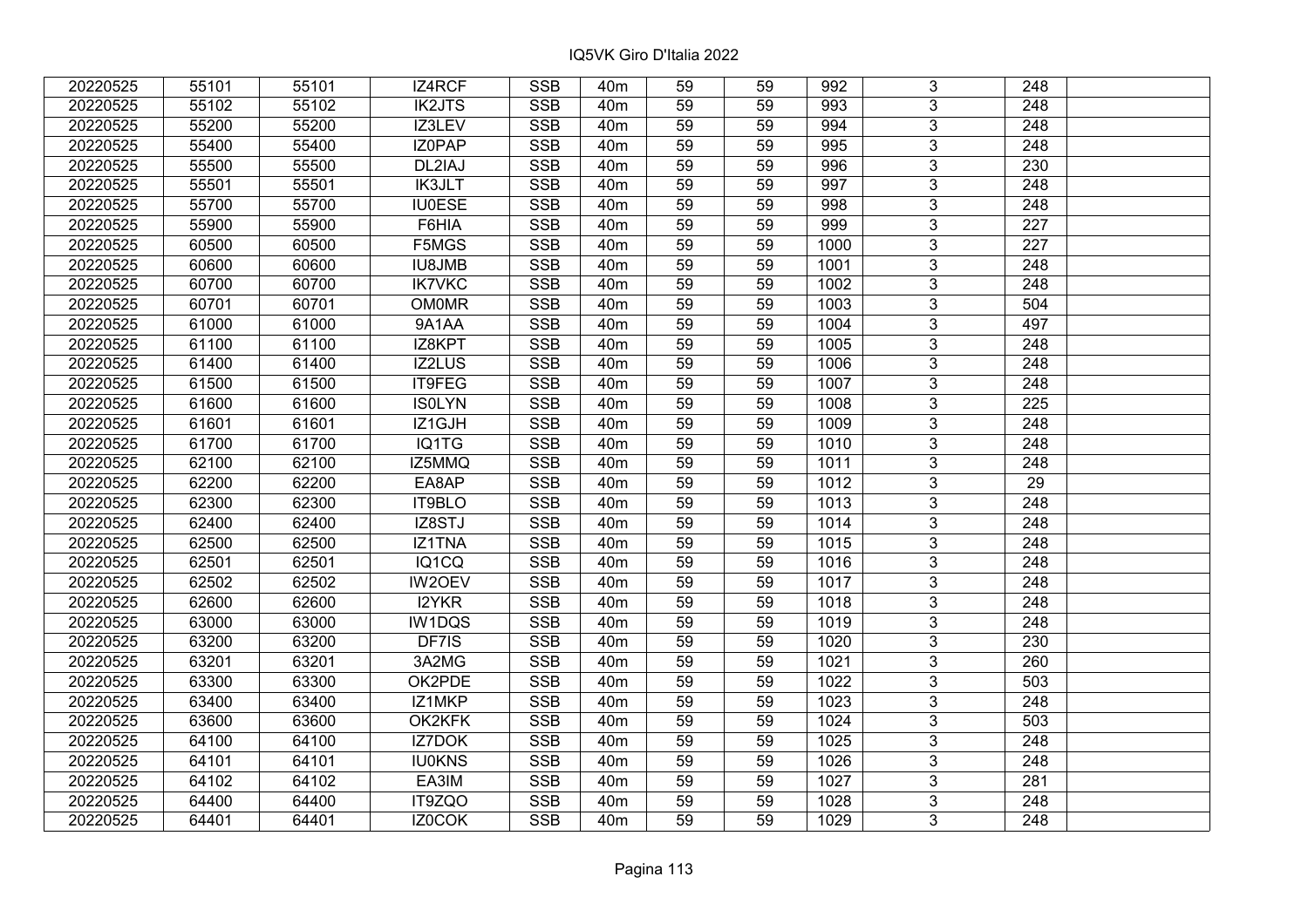| 20220525 | 64500 | 64500 | IZ6RIG        | <b>SSB</b> | 40 <sub>m</sub> | 59              | 59 | 1030 | 3              | 248              |  |
|----------|-------|-------|---------------|------------|-----------------|-----------------|----|------|----------------|------------------|--|
| 20220525 | 64501 | 64501 | IK2YXH        | <b>SSB</b> | 40 <sub>m</sub> | 59              | 59 | 1031 | $\overline{3}$ | 248              |  |
| 20220525 | 64600 | 64600 | HB9EZD        | <b>SSB</b> | 40 <sub>m</sub> | $\overline{59}$ | 59 | 1032 | $\overline{3}$ | 287              |  |
| 20220525 | 64601 | 64601 | IZ2GMU        | <b>SSB</b> | 40 <sub>m</sub> | 59              | 59 | 1033 | $\overline{3}$ | $\overline{248}$ |  |
| 20220525 | 64602 | 64602 | <b>IW1CHJ</b> | <b>SSB</b> | 40 <sub>m</sub> | 59              | 59 | 1034 | 3              | 248              |  |
| 20220525 | 64800 | 64800 | IU4EYH        | <b>SSB</b> | 40 <sub>m</sub> | 59              | 59 | 1035 | $\overline{3}$ | 248              |  |
| 20220525 | 65100 | 65100 | <b>IK6VNU</b> | <b>SSB</b> | 40 <sub>m</sub> | 59              | 59 | 1036 | $\overline{3}$ | 248              |  |
| 20220525 | 65101 | 65101 | IW2DFS        | <b>SSB</b> | 40 <sub>m</sub> | 59              | 59 | 1037 | 3              | 248              |  |
| 20220525 | 65102 | 65102 | IT9IDE        | <b>SSB</b> | 40 <sub>m</sub> | 59              | 59 | 1038 | $\overline{3}$ | $\overline{248}$ |  |
| 20220525 | 65200 | 65200 | IU2LUH        | <b>SSB</b> | 40 <sub>m</sub> | 59              | 59 | 1039 | $\overline{3}$ | 248              |  |
| 20220525 | 65201 | 65201 | <b>IN3AFD</b> | <b>SSB</b> | 40 <sub>m</sub> | 59              | 59 | 1040 | 3              | 248              |  |
| 20220525 | 65300 | 65300 | IZ7GWP        | <b>SSB</b> | 40 <sub>m</sub> | 59              | 59 | 1041 | $\overline{3}$ | 248              |  |
| 20220525 | 65301 | 65301 | EA2CE         | <b>SSB</b> | 40 <sub>m</sub> | 59              | 59 | 1042 | 3              | 281              |  |
| 20220525 | 65500 | 65500 | <b>IK0UGC</b> | <b>SSB</b> | 40 <sub>m</sub> | 59              | 59 | 1043 | $\overline{3}$ | 248              |  |
| 20220525 | 65600 | 65600 | IK1NDD        | <b>SSB</b> | 40 <sub>m</sub> | 59              | 59 | 1044 | $\overline{3}$ | 248              |  |
| 20220525 | 65800 | 65800 | IT9ELM        | <b>SSB</b> | 40 <sub>m</sub> | 59              | 59 | 1045 | 3              | 248              |  |
| 20220525 | 70200 | 70200 | <b>IU2LES</b> | <b>SSB</b> | 40 <sub>m</sub> | 59              | 59 | 1046 | $\overline{3}$ | 248              |  |
| 20220525 | 70201 | 70201 | <b>IU0PXM</b> | <b>SSB</b> | 40 <sub>m</sub> | 59              | 59 | 1047 | 3              | 248              |  |
| 20220525 | 70400 | 70400 | IK4FJE        | <b>SSB</b> | 40 <sub>m</sub> | 59              | 59 | 1048 | 3              | 248              |  |
| 20220525 | 70500 | 70500 | <b>IZ4AIF</b> | <b>SSB</b> | 40 <sub>m</sub> | 59              | 59 | 1049 | $\overline{3}$ | 248              |  |
| 20220525 | 70800 | 70800 | IZ0CVT        | <b>SSB</b> | 40 <sub>m</sub> | 59              | 59 | 1050 | $\overline{3}$ | 248              |  |
| 20220525 | 71200 | 71200 | IQ1QQ         | <b>SSB</b> | 40 <sub>m</sub> | 59              | 59 | 1051 | $\overline{3}$ | 248              |  |
| 20220525 | 71300 | 71300 | IV3DBT        | <b>SSB</b> | 40 <sub>m</sub> | 59              | 59 | 1052 | $\overline{3}$ | 248              |  |
| 20220525 | 71400 | 71400 | <b>IK2BDR</b> | <b>SSB</b> | 40 <sub>m</sub> | 59              | 59 | 1053 | $\overline{3}$ | 248              |  |
| 20220525 | 71600 | 71600 | <b>IS0AGY</b> | <b>SSB</b> | 40 <sub>m</sub> | 59              | 59 | 1054 | 3              | 225              |  |
| 20220525 | 71800 | 71800 | IZ7KGB        | <b>SSB</b> | 40 <sub>m</sub> | 59              | 59 | 1055 | $\overline{3}$ | 248              |  |
| 20220525 | 72100 | 72100 | EA1GM         | <b>SSB</b> | 40 <sub>m</sub> | 59              | 59 | 1056 | $\overline{3}$ | 281              |  |
| 20220525 | 72300 | 72300 | EA3EBJ        | <b>SSB</b> | 40 <sub>m</sub> | 59              | 59 | 1057 | $\overline{3}$ | 281              |  |
| 20220525 | 72400 | 72400 | <b>IU1FQB</b> | <b>SSB</b> | 40 <sub>m</sub> | $\overline{59}$ | 59 | 1058 | $\overline{3}$ | $\overline{248}$ |  |
| 20220525 | 72500 | 72500 | ON3EI         | <b>SSB</b> | 40 <sub>m</sub> | 59              | 59 | 1059 | $\overline{3}$ | 209              |  |
| 20220525 | 72501 | 72501 | IZ6UWA        | <b>SSB</b> | 40 <sub>m</sub> | 59              | 59 | 1060 | $\overline{3}$ | $\overline{248}$ |  |
| 20220525 | 72600 | 72600 | F5LWF         | <b>SSB</b> | 40 <sub>m</sub> | 59              | 59 | 1061 | $\overline{3}$ | $\overline{227}$ |  |
| 20220525 | 72700 | 72700 | <b>IK1TGW</b> | <b>SSB</b> | 40 <sub>m</sub> | 59              | 59 | 1062 | 3              | 248              |  |
| 20220525 | 72701 | 72701 | IZ5HML        | <b>SSB</b> | 40 <sub>m</sub> | 59              | 59 | 1063 | $\overline{3}$ | $\overline{248}$ |  |
| 20220525 | 73100 | 73100 | EA3HLZ        | <b>SSB</b> | 40 <sub>m</sub> | 59              | 59 | 1064 | $\overline{3}$ | 281              |  |
| 20220525 | 73200 | 73200 | IK1DFH        | <b>SSB</b> | 40 <sub>m</sub> | 59              | 59 | 1065 | 3              | 248              |  |
| 20220525 | 73201 | 73201 | IZ5MMH        | <b>SSB</b> | 40 <sub>m</sub> | 59              | 59 | 1066 | $\overline{3}$ | 248              |  |
| 20220525 | 73300 | 73300 | <b>IU3OUY</b> | <b>SSB</b> | 40 <sub>m</sub> | 59              | 59 | 1067 | $\overline{3}$ | 248              |  |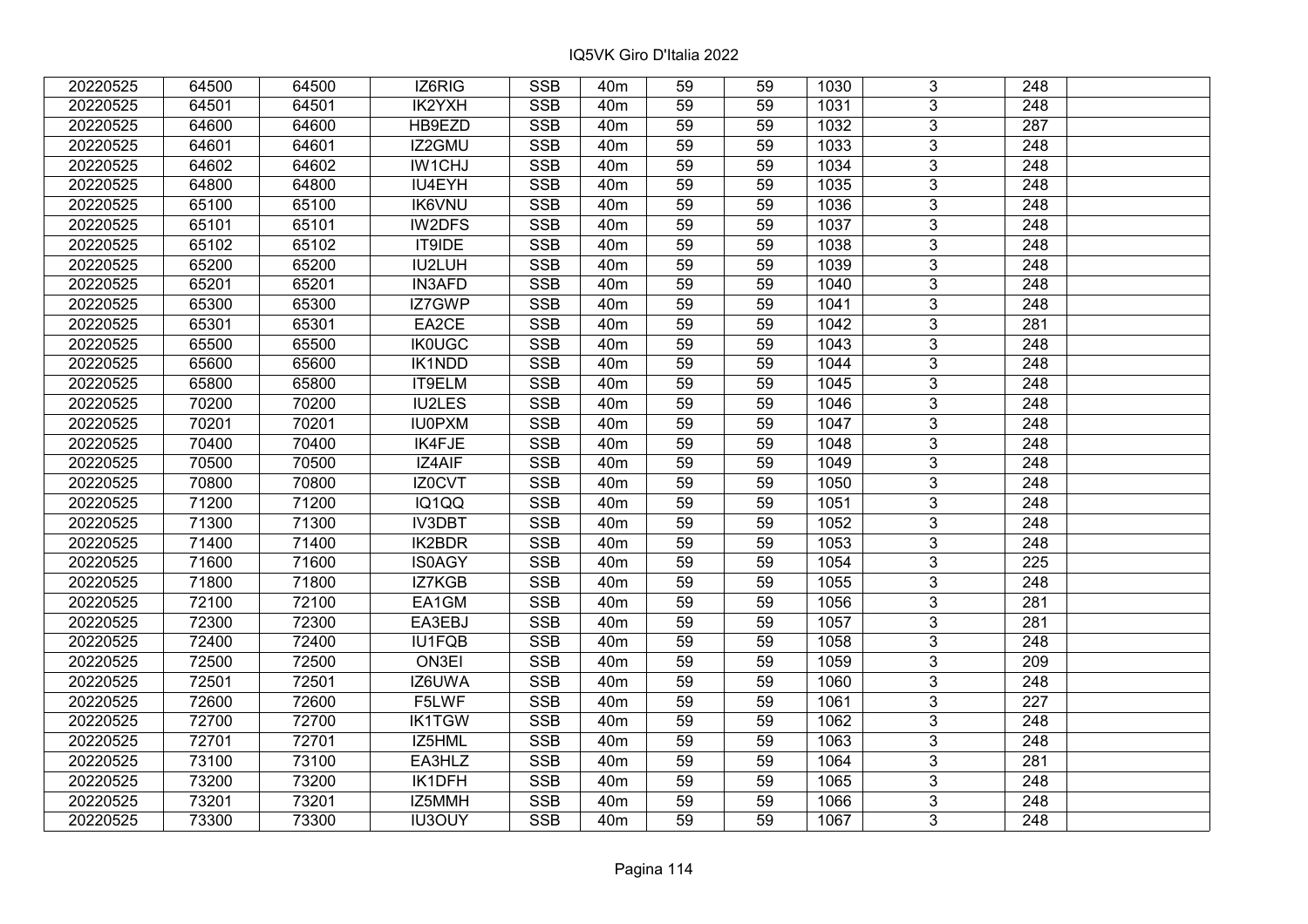| 20220525 | 73900 | 73900 | F5SJJ         | <b>SSB</b>              | 40 <sub>m</sub> | 59              | 59 | 1068 | 3              | 227              |  |
|----------|-------|-------|---------------|-------------------------|-----------------|-----------------|----|------|----------------|------------------|--|
| 20220525 | 73901 | 73901 | <b>IKOMHS</b> | <b>SSB</b>              | 40 <sub>m</sub> | 59              | 59 | 1069 | 3              | 248              |  |
| 20220525 | 74200 | 74200 | <b>IK5USW</b> | SSB                     | 40 <sub>m</sub> | $\overline{59}$ | 59 | 1070 | $\overline{3}$ | 248              |  |
| 20220525 | 74300 | 74300 | IK3PQH        | <b>SSB</b>              | 40 <sub>m</sub> | 59              | 59 | 1071 | $\overline{3}$ | $\overline{248}$ |  |
| 20220525 | 75100 | 75100 | <b>IK1YLK</b> | <b>SSB</b>              | 40 <sub>m</sub> | 59              | 59 | 1072 | 3              | 248              |  |
| 20220525 | 84300 | 84300 | <b>I5LRW</b>  | <b>SSB</b>              | 40 <sub>m</sub> | 59              | 59 | 1073 | $\overline{3}$ | 248              |  |
| 20220525 | 84400 | 84400 | <b>IK0EIA</b> | <b>SSB</b>              | 40 <sub>m</sub> | 59              | 59 | 1074 | $\overline{3}$ | 248              |  |
| 20220525 | 84500 | 84500 | IT9JPW        | <b>SSB</b>              | 40 <sub>m</sub> | 59              | 59 | 1075 | 3              | 248              |  |
| 20220525 | 84501 | 84501 | IQ9ZI         | <b>SSB</b>              | 40 <sub>m</sub> | 59              | 59 | 1076 | $\overline{3}$ | $\overline{248}$ |  |
| 20220525 | 84800 | 84800 | <b>IW2MZS</b> | <b>SSB</b>              | 40 <sub>m</sub> | 59              | 59 | 1077 | $\overline{3}$ | 248              |  |
| 20220525 | 84900 | 84900 | <b>IU8NKW</b> | <b>SSB</b>              | 40 <sub>m</sub> | 59              | 59 | 1078 | 3              | 248              |  |
| 20220525 | 84901 | 84901 | IW1QIH        | <b>SSB</b>              | 40 <sub>m</sub> | 59              | 59 | 1079 | $\overline{3}$ | 248              |  |
| 20220525 | 85000 | 85000 | IZ2QCV        | <b>SSB</b>              | 40 <sub>m</sub> | 59              | 59 | 1080 | 3              | 248              |  |
| 20220525 | 85100 | 85100 | IZ1TQJ        | <b>SSB</b>              | 40 <sub>m</sub> | 59              | 59 | 1081 | $\overline{3}$ | 248              |  |
| 20220525 | 85101 | 85101 | I2XGD         | <b>SSB</b>              | 40 <sub>m</sub> | 59              | 59 | 1082 | 3              | 248              |  |
| 20220525 | 85200 | 85200 | IU0HLD/QRP    | <b>SSB</b>              | 40 <sub>m</sub> | 59              | 59 | 1083 | 3              | 248              |  |
| 20220525 | 85300 | 85300 | <b>I4KMN</b>  | <b>SSB</b>              | 40 <sub>m</sub> | 59              | 59 | 1084 | $\overline{3}$ | 248              |  |
| 20220525 | 85600 | 85600 | IK3GIB        | <b>SSB</b>              | 40 <sub>m</sub> | 59              | 59 | 1085 | 3              | 248              |  |
| 20220525 | 92300 | 92300 | HA6ZQ         | <b>SSB</b>              | 40 <sub>m</sub> | 59              | 59 | 1086 | 3              | 239              |  |
| 20220525 | 92400 | 92400 | IZ0MIY        | <b>SSB</b>              | 40 <sub>m</sub> | 59              | 59 | 1087 | $\overline{3}$ | 248              |  |
| 20220525 | 92401 | 92401 | EA3GLI        | <b>SSB</b>              | 40 <sub>m</sub> | 59              | 59 | 1088 | $\overline{3}$ | 281              |  |
| 20220525 | 95300 | 95300 | IZ5VUQ        | <b>SSB</b>              | 40 <sub>m</sub> | 59              | 59 | 1089 | 3              | 248              |  |
| 20220525 | 95800 | 95800 | IT9PPX        | <b>SSB</b>              | 40 <sub>m</sub> | 59              | 59 | 1090 | $\overline{3}$ | 248              |  |
| 20220526 | 60500 | 60500 | <b>IK2JTS</b> | <b>SSB</b>              | 40 <sub>m</sub> | 59              | 59 | 1091 | $\overline{3}$ | 248              |  |
| 20220526 | 60600 | 60600 | <b>IW3RWZ</b> | <b>SSB</b>              | 40 <sub>m</sub> | 59              | 59 | 1092 | 3              | 248              |  |
| 20220526 | 60601 | 60601 | IQ1TG         | <b>SSB</b>              | 40 <sub>m</sub> | 59              | 59 | 1093 | $\overline{3}$ | $\overline{248}$ |  |
| 20220526 | 60602 | 60602 | IK1GPG        | <b>SSB</b>              | 40 <sub>m</sub> | 59              | 59 | 1094 | $\overline{3}$ | 248              |  |
| 20220526 | 61100 | 61100 | <b>IK7VKC</b> | <b>SSB</b>              | 40 <sub>m</sub> | 59              | 59 | 1095 | $\overline{3}$ | $\overline{248}$ |  |
| 20220526 | 61400 | 61400 | F6HIA         | <b>SSB</b>              | 40 <sub>m</sub> | 59              | 59 | 1096 | $\overline{3}$ | $\overline{227}$ |  |
| 20220526 | 61600 | 61600 | <b>ISOLYN</b> | <b>SSB</b>              | 40 <sub>m</sub> | 59              | 59 | 1097 | $\overline{3}$ | 225              |  |
| 20220526 | 61800 | 61800 | DL2IAJ        | <b>SSB</b>              | 40 <sub>m</sub> | $\overline{59}$ | 59 | 1098 | $\overline{3}$ | 230              |  |
| 20220526 | 61801 | 61801 | EA8AP         | <b>SSB</b>              | 40 <sub>m</sub> | 59              | 59 | 1099 | $\overline{3}$ | 29               |  |
| 20220526 | 61900 | 61900 | <b>OM0MR</b>  | <b>SSB</b>              | 40 <sub>m</sub> | 59              | 59 | 1100 | 3              | 504              |  |
| 20220526 | 62000 | 62000 | IZ1TNA        | <b>SSB</b>              | 40 <sub>m</sub> | 59              | 59 | 1101 | $\overline{3}$ | $\overline{248}$ |  |
| 20220526 | 62100 | 62100 | IQ1CQ/P       | <b>SSB</b>              | 40 <sub>m</sub> | 59              | 59 | 1102 | 3              | 248              |  |
| 20220526 | 62300 | 62300 | IZ1RFK        | <b>SSB</b>              | 40m             | 59              | 59 | 1103 | 3              | 248              |  |
| 20220526 | 62400 | 62400 | IT9FEG        | $\overline{\text{SSB}}$ | 40 <sub>m</sub> | 59              | 59 | 1104 | $\overline{3}$ | 248              |  |
| 20220526 | 62800 | 62800 | EA1GM         | <b>SSB</b>              | 40 <sub>m</sub> | 59              | 59 | 1105 | $\overline{3}$ | 281              |  |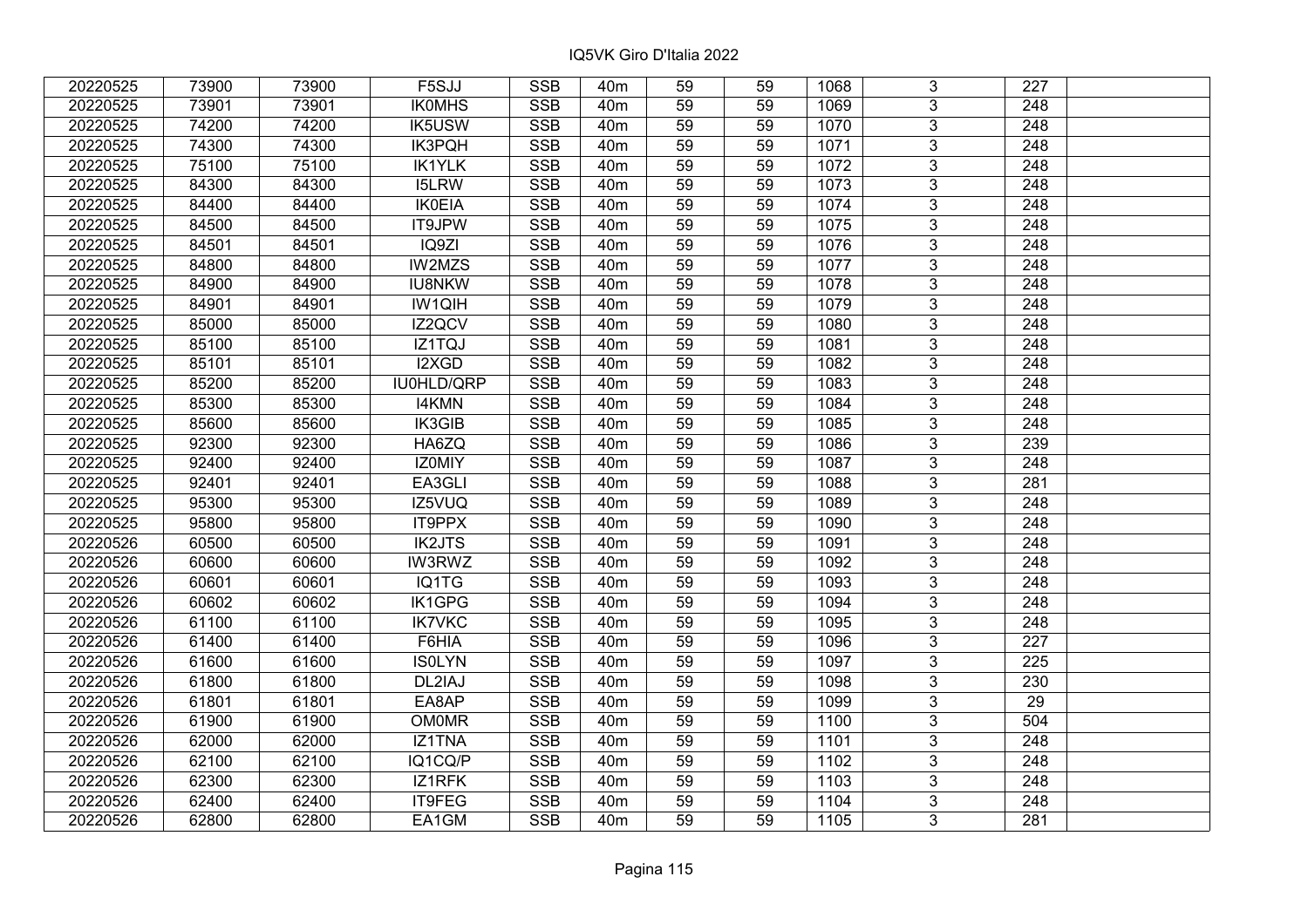| 20220526 | 62801 | 62801 | EA1RCU        | <b>SSB</b>              | 40 <sub>m</sub> | 59              | 59 | 1106               | 3              | 281              |  |
|----------|-------|-------|---------------|-------------------------|-----------------|-----------------|----|--------------------|----------------|------------------|--|
| 20220526 | 63000 | 63000 | 9A1CC         | <b>SSB</b>              | 40 <sub>m</sub> | 59              | 59 | 1107               | 3              | 497              |  |
| 20220526 | 63300 | 63300 | IT9ZQO        | SSB                     | 40 <sub>m</sub> | $\overline{59}$ | 59 | 1108               | $\overline{3}$ | 248              |  |
| 20220526 | 63301 | 63301 | F1AKX         | <b>SSB</b>              | 40 <sub>m</sub> | 59              | 59 | 1109               | $\overline{3}$ | $\overline{227}$ |  |
| 20220526 | 63400 | 63400 | IW2OEV        | <b>SSB</b>              | 40 <sub>m</sub> | 59              | 59 | 1110               | 3              | 248              |  |
| 20220526 | 63401 | 63401 | <b>IK1JNP</b> | <b>SSB</b>              | 40 <sub>m</sub> | 59              | 59 | 1111               | $\overline{3}$ | 248              |  |
| 20220526 | 63500 | 63500 | IT9ELM        | <b>SSB</b>              | 40 <sub>m</sub> | 59              | 59 | 1112               | $\overline{3}$ | 248              |  |
| 20220526 | 63501 | 63501 | IT9IDE        | <b>SSB</b>              | 40 <sub>m</sub> | 59              | 59 | 1113               | 3              | 248              |  |
| 20220526 | 63700 | 63700 | EA3EBJ        | <b>SSB</b>              | 40 <sub>m</sub> | 59              | 59 | 1114               | $\overline{3}$ | $\overline{281}$ |  |
| 20220526 | 63800 | 63800 | <b>IK3PQH</b> | <b>SSB</b>              | 40 <sub>m</sub> | 59              | 59 | 1115               | $\overline{3}$ | 248              |  |
| 20220526 | 64000 | 64000 | IN3HVL        | <b>SSB</b>              | 40 <sub>m</sub> | 59              | 59 | 1116               | 3              | 248              |  |
| 20220526 | 64100 | 64100 | IK1NDD        | <b>SSB</b>              | 40 <sub>m</sub> | 59              | 59 | 1117               | $\overline{3}$ | 248              |  |
| 20220526 | 64200 | 64200 | IK8VRO        | <b>SSB</b>              | 40 <sub>m</sub> | 59              | 59 | 1118               | 3              | 248              |  |
| 20220526 | 64300 | 64300 | HB9EFJ        | <b>SSB</b>              | 40 <sub>m</sub> | 59              | 59 | 1119               | $\overline{3}$ | 287              |  |
| 20220526 | 64301 | 64301 | HB9RL         | <b>SSB</b>              | 40 <sub>m</sub> | 59              | 59 | 1120               | 3              | 287              |  |
| 20220526 | 64600 | 64600 | <b>IU4DAI</b> | <b>SSB</b>              | 40 <sub>m</sub> | 59              | 59 | 1121               | 3              | 248              |  |
| 20220526 | 64800 | 64800 | EA2CE         | <b>SSB</b>              | 40 <sub>m</sub> | 59              | 59 | 1122               | $\overline{3}$ | 281              |  |
| 20220526 | 65100 | 65100 | OE6BID        | <b>SSB</b>              | 40 <sub>m</sub> | 59              | 59 | $\overline{1}$ 123 | 3              | 206              |  |
| 20220526 | 65101 | 65101 | OE6PID        | <b>SSB</b>              | 40 <sub>m</sub> | 59              | 59 | 1124               | 3              | 206              |  |
| 20220526 | 65200 | 65200 | IZ5MMQ        | <b>SSB</b>              | 40 <sub>m</sub> | 59              | 59 | 1125               | $\overline{3}$ | 248              |  |
| 20220526 | 65300 | 65300 | IZ6FHZ        | <b>SSB</b>              | 40 <sub>m</sub> | 59              | 59 | 1126               | $\overline{3}$ | 248              |  |
| 20220526 | 65301 | 65301 | IT9ISA        | <b>SSB</b>              | 40 <sub>m</sub> | 59              | 59 | 1127               | 3              | 248              |  |
| 20220526 | 65400 | 65400 | <b>IV3FNR</b> | <b>SSB</b>              | 40 <sub>m</sub> | 59              | 59 | 1128               | $\overline{3}$ | 248              |  |
| 20220526 | 65500 | 65500 | IZ0COK        | <b>SSB</b>              | 40 <sub>m</sub> | 59              | 59 | 1129               | $\overline{3}$ | 248              |  |
| 20220526 | 65501 | 65501 | SP6EO         | <b>SSB</b>              | 40 <sub>m</sub> | 59              | 59 | 1130               | 3              | 269              |  |
| 20220526 | 65600 | 65600 | <b>IU5MPR</b> | <b>SSB</b>              | 40 <sub>m</sub> | 59              | 59 | 1131               | $\overline{3}$ | $\overline{248}$ |  |
| 20220526 | 65601 | 65601 | <b>IN3AFD</b> | <b>SSB</b>              | 40 <sub>m</sub> | 59              | 59 | 1132               | $\overline{3}$ | $\overline{248}$ |  |
| 20220526 | 65700 | 65700 | IZ0CVT        | <b>SSB</b>              | 40 <sub>m</sub> | 59              | 59 | 1133               | $\overline{3}$ | $\overline{248}$ |  |
| 20220526 | 65701 | 65701 | IZ1MKP        | <b>SSB</b>              | 40 <sub>m</sub> | 59              | 59 | 1134               | $\overline{3}$ | $\overline{248}$ |  |
| 20220526 | 65702 | 65702 | <b>IK0UGC</b> | <b>SSB</b>              | 40 <sub>m</sub> | 59              | 59 | 1135               | $\overline{3}$ | 248              |  |
| 20220526 | 70100 | 70100 | <b>IZ7DOK</b> | SSB                     | 40 <sub>m</sub> | $\overline{59}$ | 59 | 1136               | $\overline{3}$ | $\overline{248}$ |  |
| 20220526 | 70200 | 70200 | DL1BFR        | <b>SSB</b>              | 40 <sub>m</sub> | 59              | 59 | 1137               | $\overline{3}$ | 230              |  |
| 20220526 | 70300 | 70300 | IK1DFH        | <b>SSB</b>              | 40 <sub>m</sub> | 59              | 59 | 1138               | 3              | 248              |  |
| 20220526 | 70600 | 70600 | IZ8STJ        | <b>SSB</b>              | 40 <sub>m</sub> | 59              | 59 | 1139               | $\overline{3}$ | $\overline{248}$ |  |
| 20220526 | 70700 | 70700 | SP6EO         | <b>SSB</b>              | 40 <sub>m</sub> | 59              | 59 | 1140               | 3              | 269              |  |
| 20220526 | 70701 | 70701 | <b>IK1TGW</b> | <b>SSB</b>              | 40m             | 59              | 59 | 1141               | 3              | 248              |  |
| 20220526 | 70800 | 70800 | <b>IS0AGY</b> | $\overline{\text{SSB}}$ | 40 <sub>m</sub> | 59              | 59 | 1142               | $\overline{3}$ | 225              |  |
| 20220526 | 70801 | 70801 | <b>IU0DUM</b> | <b>SSB</b>              | 40 <sub>m</sub> | 59              | 59 | 1143               | $\overline{3}$ | 248              |  |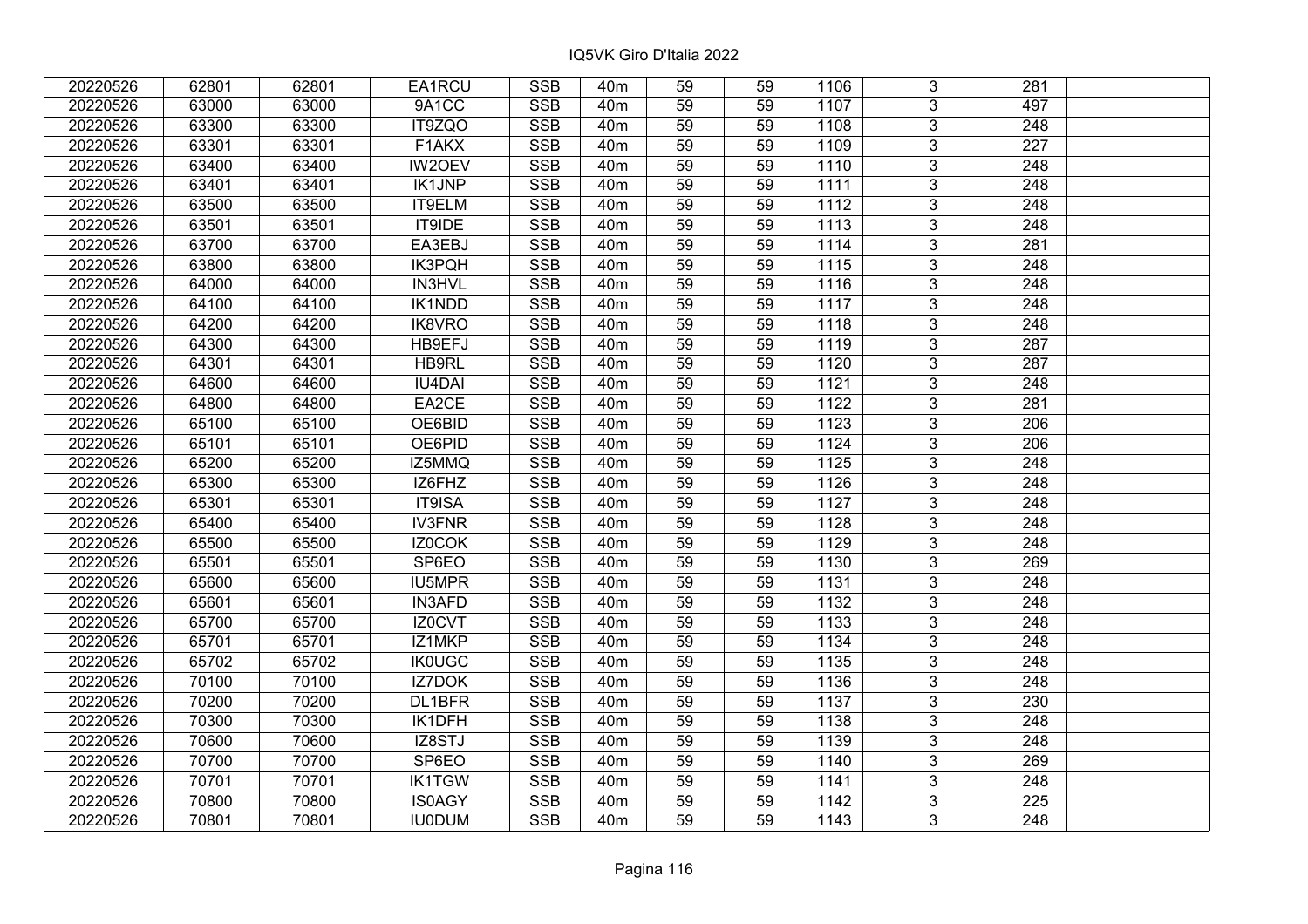| 20220526 | 70900 | 70900 | <b>IU8JMB</b> | <b>SSB</b> | 40 <sub>m</sub> | 59              | 59 | 1144 | 3              | 248              |  |
|----------|-------|-------|---------------|------------|-----------------|-----------------|----|------|----------------|------------------|--|
| 20220526 | 70901 | 70901 | IU2LUH        | <b>SSB</b> | 40 <sub>m</sub> | 59              | 59 | 1145 | $\overline{3}$ | 248              |  |
| 20220526 | 70902 | 70902 | <b>I5LRW</b>  | <b>SSB</b> | 40 <sub>m</sub> | $\overline{59}$ | 59 | 1146 | $\overline{3}$ | 248              |  |
| 20220526 | 71100 | 71100 | ON3ACD        | <b>SSB</b> | 40 <sub>m</sub> | 59              | 59 | 1147 | $\overline{3}$ | $\overline{209}$ |  |
| 20220526 | 71600 | 71600 | IT9BUW        | <b>SSB</b> | 40 <sub>m</sub> | 59              | 59 | 1148 | 3              | 248              |  |
| 20220526 | 71700 | 71700 | <b>IU4KET</b> | <b>SSB</b> | 40 <sub>m</sub> | 59              | 59 | 1149 | $\overline{3}$ | 248              |  |
| 20220526 | 72300 | 72300 | <b>IU6IBX</b> | <b>SSB</b> | 40 <sub>m</sub> | 59              | 59 | 1150 | $\overline{3}$ | 248              |  |
| 20220526 | 72301 | 72301 | IZ2EVH        | <b>SSB</b> | 40 <sub>m</sub> | 59              | 59 | 1151 | 3              | 248              |  |
| 20220526 | 72400 | 72400 | <b>IK5USW</b> | <b>SSB</b> | 40 <sub>m</sub> | 59              | 59 | 1152 | $\overline{3}$ | $\overline{248}$ |  |
| 20220526 | 72500 | 72500 | <b>IV3FXL</b> | <b>SSB</b> | 40 <sub>m</sub> | 59              | 59 | 1153 | $\overline{3}$ | 248              |  |
| 20220526 | 72700 | 72700 | IZ6UWA        | <b>SSB</b> | 40 <sub>m</sub> | 59              | 59 | 1154 | 3              | 248              |  |
| 20220526 | 72701 | 72701 | IK8VHP        | <b>SSB</b> | 40 <sub>m</sub> | 59              | 59 | 1155 | $\overline{3}$ | 248              |  |
| 20220526 | 72800 | 72800 | <b>IW6AWL</b> | <b>SSB</b> | 40 <sub>m</sub> | 59              | 59 | 1156 | 3              | 248              |  |
| 20220526 | 73100 | 73100 | F8FSC         | <b>SSB</b> | 40 <sub>m</sub> | 59              | 59 | 1157 | $\overline{3}$ | 227              |  |
| 20220526 | 73900 | 73900 | F5LWF         | <b>SSB</b> | 40 <sub>m</sub> | 59              | 59 | 1158 | $\overline{3}$ | 227              |  |
| 20220526 | 74000 | 74000 | IT9ISA        | <b>SSB</b> | 40 <sub>m</sub> | 59              | 59 | 1159 | $\overline{3}$ | 248              |  |
| 20220526 | 74001 | 74001 | F4JJS         | <b>SSB</b> | 40 <sub>m</sub> | 59              | 59 | 1160 | $\overline{3}$ | 227              |  |
| 20220526 | 74200 | 74200 | <b>IU0PXM</b> | <b>SSB</b> | 40 <sub>m</sub> | 59              | 59 | 1161 | 3              | 248              |  |
| 20220526 | 74900 | 74900 | <b>IK4ANJ</b> | <b>SSB</b> | 40 <sub>m</sub> | 59              | 59 | 1162 | 3              | 248              |  |
| 20220526 | 75100 | 75100 | <b>IKOMHS</b> | <b>SSB</b> | 40 <sub>m</sub> | 59              | 59 | 1163 | $\overline{3}$ | 248              |  |
| 20220526 | 75101 | 75101 | ON3EI         | <b>SSB</b> | 40 <sub>m</sub> | 59              | 59 | 1164 | $\overline{3}$ | 209              |  |
| 20220526 | 75500 | 75500 | IZ6RIG        | <b>SSB</b> | 40 <sub>m</sub> | 59              | 59 | 1165 | $\overline{3}$ | 248              |  |
| 20220526 | 75501 | 75501 | <b>IWOHIQ</b> | <b>SSB</b> | 40 <sub>m</sub> | 59              | 59 | 1166 | $\overline{3}$ | 248              |  |
| 20220526 | 80100 | 80100 | <b>IK7XNF</b> | <b>SSB</b> | 40 <sub>m</sub> | 59              | 59 | 1167 | $\overline{3}$ | 248              |  |
| 20220526 | 80101 | 80101 | <b>IW5CTE</b> | <b>SSB</b> | 40 <sub>m</sub> | 59              | 59 | 1168 | 3              | 248              |  |
| 20220526 | 80200 | 80200 | <b>E770</b>   | <b>SSB</b> | 40 <sub>m</sub> | 59              | 59 | 1169 | $\overline{3}$ | 501              |  |
| 20220526 | 80400 | 80400 | I4JHG         | <b>SSB</b> | 40 <sub>m</sub> | 59              | 59 | 1170 | $\overline{3}$ | 248              |  |
| 20220526 | 82700 | 82700 | IU4DDU        | <b>SSB</b> | 40 <sub>m</sub> | 59              | 59 | 1171 | $\overline{3}$ | $\overline{248}$ |  |
| 20220526 | 83000 | 83000 | <b>S51ST</b>  | <b>SSB</b> | 40 <sub>m</sub> | $\overline{59}$ | 59 | 1172 | $\overline{3}$ | 499              |  |
| 20220526 | 83001 | 83001 | IT9PPX        | <b>SSB</b> | 40 <sub>m</sub> | 59              | 59 | 1173 | $\overline{3}$ | 248              |  |
| 20220526 | 83100 | 83100 | <b>IU1FQB</b> | <b>SSB</b> | 40 <sub>m</sub> | 59              | 59 | 1174 | $\overline{3}$ | $\overline{248}$ |  |
| 20220526 | 83400 | 83400 | IU2JYW        | <b>SSB</b> | 40 <sub>m</sub> | 59              | 59 | 1175 | $\overline{3}$ | 248              |  |
| 20220526 | 83700 | 83700 | <b>IU8NKW</b> | <b>SSB</b> | 40 <sub>m</sub> | 59              | 59 | 1176 | 3              | 248              |  |
| 20220526 | 83900 | 83900 | IZ5HML        | <b>SSB</b> | 40 <sub>m</sub> | 59              | 59 | 1177 | $\overline{3}$ | $\overline{248}$ |  |
| 20220526 | 84000 | 84000 | <b>IK3YZD</b> | <b>SSB</b> | 40 <sub>m</sub> | 59              | 59 | 1178 | $\overline{3}$ | 248              |  |
| 20220526 | 84300 | 84300 | I2XGD         | <b>SSB</b> | 40 <sub>m</sub> | 59              | 59 | 1179 | 3              | 248              |  |
| 20220526 | 84600 | 84600 | <b>IK1MOP</b> | <b>SSB</b> | 40 <sub>m</sub> | 59              | 59 | 1180 | $\overline{3}$ | 248              |  |
| 20220526 | 84601 | 84601 | IU0LSF/P      | <b>SSB</b> | 40 <sub>m</sub> | 59              | 59 | 1181 | $\overline{3}$ | 248              |  |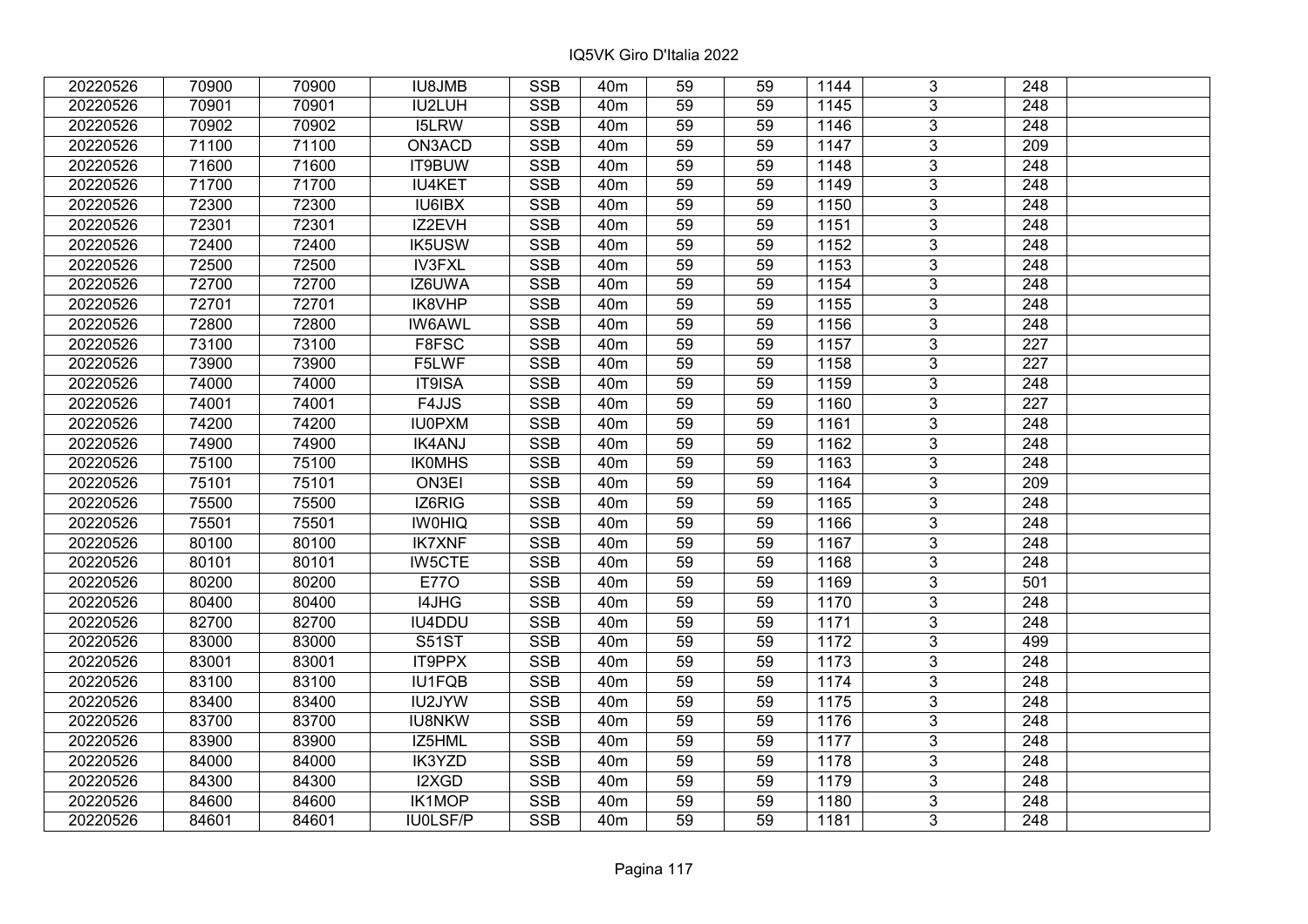| 20220526 | 84800 | 84800 | IZ5MJO            | <b>SSB</b> | 40 <sub>m</sub> | 59              | 59 | 1182 | 3              | 248              |  |
|----------|-------|-------|-------------------|------------|-----------------|-----------------|----|------|----------------|------------------|--|
| 20220526 | 84801 | 84801 | IZ5RKZ            | <b>SSB</b> | 40 <sub>m</sub> | 59              | 59 | 1183 | 3              | 248              |  |
| 20220526 | 84900 | 84900 | <b>IU0LII</b>     | <b>SSB</b> | 40 <sub>m</sub> | $\overline{59}$ | 59 | 1184 | $\overline{3}$ | 248              |  |
| 20220526 | 85800 | 85800 | IU1HHZ            | <b>SSB</b> | 40 <sub>m</sub> | 59              | 59 | 1185 | $\overline{3}$ | $\overline{248}$ |  |
| 20220526 | 85900 | 85900 | HA1ZH             | <b>SSB</b> | 40 <sub>m</sub> | 59              | 59 | 1186 | $\overline{3}$ | 239              |  |
| 20220526 | 90100 | 90100 | IGCCI             | <b>SSB</b> | 40 <sub>m</sub> | $\overline{59}$ | 59 | 1187 | $\overline{3}$ | $\overline{248}$ |  |
| 20220526 | 90101 | 90101 | F <sub>5SJJ</sub> | <b>SSB</b> | 40 <sub>m</sub> | 59              | 59 | 1188 | $\overline{3}$ | 227              |  |
| 20220526 | 90200 | 90200 | <b>IOLRA</b>      | <b>SSB</b> | 40 <sub>m</sub> | 59              | 59 | 1189 | $\overline{3}$ | 248              |  |
| 20220526 | 90300 | 90300 | IZ5HUG            | <b>SSB</b> | 40 <sub>m</sub> | 59              | 59 | 1190 | $\overline{3}$ | $\overline{248}$ |  |
| 20220526 | 90500 | 90500 | <b>I8URR</b>      | <b>SSB</b> | 40 <sub>m</sub> | 59              | 59 | 1191 | $\overline{3}$ | 248              |  |
| 20220526 | 90600 | 90600 | <b>IU8ANF</b>     | <b>SSB</b> | 40 <sub>m</sub> | 59              | 59 | 1192 | $\overline{3}$ | 248              |  |
| 20220526 | 90601 | 90601 | IT9JPW            | <b>SSB</b> | 40 <sub>m</sub> | 59              | 59 | 1193 | $\overline{3}$ | $\overline{248}$ |  |
| 20220526 | 90602 | 90602 | IQ9ZI             | <b>SSB</b> | 40 <sub>m</sub> | 59              | 59 | 1194 | $\overline{3}$ | 248              |  |
| 20220526 | 91200 | 91200 | IZ0ARL            | <b>SSB</b> | 40 <sub>m</sub> | 59              | 59 | 1195 | $\overline{3}$ | 248              |  |
| 20220526 | 91800 | 91800 | IZ5MMH            | <b>SSB</b> | 40 <sub>m</sub> | 59              | 59 | 1196 | $\overline{3}$ | 248              |  |
| 20220526 | 92000 | 92000 | IW5ABB            | <b>SSB</b> | 40 <sub>m</sub> | 59              | 59 | 1197 | 3              | 248              |  |
| 20220526 | 92100 | 92100 | IT9GND            | <b>SSB</b> | 40 <sub>m</sub> | 59              | 59 | 1198 | 3              | 248              |  |
| 20220526 | 92400 | 92400 | IK8RJS            | <b>SSB</b> | 40 <sub>m</sub> | 59              | 59 | 1199 | $\overline{3}$ | $\overline{248}$ |  |
| 20220526 | 92700 | 92700 | IT9GND            | <b>SSB</b> | 40 <sub>m</sub> | 59              | 59 | 1200 | 3              | 248              |  |
| 20220526 | 92900 | 92900 | IK4MGK            | <b>SSB</b> | 40 <sub>m</sub> | 59              | 59 | 1201 | $\overline{3}$ | 248              |  |
| 20220526 | 93000 | 93000 | EA3GLQ            | <b>SSB</b> | 40 <sub>m</sub> | 59              | 59 | 1202 | $\overline{3}$ | 281              |  |
| 20220526 | 93200 | 93200 | IZ7EXK            | <b>SSB</b> | 40 <sub>m</sub> | 59              | 59 | 1203 | $\overline{3}$ | 248              |  |
| 20220526 | 94000 | 94000 | IU1HGO            | <b>SSB</b> | 40 <sub>m</sub> | 59              | 59 | 1204 | $\overline{3}$ | 248              |  |
| 20220526 | 95100 | 95100 | IZ5VUQ            | <b>SSB</b> | 40 <sub>m</sub> | 59              | 59 | 1205 | 3              | 248              |  |
| 20220527 | 55000 | 55000 | IZ8BRK            | <b>SSB</b> | 40 <sub>m</sub> | 59              | 59 | 1206 | $\overline{3}$ | 248              |  |
| 20220527 | 55100 | 55100 | <b>IV3BAY</b>     | <b>SSB</b> | 40 <sub>m</sub> | 59              | 59 | 1207 | $\overline{3}$ | 248              |  |
| 20220527 | 55300 | 55300 | IZ1GJH            | <b>SSB</b> | 40 <sub>m</sub> | 59              | 59 | 1208 | 3              | 248              |  |
| 20220527 | 55301 | 55301 | IQ1TG             | <b>SSB</b> | 40 <sub>m</sub> | 59              | 59 | 1209 | $\overline{3}$ | $\overline{248}$ |  |
| 20220527 | 55302 | 55302 | OK4U              | <b>SSB</b> | 40 <sub>m</sub> | 59              | 59 | 1210 | $\overline{3}$ | 503              |  |
| 20220527 | 55303 | 55303 | <b>IK4UXA</b>     | <b>SSB</b> | 40 <sub>m</sub> | 59              | 59 | 1211 | $\overline{3}$ | 248              |  |
| 20220527 | 55500 | 55500 | IK1GPG            | <b>SSB</b> | 40 <sub>m</sub> | 59              | 59 | 1212 | $\overline{3}$ | $\overline{248}$ |  |
| 20220527 | 55900 | 55900 | IK6OYK            | <b>SSB</b> | 40 <sub>m</sub> | 59              | 59 | 1213 | $\overline{3}$ | 248              |  |
| 20220527 | 55901 | 55901 | IZ6FHZ            | <b>SSB</b> | 40 <sub>m</sub> | 59              | 59 | 1214 | 3              | 248              |  |
| 20220527 | 60000 | 60000 | IW2DFS            | <b>SSB</b> | 40 <sub>m</sub> | 59              | 59 | 1215 | 3              | 248              |  |
| 20220527 | 60001 | 60001 | IZ2LUS            | <b>SSB</b> | 40 <sub>m</sub> | 59              | 59 | 1216 | 3              | 248              |  |
| 20220527 | 60002 | 60002 | IZ6UWA            | <b>SSB</b> | 40 <sub>m</sub> | 59              | 59 | 1217 | 3              | 248              |  |
| 20220527 | 60100 | 60100 | HB9DRM            | <b>SSB</b> | 40 <sub>m</sub> | 59              | 59 | 1218 | $\overline{3}$ | $\overline{287}$ |  |
| 20220527 | 60200 | 60200 | OK1ANN            | <b>SSB</b> | 40 <sub>m</sub> | 59              | 59 | 1219 | $\overline{3}$ | 503              |  |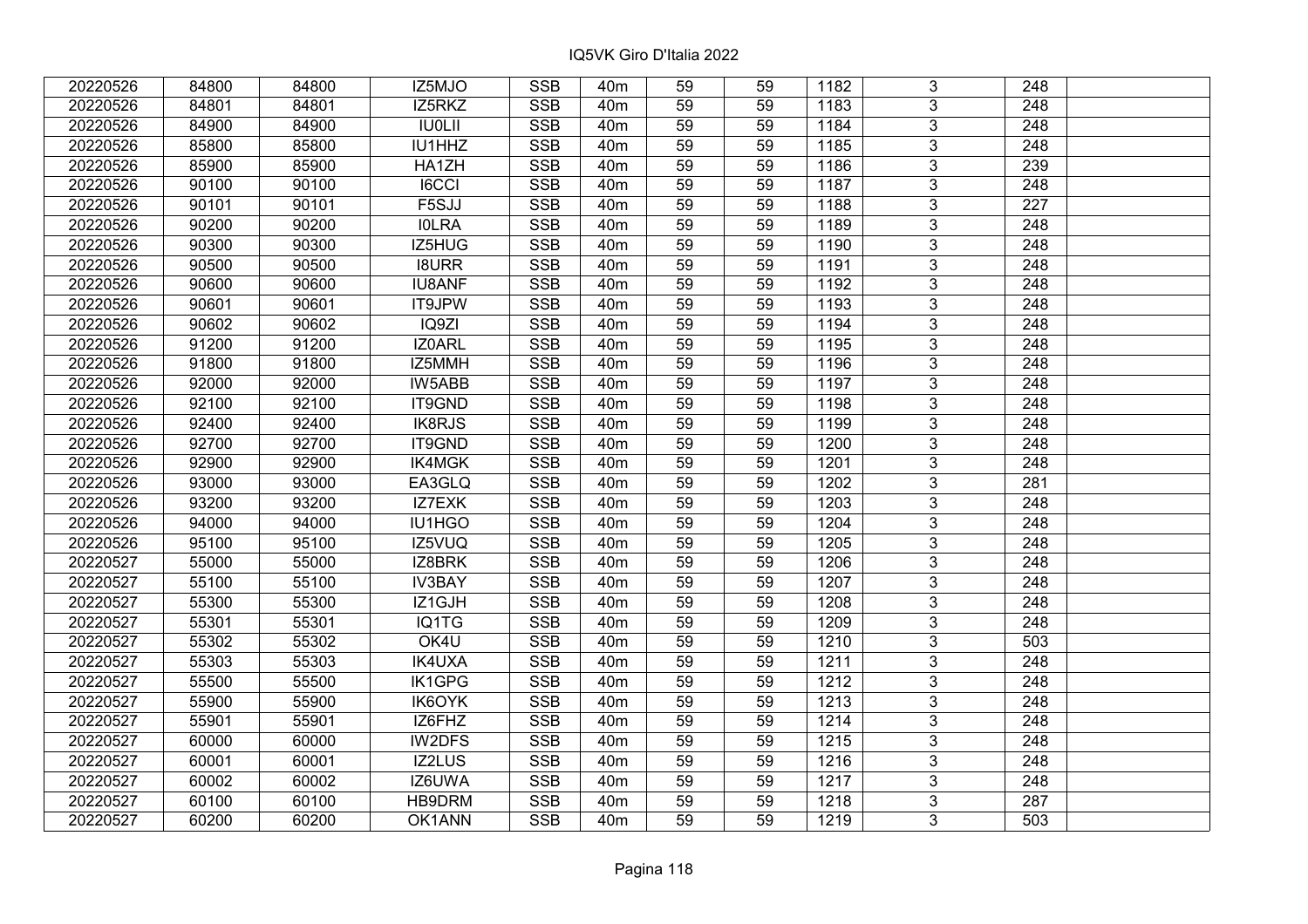| 20220527 | 60201 | 60201 | IZ5CPK        | <b>SSB</b>              | 40 <sub>m</sub> | 59              | 59 | 1220 | 3              | 248              |  |
|----------|-------|-------|---------------|-------------------------|-----------------|-----------------|----|------|----------------|------------------|--|
| 20220527 | 60300 | 60300 | OE6BID        | <b>SSB</b>              | 40 <sub>m</sub> | 59              | 59 | 1221 | 3              | 206              |  |
| 20220527 | 60301 | 60301 | OK6PID        | SSB                     | 40 <sub>m</sub> | $\overline{59}$ | 59 | 1222 | $\overline{3}$ | 503              |  |
| 20220527 | 60400 | 60400 | <b>IW0GTL</b> | <b>SSB</b>              | 40 <sub>m</sub> | 59              | 59 | 1223 | $\overline{3}$ | $\overline{248}$ |  |
| 20220527 | 60800 | 60800 | 9A1AA         | <b>SSB</b>              | 40 <sub>m</sub> | 59              | 59 | 1224 | 3              | 497              |  |
| 20220527 | 60900 | 60900 | IZ5MMQ        | <b>SSB</b>              | 40 <sub>m</sub> | 59              | 59 | 1225 | $\overline{3}$ | 248              |  |
| 20220527 | 61000 | 61000 | HB9EFJ        | <b>SSB</b>              | 40 <sub>m</sub> | 59              | 59 | 1226 | $\overline{3}$ | 287              |  |
| 20220527 | 61001 | 61001 | HB9RL         | <b>SSB</b>              | 40 <sub>m</sub> | 59              | 59 | 1227 | 3              | 287              |  |
| 20220527 | 61100 | 61100 | <b>IK1NDD</b> | <b>SSB</b>              | 40 <sub>m</sub> | 59              | 59 | 1228 | $\overline{3}$ | 248              |  |
| 20220527 | 61101 | 61101 | <b>IK0EIA</b> | <b>SSB</b>              | 40 <sub>m</sub> | 59              | 59 | 1229 | $\overline{3}$ | 248              |  |
| 20220527 | 61200 | 61200 | IT9IDE        | <b>SSB</b>              | 40 <sub>m</sub> | 59              | 59 | 1230 | 3              | 248              |  |
| 20220527 | 61300 | 61300 | EA5DOU        | <b>SSB</b>              | 40 <sub>m</sub> | 59              | 59 | 1231 | $\overline{3}$ | 281              |  |
| 20220527 | 61400 | 61400 | IT9FEG        | <b>SSB</b>              | 40 <sub>m</sub> | 59              | 59 | 1232 | 3              | 248              |  |
| 20220527 | 61600 | 61600 | F1AKX         | <b>SSB</b>              | 40 <sub>m</sub> | 59              | 59 | 1233 | $\overline{3}$ | 227              |  |
| 20220527 | 61700 | 61700 | <b>ISOLYN</b> | <b>SSB</b>              | 40 <sub>m</sub> | 59              | 59 | 1234 | 3              | 225              |  |
| 20220527 | 61800 | 61800 | DL1ASF        | <b>SSB</b>              | 40 <sub>m</sub> | 59              | 59 | 1235 | 3              | 230              |  |
| 20220527 | 61900 | 61900 | <b>IK7VKC</b> | <b>SSB</b>              | 40 <sub>m</sub> | 59              | 59 | 1236 | $\overline{3}$ | 248              |  |
| 20220527 | 61901 | 61901 | <b>OM0MR</b>  | <b>SSB</b>              | 40 <sub>m</sub> | 59              | 59 | 1237 | 3              | 504              |  |
| 20220527 | 62300 | 62300 | F5MGS         | <b>SSB</b>              | 40 <sub>m</sub> | 59              | 59 | 1238 | 3              | 227              |  |
| 20220527 | 62400 | 62400 | <b>IWOHIQ</b> | <b>SSB</b>              | 40 <sub>m</sub> | 59              | 59 | 1239 | $\overline{3}$ | 248              |  |
| 20220527 | 62401 | 62401 | <b>IU0KNS</b> | <b>SSB</b>              | 40 <sub>m</sub> | 59              | 59 | 1240 | $\overline{3}$ | 248              |  |
| 20220527 | 62500 | 62500 | IZ8XQV        | <b>SSB</b>              | 40 <sub>m</sub> | 59              | 59 | 1241 | 3              | 248              |  |
| 20220527 | 62501 | 62501 | IZ1TNA        | SSB                     | 40 <sub>m</sub> | 59              | 59 | 1242 | $\overline{3}$ | 248              |  |
| 20220527 | 62600 | 62600 | IQ1CQ         | <b>SSB</b>              | 40 <sub>m</sub> | 59              | 59 | 1243 | $\overline{3}$ | 248              |  |
| 20220527 | 62601 | 62601 | IZ6RIG        | <b>SSB</b>              | 40 <sub>m</sub> | 59              | 59 | 1244 | 3              | 248              |  |
| 20220527 | 62700 | 62700 | IT9DBM        | <b>SSB</b>              | 40 <sub>m</sub> | 59              | 59 | 1245 | $\overline{3}$ | $\overline{248}$ |  |
| 20220527 | 62701 | 62701 | I3RXJ         | <b>SSB</b>              | 40 <sub>m</sub> | 59              | 59 | 1246 | $\overline{3}$ | 248              |  |
| 20220527 | 62702 | 62702 | <b>IK7XNF</b> | <b>SSB</b>              | 40 <sub>m</sub> | 59              | 59 | 1247 | $\overline{3}$ | $\overline{248}$ |  |
| 20220527 | 62900 | 62900 | <b>IU0PXM</b> | <b>SSB</b>              | 40 <sub>m</sub> | 59              | 59 | 1248 | $\overline{3}$ | $\overline{248}$ |  |
| 20220527 | 63400 | 63400 | IK1DFH        | <b>SSB</b>              | 40m             | 59              | 59 | 1249 | $\overline{3}$ | 248              |  |
| 20220527 | 63401 | 63401 | <b>IU2JFG</b> | <b>SSB</b>              | 40 <sub>m</sub> | $\overline{59}$ | 59 | 1250 | $\overline{3}$ | $\overline{248}$ |  |
| 20220527 | 63500 | 63500 | EA3EBJ        | <b>SSB</b>              | 40 <sub>m</sub> | 59              | 59 | 1251 | $\overline{3}$ | 281              |  |
| 20220527 | 63501 | 63501 | IT9GND        | <b>SSB</b>              | 40 <sub>m</sub> | 59              | 59 | 1252 | 3              | 248              |  |
| 20220527 | 63600 | 63600 | IU1OYR        | <b>SSB</b>              | 40 <sub>m</sub> | 59              | 59 | 1253 | $\overline{3}$ | $\overline{248}$ |  |
| 20220527 | 63601 | 63601 | IZ6GVT        | <b>SSB</b>              | 40 <sub>m</sub> | 59              | 59 | 1254 | 3              | 248              |  |
| 20220527 | 64100 | 64100 | ON3ACD        | <b>SSB</b>              | 40 <sub>m</sub> | 59              | 59 | 1255 | 3              | 209              |  |
| 20220527 | 64300 | 64300 | IW8DGZ        | $\overline{\text{SSB}}$ | 40 <sub>m</sub> | 59              | 59 | 1256 | $\overline{3}$ | 248              |  |
| 20220527 | 64301 | 64301 | <b>E770</b>   | <b>SSB</b>              | 40 <sub>m</sub> | 59              | 59 | 1257 | $\overline{3}$ | 501              |  |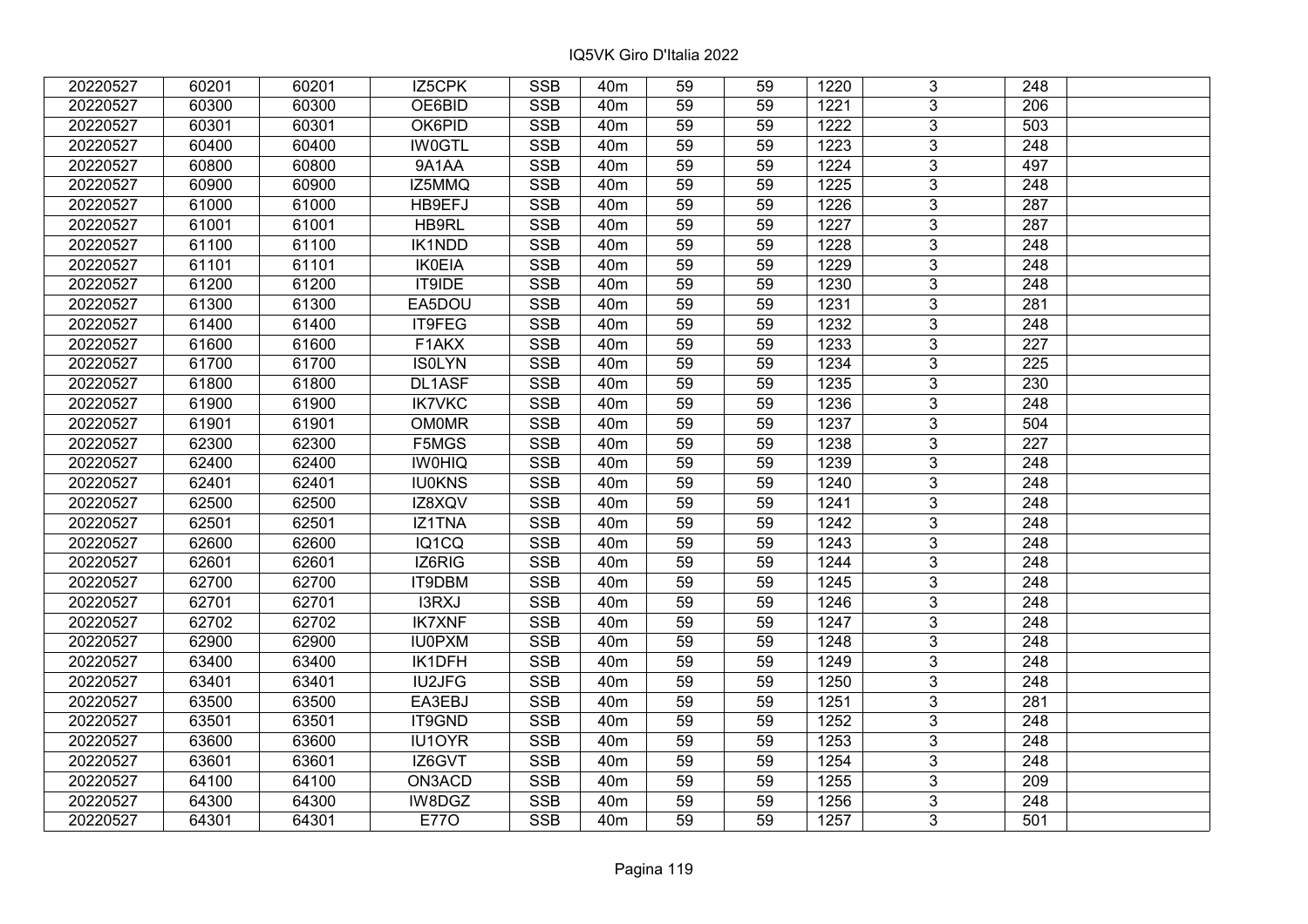| 20220527 | 64400 | 64400 | EA2CE         | <b>SSB</b>              | 40 <sub>m</sub> | 59              | 59 | 1258 | 3              | 281              |  |
|----------|-------|-------|---------------|-------------------------|-----------------|-----------------|----|------|----------------|------------------|--|
| 20220527 | 64500 | 64500 | IN3JBW        | <b>SSB</b>              | 40 <sub>m</sub> | 59              | 59 | 1259 | $\overline{3}$ | 248              |  |
| 20220527 | 64501 | 64501 | IT9ELM        | SSB                     | 40 <sub>m</sub> | $\overline{59}$ | 59 | 1260 | $\overline{3}$ | 248              |  |
| 20220527 | 64600 | 64600 | EA3GLQ        | <b>SSB</b>              | 40 <sub>m</sub> | 59              | 59 | 1261 | $\overline{3}$ | 281              |  |
| 20220527 | 64800 | 64800 | I4JHG         | <b>SSB</b>              | 40 <sub>m</sub> | 59              | 59 | 1262 | 3              | 248              |  |
| 20220527 | 64900 | 64900 | 9A1CC         | <b>SSB</b>              | 40 <sub>m</sub> | 59              | 59 | 1263 | $\overline{3}$ | 497              |  |
| 20220527 | 65300 | 65300 | IZ8STJ        | <b>SSB</b>              | 40 <sub>m</sub> | 59              | 59 | 1264 | $\overline{3}$ | 248              |  |
| 20220527 | 65400 | 65400 | <b>IKOMHS</b> | <b>SSB</b>              | 40 <sub>m</sub> | 59              | 59 | 1265 | 3              | 248              |  |
| 20220527 | 65500 | 65500 | <b>IN3HVL</b> | <b>SSB</b>              | 40 <sub>m</sub> | $\overline{59}$ | 59 | 1266 | $\overline{3}$ | $\overline{248}$ |  |
| 20220527 | 65700 | 65700 | <b>IU0DUM</b> | <b>SSB</b>              | 40 <sub>m</sub> | 59              | 59 | 1267 | $\overline{3}$ | 248              |  |
| 20220527 | 70100 | 70100 | IU4OSX        | <b>SSB</b>              | 40 <sub>m</sub> | 59              | 59 | 1268 | 3              | 248              |  |
| 20220527 | 70400 | 70400 | <b>IU5MPH</b> | <b>SSB</b>              | 40 <sub>m</sub> | 59              | 59 | 1269 | $\overline{3}$ | 248              |  |
| 20220527 | 70600 | 70600 | IW4BIC        | <b>SSB</b>              | 40 <sub>m</sub> | 59              | 59 | 1270 | 3              | 248              |  |
| 20220527 | 70601 | 70601 | IZ5YOD        | <b>SSB</b>              | 40 <sub>m</sub> | 59              | 59 | 1271 | $\overline{3}$ | 248              |  |
| 20220527 | 70700 | 70700 | IT9BUW        | <b>SSB</b>              | 40 <sub>m</sub> | 59              | 59 | 1272 | $\overline{3}$ | 248              |  |
| 20220527 | 70800 | 70800 | EA3HLZ        | <b>SSB</b>              | 40 <sub>m</sub> | 59              | 59 | 1273 | 3              | 281              |  |
| 20220527 | 70900 | 70900 | <b>IK7XNF</b> | <b>SSB</b>              | 40 <sub>m</sub> | 59              | 59 | 1274 | $\overline{3}$ | 248              |  |
| 20220527 | 70901 | 70901 | <b>I5LRW</b>  | <b>SSB</b>              | 40 <sub>m</sub> | 59              | 59 | 1275 | 3              | 248              |  |
| 20220527 | 71000 | 71000 | IZ7DOK        | <b>SSB</b>              | 40 <sub>m</sub> | 59              | 59 | 1276 | 3              | 248              |  |
| 20220527 | 71300 | 71300 | EA6HLZ        | <b>SSB</b>              | 40 <sub>m</sub> | 59              | 59 | 1277 | $\overline{3}$ | 21               |  |
| 20220527 | 71301 | 71301 | IW1CHJ        | <b>SSB</b>              | 40 <sub>m</sub> | 59              | 59 | 1278 | $\overline{3}$ | 248              |  |
| 20220527 | 71400 | 71400 | IT9ZQO        | <b>SSB</b>              | 40 <sub>m</sub> | 59              | 59 | 1279 | 3              | 248              |  |
| 20220527 | 71800 | 71800 | F5LWF         | SSB                     | 40 <sub>m</sub> | 59              | 59 | 1280 | $\overline{3}$ | 227              |  |
| 20220527 | 71900 | 71900 | IZ1RFK        | <b>SSB</b>              | 40 <sub>m</sub> | 59              | 59 | 1281 | $\overline{3}$ | 248              |  |
| 20220527 | 72000 | 72000 | IZ0CVT        | <b>SSB</b>              | 40 <sub>m</sub> | 59              | 59 | 1282 | 3              | 248              |  |
| 20220527 | 72001 | 72001 | ON3EI         | <b>SSB</b>              | 40 <sub>m</sub> | 59              | 59 | 1283 | $\overline{3}$ | 209              |  |
| 20220527 | 73100 | 73100 | <b>IU0LII</b> | <b>SSB</b>              | 40 <sub>m</sub> | 59              | 59 | 1284 | $\overline{3}$ | $\overline{248}$ |  |
| 20220527 | 73200 | 73200 | <b>IK6IKJ</b> | <b>SSB</b>              | 40 <sub>m</sub> | 59              | 59 | 1285 | $\overline{3}$ | $\overline{248}$ |  |
| 20220527 | 73400 | 73400 | <b>IK1YLK</b> | <b>SSB</b>              | 40 <sub>m</sub> | 59              | 59 | 1286 | $\overline{3}$ | $\overline{248}$ |  |
| 20220527 | 73700 | 73700 | <b>IU8JMB</b> | <b>SSB</b>              | 40 <sub>m</sub> | 59              | 59 | 1287 | $\overline{3}$ | 248              |  |
| 20220527 | 74300 | 74300 | IT9FTD        | SSB                     | 40 <sub>m</sub> | $\overline{59}$ | 59 | 1288 | $\overline{3}$ | $\overline{248}$ |  |
| 20220527 | 74700 | 74700 | <b>IK1JNP</b> | <b>SSB</b>              | 40 <sub>m</sub> | 59              | 59 | 1289 | $\overline{3}$ | 248              |  |
| 20220527 | 75000 | 75000 | EA6WU         | <b>SSB</b>              | 40 <sub>m</sub> | 59              | 59 | 1290 | 3              | 21               |  |
| 20220527 | 75100 | 75100 | I5PFX         | <b>SSB</b>              | 40 <sub>m</sub> | 59              | 59 | 1291 | $\overline{3}$ | $\overline{248}$ |  |
| 20220527 | 75300 | 75300 | IZ0ARL        | <b>SSB</b>              | 40 <sub>m</sub> | 59              | 59 | 1292 | $\overline{3}$ | 248              |  |
| 20220527 | 75400 | 75400 | <b>IK2XDF</b> | <b>SSB</b>              | 40 <sub>m</sub> | 59              | 59 | 1293 | 3              | 248              |  |
| 20220527 | 75900 | 75900 | EA3IM         | $\overline{\text{SSB}}$ | 40 <sub>m</sub> | 59              | 59 | 1294 | $\overline{3}$ | $\overline{281}$ |  |
| 20220527 | 80500 | 80500 | IU4LHK        | <b>SSB</b>              | 40 <sub>m</sub> | 59              | 59 | 1295 | $\overline{3}$ | 248              |  |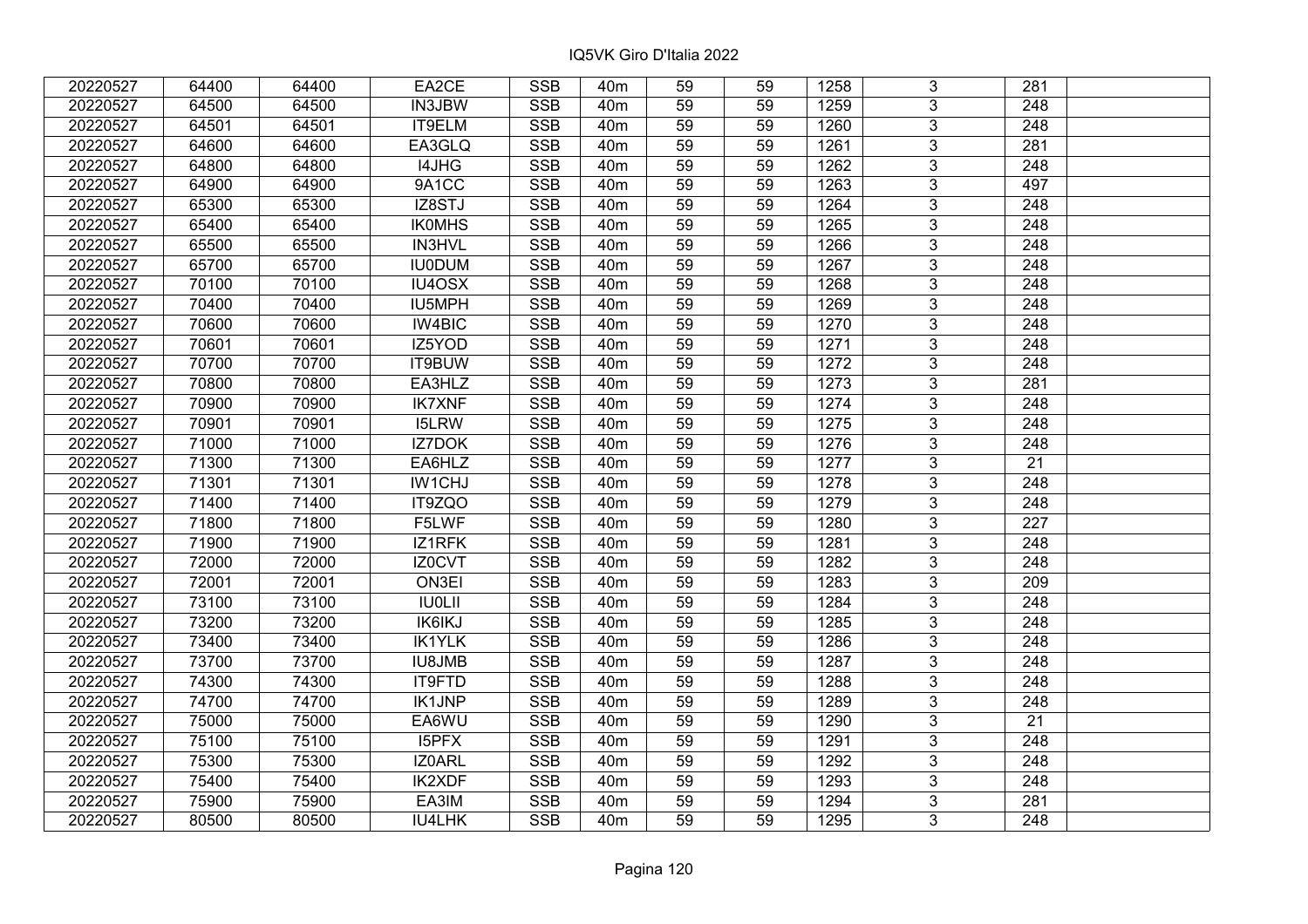| 20220527 | 80700 | 80700 | IK8VHP        | <b>SSB</b>              | 40 <sub>m</sub> | 59              | 59 | 1296 | 3              | 248              |  |
|----------|-------|-------|---------------|-------------------------|-----------------|-----------------|----|------|----------------|------------------|--|
| 20220527 | 81200 | 81200 | I8AZC         | <b>SSB</b>              | 40 <sub>m</sub> | 59              | 59 | 1297 | 3              | 248              |  |
| 20220527 | 81700 | 81700 | <b>IK3PQH</b> | SSB                     | 40 <sub>m</sub> | $\overline{59}$ | 59 | 1298 | $\overline{3}$ | 248              |  |
| 20220527 | 81701 | 81701 | <b>I1GEX</b>  | <b>SSB</b>              | 40 <sub>m</sub> | 59              | 59 | 1299 | $\overline{3}$ | $\overline{248}$ |  |
| 20220527 | 81800 | 81800 | <b>IK6TUO</b> | <b>SSB</b>              | 40 <sub>m</sub> | 59              | 59 | 1300 | 3              | 248              |  |
| 20220527 | 81801 | 81801 | IQ6EZ         | <b>SSB</b>              | 40 <sub>m</sub> | 59              | 59 | 1301 | $\overline{3}$ | 248              |  |
| 20220527 | 82000 | 82000 | IT9PPX        | <b>SSB</b>              | 40 <sub>m</sub> | 59              | 59 | 1302 | $\overline{3}$ | 248              |  |
| 20220527 | 82001 | 82001 | <b>IS0AGY</b> | <b>SSB</b>              | 40 <sub>m</sub> | 59              | 59 | 1303 | 3              | 225              |  |
| 20220527 | 82300 | 82300 | <b>I5YKQ</b>  | <b>SSB</b>              | 40 <sub>m</sub> | 59              | 59 | 1304 | $\overline{3}$ | $\overline{248}$ |  |
| 20220527 | 82301 | 82301 | IZ5MMH        | <b>SSB</b>              | 40 <sub>m</sub> | 59              | 59 | 1305 | $\overline{3}$ | 248              |  |
| 20220527 | 83400 | 83400 | I2HGV         | <b>SSB</b>              | 40 <sub>m</sub> | 59              | 59 | 1306 | 3              | 248              |  |
| 20220527 | 83401 | 83401 | IZ0COK        | <b>SSB</b>              | 40 <sub>m</sub> | 59              | 59 | 1307 | $\overline{3}$ | 248              |  |
| 20220527 | 83402 | 83402 | <b>IU8JMB</b> | <b>SSB</b>              | 40 <sub>m</sub> | 59              | 59 | 1308 | 3              | 248              |  |
| 20220527 | 83500 | 83500 | <b>IK5USW</b> | <b>SSB</b>              | 40 <sub>m</sub> | 59              | 59 | 1309 | $\overline{3}$ | 248              |  |
| 20220527 | 83600 | 83600 | IK1MOP        | <b>SSB</b>              | 40 <sub>m</sub> | 59              | 59 | 1310 | 3              | 248              |  |
| 20220527 | 83601 | 83601 | IU4DDU        | <b>SSB</b>              | 40 <sub>m</sub> | 59              | 59 | 1311 | 3              | 248              |  |
| 20220527 | 83900 | 83900 | IU2JYW        | <b>SSB</b>              | 40 <sub>m</sub> | 59              | 59 | 1312 | 3              | 248              |  |
| 20220527 | 84000 | 84000 | IW8DGZ        | <b>SSB</b>              | 40 <sub>m</sub> | 59              | 59 | 1313 | 3              | 248              |  |
| 20220527 | 84200 | 84200 | S52MZ         | <b>SSB</b>              | 40 <sub>m</sub> | 59              | 59 | 1314 | 3              | 499              |  |
| 20220527 | 84300 | 84300 | <b>I4KMN</b>  | <b>SSB</b>              | 40 <sub>m</sub> | 59              | 59 | 1315 | $\overline{3}$ | 248              |  |
| 20220527 | 84500 | 84500 | <b>IOOTT</b>  | <b>SSB</b>              | 40 <sub>m</sub> | 59              | 59 | 1316 | $\overline{3}$ | 248              |  |
| 20220527 | 84900 | 84900 | IZ5HML        | <b>SSB</b>              | 40 <sub>m</sub> | 59              | 59 | 1317 | 3              | 248              |  |
| 20220527 | 90700 | 90700 | <b>IW5CTE</b> | <b>SSB</b>              | 40 <sub>m</sub> | 59              | 59 | 1318 | $\overline{3}$ | 248              |  |
| 20220527 | 91300 | 91300 | I2XGD         | <b>SSB</b>              | 40 <sub>m</sub> | 59              | 59 | 1319 | 3              | 248              |  |
| 20220527 | 91600 | 91600 | IN3ZWF        | <b>SSB</b>              | 40 <sub>m</sub> | 59              | 59 | 1320 | 3              | 248              |  |
| 20220527 | 92200 | 92200 | IK6RFM        | <b>SSB</b>              | 40 <sub>m</sub> | 59              | 59 | 1321 | $\overline{3}$ | $\overline{248}$ |  |
| 20220527 | 92201 | 92201 | IW2GOW        | <b>SSB</b>              | 40 <sub>m</sub> | 59              | 59 | 1322 | $\overline{3}$ | $\overline{248}$ |  |
| 20220527 | 92202 | 92202 | HB9EZA        | <b>SSB</b>              | 40 <sub>m</sub> | 59              | 59 | 1323 | $\overline{3}$ | 287              |  |
| 20220527 | 92300 | 92300 | IK2YXH        | <b>SSB</b>              | 40 <sub>m</sub> | 59              | 59 | 1324 | $\overline{3}$ | 248              |  |
| 20220527 | 92301 | 92301 | HB9EZD        | <b>SSB</b>              | 40 <sub>m</sub> | 59              | 59 | 1325 | $\overline{3}$ | 287              |  |
| 20220527 | 92302 | 92302 | <b>IW2MZS</b> | <b>SSB</b>              | 40 <sub>m</sub> | $\overline{59}$ | 59 | 1326 | $\overline{3}$ | $\overline{248}$ |  |
| 20220527 | 92400 | 92400 | IZ2GMU        | <b>SSB</b>              | 40 <sub>m</sub> | 59              | 59 | 1327 | $\overline{3}$ | 248              |  |
| 20220527 | 93100 | 93100 | <b>IU1JFF</b> | <b>SSB</b>              | 40 <sub>m</sub> | 59              | 59 | 1328 | 3              | 248              |  |
| 20220527 | 93200 | 93200 | IK6OSQ        | <b>SSB</b>              | 40 <sub>m</sub> | 59              | 59 | 1329 | $\overline{3}$ | $\overline{248}$ |  |
| 20220527 | 93300 | 93300 | IU2JYW        | <b>SSB</b>              | 40 <sub>m</sub> | 59              | 59 | 1330 | 3              | 248              |  |
| 20220527 | 93400 | 93400 | <b>IU8ANF</b> | <b>SSB</b>              | 40m             | 59              | 59 | 1331 | 3              | 248              |  |
| 20220527 | 93401 | 93401 | IZ0ZEF        | $\overline{\text{SSB}}$ | 40 <sub>m</sub> | 59              | 59 | 1332 | $\overline{3}$ | 248              |  |
| 20220527 | 93500 | 93500 | IW5ABB        | <b>SSB</b>              | 40 <sub>m</sub> | 59              | 59 | 1333 | $\overline{3}$ | 248              |  |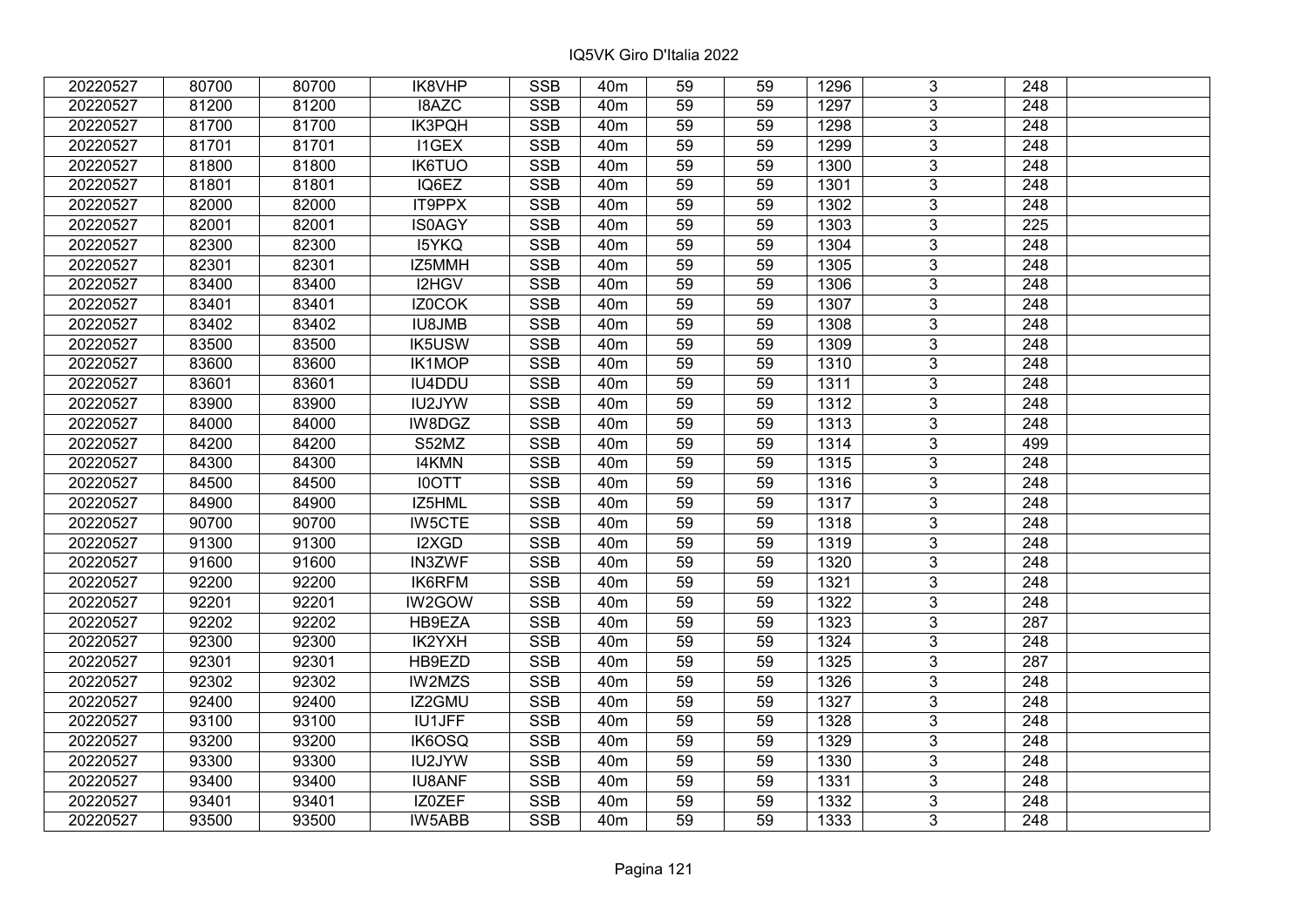| 20220527 | 93600  | 93600  | <b>IU0PIO</b>     | <b>SSB</b>              | 40 <sub>m</sub> | 59              | 59 | 1334 | 3              | 248              |  |
|----------|--------|--------|-------------------|-------------------------|-----------------|-----------------|----|------|----------------|------------------|--|
| 20220527 | 93700  | 93700  | DL3DRA            | <b>SSB</b>              | 40 <sub>m</sub> | 59              | 59 | 1335 | 3              | 230              |  |
| 20220527 | 93800  | 93800  | <b>I1YXZ</b>      | SSB                     | 40 <sub>m</sub> | $\overline{59}$ | 59 | 1336 | $\overline{3}$ | 248              |  |
| 20220527 | 93900  | 93900  | <b>IU8JCQ</b>     | <b>SSB</b>              | 40 <sub>m</sub> | 59              | 59 | 1337 | $\overline{3}$ | $\overline{248}$ |  |
| 20220527 | 94100  | 94100  | IU5FPO            | <b>SSB</b>              | 40 <sub>m</sub> | 59              | 59 | 1338 | 3              | 248              |  |
| 20220527 | 94101  | 94101  | IU1HHZ            | <b>SSB</b>              | 40 <sub>m</sub> | 59              | 59 | 1339 | $\overline{3}$ | 248              |  |
| 20220527 | 94700  | 94700  | IT9GND            | <b>SSB</b>              | 40 <sub>m</sub> | 59              | 59 | 1340 | $\overline{3}$ | 248              |  |
| 20220527 | 95200  | 95200  | <b>IW5CTE</b>     | <b>SSB</b>              | 40 <sub>m</sub> | 59              | 59 | 1341 | 3              | 248              |  |
| 20220527 | 95300  | 95300  | <b>IK0UGC</b>     | <b>SSB</b>              | 40 <sub>m</sub> | 59              | 59 | 1342 | $\overline{3}$ | $\overline{248}$ |  |
| 20220527 | 95800  | 95800  | <b>IOWBX</b>      | <b>SSB</b>              | 40 <sub>m</sub> | 59              | 59 | 1343 | $\overline{3}$ | 248              |  |
| 20220527 | 95801  | 95801  | IK2CIO            | <b>SSB</b>              | 40 <sub>m</sub> | 59              | 59 | 1344 | 3              | 248              |  |
| 20220527 | 95900  | 95900  | <b>IU2CAT</b>     | <b>SSB</b>              | 40 <sub>m</sub> | 59              | 59 | 1345 | $\overline{3}$ | 248              |  |
| 20220527 | 100900 | 100900 | IZ3BGL            | <b>SSB</b>              | 40 <sub>m</sub> | 59              | 59 | 1346 | 3              | 248              |  |
| 20220527 | 101000 | 101000 | <b>IU3NOM/M</b>   | <b>SSB</b>              | 40 <sub>m</sub> | 59              | 59 | 1347 | $\overline{3}$ | 248              |  |
| 20220527 | 101100 | 101100 | IU2LUH            | <b>SSB</b>              | 40 <sub>m</sub> | 59              | 59 | 1348 | 3              | 248              |  |
| 20220527 | 101101 | 101101 | <b>IK7XGH</b>     | <b>SSB</b>              | 40 <sub>m</sub> | 59              | 59 | 1349 | 3              | 248              |  |
| 20220527 | 101200 | 101200 | <b>IU4MTA/M</b>   | <b>SSB</b>              | 40 <sub>m</sub> | 59              | 59 | 1350 | 3              | 248              |  |
| 20220528 | 60700  | 60700  | <b>I8URR</b>      | <b>SSB</b>              | 40 <sub>m</sub> | 59              | 59 | 1351 | 3              | 248              |  |
| 20220528 | 60800  | 60800  | PC <sub>5</sub> Z | <b>SSB</b>              | 40 <sub>m</sub> | 59              | 59 | 1352 | 3              | 263              |  |
| 20220528 | 60801  | 60801  | <b>IK7VKC</b>     | <b>SSB</b>              | 40 <sub>m</sub> | 59              | 59 | 1353 | $\overline{3}$ | 248              |  |
| 20220528 | 60900  | 60900  | <b>OM0MR</b>      | <b>SSB</b>              | 40 <sub>m</sub> | 59              | 59 | 1354 | $\overline{3}$ | 504              |  |
| 20220528 | 61000  | 61000  | IT9QQO            | <b>SSB</b>              | 40 <sub>m</sub> | 59              | 59 | 1355 | 3              | 248              |  |
| 20220528 | 61001  | 61001  | IT9BID            | <b>SSB</b>              | 40 <sub>m</sub> | 59              | 59 | 1356 | $\overline{3}$ | 248              |  |
| 20220528 | 61200  | 61200  | <b>M0BOB</b>      | <b>SSB</b>              | 40 <sub>m</sub> | 59              | 59 | 1357 | $\overline{3}$ | 223              |  |
| 20220528 | 61300  | 61300  | IK1NDD            | <b>SSB</b>              | 40 <sub>m</sub> | 59              | 59 | 1358 | 3              | 248              |  |
| 20220528 | 62300  | 62300  | IZ1MKP            | <b>SSB</b>              | 40 <sub>m</sub> | 59              | 59 | 1359 | $\overline{3}$ | $\overline{248}$ |  |
| 20220528 | 62301  | 62301  | OE6PID            | <b>SSB</b>              | 40 <sub>m</sub> | 59              | 59 | 1360 | $\overline{3}$ | $\overline{206}$ |  |
| 20220528 | 62302  | 62302  | ON4UR             | <b>SSB</b>              | 40 <sub>m</sub> | 59              | 59 | 1361 | $\overline{3}$ | 209              |  |
| 20220528 | 62500  | 62500  | <b>IK1JNP</b>     | <b>SSB</b>              | 40 <sub>m</sub> | 59              | 59 | 1362 | $\overline{3}$ | $\overline{248}$ |  |
| 20220528 | 62600  | 62600  | IZ8FQQ            | <b>SSB</b>              | 40 <sub>m</sub> | 59              | 59 | 1363 | $\overline{3}$ | 248              |  |
| 20220528 | 62700  | 62700  | <b>IZ7DOK</b>     | <b>SSB</b>              | 40 <sub>m</sub> | $\overline{59}$ | 59 | 1364 | $\overline{3}$ | $\overline{248}$ |  |
| 20220528 | 63000  | 63000  | <b>IZ7ZHX</b>     | <b>SSB</b>              | 40 <sub>m</sub> | 59              | 59 | 1365 | $\overline{3}$ | 248              |  |
| 20220528 | 63100  | 63100  | <b>IT9ILM</b>     | <b>SSB</b>              | 40 <sub>m</sub> | 59              | 59 | 1366 | 3              | 248              |  |
| 20220528 | 63101  | 63101  | IT9FEG            | <b>SSB</b>              | 40 <sub>m</sub> | 59              | 59 | 1367 | $\overline{3}$ | $\overline{248}$ |  |
| 20220528 | 63200  | 63200  | <b>IU8JMB</b>     | <b>SSB</b>              | 40 <sub>m</sub> | 59              | 59 | 1368 | 3              | 248              |  |
| 20220528 | 63201  | 63201  | SP1AOL            | <b>SSB</b>              | 40m             | 59              | 59 | 1369 | 3              | 269              |  |
| 20220528 | 63202  | 63202  | IZ8GLB            | $\overline{\text{SSB}}$ | 40 <sub>m</sub> | 59              | 59 | 1370 | $\overline{3}$ | 248              |  |
| 20220528 | 63600  | 63600  | IT9ELM            | <b>SSB</b>              | 40 <sub>m</sub> | 59              | 59 | 1371 | $\overline{3}$ | 248              |  |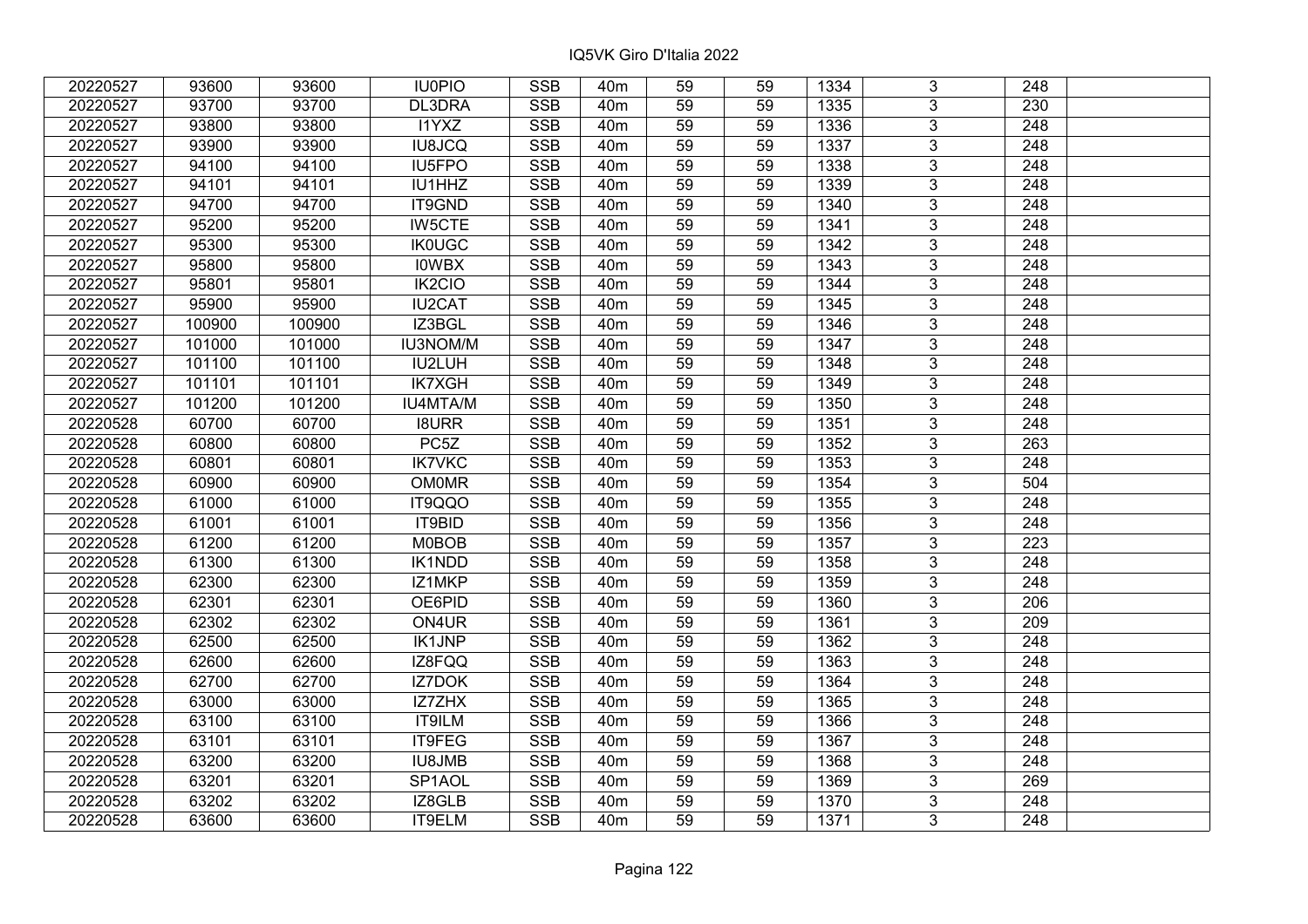| 20220528 | 63601 | 63601 | <b>IK2JTS</b> | <b>SSB</b>              | 40 <sub>m</sub> | 59              | 59 | 1372 | 3              | 248              |  |
|----------|-------|-------|---------------|-------------------------|-----------------|-----------------|----|------|----------------|------------------|--|
| 20220528 | 64200 | 64200 | EA3EBJ        | <b>SSB</b>              | 40 <sub>m</sub> | 59              | 59 | 1373 | 3              | 281              |  |
| 20220528 | 64201 | 64201 | <b>IW3RWZ</b> | SSB                     | 40 <sub>m</sub> | $\overline{59}$ | 59 | 1374 | $\overline{3}$ | 248              |  |
| 20220528 | 64300 | 64300 | <b>E770</b>   | <b>SSB</b>              | 40 <sub>m</sub> | 59              | 59 | 1375 | $\overline{3}$ | 501              |  |
| 20220528 | 64301 | 64301 | IT9QQO        | <b>SSB</b>              | 40 <sub>m</sub> | 59              | 59 | 1376 | 3              | 248              |  |
| 20220528 | 64400 | 64400 | IT9BID        | <b>SSB</b>              | 40 <sub>m</sub> | 59              | 59 | 1377 | $\overline{3}$ | 248              |  |
| 20220528 | 64401 | 64401 | 9A1CC         | <b>SSB</b>              | 40 <sub>m</sub> | 59              | 59 | 1378 | $\overline{3}$ | 497              |  |
| 20220528 | 64402 | 64402 | IT9ZQO        | <b>SSB</b>              | 40 <sub>m</sub> | 59              | 59 | 1379 | 3              | 248              |  |
| 20220528 | 64500 | 64500 | <b>IW8RRB</b> | <b>SSB</b>              | 40 <sub>m</sub> | 59              | 59 | 1380 | $\overline{3}$ | $\overline{248}$ |  |
| 20220528 | 64600 | 64600 | IZ5MMH        | <b>SSB</b>              | 40 <sub>m</sub> | 59              | 59 | 1381 | $\overline{3}$ | 248              |  |
| 20220528 | 64601 | 64601 | IT9IDE        | <b>SSB</b>              | 40 <sub>m</sub> | 59              | 59 | 1382 | 3              | 248              |  |
| 20220528 | 64800 | 64800 | <b>IT9ILY</b> | <b>SSB</b>              | 40 <sub>m</sub> | 59              | 59 | 1383 | $\overline{3}$ | 248              |  |
| 20220528 | 65000 | 65000 | F8FSC         | <b>SSB</b>              | 40 <sub>m</sub> | 59              | 59 | 1384 | 3              | 227              |  |
| 20220528 | 65200 | 65200 | F5LWF         | <b>SSB</b>              | 40 <sub>m</sub> | 59              | 59 | 1385 | $\overline{3}$ | 227              |  |
| 20220528 | 65500 | 65500 | <b>IN3AFD</b> | <b>SSB</b>              | 40 <sub>m</sub> | 59              | 59 | 1386 | $\overline{3}$ | 248              |  |
| 20220528 | 65501 | 65501 | F1AKX         | <b>SSB</b>              | 40 <sub>m</sub> | 59              | 59 | 1387 | 3              | 227              |  |
| 20220528 | 70100 | 70100 | EA3GLQ        | <b>SSB</b>              | 40 <sub>m</sub> | 59              | 59 | 1388 | $\overline{3}$ | 281              |  |
| 20220528 | 70200 | 70200 | F5SJJ         | <b>SSB</b>              | 40 <sub>m</sub> | 59              | 59 | 1389 | 3              | 227              |  |
| 20220528 | 70201 | 70201 | EA2CE         | <b>SSB</b>              | 40 <sub>m</sub> | 59              | 59 | 1390 | 3              | 281              |  |
| 20220528 | 70900 | 70900 | IT9GYD        | <b>SSB</b>              | 40 <sub>m</sub> | 59              | 59 | 1391 | $\overline{3}$ | 248              |  |
| 20220528 | 70901 | 70901 | IT9GND        | <b>SSB</b>              | 40 <sub>m</sub> | 59              | 59 | 1392 | $\overline{3}$ | 248              |  |
| 20220528 | 71000 | 71000 | SV1GGW        | <b>SSB</b>              | 40 <sub>m</sub> | 59              | 59 | 1393 | 3              | 236              |  |
| 20220528 | 71300 | 71300 | IU6IBX        | <b>SSB</b>              | 40 <sub>m</sub> | 59              | 59 | 1394 | $\overline{3}$ | 248              |  |
| 20220528 | 71600 | 71600 | IN3HVL        | <b>SSB</b>              | 40 <sub>m</sub> | 59              | 59 | 1395 | $\overline{3}$ | 248              |  |
| 20220528 | 71800 | 71800 | IT9GND        | <b>SSB</b>              | 40 <sub>m</sub> | 59              | 59 | 1396 | 3              | 248              |  |
| 20220528 | 71900 | 71900 | IW2OGW        | <b>SSB</b>              | 40 <sub>m</sub> | 59              | 59 | 1397 | $\overline{3}$ | $\overline{248}$ |  |
| 20220528 | 71901 | 71901 | OB9EZA        | <b>SSB</b>              | 40 <sub>m</sub> | 59              | 59 | 1398 | $\overline{3}$ | $\overline{136}$ |  |
| 20220528 | 71902 | 71902 | IZ8HKX        | <b>SSB</b>              | 40 <sub>m</sub> | 59              | 59 | 1399 | $\overline{3}$ | $\overline{248}$ |  |
| 20220528 | 72000 | 72000 | IW8DGZ        | <b>SSB</b>              | 40 <sub>m</sub> | 59              | 59 | 1400 | $\overline{3}$ | $\overline{248}$ |  |
| 20220528 | 72001 | 72001 | I2YKR         | <b>SSB</b>              | 40 <sub>m</sub> | 59              | 59 | 1401 | $\overline{3}$ | 248              |  |
| 20220528 | 72100 | 72100 | IZ7GWP        | SSB                     | 40 <sub>m</sub> | $\overline{59}$ | 59 | 1402 | $\overline{3}$ | $\overline{248}$ |  |
| 20220528 | 72300 | 72300 | ON3EI         | <b>SSB</b>              | 40 <sub>m</sub> | 59              | 59 | 1403 | $\overline{3}$ | 209              |  |
| 20220528 | 72301 | 72301 | IT9BUW        | <b>SSB</b>              | 40 <sub>m</sub> | 59              | 59 | 1404 | 3              | 248              |  |
| 20220528 | 72400 | 72400 | IN3EHQ        | <b>SSB</b>              | 40 <sub>m</sub> | 59              | 59 | 1405 | $\overline{3}$ | $\overline{248}$ |  |
| 20220528 | 72401 | 72401 | <b>IK1YLK</b> | <b>SSB</b>              | 40 <sub>m</sub> | 59              | 59 | 1406 | 3              | 248              |  |
| 20220528 | 72600 | 72600 | I3RXJ         | <b>SSB</b>              | 40m             | 59              | 59 | 1407 | 3              | 248              |  |
| 20220528 | 72601 | 72601 | IZ3KVD        | $\overline{\text{SSB}}$ | 40 <sub>m</sub> | 59              | 59 | 1408 | $\overline{3}$ | 248              |  |
| 20220528 | 72800 | 72800 | IZ2CDR        | <b>SSB</b>              | 40 <sub>m</sub> | 59              | 59 | 1409 | $\overline{3}$ | 248              |  |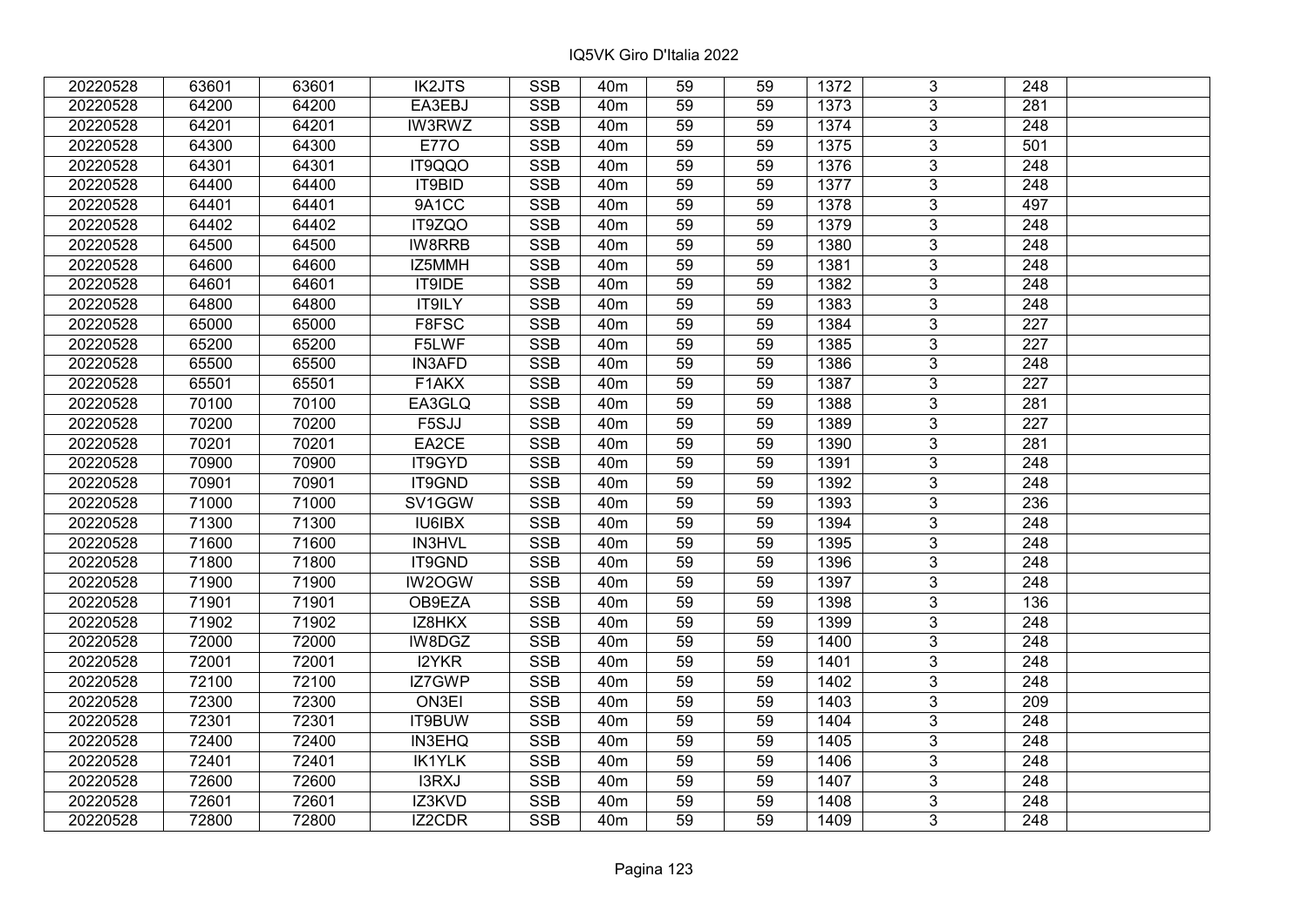| 20220528 | 72900 | 72900 | <b>I8NXL</b>  | <b>SSB</b>              | 40 <sub>m</sub> | 59              | 59 | 1410 | 3              | 248              |  |
|----------|-------|-------|---------------|-------------------------|-----------------|-----------------|----|------|----------------|------------------|--|
| 20220528 | 73000 | 73000 | DL1ASF        | <b>SSB</b>              | 40 <sub>m</sub> | 59              | 59 | 1411 | 3              | 230              |  |
| 20220528 | 73100 | 73100 | IZ3LEV        | <b>SSB</b>              | 40 <sub>m</sub> | 59              | 59 | 1412 | $\overline{3}$ | 248              |  |
| 20220528 | 73101 | 73101 | IZ3BGL        | <b>SSB</b>              | 40 <sub>m</sub> | 59              | 59 | 1413 | $\overline{3}$ | 248              |  |
| 20220528 | 73102 | 73102 | <b>IK8VRO</b> | <b>SSB</b>              | 40 <sub>m</sub> | 59              | 59 | 1414 | $\overline{3}$ | 248              |  |
| 20220528 | 73200 | 73200 | IZ7KGB        | SSB                     | 40 <sub>m</sub> | 59              | 59 | 1415 | $\overline{3}$ | 248              |  |
| 20220528 | 73201 | 73201 | IS0AGY        | <b>SSB</b>              | 40m             | 59              | 59 | 1416 | $\overline{3}$ | 225              |  |
| 20220528 | 73300 | 73300 | <b>IV3TIQ</b> | <b>SSB</b>              | 40 <sub>m</sub> | 59              | 59 | 1417 | $\overline{3}$ | 248              |  |
| 20220528 | 73400 | 73400 | IZ8BRK        | <b>SSB</b>              | 40 <sub>m</sub> | 59              | 59 | 1418 | $\overline{3}$ | 248              |  |
| 20220528 | 73600 | 73600 | IZ5CPK        | <b>SSB</b>              | 40 <sub>m</sub> | 59              | 59 | 1419 | $\overline{3}$ | 248              |  |
| 20220528 | 74300 | 74300 | IW8DGZ        | <b>SSB</b>              | 40 <sub>m</sub> | 59              | 59 | 1420 | $\overline{3}$ | 248              |  |
| 20220528 | 74600 | 74600 | EA1IMX/P      | <b>SSB</b>              | 40 <sub>m</sub> | 59              | 59 | 1421 | $\overline{3}$ | 281              |  |
| 20220528 | 74700 | 74700 | IT9FTD        | <b>SSB</b>              | 40 <sub>m</sub> | 59              | 59 | 1422 | $\overline{3}$ | 248              |  |
| 20220528 | 74701 | 74701 | <b>IU8ANF</b> | <b>SSB</b>              | 40 <sub>m</sub> | 59              | 59 | 1423 | $\overline{3}$ | 248              |  |
| 20220528 | 74800 | 74800 | IC8FFP        | <b>SSB</b>              | 40 <sub>m</sub> | 59              | 59 | 1424 | 3              | 248              |  |
| 20220528 | 75100 | 75100 | <b>IZ7FLN</b> | <b>SSB</b>              | 40 <sub>m</sub> | 59              | 59 | 1425 | $\overline{3}$ | 248              |  |
| 20220528 | 75400 | 75400 | IU6DAZ        | <b>SSB</b>              | 40 <sub>m</sub> | 59              | 59 | 1426 | 3              | 248              |  |
| 20220528 | 75401 | 75401 | HB9EFJ        | <b>SSB</b>              | 40 <sub>m</sub> | 59              | 59 | 1427 | 3              | 287              |  |
| 20220528 | 75402 | 75402 | HB9RL         | <b>SSB</b>              | 40 <sub>m</sub> | 59              | 59 | 1428 | $\overline{3}$ | 287              |  |
| 20220528 | 80000 | 80000 | IZ3LES        | <b>SSB</b>              | 40 <sub>m</sub> | 59              | 59 | 1429 | $\overline{3}$ | 248              |  |
| 20220528 | 80001 | 80001 | IK8RJS        | <b>SSB</b>              | 40 <sub>m</sub> | 59              | 59 | 1430 | $\overline{3}$ | 248              |  |
| 20220528 | 80200 | 80200 | IZ1LBD        | <b>SSB</b>              | 40 <sub>m</sub> | 59              | 59 | 1431 | $\overline{3}$ | 248              |  |
| 20220528 | 81200 | 81200 | IZ5HML        | <b>SSB</b>              | 40 <sub>m</sub> | 59              | 59 | 1432 | $\overline{3}$ | 248              |  |
| 20220528 | 81400 | 81400 | EA4DT         | <b>SSB</b>              | 40 <sub>m</sub> | 59              | 59 | 1433 | $\overline{3}$ | 281              |  |
| 20220528 | 81800 | 81800 | IQ1QQ         | <b>SSB</b>              | 40 <sub>m</sub> | 59              | 59 | 1434 | $\overline{3}$ | 248              |  |
| 20220528 | 81900 | 81900 | <b>IV3DBT</b> | SSB                     | 40 <sub>m</sub> | $\overline{59}$ | 59 | 1435 | $\overline{3}$ | $\overline{248}$ |  |
| 20220528 | 82700 | 82700 | IZ2QCV        | <b>SSB</b>              | 40 <sub>m</sub> | 59              | 59 | 1436 | $\overline{3}$ | $\overline{248}$ |  |
| 20220528 | 82900 | 82900 | <b>IW7BIO</b> | <b>SSB</b>              | 40 <sub>m</sub> | 59              | 59 | 1437 | 3              | 248              |  |
| 20220528 | 83000 | 83000 | IT9RJQ        | <b>SSB</b>              | 40 <sub>m</sub> | 59              | 59 | 1438 | $\overline{3}$ | $\overline{248}$ |  |
| 20220528 | 83100 | 83100 | <b>IU3QFC</b> | <b>SSB</b>              | 40 <sub>m</sub> | 59              | 59 | 1439 | $\overline{3}$ | $\overline{248}$ |  |
| 20220528 | 83200 | 83200 | F100G         | <b>SSB</b>              | 40 <sub>m</sub> | 59              | 59 | 1440 | $\overline{3}$ | 227              |  |
| 20220528 | 83201 | 83201 | <b>IK6TUO</b> | <b>SSB</b>              | 40 <sub>m</sub> | 59              | 59 | 1441 | $\overline{3}$ | 248              |  |
| 20220528 | 83300 | 83300 | IQ6EZ         | <b>SSB</b>              | 40 <sub>m</sub> | 59              | 59 | 1442 | 3              | 248              |  |
| 20220528 | 83500 | 83500 | <b>IK6VNU</b> | <b>SSB</b>              | 40 <sub>m</sub> | 59              | 59 | 1443 | 3              | 248              |  |
| 20220528 | 83501 | 83501 | F4VRK         | <b>SSB</b>              | 40 <sub>m</sub> | 59              | 59 | 1444 | $\overline{3}$ | 227              |  |
| 20220528 | 83800 | 83800 | IW1DQS        | <b>SSB</b>              | 40 <sub>m</sub> | 59              | 59 | 1445 | 3              | 248              |  |
| 20220528 | 84200 | 84200 | <b>IU0PXM</b> | $\overline{\text{SSB}}$ | 40 <sub>m</sub> | 59              | 59 | 1446 | $\overline{3}$ | 248              |  |
| 20220528 | 84201 | 84201 | IZ7EXK        | <b>SSB</b>              | 40 <sub>m</sub> | 59              | 59 | 1447 | $\overline{3}$ | 248              |  |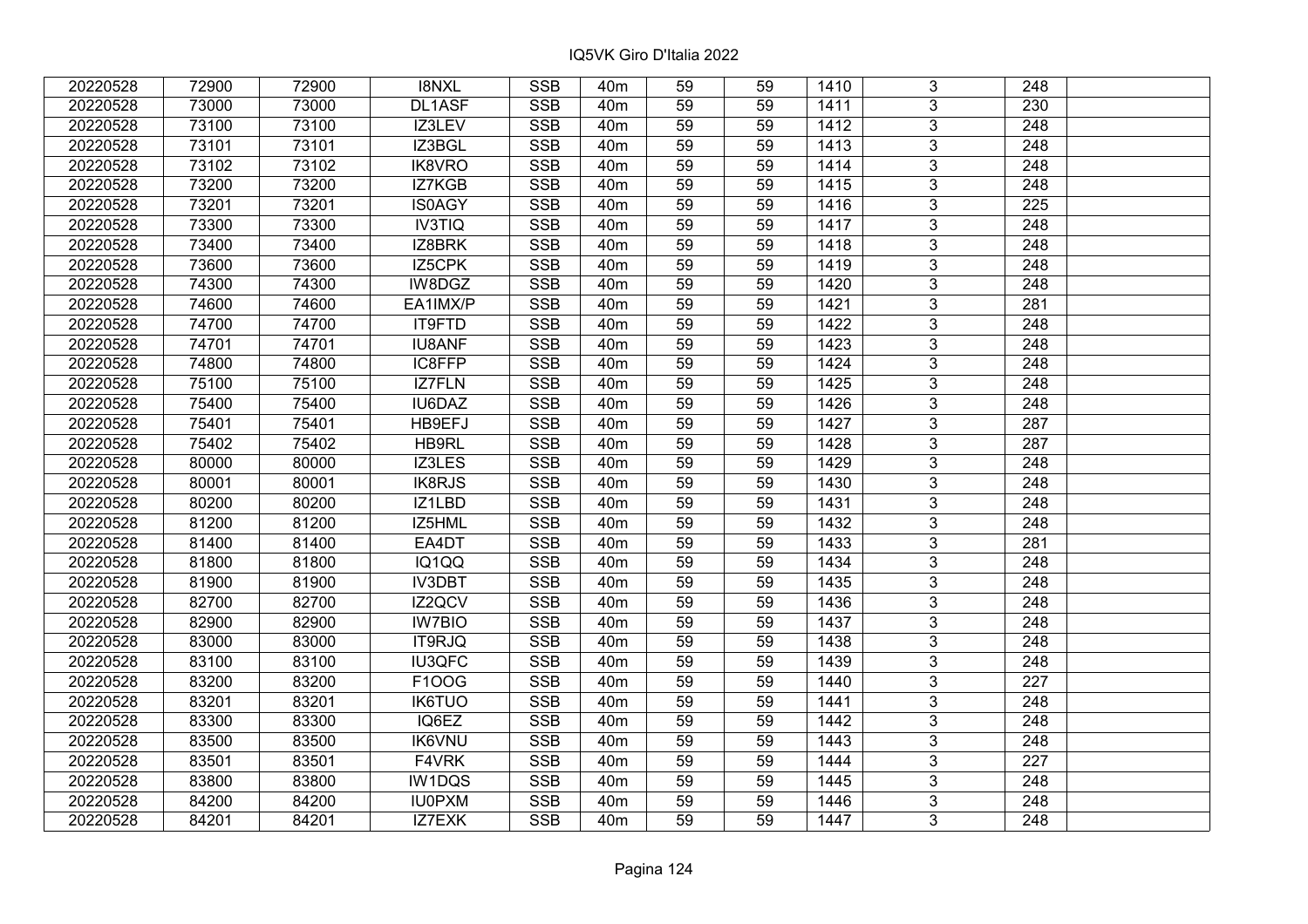| 20220528 | 84300 | 84300 | <b>IU3EDK</b> | <b>SSB</b> | 40 <sub>m</sub> | 59              | 59 | 1448 | 3              | 248              |  |
|----------|-------|-------|---------------|------------|-----------------|-----------------|----|------|----------------|------------------|--|
| 20220528 | 84301 | 84301 | <b>IW3HWC</b> | <b>SSB</b> | 40 <sub>m</sub> | 59              | 59 | 1449 | 3              | 248              |  |
| 20220528 | 84400 | 84400 | IZ0ZEF        | <b>SSB</b> | 40 <sub>m</sub> | $\overline{59}$ | 59 | 1450 | $\overline{3}$ | 248              |  |
| 20220528 | 84401 | 84401 | IU1FQB        | <b>SSB</b> | 40 <sub>m</sub> | 59              | 59 | 1451 | $\overline{3}$ | $\overline{248}$ |  |
| 20220528 | 84600 | 84600 | <b>IU6OLM</b> | <b>SSB</b> | 40 <sub>m</sub> | 59              | 59 | 1452 | 3              | 248              |  |
| 20220528 | 84601 | 84601 | <b>IV3JAK</b> | <b>SSB</b> | 40 <sub>m</sub> | 59              | 59 | 1453 | $\overline{3}$ | 248              |  |
| 20220528 | 84700 | 84700 | 3A2MG         | <b>SSB</b> | 40 <sub>m</sub> | 59              | 59 | 1454 | $\overline{3}$ | 260              |  |
| 20220528 | 84800 | 84800 | IU1OYR        | <b>SSB</b> | 40 <sub>m</sub> | 59              | 59 | 1455 | 3              | 248              |  |
| 20220528 | 84900 | 84900 | IZ6FHZ        | <b>SSB</b> | 40 <sub>m</sub> | 59              | 59 | 1456 | $\overline{3}$ | $\overline{248}$ |  |
| 20220528 | 85000 | 85000 | <b>HB9EDG</b> | <b>SSB</b> | 40 <sub>m</sub> | 59              | 59 | 1457 | $\overline{3}$ | 287              |  |
| 20220528 | 85100 | 85100 | IZ4AIF        | <b>SSB</b> | 40 <sub>m</sub> | 59              | 59 | 1458 | 3              | 248              |  |
| 20220528 | 85500 | 85500 | EA3IM         | <b>SSB</b> | 40 <sub>m</sub> | 59              | 59 | 1459 | $\overline{3}$ | 281              |  |
| 20220528 | 85700 | 85700 | <b>IU0KNS</b> | <b>SSB</b> | 40 <sub>m</sub> | 59              | 59 | 1460 | 3              | 248              |  |
| 20220528 | 85701 | 85701 | <b>IW0BMC</b> | <b>SSB</b> | 40 <sub>m</sub> | 59              | 59 | 1461 | $\overline{3}$ | 248              |  |
| 20220528 | 85702 | 85702 | IU8AZS        | <b>SSB</b> | 40 <sub>m</sub> | 59              | 59 | 1462 | 3              | 248              |  |
| 20220528 | 85800 | 85800 | <b>I1GEX</b>  | <b>SSB</b> | 40 <sub>m</sub> | 59              | 59 | 1463 | 3              | 248              |  |
| 20220528 | 90300 | 90300 | IU5FBV        | <b>SSB</b> | 40 <sub>m</sub> | 59              | 59 | 1464 | 3              | 248              |  |
| 20220528 | 90400 | 90400 | IW8RDW        | <b>SSB</b> | 40 <sub>m</sub> | 59              | 59 | 1465 | 3              | 248              |  |
| 20220528 | 90401 | 90401 | <b>IU4DDU</b> | <b>SSB</b> | 40 <sub>m</sub> | 59              | 59 | 1466 | 3              | 248              |  |
| 20220528 | 90500 | 90500 | F100G         | <b>SSB</b> | 40 <sub>m</sub> | 59              | 59 | 1467 | $\overline{3}$ | 227              |  |
| 20220528 | 90501 | 90501 | IZ1YTH        | <b>SSB</b> | 40 <sub>m</sub> | 59              | 59 | 1468 | $\overline{3}$ | 248              |  |
| 20220528 | 90700 | 90700 | <b>IW0QLQ</b> | <b>SSB</b> | 40 <sub>m</sub> | 59              | 59 | 1469 | $\overline{3}$ | 248              |  |
| 20220528 | 90701 | 90701 | F6HIA         | <b>SSB</b> | 40 <sub>m</sub> | 59              | 59 | 1470 | $\overline{3}$ | 227              |  |
| 20220528 | 90702 | 90702 | <b>S51ST</b>  | <b>SSB</b> | 40 <sub>m</sub> | 59              | 59 | 1471 | 3              | 499              |  |
| 20220528 | 90800 | 90800 | IZ4DIG        | <b>SSB</b> | 40 <sub>m</sub> | 59              | 59 | 1472 | 3              | 248              |  |
| 20220528 | 91000 | 91000 | IZ0WPF/QRP    | <b>SSB</b> | 40 <sub>m</sub> | 59              | 59 | 1473 | $\overline{3}$ | $\overline{248}$ |  |
| 20220528 | 91100 | 91100 | IU5KWL        | <b>SSB</b> | 40 <sub>m</sub> | 59              | 59 | 1474 | $\overline{3}$ | 248              |  |
| 20220528 | 91200 | 91200 | IZ8STD        | <b>SSB</b> | 40 <sub>m</sub> | 59              | 59 | 1475 | $\overline{3}$ | $\overline{248}$ |  |
| 20220528 | 91300 | 91300 | IZ6RIG        | <b>SSB</b> | 40 <sub>m</sub> | 59              | 59 | 1476 | $\overline{3}$ | $\overline{248}$ |  |
| 20220528 | 91400 | 91400 | IZ0CVT        | <b>SSB</b> | 40 <sub>m</sub> | 59              | 59 | 1477 | $\overline{3}$ | 248              |  |
| 20220528 | 91500 | 91500 | <b>IK2ULS</b> | <b>SSB</b> | 40 <sub>m</sub> | 59              | 59 | 1478 | $\overline{3}$ | $\overline{248}$ |  |
| 20220528 | 91600 | 91600 | IZ1TNA        | <b>SSB</b> | 40 <sub>m</sub> | 59              | 59 | 1479 | $\overline{3}$ | 248              |  |
| 20220528 | 91601 | 91601 | IQ1CQ         | <b>SSB</b> | 40 <sub>m</sub> | 59              | 59 | 1480 | 3              | 248              |  |
| 20220528 | 91602 | 91602 | IU4EYH        | <b>SSB</b> | 40 <sub>m</sub> | 59              | 59 | 1481 | $\overline{3}$ | $\overline{248}$ |  |
| 20220528 | 91700 | 91700 | <b>IW1RIM</b> | <b>SSB</b> | 40 <sub>m</sub> | 59              | 59 | 1482 | 3              | 248              |  |
| 20220528 | 91701 | 91701 | IZ1RFK        | <b>SSB</b> | 40 <sub>m</sub> | 59              | 59 | 1483 | 3              | 248              |  |
| 20220528 | 91800 | 91800 | <b>ISOIRB</b> | <b>SSB</b> | 40 <sub>m</sub> | 59              | 59 | 1484 | $\overline{3}$ | 225              |  |
| 20220528 | 91801 | 91801 | <b>IU0PIO</b> | <b>SSB</b> | 40 <sub>m</sub> | 59              | 59 | 1485 | $\overline{3}$ | 248              |  |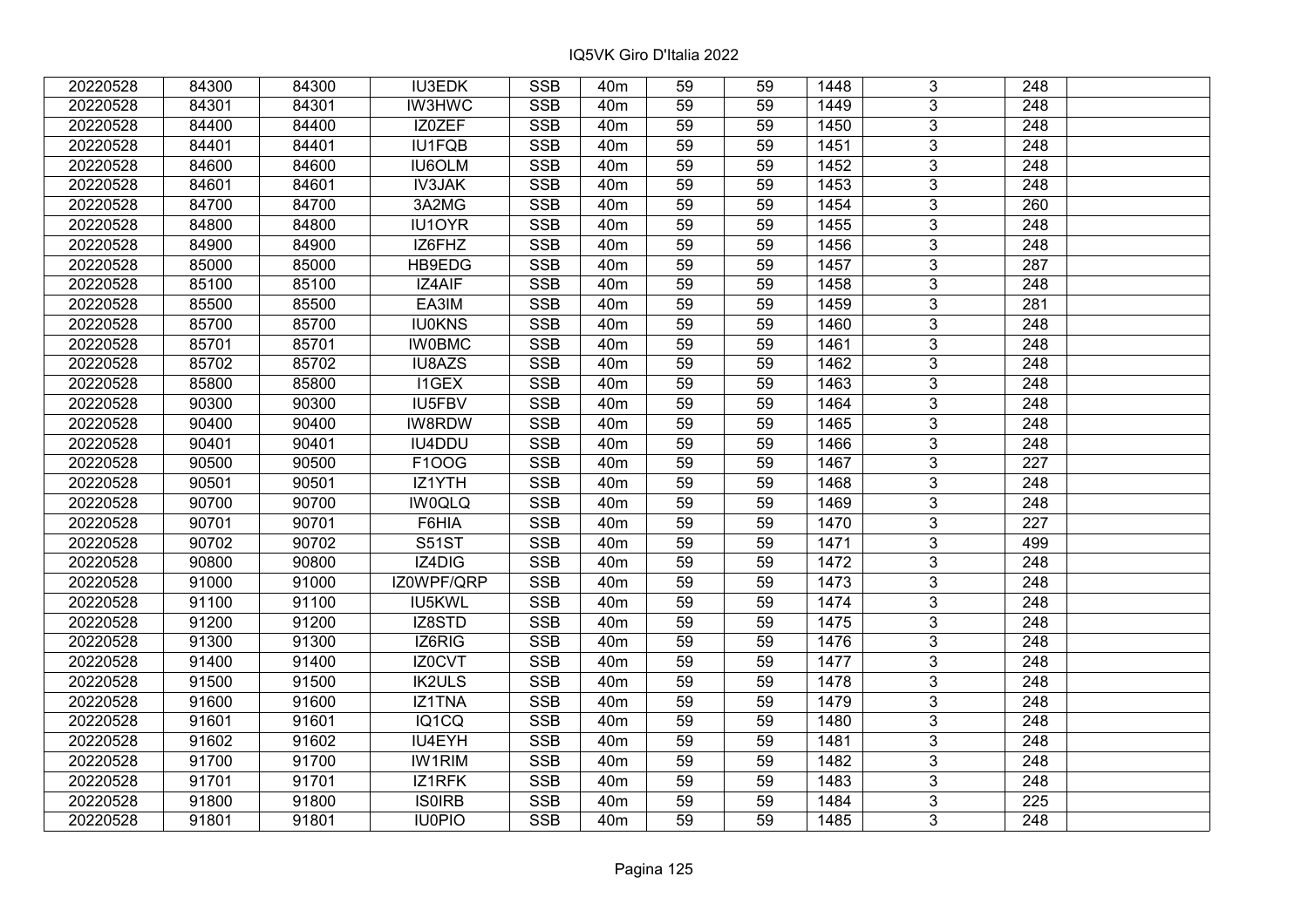| 20220528 | 91900 | 91900 | <b>HB9ETN</b> | <b>SSB</b>              | 40 <sub>m</sub> | 59              | 59 | 1486 | 3              | 287              |  |
|----------|-------|-------|---------------|-------------------------|-----------------|-----------------|----|------|----------------|------------------|--|
| 20220528 | 92000 | 92000 | <b>IU0JKQ</b> | <b>SSB</b>              | 40 <sub>m</sub> | 59              | 59 | 1487 | 3              | 248              |  |
| 20220528 | 92001 | 92001 | IZ1KGH        | SSB                     | 40 <sub>m</sub> | $\overline{59}$ | 59 | 1488 | $\overline{3}$ | 248              |  |
| 20220528 | 92100 | 92100 | IZ0PAP        | <b>SSB</b>              | 40 <sub>m</sub> | 59              | 59 | 1489 | $\overline{3}$ | $\overline{248}$ |  |
| 20220528 | 92101 | 92101 | I4JHG         | <b>SSB</b>              | 40 <sub>m</sub> | 59              | 59 | 1490 | 3              | 248              |  |
| 20220528 | 92300 | 92300 | IK5IIQ        | <b>SSB</b>              | 40 <sub>m</sub> | 59              | 59 | 1491 | $\overline{3}$ | 248              |  |
| 20220528 | 92301 | 92301 | IT9GZU        | <b>SSB</b>              | 40 <sub>m</sub> | 59              | 59 | 1492 | $\overline{3}$ | 248              |  |
| 20220528 | 92500 | 92500 | IZ0MIY        | <b>SSB</b>              | 40 <sub>m</sub> | 59              | 59 | 1493 | 3              | 248              |  |
| 20220528 | 92600 | 92600 | <b>IW5CTE</b> | <b>SSB</b>              | 40 <sub>m</sub> | 59              | 59 | 1494 | $\overline{3}$ | $\overline{248}$ |  |
| 20220528 | 92700 | 92700 | <b>IU4DAI</b> | <b>SSB</b>              | 40 <sub>m</sub> | 59              | 59 | 1495 | $\overline{3}$ | 248              |  |
| 20220528 | 92800 | 92800 | EA5UI         | <b>SSB</b>              | 40 <sub>m</sub> | 59              | 59 | 1496 | 3              | 281              |  |
| 20220528 | 92900 | 92900 | IZ5MMQ        | <b>SSB</b>              | 40 <sub>m</sub> | 59              | 59 | 1497 | $\overline{3}$ | 248              |  |
| 20220528 | 92901 | 92901 | HB9O          | <b>SSB</b>              | 40 <sub>m</sub> | 59              | 59 | 1498 | 3              | 287              |  |
| 20220528 | 93000 | 93000 | <b>I4KMN</b>  | <b>SSB</b>              | 40 <sub>m</sub> | 59              | 59 | 1499 | $\overline{3}$ | 248              |  |
| 20220528 | 93100 | 93100 | IW8EDA        | <b>SSB</b>              | 40 <sub>m</sub> | 59              | 59 | 1500 | 3              | 248              |  |
| 20220528 | 93101 | 93101 | IK2BDR        | <b>SSB</b>              | 40 <sub>m</sub> | 59              | 59 | 1501 | 3              | 248              |  |
| 20220528 | 93300 | 93300 | HB9UVW        | <b>SSB</b>              | 40 <sub>m</sub> | 59              | 59 | 1502 | 3              | 287              |  |
| 20220529 | 60200 | 60200 | IU5FBV        | <b>SSB</b>              | 40 <sub>m</sub> | 59              | 59 | 1503 | 3              | 248              |  |
| 20220529 | 60300 | 60300 | F5BJC         | <b>SSB</b>              | 40 <sub>m</sub> | 59              | 59 | 1504 | 3              | 227              |  |
| 20220529 | 60301 | 60301 | <b>IW8EON</b> | <b>SSB</b>              | 40 <sub>m</sub> | 59              | 59 | 1505 | $\overline{3}$ | 248              |  |
| 20220529 | 60400 | 60400 | F5MGS         | <b>SSB</b>              | 40 <sub>m</sub> | 59              | 59 | 1506 | $\overline{3}$ | 227              |  |
| 20220529 | 60500 | 60500 | CK2ODE        | <b>SSB</b>              | 40 <sub>m</sub> | 59              | 59 | 1507 | 3              | $\mathbf{1}$     |  |
| 20220529 | 60501 | 60501 | OK2PDE        | <b>SSB</b>              | 40 <sub>m</sub> | 59              | 59 | 1508 | $\overline{3}$ | 503              |  |
| 20220529 | 60600 | 60600 | OK2KFK        | <b>SSB</b>              | 40 <sub>m</sub> | 59              | 59 | 1509 | 3              | 503              |  |
| 20220529 | 60700 | 60700 | IU1NHC        | <b>SSB</b>              | 40 <sub>m</sub> | 59              | 59 | 1510 | 3              | 248              |  |
| 20220529 | 60900 | 60900 | IW4CPO        | <b>SSB</b>              | 40 <sub>m</sub> | 59              | 59 | 1511 | $\overline{3}$ | $\overline{248}$ |  |
| 20220529 | 60901 | 60901 | <b>IW8BSR</b> | <b>SSB</b>              | 40 <sub>m</sub> | 59              | 59 | 1512 | $\overline{3}$ | 248              |  |
| 20220529 | 61000 | 61000 | <b>IK6VNU</b> | <b>SSB</b>              | 40 <sub>m</sub> | 59              | 59 | 1513 | $\overline{3}$ | $\overline{248}$ |  |
| 20220529 | 61100 | 61100 | 9A1AA         | <b>SSB</b>              | 40 <sub>m</sub> | 59              | 59 | 1514 | $\overline{3}$ | 497              |  |
| 20220529 | 61101 | 61101 | <b>IZ7DOK</b> | <b>SSB</b>              | 40 <sub>m</sub> | 59              | 59 | 1515 | $\overline{3}$ | 248              |  |
| 20220529 | 61200 | 61200 | EA4YT         | SSB                     | 40 <sub>m</sub> | $\overline{59}$ | 59 | 1516 | $\overline{3}$ | $\overline{281}$ |  |
| 20220529 | 61400 | 61400 | IZ0CVT        | <b>SSB</b>              | 40 <sub>m</sub> | 59              | 59 | 1517 | $\overline{3}$ | 248              |  |
| 20220529 | 61700 | 61700 | <b>IK3JLT</b> | <b>SSB</b>              | 40 <sub>m</sub> | 59              | 59 | 1518 | 3              | 248              |  |
| 20220529 | 61800 | 61800 | IZ2LUS        | <b>SSB</b>              | 40 <sub>m</sub> | 59              | 59 | 1519 | $\overline{3}$ | $\overline{248}$ |  |
| 20220529 | 61900 | 61900 | IT9FEG        | <b>SSB</b>              | 40 <sub>m</sub> | 59              | 59 | 1520 | 3              | 248              |  |
| 20220529 | 61901 | 61901 | IK1DFH        | <b>SSB</b>              | 40 <sub>m</sub> | 59              | 59 | 1521 | 3              | 248              |  |
| 20220529 | 62000 | 62000 | IZ1TNA        | $\overline{\text{SSB}}$ | 40 <sub>m</sub> | 59              | 59 | 1522 | $\overline{3}$ | 248              |  |
| 20220529 | 62001 | 62001 | IQ1CQ         | <b>SSB</b>              | 40 <sub>m</sub> | 59              | 59 | 1523 | $\overline{3}$ | 248              |  |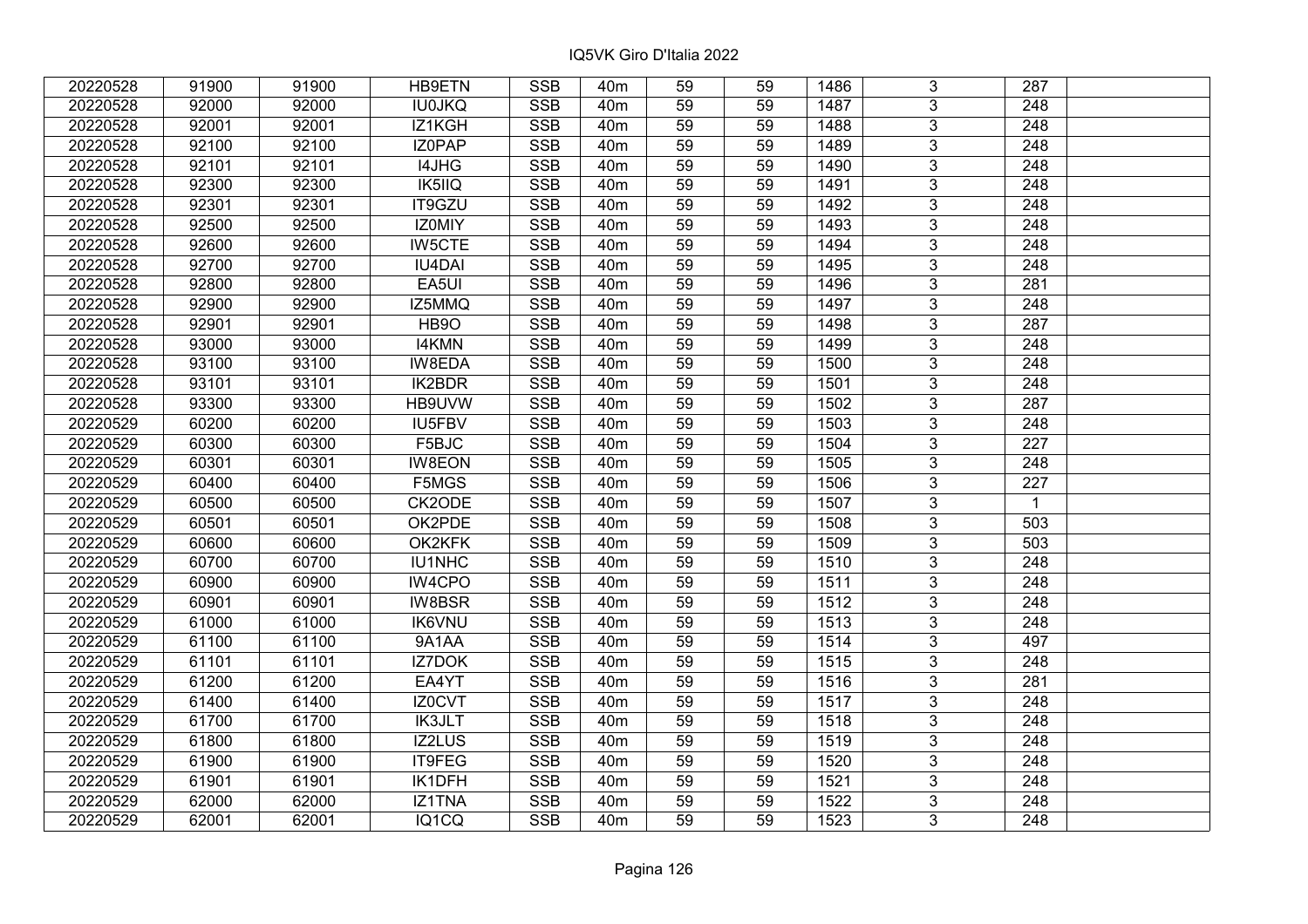| 20220529 | 62002 | 62002 | <b>IK1JNP</b> | <b>SSB</b> | 40 <sub>m</sub> | 59              | 59 | 1524 | 3              | 248              |  |
|----------|-------|-------|---------------|------------|-----------------|-----------------|----|------|----------------|------------------|--|
| 20220529 | 62100 | 62100 | IZ5MMQ        | <b>SSB</b> | 40 <sub>m</sub> | 59              | 59 | 1525 | 3              | 248              |  |
| 20220529 | 62200 | 62200 | IU2GES/QRP    | <b>SSB</b> | 40 <sub>m</sub> | $\overline{59}$ | 59 | 1526 | $\overline{3}$ | 248              |  |
| 20220529 | 62201 | 62201 | IK1NDD        | <b>SSB</b> | 40 <sub>m</sub> | 59              | 59 | 1527 | $\overline{3}$ | $\overline{248}$ |  |
| 20220529 | 62300 | 62300 | <b>DL7UKA</b> | <b>SSB</b> | 40 <sub>m</sub> | 59              | 59 | 1528 | $\overline{3}$ | 230              |  |
| 20220529 | 62301 | 62301 | <b>IN3XSK</b> | <b>SSB</b> | 40 <sub>m</sub> | 59              | 59 | 1529 | $\overline{3}$ | 248              |  |
| 20220529 | 62400 | 62400 | IK8VRO        | <b>SSB</b> | 40 <sub>m</sub> | 59              | 59 | 1530 | $\overline{3}$ | 248              |  |
| 20220529 | 62500 | 62500 | IN3JBW        | <b>SSB</b> | 40 <sub>m</sub> | 59              | 59 | 1531 | $\overline{3}$ | 248              |  |
| 20220529 | 62600 | 62600 | <b>IU0PBH</b> | <b>SSB</b> | 40 <sub>m</sub> | 59              | 59 | 1532 | $\overline{3}$ | $\overline{248}$ |  |
| 20220529 | 62601 | 62601 | IZ1RFK        | <b>SSB</b> | 40 <sub>m</sub> | 59              | 59 | 1533 | $\overline{3}$ | 248              |  |
| 20220529 | 62700 | 62700 | <b>IZ7UNK</b> | <b>SSB</b> | 40 <sub>m</sub> | 59              | 59 | 1534 | 3              | 248              |  |
| 20220529 | 62701 | 62701 | <b>IW3BSO</b> | <b>SSB</b> | 40 <sub>m</sub> | 59              | 59 | 1535 | $\overline{3}$ | 248              |  |
| 20220529 | 62702 | 62702 | EA3EBJ        | <b>SSB</b> | 40 <sub>m</sub> | 59              | 59 | 1536 | $\overline{3}$ | 281              |  |
| 20220529 | 62800 | 62800 | F8GAF         | <b>SSB</b> | 40 <sub>m</sub> | 59              | 59 | 1537 | 3              | 227              |  |
| 20220529 | 62801 | 62801 | IZ6GVT        | <b>SSB</b> | 40 <sub>m</sub> | 59              | 59 | 1538 | 3              | 248              |  |
| 20220529 | 62900 | 62900 | <b>ISOLYN</b> | <b>SSB</b> | 40 <sub>m</sub> | 59              | 59 | 1539 | $\overline{3}$ | 225              |  |
| 20220529 | 62901 | 62901 | IU4EYH        | <b>SSB</b> | 40 <sub>m</sub> | 59              | 59 | 1540 | 3              | 248              |  |
| 20220529 | 63000 | 63000 | <b>IW3IDX</b> | <b>SSB</b> | 40 <sub>m</sub> | 59              | 59 | 1541 | $\overline{3}$ | 248              |  |
| 20220529 | 63001 | 63001 | IK2ZDV/QRP    | <b>SSB</b> | 40 <sub>m</sub> | 59              | 59 | 1542 | $\overline{3}$ | 248              |  |
| 20220529 | 63100 | 63100 | IZ4AIF        | <b>SSB</b> | 40 <sub>m</sub> | 59              | 59 | 1543 | $\overline{3}$ | 248              |  |
| 20220529 | 63200 | 63200 | <b>IZ2CDR</b> | <b>SSB</b> | 40 <sub>m</sub> | $\overline{59}$ | 59 | 1544 | $\overline{3}$ | 248              |  |
| 20220529 | 63201 | 63201 | <b>IK3PQH</b> | <b>SSB</b> | 40 <sub>m</sub> | 59              | 59 | 1545 | $\overline{3}$ | 248              |  |
| 20220529 | 63400 | 63400 | <b>IW0BMC</b> | <b>SSB</b> | 40 <sub>m</sub> | 59              | 59 | 1546 | $\overline{3}$ | 248              |  |
| 20220529 | 63700 | 63700 | <b>IK2ULS</b> | <b>SSB</b> | 40 <sub>m</sub> | 59              | 59 | 1547 | $\overline{3}$ | 248              |  |
| 20220529 | 63800 | 63800 | F4HHL         | <b>SSB</b> | 40 <sub>m</sub> | 59              | 59 | 1548 | $\overline{3}$ | 227              |  |
| 20220529 | 63900 | 63900 | IU3OJA/3      | <b>SSB</b> | 40 <sub>m</sub> | 59              | 59 | 1549 | $\overline{3}$ | 248              |  |
| 20220529 | 64200 | 64200 | DL4MFR        | <b>SSB</b> | 40 <sub>m</sub> | 59              | 59 | 1550 | $\overline{3}$ | 230              |  |
| 20220529 | 64300 | 64300 | IZ8STJ        | <b>SSB</b> | 40 <sub>m</sub> | 59              | 59 | 1551 | $\overline{3}$ | 248              |  |
| 20220529 | 64301 | 64301 | <b>IW3HWC</b> | <b>SSB</b> | 40 <sub>m</sub> | 59              | 59 | 1552 | $\overline{3}$ | $\overline{248}$ |  |
| 20220529 | 64400 | 64400 | F1AKX         | <b>SSB</b> | 40 <sub>m</sub> | $\overline{59}$ | 59 | 1553 | $\overline{3}$ | $\overline{227}$ |  |
| 20220529 | 64500 | 64500 | OK2PDE        | <b>SSB</b> | 40 <sub>m</sub> | 59              | 59 | 1554 | $\overline{3}$ | 503              |  |
| 20220529 | 64501 | 64501 | OK2KFK        | <b>SSB</b> | 40 <sub>m</sub> | 59              | 59 | 1555 | $\overline{3}$ | 503              |  |
| 20220529 | 64600 | 64600 | <b>IU8ANF</b> | <b>SSB</b> | 40 <sub>m</sub> | 59              | 59 | 1556 | 3              | 248              |  |
| 20220529 | 64601 | 64601 | IT9JPW        | <b>SSB</b> | 40 <sub>m</sub> | 59              | 59 | 1557 | $\overline{3}$ | 248              |  |
| 20220529 | 64602 | 64602 | IQ9ZI         | <b>SSB</b> | 40 <sub>m</sub> | 59              | 59 | 1558 | $\overline{3}$ | 248              |  |
| 20220529 | 64700 | 64700 | <b>IW3RWZ</b> | <b>SSB</b> | 40 <sub>m</sub> | 59              | 59 | 1559 | 3              | 248              |  |
| 20220529 | 64701 | 64701 | <b>IU0PXM</b> | <b>SSB</b> | 40 <sub>m</sub> | 59              | 59 | 1560 | 3              | 248              |  |
| 20220529 | 64800 | 64800 | <b>IU4DAI</b> | <b>SSB</b> | 40 <sub>m</sub> | 59              | 59 | 1561 | 3              | 248              |  |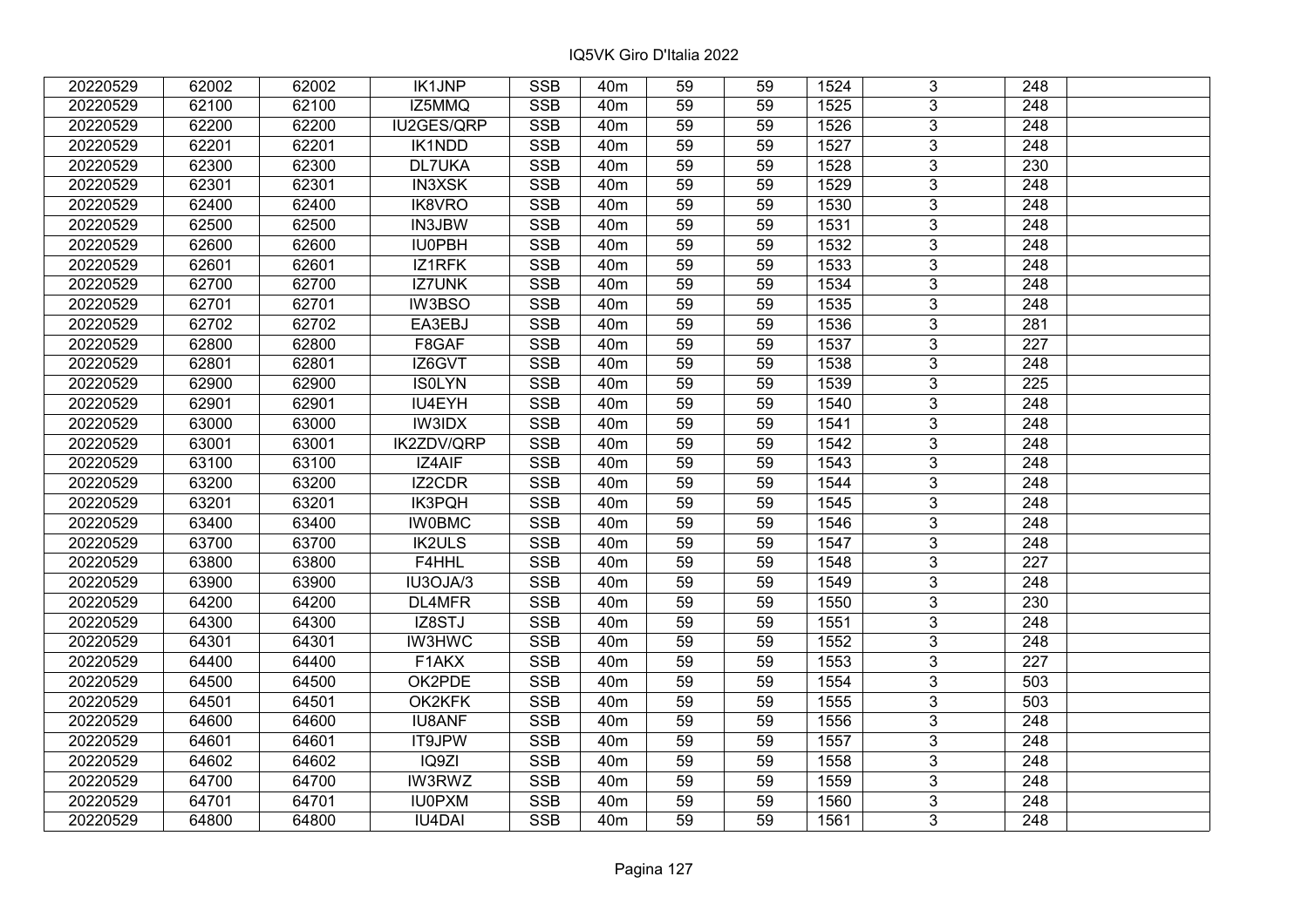| 20220529 | 64900 | 64900 | IZ1TQJ             | <b>SSB</b>              | 40 <sub>m</sub> | 59              | 59 | 1562 | 3              | 248              |  |
|----------|-------|-------|--------------------|-------------------------|-----------------|-----------------|----|------|----------------|------------------|--|
| 20220529 | 65000 | 65000 | IZ4UFB             | <b>SSB</b>              | 40 <sub>m</sub> | 59              | 59 | 1563 | $\overline{3}$ | 248              |  |
| 20220529 | 65001 | 65001 | IZ0MIY             | SSB                     | 40 <sub>m</sub> | $\overline{59}$ | 59 | 1564 | $\overline{3}$ | 248              |  |
| 20220529 | 65100 | 65100 | IN3ADG             | <b>SSB</b>              | 40 <sub>m</sub> | 59              | 59 | 1565 | $\overline{3}$ | $\overline{248}$ |  |
| 20220529 | 65101 | 65101 | I3RXJ              | <b>SSB</b>              | 40 <sub>m</sub> | 59              | 59 | 1566 | 3              | 248              |  |
| 20220529 | 65200 | 65200 | <b>IWOHIQ</b>      | <b>SSB</b>              | 40 <sub>m</sub> | 59              | 59 | 1567 | $\overline{3}$ | $\overline{248}$ |  |
| 20220529 | 65201 | 65201 | IZ3BGL             | <b>SSB</b>              | 40m             | 59              | 59 | 1568 | $\overline{3}$ | 248              |  |
| 20220529 | 65300 | 65300 | IT9ZQO             | <b>SSB</b>              | 40 <sub>m</sub> | 59              | 59 | 1569 | 3              | 248              |  |
| 20220529 | 65400 | 65400 | EA2CE              | <b>SSB</b>              | 40 <sub>m</sub> | $\overline{59}$ | 59 | 1570 | $\overline{3}$ | $\overline{281}$ |  |
| 20220529 | 65500 | 65500 | <b>IU3OEV</b>      | <b>SSB</b>              | 40 <sub>m</sub> | 59              | 59 | 1571 | $\overline{3}$ | 248              |  |
| 20220529 | 65900 | 65900 | <b>IU0DUM</b>      | <b>SSB</b>              | 40 <sub>m</sub> | 59              | 59 | 1572 | 3              | 248              |  |
| 20220529 | 65901 | 65901 | IZ1YTH             | <b>SSB</b>              | 40 <sub>m</sub> | 59              | 59 | 1573 | $\overline{3}$ | 248              |  |
| 20220529 | 70000 | 70000 | <b>IK7VKC</b>      | <b>SSB</b>              | 40 <sub>m</sub> | 59              | 59 | 1574 | $\overline{3}$ | 248              |  |
| 20220529 | 70100 | 70100 | EA3GLQ             | <b>SSB</b>              | 40 <sub>m</sub> | 59              | 59 | 1575 | $\overline{3}$ | 281              |  |
| 20220529 | 70200 | 70200 | IZ7QEN             | <b>SSB</b>              | 40 <sub>m</sub> | 59              | 59 | 1576 | $\overline{3}$ | 248              |  |
| 20220529 | 70300 | 70300 | EA3IM              | <b>SSB</b>              | 40 <sub>m</sub> | 59              | 59 | 1577 | $\overline{3}$ | 281              |  |
| 20220529 | 70400 | 70400 | <b>IW1CKJ</b>      | <b>SSB</b>              | 40 <sub>m</sub> | 59              | 59 | 1578 | $\overline{3}$ | 248              |  |
| 20220529 | 70500 | 70500 | IU8BDY3            | <b>SSB</b>              | 40 <sub>m</sub> | 59              | 59 | 1579 | 3              | 248              |  |
| 20220529 | 70700 | 70700 | IU2JYW             | <b>SSB</b>              | 40 <sub>m</sub> | 59              | 59 | 1580 | 3              | 248              |  |
| 20220529 | 70800 | 70800 | IT9FTD             | <b>SSB</b>              | 40 <sub>m</sub> | 59              | 59 | 1581 | $\overline{3}$ | 248              |  |
| 20220529 | 71100 | 71100 | IW3BBI             | <b>SSB</b>              | 40 <sub>m</sub> | 59              | 59 | 1582 | $\overline{3}$ | 248              |  |
| 20220529 | 71101 | 71101 | <b>IS0AGY</b>      | <b>SSB</b>              | 40 <sub>m</sub> | 59              | 59 | 1583 | $\overline{3}$ | 225              |  |
| 20220529 | 71102 | 71102 | <b>IK0FFU</b>      | <b>SSB</b>              | 40 <sub>m</sub> | 59              | 59 | 1584 | $\overline{3}$ | 248              |  |
| 20220529 | 71200 | 71200 | IN3EGC             | <b>SSB</b>              | 40 <sub>m</sub> | 59              | 59 | 1585 | $\overline{3}$ | 248              |  |
| 20220529 | 71201 | 71201 | <b>IK0PL</b>       | <b>SSB</b>              | 40 <sub>m</sub> | 59              | 59 | 1586 | 3              | 248              |  |
| 20220529 | 71300 | 71300 | IZ5FSO             | <b>SSB</b>              | 40 <sub>m</sub> | $\overline{59}$ | 59 | 1587 | $\overline{3}$ | $\overline{248}$ |  |
| 20220529 | 71400 | 71400 | $\overline{IQ1QQ}$ | <b>SSB</b>              | 40 <sub>m</sub> | 59              | 59 | 1588 | $\overline{3}$ | 248              |  |
| 20220529 | 71401 | 71401 | <b>IV3DBT</b>      | <b>SSB</b>              | 40 <sub>m</sub> | 59              | 59 | 1589 | $\overline{3}$ | $\overline{248}$ |  |
| 20220529 | 71500 | 71500 | <b>IK1YLK</b>      | <b>SSB</b>              | 40 <sub>m</sub> | 59              | 59 | 1590 | $\overline{3}$ | $\overline{248}$ |  |
| 20220529 | 71501 | 71501 | <b>IU0KNS</b>      | <b>SSB</b>              | 40m             | 59              | 59 | 1591 | $\overline{3}$ | 248              |  |
| 20220529 | 71502 | 71502 | <b>IU5KRE</b>      | <b>SSB</b>              | 40 <sub>m</sub> | $\overline{59}$ | 59 | 1592 | $\overline{3}$ | $\overline{248}$ |  |
| 20220529 | 71600 | 71600 | IT9ELM/P0          | <b>SSB</b>              | 40 <sub>m</sub> | 59              | 59 | 1593 | $\overline{3}$ |                  |  |
| 20220529 | 71700 | 71700 | <b>IN3EHQ</b>      | <b>SSB</b>              | 40 <sub>m</sub> | 59              | 59 | 1594 | 3              | 248              |  |
| 20220529 | 71701 | 71701 | IT9BUW             | <b>SSB</b>              | 40 <sub>m</sub> | 59              | 59 | 1595 | $\overline{3}$ | $\overline{248}$ |  |
| 20220529 | 71702 | 71702 | <b>IN3AFD</b>      | <b>SSB</b>              | 40 <sub>m</sub> | 59              | 59 | 1596 | $\overline{3}$ | $\overline{248}$ |  |
| 20220529 | 71800 | 71800 | <b>IU8JMB</b>      | <b>SSB</b>              | 40 <sub>m</sub> | 59              | 59 | 1597 | 3              | 248              |  |
| 20220529 | 71801 | 71801 | IZ1RDK             | $\overline{\text{SSB}}$ | 40 <sub>m</sub> | 59              | 59 | 1598 | $\overline{3}$ | 248              |  |
| 20220529 | 71900 | 71900 | IK8OXQ             | <b>SSB</b>              | 40 <sub>m</sub> | 59              | 59 | 1599 | $\overline{3}$ | 248              |  |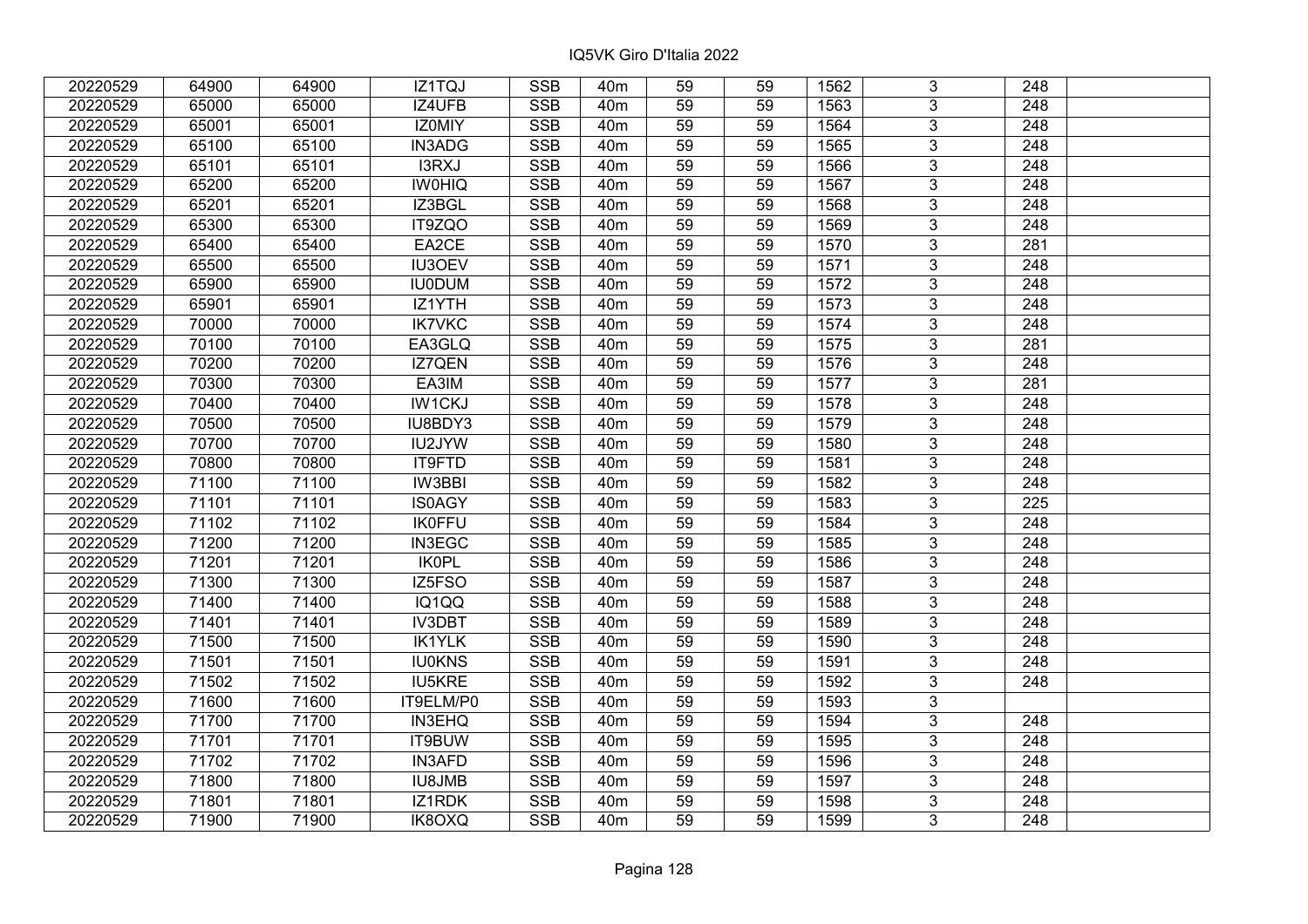| 20220529 | 72100 | 72100 | <b>IW3HKW</b> | <b>SSB</b>              | 40 <sub>m</sub> | 59              | 59 | 1600 | 3              | 248              |  |
|----------|-------|-------|---------------|-------------------------|-----------------|-----------------|----|------|----------------|------------------|--|
| 20220529 | 72101 | 72101 | <b>IKOMHS</b> | <b>SSB</b>              | 40 <sub>m</sub> | 59              | 59 | 1601 | 3              | 248              |  |
| 20220529 | 72200 | 72200 | IZ6KXI        | SSB                     | 40 <sub>m</sub> | $\overline{59}$ | 59 | 1602 | $\overline{3}$ | 248              |  |
| 20220529 | 72300 | 72300 | SP6EO         | <b>SSB</b>              | 40 <sub>m</sub> | 59              | 59 | 1603 | $\overline{3}$ | 269              |  |
| 20220529 | 72301 | 72301 | 9A1CC         | <b>SSB</b>              | 40 <sub>m</sub> | 59              | 59 | 1604 | 3              | 497              |  |
| 20220529 | 72500 | 72500 | IZ8BRK        | <b>SSB</b>              | 40 <sub>m</sub> | 59              | 59 | 1605 | $\overline{3}$ | 248              |  |
| 20220529 | 72600 | 72600 | IZ3ERM        | <b>SSB</b>              | 40 <sub>m</sub> | 59              | 59 | 1606 | $\overline{3}$ | 248              |  |
| 20220529 | 72700 | 72700 | ON3EI         | <b>SSB</b>              | 40 <sub>m</sub> | 59              | 59 | 1607 | 3              | 209              |  |
| 20220529 | 72800 | 72800 | <b>IU6OLM</b> | <b>SSB</b>              | 40 <sub>m</sub> | 59              | 59 | 1608 | $\overline{3}$ | $\overline{248}$ |  |
| 20220529 | 73100 | 73100 | IZ6RIG        | <b>SSB</b>              | 40 <sub>m</sub> | 59              | 59 | 1609 | $\overline{3}$ | 248              |  |
| 20220529 | 73300 | 73300 | DL1BFR        | <b>SSB</b>              | 40 <sub>m</sub> | 59              | 59 | 1610 | 3              | 230              |  |
| 20220529 | 73400 | 73400 | <b>IW5BNC</b> | <b>SSB</b>              | 40 <sub>m</sub> | 59              | 59 | 1611 | $\overline{3}$ | 248              |  |
| 20220529 | 73401 | 73401 | IT9IDE        | <b>SSB</b>              | 40 <sub>m</sub> | 59              | 59 | 1612 | 3              | 248              |  |
| 20220529 | 73700 | 73700 | EA3HLZ        | <b>SSB</b>              | 40 <sub>m</sub> | 59              | 59 | 1613 | $\overline{3}$ | 281              |  |
| 20220529 | 73900 | 73900 | IU0NEJ/QRP    | <b>SSB</b>              | 40 <sub>m</sub> | 59              | 59 | 1614 | 3              | 248              |  |
| 20220529 | 93600 | 93600 | IZ5RKZ        | <b>SSB</b>              | 40 <sub>m</sub> | 59              | 59 | 1615 | 3              | 248              |  |
| 20220529 | 93900 | 93900 | IU2OYZ        | <b>SSB</b>              | 40 <sub>m</sub> | 59              | 59 | 1616 | 3              | 248              |  |
| 20220529 | 94200 | 94200 | IU2OZE        | <b>SSB</b>              | 40 <sub>m</sub> | 59              | 59 | 1617 | 3              | 248              |  |
| 20220529 | 94300 | 94300 | IT9ZMV        | <b>SSB</b>              | 40 <sub>m</sub> | 59              | 59 | 1618 | 3              | 248              |  |
| 20220529 | 94400 | 94400 | I4QGF         | <b>SSB</b>              | 40 <sub>m</sub> | 59              | 59 | 1619 | $\overline{3}$ | 248              |  |
| 20220529 | 95200 | 95200 | <b>IK2UIG</b> | <b>SSB</b>              | 40 <sub>m</sub> | 59              | 59 | 1620 | $\overline{3}$ | 248              |  |
| 20220524 | 52500 | 52500 | IK5EKM        | <b>SSB</b>              | 40 <sub>m</sub> | 59              | 59 | 1199 | 3              | 248              |  |
| 20220524 | 52600 | 52600 | IZ6UWA        | <b>SSB</b>              | 40 <sub>m</sub> | 59              | 59 | 1200 | $\overline{3}$ | 248              |  |
| 20220524 | 52700 | 52700 | IU8AZS        | <b>SSB</b>              | 40 <sub>m</sub> | 59              | 59 | 1201 | $\overline{3}$ | 248              |  |
| 20220524 | 52800 | 52800 | DL1ASF        | <b>SSB</b>              | 40 <sub>m</sub> | 59              | 59 | 1202 | 3              | 230              |  |
| 20220524 | 52900 | 52900 | OK2PDE        | <b>SSB</b>              | 40 <sub>m</sub> | 59              | 59 | 1203 | $\overline{3}$ | 503              |  |
| 20220524 | 52901 | 52901 | OK2KFK        | <b>SSB</b>              | 40 <sub>m</sub> | 59              | 59 | 1204 | $\overline{3}$ | 503              |  |
| 20220524 | 53000 | 53000 | <b>IK2ULS</b> | <b>SSB</b>              | 40 <sub>m</sub> | 59              | 59 | 1205 | $\overline{3}$ | $\overline{248}$ |  |
| 20220524 | 53001 | 53001 | IZ3LES        | <b>SSB</b>              | 40 <sub>m</sub> | 59              | 59 | 1206 | $\overline{3}$ | $\overline{248}$ |  |
| 20220524 | 53200 | 53200 | <b>IK7XNF</b> | <b>SSB</b>              | 40 <sub>m</sub> | 59              | 59 | 1207 | $\overline{3}$ | 248              |  |
| 20220524 | 53201 | 53201 | IZ5CPK        | <b>SSB</b>              | 40 <sub>m</sub> | $\overline{59}$ | 59 | 1208 | $\overline{3}$ | $\overline{248}$ |  |
| 20220524 | 53300 | 53300 | <b>DL7UKA</b> | <b>SSB</b>              | 40 <sub>m</sub> | 59              | 59 | 1209 | $\overline{3}$ | 230              |  |
| 20220524 | 53301 | 53301 | <b>IU0ODL</b> | <b>SSB</b>              | 40 <sub>m</sub> | 59              | 59 | 1210 | 3              | 248              |  |
| 20220524 | 53400 | 53400 | <b>IW2DFS</b> | <b>SSB</b>              | 40 <sub>m</sub> | 59              | 59 | 1211 | $\overline{3}$ | $\overline{248}$ |  |
| 20220524 | 53401 | 53401 | IU5FBV        | <b>SSB</b>              | 40 <sub>m</sub> | 59              | 59 | 1212 | 3              | 248              |  |
| 20220524 | 53500 | 53500 | <b>IU4KET</b> | <b>SSB</b>              | 40m             | 59              | 59 | 1213 | 3              | 248              |  |
| 20220524 | 53600 | 53600 | ON3ACD        | $\overline{\text{SSB}}$ | 40 <sub>m</sub> | 59              | 59 | 1214 | $\overline{3}$ | $\overline{209}$ |  |
| 20220524 | 53800 | 53800 | IZ2LUS        | <b>SSB</b>              | 40 <sub>m</sub> | 59              | 59 | 1215 | $\overline{3}$ | 248              |  |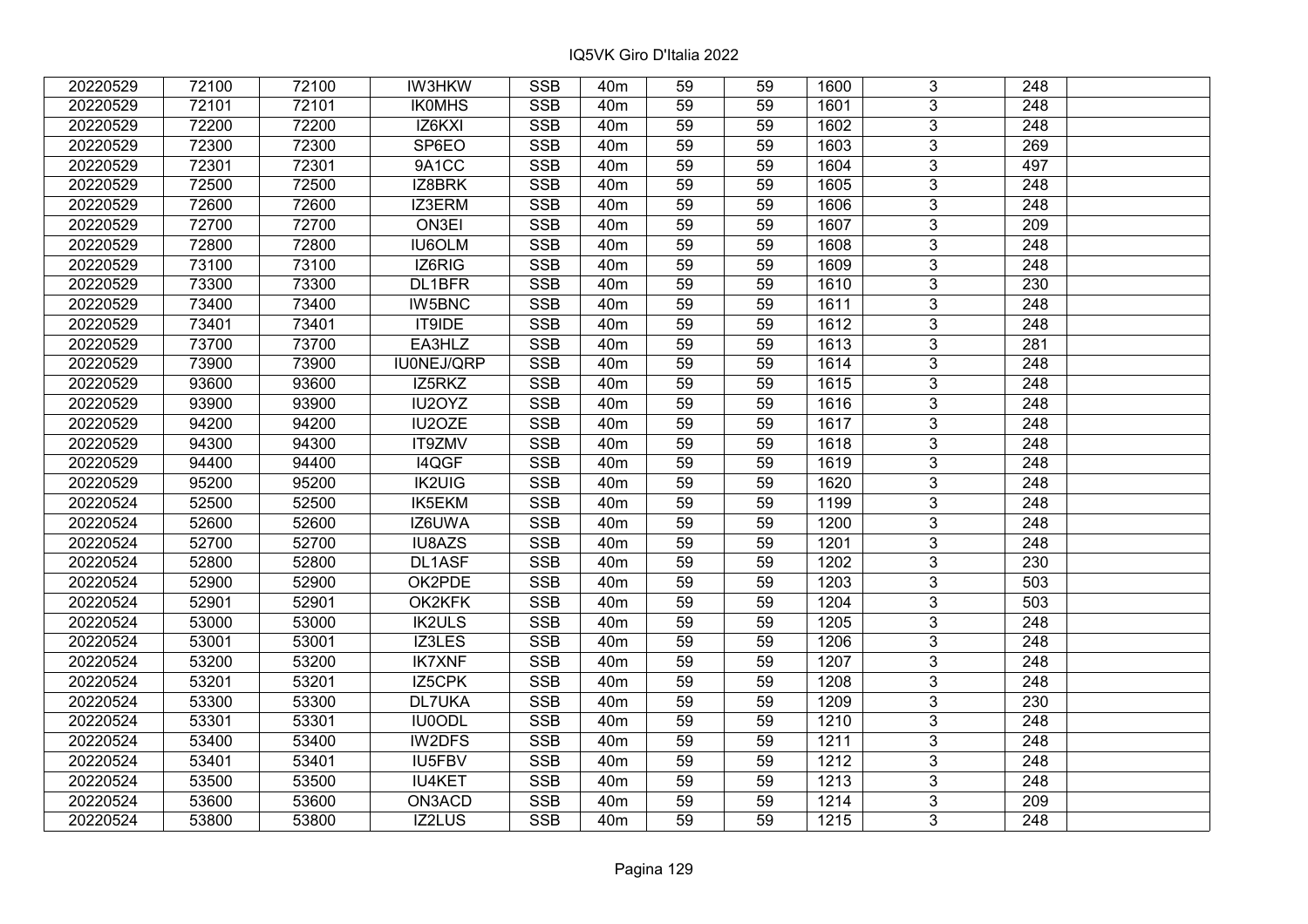| 20220524 | 53801  | 53801  | IK2YXH        | <b>SSB</b>              | 40 <sub>m</sub> | 59              | 59 | 1216 | 3              | 248              |  |
|----------|--------|--------|---------------|-------------------------|-----------------|-----------------|----|------|----------------|------------------|--|
| 20220524 | 53900  | 53900  | HB9EZD        | <b>SSB</b>              | 40 <sub>m</sub> | 59              | 59 | 1217 | 3              | 287              |  |
| 20220524 | 53901  | 53901  | SP6EO         | <b>SSB</b>              | 40 <sub>m</sub> | $\overline{59}$ | 59 | 1218 | $\overline{3}$ | 269              |  |
| 20220524 | 54000  | 54000  | <b>IK2JTS</b> | <b>SSB</b>              | 40 <sub>m</sub> | 59              | 59 | 1219 | $\overline{3}$ | $\overline{248}$ |  |
| 20220524 | 54001  | 54001  | IZ2GMU        | <b>SSB</b>              | 40 <sub>m</sub> | 59              | 59 | 1220 | 3              | 248              |  |
| 20220524 | 54400  | 54400  | IZ8KPT        | <b>SSB</b>              | 40 <sub>m</sub> | 59              | 59 | 1221 | $\overline{3}$ | 248              |  |
| 20220524 | 54500  | 54500  | IW20GW        | <b>SSB</b>              | 40 <sub>m</sub> | 59              | 59 | 1222 | $\overline{3}$ | 248              |  |
| 20220524 | 54600  | 54600  | HB9EZA        | <b>SSB</b>              | 40 <sub>m</sub> | 59              | 59 | 1223 | 3              | 287              |  |
| 20220524 | 54601  | 54601  | IZ0PAP        | <b>SSB</b>              | 40 <sub>m</sub> | 59              | 59 | 1224 | $\overline{3}$ | 248              |  |
| 20220524 | 54602  | 54602  | IZ0CVT        | <b>SSB</b>              | 40 <sub>m</sub> | 59              | 59 | 1225 | $\overline{3}$ | 248              |  |
| 20220524 | 54700  | 54700  | <b>I8URR</b>  | <b>SSB</b>              | 40 <sub>m</sub> | 59              | 59 | 1226 | 3              | 248              |  |
| 20220524 | 54800  | 54800  | IK1GPG        | <b>SSB</b>              | 40 <sub>m</sub> | 59              | 59 | 1227 | $\overline{3}$ | 248              |  |
| 20220524 | 54900  | 54900  | IT9QQO        | <b>SSB</b>              | 40 <sub>m</sub> | 59              | 59 | 1228 | 3              | 248              |  |
| 20220524 | 54901  | 54901  | IT9BID        | <b>SSB</b>              | 40 <sub>m</sub> | 59              | 59 | 1229 | $\overline{3}$ | 248              |  |
| 20220524 | 55000  | 55000  | <b>IK1NPE</b> | <b>SSB</b>              | 40 <sub>m</sub> | 59              | 59 | 1230 | 3              | 248              |  |
| 20220524 | 55001  | 55001  | <b>IWOHIQ</b> | <b>SSB</b>              | 40 <sub>m</sub> | 59              | 59 | 1231 | 3              | 248              |  |
| 20220524 | 55300  | 55300  | DL3AG         | <b>SSB</b>              | 40 <sub>m</sub> | 59              | 59 | 1232 | 3              | 230              |  |
| 20220524 | 55500  | 55500  | DL2IAJ        | <b>SSB</b>              | 40 <sub>m</sub> | 59              | 59 | 1233 | 3              | 230              |  |
| 20220524 | 55600  | 55600  | DL5LB         | <b>SSB</b>              | 40 <sub>m</sub> | 59              | 59 | 1234 | 3              | 230              |  |
| 20220524 | 55800  | 55800  | <b>IZ2CDR</b> | <b>SSB</b>              | 40 <sub>m</sub> | 59              | 59 | 1235 | $\overline{3}$ | 248              |  |
| 20220524 | 55801  | 55801  | <b>IW8RPQ</b> | <b>SSB</b>              | 40 <sub>m</sub> | 59              | 59 | 1236 | $\overline{3}$ | 248              |  |
| 20220524 | 55900  | 55900  | I4QGF         | <b>SSB</b>              | 40 <sub>m</sub> | 59              | 59 | 1237 | 3              | 248              |  |
| 20220524 | 60000  | 60000  | IZ0CWW        | <b>SSB</b>              | 40 <sub>m</sub> | 59              | 59 | 1238 | $\overline{3}$ | 248              |  |
| 20220524 | 60001  | 60001  | IW8RRB        | <b>SSB</b>              | 40 <sub>m</sub> | 59              | 59 | 1239 | 3              | 248              |  |
| 20220524 | 60100  | 60100  | IZ6RIG        | <b>SSB</b>              | 40 <sub>m</sub> | 59              | 59 | 1240 | 3              | 248              |  |
| 20220524 | 60200  | 60200  | <b>IU0KNS</b> | <b>SSB</b>              | 40 <sub>m</sub> | 59              | 59 | 1241 | $\overline{3}$ | $\overline{248}$ |  |
| 20220524 | 95400  | 95400  | IU5JJW        | <b>SSB</b>              | 40 <sub>m</sub> | 59              | 59 | 1242 | $\overline{3}$ | $\overline{248}$ |  |
| 20220524 | 95500  | 95500  | IW5EFM        | <b>SSB</b>              | 40 <sub>m</sub> | 59              | 59 | 1243 | $\overline{3}$ | $\overline{248}$ |  |
| 20220524 | 143500 | 143500 | I2XGD         | <b>SSB</b>              | 40 <sub>m</sub> | 59              | 59 | 1244 | $\overline{3}$ | 248              |  |
| 20220524 | 143600 | 143600 | IZ5MJO        | <b>SSB</b>              | 40 <sub>m</sub> | 59              | 59 | 1245 | $\overline{3}$ | 248              |  |
| 20220524 | 145200 | 145200 | <b>IZOMIY</b> | <b>SSB</b>              | 40 <sub>m</sub> | 59              | 59 | 1246 | $\overline{3}$ | $\overline{248}$ |  |
| 20220524 | 145500 | 145500 | <b>IU8JMB</b> | <b>SSB</b>              | 40 <sub>m</sub> | 59              | 59 | 1247 | $\overline{3}$ | 248              |  |
| 20220524 | 145600 | 145600 | IU5KZF        | <b>SSB</b>              | 40 <sub>m</sub> | 59              | 59 | 1248 | 3              | 248              |  |
| 20220524 | 145700 | 145700 | <b>IW3HKW</b> | <b>SSB</b>              | 40 <sub>m</sub> | 59              | 59 | 1249 | 3              | 248              |  |
| 20220524 | 145900 | 145900 | IW5ECW        | <b>SSB</b>              | 40 <sub>m</sub> | 59              | 59 | 1250 | 3              | 248              |  |
| 20220524 | 150200 | 150200 | <b>I8AZC</b>  | <b>SSB</b>              | 40 <sub>m</sub> | 59              | 59 | 1251 | 3              | 248              |  |
| 20220524 | 150500 | 150500 | I2ZP          | $\overline{\text{SSB}}$ | 40 <sub>m</sub> | 59              | 59 | 1252 | 3              | 248              |  |
| 20220524 | 150700 | 150700 | IZ0CVT        | <b>SSB</b>              | 40 <sub>m</sub> | 59              | 59 | 1253 | 3              | 248              |  |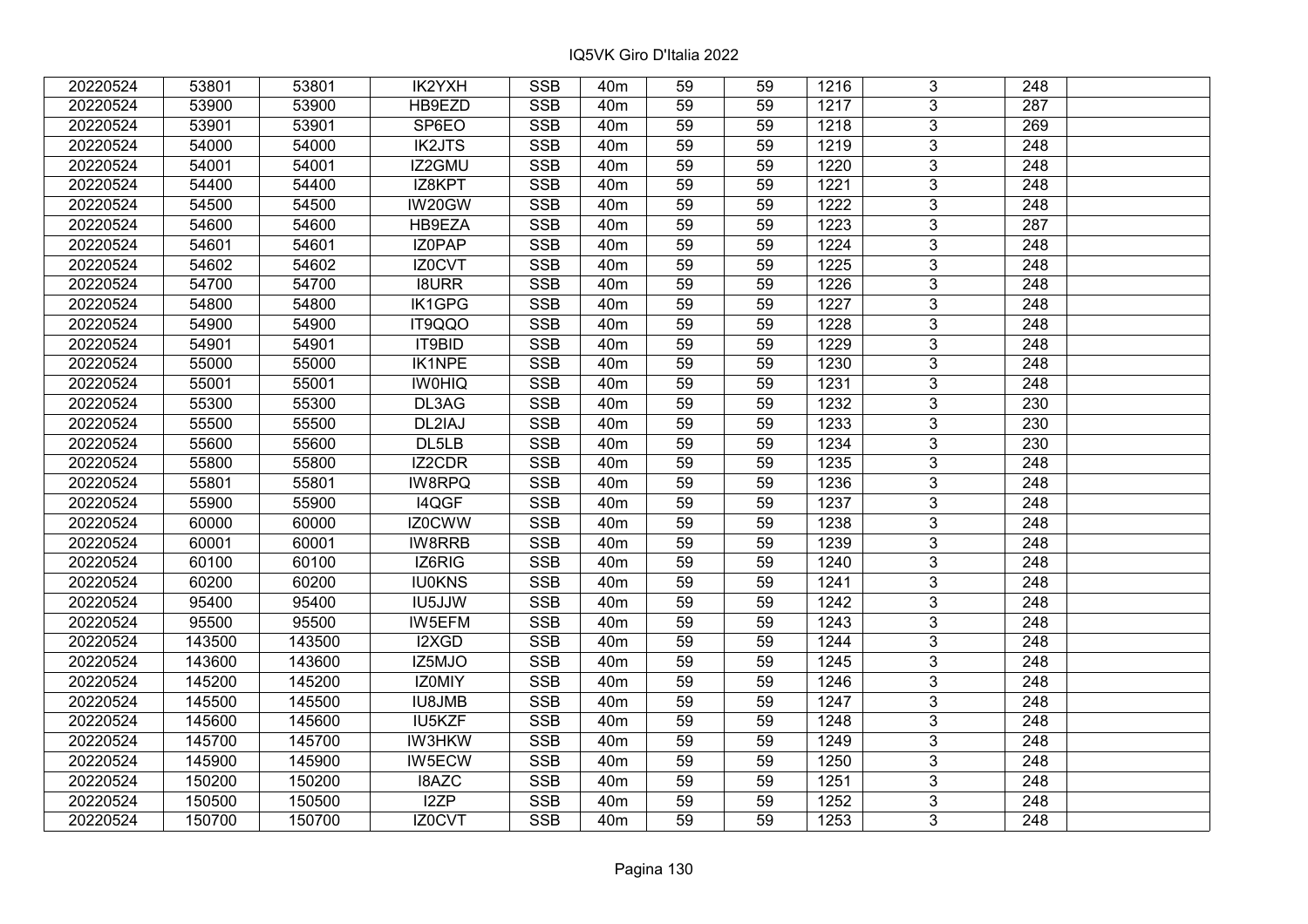| 20220524 | 152800 | 152800 | IZ0EVA        | <b>SSB</b>              | 40 <sub>m</sub> | 59              | 59 | 1254 | 3              | 248              |  |
|----------|--------|--------|---------------|-------------------------|-----------------|-----------------|----|------|----------------|------------------|--|
| 20220524 | 153000 | 153000 | <b>IW0QDG</b> | <b>SSB</b>              | 40 <sub>m</sub> | 59              | 59 | 1255 | 3              | 248              |  |
| 20220524 | 153100 | 153100 | IZ8BRK        | SSB                     | 40 <sub>m</sub> | $\overline{59}$ | 59 | 1256 | $\overline{3}$ | 248              |  |
| 20220524 | 153700 | 153700 | IZ1TQJ        | <b>SSB</b>              | 40 <sub>m</sub> | 59              | 59 | 1257 | $\overline{3}$ | $\overline{248}$ |  |
| 20220524 | 155000 | 155000 | <b>I5YKQ</b>  | <b>SSB</b>              | 40 <sub>m</sub> | 59              | 59 | 1258 | 3              | 248              |  |
| 20220524 | 155100 | 155100 | IN3IZO        | <b>SSB</b>              | 40 <sub>m</sub> | 59              | 59 | 1259 | $\overline{3}$ | 248              |  |
| 20220524 | 155200 | 155200 | IU2GES        | <b>SSB</b>              | 40 <sub>m</sub> | 59              | 59 | 1260 | $\overline{3}$ | 248              |  |
| 20220524 | 155300 | 155300 | IZ8FQQ        | <b>SSB</b>              | 40 <sub>m</sub> | 59              | 59 | 1261 | 3              | 248              |  |
| 20220524 | 155500 | 155500 | <b>IU0QJK</b> | <b>SSB</b>              | 40 <sub>m</sub> | 59              | 59 | 1262 | $\overline{3}$ | $\overline{248}$ |  |
| 20220524 | 155700 | 155700 | SP1AOL        | <b>SSB</b>              | 40 <sub>m</sub> | 59              | 59 | 1263 | $\overline{3}$ | 269              |  |
| 20220524 | 155800 | 155800 | IZ0MIY        | <b>SSB</b>              | 40 <sub>m</sub> | 59              | 59 | 1264 | 3              | 248              |  |
| 20220524 | 160300 | 160300 | <b>IK8WOP</b> | <b>SSB</b>              | 40 <sub>m</sub> | 59              | 59 | 1265 | $\overline{3}$ | 248              |  |
| 20220524 | 160400 | 160400 | <b>IK2EBP</b> | <b>SSB</b>              | 40 <sub>m</sub> | 59              | 59 | 1266 | 3              | 248              |  |
| 20220524 | 160500 | 160500 | IW2MZS        | <b>SSB</b>              | 40 <sub>m</sub> | 59              | 59 | 1267 | $\overline{3}$ | 248              |  |
| 20220524 | 161200 | 161200 | DL3RYB        | <b>SSB</b>              | 40 <sub>m</sub> | 59              | 59 | 1268 | 3              | 230              |  |
| 20220524 | 161700 | 161700 | <b>IK7XGH</b> | <b>SSB</b>              | 40 <sub>m</sub> | 59              | 59 | 1269 | 3              | 248              |  |
| 20220524 | 161900 | 161900 | OE6BID        | <b>SSB</b>              | 40 <sub>m</sub> | 59              | 59 | 1270 | 3              | 206              |  |
| 20220524 | 162200 | 162200 | OE6PID        | <b>SSB</b>              | 40 <sub>m</sub> | 59              | 59 | 1271 | 3              | 206              |  |
| 20220524 | 165500 | 165500 | <b>IU5NHM</b> | <b>SSB</b>              | 40 <sub>m</sub> | 59              | 59 | 1272 | 3              | 248              |  |
| 20220524 | 170700 | 170700 | IZ7KGB        | <b>SSB</b>              | 40 <sub>m</sub> | 59              | 59 | 1273 | $\overline{3}$ | 248              |  |
| 20220524 | 170800 | 170800 | <b>IK8RJS</b> | <b>SSB</b>              | 40 <sub>m</sub> | 59              | 59 | 1274 | $\overline{3}$ | 248              |  |
| 20220524 | 171100 | 171100 | IW1CHJ        | <b>SSB</b>              | 40 <sub>m</sub> | 59              | 59 | 1275 | 3              | 248              |  |
| 20220525 | 52900  | 52900  | IZ3LES        | <b>SSB</b>              | 40 <sub>m</sub> | 59              | 59 | 1276 | $\overline{3}$ | 248              |  |
| 20220525 | 53000  | 53000  | IU4OSX        | <b>SSB</b>              | 40 <sub>m</sub> | 59              | 59 | 1277 | 3              | 248              |  |
| 20220525 | 53200  | 53200  | DL6ASF        | <b>SSB</b>              | 40 <sub>m</sub> | 59              | 59 | 1278 | 3              | 230              |  |
| 20220525 | 53300  | 53300  | DL6UKA        | <b>SSB</b>              | 40 <sub>m</sub> | 59              | 59 | 1279 | $\overline{3}$ | 230              |  |
| 20220525 | 53301  | 53301  | IT9IFV        | <b>SSB</b>              | 40 <sub>m</sub> | 59              | 59 | 1280 | $\overline{3}$ | $\overline{248}$ |  |
| 20220525 | 53400  | 53400  | IU5FBV        | <b>SSB</b>              | 40 <sub>m</sub> | 59              | 59 | 1281 | $\overline{3}$ | $\overline{248}$ |  |
| 20220525 | 53500  | 53500  | IZ5TJX        | <b>SSB</b>              | 40 <sub>m</sub> | 59              | 59 | 1282 | $\overline{3}$ | 248              |  |
| 20220525 | 53600  | 53600  | <b>IU8AZS</b> | <b>SSB</b>              | 40 <sub>m</sub> | 59              | 59 | 1283 | $\overline{3}$ | 248              |  |
| 20220525 | 53601  | 53601  | IZ1RFK        | SSB                     | 40 <sub>m</sub> | $\overline{59}$ | 59 | 1284 | $\overline{3}$ | $\overline{248}$ |  |
| 20220525 | 53800  | 53800  | <b>IW1RIM</b> | <b>SSB</b>              | 40 <sub>m</sub> | 59              | 59 | 1285 | $\overline{3}$ | 248              |  |
| 20220525 | 63600  | 63600  | IK5EKM        | <b>SSB</b>              | 40 <sub>m</sub> | 59              | 59 | 1286 | 3              | 248              |  |
| 20220525 | 63700  | 63700  | IW5EFM        | <b>SSB</b>              | 40 <sub>m</sub> | 59              | 59 | 1287 | $\overline{3}$ | 248              |  |
| 20220525 | 75600  | 75600  | <b>IWOHIQ</b> | <b>SSB</b>              | 40 <sub>m</sub> | 59              | 59 | 1288 | 3              | 248              |  |
| 20220525 | 75601  | 75601  | IZ5JON        | <b>SSB</b>              | 40 <sub>m</sub> | 59              | 59 | 1289 | 3              | 248              |  |
| 20220525 | 75900  | 75900  | IK8VHP        | $\overline{\text{SSB}}$ | 40 <sub>m</sub> | 59              | 59 | 1290 | $\overline{3}$ | 248              |  |
| 20220525 | 75901  | 75901  | IZ0ARL        | <b>SSB</b>              | 40 <sub>m</sub> | 59              | 59 | 1291 | $\overline{3}$ | 248              |  |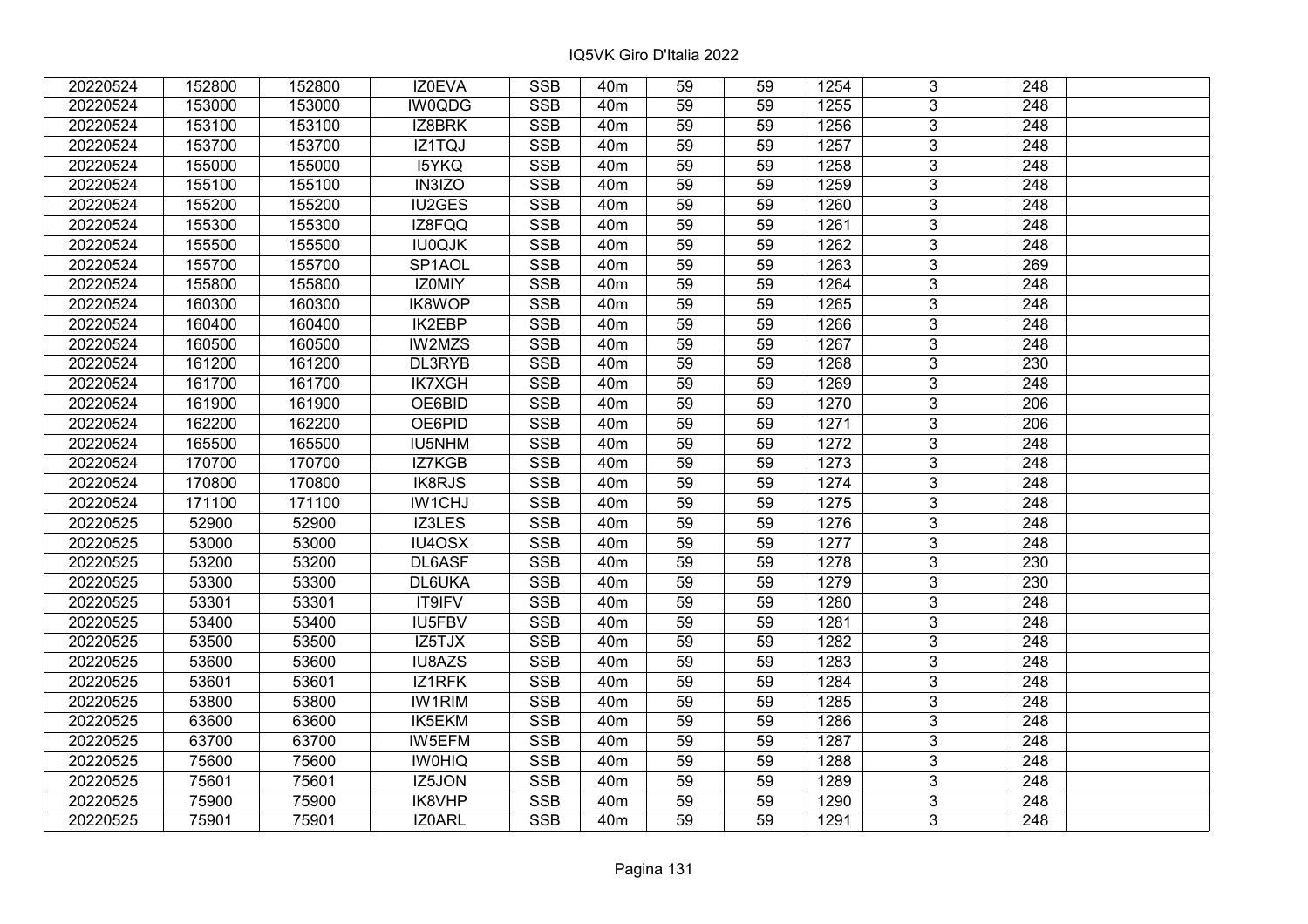| 20220525 | 85700  | 85700  | <b>IU0LII</b> | <b>SSB</b>              | 40m             | 59              | 59 | 1292 | 3              | 248              |  |
|----------|--------|--------|---------------|-------------------------|-----------------|-----------------|----|------|----------------|------------------|--|
| 20220525 | 85800  | 85800  | <b>I8VJK</b>  | <b>SSB</b>              | 40 <sub>m</sub> | 59              | 59 | 1293 | 3              | 248              |  |
| 20220525 | 85801  | 85801  | <b>IU0DUM</b> | <b>SSB</b>              | 40 <sub>m</sub> | 59              | 59 | 1294 | $\overline{3}$ | 248              |  |
| 20220525 | 85900  | 85900  | IW8DGZ        | <b>SSB</b>              | 40 <sub>m</sub> | 59              | 59 | 1295 | $\overline{3}$ | 248              |  |
| 20220525 | 90000  | 90000  | IU1NHC        | <b>SSB</b>              | 40 <sub>m</sub> | 59              | 59 | 1296 | $\overline{3}$ | 248              |  |
| 20220525 | 90001  | 90001  | <b>IW1RIE</b> | <b>SSB</b>              | 40 <sub>m</sub> | 59              | 59 | 1297 | $\overline{3}$ | 248              |  |
| 20220525 | 90400  | 90400  | IZ5MJO        | <b>SSB</b>              | 40m             | 59              | 59 | 1298 | 3              | 248              |  |
| 20220525 | 90500  | 90500  | IW1GDD        | <b>SSB</b>              | 40 <sub>m</sub> | 59              | 59 | 1299 | $\overline{3}$ | 248              |  |
| 20220525 | 94200  | 94200  | I2HGV         | <b>SSB</b>              | 40 <sub>m</sub> | 59              | 59 | 1300 | $\overline{3}$ | 248              |  |
| 20220525 | 94500  | 94500  | IT9KMO        | <b>SSB</b>              | 40 <sub>m</sub> | 59              | 59 | 1301 | $\overline{3}$ | 248              |  |
| 20220525 | 114000 | 114000 | IW2NLJ        | <b>SSB</b>              | 40 <sub>m</sub> | 59              | 59 | 1302 | $\overline{3}$ | 248              |  |
| 20220525 | 114100 | 114100 | <b>IV3FIV</b> | <b>SSB</b>              | 40 <sub>m</sub> | 59              | 59 | 1303 | $\overline{3}$ | 248              |  |
| 20220525 | 114101 | 114101 | IQ3UV         | <b>SSB</b>              | 40 <sub>m</sub> | 59              | 59 | 1304 | $\overline{3}$ | 248              |  |
| 20220525 | 114102 | 114102 | <b>IKOLFL</b> | <b>SSB</b>              | 40 <sub>m</sub> | 59              | 59 | 1305 | 3              | 248              |  |
| 20220525 | 114300 | 114300 | I2FUM         | <b>SSB</b>              | 40 <sub>m</sub> | 59              | 59 | 1306 | 3              | 248              |  |
| 20220525 | 114301 | 114301 | <b>IK4UXA</b> | <b>SSB</b>              | 40 <sub>m</sub> | 59              | 59 | 1307 | 3              | 248              |  |
| 20220525 | 114900 | 114900 | I3RXJ         | <b>SSB</b>              | 40 <sub>m</sub> | 59              | 59 | 1308 | 3              | 248              |  |
| 20220525 | 115100 | 115100 | IZ1YTH        | <b>SSB</b>              | 40 <sub>m</sub> | 59              | 59 | 1309 | 3              | 248              |  |
| 20220525 | 115200 | 115200 | <b>IU0JIW</b> | <b>SSB</b>              | 40 <sub>m</sub> | 59              | 59 | 1310 | $\overline{3}$ | 248              |  |
| 20220525 | 115700 | 115700 | <b>IU8JMB</b> | <b>SSB</b>              | 40 <sub>m</sub> | 59              | 59 | 1311 | $\overline{3}$ | 248              |  |
| 20220525 | 120700 | 120700 | <b>IZ0MQQ</b> | <b>SSB</b>              | 40 <sub>m</sub> | 59              | 59 | 1312 | $\overline{3}$ | 248              |  |
| 20220525 | 121200 | 121200 | <b>IU3OXX</b> | <b>SSB</b>              | 40 <sub>m</sub> | 59              | 59 | 1313 | $\overline{3}$ | 248              |  |
| 20220525 | 121300 | 121300 | I2ZP          | <b>SSB</b>              | 40 <sub>m</sub> | 59              | 59 | 1314 | 3              | 248              |  |
| 20220525 | 121400 | 121400 | IK8VRO        | <b>SSB</b>              | 40 <sub>m</sub> | 59              | 59 | 1315 | $\overline{3}$ | 248              |  |
| 20220525 | 122000 | 122000 | F5PVX         | <b>SSB</b>              | 40 <sub>m</sub> | 59              | 59 | 1316 | $\overline{3}$ | 227              |  |
| 20220525 | 122900 | 122900 | <b>IW3HIX</b> | SSB                     | 40 <sub>m</sub> | $\overline{59}$ | 59 | 1317 | $\overline{3}$ | $\overline{248}$ |  |
| 20220525 | 123000 | 123000 | IU2IWO        | <b>SSB</b>              | 40 <sub>m</sub> | 59              | 59 | 1318 | $\overline{3}$ | $\overline{248}$ |  |
| 20220525 | 123100 | 123100 | <b>IU4MTA</b> | <b>SSB</b>              | 40 <sub>m</sub> | 59              | 59 | 1319 | 3              | 248              |  |
| 20220525 | 123700 | 123700 | <b>IU2QKC</b> | <b>SSB</b>              | 40 <sub>m</sub> | 59              | 59 | 1320 | $\overline{3}$ | $\overline{248}$ |  |
| 20220525 | 124200 | 124200 | <b>IU4KET</b> | <b>SSB</b>              | 40 <sub>m</sub> | 59              | 59 | 1321 | $\overline{3}$ | $\overline{248}$ |  |
| 20220525 | 124300 | 124300 | <b>IK0FFU</b> | <b>SSB</b>              | 40 <sub>m</sub> | 59              | 59 | 1322 | $\overline{3}$ | 248              |  |
| 20220525 | 124800 | 124800 | <b>IU5KRE</b> | <b>SSB</b>              | 40 <sub>m</sub> | 59              | 59 | 1323 | $\overline{3}$ | 248              |  |
| 20220525 | 125000 | 125000 | <b>IU8UMB</b> | <b>SSB</b>              | 40 <sub>m</sub> | 59              | 59 | 1324 | 3              | 248              |  |
| 20220525 | 125200 | 125200 | <b>IK2ULS</b> | <b>SSB</b>              | 40 <sub>m</sub> | 59              | 59 | 1325 | 3              | 248              |  |
| 20220525 | 125500 | 125500 | IZ5FSO        | <b>SSB</b>              | 40 <sub>m</sub> | 59              | 59 | 1326 | 3              | 248              |  |
| 20220525 | 125600 | 125600 | <b>IU8JMB</b> | <b>SSB</b>              | 40 <sub>m</sub> | 59              | 59 | 1327 | 3              | 248              |  |
| 20220525 | 125601 | 125601 | IT9FTD        | $\overline{\text{SSB}}$ | 40 <sub>m</sub> | 59              | 59 | 1328 | $\overline{3}$ | 248              |  |
| 20220525 | 130600 | 130600 | S52MZ         | <b>SSB</b>              | 40 <sub>m</sub> | 59              | 59 | 1329 | $\overline{3}$ | 499              |  |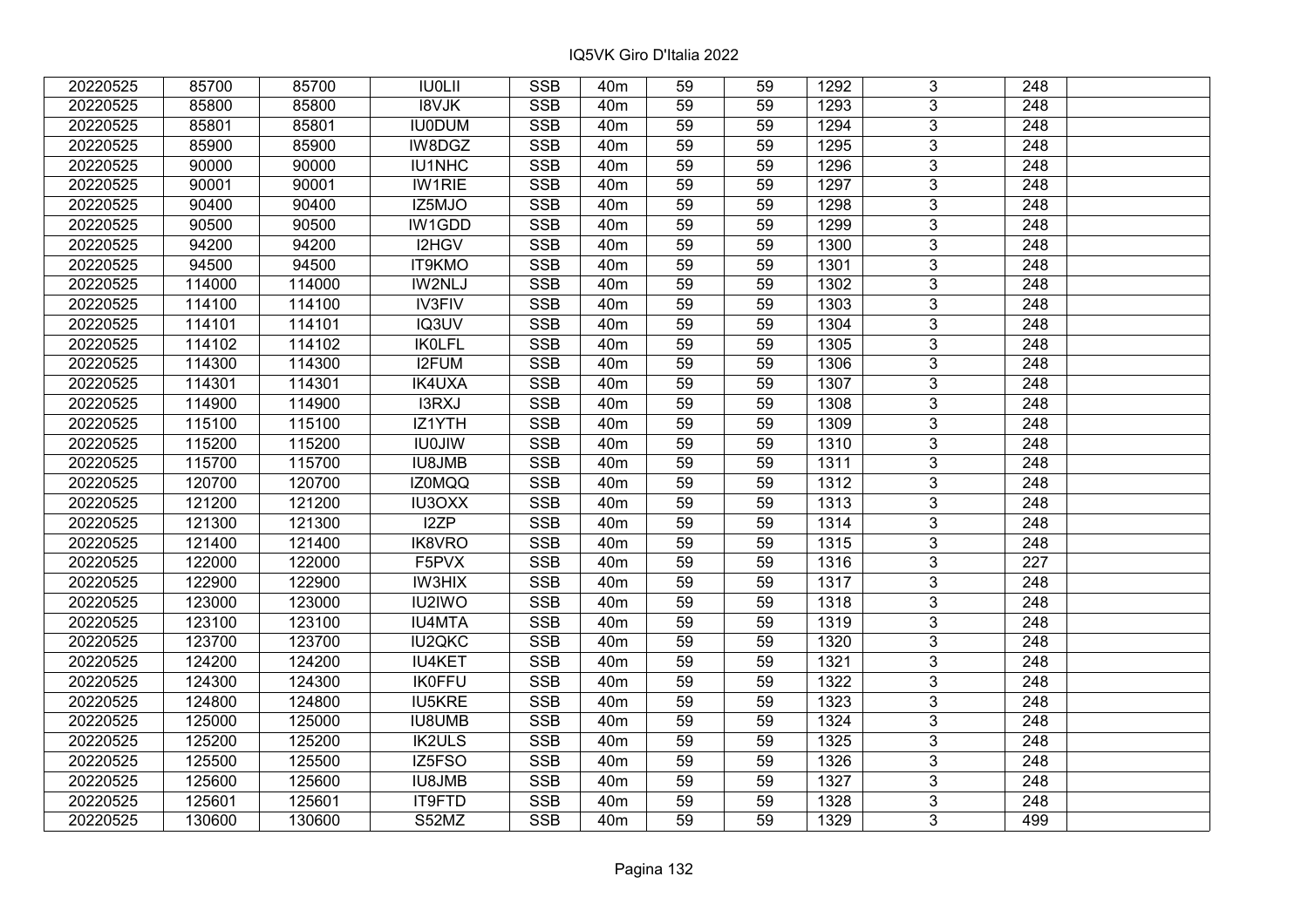| 20220525 | 131400 | 131400 | <b>IU6OLM</b> | <b>SSB</b>              | 40m             | 59              | 59 | 1330 | 3              | 248              |  |
|----------|--------|--------|---------------|-------------------------|-----------------|-----------------|----|------|----------------|------------------|--|
| 20220525 | 131500 | 131500 | IU5DAH        | <b>SSB</b>              | 40 <sub>m</sub> | 59              | 59 | 1331 | 3              | 248              |  |
| 20220525 | 131800 | 131800 | <b>IW1DNI</b> | SSB                     | 40 <sub>m</sub> | $\overline{59}$ | 59 | 1332 | $\overline{3}$ | 248              |  |
| 20220525 | 132500 | 132500 | HB9HIO        | <b>SSB</b>              | 40 <sub>m</sub> | 59              | 59 | 1333 | $\overline{3}$ | 287              |  |
| 20220525 | 152300 | 152300 | IT9FTD        | <b>SSB</b>              | 40 <sub>m</sub> | 59              | 59 | 1334 | 3              | 248              |  |
| 20220525 | 152301 | 152301 | IZ6ITZ        | <b>SSB</b>              | 40 <sub>m</sub> | 59              | 59 | 1335 | $\overline{3}$ | 248              |  |
| 20220525 | 152400 | 152400 | IW2DQE        | <b>SSB</b>              | 40 <sub>m</sub> | 59              | 59 | 1336 | $\overline{3}$ | 248              |  |
| 20220525 | 152500 | 152500 | OE6BID        | <b>SSB</b>              | 40 <sub>m</sub> | 59              | 59 | 1337 | 3              | 206              |  |
| 20220525 | 152501 | 152501 | IZ8FQQ        | <b>SSB</b>              | 40 <sub>m</sub> | 59              | 59 | 1338 | $\overline{3}$ | $\overline{248}$ |  |
| 20220525 | 154100 | 154100 | <b>IK2UIG</b> | <b>SSB</b>              | 40 <sub>m</sub> | 59              | 59 | 1339 | $\overline{3}$ | 248              |  |
| 20220525 | 154200 | 154200 | OM1ALT        | <b>SSB</b>              | 40 <sub>m</sub> | 59              | 59 | 1340 | 3              | 504              |  |
| 20220525 | 154300 | 154300 | <b>IV3TNP</b> | <b>SSB</b>              | 40 <sub>m</sub> | 59              | 59 | 1341 | $\overline{3}$ | 248              |  |
| 20220525 | 154400 | 154400 | <b>IN3XSK</b> | <b>SSB</b>              | 40 <sub>m</sub> | 59              | 59 | 1342 | 3              | 248              |  |
| 20220525 | 154401 | 154401 | IU5MPH        | <b>SSB</b>              | 40 <sub>m</sub> | 59              | 59 | 1343 | $\overline{3}$ | 248              |  |
| 20220525 | 154500 | 154500 | <b>IU7KEG</b> | <b>SSB</b>              | 40 <sub>m</sub> | 59              | 59 | 1344 | 3              | 248              |  |
| 20220525 | 154600 | 154600 | IW3IDX        | <b>SSB</b>              | 40 <sub>m</sub> | 59              | 59 | 1345 | 3              | 248              |  |
| 20220525 | 154900 | 154900 | HB9HIO        | <b>SSB</b>              | 40 <sub>m</sub> | 59              | 59 | 1346 | 3              | 287              |  |
| 20220525 | 154901 | 154901 | HB9EFJ        | <b>SSB</b>              | 40 <sub>m</sub> | 59              | 59 | 1347 | 3              | 287              |  |
| 20220525 | 154902 | 154902 | HB9RL         | <b>SSB</b>              | 40 <sub>m</sub> | 59              | 59 | 1348 | 3              | 287              |  |
| 20220525 | 155200 | 155200 | IU5KWL        | <b>SSB</b>              | 40 <sub>m</sub> | 59              | 59 | 1349 | $\overline{3}$ | 248              |  |
| 20220525 | 155400 | 155400 | IZ7DTJ        | <b>SSB</b>              | 40 <sub>m</sub> | 59              | 59 | 1350 | $\overline{3}$ | 248              |  |
| 20220525 | 155500 | 155500 | IT9IU3GMI     | <b>SSB</b>              | 40 <sub>m</sub> | 59              | 59 | 1351 | 3              | 248              |  |
| 20220525 | 155600 | 155600 | <b>IK8RJS</b> | <b>SSB</b>              | 40 <sub>m</sub> | 59              | 59 | 1352 | $\overline{3}$ | 248              |  |
| 20220525 | 155601 | 155601 | IW8EDA        | <b>SSB</b>              | 40 <sub>m</sub> | 59              | 59 | 1353 | 3              | 248              |  |
| 20220525 | 155700 | 155700 | <b>IU7LRP</b> | <b>SSB</b>              | 40 <sub>m</sub> | 59              | 59 | 1354 | 3              | 248              |  |
| 20220525 | 160300 | 160300 | <b>IOSNY</b>  | <b>SSB</b>              | 40 <sub>m</sub> | 59              | 59 | 1355 | $\overline{3}$ | $\overline{248}$ |  |
| 20220525 | 160301 | 160301 | <b>IQ0RU</b>  | <b>SSB</b>              | 40 <sub>m</sub> | 59              | 59 | 1356 | $\overline{3}$ | $\overline{248}$ |  |
| 20220525 | 160400 | 160400 | <b>IK5VLS</b> | <b>SSB</b>              | 40 <sub>m</sub> | 59              | 59 | 1357 | $\overline{3}$ | $\overline{248}$ |  |
| 20220525 | 160600 | 160600 | <b>IW2FVN</b> | <b>SSB</b>              | 40 <sub>m</sub> | 59              | 59 | 1358 | $\overline{3}$ | 248              |  |
| 20220525 | 161600 | 161600 | EA3FG         | <b>SSB</b>              | 40 <sub>m</sub> | 59              | 59 | 1359 | $\overline{3}$ | 281              |  |
| 20220525 | 161601 | 161601 | EA7HYJ        | <b>SSB</b>              | 40 <sub>m</sub> | 59              | 59 | 1360 | $\overline{3}$ | $\overline{281}$ |  |
| 20220525 | 171400 | 171400 | <b>IW3HWC</b> | <b>SSB</b>              | 40 <sub>m</sub> | 59              | 59 | 1361 | $\overline{3}$ | 248              |  |
| 20220525 | 171600 | 171600 | <b>IW8RPQ</b> | <b>SSB</b>              | 40 <sub>m</sub> | 59              | 59 | 1362 | 3              | 248              |  |
| 20220525 | 171900 | 171900 | <b>I5YKQ</b>  | <b>SSB</b>              | 40 <sub>m</sub> | 59              | 59 | 1363 | 3              | 248              |  |
| 20220525 | 172400 | 172400 | <b>IT9NSM</b> | <b>SSB</b>              | 40 <sub>m</sub> | 59              | 59 | 1364 | 3              | 248              |  |
| 20220525 | 172500 | 172500 | IZ0WPF        | <b>SSB</b>              | 40 <sub>m</sub> | 59              | 59 | 1365 | 3              | 248              |  |
| 20220525 | 172600 | 172600 | <b>IW6AWL</b> | $\overline{\text{SSB}}$ | 40 <sub>m</sub> | 59              | 59 | 1366 | $\overline{3}$ | 248              |  |
| 20220526 | 54100  | 54100  | IZ3LES        | <b>SSB</b>              | 40 <sub>m</sub> | 59              | 59 | 1367 | $\overline{3}$ | 248              |  |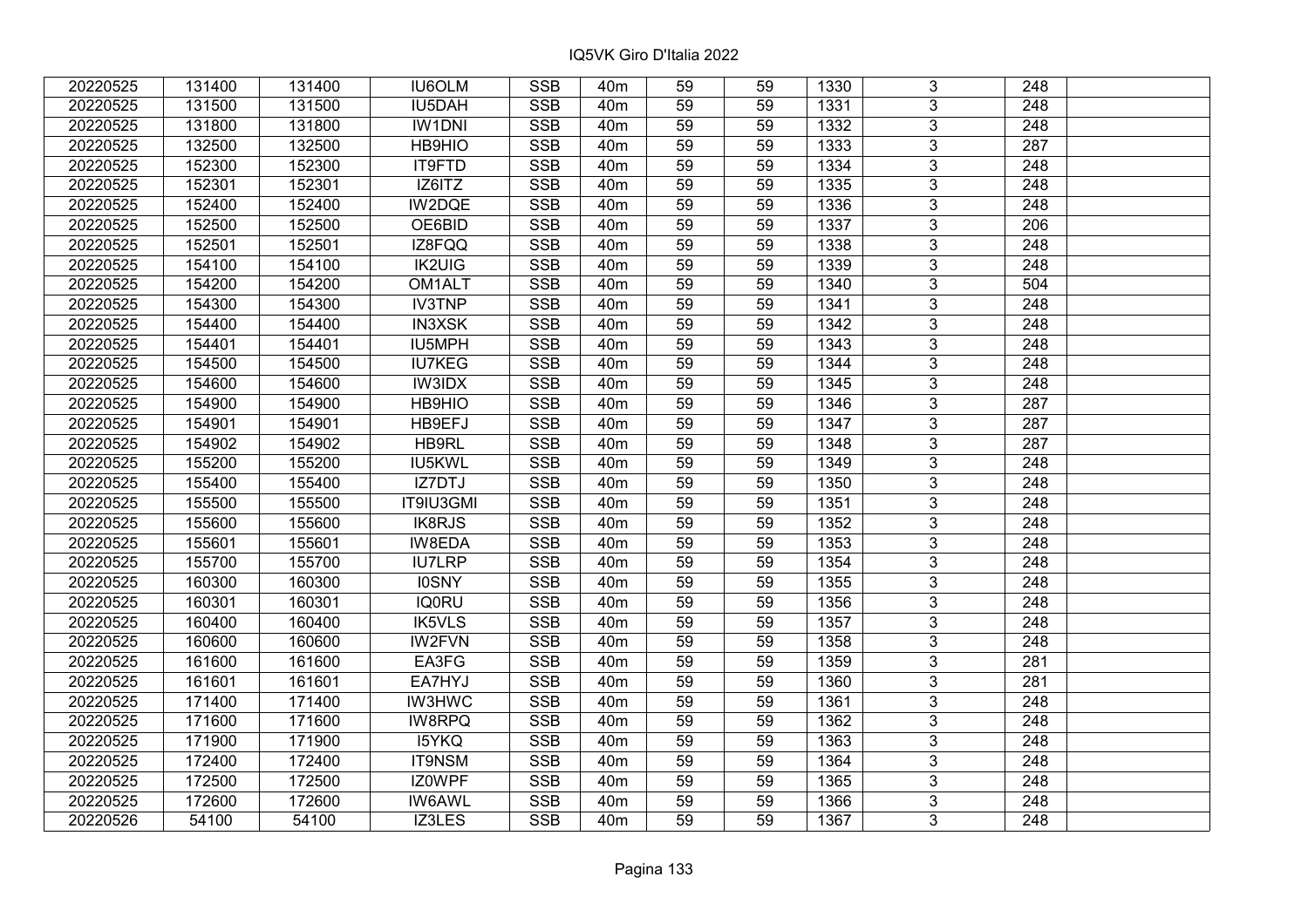| 20220526 | 54101 | 54101 | <b>IK2JTS</b> | <b>SSB</b>              | 40 <sub>m</sub> | 59              | 59 | 1368 | 3              | 248              |  |
|----------|-------|-------|---------------|-------------------------|-----------------|-----------------|----|------|----------------|------------------|--|
| 20220526 | 54200 | 54200 | <b>IK2ULS</b> | <b>SSB</b>              | 40 <sub>m</sub> | 59              | 59 | 1369 | 3              | 248              |  |
| 20220526 | 54300 | 54300 | IZ8KPT        | SSB                     | 40 <sub>m</sub> | $\overline{59}$ | 59 | 1370 | $\overline{3}$ | 248              |  |
| 20220526 | 54301 | 54301 | 9A1AA         | <b>SSB</b>              | 40 <sub>m</sub> | 59              | 59 | 1371 | $\overline{3}$ | 497              |  |
| 20220526 | 54302 | 54302 | IZ0PAP        | <b>SSB</b>              | 40 <sub>m</sub> | 59              | 59 | 1372 | 3              | 248              |  |
| 20220526 | 54500 | 54500 | HA1ZH         | <b>SSB</b>              | 40 <sub>m</sub> | 59              | 59 | 1373 | $\overline{3}$ | 239              |  |
| 20220526 | 54600 | 54600 | <b>IT9IFV</b> | <b>SSB</b>              | 40 <sub>m</sub> | 59              | 59 | 1374 | $\overline{3}$ | 248              |  |
| 20220526 | 54601 | 54601 | IZ3LEV        | <b>SSB</b>              | 40 <sub>m</sub> | 59              | 59 | 1375 | 3              | 248              |  |
| 20220526 | 54602 | 54602 | <b>IK0FFU</b> | <b>SSB</b>              | 40 <sub>m</sub> | 59              | 59 | 1376 | $\overline{3}$ | $\overline{248}$ |  |
| 20220526 | 54700 | 54700 | IK2YXH        | <b>SSB</b>              | 40 <sub>m</sub> | 59              | 59 | 1377 | $\overline{3}$ | 248              |  |
| 20220526 | 54701 | 54701 | IW2OGW        | <b>SSB</b>              | 40 <sub>m</sub> | 59              | 59 | 1378 | 3              | 248              |  |
| 20220526 | 54702 | 54702 | HB9EZA        | <b>SSB</b>              | 40 <sub>m</sub> | 59              | 59 | 1379 | $\overline{3}$ | 287              |  |
| 20220526 | 54800 | 54800 | IU4OSX        | <b>SSB</b>              | 40 <sub>m</sub> | 59              | 59 | 1380 | 3              | 248              |  |
| 20220526 | 54801 | 54801 | IZ2GMU        | <b>SSB</b>              | 40 <sub>m</sub> | 59              | 59 | 1381 | $\overline{3}$ | 248              |  |
| 20220526 | 54900 | 54900 | HB9EZD        | <b>SSB</b>              | 40 <sub>m</sub> | 59              | 59 | 1382 | 3              | 287              |  |
| 20220526 | 54901 | 54901 | I1QQC         | <b>SSB</b>              | 40 <sub>m</sub> | 59              | 59 | 1383 | 3              | 248              |  |
| 20220526 | 55000 | 55000 | <b>I8URR</b>  | <b>SSB</b>              | 40 <sub>m</sub> | 59              | 59 | 1384 | 3              | 248              |  |
| 20220526 | 55100 | 55100 | IU8AZS        | <b>SSB</b>              | 40 <sub>m</sub> | 59              | 59 | 1385 | 3              | 248              |  |
| 20220526 | 55200 | 55200 | IZ2CDR        | <b>SSB</b>              | 40 <sub>m</sub> | 59              | 59 | 1386 | 3              | 248              |  |
| 20220526 | 55300 | 55300 | IK8IWZ        | <b>SSB</b>              | 40 <sub>m</sub> | 59              | 59 | 1387 | $\overline{3}$ | 248              |  |
| 20220526 | 55301 | 55301 | IZ5CPK        | <b>SSB</b>              | 40 <sub>m</sub> | 59              | 59 | 1388 | $\overline{3}$ | 248              |  |
| 20220526 | 55500 | 55500 | 3A2MG         | <b>SSB</b>              | 40 <sub>m</sub> | 59              | 59 | 1389 | 3              | 260              |  |
| 20220526 | 55600 | 55600 | <b>IK1YLK</b> | <b>SSB</b>              | 40 <sub>m</sub> | 59              | 59 | 1390 | $\overline{3}$ | 248              |  |
| 20220526 | 55700 | 55700 | F5MGS         | <b>SSB</b>              | 40 <sub>m</sub> | 59              | 59 | 1391 | 3              | 227              |  |
| 20220526 | 55800 | 55800 | <b>DL7UKA</b> | <b>SSB</b>              | 40 <sub>m</sub> | 59              | 59 | 1392 | 3              | 230              |  |
| 20220526 | 55900 | 55900 | DL2IAJ        | <b>SSB</b>              | 40 <sub>m</sub> | 59              | 59 | 1393 | $\overline{3}$ | 230              |  |
| 20220526 | 55901 | 55901 | OK2PDE        | <b>SSB</b>              | 40 <sub>m</sub> | 59              | 59 | 1394 | $\overline{3}$ | 503              |  |
| 20220526 | 60000 | 60000 | OK2KFK        | <b>SSB</b>              | 40 <sub>m</sub> | 59              | 59 | 1395 | $\overline{3}$ | 503              |  |
| 20220526 | 60001 | 60001 | <b>IK6VNU</b> | <b>SSB</b>              | 40 <sub>m</sub> | 59              | 59 | 1396 | $\overline{3}$ | $\overline{248}$ |  |
| 20220526 | 60100 | 60100 | IZ4RCF        | <b>SSB</b>              | 40 <sub>m</sub> | 59              | 59 | 1397 | $\overline{3}$ | 248              |  |
| 20220526 | 60200 | 60200 | <b>IZ2LUS</b> | <b>SSB</b>              | 40 <sub>m</sub> | $\overline{59}$ | 59 | 1398 | $\overline{3}$ | $\overline{248}$ |  |
| 20220526 | 60201 | 60201 | <b>IW1RIM</b> | <b>SSB</b>              | 40 <sub>m</sub> | 59              | 59 | 1399 | $\overline{3}$ | 248              |  |
| 20220526 | 60202 | 60202 | <b>IK3JLT</b> | <b>SSB</b>              | 40 <sub>m</sub> | 59              | 59 | 1400 | 3              | 248              |  |
| 20220526 | 60300 | 60300 | 2YKR          | <b>SSB</b>              | 40 <sub>m</sub> | 59              | 59 | 1401 | 3              |                  |  |
| 20220526 | 60400 | 60400 | IU4OSX        | <b>SSB</b>              | 40 <sub>m</sub> | 59              | 59 | 1402 | 3              | 248              |  |
| 20220526 | 60500 | 60500 | IZ1GJH        | <b>SSB</b>              | 40 <sub>m</sub> | 59              | 59 | 1403 | 3              | 248              |  |
| 20220526 | 94500 | 94500 | IT9GND        | $\overline{\text{SSB}}$ | 40 <sub>m</sub> | 59              | 59 | 1404 | $\overline{3}$ | 248              |  |
| 20220526 | 94700 | 94700 | <b>IK3ORE</b> | <b>SSB</b>              | 40 <sub>m</sub> | 59              | 59 | 1405 | $\overline{3}$ | 248              |  |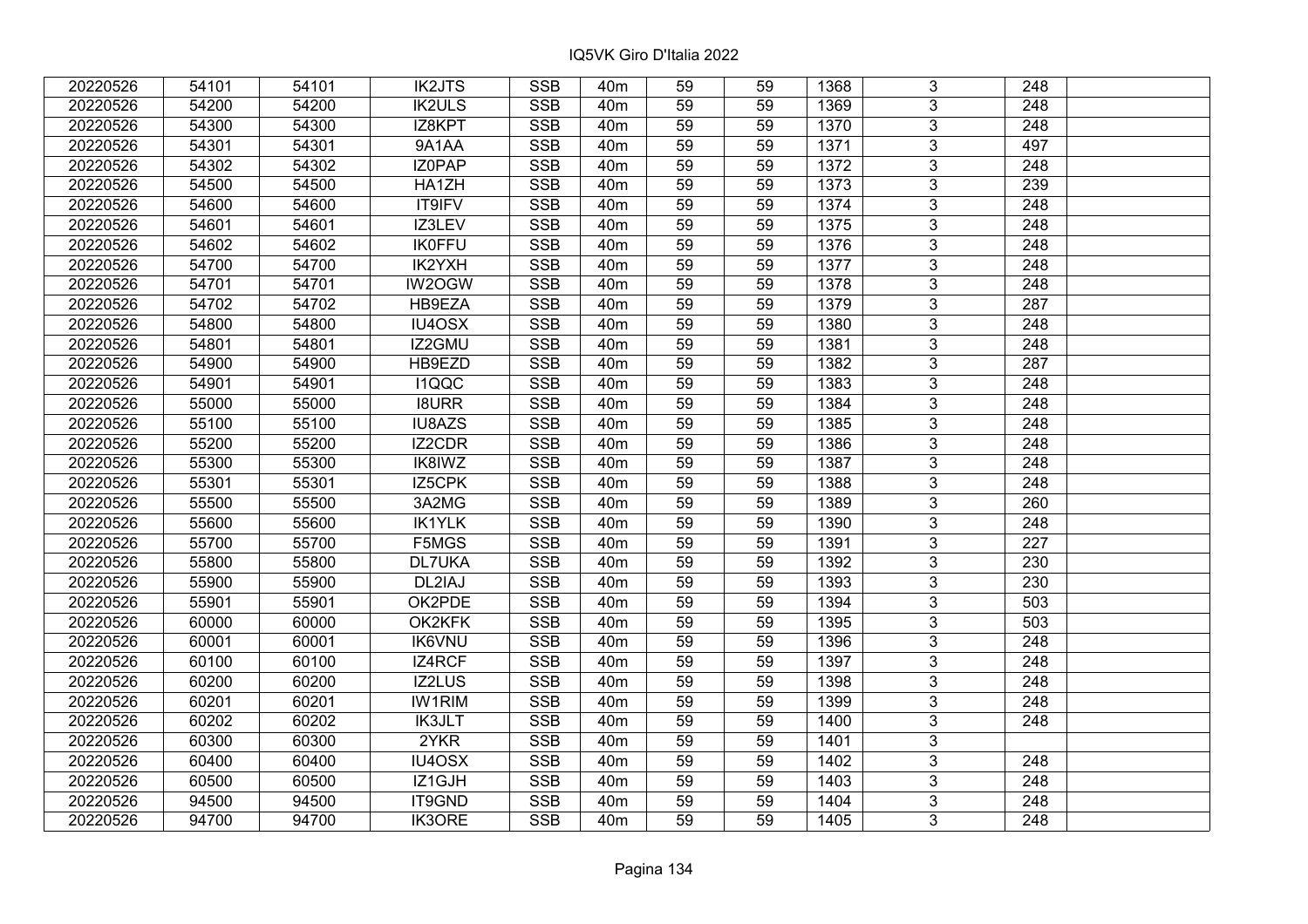| 20220526 | 94800  | 94800  | EA5RR         | <b>SSB</b>              | 40 <sub>m</sub> | 59              | 59 | 1406 | 3              | 281              |  |
|----------|--------|--------|---------------|-------------------------|-----------------|-----------------|----|------|----------------|------------------|--|
| 20220526 | 95400  | 95400  | I2BUH         | <b>SSB</b>              | 40 <sub>m</sub> | 59              | 59 | 1407 | 3              | 248              |  |
| 20220526 | 95500  | 95500  | HB9TVY        | SSB                     | 40 <sub>m</sub> | $\overline{59}$ | 59 | 1408 | $\overline{3}$ | 287              |  |
| 20220526 | 95700  | 95700  | EA5K          | <b>SSB</b>              | 40 <sub>m</sub> | 59              | 59 | 1409 | $\overline{3}$ | 281              |  |
| 20220526 | 100000 | 100000 | <b>DL1NKS</b> | <b>SSB</b>              | 40 <sub>m</sub> | 59              | 59 | 1410 | 3              | 230              |  |
| 20220526 | 100500 | 100500 | <b>IK4ZIN</b> | <b>SSB</b>              | 40 <sub>m</sub> | 59              | 59 | 1411 | $\overline{3}$ | 248              |  |
| 20220526 | 100501 | 100501 | <b>I5SFU</b>  | <b>SSB</b>              | 40 <sub>m</sub> | 59              | 59 | 1412 | $\overline{3}$ | 248              |  |
| 20220526 | 100600 | 100600 | IQ1TG         | <b>SSB</b>              | 40 <sub>m</sub> | 59              | 59 | 1413 | 3              | 248              |  |
| 20220526 | 101400 | 101400 | I3RXJ         | <b>SSB</b>              | 40 <sub>m</sub> | 59              | 59 | 1414 | $\overline{3}$ | $\overline{248}$ |  |
| 20220526 | 101900 | 101900 | <b>IW3IDX</b> | <b>SSB</b>              | 40 <sub>m</sub> | 59              | 59 | 1415 | $\overline{3}$ | 248              |  |
| 20220526 | 102000 | 102000 | IU2JVQ        | <b>SSB</b>              | 40 <sub>m</sub> | 59              | 59 | 1416 | 3              | 248              |  |
| 20220526 | 102400 | 102400 | <b>IU1KZE</b> | <b>SSB</b>              | 40 <sub>m</sub> | 59              | 59 | 1417 | $\overline{3}$ | 248              |  |
| 20220526 | 102500 | 102500 | IK5EKM        | <b>SSB</b>              | 40 <sub>m</sub> | 59              | 59 | 1418 | 3              | 248              |  |
| 20220526 | 102501 | 102501 | IW5EJM        | <b>SSB</b>              | 40 <sub>m</sub> | 59              | 59 | 1419 | $\overline{3}$ | 248              |  |
| 20220526 | 102502 | 102502 | <b>IU0ODL</b> | <b>SSB</b>              | 40 <sub>m</sub> | 59              | 59 | 1420 | 3              | 248              |  |
| 20220526 | 113200 | 113200 | <b>IU3OVK</b> | <b>SSB</b>              | 40 <sub>m</sub> | 59              | 59 | 1421 | 3              | 248              |  |
| 20220526 | 113300 | 113300 | IW5EFM        | <b>SSB</b>              | 40 <sub>m</sub> | 59              | 59 | 1422 | 3              | 248              |  |
| 20220526 | 113600 | 113600 | IU4MQE        | <b>SSB</b>              | 40 <sub>m</sub> | 59              | 59 | 1423 | 3              | 248              |  |
| 20220526 | 113700 | 113700 | IW2DQE        | <b>SSB</b>              | 40 <sub>m</sub> | 59              | 59 | 1424 | 3              | 248              |  |
| 20220526 | 113800 | 113800 | IU5FBV        | <b>SSB</b>              | 40 <sub>m</sub> | 59              | 59 | 1425 | $\overline{3}$ | 248              |  |
| 20220526 | 113900 | 113900 | <b>IK4XQT</b> | <b>SSB</b>              | 40 <sub>m</sub> | 59              | 59 | 1426 | $\overline{3}$ | 248              |  |
| 20220526 | 114000 | 114000 | IU5JJW        | <b>SSB</b>              | 40 <sub>m</sub> | 59              | 59 | 1427 | 3              | 248              |  |
| 20220526 | 114100 | 114100 | <b>IW1RIE</b> | <b>SSB</b>              | 40 <sub>m</sub> | 59              | 59 | 1428 | $\overline{3}$ | 248              |  |
| 20220526 | 114101 | 114101 | <b>IW1DNI</b> | <b>SSB</b>              | 40 <sub>m</sub> | 59              | 59 | 1429 | 3              | 248              |  |
| 20220526 | 114300 | 114300 | IU3OUZ        | <b>SSB</b>              | 40 <sub>m</sub> | 59              | 59 | 1430 | 3              | 248              |  |
| 20220526 | 114900 | 114900 | <b>IK0JOE</b> | <b>SSB</b>              | 40 <sub>m</sub> | 59              | 59 | 1431 | $\overline{3}$ | $\overline{248}$ |  |
| 20220526 | 115000 | 115000 | <b>IK1NPE</b> | <b>SSB</b>              | 40 <sub>m</sub> | 59              | 59 | 1432 | $\overline{3}$ | $\overline{248}$ |  |
| 20220526 | 120400 | 120400 | IZ2ZRN        | <b>SSB</b>              | 40 <sub>m</sub> | 59              | 59 | 1433 | $\overline{3}$ | $\overline{248}$ |  |
| 20220526 | 120500 | 120500 | IU4EYH        | <b>SSB</b>              | 40 <sub>m</sub> | 59              | 59 | 1434 | $\overline{3}$ | $\overline{248}$ |  |
| 20220526 | 120800 | 120800 | <b>IU4PTA</b> | <b>SSB</b>              | 40 <sub>m</sub> | 59              | 59 | 1435 | $\overline{3}$ | 248              |  |
| 20220526 | 121000 | 121000 | <b>IK1FJI</b> | <b>SSB</b>              | 40 <sub>m</sub> | $\overline{59}$ | 59 | 1436 | $\overline{3}$ | $\overline{248}$ |  |
| 20220526 | 121100 | 121100 | IZ5FSO        | <b>SSB</b>              | 40 <sub>m</sub> | 59              | 59 | 1437 | $\overline{3}$ | 248              |  |
| 20220526 | 121300 | 121300 | <b>IS0EUA</b> | <b>SSB</b>              | 40 <sub>m</sub> | 59              | 59 | 1438 | 3              | 225              |  |
| 20220526 | 121400 | 121400 | IK2LDM        | <b>SSB</b>              | 40 <sub>m</sub> | 59              | 59 | 1439 | $\overline{3}$ | $\overline{248}$ |  |
| 20220526 | 122000 | 122000 | IU5FPO        | <b>SSB</b>              | 40 <sub>m</sub> | 59              | 59 | 1440 | 3              | 248              |  |
| 20220526 | 122400 | 122400 | <b>IW5AZL</b> | <b>SSB</b>              | 40m             | 59              | 59 | 1441 | 3              | 248              |  |
| 20220526 | 122700 | 122700 | IU5HLE        | $\overline{\text{SSB}}$ | 40 <sub>m</sub> | 59              | 59 | 1442 | $\overline{3}$ | 248              |  |
| 20220526 | 122900 | 122900 | <b>IU0OIN</b> | <b>SSB</b>              | 40 <sub>m</sub> | 59              | 59 | 1443 | $\overline{3}$ | 248              |  |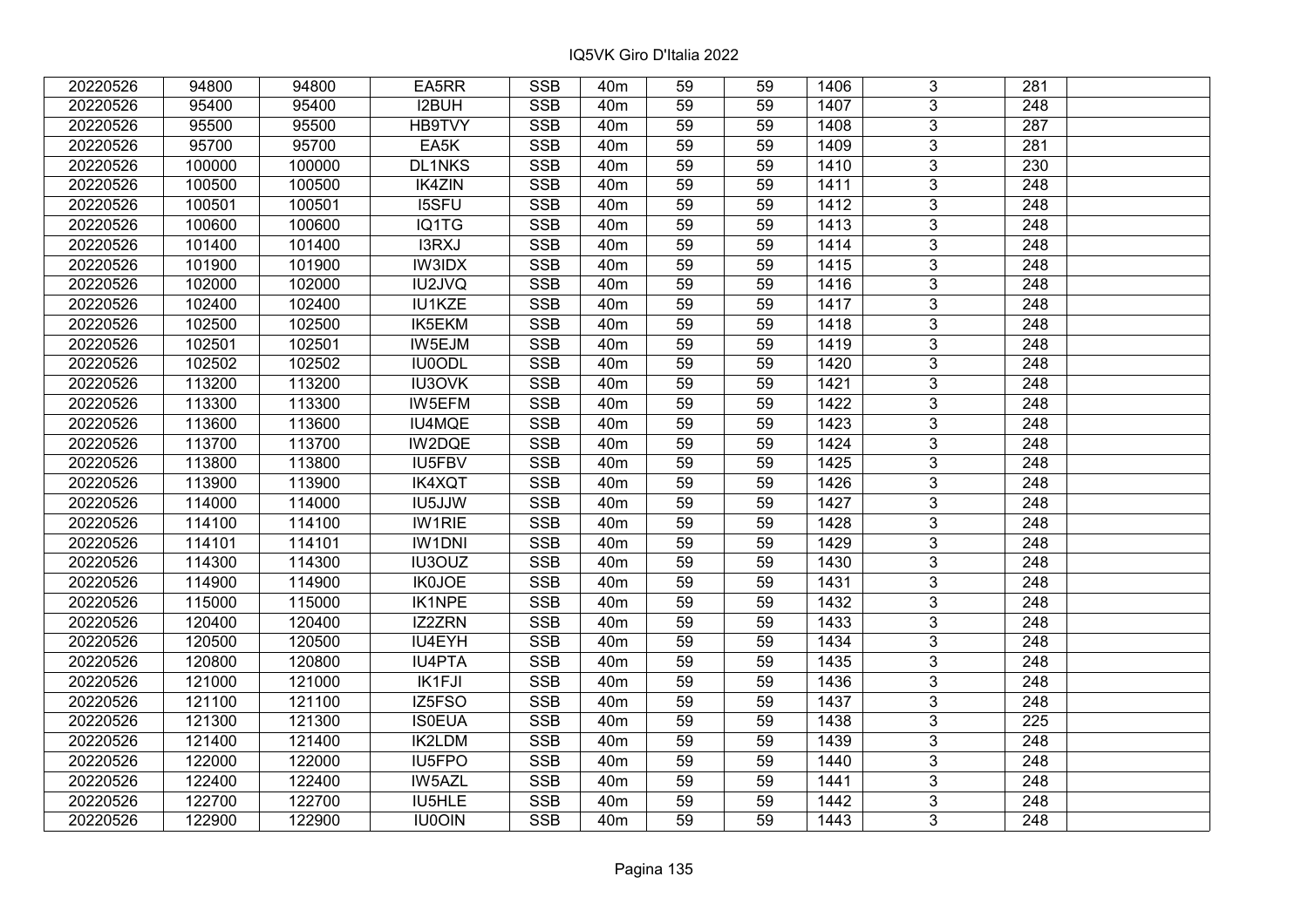| 20220526 | 123100 | 123100 | <b>IU2PBQ</b> | <b>SSB</b> | 40 <sub>m</sub> | 59 | 59 | 1444 | 3              | 248              |  |
|----------|--------|--------|---------------|------------|-----------------|----|----|------|----------------|------------------|--|
| 20220526 | 123600 | 123600 | HB9FBP        | <b>SSB</b> | 40 <sub>m</sub> | 59 | 59 | 1445 | 3              | 287              |  |
| 20220526 | 123900 | 123900 | IZ4AIF        | SSB        | 40 <sub>m</sub> | 59 | 59 | 1446 | $\overline{3}$ | 248              |  |
| 20220526 | 124200 | 124200 | <b>IK2RZD</b> | <b>SSB</b> | 40 <sub>m</sub> | 59 | 59 | 1447 | $\overline{3}$ | $\overline{248}$ |  |
| 20220526 | 125200 | 125200 | <b>IU5KRE</b> | <b>SSB</b> | 40 <sub>m</sub> | 59 | 59 | 1448 | 3              | 248              |  |
| 20220526 | 125500 | 125500 | IT9FTD        | <b>SSB</b> | 40 <sub>m</sub> | 59 | 59 | 1449 | $\overline{3}$ | 248              |  |
| 20220526 | 125600 | 125600 | IW8EDA        | <b>SSB</b> | 40 <sub>m</sub> | 59 | 59 | 1450 | $\overline{3}$ | 248              |  |
| 20220526 | 125700 | 125700 | <b>IK0EIA</b> | <b>SSB</b> | 40 <sub>m</sub> | 59 | 59 | 1451 | 3              | 248              |  |
| 20220526 | 125900 | 125900 | IZ1KGW        | <b>SSB</b> | 40 <sub>m</sub> | 59 | 59 | 1452 | $\overline{3}$ | $\overline{248}$ |  |
| 20220526 | 130200 | 130200 | IZ1TQJ        | <b>SSB</b> | 40 <sub>m</sub> | 59 | 59 | 1453 | $\overline{3}$ | 248              |  |
| 20220526 | 130400 | 130400 | <b>IW1CHJ</b> | <b>SSB</b> | 40 <sub>m</sub> | 59 | 59 | 1454 | 3              | 248              |  |
| 20220526 | 130800 | 130800 | <b>IU0QJK</b> | <b>SSB</b> | 40 <sub>m</sub> | 59 | 59 | 1455 | $\overline{3}$ | 248              |  |
| 20220526 | 130801 | 130801 | <b>IW3HWC</b> | <b>SSB</b> | 40 <sub>m</sub> | 59 | 59 | 1456 | 3              | 248              |  |
| 20220526 | 130900 | 130900 | IW2NLJ        | <b>SSB</b> | 40 <sub>m</sub> | 59 | 59 | 1457 | $\overline{3}$ | 248              |  |
| 20220526 | 131000 | 131000 | IZ1CQY        | <b>SSB</b> | 40 <sub>m</sub> | 59 | 59 | 1458 | 3              | 248              |  |
| 20220526 | 132100 | 132100 | <b>IK7XNF</b> | <b>SSB</b> | 40 <sub>m</sub> | 59 | 59 | 1459 | 3              | 248              |  |
| 20220526 | 132200 | 132200 | IK4FJE        | <b>SSB</b> | 40 <sub>m</sub> | 59 | 59 | 1460 | 3              | 248              |  |
| 20220526 | 132400 | 132400 | <b>IW0QLQ</b> | <b>SSB</b> | 40 <sub>m</sub> | 59 | 59 | 1461 | 3              | 248              |  |
| 20220526 | 132600 | 132600 | IZ6GVT        | <b>SSB</b> | 40 <sub>m</sub> | 59 | 59 | 1462 | 3              | 248              |  |
| 20220526 | 132601 | 132601 | <b>IK6TUO</b> | <b>SSB</b> | 40 <sub>m</sub> | 59 | 59 | 1463 | $\overline{3}$ | 248              |  |
| 20220526 | 132700 | 132700 | <b>IK6TUO</b> | <b>SSB</b> | 40 <sub>m</sub> | 59 | 59 | 1464 | $\overline{3}$ | 248              |  |
| 20220526 | 132800 | 132800 | IQ6EZ         | <b>SSB</b> | 40 <sub>m</sub> | 59 | 59 | 1465 | 3              | 248              |  |
| 20220526 | 132801 | 132801 | IU1LQH        | SSB        | 40 <sub>m</sub> | 59 | 59 | 1466 | $\overline{3}$ | 248              |  |
| 20220526 | 133400 | 133400 | IZ8CZR        | <b>SSB</b> | 40 <sub>m</sub> | 59 | 59 | 1467 | 3              | 248              |  |
| 20220526 | 134200 | 134200 | <b>IU6OLM</b> | <b>SSB</b> | 40 <sub>m</sub> | 59 | 59 | 1468 | 3              | 248              |  |
| 20220526 | 134600 | 134600 | I2HGV         | <b>SSB</b> | 40 <sub>m</sub> | 59 | 59 | 1469 | $\overline{3}$ | $\overline{248}$ |  |
| 20220526 | 134700 | 134700 | I2ZP          | <b>SSB</b> | 40 <sub>m</sub> | 59 | 59 | 1470 | $\overline{3}$ | $\overline{248}$ |  |
| 20220526 | 134800 | 134800 | IW8DGZ        | <b>SSB</b> | 40 <sub>m</sub> | 59 | 59 | 1471 | $\overline{3}$ | $\overline{248}$ |  |
| 20220526 | 134900 | 134900 | I2BZN         | <b>SSB</b> | 40 <sub>m</sub> | 59 | 59 | 1472 | $\overline{3}$ | $\overline{248}$ |  |
| 20220526 | 135000 | 135000 | IU1NHC        | <b>SSB</b> | 40 <sub>m</sub> | 59 | 59 | 1473 | $\overline{3}$ | 248              |  |
| 20220526 | 135001 | 135001 | <b>IW2MZS</b> | <b>SSB</b> | 40 <sub>m</sub> | 59 | 59 | 1474 | $\overline{3}$ | $\overline{248}$ |  |
| 20220526 | 140800 | 140800 | IZ6ITZ        | <b>SSB</b> | 40 <sub>m</sub> | 59 | 59 | 1475 | $\overline{3}$ | 248              |  |
| 20220526 | 141400 | 141400 | S57BSU        | <b>SSB</b> | 40 <sub>m</sub> | 59 | 59 | 1476 | 3              | 499              |  |
| 20220526 | 141600 | 141600 | EA3IM         | <b>SSB</b> | 40 <sub>m</sub> | 59 | 59 | 1477 | $\overline{3}$ | 281              |  |
| 20220526 | 141700 | 141700 | IW2NOO        | <b>SSB</b> | 40 <sub>m</sub> | 59 | 59 | 1478 | 3              | 248              |  |
| 20220526 | 141900 | 141900 | <b>IU6ONV</b> | <b>SSB</b> | 40 <sub>m</sub> | 59 | 59 | 1479 | 3              | 248              |  |
| 20220526 | 142400 | 142400 | <b>IU2QKC</b> | SSB        | 40 <sub>m</sub> | 59 | 59 | 1480 | $\overline{3}$ | 248              |  |
| 20220526 | 142500 | 142500 | <b>IW3HKW</b> | <b>SSB</b> | 40 <sub>m</sub> | 59 | 59 | 1481 | $\overline{3}$ | 248              |  |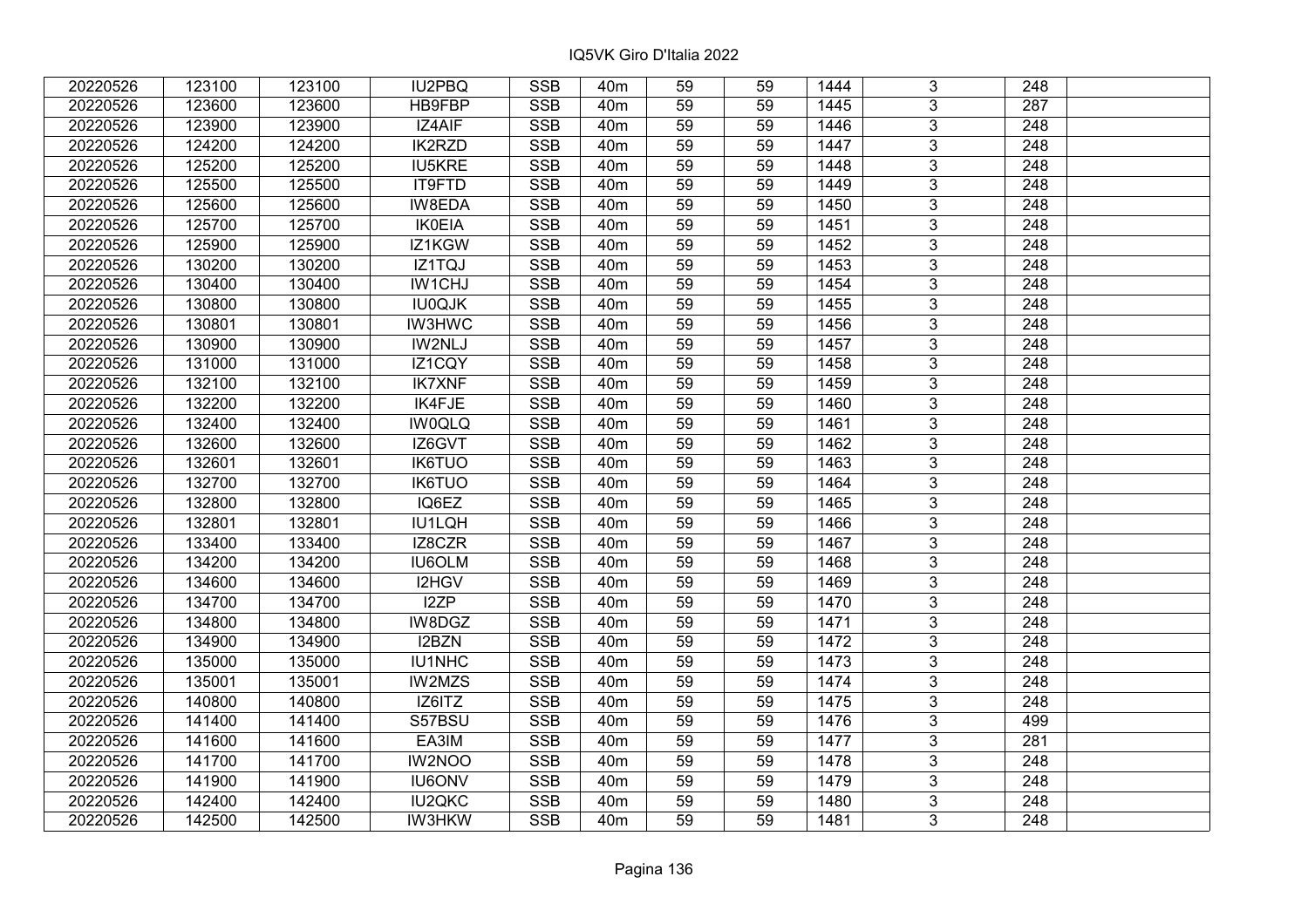| 20220526 | 142600 | 142600 | IU5KZF        | <b>SSB</b>              | 40m             | 59              | 59 | 1482 | 3              | 248              |  |
|----------|--------|--------|---------------|-------------------------|-----------------|-----------------|----|------|----------------|------------------|--|
| 20220526 | 143200 | 143200 | IK8TPB        | <b>SSB</b>              | 40 <sub>m</sub> | 59              | 59 | 1483 | 3              | 248              |  |
| 20220526 | 144200 | 144200 | I21HCS        | <b>SSB</b>              | 40 <sub>m</sub> | $\overline{59}$ | 59 | 1484 | $\overline{3}$ | 248              |  |
| 20220526 | 144500 | 144500 | <b>IU0KNS</b> | <b>SSB</b>              | 40 <sub>m</sub> | 59              | 59 | 1485 | $\overline{3}$ | $\overline{248}$ |  |
| 20220526 | 144800 | 144800 | IK6TIN        | <b>SSB</b>              | 40 <sub>m</sub> | 59              | 59 | 1486 | 3              | 248              |  |
| 20220526 | 145200 | 145200 | IZ1RDK        | <b>SSB</b>              | 40 <sub>m</sub> | 59              | 59 | 1487 | $\overline{3}$ | 248              |  |
| 20220526 | 152700 | 152700 | EA6SX         | <b>SSB</b>              | 40 <sub>m</sub> | 59              | 59 | 1488 | 3              | 21               |  |
| 20220526 | 152701 | 152701 | IZ0JSE        | <b>SSB</b>              | 40 <sub>m</sub> | 59              | 59 | 1489 | 3              | 248              |  |
| 20220526 | 153100 | 153100 | IZ8BRK        | <b>SSB</b>              | 40 <sub>m</sub> | 59              | 59 | 1490 | $\overline{3}$ | $\overline{248}$ |  |
| 20220526 | 153300 | 153300 | <b>S51ST</b>  | <b>SSB</b>              | 40 <sub>m</sub> | 59              | 59 | 1491 | $\overline{3}$ | 499              |  |
| 20220526 | 153301 | 153301 | IT9FTD        | <b>SSB</b>              | 40 <sub>m</sub> | 59              | 59 | 1492 | 3              | 248              |  |
| 20220526 | 153500 | 153500 | <b>IZ7ZHX</b> | <b>SSB</b>              | 40 <sub>m</sub> | 59              | 59 | 1493 | $\overline{3}$ | 248              |  |
| 20220526 | 153800 | 153800 | <b>IU0FOA</b> | <b>SSB</b>              | 40 <sub>m</sub> | 59              | 59 | 1494 | 3              | 248              |  |
| 20220526 | 154000 | 154000 | IT9ZSO        | <b>SSB</b>              | 40 <sub>m</sub> | 59              | 59 | 1495 | $\overline{3}$ | 248              |  |
| 20220526 | 154001 | 154001 | <b>I5YKQ</b>  | <b>SSB</b>              | 40 <sub>m</sub> | 59              | 59 | 1496 | 3              | 248              |  |
| 20220526 | 154400 | 154400 | IT9CVR        | <b>SSB</b>              | 40 <sub>m</sub> | 59              | 59 | 1497 | 3              | 248              |  |
| 20220526 | 154500 | 154500 | <b>IK7XGH</b> | <b>SSB</b>              | 40 <sub>m</sub> | 59              | 59 | 1498 | 3              | 248              |  |
| 20220526 | 154600 | 154600 | <b>IU2QKC</b> | <b>SSB</b>              | 40 <sub>m</sub> | 59              | 59 | 1499 | 3              | 248              |  |
| 20220526 | 154800 | 154800 | S52MZ         | <b>SSB</b>              | 40 <sub>m</sub> | 59              | 59 | 1500 | 3              | 499              |  |
| 20220526 | 155300 | 155300 | <b>IW2FVN</b> | <b>SSB</b>              | 40 <sub>m</sub> | 59              | 59 | 1501 | $\overline{3}$ | 248              |  |
| 20220526 | 155301 | 155301 | IK3GIB        | <b>SSB</b>              | 40 <sub>m</sub> | 59              | 59 | 1502 | $\overline{3}$ | 248              |  |
| 20220526 | 155400 | 155400 | IW2DFS        | <b>SSB</b>              | 40 <sub>m</sub> | 59              | 59 | 1503 | 3              | 248              |  |
| 20220526 | 155500 | 155500 | IW5ABB        | <b>SSB</b>              | 40 <sub>m</sub> | 59              | 59 | 1504 | $\overline{3}$ | 248              |  |
| 20220526 | 155600 | 155600 | IT9AET        | <b>SSB</b>              | 40 <sub>m</sub> | 59              | 59 | 1505 | 3              | 248              |  |
| 20220526 | 155800 | 155800 | <b>IU1OPQ</b> | <b>SSB</b>              | 40 <sub>m</sub> | 59              | 59 | 1506 | 3              | 248              |  |
| 20220526 | 161000 | 161000 | <b>IW8AOF</b> | <b>SSB</b>              | 40 <sub>m</sub> | 59              | 59 | 1507 | $\overline{3}$ | $\overline{248}$ |  |
| 20220526 | 162100 | 162100 | IZ3KXL        | <b>SSB</b>              | 40 <sub>m</sub> | 59              | 59 | 1508 | $\overline{3}$ | $\overline{248}$ |  |
| 20220526 | 162101 | 162101 | IZ7KGB        | <b>SSB</b>              | 40 <sub>m</sub> | 59              | 59 | 1509 | $\overline{3}$ | $\overline{248}$ |  |
| 20220526 | 162500 | 162500 | <b>IU2JFG</b> | <b>SSB</b>              | 40 <sub>m</sub> | 59              | 59 | 1510 | $\overline{3}$ | 248              |  |
| 20220526 | 162700 | 162700 | <b>IZ0BNS</b> | <b>SSB</b>              | 40 <sub>m</sub> | 59              | 59 | 1511 | $\overline{3}$ | 248              |  |
| 20220526 | 162800 | 162800 | IZ3BGL        | <b>SSB</b>              | 40 <sub>m</sub> | 59              | 59 | 1512 | $\overline{3}$ | $\overline{248}$ |  |
| 20220526 | 162801 | 162801 | <b>IN3EGC</b> | <b>SSB</b>              | 40 <sub>m</sub> | 59              | 59 | 1513 | $\overline{3}$ | 248              |  |
| 20220526 | 163000 | 163000 | <b>HB9HKL</b> | <b>SSB</b>              | 40 <sub>m</sub> | 59              | 59 | 1514 | 3              | 287              |  |
| 20220526 | 163400 | 163400 | <b>IK2AUK</b> | <b>SSB</b>              | 40 <sub>m</sub> | 59              | 59 | 1515 | 3              | 248              |  |
| 20220526 | 163900 | 163900 | IZ7DTJ        | <b>SSB</b>              | 40 <sub>m</sub> | 59              | 59 | 1516 | 3              | 248              |  |
| 20220526 | 164300 | 164300 | IZ5TJX        | <b>SSB</b>              | 40 <sub>m</sub> | 59              | 59 | 1517 | 3              | 248              |  |
| 20220526 | 164500 | 164500 | <b>IK2EBP</b> | $\overline{\text{SSB}}$ | 40 <sub>m</sub> | 59              | 59 | 1518 | 3              | 248              |  |
| 20220526 | 164800 | 164800 | IN3HKZ        | <b>SSB</b>              | 40 <sub>m</sub> | 59              | 59 | 1519 | $\overline{3}$ | 248              |  |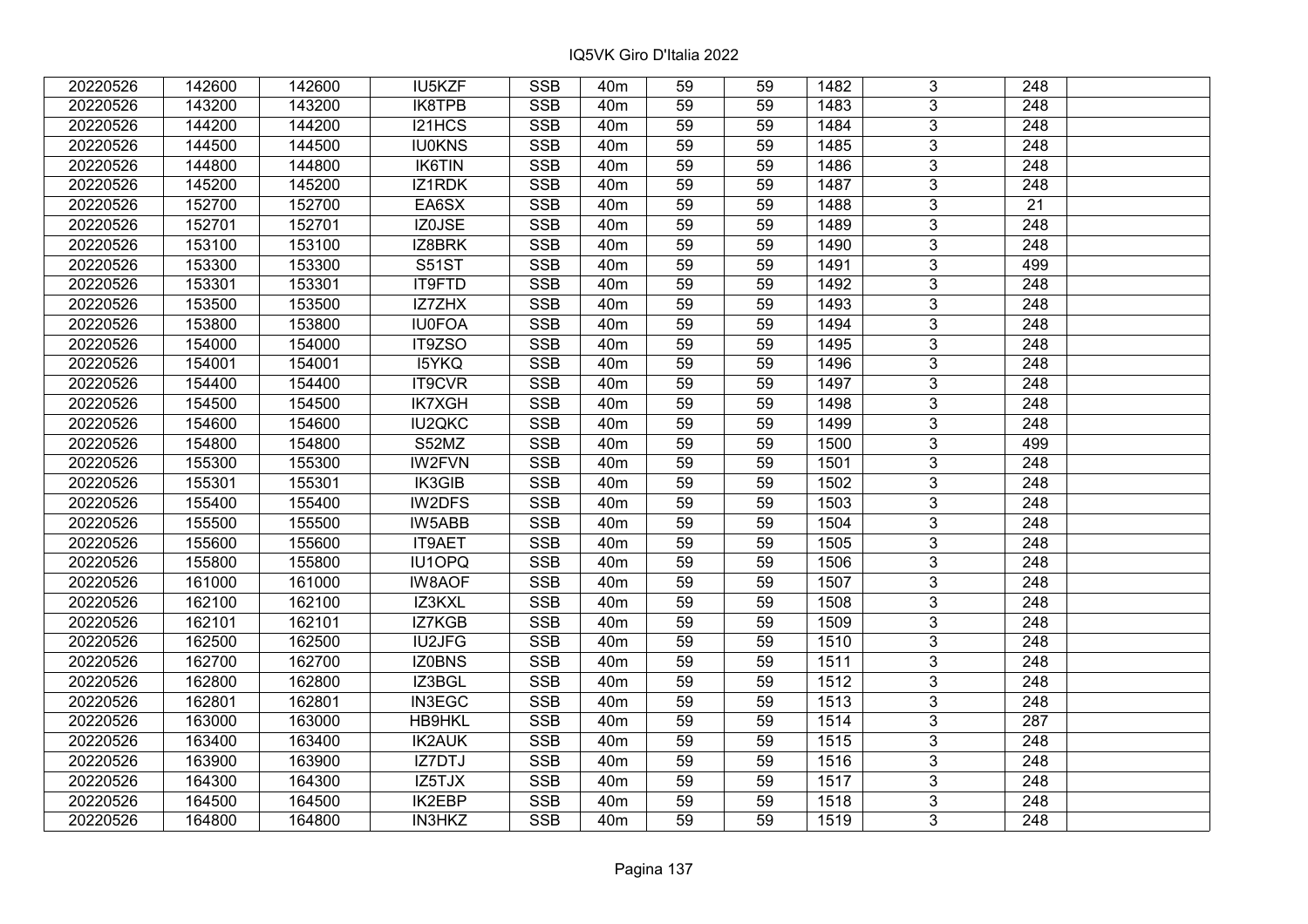| 20220526 | 165200 | 165200 | IQ1ZW         | <b>SSB</b>              | 40 <sub>m</sub> | 59              | 59 | 1520 | 3              | 248              |  |
|----------|--------|--------|---------------|-------------------------|-----------------|-----------------|----|------|----------------|------------------|--|
| 20220527 | 52200  | 52200  | IZ3LES        | <b>SSB</b>              | 40 <sub>m</sub> | 59              | 59 | 1521 | 3              | 248              |  |
| 20220527 | 52300  | 52300  | IZ8KPT        | SSB                     | 40 <sub>m</sub> | $\overline{59}$ | 59 | 1522 | $\overline{3}$ | 248              |  |
| 20220527 | 52400  | 52400  | <b>I8URR</b>  | <b>SSB</b>              | 40 <sub>m</sub> | 59              | 59 | 1523 | $\overline{3}$ | $\overline{248}$ |  |
| 20220527 | 52401  | 52401  | IU8AZS        | <b>SSB</b>              | 40 <sub>m</sub> | 59              | 59 | 1524 | 3              | 248              |  |
| 20220527 | 52500  | 52500  | HA1ZH         | <b>SSB</b>              | 40 <sub>m</sub> | 59              | 59 | 1525 | $\overline{3}$ | 239              |  |
| 20220527 | 52501  | 52501  | <b>I1QQC</b>  | <b>SSB</b>              | 40 <sub>m</sub> | 59              | 59 | 1526 | $\overline{3}$ | 248              |  |
| 20220527 | 52600  | 52600  | <b>IU3OEV</b> | <b>SSB</b>              | 40 <sub>m</sub> | 59              | 59 | 1527 | 3              | 248              |  |
| 20220527 | 52601  | 52601  | <b>IKOLFL</b> | <b>SSB</b>              | 40 <sub>m</sub> | 59              | 59 | 1528 | $\overline{3}$ | $\overline{248}$ |  |
| 20220527 | 52700  | 52700  | <b>IU4DAI</b> | <b>SSB</b>              | 40 <sub>m</sub> | 59              | 59 | 1529 | $\overline{3}$ | 248              |  |
| 20220527 | 52701  | 52701  | IZ1JLK        | <b>SSB</b>              | 40 <sub>m</sub> | 59              | 59 | 1530 | 3              | 248              |  |
| 20220527 | 52800  | 52800  | <b>IZ2CDR</b> | <b>SSB</b>              | 40 <sub>m</sub> | 59              | 59 | 1531 | $\overline{3}$ | 248              |  |
| 20220527 | 52801  | 52801  | IT9IFV        | <b>SSB</b>              | 40 <sub>m</sub> | 59              | 59 | 1532 | 3              | 248              |  |
| 20220527 | 52900  | 52900  | <b>IW1RIM</b> | <b>SSB</b>              | 40 <sub>m</sub> | 59              | 59 | 1533 | $\overline{3}$ | 248              |  |
| 20220527 | 53000  | 53000  | IU2LUH        | <b>SSB</b>              | 40 <sub>m</sub> | 59              | 59 | 1534 | 3              | 248              |  |
| 20220527 | 53001  | 53001  | SP6EO         | <b>SSB</b>              | 40 <sub>m</sub> | 59              | 59 | 1535 | 3              | 269              |  |
| 20220527 | 53100  | 53100  | <b>IW6AWL</b> | <b>SSB</b>              | 40 <sub>m</sub> | 59              | 59 | 1536 | 3              | 248              |  |
| 20220527 | 53101  | 53101  | <b>IU4KET</b> | <b>SSB</b>              | 40 <sub>m</sub> | 59              | 59 | 1537 | 3              | 248              |  |
| 20220527 | 53200  | 53200  | <b>IK6VNU</b> | <b>SSB</b>              | 40 <sub>m</sub> | 59              | 59 | 1538 | 3              | 248              |  |
| 20220527 | 53201  | 53201  | DL6UKA        | <b>SSB</b>              | 40 <sub>m</sub> | 59              | 59 | 1539 | $\overline{3}$ | 230              |  |
| 20220527 | 53300  | 53300  | SP6VW         | <b>SSB</b>              | 40 <sub>m</sub> | 59              | 59 | 1540 | $\overline{3}$ | 269              |  |
| 20220527 | 53400  | 53400  | OK2PDE        | <b>SSB</b>              | 40 <sub>m</sub> | 59              | 59 | 1541 | 3              | 503              |  |
| 20220527 | 53401  | 53401  | OK2KFK        | <b>SSB</b>              | 40 <sub>m</sub> | 59              | 59 | 1542 | $\overline{3}$ | 503              |  |
| 20220527 | 53500  | 53500  | IK5EKM        | <b>SSB</b>              | 40 <sub>m</sub> | 59              | 59 | 1543 | 3              | 248              |  |
| 20220527 | 53700  | 53700  | SP8RS         | <b>SSB</b>              | 40 <sub>m</sub> | 59              | 59 | 1544 | 3              | 269              |  |
| 20220527 | 53800  | 53800  | IZ0PAP        | <b>SSB</b>              | 40 <sub>m</sub> | 59              | 59 | 1545 | $\overline{3}$ | $\overline{248}$ |  |
| 20220527 | 53801  | 53801  | IZ4RCF        | <b>SSB</b>              | 40 <sub>m</sub> | 59              | 59 | 1546 | $\overline{3}$ | $\overline{248}$ |  |
| 20220527 | 53900  | 53900  | IU4EYH        | <b>SSB</b>              | 40 <sub>m</sub> | 59              | 59 | 1547 | $\overline{3}$ | $\overline{248}$ |  |
| 20220527 | 54000  | 54000  | IW5EJM        | <b>SSB</b>              | 40 <sub>m</sub> | 59              | 59 | 1548 | $\overline{3}$ | $\overline{248}$ |  |
| 20220527 | 54001  | 54001  | <b>IW1RIE</b> | <b>SSB</b>              | 40 <sub>m</sub> | 59              | 59 | 1549 | $\overline{3}$ | 248              |  |
| 20220527 | 54100  | 54100  | <b>IU5JJW</b> | <b>SSB</b>              | 40 <sub>m</sub> | $\overline{59}$ | 59 | 1550 | $\overline{3}$ | $\overline{248}$ |  |
| 20220527 | 54200  | 54200  | <b>IK2ULS</b> | <b>SSB</b>              | 40 <sub>m</sub> | 59              | 59 | 1551 | $\overline{3}$ | 248              |  |
| 20220527 | 54201  | 54201  | IW5EFM        | <b>SSB</b>              | 40 <sub>m</sub> | 59              | 59 | 1552 | 3              | 248              |  |
| 20220527 | 54400  | 54400  | I2YKR         | <b>SSB</b>              | 40 <sub>m</sub> | 59              | 59 | 1553 | $\overline{3}$ | $\overline{248}$ |  |
| 20220527 | 54600  | 54600  | F6HIA         | <b>SSB</b>              | 40 <sub>m</sub> | 59              | 59 | 1554 | 3              | 227              |  |
| 20220527 | 54601  | 54601  | <b>IK2JTS</b> | <b>SSB</b>              | 40m             | 59              | 59 | 1555 | 3              | 248              |  |
| 20220527 | 54700  | 54700  | IZ3LEV        | $\overline{\text{SSB}}$ | 40 <sub>m</sub> | 59              | 59 | 1556 | $\overline{3}$ | 248              |  |
| 20220527 | 54701  | 54701  | IU0PHD        | <b>SSB</b>              | 40 <sub>m</sub> | 59              | 59 | 1557 | $\overline{3}$ | 248              |  |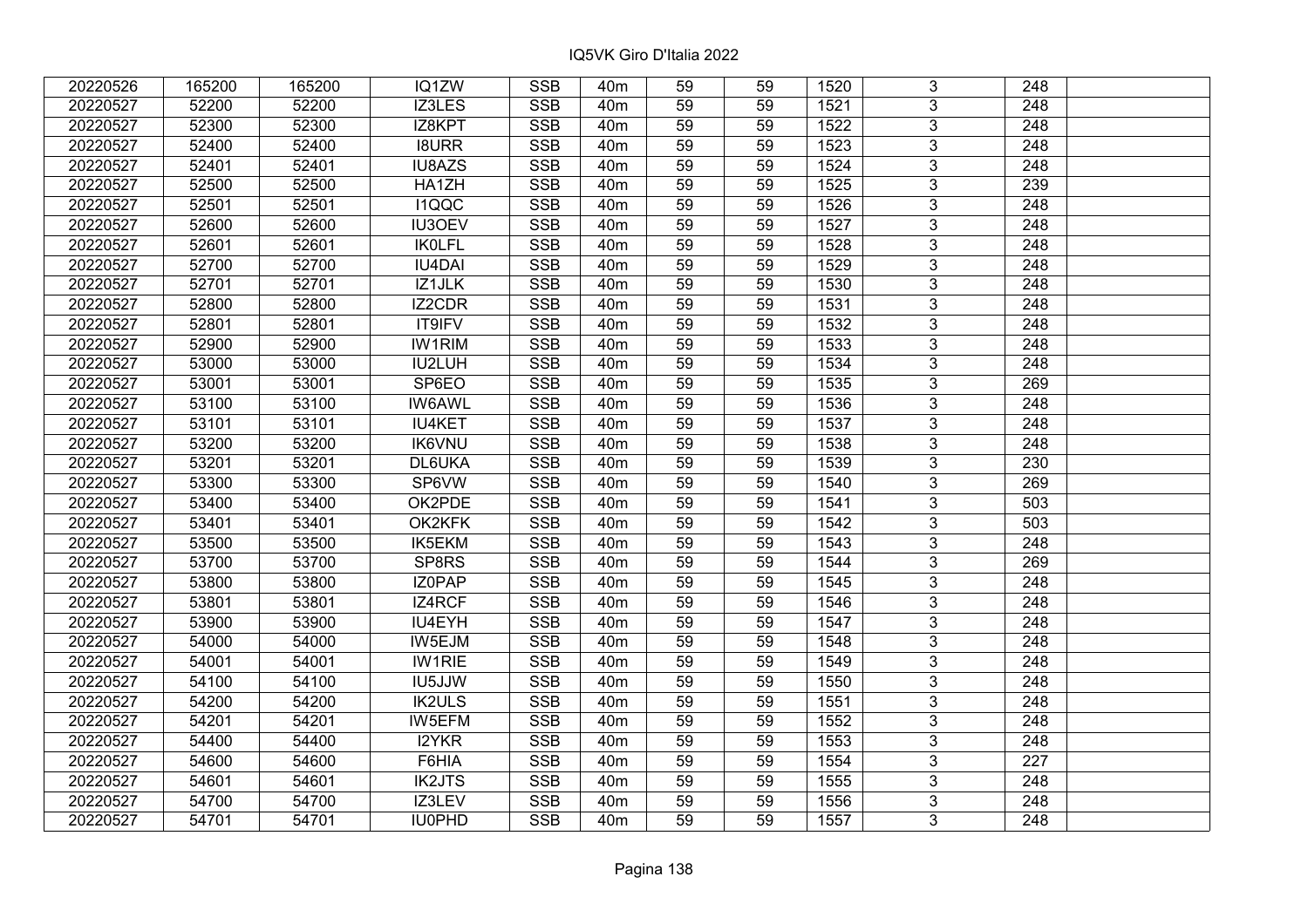| 20220527 | 54800  | 54800  | IU5FBV        | <b>SSB</b>              | 40 <sub>m</sub> | 59              | 59 | 1558 | 3              | 248              |  |
|----------|--------|--------|---------------|-------------------------|-----------------|-----------------|----|------|----------------|------------------|--|
| 20220527 | 54801  | 54801  | IW8DGZ        | <b>SSB</b>              | 40 <sub>m</sub> | 59              | 59 | 1559 | 3              | 248              |  |
| 20220527 | 54900  | 54900  | IZ1MKP        | <b>SSB</b>              | 40 <sub>m</sub> | $\overline{59}$ | 59 | 1560 | $\overline{3}$ | 248              |  |
| 20220527 | 115900 | 115900 | IZ4AIF        | <b>SSB</b>              | 40 <sub>m</sub> | 59              | 59 | 1561 | $\overline{3}$ | $\overline{248}$ |  |
| 20220527 | 120200 | 120200 | <b>IK0FFU</b> | <b>SSB</b>              | 40 <sub>m</sub> | 59              | 59 | 1562 | 3              | 248              |  |
| 20220527 | 121500 | 121500 | IU2LUH        | <b>SSB</b>              | 40 <sub>m</sub> | 59              | 59 | 1563 | $\overline{3}$ | 248              |  |
| 20220527 | 121600 | 121600 | IQ2CX         | <b>SSB</b>              | 40 <sub>m</sub> | 59              | 59 | 1564 | $\overline{3}$ | 248              |  |
| 20220527 | 121900 | 121900 | <b>IU3EDK</b> | <b>SSB</b>              | 40 <sub>m</sub> | 59              | 59 | 1565 | 3              | 248              |  |
| 20220527 | 123500 | 123500 | <b>IU3NNU</b> | <b>SSB</b>              | 40 <sub>m</sub> | 59              | 59 | 1566 | $\overline{3}$ | $\overline{248}$ |  |
| 20220527 | 123700 | 123700 | <b>IU5KRE</b> | <b>SSB</b>              | 40 <sub>m</sub> | 59              | 59 | 1567 | $\overline{3}$ | 248              |  |
| 20220527 | 130900 | 130900 | IU1FQB        | <b>SSB</b>              | 40 <sub>m</sub> | 59              | 59 | 1568 | 3              | 248              |  |
| 20220527 | 131000 | 131000 | <b>IK4ZIN</b> | <b>SSB</b>              | 40 <sub>m</sub> | 59              | 59 | 1569 | $\overline{3}$ | 248              |  |
| 20220527 | 131400 | 131400 | 101J          | <b>SSB</b>              | 40 <sub>m</sub> | 59              | 59 | 1570 | 3              | 248              |  |
| 20220527 | 131500 | 131500 | IZ5FSO        | <b>SSB</b>              | 40 <sub>m</sub> | 59              | 59 | 1571 | $\overline{3}$ | 248              |  |
| 20220527 | 131900 | 131900 | <b>IK0EUQ</b> | <b>SSB</b>              | 40 <sub>m</sub> | 59              | 59 | 1572 | 3              | 248              |  |
| 20220527 | 132200 | 132200 | <b>IW8AOF</b> | <b>SSB</b>              | 40 <sub>m</sub> | 59              | 59 | 1573 | 3              | 248              |  |
| 20220527 | 132500 | 132500 | <b>IU6IBX</b> | <b>SSB</b>              | 40 <sub>m</sub> | 59              | 59 | 1574 | 3              | 248              |  |
| 20220527 | 133100 | 133100 | <b>IK1NPE</b> | <b>SSB</b>              | 40 <sub>m</sub> | 59              | 59 | 1575 | 3              | 248              |  |
| 20220527 | 133400 | 133400 | F5PVX         | <b>SSB</b>              | 40 <sub>m</sub> | 59              | 59 | 1576 | 3              | 227              |  |
| 20220527 | 133600 | 133600 | <b>IK2UCL</b> | <b>SSB</b>              | 40 <sub>m</sub> | 59              | 59 | 1577 | $\overline{3}$ | 248              |  |
| 20220527 | 140800 | 140800 | <b>IK0FFV</b> | <b>SSB</b>              | 40 <sub>m</sub> | 59              | 59 | 1578 | $\overline{3}$ | 248              |  |
| 20220527 | 195200 | 195200 | IU5GBO        | <b>SSB</b>              | 40 <sub>m</sub> | 59              | 59 | 1579 | 3              | 248              |  |
| 20220528 | 51700  | 51700  | IK5EKM        | <b>SSB</b>              | 40 <sub>m</sub> | 59              | 59 | 1580 | $\overline{3}$ | 248              |  |
| 20220528 | 51701  | 51701  | <b>IW1DIN</b> | <b>SSB</b>              | 40 <sub>m</sub> | 59              | 59 | 1581 | 3              | 248              |  |
| 20220528 | 51900  | 51900  | IZ5JON        | <b>SSB</b>              | 40 <sub>m</sub> | 59              | 59 | 1582 | 3              | 248              |  |
| 20220528 | 52000  | 52000  | DL6UKA        | <b>SSB</b>              | 40 <sub>m</sub> | 59              | 59 | 1583 | $\overline{3}$ | 230              |  |
| 20220528 | 52100  | 52100  | <b>IW5AZL</b> | <b>SSB</b>              | 40 <sub>m</sub> | 59              | 59 | 1584 | $\overline{3}$ | $\overline{248}$ |  |
| 20220528 | 52200  | 52200  | <b>IW1RIE</b> | <b>SSB</b>              | 40 <sub>m</sub> | 59              | 59 | 1585 | $\overline{3}$ | $\overline{248}$ |  |
| 20220528 | 52300  | 52300  | IT9IFV        | <b>SSB</b>              | 40 <sub>m</sub> | 59              | 59 | 1586 | $\overline{3}$ | $\overline{248}$ |  |
| 20220528 | 52800  | 52800  | 9A1AA         | <b>SSB</b>              | 40 <sub>m</sub> | 59              | 59 | 1587 | $\overline{3}$ | 497              |  |
| 20220528 | 52900  | 52900  | OK2PDE        | <b>SSB</b>              | 40 <sub>m</sub> | $\overline{59}$ | 59 | 1588 | $\overline{3}$ | 503              |  |
| 20220528 | 52901  | 52901  | OK2KFK        | <b>SSB</b>              | 40 <sub>m</sub> | 59              | 59 | 1589 | $\overline{3}$ | 503              |  |
| 20220528 | 53100  | 53100  | EA2ESP        | <b>SSB</b>              | 40 <sub>m</sub> | 59              | 59 | 1590 | 3              | 281              |  |
| 20220528 | 53200  | 53200  | IZ5TJX        | <b>SSB</b>              | 40 <sub>m</sub> | 59              | 59 | 1591 | $\overline{3}$ | 248              |  |
| 20220528 | 53700  | 53700  | HA1ZH         | <b>SSB</b>              | 40 <sub>m</sub> | 59              | 59 | 1592 | 3              | 239              |  |
| 20220528 | 53900  | 53900  | IU5GBO        | <b>SSB</b>              | 40m             | 59              | 59 | 1593 | 3              | 248              |  |
| 20220528 | 54900  | 54900  | IZ8EQF        | $\overline{\text{SSB}}$ | 40 <sub>m</sub> | 59              | 59 | 1594 | $\overline{3}$ | 248              |  |
| 20220528 | 55100  | 55100  | OK1ANN        | <b>SSB</b>              | 40 <sub>m</sub> | 59              | 59 | 1595 | $\overline{3}$ | 503              |  |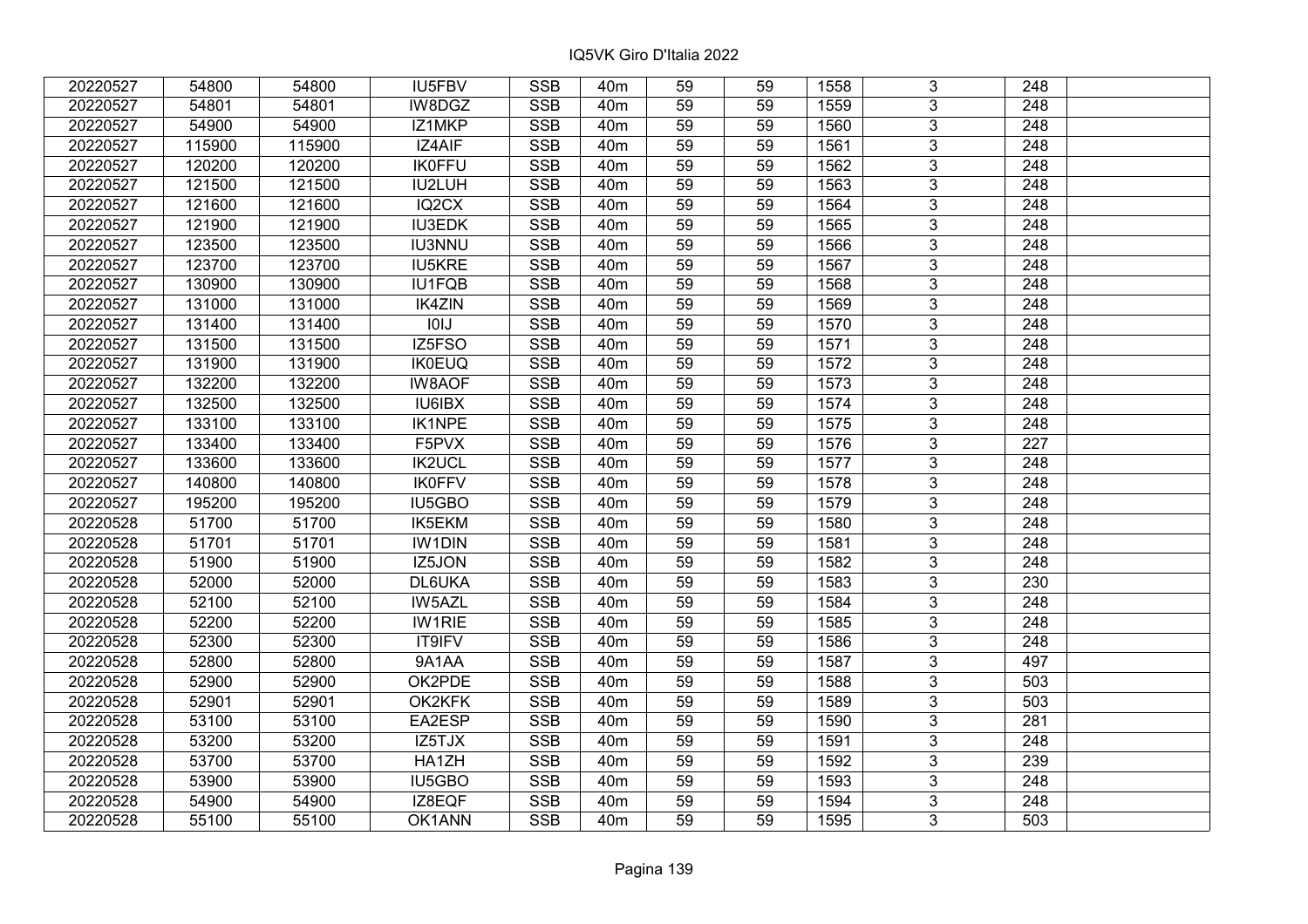| 20220528 | 55300  | 55300  | EA4YT         | <b>SSB</b>              | 40 <sub>m</sub> | 59              | 59 | 1596 | 3              | 281              |  |
|----------|--------|--------|---------------|-------------------------|-----------------|-----------------|----|------|----------------|------------------|--|
| 20220528 | 55500  | 55500  | SN9MT         | <b>SSB</b>              | 40 <sub>m</sub> | 59              | 59 | 1597 | 3              | 269              |  |
| 20220528 | 55700  | 55700  | F5MGS         | SSB                     | 40 <sub>m</sub> | $\overline{59}$ | 59 | 1598 | $\overline{3}$ | 227              |  |
| 20220528 | 60000  | 60000  | OE6BID        | <b>SSB</b>              | 40 <sub>m</sub> | 59              | 59 | 1599 | $\overline{3}$ | 206              |  |
| 20220528 | 60100  | 60100  | DL5LB         | <b>SSB</b>              | 40 <sub>m</sub> | 59              | 59 | 1600 | 3              | 230              |  |
| 20220528 | 60101  | 60101  | IZ7KGB        | <b>SSB</b>              | 40 <sub>m</sub> | 59              | 59 | 1601 | $\overline{3}$ | 248              |  |
| 20220528 | 93900  | 93900  | <b>IK1GPG</b> | <b>SSB</b>              | 40 <sub>m</sub> | 59              | 59 | 1602 | $\overline{3}$ | 248              |  |
| 20220528 | 94000  | 94000  | <b>IU0PXM</b> | <b>SSB</b>              | 40 <sub>m</sub> | 59              | 59 | 1603 | 3              | 248              |  |
| 20220528 | 94100  | 94100  | <b>IS0IYV</b> | <b>SSB</b>              | 40 <sub>m</sub> | 59              | 59 | 1604 | $\overline{3}$ | $\overline{225}$ |  |
| 20220528 | 94200  | 94200  | IZ1MKE        | <b>SSB</b>              | 40 <sub>m</sub> | 59              | 59 | 1605 | $\overline{3}$ | 248              |  |
| 20220528 | 94201  | 94201  | <b>HB9FWB</b> | <b>SSB</b>              | 40 <sub>m</sub> | 59              | 59 | 1606 | 3              | 287              |  |
| 20220528 | 94400  | 94400  | <b>IW0QPH</b> | <b>SSB</b>              | 40 <sub>m</sub> | 59              | 59 | 1607 | $\overline{3}$ | 248              |  |
| 20220528 | 94700  | 94700  | IU5ICF        | <b>SSB</b>              | 40 <sub>m</sub> | 59              | 59 | 1608 | 3              | 248              |  |
| 20220528 | 95500  | 95500  | <b>IW6AWL</b> | <b>SSB</b>              | 40 <sub>m</sub> | 59              | 59 | 1609 | $\overline{3}$ | 248              |  |
| 20220528 | 95800  | 95800  | <b>IS0QMW</b> | <b>SSB</b>              | 40 <sub>m</sub> | 59              | 59 | 1610 | 3              | 225              |  |
| 20220528 | 95801  | 95801  | IU5FGZ        | <b>SSB</b>              | 40 <sub>m</sub> | 59              | 59 | 1611 | 3              | 248              |  |
| 20220528 | 100100 | 100100 | IZ5RKZ        | <b>SSB</b>              | 40 <sub>m</sub> | 59              | 59 | 1612 | 3              | 248              |  |
| 20220528 | 100900 | 100900 | IZ6UWA        | <b>SSB</b>              | 40 <sub>m</sub> | 59              | 59 | 1613 | 3              | 248              |  |
| 20220528 | 100901 | 100901 | I4IFJ         | <b>SSB</b>              | 40 <sub>m</sub> | 59              | 59 | 1614 | 3              | 248              |  |
| 20220528 | 101200 | 101200 | IU2LUH        | <b>SSB</b>              | 40 <sub>m</sub> | 59              | 59 | 1615 | $\overline{3}$ | 248              |  |
| 20220528 | 101201 | 101201 | <b>IU6OMV</b> | <b>SSB</b>              | 40 <sub>m</sub> | 59              | 59 | 1616 | $\overline{3}$ | 248              |  |
| 20220528 | 101300 | 101300 | IU5NXG        | <b>SSB</b>              | 40 <sub>m</sub> | 59              | 59 | 1617 | 3              | 248              |  |
| 20220528 | 102100 | 102100 | I4IFJ         | <b>SSB</b>              | 40 <sub>m</sub> | 59              | 59 | 1618 | $\overline{3}$ | 248              |  |
| 20220528 | 124100 | 124100 | <b>IU5KRE</b> | <b>SSB</b>              | 40 <sub>m</sub> | 59              | 59 | 1619 | 3              | 248              |  |
| 20220528 | 124101 | 124101 | <b>IK0FFU</b> | <b>SSB</b>              | 40 <sub>m</sub> | 59              | 59 | 1620 | 3              | 248              |  |
| 20220528 | 124500 | 124500 | IK1BXQ        | <b>SSB</b>              | 40 <sub>m</sub> | 59              | 59 | 1621 | $\overline{3}$ | $\overline{248}$ |  |
| 20220528 | 124600 | 124600 | <b>S51ST</b>  | <b>SSB</b>              | 40 <sub>m</sub> | 59              | 59 | 1622 | $\overline{3}$ | 499              |  |
| 20220528 | 124800 | 124800 | IU2JFG        | <b>SSB</b>              | 40 <sub>m</sub> | 59              | 59 | 1623 | $\overline{3}$ | $\overline{248}$ |  |
| 20220528 | 124900 | 124900 | <b>IK1DTO</b> | <b>SSB</b>              | 40 <sub>m</sub> | 59              | 59 | 1624 | $\overline{3}$ | $\overline{248}$ |  |
| 20220528 | 125200 | 125200 | IZ8QBV        | <b>SSB</b>              | 40 <sub>m</sub> | 59              | 59 | 1625 | $\overline{3}$ | 248              |  |
| 20220528 | 125700 | 125700 | <b>IW0HOS</b> | SSB                     | 40 <sub>m</sub> | $\overline{59}$ | 59 | 1626 | $\overline{3}$ | $\overline{248}$ |  |
| 20220528 | 125900 | 125900 | <b>IN3EHQ</b> | <b>SSB</b>              | 40 <sub>m</sub> | 59              | 59 | 1627 | $\overline{3}$ | 248              |  |
| 20220528 | 130000 | 130000 | EA3IM         | <b>SSB</b>              | 40 <sub>m</sub> | 59              | 59 | 1628 | 3              | 281              |  |
| 20220528 | 132400 | 132400 | <b>IN3IVC</b> | <b>SSB</b>              | 40 <sub>m</sub> | 59              | 59 | 1629 | $\overline{3}$ | $\overline{248}$ |  |
| 20220528 | 132500 | 132500 | IK8PGE        | <b>SSB</b>              | 40 <sub>m</sub> | 59              | 59 | 1630 | 3              | 248              |  |
| 20220528 | 132600 | 132600 | EA3HYJ        | <b>SSB</b>              | 40 <sub>m</sub> | 59              | 59 | 1631 | 3              | 281              |  |
| 20220528 | 132700 | 132700 | EA3IM         | $\overline{\text{SSB}}$ | 40 <sub>m</sub> | 59              | 59 | 1632 | $\overline{3}$ | 281              |  |
| 20220528 | 133100 | 133100 | IW5EFM        | <b>SSB</b>              | 40 <sub>m</sub> | 59              | 59 | 1633 | $\overline{3}$ | 248              |  |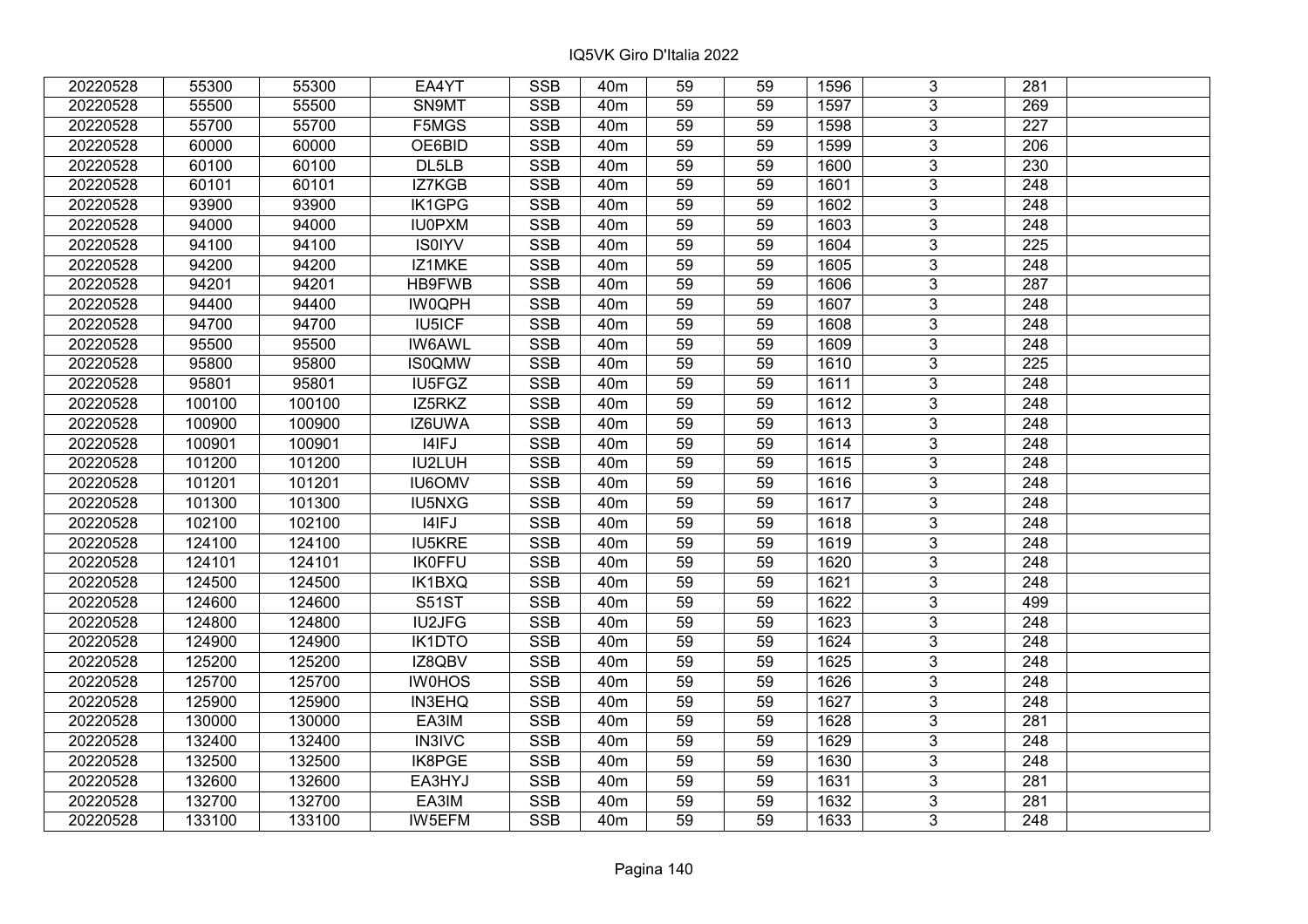| 20220528 | 133600 | 133600 | <b>IK7XNF</b> | <b>SSB</b> | 40 <sub>m</sub> | 59 | 59 | 1634 | 3              | 248              |  |
|----------|--------|--------|---------------|------------|-----------------|----|----|------|----------------|------------------|--|
| 20220528 | 133700 | 133700 | <b>IU7KQS</b> | <b>SSB</b> | 40 <sub>m</sub> | 59 | 59 | 1635 | 3              | 248              |  |
| 20220528 | 133800 | 133800 | IT9ISA        | <b>SSB</b> | 40 <sub>m</sub> | 59 | 59 | 1636 | $\overline{3}$ | 248              |  |
| 20220528 | 134700 | 134700 | EA3YJ         | <b>SSB</b> | 40 <sub>m</sub> | 59 | 59 | 1637 | $\overline{3}$ | $\overline{281}$ |  |
| 20220528 | 134800 | 134800 | F6KKA         | <b>SSB</b> | 40 <sub>m</sub> | 59 | 59 | 1638 | $\overline{3}$ | 227              |  |
| 20220528 | 135000 | 135000 | <b>IW3HKW</b> | <b>SSB</b> | 40 <sub>m</sub> | 59 | 59 | 1639 | $\overline{3}$ | $\overline{248}$ |  |
| 20220528 | 135300 | 135300 | IT9PPX        | <b>SSB</b> | 40 <sub>m</sub> | 59 | 59 | 1640 | $\overline{3}$ | 248              |  |
| 20220528 | 154000 | 154000 | IN3EGC        | <b>SSB</b> | 40 <sub>m</sub> | 59 | 59 | 1641 | 3              | 248              |  |
| 20220528 | 154100 | 154100 | IZ1TQJ        | <b>SSB</b> | 40 <sub>m</sub> | 59 | 59 | 1642 | $\overline{3}$ | 248              |  |
| 20220528 | 154101 | 154101 | <b>IW2MZS</b> | SSB        | 40 <sub>m</sub> | 59 | 59 | 1643 | $\overline{3}$ | $\overline{248}$ |  |
| 20220528 | 154200 | 154200 | ON3ACD        | <b>SSB</b> | 40 <sub>m</sub> | 59 | 59 | 1644 | 3              | 209              |  |
| 20220528 | 154300 | 154300 | IN3JBW        | <b>SSB</b> | 40 <sub>m</sub> | 59 | 59 | 1645 | $\overline{3}$ | 248              |  |
| 20220528 | 154700 | 154700 | IN3JBW        | <b>SSB</b> | 40 <sub>m</sub> | 59 | 59 | 1646 | $\overline{3}$ | 248              |  |
| 20220528 | 154701 | 154701 | IZ8STJ        | <b>SSB</b> | 40 <sub>m</sub> | 59 | 59 | 1647 | $\overline{3}$ | 248              |  |
| 20220528 | 154900 | 154900 | DL2IAJ        | <b>SSB</b> | 40 <sub>m</sub> | 59 | 59 | 1648 | $\overline{3}$ | 230              |  |
| 20220528 | 154901 | 154901 | <b>IK8JNV</b> | <b>SSB</b> | 40 <sub>m</sub> | 59 | 59 | 1649 | $\overline{3}$ | 248              |  |
| 20220528 | 155300 | 155300 | SP8WH         | <b>SSB</b> | 40m             | 59 | 59 | 1650 | 3              | 269              |  |
| 20220528 | 155600 | 155600 | <b>IK7IJR</b> | <b>SSB</b> | 40 <sub>m</sub> | 59 | 59 | 1651 | $\overline{3}$ | 248              |  |
| 20220528 | 160300 | 160300 | IZ7QEN        | <b>SSB</b> | 40 <sub>m</sub> | 59 | 59 | 1652 | 3              | 248              |  |
| 20220528 | 160600 | 160600 | IZ7DOK        | <b>SSB</b> | 40m             | 59 | 59 | 1653 | $\overline{3}$ | 248              |  |
| 20220528 | 161100 | 161100 | I2ZP          | <b>SSB</b> | 40 <sub>m</sub> | 59 | 59 | 1654 | $\overline{3}$ | 248              |  |
| 20220528 | 161200 | 161200 | EA3HLZ        | <b>SSB</b> | 40 <sub>m</sub> | 59 | 59 | 1655 | 3              | 281              |  |
| 20220528 | 161900 | 161900 | <b>IK5CYT</b> | <b>SSB</b> | 40 <sub>m</sub> | 59 | 59 | 1656 | $\overline{3}$ | 248              |  |
| 20220528 | 161901 | 161901 | IU5FHA        | <b>SSB</b> | 40 <sub>m</sub> | 59 | 59 | 1657 | 3              | 248              |  |
| 20220528 | 162100 | 162100 | IU5JJW        | <b>SSB</b> | 40 <sub>m</sub> | 59 | 59 | 1658 | $\overline{3}$ | 248              |  |
| 20220528 | 162500 | 162500 | IT9GND        | <b>SSB</b> | 40 <sub>m</sub> | 59 | 59 | 1659 | $\overline{3}$ | 248              |  |
| 20220528 | 162800 | 162800 | <b>IW8RPQ</b> | <b>SSB</b> | 40 <sub>m</sub> | 59 | 59 | 1660 | $\overline{3}$ | 248              |  |
| 20220528 | 162900 | 162900 | IK5GUU        | <b>SSB</b> | 40 <sub>m</sub> | 59 | 59 | 1661 | $\overline{3}$ | $\overline{248}$ |  |
| 20220528 | 163200 | 163200 | OE1OMW        | <b>SSB</b> | 40 <sub>m</sub> | 59 | 59 | 1662 | $\overline{3}$ | 206              |  |
| 20220528 | 164300 | 164300 | <b>IW0HIQ</b> | <b>SSB</b> | 40 <sub>m</sub> | 59 | 59 | 1663 | $\overline{3}$ | 248              |  |
| 20220528 | 164400 | 164400 | IZ0COK        | <b>SSB</b> | 40 <sub>m</sub> | 59 | 59 | 1664 | $\overline{3}$ | $\overline{248}$ |  |
| 20220528 | 170900 | 170900 | IZ0HBL        | <b>SSB</b> | 40 <sub>m</sub> | 59 | 59 | 1665 | $\overline{3}$ | 248              |  |
| 20220529 | 51500  | 51500  | IZ7KGB        | <b>SSB</b> | 40 <sub>m</sub> | 59 | 59 | 1666 | 3              | 248              |  |
| 20220529 | 51700  | 51700  | IT9IFV        | <b>SSB</b> | 40 <sub>m</sub> | 59 | 59 | 1667 | $\overline{3}$ | 248              |  |
| 20220529 | 51701  | 51701  | IZ3LES        | <b>SSB</b> | 40 <sub>m</sub> | 59 | 59 | 1668 | 3              | 248              |  |
| 20220529 | 51800  | 51800  | IW8DGZ        | <b>SSB</b> | 40 <sub>m</sub> | 59 | 59 | 1669 | 3              | 248              |  |
| 20220529 | 51801  | 51801  | IZ6UWA        | SSB        | 40 <sub>m</sub> | 59 | 59 | 1670 | $\overline{3}$ | 248              |  |
| 20220529 | 51900  | 51900  | IU6DAZ        | <b>SSB</b> | 40 <sub>m</sub> | 59 | 59 | 1671 | $\overline{3}$ | 248              |  |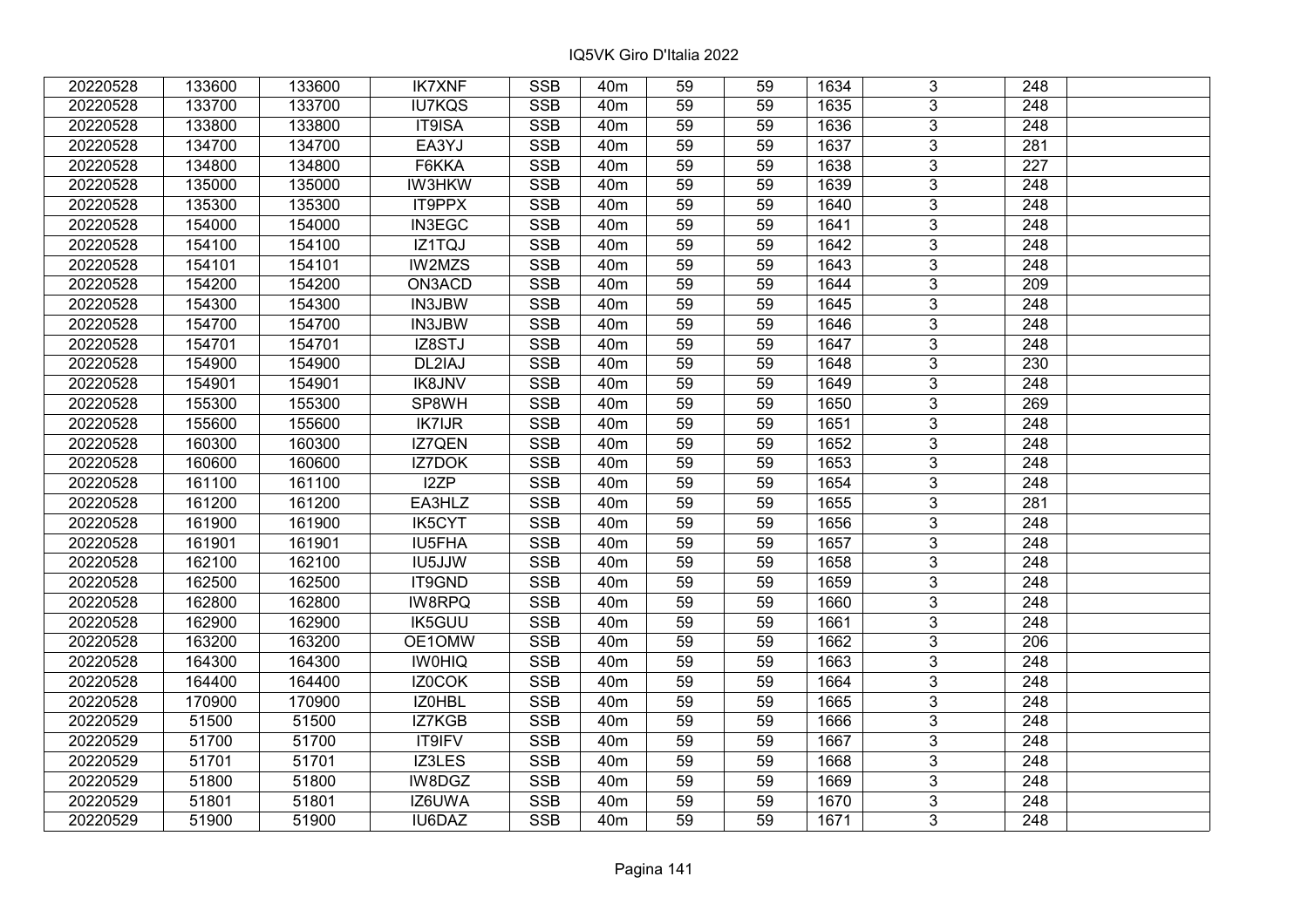| 20220529 | 52100 | 52100 | IQ1QQ                | <b>SSB</b>              | 40 <sub>m</sub> | 59              | 59 | 1672             | 3              | 248              |  |
|----------|-------|-------|----------------------|-------------------------|-----------------|-----------------|----|------------------|----------------|------------------|--|
| 20220529 | 52200 | 52200 | <b>IV3DBT</b>        | <b>SSB</b>              | 40 <sub>m</sub> | 59              | 59 | 1673             | 3              | 248              |  |
| 20220529 | 52201 | 52201 | <b>I8URR</b>         | SSB                     | 40 <sub>m</sub> | $\overline{59}$ | 59 | 1674             | $\overline{3}$ | 248              |  |
| 20220529 | 52500 | 52500 | IK6FJN               | <b>SSB</b>              | 40 <sub>m</sub> | 59              | 59 | 1675             | $\overline{3}$ | $\overline{248}$ |  |
| 20220529 | 52600 | 52600 | SP1AOL               | <b>SSB</b>              | 40 <sub>m</sub> | 59              | 59 | 1676             | 3              | 269              |  |
| 20220529 | 52601 | 52601 | <b>IK5EKM</b>        | <b>SSB</b>              | 40 <sub>m</sub> | 59              | 59 | 1677             | $\overline{3}$ | 248              |  |
| 20220529 | 52700 | 52700 | $\overline{IZ5T}$ JX | <b>SSB</b>              | 40 <sub>m</sub> | 59              | 59 | 1678             | $\overline{3}$ | 248              |  |
| 20220529 | 52800 | 52800 | <b>IW6AWL</b>        | <b>SSB</b>              | 40 <sub>m</sub> | 59              | 59 | 1679             | 3              | 248              |  |
| 20220529 | 52900 | 52900 | <b>OM0MR</b>         | <b>SSB</b>              | 40 <sub>m</sub> | 59              | 59 | 1680             | $\overline{3}$ | 504              |  |
| 20220529 | 53000 | 53000 | <b>IW1RIE</b>        | <b>SSB</b>              | 40 <sub>m</sub> | 59              | 59 | 1681             | $\overline{3}$ | 248              |  |
| 20220529 | 53100 | 53100 | F6HIA                | <b>SSB</b>              | 40 <sub>m</sub> | 59              | 59 | 1682             | 3              | 227              |  |
| 20220529 | 53200 | 53200 | <b>IU5JJW</b>        | <b>SSB</b>              | 40 <sub>m</sub> | 59              | 59 | 1683             | $\overline{3}$ | 248              |  |
| 20220529 | 53201 | 53201 | <b>IU4KET</b>        | <b>SSB</b>              | 40 <sub>m</sub> | 59              | 59 | 1684             | 3              | 248              |  |
| 20220529 | 53300 | 53300 | IZ0PAP               | <b>SSB</b>              | 40 <sub>m</sub> | 59              | 59 | 1685             | $\overline{3}$ | 248              |  |
| 20220529 | 53301 | 53301 | IW5EFM               | <b>SSB</b>              | 40 <sub>m</sub> | 59              | 59 | 1686             | 3              | 248              |  |
| 20220529 | 53700 | 53700 | IU6IBX               | <b>SSB</b>              | 40 <sub>m</sub> | 59              | 59 | 1687             | 3              | 248              |  |
| 20220529 | 53701 | 53701 | <b>IW2OGW</b>        | <b>SSB</b>              | 40 <sub>m</sub> | 59              | 59 | 1688             | 3              | 248              |  |
| 20220529 | 53702 | 53702 | HB9EZA               | <b>SSB</b>              | 40 <sub>m</sub> | 59              | 59 | 1689             | 3              | 287              |  |
| 20220529 | 53800 | 53800 | IU2LUH               | <b>SSB</b>              | 40 <sub>m</sub> | 59              | 59 | 1690             | 3              | 248              |  |
| 20220529 | 53900 | 53900 | IZ3LEV               | <b>SSB</b>              | 40 <sub>m</sub> | 59              | 59 | 1691             | $\overline{3}$ | 248              |  |
| 20220529 | 54100 | 54100 | IK8RJS               | <b>SSB</b>              | 40 <sub>m</sub> | 59              | 59 | 1692             | $\overline{3}$ | 248              |  |
| 20220529 | 54300 | 54300 | <b>I1QQC</b>         | <b>SSB</b>              | 40 <sub>m</sub> | 59              | 59 | 1693             | 3              | 248              |  |
| 20220529 | 54301 | 54301 | <b>IK2JTS</b>        | <b>SSB</b>              | 40 <sub>m</sub> | 59              | 59 | 1694             | $\overline{3}$ | 248              |  |
| 20220529 | 54400 | 54400 | IW5EJM               | <b>SSB</b>              | 40 <sub>m</sub> | 59              | 59 | 1695             | $\overline{3}$ | 248              |  |
| 20220529 | 54500 | 54500 | IZ1MKP               | <b>SSB</b>              | 40 <sub>m</sub> | 59              | 59 | 1696             | 3              | 248              |  |
| 20220529 | 54600 | 54600 | IU8AZS               | <b>SSB</b>              | 40 <sub>m</sub> | 59              | 59 | 1697             | $\overline{3}$ | $\overline{248}$ |  |
| 20220529 | 54700 | 54700 | <b>IW1RIM</b>        | <b>SSB</b>              | 40 <sub>m</sub> | 59              | 59 | 1698             | $\overline{3}$ | 248              |  |
| 20220529 | 54900 | 54900 | <b>IK1GPG</b>        | <b>SSB</b>              | 40 <sub>m</sub> | 59              | 59 | 1699             | $\overline{3}$ | $\overline{248}$ |  |
| 20220529 | 54901 | 54901 | IZ5CPK               | <b>SSB</b>              | 40 <sub>m</sub> | 59              | 59 | 1700             | $\overline{3}$ | $\overline{248}$ |  |
| 20220529 | 55000 | 55000 | <b>IW2MZS</b>        | <b>SSB</b>              | 40 <sub>m</sub> | 59              | 59 | 1701             | $\overline{3}$ | 248              |  |
| 20220529 | 55100 | 55100 | <b>E770</b>          | SSB                     | 40 <sub>m</sub> | $\overline{59}$ | 59 | $\frac{1702}{ }$ | $\overline{3}$ | 501              |  |
| 20220529 | 55200 | 55200 | OE6BID               | <b>SSB</b>              | 40 <sub>m</sub> | 59              | 59 | 1703             | $\overline{3}$ | 206              |  |
| 20220529 | 55400 | 55400 | OE6PID               | <b>SSB</b>              | 40 <sub>m</sub> | 59              | 59 | 1704             | 3              | 206              |  |
| 20220529 | 55700 | 55700 | HA1ZH                | <b>SSB</b>              | 40 <sub>m</sub> | 59              | 59 | 1705             | $\overline{3}$ | 239              |  |
| 20220529 | 55701 | 55701 | <b>IU8GWJ</b>        | <b>SSB</b>              | 40 <sub>m</sub> | 59              | 59 | 1706             | 3              | 248              |  |
| 20220529 | 60000 | 60000 | 3A2MG                | <b>SSB</b>              | 40m             | 59              | 59 | 1707             | 3              | 260              |  |
| 20220529 | 60001 | 60001 | DL2IAJ               | $\overline{\text{SSB}}$ | 40 <sub>m</sub> | 59              | 59 | 1708             | $\overline{3}$ | 230              |  |
| 20220529 | 60300 | 60300 | IU5GBO               | <b>SSB</b>              | 40 <sub>m</sub> | 59              | 59 | 1709             | $\overline{3}$ | 248              |  |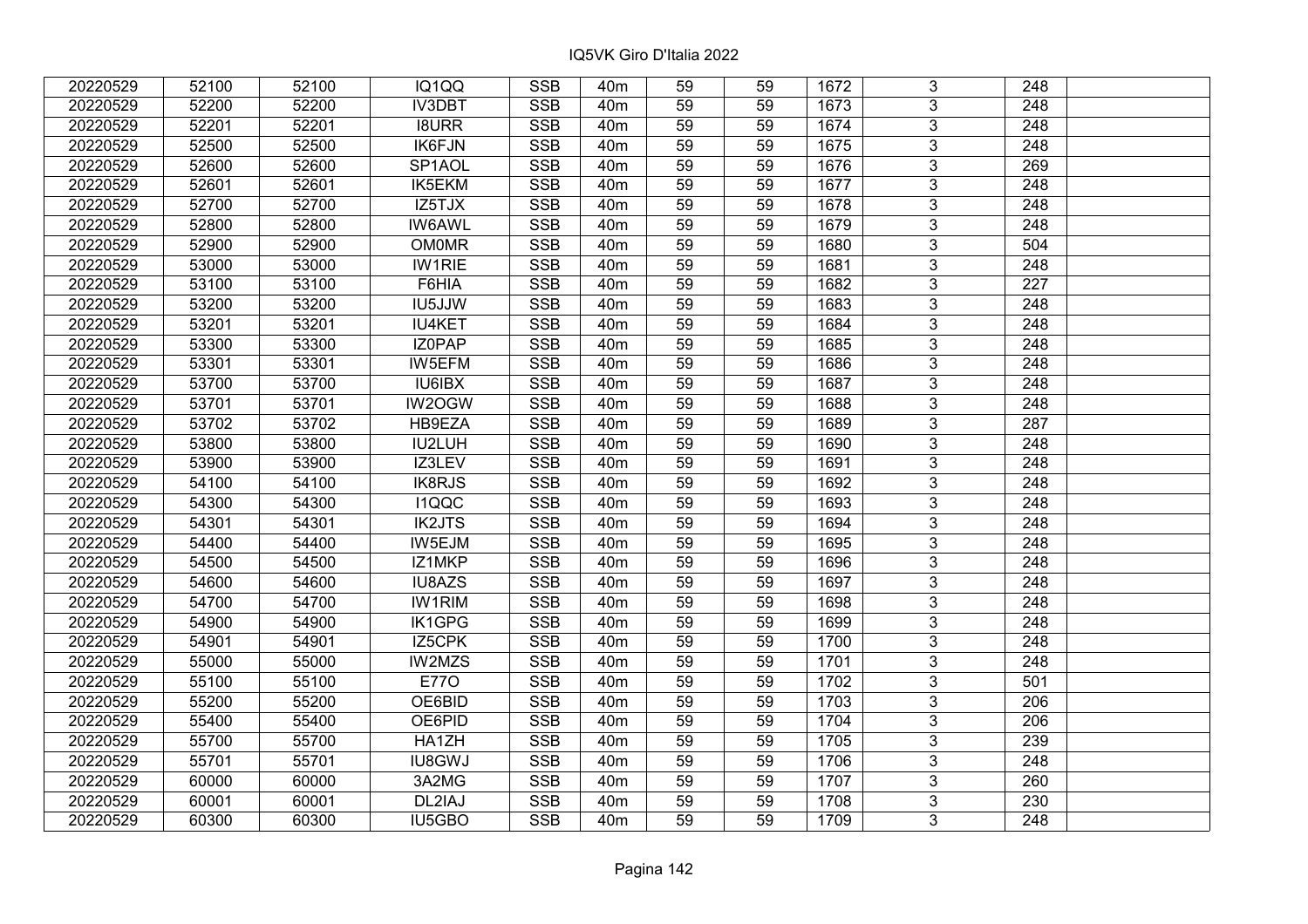| 20220529 | 70700  | 70700  | IW5AZL        | <b>SSB</b>              | 40 <sub>m</sub> | 59              | 59 | 1710 | 3              | 248              |  |
|----------|--------|--------|---------------|-------------------------|-----------------|-----------------|----|------|----------------|------------------|--|
| 20220529 | 95200  | 95200  | IZ8XJY        | <b>SSB</b>              | 40 <sub>m</sub> | 59              | 59 | 1711 | 3              | 248              |  |
| 20220529 | 95201  | 95201  | <b>IU5ICF</b> | SSB                     | 40 <sub>m</sub> | $\overline{59}$ | 59 | 1712 | $\overline{3}$ | 248              |  |
| 20220529 | 95300  | 95300  | IW8EDA        | <b>SSB</b>              | 40 <sub>m</sub> | 59              | 59 | 1713 | $\overline{3}$ | $\overline{248}$ |  |
| 20220529 | 95301  | 95301  | <b>IK5CYT</b> | <b>SSB</b>              | 40 <sub>m</sub> | 59              | 59 | 1714 | 3              | 248              |  |
| 20220529 | 95400  | 95400  | <b>IU3OVK</b> | <b>SSB</b>              | 40 <sub>m</sub> | 59              | 59 | 1715 | $\overline{3}$ | 248              |  |
| 20220529 | 95401  | 95401  | IU5DVV        | <b>SSB</b>              | 40 <sub>m</sub> | 59              | 59 | 1716 | $\overline{3}$ | 248              |  |
| 20220529 | 95402  | 95402  | IU5FHA        | <b>SSB</b>              | 40 <sub>m</sub> | 59              | 59 | 1717 | 3              | 248              |  |
| 20220529 | 95600  | 95600  | <b>IW8EON</b> | <b>SSB</b>              | 40 <sub>m</sub> | 59              | 59 | 1718 | $\overline{3}$ | $\overline{248}$ |  |
| 20220529 | 95601  | 95601  | <b>IK5GUU</b> | <b>SSB</b>              | 40 <sub>m</sub> | 59              | 59 | 1719 | $\overline{3}$ | 248              |  |
| 20220529 | 95800  | 95800  | IZ0OZV        | <b>SSB</b>              | 40 <sub>m</sub> | 59              | 59 | 1720 | 3              | 248              |  |
| 20220529 | 95900  | 95900  | S52MZ         | <b>SSB</b>              | 40 <sub>m</sub> | 59              | 59 | 1721 | $\overline{3}$ | 499              |  |
| 20220529 | 95901  | 95901  | <b>IU5FGM</b> | <b>SSB</b>              | 40 <sub>m</sub> | 59              | 59 | 1722 | 3              | 248              |  |
| 20220529 | 100100 | 100100 | IZ2XDK        | <b>SSB</b>              | 40 <sub>m</sub> | 59              | 59 | 1723 | $\overline{3}$ | 248              |  |
| 20220529 | 100200 | 100200 | IU5OAV        | <b>SSB</b>              | 40 <sub>m</sub> | 59              | 59 | 1724 | 3              | 248              |  |
| 20220529 | 100300 | 100300 | <b>I2YKR</b>  | <b>SSB</b>              | 40 <sub>m</sub> | 59              | 59 | 1725 | 3              | 248              |  |
| 20220529 | 100301 | 100301 | IK4FJE        | <b>SSB</b>              | 40 <sub>m</sub> | 59              | 59 | 1726 | 3              | 248              |  |
| 20220529 | 100400 | 100400 | IW2DQE        | <b>SSB</b>              | 40 <sub>m</sub> | 59              | 59 | 1727 | 3              | 248              |  |
| 20220529 | 100500 | 100500 | <b>IW0QPH</b> | <b>SSB</b>              | 40 <sub>m</sub> | 59              | 59 | 1728 | 3              | 248              |  |
| 20220529 | 100700 | 100700 | IU5KWL        | <b>SSB</b>              | 40 <sub>m</sub> | 59              | 59 | 1729 | $\overline{3}$ | 248              |  |
| 20220529 | 101000 | 101000 | <b>IW1AHG</b> | <b>SSB</b>              | 40 <sub>m</sub> | 59              | 59 | 1730 | $\overline{3}$ | 248              |  |
| 20220529 | 101100 | 101100 | <b>IW8AOF</b> | <b>SSB</b>              | 40 <sub>m</sub> | 59              | 59 | 1731 | 3              | 248              |  |
| 20220529 | 101200 | 101200 | IZ0UGC        | <b>SSB</b>              | 40 <sub>m</sub> | 59              | 59 | 1732 | $\overline{3}$ | 248              |  |
| 20220529 | 101300 | 101300 | IK8LIK        | <b>SSB</b>              | 40 <sub>m</sub> | 59              | 59 | 1733 | 3              | 248              |  |
| 20220529 | 124100 | 124100 | I2ZP          | <b>SSB</b>              | 40 <sub>m</sub> | 59              | 59 | 1734 | 3              | 248              |  |
| 20220529 | 124101 | 124101 | IZ2IZE        | <b>SSB</b>              | 40 <sub>m</sub> | 59              | 59 | 1735 | $\overline{3}$ | $\overline{248}$ |  |
| 20220529 | 124500 | 124500 | IZ6RIG        | <b>SSB</b>              | 40 <sub>m</sub> | 59              | 59 | 1736 | $\overline{3}$ | $\overline{248}$ |  |
| 20220529 | 124600 | 124600 | IU1HHZ        | <b>SSB</b>              | 40 <sub>m</sub> | 59              | 59 | 1737 | $\overline{3}$ | $\overline{248}$ |  |
| 20220529 | 124800 | 124800 | IN3IZO        | <b>SSB</b>              | 40 <sub>m</sub> | 59              | 59 | 1738 | $\overline{3}$ | $\overline{248}$ |  |
| 20220529 | 125200 | 125200 | <b>IK6IKJ</b> | <b>SSB</b>              | 40 <sub>m</sub> | 59              | 59 | 1739 | $\overline{3}$ | 248              |  |
| 20220529 | 125201 | 125201 | <b>S51ST</b>  | <b>SSB</b>              | 40 <sub>m</sub> | $\overline{59}$ | 59 | 1740 | $\overline{3}$ | 499              |  |
| 20220529 | 130300 | 130300 | IU5CZQ        | <b>SSB</b>              | 40 <sub>m</sub> | 59              | 59 | 1741 | $\overline{3}$ | 248              |  |
| 20220529 | 130400 | 130400 | IZ5JON        | <b>SSB</b>              | 40 <sub>m</sub> | 59              | 59 | 1742 | 3              | 248              |  |
| 20220529 | 131100 | 131100 | IN3HVL        | <b>SSB</b>              | 40 <sub>m</sub> | 59              | 59 | 1743 | $\overline{3}$ | $\overline{248}$ |  |
| 20220529 | 132100 | 132100 | <b>IU6OMV</b> | <b>SSB</b>              | 40 <sub>m</sub> | 59              | 59 | 1744 | 3              | 248              |  |
| 20220529 | 132200 | 132200 | <b>IU0ODL</b> | <b>SSB</b>              | 40 <sub>m</sub> | 59              | 59 | 1745 | 3              | 248              |  |
| 20220529 | 133100 | 133100 | <b>I5LRW</b>  | $\overline{\text{SSB}}$ | 40 <sub>m</sub> | 59              | 59 | 1746 | $\overline{3}$ | 248              |  |
| 20220529 | 135000 | 135000 | <b>IU0LGK</b> | <b>SSB</b>              | 40 <sub>m</sub> | 59              | 59 | 1747 | $\overline{3}$ | 248              |  |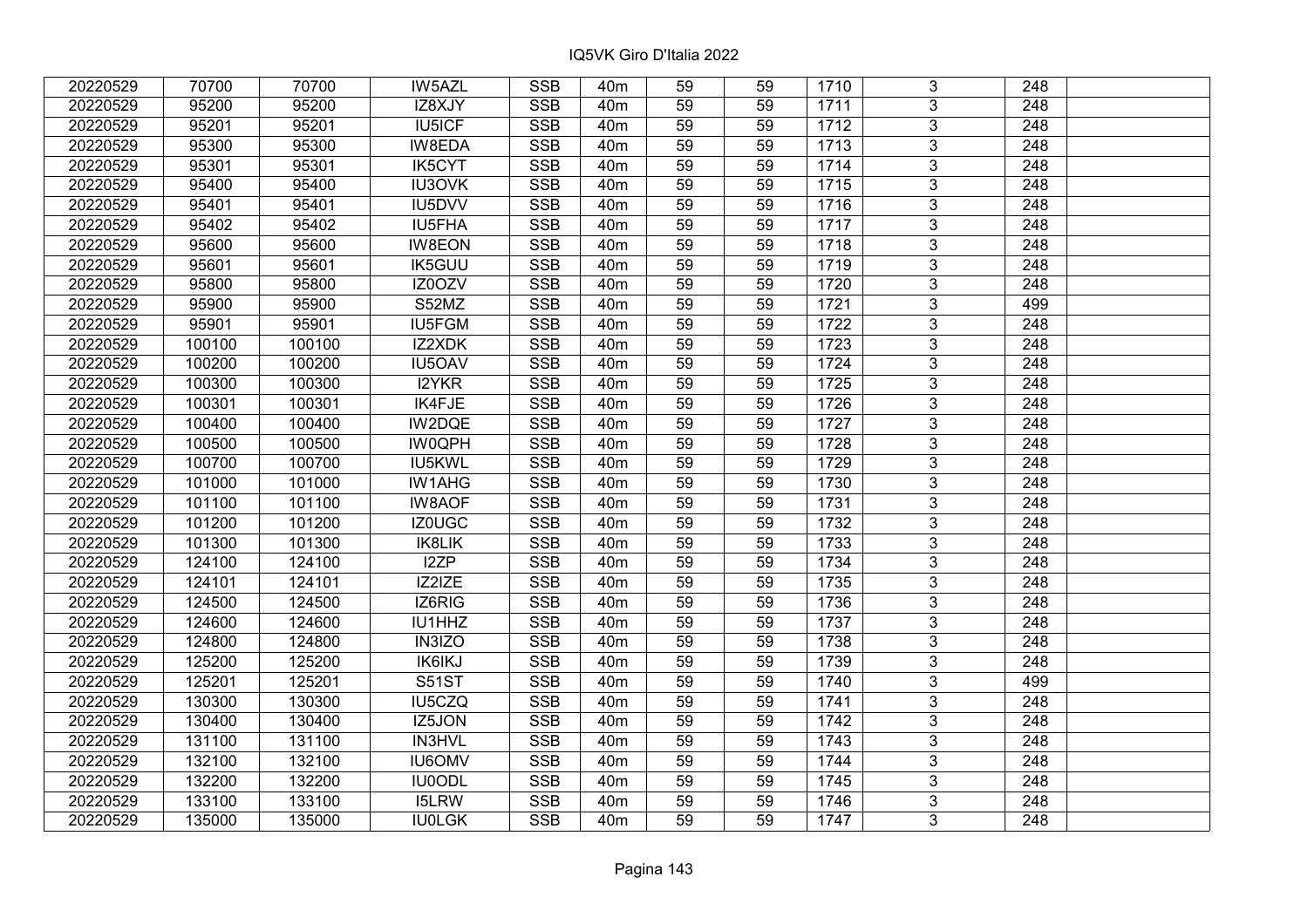| 20220529 | 135100 | 135100 | IW1BNZ        | <b>SSB</b> | 40 <sub>m</sub> | 59 | 59 | 1748 | 3              | 248              |  |
|----------|--------|--------|---------------|------------|-----------------|----|----|------|----------------|------------------|--|
| 20220529 | 152200 | 152200 | IN3JBW        | <b>SSB</b> | 40 <sub>m</sub> | 59 | 59 | 1749 | 3              | 248              |  |
| 20220529 | 152300 | 152300 | IK8CEP        | <b>SSB</b> | 40 <sub>m</sub> | 59 | 59 | 1750 | $\overline{3}$ | 248              |  |
| 20220529 | 152301 | 152301 | 8URR          | <b>SSB</b> | 40 <sub>m</sub> | 59 | 59 | 1751 | $\overline{3}$ | 324              |  |
| 20220529 | 152600 | 152600 | IZ0COK        | <b>SSB</b> | 40 <sub>m</sub> | 59 | 59 | 1752 | $\overline{3}$ | 248              |  |
| 20220529 | 152800 | 152800 | F5LWF         | <b>SSB</b> | 40 <sub>m</sub> | 59 | 59 | 1753 | $\overline{3}$ | $\overline{227}$ |  |
| 20220529 | 153000 | 153000 | <b>IW5ABB</b> | <b>SSB</b> | 40 <sub>m</sub> | 59 | 59 | 1754 | $\overline{3}$ | 248              |  |
| 20220529 | 153200 | 153200 | O5OSF         | <b>SSB</b> | 40 <sub>m</sub> | 59 | 59 | 1755 | $\overline{3}$ |                  |  |
| 20220529 | 153300 | 153300 | <b>IK6IOQ</b> | <b>SSB</b> | 40 <sub>m</sub> | 59 | 59 | 1756 | $\overline{3}$ | 248              |  |
| 20220529 | 153400 | 153400 | IZ4APU        | SSB        | 40 <sub>m</sub> | 59 | 59 | 1757 | $\overline{3}$ | 248              |  |
| 20220529 | 153600 | 153600 | IZ5ILA        | <b>SSB</b> | 40 <sub>m</sub> | 59 | 59 | 1758 | 3              | 248              |  |
| 20220529 | 153700 | 153700 | <b>I5KUB</b>  | <b>SSB</b> | 40 <sub>m</sub> | 59 | 59 | 1759 | $\overline{3}$ | 248              |  |
| 20220529 | 154200 | 154200 | YO5OSF        | <b>SSB</b> | 40 <sub>m</sub> | 59 | 59 | 1760 | $\overline{3}$ | 275              |  |
| 20220529 | 154400 | 154400 | IZ6ITZ        | <b>SSB</b> | 40m             | 59 | 59 | 1761 | $\overline{3}$ | 248              |  |
| 20220529 | 154800 | 154800 | <b>IU2CEK</b> | <b>SSB</b> | 40 <sub>m</sub> | 59 | 59 | 1762 | $\overline{3}$ | 248              |  |
| 20220529 | 155000 | 155000 | IZ5USJ        | <b>SSB</b> | 40 <sub>m</sub> | 59 | 59 | 1763 | $\overline{3}$ | 248              |  |
| 20220529 | 155500 | 155500 | IZ2QZH        | <b>SSB</b> | 40m             | 59 | 59 | 1764 | 3              | 248              |  |
| 20220529 | 155600 | 155600 | IK5USW        | <b>SSB</b> | 40 <sub>m</sub> | 59 | 59 | 1765 | $\overline{3}$ | 248              |  |
| 20220529 | 155700 | 155700 | IQ1TG         | <b>SSB</b> | 40 <sub>m</sub> | 59 | 59 | 1766 | 3              | 248              |  |
| 20220529 | 155800 | 155800 | IW8RDW        | <b>SSB</b> | 40m             | 59 | 59 | 1767 | $\overline{3}$ | 248              |  |
| 20220529 | 155900 | 155900 | <b>IW2FVN</b> | <b>SSB</b> | 40 <sub>m</sub> | 59 | 59 | 1768 | $\overline{3}$ | 248              |  |
| 20220529 | 160000 | 160000 | HB9COP        | <b>SSB</b> | 40 <sub>m</sub> | 59 | 59 | 1769 | 3              | 287              |  |
| 20220529 | 160100 | 160100 | IZ7DTJ        | <b>SSB</b> | 40 <sub>m</sub> | 59 | 59 | 1770 | $\overline{3}$ | 248              |  |
| 20220529 | 161200 | 161200 | <b>IS0IYV</b> | <b>SSB</b> | 40 <sub>m</sub> | 59 | 59 | 1771 | $\overline{3}$ | 225              |  |
| 20220529 | 161201 | 161201 | IU2JYW        | <b>SSB</b> | 40 <sub>m</sub> | 59 | 59 | 1772 | $\overline{3}$ | 248              |  |
| 20220529 | 161300 | 161300 | <b>IU4FIT</b> | <b>SSB</b> | 40 <sub>m</sub> | 59 | 59 | 1773 | $\overline{3}$ | 248              |  |
| 20220529 | 161400 | 161400 | 3A2MG         | <b>SSB</b> | 40 <sub>m</sub> | 59 | 59 | 1774 | $\overline{3}$ | 260              |  |
| 20220529 | 161500 | 161500 | IK2YXH        | <b>SSB</b> | 40 <sub>m</sub> | 59 | 59 | 1775 | $\overline{3}$ | $\overline{248}$ |  |
| 20220529 | 161501 | 161501 | HB9EZD        | <b>SSB</b> | 40 <sub>m</sub> | 59 | 59 | 1776 | $\overline{3}$ | 287              |  |
| 20220529 | 161600 | 161600 | IZ2GMU        | <b>SSB</b> | 40 <sub>m</sub> | 59 | 59 | 1777 | $\overline{3}$ | 248              |  |
| 20220529 | 161700 | 161700 | IZ1NBX        | SSB        | 40 <sub>m</sub> | 59 | 59 | 1778 | $\overline{3}$ | $\overline{248}$ |  |
| 20220529 | 162200 | 162200 | ON3ACD        | <b>SSB</b> | 40 <sub>m</sub> | 59 | 59 | 1779 | $\overline{3}$ | 209              |  |
| 20220529 | 162300 | 162300 | IZ8STJ        | <b>SSB</b> | 40 <sub>m</sub> | 59 | 59 | 1780 | 3              | 248              |  |
| 20220529 | 162400 | 162400 | <b>IK7FQF</b> | <b>SSB</b> | 40 <sub>m</sub> | 59 | 59 | 1781 | $\overline{3}$ | 248              |  |
| 20220529 | 163000 | 163000 | EA6AIU        | <b>SSB</b> | 40 <sub>m</sub> | 59 | 59 | 1782 | 3              | 21               |  |
| 20220529 | 170300 | 170300 | IT9JGX        | <b>SSB</b> | 40 <sub>m</sub> | 59 | 59 | 1783 | 3              | 248              |  |
| 20220529 | 170400 | 170400 | IU1OLJ        | SSB        | 40 <sub>m</sub> | 59 | 59 | 1784 | $\overline{3}$ | 248              |  |
| 20220529 | 170600 | 170600 | <b>IU3OEV</b> | <b>SSB</b> | 40 <sub>m</sub> | 59 | 59 | 1785 | $\overline{3}$ | 248              |  |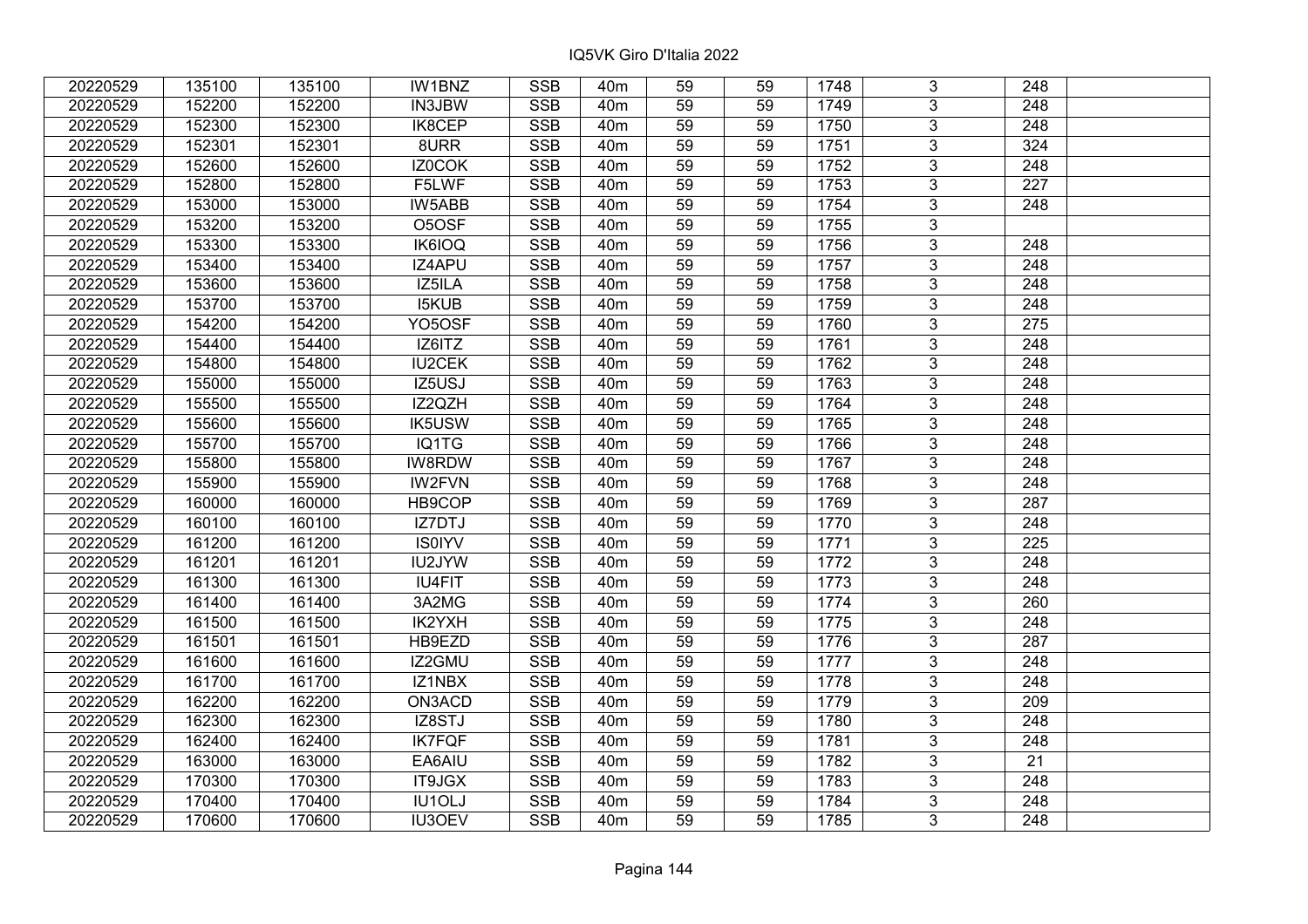| 20220529 | 170601 | 170601 | IZ3CLE        | <b>SSB</b>      | 40 <sub>m</sub> | 59          | 59             | 1786 | 3              | 248              |             |
|----------|--------|--------|---------------|-----------------|-----------------|-------------|----------------|------|----------------|------------------|-------------|
| 20220529 | 171100 | 171100 | IU8AHE        | <b>SSB</b>      | 40 <sub>m</sub> | 59          | 59             | 1787 | 3              | 248              |             |
| 20220529 | 172300 | 172300 | EA5UY         | <b>SSB</b>      | 40 <sub>m</sub> | 59          | 59             | 1788 | $\overline{3}$ | 281              |             |
| 20220529 | 172500 | 172500 | EA5HW         | <b>SSB</b>      | 40 <sub>m</sub> | 59          | 59             | 1789 | $\overline{3}$ | 281              |             |
| 20220529 | 172700 | 172700 | PA3AAF        | <b>SSB</b>      | 40 <sub>m</sub> | 59          | 59             | 1790 | 3              | 263              |             |
| 20220529 | 172800 | 172800 | IW8EJM        | <b>SSB</b>      | 40 <sub>m</sub> | 59          | 59             | 1791 | $\overline{3}$ | 248              |             |
| 20220529 | 173400 | 173400 | Y02ARD        | SSB             | 40 <sub>m</sub> | 59          | 59             | 1792 | $\overline{3}$ |                  |             |
| 20220529 | 173500 | 173500 | EA2EWL        | <b>SSB</b>      | 40 <sub>m</sub> | 59          | 59             | 1793 | 3              | 281              |             |
| 20220529 | 173600 | 173600 | <b>IW3IDX</b> | SSB             | 40 <sub>m</sub> | 59          | 59             | 1794 | $\overline{3}$ | $\overline{248}$ |             |
| 20220529 | 173700 | 173700 | <b>IU5MPR</b> | <b>SSB</b>      | 40 <sub>m</sub> | 59          | 59             | 1795 | $\overline{3}$ | 248              |             |
| 20220529 | 173900 | 173900 | IW8FBP        | <b>SSB</b>      | 40 <sub>m</sub> | 59          | 59             | 1796 | $\mathbf{3}$   | 248              |             |
| 20220529 | 174000 | 174000 | <b>IK6OYK</b> | <b>SSB</b>      | 40 <sub>m</sub> | 59          | 59             | 1797 | $\overline{3}$ | 248              |             |
| 20220529 | 174300 | 174300 | <b>IK8RJS</b> | <b>SSB</b>      | 40 <sub>m</sub> | 59          | 59             | 1798 | 3              | 248              |             |
| 20220529 | 175300 | 175300 | IW8DGZ        | <b>SSB</b>      | 40 <sub>m</sub> | 59          | 59             | 1799 | 3              | 248              |             |
| 20220529 | 175800 | 175800 | IZ4AIF        | <b>SSB</b>      | 40 <sub>m</sub> | 59          | 59             | 1800 | 3              | 248              |             |
| 20220524 | 45000  | 45100  | IZ1ANK        | FT8             | 40 <sub>m</sub> | 5           | $-3$           |      |                |                  |             |
| 20220524 | 45245  | 45330  | OK2TRN        | FT8             | 40 <sub>m</sub> | $-8$        | $\mathbf 0$    |      |                |                  | <b>JN88</b> |
| 20220524 | 45415  | 45500  | HA5KN         | FT <sub>8</sub> | 40 <sub>m</sub> | $-9$        | $-16$          |      |                |                  | <b>JN97</b> |
| 20220524 | 45545  | 45630  | IZ3LES        | FT8             | 40 <sub>m</sub> | $-1$        | $\overline{4}$ |      |                |                  | <b>JN65</b> |
| 20220524 | 45715  | 45800  | DC1KS         | FT8             | 40 <sub>m</sub> | $-7$        | $\mathbf{1}$   |      |                |                  | <b>JN58</b> |
| 20220524 | 45845  | 45930  | F5OYA/P       | FT <sub>8</sub> | 40 <sub>m</sub> | $-3$        | $\overline{9}$ |      |                |                  | <b>JN13</b> |
| 20220524 | 50145  | 50230  | EB5R          | FT8             | 40 <sub>m</sub> | $-10$       | $-5$           |      |                |                  | <b>IM99</b> |
| 20220524 | 50445  | 50530  | ON6CQ         | FT8             | 40 <sub>m</sub> | $-12$       | $-9$           |      |                |                  | <b>JO11</b> |
| 20220524 | 50615  | 50700  | <b>DL7UKA</b> | FT8             | 40 <sub>m</sub> | $\mathbf 0$ | 11             |      |                |                  | JO50        |
| 20220524 | 50815  | 50900  | F6HIA         | FT8             | 40 <sub>m</sub> | $-3$        | $-1$           |      |                |                  | <b>JN23</b> |
| 20220524 | 51045  | 51130  | <b>IK2ULS</b> | FT8             | 40 <sub>m</sub> | $-1$        | $-1$           |      |                |                  | <b>JN45</b> |
| 20220524 | 51245  | 51330  | YO2CMI        | FT8             | 40 <sub>m</sub> | $-13$       | $-2$           |      |                |                  | <b>KN05</b> |
| 20220524 | 51445  | 51530  | <b>IU4KET</b> | FT8             | 40 <sub>m</sub> | -9          | $-8$           |      |                |                  | <b>JN64</b> |
| 20220524 | 52145  | 52230  | F5ILV         | FT8             | 40 <sub>m</sub> | $-5$        | $\overline{5}$ |      |                |                  | <b>JN23</b> |
| 20220524 | 52645  | 52730  | EA5BM         | FT <sub>8</sub> | 40 <sub>m</sub> | $-4$        | $-14$          |      |                |                  | IM99        |
| 20220524 | 53245  | 53330  | F5HNQ         | FT <sub>8</sub> | 40 <sub>m</sub> | $-4$        | $-5$           |      |                |                  | <b>IN98</b> |
| 20220524 | 53615  | 53700  | <b>IU0LGK</b> | FT <sub>8</sub> | 40 <sub>m</sub> | 6           | $-2$           |      |                |                  | <b>JN61</b> |
| 20220524 | 53945  | 54030  | EA5GPC        | FT <sub>8</sub> | 40 <sub>m</sub> | $-11$       | $-10$          |      |                |                  | <b>IM98</b> |
| 20220524 | 54115  | 54200  | F4FSY         | FT8             | 40 <sub>m</sub> | $-4$        | $-2$           |      |                |                  | <b>JN25</b> |
| 20220524 | 54445  | 54530  | DL2AAK        | FT8             | 40 <sub>m</sub> | $-6$        | $-5$           |      |                |                  | JO52        |
| 20220524 | 165045 | 165130 | IZ0PAP/ITGI   | FT <sub>8</sub> | 40 <sub>m</sub> | $-6$        | $-4$           |      |                |                  |             |
| 20220524 | 165215 | 165300 | <b>IU6IBX</b> | FT8             | 40 <sub>m</sub> | $-2$        | $-12$          |      |                |                  | <b>JN62</b> |
| 20220524 | 165545 | 165630 | HA3PT         | FT8             | 40 <sub>m</sub> | $-10$       | $\mathbf 0$    |      |                |                  | <b>JN96</b> |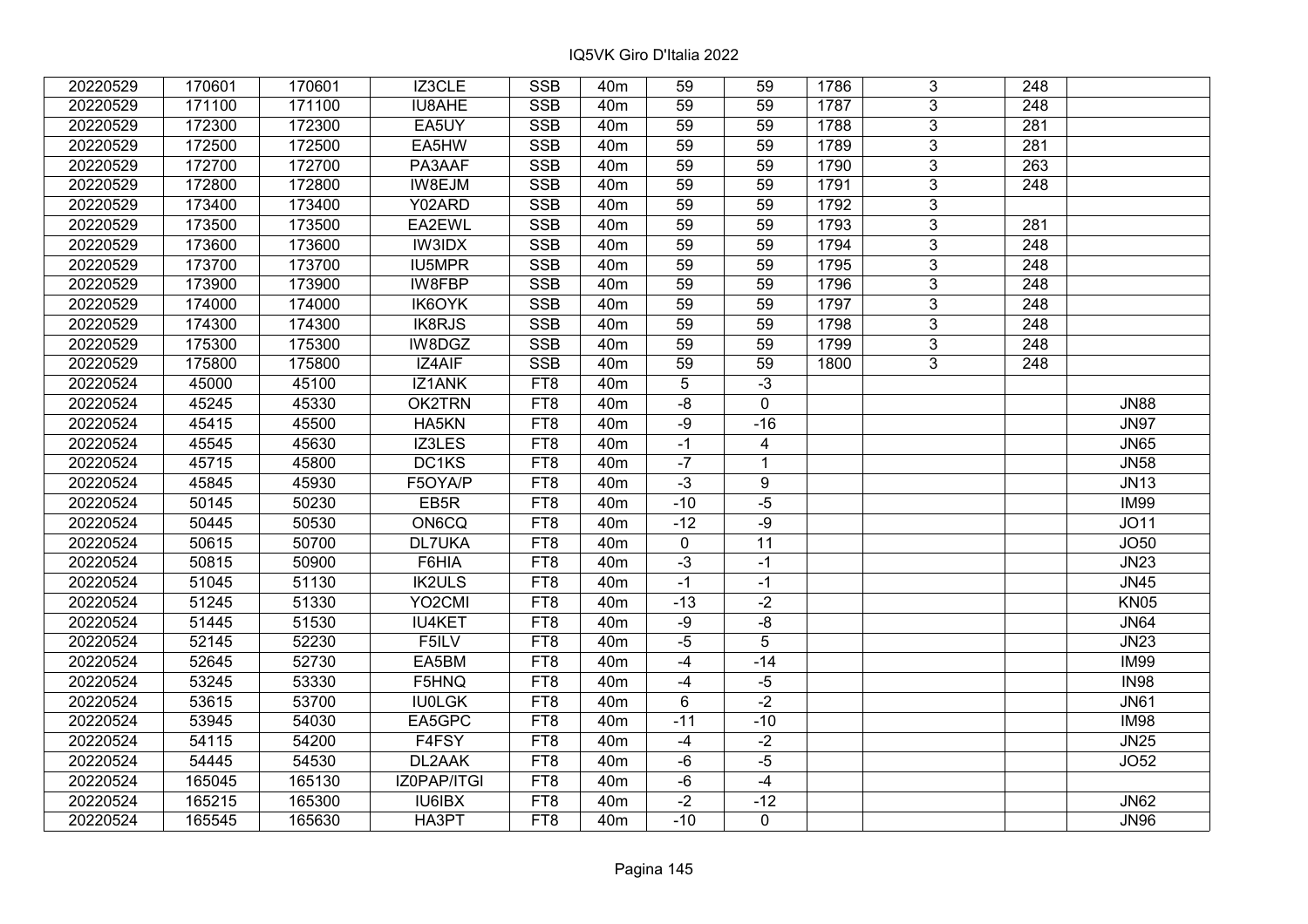| 20220524 | 165845 | 165930 | DG3DAF              | FT8             | 40 <sub>m</sub> | -8              | $-6$           | JO41        |
|----------|--------|--------|---------------------|-----------------|-----------------|-----------------|----------------|-------------|
| 20220524 | 170000 | 170030 | DL1AXB              | FT8             | 40 <sub>m</sub> | $-13$           | $-9$           | JO50        |
| 20220524 | 170545 | 170630 | G4DZL               | FT8             | 40 <sub>m</sub> | $-10$           | $-5$           | <b>IO92</b> |
| 20220524 | 170845 | 170930 | DH4NBB              | FT8             | 40 <sub>m</sub> | $-17$           | $-8$           | <b>JN59</b> |
| 20220524 | 171015 | 171100 | <b>DL9PN</b>        | FT8             | 40 <sub>m</sub> | $-17$           | $-1$           | <b>JN39</b> |
| 20220524 | 171145 | 171230 | <b>IW8AOF</b>       | FT8             | 40 <sub>m</sub> | $-8$            | $-4$           | <b>JN70</b> |
| 20220524 | 171333 | 171333 | IZ5MJO              | FT8             | 40 <sub>m</sub> | $-8$            | $\mathbf{1}$   | <b>JN53</b> |
| 20220524 | 171415 | 171500 | <b>IK2EBP</b>       | FT8             | 40 <sub>m</sub> | $-3$            | $\mathbf{1}$   | <b>JN45</b> |
| 20220524 | 171615 | 171700 | <b>DL0AA</b>        | FT8             | 40 <sub>m</sub> | $-4$            | $-11$          | <b>JN48</b> |
| 20220524 | 172145 | 172230 | <b>HB9HOB</b>       | FT <sub>8</sub> | 40 <sub>m</sub> | $\overline{5}$  | $\overline{0}$ | <b>JN36</b> |
| 20220524 | 172445 | 172600 | OK2TRN              | FT8             | 40 <sub>m</sub> | $-19$           | $-11$          | <b>JN88</b> |
| 20220524 | 172730 | 172800 | SP <sub>1</sub> AOL | FT8             | 40 <sub>m</sub> | $-11$           | $-11$          | <b>JO84</b> |
| 20220524 | 172945 | 173030 | <b>IW8RPQ</b>       | FT8             | 40 <sub>m</sub> | $-5$            | $-9$           | <b>JM89</b> |
| 20220524 | 173215 | 173300 | <b>IWOHIQ</b>       | FT8             | 40 <sub>m</sub> | 6               | 3              | <b>JN62</b> |
| 20220524 | 173545 | 173630 | IZ0CVT              | FT8             | 40 <sub>m</sub> | 5               | $-3$           | <b>JN61</b> |
| 20220524 | 173945 | 174030 | IU8BPS/AWD          | FT8             | 40m             | $\overline{2}$  | $-1$           |             |
| 20220524 | 175145 | 175545 | PD5DEK              | FT8             | 40 <sub>m</sub> | $-24$           | $-4$           | JO30        |
| 20220524 | 175730 | 175815 | IZ2EVD              | FT8             | 40 <sub>m</sub> | $3\overline{3}$ | $-2$           | <b>JN55</b> |
| 20220524 | 175845 | 175915 | HA1ZH               | FT8             | 40 <sub>m</sub> | $-\frac{8}{5}$  | $-3$           | <b>JN86</b> |
| 20220524 | 184215 | 184300 | <b>IK1BOW</b>       | FT8             | 40 <sub>m</sub> | $\overline{11}$ | 4              | <b>JN35</b> |
| 20220524 | 184345 | 184430 | DK6XY               | FT8             | 40 <sub>m</sub> | $-1$            | $-6$           | JO53        |
| 20220524 | 184515 | 184630 | SQ6PLE              | FT8             | 40m             | $-17$           | $-15$          | <b>JO74</b> |
| 20220524 | 185445 | 185530 | IW2MZS              | FT8             | 40 <sub>m</sub> | $-2$            | $-3$           | <b>JN45</b> |
| 20220524 | 185615 | 185700 | RV6WB               | FT8             | 40 <sub>m</sub> | $-19$           | $-19$          | LN33        |
| 20220524 | 185815 | 185900 | OM7JG               | FT8             | 40m             | $\overline{2}$  | -8             | <b>JN98</b> |
| 20220524 | 190245 | 190330 | RQ <sub>2</sub> Q   | FT8             | 40 <sub>m</sub> | $-18$           | $-18$          | <b>KO91</b> |
| 20220524 | 190645 | 190730 | <b>IU0DUM</b>       | FT8             | 40 <sub>m</sub> | $\overline{7}$  | $-5$           |             |
| 20220525 | 45845  | 45930  | IU8BPS/AWD          | FT8             | 40 <sub>m</sub> | $-6$            | $-1$           |             |
| 20220525 | 50245  | 50330  | IZ3LES              | FT <sub>8</sub> | 40m             | 0               | $-1$           | <b>JN65</b> |
| 20220525 | 50645  | 50730  | F6HIA               | FT <sub>8</sub> | 40 <sub>m</sub> | $-11$           | $-10$          | <b>JN23</b> |
| 20220525 | 50915  | 51000  | DG4BAD              | FT8             | 40 <sub>m</sub> | $-7$            | 0              | JO33        |
| 20220525 | 51415  | 51500  | <b>II4WRTC</b>      | FT8             | 40 <sub>m</sub> | $-11$           | $-3$           |             |
| 20220525 | 51615  | 51700  | DL7UKA              | FT8             | 40 <sub>m</sub> | $-8$            | 14             | JO50        |
| 20220525 | 51800  | 51900  | <b>OM0MR</b>        | FT8             | 40 <sub>m</sub> | $-19$           | $-13$          |             |
| 20220525 | 52245  | 52330  | <b>IU4KET</b>       | FT8             | 40 <sub>m</sub> | $-11$           | $-2$           | <b>JN64</b> |
| 20220525 | 52645  | 52730  | AM25URC             | FT8             | 40 <sub>m</sub> | $-2$            | $-9$           |             |
| 20220525 | 53015  | 53304  | HA5DI               | FT8             | 40 <sub>m</sub> | $-21$           | $-1$           | <b>JN97</b> |
| 20220525 | 53315  | 53400  | HA1ZH               | FT8             | 40 <sub>m</sub> | $-10$           | $-1$           | <b>JN86</b> |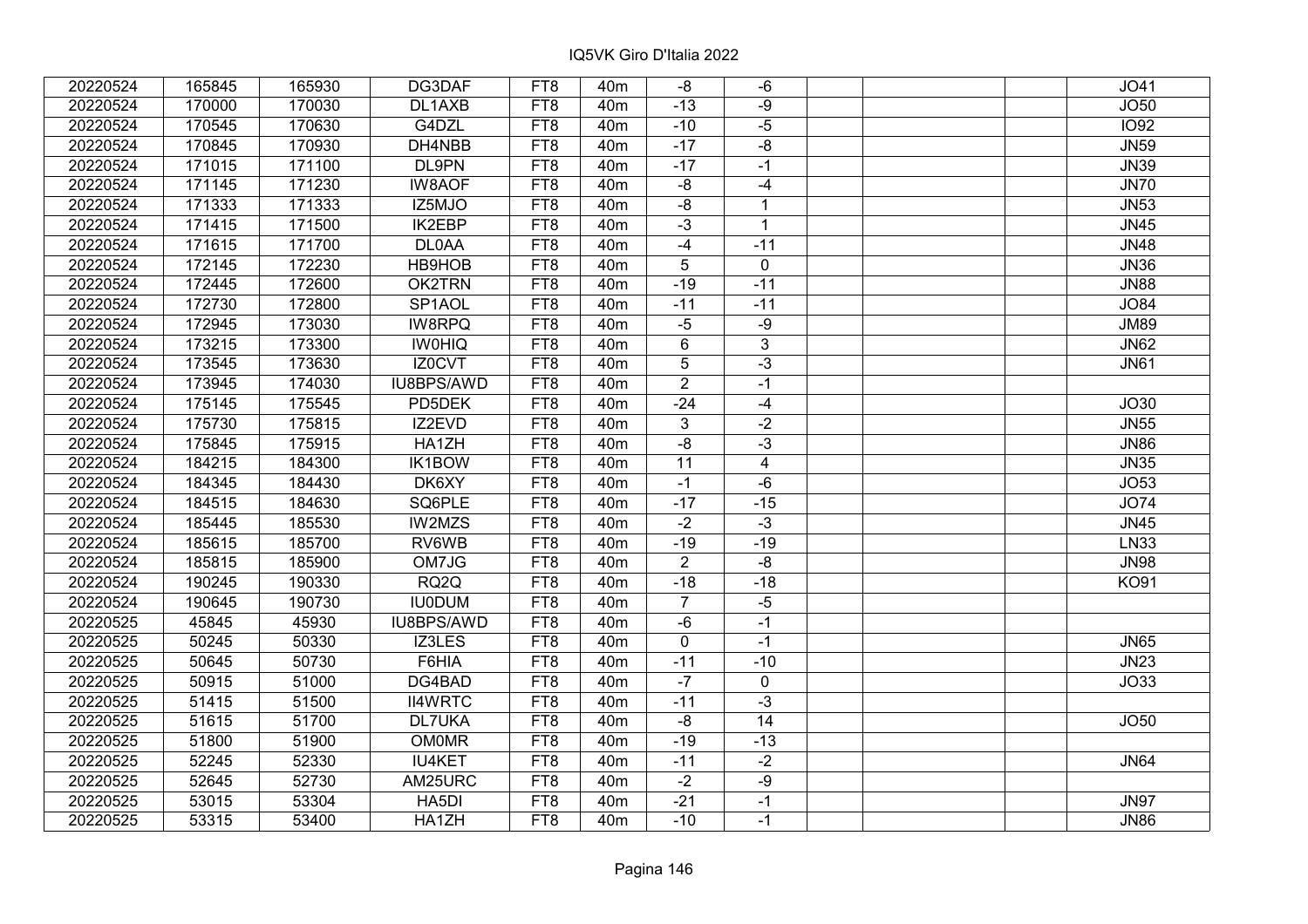| 20220525 | 53528  | 53528  | IZ5MJO            | FT8             | 40 <sub>m</sub> | $-5$            | $\overline{2}$ |  | <b>JN53</b> |
|----------|--------|--------|-------------------|-----------------|-----------------|-----------------|----------------|--|-------------|
| 20220525 | 53615  | 53700  | <b>IK2ULS</b>     | FT8             | 40 <sub>m</sub> | $-4$            | $-2$           |  | <b>JN45</b> |
| 20220525 | 54115  | 54200  | HB9EZA            | FT8             | 40 <sub>m</sub> | $-12$           | $-2$           |  | <b>JN45</b> |
| 20220525 | 54245  | 54330  | IW2OGW            | FT8             | 40 <sub>m</sub> | $-12$           | $-1$           |  | JN45        |
| 20220525 | 142015 | 142100 | <b>IU2PMN</b>     | FT8             | 40 <sub>m</sub> | $-2$            | 6              |  | <b>JN45</b> |
| 20220525 | 143830 | 143830 | <b>IK1BOW</b>     | FT8             | 40 <sub>m</sub> | $\overline{7}$  | 14             |  |             |
| 20220525 | 144015 | 144100 | 9A7BB             | FT8             | 40 <sub>m</sub> | $-3$            | $\overline{2}$ |  | <b>JN75</b> |
| 20220525 | 144145 | 144230 | <b>IU1DRY</b>     | FT8             | 40 <sub>m</sub> | $\overline{12}$ | 13             |  | <b>JN44</b> |
| 20220525 | 144300 | 144330 | F6FOH             | FT8             | 40 <sub>m</sub> | $-20$           | $\mathbf{1}$   |  | <b>IN96</b> |
| 20220525 | 144715 | 144800 | IZ3XCA            | FT <sub>8</sub> | 40 <sub>m</sub> | $-14$           | $\pmb{0}$      |  | <b>JN55</b> |
| 20220525 | 175630 | 175700 | G8VJU             | FT8             | 40 <sub>m</sub> | $-6$            | -8             |  | JO01        |
| 20220525 | 180530 | 180600 | DK4AA             | FT <sub>8</sub> | 40 <sub>m</sub> | $-22$           | $-10$          |  | <b>JN58</b> |
| 20220525 | 180815 | 180900 | <b>IZ7DOK</b>     | FT8             | 40 <sub>m</sub> | $-8$            | $-15$          |  | <b>JN90</b> |
| 20220525 | 181200 | 181300 | YO4NF             | FT8             | 40 <sub>m</sub> | $-4$            | $-12$          |  |             |
| 20220525 | 184015 | 184100 | OE5TXF            | FT8             | 40 <sub>m</sub> | 10              | 8              |  | <b>JN78</b> |
| 20220525 | 184130 | 184200 | <b>DK0BMW</b>     | FT8             | 40 <sub>m</sub> | 4               | $-4$           |  | <b>JN59</b> |
| 20220525 | 184615 | 184800 | IZ5OQA            | FT8             | 40 <sub>m</sub> | $-5$            | $-26$          |  | <b>JN53</b> |
| 20220525 | 184915 | 185000 | <b>IW8AOF</b>     | FT8             | 40 <sub>m</sub> | $\overline{2}$  | -8             |  | <b>JN70</b> |
| 20220525 | 185115 | 185200 | IU8BPS/AWD        | FT8             | 40 <sub>m</sub> | 0               | $-2$           |  |             |
| 20220525 | 190415 | 190515 | IQ3ZL             | FT8             | 40 <sub>m</sub> | $\overline{7}$  | $-7$           |  | <b>JN65</b> |
| 20220525 | 190800 | 190900 | <b>IK2GPT</b>     | FT8             | 40 <sub>m</sub> | $-5$            | 0              |  | <b>JN45</b> |
| 20220525 | 191715 | 191811 | <b>II3WRTC</b>    | FT8             | 40 <sub>m</sub> | 1               | 13             |  |             |
| 20220525 | 193300 | 193415 | <b>IWOHIQ</b>     | FT8             | 40 <sub>m</sub> | $\mathbf 0$     | $\overline{2}$ |  | <b>JN62</b> |
| 20220525 | 193845 | 193915 | DL1BFR            | FT8             | 40 <sub>m</sub> | 6               | 9              |  | JO32        |
| 20220525 | 193945 | 194045 | ON1BH             | FT8             | 40 <sub>m</sub> | $-18$           | $-13$          |  |             |
| 20220525 | 194130 | 194215 | IU6IBX            | FT8             | 40 <sub>m</sub> | 5               | $-8$           |  | <b>JN62</b> |
| 20220525 | 194345 | 194445 | EC1AOX            | FT8             | 40 <sub>m</sub> | $-3$            | $-9$           |  |             |
| 20220525 | 194600 | 194645 | IQ8BV             | FT8             | 40 <sub>m</sub> | $-14$           | $-5$           |  | <b>JM88</b> |
| 20220525 | 195030 | 195115 | <b>IK1NPE</b>     | FT8             | 40m             | 5               | 15             |  | JN45        |
| 20220525 | 195200 | 195245 | 2E0VAZ            | FT <sub>8</sub> | 40 <sub>m</sub> | $-18$           | $\overline{3}$ |  | <b>IO92</b> |
| 20220526 | 41630  | 41730  | <b>IZ0MQN</b>     | FT8             | 40 <sub>m</sub> | $-7$            | $-2$           |  | <b>JN63</b> |
| 20220526 | 42030  | 42130  | LZ2KTS            | FT8             | 40 <sub>m</sub> | $-14$           | $-4$           |  |             |
| 20220526 | 42215  | 42300  | IZ3LES            | FT8             | 40 <sub>m</sub> | $\overline{2}$  | 6              |  | <b>JN65</b> |
| 20220526 | 42915  | 42945  | OE4BHF            | FT8             | 40 <sub>m</sub> | $-22$           | $-11$          |  | <b>JN87</b> |
| 20220526 | 43030  | 43115  | <b>DG0JK</b>      | FT8             | 40 <sub>m</sub> | 9               | $-15$          |  | JO60        |
| 20220526 | 43300  | 43345  | PA <sub>5RH</sub> | FT8             | 40 <sub>m</sub> | $-10$           | $-3$           |  | JO22        |
| 20220526 | 43500  | 43545  | IK2IZK            | FT8             | 40 <sub>m</sub> | $-1$            | 5              |  | <b>JN46</b> |
| 20220526 | 44215  | 44300  | <b>IK2ULS</b>     | FT8             | 40 <sub>m</sub> | $-3$            | $-6$           |  | <b>JN45</b> |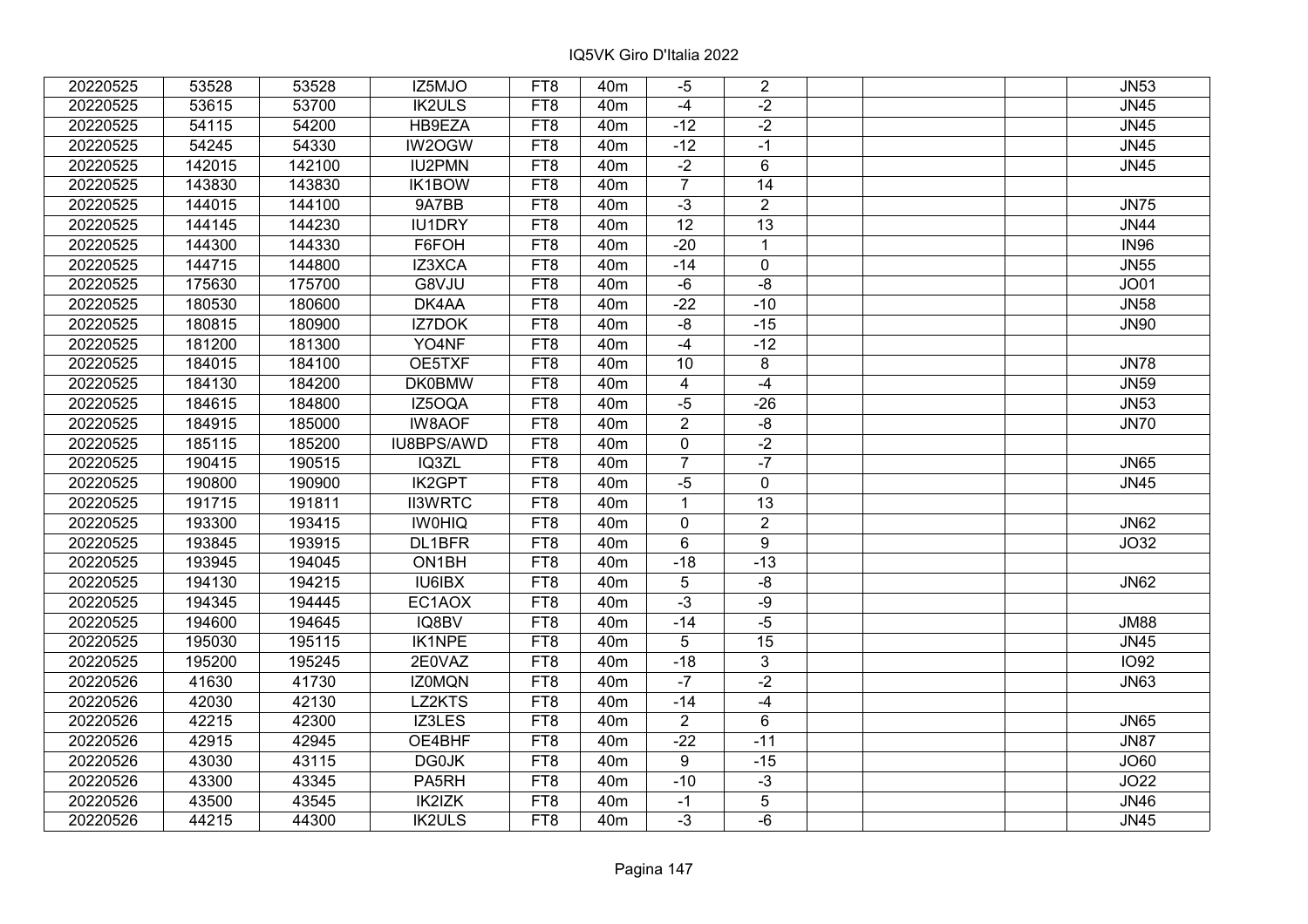| 20220526 | 45015  | 45100  | PA1CTW        | FT8             | 40 <sub>m</sub> | $-4$            | -8             | JO32        |
|----------|--------|--------|---------------|-----------------|-----------------|-----------------|----------------|-------------|
| 20220526 | 45145  | 45230  | <b>IU4KET</b> | FT8             | 40 <sub>m</sub> | $-10$           | $-7$           | <b>JN64</b> |
| 20220526 | 45315  | 45400  | DL7UKA        | FT8             | 40 <sub>m</sub> | $\mathbf{1}$    | 9              | JO50        |
| 20220526 | 45515  | 45630  | SQ8RMX        | FT8             | 40 <sub>m</sub> | $-22$           | $-11$          | <b>KO10</b> |
| 20220526 | 50115  | 50200  | IU8BPS/AWD    | FT8             | 40 <sub>m</sub> | $-5$            | $-5$           |             |
| 20220526 | 50530  | 50700  | LB8OH         | FT8             | 40 <sub>m</sub> | $-24$           | $-10$          | JP20        |
| 20220526 | 52245  | 52330  | HA1ZH         | FT8             | 40 <sub>m</sub> | $-10$           | $-4$           | <b>JN86</b> |
| 20220526 | 52515  | 52600  | EI3CTB        | FT8             | 40 <sub>m</sub> | $-19$           | $-19$          | <b>IO63</b> |
| 20220526 | 52845  | 52930  | <b>OK2TRN</b> | FT8             | 40 <sub>m</sub> | $-7$            | $\mathbf{1}$   | <b>JN88</b> |
| 20220526 | 53015  | 53100  | DF3MC         | FT <sub>8</sub> | 40 <sub>m</sub> | $6\overline{6}$ | 23             | <b>JN57</b> |
| 20220526 | 53315  | 53400  | EA3DNC        | FT8             | 40 <sub>m</sub> | $-2$            | $-9$           | <b>JN01</b> |
| 20220526 | 53645  | 53730  | DL1ASF        | FT8             | 40 <sub>m</sub> | $\overline{-3}$ | 17             | JO50        |
| 20220526 | 112615 | 112700 | <b>IK4ANJ</b> | FT8             | 40 <sub>m</sub> | $-2$            | $-7$           | <b>JN44</b> |
| 20220526 | 142215 | 142300 | IW2MZS        | FT8             | 40m             | $-7$            | $-3$           | <b>JN45</b> |
| 20220526 | 142345 | 142430 | IK1NPE        | FT8             | 40 <sub>m</sub> | 5               | $\overline{2}$ | <b>JN45</b> |
| 20220526 | 142515 | 142730 | HB9HHB        | FT8             | 40m             | $-13$           | $-10$          | <b>JN47</b> |
| 20220526 | 142815 | 142900 | F6HIA         | FT8             | 40m             | $-6$            | $-1$           | <b>JN23</b> |
| 20220526 | 143115 | 143200 | <b>IU6OMV</b> | FT8             | 40 <sub>m</sub> | 5               | 12             | <b>JN72</b> |
| 20220526 | 143500 | 143630 | IZ0PAP/ITGI   | FT8             | 40 <sub>m</sub> | $-2$            | $-9$           |             |
| 20220526 | 165515 | 165600 | IK4XQT/4      | FT8             | 40m             | $\overline{4}$  | 4              |             |
| 20220526 | 165715 | 165800 | DM8MH         | FT8             | 40 <sub>m</sub> | $-10$           | $-11$          | <b>JO51</b> |
| 20220526 | 165845 | 170000 | <b>IU7PFX</b> | FT8             | 40 <sub>m</sub> | $-2$            | 0              | <b>JN71</b> |
| 20220526 | 170345 | 170430 | IZ5OQA        | FT8             | 40m             | 10              | 5              | <b>JN53</b> |
| 20220526 | 170645 | 170730 | <b>IU6IBX</b> | FT8             | 40 <sub>m</sub> | 10              | $-4$           | <b>JN62</b> |
| 20220526 | 170932 | 170932 | IZ5MJO        | FT8             | 40 <sub>m</sub> | 10              | $-5$           | <b>JN53</b> |
| 20220526 | 171045 | 171130 | IK2EBP        | FT8             | 40 <sub>m</sub> | $-5$            | $\overline{2}$ | <b>JN45</b> |
| 20220526 | 171730 | 171845 | OZ5AGJ        | FT8             | 40 <sub>m</sub> | $-19$           | $-10$          | <b>JO47</b> |
| 20220526 | 172045 | 172145 | EA7IRV        | FT8             | 40 <sub>m</sub> | $-12$           | $-18$          |             |
| 20220526 | 172415 | 172515 | IQ3ZL         | FT <sub>8</sub> | 40 <sub>m</sub> | 9               | 6              | <b>JN65</b> |
| 20220526 | 172845 | 173000 | <b>IW8RPQ</b> | FT8             | 40 <sub>m</sub> | $-10$           | $-12$          | <b>JM89</b> |
| 20220526 | 173415 | 173500 | DF4JY         | FT8             | 40 <sub>m</sub> | $-9$            | $-13$          | <b>JO31</b> |
| 20220526 | 173645 | 173800 | <b>IU1FIG</b> | FT8             | 40 <sub>m</sub> | $-9$            | $-3$           | <b>JN44</b> |
| 20220526 | 173900 | 174000 | RU3EQ         | FT8             | 40 <sub>m</sub> | -9              | $-13$          |             |
| 20220526 | 174045 | 174130 | <b>IW8AOF</b> | FT8             | 40 <sub>m</sub> | $\mathbf{3}$    | $-2$           | <b>JN70</b> |
| 20220526 | 174315 | 174430 | IZ7DOK        | FT8             | 40 <sub>m</sub> | $-2$            | $-9$           | <b>JN90</b> |
| 20220526 | 174615 | 174700 | SP1JQJ        | FT <sub>8</sub> | 40 <sub>m</sub> | $-7$            | $-7$           | <b>JO73</b> |
| 20220526 | 180115 | 180200 | <b>IOLRA</b>  | FT8             | 40 <sub>m</sub> | 13              | 8              | <b>JN61</b> |
| 20220526 | 180345 | 180630 | DL2AMM        | FT8             | 40 <sub>m</sub> | 3               | $-12$          | <b>JO50</b> |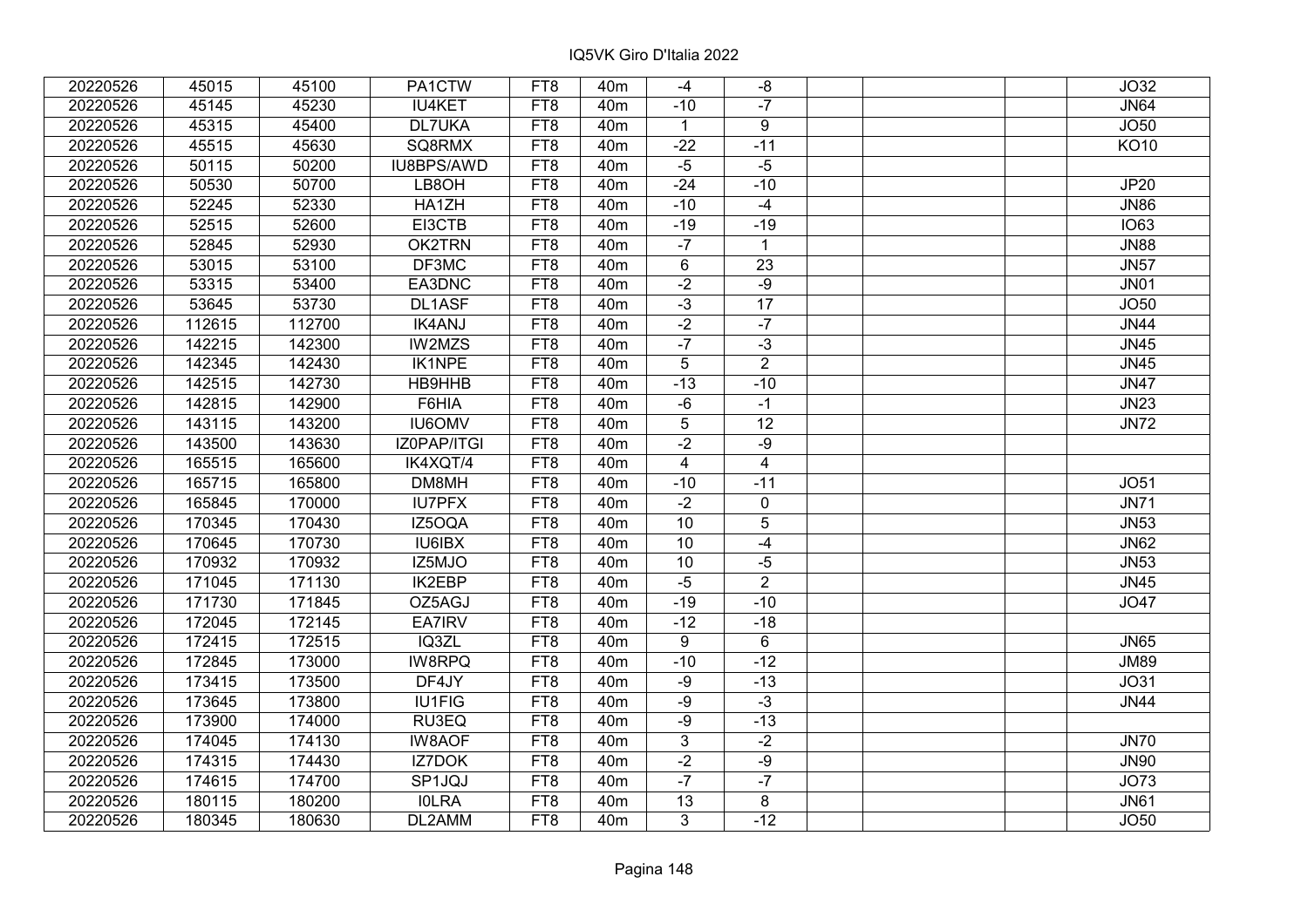| 20220526 | 181130 | 181200 | IZ3QBN/AWD         | FT8             | 40 <sub>m</sub> | 13             | $\mathbf{1}$   |  |             |
|----------|--------|--------|--------------------|-----------------|-----------------|----------------|----------------|--|-------------|
| 20220526 | 181315 | 181400 | PD9T               | FT8             | 40 <sub>m</sub> | $-13$          | $-12$          |  | JO22        |
| 20220526 | 183800 | 183845 | PD2MAR             | FT8             | 40 <sub>m</sub> | $-8$           | $-16$          |  | JO21        |
| 20220526 | 184200 | 184300 | <b>IZ0MQN</b>      | FT8             | 40 <sub>m</sub> | 9              | 13             |  | <b>JN63</b> |
| 20220526 | 184400 | 184500 | HB9EOT             | FT8             | 40 <sub>m</sub> | $-7$           | 9              |  | JN47        |
| 20220526 | 184858 | 184858 | IZ5MJO             | FT8             | 20m             | $-7$           | $-4$           |  | <b>JN53</b> |
| 20220526 | 185115 | 185200 | IZ2FNS             | FT8             | 20m             | $-7$           | $-12$          |  | <b>JN45</b> |
| 20220526 | 185330 | 185430 | <b>IK7RVY</b>      | FT8             | 20m             | $-10$          | $-6$           |  | <b>JN80</b> |
| 20220526 | 201345 | 201430 | IW2JYJ             | FT8             | 40 <sub>m</sub> | $\overline{3}$ | $\overline{7}$ |  | <b>JN45</b> |
| 20220527 | 45015  | 45100  | IZ3LES             | FT8             | 40 <sub>m</sub> | $\overline{3}$ | $-1$           |  | <b>JN65</b> |
| 20220527 | 45145  | 45230  | HA1ZH              | FT8             | 40 <sub>m</sub> | $-8$           | $-10$          |  | <b>JN86</b> |
| 20220527 | 45315  | 45600  | <b>IK3JLT</b>      | FT8             | 40m             | -9             | $-7$           |  | <b>JN65</b> |
| 20220527 | 45630  | 45730  | <b>DL7UKA</b>      | FT <sub>8</sub> | 40 <sub>m</sub> | $\overline{2}$ | $-5$           |  | JO50        |
| 20220527 | 45815  | 45930  | OK2TRN             | FT8             | 40 <sub>m</sub> | $-8$           | $-1$           |  | <b>JN88</b> |
| 20220527 | 50115  | 50200  | DF4WQ              | FT8             | 40 <sub>m</sub> | $-6$           | $\mathbf{1}$   |  | <b>JN39</b> |
| 20220527 | 50345  | 50430  | F6HIA              | FT8             | 40 <sub>m</sub> | $-1$           | $-8$           |  | <b>JN23</b> |
| 20220527 | 50645  | 50730  | IZ0CVT             | FT8             | 40 <sub>m</sub> | $\overline{4}$ | $-1$           |  | <b>JN61</b> |
| 20220527 | 50945  | 51030  | <b>IU6IBX</b>      | FT8             | 40 <sub>m</sub> | $\mathbf{1}$   | $-8$           |  | <b>JN62</b> |
| 20220527 | 51047  | 51047  | IZ5MJO             | FT8             | 40 <sub>m</sub> | $\mathbf{1}$   | $\overline{4}$ |  | <b>JN53</b> |
| 20220527 | 52300  | 52400  | OZ1RH              | FT8             | 40 <sub>m</sub> | $-13$          | -6             |  |             |
| 20220527 | 52515  | 52600  | IU8BPS/AWD         | FT <sub>8</sub> | 40 <sub>m</sub> | $\mathbf{1}$   | $\mathbf 0$    |  |             |
| 20220527 | 52800  | 52900  | DB5FW              | FT8             | 40 <sub>m</sub> | $-2$           | $\mathbf 0$    |  |             |
| 20220527 | 53930  | 54015  | DH <sub>2</sub> AP | FT8             | 40 <sub>m</sub> | $-4$           | $-16$          |  | JO42        |
| 20220527 | 54245  | 54345  | IQ8XS              | FT8             | 40 <sub>m</sub> | -9             | $-5$           |  | <b>JN71</b> |
| 20220527 | 54415  | 54515  | IU8BPS/AWD         | FT8             | 40 <sub>m</sub> | $-1$           | $-2$           |  |             |
| 20220527 | 54615  | 54715  | IQ3ZL              | FT8             | 40 <sub>m</sub> | 9              | $-2$           |  | <b>JN65</b> |
| 20220527 | 54715  | 54815  | IU1PZM             | FT8             | 40 <sub>m</sub> | 9              | $-14$          |  |             |
| 20220527 | 103245 | 103330 | DD7ZT              | FT8             | 40 <sub>m</sub> | $-17$          | $-11$          |  | JO40        |
| 20220527 | 104145 | 104230 | <b>IWOHIQ</b>      | FT8             | 40 <sub>m</sub> | $-3$           | $\overline{2}$ |  | <b>JN62</b> |
| 20220527 | 141715 | 141800 | YU7OTT             | FT8             | 40 <sub>m</sub> | $-13$          | $-9$           |  | <b>JN95</b> |
| 20220527 | 172400 | 172430 | <b>IW8RPQ</b>      | FT8             | 40 <sub>m</sub> | $-4$           | $-23$          |  | <b>JM89</b> |
| 20220527 | 172600 | 172630 | R6DNC              | FT8             | 40 <sub>m</sub> | $-6$           | $-12$          |  | <b>KN94</b> |
| 20220527 | 172730 | 172830 | RW6ATD             | FT8             | 40 <sub>m</sub> | $-15$          | $-20$          |  |             |
| 20220527 | 172915 | 173000 | DK3HO              | FT8             | 40 <sub>m</sub> | $\overline{7}$ | $6\phantom{1}$ |  | <b>JN48</b> |
| 20220527 | 173045 | 173130 | <b>IW8AOF</b>      | FT8             | 40 <sub>m</sub> | $-1$           | $-15$          |  | <b>JN70</b> |
| 20220527 | 173245 | 173400 | PE1COO             | FT8             | 40m             | $-3$           | $-19$          |  | JO33        |
| 20220527 | 173445 | 173530 | DF3WG              | FT8             | 40m             | $-3$           | $-2$           |  | <b>JN49</b> |
| 20220527 | 173700 | 173730 | IK2EBP             | FT8             | 40m             | -8             | $-11$          |  | <b>JN45</b> |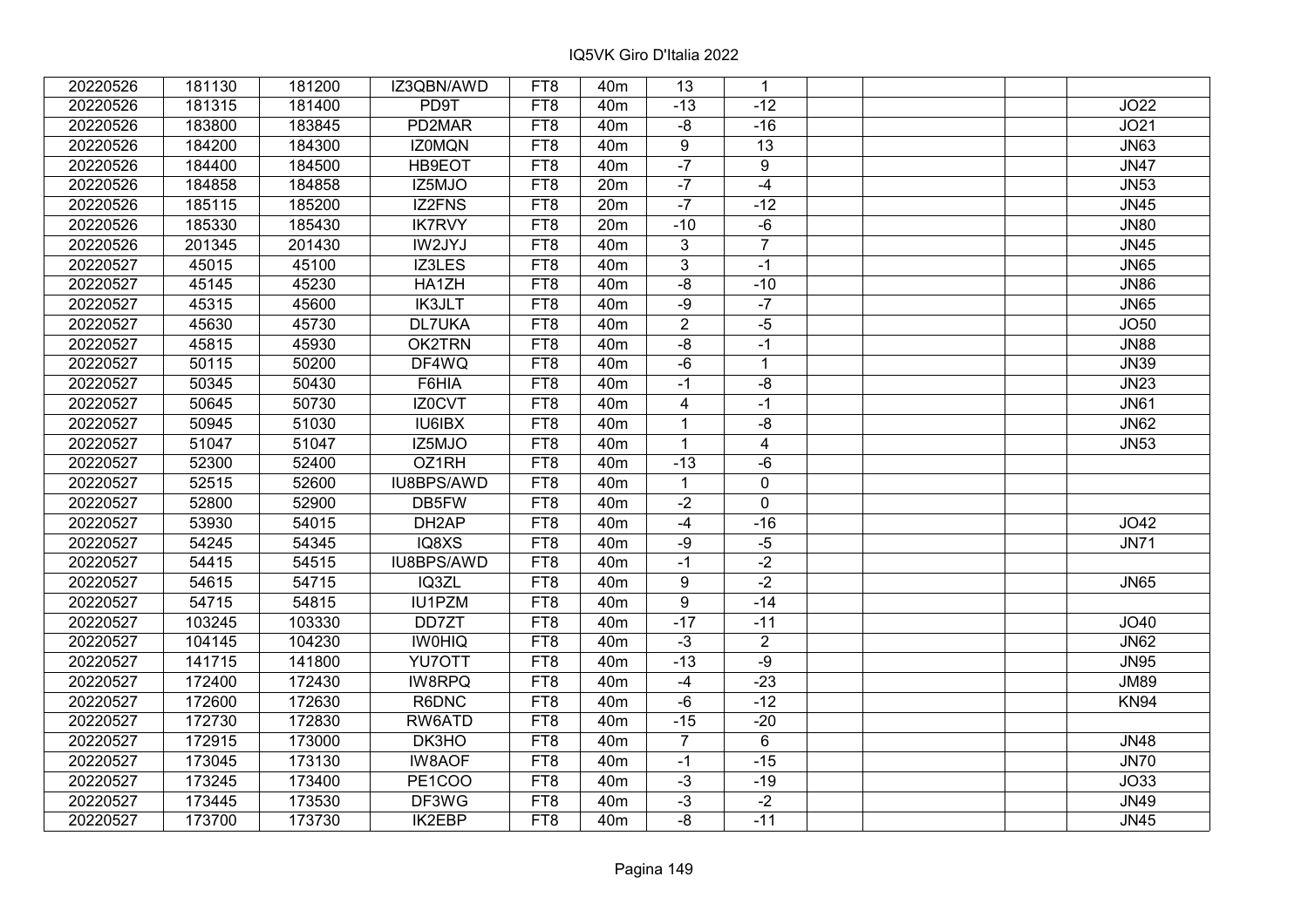| 20220527 | 173845 | 173930 | DL8CW             | FT8             | 40 <sub>m</sub> | $-11$                   | $-10$           | JO30        |
|----------|--------|--------|-------------------|-----------------|-----------------|-------------------------|-----------------|-------------|
| 20220527 | 174015 | 174100 | <b>IQ0RU</b>      | FT8             | 40 <sub>m</sub> | $-3$                    | $-24$           | <b>JN63</b> |
| 20220527 | 174145 | 174230 | IZ7GWP            | FT8             | 40 <sub>m</sub> | $-4$                    | $-12$           | <b>JN80</b> |
| 20220527 | 174500 | 174600 | EA3CCN            | FT8             | 40 <sub>m</sub> | 0                       | $-5$            |             |
| 20220527 | 174745 | 174830 | DL9NBZ            | FT8             | 40 <sub>m</sub> | $-7$                    | $-8$            | <b>JN58</b> |
| 20220527 | 175245 | 175330 | DL2MEL            | FT8             | 40 <sub>m</sub> | $-8$                    | $-8$            | <b>JN58</b> |
| 20220527 | 180115 | 180200 | F5PIO             | FT8             | 40 <sub>m</sub> | $-5$                    | $-1$            | <b>JN19</b> |
| 20220527 | 184208 | 184230 | UA6HRB            | <b>MFSK</b>     | 20m             | 3                       | 8               | <b>LN14</b> |
| 20220527 | 184246 | 184330 | EA5IHI            | <b>MFSK</b>     | 20 <sub>m</sub> | $-6$                    | $\overline{2}$  |             |
| 20220527 | 184353 | 184415 | G8CVS             | <b>MFSK</b>     | 20 <sub>m</sub> | $\overline{3}$          | 15              | <b>IO91</b> |
| 20220527 | 184608 | 184630 | EC7AGH            | <b>MFSK</b>     | 20 <sub>m</sub> | $-12$                   | $-10$           | <b>IN92</b> |
| 20220527 | 184701 | 184800 | YO4NF             | <b>MFSK</b>     | 20m             | $-5$                    | $-12$           |             |
| 20220527 | 184923 | 184945 | DH2LAB            | <b>MFSK</b>     | 20m             | $-9$                    | 10              | <b>JO54</b> |
| 20220527 | 185108 | 185130 | PD1KZB            | <b>MFSK</b>     | 20m             | 6                       | 3               | JO33        |
| 20220527 | 185145 | 185215 | LA2GCA            | <b>MFSK</b>     | 20m             | $-10$                   | $-1$            | JO49        |
| 20220527 | 185238 | 185300 | JA1HOX            | <b>MFSK</b>     | 20 <sub>m</sub> | $-8$                    | $-10$           | QM05        |
| 20220527 | 185323 | 185345 | PA1AA             | <b>MFSK</b>     | 20m             | $\overline{7}$          | $-1$            | JO21        |
| 20220527 | 185453 | 185515 | SP4JZ             | <b>MFSK</b>     | 20m             | $\overline{2}$          | $-3$            | <b>KO12</b> |
| 20220527 | 185630 | 185700 | DL3ANK            | <b>MFSK</b>     | 20m             | $-3$                    | 0               | <b>JO50</b> |
| 20220527 | 185738 | 185800 | R <sub>5</sub> DT | <b>MFSK</b>     | 20 <sub>m</sub> | $\overline{4}$          | $-3$            |             |
| 20220527 | 185815 | 185830 | EW8DU             | <b>MFSK</b>     | 20m             | $-4$                    | $-3$            | <b>KO52</b> |
| 20220527 | 185938 | 190000 | PD9HK             | <b>MFSK</b>     | 20m             | 8                       | 15              | <b>JO22</b> |
| 20220527 | 190038 | 190100 | DM5WGL            | <b>MFSK</b>     | 20 <sub>m</sub> | $\overline{7}$          | $-5$            | JO62        |
| 20220527 | 190345 | 190452 | PE <sub>2</sub> K | <b>MFSK</b>     | 20 <sub>m</sub> | $-6$                    | $\overline{5}$  | JO22        |
| 20220527 | 190545 | 190607 | PA3FYG            | <b>MFSK</b>     | 20 <sub>m</sub> | $\overline{\mathbf{4}}$ | $\overline{11}$ | JO22        |
| 20220527 | 191215 | 191300 | <b>II0TOUR</b>    | FT8             | 40m             | 8                       | $\mathbf{1}$    |             |
| 20220527 | 191330 | 191430 | IZ0MIO            | FT8             | 40 <sub>m</sub> | 3                       | $-4$            | <b>JN61</b> |
| 20220528 | 50145  | 50230  | DL1FSK            | FT8             | 40 <sub>m</sub> | $\overline{2}$          | 9               | <b>JN49</b> |
| 20220528 | 50315  | 50400  | DF7HSA            | FT <sub>8</sub> | 40 <sub>m</sub> | $-7$                    | $-4$            | <b>JN68</b> |
| 20220528 | 50815  | 50900  | <b>DL7UKA</b>     | FT8             | 40 <sub>m</sub> | $-3$                    | 9               | <b>JO50</b> |
| 20220528 | 50945  | 51030  | DM2AB             | FT8             | 40 <sub>m</sub> | $-8$                    | $-6$            | <b>JN49</b> |
| 20220528 | 51215  | 51300  | EA5IXH            | FT <sub>8</sub> | 40 <sub>m</sub> | $-14$                   | $-7$            | <b>IM98</b> |
| 20220528 | 52315  | 52400  | DB7BH             | FT8             | 40 <sub>m</sub> | 8                       | 11              | JO33        |
| 20220528 | 52445  | 52600  | G0GTV             | FT8             | 40 <sub>m</sub> | $-19$                   | $\mathbf{1}$    | <b>IO93</b> |
| 20220528 | 52715  | 52800  | PD4MB             | FT8             | 40 <sub>m</sub> | $-13$                   | $-15$           | JO21        |
| 20220528 | 200415 | 200500 | F5PEG             | FT8             | 40 <sub>m</sub> | 6                       | $\mathbf{1}$    | JN28        |
| 20220528 | 200545 | 200630 | IK8OXQ            | FT8             | 40m             | $-4$                    | $-9$            | <b>JM88</b> |
| 20220528 | 200815 | 200900 | DL5MHX            | FT8             | 40 <sub>m</sub> | $-4$                    | $-10$           | <b>JN58</b> |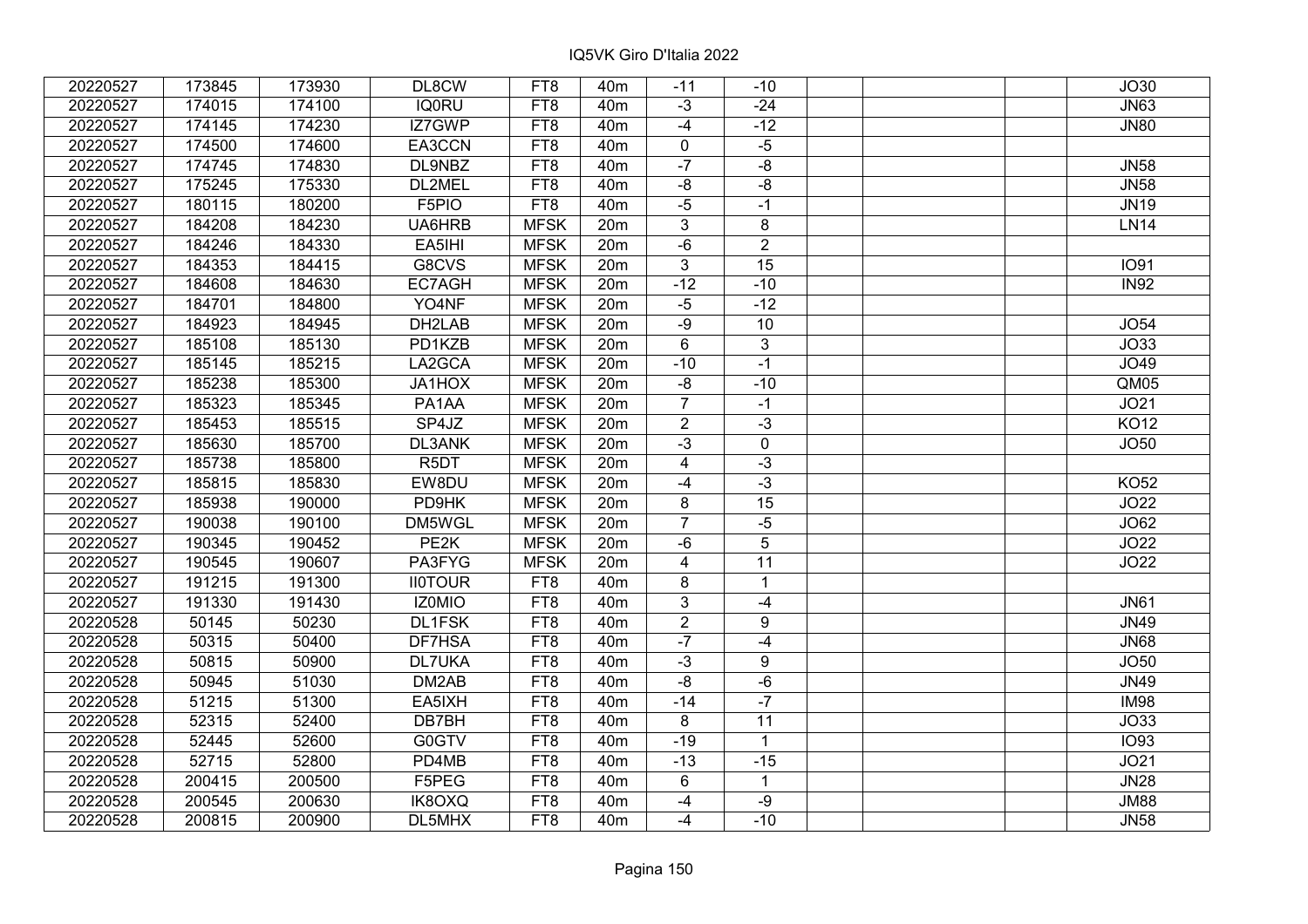| 20220528 | 201215 | 201300 | <b>PD0LH</b>   | FT8             | 40 <sub>m</sub> | $-12$                   | -4              | JO22        |
|----------|--------|--------|----------------|-----------------|-----------------|-------------------------|-----------------|-------------|
| 20220528 | 201615 | 201700 | OS1X/M         | FT8             | 40 <sub>m</sub> | $-7$                    | $-4$            |             |
| 20220528 | 201715 | 201900 | M3FON          | FT8             | 40 <sub>m</sub> | $-11$                   | $-11$           | <b>IO93</b> |
| 20220528 | 202215 | 202300 | E75NET         | FT8             | 40 <sub>m</sub> | $\mathbf 0$             | $-9$            | <b>JN93</b> |
| 20220528 | 202345 | 202500 | DK8CX          | FT8             | 40 <sub>m</sub> | $-10$                   | $\mathbf{1}$    | JO61        |
| 20220528 | 203145 | 203230 | DC7MA          | FT8             | 40 <sub>m</sub> | $-1$                    | 10              | <b>JN39</b> |
| 20220528 | 203815 | 204000 | EA3KE          | FT8             | 40 <sub>m</sub> | $-1$                    | $-4$            | <b>JN00</b> |
| 20220528 | 204200 | 204230 | DH1HF          | FT8             | 40 <sub>m</sub> | $-18$                   | $-15$           | JO30        |
| 20220528 | 204715 | 204945 | F6HIA          | FT8             | 40 <sub>m</sub> | $-2$                    | $-3$            | JN23        |
| 20220528 | 205130 | 205215 | PE9JAN         | FT <sub>8</sub> | 40 <sub>m</sub> | $-10$                   | $-3$            | JO22        |
| 20220528 | 205330 | 205415 | OK2TRN         | FT8             | 40 <sub>m</sub> | $-18$                   | $-3$            | <b>JN88</b> |
| 20220529 | 51515  | 51615  | <b>II0TOUR</b> | FT8             | 40 <sub>m</sub> | $-6$                    | $\mathbf{1}$    |             |
| 20220529 | 52015  | 52100  | IZ3LES         | FT8             | 40 <sub>m</sub> | $\overline{2}$          | 8               | <b>JN65</b> |
| 20220529 | 52215  | 52300  | IZ0CVT         | FT8             | 40m             | $\overline{2}$          | $-19$           | <b>JN61</b> |
| 20220529 | 104115 | 104200 | II1PA          | FT8             | 40 <sub>m</sub> | $\overline{11}$         | 13              | <b>JN44</b> |
| 20220529 | 104345 | 104430 | <b>IK2EBP</b>  | FT8             | 40m             | $-13$                   | 9               | <b>JN45</b> |
| 20220529 | 105300 | 105400 | IX1HOF         | FT8             | 40m             | $-14$                   | $-4$            | <b>JN35</b> |
| 20220529 | 105545 | 105645 | HB9HBY/P       | FT8             | 40 <sub>m</sub> | $-2$                    | 6               | <b>JN36</b> |
| 20220529 | 114545 | 114615 | <b>IK2ULS</b>  | FT8             | 40 <sub>m</sub> | $\overline{\mathbf{4}}$ | 0               | <b>JN45</b> |
| 20220529 | 145315 | 145430 | <b>IWORLC</b>  | FT8             | 40m             | $\overline{4}$          | 19              | <b>JN63</b> |
| 20220529 | 145515 | 145600 | DF1BN          | FT8             | 40 <sub>m</sub> | $\overline{2}$          | 5               | <b>JN68</b> |
| 20220529 | 145730 | 145900 | DM8MH          | FT8             | 40 <sub>m</sub> | $-19$                   | $-10$           | <b>JO51</b> |
| 20220529 | 150215 | 150300 | <b>IW3HKW</b>  | FT8             | 40 <sub>m</sub> | 3                       | $\overline{2}$  | <b>JN65</b> |
| 20220529 | 150715 | 150830 | SQ9BDB         | FT8             | 40 <sub>m</sub> | $-17$                   | $-13$           | JO90        |
| 20220529 | 151215 | 151300 | DF8VL          | FT8             | 40 <sub>m</sub> | $-4$                    | $-17$           | <b>JN39</b> |
| 20220529 | 151515 | 151600 | F6HIA          | FT8             | 40 <sub>m</sub> | $\mathbf{1}$            | $\mathbf{1}$    | <b>JN23</b> |
| 20220529 | 151745 | 151830 | IK1NDD         | FT8             | 40 <sub>m</sub> | $-1$                    | 8               | <b>JN33</b> |
| 20220529 | 152645 | 152730 | IW2MZS         | FT8             | 40 <sub>m</sub> | $\overline{2}$          | $\overline{14}$ | <b>JN45</b> |
| 20220529 | 152815 | 152900 | IZ5CPK         | FT <sub>8</sub> | 40 <sub>m</sub> | 5                       | $-13$           | <b>JN44</b> |
| 20220529 | 153015 | 153100 | <b>IZ0FVD</b>  | FT8             | 40 <sub>m</sub> | -9                      | $-6$            | <b>JN61</b> |
| 20220529 | 153145 | 153230 | <b>IW0HIQ</b>  | FT8             | 40 <sub>m</sub> | 5                       | $\overline{7}$  | <b>JN62</b> |
| 20220529 | 153645 | 153800 | IZ0PAP/ITGI    | FT8             | 40 <sub>m</sub> | $-8$                    | $-8$            |             |
| 20220529 | 154645 | 154730 | <b>OM0MR</b>   | FT8             | 40 <sub>m</sub> | $-24$                   | $-19$           |             |
| 20220529 | 155345 | 155500 | OK1UA          | FT8             | 40 <sub>m</sub> | $-20$                   | $-2$            | <b>JN79</b> |
| 20220529 | 155700 | 155730 | ON5AZ          | FT8             | 40 <sub>m</sub> | $-11$                   | $-3$            | JO21        |
| 20220529 | 155815 | 155931 | DL2AMM         | FT <sub>8</sub> | 40 <sub>m</sub> | $-12$                   | $-18$           | JO50        |
| 20220529 | 160115 | 160200 | <b>IU6IBX</b>  | FT8             | 40 <sub>m</sub> | $-5$                    | $-17$           | <b>JN62</b> |
| 20220529 | 160245 | 160330 | IW2OGW         | FT8             | 40 <sub>m</sub> | $\mathbf{1}$            | $-3$            | <b>JN45</b> |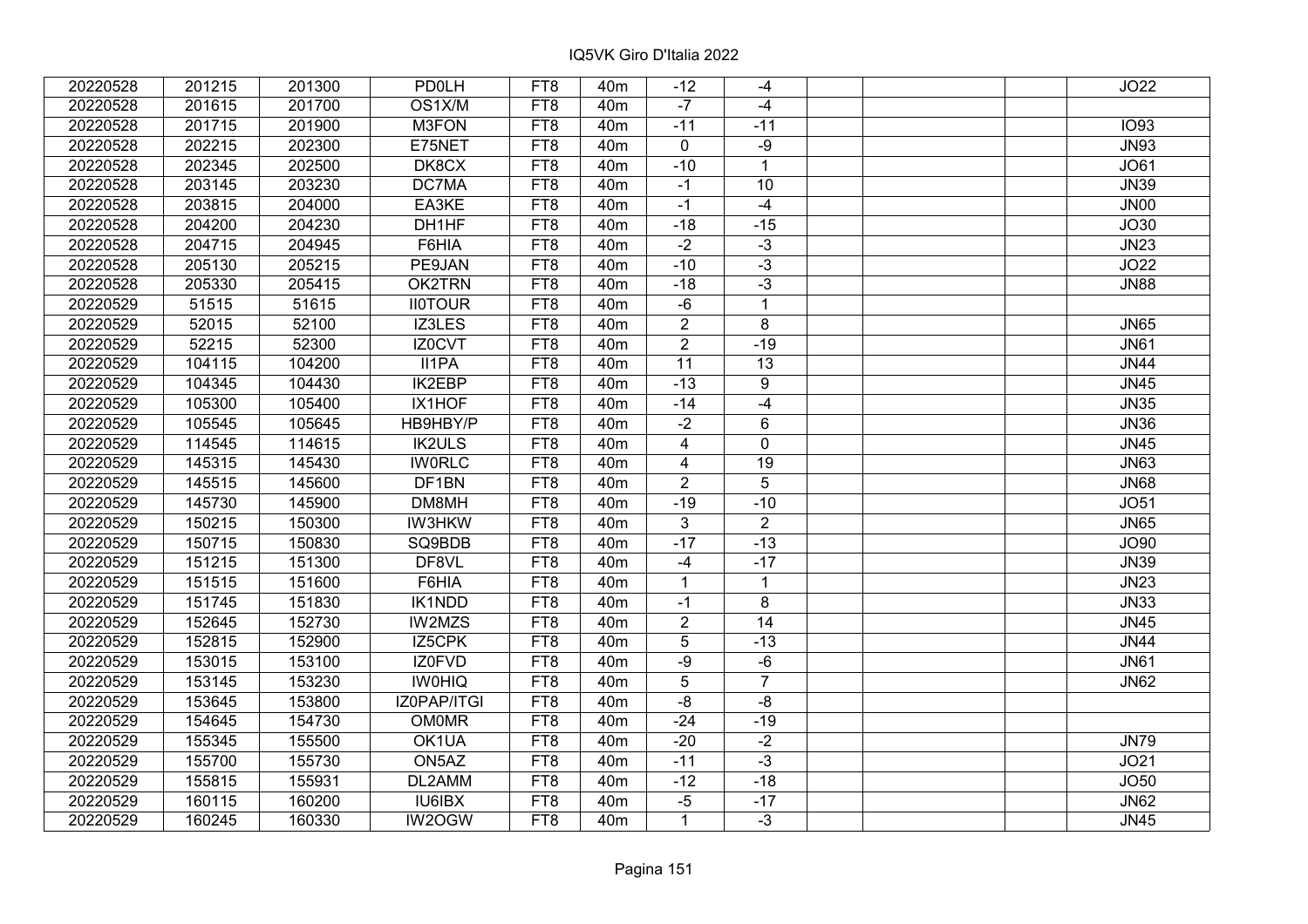| 20220529 | 160415 | 160500 | HB9EZA        | FT8             | 40 <sub>m</sub> | $-1$           | $-3$           |     |   |                  | <b>JN45</b> |
|----------|--------|--------|---------------|-----------------|-----------------|----------------|----------------|-----|---|------------------|-------------|
| 20220529 | 160745 | 160830 | SP9BGS        | FT8             | 40 <sub>m</sub> | $-19$          | $-11$          |     |   |                  | <b>JO90</b> |
| 20220529 | 161115 | 161200 | ON2MD         | FT8             | 40 <sub>m</sub> | $-9$           | $-7$           |     |   |                  | JO10        |
| 20220529 | 161315 | 161400 | IU1FQB        | FT8             | 40 <sub>m</sub> | $6\phantom{1}$ | $\mathbf{1}$   |     |   |                  | JN44        |
| 20220529 | 161515 | 161600 | IZ5OQA        | FT8             | 40 <sub>m</sub> | $-3$           | $\mathbf 0$    |     |   |                  | JN53        |
| 20220529 | 161745 | 161830 | OK2TRN        | FT8             | 40 <sub>m</sub> | $-7$           | $-6$           |     |   |                  | <b>JN88</b> |
| 20220529 | 162130 | 162231 | <b>SP9TMK</b> | FT <sub>8</sub> | 40 <sub>m</sub> | $-14$          | $-16$          |     |   |                  |             |
| 20220529 | 162315 | 162400 | IK2YXH        | FT8             | 40 <sub>m</sub> | 8              | $-12$          |     |   |                  | <b>JN45</b> |
| 20220529 | 162445 | 162530 | HB9EZD        | FT <sub>8</sub> | 40 <sub>m</sub> | $\overline{3}$ | $-4$           |     |   |                  | <b>JN45</b> |
| 20220529 | 162615 | 162700 | IZ2GMU        | FT <sub>8</sub> | 40 <sub>m</sub> | $\mathbf 0$    | $-3$           |     |   |                  | <b>JN45</b> |
| 20220529 | 162730 | 162830 | HA1ZH         | FT <sub>8</sub> | 40 <sub>m</sub> | $-13$          | $-14$          |     |   |                  | <b>JN86</b> |
| 20220529 | 163045 | 163131 | <b>IU3KTA</b> | FT <sub>8</sub> | 40 <sub>m</sub> | $-6$           | $-2$           |     |   |                  | <b>JN65</b> |
| 20220529 | 163215 | 163300 | SP1AOL        | FT8             | 40 <sub>m</sub> | $-13$          | $-11$          |     |   |                  | <b>JO84</b> |
| 20220529 | 164200 | 164300 | <b>IS0KNG</b> | FT <sub>8</sub> | 40 <sub>m</sub> | $-2$           | $\sqrt{5}$     |     |   |                  |             |
| 20220529 | 164515 | 164600 | DL1DEU        | FT8             | 40 <sub>m</sub> | $-1$           | $-1$           |     |   |                  | <b>JN59</b> |
| 20220529 | 164645 | 164730 | SP7WT         | FT8             | 40 <sub>m</sub> | $-17$          | $-9$           |     |   |                  | JO91        |
| 20220529 | 164830 | 164900 | G3YMW         | FT8             | 40 <sub>m</sub> | $-22$          | $-9$           |     |   |                  | JO02        |
| 20220529 | 164930 | 165030 | <b>IK0VGD</b> | FT8             | 40 <sub>m</sub> | $-4$           | $-15$          |     |   |                  |             |
| 20220529 | 165615 | 165700 | EA3HMM        | FT8             | 40 <sub>m</sub> | $\overline{4}$ | 5              |     |   |                  | <b>JN00</b> |
| 20220529 | 170230 | 170330 | IT9FEG        | FT8             | 40 <sub>m</sub> | $-2$           | $-16$          |     |   |                  |             |
| 20220529 | 170415 | 170500 | <b>DL0ROS</b> | FT8             | 40 <sub>m</sub> | $-13$          | $-6$           |     |   |                  | <b>JN67</b> |
| 20220529 | 171015 | 171100 | DK5SM         | FT8             | 40 <sub>m</sub> | $-16$          | $-8$           |     |   |                  |             |
| 20220529 | 172100 | 172132 | IK6TKC        | FT8             | 40 <sub>m</sub> | $-15$          | $-5$           |     |   |                  | <b>JN72</b> |
| 20220529 | 173000 | 173045 | <b>DL7UKA</b> | FT8             | 40 <sub>m</sub> | $-4$           | $\overline{2}$ |     |   |                  | <b>JO50</b> |
| 20220529 | 173130 | 173215 | S53AK         | FT8             | 40 <sub>m</sub> | 8              | $-7$           |     |   |                  | <b>JN76</b> |
| 20220529 | 173830 | 174147 | 9A3ZAN        | FT8             | 40 <sub>m</sub> | $-8$           | $-16$          |     |   |                  | <b>JN86</b> |
| 20220529 | 174600 | 174646 | HB9TZU        | FT8             | 40 <sub>m</sub> | $-4$           | $-10$          |     |   |                  | <b>JN46</b> |
| 20220529 | 174730 | 174815 | DC2MAS        | FT8             | 40 <sub>m</sub> | $-4$           | 3              |     |   |                  | <b>JN57</b> |
| 20220529 | 174930 | 175215 | DL8YBL        | FT <sub>8</sub> | 40 <sub>m</sub> | $-9$           | $-4$           |     |   |                  |             |
| 20220529 | 175315 | 175315 | <b>IZ7DOK</b> | FT8             | 40 <sub>m</sub> | $-5$           | $-17$          |     |   |                  |             |
| 20220529 | 175900 | 180000 | IZ2LWE        | FT8             | 40 <sub>m</sub> | $\overline{4}$ | $-14$          |     |   |                  |             |
| 20220529 | 180745 | 180830 | PE1MIX        | FT <sub>8</sub> | 40 <sub>m</sub> | $-11$          | $-10$          |     |   |                  | JO21        |
| 20220529 | 185245 | 185330 | YO6GLT        | FT8             | 40 <sub>m</sub> | $-4$           | $-3$           |     |   |                  | <b>KN36</b> |
| 20220524 | 80900  | 80900  | EA3HLZ        | <b>SSB</b>      | 40 <sub>m</sub> | 59             | 59             | 913 | 3 | 281              |             |
| 20220524 | 81000  | 81000  | <b>IK1MOP</b> | <b>SSB</b>      | 40 <sub>m</sub> | 59             | 59             | 914 | 3 | 248              |             |
| 20220524 | 82000  | 82000  | <b>I5KQA</b>  | <b>SSB</b>      | 40 <sub>m</sub> | 59             | 59             | 915 | 3 | $\overline{248}$ |             |
| 20220524 | 82100  | 82100  | EA3GLQ        | <b>SSB</b>      | 40 <sub>m</sub> | 59             | 59             | 916 | 3 | 281              |             |
| 20220524 | 83900  | 83900  | IZ7KGB        | <b>SSB</b>      | 40 <sub>m</sub> | 59             | 59             | 917 | 3 | 248              |             |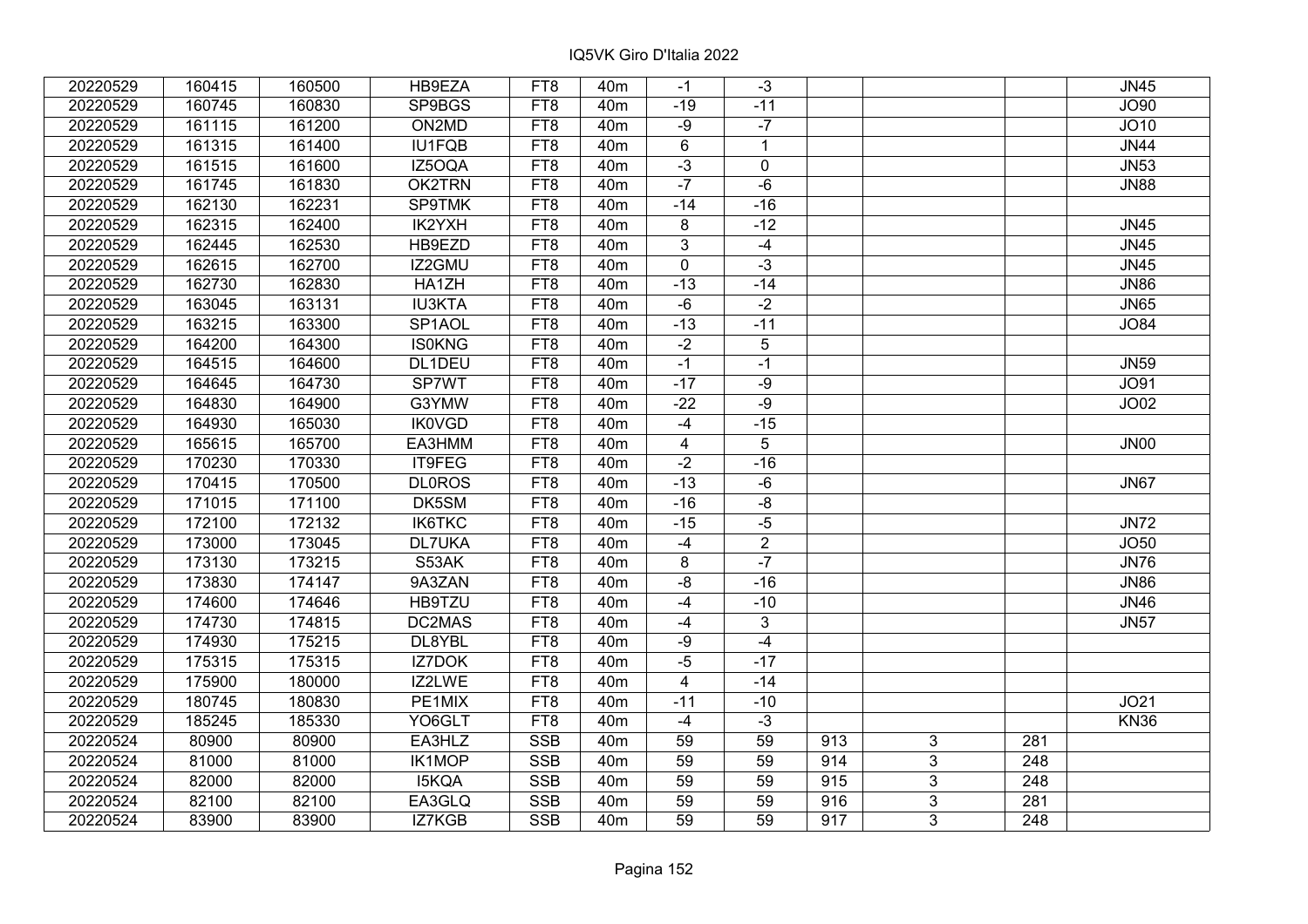| 20220524 | 84400  | 84400  | <b>S51ST</b>  | <b>SSB</b> | 40 <sub>m</sub> | 59 | 59 | 918              | 3              | 499              |  |
|----------|--------|--------|---------------|------------|-----------------|----|----|------------------|----------------|------------------|--|
| 20220524 | 84600  | 84600  | IK3GIB        | <b>SSB</b> | 40 <sub>m</sub> | 59 | 59 | 919              | 3              | 248              |  |
| 20220524 | 85200  | 85200  | <b>IK0FFU</b> | <b>SSB</b> | 40 <sub>m</sub> | 59 | 59 | 920              | $\overline{3}$ | 248              |  |
| 20220524 | 90400  | 90400  | <b>IK5XUC</b> | <b>SSB</b> | 40 <sub>m</sub> | 59 | 59 | 921              | $\overline{3}$ | 248              |  |
| 20220524 | 93400  | 93400  | <b>IU7IFY</b> | <b>SSB</b> | 40 <sub>m</sub> | 59 | 59 | 922              | $\overline{3}$ | 248              |  |
| 20220524 | 93500  | 93500  | <b>IU5PTS</b> | <b>SSB</b> | 40 <sub>m</sub> | 59 | 59 | $\overline{923}$ | $\overline{3}$ | 248              |  |
| 20220524 | 93600  | 93600  | S52MZ         | <b>SSB</b> | 40 <sub>m</sub> | 59 | 59 | 924              | $\overline{3}$ | 499              |  |
| 20220524 | 93700  | 93700  | <b>IK3JLT</b> | <b>SSB</b> | 40 <sub>m</sub> | 59 | 59 | 925              | $\overline{3}$ | 248              |  |
| 20220524 | 94100  | 94100  | EA3HYJ        | <b>SSB</b> | 40 <sub>m</sub> | 59 | 59 | 926              | $\overline{3}$ | 281              |  |
| 20220524 | 94300  | 94300  | IU5DAH        | <b>SSB</b> | 40 <sub>m</sub> | 59 | 59 | 927              | $\overline{3}$ | 248              |  |
| 20220524 | 94700  | 94700  | IU1HGO        | <b>SSB</b> | 40 <sub>m</sub> | 59 | 59 | 928              | $\overline{3}$ | 248              |  |
| 20220524 | 125700 | 125700 | IZ5FSO        | <b>SSB</b> | 40 <sub>m</sub> | 59 | 59 | 929              | $\overline{3}$ | 248              |  |
| 20220524 | 130000 | 130000 | <b>IU6JKI</b> | <b>SSB</b> | 40 <sub>m</sub> | 59 | 59 | 930              | 3              | 248              |  |
| 20220524 | 130600 | 130600 | IW1DQS        | <b>SSB</b> | 40 <sub>m</sub> | 59 | 59 | 931              | $\overline{3}$ | 248              |  |
| 20220524 | 132400 | 132400 | <b>IU5PTS</b> | <b>SSB</b> | 40 <sub>m</sub> | 59 | 59 | 932              | 3              | 248              |  |
| 20220524 | 132600 | 132600 | IU4EYH        | <b>SSB</b> | 40 <sub>m</sub> | 59 | 59 | 933              | 3              | 248              |  |
| 20220524 | 133200 | 133200 | <b>IU1FQB</b> | <b>SSB</b> | 40 <sub>m</sub> | 59 | 59 | 934              | 3              | 248              |  |
| 20220524 | 133500 | 133500 | IW8DGZ        | <b>SSB</b> | 40 <sub>m</sub> | 59 | 59 | 935              | $\overline{3}$ | 248              |  |
| 20220524 | 133800 | 133800 | IZ5HML        | <b>SSB</b> | 40 <sub>m</sub> | 59 | 59 | 936              | 3              | 248              |  |
| 20220524 | 134000 | 134000 | IW5BZF        | <b>SSB</b> | 40 <sub>m</sub> | 59 | 59 | 937              | $\overline{3}$ | 248              |  |
| 20220524 | 142100 | 142100 | <b>IK7XNF</b> | <b>SSB</b> | 40 <sub>m</sub> | 59 | 59 | 938              | $\overline{3}$ | 248              |  |
| 20220524 | 162300 | 162300 | IU3OXX        | <b>SSB</b> | 40 <sub>m</sub> | 59 | 59 | 939              | 3              | 248              |  |
| 20220524 | 162400 | 162400 | IU6OLM        | <b>SSB</b> | 40 <sub>m</sub> | 59 | 59 | 940              | $\overline{3}$ | 248              |  |
| 20220524 | 162401 | 162401 | IK6OOP        | <b>SSB</b> | 40 <sub>m</sub> | 59 | 59 | 941              | $\overline{3}$ | 248              |  |
| 20220524 | 162600 | 162600 | <b>IU3IIZ</b> | <b>SSB</b> | 40 <sub>m</sub> | 59 | 59 | 942              | $\overline{3}$ | 248              |  |
| 20220524 | 163000 | 163000 | IU2LUH        | <b>SSB</b> | 40 <sub>m</sub> | 59 | 59 | 943              | $\overline{3}$ | $\overline{248}$ |  |
| 20220524 | 163300 | 163300 | HB9HKK        | <b>SSB</b> | 40 <sub>m</sub> | 59 | 59 | 944              | 3              | 287              |  |
| 20220524 | 163500 | 163500 | IT9GND        | <b>SSB</b> | 40 <sub>m</sub> | 59 | 59 | 945              | $\overline{3}$ | 248              |  |
| 20220524 | 163600 | 163600 | <b>IW8AOF</b> | <b>SSB</b> | 40 <sub>m</sub> | 59 | 59 | 946              | $\overline{3}$ | $\overline{248}$ |  |
| 20220524 | 163700 | 163700 | <b>IW3HWC</b> | <b>SSB</b> | 40 <sub>m</sub> | 59 | 59 | 947              | $\overline{3}$ | 248              |  |
| 20220524 | 164200 | 164200 | <b>IW3HWC</b> | <b>SSB</b> | 40 <sub>m</sub> | 59 | 59 | 948              | $\overline{3}$ | $\overline{248}$ |  |
| 20220524 | 164800 | 164800 | <b>IU0ESE</b> | <b>SSB</b> | 40 <sub>m</sub> | 59 | 59 | 949              | $\overline{3}$ | 248              |  |
| 20220524 | 190700 | 190700 | IZ4AIF        | <b>SSB</b> | 80m             | 59 | 59 | 950              | 3              | 248              |  |
| 20220524 | 190800 | 190800 | 9A1AA         | <b>SSB</b> | 80m             | 59 | 59 | 951              | $\overline{3}$ | 497              |  |
| 20220524 | 190900 | 190900 | <b>IK1NDD</b> | <b>SSB</b> | 80m             | 59 | 59 | 952              | $\overline{3}$ | 248              |  |
| 20220524 | 190901 | 190901 | I3RXJ         | <b>SSB</b> | 80 <sub>m</sub> | 59 | 59 | 953              | 3              | 248              |  |
| 20220524 | 191000 | 191000 | <b>IU0DUM</b> | <b>SSB</b> | 80 <sub>m</sub> | 59 | 59 | 954              | 3              | 248              |  |
| 20220524 | 191100 | 191100 | <b>IU5KRE</b> | <b>SSB</b> | 80 <sub>m</sub> | 59 | 59 | 955              | 3              | 248              |  |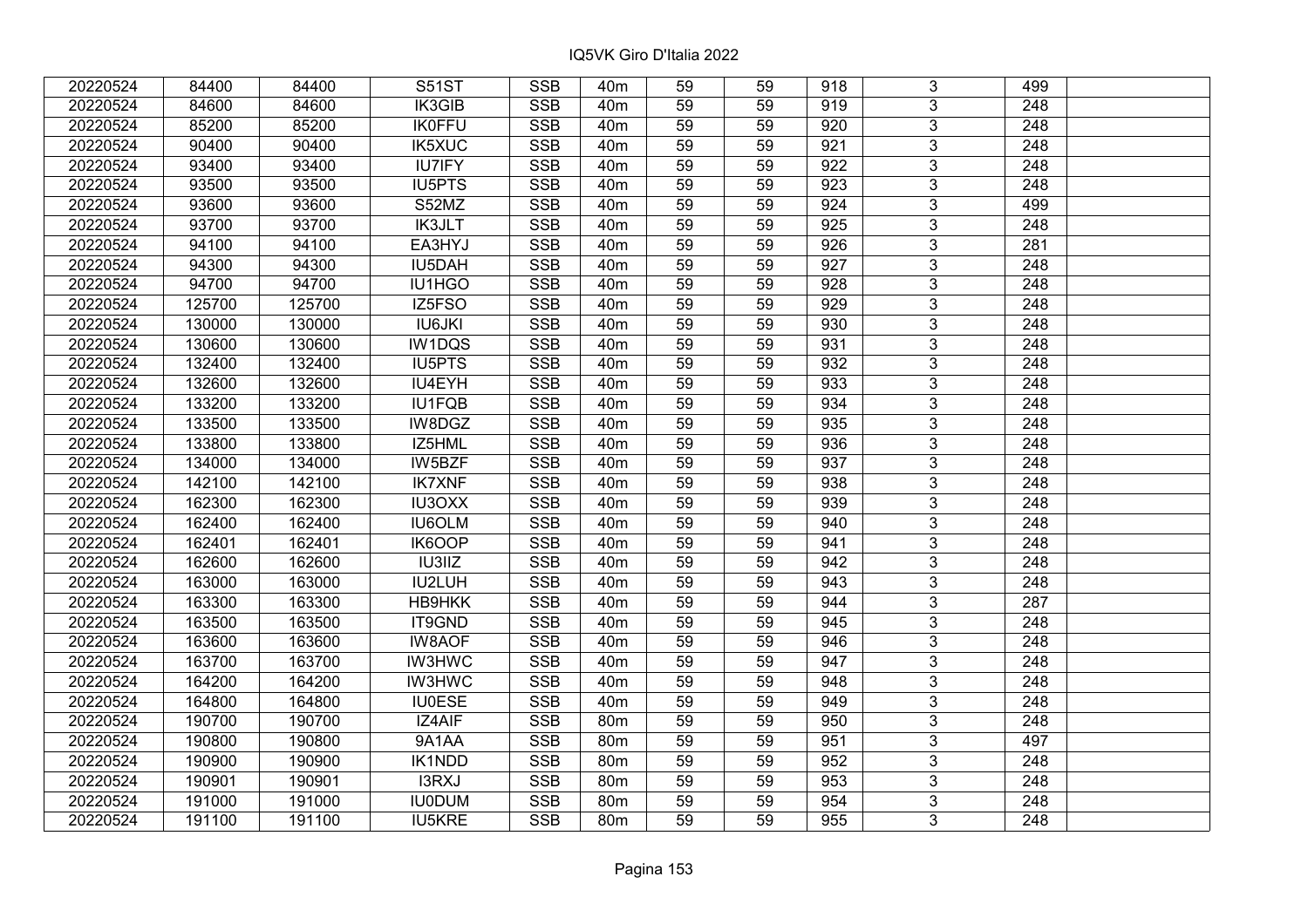| 20220524 | 191101 | 191101 | <b>IW1RNZ</b> | <b>SSB</b>              | 80 <sub>m</sub> | 59              | 59 | 956 | 3              | 248              |  |
|----------|--------|--------|---------------|-------------------------|-----------------|-----------------|----|-----|----------------|------------------|--|
| 20220524 | 191200 | 191200 | IZ1TQJ        | <b>SSB</b>              | 80 <sub>m</sub> | 59              | 59 | 957 | 3              | 248              |  |
| 20220524 | 191300 | 191300 | IU4EYH        | <b>SSB</b>              | 80m             | 59              | 59 | 958 | $\overline{3}$ | 248              |  |
| 20220524 | 191400 | 191400 | <b>IU3NPG</b> | <b>SSB</b>              | 80m             | 59              | 59 | 959 | $\overline{3}$ | 248              |  |
| 20220524 | 191500 | 191500 | IU6IBX        | <b>SSB</b>              | 80m             | 59              | 59 | 960 | $\overline{3}$ | 248              |  |
| 20220524 | 191700 | 191700 | IZ0CVT        | <b>SSB</b>              | 80m             | 59              | 59 | 961 | $\overline{3}$ | 248              |  |
| 20220524 | 191800 | 191800 | <b>IS0IYV</b> | <b>SSB</b>              | 80 <sub>m</sub> | 59              | 59 | 962 | $\overline{3}$ | 225              |  |
| 20220524 | 191900 | 191900 | <b>IWOHIQ</b> | <b>SSB</b>              | 80m             | 59              | 59 | 963 | $\overline{3}$ | 248              |  |
| 20220524 | 192000 | 192000 | F6HIA         | <b>SSB</b>              | 80m             | 59              | 59 | 964 | $\overline{3}$ | 227              |  |
| 20220524 | 192100 | 192100 | IW8EDA        | <b>SSB</b>              | 80m             | 59              | 59 | 965 | $\overline{3}$ | 248              |  |
| 20220524 | 193200 | 193200 | <b>IK6TUO</b> | <b>SSB</b>              | 80m             | 59              | 59 | 966 | $\overline{3}$ | 248              |  |
| 20220524 | 193400 | 193400 | IQ6EZ         | <b>SSB</b>              | 80m             | 59              | 59 | 967 | $\overline{3}$ | 248              |  |
| 20220524 | 193500 | 193500 | <b>IN3AFD</b> | <b>SSB</b>              | 80m             | 59              | 59 | 968 | $\overline{3}$ | 248              |  |
| 20220524 | 193800 | 193800 | IK6RFM        | <b>SSB</b>              | 80m             | 59              | 59 | 969 | 3              | 248              |  |
| 20220524 | 195200 | 195200 | <b>IK3JLT</b> | <b>SSB</b>              | 80 <sub>m</sub> | 59              | 59 | 970 | 3              | 248              |  |
| 20220524 | 195300 | 195300 | IK1DFH        | <b>SSB</b>              | 80 <sub>m</sub> | 59              | 59 | 971 | 3              | 248              |  |
| 20220525 | 80300  | 80300  | I4JHG         | <b>SSB</b>              | 40 <sub>m</sub> | 59              | 59 | 972 | 3              | 248              |  |
| 20220525 | 80700  | 80700  | EA3GLQ        | <b>SSB</b>              | 40 <sub>m</sub> | 59              | 59 | 973 | 3              | 281              |  |
| 20220525 | 80900  | 80900  | IU5MPR        | <b>SSB</b>              | 40 <sub>m</sub> | 59              | 59 | 974 | $\overline{3}$ | 248              |  |
| 20220525 | 81200  | 81200  | IZ0ZEF        | <b>SSB</b>              | 40 <sub>m</sub> | 59              | 59 | 975 | $\overline{3}$ | 248              |  |
| 20220525 | 81900  | 81900  | 9A1CC         | <b>SSB</b>              | 40 <sub>m</sub> | 59              | 59 | 976 | $\overline{3}$ | 497              |  |
| 20220525 | 82000  | 82000  | <b>IK6TUO</b> | <b>SSB</b>              | 40 <sub>m</sub> | 59              | 59 | 977 | $\overline{3}$ | 248              |  |
| 20220525 | 82001  | 82001  | IQ6EZ         | <b>SSB</b>              | 40 <sub>m</sub> | 59              | 59 | 978 | 3              | 248              |  |
| 20220525 | 82002  | 82002  | <b>IK7XNF</b> | <b>SSB</b>              | 40 <sub>m</sub> | 59              | 59 | 979 | $\overline{3}$ | 248              |  |
| 20220525 | 82100  | 82100  | IK1MOP        | <b>SSB</b>              | 40 <sub>m</sub> | 59              | 59 | 980 | $\overline{3}$ | 248              |  |
| 20220525 | 82300  | 82300  | IT9GND        | SSB                     | 40 <sub>m</sub> | $\overline{59}$ | 59 | 981 | $\overline{3}$ | $\overline{248}$ |  |
| 20220525 | 83300  | 83300  | IU4DDU        | <b>SSB</b>              | 40 <sub>m</sub> | 59              | 59 | 982 | $\overline{3}$ | $\overline{248}$ |  |
| 20220525 | 83700  | 83700  | <b>IU8ANF</b> | <b>SSB</b>              | 40 <sub>m</sub> | 59              | 59 | 983 | 3              | 248              |  |
| 20220525 | 83800  | 83800  | I4QGF         | <b>SSB</b>              | 40 <sub>m</sub> | 59              | 59 | 984 | $\overline{3}$ | $\overline{248}$ |  |
| 20220525 | 83900  | 83900  | IZ5RKZ        | <b>SSB</b>              | 40 <sub>m</sub> | 59              | 59 | 985 | $\overline{3}$ | $\overline{248}$ |  |
| 20220525 | 83901  | 83901  | <b>E770</b>   | <b>SSB</b>              | 40 <sub>m</sub> | 59              | 59 | 986 | $\overline{3}$ | 501              |  |
| 20220525 | 90800  | 90800  | <b>IU2JYW</b> | <b>SSB</b>              | 40 <sub>m</sub> | 59              | 59 | 987 | $\overline{3}$ | $\overline{248}$ |  |
| 20220525 | 90900  | 90900  | <b>S51ST</b>  | <b>SSB</b>              | 40 <sub>m</sub> | 59              | 59 | 988 | 3              | 499              |  |
| 20220525 | 95900  | 95900  | <b>IOLRA</b>  | <b>SSB</b>              | 40 <sub>m</sub> | 59              | 59 | 989 | 3              | 248              |  |
| 20220525 | 161900 | 161900 | IW8DGZ        | <b>SSB</b>              | 40 <sub>m</sub> | 59              | 59 | 990 | 3              | 248              |  |
| 20220525 | 162500 | 162500 | <b>IK7FQF</b> | <b>SSB</b>              | 40 <sub>m</sub> | 59              | 59 | 991 | 3              | 248              |  |
| 20220525 | 165000 | 165000 | IT9FWV        | $\overline{\text{SSB}}$ | 40 <sub>m</sub> | 59              | 59 | 992 | $\overline{3}$ | 248              |  |
| 20220525 | 165500 | 165500 | IW1BNZ        | <b>SSB</b>              | 40 <sub>m</sub> | 59              | 59 | 993 | $\overline{3}$ | 248              |  |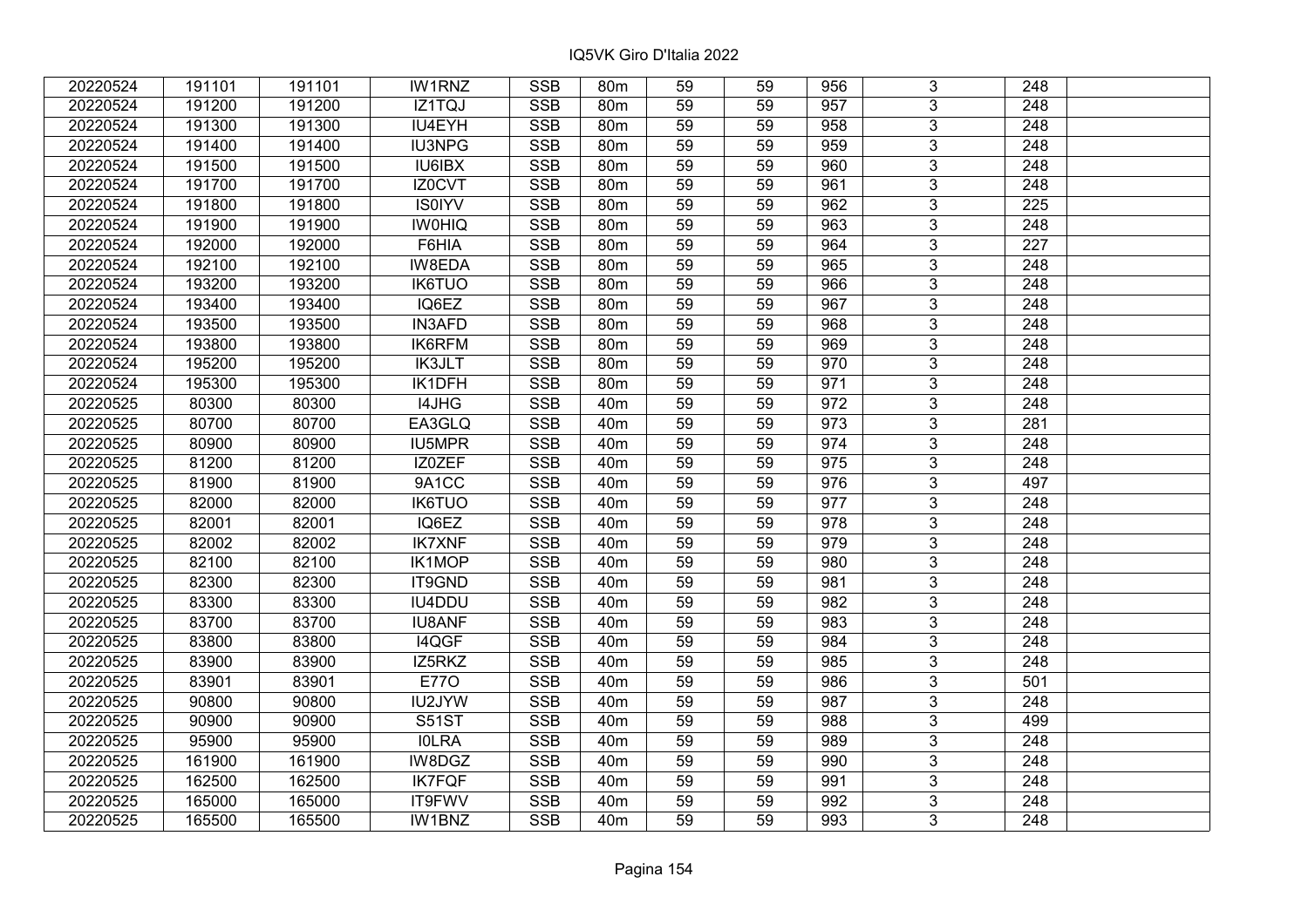| 20220525 | 165700 | 165700 | <b>IU0ESE</b> | <b>SSB</b>              | 40 <sub>m</sub> | 59              | 59 | 994  | 3              | 248              |  |
|----------|--------|--------|---------------|-------------------------|-----------------|-----------------|----|------|----------------|------------------|--|
| 20220525 | 170000 | 170000 | IV3FBH        | <b>SSB</b>              | 40 <sub>m</sub> | 59              | 59 | 995  | 3              | 248              |  |
| 20220525 | 170200 | 170200 | I2NEG         | <b>SSB</b>              | 40 <sub>m</sub> | 59              | 59 | 996  | $\overline{3}$ | 248              |  |
| 20220525 | 170300 | 170300 | IK8IUQ        | <b>SSB</b>              | 40 <sub>m</sub> | 59              | 59 | 997  | $\overline{3}$ | 248              |  |
| 20220525 | 170400 | 170400 | <b>IK1BMT</b> | <b>SSB</b>              | 40 <sub>m</sub> | 59              | 59 | 998  | $\overline{3}$ | 248              |  |
| 20220525 | 190700 | 190700 | IZ3LES        | SSB                     | 80m             | 59              | 59 | 999  | $\overline{3}$ | 248              |  |
| 20220525 | 190701 | 190701 | <b>IK1NDD</b> | <b>SSB</b>              | 80 <sub>m</sub> | 59              | 59 | 1000 | $\overline{3}$ | 248              |  |
| 20220525 | 190800 | 190800 | IK8RJS        | <b>SSB</b>              | 80m             | 59              | 59 | 1001 | $\overline{3}$ | 248              |  |
| 20220525 | 190900 | 190900 | <b>IK0FFU</b> | <b>SSB</b>              | 80m             | 59              | 59 | 1002 | $\overline{3}$ | 248              |  |
| 20220525 | 190901 | 190901 | <b>IU6IBX</b> | <b>SSB</b>              | 80 <sub>m</sub> | 59              | 59 | 1003 | $\overline{3}$ | 248              |  |
| 20220525 | 191000 | 191000 | <b>IWOHIQ</b> | <b>SSB</b>              | 80 <sub>m</sub> | 59              | 59 | 1004 | $\overline{3}$ | 248              |  |
| 20220525 | 191100 | 191100 | F6HIA         | <b>SSB</b>              | 80m             | 59              | 59 | 1005 | $\overline{3}$ | 227              |  |
| 20220525 | 191200 | 191200 | IZ6FHZ        | <b>SSB</b>              | 80m             | 59              | 59 | 1006 | $\overline{3}$ | 248              |  |
| 20220525 | 191300 | 191300 | <b>IW2FUT</b> | <b>SSB</b>              | 80m             | 59              | 59 | 1007 | 3              | 248              |  |
| 20220525 | 191301 | 191301 | I1QQC         | <b>SSB</b>              | 80 <sub>m</sub> | 59              | 59 | 1008 | 3              | 248              |  |
| 20220525 | 191900 | 191900 | <b>IU0DUM</b> | <b>SSB</b>              | 80 <sub>m</sub> | 59              | 59 | 1009 | 3              | 248              |  |
| 20220525 | 192300 | 192300 | <b>IK3JLT</b> | <b>SSB</b>              | 80m             | 59              | 59 | 1010 | 3              | 248              |  |
| 20220525 | 193300 | 193300 | <b>IN3AFD</b> | <b>SSB</b>              | 80 <sub>m</sub> | 59              | 59 | 1011 | 3              | 248              |  |
| 20220525 | 193301 | 193301 | <b>IK2JTS</b> | <b>SSB</b>              | 80m             | 59              | 59 | 1012 | $\overline{3}$ | 248              |  |
| 20220525 | 194800 | 194800 | I2ZP          | <b>SSB</b>              | 80m             | 59              | 59 | 1013 | $\overline{3}$ | 248              |  |
| 20220525 | 194801 | 194801 | <b>IZ2LUS</b> | <b>SSB</b>              | 80 <sub>m</sub> | 59              | 59 | 1014 | $\overline{3}$ | 248              |  |
| 20220525 | 195300 | 195300 | IN3HVL        | <b>SSB</b>              | 80m             | 59              | 59 | 1015 | $\overline{3}$ | 248              |  |
| 20220525 | 195301 | 195301 | <b>IU5KRE</b> | <b>SSB</b>              | 80m             | 59              | 59 | 1016 | 3              | 248              |  |
| 20220525 | 195400 | 195400 | IU4EYH        | <b>SSB</b>              | 80m             | 59              | 59 | 1017 | $\overline{3}$ | 248              |  |
| 20220525 | 195600 | 195600 | SP1AOL        | <b>SSB</b>              | 80m             | 59              | 59 | 1018 | $\overline{3}$ | 269              |  |
| 20220525 | 195800 | 195800 | IZ0COK        | <b>SSB</b>              | 80 <sub>m</sub> | $\overline{59}$ | 59 | 1019 | $\overline{3}$ | $\overline{248}$ |  |
| 20220525 | 195900 | 195900 | IZ1TQJ        | <b>SSB</b>              | 80m             | 59              | 59 | 1020 | $\overline{3}$ | $\overline{248}$ |  |
| 20220525 | 200400 | 200400 | IU1NHC        | <b>SSB</b>              | <b>80m</b>      | 59              | 59 | 1021 | 3              | 248              |  |
| 20220525 | 200401 | 200401 | <b>IU3DAZ</b> | <b>SSB</b>              | 80m             | 59              | 59 | 1022 | $\overline{3}$ | $\overline{248}$ |  |
| 20220525 | 201200 | 201200 | <b>IK6VNU</b> | <b>SSB</b>              | 80 <sub>m</sub> | 59              | 59 | 1023 | $\overline{3}$ | $\overline{248}$ |  |
| 20220525 | 201300 | 201300 | IW2DQE        | <b>SSB</b>              | 80 <sub>m</sub> | 59              | 59 | 1024 | $\overline{3}$ | 248              |  |
| 20220525 | 201400 | 201400 | IW5BZF        | <b>SSB</b>              | 80m             | 59              | 59 | 1025 | $\overline{3}$ | 248              |  |
| 20220525 | 201800 | 201800 | IU5DAH        | <b>SSB</b>              | 80m             | 59              | 59 | 1026 | 3              | 248              |  |
| 20220526 | 190000 | 190000 | IK1NDD        | <b>SSB</b>              | 80 <sub>m</sub> | 59              | 59 | 1027 | 3              | 248              |  |
| 20220526 | 190100 | 190100 | IZ0PAP        | <b>SSB</b>              | 80m             | 59              | 59 | 1028 | $\overline{3}$ | 248              |  |
| 20220526 | 190200 | 190200 | <b>IK1MOP</b> | <b>SSB</b>              | 80m             | 59              | 59 | 1029 | 3              | 248              |  |
| 20220526 | 190300 | 190300 | IZ4AIF        | $\overline{\text{SSB}}$ | 80 <sub>m</sub> | 59              | 59 | 1030 | $\overline{3}$ | 248              |  |
| 20220526 | 190301 | 190301 | <b>IU0DUM</b> | <b>SSB</b>              | 80 <sub>m</sub> | 59              | 59 | 1031 | $\overline{3}$ | 248              |  |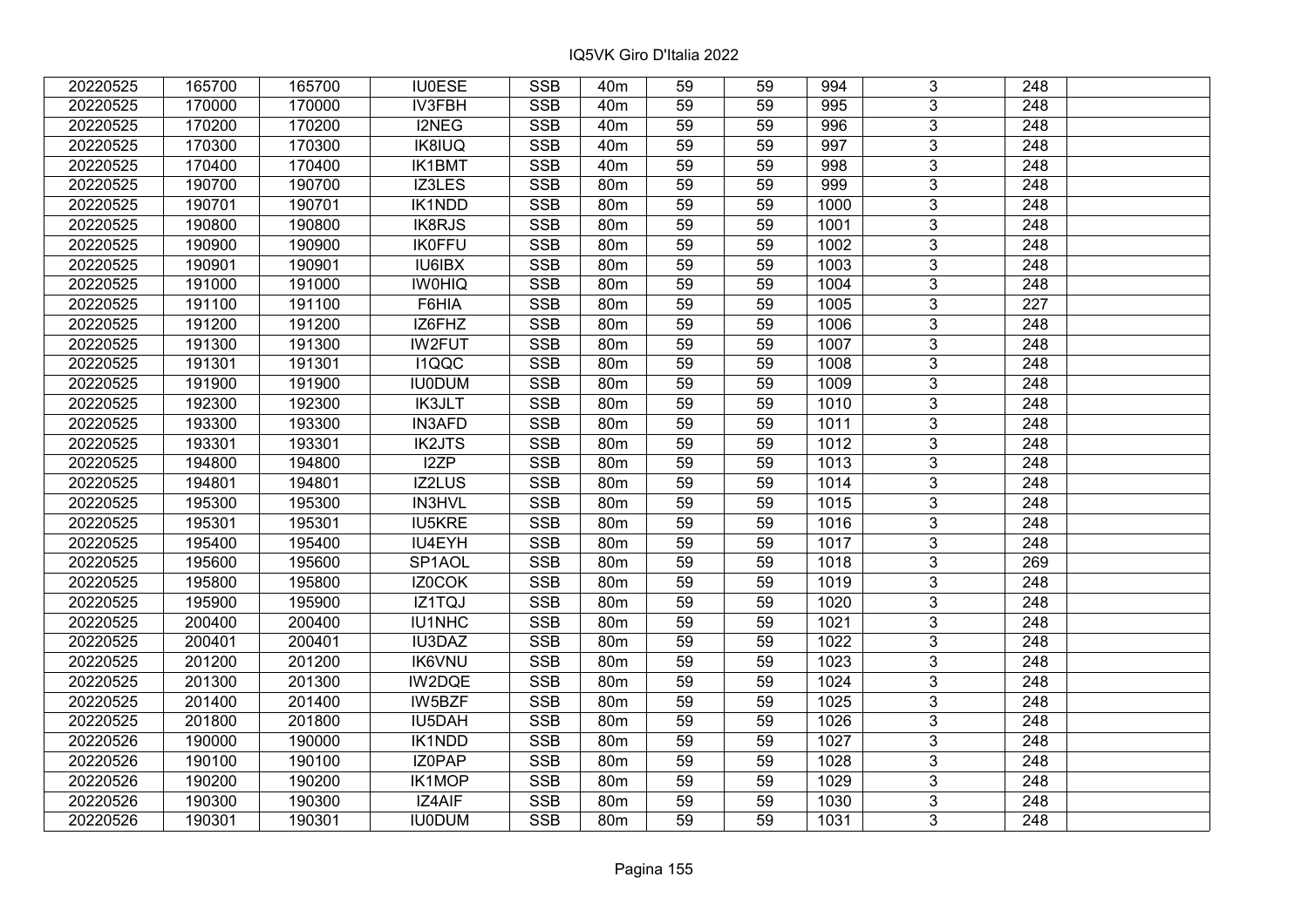| 20220526 | 190400 | 190400 | I3RXJ               | <b>SSB</b> | 80m             | 59              | 59 | 1032 | 3              | 248              |  |
|----------|--------|--------|---------------------|------------|-----------------|-----------------|----|------|----------------|------------------|--|
| 20220526 | 190500 | 190500 | <b>IK0FFU</b>       | <b>SSB</b> | 80 <sub>m</sub> | 59              | 59 | 1033 | $\overline{3}$ | 248              |  |
| 20220526 | 190600 | 190600 | I1QQC               | <b>SSB</b> | 80 <sub>m</sub> | 59              | 59 | 1034 | $\overline{3}$ | 248              |  |
| 20220526 | 190601 | 190601 | <b>IW0HIQ</b>       | <b>SSB</b> | 80m             | 59              | 59 | 1035 | $\overline{3}$ | $\overline{248}$ |  |
| 20220526 | 190700 | 190700 | IU4EJH              | <b>SSB</b> | 80m             | 59              | 59 | 1036 | $\overline{3}$ | 248              |  |
| 20220526 | 190800 | 190800 | IZ3LES              | <b>SSB</b> | 80m             | 59              | 59 | 1037 | $\overline{3}$ | $\overline{248}$ |  |
| 20220526 | 191000 | 191000 | IW1BNZ              | <b>SSB</b> | 80m             | 59              | 59 | 1038 | $\overline{3}$ | 248              |  |
| 20220526 | 191500 | 191500 | IZ0CVT              | <b>SSB</b> | 80m             | 59              | 59 | 1039 | $\overline{3}$ | 248              |  |
| 20220526 | 191600 | 191600 | I2ZP                | <b>SSB</b> | 80 <sub>m</sub> | $\overline{59}$ | 59 | 1040 | $\overline{3}$ | $\overline{248}$ |  |
| 20220526 | 192300 | 192300 | SP <sub>1</sub> AOL | <b>SSB</b> | 80m             | 59              | 59 | 1041 | $\overline{3}$ | 269              |  |
| 20220526 | 192700 | 192700 | O6PID               | <b>SSB</b> | 80m             | 59              | 59 | 1042 | $\overline{3}$ |                  |  |
| 20220526 | 192800 | 192800 | <b>IK2JTS</b>       | <b>SSB</b> | 80 <sub>m</sub> | $\overline{59}$ | 59 | 1043 | $\overline{3}$ | 248              |  |
| 20220526 | 193000 | 193000 | IZ1TQJ              | <b>SSB</b> | 80m             | 59              | 59 | 1044 | $\overline{3}$ | 248              |  |
| 20220526 | 193100 | 193100 | IU6IBX              | <b>SSB</b> | 80m             | 59              | 59 | 1045 | 3              | 248              |  |
| 20220526 | 193500 | 193500 | <b>IU5KRE</b>       | <b>SSB</b> | 80 <sub>m</sub> | 59              | 59 | 1046 | $\overline{3}$ | $\overline{248}$ |  |
| 20220526 | 194000 | 194000 | <b>IK6VNU</b>       | <b>SSB</b> | 80m             | 59              | 59 | 1047 | $\overline{3}$ | 248              |  |
| 20220526 | 194200 | 194200 | <b>IK6TUM</b>       | <b>SSB</b> | 80m             | 59              | 59 | 1048 | 3              | 248              |  |
| 20220526 | 194300 | 194300 | IQ6EZ               | <b>SSB</b> | 80 <sub>m</sub> | 59              | 59 | 1049 | $\overline{3}$ | 248              |  |
| 20220526 | 194301 | 194301 | F6HIA               | <b>SSB</b> | 80m             | 59              | 59 | 1050 | $\overline{3}$ | 227              |  |
| 20220526 | 194500 | 194500 | S55KA               | <b>SSB</b> | 80m             | 59              | 59 | 1051 | $\overline{3}$ | 499              |  |
| 20220526 | 194600 | 194600 | <b>IN3AFD</b>       | SSB        | 80 <sub>m</sub> | 59              | 59 | 1052 | $\overline{3}$ | 248              |  |
| 20220526 | 195300 | 195300 | IU4OJU              | <b>SSB</b> | 80m             | 59              | 59 | 1053 | $\overline{3}$ | 248              |  |
| 20220526 | 195500 | 195500 | DL1BFR              | <b>SSB</b> | 80m             | 59              | 59 | 1054 | $\overline{3}$ | 230              |  |
| 20220526 | 195700 | 195700 | IZ0COK              | <b>SSB</b> | 80 <sub>m</sub> | 59              | 59 | 1055 | $\overline{3}$ | 248              |  |
| 20220526 | 195800 | 195800 | <b>IS0IYV</b>       | <b>SSB</b> | 80m             | 59              | 59 | 1056 | $\overline{3}$ | 225              |  |
| 20220526 | 195801 | 195801 | IU6DAZ              | <b>SSB</b> | 80m             | 59              | 59 | 1057 | $\overline{3}$ | $\overline{248}$ |  |
| 20220526 | 200400 | 200400 | <b>I4KMN</b>        | <b>SSB</b> | 80m             | $\overline{59}$ | 59 | 1058 | $\overline{3}$ | $\overline{248}$ |  |
| 20220526 | 200500 | 200500 | OE6BID              | <b>SSB</b> | 80m             | 59              | 59 | 1059 | $\overline{3}$ | 206              |  |
| 20220526 | 200700 | 200700 | <b>IK8RJS</b>       | <b>SSB</b> | 80m             | 59              | 59 | 1060 | $\overline{3}$ | $\overline{248}$ |  |
| 20220526 | 201700 | 201700 | <b>E770</b>         | SSB        | 80 <sub>m</sub> | $\overline{59}$ | 59 | 1061 | $\overline{3}$ | 501              |  |
| 20220526 | 202100 | 202100 | S52MZ               | <b>SSB</b> | 80 <sub>m</sub> | 59              | 59 | 1062 | $\overline{3}$ | 499              |  |
| 20220526 | 202200 | 202200 | IZ6FHZ              | <b>SSB</b> | 80m             | 59              | 59 | 1063 | $\overline{3}$ | 248              |  |
| 20220527 | 191800 | 191800 | IK1NDD              | <b>SSB</b> | 80 <sub>m</sub> | 59              | 59 | 1064 | 3              | 248              |  |
| 20220527 | 191900 | 191900 | I3RXJ               | <b>SSB</b> | 80m             | 59              | 59 | 1065 | $\overline{3}$ | 248              |  |
| 20220527 | 191901 | 191901 | IZ4AIF              | <b>SSB</b> | 80m             | 59              | 59 | 1066 | $\overline{3}$ | 248              |  |
| 20220527 | 192100 | 192100 | IK8RJS              | <b>SSB</b> | 80 <sub>m</sub> | 59              | 59 | 1067 | 3              | 248              |  |
| 20220527 | 192200 | 192200 | F6HIA               | SSB        | 80m             | 59              | 59 | 1068 | $\overline{3}$ | $\overline{227}$ |  |
| 20220527 | 192300 | 192300 | IZ2FOS              | <b>SSB</b> | 80m             | 59              | 59 | 1069 | 3              | 248              |  |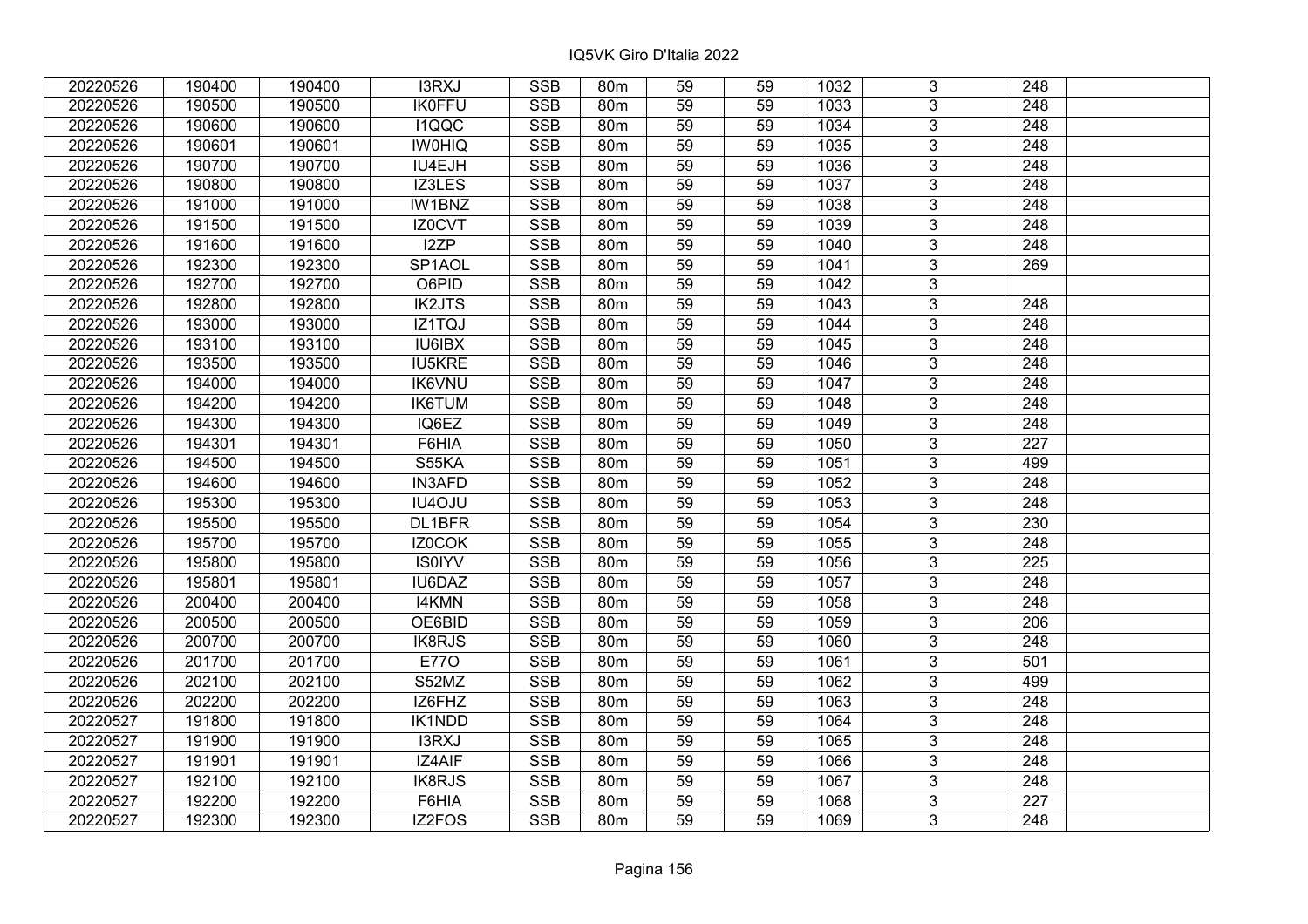| 20220527 | 192301 | 192301 | <b>IU5KRE</b> | <b>SSB</b> | 80 <sub>m</sub> | 59              | 59 | 1070 | 3              | 248              |  |
|----------|--------|--------|---------------|------------|-----------------|-----------------|----|------|----------------|------------------|--|
| 20220527 | 192400 | 192400 | IU6IBX        | <b>SSB</b> | 80m             | 59              | 59 | 1071 | $\overline{3}$ | 248              |  |
| 20220527 | 192600 | 192600 | IU6DAZ        | <b>SSB</b> | 80 <sub>m</sub> | 59              | 59 | 1072 | $\overline{3}$ | 248              |  |
| 20220527 | 192700 | 192700 | <b>IW0HIQ</b> | <b>SSB</b> | 80m             | 59              | 59 | 1073 | $\overline{3}$ | $\overline{248}$ |  |
| 20220527 | 192701 | 192701 | IK8RJS        | <b>SSB</b> | 80 <sub>m</sub> | 59              | 59 | 1074 | 3              | 248              |  |
| 20220527 | 193100 | 193100 | SP1AOL        | <b>SSB</b> | 80m             | 59              | 59 | 1075 | $\overline{3}$ | 269              |  |
| 20220527 | 193101 | 193101 | IZ0CVT        | <b>SSB</b> | 80m             | 59              | 59 | 1076 | $\overline{3}$ | 248              |  |
| 20220527 | 193200 | 193200 | IZ1TQJ        | <b>SSB</b> | 80m             | 59              | 59 | 1077 | 3              | 248              |  |
| 20220527 | 193300 | 193300 | IZ1LEJ        | <b>SSB</b> | 80m             | 59              | 59 | 1078 | $\overline{3}$ | $\overline{248}$ |  |
| 20220527 | 193301 | 193301 | <b>IK1MOP</b> | <b>SSB</b> | 80m             | 59              | 59 | 1079 | $\overline{3}$ | 248              |  |
| 20220527 | 193600 | 193600 | <b>IK6TUO</b> | <b>SSB</b> | 80 <sub>m</sub> | 59              | 59 | 1080 | 3              | 248              |  |
| 20220527 | 193601 | 193601 | IQ6EZ         | <b>SSB</b> | 80m             | 59              | 59 | 1081 | $\overline{3}$ | 248              |  |
| 20220527 | 193700 | 193700 | IZ1EZN        | <b>SSB</b> | 80m             | 59              | 59 | 1082 | 3              | 248              |  |
| 20220527 | 193800 | 193800 | OE6PID        | <b>SSB</b> | 80m             | 59              | 59 | 1083 | $\overline{3}$ | 206              |  |
| 20220527 | 194200 | 194200 | <b>IU0DUM</b> | <b>SSB</b> | 80m             | 59              | 59 | 1084 | $\overline{3}$ | 248              |  |
| 20220527 | 194300 | 194300 | IW1BNZ        | <b>SSB</b> | 80m             | 59              | 59 | 1085 | 3              | 248              |  |
| 20220527 | 194600 | 194600 | <b>IK1JNP</b> | <b>SSB</b> | 80 <sub>m</sub> | 59              | 59 | 1086 | $\overline{3}$ | 248              |  |
| 20220527 | 194900 | 194900 | <b>IN3HVL</b> | <b>SSB</b> | 80m             | 59              | 59 | 1087 | 3              | 248              |  |
| 20220527 | 195000 | 195000 | <b>IK2ULS</b> | <b>SSB</b> | 80 <sub>m</sub> | 59              | 59 | 1088 | 3              | 248              |  |
| 20220527 | 195100 | 195100 | <b>I1QQC</b>  | <b>SSB</b> | 80 <sub>m</sub> | 59              | 59 | 1089 | $\overline{3}$ | 248              |  |
| 20220527 | 195500 | 195500 | IZ6GVT        | <b>SSB</b> | 80m             | 59              | 59 | 1090 | $\overline{3}$ | 248              |  |
| 20220527 | 195700 | 195700 | IZ0PAP        | <b>SSB</b> | 80 <sub>m</sub> | 59              | 59 | 1091 | 3              | 248              |  |
| 20220527 | 195800 | 195800 | IT9EJW        | SSB        | 80 <sub>m</sub> | 59              | 59 | 1092 | $\overline{3}$ | 248              |  |
| 20220527 | 200000 | 200000 | OE6BID        | <b>SSB</b> | 80m             | 59              | 59 | 1093 | $\overline{3}$ | 206              |  |
| 20220527 | 200400 | 200400 | IW2DQE        | <b>SSB</b> | 80 <sub>m</sub> | 59              | 59 | 1094 | 3              | 248              |  |
| 20220528 | 190300 | 190300 | IK1NDD        | <b>SSB</b> | 80m             | 59              | 59 | 1095 | $\overline{3}$ | $\overline{248}$ |  |
| 20220528 | 190500 | 190500 | OK2KFK        | <b>SSB</b> | 80m             | 59              | 59 | 1096 | $\overline{3}$ | 503              |  |
| 20220528 | 190501 | 190501 | <b>IU5KRE</b> | <b>SSB</b> | 80m             | 59              | 59 | 1097 | $\overline{3}$ | $\overline{248}$ |  |
| 20220528 | 190700 | 190700 | <b>IK0FFU</b> | <b>SSB</b> | 80m             | 59              | 59 | 1098 | $\overline{3}$ | $\overline{248}$ |  |
| 20220528 | 190900 | 190900 | <b>IU6DAZ</b> | <b>SSB</b> | 80 <sub>m</sub> | 59              | 59 | 1099 | $\overline{3}$ | 248              |  |
| 20220528 | 191200 | 191200 | I3RXJ         | <b>SSB</b> | 80 <sub>m</sub> | $\overline{59}$ | 59 | 1100 | $\overline{3}$ | $\overline{248}$ |  |
| 20220528 | 191300 | 191300 | IZ6FHZ        | <b>SSB</b> | 80m             | 59              | 59 | 1101 | $\overline{3}$ | 248              |  |
| 20220528 | 191500 | 191500 | IZ0CVT        | <b>SSB</b> | 80m             | 59              | 59 | 1102 | 3              | 248              |  |
| 20220528 | 191700 | 191700 | IZ7DOK        | <b>SSB</b> | 80 <sub>m</sub> | 59              | 59 | 1103 | $\overline{3}$ | $\overline{248}$ |  |
| 20220528 | 191800 | 191800 | IU6IBX        | <b>SSB</b> | 80m             | 59              | 59 | 1104 | $\overline{3}$ | 248              |  |
| 20220528 | 191900 | 191900 | <b>IW3IDX</b> | <b>SSB</b> | 80m             | 59              | 59 | 1105 | 3              | 248              |  |
| 20220528 | 191901 | 191901 | <b>IW0QLQ</b> | SSB        | 80m             | 59              | 59 | 1106 | $\overline{3}$ | 248              |  |
| 20220528 | 192000 | 192000 | F6HIA         | <b>SSB</b> | 80 <sub>m</sub> | 59              | 59 | 1107 | $\overline{3}$ | 227              |  |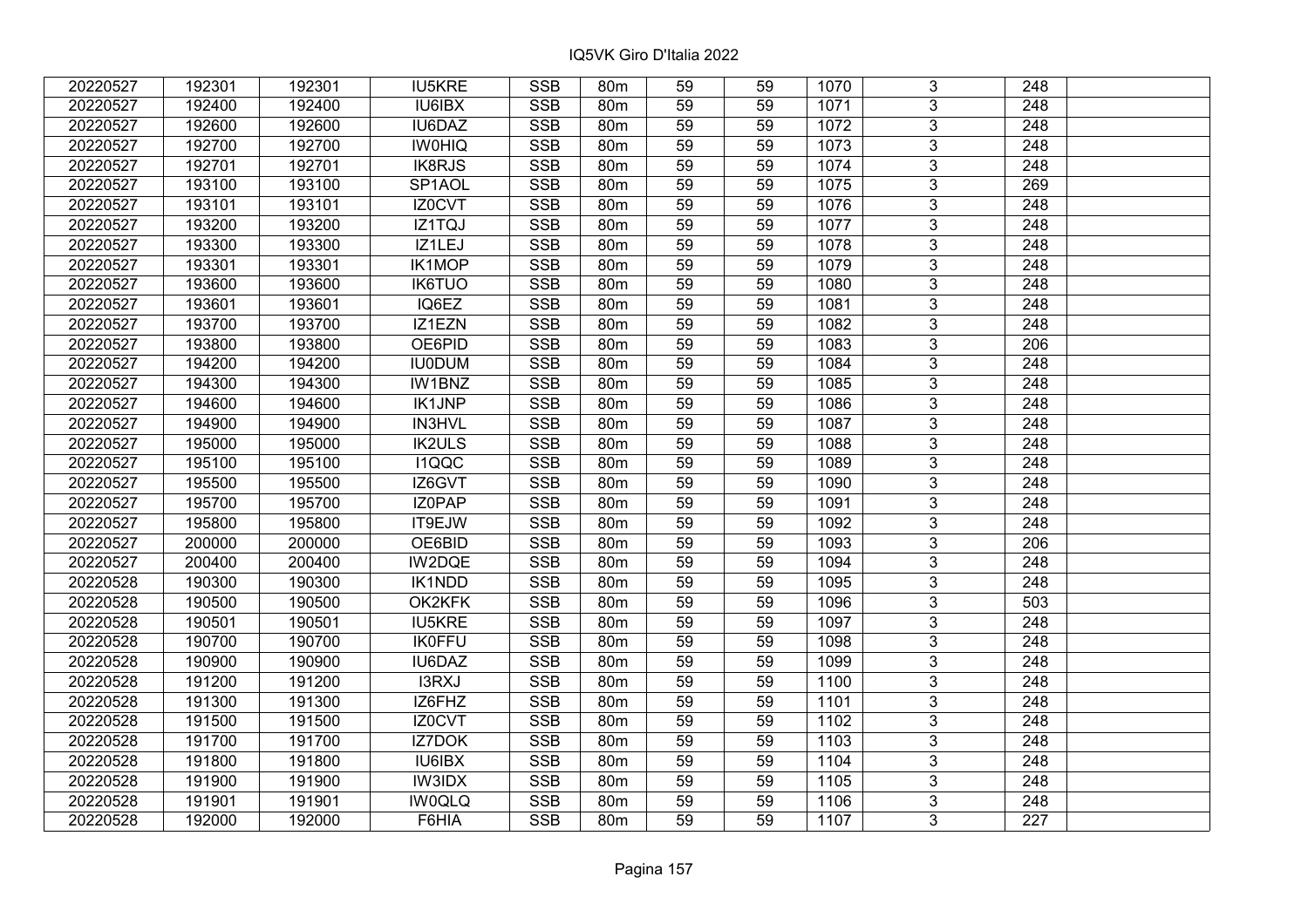| 20220528 | 192200 | 192200 | IZ0PAP              | <b>SSB</b>              | 80 <sub>m</sub> | 59              | 59 | 1108             | 3              | 248              |  |
|----------|--------|--------|---------------------|-------------------------|-----------------|-----------------|----|------------------|----------------|------------------|--|
| 20220528 | 192300 | 192300 | <b>IWOHIQ</b>       | <b>SSB</b>              | 80 <sub>m</sub> | 59              | 59 | 1109             | 3              | 248              |  |
| 20220528 | 193100 | 193100 | IZ4AIF              | SSB                     | 80 <sub>m</sub> | $\overline{59}$ | 59 | 1110             | $\overline{3}$ | 248              |  |
| 20220528 | 193101 | 193101 | <b>IK6TUO</b>       | <b>SSB</b>              | 80m             | 59              | 59 | 1111             | $\overline{3}$ | $\overline{248}$ |  |
| 20220528 | 193200 | 193200 | IQ6EZ               | <b>SSB</b>              | 80m             | 59              | 59 | 1112             | 3              | 248              |  |
| 20220528 | 193300 | 193300 | OE6BID              | <b>SSB</b>              | 80m             | 59              | 59 | 1113             | $\overline{3}$ | 206              |  |
| 20220528 | 193301 | 193301 | IZ0COK              | <b>SSB</b>              | 80m             | 59              | 59 | 1114             | $\overline{3}$ | 248              |  |
| 20220528 | 193500 | 193500 | <b>IOE6PID</b>      | <b>SSB</b>              | 80m             | 59              | 59 | 1115             | $\overline{3}$ | 248              |  |
| 20220528 | 193600 | 193600 | IZ1TQJ              | SSB                     | 80 <sub>m</sub> | $\overline{59}$ | 59 | $\frac{1116}{ }$ | $\overline{3}$ | $\overline{248}$ |  |
| 20220528 | 193800 | 193800 | HB9EFJ              | <b>SSB</b>              | 80m             | 59              | 59 | 1117             | $\overline{3}$ | 287              |  |
| 20220528 | 193801 | 193801 | HB9RL               | <b>SSB</b>              | 80m             | 59              | 59 | 1118             | 3              | 287              |  |
| 20220528 | 194100 | 194100 | SP <sub>1</sub> AOL | <b>SSB</b>              | 80m             | 59              | 59 | 1119             | $\overline{3}$ | 269              |  |
| 20220528 | 194200 | 194200 | 9A1AA               | <b>SSB</b>              | 80m             | 59              | 59 | 1120             | 3              | 497              |  |
| 20220528 | 195600 | 195600 | <b>IK2JTS</b>       | <b>SSB</b>              | 80m             | 59              | 59 | 1121             | 3              | 248              |  |
| 20220528 | 195800 | 195800 | IK8RJS              | <b>SSB</b>              | 80m             | 59              | 59 | 1122             | $\overline{3}$ | $\overline{248}$ |  |
| 20220528 | 200100 | 200100 | I1QQC               | <b>SSB</b>              | 80m             | 59              | 59 | 1123             | $\overline{3}$ | 248              |  |
| 20220528 | 201500 | 201500 | IK5EKM              | <b>SSB</b>              | 80m             | 59              | 59 | 1124             | 3              | 248              |  |
| 20220528 | 201600 | 201600 | IW5EFM              | <b>SSB</b>              | 80 <sub>m</sub> | 59              | 59 | 1125             | 3              | 248              |  |
| 20220528 | 201800 | 201800 | <b>IW1RIE</b>       | <b>SSB</b>              | 80m             | 59              | 59 | 1126             | $\overline{3}$ | 248              |  |
| 20220528 | 201801 | 201801 | <b>IW1DIN</b>       | <b>SSB</b>              | 80m             | 59              | 59 | 1127             | $\overline{3}$ | 248              |  |
| 20220528 | 201802 | 201802 | IW5EJM              | <b>SSB</b>              | 80 <sub>m</sub> | 59              | 59 | 1128             | $\overline{3}$ | 248              |  |
| 20220528 | 201900 | 201900 | IU5GBO              | <b>SSB</b>              | 80m             | 59              | 59 | 1129             | $\overline{3}$ | 248              |  |
| 20220528 | 202000 | 202000 | IW5BZF              | <b>SSB</b>              | 80m             | 59              | 59 | 1130             | 3              | 248              |  |
| 20220529 | 74800  | 74800  | IW2DFS              | <b>SSB</b>              | 40 <sub>m</sub> | 59              | 59 | 1131             | $\overline{3}$ | 248              |  |
| 20220529 | 74900  | 74900  | IU5MPH              | <b>SSB</b>              | 40 <sub>m</sub> | 59              | 59 | 1132             | $\overline{3}$ | 248              |  |
| 20220529 | 75500  | 75500  | IT9IDE              | <b>SSB</b>              | 40 <sub>m</sub> | 59              | 59 | 1133             | $\overline{3}$ | 248              |  |
| 20220529 | 75700  | 75700  | IK3JAA              | <b>SSB</b>              | 40 <sub>m</sub> | $\overline{59}$ | 59 | 1134             | $\overline{3}$ | $\overline{248}$ |  |
| 20220529 | 75800  | 75800  | IU1FQB              | <b>SSB</b>              | 40 <sub>m</sub> | 59              | 59 | 1135             | $\overline{3}$ | 248              |  |
| 20220529 | 75801  | 75801  | <b>IU0CTR</b>       | <b>SSB</b>              | 40 <sub>m</sub> | 59              | 59 | 1136             | $\overline{3}$ | $\overline{248}$ |  |
| 20220529 | 75900  | 75900  | <b>IU3NPG</b>       | $\overline{\text{SSB}}$ | 40 <sub>m</sub> | $\overline{59}$ | 59 | 1137             | $\overline{3}$ | $\overline{248}$ |  |
| 20220529 | 80000  | 80000  | <b>IU3ITY</b>       | <b>SSB</b>              | 40 <sub>m</sub> | 59              | 59 | 1138             | $\overline{3}$ | 248              |  |
| 20220529 | 80200  | 80200  | IZ5RKH              | <b>SSB</b>              | 40 <sub>m</sub> | 59              | 59 | 1139             | $\overline{3}$ | 248              |  |
| 20220529 | 80900  | 80900  | IW1CHJ              | <b>SSB</b>              | 40 <sub>m</sub> | 59              | 59 | 1140             | 3              | 248              |  |
| 20220529 | 81000  | 81000  | <b>IK6TUO</b>       | <b>SSB</b>              | 40 <sub>m</sub> | 59              | 59 | 1141             | $\overline{3}$ | 248              |  |
| 20220529 | 81100  | 81100  | IQ6EZ               | <b>SSB</b>              | 40 <sub>m</sub> | 59              | 59 | 1142             | $\overline{3}$ | 248              |  |
| 20220529 | 81101  | 81101  | IZ1MKE              | <b>SSB</b>              | 40 <sub>m</sub> | 59              | 59 | 1143             | 3              | 248              |  |
| 20220529 | 81200  | 81200  | <b>IU8NKW</b>       | <b>SSB</b>              | 40 <sub>m</sub> | 59              | 59 | 1144             | 3              | 248              |  |
| 20220529 | 81900  | 81900  | IZ1MKE              | <b>SSB</b>              | 40 <sub>m</sub> | 59              | 59 | 1145             | 3              | 248              |  |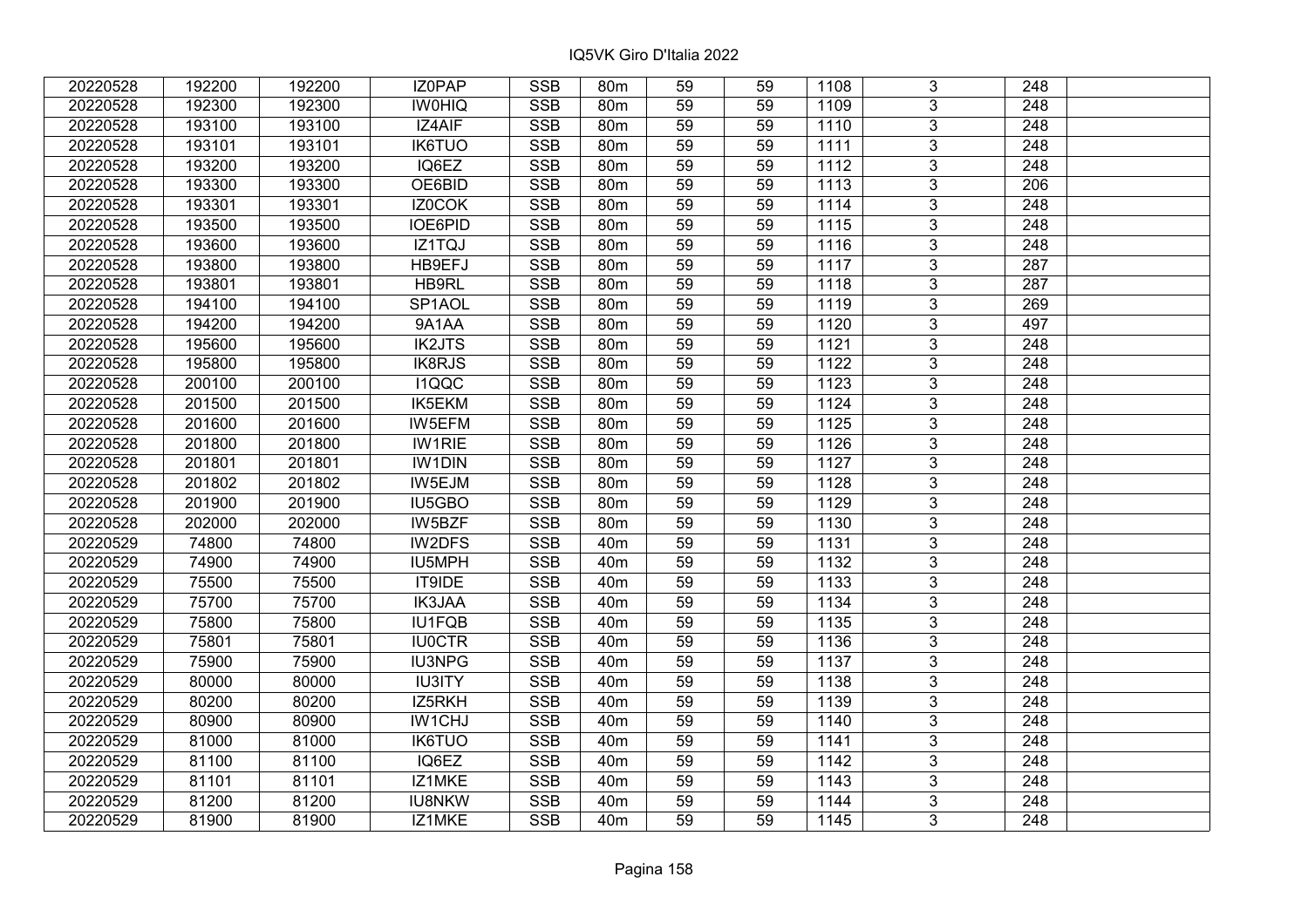| 20220529 | 82200  | 82200  | <b>IK2EBP</b> | <b>SSB</b>              | 40 <sub>m</sub> | 59              | 59 | 1146 | 3              | 248              |  |
|----------|--------|--------|---------------|-------------------------|-----------------|-----------------|----|------|----------------|------------------|--|
| 20220529 | 82400  | 82400  | <b>S51ST</b>  | <b>SSB</b>              | 40 <sub>m</sub> | 59              | 59 | 1147 | 3              | 499              |  |
| 20220529 | 82700  | 82700  | <b>IW0EZW</b> | SSB                     | 40 <sub>m</sub> | $\overline{59}$ | 59 | 1148 | $\overline{3}$ | 248              |  |
| 20220529 | 83200  | 83200  | IZ0UIL        | <b>SSB</b>              | 40 <sub>m</sub> | 59              | 59 | 1149 | $\overline{3}$ | $\overline{248}$ |  |
| 20220529 | 83201  | 83201  | I4JHG         | <b>SSB</b>              | 40 <sub>m</sub> | 59              | 59 | 1150 | 3              | 248              |  |
| 20220529 | 83400  | 83400  | IU4DDU        | <b>SSB</b>              | 40 <sub>m</sub> | 59              | 59 | 1151 | $\overline{3}$ | 248              |  |
| 20220529 | 83500  | 83500  | IZ2LVY        | <b>SSB</b>              | 40 <sub>m</sub> | 59              | 59 | 1152 | $\overline{3}$ | 248              |  |
| 20220529 | 83800  | 83800  | DL1ASF        | <b>SSB</b>              | 40 <sub>m</sub> | 59              | 59 | 1153 | 3              | 230              |  |
| 20220529 | 83900  | 83900  | <b>IK0EIA</b> | <b>SSB</b>              | 40 <sub>m</sub> | 59              | 59 | 1154 | $\overline{3}$ | $\overline{248}$ |  |
| 20220529 | 84100  | 84100  | <b>IS0IYV</b> | <b>SSB</b>              | 40 <sub>m</sub> | 59              | 59 | 1155 | $\overline{3}$ | 225              |  |
| 20220529 | 84800  | 84800  | IU1NHC        | <b>SSB</b>              | 40 <sub>m</sub> | 59              | 59 | 1156 | 3              | 248              |  |
| 20220529 | 90200  | 90200  | <b>IOYYA</b>  | <b>SSB</b>              | 40 <sub>m</sub> | 59              | 59 | 1157 | $\overline{3}$ | 248              |  |
| 20220529 | 90201  | 90201  | IZ6FHZ        | <b>SSB</b>              | 40 <sub>m</sub> | 59              | 59 | 1158 | 3              | 248              |  |
| 20220529 | 90400  | 90400  | <b>IU2JFG</b> | <b>SSB</b>              | 40 <sub>m</sub> | 59              | 59 | 1159 | $\overline{3}$ | 248              |  |
| 20220529 | 90401  | 90401  | IZ8PPJ        | <b>SSB</b>              | 40 <sub>m</sub> | 59              | 59 | 1160 | 3              | 248              |  |
| 20220529 | 90600  | 90600  | EA3HYJ        | <b>SSB</b>              | 40 <sub>m</sub> | 59              | 59 | 1161 | 3              | 281              |  |
| 20220529 | 91400  | 91400  | IW5ECW        | <b>SSB</b>              | 40 <sub>m</sub> | 59              | 59 | 1162 | 3              | 248              |  |
| 20220529 | 91401  | 91401  | IW8DGZ        | <b>SSB</b>              | 40 <sub>m</sub> | 59              | 59 | 1163 | 3              | 248              |  |
| 20220529 | 91500  | 91500  | <b>IU0PIO</b> | <b>SSB</b>              | 40 <sub>m</sub> | 59              | 59 | 1164 | 3              | 248              |  |
| 20220529 | 92100  | 92100  | IZ1WTM        | <b>SSB</b>              | 40 <sub>m</sub> | 59              | 59 | 1165 | $\overline{3}$ | 248              |  |
| 20220529 | 92101  | 92101  | <b>IU3EDK</b> | <b>SSB</b>              | 40 <sub>m</sub> | 59              | 59 | 1166 | $\overline{3}$ | 248              |  |
| 20220529 | 92300  | 92300  | <b>IV3JAK</b> | <b>SSB</b>              | 40 <sub>m</sub> | 59              | 59 | 1167 | 3              | 248              |  |
| 20220529 | 92400  | 92400  | IZ0ZEF        | <b>SSB</b>              | 40 <sub>m</sub> | 59              | 59 | 1168 | $\overline{3}$ | 248              |  |
| 20220529 | 92401  | 92401  | IZ6WRI        | <b>SSB</b>              | 40 <sub>m</sub> | 59              | 59 | 1169 | 3              | 248              |  |
| 20220529 | 92500  | 92500  | <b>IU3QFC</b> | <b>SSB</b>              | 40 <sub>m</sub> | 59              | 59 | 1170 | 3              | 248              |  |
| 20220529 | 92600  | 92600  | <b>IW3HIX</b> | <b>SSB</b>              | 40 <sub>m</sub> | 59              | 59 | 1171 | $\overline{3}$ | $\overline{248}$ |  |
| 20220529 | 92800  | 92800  | <b>IW0QLQ</b> | <b>SSB</b>              | 40 <sub>m</sub> | 59              | 59 | 1172 | $\overline{3}$ | $\overline{248}$ |  |
| 20220529 | 135400 | 135400 | <b>IN3IVC</b> | <b>SSB</b>              | 40 <sub>m</sub> | 59              | 59 | 1173 | $\overline{3}$ | $\overline{248}$ |  |
| 20220529 | 141600 | 141600 | IU0PHD        | <b>SSB</b>              | 40 <sub>m</sub> | 59              | 59 | 1174 | $\overline{3}$ | $\overline{248}$ |  |
| 20220529 | 142700 | 142700 | HB9EFJ        | <b>SSB</b>              | 40 <sub>m</sub> | 59              | 59 | 1175 | $\overline{3}$ | 287              |  |
| 20220529 | 142701 | 142701 | HB9RL         | SSB                     | 40 <sub>m</sub> | $\overline{59}$ | 59 | 1176 | $\overline{3}$ | $\overline{287}$ |  |
| 20220529 | 143000 | 143000 | IW5BZF        | <b>SSB</b>              | 40 <sub>m</sub> | 59              | 59 | 1177 | $\overline{3}$ | 248              |  |
| 20220529 | 143200 | 143200 | <b>IZ5IOO</b> | <b>SSB</b>              | 40 <sub>m</sub> | 59              | 59 | 1178 | 3              | 248              |  |
| 20220529 | 143400 | 143400 | <b>IK7XNF</b> | <b>SSB</b>              | 40 <sub>m</sub> | 59              | 59 | 1179 | $\overline{3}$ | $\overline{248}$ |  |
| 20220529 | 143500 | 143500 | IU5CZQ        | <b>SSB</b>              | 40 <sub>m</sub> | 59              | 59 | 1180 | 3              | 248              |  |
| 20220529 | 143501 | 143501 | <b>IK2EBP</b> | <b>SSB</b>              | 40 <sub>m</sub> | 59              | 59 | 1181 | 3              | 248              |  |
| 20220529 | 144000 | 144000 | IZ1GJH        | $\overline{\text{SSB}}$ | 40 <sub>m</sub> | 59              | 59 | 1182 | $\overline{3}$ | 248              |  |
| 20220529 | 144300 | 144300 | <b>I5BKU</b>  | <b>SSB</b>              | 40 <sub>m</sub> | 59              | 59 | 1183 | $\overline{3}$ | 248              |  |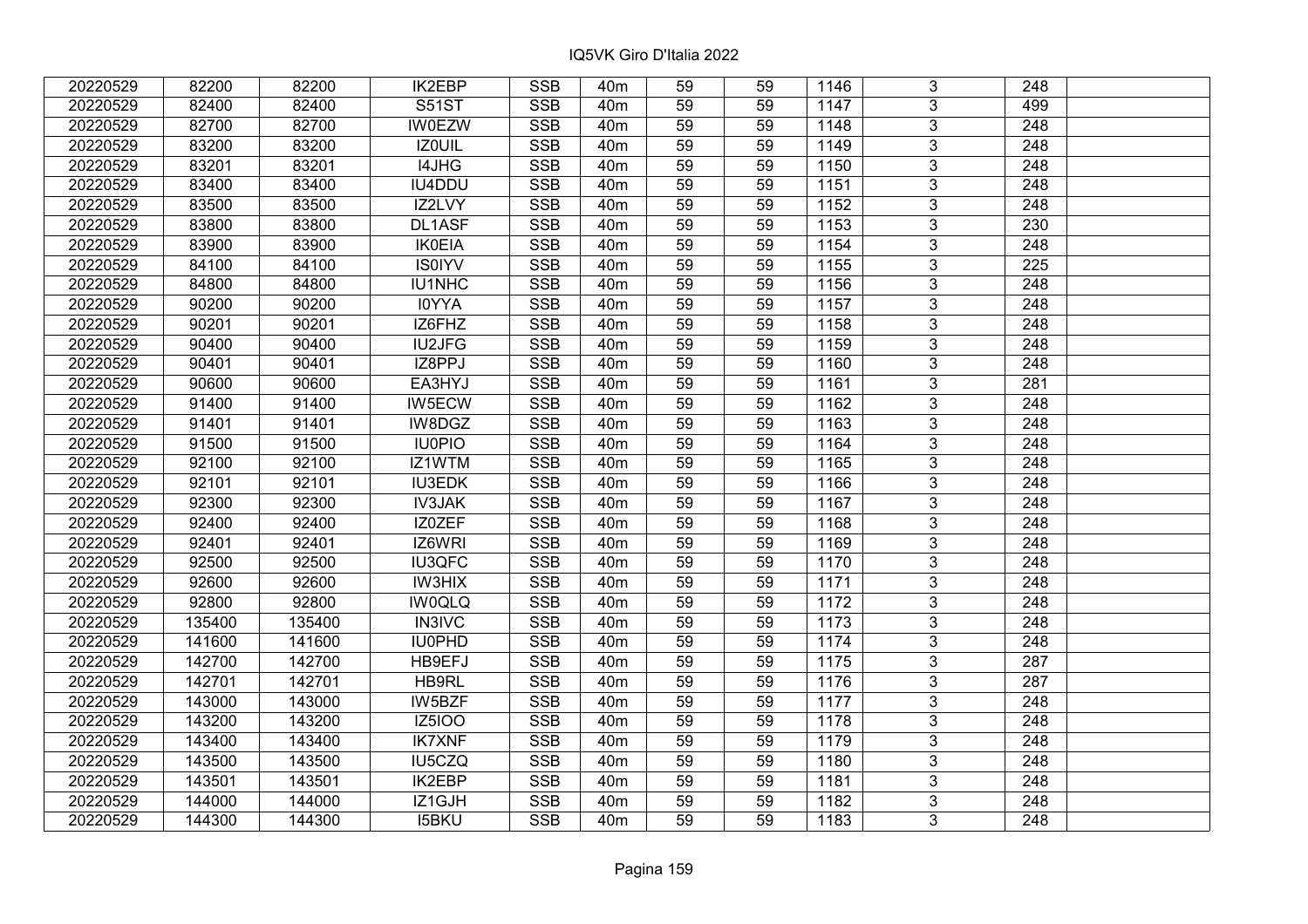| 20220529 | 150000 | 150000 | IT9PPX        | <b>SSB</b> | 40 <sub>m</sub> | 59              | 59 | 1184 | 3              | 248              |  |
|----------|--------|--------|---------------|------------|-----------------|-----------------|----|------|----------------|------------------|--|
| 20220529 | 150300 | 150300 | EA3HYJ        | <b>SSB</b> | 40 <sub>m</sub> | 59              | 59 | 1185 | $\overline{3}$ | 281              |  |
| 20220529 | 150400 | 150400 | IZ4RCF        | SSB        | 40 <sub>m</sub> | 59              | 59 | 1186 | $\overline{3}$ | 248              |  |
| 20220529 | 150600 | 150600 | IK3GIB        | <b>SSB</b> | 40 <sub>m</sub> | 59              | 59 | 1187 | $\overline{3}$ | $\overline{248}$ |  |
| 20220529 | 151300 | 151300 | <b>IU3GMI</b> | <b>SSB</b> | 40 <sub>m</sub> | 59              | 59 | 1188 | 3              | 248              |  |
| 20220529 | 163400 | 163400 | <b>IW0QLQ</b> | <b>SSB</b> | 40 <sub>m</sub> | 59              | 59 | 1189 | $\overline{3}$ | 248              |  |
| 20220529 | 164100 | 164100 | <b>IU0ESE</b> | <b>SSB</b> | 40 <sub>m</sub> | 59              | 59 | 1190 | $\overline{3}$ | 248              |  |
| 20220529 | 165400 | 165400 | IZ6UWA        | <b>SSB</b> | 40 <sub>m</sub> | 59              | 59 | 1191 | 3              | 248              |  |
| 20220529 | 165700 | 165700 | <b>IN3XSK</b> | <b>SSB</b> | 40 <sub>m</sub> | 59              | 59 | 1192 | $\overline{3}$ | $\overline{248}$ |  |
| 20220529 | 184500 | 184500 | <b>IK1NDD</b> | <b>SSB</b> | 80 <sub>m</sub> | 59              | 59 | 1193 | $\overline{3}$ | 248              |  |
| 20220529 | 184501 | 184501 | <b>IK0FFU</b> | <b>SSB</b> | 80m             | 59              | 59 | 1194 | 3              | 248              |  |
| 20220529 | 184600 | 184600 | HB9EFJ        | <b>SSB</b> | 80 <sub>m</sub> | 59              | 59 | 1195 | $\overline{3}$ | 287              |  |
| 20220529 | 184601 | 184601 | HB9RL         | <b>SSB</b> | 80m             | 59              | 59 | 1196 | 3              | 287              |  |
| 20220529 | 184700 | 184700 | <b>S51ST</b>  | <b>SSB</b> | 80m             | 59              | 59 | 1197 | $\overline{3}$ | 499              |  |
| 20220529 | 184701 | 184701 | <b>I1QQC</b>  | <b>SSB</b> | 80 <sub>m</sub> | 59              | 59 | 1198 | $\overline{3}$ | 248              |  |
| 20220529 | 184800 | 184800 | I3RXJ         | <b>SSB</b> | 80 <sub>m</sub> | 59              | 59 | 1199 | $\overline{3}$ | 248              |  |
| 20220529 | 184900 | 184900 | F6HIA         | <b>SSB</b> | 80 <sub>m</sub> | 59              | 59 | 1200 | $\overline{3}$ | $\overline{227}$ |  |
| 20220529 | 185100 | 185100 | SP1AOL        | <b>SSB</b> | 80 <sub>m</sub> | 59              | 59 | 1201 | 3              | 269              |  |
| 20220529 | 185300 | 185300 | IZ1MKP        | <b>SSB</b> | 80 <sub>m</sub> | 59              | 59 | 1202 | 3              | 248              |  |
| 20220529 | 185301 | 185301 | IU4EYH        | <b>SSB</b> | 80 <sub>m</sub> | 59              | 59 | 1203 | $\overline{3}$ | 248              |  |
| 20220529 | 185900 | 185900 | I2ZP          | <b>SSB</b> | 80m             | 59              | 59 | 1204 | $\overline{3}$ | 248              |  |
| 20220529 | 190000 | 190000 | IZ0CVT        | <b>SSB</b> | 80 <sub>m</sub> | 59              | 59 | 1205 | 3              | 248              |  |
| 20220529 | 190100 | 190100 | <b>IK2JTS</b> | SSB        | 80 <sub>m</sub> | 59              | 59 | 1206 | $\overline{3}$ | 248              |  |
| 20220529 | 190101 | 190101 | <b>IWOHIQ</b> | <b>SSB</b> | 80 <sub>m</sub> | 59              | 59 | 1207 | $\overline{3}$ | 248              |  |
| 20220529 | 190300 | 190300 | IZ1TQJ        | <b>SSB</b> | 80 <sub>m</sub> | 59              | 59 | 1208 | 3              | 248              |  |
| 20220529 | 190301 | 190301 | IZ4AIF        | <b>SSB</b> | 80 <sub>m</sub> | 59              | 59 | 1209 | $\overline{3}$ | $\overline{248}$ |  |
| 20220529 | 190400 | 190400 | <b>IN3AFD</b> | <b>SSB</b> | 80 <sub>m</sub> | 59              | 59 | 1210 | $\overline{3}$ | $\overline{248}$ |  |
| 20220529 | 190600 | 190600 | <b>IU4MTA</b> | <b>SSB</b> | 80 <sub>m</sub> | 59              | 59 | 1211 | $\overline{3}$ | $\overline{248}$ |  |
| 20220529 | 190700 | 190700 | IK5EKM        | <b>SSB</b> | 80 <sub>m</sub> | 59              | 59 | 1212 | $\overline{3}$ | $\overline{248}$ |  |
| 20220529 | 190701 | 190701 | <b>IW5EFM</b> | <b>SSB</b> | 80m             | 59              | 59 | 1213 | $\overline{3}$ | 248              |  |
| 20220529 | 191000 | 191000 | <b>IZ0MQQ</b> | SSB        | 80 <sub>m</sub> | $\overline{59}$ | 59 | 1214 | $\overline{3}$ | $\overline{248}$ |  |
| 20220529 | 191100 | 191100 | <b>IU0DUM</b> | <b>SSB</b> | 80 <sub>m</sub> | 59              | 59 | 1215 | $\overline{3}$ | 248              |  |
| 20220529 | 191101 | 191101 | <b>IW1RIE</b> | <b>SSB</b> | 80m             | 59              | 59 | 1216 | 3              | 248              |  |
| 20220529 | 191300 | 191300 | <b>IS0IYV</b> | <b>SSB</b> | 80 <sub>m</sub> | 59              | 59 | 1217 | $\overline{3}$ | 225              |  |
| 20220529 | 191500 | 191500 | <b>IW1DIN</b> | <b>SSB</b> | 80m             | 59              | 59 | 1218 | $\overline{3}$ | 248              |  |
| 20220529 | 191600 | 191600 | OE6BID        | <b>SSB</b> | 80m             | 59              | 59 | 1219 | 3              | 206              |  |
| 20220529 | 191700 | 191700 | <b>IV3NDV</b> | SSB        | 80m             | 59              | 59 | 1220 | $\overline{3}$ | 248              |  |
| 20220529 | 191701 | 191701 | IU6IBX        | <b>SSB</b> | 80 <sub>m</sub> | 59              | 59 | 1221 | $\overline{3}$ | 248              |  |